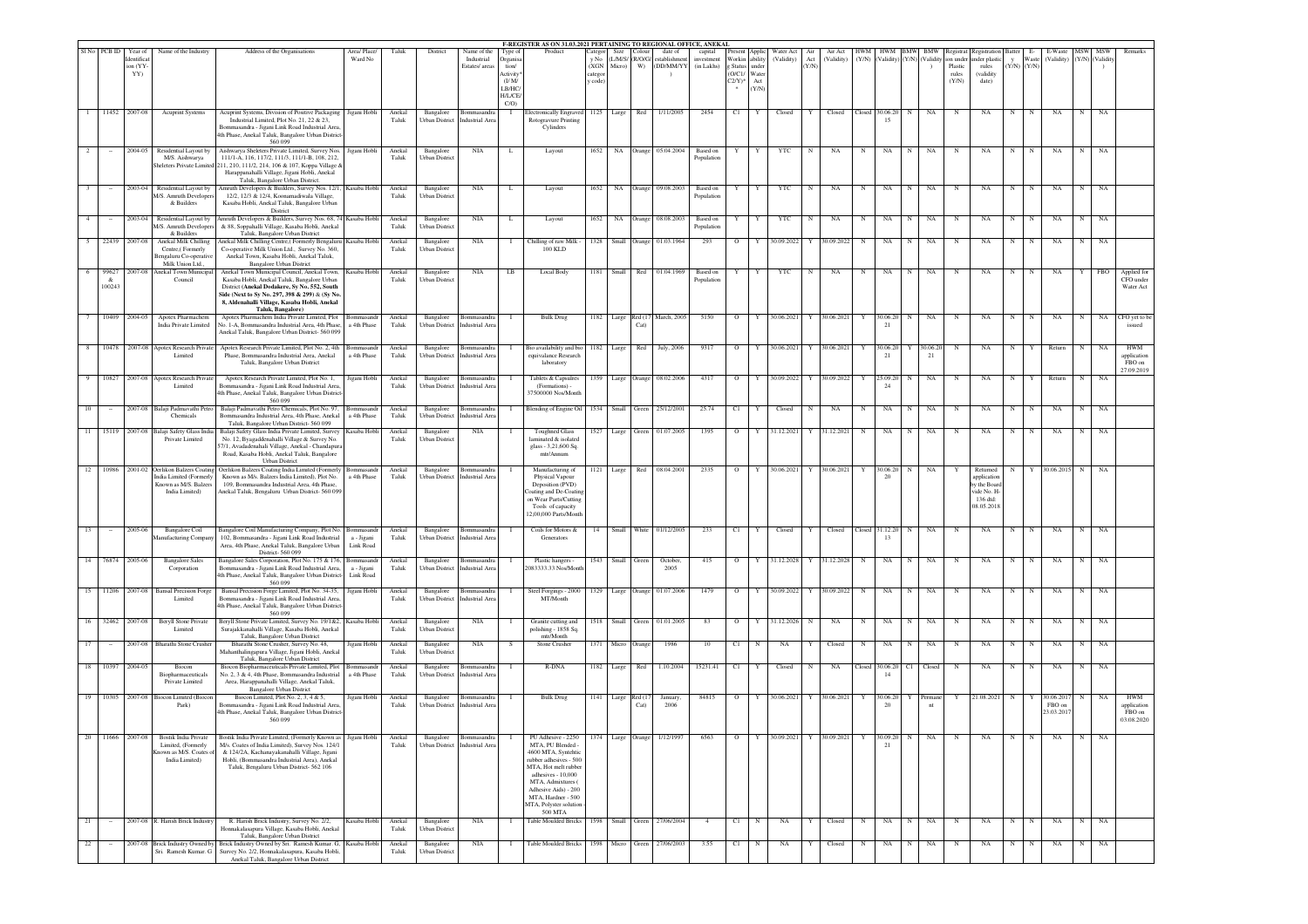| 23 |        | 15841 2007-08    | Byraweshwara Stone<br>Crusher                                                                                   | Byraweshwara Stone Crusher, Survey No. 48,<br>Mahanthalingapura Village, Jigani Hobli, Anekal<br>Taluk, Bangalore Urban District                                                                                       | Jigani Hobli              | Anekal<br>Taluk | Bangalore<br><b>Urban Distric</b>  | NIA                                   |              | Stone Crusher                                                                                                                                                                                      |      | 1371 Micro Orang             | 1998              | 10      | C1      | N | NA                      |   | 08.03.2020   |        | NA              |              | NA            |   | NA                                              |   |            | NA                                     | NA        | Tempererly<br>closed to Eco<br>ensitive zone                                                                                                                   |
|----|--------|------------------|-----------------------------------------------------------------------------------------------------------------|------------------------------------------------------------------------------------------------------------------------------------------------------------------------------------------------------------------------|---------------------------|-----------------|------------------------------------|---------------------------------------|--------------|----------------------------------------------------------------------------------------------------------------------------------------------------------------------------------------------------|------|------------------------------|-------------------|---------|---------|---|-------------------------|---|--------------|--------|-----------------|--------------|---------------|---|-------------------------------------------------|---|------------|----------------------------------------|-----------|----------------------------------------------------------------------------------------------------------------------------------------------------------------|
| 24 |        | 2007-08          | Chamundi Crusher                                                                                                | Chamundi Crusher, Survey No. 185, Bukkasandra Jigani Hobli<br>Villege, Jigani Hobli, Anekal Taluk, Bangalore<br><b>Urban District</b>                                                                                  |                           | Anckal<br>Taluk | Bangalore<br><b>Urban District</b> | <b>NIA</b>                            |              | Stone Crusher                                                                                                                                                                                      |      | 1371 Micro Orange            | 05.01.2003        | -15     | C1      | N | NA                      |   | Closed       | N      | NA              | N            | NA            | N | NA                                              | N | N          | NA                                     | NA        |                                                                                                                                                                |
| 25 |        | 10315 2007-08    | Cipla Limited                                                                                                   | Cipla Limited, Plot No. 285, 286, 287, KIADB, 4th Bommasandr<br>Phase, Bommasandra - Jigani Link Road Industrial<br>Area, Anekal Taluk, Bangalore Urban District- 560<br>099                                           | a - Jigani<br>Link Road   | Anekal<br>Taluk | Bangalore<br><b>Urban District</b> | <b>KIADB</b><br>Industrial<br>Estate  | л.           | <b>Bulk Drug</b>                                                                                                                                                                                   |      | 1141 Large Red (1)<br>Cat)   | July, 2007        | 1435    | $\circ$ |   | 30.06.2021              |   | 30.06.2021   |        | 30.06.20<br>21  |              | Permano<br>nt |   | Recorded<br>vide NO. H<br>730 dtd<br>03.10.2018 |   |            | 0.06.20<br>Returned<br>on<br>1.02.2018 | NA        |                                                                                                                                                                |
| 26 |        |                  | 2007-08 Coir Industrial Products<br>Co-Operative Society                                                        | Coir Industrial Products Co-Operative Society,<br>Survey No. 244/1, Samandur Village, Kasaba<br>Hobli, Anekal Taluk, Bangalore, , Anekal,<br>Bangalore Urban - 562106,                                                 | Kasaba Hobli              | Anekal<br>Taluk | Bangalore<br><b>Urban District</b> | NIA                                   |              | Coir Ply (Coir Based<br>Wood product<br>ubstitute for Ply Woo<br>and Practical Boards                                                                                                              |      | 1360 Large Orange            | 08.07.2006        | 1800    | C1      | Y | Closed                  |   | Closed       | N      | NA              | N            | NA            | N | NA                                              | N | N          | NA                                     | NA        |                                                                                                                                                                |
| 27 | $\sim$ | 2007-08          | Consolidated<br>onstruction Consorti<br>Limited, RMC : Plant                                                    | Consolidated Construction Consortium Limited,<br>RMC: Plant, No. 34235, Margondanahalli Village<br>Jigani Hobli, Anekal Taluk, Bangalore Urban<br>District                                                             | Jigani Hobli              | Anekal<br>Taluk | Bangalore<br><b>Urban Distric</b>  | <b>NIA</b>                            | -1           | Ready mix Cement<br>Concrete                                                                                                                                                                       |      | 1548 Small Green             | October<br>2005   | 228     | C1      | Y | Closed                  | Y | Closed       | N      | NA              | $_{\rm N}$   | NA            | N | NA                                              | N | N          | NA                                     | NA<br>N   |                                                                                                                                                                |
| 28 |        | 11364 2007-08    | Aditya Birla Nuvo<br>Limited (Unit-Madura<br>Clothing) Formerly<br>known as MG Lifestyle                        | Aditva Birla Nuvo Limited (Unit- Madura<br>Clothing) Formerly known as MG Lifestyle<br>survey No. 527, Marsur Village & Post, Kasaba<br>Hobli, Anekal Taluk, Bangalore Urban District                                  | Kasaba Hobli              | Anekal<br>Taluk | Bangalore<br><b>Urban District</b> | <b>NIA</b>                            |              | Garment manufacturing<br>Trousher and Jackets)<br>141667 Nos/Month                                                                                                                                 |      | 1589 Large Green             | 30/06/2001        | 5969    | $\circ$ | Y | 31.12.2022              | Y | 31.12.2022   |        | 31.12.20<br>22  |              | Perman        |   | 14.06.2021                                      | N | N          | NA                                     | NA        |                                                                                                                                                                |
|    |        | 29 13780 2002-03 | Crystal Clean                                                                                                   | Crystal Clean, Khatha No. 108 & 135/7,<br>Bilwaradahalli Village, Jigani Hobli, Anekal<br>Taluk, Bangalore Urban District                                                                                              | Jigani Hobli              | Anekal<br>Taluk | Bangalore<br><b>Urban Distric</b>  | <b>NIA</b>                            |              | Washing of Garments                                                                                                                                                                                |      | 1352 Small Orange            | 01.10.2002        | 45      | $\circ$ |   | 30.09.2017              |   | 30.09.2017   | N      | NA              | N            | NA            | N | NA                                              | N |            | NA                                     | NA        | NPD issued o<br>09.04.2018                                                                                                                                     |
| 30 |        |                  | 13639 2006-07 DPK Engineers Private<br>Limited                                                                  | DPK Engineers Private Limited, Plot No. 128 (Part Bommasand<br>2), Bommasandra Industrial Area, IV Phase,<br>Anekal Taluk, Bangalore Urban District- 560 099                                                           | a 4th Phase               | Anckal<br>Taluk | Bangalore<br><b>Urban District</b> | Bommasandra<br>Industrial Are         | л.           | D.G Set enclosures &<br>its assembly                                                                                                                                                               |      | 1125 Medium Red              | 04/11/1986        | 614     | C1      |   | Closed                  |   | Closed       | Closed | 30.06.20<br>18  | N            | NA            | N | NA                                              | N | N          | NA                                     | NA        |                                                                                                                                                                |
| 31 |        |                  | Private Limited                                                                                                 | 2005-06 DTS Diamond Tools Sea DTS Diamond Tools Sea Private Limited, Plot No. Bommasandr<br>107, Bommasandra - Jigani Link Road Industrial<br>Area, 4th Phase, Anekal Taluk, Bangalore Urban<br>District- 560 099      | a - Jigani<br>Link Road   | Anckal<br>Taluk | Bangalore<br><b>Urban District</b> | Bommasandra<br><b>Industrial Area</b> |              | <b>Diamond Segment</b>                                                                                                                                                                             |      | 1125 Large Red               | April, 2005       | 2414    | C1      |   | Closed                  |   | Closed       |        | Closed Closed   | N            | NA            | N | NA                                              |   |            | NA                                     | <b>NA</b> |                                                                                                                                                                |
| 32 |        | 14811 2007-08    | Danish Steel Cluster<br>Private Limited                                                                         | Danish Steel Cluster Private Limited, Plot No. 46.<br>Bommasandra - Jigani Link Road Industrial Area<br>4th Phase, Anekal Taluk, Bangalore Urban District<br>560 099                                                   | Jigani Hobli              | Anekal<br>Taluk | Bangalore<br><b>Urban District</b> | Bommasandra<br>Industrial Are         |              | Aluminium parts -<br>0.1660 Tons/Month<br>Carbon Steel parts<br>3.83 Tons/Month &<br>Stainless seel parts<br>1.72 Tons/Month                                                                       |      | 1370 Large Orange            | 03/01/2005        | 1311    | $\circ$ |   | 30.09.2022              |   | 30.09.2022   |        | 30.09.20<br>23  |              | NA            |   | NA                                              |   |            | NA.                                    | NA        |                                                                                                                                                                |
| 33 | 18465  | 2007-08          | Dawn Chemicals                                                                                                  | Dawn Chemicals, Plot No. 137, 4th Phase,<br>Bommasandra Industrial Area, Anekal Taluk,<br>Bangalore Urban District- 560 099                                                                                            | Bommasandr<br>a 4th Phase | Anekal<br>Taluk | Bangalore<br><b>Urban District</b> | Bommasandra<br><b>Industrial Area</b> |              | Formulation of cleaning<br>chemicals - 20000<br>Kgs/Month.<br>ormulation of soap oil<br>3000 Kgs/Month &<br>Refilling of Degreasing<br>Agents (Acids such as<br>HCL, HNO3, H2SO4<br>8000 Kgs/Month | 1623 | Small<br>Green               | 07/09/2005        | 49.64   | $\circ$ | Y | 31.12.2026              | N | NA           | N      | NA              | N            | $_{\rm NA}$   | N | NA                                              | N | N          | NA                                     | NA        |                                                                                                                                                                |
| 34 |        | 14893 2007-08    | Deepa Industries                                                                                                | Deepa Industries, Plot No. 106, III Cross,<br>sandra Industrial Area, 4th Phase, Anekal<br>Taluk, Bangalore Urban District- 560 099                                                                                    | Bommasandr<br>a 4th Phase | Anekal<br>Taluk | Bangalore<br><b>Urban District</b> | Bommasandra<br>ndustrial Area         | $\mathbf{I}$ | Manufacture of Lead<br>Acid batteries of<br>capacity 1000<br>Nos/Month                                                                                                                             |      | 1128 Small Red               | 02.01.1992        | 256     | $\circ$ | Y | 30.06.2022 Y 30.06.2022 |   |              | Y      | 30.06.20<br>22  | $\mathbb{N}$ | NA            | N | NA                                              | N | N          | NA                                     | NA<br>N   |                                                                                                                                                                |
| 35 |        |                  | 13702 2007-08 Dilip Material Handling<br>Equipments                                                             | Dilip Material Handling Equipments, Plot No.<br>83/A, Bommasandra Industrial Area, 4th Phase,<br>Anekal Taluk, Bangalore Urban District- 560 099                                                                       | Bommasand<br>a 4th Phase  | Anekal<br>Taluk | Bangalore<br><b>Urban District</b> | Bommasandra<br>Industrial Area        |              | <b>Material Handling</b><br><b>Equipments</b> of capacit<br>7 Ton/Months                                                                                                                           |      | 1369 Small Orange            | 14.04.2002        | 167     | $\circ$ |   | 30.09.2022              | Y | 30.09.2022   | N      | $_{\rm NA}$     | N            | $_{\rm NA}$   | N | NA                                              | N | N          | NA                                     | NA<br>N   |                                                                                                                                                                |
| 36 |        | 22436 2007-08    | Divya Industries                                                                                                | Divya Industries, Plot No. 82/P, KIADB Industrial Bommasandr<br>Area, 4th Phase, Bommasandra, Anekal Taluk,<br>Bangalore Urban District- 560 099                                                                       | a 4th Phase               | Anekal<br>Taluk | Bangalore<br><b>Urban District</b> | Bommasandra<br><b>Industrial Are</b>  |              | Material Handling<br>Equipments                                                                                                                                                                    |      | 14 Small White               | 20/05/2005        | 44.96   | C1      |   | Closed                  |   | Closed       |        | NA              | N            | NA            | N | NA                                              | N | N          | NA                                     | NA        | NPD issued<br>from RSEO,<br>Bangalore<br>South on<br>26.09.2018<br>(This unit i<br>closed and<br>ocuppied of<br>Oerlikon<br>levbold<br>accum india<br>limited) |
| 37 |        |                  | 2007-08 Doddamane Enterprises                                                                                   | Doddamane Enterprises, Survey No. 27/4-A2,<br>Yarandahalli Village, Jigani Hobli, Anekal Taluk,<br><b>Bangalore Urban District</b>                                                                                     | Jigani Hobli              | Anekal<br>Taluk | Bangalore<br><b>Urban District</b> | NIA                                   |              | Calcium Nitrate,<br>Potassium Nitrate &<br>Copper Sulphate                                                                                                                                         |      | 1138 Micro                   | Red March, 2005   | 12      | Cl      |   | Closed                  |   | Closed       |        | Closed 30.06.20 | N            | NA            | N | NA                                              | N | $_{\rm N}$ | NA                                     | N NA      |                                                                                                                                                                |
| 38 |        | 2007-08          | <b>Dominion Chemical</b><br><b>Industries Limited</b>                                                           | Dominion Chemical Industries Limited, Survey No. Kasaba Hobli<br>40 & 41, Byagadadenahalli Village Panchayath,<br>Kasaba Hobli, Anekal Taluk, Bangalore Urban<br>District                                              |                           | Anekal<br>Taluk | Bangalore<br><b>Urban Distric</b>  | <b>NIA</b>                            |              | Formulation of<br>Pharmaceuticals                                                                                                                                                                  | 1359 | Small Orange                 | 05.09.1998        | -60     | C1      |   | Closed                  |   | Closed       |        | NA              |              | NA            | N | NA                                              | N |            | NA                                     | NA        |                                                                                                                                                                |
| 39 |        | 2007-08          | Duckworth Flavour<br>Private Limited                                                                            | Duckworth Flavours Private Limited, Survey No. Jigani Hobli<br>54, Kannayakana Agrahara, Village, Jigani Hobli,<br>Anekal Taluk, Bangalore Urban District                                                              |                           | Anekal<br>Taluk | Bangalore<br><b>Urban Distric</b>  | NIA                                   | <b>I</b>     | Food Flavours                                                                                                                                                                                      |      | 1588 Small Green             | 07.09.1993        | 69.17   | C1      |   | Closed                  |   | Closed       | N      | NA              | N            | NA            | N | NA                                              | N |            | NA                                     | NA        |                                                                                                                                                                |
| 40 |        | 10859 2006-07    | <b>Eastern Silk Industries</b><br>Limited                                                                       | Eastern Silk Industries Limited, Survey No. 39,<br>Chandapura - Anekal Road, Kammasandra<br>Agrahara, Kasaba Hobli, Anekal Taluk, Bangalore<br><b>Urban District</b>                                                   | Kasaba Hobli              | Anekal<br>Taluk | Bangalore<br><b>Urban District</b> | <b>NIA</b>                            |              | Silk Fabrics, Dress<br>Material, Silk Blended<br>Fabrics such as Silk.<br>Cotton, Lenin, Viscose<br>07550 Meters /Month                                                                            |      | 1368 Large Orange 01.01.2004 |                   | 6498.58 | $\circ$ |   | 30.09.2021              |   | 30.09.2021   |        | 30.09.20<br>21  |              | NA            | N | NA                                              |   |            | NA                                     | NA.       |                                                                                                                                                                |
|    |        | 41 14311 1991-92 | Aditya Birla Nuvo<br>Limited (Unit- Madura<br>Clothing) Formerly<br>known as English<br>Apparels Private Limite | Aditya Birla Nuvo Limited (Unit- Madura<br>Clothing) Formerly known as English Apparels<br>Private Limited, Survey No. 52/2, Bilvaradahalli<br>Village, Jigani Hobli, Anekal Taluk, Bangalore<br><b>Urban District</b> | Jigani Hobli              | Anekal<br>Taluk | Bangalore<br><b>Urban Distric</b>  | $_{\rm NIA}$                          |              | Garment Stitching<br>80000 Nos/Month                                                                                                                                                               |      | 1589 Medium Green            | 1991              | 514     | $\circ$ |   | 31.12.2022              |   | 31.12.2022   |        | 31.12.20<br>23  |              | Perman        |   | 09.07.2021                                      |   | N          | NA                                     | NA        |                                                                                                                                                                |
| 42 |        | 13784 2007-08    | <b>Esbee Precision</b><br>Industries, (100% EOU                                                                 | Esbee Precision Industries, (100% EOU), Plot No. Bommasandr<br>49 & 50, 4th Phase, Bommasandra Industrial Area.<br>Anekal Taluk, Bangalore Urban District- 560 099                                                     | a 4th Phase               | Anekal<br>Taluk | Bangalore<br><b>Urban District</b> | Bommasandra<br><b>Industrial Area</b> |              | Aluminium Pressure die<br>casting components<br>91666 Nos/Month &<br>Precision turned &<br>machined parts -<br>208333 Nos/Month                                                                    |      | 1369 Medium Orange           | 03.01.2005        | 715     | $\circ$ | Y | 30.09.2021              |   | 30.09.2021   |        | 30.09.20<br>21  | N            | NA            | N | NA                                              | N | N          | NA                                     | NA        |                                                                                                                                                                |
| 43 |        | 2007-08          | Essaar-N-Fusions                                                                                                | Essaar-N-Fusions, Survey No. 473/2.<br>Naganayakanahalli Village, Marsur Post, Kasaba<br>Hobli, Anekal Taluk, Bangalore Urban District                                                                                 | Kasaba Hobli              | Anckal<br>Taluk | Bangalore<br><b>Urban District</b> | <b>NIA</b>                            |              | Welding electrods                                                                                                                                                                                  | 14   | Small White                  | 2005              | 48      |         |   | <b>YTC</b>              |   | YTC          |        | NA              | N            | NA            |   | <b>NA</b>                                       |   |            | NA                                     | <b>NA</b> |                                                                                                                                                                |
|    |        | 44 18437 2007-08 | <b>Exclusive Overseas</b><br>Private Limited                                                                    | Exclusive Overseas Private Limited, Survey No.<br>46, Plot No. 27, Herandahalli Village, Jigani Hobli,<br>Anekal Taluk, Bangalore Urban District                                                                       | Jigani Hobli              | Anckal<br>Taluk | Bangalore<br><b>Urban District</b> | <b>NIA</b>                            | - 1          | Manufacture of Ouilting 1589 Small Green<br>& Emboridery of fabrics<br>56000 Mtrs/Annun                                                                                                            |      |                              | 2007              | 489     | $\circ$ | Y | 31.12.2021              |   | Y 31.12.2021 | N      | NA              | N            | NA            | N | NA                                              | N | $_{\rm N}$ | NA                                     | NA        |                                                                                                                                                                |
| 45 | $\sim$ | 2007-08          | Flora International                                                                                             | Flora International, Survey No. 411/2, Anekal<br>Town, Telugarahalli Road, Kasaba Hobli, Anekal<br>Taluk, Bangalore Urban District                                                                                     | Kasaba Hobli              | Anekal<br>Taluk | Bangalore<br><b>Urban Distric</b>  | <b>NIA</b>                            | $\mathbf{I}$ | <b>Texttile Dyeing</b>                                                                                                                                                                             |      | 1158 Medium Red              | October.<br>1994  | 511     | C1      | Y | Closed                  |   | Closed       | N      | NA              | N            | NA            | N | NA                                              | N | N          | NA                                     | NA<br>N   |                                                                                                                                                                |
| 46 |        | 2007-08          | Flora Silks Limited                                                                                             | Flora Silks Limited, Survey No. 345/1.<br>relugarahalli Road, Kasaba Hobli, Anekal Taluk,<br><b>Bangalore Urban District</b>                                                                                           | Kasaba Hobli              | Anekal<br>Taluk | Bangalore<br><b>Urban District</b> | $_{\rm NIA}$                          | л.           | Silk twisting (excluding<br>lyeing & de-gummin                                                                                                                                                     | 49   | Small<br>White               | November.<br>1994 | 238     | C1      | Y | Closed                  |   | Closed       | N      | NA              | $_{\rm N}$   | $_{\rm NA}$   | N | NA                                              | N | N          | $_{\rm NA}$                            | NA        |                                                                                                                                                                |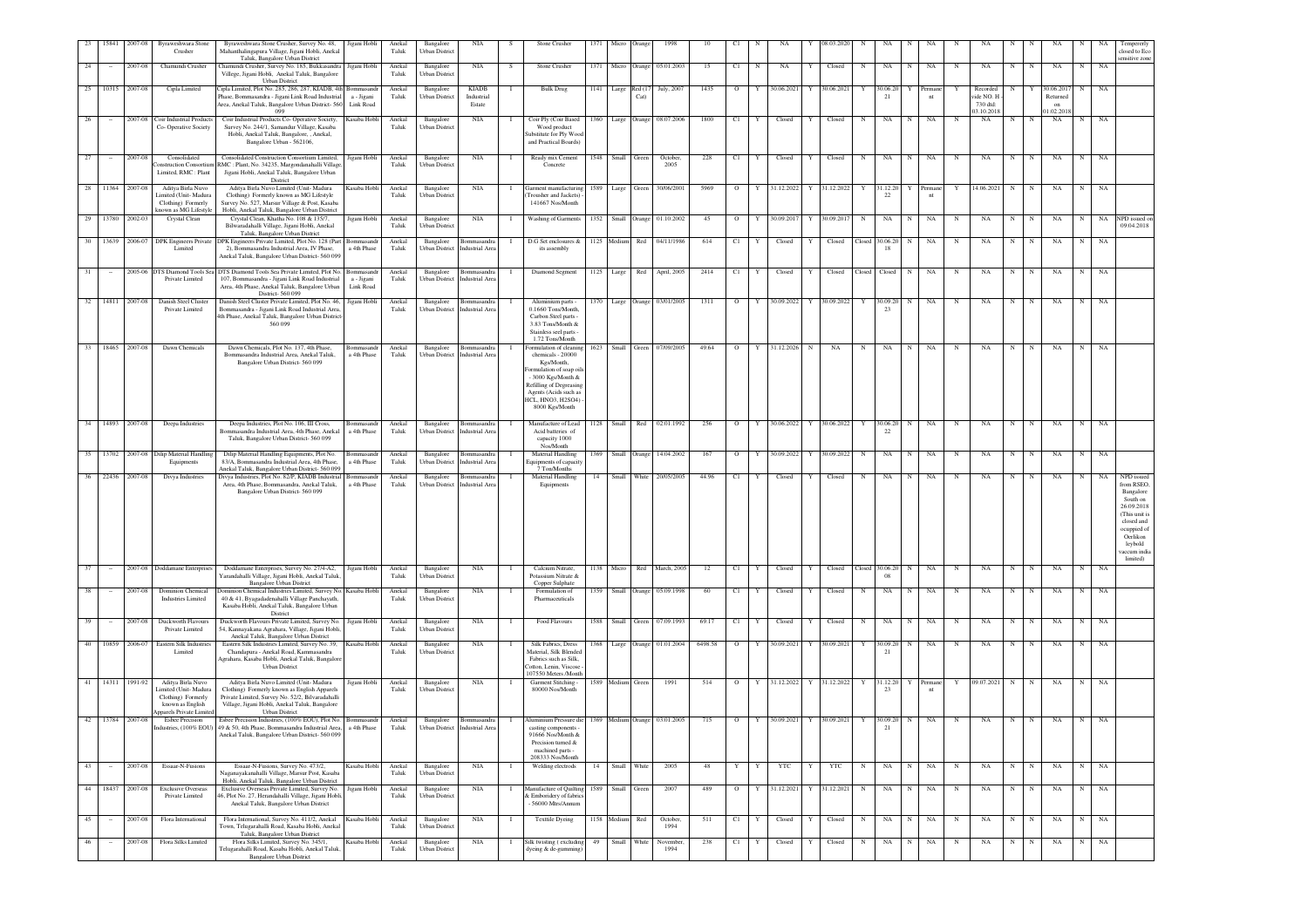|    |       | 2007-08          | Flora Wall Covering<br>Private Limited                                                                                  | Flora Wall Covering Private Limited, Survey No.<br>411/1, Telugarahalli Road, Kasaba Hobli, Anekal<br>Taluk, Bangalore Urban District                                                                                                                                                                      | Kasaba Hobli              | Anekal<br>Taluk | Bangalore<br><b>Urban District</b> | <b>NIA</b>                            |              | <b>Textile Wall Coverings</b>                                                                                                                                                                                       | 1158 Mediu | Red                         | October<br>1994   | 950    | C1       |            | Closed       |   | Closed         |                 | NA             |             | NA                                    |            | NA          |            |            | NA          | NA                        |                         |
|----|-------|------------------|-------------------------------------------------------------------------------------------------------------------------|------------------------------------------------------------------------------------------------------------------------------------------------------------------------------------------------------------------------------------------------------------------------------------------------------------|---------------------------|-----------------|------------------------------------|---------------------------------------|--------------|---------------------------------------------------------------------------------------------------------------------------------------------------------------------------------------------------------------------|------------|-----------------------------|-------------------|--------|----------|------------|--------------|---|----------------|-----------------|----------------|-------------|---------------------------------------|------------|-------------|------------|------------|-------------|---------------------------|-------------------------|
|    |       | 2007-08          | Ganga Speciality<br>Hospital                                                                                            | Ganga Speciality Hospital, No. 69, Gangothri<br>Vidhatha School Road, Anekal Town & Taluk,<br>Kasaba Hobli, Bangalore Urban District                                                                                                                                                                       | Kasaba Hobli              | Anckal<br>Taluk | Bangalore<br><b>Urban District</b> | <b>NIA</b>                            | HC           | HCE                                                                                                                                                                                                                 | 57         | Small<br>White              | 2007              | NA     | $\circ$  |            | NA           |   | NA             | N               | NA             |             | Permane<br>nt                         | N          | NA          | N          | N          | NA          | NA                        |                         |
| 49 |       | 15853 2007-08    | Girija Crusher                                                                                                          | Girija Crusher, Survey No. 44, Hullahalli Village,<br>Jigani Hobli Anekal Taluk Bangalore Urban                                                                                                                                                                                                            | Jigani Hobli              | Anekal<br>Taluk | Bangalore<br><b>Urban Distric</b>  | <b>NIA</b>                            | -S           | <b>Stone Crusher</b>                                                                                                                                                                                                |            | 1371 Small Orange           | 11/08/2000        | 26     | Cl       |            | NA           |   | Closed         | N               | NA             | N           | NA                                    | N          | NA          | N          | N          | NA          | NA<br>N                   |                         |
| 50 |       | 2007-08          | Gopi Granites                                                                                                           | District<br>Gopi Granites, Survey No. 154/6, Hulimangala<br>Village, Jigani Hobli, Anekal Taluk, Bangalore                                                                                                                                                                                                 | Jigani Hobli              | Anekal<br>Taluk | Bangalore<br>Urban Distric         | <b>NIA</b>                            | s            | Stone Crusher                                                                                                                                                                                                       |            | 1371 Micro<br>Orang         | 1999              |        | C1       |            | NA           |   | Closed         | N               | NA             |             | NA                                    | N          | NA          | N          |            | NA          | NA                        |                         |
| 51 |       |                  | 11676 2007-08 Guhring India Private<br>Limited                                                                          | <b>Urban District</b><br>Guhring India Private Limited, Plot No. 129,<br>Bommasandra - Jigani Link Road Industrial Area,<br>4th Phase, Anekal Taluk, Bangalore Urban District                                                                                                                              | Jigani Hobli              | Anckal<br>Taluk | Bangalore<br><b>Urban District</b> | <b>Rommasandra</b><br>ndustrial Area  |              | Manufacture of Cutting<br>tools - 19167<br>Nos/Month                                                                                                                                                                | 1609       | Large<br>Green              | February<br>2005  | 3258   | $\Omega$ |            | 31.12.2027   |   | 31.12.202      |                 | 31.12.20<br>24 |             | NA                                    |            | NA          | N          |            | NA          | NA                        |                         |
|    |       | 52 11369 2007-08 | Aditya Birla Nuvo<br>Limited (Unit-Madura<br>Clothing) Formerly<br>known as MG Lifestyle<br>(Formerly Known as          | 560 099<br>Aditva Birla Nuvo Limited (Unit- Madura<br>Clothing) Formerly known as MG Lifestyle<br>Formerly Known as M/S. Gulf Apparels Private<br>Limited), Survey No. 324, Marsur Village,<br>Clothing Private Limited, Chandapura - Anekal Road, Kasaba Hobli, Anekal<br>Taluk, Bangalore Urban District | Kasaba Hobli              | Anekal<br>Taluk | Bangalore<br><b>Urban District</b> | <b>NIA</b>                            |              | Stitching of Readymade 1589 Large Green<br>Garments (Shirts) -<br>175000 Nos/Month                                                                                                                                  |            |                             | May, 2006         | 3957   | $\circ$  |            | 31.12.2022   |   | Y 31.12.2022   |                 | 31.12.20<br>24 |             | Permano<br>$\mathop{\rm nt}\nolimits$ |            | 06.07.2021  | N          | $_{\rm N}$ | NA          | NA                        |                         |
| 53 |       | 2007-08          | Himalaya Chemical<br>Pharmacy (Regd)                                                                                    | Himalaya Chemical Pharmacy (Regd), Plot No. 77,<br>Road No. 3, Bommasandra Industrial Area, 4th<br>Phase, Anekal Taluk, Bangalore Urban District-<br>560.099                                                                                                                                               | a 4th Phase               | Anekal<br>Taluk | Bangalore<br><b>Urban District</b> | Bommasandra<br>ndustrial Are          |              | Indian System Unani & 1304 Small Orange 01.03.2004<br>Ayruvedic Medicines<br>(Formulation Only) of<br>the products like Eye<br>Drops, Capsules, Pills<br>and Powder                                                 |            |                             |                   | 78.84  | Cl       |            | Closed       |   | Closed         | N               | NA             | N           | NA                                    | N          | NA          | N          |            | NA          | NA                        |                         |
|    |       |                  | 54 25436 2001-02 Hi-Tech Blow Moulders<br>Private Limited                                                               | Hi-Tech Blow Moulders Private Limited, Survey<br>No. 75, Solur Village, Vanakanahalli Post, Kasaba<br>Hobli, Anekal Taluk, Bangalore Urban District                                                                                                                                                        | Kasaba Hobli              | Anckal<br>Taluk | Bangalore<br><b>Urban District</b> | NIA                                   |              | Drums/Barrels/<br>Cans/Pails (120<br>MT/Month) - 20000<br>Nos/Month                                                                                                                                                 |            | 1543 Medium Green           | 14/02/1996        | 320    | $\circ$  |            | 31.12.2024   |   | Y 31.12.2024 N |                 | NA             | N           | NA                                    | $_{\rm N}$ | NA          | N          | $_{\rm N}$ | NA          | NA<br>N                   |                         |
| 55 |       | 13787 2007-08    | Imperial Chemtech                                                                                                       | Imperial Chemtech, Plot No. 44, Road No. 2,<br>Bommasandra - Jigani Link Road Industrial Area,<br>4th Phase, Anekal Taluk, Bengaluru Urban District<br>560 099                                                                                                                                             | Bommasandr<br>a 4th Phase | Anckal<br>Taluk | Bangalore<br><b>Urban District</b> | Bommasandra<br>ndustrial Are          |              | Cathodic electro<br>deposition coating on<br>automobile/structural<br>components - 2500 Sq<br>mtr and Hard chrome<br>copper, nickel plating of<br>automobile, hydraulic<br>& textile components<br>195000 Nos/Month |            | 1125 Small Red              | July -2008        | 442    | $\circ$  |            | 30.06.2022   |   | Y 30.06.2022 Y |                 | 30.06.20<br>15 | N           | NA                                    | N          | NA          | N          | $_{\rm N}$ | NA.         | <b>NA</b><br>N            |                         |
| 56 |       |                  | Formerly known as India<br>Packaging Corporation),                                                                      | 13565 2007-08 Lion Polymers Limited (Lion Polymers Limited (Formerly known as India Jigani Hobli<br>Packaging Corporation), Plot No. 20,<br>Bommadandra Jigani Link Road, Bangalore - 560<br>099                                                                                                           |                           | Anckal<br>Taluk | Bangalore<br><b>Urban District</b> | Bommasandra<br><b>Industrial Area</b> | $\mathbf{I}$ | PP Woven fabrics and 1614 Large Green<br>woven sacks - 12.000<br>MT/Month                                                                                                                                           |            |                             | November.<br>2005 | 5449   | $\circ$  | Y          | 31.12.2021   |   | Y 31.12.2021 N |                 | NA             | $\mathbf N$ | NA                                    | $_{\rm N}$ | NA          | N          | $_{\rm N}$ | NA          | NA<br>N                   |                         |
| 57 |       | 53398 2007-08    | Indus spray                                                                                                             | Indusspray, Plot No. 65, Bommasandra - Jigani<br>Link Road Industrial Area, 4th Phase, Anekal                                                                                                                                                                                                              | Bommasandr<br>a 4th Phase | Anckal<br>Taluk | Bangalore<br><b>Urban District</b> | Bommasandra<br>ndustrial Are          |              | Manufacture of Aerosol 1623<br>Spray - 50000                                                                                                                                                                        |            | Small<br>Green              | 01.11.2004        | 123    | $\circ$  |            | 31.12.2028   |   | 31.12.2028     | N               | NA             |             | NA                                    | N          | NA          | N          |            | NA          | NA                        |                         |
| 58 |       | 13820 2007-08    | Jai Bharathi Granites                                                                                                   | Taluk, Bangalore Urban District- 560 099<br>Jai Bharathi Granites, Survey No. 48,<br>Mahanthalingapura Village, Jigani Hobli, Anekal                                                                                                                                                                       | Jigani Hobli              | Anekal<br>Taluk | Bangalore<br><b>Urban Distric</b>  | <b>NIA</b>                            |              | Nos/Month<br>Stone Crusher                                                                                                                                                                                          |            | 1371 Micro Orango           | 1993              | 14.5   | C1       |            | NA           |   | Closed         | N               | NA             |             | NA                                    | N          | NA          | N          |            | NA          | NA<br>N                   |                         |
|    |       | 2007-08          | Jay Jyothi Laminate<br>Private Limited                                                                                  | Taluk, Bangalore Urban District<br>Jay Jyothi Laminates Private Limited, Marsur<br>Village, Kasaba Hobli, Anekal Taluk, Bangalore                                                                                                                                                                          | Kasaba Hobli              | Anekal<br>Taluk | Bangalore<br><b>Urban District</b> | NIA                                   |              | Plywoods                                                                                                                                                                                                            |            | 1360 Micro<br>Orang         | 05.09.1986        |        | C1       |            | Closed       |   | Closed         |                 | NA             |             | NA                                    |            | NA          |            |            | NA          | NA                        |                         |
| 60 |       | 2002-03          | JK Crusher                                                                                                              | <b>Urban District</b><br>JK Crusher, Survey No. 48, Mahanthalingapura<br>Village, Jigani Hobli, Anekal Taluk, Bangalore                                                                                                                                                                                    | Jigani Hobli              | Anekal<br>Taluk | Bangalore<br><b>Urban District</b> | NIA                                   | -S           | Stone Crusher                                                                                                                                                                                                       |            | 1371 Micro Orange           | 2002              |        | C1       |            | NA           |   | Closed         | N               | NA             |             | NA                                    | N          | NA          | N          | N          | NA          | NA                        |                         |
| 61 |       | 18445 2007-08    | KSRTC, (Kamataka<br><b>State Road Transport</b><br>Corporation)                                                         | <b>Urban District</b><br>KSRTC, (Karnataka State Road Transport<br>Corporation), Anekal Depot, Survey No. 122,<br>Anekal Town, Kasaba Hobli, Anekal Taluk,<br><b>Bangalore Urban District</b>                                                                                                              | Kasaba Hobl               | Anckal<br>Taluk | Bangalore<br><b>Urban District</b> | <b>NIA</b>                            |              | Rapair and Maintenance<br>of Public Transport<br>vehicles only                                                                                                                                                      |            | 1303 Small Orange           | 03.02.1962        | 90     | $\circ$  |            | 30.09.2018   |   | 30.09.2018     |                 | 30.09.20<br>14 |             | NA                                    |            | <b>NA</b>   |            |            | NA          | NA                        | FSO on<br>26.08.2019    |
| 62 |       | 14640 2004-05    | Kamad Houseware<br>Private Limited.<br>(Formerly Known as<br>M/S. Onyx Houseware<br>Private Limited)                    | Kanrad Houseware Private Limited. (Formerly<br>Known as M/s. Onvx Houseware Private Limited).<br>Plot No. 46, Bommasandra Industrial Area, Anekal<br>Taluk, Bengaluru Urban District- 560 099                                                                                                              | Bommasandr<br>a 4th Phase | Anekal<br>Taluk | Bangalore<br><b>Urban District</b> | Bommasandra<br>ndustrial Are          |              | Manufacture of Non<br>stick and other<br>cookware products<br>$100000$ Nos/Month                                                                                                                                    | 1369       | Small Orange                | 02.01.2005        | 133    | $\circ$  |            | 30.09.2021   |   | 30.09.2021     |                 | 80.09.20<br>21 |             | NA                                    | N          | NA          | N          |            | NA          | NA                        | HWM yet to<br>be issued |
| 63 |       |                  | 2007-08 Kamataka Dinadalitha<br>Sarva Samaste Sangha 0                                                                  | Karnataka Dinadalitha Sarva Samaste Sangha (R), Jigani Hobli<br>Survey Nos. 116, 117/1 & 117/2, Bootanahalli<br>Village, Jigani Hobli, Anekal Taluk, Bangalore<br><b>Urban District</b>                                                                                                                    |                           | Anekal<br>Taluk | Bangalore<br>Urban Distric         | <b>NIA</b>                            | $\circ$      | DG Set                                                                                                                                                                                                              |            | 1577 Small White            | September<br>2001 | 40     | C1       | N          | NA           |   | Closed         | N               | $_{\rm NA}$    | N           | NA                                    | N          | NA          | N          | $_{\rm N}$ | NA          | N<br>NA                   |                         |
| 64 |       | 18447 2007-08    | HMK Auto Packs Pvt<br>Ltd (Formerly known a<br>Kaushik Products                                                         | Multliboard Line Industry LLP (Formerly known<br>as M/s. HMK Auto Packs Pvt Ltd (Formerly<br>known as Kaushik Products,) Plot No. 86,<br>Bommasandra - Jigani Link Road Industrial Area,<br>4th Phase, Anekal Taluk, Bangalore Urban District-<br>560 099                                                  | Bommasand<br>a 4th Phase  | Anekal<br>Taluk | Bangalore<br><b>Urban District</b> | <b>Bommasandra</b><br>ndustrial Are   |              | Corrugated Boards &<br>Boxes - 12000<br>Tons/Annum                                                                                                                                                                  |            | 1509 Medium Green           | 2007              | 798    | $\circ$  |            | 31.12.2022   |   | 31.12.2022     | N               | NA             | N           | $_{\rm NA}$                           | N          | NA          | N          | N          | NA          | NA<br>N                   |                         |
| 65 |       | 14202 2007-08    | Kavveri Telecom<br>Products Limited                                                                                     | Kavveri Telecom Products Limited, Survey No.<br>104, Suragajakkanahalli Village, Kasaba Hobli,<br>Anekal Taluk, Bangalore Urban District                                                                                                                                                                   | Kasaba Hobli              | Anekal<br>Taluk | Bangalore<br><b>Urban District</b> | <b>NIA</b>                            |              | Radio Frequency<br>products such as Sola<br>.<br>Home lighting systems<br>and Telecom Antennas<br>Soldering & Assembling<br>activity of Antennas) -<br>Lakh Units/Annum                                             |            | 1609 Large Green 26/08/2002 |                   | 57889  | $\circ$  |            | Y 31.12.2021 |   | Y 31.12.2021 N |                 | NA .           | N           | NA                                    | N          | NA          | N          | N          | NA          | NA<br>N                   |                         |
|    |       |                  |                                                                                                                         | 66   10552   2005-06   Khoday India Limited   Khoday India Limited, Survey No 54, Kanyakana   Jigani Hobli<br>Agrahara, Anjanapura Post, Anekal Taluk,<br><b>Bangalore Urban District</b>                                                                                                                  |                           | Anckal<br>Taluk | Bangalore<br><b>Urban District</b> | NIA                                   |              | Distillery (Malt Spiriit - 1112 Large Red (17<br>250 KLM & IMFL<br>Botling - 900 KLM &<br>Neutral Spirit - 1000<br>KLM)                                                                                             |            | Cat)                        | Febraury,<br>1976 | 4980   | $\circ$  |            | 30.06.2021   |   | 30.06.2021     |                 | 30.06.20<br>21 |             | NA                                    |            | NA          |            |            | NA          | NA                        |                         |
| 67 |       |                  | 22467 2003-04 Sudarshan Extrusions<br>Private Limited.<br>(Formerly Known as<br>Krishna Krupa Pipes<br>Private Limited) | Sudarshan Extrusions Private Limited, (Formerly Bommasandr<br>Known as Krishna Krupa Pipes Private Limited)<br>Plot No. 105, 4th Phase, Bommasandra Industrial<br>Area, Anekal Tlauk, Bangalore Urban District- 560<br>099                                                                                 | a 4th Phase               | Anekal<br>Taluk | Bangalore<br>Urban District        | Bommasandra<br>ndustrial Area         |              | manufacture of PVC<br>Pipes, Ribbed Filters<br>and Submersible Pipes<br>of capacity 4800<br>MT/Annum                                                                                                                |            | 1614 Medium Green           | 28/11/2003        | 552.94 | $\circ$  |            | 31.12.2022   |   | 31.12.2022     | N               | NA             |             | NA                                    | N          | NA          | N          | N          | NA          | $_{\rm N}$<br>NA          |                         |
| 68 | 15850 | 2003-04          | Kruthika Crushers                                                                                                       | Kruthika Crushers, Survey No. 23,<br>Thammanayakanahalli Village, Kasaba Hobli,<br>Anekal Taluk, Bangalore Urban District                                                                                                                                                                                  | Kasaba Hobli              | Anekal<br>Taluk | Bangalore<br><b>Urban District</b> | $_{\rm NIA}$                          | s            | Stone Crusher                                                                                                                                                                                                       | 1371       | Small Orange                | 26/01/2004        | 36.77  | C1       | $_{\rm N}$ | NA           |   | Closed         | N               | NA             | N           | NA                                    | N          | <b>NA</b>   | N          | N          | <b>NA</b>   | <b>NA</b><br>N            |                         |
| 69 |       |                  | 2005-06 Kumar Organic Products<br>Limited, Unit - II,                                                                   | Kumar Organic Products Limited, Unit - II, Survey<br>Nos. 48, 49 & 8/1, Harappanahalli Village, Jigani<br>Hobli, Anekal Taluk, Bangalore Urban District                                                                                                                                                    | Jigani Hobli              | Anekal<br>Taluk | Bangalore<br><b>Urban District</b> | <b>NIA</b>                            | <b>I</b>     | Zinc Pyrothione                                                                                                                                                                                                     |            | 1141 Large Red 15/06/2005   |                   | 1362   | C1       | Y          | Closed       |   | Closed         | Closed 30.06.20 | 13             | N           | $_{\rm NA}$                           | N          | $_{\rm NA}$ | N          | N          | NA          | $_{\rm N}$<br>$_{\rm NA}$ |                         |
| 70 | 13839 |                  | 2007-08 Kunj Behari Chemicals<br>Private Limited                                                                        | Kunj Behari Chemicals Private Limited, Plot No.<br>71. IV Phase. Bommasandra Industrial Area.<br>Anekal Taluk, Bangalore Urban District- 560 099                                                                                                                                                           | Bommasand<br>a 4th Phase  | Anekal<br>Taluk | Bangalore<br><b>Urban District</b> | Bommasandra<br>Industrial Area        |              | Bleaching Powder - 150 1158 Small Red<br>MT/Month                                                                                                                                                                   |            |                             | 10/10/2002        | 93     | C1       |            | Closed       |   | Closed         | Closed          | 30.06.20<br>08 |             | $_{\rm NA}$                           | N          | NA          | $_{\rm N}$ | N          | $_{\rm NA}$ | N<br>NA                   |                         |
| 71 |       |                  | 2007-08 Sri Lakshmi Narasimha<br><b>Granite Works</b>                                                                   | Sri Lakshmi Narasimha Granite Works, Survey No. Jigani Hobli<br>48, Mahanthalingapura Village, Jigani Hobli,<br>Anekal Taluk, Bangalore Urban District                                                                                                                                                     |                           | Anekal<br>Taluk | Bangalore<br>Urban District        | <b>NIA</b>                            | -S           | Stone Crusher                                                                                                                                                                                                       |            | 1371 Micro Orange           | 2000              | 7.5    | C1       | $_{\rm N}$ | NA           | Y | Closed         | $_{\rm N}$      | NA             | N           | NA                                    | $_{\rm N}$ | NA          | N          | N          | NA          | NA<br>N                   |                         |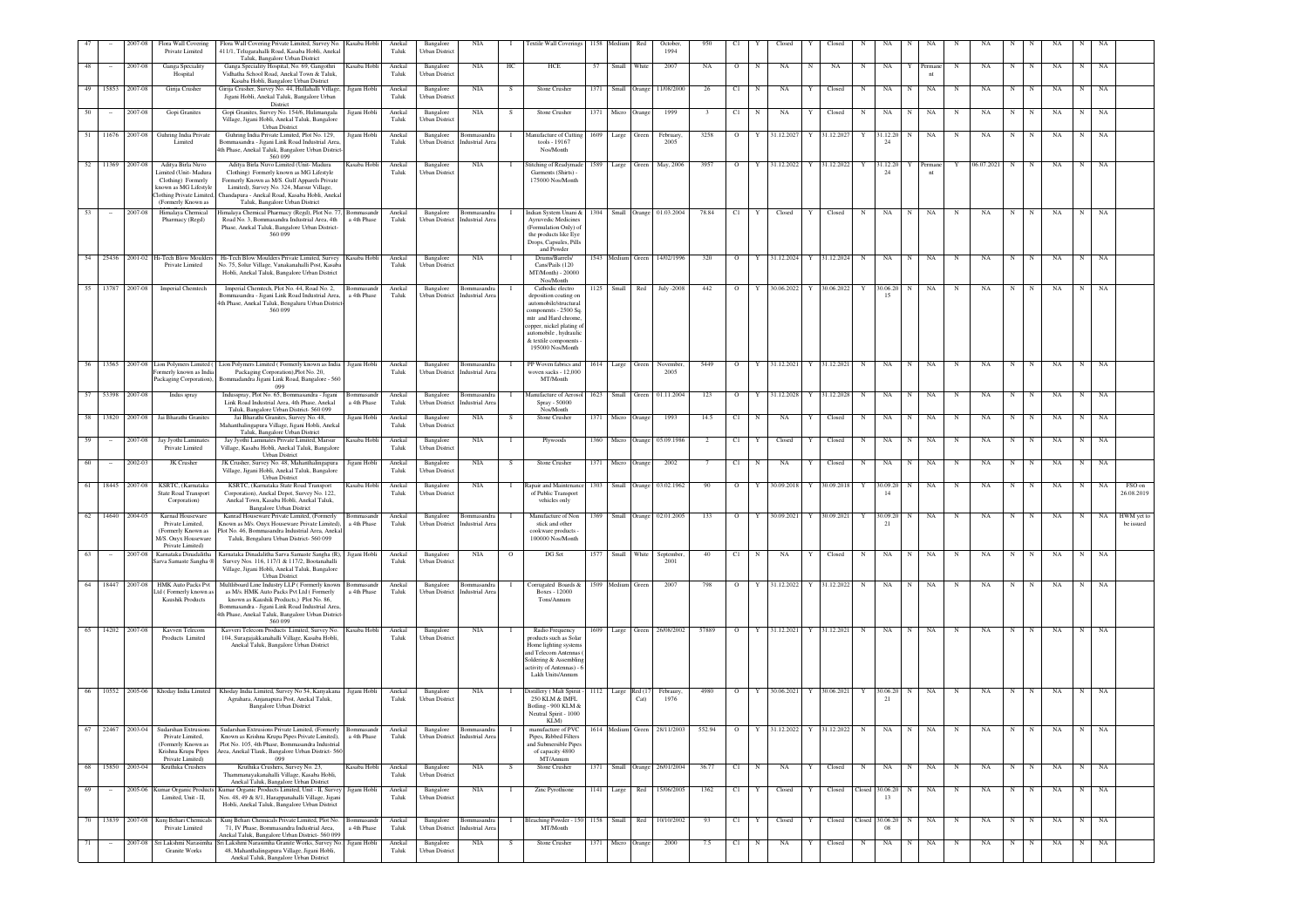| 72 | 18546          | 2007-08            | Sri Lakshmi Stone<br>Crusher                                                                              | Lakshmi, Stone Crusher (Ramakrishna M)<br>Survey No. 16/1B3. (Formerly Sv No. 16/1B)<br>Kannayakana Agrahara Village, Jigani Hobli,<br>Anekal Taluk, Bangalore Urban District                                                  | <sup>t</sup> igani Hobli             | Anekal<br>Taluk           | <b>Urban District</b>                          | <b>NIA</b>                            |    | Stone Crusher                                                                                                                                                                                                         | 1371<br>Small                  | <b>Orans</b>    | 200                                        | 26                     | C1                   |   | NA                      |   |                      |               | NA                 |   |             |            |                      |                  |             |            | NA          | Tempererly<br>closed to Eco<br>sensitive zone                            |
|----|----------------|--------------------|-----------------------------------------------------------------------------------------------------------|--------------------------------------------------------------------------------------------------------------------------------------------------------------------------------------------------------------------------------|--------------------------------------|---------------------------|------------------------------------------------|---------------------------------------|----|-----------------------------------------------------------------------------------------------------------------------------------------------------------------------------------------------------------------------|--------------------------------|-----------------|--------------------------------------------|------------------------|----------------------|---|-------------------------|---|----------------------|---------------|--------------------|---|-------------|------------|----------------------|------------------|-------------|------------|-------------|--------------------------------------------------------------------------|
| 73 |                | 11088 2005-06      | Laxmi Steel Overseas<br>Private Limited                                                                   | Laxmi Steel Overseas Private Limited, Plot No.<br>196 197 198 243 244 & 245 Bommasandra -<br>Jigani Link Road Industrial Area, 4th Phase.<br>Anekal Taluk, Bangalore Urban District- 560 099                                   | a - Iigani<br>Link Road              | Anekal<br>Taluk           | Bangalore<br><b>Urban District</b>             | Rommacandra<br><b>ndustrial</b> Area  |    | Steel Ingots & Steel<br>Rollings - 17,100 MT/                                                                                                                                                                         | 1370 Large                     | Orange          | 2005                                       | 2426                   | C1                   |   | Closed                  |   | Closed               |               | NA                 |   | NA          |            | NA                   |                  | NA          |            | NA          |                                                                          |
| 75 | 22452<br>26948 | 2007-08<br>2007-08 | Life Line Coaters<br>Value Packaging                                                                      | Life Line Coaters, Plot No. 68, Bommasandra<br>Jigani Link Road Industrial Area, 4th Phase,<br>Anekal Taluk, Bangalore Urban District- 560 099                                                                                 | a 4th Phase                          | Anekal<br>Taluk<br>Anekal | Bangalore<br><b>Urban District</b>             | <b>KIADB</b><br>Industrial<br>Estate  |    | Fabrication & Powder<br>oating - 500 Sq. ft/day<br>Polythene Bags - 50                                                                                                                                                | 1125<br>Small<br>1603<br>Small | Red             | 2006<br>04/04/200                          | 73.22<br>86.5          |                      |   | <b>YTC</b><br>1.12.2025 |   | <b>YTC</b>           |               | NA<br>NA           |   |             |            | NA                   |                  |             |            |             |                                                                          |
|    |                |                    | <b>Industries Pvt Limited</b><br>(Formerly known as<br>Lotus Polyfab Private<br>Limited)                  | Value Packaging Industries Pvt Limited<br>ormerly known as Lotus Polyfab Private Limited)<br>Plot No. 87, Bommasandra - Jigani Link Road<br>Industrial Area, 4th Phase, Anekal Taluk,<br>Bangalore Urban District-560 099      | Bommasand<br>a - Jigani<br>Link Road | ${\rm T}$ aluk            | Bangalore<br><b>Urban District</b>             | Bommasandra<br>Industrial Are         |    | MT/Month                                                                                                                                                                                                              |                                | Green           |                                            |                        | $^{\circ}$           |   |                         |   | NA                   |               |                    |   | NA.         |            | NA                   |                  |             |            |             |                                                                          |
| 76 | $\sim$         |                    | 2007-08 Sri. Lourduswamy, D.S.<br>C/o. Anekal Jesuit<br>ducational & Charitabl<br>Society, (Girls Hostel) | Sri. Lourduswamy, D.S., C/o. Anekal Jesuit<br>Educational & Charitable Society, (Girls Hostel),<br>urvey No. 214/1B. Anekal Town, Kasaba Hobli.<br>Anekal Taluk, Bangalore Urban District                                      | Kasaba Hobl                          | Anekal<br>Taluk           | Bangalore<br><b>Urban Distric</b>              | <b>NIA</b>                            | H  | Hostel Building                                                                                                                                                                                                       | 1597 Micro                     | Green           | 2006                                       | 24                     | C1                   |   | Closed                  | N | NA                   | N             | NA                 | N | NA          | N          | NA                   | N<br>N           | <b>NA</b>   | N          | NA          |                                                                          |
|    |                | 2004-05            | Residential Layout by<br>Sri. M.P. Subramanya                                                             | M.P. Subramanya Naidu, Survey No. 117/2.<br>Madiwala Village, Kasaba Hobli, Anekal Taluk,                                                                                                                                      | Kasaba Hobl                          | Anekal<br>Taluk           | Bangalore<br>Urban Distric                     | <b>NIA</b>                            | L  | Lavout                                                                                                                                                                                                                | 1652<br>NA                     | <b>Drange</b>   | 07.08.200                                  | Based on<br>Population |                      |   | <b>YTC</b>              |   | NA                   |               | NA                 |   | NA          |            | NA                   | N                | NA          |            |             |                                                                          |
| 78 |                | 2007-08            | Naidu<br>Maduban Chemicals<br>Private Limited                                                             | <b>Bangalore Urban District</b><br>Madhuban Chemicals Private Limited, Shed No. C-<br>4 KSSIDC Industrial Estate Bommasandra II<br>Stage, Anekal Taluk, Bangalore Urban District-                                              | Jigani Hobli                         | Anekal<br>Taluk           | Bangalore<br><b>Urban District</b>             | <b>KSSIDC</b><br>Industrial<br>Estate |    | R&D Fine chemicals<br>used in Custom<br>Synthesis/Contract                                                                                                                                                            | 1182 Micro                     | Red             | July, 2005                                 | 19                     | Cl                   |   | Closed                  |   | NA                   |               | NA                 |   | NA          | N          | NA                   | N                | NA          |            | NA          |                                                                          |
|    | 18550          | 2007-08            | Manjunatha Stone<br>Crusher                                                                               | 560 099<br>Manjunatha Stone Crusher, Survey No. 16/3,<br>Kannayakana Agrahara Village, Jigani Hobli,<br>Anekal Taluk, Bangalore Urban District                                                                                 | igani Hobl                           | Anckal<br>Taluk           | Bangalore<br><b>Urban District</b>             | <b>NIA</b>                            |    | Research Batch<br>Stone Crusher                                                                                                                                                                                       | 1371<br>Micro                  | <b>Irange</b>   | November<br>2003                           | 23                     |                      |   |                         |   |                      |               |                    |   |             |            |                      |                  |             |            |             | Previous yea<br>Closed<br><b>Reg No 2505</b><br>Returned &<br>Tempererly |
| 80 |                | 18777 2007-08      | Maruthi Granites                                                                                          | Maruthi Granites, Survey No. 90.                                                                                                                                                                                               |                                      |                           |                                                | <b>NIA</b>                            |    |                                                                                                                                                                                                                       |                                |                 | 05.09.2001                                 |                        |                      |   | NA                      |   |                      |               | NA                 |   |             |            |                      |                  |             |            |             | closed to Eco<br>sensitive zone                                          |
| 81 | 18440          | 2007-08            | Mastercraft Engineer                                                                                      | Mahanthalingapura Village, Jigani Hobli, Anekal<br>Taluk, Bangalore Urban District<br>Mastercraft Engineers Private Limited, Plot No.                                                                                          | Jigani Hobli<br>Jigani Hobli         | Anckal<br>Taluk<br>Anekal | Bangalore<br><b>Urban Distric</b><br>Bangalore | <b>commacandr</b>                     | -S | Stone Crusher<br>Manufacture of Plasti                                                                                                                                                                                | 1371 Micro<br>1543 Large       | Orange<br>Green | 06.01.2005                                 | 11<br>2345             | C1<br>$\overline{0}$ | N | 31.12.2022              |   | Closed<br>31.12.2022 | N             | NA                 | N | NA<br>NA    | $_{\rm N}$ | NA<br>NA             | N<br>N<br>N      | NA<br>NA    | N          | NA<br>NA    |                                                                          |
|    |                |                    | Private Limited                                                                                           | 126 & 127 Bommasandra Industrial Area 4th<br>Phase, Anekal Taluk, Bangalore Urban District-<br>560 099                                                                                                                         |                                      | Taluk                     | <b>Urban District</b>                          | Industrial Area                       |    | injection moulds and<br>components                                                                                                                                                                                    |                                |                 |                                            |                        |                      |   |                         |   |                      |               |                    |   |             |            |                      |                  |             |            |             |                                                                          |
| 82 | 13856          | 2007-08            | Itandex Engraving India<br>as Melco Engraving<br>India Private Limited                                    | Standex Engraving India Pvt Ltd (Formerly known<br>Pvt Ltd (Formerly known as Melco Engraving India Private Limited, Plot No.<br>82. 4th Phase. Bommasandra Industrial Area.<br>Anekal Taluk, Bengaluru Urban District-560 099 | a 4th Phase                          | Aneka<br>Taluk            | Bangalore<br><b>Urban District</b>             | <b>Industrial Area</b>                |    | exturing of Moulds<br>125 Nos/Month                                                                                                                                                                                   | 1125<br>Small                  | Red             | April, 200                                 | 373                    |                      |   | 0.06.202                |   | 0.06.202             |               | 0.06.2<br>15       |   | NA          |            | NA                   |                  | NA          |            | NA          |                                                                          |
|    | 13637          | 2002-03            | Rallis India Pvt Ltd.<br>(Formerly known as<br>Metahelix Life Science<br>Private Limited),                | Rallis India Pvt Ltd., (Formerly known as<br>Metahelix Life Sciences Private Limited), Plot No.<br>3. KIADB Industrial Area, 4th Phase.<br>Bommasandra, Anekal Taluk, Bangalore Urban<br>District- 560 099                     | a 4th Phase                          | Anckal<br>Taluk           | Bangalore                                      | Urban District Industrial Area        |    | Agricultural<br>Biotechnology research<br>activity on job work<br>basis                                                                                                                                               | 1624 Med                       |                 | 30/08/200                                  | 651                    |                      |   | 31.12.2022              |   | 1.12.202             |               | NA                 |   |             |            |                      |                  |             |            |             |                                                                          |
| 84 | 10665          |                    | 2007-08 Micro Labs Limited, Unit<br>- III. API Division                                                   | Micro Labs Limited, Unit - III, API Division, Plot<br>No. 43 to 45, Bommasandra - Jigani Link Road<br>Industrial Area, 4th Phase, Anekal Taluk,<br>Bangalore Urban District- 560 099                                           | a - Jigani<br>Link Road              | Anckal<br>Taluk           | Bangalore<br><b>Urban District</b>             | Bommasandra<br><b>Industrial Area</b> |    | <b>Bulk Drug</b>                                                                                                                                                                                                      | 1141 Large                     | Red (17<br>Cat) | October<br>2007                            | 12118.16               | $\overline{0}$       |   | 30.06.2021              |   | 30.06.2021           |               | 30.06.20<br>21     |   | NA          |            | FBO on<br>15.03.2013 | N                | NA          | $_{\rm N}$ | NA          |                                                                          |
| 85 | 10686          |                    | Powder Division                                                                                           | 2007-08 Micro Labs Limited, Dry Micro Labs Limited, Dry Powder Division, Plot No.<br>121 to 124, 4th Phase, Bommasandra Industrial<br>Area, Anekal Taluk, Bangalore Urban District-560<br>000                                  | Bommasand<br>a 4th Phase             | Anekal<br>Taluk           | Bangalore<br><b>Urban District</b>             | Bommasandra<br>Industrial Are         |    | Formulation of<br>Capsules - 26000000<br>Nos/Month<br>Formulation of Dry<br>Injectables - 1300000<br>Nos/Month,<br>Formulation of Dry<br>Syrups - 1300000<br>Nos/Month &<br>emulation of Tablet<br>26000000 Nos/Month | 1359<br>Large                  | <b>Drange</b>   | 30.09.200                                  | 2807                   | $\circ$              |   | 30.09.2022              |   | 30.09.2022           |               | 12.11.20<br>$23\,$ |   | NA          |            | FBO on<br>08.03.201  | N                | $_{\rm NA}$ | N          | NA          |                                                                          |
|    | 11672          | 2005-06            | Microtrol Sterilisation<br>Services Private Limited                                                       | Microtrol Sterilisation Services Private Limited<br>Unit-II, Plot No. 14, Bommasandra - Jigani Link<br>Road Industrial Area, 4th Phase, Anekal Taluk.<br>Bangalore Urban District-560 099                                      |                                      | Anckal<br>Taluk           | Bangalore                                      | Urban District Industrial Area        |    | Gamma Radiation<br>processing facility for<br>radiation processing o<br>health care products &<br>sterilization of medica<br>goods using ethylene<br>dioxide - 17 500<br>MT/A(1459<br>MT/Month                        | 1125<br>Large                  | Red             | December<br>2006                           | 257                    |                      |   | 30.06.2021              |   | 0.06.202             |               | 0.06.2<br>21       |   |             |            |                      |                  |             |            |             |                                                                          |
| 87 |                |                    | 2002-03 Moon Star Modern Rice<br>Mills                                                                    | Moon Star Modern Rice Mills, Survey No. 9/4,<br>Honnakalasapura Village, Jigani Hobli, Anekal<br>Taluk, Bangalore Urban District,                                                                                              | Jigani Hobli                         | Anckal<br>Taluk           | Bangalore<br><b>Urban Distric</b>              | <b>NIA</b>                            |    | Rice mill less than 10<br>TPD & rice hullers                                                                                                                                                                          | 1550 Micro                     | Green           | 2002                                       | 12.5                   | Y                    |   | <b>YTC</b>              |   | <b>YTC</b>           | N             | NA                 | N | <b>NA</b>   | N          | NA                   | $_{\rm N}$<br>N  | NA          | $_{\rm N}$ | NA          |                                                                          |
| 88 |                | 2007-08<br>2007-08 | <b>MSP Stone Crusher</b><br>Multitech Industries                                                          | MSP Stone Crusher, Survey No. 154, Hulimangala Jigani Hobli<br>Village, Jigani Hobli, Anekal Taluk, Bangalore<br>Urban District<br>Multitech Industries, Plot No. 144, Bommasandra                                             | Bommasand                            | Anekal<br>Taluk           | Bangalore<br><b>Urban District</b>             | <b>NIA</b><br><b>Bommasandra</b>      | s  | Stone Crusher                                                                                                                                                                                                         | Small                          |                 | 1371 Micro Orange March, 2001<br>15/02/200 | <b>g</b>               | Cl                   | N | NA<br>Closed            |   | Closed               | N<br>Closed   | $_{\rm NA}$        | N | NA          | N          | NA                   | N<br>N<br>N<br>N | NA          | N          | NA          |                                                                          |
| 89 |                |                    |                                                                                                           | Industrial Area, 4th Phase, Anekal Taluk,<br>Bangalore Urban District-560 099                                                                                                                                                  | a 4th Phase                          | Anekal<br>Taluk           | Bangalore<br><b>Urban District</b>             | Industrial Are                        |    | Electroplating                                                                                                                                                                                                        | 1125                           | $\mbox{Red}$    |                                            | 32                     | C1                   |   |                         |   | Closed               |               | 0.06.20<br>13      |   | $_{\rm NA}$ | N          | $_{\rm NA}$          |                  | $_{\rm NA}$ | $_{\rm N}$ | $_{\rm NA}$ |                                                                          |
| 90 | 41121          |                    | 2007-08 Muthurayaswamy Stor<br>Crusher                                                                    | Muthurayaswamy Stone Crusher, Survey No. 18.<br>Giddenahalli Village, Jigani Hobli, Anekal Taluk<br><b>Bangalore Urban District</b>                                                                                            | Jigani Hobl                          | Anekal<br>Taluk           | Bangalore<br><b>Urban Distric</b>              | <b>NIA</b>                            | -S | Stone Crusher                                                                                                                                                                                                         | 1371 Small                     |                 | Orange March, 200                          | 237                    | C1                   |   | NA                      |   | 15.09.2022           | N             | NA                 |   | <b>NA</b>   | N          | NA                   | N<br>N           | <b>NA</b>   | N          | NA          | Tempererly<br>closed to Eco<br>ensitive zon                              |
| 91 | 13804          | 2007-08            | My Textiles Private<br>Limited                                                                            | My Textiles Private Limited, Plot No. 59 & 60,<br>Bommasandra Industrial Area, IV Phase, Anekal<br>Taluk, Bangalore Urban District- 560 099                                                                                    | Bommasand<br>a 4th Phase             | Anckal<br>Taluk           | Bangalore<br><b>Urban District</b>             | <b>KIADR</b><br>Industrial<br>Estate  |    | imbroidery Designs on<br>Garments/Fabrics -<br>3000 Mtrs/Annum                                                                                                                                                        | 1589 Medit                     | Greer           | January<br>2005                            | 572                    | $\circ$              |   | 31.12.2023              |   | 31.12.2023           | N             | $_{\rm NA}$        |   | $_{\rm NA}$ | N          | $_{\rm NA}$          | N<br>N           | NA          | $_{\rm N}$ | NA          |                                                                          |
| 92 | 13743          | 2007-08            | NAL Metal Proces                                                                                          | VAL Metal Proces, Plot No. C-13, Bommasandra<br>Jigani Link Road Industrial Area, 4th Phase,<br>Anekal Taluk, Bengaluru Urban District-560 099                                                                                 | ommasand<br>a 4th Phase              | Anckal<br>Taluk           | Bangalore<br><b>Urban District</b>             | Industrial Are                        |    | Phosphating and<br>emical cleaning (3 in<br>1) Process, spray<br>paining of capacity<br>96.75 Sq. mtr/Month                                                                                                           | 1125<br>Small                  | Red             | 2006-2007                                  | 26.37                  | $\circ$              |   | 0.06.2022               |   | 0.06.202             |               | 0.06.2<br>13       |   | NA          |            | NA                   |                  |             |            |             |                                                                          |
| 93 |                | 2007-08            | NR Bricks, Unit - II                                                                                      | NR Bricks, Unit - II, Survey Nos. 62, 63 & 64,<br>Karpur Village, Kasaba Hobli, Anekal Taluk,<br><b>Bangalore Urban District</b>                                                                                               | Kasaba Hobli                         | Anckal<br>Taluk           | Bangalore<br><b>Urban District</b>             | <b>NIA</b>                            |    | <b>Table Moulded Bricks</b><br>12,000 Bricks/day                                                                                                                                                                      | 1598<br>Small                  | Green           | April, 2005                                | 208                    | $\overline{O}$       |   | NA                      |   | 31.12.2015           | N             | NA                 |   | NA          |            | NA                   |                  | NA          |            | NA          |                                                                          |
|    |                |                    | 94 29452 2007-08 NV Trading Company,                                                                      | NV Trading Company, Plot No. 302<br>sommasandra - Jigani Link Road Industrial Area,<br>4th Phase, Anekal Taluk, Bangalore Urban District<br>560.099                                                                            | a - Jigani<br>Link Road              | Anekal<br>Taluk           | Bangalore<br><b>Urban District</b>             | <b>Industrial Area</b>                |    | Cleaning/Washing of<br>Discarded/Containers/E<br>arres and Liners &<br>Bags.<br>Table Moulded Bricks                                                                                                                  | 1337                           | Small Red       | May, 2006                                  | 243                    | C1                   |   | Closed                  |   | Closed               | <b>Closed</b> | 30.06.20<br>20     |   | NA          |            | NA                   | N                | NA          |            | NA          |                                                                          |
| 95 |                | 2004-05            | Nagariuna Chamber<br><b>Brick Works</b>                                                                   | Nagarjuna Chamber Brick Works, Survey No. 492, Kasaba Hobli<br>Bodarahalli, Sidi Hosakote (Post), Kasaba Hobli,<br>Anekal Taluk, Bangalore Urban District                                                                      |                                      | Anekal<br>Taluk           | Bangalore<br><b>Urban District</b>             | NIA.                                  |    |                                                                                                                                                                                                                       | 1598<br>Small                  | Green           | 05.06.2004                                 | 89                     | C <sub>2</sub>       |   | <b>NA</b>               |   | Closed               |               | NA                 |   | NA          |            | NA                   |                  | NA          |            |             |                                                                          |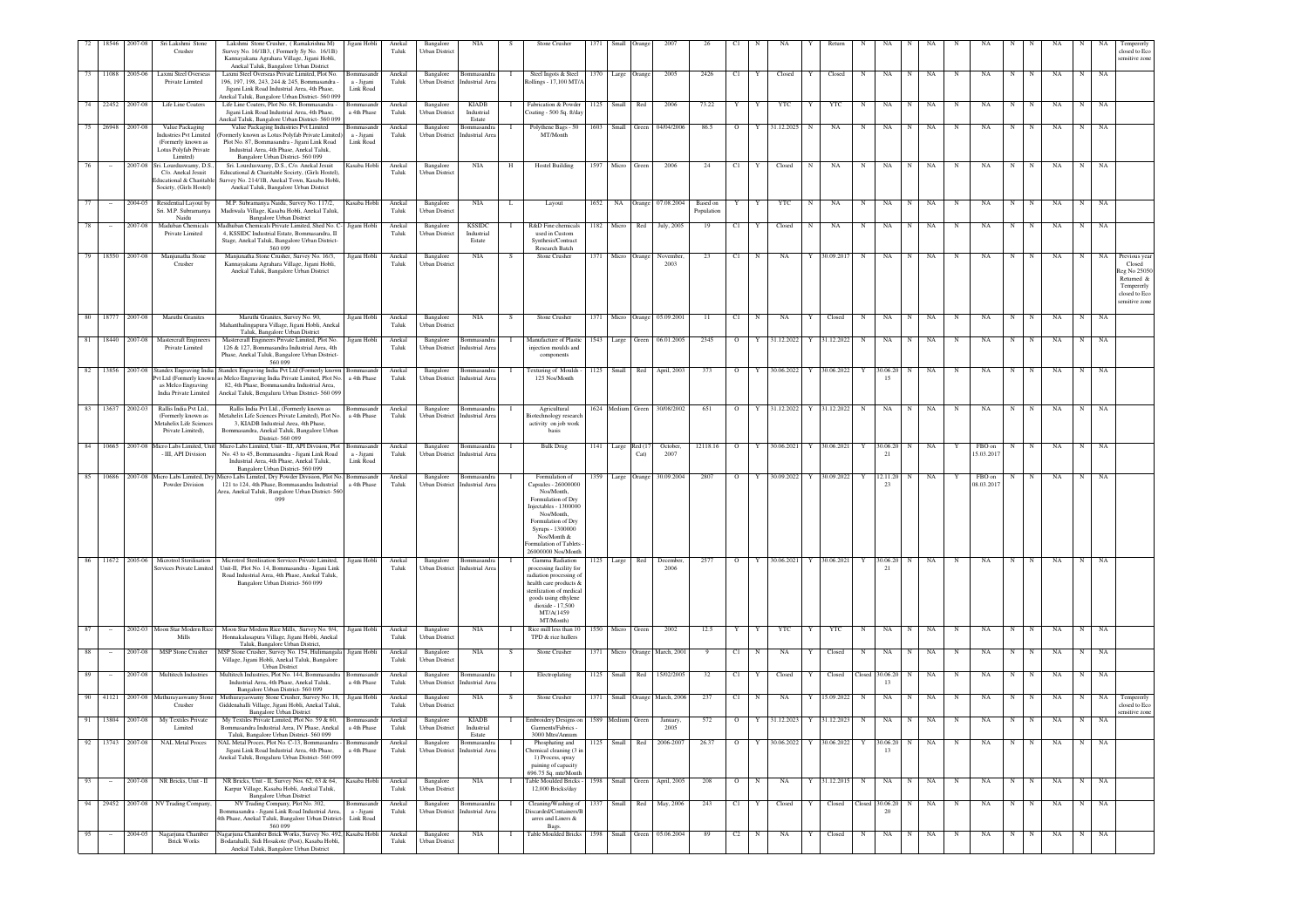|            |        | 13849 2007-08      | Narasipur Auto<br><b>Components Private</b><br>Limited, Unit - II, (EOU    | arasipur Auto Components Private Limited, Uni<br>II, (EOU), Plot No. 92, Survey No. 44,<br>Bommasandra - Jigani Link Road Industrial Area<br>4th Phase, Anekal Taluk, Bangalore Urban District<br>560.099 | a 4th Phase                                 | Anekal<br>Taluk           | Bangalore<br>Urban District                    | sandr<br><b>Industrial Area</b>       |          | <b>End Yoke Components</b><br>4000 Nos/day                                                                                                                                                                                                | 14       | Small              | White                | April, 2005               | 283                           | $\circ$            |                 | Permanent  |            | Permanen     |            | NA             |              | NA                       |            | NA                |            |            | NA          |            | NA          |                                                                                            |
|------------|--------|--------------------|----------------------------------------------------------------------------|-----------------------------------------------------------------------------------------------------------------------------------------------------------------------------------------------------------|---------------------------------------------|---------------------------|------------------------------------------------|---------------------------------------|----------|-------------------------------------------------------------------------------------------------------------------------------------------------------------------------------------------------------------------------------------------|----------|--------------------|----------------------|---------------------------|-------------------------------|--------------------|-----------------|------------|------------|--------------|------------|----------------|--------------|--------------------------|------------|-------------------|------------|------------|-------------|------------|-------------|--------------------------------------------------------------------------------------------|
| 97         |        |                    | 22420 2007-08 Natural Textiles Private<br>Limited                          | Natural Textiles Private Limited, Plot Nos. 172,<br>173 & 174, Bommasandra - Jigani Link Road<br>Industrial Area, 4th Phase, Anekal Taluk,                                                                | <b>Bommasand</b><br>a - Jigani<br>Link Road | Anekal<br>Taluk           | Bangalore<br><b>Urban District</b>             | Bommasandra<br><b>Industrial Area</b> |          | <b>Garment Stitching</b>                                                                                                                                                                                                                  |          |                    | 1589 Large Green     | 2006                      | 1300                          | Cl                 | Y               | Closed     |            | Closed       | N          | NA             | $\mathbb{N}$ | NA                       | N          | NA                | N          | N          | NA          | N          | NA          |                                                                                            |
|            |        | 98 13723 2007-08   | Newfield Engineers                                                         | Bangalore Urban District-560 099<br>Newfield Engineers, Plot No. 47, Bommasandra                                                                                                                          | Bommasandr                                  | Anckal                    | Bangalore                                      | Bommasandra                           |          | Manufacture of Steel                                                                                                                                                                                                                      |          |                    | 1551 Small Green     | January,                  | 151                           | $\circ$            | Y               | 31.12.2024 |            | Y 31.12.2024 | $_{\rm N}$ | <b>NA</b>      | N            | NA                       | $_{\rm N}$ | NA                | N          | N          | <b>NA</b>   | N          | NA          |                                                                                            |
|            |        |                    |                                                                            | Industrial Area 4th Phase Anekal Taluk<br>Bangalore Urban District-560 099                                                                                                                                | a 4th Phase                                 | Taluk                     | <b>Urban District</b>                          | <b>Industrial Area</b>                |          | Rolling mill equipment<br>/parts, fabrication<br>Assembling on Job<br>work basis                                                                                                                                                          |          |                    |                      | 2005                      |                               |                    |                 |            |            |              |            |                |              |                          |            |                   |            |            |             |            |             |                                                                                            |
| 99         |        |                    | 2003-04 Residential Layout by<br>M/S. Nirman Shelters                      | Nirman Shelters Private Limited, Survey No. 236<br>& 237, Rajapura Village, Jigani Hobli, Anekal                                                                                                          | Jigani Hobli                                | Anckal<br>Taluk           | Bangalore<br><b>Urban District</b>             | NIA                                   | L        | Layout                                                                                                                                                                                                                                    |          |                    |                      | 1652 NA Orange 04.05.2003 | Based on<br>Population        |                    | Y               | YTC        |            | NA           | N          | NA             | N            | NA                       | N          | NA                | N          | N          | NA          |            | NA          |                                                                                            |
| 100        | $\sim$ |                    | Private Limited<br>2003-04 Residential Layout by b<br>M/S. Nirman Shelters | Taluk, Bangalore Urban District<br>Nirman Shelters Private Limited, Survey Nos.<br>92/1B to 95/2 & 158/1 to 161/2, Bukkasagara                                                                            | Jigani Hobli                                | Anckal<br>Taluk           | Bangalore<br><b>Urban District</b>             | <b>NIA</b>                            | L        | Layout                                                                                                                                                                                                                                    | 1652     |                    | NA Orange            | 08.04.2003                | Based on                      | Y                  | Y               | <b>YTC</b> | N          | NA           | N          | NA             | $_{\rm N}$   | NA                       | N          | $_{\rm NA}$       | $_{\rm N}$ | N          | NA          | N          | NA          |                                                                                            |
|            |        |                    | Private Limited                                                            | Village, Jigani Hobli, Anekal Taluk, Bangalore<br><b>Urban District</b>                                                                                                                                   |                                             |                           |                                                |                                       |          |                                                                                                                                                                                                                                           |          |                    |                      |                           | Population                    |                    |                 |            |            |              |            |                |              |                          |            |                   |            |            |             |            |             |                                                                                            |
| 101        | $\sim$ | 2003-04            | Residential Lavout by<br>M/S. Nirman Shelters                              | Nirman Shelters, (Nirmal Nagar), Sy Nos. 180/5 & Jigani Hobli<br>181/2, Bukkasagara Village, Jigani Hobli, Anekal                                                                                         |                                             | Anekal<br>Taluk           | Bangalore<br><b>Urban Distric</b>              | <b>NIA</b>                            | L        | Layout                                                                                                                                                                                                                                    |          |                    |                      | 1652 NA Orange 08.05.2003 | Based on<br>Population        |                    |                 | <b>YTC</b> | N          | NA           | N          | NA             | N            | NA                       | N          | NA                | N          | N          | <b>NA</b>   | N          | NA          |                                                                                            |
| 102        | 10852  | 2004-05            | (Nirmal Nagar)<br>Omax Autos Limited                                       | Taluk, Bangalore Urban District<br>Omax Autos Limited, Plot No. 6, KIADB Industrial<br>Area, Bommasandra - Jigani Link Road Industrial                                                                    | Bommasand<br>a - Jigani                     | Anekal<br>Taluk           | Bangalore<br><b>Urban District</b>             | Bommasandra<br><b>Industrial Area</b> |          | Automobile components<br>(Steering shaft, Axel                                                                                                                                                                                            | 1125     | Large              | Red                  | August, 2004              | 5100                          | $\circ$            |                 | 30.06.2021 |            | 30.06.2021   |            | 30.06.20<br>21 |              | NA                       |            | NA                |            |            | NA          |            |             |                                                                                            |
|            |        |                    |                                                                            | Area, 4th Phase, Anekal Taluk, Bangalore Urban<br>District- 560 099                                                                                                                                       | Link Road                                   |                           |                                                |                                       |          | Shaft, Tubular<br>Components for fron<br>fork, Yhoke Routers,<br>Housing sheet<br>components for frame<br>line and front fork)<br>20,000 MT/Annum<br>along with powder<br>coating activity<br>including pre surface<br>treatment activity |          |                    |                      |                           |                               |                    |                 |            |            |              |            |                |              |                          |            |                   |            |            |             |            |             |                                                                                            |
| 103        | $\sim$ | 2007-08            | P&S Galvasols                                                              | P&S Galvasols, Unit - II, Plot No. 202, 203, 238 &<br>239, Bommasandra - Jigani Link Road Industrial<br>Area, 4th Phase, Anekal Taluk, Bangalore Urban<br>District- 560 099                               | <b>Bommasand</b><br>a 4th Phase             | Anekal<br>Taluk           | Bangalore<br><b>Urban District</b>             | KIADB<br>Industrial<br>Estate         |          | Electroplating & Iron<br>plating on job work<br>basis                                                                                                                                                                                     |          | 1125 Small Red     |                      | 2005                      | 98                            | Y                  | Y               | YTC        | Y.         | YTC          | N          | NA             | N            | NA                       | $_{\rm N}$ | NA                | N          | N          | NA          | N          | NA          |                                                                                            |
| 104        | 14656  | 2005-06            | PD Navkar Biochem<br>(Formerly PD Fine                                     | PD Navkar Biochem (Formerly PD Fine Chem),<br>Plot No. 109/110, Bommasandra - Jigani Link                                                                                                                 | Bommasandı<br>a 4th Phase                   | Anekal<br>Taluk           | Bangalore<br><b>Urban District</b>             | Bommasandra<br><b>Industrial Area</b> |          | Flour bleaching<br>agent/flour                                                                                                                                                                                                            |          | 1588 Medium Green  |                      | January,<br>2006          | 728                           | $\circ$            | Y               | 31.12.2025 | Y          | 31.12.2025   |            | 31.12.20<br>24 |              | NA                       | N          | NA                | N          | N          | NA          |            | NA          | Issued CFEXp                                                                               |
|            |        |                    | Chem)                                                                      | Road Industrial Area, 4th Phase, Anekal Taluk,<br>Bengaluru Urban District-560 099                                                                                                                        |                                             |                           |                                                |                                       |          | improver/bakery<br>improvers/bakery<br>dditives/food additive<br>Excipients/API's, Extra<br>pure, Enzymes & Vita<br>iet - 2000 MT/Monti                                                                                                   |          |                    |                      |                           |                               |                    |                 |            |            |              |            |                |              |                          |            |                   |            |            |             |            |             |                                                                                            |
| 105        | $\sim$ | 2007-08            | Pallavi Surface<br>Technologies                                            | Pallavi Surface Technologies, Plot No. 140,<br>Bommasandra - Jigani Link Road Industrial Area.<br>4th Phase, Anekal Taluk, Bangalore Urban District<br>560 099                                            | Bommasandı<br>a - Jigani<br>Link Road       | Anckal<br>Taluk           | Bangalore<br><b>Urban District</b>             | Bommasandra<br><b>Industrial Area</b> |          | Electroplating and<br>Powder Coating                                                                                                                                                                                                      |          | 1125 Small Red     |                      | 2007                      | 40.6                          | Y                  | Y               | YTC        | Y          | YTC          | N          | NA 1           | N            | NA                       | $_{\rm N}$ | NA                | N          | N          | NA          | N          | NA          |                                                                                            |
| 106        |        | 2007-08            | Pearl Valley Silks<br>Limited                                              | Pearl Valley Silks Limited, Survey No. 107,<br>Vanakanahalli, Thali Road, Anekal Taluk,<br><b>Bangalore Urban District</b>                                                                                | Casaba Hobl                                 | Anekal<br>Taluk           | Bangalore<br><b>Urban Distric</b>              | NIA                                   |          | Spun Silk & Niol Silk<br>Yarn                                                                                                                                                                                                             |          | 1158 Large Red     |                      | 01.07.1999                | 1600                          | C1                 |                 | Closed     |            | Closed       |            | Closed Closed  | $_{\rm N}$   | NA                       | N          | NA                | N          | N          | NA          | N          | NA          |                                                                                            |
| 107        |        | 2005-06            | Plasma Gold Coating<br>Private Limited                                     | Plasma Gold Coating Private Limited, Plot No. 204<br>& 247 Bommasandra - Jigani Link Road Industrial<br>Area, 4th Phase, Anekal Taluk, Bangalore Urban<br>District- 560 099                               | Bommasand<br>a - Jigani<br>Link Road        | Anekal<br>Taluk           | Bangalore<br><b>Urban District</b>             | Bommasandra<br>ndustrial Are          |          | Gold Ion Sputtering                                                                                                                                                                                                                       |          | 1125 Medium        | Red                  | 2005                      | 553                           | C1                 |                 | Closed     |            | Closed       | N          | NA             | N            | NA                       | N          | NA                | N          | N          | NA          |            | NA          |                                                                                            |
| 108        |        | 82174 2007-08      | Poly Craft Exports<br>Private Limited                                      | Poly Craft Exports Private Limited, Plot No. 50,<br>Road No. 4, Bommasandra - Jigani Link Road<br>Industrial Area, 4th Phase, Anekal Taluk,                                                               | <b>Bommasand</b><br>a - Jigani<br>Link Road | Anekal<br>Taluk           | Bangalore<br><b>Urban District</b>             | Bommasandra<br><b>Industrial Area</b> |          | Polymerized iron oxide -<br>58.3330 MT/Month                                                                                                                                                                                              |          | 1320 Medium Orange |                      | 2005                      | 796                           | $\circ$            |                 | 30.09.2023 | Y          | 30.09.2023   | $_{\rm N}$ | NA             | $_{\rm N}$   | NA                       | $_{\rm N}$ | $_{\rm NA}$       | N          | N          | $_{\rm NA}$ | N          | $_{\rm NA}$ |                                                                                            |
| 109        |        | 79483 2007-08      | Sri Ponni Industries                                                       | Bangalore Urban District-560 099<br>Sri Ponni Industries, Plot No. 24, 4th Phase,<br>Bommasandra Industrial Area, Anekal Taluk,<br>Bangalore Urban District- 560 099                                      | Bommasandı<br>a 4th Phase                   | Anekal<br>Taluk           | Bangalore<br><b>Urban District</b>             | Bommasandra<br>Industrial Are         |          | Manufacturing of<br>secondary smelting o<br>lead allow - $416.7$                                                                                                                                                                          |          |                    | 1122 Small Red       | 17/02/2003                | 142                           | $\circ$            | Y               | 30.06.2024 | Y          | 30.06.2024   | Y          | 30.06.20<br>24 | $_{\rm N}$   | NA                       | $_{\rm N}$ | $_{\rm NA}$       | $_{\rm N}$ | $_{\rm N}$ | $_{\rm NA}$ | $_{\rm N}$ | $_{\rm NA}$ |                                                                                            |
| 110        |        | 2007-08            | Poonam's Furniture                                                         | Poonam's Furniture House, No. 121/3,                                                                                                                                                                      | Jigani Hobli                                | Anekal                    | Bangalore                                      | <b>NIA</b>                            |          | MT/Month<br>Wooden FurnIture                                                                                                                                                                                                              |          |                    | 1510 Small Green     | 17/03/2001                | 245                           | C2                 | Y               | Closed     |            | NA           | N          | NA             |              | NA                       | N          | NA                | N          | N          | NA          |            |             | NPD issued                                                                                 |
|            |        |                    | House                                                                      | Kachanayakanahalli Village, Hennagara Post,<br>Jigani Hobli, Anekal Taluk, Bangalore Urban<br>District                                                                                                    |                                             | Taluk                     | <b>Urban District</b>                          |                                       |          |                                                                                                                                                                                                                                           |          |                    |                      |                           |                               |                    |                 |            |            |              |            |                |              |                          |            |                   |            |            |             |            |             | from RSEO.<br>Bangalore<br>South on<br>29.09.2018<br>(Permanently<br>closed)               |
| 111        | $\sim$ | 2007-08            | Poonam's Interiors &<br>Decorators                                         | Poonam's Interiors & Decorators, Survey No.<br>121/2, Kachanayakanahalli Village, Hennagara<br>Post, Jigani Hobli, Anekal Taluk, Bangalore Urban<br>District                                              | Jigani Hobli                                | Anekal<br>Taluk           | Bangalore<br><b>Urban Distric</b>              | <b>NIA</b>                            |          | Wooden FurnIture                                                                                                                                                                                                                          |          | 1510 Small Green   |                      | 17/03/2001                | 29.82                         | C2                 | Y               | Closed     | $_{\rm N}$ | NA           | N          | NA             | $_{\rm N}$   | NA                       | $_{\rm N}$ | $_{\rm NA}$       | $_{\rm N}$ | $\,$ N     | $_{\rm NA}$ | ${\bf N}$  | $_{\rm NA}$ | NPD issued<br>from RSEO,<br>Bangalore<br>South on<br>29.09.2018<br>(Permanently<br>closed) |
| 112        |        |                    | 2004-05 Residential Layout by<br>Sri. Prashanth Green<br>Park              | Prashanth Green Park, Survey Nos. 205/1, 206/2,<br>207/1A, 207/1A, 207/2A & 208/1A, Marsur<br>Village, Kasaba Hobli, Anekal Taluk, Bangalore<br><b>Urban District</b>                                     | Kasaba Hobl                                 | Anekal<br>Taluk           | Bangalore<br><b>Urban District</b>             | NIA                                   | L        | Layout                                                                                                                                                                                                                                    | 1652     |                    | NA Orange            | 03.04.2004                | <b>Based</b> or<br>Population |                    |                 | <b>YTC</b> | N          | NA           | N          | NA             | N            | NA                       | N          | NA                | N          | N          | NA          | N          | NA          |                                                                                            |
| 113        |        | 2007-08            | Premkumar Stone<br>Crushers                                                | Premkumar Stone Crushers, Survey No. 185,<br>Bukkasagara Village, Jigani Hobli, Anekal Taluk,<br><b>Bangalore Urban District</b>                                                                          | Jigani Hobli                                | Anekal<br>Taluk           | Bangalore<br>Urban Distric                     | NIA                                   |          | Stone Crusher                                                                                                                                                                                                                             |          | 1371 Micro Orange  |                      | 1998                      | 20                            | C1                 | $_{\rm N}$      | NA         |            | Closed       | N          | NA             | N            | NA                       |            | NA                | N          | N          | NA          | N          | NA          |                                                                                            |
| 114        |        |                    | 2007-08 Primary Health Center                                              | Primary Health Center, Haragadde, Jigani Hobli,<br>Anekal Taluk, Bangalore Urban District                                                                                                                 | Jigani Hobli                                | Anekal<br>Taluk           | Bangalore<br>Jrban Distric                     | NIA                                   | H        | HCE                                                                                                                                                                                                                                       | 57       | Small              | White                | 2007                      | NA                            | $\circ$            | N               | NA         |            | NA           |            | NA             |              | Perman<br>nt             |            | NA                |            |            |             |            |             |                                                                                            |
| 115<br>116 |        | 2007-08<br>2007-08 | Primary Health Centre<br>Primary Health Centre                             | Primary Health Centre, Indlawadi, Kasaba Hobli,<br>Anekal Taluk, Bangalore Urban District<br>Primary Health Centre, Marsur, Kasaba Hobli,                                                                 | Kasaba Hobli<br>Kasaba Hobli                | Anckal<br>Taluk<br>Anekal | Bangalore<br><b>Urban Distric</b><br>Bangalore | <b>NIA</b><br><b>NIA</b>              | HC<br>HC | $_{\rm HCE}$<br>HCE                                                                                                                                                                                                                       | 57<br>57 | Small              | White<br>Small White | 2007<br>2007              | NA<br>$_{\rm NA}$             | $\circ$<br>$\circ$ | N<br>$_{\rm N}$ | NA<br>NA   | N<br>N     | NA<br>NA     | N<br>N     | NA<br>NA       | Y<br>Y       | 31.12.20<br>16<br>Perman | N<br>N     | NA<br>$_{\rm NA}$ | N<br>N     | N<br>N     | NA<br>NA    | N<br>N     | NA<br>NA    |                                                                                            |
| 117        |        | 2007-08            | Primary Veterinary                                                         | Anekal Taluk, Bangalore Urban District<br>Primary Veterinary Centre, Hulimanagala, Jigani                                                                                                                 | Jigani Hobli                                | Taluk<br>Anekal           | <b>Urban District</b><br>Bangalore             | <b>NIA</b>                            | HC       | HCE                                                                                                                                                                                                                                       | 57       | Small              | White                | 2007                      | NA                            | $\circ$            | N               | NA         |            | NA           | N          | NA             |              | 31.12.2                  |            | NA                | N          | N          | NA          |            | NA          |                                                                                            |
| 118        |        | 2008-09            | Centre<br><b>Chartered Properties</b>                                      | Hobli, Anekal Taluk, Bangalore Urban District<br>Chartered Properties Private Limited, Plot No. 6,                                                                                                        | Bommasand                                   | Taluk<br>Anekal           | <b>Urban District</b><br>Bangalore             | Bommasandra                           |          | Fabrication with spray                                                                                                                                                                                                                    |          |                    | 1369 Small Orange    | 09.01.2008                | 48                            |                    |                 | <b>YTC</b> |            | <b>YTC</b>   | N          | NA             | N            | 15<br>NA                 | N          | NA                | N          | N          | NA          | N          | NA          |                                                                                            |
|            |        |                    | Private Limited                                                            | 4th Phase, (Sub Layout), II Road, Bommasandra<br>Industrial Area, Anekal Taluk, Bangalore Urban<br>District - 560 099                                                                                     | a 4th Phase                                 | Taluk                     | <b>Urban District</b>                          | Industrial Are                        |          | painting                                                                                                                                                                                                                                  |          |                    |                      |                           |                               |                    |                 |            |            |              |            |                |              |                          |            |                   |            |            |             |            |             |                                                                                            |
| 119        |        | 2007-08            | Veterinary Hospital                                                        | Veterinary Hospital, Hennagara, Jigani Hobli,<br>Anekal Taluk, Bangalore Urban District                                                                                                                   | Jigani Hobli                                | Anekal<br>Taluk           | Bangalore<br><b>Urban District</b>             | NIA                                   | HC       | HCE                                                                                                                                                                                                                                       | 57       |                    | Small White          | 2007                      | NA                            | $\circ$            | N               | NA         |            | NA           | N          | NA             |              | 31.12.20<br>15           |            | NA                | N          |            | NA          | N          | NA          |                                                                                            |
| 120        |        |                    | 13771 2007-08 Prism Surface Coatings<br>Private Limited                    | Prism Surface Coatings Private Limited, Plot No.<br>89, Bommasandra - Jigani Link Road Industrial<br>Area, 4th Phase, Anekal Taluk, Bangalore Urban<br>District- 560 099                                  | Bommasand<br>a 4th Phase                    | Anekal<br>Taluk           | Bangalore<br>Urban District                    | Bommasandra<br><b>Industrial Area</b> |          | Painting and Powder<br>Coating Equipments /<br>Plants and Parts - 15<br>Nos/Annum                                                                                                                                                         | 1566     |                    | Small Green          | April, 2006               | 434.16                        | $\circ$            | Y               | 31.12.2023 |            | Y 31.12.2023 | N          | NA             | $\mathbf N$  | NA                       | N          | NA                | N          | N          | NA          | N          | NA          |                                                                                            |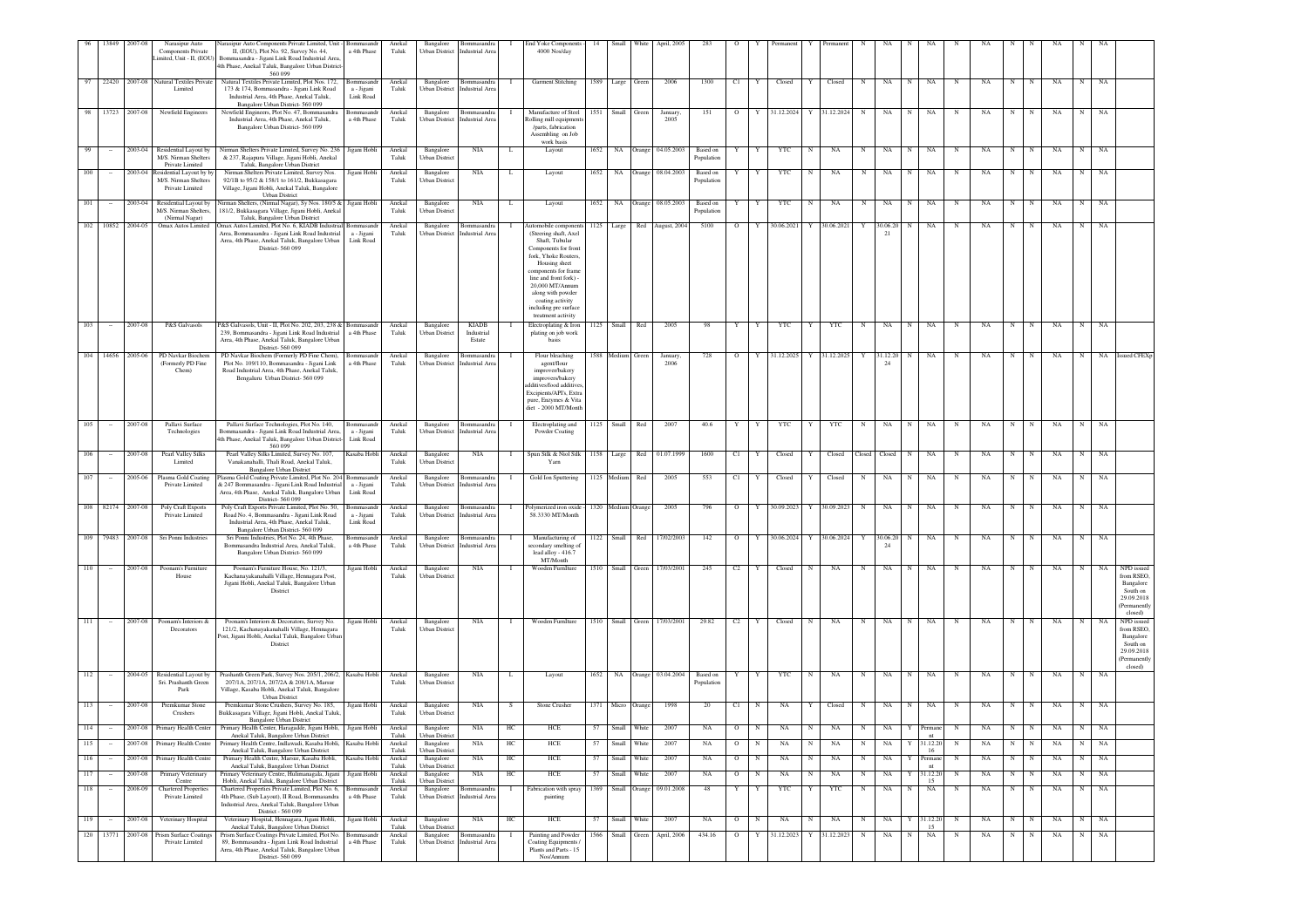| 121 |       | 13749 2004-05     | Progressive Poly Pack<br>Industries                                                                                              | Progressive Poly Pack Industries, Plot No. 90, Roa<br>No. 3, Bommasandra Industrial Area, 4th Phase,<br>Anekal Taluk, Bangalore Urban District- 560 099                                                                                                                         | a 4th Phase  | Aneka<br>Taluk                   | Bangalore<br><b>Urban District</b>        | ndustrial Are                       |                | Plastic containers and<br>cups (Dairy & Food<br>items) through<br>ection/mould blowin<br>- 9 Ton/Month |      |                       | January<br>2005 | 92.6                          |          |            | 1.12.202   |   |             |            |                |   |             |   |           |            |             |             |           |                          |
|-----|-------|-------------------|----------------------------------------------------------------------------------------------------------------------------------|---------------------------------------------------------------------------------------------------------------------------------------------------------------------------------------------------------------------------------------------------------------------------------|--------------|----------------------------------|-------------------------------------------|-------------------------------------|----------------|--------------------------------------------------------------------------------------------------------|------|-----------------------|-----------------|-------------------------------|----------|------------|------------|---|-------------|------------|----------------|---|-------------|---|-----------|------------|-------------|-------------|-----------|--------------------------|
|     |       | 2005-06           | Residential Layout by<br>Dr. M. Narayana Redd                                                                                    | Narayana Reddy, Survey Nos. 311/2B, 312/2,<br>317/2C & 408/1 of Madiwala Village, Kasaba<br>Hobli, Anekal Taluk, Bangalore Urban District                                                                                                                                       | Kasaba Hobi  | Anekal<br>Taluk                  | Bangalore<br>Urban Distric                | <b>NIA</b>                          |                | Layout                                                                                                 | 1652 | NA<br>)rang           | 2005            | <b>Based</b> on<br>Populatio  |          |            | YTC        |   | $_{\rm NA}$ |            | NA             |   |             |   |           |            |             |             |           |                          |
| 123 |       | 2005-06           | Residential Layout by<br>Smt. Shaheeda Begum                                                                                     | Shaheeda Begum, Survey No. 104 of<br>Kyalasanahalli Village, Jigani Hobli, Anekal<br>Taluk, Bangalore Urban District                                                                                                                                                            | Jigani Hobli | Anekal<br>Taluk                  | Bangalore<br><b>Urban District</b>        | <b>NIA</b>                          | $\mathbf{L}$   | Layout                                                                                                 |      | 1652 NA<br>Orang      | 2005            | Based on<br>Population        |          |            | <b>YTC</b> |   | NA          | N          | NA             |   | NA.         | N | <b>NA</b> | N          |             | <b>NA</b>   | NA        |                          |
| 124 |       | 2005-06           | Residential Layout by<br>Sri. K. Prabhakar Rao<br>Bin M. Gopal Rao                                                               | Prabhakar Rao Bin M. Gopal Rao, Survey Nos.<br>131 & 132 of Kachanayakanahalli Village, Jigani<br>Hobli, Anekal Taluk, Bangalore Urban District                                                                                                                                 | Jigani Hobli | Aneka<br>Taluk                   | Bangalore<br><b>Urban District</b>        | <b>NIA</b>                          | L              | Layout                                                                                                 | 1652 | NA<br>Orango          | 2005            | Based on<br>Populatio         |          |            | <b>YTC</b> |   | NA          |            | NA             |   | NA          |   | NA        |            |             | NA          |           |                          |
| 125 |       | 2005-06           | Residential Layout by<br>Sri. Ravella Rama<br>Krishna, Managing<br>Partner of M/S. Sri Sa<br>Eshwar Real Estates &<br>Developers | Ravella Rama Krishna, Managing Partner of M/S.<br>Sri Sai Eshwar Real Estates & Developers at<br>arvey NOs: 1/2A1(A)1, 1/2A(A), 2/2, 7/1, 7/2 &<br>146 of Surgajakkanahalli Village, Kasaba Hobli,<br>Anekal Taluk, Bangalore Urban District                                    | Kasaba Hobl  | Anekal<br>Taluk                  | Bangalore<br>Urban Distric                | NIA.                                | $\mathbf{L}$   | Layout                                                                                                 | 1652 | NA<br>Orano           | 2005            | Based on<br>Population        |          |            | <b>YTC</b> |   | <b>NA</b>   |            | NA             |   | NA.         |   | NA        | N          |             | NA          |           |                          |
| 126 |       | 2005-06           | Residential Lavout by<br>Sri. Renukappa                                                                                          | Renukappa, Survey No. 28/2 of Hennagara Village,<br>Jigani Hobli, Anekal Taluk, Bangalore Urban<br>District                                                                                                                                                                     | Jigani Hobli | Anckal<br>${\rm \texttt{Taluk}}$ | Bangalore<br>Urban Distric                | NIA                                 | L              | Layout                                                                                                 | 1652 | I NA<br>Orang         | 2005            | Based on<br>Population        |          |            | <b>YTC</b> |   | NA          |            | NA             |   | <b>NA</b>   |   | <b>NA</b> |            |             | NA          |           |                          |
| 127 |       | 2005-06           | Residential Layout by<br>Sri, T. Amarendra                                                                                       | T. Amarendra, Survey No. 8/1, Koonamadiwala<br>Village, Kasaba Hobli, Anekal Taluk, Bangalore<br><b>Urban District</b>                                                                                                                                                          | Casaba Hob   | Aneka<br>Taluk                   | Bangalore<br><b>Urban Distric</b>         | NIA                                 |                | Layou                                                                                                  | 1652 | NA<br>Orang           | 2005            | Based on<br>Population        |          |            | <b>YTC</b> |   | NA          |            | NA             |   | NA          |   | NA        |            |             | NA          |           |                          |
| 128 |       |                   | 2007-08 Ouest Smartech Private<br>Limited                                                                                        | Ouest Smartech Private Limited, Plot No. 61 to 64. Bommasand<br>Survey No. 1854/04-05, Bommasandra Industrial<br>Area, 4th Phase, Anekal Taluk, Bangalore Urban                                                                                                                 | a 4th Phase  | Anekal<br>Taluk                  | Bangalore<br>Urban Distric                | <b>Bommasandra</b><br>ndustrial Are |                | Cable Harness<br>Assembly and Printec<br>Circuit Board Asembl                                          | 14   | Small<br>White        | 28/04/2000      | 424                           | C1       |            | Closed     |   | NA          | N          | <b>NA</b>      |   | NA          |   | NA        |            |             | NA          | NA        |                          |
|     |       | 129 10924 2007-08 | Radhamani Textiles<br>Private Limited (<br>Formerly known as<br>Radhamani Exports<br>Limited),                                   | District- 560 099<br>Radhamani Textiles Private Limited (Formerly<br>known as Radhamani Exports Limited) . Plot No.<br>314(P), 315(P), 316, 317, 318 & 319(P),<br>nmasandra - Jigani Link Road Industrial Area,<br>4th Phase, Anekal Taluk, Bangalore Urban District<br>560 099 | a 4th Phase  | Anekal<br>Taluk                  | Bangalore<br><b>Urban District</b>        | Rommasandra<br>Industrial Area      |                | Stitching and washing<br>of Readymade garmen<br>- 312000 Nos/Month                                     |      | 1352 Medium Orange    | 05.06.2006      | 786                           | $\Omega$ |            | 30.09.2021 |   | 30.09.2021  |            | 30.09.20<br>21 |   | NA          |   | <b>NA</b> |            |             | NA          | <b>NA</b> |                          |
| 130 |       |                   | 14675 1994-95 Rajarajeshwari Stone<br>Crusher                                                                                    | Rajarajeshwari Stone Crusher, Survey No. 54.<br>Mahanthalingapura Village, Jigani Hobli, Anekal<br>Taluk, Bangalore Urban District                                                                                                                                              | Jigani Hobli | Anekal<br>Taluk                  | Bangalore<br><b>Urban District</b>        | <b>NIA</b>                          | -S             | Stone Crusher                                                                                          |      | 1371 Micro Orang      | 1994            | 17.5                          | C1       | $_{\rm N}$ | NA         | Y | Closed      | $_{\rm N}$ | <b>NA</b>      | N | <b>NA</b>   | N | <b>NA</b> | N          | $\mathbf N$ | <b>NA</b>   | NA<br>N   |                          |
| 131 | 15858 | 2007-08           | Ramdhan Laundries                                                                                                                | Ramdhan Laundries, Survey No. 330/B, Marsur<br>Cross, Chandapura - Anekal Road, Kasaba Hobli,<br>Anekal Taluk, Bangalore Urban District                                                                                                                                         | Kasaba Hobi  | Anekal<br>Taluk                  | Bangalore<br>Urban Distric                | <b>NIA</b>                          |                | Washing of Readymade<br>Garments - 416666<br>Nos/Month                                                 | 1352 | Small<br>Orange       | 01.09.2003      | 352                           | $\circ$  |            | 0.09.2028  |   | 30.09.2028  |            | 0.09.20<br>21  |   | NA          | N | NA        | $_{\rm N}$ |             | $_{\rm NA}$ | NA        |                          |
| 132 |       | 15912 2007-08     | Rashi Granite Exports<br>India Private Limited.<br>100% EOU                                                                      | Rashi Granite Exports India Private Limited, 100%<br>EOU. Plot No. 117 & 118, 4th Phase.<br>ommasandra Industrial Area, Anekal Taluk,<br>Bangalore Urban District-560 099                                                                                                       | Jigani Hobli | Anekal<br>Taluk                  | Bangalore<br><b>Urban District</b>        | <b>Bommasandra</b><br>ndustrial Are |                | Granite cutting and<br>polishing - 10000<br>MT/Month                                                   |      | 1518 Large<br>Green   | 27.02.2003      | 1452                          | $\circ$  |            | 31.12.2025 |   | 31.12.2025  | N          | NA             |   | NA          | N | NA        | N          |             | NA          |           | CEO Return<br>28/08/2012 |
| 133 |       | 2002-03           | Reliance Infocomn<br>Limited                                                                                                     | Reliance Infocomm Limited, Municipal Khata No.<br>609/578, Site No. 13, II Cross, Weavers Colony,<br>Anekal Town, Kasaba Hobli, Anekal Taluk,<br><b>Bangalore Urban District</b>                                                                                                | Kasaba Hobi  | Anekal<br>Taluk                  | Bangalore<br><b>Urban Distric</b>         | <b>NIA</b>                          |                | Diesel Generator sets<br>(15 KVA to 1 MVA)                                                             | 52   | NA<br>White           | 2002            | Based<br>D.G Set<br>Rating    |          |            | NA         |   | 31.12.2014  |            | NA             |   | NA          |   | NA        |            |             | NA          | NA        |                          |
| 134 |       | 2005-06           | Residential Apartment b<br>M/S. Nirman Shelters<br>(Bangalore) Private<br>mited of "VLN Nirms<br>Bhavan"                         | Residential Apartment by M/s. Nirman Shelters<br>(Bangalore) Private Limited of "VLN Nirman<br>Bhavan", Survey No. 31 & Plot No. 30,<br>Harappanahalli Village, Jigani Hobli, Anekal<br>Taluk, Bangalore Urban District                                                         | Jigani Hobli | Anekal<br>Taluk                  | Bangalore<br>Urban Distric                | <b>NIA</b>                          | A              | Apartment                                                                                              | 1597 | Small<br>Green        | 2005            | -80                           |          |            | YTC        |   | NA          | N          | NA             |   | NA          |   | NA        |            |             | NA          |           |                          |
|     |       |                   | Residential Apartment b<br>Sri. Jaganmohan. G.<br>Reddy of M/S. Trinetra<br>Constructions                                        | Residential Apartment by Sri. Jaganmohan. G.<br>teddy of M/s. Trinetra Constructions, Survey No.<br>99, Yarandahalli Village, Jigani Hobli, Anekal<br>Taluk, Bangalore Urban District                                                                                           | Jigani Hobli | Anekal<br>Taluk                  | Bangalore<br>Urban Distric                | <b>NIA</b>                          | A              | Apartment                                                                                              | 1400 | Mediu<br>Orang        | 2005            | 603                           |          |            | YTC        |   | NA          |            | NA             |   |             |   | NA        |            |             | NA          |           |                          |
| 136 |       |                   | 2005-06 Residential Apartment b<br>Sri. R. Madhusudhan<br>Reddy of M/S. Southern<br>Heritage                                     | Residential Apartment by Sri, R. Madhusudhan<br>Reddy of M/s. Southern Heritage, Survey No. 99,<br>Yarandahalli Village, Jigani Hobli, Anekal Taluk,<br>Bangalore Urban District                                                                                                | Jigani Hobli | Anekal<br>Taluk                  | Bangalore<br><b>Urban District</b>        | <b>NIA</b>                          | $\mathbf{A}$   | Apartment                                                                                              |      | 1400 Small Orange     | 2005            | 388                           |          |            | YTC        |   | NA          |            | NA             |   | NA          |   | NA        | N          |             | NA          |           |                          |
| 137 |       | 2005-06           | ntial Apartment b<br>Sri. R. Varadarj & Sri.<br>Jagadeeshan                                                                      | Residential Apartment by Sri. R. Varadarj & Sri.<br>Jagadeeshan, Site No. 244, 245, 246, 247 & 248,<br>Bearing Survey Nos. 98/1 & 98/2 of Yaranadahall<br>Village, Jigani Hobli, Anekal Taluk, Bangalore                                                                        | Jigani Hobli | Anekal<br>Taluk                  | Bangalore<br><b>Urban Distric</b>         | <b>NIA</b>                          | $\mathbf{A}$   | Apartment                                                                                              |      | 1597 Small<br>Green   | 2005            | 52                            |          |            | YTC        |   | NA          | N          | NA             |   | NA          |   | NA        |            |             | NA          | NA        |                          |
| 138 |       | 2006-07           | esidential Apartment b<br>Sri, Veda Prakash<br>Kataria of M/S Kataria<br><b>Builteck Private Limited</b>                         | <b>Urban District</b><br>Residential Apartment by Sri. Veda Prakash<br>Kataria of M/s. Kataria Builteck Private Limited a<br>Survey No. 98/1 & 2, Yarandahali Village, R.K.<br>Township, Jigani Hobli, Anekal Taluk, Bangalore<br><b>Urban District</b>                         | Jigani Hobli | Aneka<br>Taluk                   | Bangalore<br>Urban Distric                | <b>NIA</b>                          | A              | Apartment                                                                                              | 1597 | Small<br>Green        | 2006            |                               |          |            | <b>YTC</b> |   | NA          |            | NA             |   | NA          |   | NA        |            |             | NA          |           |                          |
|     |       | $2004 - 02$       | Residential Lavout Br<br>A.P. Kunja Kunja                                                                                        | A.P. Kunja Kunja, Survey Nos. 76, 77/1, 2, 97,<br>Doddahagdde Village, Kasaba Hobli, Anekal<br>Taluk, Bangalore Urban District                                                                                                                                                  | Kasaba Hobi  | Aneka<br>Taluk                   | Bangalore<br><b>Urban Distric</b>         | <b>NIA</b>                          |                | Layout                                                                                                 |      | $1652$ NA<br>Orange   | 09.01.2004      | Based on<br>Population        |          |            | YTC        |   | NA          |            | NA             |   | NA          |   | NA        |            |             | NA          |           |                          |
|     |       |                   | 2004-05 Residential Lavout by<br>Sri. S. Manohar of M/S<br>R.K. Township                                                         | S. Manohar of M/s. R.K. Township, Survey No.<br>19, 24, 99 & 100 of Yarandahalli Village, Jigani<br>Hobli, Anekal Taluk, Bangalore Urban District                                                                                                                               | Jigani Hobli | Anekal<br>Taluk                  | <b>Bangalore</b><br><b>Urban District</b> | NIA                                 | $\mathbf{I}$ . | Layout                                                                                                 |      | 1652 NA<br>Orange     | 08 09 2004      | <b>Based</b> on<br>Population |          |            | <b>YTC</b> |   | NA          |            | NA             |   | NA.         |   | <b>NA</b> |            |             | NA          |           |                          |
|     |       |                   | Residential Layout by<br>Sri. G. Venkateshwaral                                                                                  | G.Venkateshwaralu, Survey No. 494, Marsur<br>Village, Kasaba Hobli, Anekal Taluk, Bangalore<br><b>Urban District</b>                                                                                                                                                            |              | Aneka<br>Taluk                   | Bangalore<br><b>Urban Distric</b>         | NIA                                 |                | Layout                                                                                                 | 1652 | NA                    | 03.04.20        | <b>Based</b> on<br>Population |          |            | YTC        |   | NA          |            | NA             |   | NA          |   | NA        |            |             |             |           |                          |
| 142 |       |                   | 2004-05 Residential Lavout by K<br>Sudhakar Reddy                                                                                | K. Sudhakar Reddy, Survey Nos. 539 & 538,<br>Marsur Village, Kasaba Hobli, Anekal Taluk,<br><b>Bangalore Urban District</b>                                                                                                                                                     | Kasaba Hobl  | Anekal<br>Taluk                  | Bangalore<br>Urban Distric                | NIA.                                | L              | Layout                                                                                                 | 1652 | NA<br>Orang           | 07.08.2004      | Based on<br>Population        |          |            | <b>YTC</b> |   | <b>NA</b>   | N          | NA             |   | NA          | N | <b>NA</b> | N          | $_{\rm N}$  | NA          | NA        |                          |
| 143 |       | 2004-05           | Residential Layout by<br>Sri, K.S.M Shabbir &<br>Mrs Sherbanu Shabbir                                                            | K.S.M Shabbir & Mrs. Sherbanu Shabbir, Survey<br>Nos. 111/2, 111/5, 114, 206/2A & 206/3, Koppa<br>Village, Jigani Hobli, Bannerghatta Road, Anekal<br>Taluk. Bangalore Urban District                                                                                           | Jigani Hobli | Anekal<br>Taluk                  | Bangalore<br><b>Urban Distric</b>         | <b>NIA</b>                          | L              | Layout                                                                                                 | 1652 | $_{\rm NA}$<br>Orange | 11.10.2004      | Based on<br>Populatio         |          |            | <b>YTC</b> |   | $_{\rm NA}$ | N          | $_{\rm NA}$    |   | $_{\rm NA}$ | N | NA        | $_{\rm N}$ |             | $_{\rm NA}$ |           |                          |
| 144 |       | 2004-05           | Residential Layout by<br>Sri. Lakshminarayan<br><b>Builders &amp; Developers</b>                                                 | Lakshminaravan Builders & Developers, Survey<br>Nos. 67, 68, 64/1 & 65/5, Bukkasagara Village &<br>Survey NO:92/1, Kallabalu Village, Jigani Hobli,<br>Anekal Taluk, Bangalore Urban District                                                                                   | Jigani Hobli | Anckal<br>Taluk                  | Bangalore<br>Urban Distric                | NIA                                 | L              | Layout                                                                                                 | 1652 | NA<br>Orang           | 05.09.2004      | Based on<br>Populatio         |          |            | <b>YTC</b> |   | NA          | N          | NA             |   | NA          |   | NA        | N          |             | NA          |           |                          |
| 145 |       |                   | 2007-08 Residential Lavout by<br>M/S. Arun Residency of<br>Mr. R. Vincent Kumar                                                  | Arun Residency of Mr. R. Vincent Kumar, Survey<br>Nos. 85/1 & 86 of Mahanthalingapura Village,<br>Jigani Hobli, Anekal Taluk, Bangalore Urban<br>District                                                                                                                       | Jigani Hobli | Anekal<br>Taluk                  | Bangalore<br><b>Urban District</b>        | <b>NIA</b>                          | L              | Layout                                                                                                 | 1652 | NA<br>Orang           | 2007            | Based on<br>Population        |          |            | <b>YTC</b> |   | NA          |            | NA             |   | NA          |   | NA        | N          |             | NA          |           |                          |
|     |       | 2007-08           | Residential Layout by<br>M/S. Arun Residency of<br>Mr R Vincent Kumar                                                            | Arun Residency of Mr. R. Vincent Kumar, Survey<br>Nos. 87, 86, 70/2 & 88/3 of Mahanthalingapura<br>Village, Jigani Hobli, Anekal Taluk, Bangalore<br><b>Urban District</b>                                                                                                      | Jigani Hobli | Aneka<br>Taluk                   | Bangalore<br><b>Urban Distric</b>         | <b>NIA</b>                          |                | Layout                                                                                                 | 1652 | - NA<br><b>Drang</b>  | 2007            | Based or<br>Population        |          |            | YTC        |   | NA          |            | NA             |   | NA          |   | NA        |            |             | NA          |           |                          |
|     |       | 2005-06           | Residential Lavout by<br>M/S. Arun Residency of<br>Mr. R. Vincent Kumar                                                          | Arun Residency of Mr. R. Vincent Kumar, Survey<br>Nos. 87, 88/1, 88/3 & 88/3 of Mahanthalingapura<br>Village, Jigani Hobli, Anekal Taluk, Bangalore<br><b>Urban District</b>                                                                                                    | Jigani Hobli | Anekal<br>Taluk                  | Bangalore<br><b>Urban Distric</b>         | <b>NIA</b>                          | L              | Layout                                                                                                 |      | 1652 NA<br>Orange     | 2005            | <b>Based</b> on<br>Population |          |            | <b>YTC</b> |   | NA          |            | NA             |   | NA          |   | NA        |            |             | NA.         |           |                          |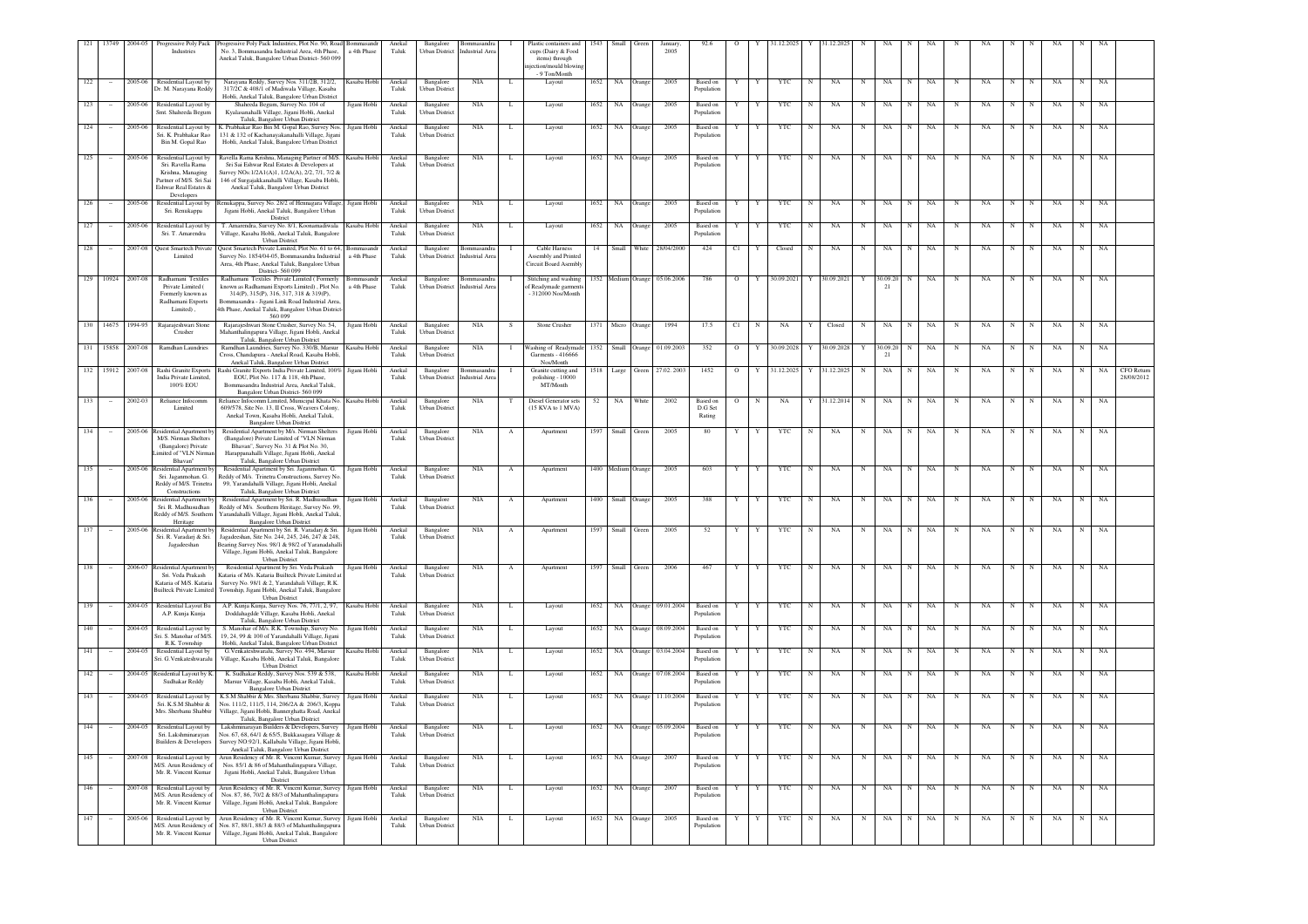|     |             | Residential Layout by<br>M/S. Bannerghatta<br>Farms of Sri P<br>Seetharamaiah                                     | Bannerghatta Farms of Sri. P. Seetharamaiah,<br>Survey Nos. 170/4, 170/3 & 170/2 of Bukksagara<br>Village, Jigani Hobli, Anekal Taluk, Bangalore<br>Urban District                                                                    | Jigani Hobl  | Aneka<br>Taluk                   | Bangalore<br><b>Urban Distric</b>  | <b>NIA</b>   |                | Layout | 652  | NA             |              | 200               | <b>Based</b> on<br>Population |  |            |   |             |   |             |             |            |             |            |           |           |  |
|-----|-------------|-------------------------------------------------------------------------------------------------------------------|---------------------------------------------------------------------------------------------------------------------------------------------------------------------------------------------------------------------------------------|--------------|----------------------------------|------------------------------------|--------------|----------------|--------|------|----------------|--------------|-------------------|-------------------------------|--|------------|---|-------------|---|-------------|-------------|------------|-------------|------------|-----------|-----------|--|
| 149 | 2005-06     | Residential Layout by<br>M/S. Classic Develope                                                                    | Classic Developers, Survey Nos. 9 of<br>Harappanahalli Village, Jigani Hobli, Anekal<br>Taluk, Bangalore Urban District                                                                                                               | Jigani Hobli | Anekal<br>Taluk                  | Bangalore<br>Urban Distric         | <b>NIA</b>   | τ              | Layout | 1652 | NA             | Orange       | 2005              | Based on<br>Populatio         |  | <b>YTC</b> |   | <b>NA</b>   |   | NA          | NA          |            | NA          |            | <b>NA</b> |           |  |
| 150 | 2005-06     | Residential Layout by<br>M/S. Milestone Project<br>Private Limited                                                | Milestone Projects Private Limited, Survey Nos.<br>52/1, 52/2, 54/2, 55, 57/1 & 57/2 of Haragadde<br>Village, Jigani Hobli, Anekal Taluk, Bangalore<br><b>Urban District</b>                                                          | Jigani Hobli | Anekal<br>Taluk                  | Bangalore<br><b>Urban District</b> | <b>NIA</b>   | T              | Layout |      | 1652 NA Orange |              | 2005              | Based on<br>Population        |  | <b>YTC</b> |   | <b>NA</b>   |   | NA.         | <b>NA</b>   |            | NA          |            | NA        | NA        |  |
| 151 | 2004-05     | Residential Layout by<br>M/S. Nirman Shelters<br>(B) Private Limited                                              | Nirman Shelters (B) Private Limited, Survey Nos.<br>5/1.5/2.114/2.118.118/2.119.120/1.121.<br>121/1, 121/2, 121/4, 124/1 & 127/2 of<br>Bukkasagara Village, Jigani Hobli, Anekal Taluk<br><b>Bangalore Urban District</b>             | ligani Hobli | Anekal<br>Taluk                  | Bangalore<br>Urban Distric         | <b>NIA</b>   | L              | Layout | 1652 | NA             | Orange       | 03.9.2004         | Based on<br>Population        |  | YTC        |   | NA          |   | NA          | NA          |            | NA          |            | NA        |           |  |
| 152 | 2004-05     | Residential Layout by<br>M/S Nirman Shelters                                                                      | Nirman Shelters (B) Private Limited, Survey No.<br>163 of Bukkasagara Village, Jigani Hobli, Aneka                                                                                                                                    | Jigani Hobl  | Anekal<br>Taluk                  | Bangalore<br>Urban Distrio         | <b>NIA</b>   | L              | Layout |      | 1652 NA        |              | Orange 07.09.2004 | Based o<br>Population         |  | YTC        |   | NA          |   | NA          | NA          | N          | NA          |            | NA        |           |  |
| 153 | 2005-06     | (B) Private Limited<br>Residential Layout by<br>M/S. Pradan Housing<br>Private Limited of Sri                     | Taluk, Bangalore Urban District<br>Pradan Housing Private Limited, of Sri. M.<br>Ravindra Reddy, Survey Nos. 15 & 245.<br>Haragadde Village, Jigani Hobli, Anekal Taluk                                                               | Jigani Hobl  | Anckal<br>Taluk                  | Bangalore<br>Urban Distric         | $_{\rm NIA}$ | L              | Layout | 1652 | NA             | Orange       | 2005              | Based on<br>Population        |  | <b>YTC</b> | N | NA          |   | NA          | NA          |            | NA          |            | NA        | NA        |  |
| 154 | 2005-06     | M. Ravindra Reddy<br>Residential Layout by<br>M/S. Siva Jyothi                                                    | Bangalore Urban District<br>Siva Jvothi Township Promoters Private Limited, of Kasaba Hobi<br>Sri. N.H. Bhaskar Reddy                                                                                                                 |              | Anekal<br>Taluk                  | Bangalore<br>Urban Distrio         | <b>NIA</b>   | L              | Lavout | 1652 | NA             | Orange       | 2005              | Based on<br>Population        |  | YTC        |   | <b>NA</b>   |   | <b>NA</b>   | NA          |            | <b>NA</b>   |            | NA        |           |  |
| 155 | 2005-06     | <b>Township Promoters</b><br>Private Limited of Sri<br>N.H. Bhaskar Reddy<br>Residential Lavout by                | Siva Jvothi Township Promoters Private Limited, of Kasaba Hobi                                                                                                                                                                        |              | Anekal                           | Bangalore                          | <b>NIA</b>   | L              | Layout | 1652 | <b>NA</b>      | Orange       | 2005              | Based on                      |  | YTC        |   | NA          |   | NA          | NA          |            | <b>NA</b>   |            | NA        |           |  |
|     |             | M/S. Siva Jyothi<br>Township Promoters<br>Private Limited of Sri<br>N.H. Bhaskar Reddy                            | Sri. N.H. Bhaskar Reddy at Survey No. 55 of<br>Doddahagade Village, Kasaba Hobli, Anekal<br>Taluk, Bangalore Urban District                                                                                                           |              | Taluk                            | Urban Distric                      |              |                |        |      |                |              |                   | Population                    |  |            |   |             |   |             |             |            |             |            |           |           |  |
| 156 | 2005-06     | Residential Layout by<br>M/S. Sri Sai Eswar Rea<br>Estates & Developers                                           | Sri Sai Eswar Real Estates & Developers Survey Kasaba Hobi<br>Vos. 6 & 3P1, Surgajakkanahalli Village, Kasaba<br>Hobli, Anekal Taluk, Bangalore Urban District                                                                        |              | Anekal<br>Taluk                  | Bangalore<br>Jrban Distri          | NIA          | L              | Layout | 1652 | NA             | Orange       | 2005              | Based on<br>Population        |  | <b>YTC</b> | N | NA          | N | <b>NA</b>   | NA          | N          | <b>NA</b>   | N          | NA        | NA        |  |
| 157 | 2005-06     | Residential Layout by<br>M/S. Vakil Housing<br>Development<br>Corporation Private<br>Limited & Sri. M.A.<br>Vakil | Vakil Housing Development Corporation Private<br>Limited & Sri. M.A. Vakil, Survey Nos. 76, 77, 78.<br>8, 79 & 80 of Honnakalashapura Village, Kasaba<br>Hobli, Anekal Taluk, Bangalore Urban District                                | Kasaba Hob   | Anekal<br>Taluk                  | Bangalor<br><b>Urban Distric</b>   | $_{\rm NIA}$ | L              | Layout | 1652 | $_{\rm NA}$    | <b>Orang</b> | 2005              | Based on<br>Population        |  | YTC        | N | NA          | N | NA          | NA          | N          | NA          | $_{\rm N}$ | NA        | <b>NA</b> |  |
|     | 2004-05     | Residential Layout by<br>Mohsin Ali Vakil                                                                         | Mohsin Ali Vakil, Survey Nos. 18/1, 18/2, 19/1,<br>20/1, 20/2 & 20/3. Madiwala Village, Kasaba<br>Hobli, Anekal Taluk, Bangalore Urban District                                                                                       | Kasaba Hobi  | Anekal<br>Taluk                  | Bangalore<br>Urban Distric         | <b>NIA</b>   | $\mathbf{I}$ . | Layout |      | $1652$ NA      | Orang        | 2004              | Based on<br>Population        |  | <b>YTC</b> |   | <b>NA</b>   |   | NA.         | NA          |            | NA          |            | NA        |           |  |
|     | 2004-05     | Residential Layout By<br>Mr. B. Jyothi Prasad                                                                     | B. Jyothi Prasad,, Survey No. 50/1, 51, 46/2 &<br>47/4 Of Kyalasanahalli Village, Jigani Hobli, ,<br>Anekal, Bangalore Urban                                                                                                          | ligani Hobl  | Anckal<br>Taluk                  | Bangalore<br>Urban Distric         | <b>NIA</b>   |                | Layout | 1652 | NA             |              | 2004              | <b>Based</b> on<br>Population |  | YTC        |   | NA          |   |             |             |            | NA          |            |           |           |  |
| 160 | 2004-05     | Residential Layout by<br>Mr. Prabhakar Reddy                                                                      | Prabhakar Reddy, Survey Nos. 13 & 12/A of<br>Marsur Village & Survey Nos. 68/2 & 69/3 of<br>Iggalur Village, Kasaba Hobli, Anekal Taluk,<br><b>Bangalore Urban District</b>                                                           | asaba Hob    | Anekal<br>Taluk                  | Bangalore<br>Urban Distric         | NIA          |                | Layout | 1652 | NA             | <b>Drang</b> | 2004              | <b>Based</b> on<br>Population |  | YTC        |   | NA          |   | NA          |             |            | NA          |            | NA        |           |  |
|     | 2004-05     | Residential Lavout by<br>Mrs. Shaheeda Begum.<br>Builder & Developer                                              | Shaheeda Begum, Builder & Developer, Survey<br>los. 99/1, 98/4 & 100/1 of Kyalasanahalli Village<br>Jigani Hobli, Anekal Taluk, Bangalore Urban                                                                                       | Jigani Hobl  | Anekal<br>${\rm \texttt{Taluk}}$ | Bangalore<br>Urban Distric         | <b>NIA</b>   | L              | Layout | 1652 | NA             | Orang        | $200-$            | Based on<br>Population        |  | YTC        |   | NA          |   |             |             |            | NA          |            |           |           |  |
| 162 | 2004-05     | Residential Layout by<br>M/S. Nandanavana<br>Phase - II                                                           | District<br>Nandanayana Phase - II. Survey Nos. 160/2, 95/2.<br>66, 158/1, 155/1 & 157 of Bukkasagara Villag.<br>Jigani Hobli, Anekal Taluk, Bangalore Urban                                                                          | Jigani Hobl  | Anekal<br>Taluk                  | Bangalore<br><b>Urban Distric</b>  | <b>NIA</b>   | T              | Layout |      | 1652 NA        | Orange       | 2004              | Based on<br>Population        |  | <b>YTC</b> | N | NA          |   | NA.         | NA          |            | NA.         | N          | NA        | NA        |  |
| 163 | 2004-05     | Residential Layout by<br>Sri Prabhakar Reddy                                                                      | District<br>Prabhakar Reddy, Survey No. 111/2, 112/3 &<br>110/2, Harappanahali Village, Jigani Hobli, Aneka<br>Taluk, Bangalore Urban District                                                                                        | Jigani Hobli | Anekal<br>Taluk                  | Bangalore<br><b>Urban District</b> | $_{\rm NIA}$ | L              | Layout | 1652 | NA             | <b>Irang</b> | 2004              | Based on<br>Population        |  | YTC        |   | NA          | N | $_{\rm NA}$ | $_{\rm NA}$ | N          | NA          |            | NA        | NA        |  |
| 164 | 2004-05     | Residential Layout by<br>Sri. R. Keshava Reddy                                                                    | R. Keshava Reddy, Survey No. 9, Harappanahalli<br>village, Jigani Hobli, Anekal Taluk, Bangalore<br><b>Urban District</b>                                                                                                             | Jigani Hobl  | Anekal<br>Taluk                  | Bangalore<br>Urban Distri          | <b>NIA</b>   | L              | Lavout | 1652 | <b>NA</b>      | Orange       | 2004              | Based on<br>Populatio         |  | <b>YTC</b> | N | <b>NA</b>   | N | <b>NA</b>   | NA          | N          | <b>NA</b>   | N          | NA        | NA        |  |
| 165 | 2005-06     | Residential Layout by<br>Smt. Akthar Bi                                                                           | Akthar Bi. ,Survey No. 21, Honnakalasapura<br>Village, Kasaba Hobli, Anekal Taluk, Bangalore<br>Urban District                                                                                                                        | Kasaba Hob   | Anekal<br>Taluk                  | Bangalore<br><b>Urban Distric</b>  | <b>NIA</b>   | L              | Layout | 1652 | NA             | Orang        | 2005              | Based on<br>Population        |  | YTC        | N | NA          | N | NA          | NA          | N          | NA          | N          | NA        | NA<br>N   |  |
| 166 | 2005-06     | Residential Layout by<br>Smt. B. Ankamma Ra                                                                       | B. Ankamma Rao, Survey Nos. 88, 92/2, 95 &<br>291 of Haragadde Village, Jigani Hobli, Anekal<br>Taluk, Bangalore Urban District                                                                                                       | Jigani Hobi  | Anckal<br>Taluk                  | Bangalore<br>Urban Distric         | <b>NIA</b>   | L              | Layout | 1652 | NA             | <b>Drang</b> | 2005              | Based on<br>Populatio         |  | YTC        | N | $_{\rm NA}$ |   | NA          | NA          |            | NA          |            | NA        | NA        |  |
| 167 | 2005-06     | Residential Layout by<br>Ankith H R Sri Kalajah<br>& Smt. Nagamma                                                 | Smt. Lakshmamma, Sri. Ankith H.R., Sri. Kalaiah<br>Smt. Lakshmamma, Sri. & Smt. Nagamma, Survey Nos. 73, 74/1, 74/2, 173<br>& 26 of Karpur Village & Chikkahagade Village,<br>Kasaba Hobli, Anekal Taluk, Bangalore Urban<br>District | Kasaba Hobi  | Anckal<br>Taluk                  | Bangalore<br>Urban Distric         | <b>NIA</b>   | L              | Layout | 1652 | NA             | Orange       | 2005              | Based on<br>Population        |  | <b>YTC</b> | N | <b>NA</b>   |   | <b>NA</b>   | NA          | N          | <b>NA</b>   | N          | NA        | <b>NA</b> |  |
| 168 | 2005-06     | Residential Layout by<br>Smt. Lakshmamma, Sri<br>Kalaiah & Smt.                                                   | Smt. Lakshmamma, Sri. Kalaiah & Smt.<br>Nagamma, Survey Nos. 24/7 25/1 of<br>Chikkahagade Village, Kasaba Hobli, Anekal                                                                                                               | Kasaba Hobi  | Anckal<br>Taluk                  | Bangalore<br>Urban Distric         | <b>NIA</b>   | L              | Lavout | 1652 |                | NA Orange    | 2005              | Based on<br>Population        |  | <b>YTC</b> |   | <b>NA</b>   |   | NA          | NA          | N          | NA          |            | NA        | NA        |  |
| 169 | 2005-06     | Nagamma<br>Residential Layout by<br>Smt. M.C. Hamsa                                                               | Taluk, Bangalore Urban District<br>Smt. M.C. Hamsa, Survey No. 11/2,<br>.<br>Kachanayakanahalli Village, Jigani Hobli, Anekal                                                                                                         | Jigani Hobl  | Anckal<br>Taluk                  | Bangalore<br>Urban Distric         | <b>NIA</b>   | τ              | Layout | 1652 | NA             | Orang        | 2005              | Based on<br>Population        |  | <b>YTC</b> | N | NA          |   | NA.         | <b>NA</b>   | N          | <b>NA</b>   | N          | NA        | NA        |  |
| 170 | 2007-08     | Residential Layout b<br>Smt. Nalini                                                                               | Taluk, Bangalore Urban District<br>Smt. Nalini, Survey No. 33/2 of Kamr<br>Agarahara, Kasaba Hobli, Anekal Taluk,<br>Bangalore Urban District                                                                                         | saba Hob     | Anekal<br>Taluk                  | Bangalore<br>Urban Distric         | <b>NIA</b>   | τ              | Layout | 1652 | NA             | )rang        | 2007              | Based or<br>Population        |  | YTC        |   | NA          |   | NA          | NA          |            | NA          |            | NA        | NA        |  |
| 171 | 2005-06     | Residential Layout by<br>Smt. Prasanna Lakshi                                                                     | Smt. Prasanna Lakshmi, Survey Nos. 56/1, 56/2,<br>57/2, 57/3, 57/4, 57/6, 57/7 & 57/8 of<br>Avadadenahalli, Kasaba Hobli, Anekal Taluk,                                                                                               | Kasaba Hob   | Anekal<br>Taluk                  | Bangalore<br>Urban Distric         | <b>NIA</b>   | L              | Layout | 1652 | NA             | Orange       | 2005              | <b>Based</b> on<br>Population |  | YTC        |   | NA          |   | NA          | NA          |            | NA          |            | NA        |           |  |
| 172 | 2005-06     | Residential Layout by<br>Smt. Shaheda Begum,<br>Promoter                                                          | <b>Bangalore Urban District</b><br>Smt Shaheda Begum Promoter Survey Nos<br>)7/2, 108/1A, 112/1A, 112/1B, 112/2 & 112/3 o<br>Kyalasanahalli Village, Jigani Hobli, Anekal                                                             | Jigani Hobli | Anekal<br>Taluk                  | Bangalore<br>Urban Distric         | <b>NIA</b>   | $\mathbf{L}$   | Layout | 1652 | NA             | Orang        | 2005              | Based on<br>Population        |  | <b>YTC</b> | N | <b>NA</b>   |   | NA          | NA          | N          | NA          | N          | NA        | NA        |  |
|     | 2005-06     | Residential Layout by<br>Smt. Sulochana. A. Patil                                                                 | Taluk, Bangalore Urban District<br>Smt. Sulochana. A. Patil, Survey Nos. 29 & 30 of Kasaba Hobi<br>Kammasandra Village, Kasaba Hobli, Anekal                                                                                          |              | Anekal<br>Taluk                  | Bangalore<br><b>Urban District</b> | <b>NIA</b>   | L              | Layout |      | 1652 NA        | Orang        | 2005              | Based on<br>Population        |  | <b>YTC</b> |   | $_{\rm NA}$ |   | NA          | NA          |            | NA          |            | NA        |           |  |
|     | $2005 - 06$ | Residential Layout by<br>Sri. B. Jyothi Prasad                                                                    | Taluk, Bangalore Urban District<br>Sri. B. Jyothi Prasad, Survey No. 21 of<br>Harappanahalli Village, Jigani Hobli, Anekal<br>Taluk, Bangalore Urban District                                                                         | Jigani Hobl  | Anekal<br>Taluk                  | Bangalore<br>Urban Distric         | <b>NIA</b>   | L              | Layout | 1652 | NA             | <b>Drang</b> | 2005              | Based on<br>Populatio         |  | YTC        | N | $_{\rm NA}$ |   | NA          | NA          | N          | $_{\rm NA}$ | N          | NA        | NA        |  |
| 175 | 2005-06     | Residential Lavout by<br>Sri. B. Kiran Kuma                                                                       | Sri. B. Kiran Kumar, Survey Nos. 138, 139 & 140<br>of Harappanahalli Village, Jigani Hobli, Anekal                                                                                                                                    | Jigani Hobl  | Anekal<br>Taluk                  | Bangalore<br>Urban Distric         | <b>NIA</b>   | L              | Layout | 1652 | NA             | Orang        | 2005              | Based on<br>Population        |  | YTC        | N | NA          |   | NA          | NA          | N          | NA          | N          | NA        | NA        |  |
| 176 | 2005-06     | Residential Layout by<br>Sri, B. Kishore Kuma                                                                     | Taluk, Bangalore Urban District<br>Sri. B. Kishore Kumar, Survey Nos. 123/1, 152 &<br>153 of Harappanahalli Village, Jigani Hobli,<br>Anekal Taluk, Bangalore Urban District                                                          | Jigani Hobl  | Anekal<br>Taluk                  | Bangalore<br><b>Urban Distric</b>  | <b>NIA</b>   | L              | Layout | 1652 | $_{\rm NA}$    | Orange       | 2005              | Based on<br>Population        |  | YTC        | N | $_{\rm NA}$ |   | $_{\rm NA}$ | NA          | $_{\rm N}$ | NA          | $_{\rm N}$ | NA        | <b>NA</b> |  |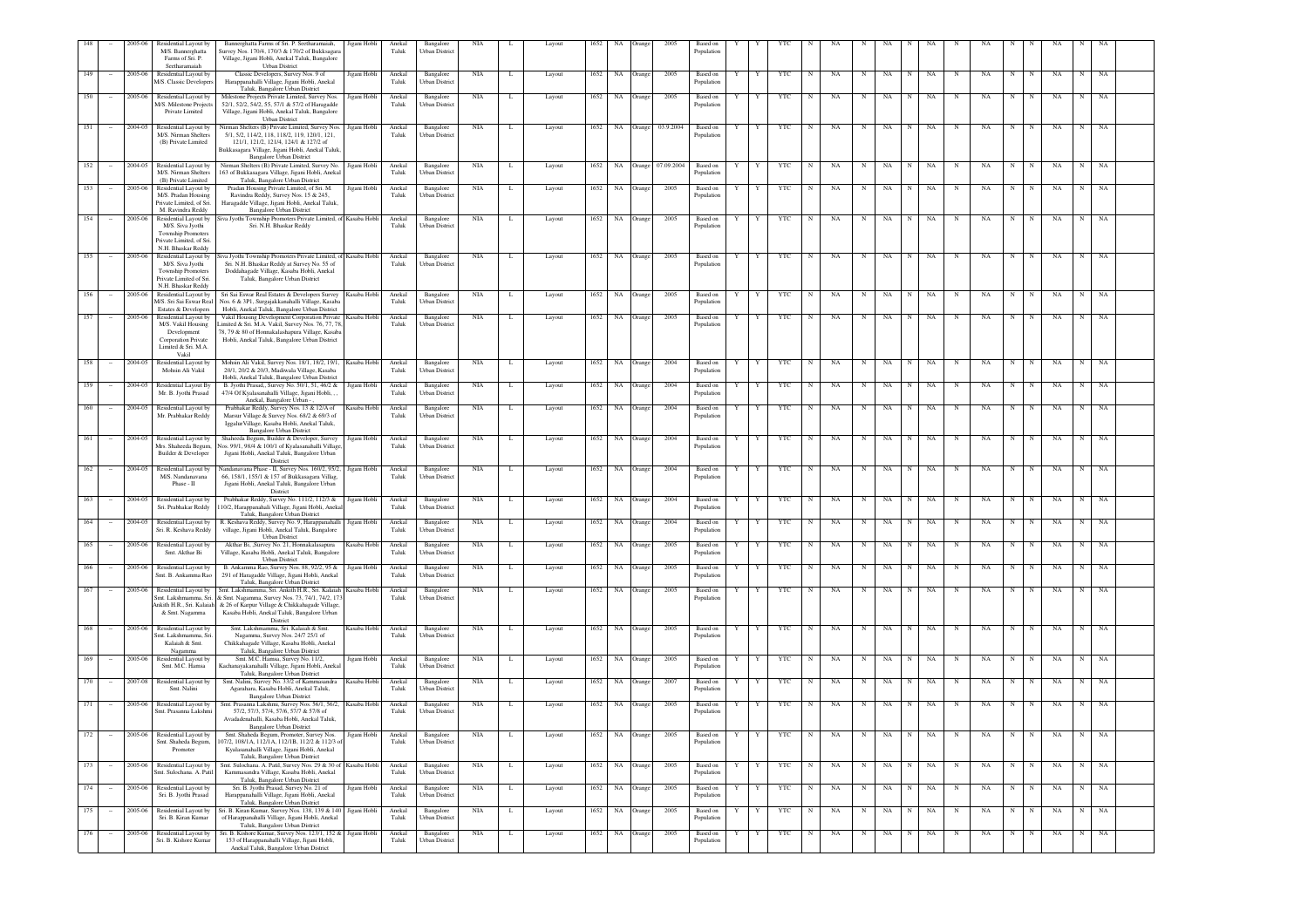|     |        | 2005-06 | Residential Layout by<br>Sri. B. Praveen, Director<br>(MPPL)                                          | Sri. B. Prayeen, Director (MPPL), Survey Nos.<br>52/1, 52/2, 54/2 & 55 of Haragadde Village, Jigna<br>Hobli, Anekal Taluk, Bangalore Urban District                                                       | Jigani Hobli | Anekal<br>Taluk | Bangalore<br><b>Urban District</b> | <b>NIA</b>   |              | Layou  | 1652      | NA<br>Orange       | 2005 | Based on<br>Population        |   |   |            |   |             |   |             |            |             |            |                 |              |   |           |              |             |  |
|-----|--------|---------|-------------------------------------------------------------------------------------------------------|-----------------------------------------------------------------------------------------------------------------------------------------------------------------------------------------------------------|--------------|-----------------|------------------------------------|--------------|--------------|--------|-----------|--------------------|------|-------------------------------|---|---|------------|---|-------------|---|-------------|------------|-------------|------------|-----------------|--------------|---|-----------|--------------|-------------|--|
|     |        |         | 2005-06 Residential Layout by<br>Sri. Bhadra Reddy, Bin<br>Rama Reddy                                 | Sri. Bhadra Reddy, Bin Rama Reddy, Survey No.   Kasaba Hobli<br>276, Anekal Town, Kasaba Hobli, Anekal Taluk,<br><b>Bangalore Urban District</b>                                                          |              | Anckal<br>Taluk | Bangalore<br><b>Urban District</b> | NIA          | L            | Layout |           | 1652 NA<br>Orange  | 2005 | Based on<br>Population        |   |   | <b>YTC</b> |   | NA          |   | NA          |            | NA          |            | NA              |              |   | NA        |              |             |  |
| 179 |        | 2005-06 | Residential Lavout by<br>Sri. Bhadra Reddy                                                            | Sri. Bhadra Reddy, Survey Nos. 23/1, 23/2, 24/1, Kasaba Hobli<br>24/2 & 24/3 of Chudenahalli Village, Kasaba<br>Hobli, Anekal Taluk, Bangalore Urban District                                             |              | Anckal<br>Taluk | Bangalore<br><b>Urban District</b> | <b>NIA</b>   | L            | Layout |           | 1652 NA Orange     | 2005 | Based on<br>Population        |   |   | <b>YTC</b> |   | <b>NA</b>   |   | NA          | N          | NA          | N          | NA              | $\mathbf{N}$ | N | NA        | N            | NA          |  |
| 180 |        | 2005-06 | Residential Layout by<br>Sri. C. Brijesh Reddy                                                        | Sri. C. Brijesh Reddy, Survey Nos. 92, 96/2 & 109<br>of Kumbaranahalli Village & Surgajakkanahalli<br>Village, Kasaba Hobli, Anekal Taluk, Bangalore<br><b>Urban District</b>                             | Kasaba Hobli | Anckal<br>Taluk | Bangalore<br><b>Urban District</b> | <b>NIA</b>   | L            | Layout | 1652      | NA<br>Orange       | 2005 | Based on<br>Population        |   |   | <b>YTC</b> |   | NA          |   | NA          |            | NA          |            | NA              | N            |   | NA        |              |             |  |
| 181 |        | 2005-06 | Residential Layout by<br>Sri. C. Rajashekar Redd                                                      | Sri. C. Rajashekar Reddy, Survey Nos. 70/2, 71 &<br>72 of Haragadde Village, Jigani Hobli, Anekal<br>Taluk, Bangalore Urban District                                                                      | Jigani Hobli | Anekal<br>Taluk | Bangalore<br><b>Urban District</b> | NIA          | L            | Layout | 1652      | NA<br>Orang        | 2005 | Based on<br>Population        |   |   | <b>YTC</b> |   | NA          |   | NA          |            | NA          |            | NA              |              |   | NA        |              |             |  |
| 182 |        | 2004-05 | Residential Layout by<br>Sri, C.M. Subbaiah                                                           | Sri. C.M. Subbaiah, Survey Nos. 66 & 68,<br>Kyalasanahalli Village, Jigani Hobli, Anekal<br>Taluk, Bangalore Urban District                                                                               | Jigani Hobli | Anekal<br>Taluk | Bangalore<br><b>Urban Distric</b>  | NIA          | L            | Layout | 1652      | NA<br>Orange       | 2004 | Based on<br>Population        |   |   | YTC        | N | $_{\rm NA}$ | N | $_{\rm NA}$ | N          | $_{\rm NA}$ | N          | NA              | N            |   | NA        | N            | $_{\rm NA}$ |  |
| 183 |        | 2004-05 | Residential Layout by<br>Sri. C.M. Subbaiah                                                           | Sri. C.M. Subbaiah, Survey Nos. 59 & 67,<br>Kyalasanahalli Village, Jigani Hobli, Anekal<br>Taluk, Bangalore Urban District                                                                               | Jigani Hobli | Anekal<br>Taluk | Bangalore<br><b>Urban District</b> | $_{\rm NIA}$ | L            | Layout | 1652      | NA<br>Orang        | 2004 | <b>Based</b> on<br>Population |   |   | YTC        | N | NA          | N | $_{\rm NA}$ | N          | $_{\rm NA}$ | N          | NA              | N            | N | NA        |              | $_{\rm NA}$ |  |
| 184 | $\sim$ | 2004-05 | Residential Layout by<br>Sri, C.M. Subbaiah                                                           | Sri. C.M. Subbaiah, Survey Nos. 64 & 65,<br>Kyalasanahalli Village, Jigani Hobli, Anekal<br>Taluk, Bangalore Urban District                                                                               | Jigani Hobli | Anckal<br>Taluk | Bangalore<br><b>Urban Distric</b>  | NIA          | L            | Layout |           | 1652 NA<br>Orange  | 2004 | Based on<br>Population        | Y |   | <b>YTC</b> | N | NA          | N | NA          | N          | NA          | N          | NA              | N            | N | NA        | $_{\rm N}$   | <b>NA</b>   |  |
| 185 | $\sim$ |         | 2004-05 Residential Lavout by<br>Sri. C.M. Subbaiah                                                   | Sri. C.M. Subbaiah, Survey Nos. 69 & 70,<br>Kyalasanahalli Village, Jigani Hobli, Anekal<br>Taluk, Bangalore Urban District                                                                               | Jigani Hobli | Anckal<br>Taluk | Bangalore<br><b>Urban District</b> | <b>NIA</b>   | L            | Layout | 1652 NA   | Orange             | 2004 | Based on<br>Population        | Y | Y | <b>YTC</b> | N | NA          | N | <b>NA</b>   | N          | NA          | N          | <b>NA</b>       | N            | N | <b>NA</b> | N            | NA          |  |
| 186 |        | 2004-05 | Residential Layout by<br>Sri, C.M. Subbaiah                                                           | Sri. C.M. Subbaiah, Survey No. 62 & 63,<br>Kyalasanahalli Village, Jigani Hobli, Anekal<br>Taluk, Bangalore Urban District                                                                                | Jigani Hobli | Anekal<br>Taluk | Bangalore<br><b>Urban Distric</b>  | <b>NIA</b>   | L            | Layout |           | 1652 NA<br>Orange  | 2004 | Based on<br>Population        | Y |   | YTC        | N | $_{\rm NA}$ | N | $_{\rm NA}$ | N          | $_{\rm NA}$ | N          | NA              | $_{\rm N}$   | N | NA        | N            | $_{\rm NA}$ |  |
| 187 |        | 2005-06 | Residential Layout by<br>Sri. Dodda Narayanapp                                                        | Sri. Dodda Narayanappa, Survey Nos. 131 & 132/1<br>of Anekal Town, Kasaba Hobli, Anekal Taluk,<br><b>Bangalore Urban District</b>                                                                         | Kasaba Hobli | Anekal<br>Taluk | Bangalore<br><b>Urban District</b> | <b>NIA</b>   | L            | Layout |           | 1652 NA<br>Orang   | 2005 | Based on<br>Population        |   |   | YTC        | N | NA          | N | $_{\rm NA}$ | N          | $_{\rm NA}$ | N          | NA              | N            | N | NA        | N            | NA          |  |
| 188 |        | 2005-06 | Residential Layout by<br>Sri. G. Venkateshwaralı                                                      | G. Venkateshwaralu, Survey No. 501, Marsur<br>Village, Kasaba Hobli, Anekal Taluk, Bangalore<br><b>Urban District</b>                                                                                     | Kasaba Hobli | Anckal<br>Taluk | Bangalore<br><b>Urban District</b> | NIA          | L            | Layout | 1652      | NA<br>Orang        | 2005 | Based on<br>Population        |   |   | YTC        | N | NA          | N | NA          | N          | NA          | N          | NA              | $_{\rm N}$   | N | NA        | N            | NA          |  |
| 189 | $\sim$ | 2005-06 | Residential Layout by<br>Sri. G. Venkateshwaralı                                                      | G. Venkateshwaralu, Survey No. 87/2 of<br>Byagadenahalli Village, Kasaba Hobli, Anekal<br>Taluk Bangalore Urban District                                                                                  | Kasaba Hobli | Anekal<br>Taluk | Bangalore<br><b>Urban Distric</b>  | NIA          | L            | Lavout | 1652      | <b>NA</b><br>Orang | 2005 | Based on<br>Population        |   | Y | <b>YTC</b> | N | <b>NA</b>   | N | NA          | N          | NA          | N          | <b>NA</b>       | N            | N | NA        | N            | NA          |  |
| 190 |        | 2005-06 | Residential Layout by<br>Sri. G. Venkateshwaralı<br>& Sri. T. Nagarjuna<br>Reddy                      | G. Venkateshwaralu & Sri. T. Nagarjuna Reddy,<br>Survey No. 195/A of Marsur Village & Survey No<br>86/17 of Byagadadevanahalli village, Kasaba<br>Hobli, Anekal Taluk, Bangalore Urban District           | Kasaba Hobl  | Anekal<br>Taluk | Bangalore<br><b>Urban District</b> | <b>NIA</b>   |              | Layout | 1652      | NA<br>Orang        | 2005 | <b>Based</b> on<br>Population |   |   | YTC        |   | NA          |   | NA          |            | NA          |            | NA              |              |   | NA        |              |             |  |
| 191 |        |         | 2005-06 Residential Layout by<br>Sri, G.K. Sreedhar & Sr<br>K V Prakash & Smt<br>G.S. Veena           | G.K. Sreedhar & Sri. K.V. Prakash & Smt. G.S.<br>Veena, Survey Nos. 219 & 210/2 of Marsur<br>Village, Kasaba Hobli, Anekal Taluk, Bangalore<br><b>Urban District</b>                                      | Kasaba Hobli | Anekal<br>Taluk | Bangalore<br><b>Urban District</b> | <b>NIA</b>   | L            | Layout |           | 1652 NA<br>Orange  | 2005 | <b>Based</b> on<br>Population |   |   | <b>YTC</b> |   | NA          |   | NA          |            | NA          | N          | NA              | N            |   | NA        |              |             |  |
| 192 |        | 2005-06 | Residential Layout by<br>Sri. G.S. Prasanna<br>Kumar                                                  | G.S. Prasanna Kumar, Survey Nos. 195 & 194/3,<br>Koppa Village, Jigani Hobli, Anekal Taluk,<br><b>Bangalore Urban District</b>                                                                            | Jigani Hobli | Anekal<br>Taluk | Bangalore<br><b>Urban District</b> | <b>NIA</b>   | L            | Layout | 1652      | NA<br>Orange       | 2005 | <b>Based</b> on<br>Population |   |   | <b>YTC</b> |   | <b>NA</b>   |   | NA          |            | NA          | N          | NA              | N            |   | NA.       |              | NA          |  |
| 193 |        | 2007-08 | Residential Layout by<br>Sri. H. Muniyappa                                                            | H. Muniyappa, Survey Nos. 10/5, 10/6, 10/7, 9/6,<br>13/2, 14/1, 9/9 & 13/9 of Kammasandra Agrahara<br>Village, Kasaba Hobli, Anekal Taluk, Bangalore<br><b>Urban District</b>                             | Kasaba Hobl  | Anekal<br>Taluk | Bangalore<br><b>Urban District</b> | <b>NIA</b>   |              | Layout | 1652      | NA<br>Orang        | 2007 | <b>Based</b> on<br>Population |   |   | <b>YTC</b> |   | NA          |   | NA          |            | NA          |            | NA              |              |   |           |              |             |  |
| 194 |        |         | 2005-06 Residential Layout by<br>Sri. H.R. Ravichandra,<br>Sri, H.P. Ramareddy &<br>Sri. A. Ramareddy | H.R. Ravichandra, Sri. H.P. Ramareddy & Sri. A.<br>Ramareddy, Survey Nos. 61/2, 62/1, 233, 63/1, 66<br>67 & 232 of Rajapura Village Jigani Hobli, Anekal<br>Taluk, Bangalore Urban District               | Jigani Hobli | Anekal<br>Taluk | Bangalor<br><b>Urban District</b>  | NIA          | L            | Layout |           | 1652 NA<br>Orang   | 2005 | <b>Based</b> or<br>Population |   |   | <b>YTC</b> |   | NA          |   | NA          |            | NA          | N          | NA              | N            |   | NA        |              | NA          |  |
| 195 |        | 2005-06 | Residential Layout by<br>Sri. H.V. Venkatarama<br>Reddy & Sri. M.A. Vakil                             | H.V. Venkatarama Reddy & Sri. M.A. Vakil,<br>Vakil Encasa), Survey Nos. 144/2, 143/2, 143/1,<br>144/1 & 253 of Rajapura Village, Jigani Hobli,<br>Anekal Taluk, Bangalore Urban District                  | Jigani Hobli | Anekal<br>Taluk | Bangalore<br><b>Urban Distric</b>  | <b>NIA</b>   | L            | Layout | 1652      | NA<br>Orange       | 2005 | Based on<br>Population        |   |   | YTC        | N | $_{\rm NA}$ | N | $_{\rm NA}$ | N          | $_{\rm NA}$ | N          | $_{\rm NA}$     | N            | N | NA        | N            | NA          |  |
| 196 |        | 2005-06 | Residential Layout by<br>Sri. Hajee Sait                                                              | Hajee Sait, Survey No. 25/1A of Yarandahalli<br>Village, Jigani Hobli, Anekal Taluk, Bangalore<br><b>Urban District</b>                                                                                   | Jigani Hobli | Anekal<br>Taluk | Bangalore<br><b>Urban District</b> | <b>NIA</b>   | L            | Layout |           | 1652 NA<br>Orange  | 2005 | Based on<br>Population        |   |   | YTC        | N | NA          | N | $_{\rm NA}$ | N          | $_{\rm NA}$ | $_{\rm N}$ | NA              | $_{\rm N}$   | N | NA        |              | $_{\rm NA}$ |  |
| 197 |        | 2005-06 | Residential Layout by<br>Sri. J. Shivanandaiah                                                        | J. Shivanandaiah, Survey No. 23/4 of Hennagara<br>Village, Jigani Hobli, Anekal Taluk, Bangalore<br><b>Urban District</b>                                                                                 | Jigani Hobli | Anekal<br>Taluk | Bangalore<br><b>Urban District</b> | <b>NIA</b>   | L            | Layout |           | 1652 NA<br>Orang   | 2005 | Based on<br>Population        |   |   | YTC        | N | NA          | N | $_{\rm NA}$ | N          | $_{\rm NA}$ | N          | NA              | N            | N | NA        | N            | NA          |  |
| 198 |        | 2005-06 | Residential Lavout by<br>Sri. J.K. Sajan                                                              | J.K. Sajan, Survey Nos. 189, 172, 170/1, 106 &<br>171/3, Bukkasagara Village, Jigani Hobli, Anekal<br>Taluk, Bangalore Urban District                                                                     | Jigani Hobli | Anekal<br>Taluk | Bangalore<br><b>Urban District</b> | <b>NIA</b>   | $\mathbf{L}$ | Layout | $1652$ NA | Orang              | 2005 | Based on<br>Populatio         |   |   | <b>YTC</b> |   | NA          |   | NA          |            | NA          | N          | <b>NA</b>       | N            |   | NA        | N            | NA          |  |
| 199 |        | 2005-06 | Residential Lavout by<br>Sri. J.S. Manjunatha<br>Reddy, Sri. J.S.<br>Raghunatha Reddy &               | J.S. Manjunatha Reddy, Sri, J.S. Raghunatha<br>Reddy & Sri. J.S. Srinath, Survey Nos. 18 & 17/1<br>of Vaderamanchenahalli Village, Jigani Hobli,<br>Anekal Taluk, Bangalore Urban District                | Jigani Hobli | Anckal<br>Taluk | Bangalore<br><b>Urban Distric</b>  | <b>NIA</b>   | L.           | Layout |           | 1652 NA<br>Orang   | 2005 | Based on<br>Population        |   |   | <b>YTC</b> |   | <b>NA</b>   |   | NA          | N          | NA          | N          | NA              | N            |   | NA.       |              | <b>NA</b>   |  |
| 200 |        | 2004-05 | Sri. J.S. Srinath<br>Residential Layout by<br>Sri. Jagadeeshwara<br>Reddy                             | Jagadeeshwara Reddy, Survey Nos. 14/2B, 18/1,<br>19, 20, 20/1, 21 & 21/1 of Marsur Village, Kasaba<br>Hobli, Anekal Taluk, Bangalore Urban District                                                       | Kasaba Hobli | Anckal<br>Taluk | Bangalore<br><b>Urban Distric</b>  | <b>NIA</b>   | L            | Layout | 1652      | NA<br>Orang        | 2004 | Based on<br>Population        |   |   | <b>YTC</b> | N | <b>NA</b>   |   | NA          | N          | NA          | N          | NA              | N            |   | <b>NA</b> |              | NA          |  |
| 201 |        |         | 2004-05 Residential Layout by<br>Sri. Jagadeeshwara                                                   | Jagadeeshwara Reddy, Survey Nos. 65/1, 79 & 80<br>of Marsur Village, Kasaba Hobli, Anekal Taluk,                                                                                                          | Kasaba Hobli | Anckal<br>Taluk | Bangalore<br><b>Urban District</b> | NIA          | L            | Layout |           | 1652 NA Orange     | 2004 | Based on<br>Population        |   |   | <b>YTC</b> |   | NA          | N | NA          | N          | NA          | N          | NA              | N            |   | NA        | N            | NA          |  |
| 202 |        | 2004-05 | Reddy<br>Residential Layout by<br>Sri. Jagadeeshwara                                                  | <b>Bangalore Urban District</b><br>Jagadeeshwara, at Survey Nos, 7/2 & 31 of Marsur<br>Village, Kasaba Hobli, Anekal Taluk, Bangalore<br><b>Urban District</b>                                            | Kasaba Hobli | Anckal<br>Taluk | Bangalore<br><b>Urban District</b> | <b>NIA</b>   | L            | Layout | 1652 NA   | Orango             | 2004 | Based on<br>Population        |   |   | <b>YTC</b> |   | NA          |   | NA          |            | NA          | N          | NA              | N            |   | NA        |              | NA          |  |
| 203 | $\sim$ |         | 2005-06 Residential Layout By<br>Sri. Jagadish Naik                                                   | Jagadish Naik, Survey No. 146, 146 & 145 of<br>Harappanahalli Village, Jigani Hobli, Anekal<br>Taluk, Bangalore Urban District                                                                            | Jigani Hobli | Anckal<br>Taluk | Bangalore<br><b>Urban District</b> | <b>NIA</b>   | L            | Lavout |           | 1652 NA Orange     | 2005 | Based on<br>Population        | Y | Y | <b>YTC</b> | N | NA          | N | NA          | $_{\rm N}$ | NA          | $_{\rm N}$ | NA              | N            | N | NA        | N            | NA          |  |
| 204 |        |         | 2005-06 Residential Layout by<br>Sri. Jayappa Hegde of<br>M/S. Vinvas<br><b>Constructions Private</b> | Javappa Hegde of M/s. Vinvas Constructions<br>Private Limited, Survey Nos. 54/1, 55, 51, 49/1,<br>50/1, 50/4, 46/3, 46/1, 46/3, 50/2, 48/4, 47, 43, 48<br>53 & 52/2 of Bukkasagara Village, Jigani Hobli, | Iigani Hobli | Anckal<br>Taluk | Bangalore<br><b>Urban District</b> | NIA          |              |        |           | 1652 NA Orange     | 2005 | Based on<br>Population        |   |   | <b>YTC</b> |   | <b>NA</b>   |   | NA          |            | NA 1        | $_{\rm N}$ | NA <sub>N</sub> | N            | N | <b>NA</b> |              |             |  |
| 205 | $\sim$ |         | Limited<br>2005-06 Residential Layout by                                                              | Anekal Taluk, Bangalore Urban Dist<br>Jayaram Naidu, Survey No. 43, Yarandahalli<br>Village, Jigani Hobli, Anekal Taluk, Bangalore                                                                        | Jigani Hobli | Anckal<br>Taluk | Bangalore<br><b>Urban District</b> | NIA          | L            | Layout |           | 1652 NA Orange     | 2005 | Based on<br>Population        | Y | Y | <b>YTC</b> | N | NA          | N | NA N        |            | NA          | N          | NA              | N            | N | NA        | $\mathbb{N}$ | NA          |  |
| 206 |        | 2005-06 | Sri. Jayaram Naidu<br>Residential Layout by<br>Sri. K. Rajashekariah                                  | <b>Urban District</b><br>K. Rajashekariah, Survey No. 93/2, Haldenahalli<br>Village, Kasaba Hobli, Anekal Taluk, Bangalore                                                                                | Kasaba Hobli | Anekal<br>Taluk | Bangalore<br><b>Urban District</b> | <b>NIA</b>   | L            | Layout |           | 1652 NA Orange     | 2005 | <b>Based</b> on<br>Population |   |   | <b>YTC</b> | N | NA          | N | NA          | N          | NA          | N          | NA              | N            | N | <b>NA</b> | N            | NA          |  |
| 207 |        | 2005-06 | Residential Layout by<br>Sri. K. Sathya Prasad                                                        | <b>Urban District</b><br>K. Sathya Prasad, Survey No. 205 of Marsur<br>Village, Kasaba Hobli, Anekal Taluk, Bangalore                                                                                     | Casaba Hobl  | Anekal<br>Taluk | Bangalore<br><b>Urban District</b> | NIA          | L            | Layout |           | 1652 NA<br>Orange  | 2005 | <b>Based</b> on<br>Population |   |   | <b>YTC</b> |   | NA          | N | NA          |            | NA          | N          | NA              | N            | N | NA        |              | NA          |  |
| 208 |        | 2005-06 | Residential Layout by<br>Sri. K. Venkatesh Reddy                                                      | <b>Urban District</b><br>K. Venkatesh Reddy & Sri. Vijay Kumar, Survey<br>Nos. 496, 498 & 535, Marsur Village, Kasaba                                                                                     | Kasaba Hobli | Anckal<br>Taluk | Bangalore<br><b>Urban District</b> | NIA          | L            | Layout |           | 1652 NA<br>Orange  | 2005 | Based on                      |   |   | YTC        | N | NA          | N | NA          | N          | NA          | N          | NA              | N            | N | NA        | N            | NA          |  |
|     |        |         | & Sri. Vijay Kumar                                                                                    | Hobli, Anekal Taluk, Bangalore Urban District                                                                                                                                                             |              |                 |                                    |              |              |        |           |                    |      | Population                    |   |   |            |   |             |   |             |            |             |            |                 |              |   |           |              |             |  |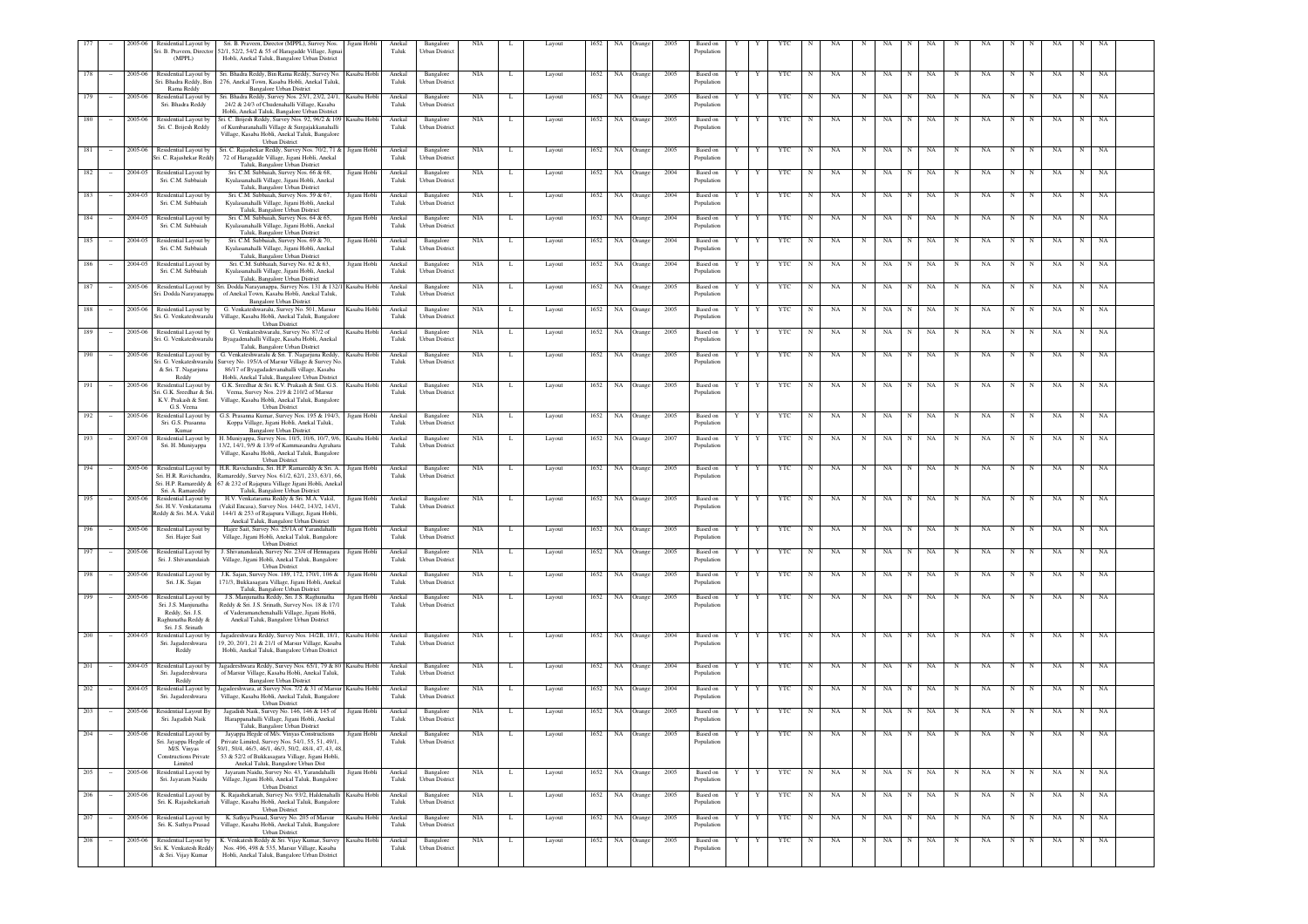|               | $004 - C$   | sidential Layout By<br>Sri. K. Venkateshwara<br>Rao                                                                                                       | K. Venkateshwara Rao., Survey No. 325/2, 327/2,<br>Marsur Village, Kasaba Hobli,, , Anekal, Bangalor<br>Urban -                                                                                                                                                                  | Kasaba Hob   | Aneka<br>Taluk           | Bangalor<br><b>Urban Distric</b>   | NIA        |                | Layout             | 1652 | NA              | rang         | 2004 | <b>Based</b> on<br>Population |         |   | YTC        |            | NA          |            |             |                         |    |            |           |            |   |             |   |           |                                             |
|---------------|-------------|-----------------------------------------------------------------------------------------------------------------------------------------------------------|----------------------------------------------------------------------------------------------------------------------------------------------------------------------------------------------------------------------------------------------------------------------------------|--------------|--------------------------|------------------------------------|------------|----------------|--------------------|------|-----------------|--------------|------|-------------------------------|---------|---|------------|------------|-------------|------------|-------------|-------------------------|----|------------|-----------|------------|---|-------------|---|-----------|---------------------------------------------|
| 210           | 2005-06     | Residential Layout By<br>Sri. K.H. Khan, Promote                                                                                                          | K H Khan Promoter - 4 Survey No. 4 Of<br>Madiwala Village, Kasaba Hobli Anekal.<br>Bangalore Urban -                                                                                                                                                                             | Kasaba Hobli | Anekal<br>Taluk          | Bangalore<br><b>Urban District</b> | NIA        | $\mathbf{L}$   | Layout             | 1652 | NA              | Orange       | 2005 | Based on<br>Population        |         |   | YTC.       | N          | <b>NA</b>   | N          | NA.         | <b>NA</b><br>N          |    | N          | <b>NA</b> | N          |   | <b>NA</b>   |   | NA        |                                             |
| 211           | 2005-06     | Residential Layout by<br>Sri. K.M. Krishna Redd                                                                                                           | K.M. Krishna Reddy, Survey No. 23 of<br>.<br>Kachanayakanahalli Village, Jigani Hobli, Anekal<br>Taluk, Bangalore Urban District                                                                                                                                                 | Jigani Hobli | Anckal<br>Taluk          | Bangalore<br><b>Urban Distric</b>  | <b>NIA</b> | τ              | Layout             | 1652 | NA              | Orange       | 2005 | <b>Based</b> on<br>Population |         |   | YTC        |            | <b>NA</b>   |            | NA          | NA                      |    |            | NA        | N          |   |             |   | NA        |                                             |
| 212           | 2005-06     | Residential Layout by<br>Sri K N Surendra<br>Reddy                                                                                                        | K.N. Surendra Reddy, Survey Nos. 321/3A,<br>821/3B, 321/4A, 321/4B & 322 of Marsur Village<br>Kasaba Hobli, Anekal Taluk, Bangalore Urban                                                                                                                                        | Kasaba Hobl  | Anekal<br>Taluk          | Bangalore<br><b>Urban District</b> | NIA        | L              | Layout             | 1652 | NA              | Orans        | 2005 | Based on<br>Population        |         |   | YTC        |            | NA          |            | NA          | NA                      |    |            | NA        |            |   | NA          |   |           |                                             |
| 213           | 2005-06     | Residential Layout by<br>Sri, K.N. Surendra<br>Reddy                                                                                                      | District<br>K.N. Surendra Reddy, Survey NOs:446, 454, 459, Kasaba Hobli<br>460 & 469 of Marsur Village, Kasaba Hobli,<br>Anekal Taluk, Bangalore Urban District                                                                                                                  |              | Anckal<br>Taluk          | Bangalore<br>Urban Distric         | NIA        | - L            | Layout             | 1652 | NA              | Orange       | 2005 | <b>Based</b> on<br>Population |         |   | YTC        |            | NA          |            | NA          | NA                      |    |            | NA        |            |   |             |   |           |                                             |
| 214           | 2005-06     | Residential Layout by<br>Sri, K.N. Surendra<br>Reddy                                                                                                      | K.N. Surendra Reddy, Survey NO:78/3 of Iggalur<br>Village & Survey NOs:319/2, 321/1, 321/2, 326/1<br>& 320 of Marsur Village, Kasaba Hobli, Anekal                                                                                                                               | Kasaba Hobl  | Anekal<br>Taluk          | Bangalore<br><b>Urban District</b> | <b>NIA</b> |                | Layout             | 1652 | NA              |              | 2005 | <b>Based</b> on<br>Population |         |   | YTC        |            | NA          |            | NA          | NA                      |    |            | NA        |            |   |             |   |           |                                             |
| 215           | 2005-06     | Residential Layout by<br>Sri. K.T. Francis                                                                                                                | Taluk, Bangalore Urban District<br>K T Francis at Survey NOs 76/2 85 & 84 of<br>Hampalaghatta Village & Survey NOs:121, 106,<br>92 & 193 of Singasandra Village, Kasaba Hobli,                                                                                                   | Kasaba Hobli | Anekal<br>${\rm T}$ aluk | Bangalore<br><b>Urban District</b> | <b>NIA</b> | $\mathbf{L}$   | Layout             | 1652 | NA              | Orange       | 2005 | Based on<br>Population        |         |   | <b>YTC</b> | N          | NA          |            | NA          | <b>NA</b><br>N          |    | N          | NA        | N          |   | NA          |   |           |                                             |
| 216           | 2005-06     | Residential Layout by<br>Sri. Kaku Babu Rao &                                                                                                             | Anekal Taluk, Bangalore Urban District<br>Kaku Babu Rao & Sri. Kota Venkateshwaralu.<br>Survey NOs:118, 119 & 120, Koppa Village,                                                                                                                                                | Jigani Hobli | Anekal<br>Taluk          | Bangalore<br><b>Urban Distric</b>  | <b>NIA</b> | $\overline{L}$ | Layout             | 1652 | $_{\rm NA}$     | Orange       | 2005 | Based on<br>Populatio         |         |   | YTC        | N          | <b>NA</b>   |            | NA          | NA<br>$_{\rm N}$        |    | N          | NA        | N          |   | NA          |   | NA        |                                             |
| 217           | 2005-06     | Sri Kota<br>Venkateshwaralt<br>Residential Layout by<br>Sri. L. Devaralulu                                                                                | Jigani Hobli, Anekal Taluk, Bangalore Urban<br>District<br>L. Devaralulu Naidu. Sri. Krishnama Naidu & Sri.<br>V. Amulu Naidu, Survey NO:48 of Haragadde                                                                                                                         | Jigani Hobli | Anekal<br>Taluk          | Bangalore<br><b>Urban District</b> | NIA.       | T              | Lavout             | 1652 | NA <sup>-</sup> | Orange       | 2005 | Based on<br>Population        |         |   | <b>YTC</b> | N          | NA          | N          | <b>NA</b>   | <b>NA</b><br>N          |    | N          | NA        | N          | N | <b>NA</b>   |   | <b>NA</b> |                                             |
| 218           | 2005-0      | Naidu, Sri. Krishnama<br>Naidu & Sri. V. Amult<br>Residential Layout by                                                                                   | Village, Jigani Hobli, Anekal Taluk, Bangalore<br><b>Urban District</b><br>Natarajan, Survey NOs:222/1, 223/2 & 224/3 of Kasaba Hobl                                                                                                                                             |              | Anekal                   | Bangalore                          | NIA        | τ              | Layout             | 1652 | NA              | Orang        | 2005 | Based on                      |         |   | YTC        |            | NA          |            | NA          | NA                      |    |            | NA        | N          |   | NA          |   |           |                                             |
| 219           | 2005-06     | Sri. L. Natarajan<br>Residential Layout by                                                                                                                | Madiwala Village, Kasaba Hobli, Anekal Taluk,<br><b>Bangalore Urban District</b><br>L. Venu Gopal, Survey NOs:232/1, 233/1A2,                                                                                                                                                    | Kasaba Hobli | Taluk<br>Anekal          | <b>Urban Distric</b><br>Bangalore  | NIA.       | Τ.             | Layout             | 1652 | NA              | Orange       | 2005 | Populatio<br>Based on         |         |   | YTC        | N          | NA          | N          | NA          | <b>NA</b><br>N          |    | N          | NA        | N          |   | NA.         |   | NA        |                                             |
|               |             | Sri. L. Venu Gopal                                                                                                                                        | 230/3 231/2 233/1A1 232/1 of Madiwala<br>Village, Kasaba Hobli, Anekal Taluk, Bangalore<br><b>Urban District</b>                                                                                                                                                                 |              | Taluk                    | <b>Urban Distric</b>               |            |                |                    |      |                 |              |      | Population                    |         |   |            |            |             |            |             |                         |    |            |           |            |   |             |   |           |                                             |
| 220           | 2004-05     | Residential Layout by<br>Sri. M. Ananth Ram<br>Reddy of Remco<br><b>BHEL)</b> House Buildin<br>Co-operative society<br>limited, M/S. Celebrity<br>Housing | M. Ananth Ram Reddy of Remco<br>(BHEL) House Building Co-operative society<br>limited, (Formerly konw as M/S. Celebrity<br>Housing, Survey NOs: 80, 83, 84, 85, 86, 87, 88,<br>89. 90 & 108/4 of Kyalasanahalli Village, Jigani<br>Hobli, Anekal Taluk, Bangalore Urban District | Jigani Hobli | Anekal<br>Taluk          | Bangalore<br><b>Urban Distric</b>  | <b>NIA</b> | L              | Layout             | 1652 | NA              | Orange       | 2004 | <b>Based</b> on<br>Population |         |   | YTC        |            | <b>NA</b>   |            | NA          | NA<br>N                 |    |            | NA        | N          |   | NA.         |   |           |                                             |
| 221<br>$\sim$ | 2004-05     | Residential Layout by<br>Sri, M. Ananth Ram<br>Reddy of M/S. Celebrit<br>Housing                                                                          | M. Ananth Ram Reddy of M/S. Celebrity Housing, Jigani Hobli<br>Survey NOs:64/1, 58/2, 58/3, 70/3, 57/1, 71/3 &<br>57/3 of Rajapur Village, Jigani Hobli, Anekal<br>Taluk, Bangalore Urban District                                                                               |              | Anekal<br>Taluk          | Bangalore<br><b>Urban Distric</b>  | <b>NIA</b> | L              | Layout             | 1652 |                 | NA Orange    | 2004 | Based on<br>Population        |         | Y | YTC        | N          | NA          | N          | NA          | N                       | NA | $_{\rm N}$ | NA        | N          | N | NA          | N | NA        |                                             |
| 222           | 2005-06     | Residential Layout by<br>Sri. M. Ashok Kumar. M                                                                                                           | M. Ashok Kumar. M., Survey NOs:309 & 310,<br>Marsur Village, Kasaba Hobli, Anekal Taluk,<br><b>Bangalore Urban District</b>                                                                                                                                                      | Kasaba Hob   | Aneka<br>Taluk           | Bangalore<br><b>Urban Distric</b>  | NIA        | L              | Layout             | 1652 | NA              | Orang        | 2005 | <b>Based</b> on<br>Population |         |   | YTC        |            | NA          |            | NA          | NA                      |    | N          | NA        | N          |   | NA          |   |           |                                             |
| 223           | 2005-06     | Residential Layout by<br>Sri. M. Ashok Kumar                                                                                                              | Ashok Kumar, Survey NO:310, Marsur Village,<br>Kasaba Hobli, Anekal Taluk, Bangalore Urban<br>District                                                                                                                                                                           | Kasaba Hobli | Anekal<br>Taluk          | Bangalore<br><b>Urban District</b> | <b>NIA</b> | T              | Layout             | 1652 | NA              | Orang        | 2005 | Based on<br>Population        |         |   | <b>YTC</b> | N          | NA          | N          | <b>NA</b>   | <b>NA</b><br>N          |    | N          | <b>NA</b> | N          |   | NA.         |   | NA        |                                             |
| 224           | $2005 - 06$ | Residential Layout by<br>Sri, M. Ashok Kumar                                                                                                              | M. Ashok Kumar, Survey NOs:412, 412/2 &<br>11/1A, Naganayakanahalli Village, Kasaba Hobli<br>Anekal Taluk, Bangalore Urban District                                                                                                                                              | Kasaba Hobl  | Anekal<br>Taluk          | Bangalore<br><b>Urban Distric</b>  | <b>NIA</b> | L              | Layout             | 1652 | NA              | Orange       | 2005 | <b>Based</b> on<br>Population |         |   | YTC        | N          | NA          |            | NA          | NA                      |    |            | NA        | N          |   | NA          |   |           |                                             |
| 225           | 2005-06     | Residential Layout by<br>Sri. M. Munireddy                                                                                                                | M. Munireddy, Survey NO:14/2, Harappanahalli<br>village, Jigani Hobli, Anekal Taluk, Bangalore<br><b>Urban District</b>                                                                                                                                                          | Jigani Hobl  | Anekal<br>Taluk          | Bangalore<br><b>Urban District</b> | <b>NIA</b> | L              | Layout             | 1652 | NA              | Orang        | 2005 | Based on<br>Population        |         |   | YTC        |            | NA          |            | NA          | NA                      |    |            | NA        |            |   | NA          |   |           |                                             |
| 226           | 2005-06     | Residential Lavout by<br>Sri. M. Nagaraju                                                                                                                 | Vagaraj, Survey NOs:91/1, 171 & 172 of Hinnakki<br>village, Jigani Hobli, Anekal Taluk, Bangalore<br><b>Urban District</b>                                                                                                                                                       | Jigani Hobl  | Anckal<br>Taluk          | Bangalore<br><b>Urban Distric</b>  | <b>NIA</b> | L              | Lavout             | 1652 | NA              | Orang        | 2005 | Based on<br>Population        |         |   | YTC        |            | <b>NA</b>   |            | NA          | <b>NA</b>               |    |            | NA        | N          |   | NA          |   | NA        |                                             |
| 227           | 2005-06     | Residential Layout by<br>Sri. M. Nagaraju                                                                                                                 | M. Nagaraju, Survey NO:93/2, Hinnakki Village,<br>Jigani Hobli, Anekal Taluk, Bangalore Urban<br>District                                                                                                                                                                        | Jigani Hobl  | Anekal<br>Taluk          | Bangalore<br><b>Urban District</b> | NIA        | τ              | Layout             | 1652 | NA              | <b>Drang</b> | 2005 | <b>Based</b> on<br>Population |         |   | YTC        |            | NA          |            | NA          | NA                      |    |            | NA        | N          |   | NA          |   | NA        |                                             |
| 228           | 2005-06     | Residential Layout by<br>Sri. M. Rajagopal Reddy                                                                                                          | M. Rajagopal Reddy, Survey NO:70/1 of<br>Haragadde Village, Jigani Hobli, Anekal Taluk,<br>Bangalore Urban District<br>1. Rajashekara Reddy, Survey NOs:143/1, 143/2,                                                                                                            | Jigani Hobli | Anekal<br>Taluk          | Bangalore<br><b>Urban District</b> | <b>NIA</b> | τ              | Layout             | 1652 | 1652 NA<br>NA   | Orang        | 2005 | Based on<br>Population        |         |   | <b>YTC</b> |            | NA          |            | NA          | NA                      |    |            | NA        | N          |   | NA          |   | NA        |                                             |
| 229           | $2005 - 06$ | Residential Layout by<br>Sri. M. Rajashekara<br>Reddy                                                                                                     | 144/1, 144/2, 144/4, 145/1 & 147/1A of<br>Madiwala Village, Kasaba Hobli, Anekal Taluk<br><b>Bangalore Urban District</b>                                                                                                                                                        | Kasaba Hob   | Anekal<br>Taluk          | Bangalore<br><b>Urban Distric</b>  | NIA        | L              | Layout             |      |                 | Orange       | 2005 | Based on<br>Population        |         |   | YTC        |            | NA          |            | NA          | NA                      |    | N          | NA        | Ν          |   | NA          |   | NA        |                                             |
| 230           | 2005-06     | Residential Layout by<br>Sri, M. Rajashekara<br>Reddy                                                                                                     | M. Rajashekara Reddy, Survey NOs:5A, 7/1C &<br>7/1D. Marsur Village, Kasaba Hobli, Anekal<br>Taluk, Bangalore Urban District                                                                                                                                                     | Kasaba Hobl  | Anekal<br>Taluk          | Bangalore<br><b>Urban District</b> | <b>NIA</b> | L              | Layout             |      | 1652 NA         | Orang        | 2005 | Based on<br>Population        |         |   | YTC        |            | NA          | $_{\rm N}$ | NA          | NA                      |    | N          | NA        | $_{\rm N}$ |   | NA          |   | NA        |                                             |
| 231           | 2005-06     | Residential Layout by<br>Sri. M. Ravindra Reddy<br>of M/S. Pradan Housing                                                                                 | M. Ravindra Reddy of M/S. Pradan Housing<br>Private Limited, Survey NO:15, Haragadde<br>'illage, Jigani Hobli, Jigani Hobli, Anekal Taluk                                                                                                                                        | Jigani Hobli | Anekal<br>Taluk          | Bangalore<br><b>Urban Distric</b>  | <b>NIA</b> | $\mathbf{L}$   | Lavout             | 1652 | <b>NA</b>       | Orang        | 2005 | Based on<br>Population        |         |   | <b>YTC</b> | $_{\rm N}$ | NA          | N          | <b>NA</b>   | $_{\rm N}$<br><b>NA</b> |    | N          | <b>NA</b> | $_{\rm N}$ | N | NA          |   | NA        |                                             |
| 232           | 2005-06     | Private Limited<br>Residential Layout by<br>Sri. M. Yellappa Bin<br>Chikkayenkatabovi                                                                     | <b>Bangalore Urban District</b><br>M. Yellappa Bin Chikkavenkatabovi, Survey<br>NO:72 of Soppahalli Village, Kasaba Hobli,<br>Anekal Taluk, Bangalore Urban District                                                                                                             | Kasaba Hobl  | Anekal<br>Taluk          | Bangalore<br>Urban Distric         | <b>NIA</b> | L              | Layout             | 1652 | $_{\rm NA}$     | Orang        | 2005 | Based on<br>Populatio         |         |   | <b>YTC</b> | N          | $_{\rm NA}$ | N          | $_{\rm NA}$ | NA<br>N                 |    | N          | NA        | N          |   | $_{\rm NA}$ |   | NA        |                                             |
| 233           | 2005-06     | Residential Lavout by<br>Sri M A Vakil                                                                                                                    | Residential Layout by Sri. M.A. Vakil, Survey<br>NOs: 153/1 153/2 154/1 145 145 146/1 146/2<br>& 147 of Rajapura Village, Jigani Hobli, Anekal<br>Taluk, Bangalore Urban District                                                                                                | Jigani Hobli | Anekal<br>Taluk          | Bangalore<br><b>Urban District</b> | <b>NIA</b> | L              | Layout - 401 Sites | 1652 | Small           | Orange       | 2005 | 455                           | $\circ$ |   | 30.09.2015 | N          | NA          | N          | NA          | NA<br>N                 |    | N          | NA        | N          | N | NA          |   | NA        | Show cause<br>notice issued<br>n 05.04.2017 |
| 234           | 2005-06     | Residential Layout by<br>Sri, M.A. Vakil                                                                                                                  | M.A. Vakil, Survey NO:22 of Surgajakkanahalli<br>Village, Kasaba Hobli, Anekal Taluk, Bangalore                                                                                                                                                                                  | Kasaba Hobl  | Anckal<br>Taluk          | Bangalore<br><b>Urban Distric</b>  | <b>NIA</b> | τ              | Layout             | 1652 | NA.             | Orange       | 2005 | Based on<br>Population        |         |   | <b>YTC</b> | N          | <b>NA</b>   |            | NA          | NA<br>N                 |    | N          | NA        | N          |   | <b>NA</b>   |   | NA        |                                             |
| 235           | 2005-06     | Residential Layout by<br>Sri, M.A. Vakil & M/S<br>Vakil Housing<br>Development<br>Corporation Private<br>Limited                                          | <b>Urban District</b><br>M.A. Vakil & M/S. Vakil Housing Development<br>Corporation Private Limited, Survey NO:33 of<br>Gowrenaballi Village Kasaba Hobli Anekal<br>Taluk, Bangalore Urban District                                                                              | Kasaba Hobl  | Anekal<br>Taluk          | Bangalore<br><b>Urban Distric</b>  | NIA        | τ              | Layout             | 1652 | NA              | Orang        | 2005 | Based on<br>Population        |         |   | YTC        |            | NA          |            | NA          | NA                      |    |            | NA        |            |   |             |   | NA        |                                             |
|               |             | Residential Layout by<br>Sri, M.A. Vakil & M/S.<br>Vakil Housing<br>Development<br>Corporation Private<br>Limited                                         | M.A. Vakil & M/S. Vakil Housing Development<br>orporation Private Limited, Survey NOs:11, 88 &<br>83 of Honnakalashapura Village, Kasaba Hobli,<br>Anekal Taluk, Bangalore Urban District                                                                                        | Kasaba Hob   | Anekal<br>Taluk          | Bangalore<br><b>Urban Distric</b>  | <b>NIA</b> | L              | Layout             | 1652 | NA              |              |      | Based on<br>Population        |         |   | YTC        |            |             |            |             |                         |    |            |           |            |   |             |   |           |                                             |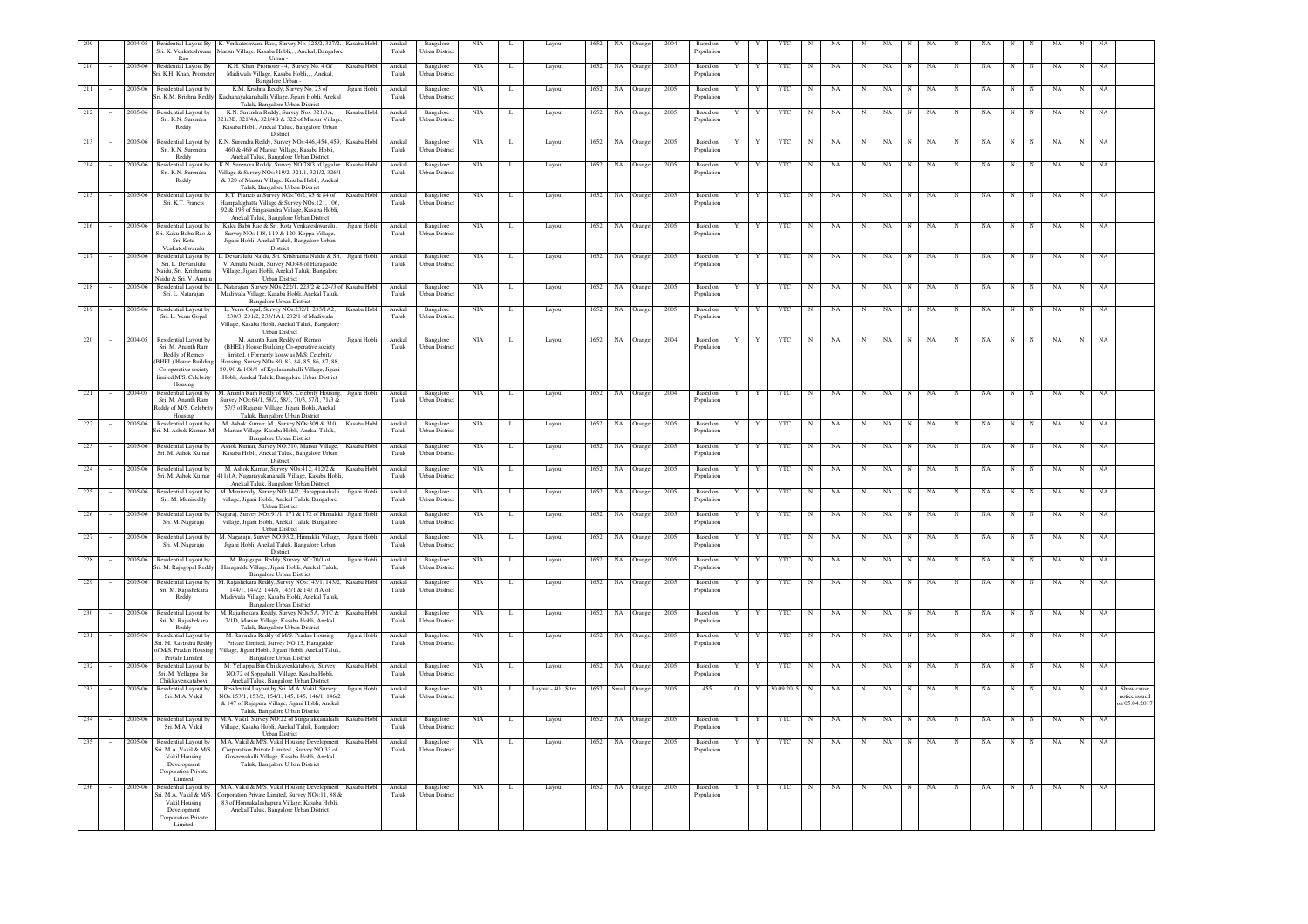|     | 237                             |         | 2005-06 Residential Layout by<br>Sri. M.A. Vakil & M/S.<br>Vakil Housing<br>Development<br>Corporation Private<br>Limited | M.A. Vakil & M/S. Vakil Housing Development   Kasaba Hobli<br>Corporation Private Limited, Survey NOs:58/2,<br>58/1 & 47/2 of Gowrenahalli Village, Kasaba<br>Hobli, Anekal Taluk, Bangalore Urban District                  |              | Anckal<br>Taluk | Bangalore<br><b>Urban District</b> | <b>NIA</b>   | L | Layout |      |                | 1652 NA Orange | 2005 | Based on<br>Population        |   |   | YTC        | $\mathbb{N}$ | NA          |            | NA          | $_{\rm N}$     | NA          | N          | NA | $\mathbf N$  | N          | NA          | $_{\rm N}$ | NA          |
|-----|---------------------------------|---------|---------------------------------------------------------------------------------------------------------------------------|------------------------------------------------------------------------------------------------------------------------------------------------------------------------------------------------------------------------------|--------------|-----------------|------------------------------------|--------------|---|--------|------|----------------|----------------|------|-------------------------------|---|---|------------|--------------|-------------|------------|-------------|----------------|-------------|------------|----|--------------|------------|-------------|------------|-------------|
| 238 |                                 |         | 2005-06 Residential Layout by<br>Sri. M.A. Vakil Housin<br>Development<br>Corporation Private<br>Limited                  | M.A. Vakil Housing Development Corporation<br>Private Limited, Survey NOs:12, 73, 81 & 82 of<br>Honnakalasapura Village, Kasaba Hobli, Anekal<br>Taluk, Bangalore Urban District                                             | Kasaba Hobi  | Anekal<br>Taluk | Bangalore<br>Jrban District        | NIA          | L | Layout |      | 1652 NA Orange |                | 2005 | Based on<br>Population        |   |   | <b>YTC</b> | N            | NA          |            | NA          | $\mathbb{N}$   | NA          | N          | NA | N            |            | NA          |            | NA          |
| 239 |                                 |         | 2005-06 Residential Layout by<br>Sri. M.A. Vakil Housin<br>Development<br>Corporation Private<br>Limited                  | M.A. Vakil Housing Development Corporation<br>Private Limited, Survey NOs:56, 57/1 & 59 of<br>Gowrenahalli Village, Kasaba Hobli, Anekal<br>Taluk, Bangalore Urban District                                                  | Kasaba Hobl  | Anekal<br>Taluk | Bangalore<br>Urban District        | <b>NIA</b>   | L | Layout |      |                | 1652 NA Orange | 2005 | Based on<br>Population        |   | Y | <b>YTC</b> | N            | NA          | N          | NA          | N              | NA          | $_{\rm N}$ | NA | N            | $_{\rm N}$ | NA          | N          | NA          |
|     | 240                             |         | 2004-05 Residential Layout by<br>Sri. M.P. Subramanyar<br>Naidu & Sri. K.<br>Subramanyam Naidu                            | M.P. Subramanyam Naidu & Sri. K. Subramanyam Kasaba Hobli<br>Naidu, Survey NOs:119/1, 119/2, 104/2, 104/3,<br>130, 126 & 113/2 of Madiwala Village, Kasaba<br>Hobli, Anekal Taluk, Bangalore Urban District                  |              | Anekal<br>Taluk | Bangalore<br>Urban Distric         | NIA          | L | Layout |      |                | 1652 NA Orange | 2004 | <b>Based</b> on<br>Population |   |   | YTC        | N            | NA          | N          | NA          | N              | NA          | N          | NA | N            |            | NA          |            | NA          |
| 241 |                                 |         | 2004-05 Residential Layout by<br>Sri. M.P. Subramanyar<br>Naidu & Sri, K.<br>Subramanyam Naidu                            | A.P. Subramanyam Naidu & Sri. K. Subramanyam Kasaba Hobli<br>Naidu, Survey NOs: 44/6, 44/2, 66/2C, 142/2,<br>117/3, 140 of Iggalur Village, Kasaba Hobli,<br>Anekal Taluk, Bangalore Urban District                          |              | Anekal<br>Taluk | Bangalore<br>Urban District        | NIA          | L | Layout |      | 1652 NA Orange |                | 2004 | <b>Based</b> on<br>Population |   |   | YTC        | N            | NA          | N          | NA          | $\mathbb{N}$   | NA          | N          | NA | N            |            | NA          | N          | NA          |
|     | 242<br>$\sim$                   | 2005-06 | Residential Layout by<br>Sri. Madhubai, A. Patil<br>& Smt. Chaturbai Patil                                                | Madhubai. A. Patil & Smt. Chaturbai Patil , Survey Jigani Hobli<br>NOs: 75/6, 75/5, 75/2, 75/3, 75/4 & 75/1 of<br>Rajapura Village, Jigani Hobli, Anekal Taluk,<br><b>Bangalore Urban District</b>                           |              | Anckal<br>Taluk | Bangalore<br>Urban Distric         | <b>NIA</b>   | L | Layout |      |                | 1652 NA Orange | 2005 | Based on<br>Population        | Y | Y | <b>YTC</b> | N            | NA          | N          | NA          | N              | NA          | N          | NA | N            | $_{\rm N}$ | NA          | N          | <b>NA</b>   |
|     | 243                             | 2005-06 | Residential Layout by<br>Sri. N. Narasimha Reddy                                                                          | N. Narasimha Reddy, Survey NO:493 of Marsur Kasaba Hobl<br>Village, Kasaba Hobli, Anekal Taluk, Bangalore<br><b>Urban District</b>                                                                                           |              | Anekal<br>Taluk | Bangalore<br>Urban District        | <b>NIA</b>   | L | Layout |      | 1652 NA        | Orange         | 2005 | Based on<br>Population        |   | Y | YTC        | N            | NA          | N          | NA          | N              | NA          | N          | NA | N            | N          | NA          | N          | <b>NA</b>   |
|     | 244                             | 2005-06 | Residential Layout by<br>Sri. N. Ravindranath                                                                             | N. Ravindranath, Survey NOs: 47/3, 17/3, 17/5,<br>17/4 & 17/2 of Vaderamanchenahalli Village,<br>Jigani Hobli, Anekal Taluk, Bangalore Urban<br>District                                                                     | Jigani Hobli | Anekal<br>Taluk | Bangalore<br><b>Urban District</b> | $_{\rm NIA}$ | L | Layout |      | 1652 NA Orange |                | 2005 | Based on<br>Population        |   |   | YTC        | $_{\rm N}$   | $_{\rm NA}$ | N          | $_{\rm NA}$ | N              | $_{\rm NA}$ | N          | NA | N            | N          | NA          | N          | $_{\rm NA}$ |
|     | 245                             | 2005-06 | Residential Layout by<br>Sri, N. Sidda Reddy                                                                              | N. Sidda Reddy, Survey NOs:199/1, 200/2A,<br>200/2B, 201/1A & 202/1A. Marsur Village.<br>Kasaba Hobli, Anekal Taluk, Bangalore Urbar<br>District                                                                             | Kasaba Hobl  | Anekal<br>Taluk | Bangalore<br><b>Urban District</b> | NIA          | L | Layout |      | 1652 NA Orange |                | 2005 | Based on<br>Population        |   |   | <b>YTC</b> | N            | NA          | N          | NA          | N              | NA          | N          | NA | N            |            | NA          | N          | NA          |
|     | 246                             | 2005-06 | Residential Layout by<br>Sri, N.H. Bhaskar Reddy                                                                          | N.H. Bhaskar Reddy, Survey NO:2/2 of Hennagara Jigani Hobli<br>Village, Jigani Hobli, Anekal Taluk, Bangalore<br><b>Urban District</b>                                                                                       |              | Anekal<br>Taluk | Bangalore<br>Urban Distric         | NIA          | L | Layout |      | 1652 NA Orange |                | 2005 | Based on<br>Population        |   |   | <b>YTC</b> | N            | NA          | N          | NA          | N              | NA          | N          | NA | N            |            | NA          |            | NA          |
|     | 247                             | 2004-05 | Residential Layout by<br>Sri. N.H. Sarabha Reddy                                                                          | N.H. Sarabha Reddy, Survey NO:2/1, Hennagara<br>Villge, Jigani Hobli, Anekal Taluk, Bangalore<br><b>Urban District</b>                                                                                                       | Jigani Hobli | Anekal<br>Taluk | Bangalore<br>Jrban Distric         | NIA          | L | Layout |      | 1652 NA Orange |                | 2004 | Based on<br>Population        |   |   | <b>YTC</b> | N            | NA          |            | NA          | N              | NA          | N          | NA | N            |            | NA          |            | NA          |
|     | 248                             | 2004-05 | Residential Layout by<br>Sri. Narayan Murthy o<br>M/S. Sri Balaji Projects,<br>"New Bangalore<br>Brindavan"               | Naravan Murthy of M/S. Sri Balaii Projects. "New   Jigani Hobli<br>Bangalore Brindavan", Survey NO:95/2,<br>arandahalli Village, Jigani Hobli, Anekal Taluk,<br><b>Bangalore Urban District</b>                              |              | Anckal<br>Taluk | Bangalore<br>Urban Distric         | NIA          | L | Layout |      | 1652 NA Orange |                | 2004 | <b>Based</b> on<br>Population |   |   | YTC        | N            | NA          | N          | NA          | N              | NA          | N          | NA | N            |            | NA          | N          | NA          |
|     | 249                             | 2005-06 | Residential Layout by<br>Sri. P. Balakota Reddy                                                                           | P. Balakota Reddy, Survey NO:169 of Madiwala Kasaba Hobli<br>Village, Kasaba Hobli, Anekal Taluk, Bangalore<br><b>Urban District</b>                                                                                         |              | Anekal<br>Taluk | Bangalore<br>Jrban District        | $_{\rm NIA}$ | L | Layout |      | 1652 NA Orange |                | 2005 | Based on<br>Population        |   |   | YTC        | $_{\rm N}$   | NA          | N          | NA          | $_{\rm N}$     | NA          | $_{\rm N}$ | NA | N            | N          | NA          | $_{\rm N}$ | NA          |
|     | 250                             | 2004-05 | Residential Layout by<br>Sri. P. Pulla Rao                                                                                | P. Pulla Rao, Survey NOs:70/10, 70/11 & 70/12 of Kasaba Hobl<br>Muthaghatti Village, Survey NO:16 of<br>Vompalaghatta & Survey NO:166/5 of Anekal<br>Village, Kasaba Hobli, Anekal Taluk, Bangalore<br><b>Urban District</b> |              | Anekal<br>Taluk | Bangalore<br><b>Irban Distric</b>  | $_{\rm NIA}$ | L | Layout |      | 1652 NA Orange |                | 2004 | <b>Based</b> on<br>Population |   |   | YTC        | N            | NA          | N          | NA          | $_{\rm N}$     | NA          | N          | NA | N            | $_{\rm N}$ | NA          | N          | NA          |
|     | 251                             |         | 2005-06 Residential Layout by<br>Sri. P. Seetharamaiah                                                                    | P. Seetharamaiah, Survey NOs:103, 104 & 106 of Jigani Hobli<br>Bukkasagara Village, Jigani Hobli, Anekal Taluk<br><b>Bangalore Urban District</b>                                                                            |              | Anekal<br>Taluk | Bangalore<br>Jrban Distric         | NIA          | L | Layout |      | 1652 NA Orange |                | 2005 | <b>Based</b> on<br>Population |   | Y | <b>YTC</b> | N            | NA          | N          | NA          | $\mathbf N$    | NA          | N          | NA | N            | N          | NA          | N          | <b>NA</b>   |
|     | 252                             | 2004-05 | Residential Layout by<br>Sri. P. Suresh Reddy of<br>M/S. Celebrity Paradise                                               | Suresh Reddy of M/S. Celebrity Paradise, Survey Jigani Hobli<br>NOs:80/1, 80/2, 80/3, 84/1 & 84/2 of<br>Bandenallasandra Village, Jigani Hobli, Anekal<br>Taluk, Bangalore Urban District                                    |              | Anekal<br>Taluk | Bangalore<br>Urban District        | NIA          | L | Layout |      | 1652 NA        | Orange         | 2004 | <b>Based</b> on<br>Population |   |   | YTC        | N            | NA          |            | NA          | N              | NA          | N          | NA | N            |            | NA          |            | NA          |
|     | 253                             |         | 2005-06 Residential Layout by<br>Sri. P.S. Bhanupraksh of<br>M/S. ABM Buildetech<br>Private Limited                       | P.S. Bhanupraksh of M/S. ABM Buildetech Private Kasaba Hobl<br>Limited, Survey NOs:466/2 & 466/3 of Anekal<br>Town, Kasaba Hobli, Anekal Taluk, Bangalore<br><b>Urban District</b>                                           |              | Anekal<br>Taluk | Bangalore<br>Urban Distric         | NIA          | L | Layout |      | 1652 NA        | Orang          | 2005 | <b>Based</b> on<br>Population |   |   | YTC        |              | NA          |            | NA          |                | NA          |            | NA |              |            |             |            |             |
|     | 254                             | 2004-05 | Residential Layout by<br>Sri. Prabakar Reddy                                                                              | Prabakar Reddy, Survey NOs:329,14/A, 14/1B & Kasaba Hobl<br>12/2 of Marsur Village, Kasaba Hobli, Anekal<br>Taluk, Bangalore Urban District                                                                                  |              | Anekal<br>Taluk | Bangalore<br>Jrban Distric         | NIA          | L | Layout |      | 1652 NA Orange |                | 2004 | Based on<br>Population        |   |   | YTC        | N            | NA          |            | NA          | N              | NA          | N          | NA | N            | N          | NA          |            | NA          |
| 255 |                                 | 2005-06 | Residential Layout by<br>Sri. Prabhakar Reddy.<br>Proprietor                                                              | Prabhakar Reddy, Proprietor, Survey NOs:157 & Jigani Hobli<br>of Harappanahalli Village, Jigani Hobli, Aneka<br>Taluk, Bangalore Urban District                                                                              |              | Anckal<br>Taluk | Bangalore<br>Jrban Distric         | NIA          | L | Layout |      | 1652 NA Orange |                | 2005 | <b>Based</b> on<br>Population |   |   | YTC        | N            | NA          | N          | NA          | N              | NA          | N          | NA | N            | $_{\rm N}$ | NA          | N          | NA          |
|     | 256                             | 2005-06 | Residential Layout by<br>Sri. Prabhakar Reddy<br>Proprietor                                                               | rabhakar Reddy, Proprietor, Survey NOs:19 & 20. Jigani Hobli<br>Harappanahalli Village, Jigani Hobli, Anekal<br>Taluk, Bangalore Urban District                                                                              |              | Anckal<br>Taluk | Bangalore<br>Urban Distric         | <b>NIA</b>   | L | Layout |      | 1652 NA Orange |                | 2005 | Based on<br>Population        |   |   | YTC        | N            | NA          |            | NA          | N              | NA          | N          | NA | N            |            | NA          |            | NA          |
| 257 |                                 | 2005-06 | Residential Layout by<br>Sri. Prabhakar Reddy                                                                             | Prabhakar Reddy, Survey NO:125, Chikkahagade   Kasaba Hobl<br>Village, Kasaba Hobli, Anekal Taluk, Bangalore<br><b>Urban District</b>                                                                                        |              | Anekal<br>Taluk | Bangalore<br>Urban Distric         | NIA          | L | Layout |      | 1652 NA Orange |                | 2005 | <b>Based</b> on<br>Population |   |   | <b>YTC</b> | N            | NA          | N          | NA          | N              | NA          | N          | NA | N            |            | NA          | N          | NA          |
|     | 258                             | 2006-07 | Residential Layout by<br>Sri. R. Krupakar Reddy                                                                           | R. Krupakar Reddy at Survey NOs:70/1 & 73 of<br>Kunamadiwala Village, Kasaba Hobli, Anekal<br>Taluk, Bangalore Urban District                                                                                                | Kasaba Hobl  | Anekal<br>Taluk | Bangalore<br>Jrban District        | $_{\rm NIA}$ | L | Layout | 1652 | NA             | Orang          | 2006 | Based on<br>Population        |   |   | YTC        | N            | $_{\rm NA}$ | N          | NA          | N              | $_{\rm NA}$ | N          | NA | N            |            | NA          | N          | $_{\rm NA}$ |
|     | 259                             | 2005-06 | Residential Layout by<br>Sri. R. Prabhakar Reddy                                                                          | R. Prabhakar Reddy, Survey NOs:30/2 & 30/3 of Kasaba Hobl<br>Chikkahagade Village, Kasaba Hobli, Anekal<br>Taluk, Bangalore Urban District                                                                                   |              | Anekal<br>Taluk | Bangalore<br>Urban Distric         | $_{\rm NIA}$ | L | Layout |      | 1652 NA Orange |                | 2005 | <b>Based</b> on<br>Population |   |   | YTC        | N            | NA          | N          | NA          | $_{\rm N}$     | $_{\rm NA}$ | N          | NA | N            | N          | NA          | N          | NA          |
|     | 260                             | 2005-06 | Residential Layout by<br>Sri. R. Raju                                                                                     | R. Raju, Survey NOs:111/3, 111/2 & 113 of<br>Harappanahalli Village, Jigani Hobli, Anekal<br>Taluk, Bangalore Urban District                                                                                                 | Jigani Hobli | Anekal<br>Taluk | Bangalore<br><b>Urban District</b> | NIA          | L | Layout |      | 1652 NA Orange |                | 2005 | Based on<br>Population        |   |   | YTC        | N            | NA          | N          | NA          | N              | NA          |            | NA | N            |            | NA          |            | <b>NA</b>   |
|     | 261<br>$\sim$                   |         | 2005-06 Residential Layout by<br>Sri. R. Ranganatha<br>Reddy                                                              | R. Ranganatha Reddy, Survey NO:39 of<br>Harappanahalli Village, Jigani Hobli, Anekal<br>Taluk, Bangalore Urban District                                                                                                      | Jigani Hobli | Anckal<br>Taluk | Bangalore<br><b>Urban District</b> | $_{\rm NIA}$ | L | Layout |      |                | 1652 NA Orange | 2005 | Based on<br>Population        | Y | Y | <b>YTC</b> | $\mathbb{N}$ | NA          | N          | NA          | $\overline{N}$ | NA          | $_{\rm N}$ | NA | ${\bf N}$    | N          | NA          | N          | NA          |
|     | 262<br>$\sim$                   | 2005-06 | Residential Layout by<br>Sri. R. Venugopal Reddy                                                                          | R. Venugopal Reddy, Survey NOs:35, 36, 40,<br>41/1, 41/2, 42 to 47 & 52 of Harappanahalli<br>Village, Jigani Hobli, Anekal Taluk, Bangalore<br><b>Urban District</b>                                                         | Jigani Hobli | Anekal<br>Taluk | Bangalore<br><b>Urban District</b> | $_{\rm NIA}$ | L | Layout |      | 1652 NA Orange |                | 2005 | Based on<br>Population        |   |   | YTC        | $_{\rm N}$   | $_{\rm NA}$ | $_{\rm N}$ | NA          | N              | NA          | $_{\rm N}$ | NA | N            | $_{\rm N}$ | NA          | N          | <b>NA</b>   |
|     | 263<br>$\overline{\phantom{a}}$ |         | 2005-06 Residential Layout by<br>Sri. R.M. Vijayendradu<br>& Sri. Santhosh J.<br>Karimattom                               | R.M. Vijayendradu & Sri. Santhosh J. Karimattom, Jigani Hobli<br>Survey NOs:105, 102, 171/3 & 100/2 of<br>Bukkasagara Village, Jigani Hobli, Anekal Taluk.<br>Bangalore Urban District                                       |              | Anekal<br>Taluk | Bangalore<br><b>Urban District</b> | $_{\rm NIA}$ | L | Layout |      | 1652 NA Orange |                | 2005 | Based on<br>Population        |   |   | YTC        | $_{\rm N}$   | $_{\rm NA}$ | N          | $_{\rm NA}$ | N              | $_{\rm NA}$ | N          | NA | N            |            | $_{\rm NA}$ |            | NA          |
|     | 264<br>$\sim$                   | 2005-06 | Residential Layout by<br>Sri, R.P.M.<br>Subramanyam of M/S.<br>M.C.C. Polytech Private<br>Limited                         | R.P.M. Subramanyam of M/S. M.C.C. Polytech<br>Private Limited, Survey NOs:119 & 120, Koppa<br>Village, Jigani Hobli, Anekal Taluk,<br><b>Bangalore Urban District</b>                                                        | Jigani Hobli | Anekal<br>Taluk | Bangalore<br><b>Urban District</b> | NIA          | L | Layout |      |                | 1652 NA Orange | 2005 | Based on<br>Population        |   | Y | <b>YTC</b> | N            | NA          | N          | NA          | $\overline{N}$ | NA          | N          | NA | $\mathbb{N}$ |            | NA          |            |             |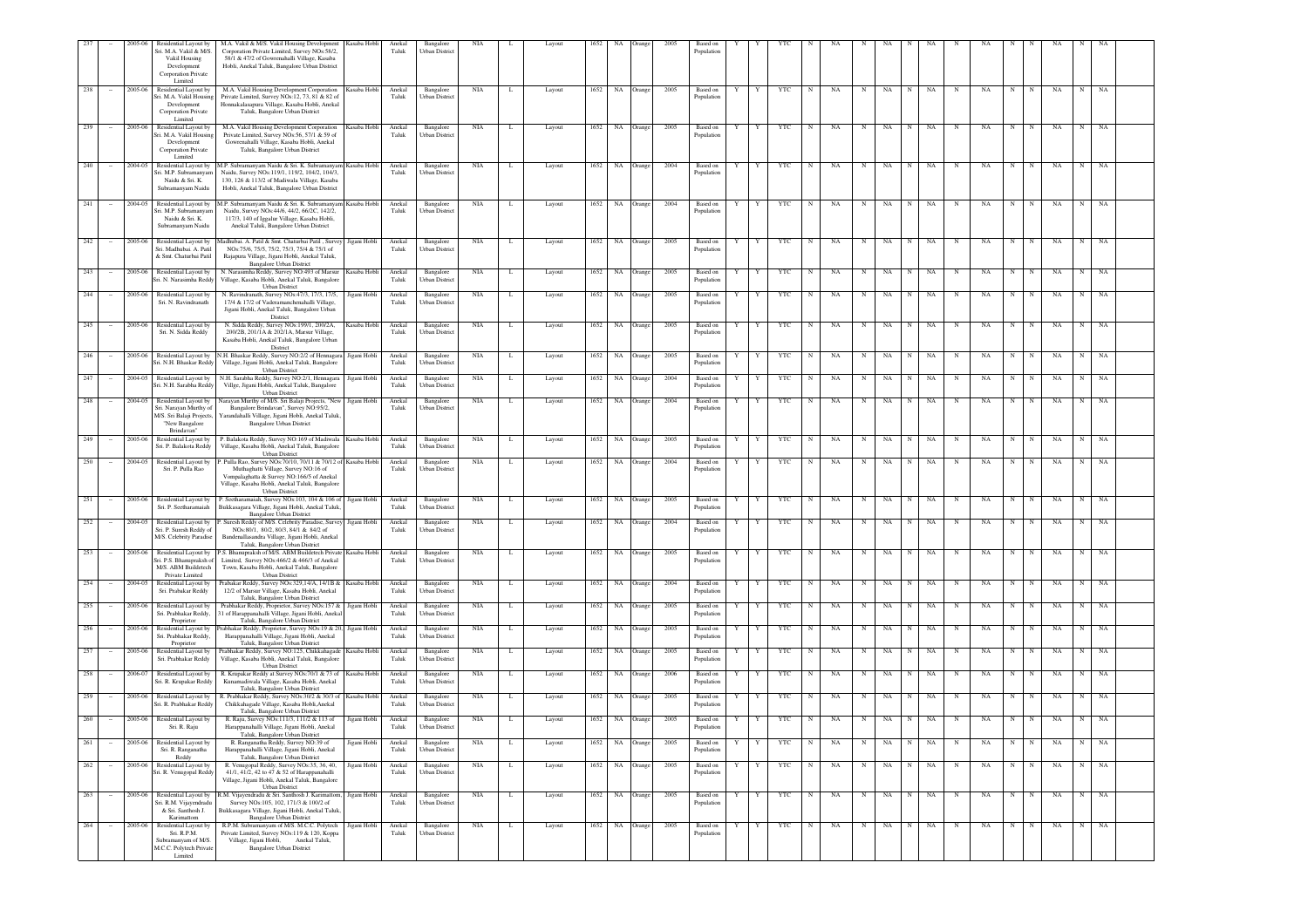|     |        | 2005-06 | Residential Layout by<br>Sri. Ravindra Reddy<br>Arrabalu & Sri. Veera<br>Reddy                                                                                                                                                              | Ravindra Reddy Arrabalu & Sri. Veera Reddy,<br>Survey NOs:47/2, 46/2, 47/1 & 45/3 of<br>Dyavasadra Village, Jigani Hobli, Anekal Taluk.<br><b>Bangalore Urban District</b>                                         | Jigani Hobli | Anekal<br>Taluk | Bangalore<br><b>Urban Distric</b>  | <b>NIA</b>   |              | Layout             | 1652           | NA          | <b>Drange</b> | 2005 | <b>Based</b> on<br>Population |   |   |            |              |             |   |             |             |    |            |             |              |            |             |            |             |  |
|-----|--------|---------|---------------------------------------------------------------------------------------------------------------------------------------------------------------------------------------------------------------------------------------------|--------------------------------------------------------------------------------------------------------------------------------------------------------------------------------------------------------------------|--------------|-----------------|------------------------------------|--------------|--------------|--------------------|----------------|-------------|---------------|------|-------------------------------|---|---|------------|--------------|-------------|---|-------------|-------------|----|------------|-------------|--------------|------------|-------------|------------|-------------|--|
| 266 |        | 2005-06 | Residential Layout by<br>Sri. Renukappa                                                                                                                                                                                                     | Renukappa, Survey NOs:6 & 84 of Hennagara Jigani Hobli<br>Village, Jigani Hobli, Anekal Taluk, Bangalore<br><b>Urban District</b>                                                                                  |              | Anckal<br>Taluk | Bangalore<br><b>Urban District</b> | <b>NIA</b>   | L            | Layout             | 1652           | NA          | Orange        | 2005 | Based on<br>Population        |   |   | <b>YTC</b> | N            | NA          |   | <b>NA</b>   | N           | NA | N          | NA          | N            |            | NA          |            | NA          |  |
| 267 |        |         | 2008-09 Residential Apartment by<br>M/S. IRIS Buildwel                                                                                                                                                                                      | Residential Apartment by M/S. IRIS Buildwel, Jigani Hobli<br>Survey NO:60 of Kyalasanahalli Village, Jigani<br>Hobli, Anekal Taluk, Bangalore Urban District                                                       |              | Anekal<br>Taluk | Bangalore<br><b>Urban Distric</b>  | <b>NIA</b>   | $\mathbf{A}$ | Apartment          | 1597           | Small       | Green         | 2008 | 410                           |   |   | YTC        | N            | NA          |   | NA          | N           | NA | N          | NA          | N            |            | NA.         |            | NA          |  |
| 268 |        | 2004-05 | Residential Layout by<br>Sri. S. Manohar of M/S.<br>R K Township                                                                                                                                                                            | Residential Layout by Sri. S. Manohar of M/S. R.K. Jigani Hobli<br>Township, Survey NOs:16/1, 17/1, 91/3, 92/3, 97,<br>98/1 & 98/2 of Yaranahalli Village, Jigani Hobli,<br>Anekal Taluk, Bangalore Urban District |              | Anekal<br>Taluk | Bangalore<br><b>Urban District</b> | NIA          | L            | Lavout - 917 sites | 1650 Large     |             | Red           | 2004 | 2500                          |   |   | 30.06.2022 | N            | NA          |   | NA          |             | NA | N          | NA          | N            |            | NA          |            | NA          |  |
| 269 | $\sim$ | 2005-06 | Residential Layout by<br>Sri, S.G. Bharath                                                                                                                                                                                                  | S.G. Bharath, Survey NOs:14/1, 15/4, 15/1, 15/5, Kasaba Hobli<br>15/2, 16 & 17 of Byagadadenahalli Village, Kasaba<br>Hobli, Anekal Taluk, Bangalore Urban District                                                |              | Anekal<br>Taluk | Bangalore<br><b>Urban District</b> | $_{\rm NIA}$ | L            | Layout             | 1652 NA Orange |             |               | 2005 | Based on<br>Population        | Y | Y | <b>YTC</b> | $\mathbb{N}$ | <b>NA</b>   | N | NA          | N           | NA | $_{\rm N}$ | <b>NA</b>   | N            | N          | <b>NA</b>   | N          | NA          |  |
| 270 |        | 2005-06 | Residential Layout by<br>Sri Sadananda R                                                                                                                                                                                                    | Sadananda. R, Survey NOs:65/2 & 66/1 of Marsur Kasaba Hobli<br>Village, Kasaba Hobli, Anekal Taluk, Bangalore<br><b>Urban District</b>                                                                             |              | Anekal<br>Taluk | Bangalore<br><b>Urban Distric</b>  | $_{\rm NIA}$ | L            | Layout             | 1652           | $_{\rm NA}$ | Orange        | 2005 | Based on<br>Population        |   |   | <b>YTC</b> | N            | <b>NA</b>   | N | $_{\rm NA}$ | N           | NA | N          | NA          | N            | N          | NA          |            | $_{\rm NA}$ |  |
| 271 |        | 2004-05 | Residential Layout by<br>Sri. Shaheeda Begum o<br>M/S. Upkar Meadows                                                                                                                                                                        | Shaheeda Begum of M/S. Upkar Meadows, Survey<br>NOs:100/1, 1002/2 & 103 of Kylasanahalli<br>Village, Jigani Hobli, Anekal Taluk, Bangalore<br><b>Urban District</b>                                                | Jigani Hobli | Anekal<br>Taluk | Bangalore<br><b>Urban District</b> | <b>NIA</b>   | L            | Layout             | 1652<br>NA     |             | Orange        | 2004 | Based on<br>Population        |   | Y | YTC        | N            | $_{\rm NA}$ | N | $_{\rm NA}$ | N           | NA | N          | $_{\rm NA}$ | N            | N          | $_{\rm NA}$ | N          | $_{\rm NA}$ |  |
| 272 |        | 2004-05 | Sri Shaheeda Begum of<br>M/S. Upkar Meadows                                                                                                                                                                                                 | Residential Layout by Shaheeda Begum of M/S. Upkar Meadows, Survey Jigani Hobli<br>NOs:98/1A, 98/1B, 98/2, 98/3, 99/1 & 99/2 of<br>Kylasanahalli Village, Jigani Hobli, Anekal Taluk,<br>Bangalore Urban District  |              | Anekal<br>Taluk | Bangalore<br><b>Urban District</b> | <b>NIA</b>   | L            | Layout             | 1652           | NA          | Orange        | 2004 | <b>Based</b> on<br>Population |   |   | <b>YTC</b> | N            | NA          |   | NA          | N           | NA | N          | NA          | N            |            | <b>NA</b>   |            | NA          |  |
| 273 |        | 2005-06 | Residential Layout by<br>Sri. Shivananda Reddy<br>Partner (CPD)                                                                                                                                                                             | Shivananda Reddy, Partner (CPD), Survey<br>NOs:493/1, 493/2, 495, 499 & 503 of<br>Harappanahalli Village, Jigani Hobli, Anekal<br>Taluk, Bangalore Urban District                                                  | Jigani Hobli | Anekal<br>Taluk | Bangalore<br><b>Urban Distric</b>  | <b>NIA</b>   |              | Layout             | 1652           | NA          | <b>Drange</b> | 2005 | <b>Based</b> on<br>Population |   |   | <b>YTC</b> |              | NA          |   | NA          |             | NA |            | NA          |              |            |             |            |             |  |
| 274 |        | 2004-05 | Residential Layout by<br>Sri. Srinath Reddy                                                                                                                                                                                                 | Srinath Reddy, Survey NOs:82, 83 & 84 of Marsur Kasaba Hobli<br>Village, Kasaba Hobli, Anekal Taluk, Bangalore<br><b>Urban District</b>                                                                            |              | Anekal<br>Taluk | Bangalore<br><b>Urban Distric</b>  | NIA          | L            | Layout             | 1652           | NA          | Orange        | 2004 | <b>Based</b> on<br>Population |   |   | <b>YTC</b> | N            | NA          |   | NA          | N           | NA | N          | NA          | N            |            | NA          |            | NA          |  |
| 275 |        | 2004-05 | Residential Layout by<br>Sri. K. Sudhakar Reddy                                                                                                                                                                                             | K. Sudhakar Reddy, Survey NO:491(P), 492(P), Kasaba Hobli<br>494/1, Marsur Village, Kasaba Holbi, Anekal<br>Taluk, Bangalore Urban District                                                                        |              | Anekal<br>Taluk | Bangalore<br>Urban Distric         | <b>NIA</b>   | L            | Layout             | 1652 NA        |             | <b>Drange</b> | 2004 | <b>Based</b> on<br>Population |   |   | <b>YTC</b> | N            | NA          | N | NA          |             | NA | N          | NA          | N            |            | NA          |            | NA          |  |
| 276 |        | 2005-06 | Residential Layout by<br>Sri. Sunil Baberwal of<br>M/S. Apna Sapna                                                                                                                                                                          | Sunil Baberwal of M/S. Apna Sapna, Survey<br>NO:46 of Thimmasandra Village, Kasaba Hobli,<br>Anekal Taluk, Bangalore Urban District                                                                                | Kasaba Hobl  | Anekal<br>Taluk | Bangalore<br><b>Urban Distric</b>  | <b>NIA</b>   | L            | Layout             | 1652           | NA          | Orange        | 2005 | Based on<br>Populatio         |   |   | <b>YTC</b> | N            | <b>NA</b>   |   | NA          |             | NA | N          | <b>NA</b>   | N            |            | NA          |            | NA          |  |
| 277 |        | 2004-05 | Residential Layout by<br>Sri. Syed Aleemuddin                                                                                                                                                                                               | Sved Aleemuddin, Survey NOs:536, 497 & 496 of Kasaba Hobl<br>Marsur Village, Kasaba Hobli, Anekal Taluk,<br><b>Bangalore Urban District</b>                                                                        |              | Anekal<br>Taluk | Bangalore<br>Urban Distric         | <b>NIA</b>   | L            | Lavout             | 1652           | NA          | Orange        | 2004 | Based on<br>Population        |   |   | <b>YTC</b> | N            | <b>NA</b>   |   | NA.         | N           | NA | N          | NA.         | N            | N          | <b>NA</b>   | N          | NA          |  |
| 278 | $\sim$ | 2005-06 | Residential Lavout by<br>Sri. V. L. Bharath Raj.<br>Builder & Developers                                                                                                                                                                    | V. L. Bharath Raj, Builder & Developers Survey<br>NOs:173/2A 192/2 & 188/5. Koppa Village, Jigar<br>Hobli, Anekal Taluk, Bangalore Urban District                                                                  | Jigani Hobli | Anckal<br>Taluk | Bangalore<br>Urban District        | <b>NIA</b>   | L            | Layout             | 1652           | NA          | Orange        | 2005 | Based on<br>Population        | Y | Y | <b>YTC</b> | N            | NA          | N | NA          | N           | NA | N          | NA          | N            | N          | <b>NA</b>   | N          | NA          |  |
| 279 | $\sim$ | 2004-05 | Residential Layout by<br>Sri. V. Lakshminaravan<br>Builder & Developers                                                                                                                                                                     | V. Lakshminarayan, Builder & Developers, Survey Jigani Hobli<br>NO:71/1 of Bukkasagara Village, Jigani Hobli,<br>Anekal Taluk, Bangalore Urban District                                                            |              | Anekal<br>Taluk | Bangalore<br><b>Urban Distric</b>  | $_{\rm NIA}$ | L            | Layout             | 1652           | NA          | Orange        | 2004 | Based on<br>Population        | Y | Y | <b>YTC</b> | $_{\rm N}$   | <b>NA</b>   | N | NA          | $_{\rm N}$  | NA | N          | NA          | N            | N          | <b>NA</b>   | N          | NA          |  |
| 280 |        | 2004-05 | Residential Layout by<br>Sri. V. Lakshminarayan<br><b>Builder &amp; Developers</b>                                                                                                                                                          | V. Lakshminarayan, Builder & Developers, Survey Jigani Hobli<br>NOs:3/1A, 3/1B, 4, 63/1, 122, 123/1, 123/2,<br>129/1 129/2 130/1 130/2 & 131/3 of<br>Bukkasagara Village, Jigani Hobli, Anekal Taluk,              |              | Anekal<br>Taluk | Bangalore<br><b>Urban District</b> | <b>NIA</b>   | L            | Layout             | 1652           | NA          | Orange        | 2004 | Based on<br>Population        |   |   | YTC        | N            | $_{\rm NA}$ |   | $_{\rm NA}$ | N           | NA | N          | NA          | $_{\rm N}$   | N          | NA          | N          | $_{\rm NA}$ |  |
| 281 |        |         | 2005-06 Residential Layout by<br>Sri. V. Muniswamy                                                                                                                                                                                          | <b>Bangalore Urban District</b><br>V. Muniswamy - 90, Survey NOs:90 & 91/2 of Kasaba Hobli<br>Doddahagade Village, Kasaba Hobli, Anekal                                                                            |              | Anckal<br>Taluk | Bangalore<br><b>Urban District</b> | <b>NIA</b>   | L            | Layout             | 1652 NA        |             | Orange        | 2005 | Based on<br>Population        |   |   | <b>YTC</b> | N            | NA          |   | NA          | N           | NA | N          | NA          | N            |            | NA          |            | NA          |  |
| 282 |        | 2004-05 | Residential Layout by<br>Sri, V.L. Sharath Rai.<br>Builder & Developers                                                                                                                                                                     | Taluk, Bangalore Urban District<br>V.L. Sharath Raj, Builder & Developers, Survey<br>NOs:115, 116/1, 116/2 117/1 & 117/2 of<br>Bukkasagara Village, Jigani Hobli, Anekal Taluk                                     | Jigani Hobli | Anekal<br>Taluk | Bangalore<br><b>Urban District</b> | <b>NIA</b>   | L            | Layout             | 1652           | NA          | Orange        | 2004 | <b>Based</b> on<br>Population |   |   | <b>YTC</b> | N            | NA          |   | NA          | N           | NA | N          | NA          | N            |            | NA          |            | NA          |  |
| 283 | $\sim$ | 2004-05 | Residential Layout by<br>Sri. V.L. Sharath Raj.                                                                                                                                                                                             | <b>Bangalore Urban District</b><br>V.L. Sharath Raj, Builder & Developer s, Survey Jigani Hobli<br>NOs:153 & 154 of Bukkasagara Village, Jigani<br>Hobli, Anekal Taluk, Bangalore Urban District                   |              | Anekal<br>Taluk | Bangalore<br><b>Urban District</b> | <b>NIA</b>   | L            | Layout             | 1652           | NA          | Orange        | 2004 | <b>Based</b> on<br>Population |   |   | <b>YTC</b> | N            | NA          | N | NA          | N           | NA | N          | NA          | N            | N          | NA          | N          | NA          |  |
| 284 |        | 2004-05 | Builder & Developer s<br>Residential Layout by<br>Sri. Venkateshwaralu                                                                                                                                                                      | Venkateshwaralu, Survey NOs:545/2 & 543/1 of Kasaba Hobli<br>Marsur Village, Kasaba Hobli, Anekal Taluk,<br><b>Bangalore Urban District</b>                                                                        |              | Anekal<br>Taluk | Bangalore<br>Urban Distric         | <b>NIA</b>   | L            | Layout             | 1652           | NA          | Orango        | 2004 | Based on<br>Population        |   |   | <b>YTC</b> |              | NA          |   | NA          |             | NA | N          | NA          | N            |            | NA          |            | NA          |  |
| 285 |        | 2005-06 | Residential Layout by<br>Sri. Venugopal Mundad<br>& Sri, S. Yellaiah                                                                                                                                                                        | Venugopal Mundada & Sri. S. Yellaiah, Survey<br>NO:108 of Surgajakkanahalli Village, Kasaba<br>Hobli, Anekal Taluk, Bangalore Urban District                                                                       | Kasaba Hobli | Anekal<br>Taluk | Bangalore<br><b>Urban District</b> | <b>NIA</b>   | L            | Layout             | 1652 NA        |             | Orange        | 2005 | Based on<br>Population        |   |   | <b>YTC</b> | N            | NA          | N | NA          | N           | NA | N          | NA          | N            |            | NA          |            | NA          |  |
| 286 | $\sim$ |         | 2005-06 Residential Layout by<br>Sri. Y.C. Rama Reddy,<br>Partner (CPD), Survey<br>NOs:35, 40, 41/1, 41/2.<br>42, 43, 44, 45, 46, 47 8<br>52 of Harappanahalli<br>Village, Jigani Hobli,<br>Anekal Taluk, Bangalor<br><b>Urban District</b> | Y.C. Rama Reddy, Partner (CPD), Survey NOs:35, Jigani Hobli<br>40, 41/1, 41/2, 42, 43, 44, 45, 46, 47 & 52 of<br>Harappanahalli Village, Jigani Hobli, Anekal<br>Taluk, Bangalore Urban District                   |              | Anekal<br>Taluk | Bangalore<br><b>Urban Distric</b>  | <b>NIA</b>   | L            | Layout             | 1652 NA        |             | Orange        | 2005 | Based on<br>Population        |   | Y | YTC        | N            | NA          | N | NA          | $\mathbf N$ | NA | $_{\rm N}$ | NA          | N            | $_{\rm N}$ | NA          | $_{\rm N}$ | NA          |  |
| 287 |        | 2005-06 | Residential Layout by<br>Sri. Y.C. Sandeep Reddy                                                                                                                                                                                            | Y.C. Sandeep Reddy, Survey NOs:53/2, 53/2,<br>501/1 501/2 & 501/3 of Harannanahalli Village<br>Jigani Hobli, Anekal Taluk, Bangalore Urban<br>District                                                             | Jigani Hobli | Anekal<br>Taluk | Bangalore<br><b>Urban District</b> | NIA          | L            | Layout             | 1652           | NA          | Orange        | 2005 | Based on<br>Population        |   |   | <b>YTC</b> | N            | NA          |   | NA          |             | NA |            | NA          |              |            | NA          |            |             |  |
| 288 | $\sim$ | 2004-05 | Residential Layout by<br>Sri. V. Lakshminaravan<br>Builder & Developers.<br>Survey NOs:68, 70, 89/1<br>& 88, Bukkasagara<br>Village, Jigani Hobli,<br>Anekal Taluk, Bangalord<br><b>Urban District</b>                                      | V. Lakshminarayan Builder & Developers, Survey Jigani Hobli<br>NOs:68, 70, 89/1 & 88, Bukkasagara Village,<br>Jigani Hobli, Anekal Taluk, Bangalore Urban<br>District                                              |              | Anekal<br>Taluk | Bangalore<br><b>Urban District</b> | NIA          | L            | Layout             | 1652           | NA Orange   |               | 2004 | Based on<br>Population        |   |   | <b>YTC</b> | N            | NA          | N | NA          | $_{\rm N}$  | NA | $_{\rm N}$ | NA          | $\mathbf{N}$ | N          | NA          | N          | NA          |  |
| 289 |        | 2004-05 | Residential Layout by<br>M/S. Vinyas<br><b>Construction Private</b><br>Limited                                                                                                                                                              | Vinyas Construction Private Limited, Survey Jigani Hobli<br>NO:65/2, Bukkasagara Village & Survey NO:90,<br>Kallabalu Village, Jigani Hobli, Anekal Taluk,<br><b>Bangalore Urban District</b>                      |              | Anckal<br>Taluk | Bangalore<br><b>Urban District</b> | <b>NIA</b>   | L            | Layout             | 1652 NA Orange |             |               | 2004 | Based on<br>Population        |   |   | <b>YTC</b> | $\mathbf N$  | NA          | N | NA N        |             | NA | $_{\rm N}$ | NA          | N            |            | <b>NA</b>   |            | NA          |  |
| 290 |        | 2004-05 | <b>Residential Lavout</b><br>Nandanavana by M/S.<br>Nirman Shelter Private                                                                                                                                                                  | Nirman Shelter Private Limited, Survey NOs:68, Jigani Hobli<br>69, 65/1 & 89/2 of Bukkasagara Village, Jigani<br>Hobli, Anekal Taluk, Bangalore Urban District                                                     |              | Anekal<br>Taluk | Bangalore<br><b>Urban District</b> | <b>NIA</b>   | L            | Layout             | 1652           | NA          | Orange        | 2004 | Based on<br>Population        |   |   | YTC        | N            | NA          |   | NA          | N           | NA | N          | NA          | N            |            | NA          |            | NA          |  |
| 291 | $\sim$ | 2004-05 | Limited<br>Residential Layout by<br>Sri. K. Satya Prasad,<br>Prashanth Gardens                                                                                                                                                              | K. Satya Prasad, Prashanth Gardens, Survey<br>NOs:119/B1, 120/G, 120/1d, 120/1E, 120/2a,<br>120/2B, 120/2C, 121 of Marsur Village, Kasaba<br>Hobli, Anekal Taluk, Bangalore Urban District                         | Kasaba Hobli | Anekal<br>Taluk | Bangalore<br><b>Urban District</b> | NIA          | L            | Layout             | 1652 NA Orange |             |               | 2004 | Based on<br>Population        |   | Y | YTC        | N            | NA          | N | $NA$ $N$    |             | NA | $_{\rm N}$ | NA          | N            | N          | NA          | N          | NA          |  |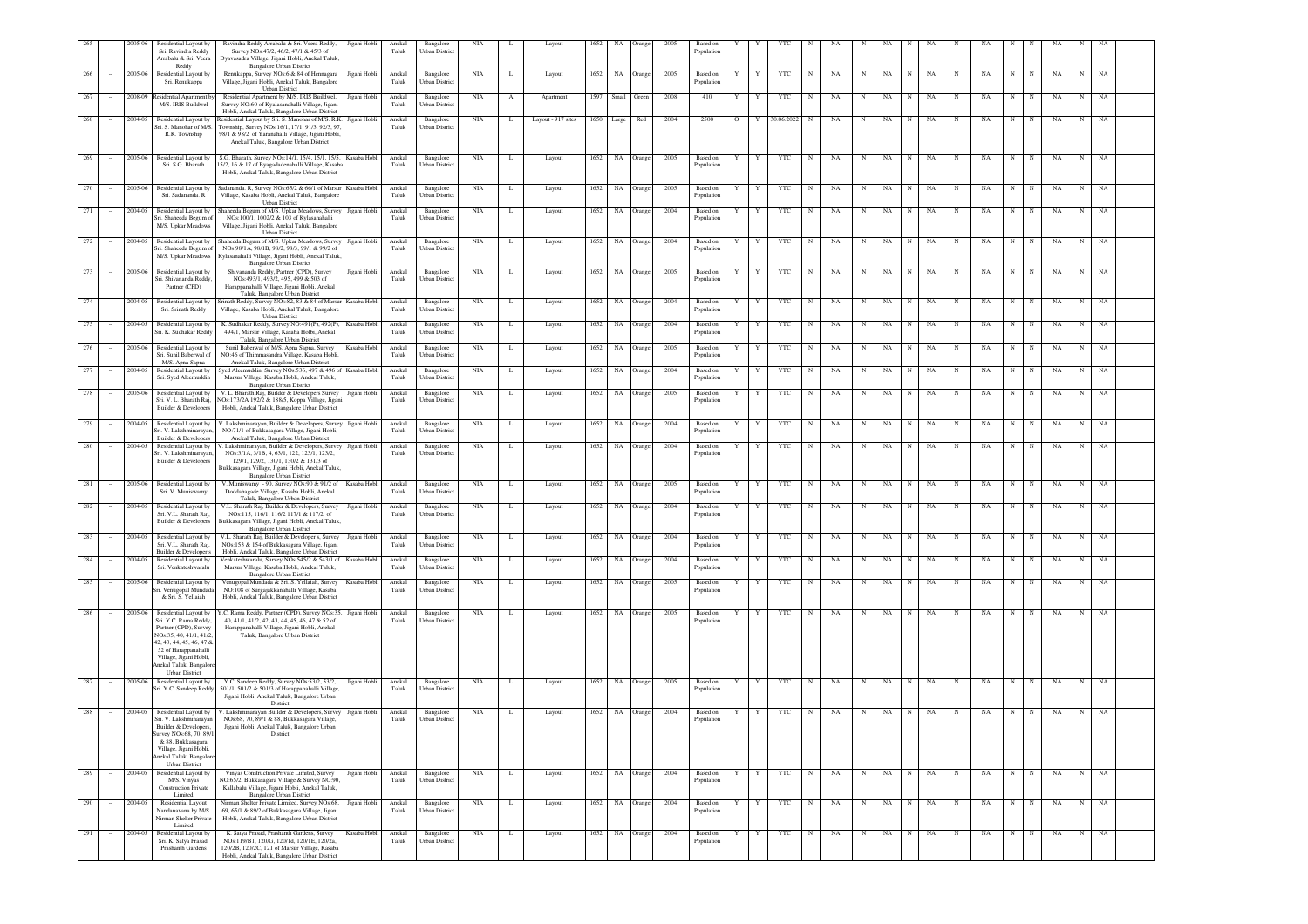|     |        | 2004-05           | Residential Layout by<br>Sri. K.M. Venkataswan<br>Reddy                                                                                          | K.M. Venkataswamy Reddy, Survey NOs:90/2, 88<br>& 89 of Avadadenahalli Village, Marsur Post,<br>Kasaba Hobli, Anekal Taluk, Bangalore Urban<br>District                                                                                     | Kasaba Hobl                          | Anekal<br>Taluk | Bangalore<br><b>Urban District</b> | NIA                                   |              | Layout                                                                                                                                                                                                                                                           | 1652 | NA                | Orange      | 2004                          | Based on<br>Population        |         |              | YTC         |   | NA           |        | NA             |            |             |   |             |            |   |                                           |   |             |                                                                                      |
|-----|--------|-------------------|--------------------------------------------------------------------------------------------------------------------------------------------------|---------------------------------------------------------------------------------------------------------------------------------------------------------------------------------------------------------------------------------------------|--------------------------------------|-----------------|------------------------------------|---------------------------------------|--------------|------------------------------------------------------------------------------------------------------------------------------------------------------------------------------------------------------------------------------------------------------------------|------|-------------------|-------------|-------------------------------|-------------------------------|---------|--------------|-------------|---|--------------|--------|----------------|------------|-------------|---|-------------|------------|---|-------------------------------------------|---|-------------|--------------------------------------------------------------------------------------|
| 293 |        |                   | 2003-04 Residential Layout by<br>Sri. G. Venkateshwaralu                                                                                         | G.Venkateshwaralu, Survey NOs:46/1, 462/1, 2, 3, Kasaba Hobli<br>468/1 & 469. Marsur Village, Kasaba Hobli,<br>Anekal Taluk, Bangalore Urban District                                                                                       |                                      | Anekal<br>Taluk | Bangalore<br><b>Urban District</b> | NIA                                   | L            | Layout                                                                                                                                                                                                                                                           |      |                   |             | 1652 NA Orange 09.09.2003     | <b>Based</b> on<br>Population |         |              | <b>YTC</b>  | N | NA           | N      | NA             | N          | NA          | N | NA          | N          | N | NA                                        |   | NA          |                                                                                      |
| 294 |        | 2003-04           | Residential Layout by<br>Sri. P.R.Channareddy,<br>Kachanyakanahalli<br>Village, Jigani Hobli,<br>Anekal Taluk, Bangalor<br><b>Urban District</b> | P.R.Channareddy, Kachanyakanahalli Village,<br>Jigani Hobli, Anekal Taluk, Bangalore Urban<br>District                                                                                                                                      | Jigani Hobli                         | Anekal<br>Taluk | Bangalore<br>Urban District        | NIA                                   |              | Layout                                                                                                                                                                                                                                                           | 1652 |                   |             | NA Orange 05.09.2003          | Based on<br>Population        |         |              | YTC         |   | NA           |        | NA             |            | NA          | N | NA          | N          |   | NA                                        |   | NA          |                                                                                      |
| 295 | $\sim$ |                   | 2003-04 Residential Layout Sri.<br>M.P. Subramanyam<br>Naidu                                                                                     | M.P. Subramanyam Naidu, Survey NOs:44/3 to Kasaba Hobli<br>45/4 of Iggalur Village, Survey NOs:9 to 110/2 of<br>Madiwala Village, KasabaHobli, Anekal Taluk,<br><b>Bangalore Urban District</b>                                             |                                      | Anckal<br>Taluk | Bangalore<br><b>Urban Distric</b>  | NIA                                   | L            | Layout                                                                                                                                                                                                                                                           | 1652 | NA                |             | Orange 10.10.2003             | <b>Based</b> on<br>Population |         |              | YTC         | N | NA           | N      | NA             | N          | NA          | N | NA          | N          | N | NA                                        | N | NA          |                                                                                      |
| 296 | $\sim$ |                   | 2004-05 Residential Layout by<br>Sri. N.H. Bhaskar Reddy                                                                                         | N.H. Bhaskar Reddy, Survey NOs:62, 63 & 64 of Kasaba Hobli<br>Kunamadiwala Village, Kasaba Hobli, Anekal<br>Taluk, Bangalore Urban District                                                                                                 |                                      | Anckal<br>Taluk | Bangalore<br><b>Urban District</b> | NIA                                   | L            | Layout                                                                                                                                                                                                                                                           |      | 1652 NA Orange    |             | 2004                          | Based on<br>Population        | Y       | $\mathbf{Y}$ | YTC         | N | NA           | N      | NA             | N          | NA          | N | NA          | N          | N | NA                                        | N | NA          |                                                                                      |
| 297 | $\sim$ |                   | 2004-05 Residential Layout by<br>Sri. N.H.Bhaskar Redd                                                                                           | N.H.Bhaskar Reddy, Survey NO:93 & 94 of<br>Doddahagade Village, Kasaba Hobli, Anekal<br>Taluk, Bangalore Urban District                                                                                                                     | Kasaba Hobli                         | Anekal<br>Taluk | Bangalore<br><b>Urban District</b> | <b>NIA</b>                            | L            | Layout                                                                                                                                                                                                                                                           |      | 1652 NA           | Orange      | 2004                          | Based on<br>Population        | Y       | Y            | <b>YTC</b>  | N | <b>NA</b>    | N      | NA             | $_{\rm N}$ | NA          | N | <b>NA</b>   | N          | N | <b>NA</b>                                 | N | NA          |                                                                                      |
|     |        | 298 13567 2007-08 | Rishi Laser Cutting<br>Limited                                                                                                                   | Rishi Laser Cutting Limited, Plot No. 145-146, Jigani Hobli<br>Bommasandra Industrial Area 4th Phase, Anekal<br>Taluk. Bangalore Urban District- 560 099                                                                                    |                                      | Anekal<br>Taluk | Bangalore<br><b>Urban District</b> | Bommasandra<br><b>Industrial Area</b> |              | Machining and Laser<br>cuttign of Sheet metal<br>components                                                                                                                                                                                                      |      |                   |             | 1369 Large Orange 09.03. 2005 | 1200                          | $\circ$ | Y            | 30.09.2021  |   | Y 30.09.2021 | Y      | 30.09.20<br>21 | N          | NA          | N | NA          | N          | N | NA                                        | N | NA          |                                                                                      |
| 299 |        | 2000-01           | SJR Infrastructure<br>Private Limited                                                                                                            | SJR Infrastructure Private Limited, Survey No. 20, Jigani Hobli<br>Bettadasanapura Village, Jigani Hobli, Anekal                                                                                                                            |                                      | Anekal<br>Taluk | Bangalore<br><b>Urban District</b> | NIA                                   |              | 2500MT/Month<br>Hot Mixing Plant                                                                                                                                                                                                                                 |      | 1334 Micro Orange |             | 2004                          | 24.9                          | C1      |              | Closed      |   | Closed       | Ν      | NA             | N          | NA          | N | NA          | N          | N | NA                                        | N | NA          |                                                                                      |
|     |        | 300 10429 2004-05 | Sandhar Automotives<br>(SLD Auto (A Unit of<br>Sandhar Technologies<br>Limited)                                                                  | Taluk, Bangalore Urban District<br>andhar Automotives (SLD Auto (A Unit of<br>Sandhar Technologies Limited), Plot No. 8,<br>Bommasandra - Jigani Link Road Industrial Area.<br>4th Phase, Anekal Taluk, Bangalore Urban District<br>560.099 | Jigani Hobli                         | Anekal<br>Taluk | Bangalore<br>Urban District        | Bommasandra<br>Industrial Area        |              | Automobile components<br>(Mirror-100000<br>Nos/Month, 12500<br>Vos/Month, Fuel Tap<br>29166 Nos/Month &<br>Latches - 37500                                                                                                                                       |      | 1363 Large        |             | Orange 12/07/2004             | 1413.48                       |         |              | 30.06.2021  |   | 30.06.2021   |        | 30.06.20<br>21 |            | NA          |   | NA          |            |   | NA                                        |   |             | <b>HWM</b><br>application<br>FBO on<br>14.10.2019                                    |
| 301 |        | 2003-04           | Residential Layout by<br>Sri. S. Manohar                                                                                                         | S.Manohar, Survey NO:122, Kachanayakanahalli Jigani Hobli<br>Village, Jigani Hobli, Anekal Taluk, Bangalore                                                                                                                                 |                                      | Anekal<br>Taluk | Bangalore<br>Jrban District        | NIA                                   | L            | Nos/Month<br>Layout                                                                                                                                                                                                                                              |      |                   |             | 1652 NA Orange 11.11.2003     | Based on<br>Population        | Y       | Y            | YTC         | N | NA           | N      | NA             | ${\bf N}$  | NA          | N | $_{\rm NA}$ | $_{\rm N}$ | N | NA                                        | N | NA          |                                                                                      |
|     |        |                   | 302 22451 2007-08 SS Polytech Concrete<br>Products                                                                                               | <b>Urban District</b><br>SS Polytech Concrete Products, Survey No. 32/4.<br>Bukkasagara Village, Jigani Hobli, Anekal Taluk,<br><b>Bangalore Urban District</b>                                                                             | Jigani Hobli                         | Anckal<br>Taluk | Bangalore<br>Urban District        | NIA                                   |              | <b>RCC Blocks Precast,</b><br>RCC Cisterns/Slabs,<br>FRCC Rings & Cours<br>and Allied RCC<br>products - 35                                                                                                                                                       | 1511 |                   | Small Green | 05.07.2005                    | 32                            | Y       |              | YTC         | N | NA           | N      | NA             | N          | NA          | N | NA          | N          | N | NA                                        | N | NA          |                                                                                      |
| 303 |        |                   | 13796 2007-08 Saab Engineering, Unit<br>Ш                                                                                                        | Saab Engineering, Unit - III, Plot No. 94,95 & 96<br>Bommasandra Industrial Area, 4th Phase, Anekal<br>Taluk, Bangalore Urban District-560 099                                                                                              | jIgani Hobli                         | Anekal<br>Taluk | Bangalore<br><b>Urban District</b> | Bommasandra<br><b>Industrial Area</b> |              | Lakh/Annum<br>Cold forging of<br>utomobile componen<br>- 1200 Ton/Month &<br>Heat treatment of<br>utomobile component<br>- 105 Ton/Month                                                                                                                         |      | 1125 Large        | Red         | 01/12/2005                    | 2639                          |         |              | 30.06.2022  |   | 30.06.2022   |        | 80.06.20<br>22 |            | NA          |   | NA          |            |   |                                           |   |             |                                                                                      |
| 304 | 13835  | 2001-02           | Sahana Enterprises                                                                                                                               | Sahana Enterprises, Survey No. 185/1, Hullahalli Jigani Hobli<br>Village, Jigani Hobli, Anekal Taluk, Bangalore<br><b>Urban District</b>                                                                                                    |                                      | Anekal<br>Taluk | Bangalore<br><b>Urban District</b> | <b>NIA</b>                            | $\mathbf{I}$ | Concrete Hallow Blocks 1511 Small Green 11.11.2003                                                                                                                                                                                                               |      |                   |             |                               | 52                            | C1      | Y            | Closed      | N | <b>NA</b>    | N      | NA             | $_{\rm N}$ | NA          | N | $_{\rm NA}$ | $_{\rm N}$ | N | <b>NA</b>                                 | N | NA          |                                                                                      |
| 305 | 10560  | 2007-08           | Sansera Engineering<br>Private Limited, Plant<br>Ш                                                                                               | Sansera Engineering Private Limited, Plant - III,<br>Plot No. 1. Bommasandra - Jigani Link Road<br>Industrial Area, 4th Phase, Anekal Taluk,<br>Bangalore Urban District-560 099                                                            | Bommasand<br>a - Jigani<br>Link Road | Anekal<br>Taluk | Bangalore<br><b>Urban District</b> | Bommasandra<br><b>Industrial Area</b> |              | Manufacturing of<br>Automobile<br><b>Components Rocker</b><br><b>Arm.Crank Shafts</b><br>600,000 Nos/Month                                                                                                                                                       | 1370 | Large             | Orange      | 02/11/2004                    | 2066                          | $\circ$ |              | 30.06.2021  | Y | 30.06.2021   |        | 30.06.20<br>20 | N          | $_{\rm NA}$ | N | NA          | N          |   | 60.06.201<br>Returned<br>on<br>01.02.2018 |   | NA          |                                                                                      |
| 306 |        | 2007-08           | <b>Sealtite Dichtungs</b><br>Private Limited                                                                                                     | Sealtite Dichtungs Private Limited, Plot No. 112-B. Bommasand<br>Bommasandra Industrial Area, 4th Phase, Anekal<br>Taluk, Bangalore Urban District- 560 099                                                                                 | a 4th Phase                          | Anckal<br>Taluk | Bangalore<br><b>Urban District</b> | Bommasandra<br>Industrial Area        |              | Pressed Parts                                                                                                                                                                                                                                                    | 14   | Small             | White       | 26/02/1993                    | 70.91                         | C1      |              | Closed      |   | Closed       | N      | NA             |            | NA          | N | NA          | N          | N | NA                                        |   | NA          |                                                                                      |
| 307 |        | 2007-08           | Selco Metal Works                                                                                                                                | Selco Metal Works, Survey No. 86, Hullahalli<br>Village, Jigani Hobli, Anekal Taluk, Bangalore<br><b>Urban District</b>                                                                                                                     | Jigani Hobli                         | Anekal<br>Taluk | Bangalore<br><b>Urban District</b> | NIA                                   |              | Lead Smelting from<br>Waste Lead Acid<br>Batteries                                                                                                                                                                                                               |      | 1122 Micro        | Red         | 1994                          | 8.25                          | C1      |              | Closed      |   | Closed       | Closed | Closed         | N          | NA          | N | NA          |            | N | NA                                        | N | NA          |                                                                                      |
| 308 |        | 2007-08           | Shilpa Brick Works                                                                                                                               | Shilpa Brick Works, Survey No. 29/1, Rajapura<br>Village, Jigani Hobli, Anekal Taluk, Bangalore<br><b>Urban District</b>                                                                                                                    | Jigani Hobli                         | Anekal<br>Taluk | Bangalore<br>Jrban District        | NIA                                   |              | <b>Table Moulded Bricks</b>                                                                                                                                                                                                                                      | 1598 | Small             | Green       | 2008                          | 38.1                          |         |              | NA          |   | <b>YTC</b>   |        | NA             |            | NA          |   | NA          |            |   | NA                                        |   | NA          |                                                                                      |
| 309 |        |                   | 2007-08 Shivashankar Granites                                                                                                                    | Shivashankar Granites, Survey NO:165,<br>Bukkasagara Village, Jigani Hobli, Anekal Taluk,<br><b>Bangalore Urban District</b>                                                                                                                | Jigani Hobli                         | Anekal<br>Taluk | Bangalore<br><b>Urban District</b> | NIA                                   |              | Stone Crusher                                                                                                                                                                                                                                                    |      | 1371 Micro Orange |             | 1982                          | 9.97                          | C1      | N            | NA          |   | Closed       | N      | NA             | N          | NA          | N | NA          | N          | N | NA                                        |   | NA          |                                                                                      |
| 310 |        | 2004-05           | Residential Layout by<br>M/S. Shivajyothi<br><b>Township Promotor</b><br>Private Limited                                                         | Shivaivothi Township Promotor Private Limited.<br>Doddahagade Village, Kasaba Hobli, Anekal<br>Taluk, Bangalore Urban District                                                                                                              | Kasaba Hobli                         | Anckal<br>Taluk | Bangalore<br><b>Urban District</b> | <b>NIA</b>                            | л.           | Layout                                                                                                                                                                                                                                                           |      | 1652 NA           | Orange      | 2004                          | Based on<br>Population        |         |              | <b>YTC</b>  |   | NA           |        | NA             |            | NA          |   | NA          | N          |   | NA                                        |   | NA          |                                                                                      |
|     |        |                   | 311 18704 1998-99 Shivashankar Enterprise                                                                                                        | Shivashankar Enterprises, Survey NO:48,<br>Mhanthalingapura Village, Jigani Hobli, Anekal<br>Taluk, Bangalore Urban District                                                                                                                | Jigani Hobli                         | Anckal<br>Taluk | Bangalore<br><b>Urban District</b> | NIA                                   | -S           | Stone Crusher                                                                                                                                                                                                                                                    |      | 1371 Micro        | Orange      | 1998                          | 10                            | C1      | N            | NA          |   | Closed       | N      | NA             | N          | NA          | N | NA          | N          | N | NA                                        | N | NA          |                                                                                      |
| 312 | $\sim$ | 2007-08           | <b>Shree Castings</b>                                                                                                                            | Shree Castings, Shed No. 8-B, KSSIDC Industrial<br>Estate, Bommasandra, 4th Phase, Anekal Taluk<br>Bangalore Urban District-560 099                                                                                                         | Bommasand<br>a 4th Phase             | Anckal<br>Taluk | Bangalore<br>Urban District        | <b>KIADB</b><br>Industrial<br>Estate  |              | Aluminium & Zinc.<br>Allovs & Pressure Di<br><b>Casting Components</b>                                                                                                                                                                                           |      | 1165 Small        | Red         | 2005                          | 38                            | C1      | Y            | Closed      | Y | Closed       | N      | NA             | $_{\rm N}$ | NA          | N | $_{\rm NA}$ | N          | N | NA                                        | N | $_{\rm NA}$ |                                                                                      |
| 313 | 18707  | 2005-06           | Sree Shiva Sai Stone<br>Crusher                                                                                                                  | Sree Shiva Sai Stone Crusher, Survey NO:18/1,<br>Giddenahalli Village, Jigani Hobli, Anekal Taluk,<br><b>Bangalore Urban District</b>                                                                                                       | Jigani Hobli                         | Anekal<br>Taluk | Bangalore<br>Jrban District        | <b>NIA</b>                            |              | Stone Crusher                                                                                                                                                                                                                                                    | 1371 | Small             | Orango      | 2006                          | 35                            | C1      | N            | $_{\rm NA}$ |   | 30.09.2021   | N      | $_{\rm NA}$    | N          | $_{\rm NA}$ | N | $_{\rm NA}$ | N          | N | $_{\rm NA}$                               |   | NA          | Tempererly<br>closed to Eco<br>sensitive zone                                        |
|     |        | 314 18689 2004-05 | Shree Venkateshwara<br>Stone Crusher                                                                                                             | Shree Venkateshwara Stone Crusher, (M. Naryana Jigani Hobli<br>Swamy) Survey Old NO:16/2, New No. 16/5,<br>Kanyakana Agrahara Village, Jigani Hobli, Anekal<br>Taluk, Bangalore Urban District                                              |                                      | Anekal<br>Taluk | Bangalore<br>Urban Distric         | NIA                                   | s            | Stone Crusher                                                                                                                                                                                                                                                    |      | 1371 Small Orange |             | 2005                          | 30.5                          | C1      | N            | NA          |   | Y 31.03.2020 | N      | NA             | $_{\rm N}$ | NA          | N | NA          | N          | N | NA                                        | N | NA          | <b>B.O</b> Refused<br>n 24/11/201<br>& Tempererly<br>closed to Eco<br>sensitive zone |
|     |        |                   | 315 12861 2006-07 Siera Silk Mills Private<br>Limited                                                                                            | Siera Silk Mills Private Limited. Plot No. 51.<br>Bommasandra - Jigani Link Road Industrial Area,<br>4th Phase, Anekal Taluk, Bangalore Urban District-<br>560 099                                                                          | Bommasand<br>a - Jigani<br>Link Road | Anckal<br>Taluk | Bangalore<br><b>Urban District</b> | Bommasandra<br><b>Industrial Area</b> |              | Silk Fabrics - 12.175<br>mtrs/Month                                                                                                                                                                                                                              |      |                   |             | 1158 Large Red 2006-2007      | 1069.88                       | $\circ$ |              | 30.06.2021  | Y | 30.06.2021   |        | 30.06.20<br>18 |            | NA          |   | NA.         |            |   | NA.                                       | N | NA          |                                                                                      |
|     |        |                   | Private Limited                                                                                                                                  | 316 10333 2004-05 Sigma Aldrich Chemicals Sigma Aldrich Chemicals Private Limited, Plot No.<br>12. 4th Phase. Bommasandra Industrial Area.<br>Anekal Taluk, Bangalore Urban District- 560 099                                               | Bommasand<br>a 4th Phase             | Anekal<br>Taluk | Bangalore<br>Urban District        | Bommasandra<br><b>Industrial Area</b> |              | Custom Synthesis of 1182 Large Red June, 2006<br><b>Research Chemicals an</b><br>Contract Research<br>Buffer solution - 75<br>KL/Month, Diluent and<br>eagent - 105 KL/Month<br>& Physio-chemical &<br>microbiological /bio<br>tech/rdna developmen<br>& testing |      |                   |             |                               | 9645                          | $\circ$ | Y            | 30.06.2021  |   | Y 30.06.2021 |        | 30.06.20<br>21 | N          | NA          | N | NA          | N          | N | NA                                        | N | NA          |                                                                                      |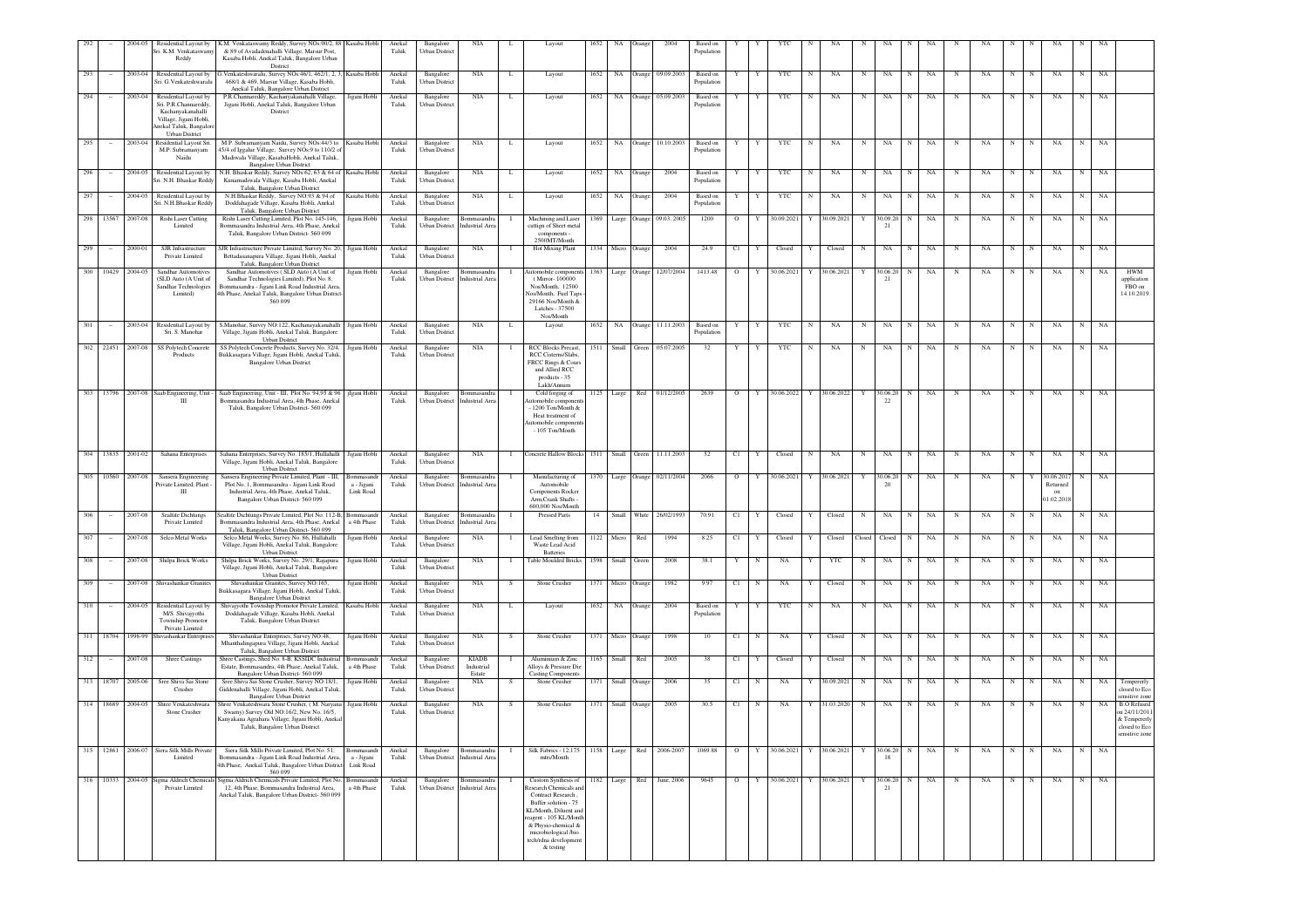|     |               | 2007-08           | SJR Infrastructure,<br>(Stone Crusher)                                                                                                                                                                                                                          | SJR Infrastructure, (Stone Crusher), Survey<br>NO:179, Bingipura Village, Jigani Hobli, Anekal                                                                                                                                                                                              | Jigani Hobli             | Anekal<br>Taluk | Bangalore<br>Urban Distric         | NIA                                           | Stone Crusher                                                                                                                                                                                                                                                                                                                                                                                                   | 1371 |                   | Micro Orange | 2004                         | 13                            | C1      | NA                      |   | Closed                 |   | NA                  | NA     |            | NA          |            |   | NA          |   | NA        |                                               |
|-----|---------------|-------------------|-----------------------------------------------------------------------------------------------------------------------------------------------------------------------------------------------------------------------------------------------------------------|---------------------------------------------------------------------------------------------------------------------------------------------------------------------------------------------------------------------------------------------------------------------------------------------|--------------------------|-----------------|------------------------------------|-----------------------------------------------|-----------------------------------------------------------------------------------------------------------------------------------------------------------------------------------------------------------------------------------------------------------------------------------------------------------------------------------------------------------------------------------------------------------------|------|-------------------|--------------|------------------------------|-------------------------------|---------|-------------------------|---|------------------------|---|---------------------|--------|------------|-------------|------------|---|-------------|---|-----------|-----------------------------------------------|
| 318 |               | 2004-05           | Residential Layout by<br>Smt. Sugantha                                                                                                                                                                                                                          | Taluk, Bangalore Urban District<br>Sugantha Gowrishankar, Survey NO:35.<br>Giddenahalli Village, Jigani Hobli, Anekal Taluk                                                                                                                                                                 | Jigani Hobli             | Anekal<br>Taluk | Bangalore<br>Urban Distric         | NIA                                           | Layout<br>L                                                                                                                                                                                                                                                                                                                                                                                                     |      | 1652 NA Orang     |              | 2004                         | <b>Based</b> on<br>Population |         | <b>YTC</b>              | N | NA                     |   | NA                  | NA     | N          | NA          | N          |   | NA          |   | NA        |                                               |
|     |               | 319 11441 2007-08 | Gowrishankar<br>Sobha Developers<br>Limited, Unit Concrete<br><b>Products Division</b>                                                                                                                                                                          | Bangalore Urban District<br>Sobha Developers Limited, Unit Concrete Products Jigani Hobli<br>Division, Plot No. 329, Bommasandra - Jigani Link<br>Road Industrial Area, 4th Phase, Anekal Taluk,<br>Bangalore Urban District- 560 099                                                       |                          | Anekal<br>Taluk | Bangalore<br>Urban District        | <b>Bommasandra</b><br><b>Industrial Area</b>  | Concrete blocks of 4<br>inch - 20.8 million/A<br>Concrete blocks of 6<br>inch - 13.86 million/A<br>oncre blocks of 8 inch<br>10.5 millions/A<br>Manufacture of<br>Concrete interlokes -<br>29.4 Millions/A,<br>Crushing of old<br>oncrete/waste concre<br>/construction<br>waste/green waste -<br>30000 Ton//Month,<br>liber concrete products<br>3 MT/day, Interlocks<br>and kerb stones -<br>330000 Nos/Annum | 1577 |                   | Large Green  | December<br>2005             | 3532                          | $\circ$ | 31.12.2022              | Y | 31.12.2022             |   | 31.12.20<br>20      | NA     | N          | NA          | N          |   | NA          |   | NA        | HWM yet to<br>be issued                       |
| 320 |               | 11445 2007-08     | Sobha Developers<br>Private Limited Division<br>(Formerly Known as<br>M/S. Sobha Glazing &<br>Metal Works Limited)                                                                                                                                              | Sobha Developers Private Limited Division:<br>Glazing & Metal Works (Formerly Known as M/S.<br>Glazing & Metal Works Sobha Glazing & Metal Works Limited), Plot No.<br>10, Bommasandra - Jigani Link Road Industrial<br>Area, 4th Phase, Anekal Taluk, Bangalore Urban<br>District- 560 099 | Jigani Hobl              | Anekal<br>Taluk | Bangalore<br>Urban District        | Bommasandra<br><b>Industrial Area</b>         | Metal Fabrication,<br>Glass Brazing and<br>Other Metal Works<br>9319 Sq. mtr/Month                                                                                                                                                                                                                                                                                                                              |      |                   |              | Large Green 01/12/2004       | 1240                          |         | 31.12.2022 Y            |   | 31.12.2022             |   | 30.09.20<br>15      | NA     |            | NA          |            |   |             |   | NA        |                                               |
| 321 |               | 11443 2007-08     | Sobha Developers<br>Limited, (Division<br>Interiros), (Formerly<br>Know'n as Sobha<br><b>Interiors Private</b><br>Limited), Plot NO:9.<br>Bommasandra - Jigani<br>Link Road Industrial<br>Area, 4th Phase, Anekal<br>Taluk, Bangalore Urban<br>District-560 099 | Sobha Developers Limited, (Division Interiros),<br>(Formerly Know'n as Sobha Interiors Private<br>.imited), Plot No. 9, Bommasandra - Jigani Link<br>Road Industrial Area, 4th Phase, Anekal Taluk,<br>Bangalore Urban District- 560 099                                                    | Jigani Hobli             | Anekal<br>Taluk | Bangalore                          | Bommasandra<br>Urban District Industrial Area | Bonnel sprign mattress<br>1092 Nos/Month<br>Chairs - 3900<br>Nos/Month, Doors<br>13000 Nos/Month,<br>Modular furniture -<br>1300 Nos/Month &<br>Pocket spring mattress<br>78 Nos/Month                                                                                                                                                                                                                          |      |                   |              | 1353 Large Orange 15.05.2005 | 4079                          | $\circ$ | 30.09.2021              | Y | 30.09.2021             |   | 30.09.20<br>20      | NA     | N          | NA          | N          |   | NA          |   | NA        |                                               |
| 322 | $\sim$        | 2007-08           | Soundarya Textile<br>Processing Private<br>imited, Survey NO:1<br>& 171, Bandapur Village<br>Road Madiwala Village<br>Kasaba Hobli Anekal<br>Taluk, Bangalore Urban<br>District                                                                                 | Soundarya Textile Processing Private Limited,<br>Survey No. 170 & 171, Bandapur Village Road,<br>Madiwala Village, Kasaba Hobli, Anekal Taluk,<br><b>Bangalore Urban District</b>                                                                                                           | Kasaba Hobl              | Anekal<br>Taluk | Bangalore<br><b>Urban District</b> | NIA                                           | Processing of Cotton &<br><b>Blended Fabrics</b>                                                                                                                                                                                                                                                                                                                                                                |      | 1158 Large Red    |              | 2008                         | 1395                          | Y       | YTC                     | Y | YTC                    | N | NA<br>N             | NA     | N          | NA          | N          | N | NA          |   | NA        |                                               |
|     |               | 323 10329 2007-08 | Southern Batteries<br>Private Limited                                                                                                                                                                                                                           | Southern Batteries Private Limited, Plot No. 328. Jigani Hobli<br>Bommasandra - Jigani Link Road Industrial Area,<br>4th Phase, Anekal Taluk, Bangalore Urban District<br>560 099                                                                                                           |                          | Anekal<br>Taluk | Bangalore<br>Urban District        | Bommasandra<br><b>Industrial Area</b>         | <b>Battery plates (Formed</b><br>/cured) - 65 MAH/M (<br>Million amperage hour                                                                                                                                                                                                                                                                                                                                  |      |                   |              | 1122 Large Red 2006-2007     | 2483                          | C1      | Closed                  | Y | Closed Closed 30.06.20 |   | N<br>18             | NA     | N          | NA          | N          | N | NA          |   | NA        |                                               |
|     |               | 324 41548 2007-08 | Spark Klean Private<br>Limited                                                                                                                                                                                                                                  | Spark Klean Private Limited, Shed No. B-6,<br>KSSIDC Industrial Estate, Bommasandra, II Stage<br>4th Phase, Anekal Taluk, Bengaluru Urban District<br>560 099                                                                                                                               | Bommasand<br>a 4th Phase | Anekal<br>Taluk | Bangalore<br>Urban District        | Bommasandra<br><b>Indl Estate</b>             | Filter for Heavy metal<br>removal - 8333<br>Nos/Month, Nano<br>Powder - 2 MT/Month<br>Refilling & bottling of<br>cleaning solutions -<br>8333 Nos/Month                                                                                                                                                                                                                                                         |      |                   |              | 1104 Small Red 01.01.2004    | 170                           | $\circ$ | 30.06.2023<br>Y         | Y | 30.06.2023             | N | NA<br>N             | NA     | N          | NA          | N          | N | NA          | N | <b>NA</b> |                                               |
| 325 |               | 1998-99           | SPG Stone Crusher                                                                                                                                                                                                                                               | SPG Stone Crusher, Survey NO:179, Bingipura<br>Village, Bettadasanapura Gate, Jigani Hobli,<br>Anekal Taluk, Bangalore Urban District                                                                                                                                                       | Jigani Hobli             | Anekal<br>Taluk | Bangalore<br>Jrban Distric         | NIA                                           | Stone Crusher                                                                                                                                                                                                                                                                                                                                                                                                   |      | 1371 Micro Orange |              | 1998                         | 17                            | C1      | NA                      | Y | Closed                 | N | NA<br>N             | NA     | N          | NA          | N          | N | NA          |   | NA        |                                               |
| 326 |               | 2007-08           | Sree Lakshmi<br>Venkateshwara<br>Industries                                                                                                                                                                                                                     | Sree Lakshmi Venkateshwara Industries, Survey<br>Nos. 189/2 & 190/1, Hinnakki Village, Jigani<br>Hobli, Anekal Taluk, Bangalore Urban District                                                                                                                                              | Jigani Hobli             | Anekal<br>Taluk | Bangalore<br>Urban Distric         | <b>NIA</b>                                    | <b>Table Moulded Bricks</b>                                                                                                                                                                                                                                                                                                                                                                                     |      | 1598 Micro Green  |              | 2005                         | 13                            |         | NA                      |   | YTC                    |   | NA<br>N             | NA     |            | NA          | N          |   | NA          |   | NA        |                                               |
| 327 |               | 2007-08           | Sri Khemisati Wire<br>Industries                                                                                                                                                                                                                                | Sri Khemisati Wire Industries, Plot No. 47-A.<br>Bommasandra Industrial Area, 4th Phase, Anekal<br>Taluk, Bangalore Urban District- 560 099                                                                                                                                                 | Bommasand<br>a 4th Phase | Anekal<br>Taluk | Bangalore<br>Urban Distric         | Bommasandra<br>ndustrial Are                  | Drawing of Wires                                                                                                                                                                                                                                                                                                                                                                                                | 1383 | Small             | Red          | 2005                         | 69                            | C1      | Closed                  | Y | Closed                 |   | NA<br>N             | NA     | N          | NA          | N          |   | NA          |   | NA        |                                               |
| 328 | 13812         | 2004-05           | SLV Stone Crusher (<br>Formerly known as Sri<br>Crusher)                                                                                                                                                                                                        | SLV Stone Crusher (Formerly known as Sri<br>Lakshmi Venkateshwara Crusher), Survey NO:47<br>Lakshmi Venkateshwara   Mahanthalingapura Village, Jigani Hobli, Anekal<br>Taluk, Bangalore Urban District                                                                                      | Jigani Hobli             | Anekal<br>Taluk | Bangalore<br>Urban District        | NIA                                           | <b>Stone Crushing activity</b><br>s<br>(different grades of<br>jelly) - 1200 MT/Monti                                                                                                                                                                                                                                                                                                                           |      | 1371 Small Orange |              | December,<br>2004            | 80                            | $\circ$ | 30.09.2029              | Y | 30.09.2029             | N | NA<br>N             | NA     | N          | NA          | N          | N | NA          |   | NA        |                                               |
| 329 |               | 14678 1994-95     | Sri Lakshmi<br>Venkateshwara Stone<br>Crusher, (Proprietor: M.<br>Nagesh)                                                                                                                                                                                       | Sri Lakshmi Venkateshwara Stone Crusher,<br>(Proprietor: M. Nagesh), Survey NO:16/1B2,<br>Kannayakana Agrahara Village, Jigani Hobli,<br>Anekal Taluk, Bangalore Urban District                                                                                                             | Jigani Hobli             | Anekal<br>Taluk | Bangalore<br><b>Urban District</b> | NIA                                           | Stone Crusher<br><b>S</b>                                                                                                                                                                                                                                                                                                                                                                                       |      | 1371 Small Orange |              | 1995                         | 45                            | Cl      | NA<br>N                 | Y | 31.03.2015             | N | NA<br>N             | NA     | N          | NA          | N          |   | NA          |   | NA        | Tempererly<br>closed to Eco<br>ensitive zon   |
| 330 | 14591         | 1999-<br>2000     | Sri Lakshmi<br>Venkateshwara Stone<br>Crusher, (Proprietor:<br>S.R. Lokesh), Survey<br>NO:16/2, Kannayakana<br>Agrahara Village, Jigani<br>Hobli, Anekal Taluk.<br><b>Bangalore Urban Distric</b>                                                               | Sri Lakshmi Venkateshwara Stone Crusher.<br>(Proprietor: S.R. Lokesh), (Proprietor: L.<br>Ramaswamy)Sy No. 16/1B3 (Formerly. 16/2),<br>Kannayakana Agrahara Village, Jigani Hobli,<br>Anekal Taluk, Bangalore Urban District                                                                | Jigani Hobli             | Anckal<br>Taluk | Bangalore<br>Urban District        | <b>NIA</b>                                    | Stone Crusher<br>-S                                                                                                                                                                                                                                                                                                                                                                                             |      | 1371 Micro Orange |              | 1999                         | 8.15                          | C1      | <b>NA</b><br>$_{\rm N}$ | Y | 30.09.2017             | N | NA<br>N             | NA     | N          | NA          | N          | N | NA          |   | <b>NA</b> | Tempererly<br>closed to Eco<br>sensitive zone |
| 331 | $\sim$        |                   | 2007-08 Sri Veerabhadraswamy<br>Crusher                                                                                                                                                                                                                         | Sri Veerabhadraswamy Crusher, Survey NO:19/1,<br>Thirupalya Village, Jigani, Anekal Taluk,<br><b>Bangalore Urban District</b>                                                                                                                                                               | Jigani Hobli             | Anekal<br>Taluk | Bangalore<br>Urban Distric         | <b>NIA</b>                                    | Stone Crusher<br>-S                                                                                                                                                                                                                                                                                                                                                                                             |      | 1371 Micro Orange |              | 1999                         | 10.02                         | Cl      | NA<br>$_{\rm N}$        | Y | Closed                 | N | NA.<br>$\mathbb{N}$ | NA     | $_{\rm N}$ | NA          | N          | N | NA          | N | NA        |                                               |
| 332 |               |                   | Prasanna Brick<br>Industries                                                                                                                                                                                                                                    | 2007-08 Sri Veerabhadraswamy Sri Veerabhadraswamy Prasanna Brick Industries, Kasaba Hobli<br>rvey No. 415/3 Naganayakanahalli Village<br>Marsur Post, Kasaba Hobli, Anekal Taluk.<br><b>Bangalore Urban District</b>                                                                        |                          | Anekal<br>Taluk | Bangalore                          | NIA                                           | <b>Table Moulded Bricks</b>                                                                                                                                                                                                                                                                                                                                                                                     | 1598 |                   | Small Green  | 2006                         | 31                            | C1      | NA                      | Y | Closed                 |   | NA<br>N             | NA     | N          | NA          | N          | N | NA          |   | NA        |                                               |
| 333 | $\rightarrow$ |                   | Works                                                                                                                                                                                                                                                           | 2007-08 Sri Venkateshwara Brick Sri Venkateshwara Brick Works, Survey Nos. 75/3, Jigani Hobli<br>75/4 & 75/5, Haragadde Village, Jigani Hobli,<br>Anekal Taluk, Bangalore Urban District                                                                                                    |                          | Anekal<br>Taluk | Bangalore<br>Urban Distric         | <b>NIA</b>                                    | <b>Table Moulded Bricks</b>                                                                                                                                                                                                                                                                                                                                                                                     |      | 1598 Micro Green  |              | 2008                         | 10                            |         | NA                      | Y | YTC                    | N | <b>NA</b><br>N      | NA.    |            | NA          | N          |   | NA          |   | NA        |                                               |
|     | 334 24008     |                   | 2006-07 Sree Adibairava Bricks                                                                                                                                                                                                                                  | Sree Adibairava Bricks, Survey No. 542,<br>.<br>Naganayakanahalli Village, Marsur Post, Kasaba<br>Hobli, Anekal Taluk, Bangalore Urban District                                                                                                                                             | Kasaba Hobi              | Anekal<br>Taluk | Bangalore<br>Urban Distric         | $_{\rm NIA}$                                  | Table Moulded Bricks -<br>180000 Nos/Month                                                                                                                                                                                                                                                                                                                                                                      |      | 1598 Small Green  |              | 2006                         | 49                            | $\circ$ | N<br>$_{\rm NA}$        | Y | 31.12.2026             | N | NA<br>N             | NA     | N          | $_{\rm NA}$ | $_{\rm N}$ | N | $_{\rm NA}$ |   | NA        |                                               |
| 335 |               | 31500 2006-07     | Srinidhi Granites                                                                                                                                                                                                                                               | Srinidhi Granites, Survey No. 140, Bukkasagara Jigani Hobli<br>Village, Jigani Hobli, Anekal Taluk, Bangalore<br>Urban District                                                                                                                                                             |                          | Anekal<br>Taluk | Bangalore<br>Urban District        | Jigani<br>ustrial Are                         | Granite cutting and<br>polishing - 1200 Sq.<br>mtr/Month                                                                                                                                                                                                                                                                                                                                                        | 1518 |                   | Small Green  | 10.06.2006                   | 39.9                          | $\circ$ | 31.12.2022<br>Y         | N | $_{\rm NA}$            | N | NA<br>N             | NA     | N          | $_{\rm NA}$ | N          | N | $_{\rm NA}$ | N | NA        |                                               |
| 336 | $\sim$        | 1999.<br>2000     | Srinivasa Enterprises                                                                                                                                                                                                                                           | Srinivasa Enterprises, Survey NO:154/11,<br>Hulimangala Village, Jigani Hobli, Anekal Taluk,<br><b>Bangalore Urban District</b>                                                                                                                                                             | Jigani Hobli             | Anckal<br>Taluk | Bangalore<br>Urban District        | <b>NIA</b>                                    | Stone Crusher<br>-S                                                                                                                                                                                                                                                                                                                                                                                             |      |                   |              | 1371 Micro Orange 05.01.1999 | 20                            | C1      | NA<br>N                 | Y | Closed                 | N | NA<br>N             | NA     | N          | NA          | N          | N | NA          | N | NA        |                                               |
| 337 | $\sim$        | 2007-08           | Sreenivasa Nursing<br>Home                                                                                                                                                                                                                                      | Sreenivasa Nursing Home, Rama Temple Street,<br>Gandhi Suare, Anekal Town & Taluk, Kasaba<br>Hobli, Bangalore Urban District                                                                                                                                                                | Kasaba Hobl              | Anckal<br>Taluk | Bangalore<br>Urban District        | <b>NIA</b>                                    | HCE<br>HC                                                                                                                                                                                                                                                                                                                                                                                                       | 57   | Small             | White        | 2007                         | NA                            | C1      | NA<br>N                 | N | $_{\rm NA}$            | N | <b>NA</b><br>C1     | Closed | N          | <b>NA</b>   | N          | N | NA          | N | NA        |                                               |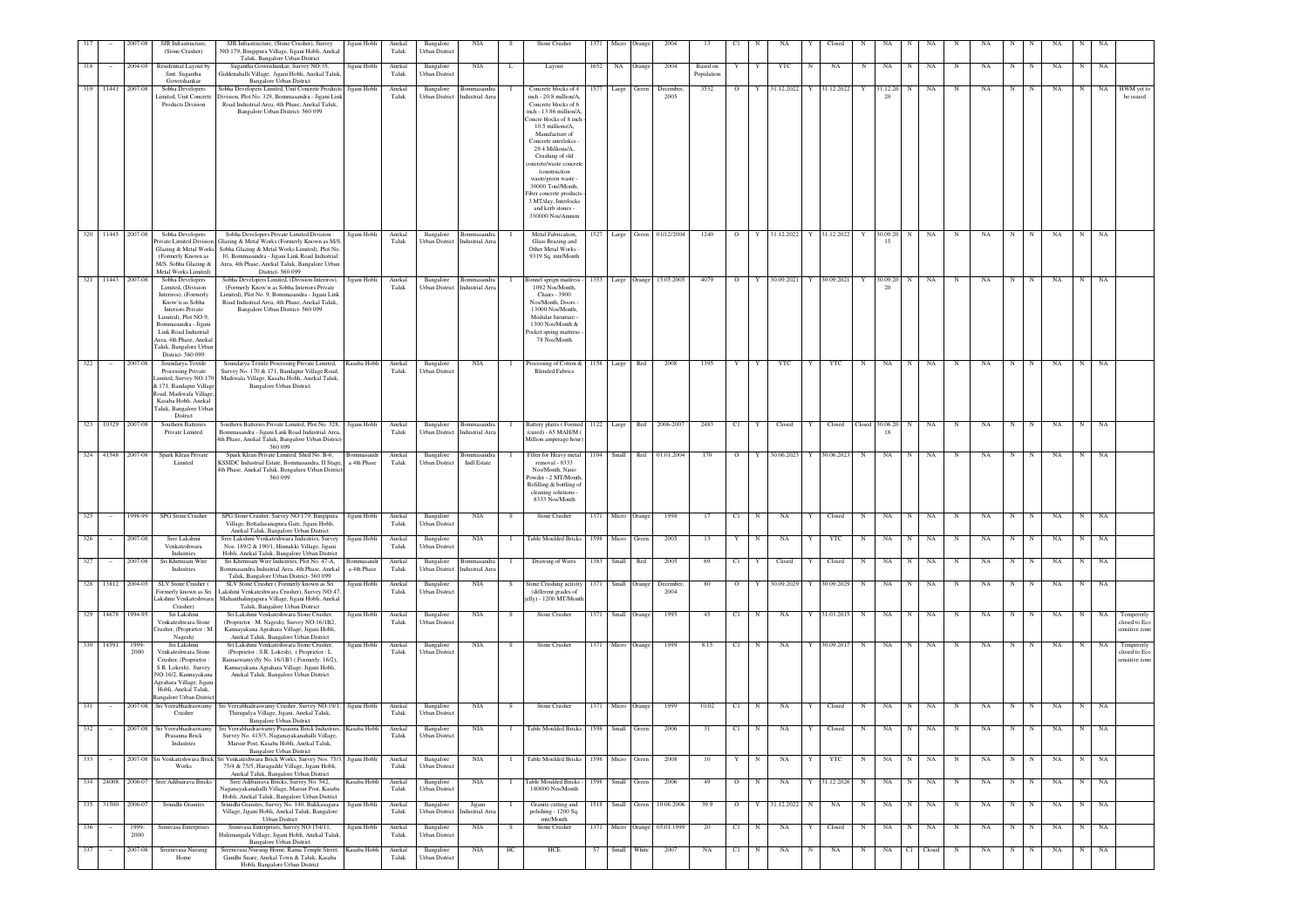| 338        |           | 10865 2007-08      | Eastern Silk Industries<br>Limited, Unit - I,<br>(Formerly Known as<br>M/S. Sstella Silks<br>Limited)                                                     | Eastern Silk Industries Limited, Unit - I, (Formerly<br>Known as M/s. Sstella Silks Limited), Survey No.<br>411. Telugarahalli Road, Kasaba Hobli, Anekal<br>Taluk, Bangalore Urban District                                                              | Kasaba Hobl               | Anekal<br>Taluk           | Bangalore<br><b>Urban District</b>             | NIA                                   |              | Silk fabrics (Silk<br>processing) winding,<br>Dooubling, twist, reel,<br>degumming, wrap<br>beam - 93750<br>Meters/Month                                                                                                                               | 1158       | Large<br>Red                 | 1995               | 4080.74                    | $\circ$            |            | 0.06.2021                 |    | 30.06.2021                 |            | 0.06.2<br>20          |              | NA          |            |             |   |   | NA                                       | NA               | HWM applie<br>in $XGN$                                                                                                                                  |  |
|------------|-----------|--------------------|-----------------------------------------------------------------------------------------------------------------------------------------------------------|-----------------------------------------------------------------------------------------------------------------------------------------------------------------------------------------------------------------------------------------------------------|---------------------------|---------------------------|------------------------------------------------|---------------------------------------|--------------|--------------------------------------------------------------------------------------------------------------------------------------------------------------------------------------------------------------------------------------------------------|------------|------------------------------|--------------------|----------------------------|--------------------|------------|---------------------------|----|----------------------------|------------|-----------------------|--------------|-------------|------------|-------------|---|---|------------------------------------------|------------------|---------------------------------------------------------------------------------------------------------------------------------------------------------|--|
|            |           |                    | 339 14665 2005-06 St. Mary's Stone Crusher.<br>Survey NO:154,<br>S.Bingipura Village.<br>Jigani Hobli, Anekal<br><b>Taluk Bangalore Urban</b><br>District | St. Mary's Stone Crusher, Survey NO:154,<br>S.Bingipura Village, Jigani Hobli, Anekal Taluk<br><b>Bangalore Urban District</b>                                                                                                                            | Jigani Hobli              | Anckal<br>Taluk           | Bangalore<br><b>Urban District</b>             | <b>NIA</b>                            |              | Stone Crusher                                                                                                                                                                                                                                          |            | 1371 Micro Orange            | 2005               | 10                         | C1                 | $_{\rm N}$ | NA                        | Y  | Closed N                   |            | NA .                  | N            | NA .        | N          | NA          |   |   | NA                                       | NA<br>N          |                                                                                                                                                         |  |
| 340        | $\sim$    | 2007-08            | Stanpacks (India)<br>Limited                                                                                                                              | Stanpacks (India) Limited, Survey Nos. 330/B,<br>323, 331, 331/B, 331/1 & 334 of Marsur Village,<br>Kasaba Hobli, Anekal Taluk, Bangalore Urban<br>District                                                                                               | Kasaba Hobli              | Anekal<br>Taluk           | Bangalore<br><b>Urban District</b>             | $_{\rm NIA}$                          |              | Plastic sack bags,<br>oven sack with HDPE<br>LDPE. Polythene bag<br>(without recycling<br>plastic)                                                                                                                                                     |            | 1614 Medium Green            | December,<br>2005  | 666                        | C1                 | Y          | Closed                    | Y  | Closed                     | N          | NA                    | $_{\rm N}$   | NA          | $_{\rm N}$ | NA          | N | N | NA                                       | $_{\rm N}$<br>NA |                                                                                                                                                         |  |
| 341        | $\sim$    | 2007-08            | Steel-N-Strips                                                                                                                                            | Steel-N-Strips, Plot No. 84, Bommasandra<br>Industrial Area, 4th Phase, Anekal Taluk,<br>Bangalore Urban District-560 099                                                                                                                                 | Bommasand<br>a 4th Phase  | Anekal<br>Taluk           | Bangalore<br><b>Urban District</b>             | Bommasandra<br><b>Industrial Area</b> |              | Slitting of Metals                                                                                                                                                                                                                                     |            | 14 Small White               | September,<br>2005 | 98.63                      | C1                 | Y          | Closed                    | N  | NA                         | N          | NA                    | N            | NA          | N          | NA          |   |   | <b>NA</b>                                | NA               | NPD issued<br>from RSEO.<br>Bangalore<br>South on<br>26.09.2018                                                                                         |  |
|            |           |                    | 342 14329 2007-08 Strides Pharma Science<br>Ltd., (Previously Strides<br>Shasun Limited, Strides<br>Arcolab Limited "KRS<br>Gardens", )                   | Strides Pharma Science Ltd., (Previously Strides<br>Shasun Limited, Strides Arcolab Limited, "KRS<br>Gardens", ) Survey No. 36/7, Surgajakkanahalli<br>Village, Indlawadi Cross, Kasaba Hobli, Anekal<br>Taluk, Bangalore Urban District                  | Kasaba Hobl               | Anekal<br>Taluk           | Bangalore<br><b>Urban District</b>             | <b>NIA</b>                            |              | Hard gel capsules -<br>9166666.66<br>Vos/Month, Liquid in<br>bottles -1666666<br>Nos/Annum, Ointmen<br>tube -2083333<br>Nos/Month, Sachet<br>2500000 Nos/Month<br>Soft geletin capsules<br>11666666 Nos/Month<br>& Tablets<br>183333333.3<br>Nos/Month |            | 1359 Large Orange            | 05.05.1998         | 42016                      | $\overline{O}$     |            | 30.09.2021                |    | Y 30.09.2021               |            | 12.11.20<br>23        |              | ermane      | N          | NA          |   |   | 30.09.2017                               | NA<br>N          |                                                                                                                                                         |  |
| 343        | 24001     | 2005-06            | Sudarshan Brick Works                                                                                                                                     | Sudarshan Brick Works, Survey Nos. 5 & 7,<br>Chikkahagade Village, Sidi Hosakote Post, Kasaba<br>Hobli, Anekal Taluk, Bangalore Urban District                                                                                                            | Kasaba Hobli              | Anekal<br>Taluk           | Bangalore<br><b>Urban Distric</b>              | <b>NIA</b>                            |              | Table Moulded Bricks -<br>100000 Nos/Month                                                                                                                                                                                                             |            | 1598 Micro<br>Green          | 28/06/1996         | 12                         | $\circ$            | $_{\rm N}$ | <b>NA</b>                 |    | Y 31.12.2025               | N          | NA                    | $_{\rm N}$   | NA          | N          | NA          | N | N | NA                                       | NA<br>N          | Closure<br>direction<br>issued from<br><b>BO</b> vide<br>No735 dtd:<br>27.03.2019 &<br>Revocation<br>order issued<br>vide No. 140<br>dtd:<br>15.05.2019 |  |
| 344        |           |                    | 2007-08 Sudarshan Stone Crusher                                                                                                                           | Sudarshan Stone Crusher, Survey NO:36/2<br>Kammasandra Agrahara Village, Kasaba Hobli<br>Anekal Taluk, Bangalore Urban District                                                                                                                           | Kasaba Hobli              | Anekal<br>Taluk           | Bangalore<br><b>Urban Distric</b>              | <b>NIA</b>                            | - S          | Stone Crusher                                                                                                                                                                                                                                          |            | 1371 Micro<br>Orange         | 16/01/2002         | 16                         | C1                 | $_{\rm N}$ | NA                        | Y  | Closed                     | N          | $_{\rm NA}$           | $_{\rm N}$   | NA          | N          | $_{\rm NA}$ |   | N | NA                                       | NA<br>N          |                                                                                                                                                         |  |
|            | 345 12463 | 2007-08            | Signature Decor India<br>Pyt Ltd (Formerly<br>cnown as Sun & Sawhil<br>Silk Private Limited)                                                              | Signature Decor India Pvt Ltd (Formerly known as Bommasand<br>Sun & Sawhil Silk Private Limited), Plot No. 81,<br>Road No. 3, IV Phase, Bommasandra Industrial<br>Area, Anekal Taluk, Bangalore Urban District- 560<br>099                                | a 4th Phase               | Anekal<br>Taluk           | Bangalore<br><b>Urban District</b>             | Bommasandra<br><b>Industrial Area</b> | -1           | <b>Silk Fabircs</b>                                                                                                                                                                                                                                    |            | 1158 Medium Red              | 05/06/2002         | 982                        | C1                 | Y          | Closed                    |    | Closed                     | Closed     | 30.06.20<br>10        | N            | NA          | N          | $_{\rm NA}$ |   | N | NA                                       | $_{\rm NA}$<br>N |                                                                                                                                                         |  |
|            |           | 346 11261 2007-08  | SFO Technologies<br>Private Limited.<br>(Formerly Known as<br>A/S. Sun Fibre Opticals<br>Private Limited),                                                | SFO Technologies Private Limited, (Formerly<br>Gnown as M/s. Sun Fibre Opticals Private Limited).<br>Mechanical Division, Plot No. 99, 100 & 101, 6th<br>Road, Bommasandra Industrial Area, 4th Phase,<br>Anekal Taluk, Bangalore Urban District- 560 099 | Bommasand<br>a 4th Phase  | Anekal<br>Taluk           | Bangalore<br><b>Urban District</b>             | Bommasandra<br><b>Industrial Area</b> |              | Sheet Metal<br>Components & Plasti<br>Moulding Electronic<br>lardware Components<br>40 MT/Month                                                                                                                                                        |            | 1125 Large Red               | 01.8.2002          | 4093.18                    | $\circ$            | Y          | 30.06.2021 Y 30.06.2021 Y |    |                            |            | 30.06.20<br>21        | N            | NA.         | N          | NA          |   | N | NA                                       | NA<br>N          |                                                                                                                                                         |  |
| 347        | 13659     | 2007-08            | Swan Silk Private<br>Limited                                                                                                                              | Swan Silk Private Limited, Survey No. 45/1, Kaval Kasaba Hobl<br>Hosahalli, Anekal Town, Kasaba Hobli, Anekal<br>Taluk, Bangalore Urban District                                                                                                          |                           | Anekal<br>Taluk           | Bangalore<br>Urban District                    | $_{\rm NIA}$                          | -1           | Silk twisting (excluding<br>dyeing & de-gummin                                                                                                                                                                                                         | 49         | Medium White                 | 1995               | 889                        | C1                 | Y          | Closed                    |    | Closed                     |            | Closed 31.12.20<br>13 | $_{\rm N}$   | NA          | N          | $_{\rm NA}$ |   | N | NA                                       | $_{\rm NA}$<br>N |                                                                                                                                                         |  |
|            | 348 10403 | 2008-09            | Syngene International<br>Private Limited                                                                                                                  | Syngene International Private Limited, Plot No. 2, 3 Jigani Hobli<br>& 4, Parts of 11, 12, 16, 17, 18, 19, 20, 21, 25, 20<br>& 28, Bommasandra - Jigani Link Road Industrial<br>Area, 4th Phase, Anekal Taluk, Bangalore Urban<br>District-560 099        |                           | Anekal<br>Taluk           | Bangalore<br><b>Urban District</b>             | Bommasandra<br><b>Industrial Area</b> |              | Research &<br>Development Activity<br>for Molecular<br><b>Biological and Fine</b><br>Organic Chemicals                                                                                                                                                 |            | Red<br>1182 Large            | 01.01.2005         | 1054.53                    | $\circ$            |            | 30.06.2021                |    | 30.06.2021                 |            | 30.06.20<br>20        |              | :rman<br>nt |            | 23.11.2021  |   |   | FBO on<br>23.03.2017                     | NA               |                                                                                                                                                         |  |
| 349<br>350 | 10302     | 2007-08<br>2002-03 | Taegutec India Private<br>Limited<br>Tata Teleservices                                                                                                    | Taegutec India Private Limited, Plot No. 119 &<br>120, 4th Phase, Bommasandra Industrial Area.<br>Anekal Taluk, Bangalore Urban District- 560 099<br>Tata Teleservices Limited, C/o. Katha NO:80/78, Kasaba Hobli                                         | Jigani Hobli              | Anekal<br>Taluk<br>Anekal | Bangalore<br><b>Urban Distric</b><br>Bangalore | $_{\rm NIA}$<br>NIA                   | T            | Cutting tools & holders<br>using tungsten carbid<br>steel & other material<br>1000000 Nos/Montl<br>Diesel Generator sets                                                                                                                               | 1125<br>52 | Large<br>Red<br>NA<br>White  | June, 2001<br>2004 | 1376.26<br><b>Based</b> on | $\circ$<br>$\circ$ | Y<br>N     | 30.06.2021<br>NA          | Y  | 30.06.2021<br>Y 31.12.2014 | N          | 80.06.20<br>21<br>NA  | N<br>N       | NA<br>NA    | N<br>N     | NA<br>NA    |   |   | 30.06.2018<br>FBO on<br>05.07.2018<br>NA | NA<br>N          | NA                                                                                                                                                      |  |
|            |           |                    | Limited                                                                                                                                                   | Ward NO:11, Aishwarva Complex, Taluk Office<br>Road, Near Bus Stand, Anekal Town, Kasaba<br>Hobli, Anekal Taluk, Bangalore Urban District                                                                                                                 |                           | Taluk                     | <b>Urban District</b>                          |                                       |              | (15 KVA to 1 MVA)                                                                                                                                                                                                                                      |            |                              |                    | D.G Set<br>Rating          |                    |            |                           |    |                            |            |                       |              |             |            |             |   |   |                                          |                  |                                                                                                                                                         |  |
| 351        |           | 2007-08            | Terra-Firma Bio-<br><b>Technologies Limited</b>                                                                                                           | erra-Firma Bio-Technologies Limited, Survey No. Jigani Hobli<br>6/4, Kasaraguppe Village, Bilwardahalli,<br>Bannerghatta Road, Jigani Hobli, Anekal Taluk,<br><b>Bangalore Urban District</b>                                                             |                           | Anekal<br>Taluk           | Bangalore<br><b>Urban District</b>             | NIA                                   |              | Vermi Composting &<br>Organic Manure                                                                                                                                                                                                                   | 28         | Small White                  | May, 1995          | 95                         | C1                 |            | Closed                    |    | Closed                     | N          | NA                    | N            | NA          | N          | NA          |   |   | NA                                       | NA<br>N          |                                                                                                                                                         |  |
|            | 352 11255 | 2008-09            | The Publishing Private<br>Limited., (The Hindu)                                                                                                           | The Publishing Private Limited., (The Hindu) Plot   Jigani Hobli<br>No. 13, Bommasandra - Jigani Link Road<br>Industrial Area, 4th Phase, Anekal Taluk.<br>Bangalore Urban District-560 099                                                               |                           | Anekal<br>Taluk           | Bangalore<br><b>Urban District</b>             | Bommasandra<br><b>Industrial Area</b> |              | Printing of Newspapers - 1364 Large Orange<br>25 Million Nos/Annun                                                                                                                                                                                     |            |                              | 03.03.2009         | 4900                       | $\circ$            | Y          | 31.12.2022                |    | Y 31.12.2022               |            | 30.09.20<br>22        | N            | NA          | N          | NA          |   | N | NA                                       | NA<br>N          |                                                                                                                                                         |  |
| 353        | 24011     | 2000-01            | Thimmarayaswamy<br><b>Brick Works</b>                                                                                                                     | Thimmarayaswamy Brick Company, Survey No.<br>68, Byagadadenahalli Village, Marsur Post, Kasaba<br>Hobli, Anekal Taluk, Bangalore Urban District                                                                                                           | Kasaba Hobl               | Anekal<br>Taluk           | Bangalore<br><b>Urban Distric</b>              | <b>NIA</b>                            | л.           | <b>Table Moulded Bricks -</b><br>100000 Nos/Month                                                                                                                                                                                                      | 1598       | Small<br>Green               | 2000               | 47.88                      | $\circ$            | N          | NA                        |    | Y 31.12.2025               | $_{\rm N}$ | NA                    | N            | NA          | N          | NA          | N | N | NA                                       | NA               |                                                                                                                                                         |  |
|            |           |                    | 354 13798 2007-08 Udawat Engineering<br>Works                                                                                                             | Udawat Engineering Works, Plot No. 78.<br>commasandra Industrial Area 4th Phase Anekal<br>Taluk, Bangalore Urban District- 560 099                                                                                                                        | Bommasandr<br>a 4th Phase | Anckal<br>Taluk           | Bangalore<br><b>Urban District</b>             | Bommasandra<br><b>Industrial Area</b> | $\mathbf{I}$ | Flour mill machineries<br>elated to grains/cereal<br>10 Ton/Month                                                                                                                                                                                      |            | 1369 Small Orange 27.01.1996 |                    | 39                         | $\circ$            | Y          | 30.09.2020 Y 30.09.2020 Y |    |                            |            | 30.09.20<br>21        | N            | NA          | $_{\rm N}$ | NA          | N | N | NA                                       | N<br>NA          | FBO on<br>31.03.2021                                                                                                                                    |  |
|            |           |                    | 355 23477 2007-08 VSM Engineering<br>Private Limited                                                                                                      | VSM Engineering Private Limited Plot No. 43<br>Bommasandra - Jigani Link Road Industrial Area,<br>4th Phase, Anekal Taluk, Bangalore Urban District-<br>560.099                                                                                           | a - Jigani<br>Link Road   | Anekal<br>Taluk           | Bangalore<br><b>Urban District</b>             | <b>NIA</b>                            |              | <b>Turned Con</b>                                                                                                                                                                                                                                      |            | 1609 Small Green             | 31/12/2002         |                            |                    |            | Closed                    |    | N NA N                     |            | <b>NA</b>             |              | NA          | $_{\rm N}$ | NA          | N |   | $N$ NA                                   | NA<br>N          |                                                                                                                                                         |  |
| 356        | 18473     | 1990-91            | aigai Thread Processors<br>Private Limited                                                                                                                | Vaigai Thread Processors Private Limited, Survey Jigani Hobli<br>No. 52/2, Bilwaradahalli Village, Jigani Hobli,<br>Anekal Taluk, Bangalore Urban District                                                                                                |                           | Anekal<br>Taluk           | Bangalore<br><b>Urban District</b>             | NIA                                   |              | Rayon & Cotton<br><b>Embroidery Thread</b>                                                                                                                                                                                                             |            | 1155 Small<br>Red            | 1.1.1991           | 115                        | C1                 | Y          | Closed                    | Y. | Closed Closed              |            | 30.06.20<br>14        | N            | NA          | N          | NA          |   |   | NA                                       | NA               |                                                                                                                                                         |  |
|            |           | 357 10996 2007-08  | Veera Vahana Udyog<br>Private Limited                                                                                                                     | 'eera Vahana Udyog Private Limited, Plot Nos. 16, Jigani Hobli<br>17, 18 & 19, Bommasandra - Jigani Link Road<br>Industrial Area, 4th Phase, Anekal Taluk,<br>Bangalore Urban District-560 099                                                            |                           | Anekal<br>Taluk           | Bangalore<br><b>Urban District</b>             | NIA                                   |              | Assemblied of various<br>types of Bus, Special<br>types of bus & special<br>purposes vehicles - 83<br>Nos/Month                                                                                                                                        |            | 1369 Large Orange 08.03.2005 |                    | 2809                       | $\circ$            |            | 30.09.2021                |    | Y 30.09.2021               |            | 30.09.20<br>22        | N            | NA          | $_{\rm N}$ | NA          |   | N | NA                                       | N<br>NA          |                                                                                                                                                         |  |
|            | 358 23006 | 2007-08            | Sri Venkateshwara<br>Enterprises                                                                                                                          | Sri Venkateshwara Enterprises, Survey No. 260, S. Jigani Hobli<br>Bingipura Village, Jigani Hobli, Anekal Taluk,<br><b>Bangalore Urban District</b>                                                                                                       |                           | Anekal<br>Taluk           | Bangalore<br><b>Urban District</b>             | NIA                                   | -1           | Recovery of Copper and<br>manufacturing of<br>Copper Sulphate using<br>pent Etchant and Scra                                                                                                                                                           |            | 1123 Small Red               | 2005               | 210                        | C1                 | Y          | Closed                    | Y  | Closed Closed              |            | 30.06.20<br>15        | $\mathbb{N}$ | NA          | $_{\rm N}$ | NA          |   | N | NA                                       | NA<br>N          |                                                                                                                                                         |  |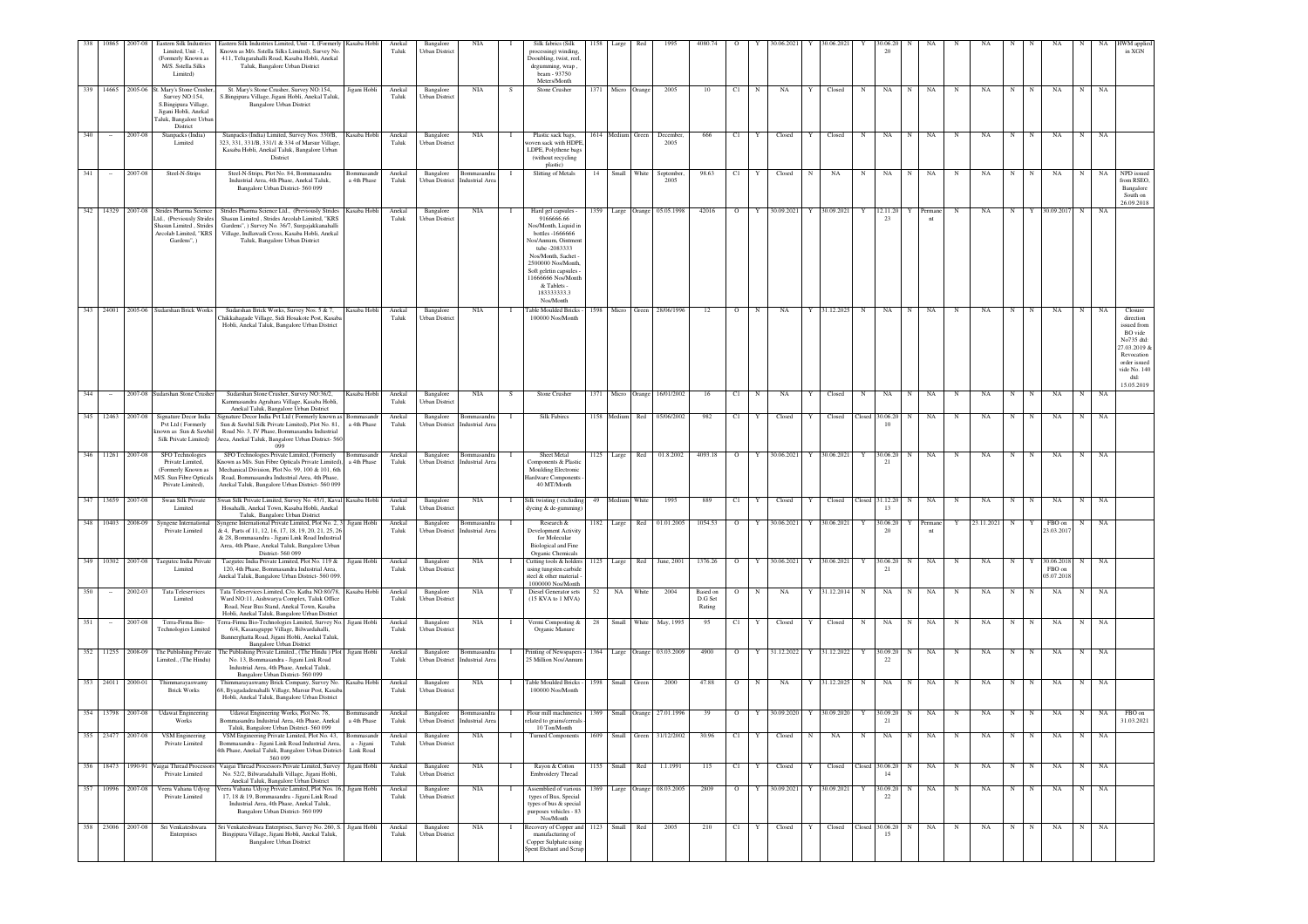|     |           | 2007-08           | Venkateshwara Stone<br>Crusher                                    | /enkateshwara Stone Crusher, Survey NO:166/2,<br>Bukkasagara Village, Jigani Hobli, Anekal Taluk,                                                                                                                     | Jigani Hobli              | Aneka<br>Taluk            | Bangalore<br><b>Urban District</b>                  | NIA                                   |              | Stone Crusher                                                       | 1371                   | Micro | <b>Drange</b> | April, 1993                           | 10.93                         | C1                 |   | NA                       | Closed                   |   | NA             |            | NA                   |            | NA          |            |   | NA          |   | NA          |                                               |
|-----|-----------|-------------------|-------------------------------------------------------------------|-----------------------------------------------------------------------------------------------------------------------------------------------------------------------------------------------------------------------|---------------------------|---------------------------|-----------------------------------------------------|---------------------------------------|--------------|---------------------------------------------------------------------|------------------------|-------|---------------|---------------------------------------|-------------------------------|--------------------|---|--------------------------|--------------------------|---|----------------|------------|----------------------|------------|-------------|------------|---|-------------|---|-------------|-----------------------------------------------|
|     |           | 2007-08           | Veterinary Dispensary                                             | <b>Bangalore Urban District</b><br>Veterinary Dispensary, Marsur, Kasaba Hobli,                                                                                                                                       | Kasaba Hobli              | Anckal<br>Taluk           | Bangalore                                           | <b>NIA</b>                            | НC           | HCE                                                                 | 57 Small               |       | White         | 2007                                  | NA                            | $\circ$            |   | NA                       | NA                       |   | NA             |            | Perman               |            | NA          |            |   | NA          |   | NA          |                                               |
| 361 |           | 2007-0            | Veterinary Hospital                                               | Anekal Taluk, Bangalore Urban District<br>'eterinary Hospital, Anekal Town, Kasaba Hobli.<br>Anekal Taluk, Bangalore Urban District                                                                                   | Kasaba Hob                | Anekal<br>Taluk           | <b>Urban District</b><br>Bangalore<br>Urban Distric | <b>NIA</b>                            | HC           | <b>HCE</b>                                                          | 57                     | Small | White         | 2007                                  | NA                            | $\circ$            | N | NA                       | NA                       |   | NA             |            | nt<br>1.12.2<br>18   | N          | NA          | N          |   | NA          |   | NA          |                                               |
| 362 |           | 2007-08           | Vijaya Nursing Home<br>(Old)                                      | Vijaya Nursing Home (Old), Near State Bank of<br>Mysore, NR Road, Anekal Twon, Kasaba Hobli,                                                                                                                          | Kasaba Hobli              | Anekal<br>Taluk           | Bangalore<br>Urban Distric                          | <b>NIA</b>                            | HC           | HCE                                                                 | 57                     | Small | White         | 2007                                  | NA                            | $\circ$            | N | NA<br>N                  | $_{\rm NA}$              | N | $_{\rm NA}$    | Y          | Perman<br>nt         | N          | NA          | N          | N | $_{\rm NA}$ | N | NA          |                                               |
| 363 |           | 13828 2007-08     | Vittal Engineering                                                | Anekal Taluk, Bangalore Urban District<br>Vittal Engineering, Shed No. C-12, KSSIDC                                                                                                                                   | Bommasand                 | Anekal                    | Bangalore                                           | <b>KSSIDC</b>                         |              | Zinc, Nickel, Zinc                                                  | 1125 Small             |       | Red           | December                              | 82                            | $\circ$            | Y | 30.06.2019               | Y<br>30.06.2019          | Y | 30.06.20       | N          | NA                   | N          | NA          | N          | N | NA          | N | NA          | CFO Payment                                   |
|     |           |                   |                                                                   | Industrial Estate, Bommasandra, I Cross, II Stage,<br>Anekal Taluk, Bengaluru Urban District- 560 099                                                                                                                 | a 4th Phase               | Taluk                     | <b>Urban District</b>                               | Industrial<br>Estate                  |              | Cobalt, Zinc Iron and<br>Tin Chrome plating<br>5000 Kgs/Month       |                        |       |               | 2004                                  |                               |                    |   |                          |                          |   | 13             |            |                      |            |             |            |   |             |   |             | pending                                       |
| 364 |           | 2007-08           | Yashashwini Concrete<br>Blocks & Its Allied                       | Yashashwini Concrete Blocks & Its Allied<br>Products, Survey No. 342, Hulimangala Village,                                                                                                                            | Jigani Hobli              | Anekal<br>Taluk           | Bangalore<br><b>Urban District</b>                  | <b>NIA</b>                            |              | Solid Blocks & Holow<br><b>Blocks</b>                               | 1598 Small             |       |               | Green 25/02/2001                      | 94                            | C2                 |   | Closed                   | Closed                   |   | NA             |            | NA                   | N          | NA          | N          |   | NA          |   | <b>NA</b>   | NPD issued<br>from RSEO,                      |
|     |           |                   | Products                                                          | Jigani Hobli, Anekal Taluk, Bangalore Urban<br>District                                                                                                                                                               |                           |                           |                                                     |                                       |              |                                                                     |                        |       |               |                                       |                               |                    |   |                          |                          |   |                |            |                      |            |             |            |   |             |   |             | Bangalore<br>South on<br>28.09.2018           |
| 365 |           | 28846 2007-08     | Yashpal Infrastructure<br>Enterprises                             | Yashpal Infrastructure Enterprises, Survey No.<br>241/1, Hulimangala Village, Jigani Hobli, Anekal<br>Taluk, Bangalore Urban District                                                                                 | Jigani Hobli              | Anekal<br>Taluk           | Bangalore<br><b>Urban District</b>                  | NIA                                   |              | Tar Mixing Plant                                                    | 1334 Micro             |       |               | Orange August, 2002                   | 15.75                         | C1                 |   | Closed                   | Closed                   |   | NA             |            | NA                   | N          | NA          |            |   |             |   | NA          |                                               |
| 366 |           |                   | 2007-08 Zenobia Agro Private<br>Limited                           | Zenobia Agro Private Limited, Survey Nos. 331-A Kasaba Hobl<br>& 332, Marsur Village, Kasaba Hobli, Anekal<br>Taluk, Bangalore Urban District                                                                         |                           | Anekal<br>Taluk           | Bangalore<br><b>Urban District</b>                  | <b>NIA</b>                            | -1           | Vegetable Processing                                                |                        |       |               | 1328 Small Orange 01.03.2004          | 128                           | C1                 |   | Closed                   | NA                       | N | NA             | N          | NA                   | N          | NA          | N          |   | NA          |   | NA          |                                               |
| 367 |           |                   | 14669 2007-08 Sriniyasa Stone Crusher                             | Sriniyasa Stone Crusher, Survey NO:18/P-19.<br>Giddenahalli Village, Jigani Hobli, Anekal Taluk,<br><b>Bangalore Urban District</b>                                                                                   | Jigani Hobli              | Anekal<br>Taluk           | Bangalore<br><b>Urban District</b>                  | <b>NIA</b>                            | -S           | Stone Crusher                                                       |                        |       |               | 1371 Micro Orange March, 2006         | $\overline{2}$                | C1                 | N | NA                       | 18.03.2021               |   | NA             |            | NA                   | N          | NA          | N          |   | NA          |   | <b>NA</b>   | Tempererly<br>closed to Eco<br>sensitive zone |
| 368 | 14660     | 2000-01           | Sahana Stone Crusher                                              | Sahana Stone Crusher, Survey NO:185/2,<br>Hullahalli Village, Jigani Hobli, Anekal Tlauk,<br><b>Bangalore Urban District</b>                                                                                          | Jigani Hobli              | Anekal<br>Taluk           | Bangalore<br><b>Urban Distric</b>                   | <b>NIA</b>                            | s            | Stone Crusher                                                       | 1371                   | Small | <b>Drange</b> | February<br>2001                      | 250                           | Cl                 |   | NA                       | Closed                   |   | NA             |            | NA                   | N          | NA          | N          |   | NA          |   | NA          | 6/30/2012                                     |
|     | 369 13864 | 2006-07           | <b>GTB</b> Enterprises                                            | GTB Enterprises, Survey NO:233,<br>Thammanayakanahalli Village, Indlavadi<br>Panchavath, Kasaba Hobli, Anekal Taluk,                                                                                                  | Kasaba Hobl               | Anekal<br>Taluk           | Bangalore<br><b>Urban District</b>                  | <b>NIA</b>                            | s            | Stone Crusher                                                       | 1371 Small             |       | Orange        | June, 200                             | 95                            | C1                 |   | NA                       | 30.09.2020               |   | NA             |            | NA                   |            | NA          | N          |   | NA          |   | NA          | Tempererly<br>closed to Eco<br>sensitive zone |
|     |           | 2007-08           | Veterinary Center                                                 | <b>Bangalore Urban District</b><br>Veterinary Center, Indlawadi, Kasaba Hobli,                                                                                                                                        | Kasaba Hobli              | Anekal                    | Bangalore                                           | NIA                                   | HC           | HCE                                                                 | 57                     | Small | White         | 2007                                  | NA                            |                    |   | NA                       | NA                       |   | NA             |            | 1.12.2               |            | NA          |            |   |             |   | NA          |                                               |
| 371 |           | 2007-08           | Veterinary Hospital                                               | Anekal Taluk, Bangalore Urban District<br>Veterinary Hospital, Haragadde, Jigani Hobli,<br>Anekal Taluk, Bangalore Urban District                                                                                     | Jigani Hobli              | Taluk<br>Anekal<br>Taluk  | Jrban District<br>Bangalore<br>Urban Distric        | NIA                                   | HC           | <b>HCE</b>                                                          | 57                     | Small | White         | 2007                                  | NA                            | $\circ$            | N | NA<br>N                  | NA                       | N | <b>NA</b>      |            | 14<br>31.12.20<br>16 | N          | NA          | N          | N | <b>NA</b>   | N | NA          |                                               |
| 372 | 13730     | 2007-08           | M.M Fozen Foods<br>(Formerly known as<br>Besta Tasty Recipies Pv  | M.M Fozen Foods (Formerly known as Besta Tasty<br>Recipies Pyt Limited, Plot No. 16, Bommasandra<br>Industrial Area 4th Phase Anekal Taluk                                                                            | Bommasano<br>a 4th Phase  | Anekal<br>Taluk           | Bangalore<br><b>Urban District</b>                  | Bommasandra<br>Industrial Area        |              | Ice Cream unit - 1000<br>Ltrs/Month                                 | 1595                   | Small | Green         | February<br>2006                      | 43.75                         | $\overline{O}$     |   | 31.12.2025               | 31.12.2025<br>Y          | N | NA             | N          | NA                   | N          | NA          | N          |   | NA          |   | NA          |                                               |
| 373 |           | 13762 2007-08     | Limited<br>Sri Baba Pet Bottles<br>Private Limited                | Bangalore Urban District-560 099<br>Sri Baba Pet Bottles Private Limited, Plot No. 97, Bommasandr<br>Bommasandra - Jigani Link Road Industrial Area.<br>4th Phase, Anekal Taluk, Bangalore Urban District             | a 4th Phase               | Anekal<br>Taluk           | Bangalore<br><b>Urban District</b>                  | Bommasandra<br>ndustrial Area         | л.           | Manufacture of PET<br>prform, PET jars and<br>containers - 300      | 1543                   | Small | Green         | 28/04/2006                            | 97.26                         | $\circ$            |   | 31.12.2025               | 31.12.2025<br>Y          | N | NA             | N          | NA                   | N          | NA          | N          |   | NA          |   | NA          |                                               |
|     | 374 18448 |                   | 2001-02 Bethala Petropacks Pvt                                    | Bethala Petropacks Pvt Ltd (Formerly known as                                                                                                                                                                         | Jigani Hobli              | Anekal                    | Bangalore                                           | <b>NIA</b>                            |              | MT/Month<br>manufacture of                                          | 1614                   | Small | Green         | 15/06/200                             | 115                           | $\circ$            |   | 31.12.2020               | 31.12.2020               |   | NA.            |            | <b>NA</b>            |            | NA          |            |   |             |   |             |                                               |
|     |           |                   | Ltd (Formerly known a<br>Deepak Extrusions<br>Private Limited)    | Deenak Extrusions Private Limited)Survey No.<br>187/780, Yarandahalli Village, Jigani Hobli,<br>Anekal Taluk, Bangalore Urban District                                                                                |                           | Taluk                     | <b>Urban District</b>                               |                                       |              | HDPE/PP Woven<br>Fabric & Sacks of<br>capacity 150 mts per<br>month |                        |       |               |                                       |                               |                    |   |                          |                          |   |                |            |                      |            |             |            |   |             |   |             |                                               |
| 375 |           | 2007-08           | <b>Bharti Tele Ventures</b><br>Limited                            | Bharti Tele Ventures Limited, Survey NO:74/5 of Jigani Hobli<br>Yarandahalli Village, Hennagara post, Jigani Hobli,<br>Anekal Taluk, Bangalore Urban District                                                         |                           | Anckal<br>Taluk           | Bangalore<br><b>Urban District</b>                  | NIA                                   |              | <b>Diesel Generator sets</b><br>(15 KVA to 1 MVA)                   | 52                     | NA    | White         | 2006                                  | Based on<br>D.G Set<br>Rating | $\circ$            | N | NA                       | 31.12.2015               | N | NA             | N          | NA                   | N          | NA          | $_{\rm N}$ | N | NA          |   | NA          |                                               |
|     |           | 376 23953 2006-07 | Qualipack Logistics<br>Private Limited (                          | Qualipack Logistics Private Limited (Formerly<br>known as Oualipack Solutions Inc., No. 91.                                                                                                                           | Bommasand<br>a - Jigani   | Anekal<br>Taluk           | Bangalore<br><b>Urban District</b>                  | <b>KIADB</b><br>ndustrial Are         | $\mathbf{I}$ | Corrugated Boxes - 600 1509 Small<br>Tons/Month                     |                        |       |               | Green 08.09.2006                      | 70                            | $\circ$            | Y | 31.12.2025               | Y 31.12.2025             | N | <b>NA</b>      | N          | NA                   | $_{\rm N}$ | <b>NA</b>   | $_{\rm N}$ | N | <b>NA</b>   | N | NA          |                                               |
|     |           | 377 13658 2006-07 | Formerly known as<br>Qualipack Solutions Inc<br>AAF India Private | KIADB Industrial Area, Bommasandra Jigani Link<br>Road, Anekal Taluk, Bengaluru Urban District -<br>562 106                                                                                                           | Link Road                 |                           |                                                     | <b>NIA</b>                            |              | Manufacture of Air                                                  |                        |       |               |                                       | 1054                          |                    |   | Y                        |                          |   |                | N          |                      |            |             |            |   |             |   | NA          |                                               |
|     |           | 378 15878 2007-08 | Limited<br>SB Refinaries                                          | AAF India Private Limited, Survey Nos. 149/150, Kasaba Hobli<br>Bandapura Village, Marsur Post, Kasaba Hobli,<br>Anekal Taluk, Bangalore Urban District<br>SB Refinaries, Plot No. 81, Bommasandra - Jigani Bommasand |                           | Anekal<br>Taluk<br>Anckal | Bangalore<br><b>Urban District</b><br>Bangalore     | Bommasandra                           |              | Filters<br>Reprocessing /refining                                   | 14 Large<br>1337 Small |       |               | White 01.07.2006<br>Orange 28/06/2006 | 45.75                         | $\circ$<br>$\circ$ |   | 31.12.2022<br>30.06.2023 | 31.12.2022<br>60.06.2023 | N | NA<br>30.06.20 |            | NA<br>NA             | N<br>N     | NA<br>NA    | N<br>N     |   | NA<br>NA    |   | NA          |                                               |
| 379 | 18604     | 2007-08           | Ashish Packaging                                                  | Link Road Industrial Area, 4th Phase, Anekal<br>Taluk, Bangalore Urban District- 560 099<br>Ashish Packaging Industries,) Plot No. 76,                                                                                | a 4th Phase<br>Bommasand  | Taluk<br>Anekal           | <b>Urban District</b><br>Bangalore                  | Industrial Are<br>jIgani              |              | used oil/spent oil - 300<br>KL/Month<br>Corrugated Boxes - 60       | 1509                   | Small | Green         | 2006                                  | 89                            | $\circ$            |   | 31.12.2026               | 31.12.2026               |   | 20<br>NA       | N          | NA                   | N          | NA          | N          |   | NA.         |   |             |                                               |
|     |           |                   | Industries                                                        | Bommasandra - Jigani Link Road Industrial Area,<br>4th Phase, Anekal Taluk, Bangalore Urban District<br>560.099                                                                                                       | a 4th Phase               | Taluk                     | <b>Urban District</b>                               | ndustrial Are                         |              | MT/Month                                                            |                        |       |               |                                       |                               |                    |   |                          |                          |   |                |            |                      |            |             |            |   |             |   |             |                                               |
| 380 |           | 2001-02           | Venkateshwara<br>Hatcheries Private<br>Limited, Poultry Farm      | Venkateshwara Hatcheries Private Limited, Poultry<br>Farm, Survey No. 86/1, Sakalayara Village, Jigan<br>Hobli, Anekal Taluk, Bangalore Urban District                                                                | Jigani Hobli              | Anekal<br>Taluk           | Bangalore<br><b>Urban Distric</b>                   | <b>NIA</b>                            |              | Running Poultry Farm                                                | 1544 Small             |       | Green         | 05/09/200                             | 349                           | Cl                 |   | Closed                   | Closed                   | N | NA             |            | NA                   | N          | NA          | Ν          |   | NA          |   | NA          |                                               |
| 381 |           | 2007-08           | Gayathri Chamber<br><b>Bricks</b>                                 | Gayathri Chamber Bricks, Survey No. 74,<br>Guddanahalli Village, Kasaba Hobli, Anekal<br>Taluk, Bangalore Urban District                                                                                              | Kasaba Hobi               | Anekal<br>Taluk           | Bangalore<br><b>Urban District</b>                  | <b>NIA</b>                            |              | Table Moulded Bricks -<br>44 Lakh Bricks/day                        | 1598                   | Small |               | Green 25/11/2004                      | 230                           | $\circ$            | N | NA<br>Y                  | 31.12.2015               |   | NA             | N          | NA                   | N          | NA          | N          |   | NA          |   | NA          |                                               |
| 382 |           | 2007-08           | <b>MBI</b> Brick Industry                                         | MBI Brick Industry, Survey No. 12, Guddanahalli<br>Village, Kasaba Hobli, Anekal Taluk, Bangalore<br><b>Urban District</b>                                                                                            | Kasaba Hobli              | Anekal<br>Taluk           | Bangalore<br>Jrban Distric                          | <b>NIA</b>                            |              | <b>Table Moulded Bricks</b>                                         | 1598                   | Small | Greer         | 2008                                  | 250                           |                    |   | NA                       | YTC                      |   | NA             |            | NA                   | N          | NA          | N          |   | NA          |   | NA          |                                               |
| 383 |           | 2007-08           | Sree Brick Works                                                  | Sree Brick Works, Survey No. 25, Choodenahalli<br>Village, Vanakanahalli Post, Kasaba Hobli, Anekal<br>Taluk, Bangalore Urban District                                                                                | Kasaba Hobi               | Anekal<br>Taluk           | Bangalore<br>Urban Distric                          | <b>NIA</b>                            | $\mathbf{I}$ | <b>Table Moulded Bricks</b>                                         | 1598 Small             |       | Green         | 2008                                  | 34                            |                    | N | NA                       | YTC                      | N | NA             |            | NA                   | N          | NA          | N          |   | NA          |   | NA          |                                               |
| 384 |           | 2007-08           | Thimmarayaswamy<br><b>Brick Works</b>                             | Thimmarayaswamy Brick Works, Survey Nos.<br>37/3A & 37/3B. Avadadenahalli village, Marsur<br>Post, Kasaba Hobli, Anekal Taluk, Bangalore<br><b>Urban District</b>                                                     | Kasaba Hobl               | Anekal<br>Taluk           | Bangalore<br>Urban Distric                          | <b>NIA</b>                            | -1           | <b>Table Moulded Bricks</b>                                         | 1598                   | Small | Greer         | 2008                                  | 34                            | Y                  | N | NA<br>Y                  | YTC                      | N | NA             | N          | NA                   | N          | NA          | $_{\rm N}$ | N | NA          |   | NA          |                                               |
| 385 | $\sim$    | 2007-08           | Sudarshan Cement<br><b>Blocks</b>                                 | Sudarshan Cement Blocks, Survey No. 36/2,<br>Kammasandra Agrahara Village, Kasaba Hobli<br>Anekal Taluk, Bangalore Urban District                                                                                     | Kasaba Hobli              | Anckal<br>Taluk           | Bangalore<br><b>Urban District</b>                  | <b>NIA</b>                            |              | <b>Cement Concrete</b><br>Blocks in three sizes                     | 1511 Micro             |       |               | Green 15.11.2005                      |                               | Y                  |   | <b>YTC</b><br>N          | NA                       | N | NA             | N          | NA                   | N          | NA          | N          | N | NA          | N | NA          |                                               |
| 386 |           | 2007-08           | Spectrum Industries                                               | Spectrum Industries, Plot No. 126-A,<br>nasandra Industrial Area, 4th Phase, Anekal<br>Taluk, Bangalore Urban District- 560 099                                                                                       | Bommasandr<br>a 4th Phase | Anckal<br>Taluk           | Bangalore<br>Urban District                         | Bommasandra<br><b>Industrial Area</b> | -1           | Fabrication of Powder<br>Coating and Anodizing,<br>etc              | 1566 Small             |       | Green         | January.<br>2000                      | 35                            | C1                 | Y | Closed<br>N              | $_{\rm NA}$              | N | $_{\rm NA}$    | N          | NA                   | N          | NA          | N          | N | $_{\rm NA}$ | N | NA          |                                               |
| 387 |           | 2007-08           | Venkateshwara Silk<br>Industries                                  | Venkateshwara Silk Industries, Survey No. 16,<br>Devanga Pet, Anekal Town, Kasaba Hobli, Anekal<br>Taluk, Bangalore Urban District                                                                                    | Kasaba Hobli              | Anekal<br>Taluk           | Bangalore<br><b>Urban Distric</b>                   | <b>NIA</b>                            |              | Twisting Machines &<br>Looms                                        | 14                     | Small | White         | August, 1996                          | 49.88                         | C1                 |   | Closed<br>N              | $_{\rm NA}$              |   | NA             | N          | $_{\rm NA}$          | $_{\rm N}$ | NA          | $_{\rm N}$ |   | NA          | N | $_{\rm NA}$ |                                               |
| 388 |           | 2007-08           | <b>RR</b> Industries                                              | RR Industries, Survey No. 206/1A, 206/1B, Koppa Jigani Hobli<br>Village, Jigani Hobli, Anekal Taluk, Bangalore<br><b>Urban District</b>                                                                               |                           | Anekal<br>Taluk           | Bangalore<br><b>Urban District</b>                  | <b>NIA</b>                            |              | <b>Boiled Rice</b>                                                  | 1358 Small             |       |               | Orange 21.06.2003                     | 80                            | C1                 |   | Closed<br>Y              | Closed                   | N | $_{\rm NA}$    | $_{\rm N}$ | NA                   | N          | $_{\rm NA}$ | N          | N | NA          | N | NA          |                                               |
| 389 | 27644     | 1999.<br>2000     | Sri Thimmarayaswamy<br><b>Bricks</b>                              | Sri Thimmarayaswamy Bricks, Survey No. 24/2. Kasaba Hobli<br>Besthamanahalli Village, Kasaba Hobli, Anekal<br>Taluk, Bangalore Urban District                                                                         |                           | Anckal<br>Taluk           | Bangalore<br><b>Urban District</b>                  | <b>NIA</b>                            | $\mathbf{I}$ | Table Moulded Bricks -<br>166666 Nos/Month                          | 1598                   | Small | Green         | 2006                                  | 240                           | $\circ$            | N | NA<br>Y                  | 31.12.2025               | N | NA             | N          | NA                   | N          | NA          | N          | N | NA          | N | <b>NA</b>   |                                               |
| 390 |           | 2006-07           | <b>SBI</b> Brick Industry                                         | SBI Brick Industry, Survey No. 77, Muthagatti<br>Village, Kasaba Hobli, Anekal Taluk, Bangalore<br><b>Urban District</b>                                                                                              | Kasaba Hobi               | Anekal<br>Taluk           | Bangalore<br><b>Urban District</b>                  | <b>NIA</b>                            |              | <b>Table Moulded Bricks -</b><br>165000 Nos/Month                   | 1598 Small             |       | Green         | 30/08/2005                            | 250                           | $\circ$            | N | NA                       | 31.12.2025               |   | <b>NA</b>      | N          | NA                   | N          | <b>NA</b>   | N          |   | <b>NA</b>   |   | NA          |                                               |
| 391 |           | 2007-08           | Rajini Brick<br>Manufactures                                      | Rajini Brick Manufactures, Madhapatna Village,<br>Haragadde Post, Jigani Hobli, Anekal Taluk,<br>Bangalore Urban District                                                                                             | Jigani Hobli              | Anekal<br>Taluk           | Bangalore<br><b>Urban District</b>                  | <b>NIA</b>                            |              | <b>Table Moulded Bricks</b>                                         | 1598                   | Micro | Green         | 2002                                  | 15                            | C1                 | N | NA                       | Closed<br>Y              |   | NA             | N          | NA                   | N          | NA          | N          |   | NA          |   | NA          |                                               |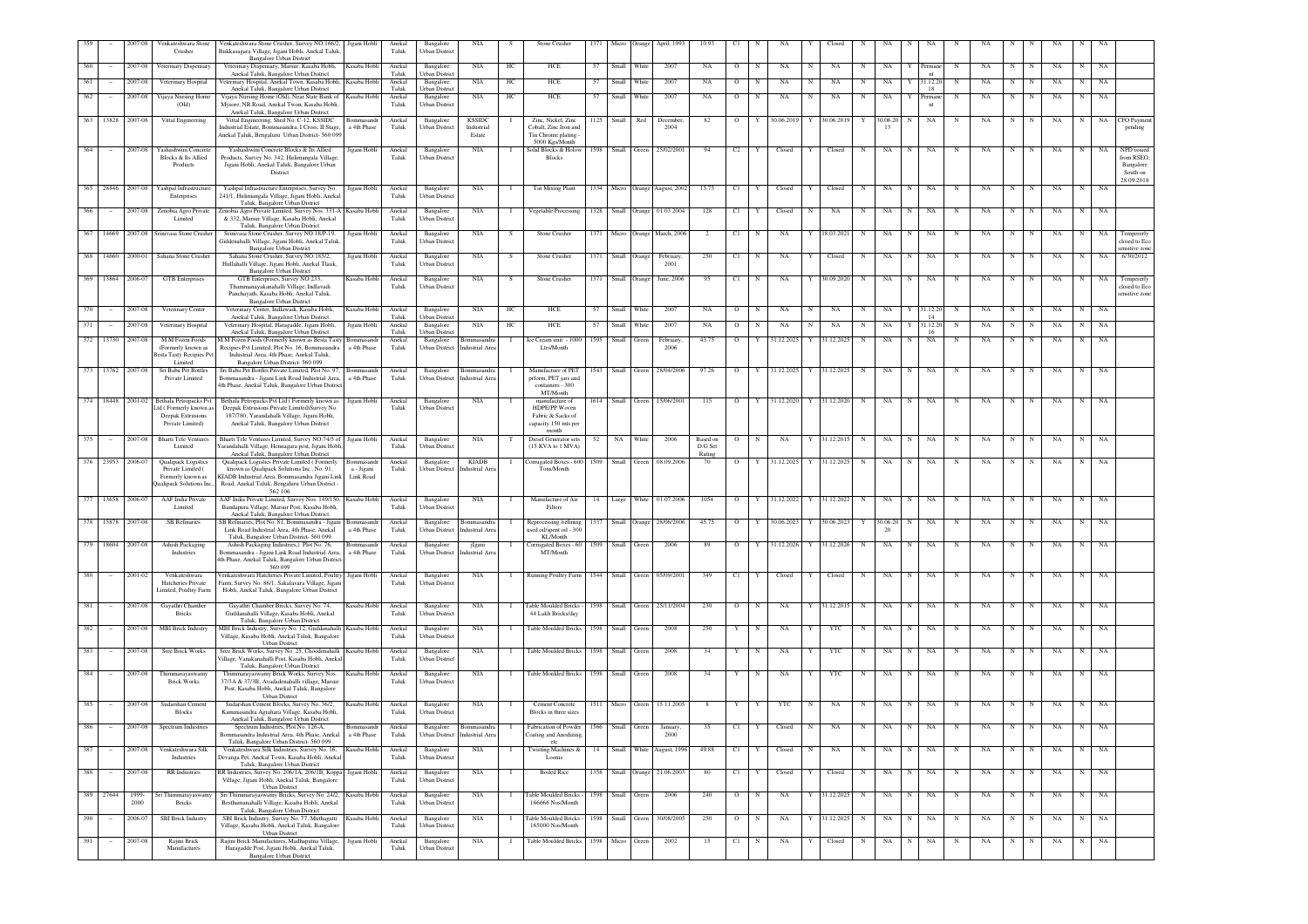|     | 982-83  | Sapthagiri Brick Works                                                                       | Sapthagiri Brick Works, Survey Nos. 345/2A<br>345/2B & 346/1, 346/3 & 346/36 of Anekal Town<br>Kasaba Hobli, Anekal Taluk, Bangalore Urban<br>District                                                                                         | Casaba Hot   | Aneka<br>Taluk                   | Bangalor<br><b>Urban District</b>  | <b>NIA</b> |              | <b>Table Moulded Bricks</b> | 1598 | small       | Green          | 20/02/198 |                               |  |            |   |             |   |             |   |             |   |             |            |              |    |            | from RSEO,<br>Bangalore<br>South on<br>26.09.2018 |  |
|-----|---------|----------------------------------------------------------------------------------------------|------------------------------------------------------------------------------------------------------------------------------------------------------------------------------------------------------------------------------------------------|--------------|----------------------------------|------------------------------------|------------|--------------|-----------------------------|------|-------------|----------------|-----------|-------------------------------|--|------------|---|-------------|---|-------------|---|-------------|---|-------------|------------|--------------|----|------------|---------------------------------------------------|--|
|     | 2007-08 | Sun Bricks, Chandapur<br>Road                                                                | Sun Bricks, Chandapura Road, Kasaba Hobli,<br>Anekal Taluk, Bangalore Urban District                                                                                                                                                           | asaba Hot    | Anekal<br>Taluk                  | Bangalore<br>Urban District        | <b>NIA</b> |              | <b>Table Moulded Bricks</b> | 1598 | Micro       |                | 2002      |                               |  | NA         |   | Closec      |   |             |   |             |   |             |            |              |    |            |                                                   |  |
| 394 | 2005-06 | Residential Layout by<br>Sri, H.R. Ravichandra<br>Sri. H.P. Ramareddy &<br>Sri. A. Ramareddy | H.R. Ravichandra, Sri. H.P. Ramareddy & Sri. A.<br>Ramareddy, Survey NOs:253/99, 253/96, 253/10<br>250/5, 250/6, 531 & 532 of Jigani Village & 234<br>of Rajapura Village Jigani Hobli, Anekal Taluk,<br><b>Bangalore Urban District</b>       | Jigani Hobli | Anekal<br>Taluk                  | Bangalore<br><b>Urban District</b> | <b>NIA</b> | L            | Layout                      | 1652 | NA          | Orange         | 2005      | Based on<br>Population        |  | <b>YTC</b> | N | NA          | N | $_{\rm NA}$ | N | $_{\rm NA}$ | N | NA          | N          | $\mathbf{N}$ | NA | $_{\rm N}$ | NA                                                |  |
| 395 | 2004-05 | Residential Layout by<br>Sri. Moshin Ali Vakil                                               | Moshin Ali Vakil, Survey NOs:29, 31/2, 31/3, 34, Jigani Hobli<br>35/3, 35/4, 37/2a, 38 & 39/1 of Bukkasagara<br>Village, Jigani Hobli, Anekal Taluk, Bangalore<br><b>Urban District</b>                                                        |              | Anekal<br>Taluk                  | Bangalore<br><b>Urban District</b> | <b>NIA</b> | L            | Layout                      | 1652 | $_{\rm NA}$ | Orang          | 2004      | Based on<br>Population        |  | YTC        |   | NA          |   | NA          |   | NA          |   | $_{\rm NA}$ |            |              | NA |            |                                                   |  |
| 396 | 2004-05 | Residential Layout by<br>M/S Nirman Shelters<br>(Builders) Private<br>Limited                | Nirman Shelters (Builders) Private Limited, Sy<br>Nos. 26, 134, 156, 135, 23/2, 23/1, 136, 137, 30<br>Harappanahalli, Nisarga Phase III, Sv Nos. 18/1.<br>12/1, 11, 16/1, 9, 8/3, 17/1, 8/2, 7/3, 7/2, 7/4, 8/1<br>116/1 of Bukkasagara Villag | Jigani Hobli | Anekal<br>Taluk                  | Bangalor<br><b>Urban Distric</b>   | <b>NIA</b> | τ            | Layout                      | 1652 | NA          | Orang          | 2004      | <b>Based</b><br>Population    |  | YTC        |   | NA          |   | NA          |   | NA          |   | NA          |            |              | NA |            |                                                   |  |
| 397 |         | 2006-07 Residential Apartment<br>Sri. S. Akarsh                                              | Residential Apartment by Sri. S. Akarsh at Survey<br>NO:60, Kyalasanahalli Village, Jigani Hobli,<br>Anekal Taluk, Bangalore Urban District(1 Acre 25<br>Guntas - 80 Flats) (5305 square meters)                                               | Jigani Hobli | Anekal<br>Taluk                  | Bangalore<br><b>Urban District</b> | <b>NIA</b> | Α            | Apartment                   |      | 1597 Mediun | Green          | 2006      | 850                           |  | <b>YTC</b> |   | NA          |   | NA          |   | NA          |   | NA          |            |              |    |            |                                                   |  |
|     | 2006-0  | Residential Layout by<br>Sri, S. V. Prasad                                                   | S. V. Prasad at Survey NOs:85/2, 85/3, 314/1,<br>314/2 314/3 314/4 315/1 315/2 315/3 316/1<br>317/2D, 317/2E & 317/1B. Madiwala Village.<br>Kasaba Hobli, Anekal Taluk, Bangalore Urban<br>District(11 acres 31 guntas) (89 Plots)             | asaba Hob    | Anekal<br>Taluk                  | Bangalore<br><b>Urban Distric</b>  | <b>NIA</b> | L            | Layout                      | 1652 | NA          | <b>Drang</b>   | 2006      | Based on<br>Population        |  | YTC        |   | NA          |   | NA          |   | NA          |   | NA          |            |              |    |            |                                                   |  |
| 399 | 2006-07 | Residential Layout by<br>Sri. P. Suresh Reddy                                                | P. Suresh Reddy at Survey NOs:88 & 89,<br>Bandenallasandra Village, Jigani Hobli, Anekal<br>Taluk. Bangalore Urban District (7 Acres 17<br>Guntas) (83 Plots)                                                                                  | Jigani Hobli | Anckal<br>Taluk                  | Bangalore<br><b>Urban Distric</b>  | <b>NIA</b> | L            | Layout                      | 1652 | $_{\rm NA}$ | Orange         | 2006      | Based on<br>Population        |  | YTC        | N | $_{\rm NA}$ | N | NA          |   | $_{\rm NA}$ | N | $_{\rm NA}$ |            |              | NA |            |                                                   |  |
| 400 | 2007-08 | Residential Layout by<br>Sri. P. Madhusudhai                                                 | P. Madhusudhan at Survey NOs:93, 105 & 107 of<br>Soppahalli Village, Kasaba Hobli, Anekal Taluk,<br>Bangalore Urban District(5 acres 0 Guntas) (70<br>Sites)                                                                                   | Kasaba Hobi  | Anekal<br>Taluk                  | Bangalore<br>Urban Distric         | NIA        | L            | Layout                      | 1652 | NA          | Orange         | 2007      | <b>Based</b> on<br>Population |  | YTC        |   | NA          |   | NA          |   | NA          |   | NA          |            |              | NA |            |                                                   |  |
| 401 | 2006-07 | Residential Layout by<br>Sri. Pala Madhusuda                                                 | Pala Madhusudan at Survey NOs:92, 93 & 104 of Kasaba Hobl<br>Soppahalli Village, Kasaba Hobli, Anekal Taluk,<br>Bangalore Urban District(8 Acres 13 Guntas) (80<br>Sites)                                                                      |              | Anckal<br>Taluk                  | Bangalore<br>Urban Distric         | <b>NIA</b> | L            | Lavout                      | 1652 | NA          | <b>Drang</b>   | 2006      | Based on<br>Population        |  | <b>YTC</b> |   | NA          |   |             |   |             |   | NA          |            |              |    |            |                                                   |  |
|     | 2006-07 | Residential Lavout by<br>Sri. V. Venkatesh                                                   | Venkatesh at Survey NO:187/3, Anekal Town & Kasaba Hob<br>Taluk, Bangalore Urban District(2 Acres 13<br>Guntas) (25 Sites)                                                                                                                     |              | Anckal<br>${\rm \texttt{Taluk}}$ | Bangalore<br>Urban Distric         | <b>NIA</b> | L            | Layout                      | 1652 | NA          |                | 2006      | Based on<br>Population        |  | <b>YTC</b> |   | NA          |   |             |   |             |   | NA          |            |              |    |            |                                                   |  |
|     | 2006-07 | Residential Layout by<br>Sri Puttanna                                                        | Puttanna at Survey NO:182 of Bukkasagara<br>Village, Jigani Hobli, Anekal Taluk, Bangalore<br>Urban District(5 Acres, 0 Guntas) (50 Sites)                                                                                                     | ligani Hob   | Anekal<br>Taluk                  | Bangalor<br><b>Urban District</b>  | NIA        |              | Layout                      | 1652 |             |                | 2006      | <b>Based</b> on<br>Population |  | YTC        |   | NA          |   |             |   |             |   | NA          |            |              |    |            |                                                   |  |
|     | 2006-0  | Residential Layout by<br>Sri. B.A. Papanna                                                   | B.A. Papanna at Survey NO:182 of Bukkasagara<br>Village, Jigani Hobli, Anekal Taluk, Bangalore<br>Urban District(12 Acres, 16 Guntas) (90 Sites)                                                                                               | Jigani Hobi  | Anekal<br>Taluk                  | Bangalore<br>Urban Distri          | NIA        | L            | Layout                      | 1652 | NA          | <b>Drang</b>   | 2006      | Based on<br>Populatio         |  | YTC        |   | NA          |   |             |   | NA          |   | NA          |            |              | NA |            |                                                   |  |
| 405 | 2006-07 | Residential Layout by<br>Sri, B.V. Sampath                                                   | B.V. Sampath at Survey NO:182 of Bukkasagara<br>Village, Jigani Hobli, Anekal Taluk, Bangalore                                                                                                                                                 | Jigani Hobl  | Anekal<br>Taluk                  | Bangalore<br>Urban Distric         | <b>NIA</b> | T            | Layout                      | 1652 | NA          | Orang          | 2006      | Based on<br>Population        |  | <b>YTC</b> | N | NA          |   | NA          |   | NA          |   | NA          | N          |              | NA |            | NA                                                |  |
| 406 | 2006-07 | Residential Layout by<br>Sri. Adapa Nagi Reddy                                               | Urban District(12 Acres, 0 Guntas) (90 Sites)<br>Adapa Nagi Reddy at Survey NOs:90/2, 92/1 &<br>91/1 of Byagadadenahalli Village, Kasaba Hobli,<br>Anekal Taluk, Bangalore Urban District(4 Acres,                                             | Kasaba Hobi  | Anekal<br>Taluk                  | Bangalore<br><b>Urban Distric</b>  | <b>NIA</b> | L            | Layout                      | 1652 | $_{\rm NA}$ | Orange         | 2006      | Based on<br>Population        |  | YTC        | N | $_{\rm NA}$ |   | NA          |   | $_{\rm NA}$ | N | $_{\rm NA}$ | $_{\rm N}$ |              | NA | N          | NA                                                |  |
| 407 |         | 2012-13 Residential Layout BY<br>Smt. Indira Ram Prakas                                      | Guntas) (40 Sites)<br>Indira Ram Prakash at Survey NOs:97/1, 97/2,<br>107, 108/1, 108/2 & 109 of Harappanahalli<br>Village, Jigani Hobli, Anekal Taluk, Bangalore<br>Urban District(13 Acres, 30 Guntas) (90 Sites)                            | Jigani Hobl  | Anckal<br>Taluk                  | Bangalore<br>Urban Distric         | <b>NIA</b> | L            | Layout                      | 1652 | NA          | Orang          | 2012      | Based on<br>Populatio         |  | <b>YTC</b> | N | NA          |   | NA          |   | NA          | N | NA          |            |              | NA |            |                                                   |  |
| 408 | 2006-07 | Residential Layout by<br>Smt. M. Sharadamma                                                  | M. Sharadamma at Survey NOs:80/4 & 82/2 of<br>Haldenahalli Village, Kasaba Hobli, Anekal Taluk<br>Bangalore Urban District(2 Acres, 4 Guntas) (32<br>Sites)                                                                                    | Kasaba Hobi  | Anckal<br>Taluk                  | Bangalore<br><b>Urban Distric</b>  | <b>NIA</b> | L            | Layout                      | 1652 | NA          | Orange         | 2006      | Based on<br>Population        |  | <b>YTC</b> | N | NA          |   | NA          |   | NA          | N | NA          |            |              | NA |            |                                                   |  |
| 409 | 2006-07 | Residential Layout by<br>Sri. Parthasarathi                                                  | Parthasarathi at Survey NOs:474/2 & 475 of<br>Marsur Village, Kasaba Hobli, Anekal Taluk,<br>Bangalore Urban District(3 Acres, 27 Guntas) (48<br>Sites)                                                                                        | Kasaba Hobi  | Anekal<br>Taluk                  | Bangalore<br><b>Urban Distric</b>  | <b>NIA</b> | T            | Layout                      | 1652 | NA          | Orange         | 2006      | Based on<br>Population        |  | <b>YTC</b> | N | NA          |   | NA          | N | NA          | N | NA          | N          |              | NA | N          | NA                                                |  |
| 410 | 2006-07 | Residential Layout by<br>Sri, A. Narendar                                                    | A. Narendar at Survey NOs:93 & 94 of Soppahalli<br>Village, Kasaba Hobli, Anekal Taluk, Bangalore<br>Urban District(7 Acres 15 Guntas) (81 Sites)                                                                                              | Kasaba Hobi  | Anckal<br>Taluk                  | Bangalor<br><b>Urban Distric</b>   | NIA        | L            | Layout                      |      | 1652 NA     | Orange         | 2006      | Based on<br>Population        |  | YTC        |   | NA          |   | NA          |   | NA          | N | NA          |            |              | NA |            | NA                                                |  |
| 411 | 2006-07 | Residential Layout by<br>Sri, A. Ramakrishna                                                 | A. Ramakrishna at Survey NOs:105 & 107 of<br>Soppahalli Village, Kasaba Hobli, Anekal Taluk<br>Bangalore Urban District(4 Acres) (45 Sites)                                                                                                    | Casaha Hob   | Anekal<br>Taluk                  | Bangalor<br>Urban Distric          | <b>NIA</b> |              | Layout                      | 1652 | NA          | <b>Orang</b>   | 2006      | Based o<br>Population         |  | <b>YTC</b> |   | NA          |   | NA          |   | NA          |   | NA          |            |              | NA |            | NA                                                |  |
| 412 | 2006-07 | Residential Layout by<br>Sri. G. Somashekar<br>Reddy                                         | Somashekar Reddy at Survey NO:72, Koona<br>Madiwala Village, Kasaba Hobli, Anekal Taluk,<br>Bangalore Urban District(4 Acres 19 Guntas) (66                                                                                                    | Casaba Hobi  | Anckal<br>Taluk                  | Bangalore<br>Urban Distric         | <b>NIA</b> | L            | Layout                      | 1652 | NA          | Orange         | 2006      | <b>Based</b> on<br>Population |  | YTC        |   | NA          |   | NA          |   | NA          | N | NA          |            |              | NA |            | NA                                                |  |
| 413 | 2006-07 | Residential Layout by<br>Sri. K. Yella Reddy                                                 | Sites)<br>K Yella Reddy at Survey NOs:163/1 163/2<br>166/1, 166/3 & 166/4 of Anekal Village, Kasaba<br>Hobli, Anekal Taluk, Bangalore Urban District(12                                                                                        | Kasaba Hobi  | Anekal<br>Taluk                  | Bangalore<br>Urban Distric         | <b>NIA</b> | $\mathbf{L}$ | Layout                      | 1652 | NA          | Orang          | 2006      | Based on<br>Population        |  | <b>YTC</b> | N | NA          |   | NA          |   | NA          | N | NA          | N          |              | NA |            |                                                   |  |
| 414 | 2006-07 | Residential Layout by<br>Sri. C. Ajay Kumar                                                  | Acres 21 Guntas) (75 Sites)<br>C. Ajay Kumar at Survey NO:113/1 of<br>Surajakkanahalli Village & Survey NOs:93/1.<br>93/2, 94/2, 96/1, 97 & 106/1A of Kumbaranahal                                                                             | Kasaba Hobl  | Anekal<br>Taluk                  | Bangalore<br><b>Urban District</b> | <b>NIA</b> | L            | Layout                      | 1652 | NA          | Orang          | 2006      | Based on<br>Population        |  | YTC        |   | NA          |   | NA          |   | NA          |   | NA          |            |              | NA |            |                                                   |  |
| 415 | 2006-07 | Residential Layout bu<br>Sri. H.R. Ravichandra                                               | Village, Kasaba Hobli, Anekal Taluk, Bangalore<br>Urban District(15 Acres 39 Guntas) (90 Sites)<br>H.R. Ravichandra at Survey NO:65/1, 65/2, 65/3, Jigani Hobli<br>70/1 & 70/2 of Rajapura Village, Jigani Hobli,                              |              | Anekal<br>Taluk                  | Bangalore<br><b>Urban Distric</b>  | <b>NIA</b> | L            | Layout                      |      |             | 1652 NA Orange | 2006      | Based on<br>Population        |  | <b>YTC</b> | N | NA          | N | NA          |   | NA          | N | NA          | N          |              | NA |            | NA                                                |  |
| 416 | 2006-07 | Residential Layout by                                                                        | Anekal Taluk, Bangalore Urban District(6 Acres<br>36 Guntas) (64 Sites)<br>H.V. Nagaraj at Survey NO:60/2 of Rajapura                                                                                                                          | Jigani Hobl  | Anekal                           | Bangalore                          | <b>NIA</b> | τ            | Layout                      | 1652 | NA          | <b>Drang</b>   | 2006      | <b>Based</b> or               |  | YTC        |   | NA          |   | NA          |   | NA          | N | NA          | N          |              | NA |            | NA                                                |  |
|     |         | Sri. H.V. Nagaraj                                                                            | Villag, Jigani Hobli, Anekal Taluk, Bangalore<br>Urban District(3 Acres 13 Guntas) (44 Sites)                                                                                                                                                  |              | Taluk                            | <b>Urban Distric</b>               |            |              |                             |      |             |                |           | Population                    |  |            |   |             |   |             |   |             |   |             |            |              |    |            |                                                   |  |
| 417 | 2006-07 | Residential Layout by<br>Smt. Muniyamma                                                      | Juniyamma at Survey NO:79, Mahanthalingapura<br>Village, Jigani Hobli, Anekal Tlauk, Bangalore<br>Urban District(4 Actes 10 Guntas) (71 Sites)                                                                                                 | Jigani Hobli | Anckal<br>Taluk                  | Bangalore<br>Urban Distric         | <b>NIA</b> | L            | Layout                      | 1652 | NA          | Orange         | 2006      | <b>Based</b> on<br>Populatio  |  | YTC        |   | NA          |   | NA          |   | NA          | N | NA          |            |              | NA |            | NA                                                |  |
| 418 | 2006-07 | Residential Layout b<br>Sri. H. Venkatesh &<br>Others                                        | H. Venkatesh & Others at Survey NO:156/2 of<br>Bukkasagaa Village, Jigani Hobli, Anekal Taluk,<br>Bangalore Urban District(3 Acres) (55 Sites)                                                                                                 | Jigani Hobl  | Anekal<br>Taluk                  | Bangalore<br>Urban Distric         | <b>NIA</b> | L            | Layout                      |      | 1652 NA     | Orange         | 2006      | Based on<br>Population        |  | YTC        |   | NA          |   | NA          |   | NA          |   | NA          |            |              | NA |            | NA                                                |  |
| 419 | 2006-07 | Residential Layout by<br>Sri. Muthappa                                                       | Muthappa at Survey NOs:78/2 & 80/2P of<br>Mahanthalingapura Village, Jigani Hobli, Anekal<br>Taluk, Bangalore Urban District(3 Acres 8 Guntas<br>$(54$ Sites)                                                                                  | Jigani Hobl  | Anekal<br>Taluk                  | Bangalor<br><b>Urban District</b>  | NIA        | L            | Layout                      |      | 1652 NA     | Orange         | 2006      | <b>Based</b> on<br>Population |  | YTC        |   | NA          |   | NA          |   | NA          |   | NA          |            |              |    |            |                                                   |  |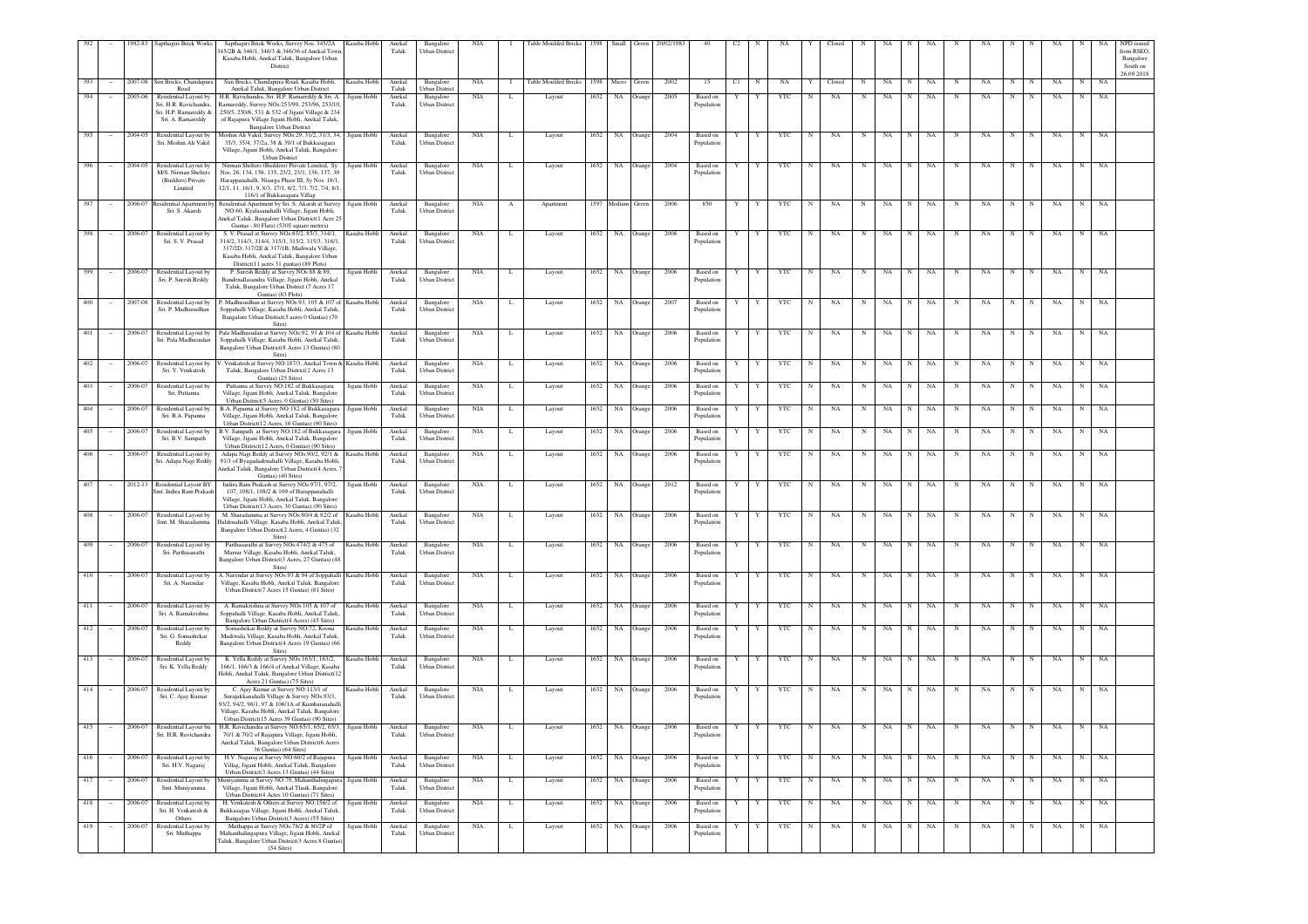|     |                          | 2006-07       | Residential Lavout by                                                                                         | Krishnappa & Others at Survey NO:156/3 of<br>Sri. Krishnappa & Others Bukkasagara Village, Jigani Hobli, Anekal Taluk,<br>Bangalore Urban District(3 Acres 20 Guntas) (46<br>Sites)                                                                                                                             | Jigani Hobli              | Anekal<br>Taluk | Bangalore<br><b>Urban District</b> | <b>NIA</b>                                    | L            | Layout                                                                                                  | 1652             | NA          | Orange        | 2006 | <b>Based</b> on<br>Population |          |   |            |            |                |            |           |   |             |              |                 |            |            |    |            |             |  |
|-----|--------------------------|---------------|---------------------------------------------------------------------------------------------------------------|-----------------------------------------------------------------------------------------------------------------------------------------------------------------------------------------------------------------------------------------------------------------------------------------------------------------|---------------------------|-----------------|------------------------------------|-----------------------------------------------|--------------|---------------------------------------------------------------------------------------------------------|------------------|-------------|---------------|------|-------------------------------|----------|---|------------|------------|----------------|------------|-----------|---|-------------|--------------|-----------------|------------|------------|----|------------|-------------|--|
| 421 |                          |               | Sri. M. Mahadeva & Sri<br>M. Suresh                                                                           | 2006-07 Residential Layout by M. Mahadeva & Sri. M. Suresh at Survey NO:63/1 Jigani Hobli<br>of Bukkasagara Village, Jigani Hobli, Anekal<br>Taluk, Bangalore Urban District                                                                                                                                    |                           | Anckal<br>Taluk | Bangalore<br><b>Urban District</b> | <b>NIA</b>                                    | L.           | Layout                                                                                                  | 1652 NA          |             | Orange        | 2006 | Based on<br>Population        |          |   | <b>YTC</b> |            | NA             |            | NA        |   | NA          |              | NA              |            |            | NA |            | NA          |  |
| 422 |                          | 2006-07       | Residential Layout by<br>Sri. Naravana Reddy &<br>Smt. Lakshmma<br>Narayana Reddy                             | Narayana Reddy & Smt. Lakshmma Narayana<br>Reddy at Survey NOs:80/1, 83 & 75/2 of<br>Mahanthalingapura Villag, Jigani Hobli, Anekal<br>Taluk, Bangalore Urban District(3 Acres 26<br>Guntas) (54 Sites)                                                                                                         | Jigani Hobli              | Anekal<br>Taluk | Bangalore<br><b>Urban District</b> | <b>NIA</b>                                    | L            | Layout                                                                                                  | 1652             | NA Orange   |               | 2006 | <b>Based</b> on<br>Population |          |   | <b>YTC</b> |            | NA             |            | NA        | N | NA          | N            | NA              | N          | N          | NA | N          | NA          |  |
| 423 | $\sim$                   |               | 2006-07 Residential Layout by<br>Sri. Veera Reddy                                                             | Veera Reddy at Survey NO:6 of Kumbaranahalli Kasaba Hobli<br>Village, Survey NOs:97/3 & 97/4 of Lingapura<br>Village & Survey NOs:76 & 77 of Soppahalli<br>Village, Kasaba Hobli, Anekal Taluk, Bangalore<br>Urban District(11 Acres 27 Guntas) (90 Sites)                                                      |                           | Anekal<br>Taluk | Bangalore<br><b>Urban District</b> | NIA                                           | L            | Layout                                                                                                  | 1652 NA Orange   |             |               | 2006 | Based on<br>Population        |          |   | <b>YTC</b> | N          | NA             | N          | NA        | N | NA          | $\mathbb{N}$ | NA              | N          | $_{\rm N}$ | NA | $_{\rm N}$ | NA          |  |
| 424 |                          | 2006-07       | Residential Layout by<br>Sri. A. Sreenivasa Reddy                                                             | Sreenivasa Reddy at Survey NOs: 44/1 & 44/2 of Kasaba Hobli<br>Manchenahalli Village, Kasaba Hobli, Anekal<br>Taluk, Bangalore Urban District(2 Acres 25<br>Guntas) (25 Sites)                                                                                                                                  |                           | Anekal<br>Taluk | Bangalore<br><b>Urban District</b> | $_{\rm NIA}$                                  | L            | Layout                                                                                                  | 1652             | NA          | Orange        | 2006 | Based on<br>Population        |          |   | YTC        | N          | NA             | N          | NA        | N | NA          | $_{\rm N}$   | NA              | N          | N          | NA | $_{\rm N}$ | NA          |  |
| 425 | $\sim$                   | 2006-07       |                                                                                                               | Residential Layout by A. Sreenivasa Reddy at Survey NOs:124/1 & 124/2 Kasaba Hobli<br>Sri. A. Sreenivasa Reddy of Lingapura Village, Kasaba Hobli, Anekal Taluk<br>Bangalore Urban District(4 Acres 28 Guntas) (36<br>Sites)                                                                                    |                           | Anekal<br>Taluk | Bangalore<br><b>Urban District</b> | NIA                                           | L            | Layout                                                                                                  | 1652 NA          |             | Orange        | 2006 | <b>Based</b> on<br>Population |          |   | <b>YTC</b> | N          | NA             | N          | NA        | N | NA          | N            | NA              | N          | N          | NA | N          | NA          |  |
| 426 |                          | 2006-07       | Residential Layout by<br>Sri. K. Praveen                                                                      | K. Praveen at Survey NO:75 of Soppahalli Village,<br>Kasaba Hobli, Anekal Taluk, Bangalore Urban<br>District(4 Acres 9 Guntas) (30 Sites)                                                                                                                                                                       | Kasaba Hobl               | Anekal<br>Taluk | Bangalore<br><b>Urban District</b> | <b>NIA</b>                                    | L            | Layout                                                                                                  | 1652             | NA          | Orango        | 2006 | <b>Based</b> on<br>Population |          |   | YTC        |            | NA             |            | NA        |   | NA          |              | NA              |            |            |    |            |             |  |
| 427 |                          | 2006-07       | Residential Layout by<br>Sri. K. Praveen,<br>Managing Director of<br>M/S. Reddy Structures<br>Private Limited | K. Praveen, Managing Director of M/S. Reddy<br>Structures Private Limited at Survey NOs:98, 99/1<br>99/2 of Lingapura Village, Kasaba Hobli, Anekal<br>Taluk, Bangalore Urban District(6 Acres 2 Guntas)<br>$(60$ Sites)                                                                                        | Kasaba Hobli              | Anekal<br>Taluk | Bangalore<br><b>Urban District</b> | NIA                                           | L            | Layout                                                                                                  | 1652 NA Orange   |             |               | 2006 | Based on<br>Population        |          |   | YTC        |            | NA             | N          | NA        | N | NA          | N            | NA              | N          | N          | NA | N          | NA          |  |
| 428 | $\overline{\phantom{a}}$ | 2006-07       | Residential Layout by<br>Sri. K.C. Vijaya Kumar                                                               | K.C. Vijaya Kumar at Survey NOs:40 & 41 of<br>Kammasandra Agrahara Village, Kasaba Hobli,<br>Anekal Taluk, Bangalore Urban District(8 Acres 6<br>Guntas) (75 Sites)                                                                                                                                             | Kasaba Hobli              | Anekal<br>Taluk | Bangalore<br><b>Urban District</b> | $_{\rm NIA}$                                  | L            | Layout                                                                                                  | 1652             | NA          | Orange        | 2006 | Based on<br>Population        |          | Y | YTC        | N          | $_{\rm NA}$    | N          | NA        | N | $_{\rm NA}$ | N            | NA              | N          | N          | NA | N          | $_{\rm NA}$ |  |
| 429 | $\sim$                   | 2006-07       | Residential Layout by<br>Sri. A Rama Reddy of<br>M/S. Reliable Deveopers                                      | A Rama Reddy of M/S. Reliable Deveopers at<br>Survey NOs:251/2, 251/3 & 250/2 of Jigani<br>Village & Hobli, Anekal Taluk, Bangalore Urban<br>District(1 Acre 14 Guntas) (30 Sites)                                                                                                                              | Jigani Hobli              | Anekal<br>Taluk | Bangalore<br><b>Urban District</b> | $_{\rm NIA}$                                  | L            | Layout                                                                                                  | 1652             | NA          | Orange        | 2006 | Based on<br>Population        |          |   | YTC        |            | $_{\rm NA}$    |            | NA        | N | $_{\rm NA}$ | N            | $_{\rm NA}$     | N          | N          | NA | N          | $_{\rm NA}$ |  |
| 430 |                          | 2006-07       | Residential Layout by<br>Sri. C. Mohan                                                                        | C. Mohan at Survey NOs: 1/1 & 2/1 of Madiwala<br>Village, Kasaba Hobli, Anekal Taluk, Bangalore<br>Urban District(3 Acres 37 Guntas) (52 Sites)                                                                                                                                                                 | Kasaba Hobli              | Anekal<br>Taluk | Bangalore<br><b>Urban Distric</b>  | <b>NIA</b>                                    | L            | Layout                                                                                                  | 1652             | $_{\rm NA}$ | <b>Drange</b> | 2006 | Based on<br>Population        |          |   | YTC        |            | NA             |            | NA        | N | NA          | N            | NA              | N          | N          | NA |            | $_{\rm NA}$ |  |
| 431 |                          | 2006-07       | Residential Layout by<br>Sri. P. Karunakar Reddy<br>of M/S. Celebrity<br><b>Housing Projects</b>              | P. Karunakar Reddy of M/S. Celebrity Housing<br>Projects at Survey NOs:70, 71 & 82 of<br>Bandenallasandra Village, Jigani Hobli, Anekal<br>Tlauk, Bangalore Urban District(7 Acres 32<br>Guntas)                                                                                                                | Jigani Hobli              | Anekal<br>Taluk | Bangalore<br><b>Urban District</b> | NIA                                           | L            | Layout                                                                                                  | 1652 NA Orange   |             |               | 2006 | <b>Based</b> on<br>Population |          |   | <b>YTC</b> |            | NA             |            | NA        | N | NA          | N            | NA              | N          | N          | NA | N          | NA          |  |
| 432 |                          | 2006-07       | Residential Layout by<br>Sri. H.R. Ravichandra                                                                | H.R. Ravichandra at Survey NOs:65/1, 65/2, 65/3, Jigani Hobli<br>64/1, 66 & 67 of Rajapura Village, Jigani Hobli,<br>Anekal Taluk, Bangalore Urban District(5 Acres<br>10 Guntas) (76 Sites)                                                                                                                    |                           | Anekal<br>Taluk | Bangalore<br><b>Urban District</b> | NIA                                           | L            | Layout                                                                                                  | 1652 NA          |             | Orange        | 2006 | <b>Based</b> on<br>Population |          |   | <b>YTC</b> |            | NA             | N          | NA        | N | NA          | N            | NA              | N          | N          | NA | N          | NA          |  |
| 433 |                          | 2006-07       | Residential Layout by<br>Sri, S.A. Malik                                                                      | S.A. Malik at Survey NOs:63/3, 63/2, 61/1, 60/3, Jigani Hobli<br>61/3, 60/1 of Rajapura Village, Jigani Hobli,<br>Anekal Taluk, Bangalore Urban District(6 Acres<br>38 Guntas) (85 Sites)                                                                                                                       |                           | Anekal<br>Taluk | Bangalore<br><b>Urban District</b> | NIA                                           | L            | Layout                                                                                                  | 1652             | NA          | Orange        | 2006 | <b>Based</b> on<br>Population |          |   | <b>YTC</b> |            | NA             |            | NA        | N | NA          | N            | NA              | N          | N          | NA | N          | NA          |  |
| 434 |                          |               | 2007-08 Residential Apartment by<br>Sri, N. Ravi of M/S.<br>Home Concepts                                     | Residential Apartment by Sri. N. Ravi of M/S.<br>Home Concents at Survey NOs:98 90 & 91 of<br>Yarandahalli Village, Jigani Hobli, Anekal Taluk<br>Bangalore Urban District(16 Flats)                                                                                                                            | Jigani Hobli              | Anekal<br>Taluk | Bangalore<br><b>Urban Distric</b>  | <b>NIA</b>                                    | $\mathbf{A}$ | Apartment                                                                                               | 1597             | Small       | Green         | 2007 | 220                           | Y        |   | <b>YTC</b> |            | NA             | N          | NA        | N | NA          | N            | NA              | N          | N          | NA | N          | NA          |  |
| 435 | $\sim$                   |               |                                                                                                               | 2006-07 Residential Layout by P.S.R. Sathish Reddy at Survey NOs:10/5, 10/6, Jigani Hobli<br>Sri. P.S.R. Sathish Reddy 10/7, 10/8, 9A, 9B, 11/2, 10, 12/2, 12/3. 13, 15/1<br>15/2, 97/1 & 16/1 of Yarandahalli Village, Jigani<br>Hobli, Anekal Taluk, Bangalore Urban District(8<br>Acres 5 Guntas) (67 Sites) |                           | Anckal<br>Taluk | Bangalore<br><b>Urban District</b> | NIA                                           | L            | Layout                                                                                                  | 1652 NA Orange   |             |               | 2006 | Based on<br>Population        | Y        | Y | <b>YTC</b> | N          | <b>NA</b>      | N          | NA        | N | NA          | $\mathbf N$  | NA              | N          | $_{\rm N}$ | NA | $_{\rm N}$ | NA          |  |
| 436 |                          | 2006-07       | Residential Layout by<br>Sri. D.N. Chandrappa                                                                 | D.N. Chandrappa at Survey Nos:9/8, 10/1, 10/2, Jigani Hobli<br>10/3, 10/4, 19/3, 19/4, 19/5, 20/3A of Yarandahall<br>Village, & Survey NOs: 53/2, 54/2, 55/2, 56, 57, 58<br>of Kyalasanahalli Village, Jigani Hobli, Anekal<br>Taluk, Bangalore Urban Distric                                                   |                           | Anckal<br>Taluk | Bangalore<br><b>Urban District</b> | NIA                                           | L            | Layout                                                                                                  | 1652 NA Orange   |             |               | 2006 | Based on<br>Population        |          |   | <b>YTC</b> |            | NA             | N          | NA        | N | NA          | N            | NA              | N          | N          | NA | N          | NA          |  |
| 437 |                          | 2006-07       | Residential Layout by<br>Sri. S. Manohar                                                                      | S. Manohar at Survey NOs:92/2, 92/3, 95/2,<br>96/1A, 96/1B, 97/2 & 97/3 of Yarandahalli<br>Village, Jigani Hobli, Anekal Taluk, Bangalore<br>Urban District(11 Acres 14 Guntas) (84 Sites)                                                                                                                      | Jigani Hobli              | Anekal<br>Taluk | Bangalore<br><b>Urban District</b> | NIA                                           | L            | Layout                                                                                                  | 1652 NA Orange   |             |               | 2006 | <b>Based</b> on<br>Population |          |   | <b>YTC</b> |            | NA             | N          | NA        | N | NA          | N            | NA              | N          | N          | NA | $_{\rm N}$ | NA          |  |
| 438 | $\sim$                   | 2006-07       | Residential Layout by<br>Smt. C. Vasantha                                                                     | C. Vasantha at Survey NOs:27, 122 & 131 of<br>Surajakkanahalli Village, Kasaba Hobli, Anekal<br>Taluk, Bangalore Urban District(2 Acres 4 Guntas<br>$(25$ Sites)                                                                                                                                                | Kasaba Hobli              | Anekal<br>Taluk | Bangalore<br><b>Urban District</b> | <b>NIA</b>                                    | L            | Layout                                                                                                  | 1652             | NA          | Orange        | 2006 | Based on<br>Population        |          |   | YTC        |            | $_{\rm NA}$    | $_{\rm N}$ | NA        | N | $_{\rm NA}$ | N            | $_{\rm NA}$     | N          | N          | NA | $_{\rm N}$ | NA          |  |
| 439 |                          | 2006-07       | Residential Layout by<br>Sri. C. Obalaraju                                                                    | C. Obalaraju at Survey NOs:23, 27 & 28 of<br>Surajakkanahalli Village, Kasaba Hobli, Anekal<br>Taluk, Bangalore Urban District(6 Acres 4 Guntas)<br>$(85 \text{ Sites})$                                                                                                                                        | Kasaba Hobli              | Anekal<br>Taluk | Bangalore<br><b>Urban District</b> | $_{\rm NIA}$                                  | L            | Layout                                                                                                  | 1652             | NA          | Orange        | 2006 | Based on<br>Population        |          |   | YTC        |            | NA             |            | NA        |   | NA          |              | NA              | N          | N          | NA |            |             |  |
| 440 | $\sim$                   |               | M/S. Richmond Builders<br>(Formerly known as SPK<br><b>Builders Bangalore</b>                                 | 2009-10 Residential Apartment by Residential Apartment by M/S. Richmond Builders<br>(Formerly known as SPK Builders Bangalore at<br>Survey NO:81 of Kvalasanahalli Village, Jigani<br>Hobli, Anekal Taluk, Bangalore Urban District(3<br>Acres 4 Guntas) (272 Flats)                                            | Jigani Hobli              | Anekal<br>Taluk | Bangalore<br><b>Urban District</b> | $_{\rm NIA}$                                  | $\mathbf{A}$ | Apartment                                                                                               | 1597 Large       |             | Green         | 2009 | 3650                          | Y        |   | YTC        |            | NA             | N          | NA        | N | NA          | $_{\rm N}$   | NA              | N          | N          | NA | N          | NA          |  |
| 441 | $\sim$                   |               | 2006-07 Residential Layout by<br>Sri. Narayanappa                                                             | Narayanappa at Survey NO:317, Marsur Village,<br>Kasaba Hobli, Anekal Taluk, Bangalore Urban                                                                                                                                                                                                                    | Kasaba Hobli              | Anckal<br>Taluk | Bangalore<br><b>Urban District</b> | <b>NIA</b>                                    | L            | Layout                                                                                                  | 1652 NA Orange   |             |               | 2006 | Based on<br>Population        | Y        |   | <b>YTC</b> | N          | NA             | N          | NA .      | N | NA .        | N            | NA              | N          | N          | NA | N          | NA          |  |
|     | $442 -$                  |               | 2005-06 Residential Layout by<br>M/S. Celebrity Homes                                                         | District(2 Acres 11 Guntas) (35 Sites)<br>Leeladhara Reddy of M/S. Celebrity Homes at<br>Sri. Leeladhara Reddy of Survey NOs:126 & 127 of Koppa Village, Jigani<br>Hobli, Anekal Taluk, Bangalore Urban District(3<br>Acres 11 Guntas) (62 Sites)                                                               | Jigani Hobli              | Anckal<br>Taluk | Bangalore<br><b>Urban District</b> | <b>NIA</b>                                    |              | Lavout                                                                                                  | 1652 NA Orange   |             |               | 2005 | Based on<br>Population        |          |   | <b>YTC</b> |            | <b>NA</b>      |            | <b>NA</b> |   | IN NA       |              | NA <sub>N</sub> |            | N NA       |    |            |             |  |
| 443 |                          | 2006-07       | Residential Layout by<br>Sri. Puvada Chandra<br>Shekar                                                        | Puvada Chandra Shekar at Survey NO:127 of<br>Koppa Village, Jigani Hobli, Anekal Taluk,<br>Bangalore Urban District(3 Acres 33 Guntas) (58<br>Sites)                                                                                                                                                            | Jigani Hobli              | Anekal<br>Taluk | Bangalore<br><b>Urban District</b> | NIA                                           | L.           | Layout                                                                                                  | 1652             | NA Orange   |               | 2006 | <b>Based</b> on<br>Population |          |   | <b>YTC</b> |            | NA             |            | NA        | N | NA          |              | NA              |            | N          | NA |            | NA          |  |
| 444 | $\sim$                   | 2006-07       | Residential Layout by<br>Sri. B.S. Rangappa                                                                   | B.S. Rangappa at Survey NOs:236 & 237 of<br>Anekal Town, Kasaba Hobli, Anekal Taluk,<br>Bangalore Urban District(8 Acres 20 Guntas) (90<br>Sites)                                                                                                                                                               | Kasaba Hobli              | Anckal<br>Taluk | Bangalore<br><b>Urban District</b> | <b>NIA</b>                                    | L            | Layout                                                                                                  | 1652 NA Orange   |             |               | 2006 | Based on<br>Population        | Y        | Y | <b>YTC</b> | $_{\rm N}$ | NA             | $_{\rm N}$ | NA        | N | NA          | N            | NA              | $_{\rm N}$ | N          | NA | N          | NA          |  |
| 445 |                          | 14605 2007-08 | <b>Excel Refrigeration</b><br>Service                                                                         | Excel Refrigeration Service, Plot No. 140,<br>3ommasandra - Jigani Link Road Industrial Area,<br>4th Phase, Anekal Taluk, Bangalore Urban District-<br>560 099                                                                                                                                                  | Bommasandr<br>a 4th Phase | Anekal<br>Taluk | Bangalore                          | Bommasandra<br>Urban District Industrial Area | - 1          | Cooling & Display<br>Equipments (Deep<br>reezers, Display Units<br>Ice cream cabinets)<br>150 Nos/Month | 1594 Small Green |             |               | 2006 | 35                            | $\Omega$ | Y | 31.12.2025 |            | Y 31.12.2025 N |            | NA        | N | <b>NA</b>   | $\mathbb{N}$ | NA              | N          | N          | NA | N          | NA          |  |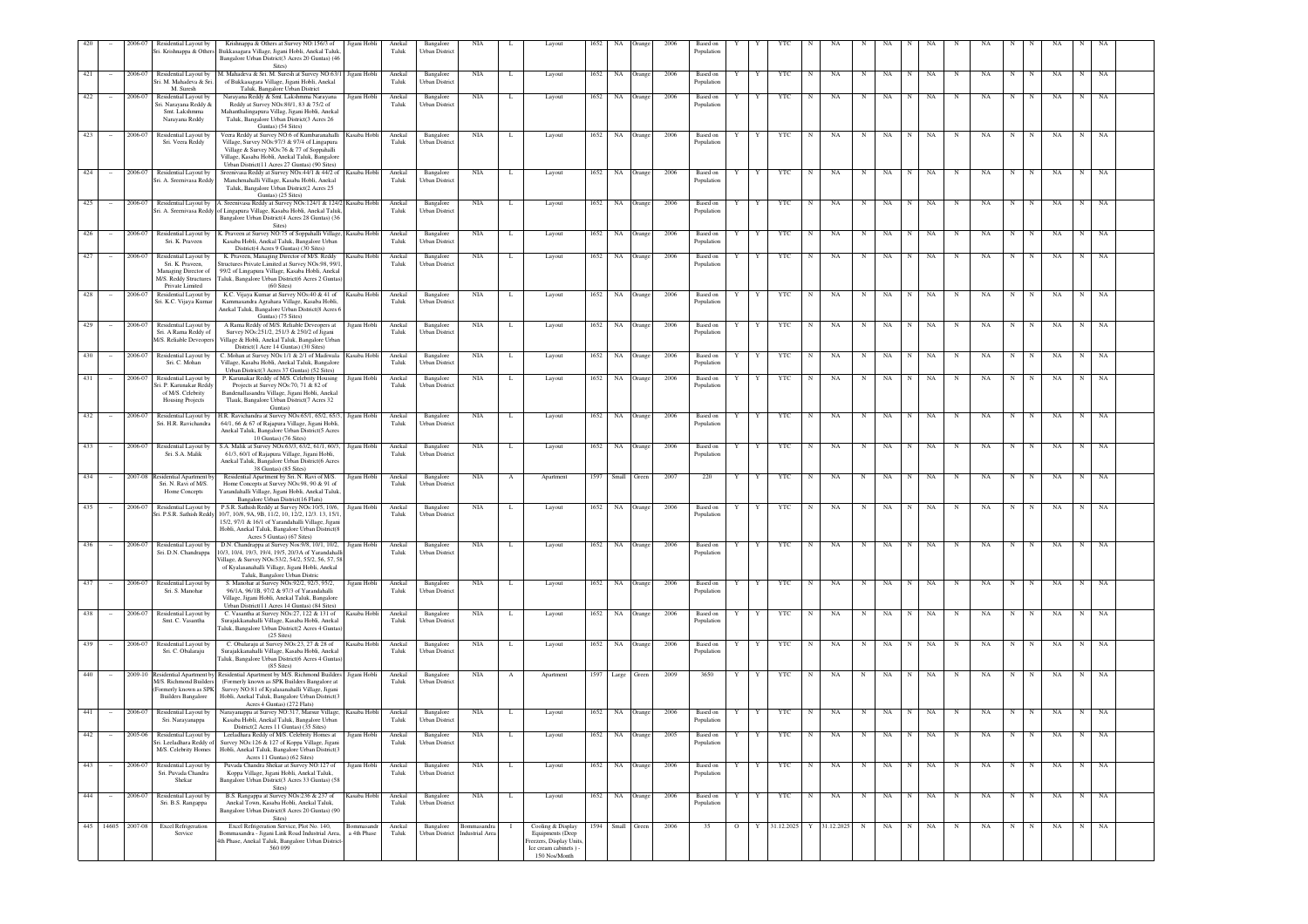|     |        | 2006-0        | Residential Layout b<br>Sri. Tulasinath                                                                                   | Tulasinath at Survey NO:172 of Anekal Town.<br>Kasaba Hobli, Anekal Taluk, Bangalore Urban<br>District(1 Acre 23 Guntas) (24 Sites)                                                                                                                | Kasaba Hobl                          | Anekal<br>Taluk | Bangalore<br><b>Urban Distric</b>  | NIA                                  |    | Layout                                                                                                                                                                                                                       | 1652        | NA    | Orango        | 2006               | Based o<br>Population         |                |   | YTC        | NA               |              | NA             |            | NA                         |            | NA          |            |            | NA          |            | NA          |                                                                                         |
|-----|--------|---------------|---------------------------------------------------------------------------------------------------------------------------|----------------------------------------------------------------------------------------------------------------------------------------------------------------------------------------------------------------------------------------------------|--------------------------------------|-----------------|------------------------------------|--------------------------------------|----|------------------------------------------------------------------------------------------------------------------------------------------------------------------------------------------------------------------------------|-------------|-------|---------------|--------------------|-------------------------------|----------------|---|------------|------------------|--------------|----------------|------------|----------------------------|------------|-------------|------------|------------|-------------|------------|-------------|-----------------------------------------------------------------------------------------|
| 447 |        | 2006-07       | Residential Lavout by<br>Sri. Chetan. K                                                                                   | Chetan, K at Survey NOs:35 & 38/2 of<br>Rachamanahalli Village, Kasaba Hobli, Anekal<br>Taluk, Bangalore Urban District(6 Acres 10.5<br>Guntas) (71 Sites)                                                                                         | Kasaba Hobi                          | Anekal<br>Taluk | Bangalore<br>Urban Distric         | <b>NIA</b>                           | L  | Layout                                                                                                                                                                                                                       | 1652        | NA    | <b>Drange</b> | 2006               | Based on<br>Population        |                |   | <b>YTC</b> | <b>NA</b><br>N   |              | <b>NA</b>      | N          | NA                         | N          | <b>NA</b>   | N          |            | NA.         |            | NA          |                                                                                         |
| 448 |        | 2006-07       | Residential Layout by<br>Sri. T. Govinda Raju                                                                             | T. Govinda Raju at Survey NO:38/1 of<br>Rachamanahalli Village, Kasaba Hobli, Anekal<br>Taluk, Bangalore Urban District(2 Acres 34<br>Guntas) (40 Sites)                                                                                           | Kasaba Hobl                          | Anekal<br>Taluk | Bangalore<br><b>Urban Distric</b>  | <b>NIA</b>                           | L  | Layout                                                                                                                                                                                                                       | 1652 NA     |       | Orange        | 2006               | Based on<br>Population        |                |   | <b>YTC</b> | NA               |              | NA             |            | NA                         |            | NA          | N          |            | NA          |            | NA          |                                                                                         |
| 449 |        | 2006-07       | Residential Layout by<br>Sri. C. Babu Reddy                                                                               | C. Babu Reddy at Survey NO:37 of<br>Rachamanahalli Village, Kasaba Hobli, Anekal<br>Taluk, Bangalore Urban District(6 Acres 20<br>Guntas) (56 Sites)                                                                                               | Kasaba Hobli                         | Anekal<br>Taluk | Bangalore<br>Urban Distric         | <b>NIA</b>                           | L  | Layout                                                                                                                                                                                                                       | 1652        | NA    | Orange        | 2006               | Based on<br>Population        |                |   | <b>YTC</b> | NA               |              | NA             |            | NA                         | N          | NA          | N          |            | NA          |            | NA          |                                                                                         |
| 450 |        | 2006-07       | Residential Layout by<br>Sri. A. Raja Kumar                                                                               | A. Raja Kumar at Survey NOs:38/3 & 38/4 of<br>manahalli Village, Kasaba Hobli, Anekal<br>Racha<br>Taluk, Bangalore Urban District(6 Acres 36<br>Guntas) (52 Sites)                                                                                 | Kasaba Hobli                         | Anekal<br>Taluk | Bangalore<br><b>Irhan Distric</b>  | $_{\rm NIA}$                         | L  | Layout                                                                                                                                                                                                                       | 1652        | NA    | <b>Drange</b> | 2006               | Based on<br>Population        |                |   | YTC        | $_{\rm N}$<br>NA |              | NA             | N          | NA                         | $_{\rm N}$ | NA          | $_{\rm N}$ |            | NA          |            | NA          |                                                                                         |
| 451 |        | 2006-07       | Residential Layout by<br>Sri, C. Nagabushan                                                                               | C. Nagabushan at Survey NO:39 of<br>Rachamanahalli Village, Kasaba Hobli, Anekal<br>Taluk, Bangalore Urban District(4 Acres 25<br>Guntas) (61 Sites)                                                                                               | Kasaba Hobl                          | Anckal<br>Taluk | Bangalore<br>Urban Distric         | <b>NIA</b>                           | L  | Layout                                                                                                                                                                                                                       | 1652        | NA    | <b>Drange</b> | 2006               | Based on<br>Population        |                |   | <b>YTC</b> | <b>NA</b><br>N   | N            | NA             | N          | NA                         | N          | NA          | N          |            | <b>NA</b>   |            | NA          |                                                                                         |
| 452 |        | 2006-0        | Residential Layout by<br>Sri. C. Nagabushan                                                                               | C. Nagabushan at Survey NO:38/9 of<br>Rachamanahalli Village, Kasaba Hobli, Anekal<br>Taluk, Bangalore Urban District(2 Acres 31<br>Guntas) (22 Sites)                                                                                             | Kasaba Hobi                          | Anekal<br>Taluk | Bangalore<br><b>Urban Distric</b>  | <b>NIA</b>                           |    | Layout                                                                                                                                                                                                                       | 1652        | NA    | <b>Irang</b>  | 2006               | Based on<br>Population        |                |   | YTC        | NA               |              |                |            |                            |            | NA          |            |            |             |            |             |                                                                                         |
| 453 |        | 2006-07       | Residential Lavout by<br>Sri. T. Govinda Raju                                                                             | Residential Lavout by Sri. T. Govinda Raju at<br>Survey NO:34 of Rachamanahalli Village, Kasaba<br>Hobli, Anekal Taluk, Bangalore Urban District(2<br>Acres) (34 Sites)                                                                            | Kasaba Hobl                          | Anekal<br>Taluk | Bangalore<br><b>Urban District</b> | <b>NIA</b>                           | L  | Layout                                                                                                                                                                                                                       | 1652        | NA    | Orange        | 2006               | Based on<br>Population        |                |   | <b>YTC</b> | NA               |              | NA             |            | NA                         |            | NA          |            |            | NA          |            |             |                                                                                         |
| 454 |        | 11455 2007-08 | Mylan Laboratories<br>Limited<br>(Formerly Agila<br>Specialities Pvt Ltd.,<br>Formerly known as<br>Strides Arcolab Limite | Mylan Laboratories Limited (Formerly Agila<br>Specialities Pvt Ltd., (Formerly known as Strides<br>Arcolab Limited) Plot No. 284-B. Bommasandra<br>Jigani Link Road Industrial Area, 4th Phase.<br>Anekal Taluk, Bangalore Urban District- 560 099 | Jigani Hobli                         | Anekal<br>Taluk | Bangalore<br><b>Urban District</b> | <b>kommasandı</b><br>ndustrial Area  |    | Tablets - 45833333<br>vos/Month, Capsules<br>43750000 Nos/Month<br>Drv - 3333333<br>Nos/Annum, Liquid<br>njectables (Lyophilized<br>5833333 Nos/Month<br>& Liquid injectables (<br>$Vials + minibags)$<br>19583333 Nos/Montl | 1359 Large  |       |               | Orange 31.01. 2008 | 7484                          |                |   | 30.09.2021 | 30.09.202        |              | 0.09.2<br>21   |            | $\mathop{\rm nt}\nolimits$ |            | NA          |            |            | NA          |            | NA          |                                                                                         |
| 455 |        | 18469 2007-08 | Sujay Industries                                                                                                          | Sujay Industries, Plot No. 136-B, Bommasandra -<br>Jigani Link Road Industrial Area, 4th Phase<br>Anekal Taluk, Bangalore Urban District- 560 099                                                                                                  | Rommacandr<br>a 4th Phase            | Anekal<br>Taluk | Bangalore<br><b>Urban District</b> | <b>Bommasandra</b><br>ndustrial Area |    | Precision engineering<br>components - 20<br>MT/Month                                                                                                                                                                         | 1501 Medium |       | Green         | 2005               | 939.12                        | $\overline{0}$ | Y | 31.12.2026 | Y 31.12.2026     | N            | NA             | N          | NA                         | N          | NA          | N          | N          | <b>NA</b>   | $_{\rm N}$ | <b>NA</b>   |                                                                                         |
| 456 |        | 23954 2007-08 | Ekomate Systems India<br>Private Limited                                                                                  | Ekomate Systems India Private Limited, Plot No.<br>141, Bommasandra - Jigani Link Road Industrial<br>Area, 4th Phase, Anekal Taluk, Bangalore Urban<br>District- 560 099                                                                           | Bommasano<br>a - Jigani<br>Link Road | Anekal<br>Taluk | Bangalore<br>Urban District        | Bommasandra<br>Industrial Area       |    | oftware Developmen                                                                                                                                                                                                           | 1634        | Small | Green         | 2006               | 67                            | C <sub>2</sub> |   | Closed     | NA               |              | NA             |            | NA                         |            | NA          |            |            |             |            |             | NPD issue<br>from RSEO,<br>Bangalore<br>South on<br>26.09.2018                          |
| 457 |        | 2006-07       | Residential Layout by<br>Sri, M.K. Suresh<br>Kallampad                                                                    | Residential Layout by Sri. M.K. Suresh Kallampad<br>at Survey NO:186/1 of Bukkasagara Village,<br>Jigani Hobli, Anekal Taluk, Bangalore Urban<br>District(12 Acres) (81 Sites)                                                                     | Jigani Hobli                         | Anekal<br>Taluk | Bangalore<br><b>Urban Distric</b>  | $_{\rm NIA}$                         | L  | Layout                                                                                                                                                                                                                       | 1652 NA     |       | Orange        | 2006               | <b>Based</b> on<br>Population |                |   | YTC        | $_{\rm NA}$<br>N | $_{\rm N}$   | NA             | N          | $_{\rm NA}$                | $_{\rm N}$ | $_{\rm NA}$ | $_{\rm N}$ | N          | $_{\rm NA}$ | $_{\rm N}$ | NA          |                                                                                         |
| 458 | $\sim$ | 2006-07       | Residential Layout by<br>Sri. B.R. Ravindra                                                                               | Residential Layout by Sri. B.R. Ravindra at Survey Jigani Hobli<br>NO:187 of Bukkasagara Village, Jigani Hobli,<br>Anekal Taluk, Bangalore Urban District(6 Acres)<br>$(46$ Sites)                                                                 |                                      | Anekal<br>Taluk | Bangalore<br>Jrban Distric         | $_{\rm NIA}$                         | L  | Lavout                                                                                                                                                                                                                       | 1652        | NA    | Orange        | 2006               | Based on<br>Population        | Y              |   | YTC        | <b>NA</b><br>N   | N            | NA             | N          | NA                         | N          | NA          | N          | N          | NA          |            | NA          |                                                                                         |
| 459 |        | 2006-07       | Residential Layout by<br>Smt. M.K. Bhargavi<br>Nethiyar                                                                   | Residential Layout by Smt. M.K. Bhargavi<br>Nethiyar at Survey NO:183/1 of Bukkasagara<br>Village, Jigani Hobli, Anekal Taluk. Bangalore<br>Urban District(10 Acres) (86 Sites)                                                                    | Jigani Hobli                         | Anekal<br>Taluk | Bangalore<br><b>Urban Distric</b>  | <b>NIA</b>                           | L  | Layout                                                                                                                                                                                                                       | 1652        | NA    | <b>Drange</b> | 2006               | Based on<br>Population        |                |   | YTC        | NA               |              | NA             |            | NA                         |            | NA          | N          |            | NA          |            | NA          |                                                                                         |
| 460 |        | 2007-08       | Residential Layout by<br>M/S. Expert Realtors<br>Private Limited                                                          | Residential Layout by M/S. Expert Realtors Private<br>Limited at Survey NOs:185, 186/1 & 187/P-2,<br>Bukkasagara Village, Jigani Hobli, Anekal Taluk<br>Bangalore Urban District(10 Acres 18 Guntas) (78<br>Sites)                                 | Jigani Hobli                         | Anekal<br>Taluk | Bangalore<br><b>Urban Distric</b>  | NIA                                  |    | Layout                                                                                                                                                                                                                       | 1652        | Small | <b>Drange</b> | 2007               | 330                           |                |   | YTC        | NA               |              | NA             |            | NA                         |            | NA          |            |            |             |            |             |                                                                                         |
| 461 |        | 2006-07       | Residential Layout by<br>Sri, M.K. Suresh<br>Kallampad                                                                    | Residential Lavout by Sri, M.K. Suresh Kallampad<br>at Survey NO:186/1 of Bukkasagara Village,<br>Jigani Hobli, Anekal Taluk, Bangalore Urban<br>District(7 Acres) (52 Sites)                                                                      | Jigani Hobli                         | Anekal<br>Taluk | Bangalore<br><b>Urban Distric</b>  | <b>NIA</b>                           | T. | Layout                                                                                                                                                                                                                       | 1652        | NA    | Orange        | 2006               | Based on<br>Population        |                |   | <b>YTC</b> | NA<br>N          | $\mathbf{N}$ | <b>NA</b>      | N          | NA                         | N          | NA          | N          | N          | <b>NA</b>   | N          | NA          |                                                                                         |
| 462 | $\sim$ | 2006-07       | Residential Layout by<br>Sri. Murarilal Saraogi                                                                           | Residential Lavout by Sri. Murarilal Saraogi at<br>Survey NO:177 of Bukkasagara Village, Jigani<br>Hobli, Anekal Taluk, Bangalore Urban District(10<br>Acres 38 Guntas) (84 Sites)                                                                 | Jigani Hobli                         | Anekal<br>Taluk | Bangalore<br>Jrban Dist            | <b>NIA</b>                           | L  | Lavout                                                                                                                                                                                                                       | 1652        | NA    | Orange        | 2006               | Based on<br>Populatio         |                | Y | <b>YTC</b> | <b>NA</b><br>N   | N            | NA             | N          | NA                         | N          | <b>NA</b>   | N          | N          | NA          | N          | NA          |                                                                                         |
| 463 |        | 2006-07       | Residential Layout by<br>Sri. Murarilal Saraog                                                                            | Residential Layout by Sri. Murarilal Saraogi at<br>Survey NO:173, 178/1 & 178/2 of Bukkasagara<br>Village, Jigani Hobli, Anekal Taluk, Bangalore<br>Urban District(8 Acres 8 Guntas) (80 Sites)                                                    | Jigani Hobli                         | Anekal<br>Taluk | Bangalore<br><b>Urban District</b> | <b>NIA</b>                           | L  | Layout                                                                                                                                                                                                                       | 1652 NA     |       | Orange        | 2006               | Based on<br>Population        |                |   | <b>YTC</b> | $_{\rm NA}$<br>N | N            | $_{\rm NA}$    | N          | $_{\rm NA}$                | $_{\rm N}$ | $_{\rm NA}$ | $\,$ N     | $_{\rm N}$ | $_{\rm NA}$ | $_{\rm N}$ | NA          |                                                                                         |
| 464 |        | 13768 2007-08 | Sheen Electroplaters<br>Private Limited                                                                                   | Sheen Electroplaters Private Limited, Plot No. 307, Bommasandr<br>Bommasandra - Jigani Link Road Industrial Area,<br>4th Phase, Anekal Taluk, Bangalore Urban District<br>560 099                                                                  | a 4th Phase                          | Anckal<br>Taluk | Bangalore<br>Urban District        | Bommasandra<br>ndustrial Area        |    | Electroplating (Nickel, 1125 Small<br>Tin, Silver & Copper)<br>5 MT/Month                                                                                                                                                    |             |       | Red           | 2006               | 39                            | $\circ$        |   | 30.06.2022 | 30.06.2022<br>Y  |              | 30.06.20<br>22 |            | NA                         | N          | NA          | N          |            | NA          |            | NA          | CFE(Exp)<br>application<br>forwarded to<br><b>BO</b> vide No<br>1090 dtd:<br>13.03.2019 |
| 465 |        | 2006-07       | Residential Layout by<br>Sri. Murarilal Saraogi                                                                           | Residential Layout by Sri. Murarilal Saraogi at<br>Survey NO:176 of Bukkasagara Village, Jigani<br>Hobli, Anekal Taluk, Bangalore Urban District(4<br>Acres 2 Guntas) (68 Sites)                                                                   | Jigani Hobli                         | Anekal<br>Taluk | Bangalore<br>Urban Distric         | <b>NIA</b>                           | L  | Layout                                                                                                                                                                                                                       | 1652        | NA    | Orange        | 2006               | Based on<br>Population        |                |   | <b>YTC</b> | NA<br>N          | N            | NA             | $_{\rm N}$ | NA                         | N          | NA          | N          | N          | NA          | N          | NA          |                                                                                         |
| 466 | $\sim$ | 2006-07       | Residential Layout by<br>Sri. B.R. Ravindra,<br>Director of M/S. Expert<br>Realtors Private Limited                       | Residential Layout by Sri. B.R. Ravindra, Director Jigani Hobli<br>of M/S. Expert Realtors Private Limited at Survey<br>NO:173 of Bukkasagara Village, Jigani Hobli,<br>Anekal Taluk, Bangalore Urban District(1 Acre 0<br>Guntas) (90 Sites)      |                                      | Anekal<br>Taluk | Bangalore<br><b>Urban Distric</b>  | $_{\rm NIA}$                         | L  | Layout                                                                                                                                                                                                                       | 1652        | NA    | Orange        | 2006               | Based on<br>Population        |                | Y | YTC        | $_{\rm NA}$<br>N | N            | NA             | N          | NA                         | N          | NA          | $_{\rm N}$ | N          | NA          |            | $_{\rm NA}$ |                                                                                         |
| 467 |        | 2006-07       | Residential Layout by<br>M/S. Aishwarya Estate                                                                            | Residential Layout by M/S Aishwarya Estate at<br>Survey Nos: 43/2, 45, 44/2, 45/1, 43/2B, 45/1, 44,<br>43/2 & 45 of Marsur Village, Kasaba Hobli,<br>Anekal Taluk, Bangalore Urban District(5 Acres<br>15 Guntas) (41 Sites)                       | Kasaba Hobl                          | Anekal<br>Taluk | Bangalore<br><b>Urban Distric</b>  | <b>NIA</b>                           | L  | Layout                                                                                                                                                                                                                       | 1652        | NA    | Orange        | 2006               | Based on<br>Population        |                |   | <b>YTC</b> | <b>NA</b><br>N   | N            | $_{\rm NA}$    | N          | NA                         | N          | <b>NA</b>   | $_{\rm N}$ | N          | NA          | N          | NA          |                                                                                         |
| 468 |        | 2006-07       | Residential Layout by<br>Sri. Subbarajullu                                                                                | Residential Layout by Sri. Subbarajullu at Survey<br>NOs:230/2 & 233/1B of Madiwala Village & 10/2<br>of Marsur Agrahara, Kasaba Hobli, Anekal Taluk<br>Bangalore Urban District(9 Acres 4 Guntas) (89<br>Sites)                                   | Kasaba Hobl                          | Anekal<br>Taluk | Bangalore<br><b>Urban Distric</b>  | <b>NIA</b>                           | τ  | Layout                                                                                                                                                                                                                       | 1652 NA     |       | Orange        | 2006               | Based on<br>Population        |                |   | YTC        | N<br>NA          |              | NA             |            | NA                         | N          | NA          | N          |            | NA          |            | NA          |                                                                                         |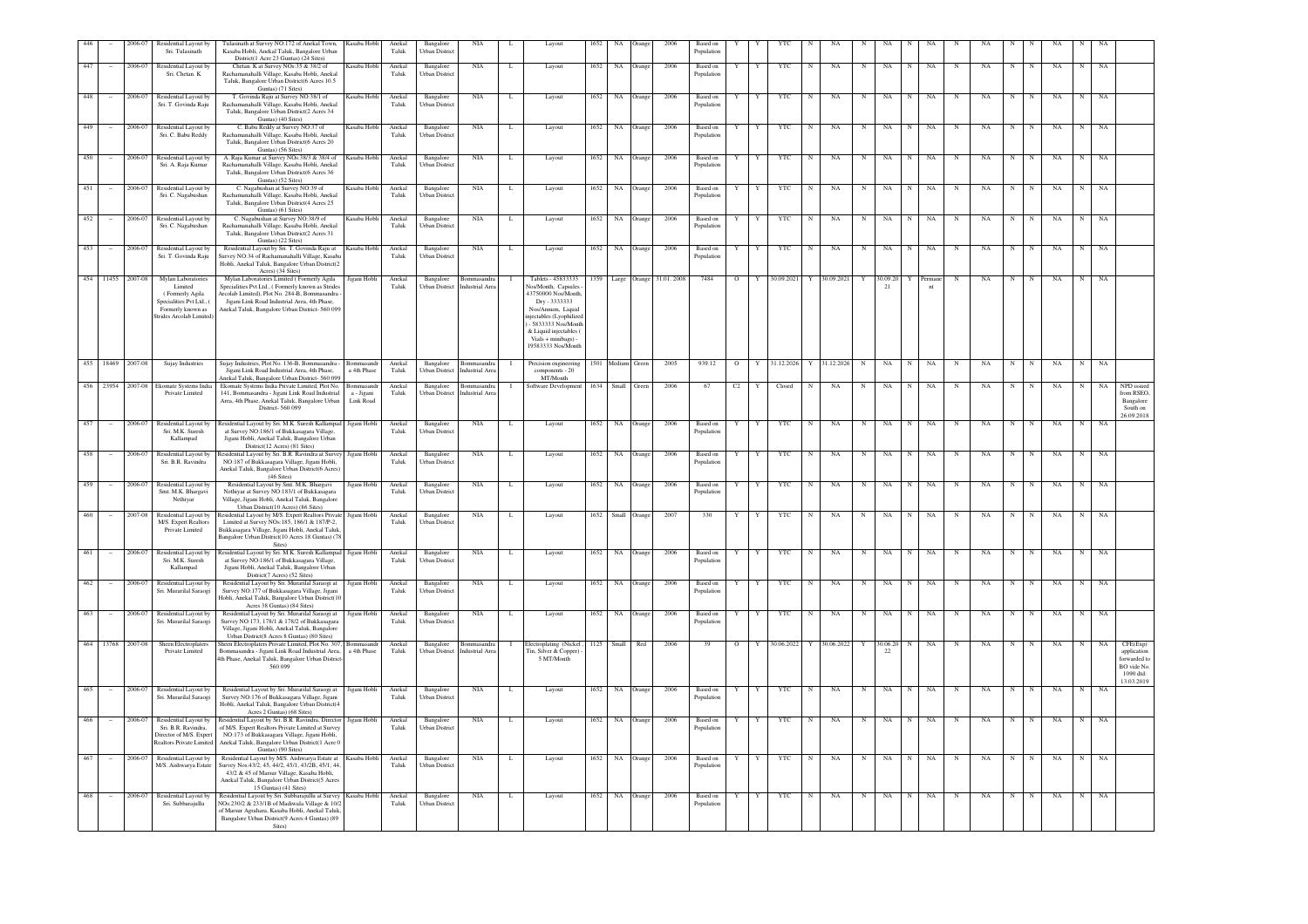|            |        | 2006-07       | Residential Layout by<br>Sri. K. Nagaraja Reddy                                                                                                   | Residential Layout by Sri. K. Nagaraja Reddy at<br>Survey NOs:228/2, 229/2, 227/3, 227/4, 229/1 &<br>228/1 of Madiwala Village & Survey NOs:12/2 &<br>10/2 of Marsur Agrahara Village, Kasaba Hobli,<br>Anekal Taluk, Bangalore Urban District(8 Acres<br>10 Guntas) (86 Sites    | Kasaba Hobli                                | Anckal<br>Taluk           | Bangalore<br><b>Urban Distric</b>              | NIA                                 | L            | Layout                                                                                                                                            | 1652 | NA                                     | Orange        | 2006                      | Based on<br>Population        | Y              | Y          | YTC              | N | NA           | N          | NA              |            | NA           |            | NA              | N          |            | NA              | N          | NA          |                                                                |
|------------|--------|---------------|---------------------------------------------------------------------------------------------------------------------------------------------------|-----------------------------------------------------------------------------------------------------------------------------------------------------------------------------------------------------------------------------------------------------------------------------------|---------------------------------------------|---------------------------|------------------------------------------------|-------------------------------------|--------------|---------------------------------------------------------------------------------------------------------------------------------------------------|------|----------------------------------------|---------------|---------------------------|-------------------------------|----------------|------------|------------------|---|--------------|------------|-----------------|------------|--------------|------------|-----------------|------------|------------|-----------------|------------|-------------|----------------------------------------------------------------|
| 470<br>471 | 14946  | 2007-08       | 2007-08 Mahalaxmi Granites<br><b>Global Industries</b>                                                                                            | Mahalaxmi Granites, Survey No. 90,<br>Mahanthalingapura Village, Kallabalu Post, Jigan<br>Hobli, Anekal Taluk, Bangalore Urban District<br>Global Industries, Plot No. 609-560/1 & 609-                                                                                           | Jigani Hobli<br>Rommacandi                  | Anckal<br>Taluk<br>Anekal | Bangalore<br><b>Urban Distric</b><br>Bangalore | NIA<br>Bommasandra                  |              | Granite cutting and<br>polishing - 1200 Sq.<br>mtr/Month<br><b>Construction Chemicals</b>                                                         |      | 1518 Small Green<br>1369 Medium Orange |               | 05.06.2006<br>08.05.2006  | 28<br>600                     | Cl<br>C1       |            | Closed<br>Closed |   | NA<br>Closed | N<br>N     | NA<br><b>NA</b> | N          | NA<br>NA     | N<br>N     | NA<br><b>NA</b> | N<br>N     | $_{\rm N}$ | NA<br><b>NA</b> | $_{\rm N}$ | NA<br>NA    | Withdraw o<br>Consent<br>04/09/2011                            |
| 472        |        | 2006-07       | <b>AR Bricks</b>                                                                                                                                  | 560/2, Bommasandra Industrial Area, 4th Phase,<br>Anekal Taluk, Bangalore Urban District- 560 099<br>AR Bricks, Survey No. 91, Guddanahalli Village,                                                                                                                              | a 4th Phase<br>Kasaba Hobl                  | Taluk<br>Anekal           | Urban Distric<br>Bangalore                     | ndustrial Are<br><b>NIA</b>         |              | $-20,000$ MT/Annun<br><b>Table Moulded Bricks</b>                                                                                                 | 1598 | Small                                  | Green         | 2006                      | 230                           | $\circ$        | N          | $_{\rm NA}$      |   | 31.12.2015   | $_{\rm N}$ | $_{\rm NA}$     | N          | $_{\rm NA}$  | N          | NA              | N          |            | NA              | $_{\rm N}$ | $_{\rm NA}$ |                                                                |
| 473        |        | 18606 2006-07 | <b>Bit By Bit Computer</b>                                                                                                                        | Samandhur Post, Kasaba Hobli, Anekal Taluk,<br><b>Bangalore Urban District</b><br>Bit by Bit Computers Ltd., Plot No. 142,                                                                                                                                                        |                                             | Taluk<br>Anekal           | <b>Urban District</b>                          |                                     |              | 6 Lakh briks/Annun<br>Software Development                                                                                                        |      | 1634 Small Green                       |               | 31/07/2006                | 363                           |                |            | 31.12.2018       |   | 31.12.2018   |            | NA              |            | NA           | N          | NA              | N          |            | NA              |            | $_{\rm NA}$ |                                                                |
|            |        |               | ervices Private Limited                                                                                                                           | nasandra - Jigani Link Road, Industrial Area<br>Bandenallasandra, Jigani Post, Anekal Taluk.<br>Bangalore Urban District - 562106                                                                                                                                                 | Bommasand<br>a - Jigani<br>Link Road        | ${\rm T}$ aluk            | Bangalore<br><b>Urban District</b>             | Bommasandra<br>ndustrial Are        |              |                                                                                                                                                   |      |                                        |               |                           |                               | $\circ$        | Y          |                  |   |              | N          |                 | N          |              |            |                 |            |            |                 |            |             |                                                                |
| 474        | $\sim$ | 2007-08       | <b>Bharti Tele Ventures</b><br>Limited                                                                                                            | Bharti Tele Ventures Limited, Survey NO:30, R.K.<br>Nilaya, Yarandahalli, Bommasandra Industrial<br>Area, 4th Phase, Anekal Taluk, Bangalore Urban<br>District-560 099                                                                                                            | Bommasand<br>a 4th Phase                    | Anekal<br>Taluk           | Bangalore<br><b>Urban Distric</b>              | Bommasandra<br>ndustrial Are        |              | <b>Diesel Generator sets</b><br>(15 KVA to 1 MVA)                                                                                                 | 52   | NA                                     | White         | 2007-2008                 | Based on<br>D.G Set<br>Rating | $\circ$        | $_{\rm N}$ | <b>NA</b>        |   | 31.12.2015   | N          | NA              | N          | NA           | N          | <b>NA</b>       | $_{\rm N}$ | N          | <b>NA</b>       | N          | NA          |                                                                |
| 475        |        | 14267 2007-08 | <b>Texwear Processing</b>                                                                                                                         | Texwear Processing, Plot No. 98, Bommasandra -<br>Jigani Link Road Industrial Area, 4th Phase,<br>Anekal Taluk, Bangalore Urban District- 560 099                                                                                                                                 | <b>Bommasand</b><br>a - Jigani<br>Link Road | Anekal<br>Taluk           | Bangalore<br>Jrban Distric                     | <b>NIA</b>                          |              | <b>Washing of Garments</b>                                                                                                                        |      | 1352 Small                             | <b>Drange</b> | 22.08.2007                | 119                           | C1             |            | Closed           |   | Closed       | Closed     | 30.09.20<br>18  |            | NA.          |            | <b>NA</b>       |            |            |                 |            |             |                                                                |
| 476        |        |               | 10951 2007-08 Micro Plastics Private<br>Limited                                                                                                   | Micro Plastics Private Limited. Unit - 1. Khata No.<br>170/1, Survey Nos. 330/B, 324, 331, 323, 333/1 &<br>334/1, Subharam Industrial Estate, Marsur Gate,<br>Kasaba Hobli, Anekal Taluk, Bangalore Urban<br>District                                                             | Kasaba Hobli                                | Anekal<br>Taluk           | Bangalore<br><b>Urban District</b>             | <b>NIA</b>                          |              | <b>Injection Moulded Parts</b><br>and Iniection Moulds &<br>Sub Assembly - 128<br>Tons/Annum                                                      | 1543 | Large                                  | Green         | January<br>2007           | 2122                          | $\circ$        |            | 31.12.2022       |   | 31.12.2022   |            | 31.12.20<br>20  | N          | NA           | N          | NA              | N          |            | <b>NA</b>       |            | NA          |                                                                |
|            |        |               | 477 11456 2007-08 Cobra Carbide Private<br>Limited                                                                                                | Cobra Carbide Private Limited, Plot No. 54.<br>Bommasandra - Jigani Link Road Industrial Area<br>4th Phase, Anekal Taluk, Bangalore Urban District<br>560 099                                                                                                                     | Jigani Hobli                                | Anekal<br>Taluk           | Bangalore<br><b>Urban District</b>             | <b>Bommasandra</b><br>ndustrial Are |              | Manufacture of Carbidel<br>cutting tools - 6 Lakh<br>Nos/Annum                                                                                    |      | 1609 Large Green                       |               | 25/04/2007                | 3017                          | $\circ$        |            | 31.12.2022       |   | Y 31.12.2022 | N          | NA              | N          | NA           | N          | <b>NA</b>       | N          | N          | NA              | N          | NA          |                                                                |
| 478        |        | 23998 2006-07 | Sree Maruthi Brick<br>Works                                                                                                                       | Sree Maruthi Brick Works, Survey No. 16/3,<br>Shanimahatma Temple (Opposite), Anekal Town<br>Bannerghatta Road, Kasaba Hobli, Anekal Taluk<br><b>Bangalore Urban District</b>                                                                                                     | Kasaba Hobl                                 | Anckal<br>Taluk           | Bangalore<br><b>Urban District</b>             | <b>NIA</b>                          |              | Table Moulded Bricks<br>6 Lakh briks/Annun                                                                                                        | 1598 | Small Green                            |               | 2006                      | 150                           | $\overline{0}$ |            | NA               |   | 31.12.2015   | N          | $_{\rm NA}$     |            | NA           | N          | $_{\rm NA}$     | N          | N          | NA              | N          | NA          |                                                                |
| 479        | $\sim$ | 2003-04       | Residential Layout by<br>Sri. S. Jagadeeswara<br>Reddy ofms Sri<br>Sivapriya Township<br>Promoters Private<br>Limited                             | Residential Layout by Sri. S. Jagadeeswara Reddy<br>ofms Sri Sivapriya Township Promoters Private<br>Limited at Survey NOs:336, 339, 340 & 341 of<br>Marsur Village, Kasaba Hobli, Anekal Taluk,<br><b>Bangalore Urban District</b>                                               | Kasaba Hobl                                 | Anekal<br>Taluk           | Bangalore<br>Urban Distric                     | <b>NIA</b>                          | L            | Layout                                                                                                                                            | 1652 |                                        | NA Orange     | 05.09.2003                | Based on<br>Population        |                |            | <b>YTC</b>       |   | NA           | N          | NA              | N          | NA           | N          | $_{\rm NA}$     | $_{\rm N}$ | N          | NA              | N          | NA          |                                                                |
| 480        |        | 2003-04       | Residential Layout by<br>Sri Manik Chand<br>Baldota & Smt. Maina<br>Baldota                                                                       | esidential Layout by Sri. Manik Chand Baldota &<br>Smt. Maina Baldota at Survey NOs:305, 306, 307<br>308, 309, 321/1 & 326/1 of Marsur Village.<br>Kasaba Hobli, Anekal Taluk, Bangalore Urban<br>District                                                                        | Casaba Hobl                                 | Anekal<br>Taluk           | Bangalore<br><b>Urban District</b>             | NIA                                 |              | Layou                                                                                                                                             | 1652 |                                        |               | NA Orange 08.05.2003      | <b>Based</b> on<br>Population |                |            | YTC              |   | NA           |            | NA              |            | NA           | N          | NA              |            |            | NA              |            | NA          |                                                                |
| 481        |        | 2003-04       | Residential Layout by<br>Sri Prabhakar Reddy                                                                                                      | Residential Layout by Sri. Prabhakar Reddy at<br>Survey NOs:110/1, 111/1 & 112/1 of<br>Harappanahalli Village, Jigani Hobli, Anekal<br>Taluk, Bangalore Urban District                                                                                                            | Jigani Hobli                                | Anekal<br>Taluk           | Bangalore<br><b>Urban District</b>             | <b>NIA</b>                          |              | Layout                                                                                                                                            | 1652 | NA                                     | <b>Drange</b> | 04.04.2003                | <b>Based</b> on<br>Population |                |            | YTC              |   | NA           |            |                 |            |              |            |                 |            |            |                 |            |             |                                                                |
| 482        |        | 2007-08       | Residential Apartment<br>by Sri. V. Lakshmi<br>Jaravan of M/S Nirma<br>Shelters (Bangalore)<br>Private Limited                                    | esidential Apartment by Sri. V. Lakshmi Narayan<br>of M/S. Nirman Shelters (Bangalore) Private<br>Limited at Survey NOs: 22 23/3 23/4 24 136<br>137, 159, 162, 21, 27, 28, 29 & 32 of<br>Harappanahalli Village, Jigani Hobli, Anekal<br>Taluk, Bangalore Urban District          | Jigani Hobl                                 | Anekal<br>Taluk           | Bangalore<br><b>Urban Distric</b>              | <b>NIA</b>                          | $\mathbf{A}$ | Apartment                                                                                                                                         | 1181 | Small                                  | Red           | 2007                      | <b>Based</b> on<br>Populatio  |                |            | YTC              |   | <b>NA</b>    |            | NA              |            | NA           |            | <b>NA</b>       |            |            | NA              |            |             |                                                                |
| 483        |        | 2003-04       | Residential Layout by<br>Sri. S. Jagadeeswara<br>Reddy & Sri, Vasudeva<br>Reddy of M/S. Sri<br>Sivapriya Township<br>Promoters Private<br>Limited | Residential Layout by Sri. S. Jagadeeswara Reddy<br>& Sri. Vasudeva Reddy of M/S. Sri Sivapriya<br>Township Promoters Private Limited at Survey<br>NOs:11/2, 29, 28, 23/4, 24/5, 30 & 8 of Marsur<br>Village, Kasaba Hobli, Anekal Taluk, Bangalore<br><b>Urban District</b>      | Casaba Hobl                                 | Anckal<br>Taluk           | Bangalore<br><b>Urban District</b>             | NIA                                 |              | Layout                                                                                                                                            | 1652 | NA                                     |               | 05.05.2003                | <b>Based</b> on<br>Population |                |            | <b>YTC</b>       |   |              |            |                 |            |              |            |                 |            |            |                 |            |             |                                                                |
| 484        |        |               | 2001-02 Residential Lavout by<br>Sri. Mohan Chavala of<br>M/S. Vasavi Homes                                                                       | Residential Lavout by Sri. Mohan Chavala of M/S. Kasaba Hobli<br>Vasavi Homes at Survey NOs:2/3, 2/4, 6/1, 6/2,<br>6/3, 7/1, 7/2, 8, 9, 10, 31/1, 31/2, 39/1, 39/2, 40<br>41/ 42/1 42/2 43/1 48/1 49 57/1 58/1 58/2<br>58.3 & 58/4 of Madiwala Village, Kasaba Hobli,<br>Anekal T |                                             | Anekal<br>Taluk           | Bangalore<br><b>Urban District</b>             | <b>NIA</b>                          | L            | Layout                                                                                                                                            |      |                                        |               | 1652 NA Orange 05.09.2001 | Based on<br>Population        |                |            | YTC              |   | NA           | N          | NA              | $_{\rm N}$ | NA           | N          | <b>NA</b>       | N          | N          | <b>NA</b>       | $_{\rm N}$ | NA          |                                                                |
| 485        |        |               | 10680 2007-08 Micro Labs Limited, Un<br>$\sim$ II                                                                                                 | Micro Labs Limited, Unit - II, Eve Drops Division,<br>Plot No. 113-116, Bommasandra Industrial Area,<br>Anekal Taluk, Bangalore Urban District                                                                                                                                    | jIgani Hobli                                | Anekal<br>Taluk           | Bangalore<br><b>Urban District</b>             | Bommasandra<br>ndustrial Are        |              | Injections - 1800000<br>Nos/Month $\&$<br>Opthalmic products<br>Eye drops) - 3991667<br>Nos/Month                                                 |      | 1359 Large Orange                      |               | 05.09.2006                | 3833                          | $\circ$        |            | 30.09.2022       |   | 30.09.2022   |            | 30.09.20<br>23  |            | 0.09.2<br>22 |            | <b>NA</b>       | N          |            | NA              |            | NA          |                                                                |
| 486        | $\sim$ |               | 2007-08 Ratna Poly Pack (India<br>Limited                                                                                                         | Ratna Poly Pack (India) Limited, Survey No. 297,<br>Haragadde Village, Jigani Hobli, Anekal Taluk,<br><b>Bangalore Urban District</b>                                                                                                                                             | Jigani Hobli                                | Anekal<br>Taluk           | Bangalore<br>Jrban Distric                     | <b>NIA</b>                          |              | Plastic and Paper<br>Disposable Cups                                                                                                              |      | 1509 Medium                            | Green         | 2006                      | 603                           | C1             |            | Closed           |   | Closed       | N          | NA              |            | NA           | N          | NA              | N          |            | NA              |            | NA          |                                                                |
| 487        |        | 14106 2007-08 | The World School<br>Private Limited                                                                                                               | The World School Private Limited, Survey<br>NOs:263/1, 263/2 & 264 of Hulimangala Village,<br>Jigani Hobli, Anekal Taluk, Bangalore Urban<br>District                                                                                                                             | Jigani Hobli                                | Anekal<br>Taluk           | Bangalore<br><b>Urban District</b>             | <b>NIA</b>                          | E            | <b>Educational Institute</b>                                                                                                                      |      | 1597 Large Green                       |               | 01.07.2007                | 1004                          | $\circ$        |            | 31.12.2020       |   | 31.12.2020   | N          | NA              | N          | NA           | N          | NA              | N          | N          | NA              | N          | NA          |                                                                |
| 488        |        | 18464 2007-08 | Om Industries                                                                                                                                     | Om Industries, Plot No. 77, Bommasandra - Jigani<br>Link Road Industrial Area 4th Phase Anekal<br>Taluk, Bangalore Urban District- 560 099                                                                                                                                        | a - Jigani<br>Link Road                     | Anckal<br>Taluk           | Bangalore<br><b>Urban District</b>             | ommasandra<br>ndustrial Are         |              | Plastic disposable cups<br>140 MT/Annum                                                                                                           | 1543 | Small                                  | Green         | 2006-2007                 | 54                            | $\overline{0}$ |            | 31.12.2016       |   | NA           | N          | $_{\rm NA}$     |            | NA           | N          | $_{\rm NA}$     | N          | $_{\rm N}$ | NA              | N          | $_{\rm NA}$ |                                                                |
| 489        |        | 2007-08       | Javanth Bricks Works                                                                                                                              | Javanth Bricks Works, Survey Nos, 36/1 & 47/1.<br>Anekal Town, Kasaba Hobli, Anekal Taluk,<br>Bangalore Urban District                                                                                                                                                            | Kasaba Hobli                                | Anekal<br>Taluk           | Bangalore<br>Urban Distric                     | <b>NIA</b>                          |              | <b>Table Moulded Bricks</b>                                                                                                                       |      | 1598 Small                             | Green         | 2008                      | 35                            | Y              | N          | NA               |   | <b>YTC</b>   | N          | <b>NA</b>       | N          | NA           | N          | NA              | N          | N          | <b>NA</b>       | N          | NA          |                                                                |
| 490        |        | 2006-07       | Chowdeshwari Brick<br>Industry                                                                                                                    | Chowdeshwari Brick Industry, Survey No. 271/3 & 271/2B, Haragadde Village, Jigani Hobli, Anekal<br>Taluk, Bangalore Urban District                                                                                                                                                | Jigani Hobli                                | Anekal<br>Taluk           | Bangalore<br><b>Urban District</b>             | <b>NIA</b>                          | $\mathbf{I}$ | Table Moulded Bricks 1598 Small Green                                                                                                             |      |                                        |               | 2006                      | 47                            | C2             | $_{\rm N}$ | NA               |   | Closed       | N          | NA              | $_{\rm N}$ | NA           | $_{\rm N}$ | NA              | $_{\rm N}$ | $_{\rm N}$ | NA              | $_{\rm N}$ | NA          | NPD issue<br>from RSEO,<br>Bangalore<br>South on<br>29.09.2018 |
| 491        |        | 2007-08       | Sri Veda Bricks                                                                                                                                   | Sri Veda Bricks, Besthamanahalli, Attibele Road<br>Kasaba Hobli, Anekal Taluk, Bangalore Urban<br>District                                                                                                                                                                        | Kasaba Hobli                                | Anekal<br>Taluk           | Bangalore<br><b>Urban Distric</b>              | <b>NIA</b>                          |              | Table Moulded Bricks 1598 Micro Green                                                                                                             |      |                                        |               | 05.04.2001                |                               | Cl             | N          | NA               |   | Closed       | N          | NA              | N          | NA.          | N          | <b>NA</b>       | N          | N          | <b>NA</b>       | N          | NA          |                                                                |
| 492        | 11197  | 2008-09       | SFO Technologies<br>Private Limited,<br>(Electronics Division)                                                                                    | SFO Technologies Private Limited, (Electronics<br>Division), Plot No. 130, Bommasandra Industrial<br>Area, 4th Phase, Anekal Taluk, Bangalore Urban<br>District- 560 099                                                                                                          | a 4th Phase                                 | Anckal<br>Taluk           | Bangalore<br><b>Urban District</b>             | ndustrial Are                       |              | Medical Equipments-<br>10,000 Units/Month,<br>Electromechanical<br>Assembly - 3,50,000<br>Units/Month &<br>Assembly of PCB<br>2.50.000 Units/Mont |      | 1612 Large Green                       |               | 03.03.2009                | 2834                          | $\overline{0}$ |            | 31.12.2022       |   | 31.12.2022   |            | 31.12.20<br>22  |            | NA           |            | NA              |            |            |                 |            | NA          | HWM yet to<br>be issued                                        |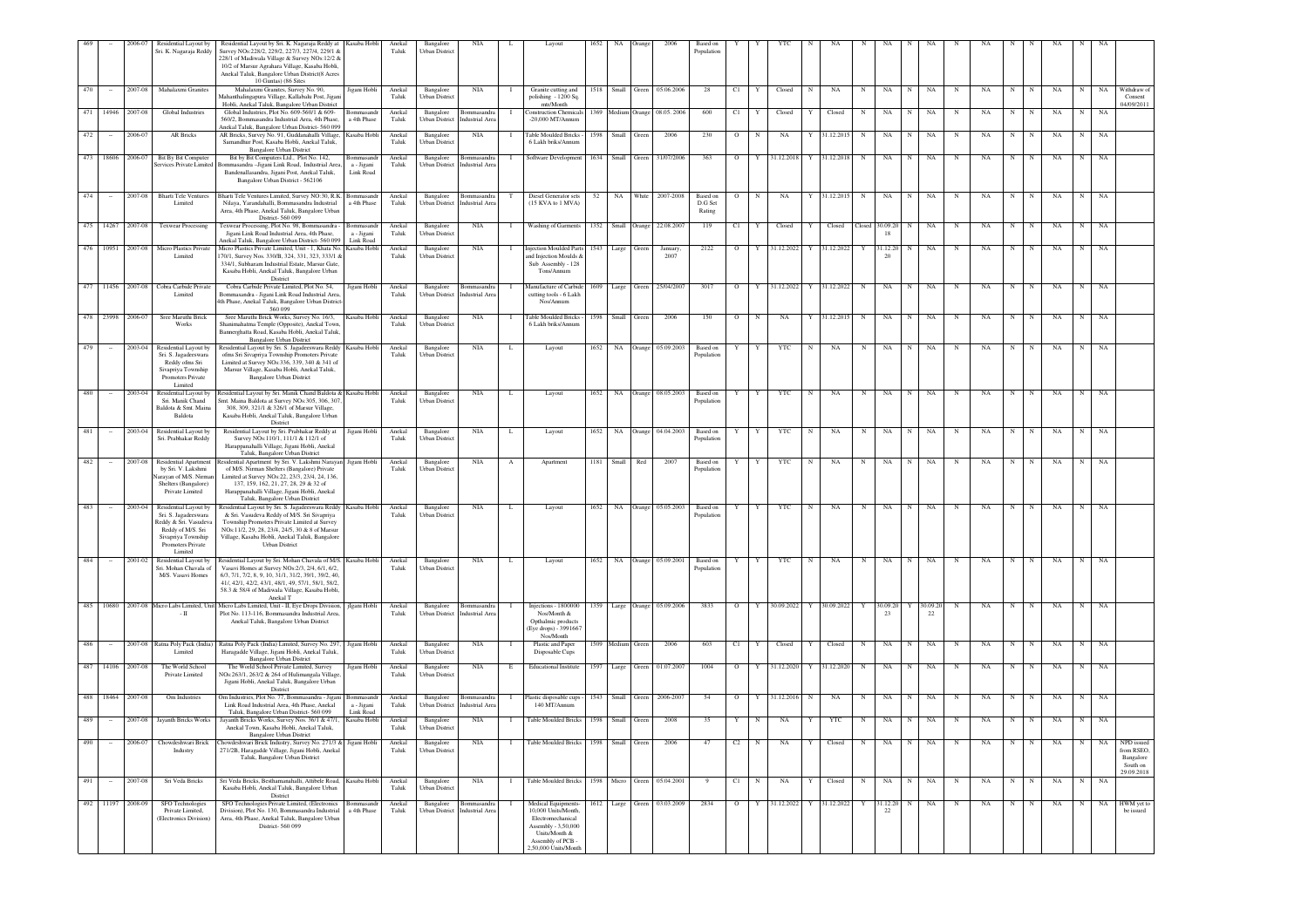|     | 493 | 23501  | 2007-08           | ES Electronics (India<br>Private Limited                                                                | ES Electronics (India) Private Lin<br>Bommasandra - Jigani Link Road Industrial Area.<br>4th Phase. Anekal Taluk, Bangalore Urban District<br>560 099                                                                                                                                                                                                | a 4th Phase                          | Taluk           | Bangalore<br><b>Urban District</b> | Jigan<br>ndustrial Are              |                | Electrical enrgy<br>conservation product<br>(Energy save panels)<br>1000 Nos/Month &<br>Elecronic ballast - 1000<br>Nos/Month                                                                                                                                                                                                                                                                                            |      | imall             |              | 200 <sup>s</sup>             | 92                           |                |              | 1.12.202   |                | 31.12.202  |                |                |                |             |                  |             |   |   |           |              |           |                                                          |
|-----|-----|--------|-------------------|---------------------------------------------------------------------------------------------------------|------------------------------------------------------------------------------------------------------------------------------------------------------------------------------------------------------------------------------------------------------------------------------------------------------------------------------------------------------|--------------------------------------|-----------------|------------------------------------|-------------------------------------|----------------|--------------------------------------------------------------------------------------------------------------------------------------------------------------------------------------------------------------------------------------------------------------------------------------------------------------------------------------------------------------------------------------------------------------------------|------|-------------------|--------------|------------------------------|------------------------------|----------------|--------------|------------|----------------|------------|----------------|----------------|----------------|-------------|------------------|-------------|---|---|-----------|--------------|-----------|----------------------------------------------------------|
|     | 494 | $\sim$ | 2006-07           | Residential Apartment by<br>M/S. Celebrity Vinics<br>Homes                                              | Residential Apartment by M/S. Celebrity Vinics<br>Homes at Survey NO:87 of Bandenallasandra<br>Village, Jigani Hobli, Anekal Taluk, Bangalore<br>Urban District                                                                                                                                                                                      | Jigani Hobli                         | Anekal<br>Taluk | Bangalore<br><b>Urban Distric</b>  | <b>NIA</b>                          | $\mathbf{A}$   | Apartment                                                                                                                                                                                                                                                                                                                                                                                                                |      | 1597 Medium Green |              | 2006                         | 929                          | Y              |              | <b>YTC</b> | N              | <b>NA</b>  | N              | NA .           | N              | NA.         | N                | NA          |   | N | <b>NA</b> | $\mathbf{N}$ | NA        |                                                          |
|     | 495 |        |                   | 14632 2007-08 Heera Granites Pvt Ltd.<br>Unit - II (Formerly<br>known as Mahija<br>Granites (Bangalore) | Heera Granites Pvt Ltd., Unit - II (Formerly known<br>as Mahija Granites (Bangalore). Survey No. 4.<br>deramanchanahalli Village, Jigani Hobli, Aneka<br>Taluk, Bangalore Urban District                                                                                                                                                             | Jigani Hobli                         | Anekal<br>Taluk | Bangalore<br><b>Urban Distric</b>  | <b>NIA</b>                          |                | Granite cutting and<br>polishing - 5530 Sq.<br>ft/Month                                                                                                                                                                                                                                                                                                                                                                  | 1518 | Small             | Green        | 26.06.2004                   | 66                           | $\overline{0}$ |              | 31.12.2025 |                | NA         | N              | NA             | N              | $_{\rm NA}$ | $_{\rm N}$       | NA          |   |   | NA        |              | NA        | Board office<br>Closure Order<br>Issued on<br>15/11/2011 |
|     | 496 |        | 2007-08           | Commercial Complex by<br>M/S. Imperial Constrafi<br>Private Limited                                     | Commercial Complex by M/S. Imperial Constrafin Bommasand<br>Private Limited at Site NOs:317(P), 318(P),<br>319(P). Bommasandra - Jigani Link Road<br>Industrial Area, 4th Phase, Anekal Taluk.                                                                                                                                                       | a - Jigani<br>Link Road              | Anckal<br>Taluk | Bangalore<br>Jrban Distric         | <b>NIA</b>                          | $\overline{c}$ | <b>Commercial Complex</b>                                                                                                                                                                                                                                                                                                                                                                                                |      |                   |              | 1400 Large Orange 04.05.2007 | 3000                         | Y              | Y            | YTC        | N              | NA         | N              | NA             | N              | NA          | N                | NA          | N |   | NA        | N            | NA        |                                                          |
|     | 497 |        | 18463 2007-08     | Sunrays Circuits                                                                                        | Bangalore Urban District-560 099<br>Sunrays Circuits, Plot No. 18, (Sub Layout), 4th<br>Phase, Bommasandra Industrial Area, Anekal                                                                                                                                                                                                                   | Bommasand<br>a 4th Phase             | Anekal<br>Taluk | Bangalore<br><b>Urban District</b> | Bommasandra<br>ndustrial Are        |                | Electroplating on<br>printed circuit Board                                                                                                                                                                                                                                                                                                                                                                               |      | $1125$ Small      |              | Red March, 2007              | 45.12                        |                |              | 30.06.2022 |                | 30.06.2022 |                | NA             |                | NA          |                  | NA          |   |   | NA        |              | NA        |                                                          |
|     |     |        | 498 13776 2007-08 | Supreme Industries                                                                                      | Taluk, Bengaluru Urban District- 560 099<br>oreme Industries, Plot No. 17, (Sub Layout), 4th<br>Phase, Bommasandra Industrial Area, Anekal                                                                                                                                                                                                           | a 4th Phase                          | Anekal<br>Taluk | Bangalore<br><b>Urban District</b> | <b>Rommasandr</b><br>Industrial Are |                | 100 Sq. mtr /Month<br>Chrome Gold and<br>Nickel Plating - 1208                                                                                                                                                                                                                                                                                                                                                           | 1125 | Small             | Red          | March, 2007                  | 37.74                        |                |              | 30.06.2022 |                | 30.06.2022 |                | NA             |                | NA          |                  | NA          |   |   | NA        |              | NA        |                                                          |
|     | 499 |        | 2007-08           | Anand Industries                                                                                        | Taluk, Bengaluru Urban District- 560 099<br>Anand Industries, Plot No. C-11, Bommasandra<br>Jigani Link Road Industrial Area, 4th Phase.                                                                                                                                                                                                             |                                      | Aneka<br>Taluk  | Bangalore<br><b>Urban District</b> | iommasandra<br>ndustrial Are        |                | Sq. mtr/Month<br>Copper, duro nickel,<br>silver electroplating                                                                                                                                                                                                                                                                                                                                                           | 125  |                   | Red          | 2007                         | 81.9                         |                |              | 0.06.202   |                | 0.06.202   |                | NA             |                |             |                  | NA          |   |   |           |              |           |                                                          |
|     | 500 | 13907  | 2007-08           | Globe Industrial                                                                                        | Anekal Taluk, Bangalore Urban District- 560 099<br>Globe Industrial Components, Plot No. 12 & 13,                                                                                                                                                                                                                                                    | Bommasand                            | Anekal          | Bangalore                          | <b>3ommasandr</b>                   |                | 50000 Nos/Month &<br>Tin electroplating<br>1000 Nos/Month<br>Machined components                                                                                                                                                                                                                                                                                                                                         | 501  | Small             | Greer        | October,                     | 86                           | $\overline{0}$ |              | 31.12.2026 |                | 31.12.2026 | N              | NA             | N              | NA          | N                | NA          |   |   | NA        |              | NA        |                                                          |
|     |     |        | 501 10528 2007-08 | Components<br><b>HCL</b> Technologies                                                                   | Bommasandra Industrial Area, 4th Phase, Anekal<br>Taluk, Bangalore Urban District- 560 099                                                                                                                                                                                                                                                           | a 4th Phase<br>Rommacand             | Taluk<br>Anekal | <b>Urban District</b><br>Bangalore | ndustrial Are<br><b>Bommasandra</b> |                | and sub assemblies<br>15000 Nos/Month<br>Software Development 1180 Large                                                                                                                                                                                                                                                                                                                                                 |      |                   | Red          | 2007<br>05.04.2009           | 77498                        | $\Omega$       | $\mathbf{v}$ | 30.06.2022 | Y              | 30.06.2022 |                | 0.06.20        |                | rma         | N                | <b>NA</b>   |   | N | NA.       | $_{\rm N}$   | NA        |                                                          |
|     |     |        |                   | Limited                                                                                                 | HCL Technologies Limited, Plot No. 288, 38, 39(P), 123(P), 124, 125, 126, 127(P), 128 & 129,<br>Survey NOs:232(P), 233(P), 255(P), 256(P), 257,<br>259, 260, 258(P), 261(P), 263(P) & 264(P) of<br>Jigani link road & Bandenallsandra village, and<br>43(P), 44, 45, 46. Bommasandra Jigani Link Road<br>4th Phase, Anekal Taluk, Bangalore -560 099 | a - Jigani<br>Link Road              | Taluk           | Urban District                     | ndustrial Are                       |                |                                                                                                                                                                                                                                                                                                                                                                                                                          |      |                   |              |                              |                              |                |              |            |                |            |                | 22             |                | nt          |                  |             |   |   |           |              |           |                                                          |
|     | 502 |        | 2008-09           | Rhim Developers Pvt<br>Ltd., (Formerly know<br>as IVR Thyme Park).                                      | Rhim Developers Pvt Ltd., (Formerly known as<br>IVR Thyme Park), Survey No. 79/1-5, 85/2 &<br>89/1A. Jigani Village. Opposite to M/s. OTIS Lift<br>Factory, Behind PSK Engineering, Jigani Hobli,<br>Anekal Taluk, Bangalore Urban District                                                                                                          | Jigani Hobl                          | Anekal<br>Taluk | Bangalon<br><b>Urban Distric</b>   | <b>NIA</b>                          | $\overline{A}$ | Apartment                                                                                                                                                                                                                                                                                                                                                                                                                | 1181 | Large             | Red          | 08.07.2008                   | 8200                         |                |              | <b>YTC</b> | $\overline{N}$ | NA         |                | NA             |                | NA          |                  | NA          |   |   | NA        |              | NA        |                                                          |
|     | 503 |        | 2007-08           | <b>Commercial Complex by</b><br>Sri KN Surendra<br>Reddy                                                | Commercial Complex by Sri. K.N. Surendra Reddy Kasaba Hobli<br>at Plot No. 245 246 247 248 249 250 251 &<br>252, Survey Nos. 319/2, 320, 321/2. 325/2 &<br>327/2 of Marsur Village, Kasaba Hobli, Anekal<br>Taluk, Bangalore Urban District                                                                                                          |                                      | Anekal<br>Taluk | Bangalore<br><b>Urban Distric</b>  | <b>NIA</b>                          | C              | <b>Commercial Complex</b>                                                                                                                                                                                                                                                                                                                                                                                                |      | 1597 Medium Green |              | 2007                         | 719                          | Y              | Y            | YTC        | N              | NA         | N              | NA             | $_{\rm N}$     | NA          | $\bar{\text{N}}$ | NA          |   |   | NA        | $_{\rm N}$   | NA        |                                                          |
|     | 504 |        |                   | 18775 2007-08 Carborandum Univers<br>Limited                                                            | Carborundum Universal Limited, Plot No. 77,<br>ommasandra - Jigani Link Road Industrial Area,<br>4th Phase, Anekal Taluk, Bangalore Urban District<br>560 099                                                                                                                                                                                        | Jigani Hobli                         | Anekal<br>Taluk | Bangalore<br>Jrban Distric         | Bommasandra<br>dustrial Are         |                | <b>Electric Power Tools</b>                                                                                                                                                                                                                                                                                                                                                                                              |      | 1609 Medium Green |              | July, 2007                   | 631                          | Cl             |              | Closed     |                | Closed     | N              | NA             | N              | NA          | $_{\rm N}$       | $_{\rm NA}$ |   |   | NA        | $_{\rm N}$   | <b>NA</b> |                                                          |
|     | 505 |        | 2007-08           | Zenbrain Software<br>Technologies                                                                       | Zenbrain Software Technologies, Plot No. 289.<br>90, 291 & 292, Bommasandra - Jigani Link Road<br>Industrial Area, 4th Phase, Anekal Taluk,<br>Bangalore Urban District-560 099                                                                                                                                                                      | Bommasand<br>a - Jigani<br>Link Road | Anekal<br>Taluk | Bangalore<br>Jrban Distric         | <b>NIA</b>                          |                | Software Development                                                                                                                                                                                                                                                                                                                                                                                                     |      | 1399 Large        | Orange       | 08.09.2007                   | 6963                         | C1             |              | Closed     |                | <b>YTC</b> |                | NA.            |                | NA          |                  | <b>NA</b>   |   |   | NA        |              | NA        | Not issued<br>$_{\rm CFE}$                               |
|     | 506 |        | 2007-08           | Residential Layout by<br>Sri. Kothapalli<br>Nageswara $\mathsf{Rao}$                                    | Residential Layout by Sri Kothanalli Nageswara<br>Rao at Survey Nos. 73, 75/2, 85/2, 84, 83 & 82 of<br>Mahanthalingapura Village, Jigani Hobli, Anekal<br>Taluk, Bangalore Urban District                                                                                                                                                            | Jigani Hobli                         | Anekal<br>Taluk | Bangalore<br><b>Urban District</b> | <b>NIA</b>                          | L              | Layout                                                                                                                                                                                                                                                                                                                                                                                                                   | 1652 | NA                | Orang        | 2007                         | Based on<br>Population       |                |              | <b>YTC</b> |                | <b>NA</b>  |                | NA             |                | NA          |                  | NA          |   |   | NA        |              | <b>NA</b> |                                                          |
|     | 507 |        | 2007-08           | Residential Layout by<br>Sri A Narendra                                                                 | Residential Layout by Sri. A. Narendra at Survey<br>Nos 106 108 80/1C 80/D 80/1D 80/1E 80/1E<br>0/1G & 80/1H, Soppahalli Village, Kasaba Hobli<br>Anekal Taluk, Bangalore Urban District                                                                                                                                                             | Kasaba Hobi                          | Anekal<br>Taluk | Bangalore<br><b>Urban Distric</b>  | <b>NIA</b>                          | τ              | Layout                                                                                                                                                                                                                                                                                                                                                                                                                   | 1652 | NA                | Orange       | 2007                         | Based on<br>Population       |                |              | YTC        |                | NA         |                | NA             |                | NA          | N                | NA          |   |   | NA        |              | NA        |                                                          |
|     | 508 |        | 2007-08           | <b>Bhuma</b> Technologies                                                                               | Bhuma Technologies, Plot No. 293, Bommasandra<br>Jigani Link Road Industrial Area, 4th Phase<br>Anekal Taluk, Bangalore Urban District- 560 099                                                                                                                                                                                                      | a - Iigani<br>Link Road              | Anekal<br>Taluk | Bangalore<br><b>Urban District</b> | <b>Bommasandr</b><br>ndustrial Are  |                | Manufacture plastic<br>intainers and closure<br>3 million sets/Annur                                                                                                                                                                                                                                                                                                                                                     | 1543 | Small             | Green        | 2006                         | 219                          | Cl             |              | Closed     |                | Closed     | N              | NA             | N              | NA          | N                | NA          |   |   | NA        |              | NA        |                                                          |
| 509 |     |        | 2007-08           | Residential Layout by<br>Sri. K.T. Francis                                                              | Residential Layout by Sri. K.T. Francis at Survey<br>No. 82, Hompalaghatta Village & Survey Nos. 22,<br>91, 92, 92, 94, 102, 104 & 120, Singasandra<br>Village, Kasaba Hobli, Anekal Taluk, Bangalore<br>Urban District                                                                                                                              | Kasaba Hobi                          | Anekal<br>Taluk | Bangalore<br><b>Urban Distric</b>  | <b>NIA</b>                          |                | Layout                                                                                                                                                                                                                                                                                                                                                                                                                   | 1652 | $_{\rm NA}$       | <b>Orang</b> | 2007                         | <b>Based</b> on<br>Populatio |                |              | YTC        |                | NA         |                | NA             |                | NA          |                  | NA          |   |   | NA        |              |           |                                                          |
|     | 510 |        |                   | 2007-08 Chandana Brick Works                                                                            | Chandana Brick Works, Survey No. 303/2, Marsur<br>Village, Kasaba Hobli, Anekal Taluk, Bangalore<br><b>Urban District</b><br>Dovetail Furniture Private Limited Khatha No.                                                                                                                                                                           | Kasaba Hobi                          | Anckal<br>Taluk | Bangalore<br>Urban Distri          | <b>NIA</b><br><b>NIA</b>            |                | <b>Table Moulded Bricks</b>                                                                                                                                                                                                                                                                                                                                                                                              |      | 1598 Small        | Green        | 2007                         | 30<br>455                    |                | N            | NA         |                | YTC        | N              | NA             | N              | NA          | N                | NA          |   |   | NA        | N            | NA        |                                                          |
|     | 511 |        | 2006-0            | Dovetail Furniture<br>Private Limited                                                                   | 70/1, Survey Nos. 330/B, 323, 324, 331/1, 331/B<br>& 334/1, Marsur Village, Kasaba Hobli, Anekal<br>Taluk, Bangalore Urban District                                                                                                                                                                                                                  | Kasaba Hobi                          | Anekal<br>Taluk | Bangalore<br>Urban Distric         |                                     | $\mathbf{I}$   | Wooden Furniture                                                                                                                                                                                                                                                                                                                                                                                                         |      | 1510 Small Green  |              | March, 200                   |                              | C1             |              | Closed     |                | Closed     | N              | NA             | N              | NA          | N                | NA          |   |   | NA.       | N            | NA        |                                                          |
|     | 512 |        |                   | 2007-08 Yuno Packaging Priv<br>Limited                                                                  | Yuno Packaging Private Limited, Plot No. 86, 87 & Bo<br>88. Bommasandra Industrial Area, 4th Phase.<br>Anekal Taluk, Bengaluru Urban District-560 099                                                                                                                                                                                                | a 4th Phase                          | Anekal<br>Taluk | Bangalore<br><b>Urban District</b> | Bommasandr<br>ndustrial Are         |                | Manufacture of Paper<br>packaging boxes and<br>printed cartons on Job<br>work basis                                                                                                                                                                                                                                                                                                                                      |      | 1509 Small Green  |              | 2007                         | 94                           | $\overline{0}$ |              | 31.12.2023 |                | 31.12.2023 | $\overline{N}$ | NA.            | $\overline{N}$ | NA          | N                | NA          |   |   | NA        | N            | NA        |                                                          |
|     | 513 |        |                   | 13758 2007-08 Resil Chemicals Pri<br>Limited                                                            | Resil Chemicals Private Limited, Plot No. 53-57,<br>IV Phase, Bommasandra Industrial Area, Anekal<br>Taluk, Bangalore Urban District- 560 099                                                                                                                                                                                                        | a 4th Phase                          | Anekal<br>Taluk | Bangalore<br><b>Urban District</b> | ndustrial Are                       |                | mulation of Textile<br>finishing agents - 420<br>MT/M. Manufacture o<br>silicon based fluids<br>135 MT/M,<br>Manufacture of Silico<br>based Lubricants oils<br>156 MT/M,<br>Formulation of<br>Synthetic resin - 200<br>MT/M, Manufacture of<br>silver & Titanium based<br>textile & allied<br>mulation - 30 MT/M<br>Silicon Coating - 50<br>MT/M, Textile finishin<br>agents - 80 MT/M &<br>Silicon polymer - 15<br>MT/M | 1155 | Large             | Red          | 07.10.2009                   | 1648                         |                |              | 80.06.2021 |                | 30.06.2021 |                | 60.06.20<br>21 |                | NA          |                  | NA          |   |   | NA        |              | NA        |                                                          |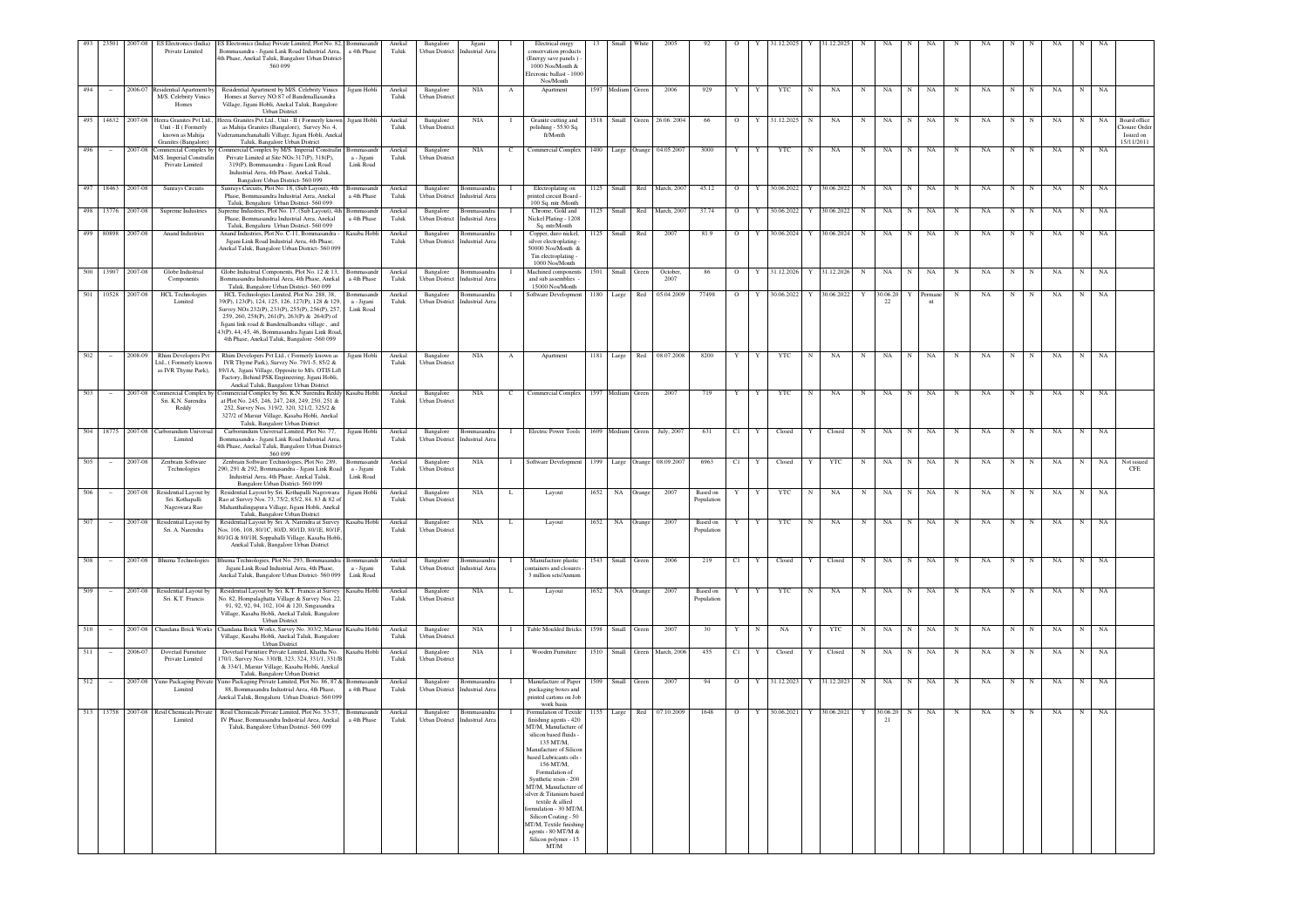|     |        | 2007-01           | Residential Layout by<br>Sri. N. Appaji Gowda.<br>Smt. D.T. Maduramani<br>& Sri. M. Narasimha<br>Murthy                                                   | Residential Layout by Sri. N. Appaji Gowda, Smt<br>D.T. Maduramani & Sri, M. Narasimha Murthy at<br>Survey Nos. 60/2A, 61, 64 & 65 of Madiwala<br>Village, Kasaba Hobli, Anekal Taluk, Bangalore<br><b>Urban District</b>                                                                         | Casaba Hobl                          | Anekal<br>Taluk | <b>Urban District</b>              | NIA                                   |              | Layor                                                                                                                                                                              | 1652 | NA           |              |                 | Population                    |          |   |            |              |             |            |                    |            |              |              |           |            |   |                      |              |             |           |
|-----|--------|-------------------|-----------------------------------------------------------------------------------------------------------------------------------------------------------|---------------------------------------------------------------------------------------------------------------------------------------------------------------------------------------------------------------------------------------------------------------------------------------------------|--------------------------------------|-----------------|------------------------------------|---------------------------------------|--------------|------------------------------------------------------------------------------------------------------------------------------------------------------------------------------------|------|--------------|--------------|-----------------|-------------------------------|----------|---|------------|--------------|-------------|------------|--------------------|------------|--------------|--------------|-----------|------------|---|----------------------|--------------|-------------|-----------|
| 515 | 13963  | 2007-08           | RNS Infrastructure<br>Limited                                                                                                                             | RNS Infrastructure Limited, Survey No. 47/P5,<br>Mahanthalingapura Village, Jigani Hobli, Anekal                                                                                                                                                                                                  | Jigani Hobli                         | Anckal<br>Taluk | Bangalore<br><b>Urban Distric</b>  | <b>NIA</b>                            |              | Stone Crushe                                                                                                                                                                       | 1371 | Small        |              | 2007            | 20                            |          |   | NA         |              | Close       |            |                    |            |              |              |           |            |   |                      |              |             |           |
| 516 |        | 2007-08           | Residential Layout by<br>Sri. S.G. Bharath alias<br><b>Bharath Reddy</b>                                                                                  | Taluk, Bangalore Urban District<br>Residential Layout by Sri, S.G. Bharath alias<br>Bharath Reddy at Survey Nos. 45/6, 47/1, 48/1,<br>48/2, 48/3, 49, 51, 52/1 & 110/3 of<br>Surgajakkanahalli Village, Kasaba Hobli, Anekal<br>Taluk, Bangalore Urban District                                   | asaba Hobl                           | Anekal<br>Taluk | Bangalore<br><b>Urban Distric</b>  | <b>NIA</b>                            |              | Layout                                                                                                                                                                             | 1652 | <b>NA</b>    | <b>Drans</b> | 2007            | Based on<br>Population        |          |   | YTC        |              | NA          |            | <b>NA</b>          |            | NA           |              | NA        | N          |   |                      |              |             |           |
|     |        | 517 11399 2007-08 | Futuristic Diagnostic<br><b>Imaging Center Private</b><br>Limited                                                                                         | Futuristic Diagnostic Imaging Center Private<br>imited, Plot No. 282, Bommasandra - Jigani Link<br>Road Industrial Area, 4th Phase, Anekal Taluk,<br>Bangalore Urban District-560 099                                                                                                             | a - Jigani<br>Link Road              | Anekal<br>Taluk | Bangalore<br><b>Urban District</b> | <b>Bommasandr</b><br>ndustrial Are    |              | 18 mev medical<br>cyclotrons facility                                                                                                                                              |      | $1117$ Large | Red          | 29/08/2009      | 5960                          | $\circ$  |   | 30.06.2024 | $\mathbf{Y}$ | 30.06.2024  |            | 30.06.20<br>16     |            | erma<br>nt   | N            | NA        | N          | N | NA                   | $_{\rm N}$   | $_{\rm NA}$ |           |
| 518 | 18781  | 2008-09           | AB mauri Industires Pv<br>Ltd (formerly Florale<br>India Private Limited)                                                                                 | AB mauri Industires Pyt Ltd (Florale India Private<br>Limited), Plot No. 218 & 219, Bommasandra -<br>Jigani Link Road Industrial Area, 4th Phase<br>Anekal Taluk, Bangalore Urban District- 560 099                                                                                               | Jigani Hobli                         | Anekal<br>Taluk | Bangalore<br>Urban Distric         | <b>Bommasandra</b><br>ndustrial Are   |              | Manufacture of Food<br>flavours, industrial<br>perfumeries, bakery<br>additives and masala<br>$100$ MT/Month                                                                       | 1588 | Large        | Green        | 08.08.200       | 1383                          | $\circ$  |   | 31.12.2026 |              | 31.12.2026  |            | 0.09.20<br>21      |            | $_{\rm NA}$  | N            | NA        | N          | N | NA                   | N            | NA          |           |
| 519 | 39085  | 2007-08           | Mahindra Electric<br>Mobility Limited (<br>Formerly known as<br>Mahindra Reva Electric<br>Car Company Private<br>Limited)                                 | Mahindra Electric Mobility Limited (Formerly<br>known as Mahindra Reva Electric Car Company<br>Private Limited), Plot No. 66-69, 72-76,<br>nmasandra - Jigani Link Road Industrial Area<br>4th Phase, Anekal Taluk, Bangalore Urban Distric<br>560 099                                            | Jigani Hobli                         | Anekal<br>Taluk | Bangalore<br><b>Urban District</b> | <b>Rommasandr</b><br>ndustrial Are    |              | Assembly of electric<br>three wheeler - 1250<br>los/Month & Assembl<br>of electric vehicles<br>aggregates & related<br>arts - 1250 Nos/Mont                                        | 1577 | Large        | Green        | 2007            | 1541                          | $\Omega$ |   | 31.12.2022 |              | 1.12.202    |            | 31.12.20<br>$22\,$ |            | 0.06.2<br>19 |              | NA        |            |   | FBO on<br>16.01.2019 |              | NA          |           |
| 520 |        |                   | 2007-08 Residential Lavout by<br>Smt. Amaravathi, Smt<br>Chikkammayya, Sri. R.<br>Rajendra, Sri. R.<br>Ravindra Sri R<br>Nagendra & Sri. R.<br>Narasimhan | Residential Lavout by Smt. Amaravathi, Smt.<br>hikkammayya, Sri. R. Rajendra, Sri. R. Ravindra<br>Sri. R. Nagendra & Sri. R. Narasimhan at Survey<br>Nos. 37, 38, 137, 138 & 139 of Surajakkanahalli<br>Village, Kasaba Hobli, Anekal Taluk, Bangalore<br><b>Urban District</b>                   | Kasaba Hobli                         | Anekal<br>Taluk | Bangalore<br>Urban District        | NIA                                   | L            | Layout                                                                                                                                                                             | 1652 | NA           | Orang        | 2007            | Based on<br>Populatio         |          |   | YTC        |              | <b>NA</b>   | N          | NA                 | N          | NA           |              | NA        | N          | N | NA                   |              | NA          |           |
| 521 |        | 2007-08           | Residential Layout by<br>Sri. Gowrish B. Sugar of<br>M/S. Ashirwad Shelters                                                                               | Residential Layout by Sri. Gowrish B. Sugar of<br>M/s. Ashirwad Shelters at Survey Nos. 51/2, 52/3,<br>51/1, 50/1, 48/2, 43/2, 44, 46/1, 46/2, 53/3, 45, 47<br>49, 51/2, 50/1, 51/1, 52/2, 43/1, 50/1, 51/1, 51/2,<br>46/2, 50/4, 48/1, 50/2, 53/2, 50/3, 46/1 & 47 of<br>Kumbarahalli, Bangalore | Jigani Hobli                         | Anekal<br>Taluk | Bangalore<br><b>Urban Distric</b>  | <b>NIA</b>                            |              | Layout                                                                                                                                                                             | 1652 | <b>NA</b>    | <b>Orang</b> | 2007            | Based on<br>Population        |          |   | YTC        |              | NA          |            | <b>NA</b>          |            | NA           |              | NA        |            |   |                      |              | NA          |           |
| 522 | $\sim$ |                   | 2007-08 Residential Lavout by<br>Sri. N.G. Basavarajappa<br>of M/S. Ananda Nilava                                                                         | Residential Layout by Sri. N.G. Basavarajappa of M/s. Ananda Nilaya at Survey Nos. 106/1, 106/2,<br>107/1, 107/1, 101/2, 110/2, 117, 109, 107/2,<br>101/2, 110/2, 117, 117 & 107/1 of Lingapura<br>Village, Kasaba Hobli, Anekal Taluk, Bangalore<br><b>Urban District</b>                        | Kasaba Hobli                         | Anekal<br>Taluk | Bangalore<br><b>Urban District</b> | <b>NIA</b>                            | $\mathbf{L}$ | Layout                                                                                                                                                                             | 1652 |              | NA Orange    | 2007            | Based on<br>Population        |          |   | <b>YTC</b> | N            | NA          | N          | NA                 | $_{\rm N}$ | NA           | N            | NA        | $_{\rm N}$ | N | <b>NA</b>            | $\mathbb{N}$ | NA          |           |
| 523 | $\sim$ | 2007-08           | Residential Layout by<br>M/S. Rainbow<br>Developers                                                                                                       | Residential Lavout by M/s. Rainbow Developers at<br>Survey Nos. 110, 107, 109/4, 112, 114/1, 114/2.<br>114/4, 115/7, 116/4, 117/1, 117/3, 117/4, 119,<br>120/1, 120/2, 120/3, 121, 122, 123/2, 154/2, 155<br>& 125/2 of Rajapura Village, Jigani Hobli, Anekal<br>Taluk, Bangalore                | Jigani Hobli                         | Anekal<br>Taluk | Bangalore<br><b>Urban District</b> | <b>NIA</b>                            | $\mathbf{L}$ | Layout                                                                                                                                                                             | 1652 | NA           | Orang        | 2007            | Based on<br>Population        |          |   | YTC        |              | NA          | N          | NA                 |            | NA           | N            | NA        | N          | N | <b>NA</b>            | N            | NA          |           |
| 524 |        | 18494 2007-08     | Shubham Comtech &<br><b>Exports Private Limited</b>                                                                                                       | Shubham Comtech & Exports Private Limited, Plo<br>No. 84 & 85 Bommasandra - Jigani Link Road<br>Industrial Area, 4th Phase, Anekal Taluk,<br>Bangalore Urban District-560 099                                                                                                                     | a 4th Phase                          | Anekal<br>Taluk | Bangalore<br><b>Urban District</b> | Bommasandra<br><b>Industrial Area</b> |              | Fabrication of Electrical<br>poles - 50 Ton/Month                                                                                                                                  | 1558 | Small        |              | January<br>2008 |                               |          |   | 31.12.2026 |              | 31.12.2026  |            |                    |            |              |              |           |            |   |                      |              |             |           |
| 525 |        | 2007-08           | Anjani Ispat Private<br>Limited                                                                                                                           | Anjani Ispat Private Limited, Survey Nos. 61 & 62<br>Plot No. 84 & 85, Bommasandra - Jigani Link<br>Road Industrial Area, 4th Phase, Anekal Taluk,<br>Bangalore Urban District-560 099                                                                                                            | Bommasand<br>a - Jigani<br>Link Road | Anekal<br>Taluk | Bangalore<br><b>Urban Distric</b>  | Bommasandra<br>ndustrial Are          |              | <b>Fabrication Activity</b>                                                                                                                                                        | 14   | Small        | White        | March, 2006     | 77                            | C1       |   | Closed     |              | NA          | N          | NA                 |            | NA           | N            | NA        | N          |   | NA                   |              | $_{\rm NA}$ |           |
| 526 |        | 2007-08           | Residential Layout by<br>Sri. K. Venkatesh Redd<br>Smt. V. Vimla & Smt.<br>M. Vasanth                                                                     | Residential Lavout by Sri. K. Venkatesh Reddy,<br>Smt. V. Vimla & Smt. M. Vasanth at Survey Nos<br>29, 30/1, 31 & 32/3 of Sidi Hosakote Village.<br>Kasaba Hobli, Anekal Taluk, Bangalore Urban<br>District                                                                                       | Kasaba Hobl                          | Anekal<br>Taluk | Bangalore<br><b>Urban Distric</b>  | <b>NIA</b>                            | L            | Layout                                                                                                                                                                             | 1652 | NA           | Orang        | 2007            | Based on<br>Population        |          | Y | YTC        | N            | NA          | N          | NA                 | N          | NA           | N            | <b>NA</b> | N          | N | <b>NA</b>            | N            | NA          |           |
| 527 | 11081  | 2007-08           | Sansera Engineering<br>Private Limited                                                                                                                    | ansera Engineering Private Limited, Plant - 7, Plo<br>No. 143-A, Bommasandra - Jigani Link Road<br>Industrial Area 4th Phase Anekal Taluk<br>Bangalore Urban District - 560 099                                                                                                                   | igani Hobli                          | Anekal<br>Taluk | Bangalon<br><b>Urban Distric</b>   | <b>NIA</b>                            |              | Automobile<br>Components viz.,<br>connecting rods -<br>116666.66 Nos/Mont<br>& Production of<br>Forging of connecting<br>rods for 2 wheller 4<br>wheelers - 416666.66<br>Nos/Month | 1369 | Large        | Orange       | 25.07.2008      | 2504                          | $\Omega$ |   | 30.09.2021 |              | 30.09.202   |            | 30.09.20<br>21     |            | nt           |              | NA        | N          |   | 30.06.201            |              | NA          |           |
| 528 |        | 2007-08           | Residential Layout by<br>Sri, S.V.S. Sudheer Bab                                                                                                          | Residential Layout by Sri. S.V.S. Sudheer Babu at<br>Survey Nos. 23/2A, 23/1, 24/1, 25/1, 22, 25, 16.<br>20 & 18/P of Kaval Hosahalli Village & Survey<br>NOs:45/P, 47/2, 46 & 48 of Anekal Town, Kasab<br>Hobli, Anekal Taluk, Bangalore Urban District                                          | Kasaba Hobli                         | Anekal<br>Taluk | Bangalore<br><b>Urban District</b> | <b>NIA</b>                            | $\mathbf{L}$ | Layout                                                                                                                                                                             | 1652 | NA           | Orang        | 2007            | Based on<br>Population        |          | Y | <b>YTC</b> | N            | NA          | N          | NA                 | N          | <b>NA</b>    | $\mathbb{N}$ | <b>NA</b> | $_{\rm N}$ | N | <b>NA</b>            | N            | NA          |           |
|     |        | 2007-08           | <b>Apex Paints</b>                                                                                                                                        | Apex Paints, Plot No. 147, Bommasandra - Jigani<br>Link Road Industrial Area 4th Phase Anekal<br>Taluk, Bangalore Urban District- 560 099                                                                                                                                                         | a - Iigani<br>Link Road              | Anekal<br>Taluk | Bangalore<br><b>Urban District</b> | $_{\rm NIA}$                          |              | Paint                                                                                                                                                                              | 1132 | Small        | Red          | 2007            | 53.2                          |          |   | Closed     |              | Closed      |            |                    |            | NA           |              | NA        |            |   |                      |              |             |           |
| 530 |        | 18776 2007-08     | <b>SV Concrete Products</b><br>Private Limited                                                                                                            | V Concrete Products Private Limited, Survey Nos.<br>72, 78/1, Koppa Village, Hulimangala Post, Jigani<br>Hobli, Anekal Taluk, Bangalore Urban District                                                                                                                                            | Jigani Hobli                         | Anekal<br>Taluk | Bangalore<br>Urban Distric         | <b>NIA</b>                            |              | Ready mix Cement<br>Concrete - 150 Cubic<br>meter/day                                                                                                                              | 1548 | Mediu        | Green        | 28/02/2008      | 513.98                        | О        |   | 1.12.2022  |              | 31.12.2022  |            | NA                 |            | NA           |              | NA        |            |   |                      |              |             |           |
| 531 |        |                   | 14814 2007-08 Gautham Stone Crusher                                                                                                                       | Gautham Stone Crusher, Survey No. 69, Ragihalli<br>Village - Shivanahalli Village, Jigani Hobli, Aneka<br>Taluk, Bangalore Urban District                                                                                                                                                         | Jigani Hobli                         | Anekal<br>Taluk | Bangalore<br><b>Urban District</b> | <b>NIA</b>                            |              | Stone Crusher                                                                                                                                                                      | 1371 | Micro        | Orang        | 05.04.1992      | 10                            | C1       | N | NA         |              | Closed      |            | $_{\rm NA}$        |            | NA           |              | NA        |            |   | NA                   |              | NA          | 6/30/2014 |
| 532 | 14819  |                   | 2002-03 Pavithra Stone Crusher                                                                                                                            | Pavithra Stone Crusher, Survey No. 69,<br>Shivanahalli Village, Raghihalli (Post), Jigani<br>Hobli, Anekal Taluk, Bangalore Urban District                                                                                                                                                        | Jigani Hobli                         | Anekal<br>Taluk | Bangalore<br>Urban Distric         | <b>NIA</b>                            |              | Stone Crusher                                                                                                                                                                      | 1371 | Micro        | Orang        | 13/10/1992      | 10                            | C1       | N | NA         |              | Closed      | N          | NA                 |            | NA           |              | NA        | N          |   | <b>NA</b>            |              | NA          | 6/30/2014 |
| 533 |        | 2007-08           | Residential Layout by<br>Sri. N. Sreedhar Reddy<br>Sri. G. Ravi Varma &<br>Others                                                                         | tesidential Layout by Sri. N. Sreedhar Reddy, Sri.<br>G. Ravi Varma & Others at Survey Nos.<br>107/1A(P), 107/2(P), 108/1, 108/2, 106/2(P),<br>109(P) & 122(P) of Haragaddae Village, Survey<br>NOs:50/3, 51, 52/1, 52/2, 52/3, 52/4 & 53 of<br>Dayvasandra Village & Survey N                    | Kasaba Hobl                          | Anekal<br>Taluk | Bangalore<br><b>Urban District</b> | <b>NIA</b>                            | L            | Layout                                                                                                                                                                             | 1652 | $_{\rm NA}$  | Orang        | 2007            | <b>Based</b> on<br>Population |          |   | YTC        |              | $_{\rm NA}$ | $_{\rm N}$ | $_{\rm NA}$        | $_{\rm N}$ | $_{\rm NA}$  | N            | NA        | $_{\rm N}$ | N | $_{\rm NA}$          | $_{\rm N}$   | $_{\rm NA}$ |           |
| 534 |        | 2005-06           | Residential Layout by<br>Sri. P. Anjinaya Reddy                                                                                                           | esidential Layout by Sri. P. Anjinaya Reddy at<br>Survey Nos. 96, 98/1, 99, 60/1, 60/2, 59, 58/1.<br>58/2, 62/2 & 51 of Haragadde Village, Jigani<br>Hobli, Anekal Taluk, Bangalore Urban District                                                                                                | Jigani Hobli                         | Anckal<br>Taluk | Bangalore<br><b>Urban Distric</b>  | <b>NIA</b>                            |              | Layou                                                                                                                                                                              | 1652 |              | NA Orange    | 2005            | Based or<br>Population        |          |   | YTC        |              | NA          |            | NA                 |            | NA           |              | NA        |            |   | NA                   |              | NA          |           |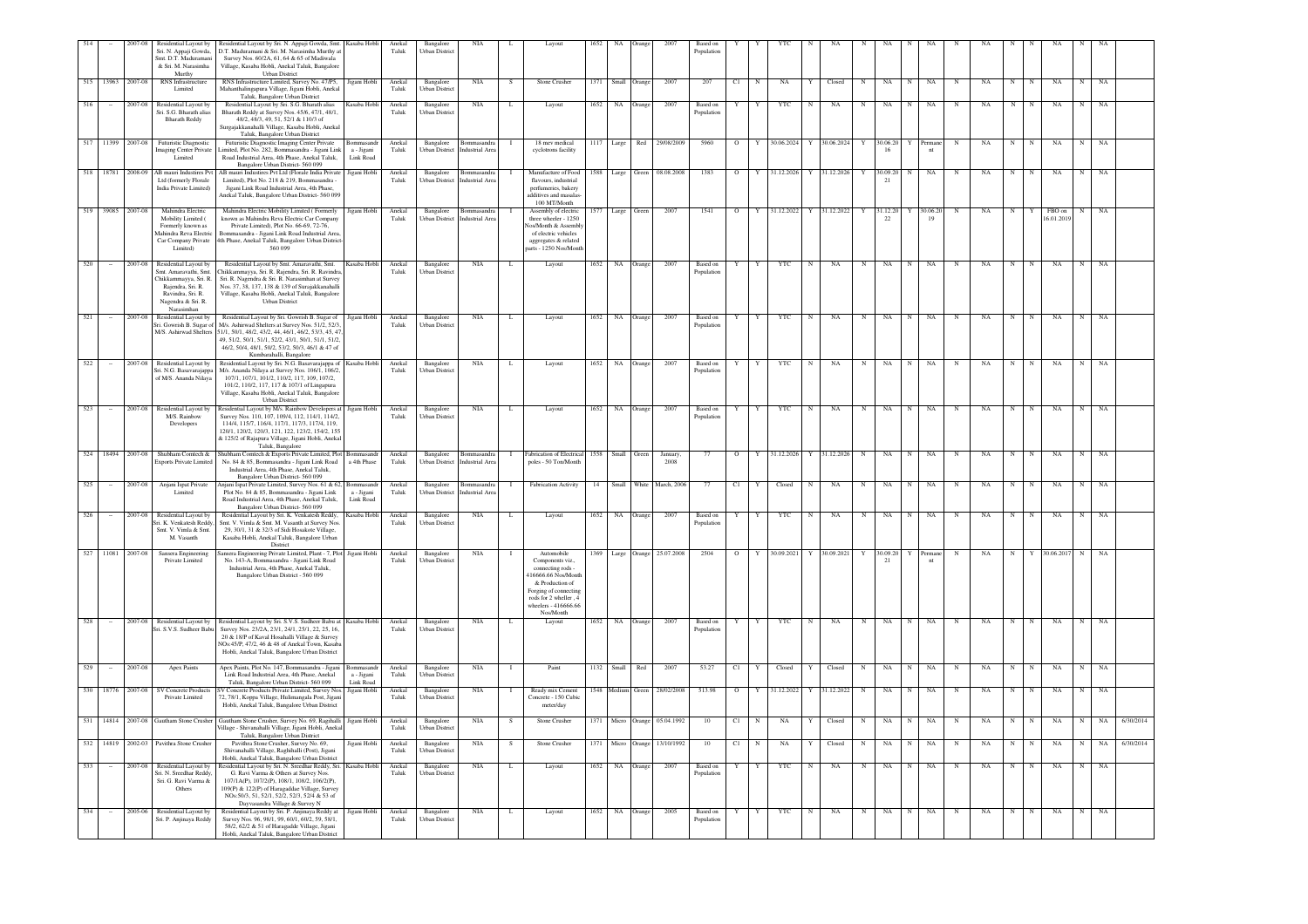|     |           | 2007-08           | Residential Lavout by<br>Sri. Bharath Reddy                              | Residential Layout by Sri. Bharath Reddy at Survey Kasaba Hobli<br>Nos. 33/1, 33/2, 16, 102/2, 15/1C, 11/3, 15/1B &<br>15/2 of Suragajakkanahalli Village, Kasaba Hobli,<br>Anekal Taluk, Bangalore Urban District                          |                                             | Anckal<br>Taluk                    | Bangalore<br><b>Urban Distric</b>                                       | <b>NIA</b>                                   |         | Layout                                                                                                                                                                                                                                                                                                                                                      | 1652 | NA<br>Orango                           | 2007                      | <b>Based</b> on<br>Population        |               |   |             |   |                  |                 |                |                |                 |                 |             |            |   |           |            |             |                                                   |
|-----|-----------|-------------------|--------------------------------------------------------------------------|---------------------------------------------------------------------------------------------------------------------------------------------------------------------------------------------------------------------------------------------|---------------------------------------------|------------------------------------|-------------------------------------------------------------------------|----------------------------------------------|---------|-------------------------------------------------------------------------------------------------------------------------------------------------------------------------------------------------------------------------------------------------------------------------------------------------------------------------------------------------------------|------|----------------------------------------|---------------------------|--------------------------------------|---------------|---|-------------|---|------------------|-----------------|----------------|----------------|-----------------|-----------------|-------------|------------|---|-----------|------------|-------------|---------------------------------------------------|
| 536 | $\sim$    |                   | 2007-08 Amma Hospital, Near St<br>Rama Temple                            | Amma Hospital, Near Sri Rama Temple, Gandhi<br>Circle, Anekal Town, Kasaba Hobli, Anekal Taluk<br><b>Bangalore Urban District</b>                                                                                                           | Kasaba Hobli                                | Anekal<br>Taluk                    | Bangalore<br><b>Urban District</b>                                      | NIA                                          | HC      | HCE                                                                                                                                                                                                                                                                                                                                                         |      | 57 Small White                         | 2007                      | NA                                   | $\circ$       | N | NA          | N | NA               | N               | NA             | Y              | Permane         | N               | NA          | N          | N | NA        | $_{\rm N}$ | NA          |                                                   |
|     | 538 14681 | 2004-05           | 537 14817 2004-05 Kushal Stone Crusher<br>Venkateshwara Stone<br>Crusher | Kushal Stone Crusher, Survey Nos. 85.<br>Shivanahalli Village, Raghihalli (Post), Jigani<br>Hobli, Anekal Taluk, Bangalore Urban District<br>Venkateshwara Stone Crusher, Survey No. 69,<br>Shiyanahalli Village, Raghihalli (Post), Jigani | Jigani Hobli<br>Jigani Hobli                | Anckal<br>Taluk<br>Anekal<br>Taluk | Bangalore<br><b>Urban District</b><br>Bangalore<br><b>Urban Distric</b> | NIA<br>NIA                                   | -S<br>s | Stone Crusher<br>Stone Crusher                                                                                                                                                                                                                                                                                                                              |      | 1371 Micro Orange<br>1371 Micro Orange | April, 2004<br>17/01/1997 | 18                                   | C1<br>C1      | N | NA<br>NA    |   | Closed<br>Closed | N<br>N          | NA<br>NA       | N              | NA<br>NA        | N<br>N          | NA<br>NA    | N<br>N     | N | NA<br>NA  | N          | NA<br>NA    | 6/30/2014<br>6/30/2014                            |
| 539 |           | 2007-08           | Vijaya Clinic                                                            | Hobli, Anekal Taluk, Bangalore Urban District<br>'ijaya Clinic, Anekal Town, Attibele Road, Kasaba<br>Hobli, Anekal Taluk, Bangalore Urban District                                                                                         | Kasaba Hobl                                 | Anekal<br>Taluk                    | Bangalore<br><b>Urban District</b>                                      | NIA                                          | HC      | HCE                                                                                                                                                                                                                                                                                                                                                         | 57   | Small<br>White                         | 2007                      | NA                                   | $\circ$       |   | NA          |   | NA               |                 | NA             |                | ermar<br>nt     | N               | NA          | N          |   | NA        |            | NA          |                                                   |
| 540 |           | 2007-08           | Aditi Hospital                                                           | Aditi Hospital, Gandhi Square, Newpet, Anekal<br>Town, Kasaba Hobli, Anekal Taluk, Bangalore                                                                                                                                                | Kasaba Hobli                                | Anekal<br>Taluk                    | Bangalore<br><b>Urban District</b>                                      | NIA                                          | HC      | HCE                                                                                                                                                                                                                                                                                                                                                         | 57   | Small White                            | 2007                      | NA                                   | $\circ$       | N | NA          | N | NA               | N               | $_{\rm NA}$    | $\overline{Y}$ | Perman<br>nt    | N               | NA          | N          | N | NA        | N          | NA          |                                                   |
| 541 |           | 2007-08           | Srinidhi Hospital                                                        | <b>Urban District</b><br>Srinidhi Hospital, Canara Bank Building, Anekal<br>Main Road, Kasaba Hobli, Anekal Taluk,                                                                                                                          | Kasaba Hobli                                | Anekal<br>Taluk                    | Bangalore<br><b>Urban District</b>                                      | NIA                                          | HC      | HCE                                                                                                                                                                                                                                                                                                                                                         |      | 57 Small White                         | 2007                      | NA                                   | $\circ$       | N | NA          | N | NA               | N               | NA             | v              | 31.12.20<br>12  | N               | NA          | $_{\rm N}$ | N | NA        | N          | NA          |                                                   |
| 542 | $\sim$    |                   | 2007-08 Sri Sriniyasa Hospital                                           | <b>Bangalore Urban District</b><br>Sri Srinivasa Hospital, Rama Temple Street,<br>Gandhi Square, Anekal Town, Kasaba Hobli,                                                                                                                 | Kasaba Hobli                                | Anckal<br>Taluk                    | Bangalore<br><b>Urban District</b>                                      | <b>NIA</b>                                   | HC      | HCE                                                                                                                                                                                                                                                                                                                                                         |      | 57 Small White                         | 2007                      | NA                                   | $\Omega$      | N | <b>NA</b>   | N | <b>NA</b>        | N               | <b>NA</b>      |                | Y Permane<br>nt | N               | <b>NA</b>   | N          | N | <b>NA</b> | $_{\rm N}$ | NA          |                                                   |
| 543 |           |                   | 2007-08 Raghu Specialty Nursing<br>Home (Formerly knowr                  | Anekal Taluk, Bangalore Urban District<br>Raghu Specialty Nursing Home (Formerly known<br>as Bhavana Nursing Home, Mysore Bank Road,                                                                                                        | Kasaba Hobli                                | Anekal<br>Taluk                    | Bangalore<br><b>Urban District</b>                                      | <b>NIA</b>                                   | HC      | HCE                                                                                                                                                                                                                                                                                                                                                         | 57   | Small<br>White                         | 2007                      | $_{\rm NA}$                          | $\mathcal{O}$ | N | $_{\rm NA}$ | N | $_{\rm NA}$      | N               | NA             |                | Perman<br>nt    | N               | NA          | $_{\rm N}$ | N | NA        | N          | $_{\rm NA}$ |                                                   |
| 544 |           |                   | as Bhavana Nursing<br>Home<br>2007-08 Ganga Medicare Centre              | Anekal Town, Kasaba Hobli, Anekal Taluk,<br><b>Bangalore Urban District</b><br>Ganga Medicare Centre, Gandhi Circle, Anekal                                                                                                                 | Kasaba Hobli                                | Anekal                             | Bangalore                                                               | NIA                                          | HC      | HCE                                                                                                                                                                                                                                                                                                                                                         | 57   | Small<br>White                         | 2007                      | NA                                   | $\circ$       | N | NA          |   | NA               | N               | NA             |                | Perman          |                 | $_{\rm NA}$ | N          | N | NA        |            | NA          |                                                   |
|     |           | 545 14671 2004-05 | Sree Parameshwara                                                        | Town, Kasaba Hobli, Anekal Taluk, Bangalore<br><b>Urban District</b><br>Sree Parameshwara Stone Crusher (Formerly                                                                                                                           | Jigani Hobli                                | Taluk<br>Anekal                    | <b>Urban District</b>                                                   | NIA                                          | s       | Stone Crusher                                                                                                                                                                                                                                                                                                                                               |      | 1371 Micro Orange                      | December,                 | 10                                   | C1            | N | NA          | Y | Closed           | N               | NA             | $\mathbb{N}$   | nt<br>NA        | N<br>$_{\rm N}$ | NA          | N          | N | NA        | $_{\rm N}$ | NA          | 6/30/2014                                         |
|     |           |                   | tone Crusher (Former<br>known as Sree<br>Rajarajeshwari<br>Enterprises)  | known as Sree Rajarajeshwari Enterprises), Survey<br>No. 11, Shivanahalli Village, Raghihalli (Post),<br>Jigani Hobli, Anekal Taluk, Bangalore Urban<br>District                                                                            |                                             | Taluk                              | Bangalore<br><b>Urban District</b>                                      |                                              |         |                                                                                                                                                                                                                                                                                                                                                             |      |                                        | 2004                      |                                      |               |   |             |   |                  |                 |                |                |                 |                 |             |            |   |           |            |             |                                                   |
| 546 | $\sim$    |                   | 2007-08 Manjunatha Enterprises                                           | Manjunatha Enterprises, Survey Nos. 69 & 95,<br>Shivanahalli Village, Raghihalli (Post), Jigani<br>Hobli, Anekal Taluk, Bangalore Urban District                                                                                            | Jigani Hobli                                | Anekal<br>Taluk                    | Bangalore<br><b>Urban District</b>                                      | <b>NIA</b>                                   |         | Stone Crusher                                                                                                                                                                                                                                                                                                                                               |      | 1371 Micro Orange                      | 2006                      | 20.1                                 | Cl            | N | NA          | Y | Closed           | N               | NA             | N              | NA              | N               | NA          | N          | N | NA.       | N          | NA          |                                                   |
| 547 |           |                   | 2007-08 Gayathri Stone Crusher                                           | Gayathri Stone Crusher, Survey No. 69,<br>Shivanahalli Village, Raghihalli (Post), Jigani<br>Hobli, Anekal Taluk, Bangalore Urban District                                                                                                  | Jigani Hobli                                | Anekal<br>Taluk                    | Bangalore<br><b>Urban District</b>                                      | <b>NIA</b>                                   |         | Stone Crusher                                                                                                                                                                                                                                                                                                                                               | 1371 | Micro<br>Orange                        | May, 1994                 |                                      | C1            |   | NA          |   | Closed           |                 | NA             |                | NA              | N               | NA          | N          |   | NA        |            | NA          |                                                   |
|     |           |                   | 548 22458 2007-08 Srushti Pharmaceutical                                 | Srushti Pharmaceuticals, Plot No. 103.<br>sommasandra Industrial Area, 4th Phase, Anekal<br>Taluk, Bangalore Urban District-560 099                                                                                                         | Bommasand<br>a 4th Phase                    | Anekal<br>Taluk                    | Bangalore<br><b>Urban District</b>                                      | Bommasandra<br>Industrial Area               |         | Manufacture (Only<br>formulation) of Tablet<br>and capusles such as<br>Blended pellets of<br>Carbonyl iron, Blended<br>pellets of driened                                                                                                                                                                                                                   |      | 1359 Small Orange 07.08.2007           |                           | 180                                  |               |   | YTC         |   | YTC              | N               | NA             | N              | NA              | N               | NA          | N          |   | NA        |            | NA          |                                                   |
|     |           |                   | 549 13563 2007-08 Richa Global Exports                                   | Richa Global Exports Private Limited, Plot Nos.                                                                                                                                                                                             | Jigani Hobli                                | Anekal                             |                                                                         | Bommasandra                                  |         | ferruous sulphate,<br>indomethanic Pellets, S<br>Pas Pellets, Non Periel<br>seeds, Ferox Capsules,<br>Hermin Forte capsules<br>Safiron OD capsules<br>and Irex TR Capsules<br>2400 Kgs/A, 1200<br>Kgs/A, 3000 Kgs/A,<br>2400 Kgs/A, 10000<br>Kgs/A, 5000 Kgs/A,<br>5000000 Kgs/A,<br>2500000 Kgs/A.<br>5000000 Kgs/A,<br>2000000Kgs/A &<br>100000 Kgs/Annum |      |                                        |                           | 4232                                 | $\circ$       | Y | 30.09.2021  |   | Y 30.09.2021 Y   |                 | 30.09.20 N     |                | NA              | $_{\rm N}$      | NA          | N          | N | NA        | N          | NA          |                                                   |
|     |           |                   | Private Limited                                                          | 309 to 317 (P), Bommasandra - Jigani Link Road<br>Industrial Area, 4th Phase, Anekal Taluk,<br>Bangalore Urban District- 560 099                                                                                                            |                                             | Taluk                              | Bangalore<br><b>Urban District</b>                                      | Industrial Area                              |         | Washing and Stiching   1352   Large   Orange   10.09.2011<br>of Readymade garment<br>- 50 MT/Month                                                                                                                                                                                                                                                          |      |                                        |                           |                                      |               |   |             |   |                  |                 | 21             |                |                 |                 |             |            |   |           |            |             |                                                   |
| 550 |           | 2007-08           | Essar Telecom<br><b>Infrastructure Private</b><br>Limited                | Essar Telecom Infrastructure Private Limited,<br>Survey No. 164/1080/20, Mariyappa Layout,<br>Behind Court, Anekal Town, Kasaba Hobli, Aneka<br>Taluk. Bangalore Urban District                                                             | Kasaba Hobli                                | Anekal<br>Taluk                    | Bangalore<br><b>Urban District</b>                                      | $_{\rm NIA}$                                 |         | Diesel Generator sets<br>(15 KVA to 1 MVA)                                                                                                                                                                                                                                                                                                                  | 52   | NA<br>White                            | 2007                      | <b>Based</b> on<br>D.G Set<br>Rating | $\circ$       | N | NA          |   | Y 31.12.2017     | $_{\rm N}$      | $_{\rm NA}$    | N              | $_{\rm NA}$     | N               | NA          | N          | N | NA        | $_{\rm N}$ | NA          |                                                   |
| 551 |           | 14061 2007-08     | Nash Industries                                                          | Nash Industries, Unit-1, Plot No. 4, Bommasandra<br>Industrial Area, 4th Phase, Anekal Taluk,<br>Bengaluru Urban District- 560 099                                                                                                          | <b>Bommasand</b><br>a 4th Phase             | Anekal<br>Taluk                    | Bangalore<br><b>Urban District</b>                                      | Bommasandra<br>ndustrial Area                |         | Sheet Metal Pressed<br>Components - 12000<br>Nos/Month                                                                                                                                                                                                                                                                                                      |      | 1322 Large<br>Orang                    | 2007                      | 1608                                 | $\circ$       |   | 30.09.2022  |   | 30.09.2022       |                 | 30.09.20<br>22 |                | NA              | N               | NA          | N          |   | NA        |            | NA          |                                                   |
|     |           |                   | 552 74548 2000-01 Sri Nanjundeshwara<br><b>Bricks</b>                    | Sri Nanjundeshwara Bricks, Survey Nos. 63/1 &<br>63/2, Kachanayakanahalli Village, Hennagara Post<br>Jigani Hobli, Anekal Taluk, Bangalore Urban<br>District                                                                                | Jigani Hobli                                | Anekal<br>Taluk                    | Bangalore<br><b>Urban District</b>                                      | NIA                                          |         | <b>Table Moulded Bricks</b><br>150000 Nos/Month                                                                                                                                                                                                                                                                                                             |      | 1598 Small Green                       | 2000                      | 85                                   | $\circ$       | N | NA          | Y | 31.12.2027       | N               | NA             | N              | NA              | N               | NA          | N          | N | NA        |            | NA          | NPD issued<br>from RSEO,<br>Bangalore<br>South on |
|     |           |                   | 553 13782 2008-09 Prismatic Engineering<br>Private Limited               | Prismatic Engineering Private Limited, Plot No.<br>308, Bommasandra - Jigani Link Road Industrial<br>Area, 4th Phase, Anekal Taluk, Bangalore Urban<br>District-560 099                                                                     | <b>Bommasand</b><br>a - Jigani<br>Link Road | Anekal<br>Taluk                    | Bangalore<br>Urban District                                             | Bommasandra<br><b>Industrial Area</b>        |         | Assembly of Fine<br>frequency Electronic<br>Transformer and<br>Thokes - 26,00,000 N<br>& 42,00,000<br>Nos/Annum                                                                                                                                                                                                                                             | 14   | Small White 24/08/2007                 |                           | 495                                  | $\circ$       |   | 31.12.2022  |   | Y 31.12.2022     | $_{\rm N}$      | NA             | $\mathbb{N}$   | NA              | $_{\rm N}$      | NA          | N          | N | NA        |            | NA          | 28.09.2018                                        |
|     |           |                   | Limited                                                                  | 554 13681 2007-08 Safeway Fashion Private Safeway Fashion Private Limited, Survey No. 105, Bommasandr<br>Bandenallasandra Village, Bommasandra - Jigani<br>Link Road, Anekal Taluk, Bangalore Urban<br>District                             | a 4th Phase                                 | Anekal<br>Taluk                    | Bangalore<br>Urban District                                             | Bommasandra<br><b>Industrial Area</b>        |         | Washing of Readymade 1352 Small Orange 01.04.2010<br>Garments                                                                                                                                                                                                                                                                                               |      |                                        |                           | 41                                   | C1            | Y | Closed      | Y | Closed Closed N  |                 |                |                | NA              | $_{\rm N}$      | NA          | N          | N | NA        | $_{\rm N}$ | NA          |                                                   |
|     |           | 555 13953 2007-08 | Sil-Kee Electronics<br>Private Limited, EHTP<br>Unit                     | Sil-Kee Electronics Private Limited, EHTP unit,<br>Plot No. 235 & 236, Bommasandra - Jigani Link<br>Road Industrial Area, 4th Phase, Anekal Taluk,<br>Bangalore Urban District - 560 099                                                    | Bommasandı<br>a - Jigani<br>Link Road       | Anekal<br>Taluk                    | Bangalore<br>Urban District                                             | <b>Bommasandra</b><br><b>Industrial Area</b> |         | Key pad switches -<br>125000 Nos/Month                                                                                                                                                                                                                                                                                                                      |      | 1369 Medium Orange 28.06.2008          |                           | 532                                  | $\circ$       |   | 30.09.2022  |   | Y 30.09.2022     |                 | 30.09.20<br>22 |                | NA              | N               | NA          | N          |   | NA        | N          | NA          |                                                   |
|     |           |                   | 556 15907 2007-08 Merit India Lubricants                                 | Merit India Lubricants, Plot No. 189<br>Bommasandra - Jigani Link Road Industrial Area,<br>4th Phase, Anekal Taluk, Bangalore Urban District-                                                                                               | Bommasandı<br>a - Jigani<br>Link Road       | Anekal<br>Taluk                    | Bangalore<br><b>Urban District</b>                                      | Bommasandra<br><b>Industrial Area</b>        |         | Lubricants Repacking 1131 Small Red<br>of Grease<br>Coolant.Brake Fluid                                                                                                                                                                                                                                                                                     |      |                                        |                           | 39.42                                | C1            |   | Closed      |   | Closed           | Closed 30.06.20 | 19             |                | NA              |                 | NA          |            |   | NA        |            | NA          |                                                   |
| 557 |           |                   | 2007-08 Veterinary Dispensary                                            | 560 09<br>Veterinary Dispensary, Bannerghatta Road, Jigani<br>Hobli, Anekal Taluk, Bangalore Urban District                                                                                                                                 | Jigani Hobli                                | Anckal<br>Taluk                    | Bangalore<br><b>Urban District</b>                                      | <b>NIA</b>                                   | HC      | HCE.                                                                                                                                                                                                                                                                                                                                                        | 57   | Small White                            | 2007                      | NA                                   | $\circ$       | N | NA          | N | NA               | N               | NA             |                | 31.12.20<br>17  | N               | NA          | N          | N | NA        | N          | <b>NA</b>   |                                                   |
| 558 |           | 2007-08           | Veterinary Hospital                                                      | Veterinary Hospital, Shivanahalli, Jigani Hobli,<br>Anekal Taluk, Bangalore Urban District                                                                                                                                                  | Jigani Hobli                                | Anckal<br>Taluk                    | Bangalore<br><b>Urban District</b>                                      | $_{\rm NIA}$                                 | HC      | HCE                                                                                                                                                                                                                                                                                                                                                         | 57   | Small<br>White                         | 2007                      | $_{\rm NA}$                          | $\circ$       | N | NA          | N | NA               | N               | $_{\rm NA}$    |                | 31.12.20<br>16  | N               | $_{\rm NA}$ | N          | N | NA        | N          | NA          |                                                   |
| 559 | 31752     | 2007-08           | Sri Venkateshwara<br>Dental College &<br>Hospital                        | Sri Venkateshwara Dental College & Hospital,<br>Kariyappanahalli, Anekal Road, Bannerghatta Post<br>Bengaluru                                                                                                                               | Jigani Hobli                                | Anekal<br>Taluk                    | Bangalore<br><b>Urban District</b>                                      | NIA                                          | HС      | HCE (STP of capacity<br>40 KLD)                                                                                                                                                                                                                                                                                                                             |      | 1386 Small Orange                      | 2007                      | 300                                  | $\circ$       | N | 30.09.2029  | Y | 30.09.2029       | N               | $_{\rm NA}$    | v              | 30.04.20<br>16  | N               | $_{\rm NA}$ | $_{\rm N}$ | N | NA        | N          | NA          |                                                   |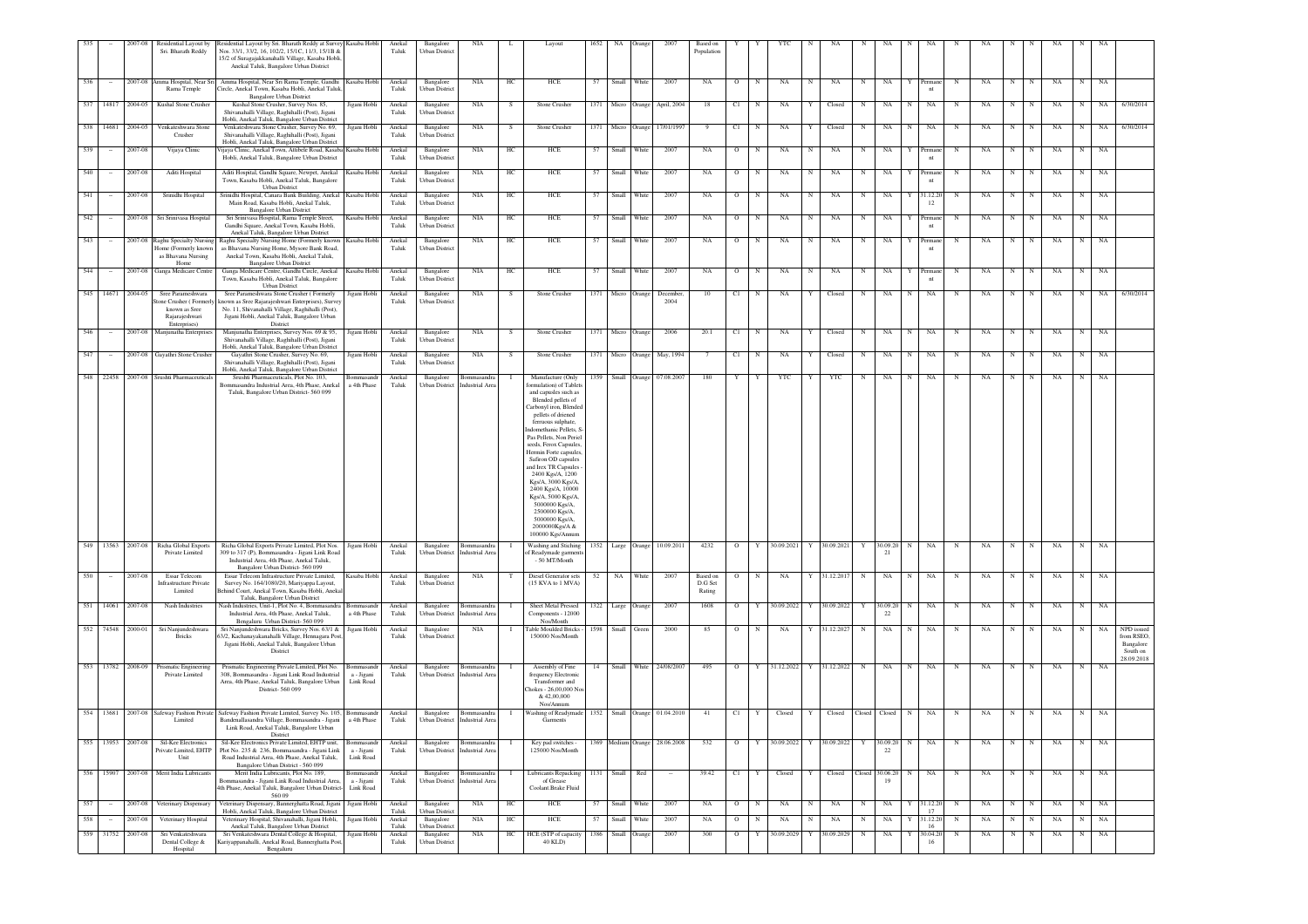|     |        | 2007-03       | Fosa Hu<br>Charitable Hospital                                                                          | Fosa Humanitariam Charitable Hospital 20th<br>Milestone, Bannerghatta, Jigani Hobli, Anekal<br>Taluk, Bangalore Urban District                                                                                                                                                | ligani Hobli                         | Anekal<br>Taluk          | Bangalon<br><b>Urban Distric</b>   | <b>NIA</b>                                   | HC           | Charitable Hospit<br>with 85 Bed                                                                                                                                                                                  | 1386            | Small           | <b>Oran</b>       | 2007             | NA                            | $\Omega$       |             | NA         |   | NA           |   | NA             |            | 12'<br>17      |            | NA          |            |   |             |            |             |                                                                |
|-----|--------|---------------|---------------------------------------------------------------------------------------------------------|-------------------------------------------------------------------------------------------------------------------------------------------------------------------------------------------------------------------------------------------------------------------------------|--------------------------------------|--------------------------|------------------------------------|----------------------------------------------|--------------|-------------------------------------------------------------------------------------------------------------------------------------------------------------------------------------------------------------------|-----------------|-----------------|-------------------|------------------|-------------------------------|----------------|-------------|------------|---|--------------|---|----------------|------------|----------------|------------|-------------|------------|---|-------------|------------|-------------|----------------------------------------------------------------|
| 561 | 33616  | 2007-08       | Vardhaman Pressure D<br>Casting                                                                         | Vardhaman Pressure Die-Casting, Plot No. 281,<br>Kachanayakanahalli, Bommasandra Industrial<br>Area, I Phase, Anekal Taluk, Bangalore Urban<br>District - 562 158                                                                                                             | a 4th Phase                          | Anekal<br>Taluk          | Bangalore<br><b>Urban District</b> | .<br>Gachanayakai<br>halli Industria<br>Area |              | Pressure Die Cast<br>$\label{subspace} \textbf{Components}$<br>(Alumiminum - 45<br>MT/Month & Brass <sup>4</sup><br>$MT/Month) - 50$<br>Tons/Month                                                                | 1322            | Small           | Orang             | 2006             | 492                           | $\overline{O}$ |             | 0.09.202   |   | 0.09.202     | N | NA             |            | NA             |            | NA          |            | N | NA          |            | NA          |                                                                |
| 562 | 14920  | 2007-08       | Deccan Chronicle<br><b>Bangalore</b> Limited                                                            | Deccan Chronicle Bangalore Limited, Plot Nos.<br>177, 178, 178-A, 179, Bommasandra - Jigani Link<br>Road Industrial Area 4th Phase Anekal Taluk<br>Bangalore Urban District - 560 099                                                                                         | Jigani Hobli                         | Anekal<br>Taluk          | Bangalore<br><b>Urban District</b> | Bommasandra<br>ndustrial Are                 |              | inting & Publishing of<br>News Papers of<br>periodicals - 3 Lakh<br>Pieces/day                                                                                                                                    | 1509            |                 | Large Orange      | 22/06/2008       | 16315                         | C1             | Y           | Closed     |   | Closed       | Y | 31.12.20<br>13 |            | $_{\rm NA}$    | N          | NA          | N          | N | NA          | N          | NA          |                                                                |
| 563 | $\sim$ | 2007-08       | Xcel Telecom Private<br>Limited                                                                         | Xcel Telecom Private Limited, Mr. Muniraiu, S/o.<br>Late Venkatappa, No. 14-121/101/1, Survey<br>NO:92/2, Harapanahalli Village, Jigani Hobli,<br>Anekal Taluk, Bangalore Urban District                                                                                      | Jigani Hobli                         | Anekal<br>Taluk          | Bangalore<br>Jrban Distric         | <b>NIA</b>                                   |              | <b>Diesel Generator sets</b><br>(15 KVA to 1 MVA)                                                                                                                                                                 | 52              | NA              | White             | February<br>2008 | Based on<br>D.G Set<br>Rating | $\circ$        | N           | <b>NA</b>  |   | 31.12.201    | N | NA             | N          | NA             | N          | NA          | N          | N | <b>NA</b>   | N          | NA          |                                                                |
| 564 |        | 2007-08       | Xcel Telecom Private<br>Limited                                                                         | Xcel Telecom Private Limited, Mr. M. Munireddy.<br>S/o. Gogi Reddy, Major, Khatha No. 109.<br>imari No. 218, Situated Near Ganesh<br>'emple, Jigani Main Road, Jigani Town & Hobli,<br>Anekal Taluk, Bangalore Urban District6                                                | Jigani Hobli                         | Anekal<br>Taluk          | Bangalore<br><b>Urban District</b> | <b>NIA</b>                                   |              | <b>Diesel Generator sets</b><br>(15 KVA to 1 MVA)                                                                                                                                                                 | 52              |                 | NA White          | 2007-2008        | Based on<br>D.G Set<br>Rating | $\Omega$       | $\mathbf N$ | NA         |   | 31.12.2017   | N | NA             | N          | NA             | N          | NA          | $_{\rm N}$ | N | NA          | $_{\rm N}$ | NA          |                                                                |
| 565 |        | 2007-08       | Residential Layout by<br>Sri A Narendra Sri S<br>Yellaiah & Sri, R.<br>Ramakrishna                      | Residential Lavout by Sri. A. Narendra, Sri. S.<br>Cellaiah & Sri R Ramakrishna Survey Nos 53/1<br>53/2, 54, 55/1, 55/2 & 56/1, Soppahalli Village,<br>Kasaba Hobli, Anekal Taluk, Bangalore Urban<br>District                                                                | Kasaba Hobl                          | Anekal<br>Taluk          | Bangalore<br><b>Urban District</b> | <b>NIA</b>                                   |              | Layout                                                                                                                                                                                                            | 1652            | NA              |                   | 2007             | Based or<br>Population        |                |             | YTO        |   | NA           |   |                |            |                |            | NA          |            |   |             |            |             |                                                                |
| 566 |        |               | 2007-08 Residential Layout by<br>Sri Jagadeeshwar Redd<br>of M/S. "J.R. Green<br>Park"                  | Residential Layout by Sri. Jagadeeshwar Reddy of<br>M/s. "J.R. Green Park", Survey Nos. 72/4, 72/5.<br>72/9, 67/2, 72/2 of Iggalur Village & Survey<br>NOs:13/3, 18/2, 22/1, 23/1, 24/1, 12/1-A, 12/2,<br>14/2, 20 & 18/1 of Marsur Village, Kasaba Hobli<br>Anekal Taluk, Ba | Kasaba Hobli                         | Anckal<br>Taluk          | Bangalore<br><b>Urban District</b> | <b>NIA</b>                                   |              | Layout                                                                                                                                                                                                            |                 | 1652 NA Orange  |                   | 2007             | Based or<br>Population        |                |             | YTC        |   | NA           |   | NA             |            | NA             |            | NA          | N          |   |             |            | NA          |                                                                |
| 567 |        | 2007-08       | Residential Layout by<br>Sri. M.R. Gangadhar                                                            | Residential Layout by Sri. M.R. Gangadhar, Survey<br>No. 36/4 & 36/2, Lingapura Village, Kasaba Hobli<br>Anekal Taluk, Bangalore Urban District                                                                                                                               | Kasaba Hobli                         | Anekal<br>Taluk          | Bangalor<br><b>Urban Distric</b>   | NIA                                          | L            | Layout                                                                                                                                                                                                            | 1652            | NA              | Orang             | 2007             | Based or<br>Populatio         |                |             | YTC        |   | NA           |   | NA             | $_{\rm N}$ | NA             | N          | NA          | $_{\rm N}$ |   | NA          | N          | NA          |                                                                |
| 568 |        | 2007-08       | General Hospital                                                                                        | General Hospital, Anekal Community Health<br>Centre, Anekal Town, Kasaba Hobli, Anekal<br>Taluk, Bangalore Urban District                                                                                                                                                     | Casaba Hobl                          | Anckal<br>Taluk          | Bangalore<br>Urban Distric         | <b>NIA</b>                                   | HC           | Hospital with 50 Bed                                                                                                                                                                                              | 1386            | Small           | <b>Drang</b>      | 2007             | NA                            |                |             | NA         |   | NA           | N | NA             |            | 1.03.2<br>16   |            | NA          |            |   | NA          |            | NA          |                                                                |
| 569 | 13910  | 2007-08       | Sachik Home Textiles<br>Private Limited                                                                 | Sachik Home Textiles Private Limited Plot No.<br>164. Bommasandra - Jigani Link Road Industrial<br>Area, Anekal Taluk, Bangalore Urban District -<br>560.099                                                                                                                  | a - Jigani<br>Link Road              | Anekal<br>Taluk          | Bangalore<br><b>Urban District</b> | Bommasandra<br>ndustrial Are                 |              | Stitching of Window<br>blinds-30000<br>Piece/Month, curtain<br>20,000 Piece/Month<br>table linen - 30000<br>Piece/Month, Cushio<br>cover - 20,000<br>Piece/Month & other<br>home textiles - 20,000<br>Piece/Month | 1589            | Small           | Green             | 15-02-2009       | 133                           | $\Omega$       |             | 31.12.2022 |   | 31.12.2022   | N | <b>NA</b>      | N          | NA.            |            | NA          | N          |   | <b>NA</b>   | N          | NA          |                                                                |
| 570 |        | 2008-09       | Xcel Telecom Private<br>Limited                                                                         | Xcel Telecom Private Limited, Mr. Venkatesh.<br>Major & Mr. J.M. Shankarappa, Major, Survey N<br>47/2, Situated at near Sarala Birla, Jaragapalya<br>Village, Jigani Hobli, Anekal Taluk, Bangalore<br><b>Urban District</b>                                                  | Jigani Hobli                         | Anekal<br>Taluk          | Bangalor<br><b>Urban Distric</b>   | <b>NIA</b>                                   |              | <b>Diesel Generator sets</b><br>(15 KVA to 1 MVA)                                                                                                                                                                 | 52              | NA              | White             | 39173            | Based o<br>D.G Set<br>Rating  |                | N           | <b>NA</b>  |   | 31.12.2017   | N | NA             | N          | NA             | N          | NA          | N          |   | NA          | N          | NA          |                                                                |
| 571 | 15859  | 2008-09       | Maini Materials<br>Movement Private<br>Limited                                                          | Iaini Materials Movement Private Limited, Surve<br>No. 150/1, Bandapura Village, Marsur Post,<br>Kasaba Hobli, Anekal Taluk, Bangalore Urban<br>District                                                                                                                      | saba Hobl                            | Anekal<br>Taluk          | Bangalore<br><b>Urban Distric</b>  | NIA                                          |              | Assembly of Manual<br>Pallet Trucker, Manua<br>Stacker Manual Scisso<br>Hand/Pallet Trucks.<br>Fork Lifts and Lift<br>Table/Dock Levelers                                                                         | 14              | Small           | Whit              | 2008             | 221                           | C <sub>2</sub> |             | Closed     |   | Closed       |   | NA             |            | NA             |            | NA          |            |   |             |            | NA          | NPD issue<br>from RSEO.<br>Bangalore<br>South on<br>26.09.2018 |
| 572 |        |               | 14682 2008-09 Priyanka Stone Crusher                                                                    | Priyanka Stone Crusher, Survey No. 69,<br>Shivanahalli Village, Jigani Hobli, Anekal Taluk<br><b>Bangalore Urban District</b>                                                                                                                                                 | Jigani Hobli                         | Anekal<br>Taluk          | Bangalor<br><b>Urban District</b>  | <b>NIA</b>                                   | s            | Stone Crusher                                                                                                                                                                                                     | 1371            | Small           | Orang             | 2008-2009        | 30                            | C1             | N           | NA         |   | Closed       | N | $_{\rm NA}$    | $_{\rm N}$ | NA             | N          | NA          | N          | N | NA          |            | $_{\rm NA}$ | Operating for<br>without CFC                                   |
| 573 | 14623  | 2008-09       | Rajyalakshmi Coated<br>Wires Private Limited                                                            | Rajyalakshmi Coated Wires Private Limited, Plot<br>No. 210, Bommasansra Industrial Area, 4th Phase,<br>Anekal Taluk, Bangalore Urban District                                                                                                                                 | Bommasandı<br>a 4th Phase            | Anekal<br>${\rm T}$ aluk | Bangalore<br>Urban Distric         | Bommasandra<br>ndustrial Are                 |              | Wire Drawing with<br>Acid Pickling $\&$<br>Phosphating - 100<br>mt/Month                                                                                                                                          |                 | 1125 Medium Red |                   | 08.09.2008       | 581                           | $\circ$        | Y           | 30.06.2022 | Y | 30.06.2022   | Y | 30.06.20<br>18 |            | NA             | $_{\rm N}$ | NA          | $_{\rm N}$ | N | NA          |            | NA          | <b>HWM</b> Applie<br>in XGN                                    |
| 574 |        | 18221 2008-09 | Macruss Engineering                                                                                     | Macruss Engineering, Plot No. 143, Bommasandra<br>Industrial Area, 4th Phase, Anekal Taluk,<br>Bangalore Urban District - 560 099                                                                                                                                             | Rommacandi<br>a 4th Phase            | Anekal<br>Taluk          | Bangalore<br><b>Urban Distric</b>  | Bommasandra<br>ndustrial Are                 |              | Manufacture of Rocker<br>Lever Machining, CN<br>Machining and Gauges<br>24 Lakh<br>Components/Ann                                                                                                                 | $\overline{14}$ | Small           | White             | 2009             | 147                           | $\Omega$       |             | 31.12.2018 |   | 31.12.2018   | N | NA             |            | NA             |            | NA          | N          |   | NA          |            | NA          |                                                                |
| 575 |        | 77405 2008-09 | Ravi Industries                                                                                         | Ravi Industries, Plot No. 206, Survey No. 239-P.<br>Bommasandra - Jigani Link Road Industrial Area.<br>Anekal Taluk, Bengaluru Urban District - 560 099                                                                                                                       | Bommasand<br>a - Jigani<br>Link Road | Anekal<br>Taluk          | Bangalore<br><b>Urban District</b> | KIADR<br>ndustrial An                        |              | Copper & Nickel<br>Plating - 1290.32 Sq<br>ntr, Electroless Nicke<br>Plating - 1000 Sq.<br>mtr/Month, Nickel &<br>Chrome plating - 25000<br>Sq. mtr/Month & Zinc<br>plating - 645.16 Sq.<br>mtr/Month             |                 | 1125 Small Red  |                   | 01 05 2008       | 40                            | $\Omega$       |             | 30.06.2024 |   | Y 30,06,2024 |   | 30.06.20<br>21 |            | NA.            | N          | NA          | N          | N | NA          |            | <b>NA</b>   | CFO.<br>application<br>FBO on<br>04.02.2020                    |
|     |        | $2008 - 0$    | <b>Cenlub Industries</b><br>Limited                                                                     | Cenlub Industries Limited, Plot No. 211,<br>ommasandra - Jigani Link Road Industrial Area<br>Anekal Taluk, Bangalore Urban District - 560 099                                                                                                                                 | sommasand<br>a - Jigani<br>Link Road | Anekal<br>Taluk          | Bangalore<br>Urban Distrio         | <b>NIA</b>                                   |              | Components for Oil<br>Equipment                                                                                                                                                                                   | 14              | Small           |                   | 2008             | 16                            |                |             | <b>YTC</b> |   | YTC          |   | NA             |            | NA             |            | NA          |            |   | NA          |            | NA          |                                                                |
| 577 |        | 2008-09       | Residential Layout by<br>M/S. Alliance Palms<br>Developers &<br><b>Constructions Private</b><br>Limited | Residential Layout by M/s. Alliance Palms<br>Developers & Constructions Private Limited.<br>Survey Nos. 33/1, 35(P), 39/3, 40/1, 41, 42, 43.<br>44, 45, 49, 51, 52/1(P), 52/2, 52/3, 52/4, 52/5,<br>52/6, 52/7, 55(P), 133(1), 133/2(P), 134/1, 134/2<br>134/3, 135/1, 135/2. | Casaba Hobl                          | Anekal<br>Taluk          | Bangalore<br><b>Urban Distric</b>  | <b>NIA</b>                                   | $\mathbf{L}$ | Layout                                                                                                                                                                                                            | 1650            | NA              | Red               | 2008             | Based on<br>Population        |                |             | <b>YTC</b> |   | <b>NA</b>    |   | NA             |            | NA             |            | <b>NA</b>   | N          |   | NA          |            | NA          |                                                                |
| 578 | $\sim$ |               | 2008-09 Primary Health Centre                                                                           | Primary Health Centre, Jigani Village,<br>Hulimangala Sub Centre, Jigani Hobli, Anekal<br>Taluk, Bangalore Urban District                                                                                                                                                     | Jigani Hobli                         | Anekal<br>Taluk          | Bangalore<br>Urban District        | <b>NIA</b>                                   | HC           | <b>HCF</b>                                                                                                                                                                                                        | 57              | Small White     |                   | 2008             | NA                            | $\Omega$       | $\mathbf N$ | <b>NA</b>  |   | NA           | N | NA             | Y          | 31.12.20<br>08 | N          | NA          | $_{\rm N}$ | N | <b>NA</b>   | $_{\rm N}$ | NA          |                                                                |
| 579 |        | 2008-0        | Residential Layout by<br>Sri, M. Ramachandra<br>Reddy                                                   | Residential Layout by Sri. M. Ramachandra Reddy<br>at Survey Nos. 67/1, 67/2, 68/2, 82/1, 82/2, 85, 86<br>& 65/2 of Haragadde Village, Jigani Hobli, Aneka<br>Taluk, Bangalore Urban District                                                                                 | Jigani Hobl                          | Anekal<br>Taluk          | Bangalore<br><b>Urban District</b> | <b>NIA</b>                                   | L            | Layout                                                                                                                                                                                                            | 1652            | $_{\rm NA}$     | rans              | 2008             | Based on<br>Population        |                |             | <b>YTC</b> |   | NA           | N | $_{\rm NA}$    |            | $_{\rm NA}$    | N          | $_{\rm NA}$ | N          | N | $_{\rm NA}$ | N          | $_{\rm NA}$ |                                                                |
| 580 |        | 2008-09       | Digilent Media<br>Corporation Limited                                                                   | Digilent Media Corporation Limited, Plot No. 296<br>& 297, Bommasandra - Jigani Link Road Industria<br>Area, Anekal Taluk, Bangalore Urban District -<br>560.099                                                                                                              | Jigani Hobli                         | Anckal<br>Taluk          | Bangalore<br>Urban Distric         | Bommasandra<br>ndustrial Are                 |              | Carry out printing.<br>publishing of News<br>paper & Magazines<br>1100 Lakh/Annum                                                                                                                                 |                 |                 | 1364 Large Orange | 07.01.2009       | 4398                          | C1             | Y           | Closed     |   | Closed       | N | NA             | N          | NA             | N          | NA          | $_{\rm N}$ | N | <b>NA</b>   | N          | NA          |                                                                |
| 581 |        |               | 14617 2008-09 Bangalore Paints Limite                                                                   | Bangalore Paints Limited Survey No. 149/150<br>Bandapura Village, Marsur Post, Kasaba Hobli,<br>Anekal Taluk, Bengaluru Urban District-562 106                                                                                                                                | Kasaba Hobli                         | Anekal<br>Taluk          | Bangalore<br><b>Urban District</b> | <b>NIA</b>                                   |              | Manufacturing of paints<br>by formulation only<br>250 MT/Month                                                                                                                                                    | 1132            | Small           | Red               | 1.5.1981         | 82.49                         | $\Omega$       |             | 30.06.2018 |   | 30.06.2018   | N | <b>NA</b>      |            | NA             |            | NA          |            |   | NA          |            |             |                                                                |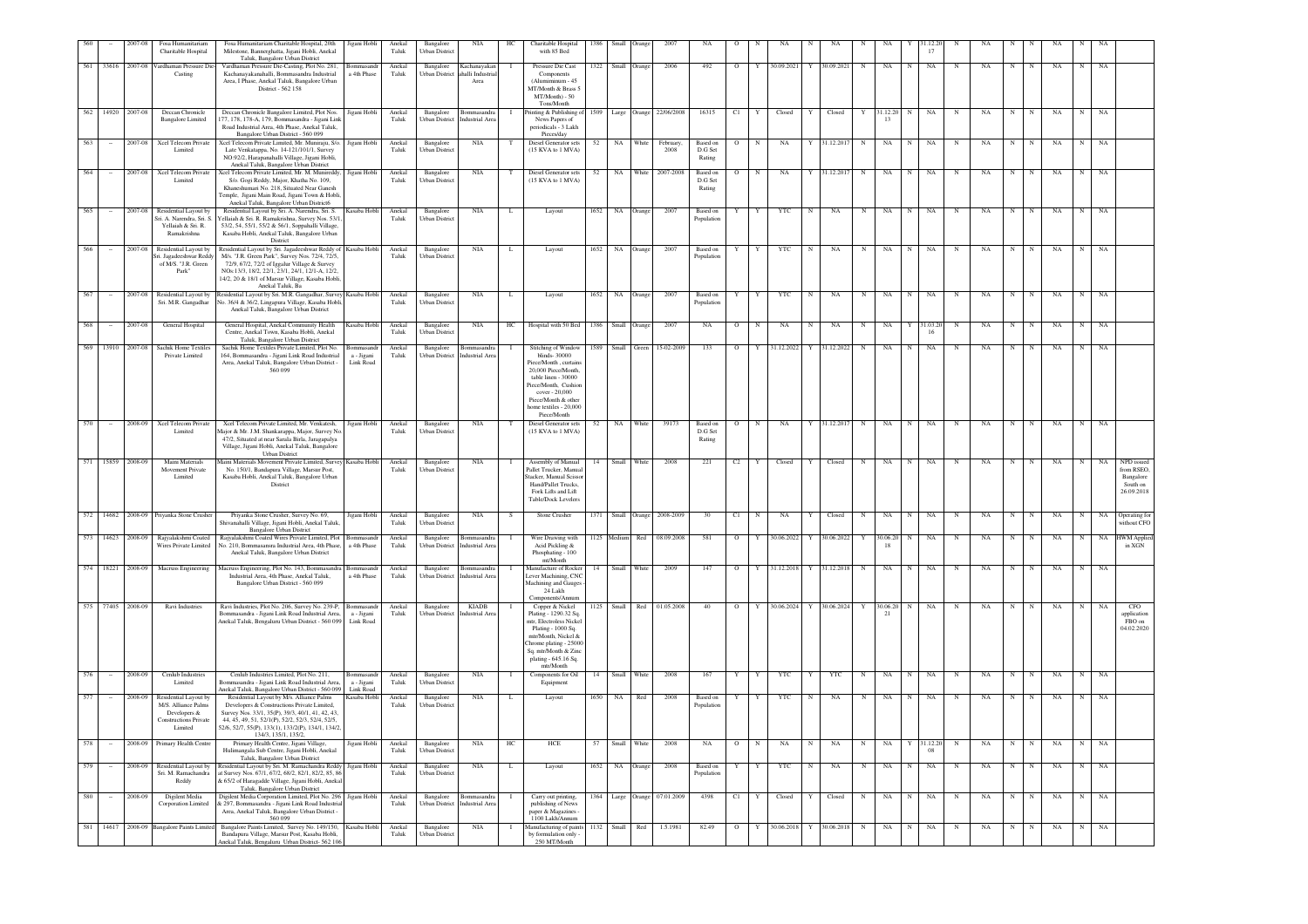|            |        | 2008-09       | Residential Layout by<br>Sri, M.V. Lakshmi<br>Prasad, Sri. C.V. V<br>Swamy, Sri. Krishna<br>Reddy, Sri, M. Prasann<br>& Sri Puttannas of M/S<br>Vaibhava Builders &<br>Developers                                                                                                     | Residential Layout by Sri. M.V. Lakshmi Prasad.<br>Sri, C.V. V Swamy, Sri, Krishna Reddy, Sri, M.<br>Prasanna & Sri. Puttappas of M/s. Vaibhava<br>uilders & Developers at Survey Nos. 122(P), 123<br>& 125 (P) of Lingapura Village, Kasaba Hobli,<br>Anekal Taluk, Bangalor                                                                                                                                                                                | Casaba Hobl                           | Anekal<br>Taluk           | Bangalon<br><b>Urban District</b>               | NIA                                           |   | Layo                                                                                                                                                                                            | 1652       | NA                |              |                     | Based or<br>Population |                     |   |                          |                           |   |                       |            |              |            |                                                            |            |            |                              |                |    |                                             |
|------------|--------|---------------|---------------------------------------------------------------------------------------------------------------------------------------------------------------------------------------------------------------------------------------------------------------------------------------|--------------------------------------------------------------------------------------------------------------------------------------------------------------------------------------------------------------------------------------------------------------------------------------------------------------------------------------------------------------------------------------------------------------------------------------------------------------|---------------------------------------|---------------------------|-------------------------------------------------|-----------------------------------------------|---|-------------------------------------------------------------------------------------------------------------------------------------------------------------------------------------------------|------------|-------------------|--------------|---------------------|------------------------|---------------------|---|--------------------------|---------------------------|---|-----------------------|------------|--------------|------------|------------------------------------------------------------|------------|------------|------------------------------|----------------|----|---------------------------------------------|
| 583        |        | 2008-09       | Residential Layout by<br>Sri. R.L. Bhadra Reddy.<br>Sri. M. Mahadesh & Sri<br>M M Gunashekar                                                                                                                                                                                          | Residential Layout by Sri. R.L. Bhadra Reddy, Sri.<br>M. Mahadesh & Sri. M.M. Gunashekar at Survey<br>Nos. 32/1, 32/2, 32/3, 32/5, 32/4, 17 & 32/3 of<br>Surgajakkanahalli Village, Kasaba Hobli, Anekal<br>Taluk, Bangalore Urban District                                                                                                                                                                                                                  | Kasaba Hobli                          | Anckal<br>Taluk           | Bangalore<br>Urban Distric                      | <b>NIA</b>                                    | L | Layout                                                                                                                                                                                          | 1652       | NA                | Orang        | 2008                | Based on<br>Population |                     |   | <b>YTC</b>               | NA                        | N | <b>NA</b>             |            | NA           | N          | <b>NA</b>                                                  | N          |            | <b>NA</b>                    | N              | NA |                                             |
| 584        |        | 2008-09       | Residential Layout by<br>Sri, G. Amareshwara<br>Rao & Sri. G.<br>Rajashekar of M/S. PSR<br>Icon Valley Developer                                                                                                                                                                      | esidential Lavout by Sri. G. Amareshwara Rao &<br>Sri. G. Rajashekar of M/S. PSR Icon Valley<br>evelopers at Survey Nos. 42/1, 42/2, 42/3, 43/1/<br>43/1B, 43/2, 44/1, 44/2, 44/3, 44/4, 45/1, 45/2,<br>45/3 45/4 45/5 46/1A 46/1B 110/4A 110/4B<br>110/4C & 136 of                                                                                                                                                                                          | Kasaba Hobl                           | Anekal<br>Taluk           | Bangalore<br><b>Urban Distric</b>               | <b>NIA</b>                                    | L | Layout                                                                                                                                                                                          |            | 1652 NA           | Orange       | 2008                | Based on<br>Population |                     |   | <b>YTC</b>               | <b>NA</b>                 | N | NA                    | N          | NA           | N          | <b>NA</b>                                                  | N          | N          | NA.                          | N              | NA |                                             |
| 585        | 18710  | 2007-08       | <b>Tuffest Safety Glasses</b><br>Private Limited                                                                                                                                                                                                                                      | Fuffest Safety Glasses Private Limited, Plot No. 52<br>66 & 67, Bommasandra - Jigani Link Road<br>Industrial Area, Anekal Taluk, Bangalore Urban<br>District - 560 099                                                                                                                                                                                                                                                                                       | a - Jigani<br>Link Road               | Anekal<br>Taluk           | Bangalore<br>Urban District                     | Bommasandr<br>Industrial Are                  |   | Manufacturing of Foar<br>2000 Tons/Annum, &<br>Coir products mattress<br>heets spring structure<br>20,000 Pieces/Annun<br>and mattress spun<br>onded poly propylen<br>fabric-1200<br>Tons/Annum |            | Small             |              | Orange August, 2008 | 255                    |                     |   | Closed                   | Closed                    |   |                       |            |              |            |                                                            |            |            |                              |                |    |                                             |
| 586        | 22411  | 2008-09       | <b>Stargate Engineering</b><br>Private Limited                                                                                                                                                                                                                                        | Stargate Engineering Private Limited, Plot No. 146<br>Bommasandra - Jigani Link Road Industrial Area,<br>Anekal Taluk, Bangalore Urban District - 560 099                                                                                                                                                                                                                                                                                                    | a - Jigani<br>Link Road               | Taluk                     | Bangalore<br><b>Urban District</b>              | ndustrial Are                                 |   | Manufacture<br>components for fuel<br>injection system -<br>2.40.000 pieces/Annu<br>& Auto electrical -<br>,20,000 Pieces/Annu                                                                  |            | Small             | Whit         | 2008                | 202                    |                     |   | <b>YTC</b>               | <b>YTC</b>                | N | NA                    | N          | NA           | N          | NA                                                         | N          |            | NA                           | $\overline{N}$ | NA |                                             |
| 587        |        |               | 18658 2008-09 Pooja Precision Screws<br>Private Limited                                                                                                                                                                                                                               | Pooja Precision Screws Private Limited, Plot No.<br>70, Bommasandra - Jigani Link Road Industrial<br>Area, Anekal Taluk, Bangalore Urban District -<br>560 099                                                                                                                                                                                                                                                                                               | a - Jigani<br>Link Road               | Anekal<br>Taluk           | Bangalor<br>Urban Distric                       | Jigani<br>dustrial An                         |   | Cold forged fastners<br>(Bolt & Screws) - 80<br>MT/Month                                                                                                                                        |            | 1609 Medium Green |              | 2008-2009           | 90                     | $\circ$             |   | 31.12.2027               | 31.12.2027                | N | NA                    | $_{\rm N}$ | $_{\rm NA}$  | $_{\rm N}$ | NA                                                         | $_{\rm N}$ | N          | NA                           | $_{\rm N}$     | NA |                                             |
| 588        |        |               | 2008-09 Residential Layout by<br>M/S. Sowbhagya Home                                                                                                                                                                                                                                  | Residential Layout by M/s. Sowbhagya Homes at<br>Survey Nos. 88, 49/1, 59, 56, 68/1, 69/2, 69/1,<br>Haragadde Village, Jigani Hobli, Anekal Taluk,<br><b>Bangalore Urban District</b>                                                                                                                                                                                                                                                                        | Jigani Hobl                           | Anekal<br>Taluk           | Bangalore<br>Urban Distric                      | <b>NIA</b>                                    |   | Layout                                                                                                                                                                                          | 1652       | NA                | <b>Orang</b> | 2008                | Based on<br>Populatio  |                     |   | <b>YTC</b>               | NA                        |   | NA                    |            | NA           |            | NA                                                         |            |            |                              |                |    |                                             |
| 589<br>590 |        | 13950 2008-09 | 2008-09 Durga Loykasts Private<br>imited (Formerly KLN<br>Loykasts Private<br>Limited),<br>Suveswaru Enterprises                                                                                                                                                                      | Durga Loykasts Private Limited (Formerly KLN<br>Loykasts Private Limited), Plot No. 5,<br>mmasandra Industrial Area, 4th Phase, Anekal<br>Taluk, Bangalore Urban District - 560 099<br>Suveswaru Enterprises Private Limited, Plot No. 7.                                                                                                                                                                                                                    | Bommasand<br>a 4th Phase<br>Rommacane | Anckal<br>Taluk<br>Anekal | Bangalore<br><b>Urban District</b><br>Bangalore | Bommasandra<br>Industrial Area<br>Rommscandr  |   | Aluminium alloy<br>ingots/components - 1<br>MT/Month & Zn ingots<br>2 MT/Month                                                                                                                  | 1165<br>14 | Small Red         | Small White  | 2008<br>2008-2009   | 321<br>329             | $\Omega$<br>$\circ$ |   | 30.06.2019<br>31.12.2022 | 30.06.201<br>Y 31.12.2022 |   | <b>NA</b><br>31.12.20 |            | NA.<br>NA    | N          | NA<br>NA                                                   | N          | N          | NA                           | N              | NA |                                             |
|            |        |               | Private Limited                                                                                                                                                                                                                                                                       | II Cross 4th Phase Bommasandra Industrial Area<br>Anekal Taluk, Bangalore Urban District - 560 099                                                                                                                                                                                                                                                                                                                                                           | a 4th Phase                           | Taluk                     | <b>Urban District</b>                           | ndustrial Are                                 |   | Press components - 30<br>MT/Month                                                                                                                                                               |            |                   |              |                     |                        |                     |   |                          |                           |   | 16                    |            |              |            |                                                            |            |            |                              |                |    |                                             |
| 591        | 14295  | 2008-09       | Sree Chakra Engineering<br><b>Enterprises</b>                                                                                                                                                                                                                                         | Sree Chakra Engineering Enterprises, Survey No.<br>341, (New Sy No. 23/P 42) Thammanayakanahall<br>Village, Kasaba Hobli, Anekal Taluk, Bangalore<br><b>Urban District</b>                                                                                                                                                                                                                                                                                   | Kasaba Hob                            | Anckal<br>Taluk           | Bangalore<br><b>Urban Distric</b>               | <b>NIA</b>                                    |   | Stone Crusher                                                                                                                                                                                   | 1371       | Small             | Orange       | 06.07.200           | 334                    | C1                  | N | NA                       | 18.3.202                  | N | NA                    |            | NA           |            | NA                                                         |            |            | NA                           |                | NA | Tempererly<br>closed to Eco<br>ensitive zon |
| 592        | $\sim$ | 2008-09       | Sai Technologies                                                                                                                                                                                                                                                                      | Sai Technologies, Plot No. 21, Bommasandra<br>Industrial Area, 4th Phase, Anekal Taluk,<br>Bangalore Urban District - 560 099                                                                                                                                                                                                                                                                                                                                | Bommasandı<br>a 4th Phase             | Anekal<br>Taluk           | Bangalore<br>Urban Distric                      | Bommasandra<br>dustrial Are                   |   | Electrical & Electronic<br>items assembling                                                                                                                                                     | 13         | Small             | White        | 2008                | 68                     | v                   |   | <b>YTC</b>               | <b>YTC</b>                | N | NA                    | N          | NA           | N          | NA                                                         | $_{\rm N}$ | N          | <b>NA</b>                    | $_{\rm N}$     | NA |                                             |
| 593        | 10689  | 2008-09       | Micro Labs Limited                                                                                                                                                                                                                                                                    | Micro Labs Limited, Plot No. 37(CA), 148 to 151,<br>279 to 281 Bommasandra - Jigani Link Road<br>Industrial Area, 4th Phase, Anekal Taluk,<br>Bangalore Urban District - 560 099                                                                                                                                                                                                                                                                             | Jigani Hobli                          | Anekal<br>Taluk           | Bangalore<br><b>Urban District</b>              | KIADB<br>ndustrial Are                        |   | Manufacture of<br>Powders (Veterinary<br>products only) and for<br>operation of cnetral<br>ware house                                                                                           | 1359       | Large             | Orang        | 01.01.2011          | 4930                   | $\circ$             |   | 30.09.2021               | 30.09.2021                |   | 30.09.20<br>23        |            | NA           |            | FBO on<br>14.03.2013                                       |            | $_{\rm N}$ | NA                           | $_{\rm N}$     | NA |                                             |
| 594        | 42024  | 2008-09       | <b>Ankit Fasteners Private</b><br>Limited, Unit - I                                                                                                                                                                                                                                   | Ankit Fasteners Private Limited, Unit - I, Survey<br>No. 297, Haragadde Village, Jigani Hobli, Anekal<br>Taluk, Bengaluru Urban District - 562106                                                                                                                                                                                                                                                                                                            | Jigani Hobl                           | Anckal<br>Taluk           | Bangalore<br><b>Urban Distric</b>               | <b>NIA</b>                                    |   | Manufacturing of<br>Highly specialized<br>astners involving Hea<br>treatment and Metal<br>surface treatment<br>ctivity of capacity 3.2<br>MT/Month                                              |            |                   |              | 01.07.200           | 415                    |                     |   |                          |                           |   | 0.06.2<br>20          |            | NA           |            | NA                                                         |            |            |                              |                |    |                                             |
| 595        |        |               | 2008-09 Sanghvi Movers Limite                                                                                                                                                                                                                                                         | Sanghvi Movers Limited, Plot No. 3-B.<br>Bommasandra Industrial Area 4th Phase, Anekal<br>Taluk, Bangalore Urban District - 560 099                                                                                                                                                                                                                                                                                                                          | a 4th Phase                           | Anekal<br>Taluk           | Bangalore<br><b>Urban District</b>              | <b>Industrial Area</b>                        |   | <b>Service Station</b>                                                                                                                                                                          | 1303       |                   | Small Orange | 03.04.2008          | $\overline{15}$        |                     |   | <b>YTC</b>               | YTC                       |   | NA                    |            | NA           |            | NA                                                         |            |            |                              |                | NA |                                             |
| 596        |        | 2008-09       | Residential Layout by<br>Sri. N.H.R. Prasad<br>Reddy                                                                                                                                                                                                                                  | Residential Lavout by Sri, N.H.R. Prasad Reddy at<br>Survey Nos. 84, 85, 86 & 87 of Doddahagade<br>Village, Kasaba Hobli, Anekal Taluk, Bangalore<br><b>Urban District</b>                                                                                                                                                                                                                                                                                   | Kasaba Hobli                          | Anckal<br>Taluk           | Bangalore<br>Urban Distric                      | <b>NIA</b>                                    | L | layout                                                                                                                                                                                          | 1652       | NA                | Orang        | 2008                | Based on<br>Populatio  |                     |   | <b>YTC</b>               | NA                        | N | <b>NA</b>             | N          | NA           | N          | <b>NA</b>                                                  | N          | N          | <b>NA</b>                    | N              | NA |                                             |
| 597        |        | 14292 2008-09 | Man Turbomachinery<br>India Private Limited<br>(Formerly known as<br>Man Diesel & Turbo<br>India Private Limited)                                                                                                                                                                     | Man Turbomachinery India Private Limited<br>(Formerly known as Man Diesel & Turbo India<br>Private Limited)., Plot No. 113, Bommasandra -<br>Jigani Link Road Industrial Area, Jigani Hobli,<br>Anekal Tq, Bangalore urban district -560 099                                                                                                                                                                                                                 | a - Iigani<br>Link Road               | Anekal<br>Taluk           | Bangalore<br><b>Urban District</b>              | Bommasandra<br><b>Industrial Area</b>         |   | <b>Custom Built Steam</b><br><b>Furbines and Servicin</b><br>50 Nos/Annum                                                                                                                       | 14         |                   | Small White  | 01.10.2008          | 450                    | $\circ$             |   | 31.12.2023               | 31.12.2023                |   | 30.06.20<br>17        |            | NA           | N          | NA                                                         | N          | N          | NA                           |                | NA |                                             |
| 598        |        | 13975 2008-09 | Arihant Metals &<br><b>Extruded Private Limite</b>                                                                                                                                                                                                                                    | Arihant Metals & Extruded Private Limited. Plot<br>No. 9-L. Yarandahalli Bommasandra Industrial<br>Area, I Phase, Anekal Taluk, Bengaluru Urban<br>District - 562 158                                                                                                                                                                                                                                                                                        | a 4th Phase                           | Anekal<br>Taluk           | Bangalore<br><b>Urban District</b>              | <b>Industrial Are</b>                         |   | Acid Pickling and<br>Phosphating of Rods &<br>oil extrusion - 260<br>MT/month                                                                                                                   |            | 1125 Medium Red   |              | 2008                | 647                    |                     |   | 30.06.2021               | 30.06.2021                |   | 30.06.20<br>17        |            | NA           |            | Returned o<br>03.01.2020<br>& rejected<br>on<br>01.02.2020 |            |            | NA                           |                | NA |                                             |
| 599        |        | 2008-09       | Residential Layout by<br>Sri. Praveen Reddy, Sri<br>Ganadi<br>Venkateshwaralu, Sri.<br>Venkatesh, Sri. Bathina<br>athila Venkateshwaralu<br>Sri D Keshawamurthy<br>Sri, R. Shankar, Sri, C.<br>Krishnappa, Smt.<br>Munivenkatamma, Sm<br>Shikkamuniyamma, Sm<br>Rathnamma, Sri. Mahes | Residential Layout by Sri. Praveen Reddy, Sri.<br>Ganadi Venkateshwaralu, Sri, Venkatesh, Sri,<br>Bathina Pathila Venkateshwaralu Sri D<br>Keshawamurthy, Sri. R. Shankar, Sri. C.<br>Krishnappa, Smt. Munivenkatamma, Smt.<br>Shikkamuniyamma, Smt. Rathnamma, Sri.<br>Maheshat Survey Nos. 52, 53/1, 53/3, 54/1, 55/2<br>56/1, 56/2, 57, 65/1, 65/2, 65/4 65/6 & 67/1,<br>Honnakalasapura Vilalge, Kasaba Hobli, Anekal<br>Taluk, Bangalore Urban District |                                       | Taluk                     | Bangalore<br><b>Urban District</b>              | NIA                                           |   | Layout                                                                                                                                                                                          | 1652       |                   |              | 2008                | Based of<br>Population |                     |   | YT <sub>O</sub>          |                           |   |                       |            |              |            | NA                                                         |            |            |                              |                |    |                                             |
| 600        |        | 10399 2008-09 | <b>Biocon Research</b><br>Limited.                                                                                                                                                                                                                                                    | Riocon Research Limited, Plot No. 2, Survey Nos.<br>61, 62, 65(P), 66(P), 67(P), 68(P), 70(P), 71(P),<br>72, 73(P) & 74(P), Bommasandra - Jigani Link<br>Road Industrial Area, 4th Phase, Anekal Taluk,<br>Bangalore Urban District - 560 099                                                                                                                                                                                                                | a - Jigani<br>Link Road               | Anekal<br>Taluk           | Bangalore                                       | Rommscandro<br>Urban District Industrial Area |   | R & D activity process<br>chemistry. Analytical<br>Research, Library<br>Synthesis for fine<br>chemicals                                                                                         |            | 1182 Large Red    |              | 2008                | 10331.71               | $\overline{O}$      | Y | 30.06.2021 Y             | 30.06.2021                |   | 30.06.20<br>21        |            | Perman<br>nt |            | 21.08.2021                                                 |            |            | Returned<br>on<br>20.05.2017 |                | NA |                                             |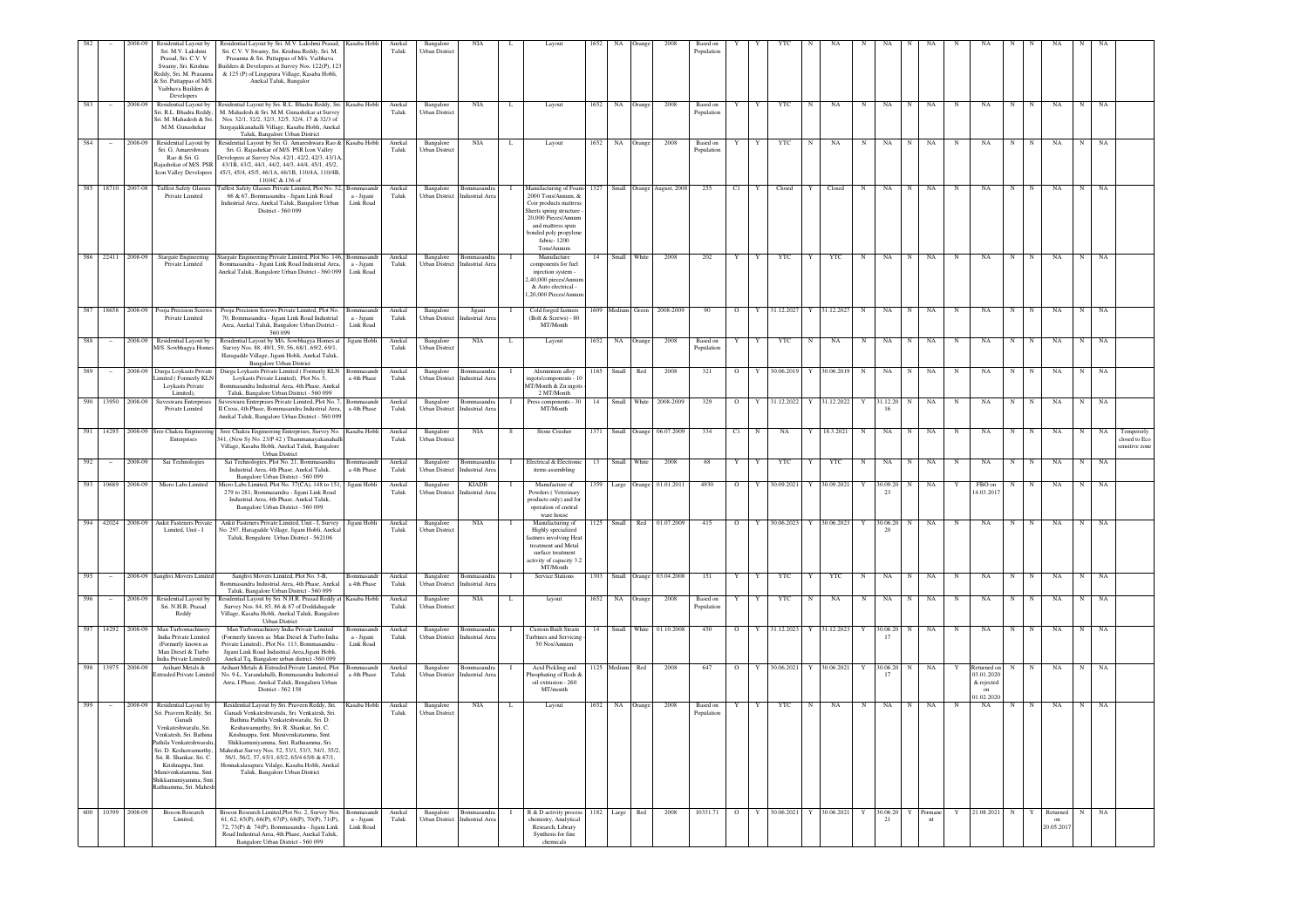|     | 10932     | 2008-09       | Disha Retail Fixtures<br>Private Limited                                                                                                                        | Disha Retail Fixtures Private Limited, Plot No. 299<br>to 301 & 302. Bommasandra - Jigani Link Road.<br>Anekal Taluk, Bengaluru Urban District - 560 099                                                                                                                                                         | Jigani Hobli                          | Anekal<br>Taluk | Bangalore<br><b>Urban District</b> | 3ommasandra<br><b>Industrial Area</b>         |              | Powder coating with<br>pretreatment - 15000<br>Sq. mtr/Month & Steel<br>ixtures and fabricatio<br>of office wooden<br>furnitures with spray<br>paint - 170 Nos/Month                                                   | 1125             | Red<br>Large | 01.10.2009                  | 1210                          |         |            | 0.06.2021  |   | 30.06.2021     |        | 0.06.2<br>21   |            |           |            |           |   |             |           |                  | application<br>FBO on<br>31.10.2019 |
|-----|-----------|---------------|-----------------------------------------------------------------------------------------------------------------------------------------------------------------|------------------------------------------------------------------------------------------------------------------------------------------------------------------------------------------------------------------------------------------------------------------------------------------------------------------|---------------------------------------|-----------------|------------------------------------|-----------------------------------------------|--------------|------------------------------------------------------------------------------------------------------------------------------------------------------------------------------------------------------------------------|------------------|--------------|-----------------------------|-------------------------------|---------|------------|------------|---|----------------|--------|----------------|------------|-----------|------------|-----------|---|-------------|-----------|------------------|-------------------------------------|
| 602 | $\sim$    | 2008-09       | Residential Layout by<br>Sri. P. Ravindra of M/S<br>UR Builders &<br>Developers                                                                                 | Residential Layout by Sri. P. Ravindra of M/s. UR Jigani Hobli<br>Builders & Developers at Survey Nos. 119/1,<br>119/2, 139, 138, 135/1, 135/2, 136/1, 136/2,<br>136/3 144 143, 141, 113/2, 133/4, 133/3 & 133/5<br>of Nosenoor Village, Jigani Hobli, Anekal Taluk,<br>Bangalore Urban Di                       |                                       | Anekal<br>Taluk | Bangalore<br><b>Urban District</b> | <b>NIA</b>                                    | L            | Layout                                                                                                                                                                                                                 | 1652 NA Orange   |              | 2008                        | Based on<br>Population        |         |            | YTC        | N | $_{\rm NA}$    | N      | NA             | N          | NA        | $_{\rm N}$ | NA        | N | N           | NA        | NA<br>N          |                                     |
| 603 |           |               | 11684 2008-09 Atotech India Limited.                                                                                                                            | Atotech India Limited. Plot No. 111 & 112.<br>nasandra Industrial Area, IV Phase, Anekal<br>Taluk, Bangalore Urban District - 560 099                                                                                                                                                                            | Bommasandr<br>a 4th Phase             | Anekal<br>Taluk | Bangalore<br><b>Urban District</b> | Bommasandra<br>Industrial Area                |              | Testing of components<br>from general metal<br>finishing industry &<br>printed circuit board (<br>Technical cneter & R &<br>D activity) & to<br>carryout decorative<br>plating on substrates<br>like plastics - 200 dm | 1125 Large       |              | Red 30-09-2010              | 7617                          | $\circ$ |            | 30.06.2022 |   | Y 30.06.2022 Y |        | 30.06.20<br>22 | N          | NA        | N          | NA        | N |             | NA        | <b>NA</b>        |                                     |
| 604 |           | 2008-09       | Residnetial Layout by<br>Sri. Srinivas Reddy,<br>Proprietor of M/S.<br>Hovsala Builders and<br>Developers                                                       | Residnetial Layout by Sri. Srinivas Reddy,<br>oprietor of M/s. Hoysala Builders and Developer<br>at Survey Nos. 22/1, 22/2, 22/3, 19/2, 19/1, 24/2 &<br>24/1 of Kachanavakanahalli Village, Iigani Hobli<br>Anekal Taluk, Bangalore Urban District                                                               | Jigani Hobli                          | Anekal<br>Taluk | Bangalore<br><b>Urban Distric</b>  | <b>NIA</b>                                    | п.           | Layout                                                                                                                                                                                                                 | 1652 NA Orange   |              | 2008                        | Based on<br>Population        |         |            | YTC        | N | NA             | N      | NA             | N          | NA        | N          | NA        | N | $_{\rm N}$  | <b>NA</b> | NA<br>N          |                                     |
| 605 | $\sim$    | 2007-08       | Indus Tower Limited                                                                                                                                             | Indus Tower Limited, Khata No. 219, Survey No. Jigani Hobli<br>7, Shikaripalya Village, Maragondanahalli, Jigani<br>Hobli, Anekal Taluk, Bangalore Urban District                                                                                                                                                |                                       | Anekal<br>Taluk | Bangalore<br><b>Urban Distric</b>  | <b>NIA</b>                                    | T            | <b>Diesel Generator sets</b><br>(15 KVA to 1 MVA)                                                                                                                                                                      | 52               | NA           | White 23/06/2008            | Based on<br>D G Set<br>Rating | $\circ$ | N          | NA         |   | Y 31.12.2014   | N      | NA             | $_{\rm N}$ | NA        | $_{\rm N}$ | NA        | N | $_{\rm N}$  | NA        | NA<br>N          |                                     |
| 606 |           | 2008-09       | Sri Angalaparmeshwari<br>Powder Coating                                                                                                                         | Sri Angalaparmeshwari Powder Coating, Shed No. Jigani Hobli<br>C-14, II Stage, 4th Phase, Bommasandra Industrial<br>Estate, Anekal Taluk, Bangalore Urban District -<br>560.099                                                                                                                                  |                                       | Anekal<br>Taluk | Bangalore<br><b>Urban Distric</b>  | Bommasandra<br>Indl Estate                    |              | Powder Coating                                                                                                                                                                                                         | 1125             | Small<br>Red | 01.08.2008                  | 34                            | C1      |            | Closed     |   | Closed         |        | NA             |            | NA        | N          | NA        | N |             | NA        | NA               |                                     |
| 607 |           |               | 2000-01 Deccan Springs Private<br>Limited                                                                                                                       | Deccan Springs Private Limited, Survey No. 17 & Jigani Hobli<br>28, Ragihalli Village, Jigani Hobli, Anekal Taluk,<br><b>Bangalore Urban District</b>                                                                                                                                                            |                                       | Anekal<br>Taluk | Bangalore<br><b>Urban Distric</b>  | NIA                                           | <b>I</b>     | Pet Bottles and Packing 1543 Small<br>of Drinking Water                                                                                                                                                                |                  | Green        | 2000                        | 127                           | Cl      |            | Closed     | Y | Closed         | N      | NA             | N          | NA        | N          | NA        | N | $_{\rm N}$  | NA        |                  |                                     |
|     | 608 1371  | 1999.<br>2000 | Jyothi Chemical<br>Industries,                                                                                                                                  | Jyothi Chemical Industries, Survey No. 29, Jigani<br>Village, Jigani Hobli, Anekal Taluk, Bangalore<br><b>Urban District</b>                                                                                                                                                                                     | Jigani Hobli                          | Anekal<br>Taluk | Bangalore<br><b>Urban District</b> | <b>NIA</b>                                    |              | Recycling of Spent<br>oil/Used oil covered<br>under HWM Rules                                                                                                                                                          | 1337 Small       | Orange       | 2000                        | 127                           | C1      |            | Closed     |   | Closed         | Closed | 30.06.20<br>15 |            | NA        | N          | NA        | N |             | NA        | NA               |                                     |
| 609 |           | 200-09        | Indus Tower Limited,                                                                                                                                            | Indus Tower Limited, Survey No. 8/3, Begahalli<br>Village, Jigani Hobli, Anekal Taluk, Bangalore                                                                                                                                                                                                                 | Jigani Hobli                          | Anekal<br>Taluk | Bangalore<br><b>Urban Distric</b>  | <b>NIA</b>                                    |              | Diesel Generator sets<br>(15 KVA to 1 MVA)                                                                                                                                                                             | 52               | NA<br>White  | 29/07/2008                  | Based on<br>D.G Set           | $\circ$ |            | NA         |   | 31.12.2014     | N      | NA             |            | NA        | N          | NA        | N |             | NA        | NA<br>N          |                                     |
| 610 |           | 2008-09       | Thimmarayaswamy<br><b>Bricks Industry</b>                                                                                                                       | <b>Urban District</b><br>Thimmarayaswamy Bricks Industry, Survey Nos. Kasaba Hobli<br>47/2, 47/3, 47/4, 47/5, 48/1, 48/2 & 49/1 of<br>Avadadenahalli Village, Kasaba Hobli, Anekal<br>Taluk, Bangalore Urban District                                                                                            |                                       | Anckal<br>Taluk | Bangalore<br><b>Urban Distric</b>  | <b>NIA</b>                                    | $\mathbf{I}$ | Table Moulded Bricks                                                                                                                                                                                                   | 1598 Small Green |              | 2008                        | Rating<br>75                  |         |            | NA         |   | <b>YTC</b>     | N      | NA             | N          | NA        | N          | NA        | N |             | NA        | NA<br>N          |                                     |
| 611 |           | 2008-09       | Residential Layout by<br>Smt. Byramma, Sri.                                                                                                                     | Residential Lavout by Smt. Byramma, Sri.<br>Shankarappa, Smt. Puttamma, Smt. Bayamma, Sri                                                                                                                                                                                                                        | Jigani Hobli                          | Anekal<br>Taluk | Bangalore<br><b>Urban District</b> | <b>NIA</b>                                    | L            | Layout                                                                                                                                                                                                                 | 1652 NA Orange   |              | 2008                        | Based on<br>Population        |         |            | YTC        |   | NA             |        | <b>NA</b>      |            | NA        |            | NA        |   |             | NA        |                  |                                     |
|     |           |               | Shankarappa, Smt.<br>Puttamma, Smt.<br>Bavamma, Sri.<br>Narayanappa & Smt.<br>Savitramma                                                                        | Narayanappa & Smt. Savitramma at Survey<br>NOs:35, 36 & 37 of Rajapura Village, Jigani<br>Hobli, Anekal Taluk, Bangalore Urban District                                                                                                                                                                          |                                       |                 |                                    |                                               |              |                                                                                                                                                                                                                        |                  |              |                             |                               |         |            |            |   |                |        |                |            |           |            |           |   |             |           |                  |                                     |
| 612 | $\sim$    | 2008-09       | Indus Towers Limited                                                                                                                                            | Indus Towers Limited, Survey No. 218, Haragadde Jigani Hobli<br>Village, Jigani Hobli, Anekal Taluk, Bangalore<br><b>Urban District</b>                                                                                                                                                                          |                                       | Anekal<br>Taluk | Bangalore<br><b>Urban Distric</b>  | <b>NIA</b>                                    | T            | <b>Diesel Generator sets</b><br>(15 KVA to 1 MVA)                                                                                                                                                                      | 52               | NA           | White 28/08/2008            | Based on<br>D G Set<br>Rating | $\circ$ | $_{\rm N}$ | NA         |   | Y 31.12.2014 N |        | NA             | N          | NA        | $_{\rm N}$ | NA        | N | $\mathbf N$ | NA        | N<br>NA          |                                     |
| 613 | 12442     | 2008-09       | ndospace Bommasandra<br>Logistics (Formerly<br>ogistics Private Limited                                                                                         | Indospace Bommasandra Logistics (Formerly<br>knonw as Puneet Reach Logistics Private Limited<br>knonw as Puneet Reach Plot No. 183 & 187 & 254 & 258, Bommasandra -<br>Jigani Link Road Industrial Area, 4th Phase,<br>Anekal Taluk, Bangalore Urban District - 560 099                                          | Bommasandr<br>a - Jigani<br>Link Road | Anekal<br>Taluk | Bangalore<br><b>Urban District</b> | Bommasandra<br><b>Industrial Area</b>         |              | Ware House &<br>ommercial complex<br>78711.88 Sq.<br>mtr/Month                                                                                                                                                         | 1162             | Red<br>Large | 20.06.2008                  | 12603                         | $\circ$ |            | 30.06.2024 |   | 30.06.2024     |        | 80.09.20<br>21 |            | NA        |            | NA        |   |             | NA        |                  |                                     |
| 614 |           | 2008-09       | Residential Layout by<br>Sri. V. Subba Reddy                                                                                                                    | Residential Layout by Sri. V. Subba Reddy at<br>Survey Nos. 31/1, 37, 38, 40/1 & 40/2 of<br>Chikkahagade Village, Kasaba Hobli, Anekal                                                                                                                                                                           | Kasaba Hobli                          | Anekal<br>Taluk | Bangalore<br><b>Urban District</b> | NIA                                           | L            | Layout                                                                                                                                                                                                                 | 1652             | Orange<br>NA | 2008                        | Based on<br>Population        |         |            | YTC        |   | NA             |        | NA             |            | NA        |            | NA        |   |             | NA        | NA               |                                     |
| 615 |           | 2008-09       | Residential Layout by<br>Smt. Doddamani Indira<br>Sri. Prakash Koliwad,<br>Smt. P. Rupa Reddy, Sri.<br>P. Krishna Reddy, Sri.<br>S.T. Naveen & Sri.<br>Parasmal | Taluk, Bangalore Urban District<br>Residential Layout by Smt. Doddamani Indira, Sri.<br>Prakash Koliwad, Smt. P. Rupa Reddy, Sri. P.<br>Krishna Reddy, Sri. S.T. Naveen & Sri. Parasmal at<br>Survey Nos. 302/1, 328/4, 327/4, 326, 321, 320/2,<br>548, 332/1, 332/3, 333/1, 333/2, 306/2, 307,<br>308/2, 309/1. | Jigani Hobli                          | Anekal<br>Taluk | Bangalore<br>Urban Distric         | <b>NIA</b>                                    | L            | Layout                                                                                                                                                                                                                 | 1652             | NA<br>Orange | 2008                        | Based on<br>Population        |         |            | YTC        |   | NA             |        | NA             |            | NA        |            | NA        | N |             | NA        | NA               |                                     |
| 616 |           | 2008-09       | Sri Laxmi Narasimna<br><b>Bricks Industries</b>                                                                                                                 | Sri Laxmi Narasimna Bricks Industries, Survey No. Kasaba Hobli<br>64, Kempavaderahalli Village, Kasaba Hobli,<br>Anekal Taluk, Bangalore Urban District                                                                                                                                                          |                                       | Anckal<br>Taluk | Bangalore<br><b>Urban District</b> | <b>NIA</b>                                    | $\mathbf{I}$ | Table Moulded Bricks 1598 Small                                                                                                                                                                                        |                  | Green        | 2008                        | 70                            |         |            | NA         |   | YTC            | N      | NA             |            | NA        |            | NA        |   |             | NA        | <b>NA</b>        |                                     |
| 617 |           | 2008-09       | GTL Infrastructure<br>Limited                                                                                                                                   | GTL Infrastructure Limited, Sri. Shanna Reddy.<br>S/o. Junia Reddy, Survey No. 74/5. Yarandahalli<br>Village, Jigani Hobli, Anekal Taluk, Bangalore<br><b>Urban District</b>                                                                                                                                     | Jigani Hobli                          | Anekal<br>Taluk | Bangalore<br><b>Urban District</b> | <b>NIA</b>                                    | T            | Diesel Generator sets<br>(15 KVA to 1 MVA)                                                                                                                                                                             | 52               |              | NA White 08.09.2008         | Based on<br>D.G Set<br>Rating | $\circ$ |            | NA         |   | 31.12.2017     | N      | NA             | N          | NA        | N          | NA        | N |             | NA        | <b>NA</b>        |                                     |
| 618 |           | 2008-09       | Residential Layout by<br>Sri, Y.C. Ramareddy.<br>Smt. Y. Manjula Reddy<br>& Sri. Y.C. Sandeep<br>Reddy                                                          | Residential Layout by Sri. Y.C. Ramareddy, Smt. Jigani Hobli<br>Y. Manjula Reddy & Sri. Y.C. Sandeep Reddy at<br>Survey Nos. 115 & 116, Kallabalu Village, Jigani<br>Hobli, Anekal Taluk, Bangalore Urban District                                                                                               |                                       | Anekal<br>Taluk | Bangalore<br><b>Urban Distric</b>  | <b>NIA</b>                                    | L.           | Layout                                                                                                                                                                                                                 | 1652 NA Orange   |              | 2008                        | Based on<br>Population        |         |            | <b>YTC</b> | N | NA             | N      | NA             | N          | NA        | N          | NA        | N | N           | NA        | <b>NA</b><br>N   |                                     |
| 619 |           | 2008-09       | GTL Infrastructure<br>Limited                                                                                                                                   | GTL Infrastructure Limited, Municipal No. 57/51, Kasaba Hobli<br>Vard No. 11, Anekal Town, Kasaba Hobli, Anekal<br>Taluk, Bangalore Urban District                                                                                                                                                               |                                       | Anekal<br>Taluk | Bangalore<br>Urban Distric         | $_{\rm NIA}$                                  |              | Diesel Generator sets<br>(15 KVA to 1 MVA)                                                                                                                                                                             | 52               | NA           | White 01.09.2008            | Based on<br>D.G Set<br>Rating | $\circ$ | N          | NA         |   | Y 31.12.2017 N |        | NA             | N          | NA        | $_{\rm N}$ | NA        | N | $_{\rm N}$  | NA        | $_{\rm N}$<br>NA |                                     |
|     | 620 27168 | 2009-10       | <b>Alliance Business</b><br>Education Trust),                                                                                                                   | Alliance Business Academy (Sainath Education Kasaba Hobli<br>Survey Nos. 27 & 28 of Chikkaha<br>Village & Survey Nos. 54/2, 54/3, 55, 59, 61, 60,<br>62, 63, 73/P5, 73/P6 & 171 of Karpur Village,<br>Kasaba Hobli, Anekal Taluk, Bangalore Urban<br>District                                                    |                                       | Anekal          | Bangalore                          | NIA                                           | E            | <b>Educational Institute</b><br>43410.03 Sq. mtr                                                                                                                                                                       | 1181 Large       |              | Red 27.12.2009              | 2011                          | $\circ$ |            | 30.06.2022 | Y | 30.06.2022     |        | NA             | N          | NA        | N          | NA        | N | N           | NA        | NA<br>N          |                                     |
| 621 | 10652     | 2008-09       | Kewaunee Scientific<br>Limited.                                                                                                                                 | Kewaunee Scientific Corporation India Private<br>Corporation India Private Limited, Plot No. 186, Bommasandra - Jigani Link<br>Road Industrial Area, Anekal Taluk, Bangalore<br>Urban District - 560 099                                                                                                         | Bommasandr<br>a - Jigani<br>Link Road | Anekal<br>Taluk | Bangalore                          | Bommasandra<br>Urban District Industrial Area |              | Fume Hoods-20<br>MT/M. Laboratory<br>Cabinets - 65 MT/M &<br>Trimm Materials - 25<br>MT/M                                                                                                                              | 1125 Large       |              | Red 08.02.2009              | 1899                          | $\circ$ |            | 30.06.2021 |   | Y 30.06.2021   |        | 30.06.20<br>21 |            | <b>NA</b> |            | NA        |   |             | NA        |                  |                                     |
| 622 | $\sim$    | 2008-09       | Residential Layout by<br>Sri, Y.R. Prema                                                                                                                        | Residential Layout by Sri. Y.R. Prema at Survey Kasaba Hobli<br>No. 20 & 21/2, Anekal Village, Kasaba Hobli,<br>Anekal Taluk, Bangalore Urban District                                                                                                                                                           |                                       | Anckal<br>Taluk | Bangalore<br><b>Urban Distric</b>  | <b>NIA</b>                                    | L            | Layout                                                                                                                                                                                                                 | 1652             | NA<br>Orange | 2008                        | Based on<br>Population        |         |            | <b>YTC</b> |   | NA             |        | NA             |            | NA        | N          | <b>NA</b> | N |             | NA.       | NA               |                                     |
| 623 | 18498     | 2008-09       | Consupac Private<br>Limited, (Formerly<br>Known as M/S. Prime<br>Packers.).                                                                                     | Consupac Private Limited, (Formerly Known as Kasaba Hobl<br>M/s. Prime Packers.), Survey No. 229/195/A1.<br>Marsur Village, Kasaba Hobli, Anekal Taluk,<br><b>Bangalore Urban District</b>                                                                                                                       |                                       | Anekal<br>Taluk | Bangalore<br><b>Urban District</b> | NIA                                           |              | Packing of Instant<br>Coffee powder-2400<br>Tons/Annum                                                                                                                                                                 |                  |              | 1572 Small Green 11.02.2008 | 276                           | $\circ$ |            | 31.12.2022 |   | Y 31.12.2022   | N      | NA             |            | NA        | N          | NA        |   |             | NA        | NA               |                                     |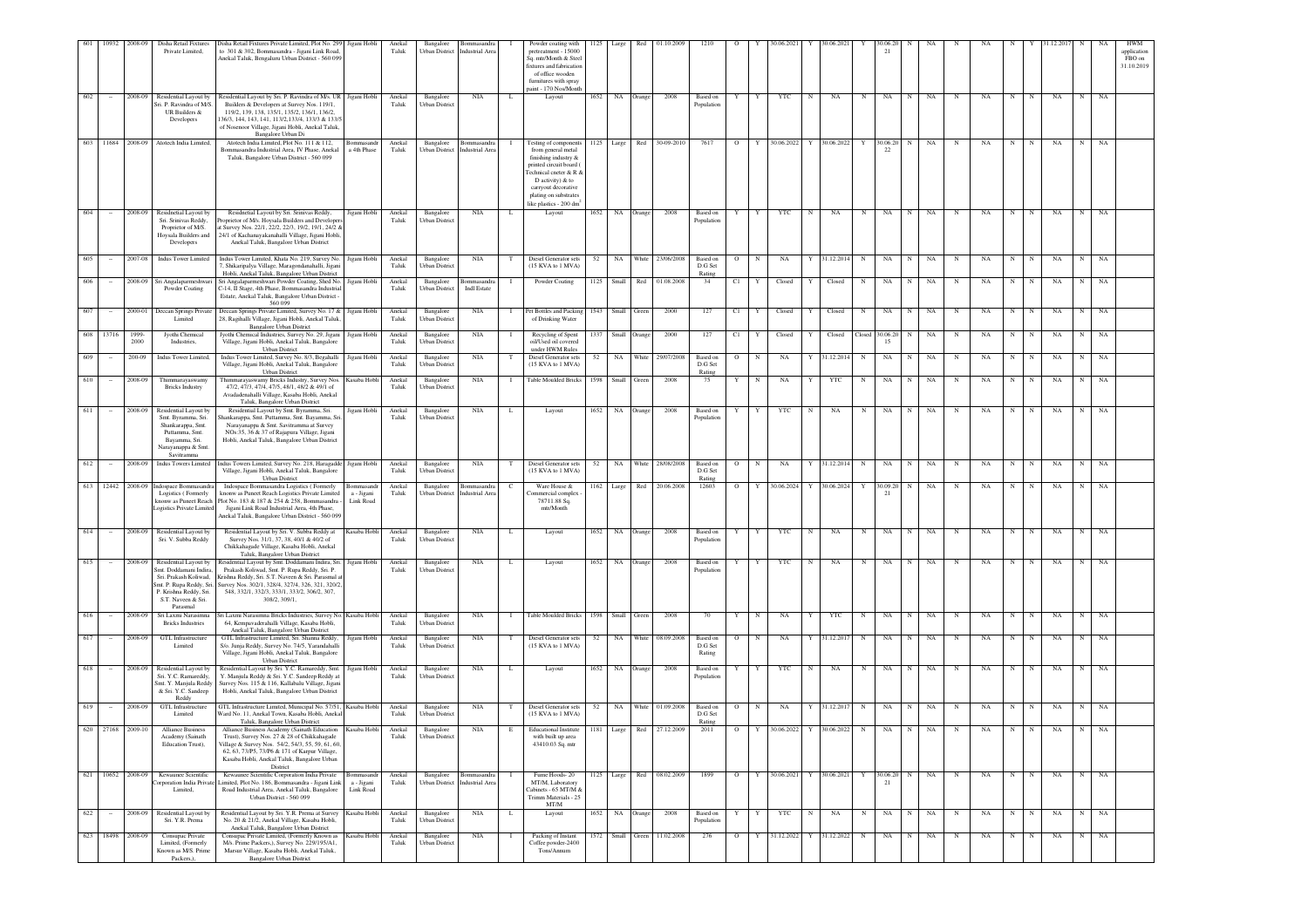|            | 624 |               |                          | 2008-09 Maiden Heights Partme<br>Ownersss Welfare<br>Association, formerly<br>known as DLF Homes              | Maiden Heights Partment Owners Welfare<br>Association, formerly known as DLF Homes<br>Rajapura Private Limited, at Survey Nos. 70/1,<br>65/3, 64/1, 62/1, 61/2, 234, 233, 67, 66 of<br>Rajapura Private Limited Rajapura Village & Survey NOs: 253/9A, 253/9B<br>253/10 251/3 251/4 250/2 250/4 250/5 250/6<br>232 of Jigani Village, Jigani Hobli, Anekal Taluk,<br><b>Bangalore District</b> | Jigani Hobli                                        | Anekal<br>Taluk           | Bangalore<br><b>Urban District</b>              | NIA                                                 |              | Apartment - 696 Flats 1181 Large                                                                                                                                                                                                                          |                              |             | Red 12.01.2008                 | 200000                        | $\circ$        |   | 30.06.2021       |   | NA                          |   |                |             |           |             |             |                          |           |             |          |  |
|------------|-----|---------------|--------------------------|---------------------------------------------------------------------------------------------------------------|------------------------------------------------------------------------------------------------------------------------------------------------------------------------------------------------------------------------------------------------------------------------------------------------------------------------------------------------------------------------------------------------|-----------------------------------------------------|---------------------------|-------------------------------------------------|-----------------------------------------------------|--------------|-----------------------------------------------------------------------------------------------------------------------------------------------------------------------------------------------------------------------------------------------------------|------------------------------|-------------|--------------------------------|-------------------------------|----------------|---|------------------|---|-----------------------------|---|----------------|-------------|-----------|-------------|-------------|--------------------------|-----------|-------------|----------|--|
|            |     |               |                          | 625 18436 2009-10 ABV Machine Works<br>Private Limited                                                        | ABV Machine Works Private Limited, Plot No.<br>131, Bommasandra - Jigani Link Road Industrial<br>Area, Anekal Taluk, Bangalore Urban District -<br>560 099                                                                                                                                                                                                                                     | Bommasandı<br>a - Jigani<br>Link Road               | Anekal<br>Taluk           | Bangalore<br>Urban District                     | KIADB<br>Industrial Area                            |              | Assembly of Machine -<br>4 Nos/Annum,<br>Assembly Machined<br>Parts - 5000<br>Pieces/Annum &<br>ssembly of Motors &<br>Motor Parts - 10,000<br>Nos/Annum                                                                                                  | 14 Small White               |             | 2009                           | 338                           | $\circ$        |   |                  |   | Y 31.12.2021 Y 31.12.2021 N |   | NA             | $\mathbf N$ | NA        |             | NA          | N<br>$_{\rm N}$          | NA        |             | NA       |  |
|            | 626 |               | 2008-09                  | Residential Layout by<br>Sri. P. Sridhar Reddy &<br>Sri. Gundareddy<br>Amareshwara Rao                        | Residential Layout by Sri. P. Sridhar Reddy & Sri. Jigani Hobli<br>Gundareddy Amareshwara Rao at Survey Nos. 3/1<br>3/2, 4, 5, 6 & 13 of J. Bingipura Village, Jigani<br>Hobli, Anekal Taluk, Bangalore Urban District                                                                                                                                                                         |                                                     | Anekal<br>Taluk           | Bangalore<br><b>Urban District</b>              | NIA                                                 | L            | Layout                                                                                                                                                                                                                                                    | 1652 NA Orange               |             | 2008                           | <b>Based</b> on<br>Population |                | Y | <b>YTC</b>       | N | NA                          | N | NA             | $_{\rm N}$  | NA .      | $\mathbf N$ | NA          | N<br>N                   | NA        | $\mathbf N$ | NA       |  |
|            | 627 |               | 19354 2008-09            | Madhura Meenakshi<br><b>Granite Industries</b>                                                                | Madhura Meenakshi Granite Industries, Survey No. Kasaba Hobli<br>202/2. Marsur Village. Chandapura - Anekal Mair<br>Road, Kasaba Hobli, Anekal Taluk, Bangalore<br><b>Urban District</b>                                                                                                                                                                                                       |                                                     | Anekal<br>Taluk           | Bangalore<br><b>Urban District</b>              | <b>NIA</b>                                          |              | Granite cutting and<br>olishing - 4,00,000 Sq<br>ft/Annum                                                                                                                                                                                                 | 1518 Small                   | Green       | 05.09.2009                     | 134                           | C1             | Y | Closed           | N | $_{\rm NA}$                 | N | NA             | N           | NA        | N           | NA          | N<br>N                   | NA        | N           | NA       |  |
|            | 628 | $\sim$        |                          |                                                                                                               | 2008-09 Sri Maruthy Metalloys Sri Maruthy Metalloys, Survey No. 196 Part, Plot Bommasandr<br>No. 306, Bommasandra - Jigani Link Road<br>Industrial Area, 4th Phase, Anekal Taluk,                                                                                                                                                                                                              | a - Jigani<br>Link Road                             | Anckal<br>Taluk           | Bangalore<br>Urban District Industrial Area     | Bommasandra                                         | $\mathbf{I}$ | Non Ferrous Castings<br>(Aluminium and Bras<br>casting s) - 1 Ton/day                                                                                                                                                                                     | $1165$ Small                 | Red         | 2009                           | 50                            | C1             | Y | Closed           |   | Closed                      | N | NA.            | N           | <b>NA</b> | N           | NA          | N<br>N                   | NA        | N           | NA       |  |
| 629        |     | $\sim$        | 2009-10                  | Residential Lavout by<br>Sri. T. Vijayabhaskara<br>Reddy of M/S. Vaibhava<br><b>Builders &amp; Developers</b> | Bangalore Urban District - 560 099<br>Residential Layout by Sri. T. Vijayabhaskara<br>Reddy of M/s. Vaibhava Builders & Developers a<br>Survey Nos. 52/1, 52/2, 52/3, 53/1, 53/2, 53/4,<br>54/1, 54/2, 54/3, 55/1, 56/2, 56/3, 56/4, 56/5, 56/8<br>& 57 (P) of Haldenahalli Village and Survey Nos.<br>161/1, 161/2                                                                            | Kasaba Hobl                                         | Anekal<br>Taluk           | Bangalore<br><b>Urban Distric</b>               | <b>NIA</b>                                          | L            | Layout                                                                                                                                                                                                                                                    | 1652<br>NA                   | Orange      | 2009                           | Based on<br>Population        |                |   | <b>YTC</b>       |   | NA                          |   | NA             |             | NA        | N           | NA          | N                        | <b>NA</b> | N           | NA       |  |
|            |     |               | 630 14456 2009-10        | <b>Universal Stones</b>                                                                                       | Universal Stones, Survey No. 71, Jigani Village,<br>Jigani Hobli, Anekal Taluk, Bangalore Urban<br>District                                                                                                                                                                                                                                                                                    | Jigani Hobli                                        | Anekal<br>Taluk           | Bangalore<br><b>Urban District</b>              | Jigani<br>ndustrial Area                            |              | Granite cutting and<br>polishing - 1858 Sq.<br>mtr/Month                                                                                                                                                                                                  | 1518 Small Green             |             | 04.09.2009                     | 70.33                         | $\circ$        |   | 31.12.2028       |   | NA                          | N | NA             |             | NA        |             | NA          |                          | NA        |             | NA       |  |
|            |     |               | 631 15095 2009-10        | Bapuji Surgicals<br>(Formerly known as<br>Nirmed Healthcare<br>Private Limited)                               | Bapuji Surgicals (Formerly known asNirmed<br>Healthcare Private Limited,) Plot No. 267,<br>sommasandra - Jigani Link Road Industrial Area,<br>4th Phase, Anekal Taluk, Bangalore Urban District<br>560 099                                                                                                                                                                                     | Bommasand<br>a 4th Phase                            | Anekal<br>Taluk           | Bangalore<br><b>Urban District</b>              | Jigani<br>Industrial Are                            |              | Manufacture of<br>Abrosbent Cotton roll<br>absorbent cotton coil,<br>non-absorbent cotton<br>wool, different type of<br>cotton rolls and cottor<br>related dressing to the<br>need of medical field<br>120 Tons/A, 12<br>Tons/A, 12 Tons/A &<br>36 Tons/A |                              | Small White | 01.06.2011                     | 252                           | $\circ$        |   | 31.12.2022       |   | 31.12.2022                  | N | NA             | N           | NA        | N           | NA          | N<br>N                   | NA        | N           | NA       |  |
| 632        |     |               | 2009-10                  | Neri Engineering                                                                                              | Neri Engineering, Plot No. 51, 4th Phase,<br>Bommasandra Industrial Area, Anekal Taluk,<br>Bangalore Urban District - 560 099                                                                                                                                                                                                                                                                  | Bommasandı<br>a 4th Phase                           | Anekal<br>Taluk           | Bangalore<br><b>Urban District</b>              | Bommasandra<br><b>Industrial Area</b>               |              | Machinery &<br>components                                                                                                                                                                                                                                 | 14 Small White               |             | 15/12/2008                     | 93                            | C1             | Y | Closed           |   | Closed                      | N | NA             | $_{\rm N}$  | NA        | $_{\rm N}$  | $_{\rm NA}$ | N<br>$_{\rm N}$          | NA        | $_{\rm N}$  | NA       |  |
| 633        |     |               | 2009-10                  | Residential Layout by<br>Sri. P. Ravindra of M/S.<br>UR Builders &<br>Developers                              | Residential Layout by Sri. P. Ravindra of M/s. UR Jigani Hobli<br>Builders & Developers at Survey Nos. 37, 38, 39/1<br>39/2, 40/1, 41/1 of Kumbaranahalli Village Survey<br>Nos. 53, 54, 55, 56/1, 56/2, 56/3, 56/4, 59/1, 59/2,<br>59/3, 59/3D, 59/3B, 50/1, 50/2, 50/3, 50/4, 50/5,<br>Nosenoor, Bangalore                                                                                   |                                                     | Anekal<br>Taluk           | Bangalore<br><b>Urban District</b>              | <b>NIA</b>                                          | п.           | Layout                                                                                                                                                                                                                                                    | 1652 Medium Orange           |             | 2009                           | 610                           |                |   | YTC              |   | NA                          | N | NA             | N           | NA        |             | NA          | N<br>N                   | NA        |             | NA       |  |
|            |     |               | 634 13664 2009-10        | KK Nag Limited                                                                                                | KK Nag Limited, Survey No. 182/1, Anekal to<br>Attibele Road, Biddaragere Grama,<br>Besthamanahalli Post, Kasaba Hobli, Anekal<br>Taluk, Bangalore Urban District                                                                                                                                                                                                                              | Kasaba Hobli                                        | Anekal<br>Taluk           | Bangalore<br><b>Urban District</b>              | <b>NIA</b>                                          |              | Manufacture of<br><b>Expanded Polystrene</b><br>Mondded Products<br>1200 MT/Annum                                                                                                                                                                         | 1577 Medium                  |             | Green 03.03.2009               | 687                           | $\overline{0}$ | Y | 31.12.2022       |   | Y 31.12.2022                | Y | 31.12.20<br>14 |             | NA        | N           | NA          | N<br>N                   | NA        | N           | NA       |  |
| 635        |     |               | 2009-10                  | Aircel Limited,                                                                                               | Aircel Limited, No. 616/562, Sy No. 41/1, SPR<br>Bricks, Jigani Main Road, Jigani, Anekal Taluk,<br>Bangalore Urban District.                                                                                                                                                                                                                                                                  | Jigani Hobli                                        | Anekal<br>Taluk           | Bangalore<br><b>Urban District</b>              | NIA                                                 |              | <b>Diesel Generator sets</b><br>(15 KVA to 1 MVA)                                                                                                                                                                                                         | 52<br>NA                     | White       | 2009                           | Based on<br>D.G Set<br>Rating | $\circ$        |   | NA               |   | 31.12.2014                  | N | NA             |             | NA        | N           | NA          | N<br>N                   | NA        |             | NA       |  |
| 636        |     |               | 2009-10                  | Aircel Limited,                                                                                               | Aircel Limited, No. 269, New No. 104/1,<br>Bommasandra Village, Anekal Taluk, Bangalore<br>Urban District.                                                                                                                                                                                                                                                                                     | Jigani Hobl                                         | Anekal<br>Taluk           | Bangalore<br><b>Urban District</b>              | NIA                                                 |              | <b>Diesel Generator sets</b><br>(15 KVA to 1 MVA)                                                                                                                                                                                                         | 52<br>NA                     | White       | 2009                           | Based on<br>D.G Set<br>Rating | $\circ$        |   | NA               |   | 31.12.2014                  | N | NA             |             | NA        | N           | NA          | N<br>N                   | NA        | N           | NA       |  |
| 637        |     |               | 2009-10                  | Residential Layout by<br>Kristal Sapphire, Kristal<br>Morganite                                               | Kristal Sapphire, Kristal Morganite, Sy No. 73,74 Kasaba Hobli<br>75,76, At Adooru Village, Kasaba Hobli, Anekal<br>Taluk, Bangalore                                                                                                                                                                                                                                                           |                                                     | Anekal<br>Taluk           | Bangalore<br><b>Urban District</b>              | <b>NIA</b>                                          | L            | Layout                                                                                                                                                                                                                                                    | 1652<br>NA                   | Orange      | 2009                           | Based on<br>Population        |                |   | YTC              |   | NA                          |   | NA             |             | NA        |             | NA          | N                        | NA        |             | NA       |  |
|            | 638 |               | 2009-10                  | Residential Layout By<br>Sai City [Sai Realator]                                                              | Residential Layout By Sai City [Sai Realator], Sy   Kasaba Hobli<br>No. 2,3,8,39,40,41,56,& 59, of Thimmasandra<br>Village, Kasaba Hobli, Anekal Taluk                                                                                                                                                                                                                                         |                                                     | Anckal<br>Taluk           | Bangalore<br><b>Urban District</b>              | <b>NIA</b>                                          | L.           | Layout                                                                                                                                                                                                                                                    | 1652 NA Orange               |             | 2009                           | Based on<br>Population        |                |   | <b>YTC</b>       |   | NA                          | N | NA             | N           | NA        | N           | NA          | N<br>N                   | NA        | N           | NA       |  |
|            | 639 |               |                          |                                                                                                               | 14878 2009-10 Dolphin Die cast Pvt Ltd Dolphin Die cast Pvt Ltd No. 266-B Bommasandra Bommasandr<br>Jigani Link Road Industrial area, Phase-IV Jigani<br>Hobli, Anekal tq, Bangalore urban district - 560<br>105                                                                                                                                                                               | a - Jigani<br>Link Road                             | Anekal<br>Taluk           | Bangalore<br>Urban District Industrial Area     | Bommasandra                                         |              | Manufacturing of<br>aluminium pressure die<br>asting - 20 Ton/Month<br>owder coating with pre<br>treatment activity -<br>20000 Nos/Month                                                                                                                  | 1165 Mediur                  | Red         | 2009                           | 969                           | $\circ$        |   | 30.06.2023       |   | 30.06.2023                  |   | 31.12.20<br>20 |             | NA        |             | NA          | N                        | NA        |             | NA       |  |
|            | 640 | 18240 2009-10 |                          |                                                                                                               |                                                                                                                                                                                                                                                                                                                                                                                                |                                                     |                           |                                                 |                                                     |              |                                                                                                                                                                                                                                                           |                              |             |                                |                               |                |   |                  |   |                             |   |                |             |           |             |             |                          |           |             |          |  |
|            |     |               |                          | S.R Engineering                                                                                               | S.R Engineering Plot No. 85-U, Bommasandra-<br>Jigani Link Road Industrial area, Pahse-IV Jigani<br>Hobli, Anekal tq, Bangalore urban district                                                                                                                                                                                                                                                 | Bommasandr<br>a 4th Phase                           | Anekal<br>Taluk           | Bangalore<br><b>Urban District</b>              | Bommasandra<br><b>Industrial Area</b>               |              | Aluminium components<br>360000 Nos/Month &<br>Turning of Steel forged<br>components - 200000                                                                                                                                                              |                              |             | 1558 Small Green 01.01.2009    | 231                           | $\circ$        | Y | 31.12.2023       |   | Y 31.12.2023 N              |   | NA             | N           | NA        | $_{\rm N}$  | NA          | N<br>N                   | NA        | N           | NA       |  |
|            |     |               | 641 11675 2009-10        | Miltec Industries<br>Bangalore Pvt Ltd.                                                                       | Miltec Industries Bangalore Pyt Ltd. Plot No. 325-<br>D, Bommasandra Jigani Link Road, Industrial<br>Area, Bangalore Urban District                                                                                                                                                                                                                                                            | Bommasandı<br>a - Jigani<br>Link Road               | Anekal<br>Taluk           | Bangalore<br><b>Urban District</b>              | Bommasandra<br>Industrial Are                       |              | Nos8/Month<br>To varryout fabrication<br>of machine componen<br>& parts for machine<br>used for cleaning,<br>grading & sorting of<br>grains - 10000<br>Sets/Annum                                                                                         | 1577 Large Green             |             | 2009                           | 2463                          | $\circ$        | Y | 31.12.2021       |   | Y 31.12.2021 Y              |   | 30.08.20<br>24 | N           | NA        | N           | NA          | N<br>N                   | NA        | N           | NA       |  |
|            |     |               |                          | 642 42508 2009-10 Residential layout by K<br>Veeresam                                                         | Residential layout by K Veeresam, Sv Nos.<br>78/1.78/2.78/3.79/1.79/2.79/5.80/3.81/2.81/3.31<br>& 313 Haragadde Village, Jigani Hobli, Anekal To                                                                                                                                                                                                                                               | Jigani Hobli                                        | Anckal<br>Taluk           | Bangalore<br><b>Urban District</b>              | <b>NIA</b>                                          | L.           | Layout - 240 Sites                                                                                                                                                                                                                                        | 1162 Medium                  | Red         | 2009                           | 221                           | $\circ$        | Y | 30.06.2023       | N | NA                          | N | NA.            | N           | <b>NA</b> | $_{\rm N}$  | <b>NA</b>   | N<br>$_{\rm N}$          | <b>NA</b> | N           | NA       |  |
|            | 643 | $\sim$        | 2009-10                  | KNS infrasructure pvt<br>ltd.                                                                                 | Banglaore urban district<br>KNS infrasructure pvt ltd, Sy No. 22/1,<br>22/3.22/4,23/1,23/2,23/3 & 28, Hargadde village,<br>Jigani Hobli, Anekal Taluk, Bangalore                                                                                                                                                                                                                               | Jigani Hobli                                        | Anekal<br>Taluk           | Bangalore<br><b>Urban District</b>              | <b>NIA</b>                                          | L            | Lavout                                                                                                                                                                                                                                                    | 1652 Small Orange            |             | 2010                           | 474                           | Y              | Y | <b>YTC</b>       | N | $_{\rm NA}$                 | N | <b>NA</b>      | $_{\rm N}$  | NA        | $_{\rm N}$  | NA          | $_{\rm N}$<br>$_{\rm N}$ | <b>NA</b> | $_{\rm N}$  | NA       |  |
| 644<br>645 |     |               | 2009-10<br>19404 2009-10 | <b>Ceradyne Ceramics</b><br>(DPvt Ltd<br>Sri Baba Granites                                                    | Ceradyne Ceramics (I)Pvt<br>Ltd., No.64, Bommasandra Link road, Anekal<br>taluk.4th Phase.Bommasandra industrial<br>rea, Anekal taluk, Bangalore urban distric-560099<br>Sri Baba Granites, Sy No. 202/2, Marsur Village,                                                                                                                                                                      | ommasand<br>a - Jigani<br>Link Road<br>Kasaba Hobli | Anekal<br>Taluk<br>Anekal | Bangalore<br><b>Urban District</b><br>Bangalore | Bommasandra<br><b>Industrial Area</b><br><b>NIA</b> |              | Ceramic Orthodontic<br>brakets, Ceramic<br>injection mould<br>omponents, Machinee<br>ceramic components<br>Granite cutting and                                                                                                                            | 1309<br>Mediun<br>1518 Small | Orange      | 01.08.2009<br>Green 14.07.2008 | 971<br>44.2                   | C1<br>C1       |   | Closed<br>Closed |   | Closed<br>NA                |   | NA<br>NA       |             | NA<br>NA  |             | NA<br>NA    |                          | NA<br>NA  |             | NA<br>NA |  |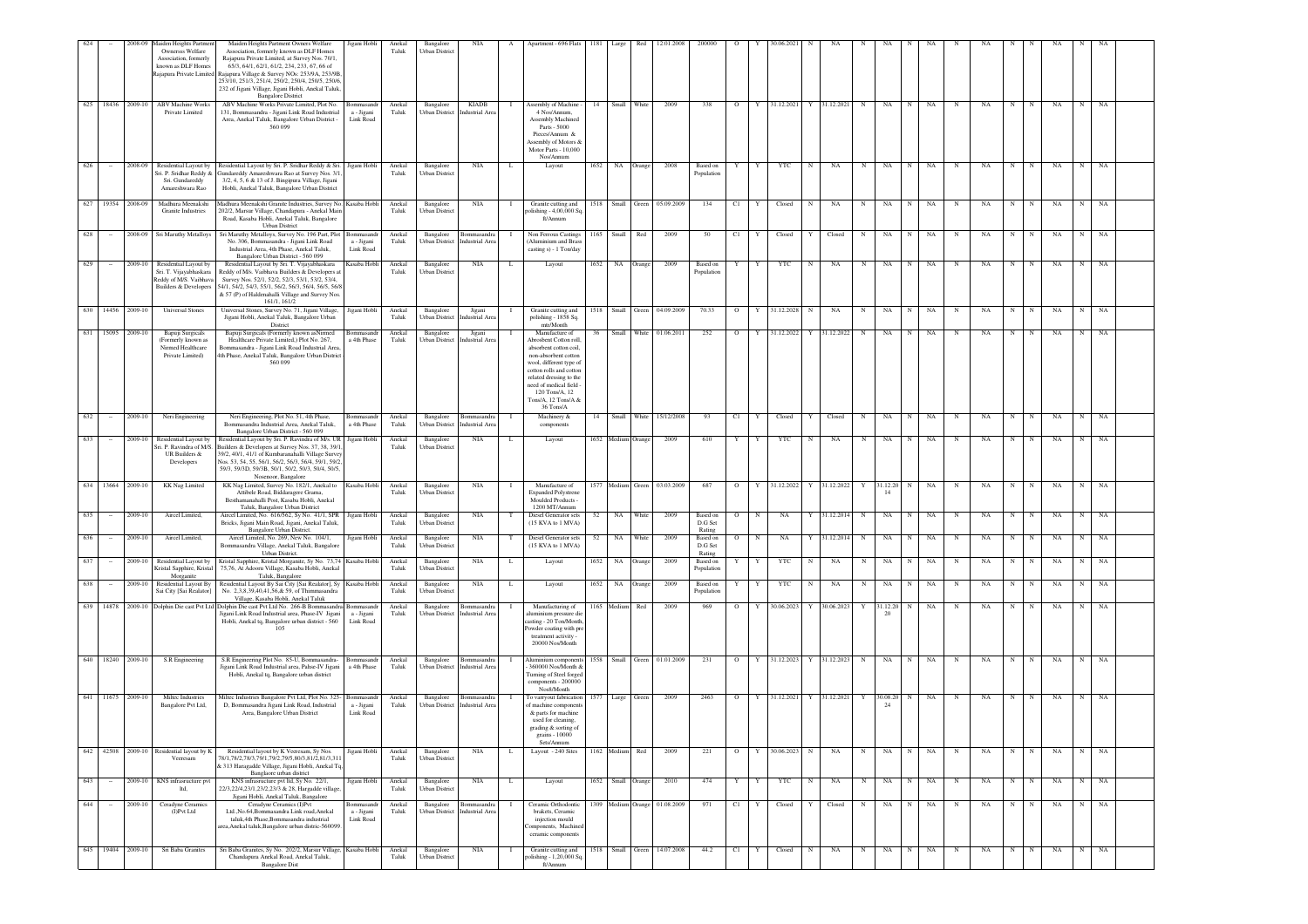| 646 | 19401             | 2009-10       | Gobardhan Granites                           | Gobardhan Granites, Sv No. 201, 202/2, Marsur Kasaba Hobli                                                         |                                  | Anekal          | Bangalore                          | <b>NIA</b>                      |              | Granite cutting and                               | 1518          |                 | Small Green 25.02.2009       | 112                 | $\Omega$       |   | 0092018        |   | NA             |              |           |            |               |            |             |            |             |             |                  |                   |
|-----|-------------------|---------------|----------------------------------------------|--------------------------------------------------------------------------------------------------------------------|----------------------------------|-----------------|------------------------------------|---------------------------------|--------------|---------------------------------------------------|---------------|-----------------|------------------------------|---------------------|----------------|---|----------------|---|----------------|--------------|-----------|------------|---------------|------------|-------------|------------|-------------|-------------|------------------|-------------------|
|     |                   |               |                                              | Village, Chandapura Anekal Road, Anekal Taluk,                                                                     |                                  | Taluk           | <b>Urban Distric</b>               |                                 |              | olishing - 3,00,000 S                             |               |                 |                              |                     |                |   |                |   |                |              |           |            |               |            |             |            |             |             |                  |                   |
| 647 |                   | 2009-10       | Wireless TT Info                             | <b>Bangalore Dist</b><br>Wireless TT Info Services Ltd. Sv No. 214/1. No.                                          | Jigani Hobli                     | Anekal          | <b>Bangalore</b>                   | <b>NIA</b>                      |              | ft/Annum<br>Diesel Generator sets                 | 52<br>NA      | White           | 01.04.2009                   | Based on            | $\Omega$       |   | NA <sup></sup> |   | 31 12 2018     | N            | <b>NA</b> |            | <b>NA</b>     | N          | <b>NA</b>   | N          |             | NA.         | NA               |                   |
|     |                   |               | Services Ltd                                 | 7.8.9 Thmmiah Lavout. Opp to Timrava School.                                                                       |                                  | Taluk           | <b>Urban District</b>              |                                 |              | (15 KVA to 1 MVA)                                 |               |                 |                              | D G Set             |                |   |                |   |                |              |           |            |               |            |             |            |             |             |                  |                   |
|     |                   |               |                                              | Bhaddupura , Anekal Town, Bangalore                                                                                |                                  |                 |                                    |                                 |              |                                                   |               |                 |                              | Rating              |                |   |                |   |                |              |           |            |               |            |             |            |             |             |                  |                   |
| 648 | н.                | 2009-10       | <b>Planet Preforms</b>                       | Planet Preforms, Sy No. 202/2, Marsur Village,<br>Chandanura Anekal Road, Anekal Taluk                             | Kasaba Hobl                      | Anckal<br>Taluk | Bangalore<br><b>Urban Distric</b>  | <b>NIA</b>                      | л.           | Pet Bottles                                       | $1543$ Small  | Green           | 14/02/2009                   | 255                 | Cl             |   | Closed         |   | NA             | N            | NA.       |            | NA.           | N          | <b>NA</b>   | N          |             | <b>NA</b>   | NA               | Not issued<br>CEE |
|     |                   |               |                                              | <b>Bangalore</b> Dist                                                                                              |                                  |                 |                                    |                                 |              |                                                   |               |                 |                              |                     |                |   |                |   |                |              |           |            |               |            |             |            |             |             |                  |                   |
| 649 | 11463             | 2009-10       | Rotork Controls(I)pvt                        | Rotork Controls(I)pvt Ltd., Sy.Nos. Parts, 129, 130-                                                               | Jigani Hobli                     | Anckal          | Bangalore                          | Bommasandra                     |              | Manufacture of Valve                              | 1369          | Orange<br>Large | 01.07.2009                   | 2132                | $\circ$        |   | 0.09.2022      |   | 30.09.2022     |              | 0.09.20   |            | NA            |            | NA          |            |             | NA          | NA               |                   |
|     |                   |               | Ltd.                                         | c & 240, Plot No. 165 & 166, Bommasandra Jigani<br>Link road, KIADB Indl. Area, Rajapura                           |                                  | Taluk           | <b>Urban District</b>              | <b>Industrial Area</b>          |              | Actuators (Electric,<br>Pneumatic &               |               |                 |                              |                     |                |   |                |   |                |              | 22        |            |               |            |             |            |             |             |                  |                   |
|     |                   |               |                                              | Village, Jigani (H), Anekal taluk                                                                                  |                                  |                 |                                    |                                 |              | Hydraulic) - 667                                  |               |                 |                              |                     |                |   |                |   |                |              |           |            |               |            |             |            |             |             |                  |                   |
|     |                   |               |                                              |                                                                                                                    |                                  |                 |                                    |                                 |              | <b>Nos/Month &amp; Torque</b>                     |               |                 |                              |                     |                |   |                |   |                |              |           |            |               |            |             |            |             |             |                  |                   |
|     |                   |               |                                              |                                                                                                                    |                                  |                 |                                    |                                 |              | Convertors (Gear<br>Boxes) - 1667                 |               |                 |                              |                     |                |   |                |   |                |              |           |            |               |            |             |            |             |             |                  |                   |
|     |                   |               |                                              |                                                                                                                    |                                  |                 |                                    |                                 |              | Nos/Month                                         |               |                 |                              |                     |                |   |                |   |                |              |           |            |               |            |             |            |             |             |                  |                   |
| 650 |                   | 12445 2009-10 |                                              | Patel Engineering Ltd Patel Engineering Ltd, Sy No. 18, 28 of Gollahalli Jigani Hobli                              |                                  | Anekal          | Bangalore                          | <b>NIA</b>                      | $\mathbf C$  | <b>Commercial Complex</b>                         | 1181 Large    | Red             | 05.07.2009                   | 11089               | $\circ$        | Y | 30.06.2020     |   | Y 30.06.2020 Y |              | 30.06.20  | N          | <b>NA</b>     | $_{\rm N}$ | <b>NA</b>   | N          | $_{\rm N}$  | NA          | $_{\rm N}$<br>NA | Applied in        |
|     |                   |               |                                              | village, Sy No. 23/1/2, 28/1/2/3/5, 29/1/2/3,<br>30/1/2/3/4/5/6/7/8/9/10/11/12/13/14, 31 of                        |                                  | Taluk           | <b>Urban District</b>              |                                 |              |                                                   |               |                 |                              |                     |                |   |                |   |                |              | 20        |            |               |            |             |            |             |             |                  | $XGN$             |
|     |                   |               |                                              | Thirupalya Village, Sy No. 43, 44/1/2/3/4/5/6/7,                                                                   |                                  |                 |                                    |                                 |              |                                                   |               |                 |                              |                     |                |   |                |   |                |              |           |            |               |            |             |            |             |             |                  |                   |
|     |                   |               |                                              | 45, 46/ 47, 48, 51/2 of Maragondanahalli Village                                                                   |                                  |                 |                                    |                                 |              |                                                   |               |                 |                              |                     |                |   |                |   |                |              |           |            |               |            |             |            |             |             |                  |                   |
|     |                   |               |                                              | and Sy No. 155/6/7/8, 351,273, 274, 275, 276/1,<br>352 of Hulimangala Village, Near Electronic city,               |                                  |                 |                                    |                                 |              |                                                   |               |                 |                              |                     |                |   |                |   |                |              |           |            |               |            |             |            |             |             |                  |                   |
|     |                   |               |                                              | Anekal Taluk, Bengaluru Urban District                                                                             |                                  |                 |                                    |                                 |              |                                                   |               |                 |                              |                     |                |   |                |   |                |              |           |            |               |            |             |            |             |             |                  |                   |
| 651 | - 2               | $2009 - 10$   | Indus Tower Limited                          | Indus Tower Limited, Sy No. 94/3, Near                                                                             | Kasaba Hobli                     | Anekal<br>Taluk | Bangalore<br><b>Urban Distric</b>  | <b>NIA</b>                      | T            | Diesel Generator sets                             | 52            |                 | NA White 23/10/2009          | Based on<br>D.G Set | $\circ$        | N | <b>NA</b>      |   | Y 31.12.2014 N |              | NA        | N          | NA            | $_{\rm N}$ | NA          | N          | $_{\rm N}$  | NA          | NA<br>N          |                   |
|     |                   |               |                                              | Vigneshwara Temple, Menesiganahalli village,<br>Venekanahalli Post, Anekal Taluk, Bangalore                        |                                  |                 |                                    |                                 |              | (15 KVA to 1 MVA)                                 |               |                 |                              | Rating              |                |   |                |   |                |              |           |            |               |            |             |            |             |             |                  |                   |
|     |                   |               |                                              | Urban District - 560 081                                                                                           |                                  |                 |                                    |                                 |              |                                                   |               |                 |                              |                     |                |   |                |   |                |              |           |            |               |            |             |            |             |             |                  |                   |
| 652 |                   | 2009-10       | Indus Tower Limited                          | Indus Tower Limited, Sy No. 47/2, Mantapa<br>Village, Jigani Hobli, Anekal Taluk, Bangalore                        | Jigani Hobli                     | Anekal<br>Taluk | Bangalore<br><b>Urban District</b> | <b>NIA</b>                      |              | Diesel Generator sets<br>(15 KVA to 1 MVA)        | 52<br>NA      | White           | 18/07/2009                   | Based on<br>D.G Set | $\circ$        |   | <b>NA</b>      |   | 31.12.2014     | N            | NA        | N          | $_{\rm NA}$   | $_{\rm N}$ | <b>NA</b>   | $_{\rm N}$ | N           | $_{\rm NA}$ | N<br>NA          |                   |
|     |                   |               |                                              | <b>Urban District</b>                                                                                              |                                  |                 |                                    |                                 |              |                                                   |               |                 |                              | Ratine              |                |   |                |   |                |              |           |            |               |            |             |            |             |             |                  |                   |
|     | 653 16428 2009-10 |               | Value Aluminium                              | Value Aluminium, Sy No. 179, Haragadde village, Jigani Hobli                                                       |                                  | Anekal          | Bangalore                          | $_{\rm NIA}$                    |              | Manufacturing of                                  | 1322 Small    | Orange          | 01.03.2010                   | 202                 | $\circ$        | Y | 30.09.2021     |   | Y 30.09.2021   | $\mathbf{v}$ | 30.09.20  | $_{\rm N}$ | NA            | N          | NA          | $_{\rm N}$ | $_{\rm N}$  | NA          | $_{\rm N}$<br>NA |                   |
|     |                   |               |                                              | Jigani Hobli, Anekal Taluk, Bangalore - 560 099                                                                    |                                  | Taluk           | <b>Urban Distric</b>               |                                 |              | luminium Extrusion<br>80 MT/Month                 |               |                 |                              |                     |                |   |                |   |                |              | 21        |            |               |            |             |            |             |             |                  |                   |
|     | 654 11658         |               | 2009-10 Tata Yazaki Autocomp                 | Yazaki India Private Limited (Formerly knonw as Bommasand                                                          |                                  | Anckal          | Bangalore                          | Bommasandra                     |              | Manufacture of                                    | 1577 Large    | Green           | 01.02.2010                   | 7003                | $\circ$        | Y | 31.12.2022     |   | Y 31.12.2022   | $\mathbf{Y}$ | 31.12.20  | N          | NA            | N          | NA          | N          | $_{\rm N}$  | <b>NA</b>   | NA<br>N          |                   |
|     |                   |               | Ltd.                                         | Tata Yazaki Autocomp Limited, ) Plot No. 314<br>(P), 315 (P), 316, 317, 318 & 319, Bommasandra                     | a - Jigani<br>Link Road          | Taluk           | <b>Urban District</b>              | <b>Industrial Area</b>          |              | ntegrated wire harness<br>sets for automobiles    |               |                 |                              |                     |                |   |                |   |                |              | 22        |            |               |            |             |            |             |             |                  |                   |
|     |                   |               |                                              | Jigani link road, Bommasandra Indl Area, Anekal                                                                    |                                  |                 |                                    |                                 |              | 80000 Nos/Month                                   |               |                 |                              |                     |                |   |                |   |                |              |           |            |               |            |             |            |             |             |                  |                   |
|     |                   |               |                                              | Taluk, Bangalore -560 099                                                                                          |                                  |                 |                                    |                                 |              |                                                   |               |                 |                              |                     |                |   |                |   |                |              |           |            |               |            |             |            |             |             |                  |                   |
|     |                   |               | 655 18711 2009-10 Pretech Plast Pvt Ltd,     | Pretech Plast Pvt Limited, No. 114, 4th Phase.<br>KIADB Indl Area, Bommasandra Jigani link road,                   | <b>Bommasandr</b><br>a 4th Phase | Anekal<br>Taluk | Bangalore<br><b>Urban District</b> | KIADR<br><b>Industrial Area</b> |              | Manufacturing and<br>Assembly of Plastic          |               |                 | 1543 Medium Green 01.10.2009 | 660                 | $\Omega$       |   | 31.12.2022     |   | Y 31.12.2022 N |              | NA        |            | <b>NA</b>     |            | <b>NA</b>   |            |             | <b>NA</b>   | <b>NA</b>        |                   |
|     |                   |               |                                              | Anekal Taluk, Bangalore - 560 099                                                                                  |                                  |                 |                                    |                                 |              | injection Moulding                                |               |                 |                              |                     |                |   |                |   |                |              |           |            |               |            |             |            |             |             |                  |                   |
|     |                   |               |                                              |                                                                                                                    |                                  |                 |                                    |                                 |              | components - 300<br>MT/Annum                      |               |                 |                              |                     |                |   |                |   |                |              |           |            |               |            |             |            |             |             |                  |                   |
|     | 656 18496         | 2009-10       | Polymer Product of                           | Polymer Product of India, Plot No. 48, 4th Phase,                                                                  | Bommasand                        | Anekal          | Bangalore                          | Bommasandra                     |              | Rubber molded                                     | 1552<br>Small | Green           | 25/01/2008                   | 109                 | C1             |   | Closed         |   | Closed         |              | NA        |            | NA            |            | NA          |            |             | NA          |                  |                   |
|     |                   |               |                                              |                                                                                                                    |                                  |                 |                                    |                                 |              |                                                   |               |                 |                              |                     |                |   |                |   |                |              |           |            |               |            |             |            |             |             |                  |                   |
|     |                   |               | India.                                       | mmasandra Jigani link Road, Bommasandra Indl                                                                       | a - Jigani                       | Taluk           | <b>Urban District</b>              | <b>Industrial Area</b>          |              | components - 4                                    |               |                 |                              |                     |                |   |                |   |                |              |           |            |               |            |             |            |             |             |                  |                   |
|     |                   |               |                                              | Area, Anekal Taluk, Bangalore - 560 099                                                                            | Link Road                        |                 |                                    |                                 |              | MT/Month                                          |               |                 |                              |                     |                |   |                |   |                |              |           |            |               |            |             |            |             |             |                  |                   |
| 657 | $\sim$            | 2009-10       | Wireless TT Info                             | Wireless TT Info Services Ltd, Sy No. 199/3,                                                                       |                                  | Anckal          | Bangalore                          | <b>NIA</b>                      | T            | <b>Diesel Generator sets</b>                      | 52            | NA White        | 2010                         | Based on            | $\circ$        | N | <b>NA</b>      |   | 31.12.2014 N   |              | NA        | N          | NA            | $_{\rm N}$ | <b>NA</b>   | N          | $_{\rm N}$  | <b>NA</b>   | NA<br>N          |                   |
|     |                   |               | Services Ltd                                 | Koppa Village, Jigani Hobli, Anekal Taluk,                                                                         | Jigani Hobli                     | Taluk           | <b>Urban Distric</b>               |                                 |              | (15 KVA to 1 MVA)                                 |               |                 |                              | D G Set             |                |   |                |   |                |              |           |            |               |            |             |            |             |             |                  |                   |
|     |                   | 2009-10       |                                              | <b>Bangalore Urban District</b>                                                                                    | Bommasandr                       | Anekal          |                                    | <b>Bommasandra</b>              |              |                                                   | 14            |                 |                              | Rating              |                | Y |                | N |                | N            |           | N          |               |            |             | N          | $\mathbf N$ |             | <b>NA</b><br>N   |                   |
|     | 658 13979         |               | I Vehicles Inc.                              | I Vehicles Inc, Plot No. 205, (Sy No. 239),<br>Bommasandra Jigani link Road, Jigani Hobli,                         | a - Jigani                       | Taluk           | Bangalore<br><b>Urban District</b> | <b>Industrial Area</b>          |              | Assembling of Lead<br>Acid battery                |               |                 | Small White 15/11/2009       | 121                 | $\circ$        |   | 31.12.2022     |   | <b>NA</b>      |              | <b>NA</b> |            | NA            | N          | NA          |            |             | <b>NA</b>   |                  |                   |
|     |                   |               |                                              | KIADB Indl Area, Anekal Taluk, Banglaore - 560                                                                     | Link Road                        |                 |                                    |                                 |              |                                                   |               |                 |                              |                     |                |   |                |   |                |              |           |            |               |            |             |            |             |             |                  |                   |
|     | 659 32346         | 2009-10       |                                              | 099                                                                                                                | Bommasandr                       | Anekal          |                                    | <b>KIADB</b>                    |              | Fabrication with manu                             | 1369<br>Small |                 | 2009                         | 133                 | Y              |   |                |   |                | N            |           | N          |               | N          |             |            | N           |             | NA               |                   |
|     |                   |               | Chandra Engineering<br><b>Works</b>          | Chandra Engineering Works, Shed No. 1, 268/B,<br>th Phase, KIADB Indl Area, Bommasandra Jigani                     | a 4th Phase                      | Taluk           | Bangalore<br><b>Urban District</b> | ndustrial Area                  |              | painting - 13                                     |               | Orange          |                              |                     |                |   | YTC            |   | YTC            |              | NA        |            | $_{\rm NA}$   |            | NA          | N          |             | NA          |                  |                   |
|     |                   |               |                                              | link road, Anekal Taluk, Bangalore - 560 099                                                                       |                                  |                 |                                    |                                 |              | MT/Annum                                          |               |                 |                              |                     |                |   |                |   |                |              |           |            |               |            |             |            |             |             |                  |                   |
| 660 |                   | 2009-10       |                                              |                                                                                                                    |                                  |                 |                                    | Jigani                          |              | Soil conditioners for                             |               | Small White     | 03.02.201                    | 468                 | Cl             |   | Closed         |   | Closed         | N            |           |            |               | N          |             |            |             | NA          | N<br>NA          |                   |
|     |                   |               | Carborundum Univers<br>Limited               | Carborundum Universal Limited, Plot No. 29,<br>Jigani Indl Area, Jigani Village, Anekal Taluk,                     | Jigani Hobli                     | Anekal<br>Taluk | Bangalore<br><b>Urban District</b> | Industrial Area                 |              | water management                                  |               |                 |                              |                     |                |   |                |   |                |              | NA        |            | NA            |            | NA          |            |             |             |                  |                   |
|     |                   |               |                                              | <b>Bangalore Urban District</b>                                                                                    |                                  |                 |                                    |                                 |              | (Plant growth                                     |               |                 |                              |                     |                |   |                |   |                |              |           |            |               |            |             |            |             |             |                  |                   |
|     | 661 14908         | 2009-10       | Yogesh Mineral                               | Yogesh Mineral, Sy No. 156/7/2, Hulimangala Jigani Hobli                                                           |                                  | Anekal          | Bangalore                          | <b>NIA</b>                      |              | promoters)<br>Manufacturing of                    | 1538 Small    | Green           | 2009                         | 197                 | $\overline{0}$ |   | 31.12.2025     |   | Y 31.12.2025   | N            | NA        | N          | NA            | $_{\rm N}$ | NA          | N          | N           | <b>NA</b>   | NA               |                   |
|     |                   |               |                                              | Grama, Jigani Hobli, Anekal Taluk, Bangalore                                                                       |                                  | Taluk           | <b>Urban Distric</b>               |                                 |              | acking drinking water                             |               |                 |                              |                     |                |   |                |   |                |              |           |            |               |            |             |            |             |             |                  |                   |
| 662 |                   | 2009-10       | <b>Residential Apartment</b>                 | Residential Apartment by Sri. Bharath S.G at                                                                       | Kasaba Hobli                     | Anekal          | Bangalore                          | NIA                             | $\mathbf{A}$ | 1984 KL/Month<br>Apartment                        | 1597 Medium   | Green           | 2009                         | 930                 | Y              |   | <b>YTC</b>     | N | <b>NA</b>      | N            | NA        | N          | NA            | N          | NA          | N          |             | NA          | <b>NA</b>        |                   |
|     |                   |               | Sri, Bharath, S.G.                           | Bharath Reddy, Sy No. 17, Byagadenahalli                                                                           |                                  | Taluk           | <b>Urban Distric</b>               |                                 |              |                                                   |               |                 |                              |                     |                |   |                |   |                |              |           |            |               |            |             |            |             |             |                  |                   |
|     |                   |               |                                              | Village, Kasaba Hobli, Anekal Taluk, Bangalore                                                                     |                                  |                 |                                    |                                 |              |                                                   |               |                 |                              |                     |                |   |                |   |                |              |           |            |               |            |             |            |             |             |                  |                   |
| 663 | - 2               | 2009-10       | <b>Tower Vision India</b>                    | <b>Urban District</b><br>Tower Vision India Pvt Ltd. Sv No. 184/615 &                                              | Jigani Hobli                     | Anekal          | Bangalore                          | <b>NIA</b>                      |              | <b>Diesel Generator sets</b>                      | 52<br>NA      | White           | 2010                         | Based on            | $\Omega$       | N | <b>NA</b>      |   | Permanent      | $_{\rm N}$   | NA.       | N          | NA            | N          | NA          | N          | N           | <b>NA</b>   | NA<br>N          |                   |
|     |                   |               | Private Limited                              | 184/616, Yarendahalli Village, Jigani Hobli,                                                                       |                                  | Taluk           | <b>Urban Distric</b>               |                                 |              | (15 KVA to 1 MVA)                                 |               |                 |                              | D G Set             |                |   |                |   |                |              |           |            |               |            |             |            |             |             |                  |                   |
| 664 |                   | 2009-10       | Tower Vision India                           | Anekal Taluk, Bangalore                                                                                            |                                  | Anekal          | <b>Bangalore</b>                   | <b>NIA</b>                      |              | Diesel Generator sets                             | 52<br>NA      | White           | 2010                         | Rating<br>Based on  | $^{\circ}$     |   | <b>NA</b>      |   | Permanent      | N            | <b>NA</b> |            |               | N          | NA.         | N          |             | NA.         | NA               |                   |
|     |                   |               | Private Limited                              | Tower Vision India Pvt Ltd, Sy No. 23/1, Begihalli Jigani Hobli<br>Village, Jigani Hobli, Anekal Taluk, Bangalore- |                                  | Taluk           | <b>Urban Distric</b>               |                                 |              | (15 KVA to 1 MVA)                                 |               |                 |                              | D G Set             |                |   |                |   |                |              |           |            | NA            |            |             |            |             |             |                  |                   |
|     | <b>.</b>          |               |                                              | 560 083                                                                                                            |                                  |                 |                                    |                                 |              |                                                   |               |                 |                              | Rating              |                |   |                |   |                |              |           |            |               |            |             |            |             |             |                  |                   |
| 665 |                   | 2009-10       | <b>Tower Vision India</b><br>Private Limited | Tower Vision India Pvt Ltd, Sy No. 51, V.V.<br>Ramu Estate, Bommasandra Industrial Area, Hosur                     | Bommasandr<br>a 4th Phase        | Anckal<br>Taluk | Bangalore<br><b>Urban Distric</b>  | <b>NIA</b>                      |              | <b>Diesel Generator sets</b><br>(15 KVA to 1 MVA) | 52<br>NA      | White           | 2010                         | Based on<br>D G Set | $\circ$        |   | NA             |   | 31.12.2014     | N            | NA        | N          | NA            | N          | NA          | N          | N           | <b>NA</b>   | NA<br>N          |                   |
|     |                   |               |                                              | Road, Bangalore - 560 099                                                                                          |                                  |                 |                                    |                                 |              |                                                   |               |                 |                              | Rating              |                |   |                |   |                |              |           |            |               |            |             |            |             |             |                  |                   |
| 666 | 13960             |               | 2010-11 Benedetto Kitchens Pvt<br>Ltd.       | Benedetto Kitchens Pvt Limiited, Sy No. 170/1, Kasaba Hobli<br>Subharam Estate, Marsur Village, Kasaba Hobli,      |                                  | Anckal<br>Taluk | Bangalore<br><b>Urban Distric</b>  | Subharam<br>Industrial          |              | Modular Kitchens of                               | 1564<br>Small | Green           | 01.02.2010                   | 196                 | $\overline{0}$ |   | 31.12.2022     | Y | 31.12.2022     | N            | NA        | N          | NA.           | N          | <b>NA</b>   | N          |             | NA          | NA               |                   |
|     |                   |               |                                              | Anekal Taluk, Bangalore Urban District                                                                             |                                  |                 |                                    | Estate                          |              | capactiy 3000<br>Units/Annum                      |               |                 |                              |                     |                |   |                |   |                |              |           |            |               |            |             |            |             |             |                  |                   |
| 667 | $\sim$            | 2010-11       | Sri Raghavendra Poly<br>Clinic               | Sri Raghavendra Poly Clinic, Opp Govt Bus stand, Kasaba Hobli                                                      |                                  | Anekal<br>Taluk | Bangalore<br>Irhan Distric         | <b>NIA</b>                      | HC           | <b>HCE</b>                                        | 57<br>Small   | White           | 2010                         | <b>NA</b>           | $\Omega$       | N | N <sub>A</sub> | N | NA             | N            | NA        |            | Permane<br>nt | N          | <b>NA</b>   | N          | $\mathbf N$ | <b>NA</b>   | NA<br>N          |                   |
| 668 |                   | 99934 2010-11 | Residential Apartment                        | Anekal, Bangalore Urban District<br>Residential Apartment VBHC Pvt Limited, Sy No. Kasaba Hobli                    |                                  | Anekal          | Bangalore                          | <b>NIA</b>                      | A            | Residentail commercial                            | 1181<br>Large | Red             | 01.01.2010                   | 7936                | $\circ$        |   | 30.06.2020     | Y | 30.06.2020     | N            | NA        | N          | $_{\rm NA}$   | N          | $_{\rm NA}$ | $_{\rm N}$ | N           | $_{\rm NA}$ | N<br>$_{\rm NA}$ | Applied in        |
|     |                   |               | VBHC Pvt Limited                             | 95/1, 95/2, 9/1-A, 9/1-B, 10/1, 8, 9/3, 10/1, 8, 9/3,<br>10/2 10/3 Chandapura Anekal Main Road                     |                                  | Taluk           | <b>Urban District</b>              |                                 |              | building & club house<br>(Block from 1 to 41)     |               |                 |                              |                     |                |   |                |   |                |              |           |            |               |            |             |            |             |             |                  | <b>XGN</b>        |
|     |                   |               |                                              | Byagadadenahalli Village, Kasaba Hobli, Anekal<br>Taluk, Bangalore Urban District                                  |                                  |                 |                                    |                                 |              | comprising 1854 Flats)                            |               |                 |                              |                     |                |   |                |   |                |              |           |            |               |            |             |            |             |             |                  |                   |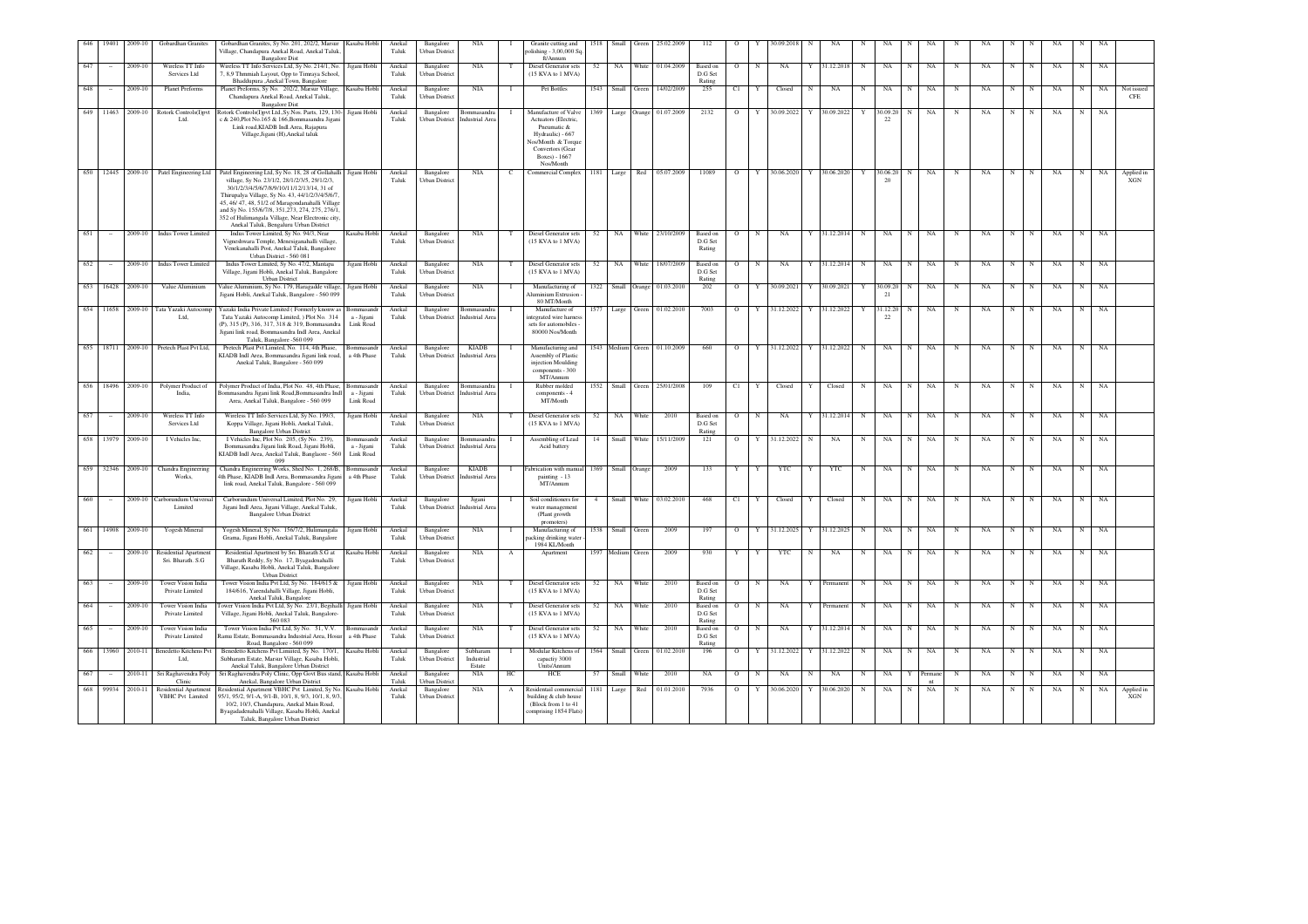| 669        |        | 14569 2010-11      | Richcore Life Scienc<br>Pvt Ltd.                                                   | Richcore Life Science Pvt Ltd, Plot No. 204 &<br>237. KIADB Indl Area. Bommasandra Jigani Link<br>Road, Anekal Taluk, Bangalore- 560 099                                                                                   | Jigani Hobli                 | Anekal<br>Taluk           | <b>Urban District</b>                          | <b>KIADB</b><br><b>Industrial Area</b>         | . Manufacturing and<br>R&D of Trypsin<br>Enzyme, Lipase<br>Enzyme, Alpha<br>Galoctosidase Enzym<br>Beta-Galoctosidase<br>Enzyme.<br>Carboypeptidase B,<br>Human Serum<br><b>Albumin</b> Thermolysir<br>Dispase, Glucagon of<br>capacity 1 Tons/Month<br>2. Manufacturing and<br>R&D of PIV Alpha-<br>4(C3), Dyna X, Rich<br>Ecosol RC (Rich size<br>HT), Rich Enhancer (F<br>Feed), Rich Dex L(Rich<br>Cat L4) products of<br>capacity 15 Tons/Mont<br>3. Blending of<br>hemicals like Gluco-<br>Gluco - 6 AD+. Alpha<br>$-4$ AD $+$ , C3, Rich<br>Protech, Tich Amyl L &<br>Active Y of capacity 30<br>MTMA |          | 1141 Large        |                | Red 07.09.2010               | 1369                                             | $\Omega$           |                | 30.06.2021      |   | 60.06.202                 |                 | n ns 1<br>21             |                 |                    |            |                   |                 |                 |                          |                 |             |                                                         |
|------------|--------|--------------------|------------------------------------------------------------------------------------|----------------------------------------------------------------------------------------------------------------------------------------------------------------------------------------------------------------------------|------------------------------|---------------------------|------------------------------------------------|------------------------------------------------|--------------------------------------------------------------------------------------------------------------------------------------------------------------------------------------------------------------------------------------------------------------------------------------------------------------------------------------------------------------------------------------------------------------------------------------------------------------------------------------------------------------------------------------------------------------------------------------------------------------|----------|-------------------|----------------|------------------------------|--------------------------------------------------|--------------------|----------------|-----------------|---|---------------------------|-----------------|--------------------------|-----------------|--------------------|------------|-------------------|-----------------|-----------------|--------------------------|-----------------|-------------|---------------------------------------------------------|
| 670        |        | 23352 2010-11      | <b>BMTC</b> Depot-27                                                               | BMTC Depot -27, No. 38/39/40, Jigani Village.<br>Jigani Hobli, Anekal Taluk, Bangalore District                                                                                                                            | Jigani Hobli                 | Anckal<br>Taluk           | Bangalore<br><b>Urban District</b>             | NIA                                            | Automobile Servicing<br>and repairing - 10<br>Nos/Month                                                                                                                                                                                                                                                                                                                                                                                                                                                                                                                                                      |          |                   |                | 1303 Small Orange 16.08.2006 | Maintananc<br>of BMTC<br>Buses                   | $\circ$            | Y              | 30.09.2023      |   | 30.09.2023                | $_{\rm N}$      | NA                       | N               | NA                 | N          | NA                | N               | N               | <b>NA</b>                | N               | NA          |                                                         |
| 671        |        | 2010-11            | <b>Indus Tower Limited</b>                                                         | Indus Tower Limited, Sy No. 134, Hulimangala<br>Village, Jigani Hobli, Bangalore Urban District<br>Indus Tower Limited, Sv No. 8/1. Thirupalva                                                                             | Jigani Hobli                 | Anekal<br>Taluk           | <b>Urban District</b>                          | <b>NIA</b>                                     | Diesel Generator sets<br>(15 KVA to 1 MVA)                                                                                                                                                                                                                                                                                                                                                                                                                                                                                                                                                                   | 52       | NA                | White          | 01.02.201                    | Based or<br>D.G Set<br>Rating                    |                    |                | NA              |   | 31.12.2014                | N               | NA                       |                 | NA                 |            | NA                |                 |                 | NA                       |                 | NA          |                                                         |
| 672<br>673 |        | 2010-11<br>2010-11 | Indus Tower Limited<br>Wireless TT Info                                            | Village, Jigani Hobli, Bommasandra Indl Area,<br>Bangalore Urban District<br>Wireless TT Info Service Limited, Sy No. 57/2,                                                                                                | Jigani Hobli<br>Jigani Hobli | Anekal<br>Taluk<br>Anekal | Bangalore<br><b>Urban District</b><br>Bangalor | Bommasandra<br>ndustrial Are<br>$_{\rm NIA}$   | <b>Diesel Generator sets</b><br>(15 KVA to 1 MVA)<br>Diesel Generator set                                                                                                                                                                                                                                                                                                                                                                                                                                                                                                                                    | 52<br>52 | NA<br>$_{\rm NA}$ | White<br>White | 01.01.2010<br>01.12.2009     | Based on<br>D.G Set<br>Rating<br><b>Based</b> or | $\circ$<br>$\circ$ | N<br>${\bf N}$ | <b>NA</b><br>NA |   | 31.12.2014<br>31.12.2014  | N<br>$_{\rm N}$ | <b>NA</b><br>$_{\rm NA}$ | N<br>$_{\rm N}$ | NA.<br>$_{\rm NA}$ | N<br>N     | NA<br>$_{\rm NA}$ | N<br>$_{\rm N}$ | N<br>$_{\rm N}$ | <b>NA</b><br>$_{\rm NA}$ | N<br>$_{\rm N}$ | NA<br>NA    |                                                         |
| 674        |        | $2010 - 11$        | Services Ltd<br>Aircel Limited,                                                    | 2nd Phase, Jigani Near Garainte Mahal, Bangalon<br><b>Urban District</b><br>Aircel Limited, Sy No. 23/1, Begihalli Village,                                                                                                | Jigani Hobli                 | Taluk<br>Anekal           | <b>Urban District</b><br>Bangalore             | $_{\rm NIA}$                                   | (15 KVA to 1 MVA)<br>Diesel Generator sets                                                                                                                                                                                                                                                                                                                                                                                                                                                                                                                                                                   | 52       | NA                | White          | 2010                         | D G Set<br>Rating<br>Based on                    | $\circ$            | $_{\rm N}$     | NA              |   | Permanent                 | N               | NA                       | N               | NA                 | N          | NA                | N               | N               | NA                       | N               | $_{\rm NA}$ |                                                         |
| 675        |        | 2010-11            | Indus Tower Limited,                                                               | Jigani Hobli, Bangalore Urban District<br>Indus Tower Limited. Khatha No. 2/2 & 3/3.                                                                                                                                       | Jigani Hobli                 | Taluk<br>Anekal           | <b>Urban Distric</b><br>Bangalore              | <b>NIA</b>                                     | (15 KVA to 1 MVA)<br>Diesel Generator sets                                                                                                                                                                                                                                                                                                                                                                                                                                                                                                                                                                   | 52       |                   | NA White       | 01.01.2010                   | D.G Set<br>Rating<br>Based on                    | $\Omega$           | $\mathbf N$    | NA              | v | 31.12.2014                | N               | NA                       | N               | NA                 | N          | NA                | $_{\rm N}$      | N               | NA                       | N               | NA          |                                                         |
| 676        |        |                    |                                                                                    | Jigani Opp.Grampanchayath Office, Anekal,<br>Bangalore Urban District                                                                                                                                                      | Jigani Hobli                 | Taluk<br>Anekal           | <b>Urban District</b>                          | <b>NIA</b>                                     | (15 KVA to 1 MVA)                                                                                                                                                                                                                                                                                                                                                                                                                                                                                                                                                                                            | 52       |                   | White          | 2010                         | D.G Set<br>Rating<br>Based on                    |                    |                |                 |   |                           |                 | NA                       |                 |                    | N          |                   |                 | N               | NA                       | N               |             |                                                         |
|            |        | $2010 - 11$        | Tower Vision India Pv<br>Ltd.,                                                     | Tower Vision India Pvt Ltd, #70/1,<br>Maragondanalli Hulimangala Post, Jigani Hobli,<br>Anekal Taluk, Bangalore Urban District                                                                                             |                              | Taluk                     | Bangalore<br><b>Urban Distric</b>              |                                                | Diesel Generator sets<br>(15 KVA to 1 MVA)                                                                                                                                                                                                                                                                                                                                                                                                                                                                                                                                                                   |          | $_{\rm NA}$       |                |                              | D.G Set<br>Rating                                | $\circ$            | N              | $_{\rm NA}$     |   | Permanen                  | N               |                          |                 | $_{\rm NA}$        |            | $_{\rm NA}$       |                 |                 |                          |                 | $_{\rm NA}$ |                                                         |
| 677        |        | 2010-11            | Indira Hospital                                                                    | Indira Hospital, Next to Corporation Bank ATM,<br>Jigani Hobli, Anekal Taluk, Bangalore Urban<br>District                                                                                                                  | Jigani Hobli                 | Anekal<br>Taluk           | Bangalore<br><b>Urban District</b>             | <b>NIA</b><br>$H$ <sup><math>\sim</math></sup> | <b>HCE</b>                                                                                                                                                                                                                                                                                                                                                                                                                                                                                                                                                                                                   | 57       | Small             | White          | 2010                         | NA                                               | $\Omega$           | N              | NA.             |   | NA                        | N               | NA                       |                 | Perman<br>nt       |            | NA                | N               | N               | <b>NA</b>                | N               | NA          |                                                         |
| 678        | 15100  | $2010 - 11$        | Arpitha Aromatics,                                                                 | Arpitha Aromatics, Plot No. 103/104, Jigani Link<br>Road, Bommasandra KIADB Indl Area, Jigani<br>Anekal Taluk, Bangalore- 562 106<br>Anuradha Properties, Sy No. 70/1, 70/2, 71, 72,                                       | a - Jigani<br>Link Road      | Anekal<br>${\rm T}$ aluk  | Bangalore<br><b>Urban District</b>             | <b>KIADB</b><br>dustrial Are                   | avdurs and aromatic<br>$\mathop{\mathsf{compounds}}$ - $5$<br>Ton/Month                                                                                                                                                                                                                                                                                                                                                                                                                                                                                                                                      |          |                   | Greer          | 08.09.200                    | 53                                               | O                  |                | 1.12.202        |   | 31.12.202                 |                 | NA                       |                 | NA                 |            | NA                |                 |                 | NA                       |                 | NA          |                                                         |
| 679        |        | 2010-11            | Anuradha Properties                                                                | 74/1, 174/2A, 74/2B, 75/1, 79/3 & 79/4,<br>Haragadde Village, Jigani Hobli, Anekal Taluk,                                                                                                                                  | Jigani Hobli                 | Anekal<br>Taluk           | Bangalore<br><b>Urban District</b>             | <b>NIA</b>                                     | Layout                                                                                                                                                                                                                                                                                                                                                                                                                                                                                                                                                                                                       | 1652     |                   | Orang          | 2010                         | 650                                              |                    |                | YTC             |   | NA                        |                 | NA                       |                 | NA                 |            | NA                |                 |                 |                          |                 | NA          |                                                         |
| 680        | 15880  | 2010-11            | <b>Shree Steels</b>                                                                | Bangalore<br>Shree Steels, Sy No. 192/1, Jigani Village & Hobli,<br>Anekal Taluk, Bengaluru Urban District                                                                                                                 | Jigani Hobli                 | Anekal<br>Taluk           | Bangalore<br><b>Urban Distric</b>              | <b>NIA</b>                                     | Rerolling of iron - 2400<br>MT/A                                                                                                                                                                                                                                                                                                                                                                                                                                                                                                                                                                             | 1367     |                   | Small Orange   | 02.04.2010                   | 92.25                                            | $\Omega$           |                | 30.09.2021      |   | 30.09.202                 | N               | NA                       |                 | NA                 |            | NA.               |                 | N               | <b>NA</b>                |                 | NA          |                                                         |
| 681        |        | 2010-11            | <b>Indus Tower Limited</b>                                                         | ndus Tower Limited, Sv No: 30/2, Khatha No. 43<br>Sakalavara Village, Jigani Hobli, Bangalore                                                                                                                              | Jigani Hobli                 | Anekal<br>Taluk           | Bangalore<br>Urban Distric                     | <b>NIA</b>                                     | <b>Diesel Generator sets</b><br>(15 KVA to 1 MVA)                                                                                                                                                                                                                                                                                                                                                                                                                                                                                                                                                            | 52       | NA                | White          | 05.01.2010                   | Based on<br>D.G Set<br>Rating                    | $\Omega$           |                | NA.             |   | 31.12.2014                | N               | <b>NA</b>                |                 | NA.                |            | <b>NA</b>         |                 |                 | NA                       |                 | NA          |                                                         |
| 682        |        | 2010-11            | Tower Vision of India<br>Pvt Limited                                               | Tower Vision of India Pvt Limited, #438/3, Santhe<br>eedi, Opp To saw mill, Jigani Main Road, Anekal<br>Taluk, Bangalore                                                                                                   | Jigani Hobli                 | Anekal<br>Taluk           | Bangalore<br><b>Urban District</b>             | <b>NIA</b>                                     | Diesel Generator sets<br>(15 KVA to 1 MVA)                                                                                                                                                                                                                                                                                                                                                                                                                                                                                                                                                                   | 52       | NA                | White          | 2010                         | <b>Based</b> or<br>D G Set<br>Rating             | $\overline{0}$     | N              | NA              |   | Permanen                  | N               | NA                       | N               | NA                 | N          | NA                | N               |                 | NA                       | N               | NA          |                                                         |
| 683        |        | 2010-11            | Wireless TT Info<br>Services Ltd                                                   | Wireless TT Info Service Limited, Survey No.<br>3/2, Chandra Moulya Farm, Sanjayanagar, Nilgir<br>Kalkere Post, Lakshmipura Village, Jigani Hobli,                                                                         | Jigani Hobli                 | Anckal<br>Taluk           | Bangalore<br><b>Urban Distric</b>              | <b>NIA</b>                                     | <b>Diesel Generator sets</b><br>(15 KVA to 1 MVA)                                                                                                                                                                                                                                                                                                                                                                                                                                                                                                                                                            | 52       | NA                | White          | 2010                         | Based on<br>D.G Set<br>Rating                    | $\circ$            | N              | NA              |   | 31.12.2014                | N               | NA                       | N               | NA                 | N          | NA                | N               | N               | <b>NA</b>                | N               | NA          |                                                         |
| 684        |        | 2010-11            | <b>GTL</b> Infrastucture<br>Limited.                                               | Bangalore<br>GTL Infrastructure Limited, S.Gullappa, Sy No.<br>96/2A, Khatha No. 102, Haldenahalli Village,<br>Bangalore                                                                                                   | Kasaba Hobli                 | Anekal<br>Taluk           | Bangalore<br><b>Urban District</b>             | <b>NIA</b>                                     | <b>Diesel Generator sets</b><br>(15 KVA to 1 MVA)                                                                                                                                                                                                                                                                                                                                                                                                                                                                                                                                                            | 52       | NA                | White          | 2010                         | Based on<br>D.G Set                              | $\Omega$           | $_{\rm N}$     | <b>NA</b>       | Y | 31.12.2014                | N               | NA                       | N               | NA                 | N          | <b>NA</b>         | N               | N               | <b>NA</b>                | N               | <b>NA</b>   |                                                         |
| 685        |        | 2010-11            | GTL Infrastucture<br>Limited,                                                      | GTL Infrastructure Limited, S. Ramachandrappa,<br>Sy No: 199/1B, Khatha No: 213, Anekal Town,<br>Anekal Taluk, Bangalore                                                                                                   | Jigani Hobli                 | Anekal<br>Taluk           | Bangalore<br><b>Urban Distric</b>              | $_{\rm NIA}$                                   | Diesel Generator sets<br>(15 KVA to 1 MVA)                                                                                                                                                                                                                                                                                                                                                                                                                                                                                                                                                                   | 52       | $_{\rm NA}$       | White          | 2010                         | Rating<br><b>Based</b> on<br>D.G Set<br>Ratino   | $\circ$            | N              | $_{\rm NA}$     |   | 31.12.2014                | N               | $_{\rm NA}$              | N               | $_{\rm NA}$        | N          | $_{\rm NA}$       | N               | N               | NA                       | $_{\rm N}$      | $_{\rm NA}$ |                                                         |
| 686        |        | 11409 2010-11      | <b>SKL Exports Limited.</b>                                                        | SKL Exports Ltd., No. 278, Sub Lavout,<br>Kachanayakanahalli, 1st Phase, Jigani Industrial<br>Area, Bangalore                                                                                                              | ${\rm Jigani}$ Hobli         | Anekal<br>Taluk           | Bangalore<br><b>Urban District</b>             | Jigani<br>ndustrial Are                        | Embroidery & Stitching<br>of silk fabrics - 96000<br>Mtrs/Annum                                                                                                                                                                                                                                                                                                                                                                                                                                                                                                                                              |          | 1589 Large        | Green          | 01.10.2010                   | 1297                                             | $\Omega$           |                | 31.12.2022      |   | 31.12.2022                | N               | $_{\rm NA}$              | N               | NA                 | N          | NA                | $_{\rm N}$      | N               | $_{\rm NA}$              | $_{\rm N}$      | $_{\rm NA}$ |                                                         |
| 687        |        | $2010 - 1$         | Malind Project Pvt<br>.imited (KOI-SURYA)                                          | Malind Project Pvt Limited (KOI-SURYA) at Sy<br>No. 69/2, Iggalur Village, Kasaba Hobli, Anekal<br>Taluk, Bangalore Urban District                                                                                         | Kasaba Hobl                  | Anckal<br>Taluk           | Bangalore<br><b>Urban District</b>             | $_{\rm NIA}$<br>A                              | Apartment                                                                                                                                                                                                                                                                                                                                                                                                                                                                                                                                                                                                    | 1181     | Large             | Red            | 06.07.2010                   | 8000                                             |                    |                | YTC             |   | $_{\rm NA}$               | N               | $_{\rm NA}$              |                 | NA                 |            | $_{\rm NA}$       |                 |                 | NA                       | N               | $_{\rm NA}$ |                                                         |
| 688        | $\sim$ | 2010-11            | Capita Land Reality                                                                | Capita Land Reality, at Sv No. 88/1, 88/2.<br>313/2A, 313/1, 313/2B, 90, 86, 85/1, (New no:<br>85/4) 87/2, 318/1, 318/2, 316/3, 316/2, 319/1 of<br>Marsur Madivala Villge, Kasaba Hobli, Bnagalon<br><b>Urban District</b> | Kasaba Hobli                 | Anckal<br>Taluk           | Bangalore<br><b>Urban Distric</b>              | NIA<br>L                                       | Layout                                                                                                                                                                                                                                                                                                                                                                                                                                                                                                                                                                                                       |          | 1652 Small Orang  |                | 2010                         | 229                                              | Y                  | Y              | <b>YTC</b>      | N | NA                        | N               | NA                       | N               | NA                 | N          | NA                | N               | N               | NA                       | N               | NA          |                                                         |
| 689        |        |                    | 78218 2010-11 Pride Horizon Apartmen<br>(Formerly known as<br>Expert Investments,) | Pride Horizon Apartment (Formerly known as<br>Expert Investments) Sv No. 169/1C, Bukkasagar<br>Village, Jigani Hobli, Anekal Taluk, Bangalore                                                                              | Jigani Hobli                 | Anckal<br>Taluk           | Bangalore<br><b>Urban District</b>             | <b>NIA</b><br>$\mathbf{A}$                     | Apartment with 132<br>flats                                                                                                                                                                                                                                                                                                                                                                                                                                                                                                                                                                                  |          | 1400 Large Orang  |                | 2010                         | 10.34                                            | $\circ$            |                | 30.09.2023      |   | NA                        | N               | NA                       | N               | NA                 |            | NA                | N               | N               | NA.                      |                 | NA          |                                                         |
|            |        | $2010 - 1$         | Sri.B.Venkat Rao                                                                   | Urban District (14,930.58 Sq mtrs)<br>Sri. B. Venkata Rao, Sy No. 40/4, 40/5, 40/6,<br>40/7, 40/9 & 40/10 of Lingapura Village, Jigani                                                                                     | ligani Hobli                 | Anekal<br>Taluk           | Bangalor<br><b>Urban District</b>              | <b>NIA</b>                                     | Layout                                                                                                                                                                                                                                                                                                                                                                                                                                                                                                                                                                                                       |          | 1652 Mediur       |                | 2010                         | 775                                              |                    |                | YTC             |   | NA                        |                 |                          |                 | NA                 |            | NA                |                 |                 |                          |                 |             |                                                         |
| 691        | 14488  | 2010-11            | Premier Stones,                                                                    | Hobli, Anekal Taluk, Bangalore Urban District<br>Premier Stones, Sy No. 178, Jigani Village, Jigani<br>Industrial Area, Anekal Taluk, Bangalore Urban<br>District                                                          | Jigani Hobli                 | Anekal<br>Taluk           | Bangalore<br><b>Urban District</b>             | Jigani<br>lustrial Are                         | Granite cutting and<br>polishing - 920 Sq.<br>$mtr/M$ onth                                                                                                                                                                                                                                                                                                                                                                                                                                                                                                                                                   | 1518     | Small             | Green          | 05.02.2009                   | 150                                              | о                  |                | 31.12.2026      |   | NA                        |                 | NA                       |                 | NA                 |            | NA                |                 |                 |                          |                 |             | Board office<br>losure Order<br>Issued on<br>09/12/2011 |
| 692        | 13817  | 2010-11            | Rolastar Pvt Limited,                                                              | Rolastar Pvt Limited, No. 294, Bommasandra<br>Jigani Link Road, KIADB Industrial Area, Jigani<br>Village, Jigani Hobli, Anekal Taluk, Bangalore-<br>560 105                                                                | a - Jigani<br>Link Road      | Anekal<br>Taluk           | Bangalore<br><b>Urban District</b>             | Jigani<br>ndustrial Are                        | GI Hollow Profiles, GI<br>Coils & Aluminium<br>Sheets (GI Duct<br>Profiles) - 75 Lakh<br>Sq.ft/Annum                                                                                                                                                                                                                                                                                                                                                                                                                                                                                                         | 1609     | Medium Green      |                | 21-07-2010                   | 612                                              | $\circ$            |                | 31.12.2022      |   | 31.12.2022                |                 | $_{\rm NA}$              | N               | $_{\rm NA}$        | N          | NA                | N               | N               | NA                       |                 | NA          |                                                         |
|            |        | 693 23788 2010-11  | Quadra Coaters Pvt<br>Limited                                                      | Quadra Coaters Pvt Limited, Plot No. 152-A1,<br>Bommasandra Indi Area 4th Phase Yarandahalli<br>Village, Jigani Hobli, Anekal Taluk                                                                                        | a 4th Phase                  | Anekal<br>Taluk           | Bangalore<br><b>Urban District</b>             | Jigan<br>ndustrial Are                         | Powder Coating of MS<br>parts of various<br>industrial items - 1<br>Lakh Sq. ft/Month                                                                                                                                                                                                                                                                                                                                                                                                                                                                                                                        |          |                   |                | 1125 Small Red 15/01/2010    | 81                                               | $\circ$            |                |                 |   | Y 30.06.2017 Y 30.06.2017 | Y               | 30.06.20<br>19           | N               | $_{\rm NA}$        | $_{\rm N}$ | NA                | N               | N               | NA                       | N               | $_{\rm NA}$ | CFO Paymen<br>$\mathop{\rm pending}\nolimits$           |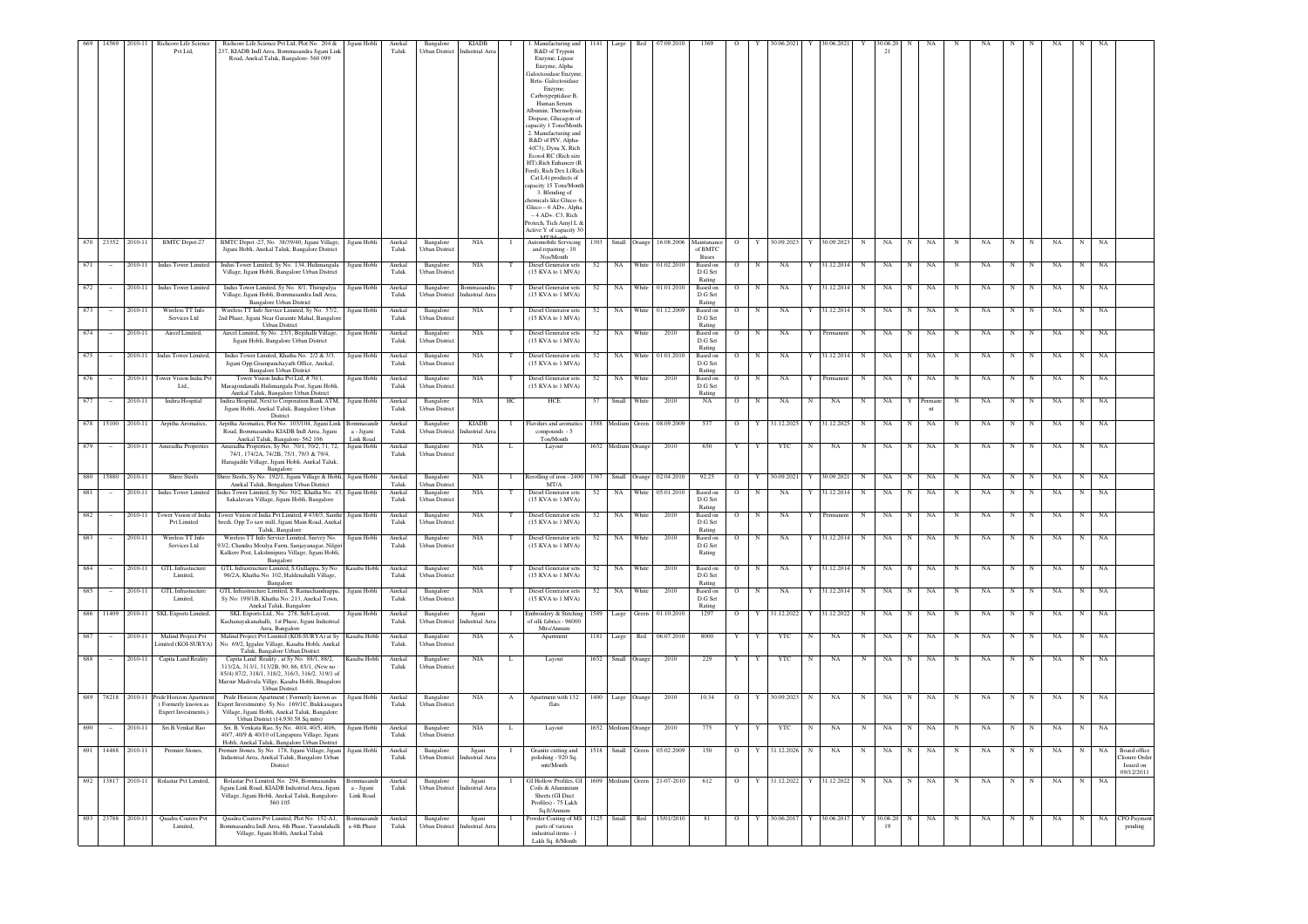|     |       |                | Wireless TT Info<br>Services Ltd                                                     | Wireless TT Info Service Limited, Sv No. 110/4.<br>110/5, 114 & 115/1, Anekal Village, Sri.<br>ikethana Vidya Mandira, Vasantha<br>Vallabha Layout, Subhashnagar, Anekal Taluk<br>Bangalore                                                                                                                                                                                                          | Jigani Hobli                                | Anckal<br>Taluk | Bangalore<br><b>Urban District</b> | <b>NIA</b>                       |              | (GI Duct Profiles)                                                                                                                      | 14   | NA<br>Whit            | 2010            | Based or<br>D.G Set<br>Rating           |          |   |             |   | 1.12.201    |            |             |   |               |            |             |            |            |             |         |                                                                  |
|-----|-------|----------------|--------------------------------------------------------------------------------------|------------------------------------------------------------------------------------------------------------------------------------------------------------------------------------------------------------------------------------------------------------------------------------------------------------------------------------------------------------------------------------------------------|---------------------------------------------|-----------------|------------------------------------|----------------------------------|--------------|-----------------------------------------------------------------------------------------------------------------------------------------|------|-----------------------|-----------------|-----------------------------------------|----------|---|-------------|---|-------------|------------|-------------|---|---------------|------------|-------------|------------|------------|-------------|---------|------------------------------------------------------------------|
|     |       |                | Wireless TT Info<br>Services Ltd                                                     | Wireless TT Info Service Limited. Sv No. 18.<br>Seethanavakanahalli, Haragaddi, Jigani Hobli,<br><b>Bangalore Urban District</b>                                                                                                                                                                                                                                                                     | Jigani Hobli                                | Anckal<br>Taluk | Bangalore<br><b>Urban District</b> | Jigani<br>ndustrial Are          |              | <b>Diesel Generator sets</b><br>(15 KVA to 1 MVA)                                                                                       | 52   | <b>NA</b><br>White    | 2010            | Based on<br>D.G Set<br>Rating           |          |   | NA          |   | 31.12.2014  |            | NA          |   |               |            | NA          |            |            |             |         |                                                                  |
|     |       |                | Wireless TT Info<br>Services Ltd                                                     | Vireless TT Info Service Limited, Site No. 7 & 8<br>Sy No. 39/1, Kalkere Village & Post, Bangalore<br><b>Urban District</b>                                                                                                                                                                                                                                                                          |                                             | Aneka<br>Taluk  | Bangalore<br><b>Urban District</b> | Jigan<br>ndustrial Are           |              | Diesel Generator sets<br>(15 KVA to 1 MVA)                                                                                              | 52   | NA                    | 2010            | Based or<br>D.G Set<br>Rating           |          |   | NA          |   | 1.12.20     |            | NA          |   |               |            |             |            |            |             |         |                                                                  |
| 697 |       | 2010-11        | Atlantic Apparels-IV                                                                 | Atlantic Apparels-IV, (Unit of Gokuldas Exports<br>Pvt Limited), Plot No. 112, KIADB, Jigani<br>Industrial Area, Bommasandra Jigani Link Road,<br>Bangalore-560 106                                                                                                                                                                                                                                  | <b>Rommasand</b><br>a - Jigani<br>Link Road | Anckal<br>Taluk | Bangalore<br>Urban District        | Jigani<br>dustrial Ar            |              | <b>Printed Garments</b>                                                                                                                 | 1589 | Micro<br>Greet        | 2010            | 10.06                                   | C1       |   | Closed      |   | Closed      |            | NA          |   | NA            |            | NA          |            |            | NA          |         |                                                                  |
| 698 |       | 2010-11        | Residential layout by<br>Raghunath .S                                                | Residential layout by Raghunath.S, Sy No. 9/1, 9/2<br>& 9/4, of Honnakalasapura Village & Sv No: 162<br>of Siddhihosakote Village, Kasaba Hobli, Anekal<br>Taluk, Bangalore                                                                                                                                                                                                                          | casaba Hobli                                | Anekal<br>Taluk | Bangalore<br><b>Urban District</b> | <b>NIA</b>                       |              | Layout                                                                                                                                  | 1652 | Small<br>Orang        | 2010            | 360                                     |          |   | YTC         |   | NA          |            | NA          |   | NA            |            | NA          |            |            |             |         |                                                                  |
| 699 | 28518 | 2010-11        | GVK Bio-Science Pvt<br>Ltd.                                                          | GVK Bio-Science Pvt Limited, Plot No. 284-A,<br>sandra Jigani Link Road, Bomm<br>Industrial Area 4th Phase Anekal Taluk<br><b>Bangalore Dist</b>                                                                                                                                                                                                                                                     | <b>Bommasand</b><br>a - Jigani<br>Link Road | Anekal<br>Taluk | Bangalore<br>Urban Distric         | Jigani<br>strial A               |              | Research laboratories<br>involving<br>chemical/animals                                                                                  | 1182 | Small<br>$\mbox{Red}$ | 2010            | 34                                      | C1       |   | Closed      |   | Closed      | N          | $_{\rm NA}$ |   | NA            | N          | $_{\rm NA}$ | N          |            | $_{\rm NA}$ | NA      |                                                                  |
| 700 |       | 11674 2010-11  | GG Cables & Wires<br>India Pvt Ltd.,                                                 | GG Cables and wires India Pvt Limited, Building<br>No. 170/1, Sy No: 323, 324, 330/B Marsur<br>Village, Kasaba Hobli, Bangalore                                                                                                                                                                                                                                                                      | Kasaba Hobi                                 | Anekal<br>Taluk | Bangalore<br>Urban Distric         | Subharan<br>Industrial<br>Estate |              | Manufacture of<br>photvoltic ribbons<br>37.63 Tons/Month<br>Manufacturing of<br>additional cable<br>harness/assebles<br>50000 Nos/Month | 14   | Large<br>White        | 18-10-2010      | 1038                                    | $\circ$  |   | 31.12.2022  |   | 31.12.2022  |            | <b>NA</b>   |   | NA            |            | NA          |            |            | NA          |         |                                                                  |
| 701 |       | 2010-11        | Veterinary Dispensary                                                                | Veterinary Dispensary, Jigani Post, Anekal Taluk,<br>Bangalore Urban District                                                                                                                                                                                                                                                                                                                        | Jigani Hobl                                 | Anekal<br>Taluk | Bangalore<br>Urban Distric         | Jigan<br>ustrial Are             |              | HCE                                                                                                                                     | 57   | Small<br>White        | 2010            | NA                                      | $\circ$  |   | NA          |   | NA          | N          | NA          |   | 0.06.20<br>11 |            | NA          |            |            | NA          |         |                                                                  |
| 702 |       | 2010-1         | Residential Layout by<br>N.T Krishnappa $\&$<br>Others                               | Residential Layout by N.T Krishnappa & Others,<br>Sy No. 13/1, 13/2, 13/3 Of Marsur Village, P.<br>Muthasandra Village, Kamblipura Village, Kasaba<br>Hobli, Bangalore                                                                                                                                                                                                                               | asaba Hobi                                  | Aneka<br>Taluk  | Bangalore<br><b>Urban Distric</b>  | <b>NIA</b>                       |              | Layout                                                                                                                                  |      | 1652 Mediu<br>Orans   | 2010            | 765                                     |          |   | YTC         |   | $_{\rm NA}$ |            | NA          |   | NA            |            | NA          |            |            | NA          | NA      |                                                                  |
| 703 | 14503 | 2010-11        | <b>SMK Stones</b>                                                                    | SMK Stones, No.510/2, Jigani Industrial Area,<br>Jigani, Anekal Taluk, Bangalore                                                                                                                                                                                                                                                                                                                     | Jigani Hobli                                | Anekal<br>Taluk | Bangalore<br>Urban Distric         | Jigani                           |              | Granite cutting and<br>polishing - 1879 Sq.<br>mtr/Month                                                                                |      | 1518 Small<br>Green   | 01.09.2009      | 85                                      | $\circ$  |   | 31.12.2028  |   | NA          | N          | $_{\rm NA}$ | N | NA            |            | NA          | N          |            | NA          |         | Board office<br>Closure Orde<br>Issued on<br>09/12/2011          |
| 704 | 85989 | 2010-11        | <b>Bangalore Sales</b><br>Coporation                                                 | Bangalore Sales Corporation, Plot No. 175 & 176,<br>Bommasandra Jigani Link Road Industrial Area,                                                                                                                                                                                                                                                                                                    | a - Jigani                                  | Anekal<br>Taluk | Bangalore<br>Urban District        | Jigani<br>dustrial Ar            |              | Manufacturing of<br>Plastic buttens                                                                                                     |      | $1543$ Small<br>Green | 05.12.2010      | 482                                     | $\circ$  |   | 31.12.2034  |   | 31.12.2034  | N          | NA.         |   | <b>NA</b>     | N          | NA          | N          | N          | <b>NA</b>   | NA      |                                                                  |
| 705 |       | 2010-11        | <b>Indus Towers Limite</b>                                                           | Hennagara Post, Bangalore - 562 106<br>Indus Towers Limited, Sy No. 53/2, Kallabalu<br>Village & Post, Jigani Hobli, Anekal Taluk,<br>Bangalore - 560 083                                                                                                                                                                                                                                            | Link Road<br>Jigani Hobli                   | Aneka<br>Taluk  | Bangalore<br><b>Urban District</b> | Jigani<br>dustrial Are           |              | 48000Kgs/Month<br>Diesel Generator sets<br>(15 KVA to 1 MVA)                                                                            | 52   | NA                    | 2010            | Based<br>D G Set<br>Rating              |          |   | NA          |   | 1.12.201    |            | NA          |   | NA            |            | NA          |            |            | NA          | NA      |                                                                  |
|     |       | 2010-1         | Wireless TT Info<br>Services Ltd                                                     | Wireless TT Info Service Limited, Site No. 32, 31-<br>3, 65-6, 65-7, Thirupalya Village, Jigani Hobli,<br>Hebbagodi Post, Bangalore Urban District                                                                                                                                                                                                                                                   | Jigani Hobli                                | Anckal<br>Taluk | Bangalore<br>Urban District        | <b>NIA</b>                       |              | <b>Diesel Generator sets</b><br>(15 KVA to 1 MVA)                                                                                       | 52   | NA<br>White           | 2010            | Based on<br>D.G Set<br>Rating           |          |   | NA          |   | 31.12.2014  |            | NA          |   | NA            |            | NA          |            |            | NA          |         |                                                                  |
|     |       |                | 2010-11 Daddys Builders Pvt Ltd                                                      | Daddys Builders Pvt Limited, Sy No. 102, 103,<br>104, Bommandanahalli Village & Sy No: 120,<br>Jigani Hobli, Bangalore                                                                                                                                                                                                                                                                               | Jigani Hobli                                | Aneka<br>Taluk  | Bangalore<br><b>Urban District</b> | <b>NIA</b>                       |              | Layout                                                                                                                                  | 1652 | Small                 | 2010            | 350                                     |          |   | YTC         |   | NA          |            | NA          |   | NA            |            | NA          |            |            |             |         |                                                                  |
| 708 | 42614 | 2010-11        | Shree Nagani Steels                                                                  | Shree Nagani Steels, Plot No: 3, Sy No. 487,<br>Behind KTTM, Near OTIS Circle, Jigani 2nd<br>Phase, Bangalore                                                                                                                                                                                                                                                                                        | Jigani Hobl                                 | Anekal<br>Taluk | Bangalore<br>Urban Distric         | Jigani<br>strial A               |              | Re-rolling mill - 100<br>Ton/Month                                                                                                      | 1367 | Small<br>Orang        | October<br>2010 | 149                                     | $\circ$  |   | 0.09.2023   |   | 60.09.202   |            | NA          |   | NA            |            | NA          |            |            | NA          |         |                                                                  |
| 709 |       | 100763 2010-11 | Residential Layout by<br>M. Vinod Kumar &<br>Others                                  | Residential Lavout by M.Vinod Kumar & Others.<br>Sv No. 343/1, 343/2, 343/3, 343/4, 344, 347/1.<br>347/2, 348/1, 348/2, 455, 461, 458/1, 458/2 &<br>458/3 of Marsur Village, Kasaba Hobli, Bangalor<br><b>Urban District</b>                                                                                                                                                                         | Kasaba Hobl                                 | Anekal<br>Taluk | Bangalore<br><b>Urban Distric</b>  | <b>NIA</b>                       | $\mathbf{L}$ | Lavout - 217 Sites                                                                                                                      | 1181 | Small<br>Red          | 2010            | 250                                     | $\Omega$ |   | 31.12.2017  |   | NA          |            | NA          |   | NA.           |            | NA          | N          |            | NA          | NA      | Applied in<br>XGN                                                |
| 710 | 12969 | 2010-11        | Ranka Steels                                                                         | Ranka Steels, Unit- 2, Plot No-68, 4th Phase,<br>Bommasandra Indl Area, Bommasandra Jigani<br>Link Road, Anekal Taluk, Bangalore - 560 099                                                                                                                                                                                                                                                           | a 4th Phase                                 | Anekal<br>Taluk | Bangalore<br><b>Urban District</b> | tommasandr<br>ndustrial Are      |              | Steel sheet slitting,<br>cutting & shearing fo<br>Mild steel Blanks<br>3000 MT/Month                                                    |      | 1609 Medium Green     | 12.01.2011      | 855                                     | $\circ$  |   | 31.12.2020  |   | 31.12.2020  | $_{\rm N}$ | NA          |   | NA            | $_{\rm N}$ | NA          | $_{\rm N}$ |            | NA          | NA      |                                                                  |
| 711 |       | 2010-11        | Residential Layout by<br>Grand Icon Developers                                       | Residential Layout by Grand Icon Developers, Sy<br>No. 73/1A, 79, 80, 81, 82/2, 83/1, 83/2, 84, 85/1-<br>2.87.88/1-A.88/1-B.88/2.88/3.89.90/2.91 of<br>Kachanavakanahalli Village, Jigani Hobli, Anekal<br>Taluk, Bangalore urban District                                                                                                                                                           | Jigani Hobl                                 | Anekal<br>Taluk | Bangalore<br>Urban Distric         | <b>NIA</b>                       | L            | Layout - 434 Sites                                                                                                                      |      | 1181 Mediu<br>Red     | 2010            | 775                                     | $\circ$  | Y | 30.06.2022  | N | NA          | N          | $_{\rm NA}$ | N | NA            | N          | NA          | N          | N          | NA          | NA<br>N |                                                                  |
| 712 |       |                | 24912 2010-11 TVS Institute for Quality<br>and Leadershinp (<br>ormerly known as TVS | TVS Institute for Quality and Leadershinp (<br>Formerly known as TVS Motor Company Limited<br>Sv No.63, 74/1, 64/2, 64/3, 65/1, 65/2, 66, 67, 68<br>Motor Company Limited 69/1, 69/2, 69/3, 69/4, 70/1, 70/2, 71/3, 75, 76, 77<br>78, 79, 80/1, 80/2, 80/3, 81/1 to 81/7, 82/1, 82/2A<br>82/2B, 82/3, 83, 173, 174, 176 & 177 of<br>Thattanaahalli Village, Kasaba Hobli, Anekal<br>Taluk, Bangalore | Kasaba Hobi                                 | Anekal<br>Taluk | Bangalore<br>Urban Distric         | <b>NIA</b>                       |              | Office complex<br>(Training centre)                                                                                                     |      | 1400 Large<br>Orango  | 08.09.2010      | 2445                                    | $\circ$  |   | 0.09.2021   |   | 0.09.2021   |            | NA          |   |               |            |             |            |            |             |         |                                                                  |
| 713 |       | 2010-11        | Quippo Telecom<br>Infrastructure Limited                                             | Quippo Telecom Infrastructure Limited, Sy No.<br>65/1, Bannerghatta Village, Jigani Hobli, Anekal<br>Taluk, Bangalore - 560 083                                                                                                                                                                                                                                                                      | Jigani Hobli                                | Anekal<br>Taluk | Bangalor<br><b>Urban Distric</b>   | <b>NIA</b>                       |              | Diesel Generator sets<br>(15 KVA to 1 MVA)                                                                                              | 52   | <b>NA</b><br>White    | 2010            | Based or<br>D G Set<br>Rating           | $\circ$  | N | $_{\rm NA}$ |   | 31.12.2014  | $_{\rm N}$ | NA          | N | NA            | $_{\rm N}$ | NA          | $_{\rm N}$ | $_{\rm N}$ | NA          | N<br>NA |                                                                  |
| 714 |       | 2010-11        | Quippo Telecom<br>nfrastructure Limited                                              | Ouippo Telecom Infrastructure Limited.<br>.<br>Dyavasandra Village, Hargadde Post, Jigani Hobli,<br><b>Bangalore Urban District</b>                                                                                                                                                                                                                                                                  | Jigani Hobli                                | Anckal<br>Taluk | Bangalore<br>Urban Distric         | <b>NIA</b>                       |              | <b>Diesel Generator sets</b><br>(15 KVA to 1 MVA)                                                                                       | 52   | NA<br>White           | 2010            | Based on<br>D.G Set<br>Rating           | $\circ$  |   | <b>NA</b>   |   | 31.12.2014  | N          | <b>NA</b>   |   | NA            | N          | <b>NA</b>   | N          |            | <b>NA</b>   | NA      |                                                                  |
| 715 |       | 2010-11        | Residential Layout by<br>Sri. N. Kumar                                               | Residential Layout by Sri. N. Kumar at Survey<br>NOs:29 & 35 of Surajakkanahalli Village, Kasaba<br>Hobli, Anekal Taluk, Bangalore Urban District(2<br>Acres 27 Guntas) (36 Sites)                                                                                                                                                                                                                   | Kasaba Hobl                                 | Anekal<br>Taluk | Bangalore<br><b>Urban Distric</b>  | <b>NIA</b>                       |              | Layou                                                                                                                                   | 1652 | Small<br>Orang        | 2006            | 380                                     |          |   | YTC         |   | NA          |            | NA          |   | NA            |            | NA          |            |            |             |         | application is<br>recorded, the<br>projects has<br>not completed |
| 716 |       | 2010-11        | Indus Towers Limited                                                                 | Indus Towers Ltd, Prpty No. 07, Khatha No. 219,<br>Shikaripalya Village, Maragondanahalli, Hamlet                                                                                                                                                                                                                                                                                                    | Jigani Hobli                                | Aneka<br>Taluk  | Bangalore<br><b>Urban Distric</b>  | <b>NIA</b>                       |              | <b>Diesel Generator sets</b><br>(15 KVA to 1 MVA)                                                                                       | 52   | NA<br>White           | 2010            | Based or<br>D.G Set                     |          |   | NA          |   | 31.12.2014  |            | NA          |   | NA            |            | NA          |            |            | NA          | NA      |                                                                  |
| 717 |       | 2010-11        | <b>Indus Towers Limited</b>                                                          | Jigani Hobli, Bangalore Urban District<br>Indus Towers Ltd., Sv No. 218, Haragadde Post &<br>Village, Jigani Hobli, Bangalore                                                                                                                                                                                                                                                                        | Jigani Hobli                                | Anekal<br>Taluk | Bangalore<br>Urban Distric         | <b>NIA</b>                       |              | <b>Diesel Generator sets</b><br>(15 KVA to 1 MVA)                                                                                       | 52   | NA<br>White           | 2010            | Rating<br>Based on<br>D.G Set<br>Rating |          |   | NA          |   | 31.12.2014  |            | NA          |   | NA            |            | NA          |            |            | NA          | NA      |                                                                  |
| 718 |       | 2010-11        | <b>Indus Towers Limited</b>                                                          | Indus Towers Limited, Sy No. 142/P-17<br>Rachamanahalli, Janatha Colony, Bestamanahalli<br>Post, Kasaba Hobli, Bangalore Urban District<br>Indus Towers Ltd., Prpty No. 39/1, Shikaripalya                                                                                                                                                                                                           | asaba Hobl                                  | Aneka<br>Taluk  | Bangalore<br><b>Urban Distric</b>  | <b>NIA</b>                       |              | Diesel Generator sets<br>(15 KVA to 1 MVA)                                                                                              | 52   | NA<br>Whit            | 2010            | Based o<br>D G Set<br>Rating            |          |   | NA          |   | 1.12.201    |            | NA          |   | NA            |            | NA          |            |            | NA          | NA      |                                                                  |
| 719 |       | 2010-11        | Indus Towers Limited                                                                 | Jigani, Bangalore Urban District                                                                                                                                                                                                                                                                                                                                                                     | Jigani Hobli                                | Anekal<br>Taluk | Bangalore<br>Urban Distric         | <b>NIA</b>                       |              | <b>Diesel Generator sets</b><br>(15 KVA to 1 MVA)                                                                                       | 52   | NA<br>White           | 2010            | Based on<br>D.G Set<br>Rating           |          |   | NA          |   | 31.12.2014  |            | NA          |   | NA            |            | NA          |            |            | NA          |         |                                                                  |
| 720 |       | 2010-11        | Nexstar Filaments &<br><b>Tools Pvt Limited</b>                                      | Nexstar Filaments & Tools Pvt Limited. 138-A.<br>Bommasandra Jigani link Road, 4th Phase.<br>Bommasandra Indl Area, Bangalore                                                                                                                                                                                                                                                                        | a - Jigani<br>Link Road                     | Anekal<br>Taluk | Bangalore<br><b>Urban District</b> | dommacandr<br>ndustrial Are      |              | Extruded filaments                                                                                                                      | 14   | Small<br>White        | 2010            | 308                                     |          |   | Closed      |   | Closed      |            | NA          |   | NA            |            | NA          |            |            | NA          |         |                                                                  |
|     |       | 2010-1         | Amit Eco Fuels                                                                       | Amit Eco Fuels, Sy No. 187/1, Kasaba Hobli,<br><b>Bangalore Urban District</b>                                                                                                                                                                                                                                                                                                                       | Kasaba Hobl                                 | Anekal<br>Taluk | Bangalore<br>Urban Distric         | <b>NIA</b>                       |              | <b>Biomass Briquette</b><br>(Manufacture of<br>Agricoal)                                                                                | 1505 | Small                 | 2010            | 209                                     |          |   | <b>YTC</b>  |   | <b>YTC</b>  |            | NA          |   |               |            | NA          |            |            |             |         |                                                                  |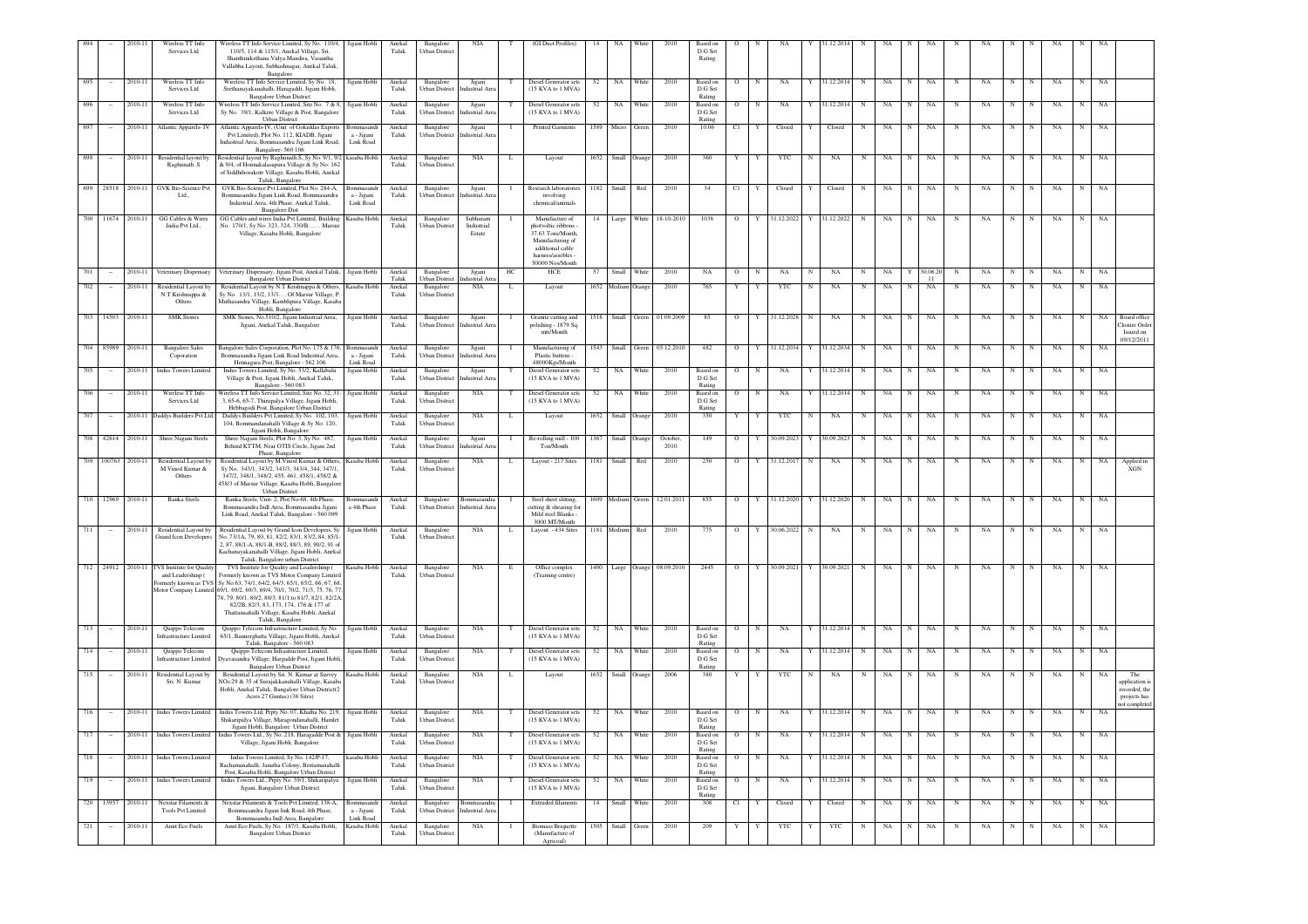|            |                | 2010-1             | Fatch Builtech                                                 | Fatch Builtech (Formerly known as K R                                                                                                                                                  | Jigani Hobli                          | Anckal                    | Bangalore                                       | NIA                                  |              | <b>Commercial Complex</b>                                                   | 1597         | Large             | Green          | 2010                     | 1525                                 |                    |   |                          |   |                           |            |                             |            |                    |            |                   |            |             |                 |             |             |                                                   |
|------------|----------------|--------------------|----------------------------------------------------------------|----------------------------------------------------------------------------------------------------------------------------------------------------------------------------------------|---------------------------------------|---------------------------|-------------------------------------------------|--------------------------------------|--------------|-----------------------------------------------------------------------------|--------------|-------------------|----------------|--------------------------|--------------------------------------|--------------------|---|--------------------------|---|---------------------------|------------|-----------------------------|------------|--------------------|------------|-------------------|------------|-------------|-----------------|-------------|-------------|---------------------------------------------------|
|            |                |                    | Formerly known as K.<br>Infrastructure Limited,)               | Infrastructure Limited,) Sy No. 113,<br>Kachanayakanahalli Village, Jigani Hobli, Anekal<br>Taluk, Bangalore                                                                           |                                       | Taluk                     | <b>Urban Distric</b>                            |                                      |              |                                                                             |              |                   |                |                          |                                      |                    |   |                          |   |                           |            |                             |            |                    |            |                   |            |             |                 |             |             |                                                   |
|            |                |                    | 723 32473 2010-11 Shree Mahakali Granite<br>& Marble.          | Shree Mahakali Granite & Marble, No. 104,<br>Aduru Village, Kasaba Hobli, Bangalore urban                                                                                              | Kasaba Hobli                          | Anckal<br>Taluk           | Bangalore<br><b>Urban District</b>              | <b>NIA</b>                           |              | Granite cutting and<br>polishing - 1,50,000 Sq                              |              | 1518 Small Green  |                | 19.12.2010               | 74                                   | C1                 | Y | Closed                   |   | <b>NA</b>                 | N          | NA                          |            | NA                 |            | NA                | N          |             | NA              |             | NA          | NPD issued<br>from RSEO.                          |
|            |                |                    |                                                                | District                                                                                                                                                                               |                                       |                           |                                                 |                                      |              | ft/Annum                                                                    |              |                   |                |                          |                                      |                    |   |                          |   |                           |            |                             |            |                    |            |                   |            |             |                 |             |             | Bangalore<br>South on<br>26.09.2018               |
| 724        |                | 2010-11            | Meenakshi Granite<br>Industries                                | Meenakshi Granite Industries, Sy No. 201/2,<br>Marsur Village & Post, Chandapura, Bangalore<br>urban District                                                                          | Jigani Hobli                          | Anekal<br>Taluk           | Bangalore<br><b>Urban District</b>              | $_{\rm NIA}$                         |              | Granite cutting and<br>oolishing - 4,00,000 So<br>ft/Annum                  |              | 1518 Small Green  |                | 12.05.2010               | 113                                  | $\circ$            |   | 30.09.2019               |   | NA                        | N          | $_{\rm NA}$                 | N          | $_{\rm NA}$        | N          | NA                | N          | N           | NA              |             | $_{\rm NA}$ | NPD issued                                        |
| 725        |                | 18618 2010-11      | Adhesive Specialities                                          | Adhesive Specialities, Sy No. 261/2, Behind Indo<br>Nissin Food Factory, Haragadde Village, Jigani<br>Hobli, Bangalore Urban District                                                  | Jigani Hobli                          | Anckal<br>Taluk           | Bangalore<br><b>Urban Distric</b>               | NIA                                  |              | <b>Adhesive Tapes</b>                                                       |              | 1603 Small Green  |                | 2010                     | 249                                  | C1                 | Y | Closed                   |   | Closed                    | N          | NA                          | N          | NA                 | N          | NA                | N          | N           | NA              | N           | NA          |                                                   |
| 726        |                | 2010-11            | Residential Layout by<br>Sri. P.C Mohan & P.C<br>Sudarshan     | Residential Layout by Sri. P.C Mohan & P.C<br>Sudarshan, Sy No. 160/1, 160/2B, 161, 162,<br>Madiwala Village, Kasaba Hobli, Bangalore Urba<br>District                                 | Kasaba Hobli                          | Anckal<br>Taluk           | Bangalore<br><b>Urban District</b>              | <b>NIA</b>                           | L            | Layout                                                                      |              | 1652 Small Orange |                | 2010                     | 250                                  | Y                  | Y | <b>YTC</b>               | N | NA                        | N          | NA                          | N          | NA                 | N          | NA                | N          | N           | <b>NA</b>       | N           | NA          |                                                   |
| 727        | 14915          | 2010-11            | Bio safe Solutions,                                            | Bio safe Solutions, Sy No. 488/2, Jigani Village,<br>Jigani Indl Area, Anekal Taluk, Bengaluru Urbar                                                                                   | Jigani Hobli                          | Anekal<br>Taluk           | Bangalore<br><b>Urban District</b>              | Jigani<br>ndustrial Are              |              | Formulation of metal<br>pretreatment chemical                               | 1125         | Small             | Red            | 06.12.2010               | 58.56                                | $\circ$            |   | 0.06.2022                |   | 30.06.2022                |            | 30.06.20<br>15              | N          | NA                 | N          | <b>NA</b>         | N          | N           | NA              | N           | NA          | <b>HWM</b> applied<br>in XGN                      |
|            |                |                    |                                                                | District - 560 105                                                                                                                                                                     |                                       |                           |                                                 |                                      |              | of caapcity 15<br>MT/month, Formulati<br>of Rust preventive and             |              |                   |                |                          |                                      |                    |   |                          |   |                           |            |                             |            |                    |            |                   |            |             |                 |             |             |                                                   |
|            |                |                    |                                                                |                                                                                                                                                                                        |                                       |                           |                                                 |                                      |              | Hydraulic oils of<br>apacity 10 MT/Month<br>and Stainless steel             |              |                   |                |                          |                                      |                    |   |                          |   |                           |            |                             |            |                    |            |                   |            |             |                 |             |             |                                                   |
| 728        | $\sim$         | 2010-11            | Residential Layout by                                          | Residential Layout by M/s Wood Ridge                                                                                                                                                   | Kasaba Hobli                          | Anekal                    | Bangalore                                       | <b>NIA</b>                           | L            | pickling of capacity 7<br>Nos/Month<br>Layout                               | 1652         | Small Orange      |                | 2010                     | 200                                  | Y                  |   | YTC                      | N | NA                        | $_{\rm N}$ | NA                          | $_{\rm N}$ | NA                 | N          | $_{\rm NA}$       | $_{\rm N}$ | N           | $_{\rm NA}$     | N           | $_{\rm NA}$ |                                                   |
| 729        |                |                    | M/s. Wood Ridge<br>Developers<br>2010-11 SJR Prime Corporation | Developers, Sy No. 95, 115, 116 & 117,<br>Singasandra Village, Kasaba Hobli, Bangalore<br>SJR Prime Corporation Pvt Ltd., Sy No. 307 of                                                | Jigani Hobli                          | Taluk<br>Anekal           | <b>Urban Distric</b><br>Bangalore               | <b>NIA</b>                           | $\mathbf{A}$ | Row houses & Club                                                           |              | 1400 Large Orange |                | 30.01.2010               | 4800                                 | $\circ$            | Y | 30.09.2020               | N | NA                        | N          | NA                          | $_{\rm N}$ | NA                 | N          | $_{\rm NA}$       | N          | N           | NA              | N           | NA          |                                                   |
| 730        |                |                    | Pvt Ltd.,<br>18216 2010-11 Doctor Pack India Pvt               | Hulimangala Village, Jigani Hobli, Shikaripalya<br>Main Road, Bangalore<br>Doctor Pack India Pvt Limited, No. 24,                                                                      | <b>Bommasandr</b>                     | Taluk<br>Anckal           | Urban Distric<br>Bangalore                      | <b>Bommasandra</b>                   |              | house - 80 villas<br>Plastic dropper bottles                                |              | 1543 Medium Green |                | 18-12-2010               | 876                                  | C1                 | Y | Closed                   |   | Closed                    | N          | NA                          | N          | NA                 | N          | NA                | N          | N           | <b>NA</b>       | N           | NA          |                                                   |
|            |                |                    | Ltd.                                                           | Bommasandra Jigani Link Road, Jigani Village,<br>Bangalore                                                                                                                             | a - Jigani<br>Link Road               | Taluk                     | <b>Urban Distric</b>                            | ndustrial Are                        |              | vith nozzle & caps - 8<br>Million dropper pack<br>sets /Annum               |              |                   |                |                          |                                      |                    |   |                          |   |                           |            |                             |            |                    |            |                   |            |             |                 |             |             |                                                   |
|            |                | 731 14314 2010-11  | Sansera + Streparava<br>Engineering Pvt Ltd.,                  | Sansera + Streparava Engineering Pvt Ltd., Plot<br>No. 1, Bommasandra-Jigani Link Road, Industrial<br>Area, Bommasandra, Bangalore - 560 099                                           | Bommasandı<br>a - Jigani<br>Link Road | Anekal<br>Taluk           | Bangalore<br><b>Urban District</b>              | Bommasandra<br>ndustrial Are         |              | Rocker Arms<br>Automobile<br>Components                                     |              | 1609 Large Green  |                | 28.02.2011               | 1059                                 | C1                 |   | Closed                   |   | Closed                    |            | Closed 31.12.20<br>15       | N          | NA                 | N          | NA                | N          |             | NA              | N           | NA          |                                                   |
|            |                | 732 18690 2010-11  | Sapa Profiles India Pvt<br>Ltd                                 | Sana Profiles India Pvt Ltd Plot No. 63-64 Phase-<br>IV. Bommasandra Industrial Area, Anekal Taluk.<br>Bangalore-560 099                                                               | Bommasandr<br>a 4th Phase             | Anckal<br>Taluk           | Bangalore<br><b>Urban District</b>              | Bommasandra<br><b>Industrial Are</b> |              | Heat sinks & value<br>added aluminum<br>profiles                            |              | 1609 Large Green  |                | 01.01.2011               | 1178                                 | C1                 |   | Closed                   |   | Closed                    | N          | NA                          |            | NA                 | N          | NA                | N          |             | <b>NA</b>       |             | NA          |                                                   |
| 733        |                |                    | 14648 2010-11 Sri Balaji Infrastructure                        | Sri Balaji Infrastructure & Concrete India Pvt Ltd.,<br>RMC Plant, Sy No. 56, Mahanthalingapura, Jigani<br>Hobli, Anekal Taluk, Bangalore                                              | Jigani Hobli                          | Anckal<br>Taluk           | Bangalore<br><b>Urban Distric</b>               | <b>NIA</b>                           |              | Ready mix Cement<br>Concrete - 60 Cubic                                     | 1548         | Small             | Green          | 04.04.2010               | 400                                  | $\overline{O}$     |   | 31.12.2022               |   | 31.12.2022                | N          | NA                          | N          | NA                 |            | NA                | N          |             | NA              |             | NA          |                                                   |
| 734        |                | 2010-11            | <b>Positive Packaging</b><br>Industries Ltd.,                  | ositive Packaging Industries Ltd., Plot No.31, Part-<br>32, 33 & 152 to 155, Bommasandra Jigani Link<br>Road, Industrial Area, Anekal Taluk, Bangalore                                 | a - Jigani                            | Anekal<br>Taluk           | Bangalore<br><b>Urban District</b>              | <b>Bommasand</b><br>Industrial Are   |              | meter/Hr<br>Manufacture of Flexible<br>packaging material<br>12000 MT/Annun | 1398         |                   | Small Orange   | 02.10.2010               | 100                                  |                    |   | YTC                      |   | <b>YTC</b>                | N          | NA                          |            | NA                 | N          | NA                | N          |             | NA              | N           | NA          |                                                   |
|            |                |                    | 735 14432 2010-11 Rajalakshmi Granite                          | Urban District-562 106<br>Rajalaxmi Granite Industries, Sy No. 105/3, Jigani<br>Hobli, Anekal Taluk, Bangalore Urban District -                                                        | Link Road<br>Jigani Hobli             | Anekal<br>Taluk           | Bangalore<br><b>Urban District</b>              | Jigani<br>ndustrial Are              |              | Granite cutting and<br>polishing - 2477.39 Sq                               | 1518         |                   | Small Green    | 08.09.2010               | 93                                   |                    |   | 30.09.2020               |   | NA                        |            | NA                          |            | NA                 |            | NA                |            |             |                 |             |             | Board office<br>Closure Order                     |
| 736        |                |                    | 14341 2010-11 Radhakrishna Exports                             | 562 106<br>Radhakrishna Exports, No. 137/3, Jigani Hobli,                                                                                                                              | Jigani Hobli                          | Anekal                    | Bangalore                                       | Jigani                               |              | mtr/Month<br>Granite cutting and                                            | 1518         |                   | Small Green    | 05.08.2010               | 83                                   | $\circ$            |   | 30.09.2015               |   | NA                        | N          | NA                          |            | NA                 | N          | NA                | N          |             | NA              |             | NA          | Issued on<br>24/12/2011<br>payment                |
| 737        |                | 2010-11            | Residential Layout by                                          | Jigani Indl Area, Bangalore Urban District<br>Residnential Layout bu Sri. Kota gurubrahmam, S                                                                                          | Kasaba Hobl                           | Taluk<br>Anekal           | Urban District                                  | ndustrial Are<br><b>NIA</b>          | $\mathbf{L}$ | polishing - 22 Sq.<br>mtr/Month                                             |              | 1652 Medium Orang |                | 2010                     | 990                                  | Y                  |   | YTC                      | N | NA                        | N          | NA                          | N          | NA                 | N          | NA                | N          | N           | NA              | N           | NA          | pending                                           |
|            |                |                    | Kota Gurubrahman                                               | No. 38/11A, 38/11B, 39/1, 43, Doddahagade<br>village, Kasaba Hobli, Bangalore Urban District                                                                                           |                                       | Taluk                     | Bangalore<br><b>Urban District</b>              |                                      |              | Layout                                                                      |              |                   |                |                          |                                      |                    |   |                          |   |                           |            |                             |            |                    |            |                   |            |             |                 |             |             |                                                   |
| 738        | $\sim$         | 2010-11            | <b>ATC Telecom Tower</b><br>Corporation Pvt Ltd                | ATC Telecom Tower Corporation Pvt Ltd, Sy No.<br>65, Janatha Colony, Kavalahosahalli Village,<br>Kasaba Hobli, Anekal Taluk, Bangalore                                                 | Kasaba Hobli                          | Anekal<br>Taluk           | Bangalore<br><b>Urban Distric</b>               | NIA                                  |              | Diesel Generator sets<br>(15 KVA to 1 MVA)                                  | 52           | NA                | White          | 2011                     | Based on<br>D.G Set<br>Rating        | $\circ$            | N | <b>NA</b>                |   | 31.12.2015                | N          | NA                          | N          | NA                 | N          | NA                | N          | N           | NA              | N           | NA          |                                                   |
| 739        | $\rightarrow$  | 2010-11            | Viom Networks Ltd                                              | Viom Networks Ltd., Sy No. 81/4, Khataha No. 17,<br>Kumabarahalli, Agradhay Post, Anekal Taluk,<br>Bangalore District-562 106                                                          | Jigani Hobli                          | Anekal<br>Taluk           | Bangalore<br><b>Urban District</b>              | Jigani<br>ndustrial Are              |              | <b>Diesel Generator sets</b><br>(15 KVA to 1 MVA)                           | 52           | NA                | White          | 2011                     | Based on<br>D.G Set<br>Rating        | $\circ$            | N | NA                       |   | 31.12.2015                | N          | NA                          | N          | NA                 | N          | NA                | N          | N           | <b>NA</b>       | N           | $_{\rm NA}$ |                                                   |
| 740<br>741 | 13905<br>15843 | 2010-11<br>2010-11 | Nash Industries<br>Indira Food Private                         | Nash Industries, No. 30/1, 31/3, Yarandahalli<br>Village, Hennagara Post, Anekal Taluk, Bangalore<br>Indira Food Private Limited (Formerly knonw as                                    | Jigani Hobli<br>Jigani Hobli          | Anekal<br>Taluk<br>Anekal | Bangalore<br><b>Urban District</b><br>Bangalore | Jigani<br>dustrial Are<br>Jigani     |              | Sheet metal pressed<br>components<br>Pickle - 200                           | 1609<br>1369 | Large<br>Small    | Greer<br>Orang | October,<br>2010<br>2010 | 1386<br>478                          | $\circ$<br>$\circ$ |   | 31.12.2034<br>31.12.2021 |   | 31.12.2034<br>31.12.2021  | N          | 31.12.20<br>23<br><b>NA</b> | N          | $_{\rm NA}$<br>NA. | N<br>N     | $_{\rm NA}$<br>NA | N<br>N     | N<br>N      | NA<br><b>NA</b> | N           | NA<br>NA    |                                                   |
|            |                |                    | Limited (Formerly<br>knonw as Splitz)                          | Splitz) Sy No. 442, Property No. 558/3, No.1,<br>Jigani Village, Jigani Hobli, Anekal Taluk,<br>Bengaluru Urban District - 560105                                                      |                                       | Taluk                     | <b>Urban District</b>                           | ndustrial Are                        |              | Ton/Month, Jam 150<br>Tons/Month, Ketchup<br>390 Tons/Month, Rice           |              |                   |                |                          |                                      |                    |   |                          |   |                           |            |                             |            |                    |            |                   |            |             |                 |             |             |                                                   |
|            |                |                    |                                                                |                                                                                                                                                                                        |                                       |                           |                                                 |                                      |              | Paste - 30 Tons/Montl<br>& Ragi Products - 30<br>Tons/Month                 |              |                   |                |                          |                                      |                    |   |                          |   |                           |            |                             |            |                    |            |                   |            |             |                 |             |             |                                                   |
| 742        | $\sim$         | 2010-11            | <b>Salvos Coatings</b>                                         | Salvos Coatings, Plot No. 202, 203, 238 & 239,<br>KIADB Industrial Area, Bommasandra, Jigani Link<br>Road, Jigani Hobli, Anekal Taluk, Bangalore - 560                                 | Jigani Hobli                          | Anckal<br>Taluk           | Bangalore<br><b>Urban District</b>              | Jigani<br>ndustrial Are              |              | Watch Bands, Imitation<br>ewellery by Titaniun<br>Vickle and gold coatin    |              | 1125 Small Red    |                | 2010                     | 440                                  | Cl                 | Y | Closed                   |   | Closed                    | N          | NA                          | N          | NA                 | N          | NA.               | N          | N           | <b>NA</b>       | $_{\rm N}$  | NA          | Recorded                                          |
| 743        | $\sim$         | 2010-11            | Chavi Enterprises                                              | 099<br>Chavi Enterprises Pvt Ltd., Sy No. 139/2, Jigani<br>Anekal Main Road, Jigani Village, Jigani Hobli,                                                                             | Jigani Hobli                          | Anckal<br>Taluk           | Bangalore<br><b>Urban District</b>              | Jigani<br>ndustrial Are              |              | 4000 Strips /day<br>Gutkha packing units                                    |              | 41 Micro          | White          | 2010                     | 1.51                                 | C1                 | Y | Closed                   | Y | Closed                    | N          | NA                          | $_{\rm N}$ | NA                 | $_{\rm N}$ | NA                | N          | $\mathbf N$ | NA              | $\mathbf N$ | NA          |                                                   |
| 744        | 15846          | 2010-11            | Vishal Precision Steel<br>Tubes & Stripes Pvt Ltd              | Anekal Taluk, Bangalore- 560 105<br>Vishal Precision Steel Tubes & Stripes Pvt Ltd (<br>ormerly known as Arryaa Bright Industries.) Unit                                               | Bommasandı<br>a - Jigani              | Anekal<br>Taluk           | Bangalore                                       | Jigani                               |              | Manufacture of Bright<br>bars - 140 MT/Month                                | 1125         | Small             | Red            | 2010                     | 223                                  | C1                 |   | Closed                   |   | Closed                    | Y          | Closed                      | N          | NA.                | N          | <b>NA</b>         | N          | N           | NA              |             | NA          | Restoration of                                    |
|            |                |                    | Formerly known as<br>Arryaa Bright Industrie                   | 2, Plot No. 88, Bommasandra Jigani Link Road,<br>4th Phase, Bommasandra Indl Area, Bangalore                                                                                           | Link Road                             |                           | <b>Urban District</b>                           | ndustrial An                         |              | CDW Tubes - 60<br>4T/Month, Cold rolle                                      |              |                   |                |                          |                                      |                    |   |                          |   |                           |            |                             |            |                    |            |                   |            |             |                 |             |             | Power supply<br>for domestic<br>purpose only      |
|            |                |                    |                                                                |                                                                                                                                                                                        |                                       |                           |                                                 |                                      |              | hot rolled strips and<br>metal sections 80<br>MT/Month                      |              |                   |                |                          |                                      |                    |   |                          |   |                           |            |                             |            |                    |            |                   |            |             |                 |             |             | issued from<br>BO vide No.<br>49 dtd:             |
|            |                |                    |                                                                |                                                                                                                                                                                        |                                       |                           |                                                 |                                      |              |                                                                             |              |                   |                |                          |                                      |                    |   |                          |   |                           |            |                             |            |                    |            |                   |            |             |                 |             |             | 5.06.2020. &<br>Withdraw the<br>Combined          |
|            |                |                    |                                                                |                                                                                                                                                                                        |                                       |                           |                                                 |                                      |              |                                                                             |              |                   |                |                          |                                      |                    |   |                          |   |                           |            |                             |            |                    |            |                   |            |             |                 |             |             | Consent order<br>vide No. 894<br>dtd <sup>-</sup> |
| 745        |                |                    | 11461 2010-11 Sarala Birla Academy                             | Sarala Birla Academy, (Unit of G.D Birla Medical                                                                                                                                       | Jigani Hobli                          | Anekal                    | Bangalore                                       | Jigani                               | E            | Residential School with 1400 Large Orange                                   |              |                   |                | 3.12.2004                | 8990                                 | $\circ$            |   |                          |   | Y 31.12.2020 Y 31.12.2020 | N          | NA .                        | N          | NA                 | $_{\rm N}$ | NA                | N          | $\mathbf N$ | NA              | N           | NA          | 25.06.2020<br>Applied in                          |
|            |                |                    |                                                                | Research & Education Foundation), Bannerghatta,<br>Jigani Road, Anekal Taluk, Bangalore Urban<br>District                                                                              |                                       | Taluk                     | <b>Urban District</b>                           | Industrial Are                       |              | staff quarters                                                              |              |                   |                |                          |                                      |                    |   |                          |   |                           |            |                             |            |                    |            |                   |            |             |                 |             |             | <b>XGN</b>                                        |
| 746        | 14088          |                    | 2010-11 Vacon Drives & Contro<br>Pvt Ltd.,                     | Vacon Drives & Controls Pvt Ltd., Plot No. 56 &<br>57, Sy No. 103 & 104, Bommasandra Jigani Link<br>Road, Industrial Area, Jigani Hobli, Anekal Tq,<br><b>Bangalore Urban District</b> | Bommasandı<br>a - Jigani<br>Link Road | Anckal<br>Taluk           | Bangalore<br><b>Urban District</b>              | Jigani<br>Industrial Are             |              | Electrical Panels - 1200<br>Nos/Month                                       | 13           | Medium White      |                | 2010                     | 867                                  | $\circ$            |   | 31.12.2022               |   | Y 31.12.2022              | Y          | 31.12.20<br>17              | N          | NA                 | N          | NA                | N          | N           | <b>NA</b>       | N           | NA          |                                                   |
| 747        |                | 2010-11            | <b>Indus Tower Limited</b>                                     | Indus Tower Limited, Sy No. 339, Marsur Gate,<br>Marsur Village, Kasaba Hobli, Anekal Taluk,<br>Bangalore - 560 081                                                                    | kasaba Hobli                          | Anekal<br>Taluk           | Bangalore<br><b>Urban District</b>              | NIA                                  |              | <b>Diesel Generator sets</b><br>(15 KVA to 1 MVA)                           | 52           | NA                | White          | 2011                     | <b>Based</b> on<br>D.G Set<br>Rating | $\circ$            | N | NA                       |   | 31.12.2015                | N          | NA                          | N          | NA                 | N          | NA                |            | N           | NA              |             | NA          |                                                   |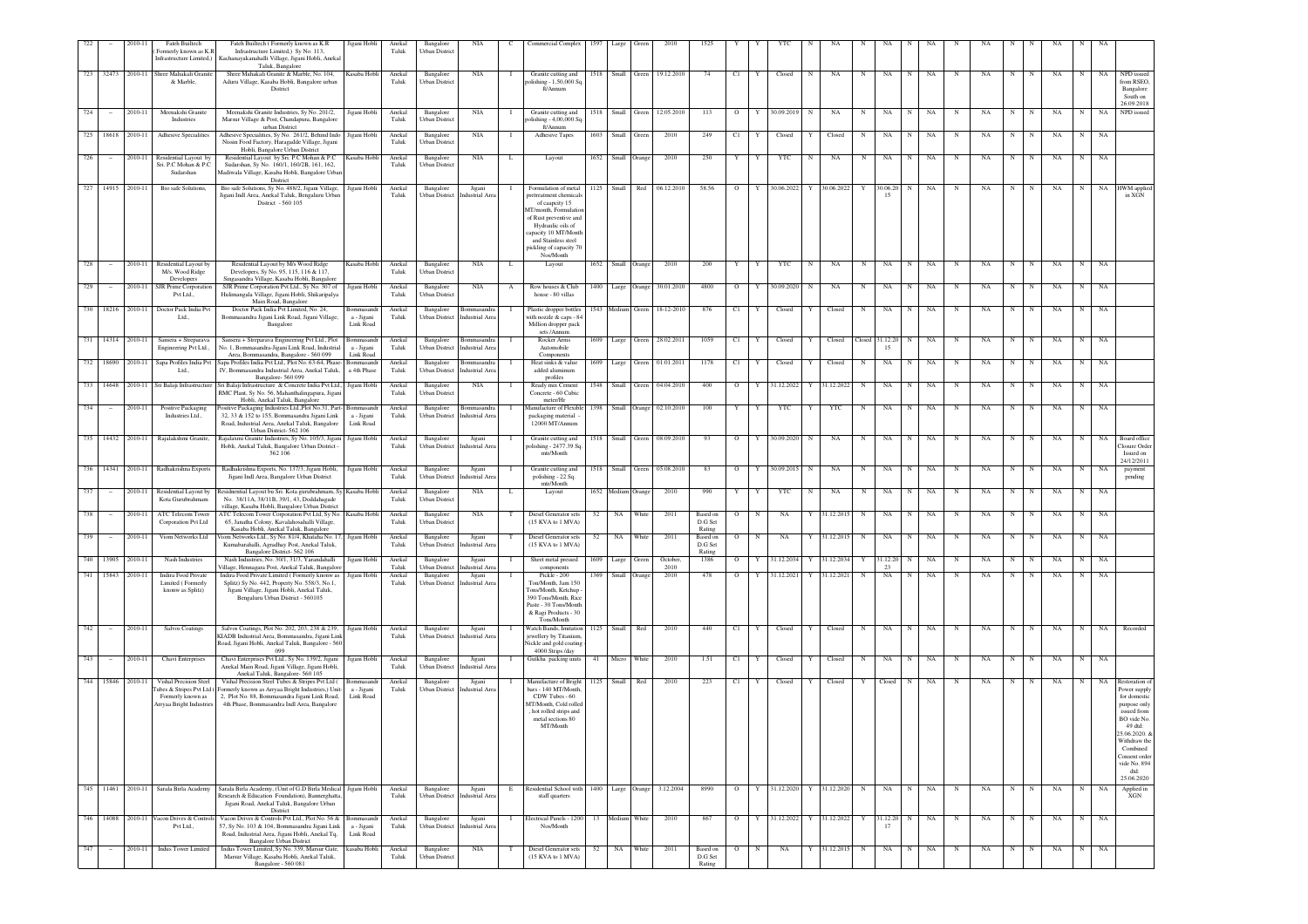|     |           | 2010-11           | esidential Layout by Sı<br>Shetty Venugopal                                     | Residential Layout by Sri Shetty Venugopal, Sy<br>No. 300/1, 300/2, 301/1, 301/2, 301/3, 302/1.<br>302/2, 303, 304/1.2, 305, 329, 330, 331/1, 331/2<br>334, 335/1,2, 336/1 to 5, 337/1 to 10, 338/1,2,3.<br>339, 340 to 344, Jigani Village, Jigani Hobli,<br>Anekal Taluk, B | Jigani Hobl                                        | Anekal<br>Taluk | Bangalore<br><b>Urban District</b> | Jigan<br><b>Industrial Area</b>        | L.           | Layout                                                                                                                                                                                                                                                                                                  | 1652 Medium        | <b>Drange</b> | 2010                                     |       |                |   | YTC         |   |             |   |             |            |                |            |             |                 |     |   |             |                                                                                                      |
|-----|-----------|-------------------|---------------------------------------------------------------------------------|-------------------------------------------------------------------------------------------------------------------------------------------------------------------------------------------------------------------------------------------------------------------------------|----------------------------------------------------|-----------------|------------------------------------|----------------------------------------|--------------|---------------------------------------------------------------------------------------------------------------------------------------------------------------------------------------------------------------------------------------------------------------------------------------------------------|--------------------|---------------|------------------------------------------|-------|----------------|---|-------------|---|-------------|---|-------------|------------|----------------|------------|-------------|-----------------|-----|---|-------------|------------------------------------------------------------------------------------------------------|
|     |           | 749 18622 2010-11 | Flute Pack                                                                      | Flute Pack, Plot No. 115/1, Bommasandra Jigani<br>Link Road, Jigani Indl Area, Anekal Taluk,<br>Bangalore-560 105                                                                                                                                                             | <b>Bommasand</b><br>a - Jigani<br><b>Link Road</b> | Anekal<br>Taluk | Bangalore<br><b>Urban District</b> | Jigani<br>ndustrial Area               |              | Corrugated Boxes on<br>job work basis                                                                                                                                                                                                                                                                   | 1509 Small Green   |               | 16/05/2001                               | 38    | $\circ$        |   | 31.12.2020  |   | NA          | N | NA          |            | NA             |            | NA          | N               | NA  |   | NA          |                                                                                                      |
|     |           |                   | 750 13809 2010-11 Cymbiotics Biopharma<br>Pvt Ltd.,                             | Cymbiotics Biopharma Pvt Ltd., No. R-16,<br>adustrial Estate, Bommasandra 2nd Stage, Anekal<br>Taluk, Bengaluru Urban District- 560 099                                                                                                                                       | Bommasandr<br>a 4th Phase                          | Anekal<br>Taluk | Bangalore<br><b>Urban District</b> | Jigani<br><b>Industrial Area</b>       |              | Lotion - 0.1250<br>Litrs/Month, Topical<br>Creams - 1.16<br>Kgs/Month, Face Wash<br>Gels - 0.1250<br>Liters/Month Oil<br>0.1250 Liters/Month                                                                                                                                                            |                    |               | 1351 Small Orange 30.01.2011 1,10,66,637 |       | $\circ$        |   | 30.09.2022  |   | 30.09.2022  |   | NA          | N          | NA             |            | NA          | N<br>N          | NA  | N | <b>NA</b>   |                                                                                                      |
| 751 | $\sim$    | 2010-11           | Government Aurvedha<br>Hospital                                                 | Government Ayurvedha Hospital, Ragihalli,<br>Anekal Taluk, Bangalore Urban District                                                                                                                                                                                           | Jigani Hobli                                       | Anekal<br>Taluk | Bangalore<br><b>Urban District</b> | <b>NIA</b>                             | HC           | HCE                                                                                                                                                                                                                                                                                                     | Small<br>57        | White         | 2010                                     | NA    | $\circ$        | N | NA          |   | NA          | N | NA          |            | 31.12.20<br>16 | N          | NA          | N<br>N          | NA  | N | NA          |                                                                                                      |
| 752 |           | 2010-11           | <b>ESI</b> Dispensary                                                           | ESI Dispensary, Jigani, KIADB Building, Indl<br>Area, Opp APC, Anekal Taluk, Bangalore District                                                                                                                                                                               | Jigani Hobl                                        | Anekal<br>Taluk | Bangalore<br><b>Urban District</b> | NIA                                    | HC           | HCE                                                                                                                                                                                                                                                                                                     | Small<br>57        | White         | 2010                                     | NA    | $\circ$        |   | NA          |   | NA          | N | NA          |            | 31.12.20<br>14 |            | NA          | N               | NA  | N | NA          |                                                                                                      |
| 753 |           | 2010-11           | Primary Health Centre                                                           | Primary Health Centre, Mahanthalingapura, Jigani<br>Post, Bangalore                                                                                                                                                                                                           | Jigani Hobli                                       | Anekal<br>Taluk | Bangalore<br><b>Urban District</b> | NIA                                    | HC           | HCE                                                                                                                                                                                                                                                                                                     | 57<br>Small        | White         | 2010                                     | NA    | $\mathbf{o}$   | N | NA          |   | NA          | N | NA          |            | Permano<br>nt  | N          | NA          | N<br>N          | NA  | N | NA          |                                                                                                      |
| 754 | 14113     | 2010-11           | R.S.R Stone Crusher                                                             | R.S.R Stone Works, 23/P, 50<br>Thammanayakanahalli, Kasaba Hobli, Anekal<br>Taluk, Bangalore                                                                                                                                                                                  | Casaba Hobl                                        | Anekal<br>Taluk | Bangalore<br><b>Urban District</b> | $_{\rm NIA}$                           | s            | Stone Crusher                                                                                                                                                                                                                                                                                           | 1371<br>Small      | <b>Drange</b> | 2010                                     | 64    | C <sub>2</sub> | N | $_{\rm NA}$ |   | Closed      | N | $_{\rm NA}$ | N          | $_{\rm NA}$    | N          | $_{\rm NA}$ | N<br>$_{\rm N}$ | NA  | N | NA          | NPD issued<br>from RSEO.<br>Bangalore<br>South on<br>26.09.2018                                      |
| 755 | $\sim$    |                   | 2010-11 S.S.C.B. Stone Crusher                                                  | S.S.C.B Stone Cruher, Sy No. 23,<br>Thammanayakanahalli, Kasaba Hobli, Anekal<br>Taluk, Bangalore                                                                                                                                                                             | Kasaba Hobli                                       | Anckal<br>Taluk | Bangalore<br><b>Urban Distric</b>  | <b>NIA</b>                             | -S           | Stone Crusher                                                                                                                                                                                                                                                                                           | 1371 Small Orange  |               | 2010                                     | 26    | Cl             | N | NA          |   | Closed      | N | NA          | N          | NA             | - N        | NA          | N<br>N          | NA  | N | NA          |                                                                                                      |
| 756 |           |                   | 2011-12 Residential Layout by R<br>Srinivas &                                   | Residential Layout Proped by R. Srinivas &<br>Narayanaswamy, Sy No. 28, 29/1, at                                                                                                                                                                                              | Jigani Hobli                                       | Anekal<br>Taluk | Bangalore<br><b>Urban District</b> | NIA                                    | L.           | Layout                                                                                                                                                                                                                                                                                                  | 1652<br>Large      | <b>Drange</b> | 2011                                     | 1200  | Y              |   | <b>YTC</b>  |   | NA          | N | NA          | N          | NA             | N          | NA          | N<br>N          | NA  |   | NA          |                                                                                                      |
| 757 |           | 14302 2011-12     | Narayanaswamy<br><b>Akash Granites</b>                                          | Ramakrishnapura village, Jigani Hobli, Bangalore<br>Akash Granites, Sy No. 56, Harappanahalli<br>Village, Jigani Hobli, Bangalore                                                                                                                                             | Jigani Hobli                                       | Anekal<br>Taluk | Bangalore<br><b>Urban District</b> | Jigani<br>ndustrial Area               |              | Granite cutting and<br>polishing - 1858 Sq.                                                                                                                                                                                                                                                             | 1518 Small         | Green         | 07.08.201                                | 96    | $\circ$        |   | 31.12.2027  |   | NA          | N | NA          |            | NA             | N          | NA          | N<br>N          | NA  | N | NA          |                                                                                                      |
| 758 |           | 2011-12           | Stones Forever                                                                  | Stones Forever, Sy No. 480, Jigani Village, Jigani   Jigani Hobli<br>Hobli, Bangalore                                                                                                                                                                                         |                                                    | Anekal<br>Taluk | Bangalore<br><b>Urban District</b> | NIA                                    |              | mtr/Month<br>Granite cutting and<br>polishing                                                                                                                                                                                                                                                           | 1518 Small         | Green         | 05.07.2011                               | 94    | C <sub>2</sub> |   | Closed      |   | NA          |   | NA          |            | NA             |            | NA          |                 |     |   |             | Board office<br>Closure Order<br>Issued on<br>15/11/2011                                             |
| 759 |           |                   | 17518 2011-12 Akemi Technology India<br>Pvt Ltd.,                               | Akemi Technology India Pvt Ltd., Plot No. 276,<br>Kachanayakanahalli Sub Layout, Bommasandra<br>Indl Area, First phase, Jigani Hobli, Bangalore                                                                                                                               | Jigani Hobli                                       | Anekal<br>Taluk | Bangalore<br><b>Urban District</b> | Jigani<br>ndustrial Area               |              | Care Cleaning products-<br>2.41 Ton/Month, Epoxy<br>Resins (Liquid) - 18.91<br>Ton/Month, Epoxy<br>Resins (Pasty) - 6.08<br>Ton/Month,<br>Impregnation/color<br>internsifying agents -<br>4.91 Ton/Month.<br>Polyster Resins (Pasty)<br>9.16 Ton/Month,<br>olyester resins (Liquid<br>$-1.83$ Ton/Month | 1331 Medium Orange |               | 09.09.2011                               | 587   | $\circ$        |   | 30.09.2021  |   | 30.09.2021  | N | NA          |            | NA             |            | NA          | N               | NA. |   | NA          |                                                                                                      |
| 760 | $\sim$    | 2011-12           | Vakil Whispering (<br>ormerly Vakil Housin<br>Development<br>Corporation Ltd.,) | Vakil Whispering (Formerly Vakil Housing<br>Development Corporation Ltd.,) Sy No. 20/3,<br>Madivala Village, Kasaba Hobli, Hosur Road,<br>Bangalore                                                                                                                           | Kasaba Hobli                                       | Anekal<br>Taluk | Bangalore<br><b>Urban District</b> | NIA                                    | A            | Apartment - 144 flats                                                                                                                                                                                                                                                                                   | 1400 Medium Orange |               | 2011                                     | 900   | $\circ$        | Y | 30.09.2019  | N | NA          | N | NA          | N          | NA             | $_{\rm N}$ | NA          | N<br>N          | NA  | N | NA          |                                                                                                      |
| 761 | 81879     | 2011-12           | ACME Color Lab                                                                  | ACME Color Lab, No.76, KIADB Indi Area,<br>Bommasandra, 4th Phase, Behind petrol bunk,<br>Bangalore                                                                                                                                                                           | Bommasand<br>a 4th Phase                           | Anekal<br>Taluk | Bangalore<br><b>Urban District</b> | <b>KIADB</b><br><b>Industrial Area</b> |              | Methyl Ethyl Ketone<br>peroxide (Catalyst) - 5<br>MTMonth                                                                                                                                                                                                                                               | 1125 Small         | Red           | 2011                                     | -33   | $\circ$        |   | 30.06.2023  |   | NA          |   | NA          |            | NA             |            | NA          | N               | NA  |   | NA          |                                                                                                      |
| 762 |           | 2011-12           | Tata BP Solar India<br>Limited,                                                 | Tata BP Solar India Limited, Plot No. 264, Sy No.<br>127 & 137 of Rajapura Village, Bommasandra<br>Jignai Link Road, Jigani Hobli, Anekal Taluk,<br><b>Bangalore Urban District</b>                                                                                           | Jigani Hobli                                       | Anekal<br>Taluk | Bangalore<br><b>Urban District</b> | <b>NIA</b>                             | $\circ$      | DG Set at Godown for<br>orign of raw materials<br>and finished goods                                                                                                                                                                                                                                    | Large<br>14        | White         | 2011                                     | 1420  | $\circ$        |   | NA          |   | 31.12.2024  | N | NA          | N          | NA             | N          | NA          | N               | NA  | N | NA          |                                                                                                      |
|     |           | 763 14155 2011-12 | Vinayak Granites                                                                | Vinayak Granites, Sy No. 148/2A, 148/2B,<br>Bukkasagara Village, Jigani Hobli, Bangalore                                                                                                                                                                                      | Jigani Hobli                                       | Anekal<br>Taluk | Bangalore<br><b>Urban District</b> | <b>NIA</b>                             |              | Granite cutting and<br>polishing - 929 Sq.<br>mtr/Month                                                                                                                                                                                                                                                 |                    |               | 1518 Small Green 08.09.2011              | 139   | $\circ$        | Y | 31.12.2025  | N | NA          | N | NA          | N          | NA             | N          | NA          | N<br>N          | NA  | N | NA          | NPD issued<br>from RSEO,<br>Bangalore<br>South on<br>29.09.2018                                      |
|     | 764 14297 | 2011-12           | Vishal Stones                                                                   | Vishal Stones, Sy No. 485 & 487, Jigani Village,<br>Jigani, Bangalore                                                                                                                                                                                                         | Jigani Hobli                                       | Anekal<br>Taluk | Bangalore<br><b>Urban District</b> | <b>NIA</b>                             |              | Granite cutting and<br>polishing                                                                                                                                                                                                                                                                        | 1518<br>Small      | Green         | 07.09.2011                               | 76.05 | C1             |   | Closed      |   | NA          | N | NA          | N          | NA             | N          | NA          | N<br>N          | NA  | N | NA          |                                                                                                      |
|     |           |                   | 765 11670 2011-12 Randax Laboratories<br>India Pvt Ltd.                         | Randax Laboratories India Pvt Ltd., Plot No. 191-<br>192, 193, KIADB Indl Area, Bommasandra Jigna<br>Link Road, Anekal Taluk, Bengaluru Urban<br>District - 560 105                                                                                                           | Jigani Hobli                                       | Anckal<br>Taluk | Bangalore<br><b>Urban District</b> | <b>KIADB</b><br>Industrial Are         | $\mathbf{I}$ | Formulation of<br>Pharmaceuticals                                                                                                                                                                                                                                                                       | 1359 Large         | Red           | 2011                                     | 1518  | $\circ$        | Y | 30.06.2021  | Y | 30.06.2021  | N | NA          | N          | NA             | N          | NA          | N<br>$_{\rm N}$ | NA  | N | NA          | <b>HWM</b> applied<br>in XGN                                                                         |
| 766 |           | 21539 2011-12     | Mahalaxmee Rocks &<br>Stone                                                     | Mahalaxmee Rocks & Stone, No. 265, Haragadde<br>Village, Anekal Main Road, Bangalore                                                                                                                                                                                          | Jigani Hobli                                       | Anekal<br>Taluk | Bangalore<br><b>Urban Distric</b>  | <b>NIA</b>                             |              | Granite cutting and<br>olishing - 180000 S<br>ft/Month                                                                                                                                                                                                                                                  | 1518 Small         | Green         | 25.09.2011                               | 31.89 | C1             | Y | Closed      | N | $_{\rm NA}$ | N | $_{\rm NA}$ | N          | $_{\rm NA}$    | N          | $_{\rm NA}$ | N<br>N          | NA  | N | $_{\rm NA}$ |                                                                                                      |
| 767 | 14637     | 2011-12           | Devi MA Stone                                                                   | Devi MA Stone, Sy No. 265, Haragadde Village,<br>Jigani Hobli, Bangalore                                                                                                                                                                                                      | Jigani Hobl                                        | Anekal<br>Taluk | Bangalore<br><b>Urban District</b> | NIA                                    |              | Granite cutting and<br>polishing - 2165 Sq.<br>mtr/Month                                                                                                                                                                                                                                                | Small<br>1518      | Green         | 08.10.201                                | 75.6  | $\circ$        |   | 31.12.2026  |   | NA          |   | NA          |            | NA             |            | NA          |                 | NA  |   | NA          | NPD issued<br>from RSEO.<br>Bangalore<br>South on<br>29.09.2018                                      |
| 768 |           | 14091 2011-12     | Satyam Granites,                                                                | Satyam Granites, Sy No. 147/1 & 147/2,<br>Bukkasagara Village, Jigani Hobli, Bangalore                                                                                                                                                                                        | Jigani Hobli                                       | Anekal<br>Taluk | Bangalore<br><b>Urban District</b> | Jigani<br>ndustrial Are                |              | Granite cutting and<br>polishing - 2229.6 Sq<br>mtr/Month                                                                                                                                                                                                                                               |                    |               | 1518 Small Green 12.06.2011              | - 54  | $\circ$        |   | 31.12.2027  |   | NA          | N | NA          | N          | NA             | N          | NA          | N<br>N          | NA  | N | NA          |                                                                                                      |
| 769 | 14668     | 2011-12           | S.R Stones,                                                                     | S.R Stones, Sy No. 510/2, Jigani Industrial Area,<br>Jigani Hobli, Anekal Taluk, Bangalore Urban<br>District                                                                                                                                                                  | Jigani Hobl                                        | Anekal<br>Taluk | Bangalore<br><b>Urban District</b> | Jigani<br>Industrial Are               |              | Granite cutting and<br>polishing - 1858 Sq.<br>mtr/Month                                                                                                                                                                                                                                                | 1518<br>Small      | Green         | 12.06.2011                               | 87.5  | $\circ$        |   | 31.12.2028  | N | NA          | N | NA          | N          | NA             | N          | NA          | N<br>N          | NA  |   | NA          | Board office<br>Closure Order<br>Issued on                                                           |
|     |           |                   | 770 14393 2011-12 Bajarang Granites                                             | Bajarang Granites, Sv No. 115, Haragadde Village, Jigani Hobli  <br>Jigani Hobli, Jigani, Bangalore                                                                                                                                                                           |                                                    | Anekal<br>Taluk | Bangalore<br><b>Urban District</b> | <b>NIA</b>                             |              | Granite cutting and<br>polishing - 25000 Sq.<br>ft/Month                                                                                                                                                                                                                                                | $1518$ Small       | Green         | 12.06.2                                  |       |                |   | 30.09.20    |   | <b>NA</b>   |   | <b>NA</b>   |            | N   NA         |            |             |                 |     |   |             | 15/11/2011<br>NPD issued                                                                             |
| 771 | $\sim$    | 2011-12           | Vali Granites                                                                   | Vali Granites, Sy No. 56, Harappanahalli Village,<br>Jigani Hobli, Bangalore                                                                                                                                                                                                  | Jigani Hobli                                       | Anekal<br>Taluk | Bangalore<br><b>Urban District</b> | NIA                                    |              | Granite cutting and<br>polishing                                                                                                                                                                                                                                                                        | $1518$ Small       | Green         | 15.07.2011                               | 90.76 | C1             |   | Closed      | N | $_{\rm NA}$ | N | NA          | $_{\rm N}$ | NA             | $_{\rm N}$ | $_{\rm NA}$ | $_{\rm N}$<br>N | NA  | N | NA          | Refusal order<br>issued from<br>RSEO,<br>Bangalore<br>South vide<br>NO. R-2396<br>dtd:<br>17.09.2011 |
|     |           |                   | 772 14277 2011-12 Gajanand Granites                                             | Gajanand Granites, Sy No. 147/3, Bukkasagara<br>Village, Jigani Hobli, Jigani, Bangalore                                                                                                                                                                                      | Jigani Hobli                                       | Anekal<br>Taluk | Bangalore<br><b>Urban District</b> | <b>NIA</b>                             |              | Granite cutting and<br>polishing - 22000 Sq.                                                                                                                                                                                                                                                            | 1518 Small         |               | Green 12.06.2011                         | 97.35 | $\overline{0}$ | Y | 30.09.2020  |   | NA          | N | NA          | N          | NA             |            | <b>NA</b>   | N<br>N          | NA  | N | NA          |                                                                                                      |
|     |           | 773 14672 2011-12 | T.R Granites                                                                    | T.R Granites, Sy No. 510/2, Jigani Village,<br>Bangalore                                                                                                                                                                                                                      | Jigani Hobli                                       | Anekal<br>Taluk | Bangalore<br><b>Urban District</b> | NIA                                    |              | ft/Month<br>Granite cutting and<br>polishing - 1840 Sq.<br>mtr/Month                                                                                                                                                                                                                                    | 1518 Small         | Green         | 12.06.2011                               | 60.68 | $\overline{0}$ |   | 31.12.2025  | N | NA          | N | NA          | N          | NA             | N          | NA          | N<br>N          | NA  | N | NA          |                                                                                                      |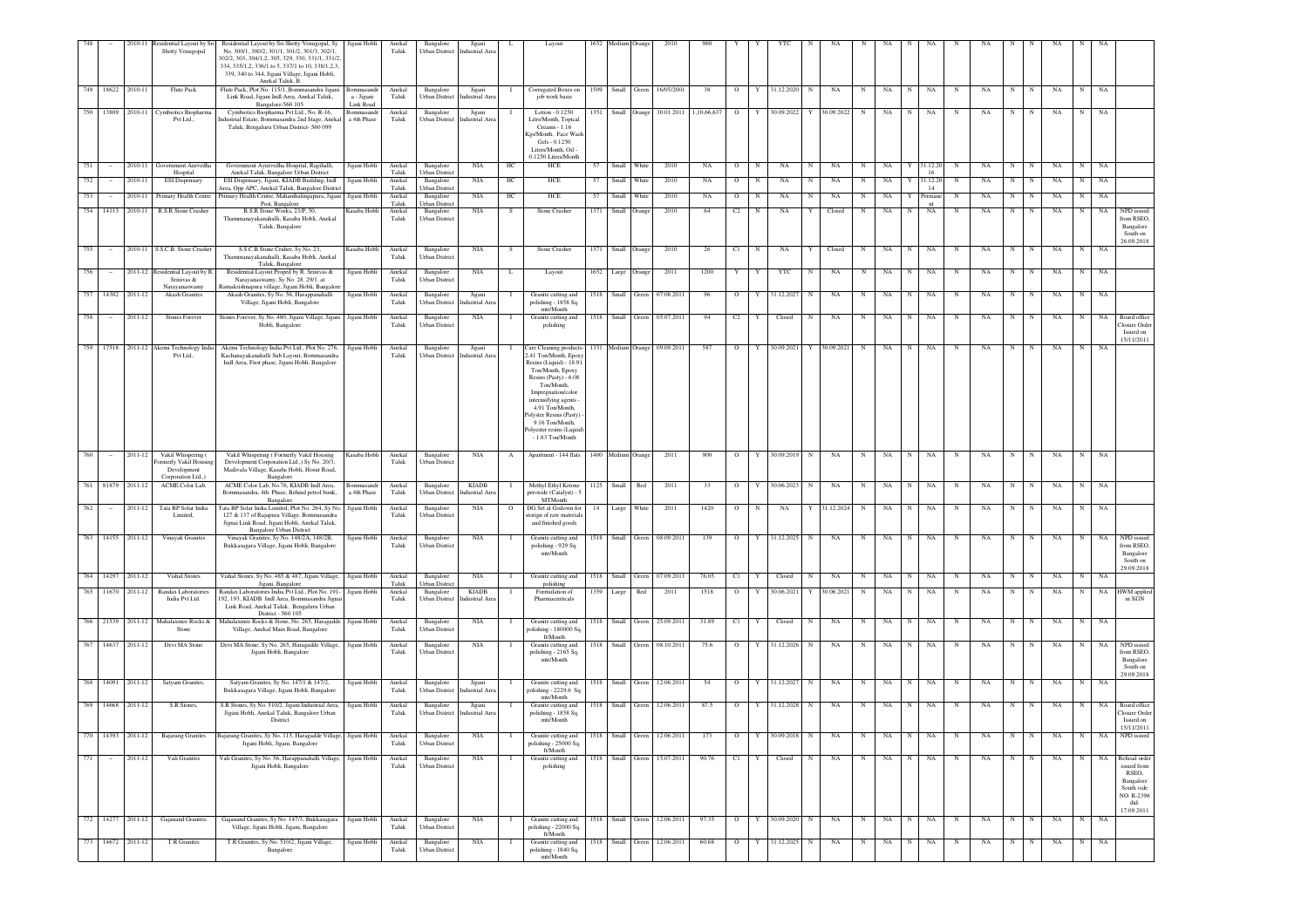| 774 |                |                    |                                                                                   | 14389 2011-12 Laxmee Rocks & Stones Laxmee Rocks & Stones, Sy No. 486, Jigani Indl Jigani Hobli<br>Area, Bangalore                                                                                                                                                                                                                     |                         | Anekal<br>Taluk           | Bangalore<br><b>Urban District</b> | Jigan<br>Industrial Area         |    | Granite cutting and<br>polishing - 23 Sq.<br>ft/Month                                                                                         | 1518              |                 | Small Green 21.08.2009       | 84                            | C1      |   | Closed               |   | NA          |            | NA             |   | NA          | N           | NA          |                 | NA        | N          | NA          |                                                          |
|-----|----------------|--------------------|-----------------------------------------------------------------------------------|----------------------------------------------------------------------------------------------------------------------------------------------------------------------------------------------------------------------------------------------------------------------------------------------------------------------------------------|-------------------------|---------------------------|------------------------------------|----------------------------------|----|-----------------------------------------------------------------------------------------------------------------------------------------------|-------------------|-----------------|------------------------------|-------------------------------|---------|---|----------------------|---|-------------|------------|----------------|---|-------------|-------------|-------------|-----------------|-----------|------------|-------------|----------------------------------------------------------|
|     |                |                    |                                                                                   | 775 14534 2011-12 Shree Sheele Pvt Limited Shree Sheele Pvt Limited, Sy No. 144, Jigani<br>Village, Jigani, Bangalore                                                                                                                                                                                                                  | Jigani Hobli            | Anckal<br>Taluk           | Bangalore<br><b>Urban District</b> | <b>NIA</b>                       |    | Granite cutting and<br>polishing - 1800 Sq.<br>mtr/Month                                                                                      |                   |                 | 1518 Small Green 28.12.1995  | 232                           | $\circ$ |   | 31.12.2027           |   | NA          | N          | NA             |   | NA          | N           | NA          | N               | NA        |            | NA          |                                                          |
| 776 | 31557          |                    | 2011-12 Lathangi Automobiles<br>Pvt Ltd                                           | Lathangi Automobiles Pvt Ltd, Plot No. 31-P2,<br><b>Bommasandra Jigni Link Road KIADB Indi Area</b>                                                                                                                                                                                                                                    | Bommasand<br>a - Jigani | Anekal<br>Taluk           | Bangalore<br><b>Urban District</b> | <b>KIADB</b><br>Industrial Are   |    | <b>Service Stations</b>                                                                                                                       | 1303 Large        |                 | Orange<br>05.11.2011         | 1683                          | Cl      |   | Closed               |   | Closed      | Closed     | 30.06.20<br>20 |   | NA          | N           | NA          | N<br>N          | NA        | N          | NA          |                                                          |
| 777 |                | 2011-12            | Residential Layout by<br>M/s Sree Prakruti<br>Builders & Developers               | Jigani, Bangalore<br>Residential Layout by M/s Sree Prakruti Builders & Kasaba Hobli<br>Developers at Sy Nos. 29/2, 3, 4, 30, 31, 32/1, 2, 3<br>4, 33/2, 3, 4, 42, 43/2 43/3B, 45/1, 2, 3, 4, 5, 6, 48<br>& 49/1, 2, of Lingapura Village, Kasaba Hobli,<br>Anekal Taluk, Bangalore Urban District                                     | Link Road               | Anekal<br>Taluk           | Bangalor<br><b>Urban District</b>  | NIA                              | L  | Layout                                                                                                                                        | 1652 Medium       |                 | 2011<br>Orange               | 953                           |         |   | <b>YTC</b>           |   | NA          | N          | NA             |   | NA          | N           | NA          | N<br>N          | NA        | N          | NA          |                                                          |
| 778 |                | 2011-12            | Residential Layout By<br>M/s. Abhishek<br>Developers                              | Residential Layout By M/s. Abhishek Developers,<br>at Sy No. 3, 4/3, 4/4, 37/2B, 39/2, 45/1, 45/2A,<br>46/1 & 47/3, Haragadde Village, Jigani Hobli,<br>Anekal Taluk, Bangalore Urban District                                                                                                                                         | Jigani Hobli            | Anekal<br>Taluk           | Bangalore<br><b>Urban District</b> | NIA                              | L  | Layout                                                                                                                                        |                   |                 | 1652 Small Orange July, 2011 | 536                           |         |   | <b>YTC</b>           |   | NA          |            | NA             | N | NA          | N           | NA          | N               | NA        |            | NA          |                                                          |
| 779 | $\sim$         | 2011-12            | Residential Layout by<br>Babu Reddy                                               | Residential Layout by Babu Reddy, at Sy No. 39/3, Jigani Hobli<br>39/7, 39/8(P), 39/10 of Lingapura Village and Sy<br>No. 225 & 226/1, of RajapuraVillage, Jigani Hobli,<br>Anekal Taluk, Bangalore District                                                                                                                           |                         | Anekal<br>Taluk           | Bangalore<br><b>Urban District</b> | <b>NIA</b>                       | L  | Layout                                                                                                                                        | 1652              | Small<br>Orange | 2011                         | 350                           | Y       | Y | <b>YTC</b>           | N | NA          | N          | NA             | N | NA          | N           | NA          | N<br>N          | NA        | N          | NA          |                                                          |
|     |                | 780 101251 2011-12 | Kamsri Printing &<br>Packaging Private<br>Limited.                                | Kamsri Printing & Packaging Private Limited, Plot Jigani Hobli<br>No. 9-T & 9-U, Bommasandra Indl Area,<br>Yarandahalli Village, Jigani Hobli, Bangalore                                                                                                                                                                               |                         | Anckal<br>Taluk           | Bangalore<br><b>Urban District</b> | Bommasandra<br>Industrial Area   | -1 | Manufacture of Printed<br>cartoons. Printed<br>Labels, Printed<br>faterials - 270 Millio<br>$/M$ onth                                         | 1398 Large Orange |                 | 2011                         | 1944                          | $\circ$ | Y | 31.12.2021           |   | 31.12.2021  | $_{\rm N}$ | NA             | N | NA          | $_{\rm N}$  | $_{\rm NA}$ | $_{\rm N}$<br>N | NA        | N          |             | NA HWM applied<br>in XGN                                 |
| 781 |                |                    | 2011-12 Residential Lavout by<br>Sri. K. Nageshwara<br>Reddy,                     | Residential Layout by Sri. K. Nageshwara Reddy,<br>Sy No. 86/1A, 86/2, 86/1B, Bandanallasandra<br>Village, Jigani Hobli, Bangalore                                                                                                                                                                                                     | Jigani Hobli            | Anekal<br>Taluk           | Bangalore<br><b>Urban District</b> | <b>NIA</b>                       | L  | Layout                                                                                                                                        | 1652 Small Orange |                 | 2011                         | 290                           | Y       |   | YTC                  |   | NA          | N          | NA             | N | NA          | N           | NA          | N<br>N          | NA        | N          | NA          |                                                          |
| 782 |                | 2011-12            | Sudha Sai Granite.                                                                | Sudha Sai Granite, Sy No. 104, S. Bingipura,<br>Koppa Gate, Harappanahalli Circle, Jigani Hobli,<br>Bangalore                                                                                                                                                                                                                          | Jigani Hobli            | Anekal<br>Taluk           | Bangalore<br><b>Urban District</b> | <b>NIA</b>                       |    | Granite cutting and<br>polishing - 20000 Sq<br>ft/Month                                                                                       | 1518 Small        | Green           | 08.09.2011                   | 56.46                         | C1      |   | Closed               |   | NA          | N          | NA             |   | NA          | N           | NA          | N               | NA        | N          |             | NA Applied in XGN                                        |
| 783 | 15088<br>13660 | 2011-12            | <b>Ultratech Cement</b><br>Limited                                                | Ultratech Cement Limited., 1/6, Bydaganahalli,<br>Bangalore                                                                                                                                                                                                                                                                            | Kasaba Hobli            | Anekal<br>Taluk<br>Anekal | Bangalore<br><b>Urban District</b> | NIA<br>Bommasandra               |    | Ready mix Cement<br>Concrete - 30 Cum/Hr                                                                                                      | 1548<br>1369      | Small           | 2011<br>Green<br>04.09.2011  | 242                           | C1      |   | Closed<br>30.09.2021 |   | Closed      | N          | NA             | N | NA          | N           | NA          | N<br>N<br>N     | NA        | N          | NA<br>NA    |                                                          |
| 784 |                | 2011-12            | Mapei Construction<br>Products India Pvt Ltd.,                                    | Mapei Construction Products India Pvt Ltd., #<br>163/C, Bommasandra Indl Area, Jigani Link Road<br>Bangalore                                                                                                                                                                                                                           | jigani Hobli            | Taluk                     | Bangalore<br>Urban District        | <b>Industrial Area</b>           |    | Admixtures - 500<br>MT/Month, Cement<br>Adhesives - 500<br>MT/Month, Cement<br>Grouts - 250<br>MT/Month & Tile<br>Adhesives - 250<br>MT/Month |                   | Large           | Orange                       | 1205                          | $\circ$ |   |                      |   | 30.09.2021  |            | NA             |   | NA          |             | NA          |                 | NA        |            |             |                                                          |
|     |                | 785 14159 2011-12  | Vinayaka Granites                                                                 | Vinayaka Granites, Sy No. 485-486, Jigani Village, Jigani Hobli<br>Jigani Hobli, Bangalore                                                                                                                                                                                                                                             |                         | Anekal<br>Taluk           | Bangalore<br><b>Urban District</b> | NIA                              |    | Granite cutting and<br>olishing - 1,15,000 Sq<br>ft /Annum                                                                                    | 1518 Small Green  |                 | 08.09.2011                   | 49.71                         | Cl      |   | Closed               |   | NA          | N          | NA             | N | NA          | N           | NA          | N<br>N          | NA        | $_{\rm N}$ | NA          |                                                          |
| 786 |                | 2011-12            | Residential Layout by<br>Sri. K Venkateshwarlu                                    | Residential Layout by Sri. K Venkateshwarlu, Sy<br>No. 74/1,74/2, 75, 76/1, Madiwala Village, Kasaba<br>Hobli, Bangalore                                                                                                                                                                                                               | Kasaba Hobl             | Anekal<br>Taluk           | Bangalore<br><b>Urban District</b> | <b>NIA</b>                       | L  | Layout                                                                                                                                        | 1652 Small        |                 | <b>Drange</b><br>2011        | 300                           |         |   | YTC                  |   | NA          |            | NA             |   | NA          |             | NA          |                 | NA        |            | NA          |                                                          |
|     |                |                    | 787 13785 2011-12 Aquarelee India Pvt Ltd.,                                       | Aquarelee India Pvt Ltd, # 93/25/1 & 24/2.<br>Kempanayakanahalli Village, Jigani Hobli,<br>Bangalore                                                                                                                                                                                                                                   | Jigani Hobli            | Anekal<br>Taluk           | Bangalore<br><b>Urban District</b> | <b>NIA</b>                       | л. | Manufacture of<br>Readymade garments<br>(Casual Shirts) - 4<br>Lakh pieces/Annum                                                              | 1589 Small        | Green           | 2011                         | 468                           | $\circ$ |   | 31.12.2021           |   | 31.12.2021  | Y          | 31.12.20<br>22 |   | NA          | N           | NA          | N               | NA        | N          | NA          |                                                          |
| 788 | $\sim$         | 2011-12            | <b>Indus Tower</b>                                                                | Indus Tower Limited., No. 208/345, Ward No. 19.<br>Deshapande Road, Anekal Town, Bangalore                                                                                                                                                                                                                                             | Jigani Hobli            | Anekal<br>Taluk           | Bangalore<br><b>Urban Distric</b>  | <b>NIA</b>                       |    | Diesel Generator sets<br>(15 KVA to 1 MVA)                                                                                                    | 52                | NA              | 2011<br>White                | Based on<br>D G Set<br>Rating | $\circ$ |   | NA                   |   | 31.12.2015  | N          | NA             | N | NA          | N           | NA          | N<br>N          | NA        | N          | NA          |                                                          |
| 789 | 14547          |                    | 2011-12 Sri Meenakshi Granites<br>Industries                                      | Sri Meenakshi Granites Industries, Sy No. 487,<br>Near Otis Circle, Jigani Industrial Area, Jigani<br>Hobli, Anekal Taluk, Bangalore Urban Disstrict                                                                                                                                                                                   | Jigani Hobl             | Anekal<br>Taluk           | Bangalore<br><b>Urban District</b> | Jigani<br>Industrial Are         |    | Granite cutting and<br>polishing - 185 Sq.<br>mtr/Month                                                                                       | 1518              | Small           | 24.09.201<br>Green           | 39.48                         | $\circ$ |   | 31.12.2026           |   | NA          |            | NA             |   | NA          |             | NA          |                 |           |            |             |                                                          |
| 790 | $\sim$         |                    | 2011-12 Residential Layout by<br>M/s. JR Housing<br>Developers Private<br>Limited | Residential Layout by M/s. JR Housing Developers Kasaba Hobli<br>Private Limited (JR Coconut), at Survey Nos.<br>129/6.126/1.125/2.124.132/3.129/1.110/1.<br>129/4, 128/1, 105, 125, 130/1, 133/1, 126/2,<br>29/5, 190/4C, 190/4A, 123/3, 190/3C & 131/2 Of<br>Marsur Village, Kasaba Hobli, Anekal Taluk,<br>Bangalore Urban District |                         | Anckal<br>Taluk           | Bangalore<br><b>Urban District</b> | <b>NIA</b>                       | L  | Layout                                                                                                                                        | 1652 Large Orange |                 | 2011                         | 1004                          | Y       | Y | <b>YTC</b>           | N | NA          | N          | NA             | N | NA          | $\mathbf N$ | NA          | N<br>N          | NA        | N          | <b>NA</b>   |                                                          |
| 791 | 14543          |                    | 2011-12 GEM Granite (Formerly<br>known as Shree Granit<br>Industries)             | GEM Granite (Formerly known as Shree Granite<br>Industries), Sy No. 104, Haragadde Village, Jigan<br>Hobli, Bangalore                                                                                                                                                                                                                  | Jigani Hobli            | Anekal<br>Taluk           | Bangalore<br><b>Urban District</b> | NIA                              |    | Granite cutting and<br>polishing -2600 Sq.<br>mtr/Month                                                                                       | 1518              | Small           | 08.09.201<br>Green           | 78                            | $\circ$ |   | 31.12.2027           |   | NA          | N          | NA             |   | NA          |             | NA          | N<br>N          | NA        |            | NA          |                                                          |
|     |                | 792 14390 2011-12  | Ridhi Sidhi Exports                                                               | Ridhi Sidhi Exports, Plot No. 2, Sy No. 147/3,<br>Bukkasagara Village, Jigani Hobli, Bangalore                                                                                                                                                                                                                                         | Jigani Hobl             | Anekal<br>Taluk           | Bangalore<br><b>Urban District</b> | Jigani<br>ndustrial Area         |    | Granite cutting and<br>olishing - 1811.60 Sq.<br>mtr/Month                                                                                    | 1518 Small        | Green           | 23.03.201                    | 79.2                          | $\circ$ |   | 31.12.2027           |   | NA          | N          | NA             |   | NA          | N           | NA          | N<br>N          | NA        | N          | NA          |                                                          |
|     |                | 793 14464 2011-12  | Srinidhi Granites                                                                 | Srinidhi Granites, Survey No. 144/1, Jigani Village, Jigani Hobli<br>Anekal Taluk Bangalore Urban District                                                                                                                                                                                                                             |                         | Anekal<br>Taluk           | Bangalore<br><b>Urban District</b> | NIA                              |    | Granite cutting and<br>polishing - 1950 Sq.<br>mtr/Month                                                                                      | 1518 Small        | Green           | 31.08.2011                   | 70                            | $\circ$ |   | 31.12.2028           |   | NA          |            | NA             |   | NA          |             | NA          |                 |           |            | NA          | Board office<br>Closure Order<br>Issued on<br>15/11/2011 |
|     |                |                    | 794 14131 2011-12 Adirishab Exports Pvt<br>Limited.                               | Adirishab Exports Pvt Limited, Sy No. 137/3,<br>Bukkasagara Village, Jigani Hobli, Bangalore                                                                                                                                                                                                                                           | Jigani Hobli            | Anckal<br>Taluk           | Bangalore<br><b>Urban Distric</b>  | NIA                              |    | Granite cutting and<br>olishing -2173.93 Sq<br>mtr/Month                                                                                      | 1518 Small Green  |                 | 25.03.2011                   | 104                           | $\circ$ |   | 31.12.2027           | N | NA          | N          | NA             | N | NA          | N           | NA          | N<br>N          | NA.       |            | NA          | NPD issued<br>from RSEO,<br>Bangalore<br>South on        |
| 795 |                | 14086 2011-12      | Stone International                                                               | Stone International, Sy No. 105/3, Jigani Village,<br>Jigani Hobli, Bangalore                                                                                                                                                                                                                                                          | Jigani Hobli            | Anekal<br>Taluk           | Bangalore<br><b>Urban District</b> | $_{\rm NIA}$                     | -1 | Granite cutting and<br>polishing - 23,500 Sq.<br>ft/Month                                                                                     | 1518 Small        |                 | Green 01.02.2011             | 66.13                         | C1      |   | Closed               | N | $_{\rm NA}$ | $_{\rm N}$ | NA             | N | $_{\rm NA}$ | N           | $_{\rm NA}$ | $_{\rm N}$<br>N | NA        |            | $_{\rm NA}$ | 29.09.2018<br>Board office<br>Closure Order<br>Issued on |
|     |                | 796 14163 2011-12  | J.K Granites                                                                      | J.K Granites, Sy No. 101/3, Jigani Village, Jigani<br>Hobli, Bangalore                                                                                                                                                                                                                                                                 | Jigani Hobli            | Anekal<br>Taluk           | Bangalore<br><b>Urban District</b> | $_{\rm NIA}$                     |    | Granite cutting and<br>polishing - 2043 Sq.<br>mtr/Month                                                                                      | 1518 Small        |                 | Green<br>10.01.2011          | 210                           | $\circ$ |   | 31.12.2027           | N | $_{\rm NA}$ | N          | $_{\rm NA}$    | N | $_{\rm NA}$ | N           | NA          | $_{\rm N}$<br>N | NA        | N          | $_{\rm NA}$ | 15/11/2011                                               |
| 797 |                | 21245 2011-12      | Nokia Stones                                                                      | Nokia Stones, Sy No. 71, Jigani Industrial Area,<br>Jigani, Bangalore Urban District                                                                                                                                                                                                                                                   | Jigani Hobli            | Anekal<br>Taluk           | Bangalore<br><b>Urban District</b> | Jigani<br><b>Industrial Area</b> |    | Granite cutting and<br>polishing - 22,000 Sq<br>ft/Month                                                                                      | 1518 Small        | Green           | 15.08.2008                   | 158                           | $\circ$ |   | 30.09.2018           |   | NA          |            | NA             |   | NA          |             | NA          |                 | NA        |            | NA          | Applied in<br>$_{\rm XGN}$                               |
|     |                |                    | 798 14144 2011-12 Shree Shyam Granite<br>Industries                               | Shree Shyam Granite Industries, Sy No. 487, Plot Jigani Hobli<br>No. 487, Plot No. 5, Near Vakil Layout, 2nd Phase,<br>Jigani Industrial Area, Bangalore                                                                                                                                                                               |                         | Anekal<br>Taluk           | Bangalore<br><b>Urban District</b> | Jigani<br>Industrial Area        |    | Granite cutting and<br>polishing - 1858 Sq.<br>mtr/Month                                                                                      |                   |                 | 1518 Small Green 26.10.2009  | 81                            | $\circ$ |   | 31.12.2027           |   | NA          |            | NA             |   | NA          |             | NA          |                 | NA        |            |             | Board office<br>Closure Order<br>Issued on<br>15/11/2011 |
|     |                | 799 14405 2011-12  | Divya Stone                                                                       | Divya Stone, Sy No. 105/3, Muneshwara Farm,<br>Jigani Hobli, Jigani Hobli, Jigani, Bangalore                                                                                                                                                                                                                                           | Jigani Hobli            | Anekal<br>Taluk           | Bangalore<br><b>Urban District</b> | Jigani<br>ndustrial Are          |    | Granite cutting and<br>polishing - 1858 Sq.<br>mtr/Month                                                                                      |                   |                 | 1518 Small Green 08.04.2011  | 71                            | $\circ$ |   | 31.12.2027           |   | NA          | N          | NA             | N | NA          | N           | NA          | N<br>N          | NA        |            | NA          |                                                          |
| 800 |                | 14448 2011-12      | Naykar Granites                                                                   | Navkar Granites, #101/2, Muneshwara Farm.<br>Jignai Industrial Area, Phase-2, Jigani, Bangalore                                                                                                                                                                                                                                        | Jigani Hobli            | Anckal<br>Taluk           | Bangalore<br><b>Urban District</b> | Jigani<br>ndustrial Are          |    | Granite cutting and<br>polishing - 1161.29 Sc<br>mtr /Month                                                                                   | 1518              | Small Green     | 08.11.2011                   | 92                            | C1      |   | Closed               |   | NA          | N          | NA             | N | NA          | N           | NA          | N               | <b>NA</b> | N          | NA          |                                                          |
| 801 |                | 14613 2011-12      | Sahil Stone                                                                       | Sahil Stone, Sy No. 137/1, Bukkasagara Village,<br>Jigani Hobli, Jigani, Anekal Taluk, Bangalore                                                                                                                                                                                                                                       | Jigani Hobli            | Anekal<br>Taluk           | Bangalore<br><b>Urban District</b> | jIgani<br>Industrial Are         |    | Granite cutting and<br>polishing - 22 Sq.<br>mtr/Month                                                                                        | 1518              | Small           | 23.02.2011<br>Green          | 46                            | $\circ$ |   | 31.12.2026           |   | NA          | N          | NA             | N | NA          | N           | NA          | N<br>N          | NA        | N          | NA          |                                                          |
| 802 |                | 14641 2011-12      | Karan Exports                                                                     | Karan Exports, No. 101/4, Jigani Hobli, Jigani Indl Jigani Hobli<br>Area, Bangalore                                                                                                                                                                                                                                                    |                         | Anekal<br>Taluk           | Bangalore<br>Urban District        | Jigani<br><b>Industrial Area</b> |    | Granite cutting and<br>olishing - 23,500 Sq<br>ft/Month                                                                                       | 1518              | Small           | Green<br>01.12.2010          | 91                            | Cl      |   | Closed               |   | NA          | N          | NA             |   | NA          | N           | NA          | N               | NA        |            | NA          |                                                          |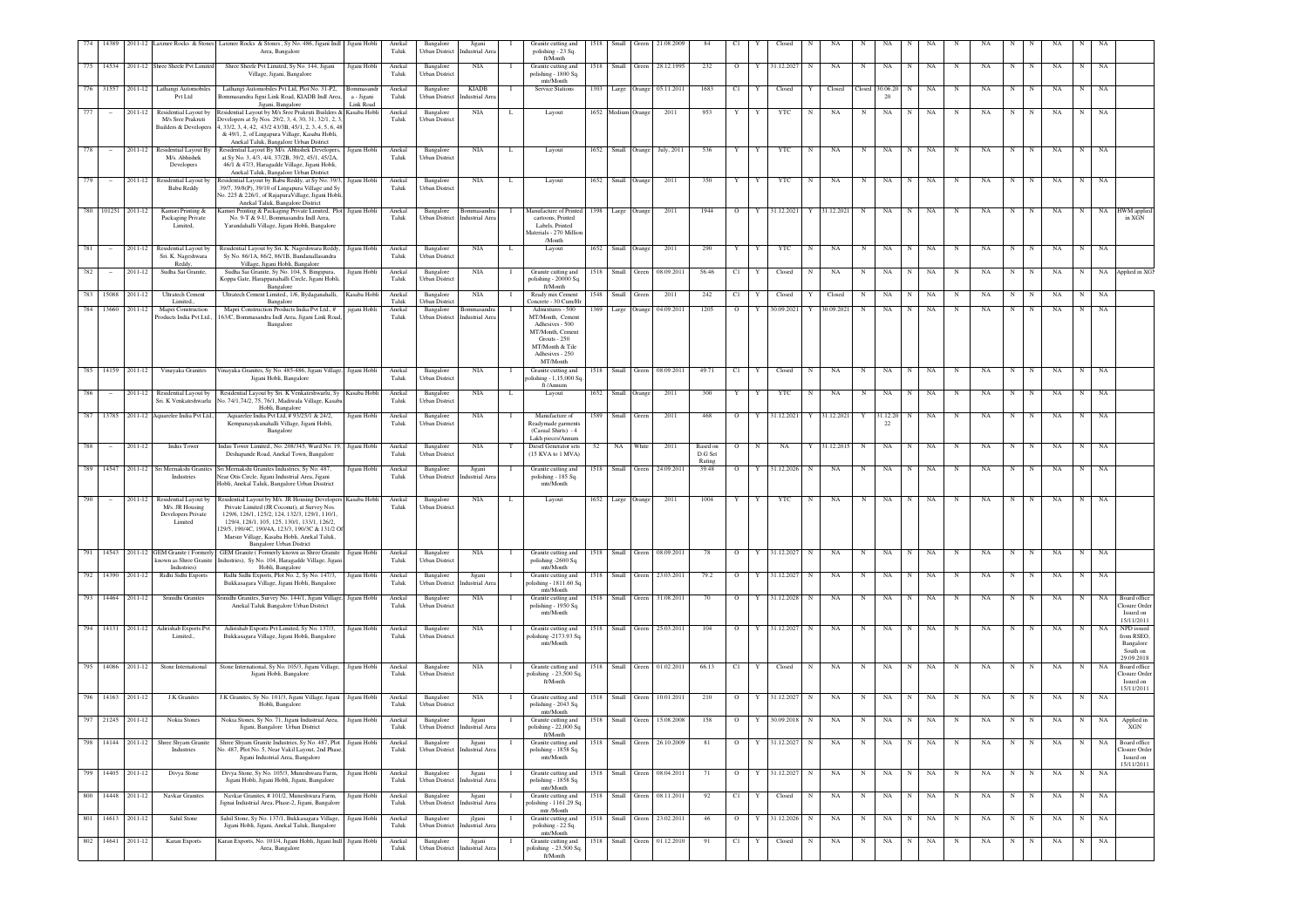| 803 |                          | 14590 2011-12     | Navarathan Exports                                                   | Navarathan Exports, 101/3B, Jigani, Bangalore                                                                                               | Jigani Hobli                         | Anekal<br>Taluk | Bangalore<br><b>Urban District</b> | Jigani<br>ndustrial Are  |              | Granite cutting and<br>polishing - 20,000 Sc                  | 1518    | Small              | Green       | 01.01.201                    | 77                  | $\circ$        |            | 30.09.2020      | NA               |            | NA               |            | NA                |            | NA         |             |            | NA          | NA                        |                               |
|-----|--------------------------|-------------------|----------------------------------------------------------------------|---------------------------------------------------------------------------------------------------------------------------------------------|--------------------------------------|-----------------|------------------------------------|--------------------------|--------------|---------------------------------------------------------------|---------|--------------------|-------------|------------------------------|---------------------|----------------|------------|-----------------|------------------|------------|------------------|------------|-------------------|------------|------------|-------------|------------|-------------|---------------------------|-------------------------------|
| 804 |                          |                   | 2011-12 Muddeereswara Mining                                         | Muddeereswara Mining Industries, Sy No. 245/2 Kasaba Hobli                                                                                  |                                      | Anekal          | Bangalore                          | NIA                      |              | ft/Month<br>Granite cutting and                               |         |                    |             | 1518 Small Green 20.04.2011  | 50                  | C1             |            | Closed          | NA<br>N          |            | NA               |            | NA                |            | NA         |             |            | NA          |                           | Not obtained                  |
|     |                          |                   | Industries                                                           | (Plot No. 308/1 & 2), Somandur Village, Bangalore                                                                                           |                                      | Taluk           | <b>Urban District</b>              |                          |              | polishing                                                     |         |                    |             |                              |                     |                |            |                 |                  |            |                  |            |                   |            |            |             |            |             |                           | CFE, & called<br>personal     |
|     |                          |                   |                                                                      |                                                                                                                                             |                                      |                 |                                    |                          |              |                                                               |         |                    |             |                              |                     |                |            |                 |                  |            |                  |            |                   |            |            |             |            |             |                           | hearing on<br>19.03.2011      |
| 805 |                          |                   | 2011-12 Muddeereswara Mini<br>Industries                             | Muddeereswara Mining Industries, Sy No. 245/2 Kasaba Hobl<br>(Plot No. 308/3), Somandur Village, Bangalore                                  |                                      | Anekal<br>Taluk | Bangalore<br><b>Urban Distric</b>  | NIA                      |              | Granite cutting and<br>polishing                              | 1518    |                    | Small Green | 15.01.2011                   | 38                  | C1             |            | Closed          | NA               |            |                  |            |                   |            | NA         |             |            | NA          |                           | Not obtained<br>CFE, & caller |
|     |                          |                   |                                                                      |                                                                                                                                             |                                      |                 |                                    |                          |              |                                                               |         |                    |             |                              |                     |                |            |                 |                  |            |                  |            |                   |            |            |             |            |             |                           | personal<br>hearing on        |
|     | 806 11453 2011-12        |                   | Renewsys                                                             | Renewsys, Plot No. 21, Bommasandra Jigani Link Jigani Hobli                                                                                 |                                      | Anekal          | Bangalore                          | Jigani                   |              | Manufacture of Beva                                           | 1577    |                    | Large Green | 2011                         | 1478                | $\circ$        |            | 31.12.2022      | Y 31.12.2022     | Y          | 31.12.20         | N          | NA                |            | 18.01.2020 | N           |            | NA          | <b>NA</b><br>N            | 19.03.2011                    |
|     |                          |                   |                                                                      | Road, Bangalore                                                                                                                             |                                      | Taluk           | Urban District                     | dustrial Ar              |              | Blown Film - 187<br>MT/Month, Solar PV                        |         |                    |             |                              |                     |                |            |                 |                  |            | 23               |            |                   |            |            |             |            |             |                           |                               |
|     |                          |                   |                                                                      |                                                                                                                                             |                                      |                 |                                    |                          |              | Panel Back Sheet - 233<br>MT/Month & Solar PV                 |         |                    |             |                              |                     |                |            |                 |                  |            |                  |            |                   |            |            |             |            |             |                           |                               |
|     |                          |                   |                                                                      |                                                                                                                                             |                                      |                 |                                    |                          |              | Panel EVA Encapsulate<br>Sheet - 600 MT/Month                 |         |                    |             |                              |                     |                |            |                 |                  |            |                  |            |                   |            |            |             |            |             |                           |                               |
| 807 | $\sim$                   |                   |                                                                      | 2011-12 Residential layout owned Residential layout owned by CH Ravindrareddy,                                                              | Jigani Hobli                         | Anekal          | Bangalore                          | Jigani                   | L            | Layout                                                        |         |                    |             | 1652 Small Orange 08.08.2010 | 360                 | Y              | Y          | YTC             | $_{\rm N}$<br>NA | N          | NA               | N          | NA                | $_{\rm N}$ | NA         | N           | $_{\rm N}$ | NA          | NA<br>N                   |                               |
|     |                          |                   | by CH Ravindrareddy                                                  | 39/1,2, 42/1,2,3,4,46/1, 46/2B, 46/3, 47/2 & 3 &<br>48 Rajapura Village, Jigani Hobli, Bangalore                                            |                                      | Taluk           | <b>Urban District</b>              | ndustrial Are            |              |                                                               |         |                    |             |                              |                     |                |            |                 |                  |            |                  |            |                   |            |            |             |            |             |                           |                               |
| 808 |                          | 2011-12           | Sequent Penam Private                                                | <b>Urban District</b><br>Sequent Penam Private Limited, Sy No. 11 & 145, Kasaba Hobli                                                       |                                      | Anekal          | Bangalore                          | $_{\rm NIA}$             |              | <b>Bulk Drug</b>                                              |         | 1141 Small Red (17 |             | 2011                         | 45                  | C1             |            | Closed          | Closed           |            | NA               |            | NA                | N          | NA         | N           | N          | NA          | NA                        | Project                       |
|     |                          |                   | Limited                                                              | Suragajakkanahalli Village, Honnakalasapura,<br><b>Bangalore Urban District</b>                                                             |                                      | Taluk           | <b>Urban District</b>              |                          |              |                                                               |         |                    | Cat         |                              |                     |                |            |                 |                  |            |                  |            |                   |            |            |             |            |             |                           | Dropped                       |
| 809 | $\overline{\phantom{a}}$ |                   | 2011-12 Highgene Fabric Care (I)<br>Pvt Ltd.                         | Highgene Fabric Care (I) Pvt Limited, 170/1,<br>Marsur Village, Kasaba Hobli, Bangalore                                                     | Kasaba Hobi                          | Anekal<br>Taluk | Bangalore<br>Urban Distric         | NIA                      | $\bf{I}$     | Laundry services                                              |         | 1352 Small         | Orange      | 01.09.2010                   | 162                 | C1             | Y          | Closed          | Closed<br>Y      | N          | NA               | N          | NA                | N          | NA         | N           | N          | NA          | NA<br>N                   |                               |
| 810 |                          | 2011-12           | Uma Clinic                                                           | Uma Clinic, Venkataramareddy Building, Opp<br>Annapoorneshwari Theatre, Newpet, Bangalore                                                   | Jigani Hobli                         | Anekal<br>Taluk | Bangalore<br>Urban Distric         | $_{\rm NIA}$             | HC           | HCE                                                           | 57      | Small              | White       | 2011                         | $_{\rm NA}$         | $\circ$        | N          | NA              | $_{\rm NA}$<br>N | N          | $_{\rm NA}$      |            | erman<br>nt       | N          | NA         | N           |            | NA          | $_{\rm NA}$<br>N          |                               |
| 811 |                          | 2011-12           | Residential Layout by<br>M/s Expert Realtors Pv                      | Residential Layout by M/s Expert Realtors Pvt<br>Limited, Sy No. 185 & 183/1, Bukkasagara                                                   | Jigani Hobli                         | Anekal<br>Taluk | Bangalore<br>Urban District        | Jigani<br>ndustrial Are  | Ι.           | Layout                                                        | 1652    | Small              | Orange      | 2011                         | 300                 |                |            | YTC             | NA<br>N          |            | NA               |            | NA                | N          | NA         | N           |            | NA          | NA<br>N                   |                               |
|     |                          |                   | Limited.                                                             | Village, Jigani Hobli, Anekal Taluk, Bangalore<br>District                                                                                  |                                      |                 |                                    |                          |              |                                                               |         |                    |             |                              |                     |                |            |                 |                  |            |                  |            |                   |            |            |             |            |             |                           |                               |
| 812 |                          | 2011-12           | Lisa Apparels Pvt<br>Limited,                                        | Lisa Apparels Pvt Limited, Plot No. 25/1,<br>Kemanauakanahalli, Jigani Hobli, Bannerghatta                                                  | Jigani Hobli                         | Anekal<br>Taluk | Bangalore<br><b>Urban District</b> | Jigani<br>Industrial Are |              | Washing of Garments                                           |         |                    |             | 1352 Micro Orange 25.10.2011 | 4.5                 | C1             |            | Closed          | Closed           |            | NA               |            | NA                |            | NA         |             |            | NA          | NA                        |                               |
|     |                          | 813 14282 2011-12 | Charbhuja Stones                                                     | Road, Anekal Taluk, Bangalore Urban District<br>Charbhuia Stones, Sy No. 486, Jigani Village,                                               | Jigani Hobli                         | Anekal          | Bangalore                          | Jigani                   |              | Granite cutting and                                           |         | 1518 Small Green   |             | 10.12.2010                   | 94                  | $\circ$        |            | 30.09.2020      | NA<br>N          | N          | NA               | N          | NA                | N          | NA         | N           |            | NA          | <b>NA</b>                 | <b>Board</b> office           |
|     |                          |                   |                                                                      | Jigani Hobli, Anekal Taluk, Bangalore Urban<br>District                                                                                     |                                      | Taluk           | <b>Urban District</b>              | Industrial Are           |              | polishing - 22000 Sq.<br>ft/Month                             |         |                    |             |                              |                     |                |            |                 |                  |            |                  |            |                   |            |            |             |            |             |                           | Closure Orde<br>Issued on     |
| 814 | $\sim$                   | 2011-12           | Residential Layout by                                                | Residential Lavout by Sri. V. Subba Reddy at                                                                                                | Kasaba Hobl                          | Anekal          | Bangalore                          | <b>NIA</b>               | L            | Layout                                                        |         |                    |             | 1652 Small Orange June, 2011 | 292                 | Y              | Y          | <b>YTC</b>      | NA<br>N          | N          | NA               | $_{\rm N}$ | NA                | N          | NA         | N           | N          | NA          | NA<br>N                   | 09/12/2011                    |
|     |                          |                   | Sri. V. Subba Reddy                                                  | urvey Nos. 33/1, 2, 3, 34/1, 2, 3, 4,35/1, 35/2A &<br>103/2 of Soppahalli Village, Kasaba Hobli, Anekal                                     |                                      | Taluk           | <b>Urban Distric</b>               |                          |              |                                                               |         |                    |             |                              |                     |                |            |                 |                  |            |                  |            |                   |            |            |             |            |             |                           |                               |
| 815 |                          | 2011-12           | Hoysala Builders &                                                   | Taluk, Bangalore Urban District<br>Hoysala Builders & Developers, Sy No. 50, 51/1, Jigani Hobli                                             |                                      | Anekal          | Bangalore                          | Jigani                   | L            | Layout                                                        |         | 1652 Small Orange  |             | 2011                         | 221                 |                |            | YTC<br>N        | NA               | N          | NA               |            | NA                | N          | NA         | N           | N          | NA          | NA                        |                               |
|     |                          |                   | Developers                                                           | 51/2, Hennagara, Ammanikere Village, Bangalore                                                                                              |                                      | Taluk           | <b>Urban District</b>              | Industrial Are           |              |                                                               |         |                    |             |                              |                     |                |            |                 |                  |            |                  |            |                   |            |            |             |            |             |                           |                               |
| 816 | ÷                        | 2011-12           | Hovsala Builders &<br>Developers                                     | Hoysala Builders & Developers, Sy No. 2/6,<br>10,11,12/1 of Hosahalli Village, Jigani Hobli,                                                | Jigani Hobli                         | Anekal<br>Taluk | Bangalore<br><b>Urban District</b> | Jigani<br>ndustrial Are  | L            | Layout                                                        |         | 1652 Small Orange  |             | 2011                         | 450                 | Y              | Y          | <b>YTC</b>      | NA<br>N          | N          | NA               | N          | NA                | N          | NA         | N           | N          | NA          | NA<br>N                   |                               |
| 817 | 18626                    | 2011-12           | Jayson Industries                                                    | Bangalore<br>Jayson Industries, Plot No. 26, Bommasandra                                                                                    | <b>Bommasand</b>                     | Anekal          | Bangalore                          | Bommasandr               |              | Precision tool                                                | 1609    | Small              | Green       | 2011                         | 84.68               | $\circ$        |            | 31.12.2035      | 31.12.2035       | N          | NA               | N          | $_{\rm NA}$       | N          | NA         | $_{\rm N}$  | N          | NA          | $_{\rm NA}$<br>N          |                               |
|     |                          |                   |                                                                      | Industrial Area, 4th Phase, Sub Layout, Bangalore                                                                                           | a 4th Phase                          | Taluk           | <b>Urban District</b>              | <b>Industrial Are</b>    |              | mponents on job wo<br>basis                                   |         |                    |             |                              |                     |                |            |                 |                  |            |                  |            |                   |            |            |             |            |             |                           |                               |
| 818 |                          | 2011-12           | Aswani Properties.                                                   | Aswani Properties, Sy No. 366/2, 367/1, 367/2 of Kasaba Hobl<br>Marsur Village, Kasaba Hobli, Anekal Taluk,<br>Bangalore                    |                                      | Anekal<br>Taluk | Bangalore<br>Urban Distric         | $_{\rm NIA}$             | $\mathbf{A}$ | Apartment - 262 Flats                                         | 1181    | Large              | Red         | 2011                         | 1856                | $\circ$        |            | 30.06.2022<br>N | NA               |            | NA               | N          | $_{\rm NA}$       | N          | NA         | N           | N          | NA          | NA<br>N                   |                               |
|     |                          | 819 14309 2011-12 | <b>Bangalore Stones Pvt</b><br>Limited                               | Bangalore Stones Pvt Limited, #90,<br>Mahanthalingapura, Jigani Hobli, Kallabalu Post,                                                      | Jigani Hobli                         | Anekal<br>Taluk | Bangalore<br>Urban Distric         | NIA                      | $\mathbf{I}$ | Granite cutting and<br>polishing - 21 Sq.                     |         |                    |             | 1518 Small Green 24.10.2011  | 83.42               | C1             | Y          | Closed          | N<br>NA          | N          | NA               | N          | NA                | N          | NA         | N           | N          | NA          | NA                        | Closure<br>direction          |
|     |                          |                   |                                                                      | Bangalore                                                                                                                                   |                                      |                 |                                    |                          |              | ft/Month                                                      |         |                    |             |                              |                     |                |            |                 |                  |            |                  |            |                   |            |            |             |            |             |                           | issued from<br>BO vide No.    |
|     |                          |                   |                                                                      |                                                                                                                                             |                                      |                 |                                    |                          |              |                                                               |         |                    |             |                              |                     |                |            |                 |                  |            |                  |            |                   |            |            |             |            |             |                           | 1871 dtd:<br>27.12.2011 ii    |
| 820 | $\sim$                   | 2011-12           | Guru Clinic                                                          | Guru Clinic, Haragadde, Jigani Hobli, Bangalore                                                                                             | Jigani Hobli                         | Anckal          | Bangalore                          | <b>NIA</b>               | HC           | HCE                                                           | 57      | Small              | White       | 2011                         | NA                  | $\circ$        | N          | NA              | NA               | N          | NA               |            | Permane           | N          | NA         | N           | N          | NA          | NA                        | another file                  |
| 821 | 14010                    |                   | 2011-12 Kaptronics Pvt Limited,                                      | Kaptronics Pvt Limited, No. R-4, Sy No. 165/4,                                                                                              | Jigani Hobli                         | Taluk<br>Anekal | Urban Distric<br>Bangalore         | $_{\rm NIA}$             |              | Dynamic breaking                                              | 14      | Small              | White       | 2011                         | 62.92               | $\circ$        | Y          | 31.12.2020      | $_{\rm NA}$<br>N | N          | NA               | N          | nt<br>$_{\rm NA}$ | N          | NA         | $_{\rm N}$  |            | $_{\rm NA}$ | $_{\rm NA}$<br>N          |                               |
|     |                          |                   |                                                                      | C.K Palya, Sakalavara Post, Bannerghatta Road,<br>Bangalore                                                                                 |                                      | Taluk           | <b>Urban District</b>              |                          |              | esistors - 4 Nos/Mont                                         |         |                    |             |                              |                     |                |            |                 |                  |            |                  |            |                   |            |            |             |            |             |                           |                               |
|     |                          |                   | 822 14014 2011-12 Chuan Shum Electric<br>Company India Pvt Ltd       | Chuan Shun Electrict Company India Pvt Ltd., No.<br>139/2, (New No. 5265/601) Anekal Taluk,                                                 | Jigani Hobli                         | Anekal<br>Taluk | Bangalore<br><b>Urban District</b> | $_{\rm NIA}$             |              | UPS transformers -<br>695940 Nos/Annum,                       |         | 1642 Small Green   |             | 2011                         | 379                 | $\circ$        |            | 31.12.2021      | Y 31.12.2021     | Y          | 31.12.20<br>17   | $_{\rm N}$ | NA                | N          | NA         | N           | N          | NA          | N                         | NA HWM applies<br>in XGN      |
|     |                          |                   |                                                                      | Bangalore Main Road, Jigani Village, Bangalore                                                                                              |                                      |                 |                                    |                          |              | Phase Transformers (Up<br>to 2000 KVA) - 22740                |         |                    |             |                              |                     |                |            |                 |                  |            |                  |            |                   |            |            |             |            |             |                           |                               |
|     |                          |                   |                                                                      |                                                                                                                                             |                                      |                 |                                    |                          |              | Nos/Annum, High<br>equency Transforme                         |         |                    |             |                              |                     |                |            |                 |                  |            |                  |            |                   |            |            |             |            |             |                           |                               |
|     |                          |                   |                                                                      |                                                                                                                                             |                                      |                 |                                    |                          |              | 718920 Nos/Annum<br>& Inductors & Reactor<br>176028 Nos/Annun |         |                    |             |                              |                     |                |            |                 |                  |            |                  |            |                   |            |            |             |            |             |                           |                               |
|     |                          |                   |                                                                      |                                                                                                                                             |                                      |                 |                                    |                          |              |                                                               |         |                    |             |                              |                     |                |            |                 |                  |            |                  |            |                   |            |            |             |            |             |                           |                               |
|     |                          |                   | 823 14599 2011-12 Sathya Fuel Chemtech<br>(SFC)                      | Sathya Fuel Chemtech (SFC), Plot No. 60, No.<br>184, Bandenallasandra Jigani Link Road, Anekal<br>Taluk, Bengaluru Urban District - 560 105 | Bommasand<br>a - Jigani<br>Link Road | Anekal<br>Taluk | Bangalore<br>Urban Distric         | NIA                      | $\mathbf{I}$ | Reprocessing of spent<br>olvent - 500 KL/Mont                 |         | 1124 Small Red     |             | 2011                         | 167                 | $\circ$        | Y          | 30.06.2022      | Y 30.06.2022     | Y          | 30.06.20 N<br>22 |            | NA                | $_{\rm N}$ | NA         | $\mathbf N$ | $_{\rm N}$ | NA          | NA<br>$_{\rm N}$          |                               |
| 824 |                          | 2011-12           | Indus Towers Limited                                                 | Indus Towers Limited, Sv No. 13/1, Chikka<br>Hosahalli Village & Hobli, Bangalore                                                           | Kasaba Hobi                          | Anekal<br>Taluk | Bangalore<br>Urban Distric         | <b>NIA</b>               |              | Diesel Generator sets<br>(15 KVA to 1 MVA)                    | 52      | NA                 | White       | 2011                         | Based on<br>D.G Set | $\circ$        | N          | NA              | 31.12.2015<br>Y  | N          | NA               | N          | NA                | N          | NA         | N           | N          | NA          | <b>NA</b><br>N            |                               |
| 825 | $\overline{\phantom{a}}$ | 2011-12           | Russkin Titus India Pvt                                              | Russkin Titus India Pvt Ltd (Formerly known as                                                                                              | Bommasand                            | Anekal          | Bangalore                          | Bommasandra              |              | <b>General Engineering</b>                                    | $^{14}$ | Small              | White       | 2011                         | Rating<br>64.77     | $\circ$        | Y          | 31.12.2020      | Y<br>31.12.2020  | $_{\rm N}$ | NA               | N          | $_{\rm NA}$       | N          | NA         | N           | N          | NA          | $_{\rm N}$<br>$_{\rm NA}$ |                               |
|     |                          |                   | Ltd (Formerly known as<br>Carvaire Air System                        | Caryaire Air System Components Pvt Ltd, Plot No.<br>294, BJLRoad, Industrial Area, jigani Village,                                          | a - Jigani<br>Link Road              | Taluk           | Urban District                     | Industrial Are           |              | Industries (Excluding<br>electroplating, heat                 |         |                    |             |                              |                     |                |            |                 |                  |            |                  |            |                   |            |            |             |            |             |                           |                               |
|     |                          |                   | Components Pvt Ltd                                                   | Jigani Hobli, Bangalore                                                                                                                     |                                      |                 |                                    |                          |              | treatment, forging,<br>casting, pickling de                   |         |                    |             |                              |                     |                |            |                 |                  |            |                  |            |                   |            |            |             |            |             |                           |                               |
|     |                          |                   |                                                                      |                                                                                                                                             |                                      |                 |                                    |                          |              | greasing, Phosphating,<br>de-resting, quenching)              |         |                    |             |                              |                     |                |            |                 |                  |            |                  |            |                   |            |            |             |            |             |                           |                               |
| 826 |                          | 2011-12           | Sri Sapthagiri Clinic                                                | Sri Sapthagiri Clinic, Janatha Colony,<br>Yarandahalli, Hennagara Post, Bangalore                                                           | Jigani Hobli                         | Anekal<br>Taluk | Bangalore<br>Urban District        | <b>NIA</b>               | HC           | HCE                                                           | 57      | Small              | White       | 2011                         | NA                  | $\circ$        | N          | NA              | NA<br>N          |            | NA               |            | 31.12.20<br>16    | N          | NA         | N           |            | NA          | NA                        |                               |
| 827 |                          |                   | 2011-12 Sri Sai Multi Speciality<br>Dental & Implantology<br>Centre, | Sri Sai Multi Speciality Dental & Implantology<br>Centre, No. 1, Ground Floor, BBR Complex, Opp<br>KEB Anekal Road, Bangalore               | Jigani Hobli                         | Anekal<br>Taluk | Bangalore<br><b>Urban District</b> | NIA                      | HC           | HCE                                                           | 57      | Small              | White       | 2011                         | <b>NA</b>           | $\circ$        | N          | NA.             | NA<br>N          | N          | NA.              |            | 31.12.20<br>13    | N          | <b>NA</b>  | N           | N          | NA          | NA                        |                               |
| 828 |                          | 2011-12           | Ramakrishna Mission                                                  | Ramakrishna Mission, Shivanahalli Post, Ragihalli<br>Via, Bannerghatta, Anekal Taluk, Bangalore                                             | Jigani Hobli                         | Anekal<br>Taluk | Bangalore<br><b>Urban District</b> | NIA                      | HC           | HCE                                                           | 57      | Small              | White       | 2011                         | NA                  | $\overline{0}$ | N          | NA              | N<br>NA          | N          | NA               |            | Permane<br>nt     | N          | NA         | N           | N          | NA          | NA<br>N                   |                               |
| 829 |                          | 2011-12           | Shiva Diagnostic<br>Laboratory                                       | Shiva Diagnostic Laboratory, No. 16, Municipal<br>Complex, Near KEB, Anekal, Bangalore                                                      | Jigani Hobli                         | Anekal<br>Taluk | Bangalore<br>Urban District        | $_{\rm NIA}$             | HC           | HCE                                                           | 57      | Small              | White       | 2011                         | NA                  | $\circ$        | $_{\rm N}$ | NA              | $_{\rm NA}$<br>N |            | NA               |            | Permano<br>nt     | N          | NA         | N           | N          | NA          | $_{\rm NA}$<br>N          |                               |
| 830 |                          | 2011-12           | Prathibha Clinic                                                     | Prathibha Clinic, Thygaraja Road, Anekal Taluk,<br>Bangalore                                                                                | Jigani Hobli                         | Anekal<br>Taluk | Bangalore<br><b>Urban District</b> | <b>NIA</b>               | HC           | HCE                                                           | 57      | Small              | White       | 2011                         | <b>NA</b>           | $\circ$        | N          | NA              | NA<br>N          | N          | <b>NA</b>        |            | Permane<br>nt     | N          | <b>NA</b>  | N           | N          | NA.         | NA                        |                               |
| 831 |                          | 2011-12           | Shree Chakra Clinic                                                  | Shree Chakra Clinic, SLD Town, Venkatappa<br>Building, Shrirampura, Hennagara Post, Jigani                                                  | Jigani Hobli                         | Anekal<br>Taluk | Bangalore<br>Urban District        | NIA                      | HC           | HCE                                                           | 57      | Small              | White       | 2011                         | NA                  | $\circ$        | N          | NA              | NA<br>N          |            | NA               |            | Permane<br>nt     | N          | NA         | N           | N          | NA          | N<br>NA                   |                               |
|     |                          |                   |                                                                      | Hobli, Bangalore                                                                                                                            |                                      |                 |                                    |                          |              |                                                               |         |                    |             |                              |                     |                |            |                 |                  |            |                  |            |                   |            |            |             |            |             |                           |                               |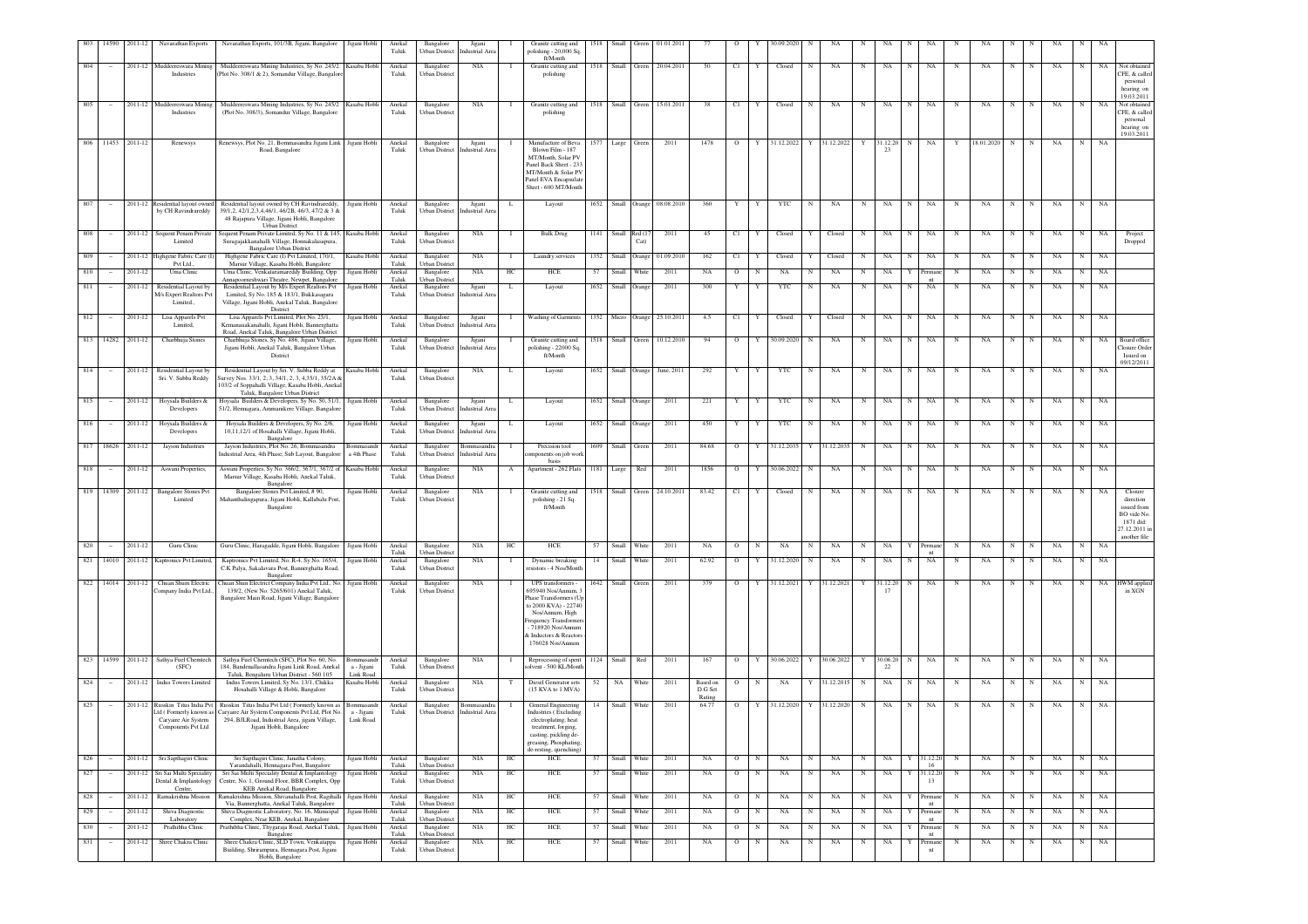|     |           | 2011-12           | Savitha Piles Clini                                              | vitha Piles Clinic, RSS Muniyappa Building, T.R<br>Road, Anekal Taluk, Bangalore                                                                                                          | Jigani Hobli                                | Anekal<br>Taluk | Bangalore<br><b>Urban District</b>        | NIA                                    |              | HCI                                                                                                                                                                                                 |              |                |               | 201                          | NA                                  |                |              |            |   |             |              |                  |            | I.I2.<br>16 |            |             |                 |                         |            |           |                                                                                                              |
|-----|-----------|-------------------|------------------------------------------------------------------|-------------------------------------------------------------------------------------------------------------------------------------------------------------------------------------------|---------------------------------------------|-----------------|-------------------------------------------|----------------------------------------|--------------|-----------------------------------------------------------------------------------------------------------------------------------------------------------------------------------------------------|--------------|----------------|---------------|------------------------------|-------------------------------------|----------------|--------------|------------|---|-------------|--------------|------------------|------------|-------------|------------|-------------|-----------------|-------------------------|------------|-----------|--------------------------------------------------------------------------------------------------------------|
|     |           | 2011-12           | H.N Vijaya Raghava<br>reddy & Co.,                               | H.N Vijava Raghava reddy & Co. Sv No. 365 (Old<br>Sv No. 155/14) & 320/2. Situated of Hulimangala                                                                                         | Jigani Hobli                                | Anekal<br>Taluk | Bangalon<br><b>Urban District</b>         | <b>NIA</b>                             |              | Apartment                                                                                                                                                                                           | 1597         | Large          | <b>Tree</b>   | 2011                         | 3088                                |                |              | YTO        |   | NA          |              | NA               |            | NA          |            | NA          |                 |                         |            | NA        |                                                                                                              |
| 834 |           |                   | 2011-12 Arattukulam Developers                                   | Village, Jigani Hobli, Bangalore<br>Arattukulam Developers, Sy No. 16/1, 17/1, 17/2,                                                                                                      | asaba Hob                                   | Anckal          | Bangalore                                 | <b>NIA</b>                             | L            | Layout                                                                                                                                                                                              | 1652         | Large          | <b>Drange</b> | 2011                         | 3088                                |                |              | YTC        |   | NA          |              | NA               |            | NA          |            | NA          |                 | NA                      |            |           |                                                                                                              |
|     |           |                   |                                                                  | 20, 21/1, 21/2, 21/3, 24, 25/2, 75/1B, 75/2A,<br>76/1B, 76/2, 119/2, 119/3, 119/4, 119/5 & 119/<br>of Lingapura Village, Kasaba Hobli, Bangalore                                          |                                             | Taluk           | <b>Urban Distric</b>                      |                                        |              |                                                                                                                                                                                                     |              |                |               |                              |                                     |                |              |            |   |             |              |                  |            |             |            |             |                 |                         |            |           |                                                                                                              |
| 835 |           |                   | 18620 2011-12 Ankit Fasteners Private<br>Limited, Unit - II      | Ankit Fasteners Private Limited, Unit - II, Survey<br>No. 297, 4th Main, Haragadde Village, Adjacent<br>Jigani Industrial Area, Anekal Taluk, Bangalore<br><b>Urban District</b>          | Jigani Hobli                                | Anekal<br>Taluk | Bangalore<br><b>Urban Distric</b>         | Jigani<br>strial An                    |              | <b>Pricision Fastners</b><br>(Without surface<br>reatment facility) - 7<br>MT/Month                                                                                                                 | 1566 Medium  |                | Green         | 2011                         | 956                                 | $\circ$        |              | 31.12.2023 |   | 31.12.2023  | $_{\rm N}$   | NA               | N          | <b>NA</b>   | N          | <b>NA</b>   | N<br>N          | <b>NA</b>               | N          | NA        |                                                                                                              |
|     |           | 836 23947 2011-12 | Wilber Chemicals                                                 | Wilber Chemicals, #71-G, Suresh Building,<br>Srirampura Road, (Near Sold auto), Hennagara<br>Road, Jigani Link Road, Bommasandra Industrial                                               | Rommacand<br>a - Jigani<br>Link Road        | Anekal<br>Taluk | Bangalore<br><b>Urban District</b>        | Bommasandra<br><b>Industrial Area</b>  |              | Epoxy resigns (Used<br>or granite industries)<br>1.5 MT/Month                                                                                                                                       | $1125$ Small |                | Red           | 2011                         | 290                                 | C1             |              | Closed     |   | NA          | N            | NA               | $_{\rm N}$ | <b>NA</b>   | N          | $_{\rm NA}$ | $_{\rm N}$<br>N | NA                      | N          | NA        | Not issued<br>$_{\rm CFO}$                                                                                   |
|     |           | 837 13764 2011-12 | Nash Industries                                                  | Area, Bangalore<br>Nash Industries, Plot No. 8, Bommasandra<br>Industrial Area, 4th Phase, Jigani Hobli, Anekal<br>Taluk. Bengaluru Urban District - 560 099                              | mmacano<br>a 4th Phase                      | Anekal<br>Taluk | Bangalore<br><b>Urban District</b>        | <b>Rommacandra</b><br>ndustrial Area   |              | Powder coating and<br>hosphating of capacit<br>50000 Sq. mtr/Month                                                                                                                                  | 1125 Mediu   |                | Red           | 2011                         | 575                                 | $\overline{0}$ |              | 30.06.2022 |   | 30.06.2022  |              | 0.06.20<br>22    |            | NA          | N          | NA          | N               | NA                      | N          | NA        |                                                                                                              |
| 838 | $\sim$    | 2011-12           | Indus Towers Limited                                             | Indus Towers Ltd, Sy No. 130, Bannerghatta Road,<br>Harappanahalli, Jigani Hobli, Bangalore                                                                                               | Jigani Hobli                                | Anckal<br>Taluk | Bangalore<br>Urban Distric                | <b>NIA</b>                             |              | Diesel Generator sets<br>(15 KVA to 1 MVA)                                                                                                                                                          | 52           | NA             | White         | 2011                         | Based on<br>D.G Set                 | $\circ$        |              | NA         |   | 31.12.2015  | N            | NA               |            | NA          | N          | NA          | N               | NA                      | N          | NA        |                                                                                                              |
|     |           | 839 18785 2011-12 | E & E Recyclers                                                  | E & E Recyclers, Plot No. 302, 1st Floor, BIA,<br>Jigani Link Road, Bangalore                                                                                                             | Rommacano<br>a - Jigani<br><b>Link Road</b> | Anekal<br>Taluk | Bangalore<br><b>Urban District</b>        | Bommasandra<br><b>Industrial Area</b>  |              | E-waste recycling &<br>recovery of electric<br>waste                                                                                                                                                | 1120 Small   |                | Red           | 2011                         | Rating<br>54                        | $\overline{C}$ |              | Closed     |   | Closed      | N            | NA               |            | NA          | N          | NA          | $\mathbf{N}$    | 30.06.2017<br>Withdrawr |            | NA        |                                                                                                              |
| 840 | 11384     |                   | 2011-12 Ashirvad Pipers Pvt Ltd,                                 | Ashirvad Pipers Pvt Ltd, 27 (P), 28 (P), 29 & 30,<br>Bommasandra Jigani link Road, Indl Area, Jigani<br>hobli, Bangalore                                                                  | Jigani Hobli                                | Aneka<br>Taluk  | Bangalore<br><b>Urban District</b>        | Industrial Area                        |              | <b>PVC</b> Pipes & fittings<br>with capacity 375<br>MT/Month &<br>Manufacture of PVC<br>Pipes & fittings with<br>capacity 2775<br>MT/Month                                                          | 1614 Large   |                | Greer         | 2011                         | 6925                                | $\overline{O}$ |              | 31.12.2021 |   | 31.12.2021  |              | 1.12.2<br>$21\,$ |            | NA          |            | NA          |                 | NA                      | N          | NA        |                                                                                                              |
|     |           |                   | 841 15076 2011-12 Karsy Health Care Pv<br>Ltd.                   | Karsy Health Care Pvt Ltd., Plot No. 93, Road No.<br>3. Bommasandra, 4th Phase, Anekal Taluk,<br>Bengaluru Urban District - 560 099                                                       | a 4th Phase                                 | Anekal<br>Taluk | Bangalore<br><b>Urban District</b>        | <b>Industrial Area</b>                 |              | Capsules - 1333.33<br>Kgs/Month, Oral<br>Liquids - 8333.33<br>.iters/Month, Proteins<br>& Vitamin blends<br>1166.66 Kgs/Month,<br>Sugar Spheres - 83.33<br>Kgs/Month & Tablets<br>2256.66 Kgs/Month |              |                |               | 1359 Small Orange 08.07.2011 | 147                                 | $\circ$        |              | 30.09.2022 |   | 30.09.2022  | $_{\rm N}$   | NA               | $_{\rm N}$ | NA          | $_{\rm N}$ | NA          | N<br>N          | NA                      | $_{\rm N}$ | NA        |                                                                                                              |
| 842 |           | 14084 2011-12     | Pathi Prints,                                                    | Pathi Prints, Plot No. 285, Sub Layout,<br>Bommasandra, 1st Phase, Indl Area,<br>Kachanayakanahalli, Jigani Hobli, Bangalore                                                              | Jigani Hobl                                 | Anekal<br>Taluk | Bangalore<br><b>Urban District</b>        | Bommasandra<br><b>Industrial Area</b>  |              | Printing on fabric and<br>fabric washing of<br>capacity 50000<br>mtrs/Month                                                                                                                         | 1368         | Small          | Orange        | 2011                         | 199                                 | $\overline{0}$ |              | 30.09.2021 |   | 30.09.2021  |              | 80.09.20<br>21   |            | NA          |            | NA          | N               | NA                      | N          | NA        |                                                                                                              |
|     |           |                   | 843 14111 2011-12 Panorama Solutions Pv<br>Ltd.,                 | Panorama Solutions Pvt Ltd No. 324-A<br>ommasandra Jigani Link Road, Industrial Area<br>Anekal Taluk, Bangalore Urban District                                                            | Bommasand<br>a - Jigani<br>Link Road        | Anekal<br>Taluk | <b>Bangalore</b><br><b>Urban District</b> | Bommasandra<br><b>Industrial Area</b>  |              | Table tops - 1,20,000<br>os/Annum, Pedastalo<br>60,000 Nos/Ann<br>Storages - 24,000<br>Nos/Annum &<br>Accessories - 24,000<br>Nos/Annum                                                             | 1510         | Small          | Green         | 2011                         | 410                                 | $\Omega$       | $\mathbf{v}$ | 31 12 2022 | v | 31.12.2022  | $\mathbb{N}$ | <b>NA</b>        | N          | <b>NA</b>   | N          | <b>NA</b>   | $_{\rm N}$<br>N | <b>NA</b>               | $_{\rm N}$ | NA        |                                                                                                              |
| 844 |           | 2011-12           | desidential Apartment<br>M/s. DLF Homes<br>ajapura Private Limit | Residential Apartment by M/s. DLF Homes<br>Rajapura Private Limited, at Survey Nos. 62/1,<br>Part- 63/1, Part 66-67, Rajapura Village, Jigani,<br>Hennagara Road, Jigani Hobli, Bangalore | Jigani Hobl                                 | Anekal<br>Taluk | Bangalore<br>Urban Distric                | <b>NIA</b>                             | $\mathbf{A}$ | Apartment - 984 Flats                                                                                                                                                                               | 1181 Large   |                | Red           | 09.04.2011                   | 14439                               | $\circ$        |              | 30.06.2021 |   | NA          | N            | NA               | N          | NA          | N          | NA          | N<br>N          | NA                      | N          | NA        |                                                                                                              |
|     | 845 22817 | 2011-12           | Karnataka Housing<br>Board                                       | Karnataka Housing Board, Sv No. 4 & others of<br>Hinnaki Village, Sy No. 380/1 & others of Marsur<br>Villags, Sy No. 7 & others of lingapura village of<br>Jigani Hobli, Bangalore        | Jigani Hobli                                | Anckal<br>Taluk | Bangalore<br><b>Urban Distric</b>         | <b>NIA</b>                             | L            | Layout                                                                                                                                                                                              | 1650 Large   |                | Red           | 2011                         | 99400                               |                |              | <b>YTC</b> |   | NA          |              | NA               |            | <b>NA</b>   | N          | NA          | N<br>N          | NA                      | N          | NA        |                                                                                                              |
|     |           | 846 32415 2011-12 | N.R Granites,                                                    | N.R Granites, Sy No. 5/1, Agara Thimmanahalli,<br>Kasaba Hobli, Bangalore                                                                                                                 | Kasaba Hobl                                 | Anekal<br>Taluk | Bangalor<br><b>Urban District</b>         | NIA                                    |              | Granite cutting and<br>olishing - 120000 Sc<br>mtr/Month                                                                                                                                            | 1518         | Small          | Green         | 16.09.2011                   | 49.2                                | $\circ$        |              | 31.12.2026 |   | $_{\rm NA}$ | N            | $_{\rm NA}$      |            | NA          | N          | NA          | $_{\rm N}$      | NA                      |            | NA        | NPD issued<br>from RSEO.<br>Bangalore<br>South on<br>26.09.2018 8<br>Closure orde<br>issued on<br>27.03.2019 |
| 847 |           | 2011-12           | Viom Networks Ltd                                                | Viom Networks Limited., No. 78, Site No. 522/78.<br>Madapatna Haragadde Dhakale, Jigani Hobli,<br>Bangalore                                                                               | Jigani Hobli                                | Anckal<br>Taluk | Bangalore<br>Urban District               | <b>NIA</b>                             |              | <b>Diesel Generator sets</b><br>(15 KVA to 1 MVA)                                                                                                                                                   | 52           | NA             | White         | 2011                         | Based on<br>D.G Set<br>Rating       |                |              | NA         |   | 31.12.2015  |              | NA               |            | NA          |            | NA          |                 | NA                      |            | <b>NA</b> |                                                                                                              |
| 848 |           | 2011-12           | Viom Networks Ltd.,                                              | Viom Networks Limited, Sy No. 105/2, Katha no.<br>44, Bandenallsandra Village, Jigani, Bommasandra<br>Link Road, Bommasandra Industrial Area.<br>Bangalore                                | a - Iigani<br>Link Road                     | Anekal<br>Taluk | Bangalore<br><b>Urban District</b>        | <b>Industrial Area</b>                 |              | Diesel Generator sets<br>(15 KVA to 1 MVA)                                                                                                                                                          | 52           | NA             | White         | 2011                         | Based or<br>D G Set<br>Rating       |                |              | NA         |   | 31.12.2015  |              | NA               |            | NA          |            | NA          |                 |                         |            |           |                                                                                                              |
| 849 |           | 2011-12           | Viom Networks Ltd.                                               | Viom Networks Limited, Site No. 27, Property No.<br>528, Janjer No. 569, Site No. 36, SLN Road, Jigan<br>Village, Bangalore                                                               | Jigani Hobl                                 | Aneka<br>Taluk  | Bangalore<br><b>Urban District</b>        | NIA                                    |              | Diesel Generator sets<br>(15 KVA to 1 MVA)                                                                                                                                                          | 52           | NA             | Vhite         | 201                          | <b>Based</b> o<br>D.G Set<br>Rating |                |              | NA         |   | 31.12.201   |              | NA               |            | NA          |            | NA          |                 |                         |            | NA        |                                                                                                              |
| 850 | 11669     |                   | 2011-12 Paradime Infrastructure<br>Dev Company,                  | Paradime Infrastructure Development Company, Sy<br>No. 89 & 145, Suragajakkanahalli &<br>Honnakalasapura Village, Bangalore                                                               | Kasaba Hobl                                 | Anekal<br>Taluk | Bangalore<br><b>Urban District</b>        | <b>NIA</b>                             | $\epsilon$   | <b>Commercial Complex</b>                                                                                                                                                                           | 1597         | Large          | Greer         | 2011                         | 1630                                | C1             |              | Closed     |   | NA          |              | NA.              |            | <b>NA</b>   |            | NA          |                 | NA                      |            | NA        |                                                                                                              |
| 851 | 32971     | 2011-12           | Kaveri Industrie                                                 | Kaveri Industries, Sy No. 485, 486, Jigar<br>Industrial Area 2nd Phase Anekal Taluk<br>Bengaluru Urban District - 560105                                                                  | igani Hobl                                  | Anckal<br>Taluk | Bangalor<br><b>Urban District</b>         | Jigan<br>ndustrial An                  |              | Manufacturing of<br>Fastners involving<br>Forging & pickling<br>150 MT/Month &<br>anufacturing fastner<br>involving forging,<br>pickling & hot dip<br>galvanizing - 50<br>MT/Month                  | 1125         | Small          | Red           | 2011                         | 90.13                               |                |              | 30.06.2022 |   | 0.06.202    |              |                  |            |             |            | NA          |                 |                         |            |           |                                                                                                              |
| 852 |           | 2011-12           | Mahendra Homes Pv<br>Ltd.                                        | Mahendra Homes Pvt Ltd, Sy No. 103/7,<br>Maragondanahalli, Jigani Hobli, Anekal Taluk<br>Bangalore                                                                                        | Jigani Hobl                                 | Anckal<br>Taluk | Bangalore<br>Urban Distric                | <b>NIA</b>                             | $\mathbf{A}$ | Apartment - 77 flats                                                                                                                                                                                | 1400 Large   |                | Orange        | 2011                         | 1974                                | $\circ$        |              | 30.09.2021 |   | NA          | N            | NA               |            | NA          | N          | NA          | N               | NA                      |            | NA        |                                                                                                              |
| 853 |           | 2011-12           | Aptus Drums &<br>Containers                                      | Aptus Drums & Containers, No. 65/32, 66/33,<br>67/34, 222/50, 223/51, 224/52, Behind<br>Bommasandra Industrial Area.<br>Kachanayakanahalli, Bangalore                                     | Bommasand<br>a 4th Phase                    | Anekal<br>Taluk | Bangalore<br><b>Urban District</b>        | macandr<br><b>Industrial Area</b>      |              | CRCA Drums &<br>containers                                                                                                                                                                          |              | 14 Small White |               | 2011                         | 105                                 | Cl             |              | Closed     |   | <b>YTC</b>  | N            | NA               | N          | $_{\rm NA}$ | N          | NA          | N<br>N          | NA                      |            | NA        | Not obtaine<br>CFE, &<br>pplication ha<br>return on<br>19.03.2012                                            |
| 854 |           | 2011-12           | Rich Earth                                                       | Rich Earth, Sy No. 94/6, 94/5, 94/4, Aduru<br>Village, Kasaba Hobli, Bangalore                                                                                                            | asaba Hob                                   | Anekal<br>Taluk | Bangalor<br><b>Urban District</b>         | <b>NIA</b>                             |              | Layout                                                                                                                                                                                              | 1652         | Small          | <b>Prange</b> | 2011                         | 200                                 |                |              | YTC        |   | $_{\rm NA}$ |              | NA               |            | NA          |            | NA          |                 | NA                      |            | NA        |                                                                                                              |
|     |           |                   | 855 15081 2011-12 Dole Fruits & Vegitable<br>India Pvt Ltd.      | Dole Fruits & Vegitables India Pvt Ltd Plot No<br>101. Bommasandra Jigani Link Road, KIADB<br>Industrial Area, Anekal Taluk, Bangalore - 562<br>106                                       | Jigani Hobli                                | Anekal<br>Taluk | Bangalore<br><b>Urban District</b>        | <b>KIADB</b><br><b>Industrial Area</b> |              | Domestic banana<br>ripening chamber - 10<br>MT/day & Fruits col<br>storage - 25 MT/day                                                                                                              | 1514 Small   |                | Green         | 04/01/2011                   | 346                                 | C1             |              | Closed     |   | Closed      | N            | NA               | N          | <b>NA</b>   | N          | NA          | $_{\rm N}$<br>N | <b>NA</b>               | $_{\rm N}$ | NA        |                                                                                                              |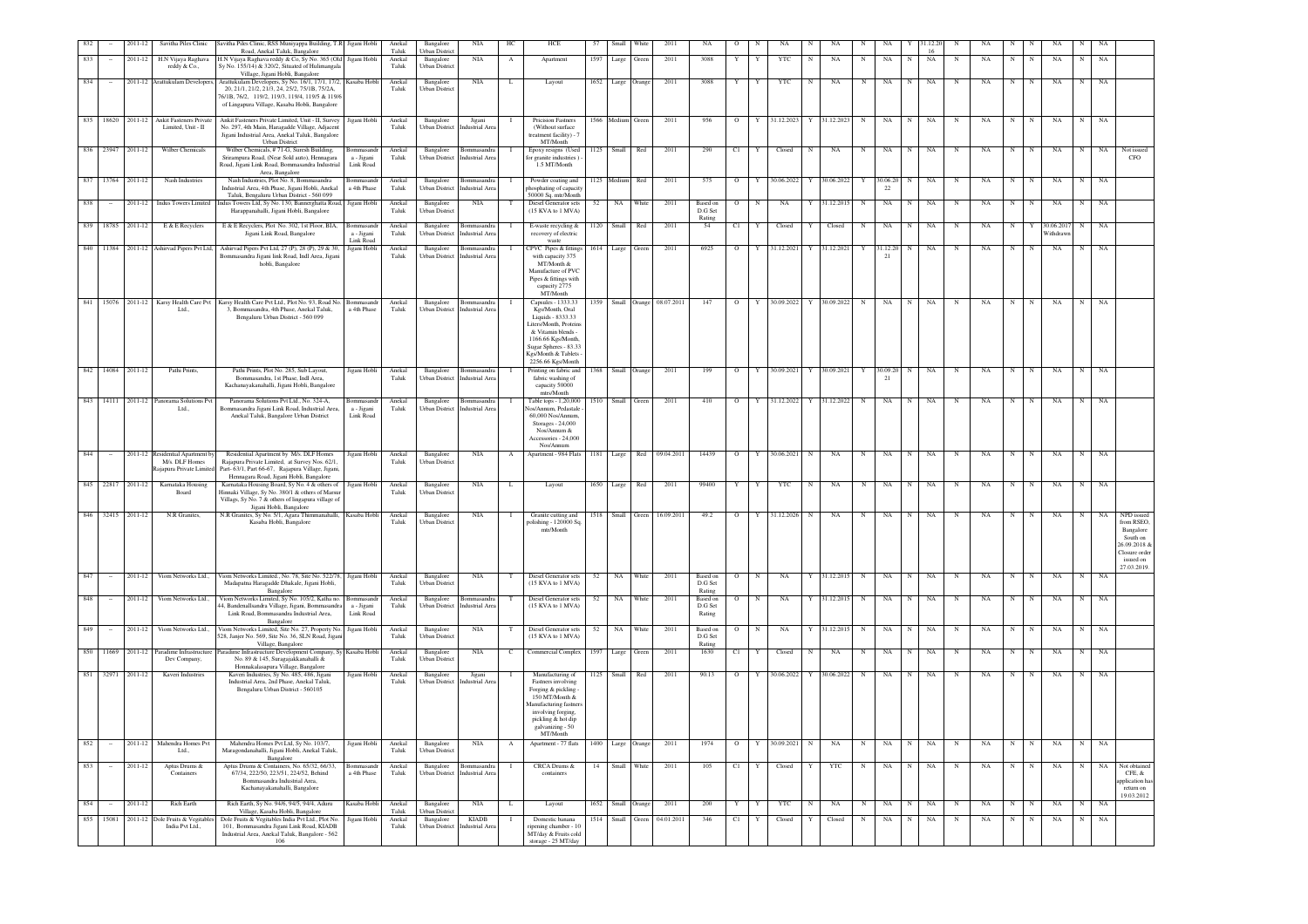| 856 | 15067             |                   | 2011-12 Proton Biologicals India<br>Pvt Limited (Formerly<br>known as Inventra | Proton Biologicals India Pvt Limited (Formerly<br>nown as Inventra Bilogicals (I) Pvt Ltd) Plot No                                                                                                                                                               | Jigani Hobl                                | Anekal<br>Taluk           | Bangalore<br><b>Urban District</b>              | 3ommasandra<br><b>Industrial Area</b>                                 |              | Manufacture clinical<br>chemistry reagents &                                                                                                                                                                                                                                                                                                  | 1372               |                   | Small Orange 03.02.2011               | 258                                         | $\circ$            |   | 30.09.2022       |    | 30.09.2022               |            | NA                         |             | NA          |            | NA                                                               |                 |          |            |             |                                                                                         |
|-----|-------------------|-------------------|--------------------------------------------------------------------------------|------------------------------------------------------------------------------------------------------------------------------------------------------------------------------------------------------------------------------------------------------------------|--------------------------------------------|---------------------------|-------------------------------------------------|-----------------------------------------------------------------------|--------------|-----------------------------------------------------------------------------------------------------------------------------------------------------------------------------------------------------------------------------------------------------------------------------------------------------------------------------------------------|--------------------|-------------------|---------------------------------------|---------------------------------------------|--------------------|---|------------------|----|--------------------------|------------|----------------------------|-------------|-------------|------------|------------------------------------------------------------------|-----------------|----------|------------|-------------|-----------------------------------------------------------------------------------------|
| 857 |                   | 11668 2011-12     | Bilogicals (I) Pvt Ltd)<br>Lee Boy India                                       | 302, Bommasandra Jigani Indl Area, Anekal<br>Taluk. Bengaluru Urban District - 560 105<br>Lee Boy India Construction Equipment (P) Ltd,                                                                                                                          | jigani Hobli                               | Anekal                    | Bangalore                                       | <b>KIADB</b>                                                          |              | Serology reagents - 500<br>Ltrs/Month<br>Assembling and testing                                                                                                                                                                                                                                                                               | 1369               |                   | Large Orange 01.01.2011               | 7280                                        | Cl                 |   | Closed           |    | Closed                   | Closed     | 30.09.20                   |             | NA          | N          | NA                                                               | N<br>N          | NA       |            | NA          |                                                                                         |
|     |                   |                   | <b>Construction Equipmen</b><br>$(P)$ Ltd,                                     | Plot No. 289, 290, 291. Bommasandra Jigani Link<br>Road, KIADB Indl Area, Jigani Hobli, Bangalore                                                                                                                                                                |                                            | Taluk                     | <b>Urban District</b>                           | <b>Industrial Area</b>                                                |              | of motor graders,<br>Excavators, Backhoo<br>loaders and pavers (<br>Construction<br>quipments) of capacity<br>83.33 Nos/Month                                                                                                                                                                                                                 |                    |                   |                                       |                                             |                    |   |                  |    |                          |            | 22                         |             |             |            |                                                                  |                 |          |            |             |                                                                                         |
| 859 |                   | 858 11402 2011-12 | <b>Global Industries</b>                                                       | Global Industries, Unit-2, Sy No. 235, 237, 239,<br>Plot No. 156. Bandenallasandra, Bommasandra<br>Jigani Link Road, Industrial Area, Anekal Taluk<br>Jigani, Bangalore - 562 106                                                                                | Jigani Hobli                               | Anckal<br>Taluk           |                                                 | Bangalore Bommasandra<br>Urban District Industrial Area<br><b>NIA</b> | $\mathbf{I}$ | Paint products 1500<br>MT/Month, Latex<br>products -100<br>MT/Month, Paste - 220<br>MT/Month,<br>Epoxy products -112<br>MT/Month,<br>Cementitious water<br>proofing - 322<br>Tons/Month,<br>tegral water proofing<br>100 Tons/Month,<br>Tile-Cleaner - 50<br>Tons/Month &<br>lementitious tile grout<br>and Crack fillers - 150<br>Tons/Month |                    | 1357 Large Orange | 2011                                  | 1370<br>2270                                | $\circ$            | Y | 30.09.2021       |    | Y 30.09.2021 Y           |            | 30.09.20<br>23<br>30.09.20 | N           | NA          | Y          | Returned by<br>the Board<br>vide No. H<br>149 dtd:<br>09.05.201  | N<br>N          | NA       | N          | NA<br>NA    |                                                                                         |
|     |                   |                   | Pvt Ltd.,                                                                      | 24457 2011-12 Garuda Polyflex foods Garuda Polyflex foods Pvt Ltd., Plot No. 11, Opp Jigani Hobli<br>Biocon Tech Park, Jigani Link Road, Bangalore                                                                                                               |                                            | Anckal<br>Taluk           | Bangalore<br><b>Urban Distric</b>               |                                                                       | $\mathbf{I}$ | Manufacture of Jelly<br>drink - 75333<br>os/Month, Waterstick<br>chocolate-3916666<br>Nos/Month                                                                                                                                                                                                                                               |                    |                   | 1328 Large Orange 08.09.2011          |                                             | $\circ$            | Y | 30.09.2021       | Y. | 30.09.2021 Y             |            | 23                         | $\mathbf N$ | NA          | Y          | Returned by<br>the Board<br>vide No. F<br>252 dtd:<br>06.06.2018 | N<br>N          | NA       | N          |             |                                                                                         |
|     | 860 22267 2011-12 |                   | Bio-Naturale                                                                   | Bio-Naturale, #94, KIADB Indl Area, Jigani<br>Bommasandra Link Road, Bangalore                                                                                                                                                                                   | ommasand<br>a - Jigani<br><b>Link Road</b> | Anekal<br>Taluk           | Bangalore<br><b>Urban District</b>              | <b>KIADB</b><br>ndustrial Area                                        |              | Manufacture of Ginger<br>paste, Galic paste,<br>Ginger Garlic paste,<br>tamarind concentrate<br>pickles, all culinary<br>paste, Pure spice<br>products, Instant spice<br>mixer, Lime powder<br>Wheat Germ Powder<br>Dry Yeast Powder<br>Tomoto Ketchup on job<br>work basis                                                                   | 1328               |                   | Small Orange 07.09.2011               | 187                                         |                    |   | YTC              |    | YTC                      | N          | NA                         |             | NA          |            | NA                                                               | N               | NA       | N          | NA          |                                                                                         |
| 861 |                   |                   | Deepak                                                                         | 2011-12 H.R Venkatesh & Mr. A H.R Venkatesh & Mr A. Deepak, Sy No. 80/1,<br>Haldenanahalli Village, Kasaba Hobli, Anekal<br>Taluk, Bangalore                                                                                                                     | Kasaba Hobli                               | Anekal<br>Taluk           | Bangalore<br><b>Urban District</b>              | NIA                                                                   | A            | Apartment                                                                                                                                                                                                                                                                                                                                     | 1597 Large         | Green             | 2011                                  | 1500                                        |                    |   | YTC              |    | NA                       | N          | NA                         |             | NA          |            | NA                                                               | N               | NA       |            | NA          |                                                                                         |
|     | 862 74923 2011-12 |                   | Icon Honeypool<br>Apartments (Formerly<br>Icon Developers &<br>Promoters.      | Icon Honeypool Apartments (Formerly Icon<br>Developers & Promoters, Sy No. 75,<br>Kachanayakanahalli Village, Jigani Hobli,<br>Bangalore                                                                                                                         | Jigani Hobli                               | Anckal<br>Taluk           | Bangalore<br><b>Urban District</b>              | NIA                                                                   | $\mathbf{A}$ | Apartment - 120 flats                                                                                                                                                                                                                                                                                                                         | 1400 Medium Orange |                   | 2011                                  | 980                                         | $\circ$            |   | 30.09.2015       |    | NA                       | N          | NA                         | N           | NA          | N          | NA                                                               | N<br>N          | NA       | N          | NA          | NPD issued<br>from RSEO,<br>Bangalore<br>South on<br>28.09.2018<br>& Payment<br>pending |
| 863 |                   |                   | Ltd.                                                                           | 76615 2011-12 Metalex Steel Strips Pvt Metalex Steel Strips Pvt Ltd., Plot No. 158 & 159<br>P, KIADB Indl Area, BJL Road, Bangalore                                                                                                                              | Jigani Hobli                               | Anekal<br>Taluk           | Bangalore<br><b>Urban District</b>              | <b>KIADB</b><br>ndustrial Area                                        |              | Manufacturing slitting,<br>cutting & shearing of<br>coil metals - 200<br>MT/Month                                                                                                                                                                                                                                                             | 1609               | Large             | Green<br>2011                         | 1035                                        | $\circ$            |   | 31.12.2021       |    | 31.12.2021               | $_{\rm N}$ | NA                         | N           | NA          | N          | NA                                                               | N<br>N          | NA       | N          | NA          |                                                                                         |
| 864 |                   | 2011-12           | ATC India Tower<br>Corporation Pvt Ltd                                         | ATC India Tower Corporation Pvt Ltd, Sy No.<br>93/2, Chadramouli Forms ( AMC College),<br>Jannerghatta Main Road, Kakere Post, Bangalore                                                                                                                         | Jigani Hobli                               | Anekal<br>Taluk           | Bangalore<br><b>Urban District</b>              | <b>NIA</b>                                                            |              | <b>Diesel Generator sets</b><br>(15 KVA to 1 MVA)                                                                                                                                                                                                                                                                                             | 52                 | NA                | White<br>2012                         | Based on<br>D.G Set<br>Rating               | $\circ$            |   | NA               |    | 31.12.2016               | N          | NA                         | N           | NA          | N          | NA                                                               | N<br>N          | NA       | N          | NA          |                                                                                         |
| 865 |                   | 2011-12           | ATC India Tower<br>Corporation Pvt Ltd                                         | ATC India Tower Corporation pvt Ltd, Mr.<br>'enkatesh major & Mr, J>M, Sy No. 47/2, Situate<br>at Near Sarala Birla, Javagapalya Village, Jigani<br>Hobli, Bangalore                                                                                             | Jigani Hobli                               | Anckal<br>Taluk           | Bangalore<br><b>Urban District</b>              | <b>NIA</b>                                                            |              | <b>Diesel Generator sets</b><br>(15 KVA to 1 MVA)                                                                                                                                                                                                                                                                                             | 52                 | NA                | 2012<br>White                         | Based on<br>D.G Set<br>Rating               | $\circ$            |   | NA               |    | 31.12.2016               | N          | NA                         |             | NA          | N          | NA                                                               | N               | NA       |            | NA          |                                                                                         |
| 866 |                   |                   | 14502 2011-12 Arrow Granite Industrie                                          | Arrow Granite Industries, Sv No. 161.<br>Bestamanahalli Village, Kasaba Hobli, Bangalore                                                                                                                                                                         | Kasaba Hobli                               | Anekal<br>Taluk           | Bangalore<br><b>Urban Distric</b>               | <b>NIA</b>                                                            |              | Granite cutting and<br>polishing - 2276 Sq.<br>mtr/Month                                                                                                                                                                                                                                                                                      | 1518               | Small             | 17.05.2011<br>Green                   | 190                                         | $\circ$            |   | 31.12.2026       |    | NA                       | N          | NA                         |             | NA          | N          | NA                                                               | N<br>N          | NA       | N          | NA          |                                                                                         |
| 867 | 14103             | 2011-12           | Multi Stone Inc                                                                | Multi Stone Inc, Sy No. 71, Jigani Industrial Area, Jigani Hobli<br>Bangalore                                                                                                                                                                                    |                                            | Anekal<br>Taluk           | Bangalore<br><b>Urban District</b>              | Jigani<br>Industrial Are                                              |              | Granite cutting and<br>polishing - 21500 Sq<br>ft/Month                                                                                                                                                                                                                                                                                       | 1518               | Small             | Green<br>17.04.2011                   | 153                                         | C1                 |   | Closed           |    | NA                       | N          | NA                         | N           | NA          | N          | NA                                                               | N<br>N          | NA       | N          | NA          |                                                                                         |
| 868 | 14253             | 2011-12           | Krishna Granite<br>Industries                                                  | Krishna Granite Industries, Sy No. 74/2, 75/2,<br>Kumbarahalli Village, Kasaba Hobli, Bangalore                                                                                                                                                                  | Kasaba Hobl                                | Anekal<br>Taluk           | Bangalore<br><b>Urban District</b>              | NIA                                                                   |              | Granite cutting and<br>polishing - 1393 Sq.<br>mtr/Month                                                                                                                                                                                                                                                                                      | 1518               | Small             | 21.05.2011<br>Green                   | 115                                         | $\circ$            |   | 31.12.2027       |    | NA                       | N          | NA                         |             | NA          |            | NA                                                               | N               | NA       |            | NA          |                                                                                         |
|     | 869 14634 2011-12 |                   | Jai Gurudev,                                                                   | Jai Gurudev, # 285-P, Bommasandra Jigani Link<br>Road, Industrial Area, Jigani Village, Bangalore                                                                                                                                                                | Jigani Hobli                               | Anekal<br>Taluk           | Bangalore<br><b>Urban District</b>              | Bommasandra<br>Industrial Area                                        |              | Granite cutting and<br>oolishing - 22,000 Sq.<br>ft/Month                                                                                                                                                                                                                                                                                     |                    |                   | 1518 Small Green 26.08.2011           | 157                                         | C1                 |   | Closed           |    | NA                       | N          | NA                         | N           | NA          | N          | NA                                                               | N<br>N          | NA       | N          | NA          |                                                                                         |
|     |                   | 870 14098 2011-12 | <b>Bhagwati Granites,</b>                                                      | Bhagavathi Granites, 184/1, Jigani Village,<br>Bangalore                                                                                                                                                                                                         | Jigani Hobli                               | Anckal<br>Taluk           | Bangalore<br><b>Urban District</b>              | <b>NIA</b>                                                            |              | Granite cutting and<br>polishing - 2229 Sq.<br>mtr/Month                                                                                                                                                                                                                                                                                      |                    |                   | 1518 Small Green 20.11.2011           | - 99                                        | $\circ$            |   | 30.09.2020       |    | NA                       | N          | NA                         |             | NA          | N          | NA                                                               | N<br>N          | NA       | N          | NA          |                                                                                         |
| 871 |                   | 14437 2011-12     | Navkar Exports,                                                                | Navkar Exports, Sy No. 487, Jigani Village, Jigani, Jigani Hobli<br>Bangalore                                                                                                                                                                                    |                                            | Anekal<br>Taluk           | Bangalore<br><b>Urban District</b>              | <b>NIA</b>                                                            |              | Granite cutting and<br>olishing - 3,00,000 Sq<br>ft/Annum                                                                                                                                                                                                                                                                                     | 1518 Small         |                   | Green<br>25.07.2011                   | -88                                         | Cl                 |   | Closed           |    | NA                       | N          | NA                         | N           | NA          | N          | NA                                                               | N<br>N          | NA       | N          | NA          |                                                                                         |
|     | 872 14540 2011-12 |                   | <b>Shining Stones</b>                                                          | Shining Stones, Sy No. 93, Harappana Halli,<br>Village, jigani Hobli, Jigani, Bangalore                                                                                                                                                                          | Jigani Hobl                                | Anekal<br>Taluk           | Bangalore<br><b>Urban District</b>              | NIA                                                                   |              | Granite cutting and<br>polishing - 1840 Sq.<br>mtr/Month                                                                                                                                                                                                                                                                                      | 1518 Small         |                   | Green<br>04.07.2011                   | 60                                          | $\circ$            |   | 31.12.2025       |    | $_{\rm NA}$              | N          | NA                         |             | NA          | N          | NA                                                               | N<br>N          | NA       | N          | NA          |                                                                                         |
|     | 873 14670 2011-12 |                   | G.R Granite                                                                    | G.R Granite, Sy No. 92/2, Haragadde Village,<br>Jigani Hobli, Bangalore                                                                                                                                                                                          | Jigani Hobli                               | Anekal<br>Taluk           | Bangalore<br><b>Urban District</b>              | <b>NIA</b>                                                            |              | Granite cutting and<br>polishing - 1950 Sq.<br>mtr/Month                                                                                                                                                                                                                                                                                      |                    | 1518 Small Green  | 06.08.2011                            | 94                                          | $\circ$            | Y | 31.12.2026       | N  | NA                       | N          | NA                         | N           | NA          | $_{\rm N}$ | NA                                                               | N<br>N          | NA       | N          | NA          |                                                                                         |
| 874 | $\sim$            | 2011-12           | Shree Manjunatha<br>Granite,                                                   | Shree Manjunatha Granite, No. 23/1, Begihalli<br>Village, Gram Panchayath, Mantapa, Bangalore                                                                                                                                                                    | Jigani Hobli                               | Anekal<br>Taluk           | Bangalore<br><b>Urban District</b>              | NIA                                                                   | $\bf{I}$     | Granite cutting and<br>polishing                                                                                                                                                                                                                                                                                                              | 1518               | Small             | Green<br>09.08.2011                   | 63.5                                        | C1                 |   | Closed           |    | NA                       | N          | NA                         | N           | NA          | N          | NA                                                               | N<br>N          | NA       | N          | NA          | Not obtain<br>CFE                                                                       |
| 875 | $\sim$            | 2011-12           | Meera Exports,                                                                 | Meera Exports, 23/1, Begihalli Village Panchayath Jigani Hobli<br>mantapa, Bangalore                                                                                                                                                                             |                                            | Anekal<br>Taluk           | Bangalore<br><b>Urban District</b>              | $_{\rm NIA}$                                                          | -1           | Granite cutting and<br>olishing - 1,20,000 Sq<br>ft/Annum                                                                                                                                                                                                                                                                                     | 1518               | Small             | Green<br>01.02.2011                   | 118                                         | $\circ$            |   | 30.09.2017       |    | $_{\rm NA}$              | N          | $_{\rm NA}$                | N           | $_{\rm NA}$ | $_{\rm N}$ | $_{\rm NA}$                                                      | $_{\rm N}$<br>N | NA       | N          | $_{\rm NA}$ | NPD issued                                                                              |
|     |                   |                   |                                                                                |                                                                                                                                                                                                                                                                  |                                            |                           |                                                 |                                                                       |              |                                                                                                                                                                                                                                                                                                                                               |                    |                   |                                       |                                             |                    |   |                  |    |                          | N          | NA                         | N           | NA          | $_{\rm N}$ |                                                                  |                 |          |            | NA          |                                                                                         |
|     |                   |                   | 876 14109 2011-12 Sicoma Mixers India Pvt<br>Ltd.,                             | Sicoma Mixers India Pvt Ltd, No. 03, Plot No. 323, Jigani Hobli<br>BJL Road, Near APC Circle, Jigani, KIADB,<br>Bangalore                                                                                                                                        |                                            | Anekal<br>Taluk           | Bangalore<br><b>Urban District</b>              | <b>KIADB</b><br><b>Industrial Area</b>                                |              | Manufacture of<br>Planetary mixers - 5<br>Nos/Month & Twin<br>Shaft mixers - 5<br>Nos/Month                                                                                                                                                                                                                                                   | 1369 Small         |                   | Orange 04.09.2011                     | 273                                         | C1                 | Y | Closed           | Y  | Closed                   |            |                            |             |             |            | NA                                                               | N<br>N          | NA       | $_{\rm N}$ |             |                                                                                         |
| 877 |                   | 2011-12           | ATC India Tower<br>Corporation Pvt Ltd                                         | ATC Telecom Tower Corporation Pvt Ltd, Sy No. Kasaba Hobli<br>164/1080/20, Mariyappa Layout, Behind Court,<br>Anekal Town, Kasaba Hobli, Bangalore<br>878 41695 2011-12 AVS Food India Pvt Ltd., AVS Foods (I) Pvt Ltd., 46/B, Solur Village, Thali Kasaba Hobli |                                            | Anekal<br>Taluk<br>Anekal | Bangalore<br><b>Urban District</b><br>Bangalore | NIA<br>NIA                                                            |              | Diesel Generator sets<br>(15 KVA to 1 MVA)<br>Food grade natural                                                                                                                                                                                                                                                                              | 52<br>1328 Small   | NA                | White<br>2012<br>03.07.2011<br>Orange | <b>Based</b> on<br>D.G Set<br>Rating<br>335 | $\circ$<br>$\circ$ | N | NA<br>30.09.2023 |    | 31.12.2016<br>30.09.2023 | N          | NA<br>30.09.20             | N           | NA<br>NA    | N<br>N     | NA<br>NA                                                         | N<br>N<br>N     | NA<br>NA | N<br>N     | NA<br>NA    |                                                                                         |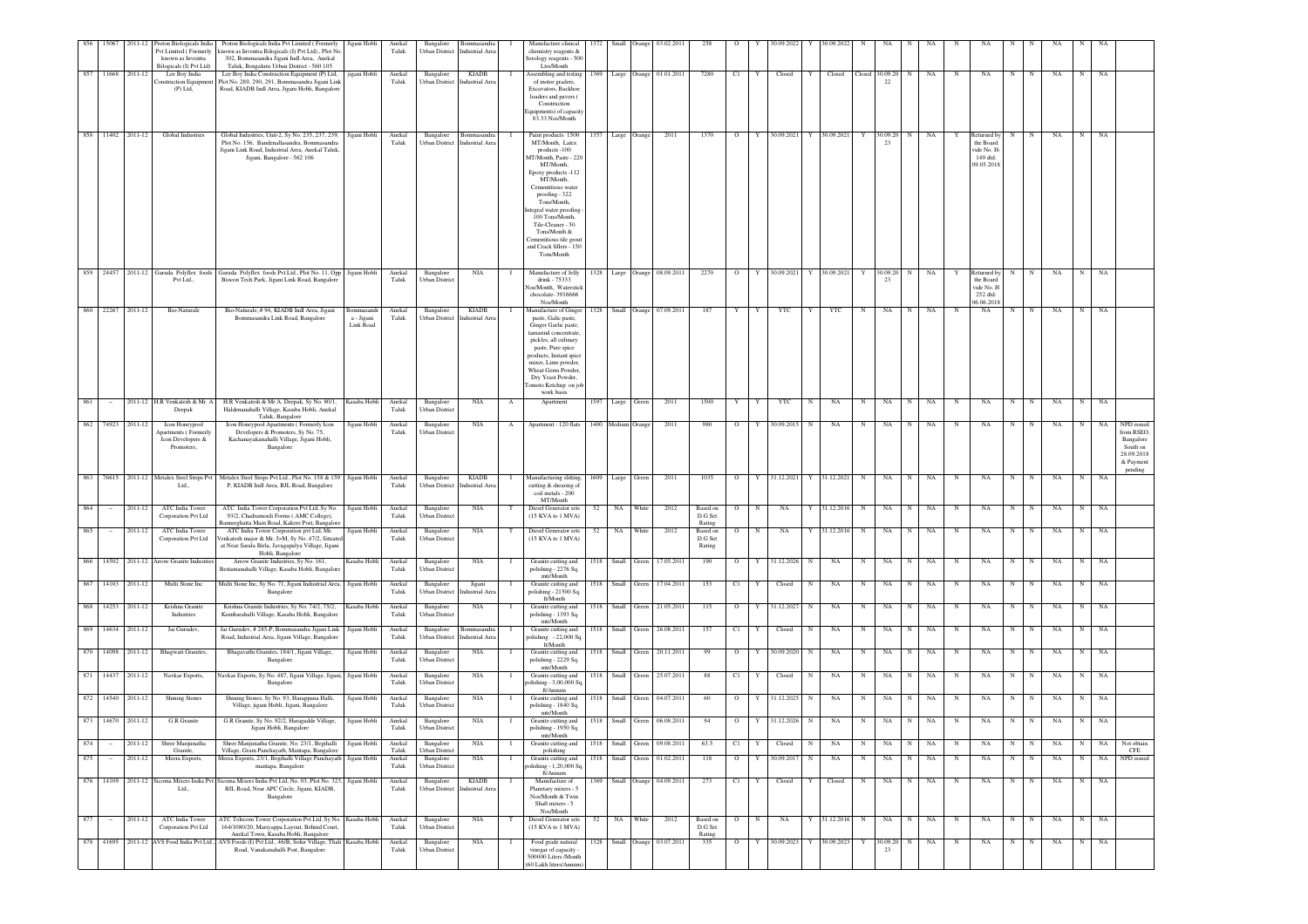| 879        | 11657         |                   | 2011-12 Tata Yazaki Autocomp                    | Yazaki India Private Limited (Formerly knonw as                                                                                                    | Jigani Hobli                                | Anekal                    | Bangalore                                            | 3ommasandra                           |     | Manufacture of                                                                     |              | Large            | Green               | 2011                         | 2815                | C1             |              | Closed            |   | Closed           |     | NA            |              | NA          |            | NA          |   |   |             |   |           |                                               |
|------------|---------------|-------------------|-------------------------------------------------|----------------------------------------------------------------------------------------------------------------------------------------------------|---------------------------------------------|---------------------------|------------------------------------------------------|---------------------------------------|-----|------------------------------------------------------------------------------------|--------------|------------------|---------------------|------------------------------|---------------------|----------------|--------------|-------------------|---|------------------|-----|---------------|--------------|-------------|------------|-------------|---|---|-------------|---|-----------|-----------------------------------------------|
|            |               |                   | Ltd.                                            | Tata Yazaki Autocomn Limited 1#26/6<br>Yarandahalli Village, Jignai hobli, Bommasandra                                                             |                                             | Taluk                     | <b>Urban District</b>                                | <b>Industrial Area</b>                |     | tergrated wire harne<br>sets - 2500<br>Harness/Month                               |              |                  |                     |                              |                     |                |              |                   |   |                  |     |               |              |             |            |             |   |   |             |   |           |                                               |
| 880        | $\sim$        | 2011-12           | Sri Kiran Granite                               | Industrial Area, Bangalore<br>Sri Kiran Granite., Sy No. 5/9/10, Plot No. 1-A,<br>Medahalli, Agrathimmanahalli Village,                            | Kasaba Hobli                                | Anekal<br>Taluk           | Bangalore<br><b>Urban District</b>                   | <b>NIA</b>                            |     | Granite cutting and<br>olishing - 3,85,000 Sq                                      |              |                  |                     | 1518 Small Green 04.07.2011  | 253                 |                | Y            | <b>YTC</b>        | N | NA               | N   | NA            | N            | NA          | N          | NA          | N | N | NA          |   | NA        |                                               |
| 881        |               | 14610 2011-12     | Greatful Apparels Pvt                           | Suragajakkanahalli Panchayath Siddi Hosakote<br>Post, Kasaba Hobli, Bangalore<br>Greatful Apparels Pvt Ltd., Sy No. 166/7, C.K                     | Jigani Hobli                                | Anekal                    | Bangalore                                            | NIA                                   |     | ft/Annum<br><b>Garment Stitching</b>                                               | 1589         | Small            | Greer               | 2011                         | 227                 | C1             |              | Closed            |   | Closed           |     | NA            |              | NA          | N          | NA          |   |   | NA          |   | NA        | Not process                                   |
|            |               |                   | Ltd.                                            | Palya, Sakalavara Psot, jigani Hobli, Bannerghatta<br>Road, Bangalore                                                                              |                                             | Taluk                     | <b>Urban Distric</b>                                 |                                       |     |                                                                                    |              |                  |                     |                              |                     |                |              |                   |   |                  |     |               |              |             |            |             |   |   |             |   |           |                                               |
|            |               | 882 18787 2011-12 | <b>Bansal Marketing</b><br>Limited              | Bansal Marketing Limited, No. 99, Bommasandra<br>Jigani Link Road, Behind Omax Factory, 2nd<br>Cross, Bangalore                                    | a - Jigani<br>Link Road                     | Anekal<br>Taluk           | Bangalore<br><b>Urban District</b>                   | Bommasandra<br>Industrial Area        |     | Readymade garments<br>(stitching activity) on<br>job work basis                    |              | 1589 Small Green |                     | 2011                         | 95.12               | $\circ$        |              | 31.12.2021        |   | 31.12.2021       | N   | NA            | N            | NA          | N          | NA          |   | N | NA          |   | NA        |                                               |
| 883        | 14396         | 2011-12           | Anmol Granites<br>(Bangalore)                   | Anmol Granites (Bangalore), Sy No. 184/1, Jigani<br>Village, Bangalore                                                                             | Jigani Hobli                                | Anckal<br>Taluk           | Bangalore<br><b>Urban District</b>                   | Jigani<br>Industrial Area             |     | Granite cutting and<br>polishing - 1858 Sq.<br>mtr/Month                           | 1518         | Small            | Green               | 07.08.2011                   | 55.65               | $\circ$        |              | 30.09.2020        |   | NA               |     | NA            |              | NA          |            | NA          |   |   | NA          |   | NA        |                                               |
|            |               | 884 14166 2011-12 | Rani sati Granites,                             | Rani Sati Granites, Sy No. 178, Jigani hennagara<br>Road, Jigani hobli, Bangalore                                                                  | Jigani Hobli                                | Anckal<br>Taluk           | Bangalore<br><b>Urban Distric</b>                    | NIA                                   |     | Granite cutting and<br>polishing - 17,500 Sq                                       |              |                  |                     | 1518 Small Green 09.11.2011  | 44.17               | $\circ$        | $\mathbf{Y}$ | 30.09.2020        | N | NA               | N   | NA            | N            | $_{\rm NA}$ | N          | NA          | N | N | NA          | N | NA        |                                               |
| 885        | 14255         | 2011-12           | R.V Granites,                                   | R.V Granites, Sv No. 261/3 & 261/4. Haragadde<br>Village, Jigani hobli, Bangalore                                                                  | Jigani Hobli                                | Anckal<br>Taluk           | Bangalore<br><b>Urban District</b>                   | <b>NIA</b>                            |     | ft/Month<br>Granite cutting and<br>polishing                                       |              | 1518 Small       | Green               | 05.07.2011                   | 60                  | C1             |              | Closed            |   | NA               | - N | <b>NA</b>     | N            | NA          | N          | NA          | N | N | NA          |   | NA        | Not issued<br>CFE & CFO                       |
| 886        | 18628         | 2011-12           | Modtech Engineering                             | Modtech Engineering, Plot No. 95, Behind Omax<br>Auto, Bommasandra Jigani Link Road, Bangalore                                                     | <b>Bommasand</b><br>a - Jigani<br>Link Road | Anekal<br>Taluk           | Bangalore<br><b>Urban District</b>                   | $_{\rm NIA}$                          |     | Manufactrue of<br>Teaching Aid &<br>Engineering models                             | 14           |                  | Small White         | 2011                         | 46.12               | $\circ$        |              | 31.12.2021        |   | 31.12.2021       | N   | $_{\rm NA}$   | N            | $_{\rm NA}$ | N          | $_{\rm NA}$ |   | N | $_{\rm NA}$ | N | <b>NA</b> |                                               |
| 887        |               | 2011-12           | MS Shelters Pvt Ltd.,                           | MS Shelters Pvt Ltd, Kammsandra Agrahara                                                                                                           | Kasaba Hobl                                 | Anekal                    | Bangalore                                            | <b>NIA</b>                            |     | only<br>Layout                                                                     |              | 1652 Medium      | Orange              | 2011                         | 878                 |                |              | YTC               |   | NA               |     | NA            |              | NA          | N          | NA          |   |   | NA          |   | NA        |                                               |
| 888        | $\sim$        | 2011-12           | Expert Investments,                             | village, Kasaba Hobli, Anekal Taluk, Bangalore<br>Expert Investments, Sv No. 193, 194, 195, 196/2.<br>Bukkasagara Village, Jigani Hobli, Bangalore | Jigani Hobli                                | Taluk<br>Anekal<br>Taluk  | Urban District<br>Bangalore<br><b>Urban District</b> | <b>NIA</b>                            | L   | Layout                                                                             |              |                  | 1652 Medium Orange  | 2011                         | 722                 | Y              |              | <b>YTC</b>        |   | <b>NA</b>        | N   | NA            | N            | NA          | N          | NA          | N | N | NA          |   | NA        |                                               |
| 889        |               | 2011-12           | <b>SGF Fab Industries</b>                       | SGF Fab Industries, No. 23, 62,                                                                                                                    | Jigani Hobli                                | Anekal<br>Taluk           | Bangalore<br><b>Urban District</b>                   | Bommasandra<br><b>Industrial Area</b> |     | Material handling                                                                  | 14           | Small            | White               | 2012                         | 45.07               | C1             |              | Closed            |   | Closed           |     | NA            | N            | NA          | N          | NA          |   |   | NA          |   | NA        | <b>CFO</b>                                    |
|            |               |                   |                                                 | Kachanayakanahalli, Opp Hosur Road, BIA, Near<br>Bostic, Bangalore                                                                                 |                                             |                           |                                                      |                                       |     | equipments                                                                         |              |                  |                     |                              |                     |                |              |                   |   |                  |     |               |              |             |            |             |   |   |             |   |           | application<br>recorded to<br>TO vide No. F   |
|            |               |                   |                                                 |                                                                                                                                                    |                                             |                           |                                                      |                                       |     |                                                                                    |              |                  |                     |                              |                     |                |              |                   |   |                  |     |               |              |             |            |             |   |   |             |   |           | 4311 dtd:<br>01.01.2013<br>Not obtained       |
| 890        | 14299         | 2012-13           | O Life Consumer                                 | Q Life Consumer Products Pvt Ltd., Sv No. 40,                                                                                                      | Jigani Hobli                                | Anckal                    | Bangalore                                            | <b>NIA</b>                            |     | Mineralized water                                                                  |              | 1538 Small       | Green               | 2012                         | 434                 | C1             |              | Closed            |   | Closed           |     | NA.           |              | NA          | N          | NA          |   |   | <b>NA</b>   |   | NA        | CFE & CFO<br>Closed on                        |
| 891        | 13645         | 2012-13           | Products Pvt Ltd.<br>SFO Technologies Pv        | Yarandahalli, Bommasandra, Bangalore<br>SFO Technologies Pvt Ltd, Plot No. 40-A,                                                                   | Jigani Hobli                                | Taluk<br>Anekal           | <b>Urban Distric</b><br>Bangalore                    | NIA                                   |     | Manufacture of Plastic                                                             | 1543         | Mediun           | Green               | 01.10.2012                   | 870                 |                |              | 1.12.2021         |   | 31.12.2021       |     | 31.12.2       |              | NA          | N          | NA          |   |   | NA          |   | NA        | 31.12.2015                                    |
|            |               |                   | Ltd.,                                           | Yarandahalli, Bommasandra, Hosur Road,<br>Bangalore                                                                                                |                                             | Taluk                     | <b>Urban District</b>                                |                                       |     | injection Moulded<br>components of capacity<br>800 Tons/Annum                      |              |                  |                     |                              |                     |                |              |                   |   |                  |     | 24            |              |             |            |             |   |   |             |   |           |                                               |
| 892        | $\sim$        | 2012-13           | Venkateshwara Stones                            | Venkateshwara Stones, Sy No. 265, Madapatna,<br>Anekal Main Road, Jigani hobli, Banglaore,                                                         | Jigani Hobli                                | Anckal<br>Taluk           | Bangalore<br><b>Urban Distric</b>                    | <b>NIA</b>                            | - 1 | Granite cutting and<br>polishing                                                   | 1518         | Small            | Green               | 10.09.2012                   | 43.4                | C1             | Y            | Closed            | N | NA               | N   | <b>NA</b>     | N            | NA.         | N          | NA          | N | N | <b>NA</b>   |   | NA        | Not issued<br>CFE & CFO                       |
| 893        | 23623         | 2012-13           | Surface Innovations,                            | Surface Innovations, Plot No. R-14, KSSIDC, 2nd<br>Stage, 4th Phase, Bommasandra Industrial Area,                                                  | Bommasand<br>a 4th Phase                    | Anekal<br>Taluk           | Bangalore<br><b>Urban District</b>                   | <b>KSSIDC</b><br>Industrial Area      |     | Surface cleaning of<br><b>Engineering products</b>                                 | 1401         | Small            | Orango              | 2012                         | 140                 | $\circ$        | Y            | 31.12.2021        | N | NA               | N   | $_{\rm NA}$   | N            | $_{\rm NA}$ | N          | $_{\rm NA}$ | N | N | NA          | N | NA        | Now applied<br>for CFEexp &                   |
|            |               |                   |                                                 | Bangalore                                                                                                                                          |                                             |                           |                                                      |                                       |     | using vibration<br>Fechnique on job work                                           |              |                  |                     |                              |                     |                |              |                   |   |                  |     |               |              |             |            |             |   |   |             |   |           | this office has<br>return vide                |
|            |               |                   |                                                 |                                                                                                                                                    |                                             |                           |                                                      |                                       |     | basis                                                                              |              |                  |                     |                              |                     |                |              |                   |   |                  |     |               |              |             |            |             |   |   |             |   |           | No. 1237 dtd:<br>31.01.2018                   |
|            |               | 894 12435 2012-13 | <b>MNM</b> Triplewall<br>Containers Pvt Ltd.    | MNM Triplewall Containers Pvt Ltd., Sv Nos.<br>263/2 & 3, 264, Marsur, Madiwala Village, Kasab<br>Hboli, Bangalore                                 | Kasaba Hobli                                | Anckal<br>Taluk           | Bangalore<br><b>Urban Distric</b>                    | <b>NIA</b>                            |     | Corrugated Boxes &<br>Cornigated boards<br>1200 MT/Annum                           |              |                  | 1509 Large Green    | 2012                         | 1144                | $\overline{0}$ |              | 31.12.2021        |   | Y 31.12.2021     | N   | NA            | N            | NA          | N          | NA          | N | N | NA          | N | NA        |                                               |
| 895        | 18227         | 2012-13           | Pithal Dev Granite                              | Pithal Dev Granite, Sy No. 87/1A2, Haragadde<br>Village, Jigani Hobli, Bangalore                                                                   | Jigani Hobli                                | Anekal<br>Taluk           | Bangalore<br><b>Urban Distric</b>                    | <b>NIA</b>                            |     | Granite cutting and<br>polishing - 1876 Sq.<br>mtr/Month                           | 1518         | Small            | Green               | 01.07.2012                   | 80.8                | $\circ$        |              | 31.12.2027        |   | NA               |     | NA            |              | NA          | N          | NA          |   |   | NA          |   | NA        |                                               |
| 896        |               | 14657 2012-13     | Sri Sagar Granites,                             | Sri Sagar Granites, Sy No. 87/1A, Haragadde<br>Village, Jigani hobli, Bangalore                                                                    | Jigani Hobli                                | Anekal<br>Taluk           | Bangalore<br><b>Urban District</b>                   | Jigani<br>ndustrial Area              |     | Granite cutting and<br>polishing - 1951 Sq.<br>mtr/Month                           |              |                  | 1518 Small Green    | 08.09.2012                   | 80.6                | $\circ$        |              | 31.12.2028        |   | NA               | N   | NA            | N            | NA          | N          | NA          |   | N | NA          |   | NA        |                                               |
| 897        |               |                   | 10532 2012-13 Apotex Research Privat<br>Limited | Apotex Research Private Limited, Site No. 2, Sy<br>No. 347 & 348, 4th Phase, Bommasandra                                                           | Jigani Hobli                                | Anckal<br>Taluk           | Bangalore<br><b>Urban District</b>                   | Bommasandra<br><b>Industrial Area</b> |     | Tablets & Capsules<br>formulations                                                 |              |                  |                     | 1359 Large Orange 01.05.2012 | 1230                |                |              | 30.09.2022        |   | 30.09.2022       |     | 60.09.2<br>21 |              | NA          |            | NA          |   |   | Return      |   |           | CFO(cxp)<br>application                       |
|            |               |                   |                                                 | Industrial Area, Anekal Taluk, Bangalore Urban<br>District                                                                                         |                                             |                           |                                                      |                                       |     | 833333333.333<br>Nos/Month                                                         |              |                  |                     |                              |                     |                |              |                   |   |                  |     |               |              |             |            |             |   |   |             |   |           | orwarded to<br><b>BO</b> vide No<br>1024 dtd: |
| 898        | $\sim$        |                   | 2012-13 J.R Housing Developers                  | J.R Housing Developers Pvt Ltd., Sy No. 62/3,                                                                                                      | Kasaba Hobli                                | Anekal                    | Bangalore                                            | <b>NIA</b>                            | L   | Layout                                                                             |              |                  | 1652 Small Orange   | 2012                         | 450                 | Y              | Y            | <b>YTC</b>        | N | <b>NA</b>        | N   | NA            | N            | NA          | $_{\rm N}$ | NA          | N | N | NA          | N | NA        | 14.02.2019                                    |
|            |               |                   | Ltd.                                            | 62/5, 64/2  Of Iggalur Village, Attibele Hobli,<br>Sy No. 26/2, 27/1 of Marsooor & 147/1A<br>Madivala Village, Kasaba Hobli, Bangalore             |                                             | Taluk                     | <b>Urban District</b>                                |                                       |     |                                                                                    |              |                  |                     |                              |                     |                |              |                   |   |                  |     |               |              |             |            |             |   |   |             |   |           |                                               |
| 899        |               |                   | 2012-13 J.R Housing Developers<br>Ltd.          | J.R Housing Developers Pvt Ltd., Sy No. 25/1, 28,<br>43/3<br>Sy No. 26/1, 27, 63, 67/4                                                             | Kasaba Hobli                                | Anekal<br>Taluk           | Bangalore<br><b>Urban Distric</b>                    | <b>NIA</b>                            | L   | Layout                                                                             |              | $1652$ Large     | Orango              | 2012                         | 2000                | Y              |              | <b>YTC</b>        | N | NA               | N   | NA            | N            | NA          | N          | NA          | N | N | NA          |   | NA        |                                               |
| 900        | $\sim$        |                   | 2012-13 J.R Housing Developers                  | and Others Sy Nos. Lingapura Village, Kasaba<br>Hobli, Bangalore<br>J.R Housing Developers Pvt Ltd., Sy No. 1/1, 1/2, Kasaba Hobli                 |                                             | Anckal                    | Bangalore                                            | <b>NIA</b>                            | L   | Layout                                                                             |              |                  | 1652 Large Orange   | 2012                         | 2000                | Y              | Y            | <b>YTC</b>        |   | <b>NA</b>        | N   | NA            | N            | NA          | N          | NA          | N | N | NA.         |   | NA        |                                               |
|            |               |                   | Ltd.                                            | 1/3 of Lingapura Village, Kasaba Hobli, Bangalor                                                                                                   |                                             | Taluk                     | <b>Urban Distric</b>                                 |                                       |     |                                                                                    |              |                  |                     |                              |                     |                |              |                   |   |                  |     |               |              |             |            |             |   |   |             |   |           |                                               |
| 901<br>902 | 23500         | 2012-13           | 2012-13 H.N Suresh GPA Holder                   | H.N Suresh GPA Holder, 63/1, 63/2, 22, 69/3,<br>Davasandra Village, Jigani Hobli, Bangalore<br>Mecon Engineering, No. 96, Bommasandra Jigani       | Jigani Hobli                                | Anekal<br>Taluk<br>Anekal | Bangalore<br><b>Urban District</b><br>Bangalore      | <b>NIA</b>                            | L   | Layout                                                                             | 1650<br>1320 | Large            | Red<br>Small Orange | 2012<br>03.08.2012           | 1700<br>130         | $\circ$        |              | YTC<br>31.12.2021 |   | NA<br>31.12.2021 | N   | NA<br>NA      | N            | NA<br>NA    | N          | NA<br>NA    |   |   | NA          |   | NA<br>NA  |                                               |
|            |               |                   | Mecon Engineering,                              | Link Road, Industrial Area, Bangalore                                                                                                              | a - Jigani<br>Link Road                     | Taluk                     | <b>Urban District</b>                                | Jigani<br>ndustrial Area              |     | Pulverizing, mixing,<br>Grinding machines,<br>rocessing equipments                 |              |                  |                     |                              |                     |                |              |                   |   |                  |     |               |              |             | N          |             |   |   | NA          |   |           |                                               |
|            |               | 903 13641 2012-13 | Miliken Chemical &<br>Textile India Company     | Miliken Chemical & Textile India Company Pvt<br>Ltd., Site No. 157, Industrial Area, BJLRoad,                                                      | <b>Bommasand</b><br>a - Jigani              | Anekal<br>Taluk           | Bangalore<br><b>Urban District</b>                   | Jigani<br>ndustrial An                |     | 200 Nos/Month<br>Flat slitter (Process line 1589 Medium Green<br>fabrics) - 42,492 |              |                  |                     | 2012                         | 998                 | $\circ$        | Y            | 31.12.2021        |   | Y 31.12.2021     | N   | NA            | N            | NA          | N          | NA          | N | N | NA          | N | <b>NA</b> |                                               |
|            |               |                   | Pvt Ltd.                                        | Bangalore                                                                                                                                          | Link Road                                   |                           |                                                      |                                       |     | Kgs/Month, Bead<br>wran/Toe protector                                              |              |                  |                     |                              |                     |                |              |                   |   |                  |     |               |              |             |            |             |   |   |             |   |           |                                               |
|            |               |                   |                                                 |                                                                                                                                                    |                                             |                           |                                                      |                                       |     | fabrics - 18,902<br>Kgs/Month, Hose                                                |              |                  |                     |                              |                     |                |              |                   |   |                  |     |               |              |             |            |             |   |   |             |   |           |                                               |
|            |               |                   |                                                 |                                                                                                                                                    |                                             |                           |                                                      |                                       |     | fabrics - 9826<br>Kgs/Month, Bologna                                               |              |                  |                     |                              |                     |                |              |                   |   |                  |     |               |              |             |            |             |   |   |             |   |           |                                               |
|            |               |                   |                                                 |                                                                                                                                                    |                                             |                           |                                                      |                                       |     | slitter (Bias fabrics) -<br>1,71,731 Kgs/Month &                                   |              |                  |                     |                              |                     |                |              |                   |   |                  |     |               |              |             |            |             |   |   |             |   |           |                                               |
|            |               |                   |                                                 |                                                                                                                                                    |                                             |                           |                                                      |                                       |     | loating slitter (Millicap<br>ply fabrics) - 1,47,677<br>Kgs/Month                  |              |                  |                     |                              |                     |                |              |                   |   |                  |     |               |              |             |            |             |   |   |             |   |           |                                               |
| 904        | $\sim$        |                   | 2012-13 Indus Towers Limited                    | Indus Towers Limited, Sy No. 103,<br>Suragajakkanahalli Village, Haragadde Post,                                                                   | Kasaba Hobli                                | Anekal<br>Taluk           | Bangalore<br><b>Urban Distric</b>                    | <b>NIA</b>                            |     | Diesel Generator sets<br>(15 KVA to 1 MVA)                                         | 52           | NA               | White               | 2012                         | Based on<br>D G Set | $\circ$        | $_{\rm N}$   | NA                |   | Y 31.12.2016 N   |     | NA            | $\mathbb{N}$ | NA          | $_{\rm N}$ | NA          | N | N | NA          | N | NA        |                                               |
| 905        | $\rightarrow$ | 2012-13           | Hatson Agro Product                             | Bangalore<br>Hatson Agro Product Limited, Anekal Chilling<br>Center., Sy No. 382, Marsoor Village, Bangalore                                       | Kasaba Hobli                                | Anekal<br>Taluk           | Bangalore<br><b>Urban District</b>                   | <b>NIA</b>                            |     | Milk Chilling Centre                                                               |              |                  |                     | 1328 Small Orange 01.10.2012 | Rating<br>48.46     | C2             | Y            | Closed            |   | Closed           | N   | $_{\rm NA}$   | N            | $_{\rm NA}$ | N          | $_{\rm NA}$ | N | N | $_{\rm NA}$ |   | NA        | NPD issued<br>from RSEO,                      |
|            |               |                   | Limited.                                        |                                                                                                                                                    |                                             |                           |                                                      |                                       |     |                                                                                    |              |                  |                     |                              |                     |                |              |                   |   |                  |     |               |              |             |            |             |   |   |             |   |           | Bangalore<br>South on                         |
| 906        |               | 2012-13           | Balaji Developers.,                             | Balaji Developers, Sy No. 34 (P), 35, 37,<br>tachamanahalli Village, Kasaba Hobli, Bangalore                                                       | Kasaba Hobli                                | Anckal                    | Bangalore<br>Taluk Urban District                    | NIA                                   | L   | Layout                                                                             |              |                  | 1652 Medium Orange  | 2012                         | 630                 |                |              | <b>YTC</b>        |   | NA               |     | NA            |              | NA          |            | NA          |   |   | NA          |   | NA        | 26.09.2018                                    |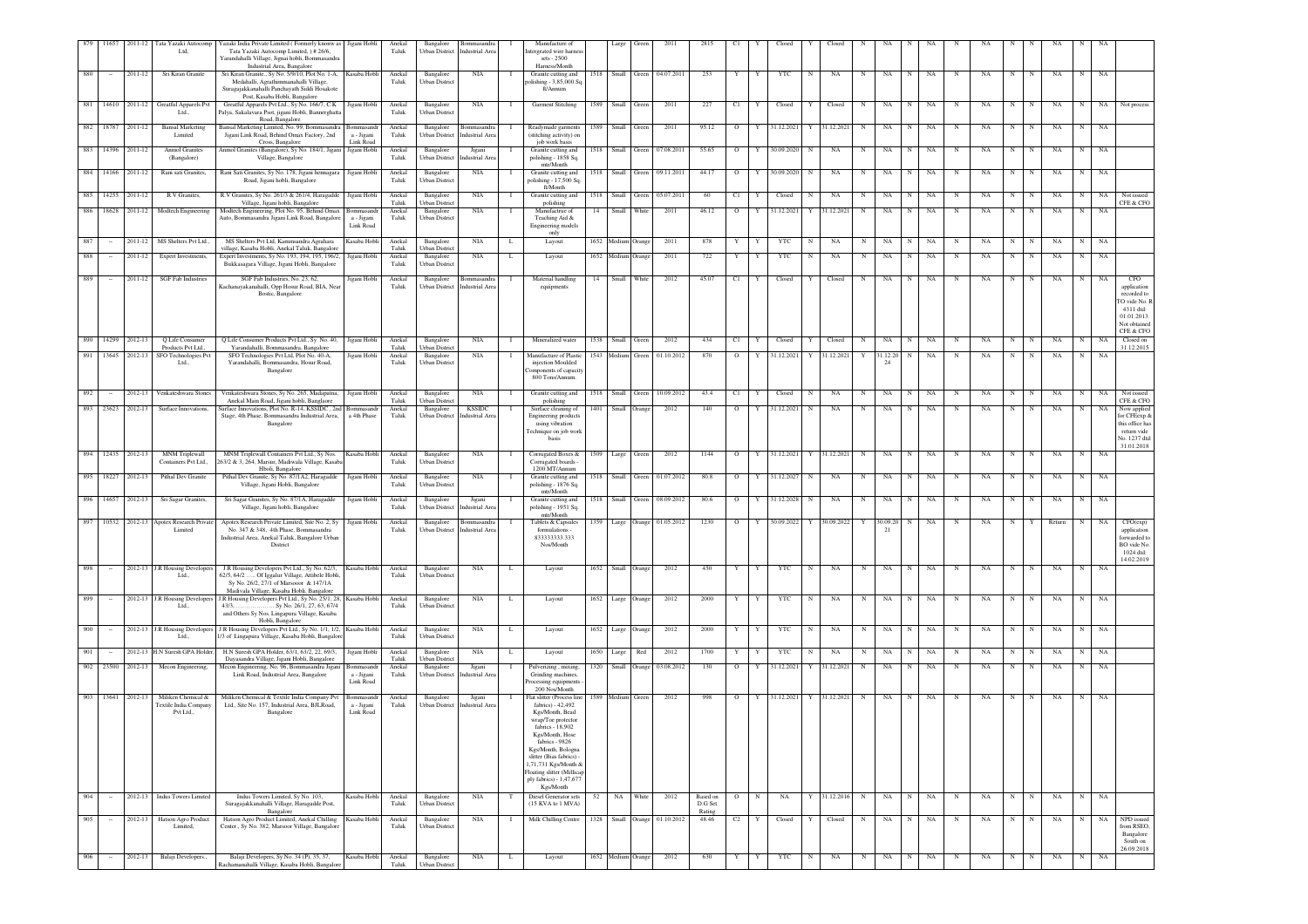|            |                   | 15114 2012-13     | Maruthi Enterprises                                                                    | Maruthi Enterpirses, Plot No. R-19, KSSIDC Ind<br>Estate, Bommasandra 2nd Stage, Jigani Link Road,<br>Bengaluru Urban District - 560 099                                                                                  | a - Jigani<br>Link Road              | Anekal<br>Taluk           | Bangalore<br><b>Urban District</b>              | <b>KSSID</b><br>Industrial<br>Estate |     | ım platıng &<br>anodizing - 20<br>Ton/Month                                                                                                        | 1125         | Small                     | Red              | 2012                      | 39.72                         | $\circ$  |            | 30.06.2021               |   | 30.06.2021              |        | NA                  |             |               |            |             |        |            | NA          |            | NA                | NPD issue<br>from RSEO,<br>Bangalore<br>South on<br>04.05.2019                                            |
|------------|-------------------|-------------------|----------------------------------------------------------------------------------------|---------------------------------------------------------------------------------------------------------------------------------------------------------------------------------------------------------------------------|--------------------------------------|---------------------------|-------------------------------------------------|--------------------------------------|-----|----------------------------------------------------------------------------------------------------------------------------------------------------|--------------|---------------------------|------------------|---------------------------|-------------------------------|----------|------------|--------------------------|---|-------------------------|--------|---------------------|-------------|---------------|------------|-------------|--------|------------|-------------|------------|-------------------|-----------------------------------------------------------------------------------------------------------|
| 908        |                   |                   | 14240 2012-13 Shri Balabh Granites,                                                    | Shri Balabh Granites, Sy No. 93, Harappanahalli,<br>Jigani Hobli, Bangalore                                                                                                                                               | Jigani Hobli                         | Anekal<br>Taluk           | Bangalore<br><b>Urban District</b>              | NIA                                  |     | Granite cutting and<br>polishing                                                                                                                   |              |                           | 1518 Small Green | 06.04.2012                | 35.94                         | Cl       | Y          | Closed                   | N | NA                      | N      | NA                  | N           | NA            | N          | <b>NA</b>   | N      | N          | NA          |            | NA                | Applied for<br>CFO vide<br>HDR No<br>139549 dtd:<br>08.12.2017<br>and TO has<br>returned on<br>21.12.2027 |
| 909        |                   |                   | Pvt Ltd.                                                                               | 14469 2012-13 Shri Balaji Granties (I) Shri Balaji Granties (I) Pvt Ltd., 103/2, Haragadde Jigani Hobli<br>Village, Jigani Hobli, Bangalore                                                                               |                                      | Anekal<br>Taluk           | Bangalore<br><b>Urban District</b>              | Jigani<br>ndustrial Are              |     | Granite cutting and<br>olishing - 1858.06 S<br>mtr/Month                                                                                           |              |                           | 1518 Small Green | 08.05.2012                | 56.89                         | $\circ$  | Y          | 31.12.2027               | N | NA                      | N      | NA                  | N           | NA            | N          | NA          | N      | N          | NA          |            | NA                |                                                                                                           |
| 910        |                   | 14161 2012-13     | Kulson Granites,                                                                       | Kulson Granite, Sy No. 103/2, Haragadde Village,<br>Jigani Hobli, Bangalore                                                                                                                                               | Jigani Hobli                         | Anekal<br>Taluk           | Bangalore<br><b>Urban Distric</b>               | NIA                                  |     | Granite cutting and<br>polishing - 1500 Sq.<br>mtr/Month                                                                                           | 1518         | Small Green               |                  | 02.04.2012                | 85.26                         | $\circ$  |            | 31.12.2027               | N | NA                      | N      | NA                  | N           | NA            | N          | NA          | N      | N          | NA          | N          | NA                |                                                                                                           |
| 911        |                   | 2012-13           | UTC Fire & Security<br>India Ltd.,                                                     | UTC Fire & Security India Ltd., No. 163, KIADB<br>Indl Area, Bommasandra Jigani Link Road, Jigani<br>Hobli, Bangalore                                                                                                     | a - Jigani<br>Link Road              | Anekal<br>Taluk           | Bangalore<br><b>Urban District</b>              | <b>NIA</b>                           |     | Manufacture of filling<br>of gas based fire<br>suppression systems<br>Clean Novec 123 &<br>FM 200 - 5280 Nos<br>Cylinders/Annum                    | 1623         | Large                     | Green            | 05.10.2012                | 4792                          |          |            | YTC                      |   | YTC                     |        | NA                  |             | NA            |            | NA          |        |            |             |            |                   |                                                                                                           |
| 912        |                   | 2012-13           | Radiant Serenity.                                                                      | Radiant Serenity, Sy No. 23 & 24/1, Kammasandra Kasaba Hobli<br>Agrahara Village, Kasaba Hobli, Bangalore                                                                                                                 |                                      | Anckal<br>Taluk           | Bangalore<br><b>Urban District</b>              | NIA                                  | A   | Apartment                                                                                                                                          |              |                           |                  | 1181 Large Red 09.06.2012 | 2963                          | C1       | Y          | Closed                   | N | NA                      | N      | NA                  | N           | NA            | N          | NA          | N      | N          | NA          | N          | NA                | Project<br>Dropped &                                                                                      |
|            |                   | 913 23766 2012-13 | Jyothi Can Mix,                                                                        | Jyothi Can Mix, 93/2, Audadenahalli Village,<br>Kasaba Hobli, Bangalore                                                                                                                                                   | Kasaba Hobli                         | Anekal<br>Taluk           | Bangalore<br><b>Urban District</b>              | <b>NIA</b>                           | - 1 | Ready mix Cement<br>Concrete                                                                                                                       |              | 1548 Small Green          |                  | 2012                      | 350                           | C2       | Y          | Closed                   | Y | Closed                  | N      | NA                  | N           | NA            | $_{\rm N}$ | $_{\rm NA}$ | N      | N          | NA          | N          | NA                | NPD issued<br>from RSEO.<br>Bangalore<br>South on<br>26.09.2018                                           |
| 914        | $\sim$            | 2012-13           | <b>Expert Realtors</b>                                                                 | Expert Realtors Pvt Ltd., Sy No. 96, 157/1 & 188,<br>Bukkasagara Village, Jigani Hobli, Bangalore                                                                                                                         | Jigani Hobli                         | Anckal<br>Taluk           | Bangalore<br><b>Urban District</b>              | NIA                                  | L   | Layout                                                                                                                                             |              | 1400 Small Orange         |                  | 2012                      | 102                           | Y        | Y          | YTC                      | N | NA                      | N      | NA                  | $\mathbb N$ | NA            | N          | NA          | N      | N          | NA          | N          | NA                |                                                                                                           |
| 915        |                   | 2012-13           | Vijaya Stones                                                                          | Vijaya Stones, Sy No. 5/1, 5/3/31, Site No. 6,<br>vgasathimmanahalli. Kasaba Hobli. Anekal Taluk<br><b>Bangalore Urban District</b>                                                                                       | Kasaba Hobli                         | Anekal<br>Taluk           | Bangalore<br><b>Urban Distric</b>               | <b>NIA</b>                           |     | Granite cutting and<br>polishing - 10000 Sq<br>ft/Month                                                                                            | 1518         | Small                     | Greer            | 07.09.2012                | 80                            | C1       |            | Closed                   |   | NA                      |        | NA                  |             | NA            |            | NA          |        |            | NA          |            | NA                | Closed on<br>2016 .The<br>F/As letter dtd<br>14.2.2017                                                    |
|            | 916 23498 2012-13 |                   | Kiran Power<br>Rectification service Pv<br>Ltd.                                        | Kiran Power Rectification Service Pvt Ltd., Plot<br>No. 10. Bommasandra, 4th Phase, Indl Area.<br>Bangalore                                                                                                               | Bommasand<br>a - Jigani<br>Link Road | Anekal<br>Taluk           | Bangalore<br><b>Urban District</b>              | NIA                                  | - 1 | manufacture of electric<br>ransformers of variou<br>capacities through<br>assembling process &<br>servicing of<br>transformers - 5000<br>Nos/Annum | 14           | Small White               |                  | 2012                      | 300                           | Y        |            | YTC                      |   | <b>YTC</b>              | N      | NA                  | N           | NA            | N          | NA          | N      | N          | NA          | N          | NA                |                                                                                                           |
| 917        |                   | 81469 2012-13     | Sansera Engineering<br>Limited., Unit - 8                                              | Sansera Engineering Limited- Unit - 8 (Formerly<br>known as Sansera Engineering Private Limited),<br>Plot No. 100, Bommasandra - Jigani Link Road<br>Industrial Area, Anekal Taluk, Bangalore Urbar<br>District - 560 099 | Bommasand<br>a - Jigani<br>Link Road | Anekal<br>Taluk           | Bangalore<br><b>Urban District</b>              | <b>KIADB</b><br>ndustrial Are        |     | Air craft parts (Air craft<br>seating system parts)<br>2.00,000<br>Components/Annum                                                                | 1624         | Large                     | Green            | 2012                      | 920                           | $\circ$  | Y          |                          |   | 31.12.2021 Y 31.12.2021 | Y      | 31.12.20<br>16      | $\mathbf N$ | NA            | N          | NA          | N      | Y          | 31.12.2017  | $_{\rm N}$ | $_{\rm NA}$       |                                                                                                           |
| 918        |                   | 15108 2012-13     | Rai Raieshwari<br>Industries.                                                          | Rai Raieshwari Industries, Sv No. 16/1, Gollahalli<br>Village, Jigani Hobli, Indlawadi Post, Bangalore                                                                                                                    | Jigani Hobli                         | Anekal<br>Taluk           | Bangalore<br><b>Urban District</b>              | NIA                                  |     | Alluminum circles - 15<br>Ton/Month                                                                                                                | 1322         | Small                     | Orang            | 2012                      | 49.64                         | $\circ$  | Y          | 30.09.2021               |   | 30.09.2021              | N      | NA                  | N           | NA            | N          | NA          | N      |            | NA          | N          | NA                |                                                                                                           |
| 919        |                   | 2012-13           | Sri Venkateshwara<br>Reddy Mix Concrete.,                                              | Sri Venkateshwara Reddy Mix Concrete., 14/2,<br>Bannerghatta, Bilwardalli, Bangalore                                                                                                                                      | Jigani Hobli                         | Anekal<br>Taluk           | Bangalore<br><b>Urban District</b>              | <b>NIA</b>                           |     | Ready mix concrete - 2<br>Cubic meter/day                                                                                                          | 1548         | Small                     | Green            | 2012                      | 167                           | $\circ$  |            | 31.12.2022               |   | 31.12.202               |        | NA                  |             | NA            | N          | NA          |        |            | NA          |            | $_{\rm NA}$       |                                                                                                           |
| 920        |                   | 2012-13           | Jyoti Dental Clinic                                                                    | Jvoti Dental Clinic., Srinivasa Reddy Complex.<br>Opp Municipal Office, Gandhi Circle, Bangalore                                                                                                                          | Jigani Hobli                         | Anckal<br>Taluk           | Bangalore<br><b>Urban Distric</b>               | NIA                                  | HC  | HCE                                                                                                                                                | 57           |                           | Small White      | 2012                      | NA                            | $\circ$  | $_{\rm N}$ | NA                       |   | NA                      | N      | NA                  |             | 31.12.2<br>14 | N          | NA          | N      | N          | NA          | N          | NA                |                                                                                                           |
| 921        |                   | 2012-13           | Bharthi Infotel Ltd,                                                                   | Bharthi Infotel Ltd, Sy. No.375, Khneshumari, III-<br>Phase, Jigani Industrial Area, Anekal Taluk,<br>Bangalore                                                                                                           | Jigani Hobli                         | Anekal<br>Taluk           | Bangalore<br><b>Urban District</b>              | Jigani<br>ndustrial Are              |     | Diesel Generator sets<br>(15 KVA to 1 MVA)                                                                                                         | 52           | $_{\rm NA}$               | White            | 2012                      | Based on<br>D.G Set<br>Rating | O        | N          | NA                       |   | Permanen                | N      | $_{\rm NA}$         | N           | $_{\rm NA}$   | N          | $_{\rm NA}$ | N      | N          | $_{\rm NA}$ | N          | $_{\rm NA}$       |                                                                                                           |
| 922        |                   | 2012-13           | Y.K.Hospital,                                                                          | Y.K.Hospital, C.A.Plot No.65, Ring Road, Jigani<br>Indl. Area, Anekal Taluk, Bangalore.                                                                                                                                   | Jigani Hobli                         | Anekal<br>Taluk           | Bangalore<br><b>Urban District</b>              | Jigani<br>dustrial Are               | HC  | HCE                                                                                                                                                | 57           | Small                     | White            | 2012                      | NA                            | $\circ$  | $_{\rm N}$ | NA                       |   | NA                      | N      | NA                  | Y           | Perman        | N          | NA          | N      | N          | NA          | N          | $_{\rm NA}$       |                                                                                                           |
| 923        |                   | 2012-13           | Ace Suhas Hospital<br>Formerly known as<br>Suhas Genearal and<br>Charitable Hospital), | Ace Suhas Hospital (Formerly known as Suhas<br>Genearal and Charitable Hospital), Reg No,<br>26276, Ind Area, Jigani, Bangalore                                                                                           | Jigani Hobli                         | Anekal<br>Taluk           | Bangalore<br><b>Urban District</b>              | Jigani<br>ndustrial Are              | HC  | Health Care<br>stablishments with 4<br>Beds                                                                                                        | 1386         | Small                     | Orang            | 2012                      | 277                           | $\circ$  |            | 80.09.2022               |   | 30.09.2022              | N      | NA                  |             | 0.09.20<br>22 |            | NA          | N      | N          | NA          |            | NA                |                                                                                                           |
|            |                   |                   | 924 14478 2012-13 Pat Granites Private<br>Limited.                                     | Pat Granites Private Limited. Plot No:22b. Jigani<br>Industrial Area, Anekal, Bangalore Urban District                                                                                                                    | Jigani Hobli                         | Anekal<br>Taluk           | Bangalore<br><b>Urban District</b>              | Jigani<br>ndustrial Are              |     | Granite cutting and<br>polishing - 20,000 Sq.<br>ft/Month                                                                                          |              |                           | 1518 Small Green | 05.09.2012                | 145                           | $\circ$  | Y          | 30.09.2018               | N | NA                      | N      | NA                  | N           | NA            | N          | NA          | N      | N          | NA.         | N          | NA                |                                                                                                           |
| 925        | 14568             | 2012-13           | Pat International<br>Limited.                                                          | Pat International Limited, No. 77, Jigani Industrial<br>Area, Anekal, Bangalore Urban District                                                                                                                            | Jigani Hobli                         | Anekal<br>Taluk           | Bangalore<br><b>Urban District</b>              | Jigani<br>Industrial Are             |     | Granite cutting and<br>polishing - 30 Sq.<br>mtr/Month                                                                                             |              | 1518 Small Green          |                  | 01.02.2012                | 113                           | $\circ$  |            | 31.12.2026               |   | NA                      | N      | NA                  | N           | NA            | N          | NA          | N      | N          | NA          |            | NA                |                                                                                                           |
| 926        |                   | 11075 2012-13     | Pearl Polymers,                                                                        | Pearl Polymers, Plot No. 13-A, Jigani Industrial<br>Area, Anekal, Bangalore Urban District                                                                                                                                | Jigani Hobli                         | Anekal<br>Taluk           | Bangalore<br><b>Urban District</b>              | Jigani<br>ndustrial Are              |     | Manufacture of<br>Bottles, Jars and<br>ontainers using bottle<br>grade PET chips of<br>capacity 275<br>MT/Month                                    | 1543         |                           | Large Green      | 2012                      | 2799                          | $\circ$  |            | 31.12.2022               |   | 31.12.2022              | Y      | Yet to be<br>issued |             | NA            | N          | NA          | N      |            | NA          |            | NA                |                                                                                                           |
| 927        |                   | 14172 2012-13     | Perfect Granites,                                                                      | Perfect Granites, Plot No. 138/1, Jigani Industrial<br>Area, Anekal, Bangalore Urban District - 562106                                                                                                                    | Jigani Hobli                         | Anckal<br>Taluk           | Bangalore<br>Urban District                     | Jigani<br>dustrial Are               |     | Granite cutting and<br>polishing - 1858<br>Ton/Month                                                                                               |              | 1518 Small Green          |                  | 09.12.2012                | 126                           | $\circ$  | Y          | 31.12.2027               |   | Y 31.12.2027            | N      | NA                  | $_{\rm N}$  | NA            | N          | NA          | N      | N          | NA          | N          | NA                |                                                                                                           |
| 928<br>929 |                   | 2012-13           | Petro Tech Industries,<br>2012-13 PM Industries Limited,                               | Petro Tech Industries, No:73, Jigani Industrial<br>Area, Anekal, Bangalore Urban District<br>PM Industries Limited, Plot No. 34-36, 100 Feet                                                                              | Jigani Hobli<br>Jigani Hobli         | Anekal<br>Taluk<br>Anekal | Bangalore<br><b>Urban District</b><br>Bangalore | Jigani<br>ndustrial Are<br>Jigani    |     | Blending of Oil<br>Engg. Industry - Anti                                                                                                           | 1623<br>1369 | Small<br>Medium Orange    | Green            | 2012<br>07.09.2012        | 78<br>835                     | C1<br>C1 | Y          | Closed<br>Closed         |   | Closed<br>NA            | N<br>N | NA<br>NA            | N<br>N      | NA<br>NA      | N<br>N     | NA<br>NA    | N<br>N | N<br>N     | NA<br>NA    | N<br>N     | $_{\rm NA}$<br>NA |                                                                                                           |
|            |                   |                   |                                                                                        | Road, Jigani Industrial Area, Anekal Taluk,<br>Bangalore Urban District - 562 106<br>Poorna Packaging Private Limited, No. 93 A. II                                                                                       |                                      | Taluk                     | <b>Urban District</b>                           | ndustrial Are                        |     | Filtration bearing<br>components                                                                                                                   |              | 1509 Small Green          |                  |                           |                               |          |            |                          |   |                         |        |                     |             |               |            |             |        |            |             |            |                   |                                                                                                           |
| 930        |                   | 2012-13           | Poorna Packaging<br>Private Limited,                                                   | Phase, Jigani Industrial Area, Anekal, Bangalore<br>Urban District                                                                                                                                                        | Jigani Hobli                         | Anekal<br>Taluk           | Bangalore<br><b>Urban District</b>              | Jigani<br>dustrial Are               |     | Corrugated Boxes                                                                                                                                   |              |                           |                  | 2012                      | 62.9                          | C1       |            | Closed                   |   | Closed                  | N      | NA                  | N           | NA            | N          | NA          | N      | N          | NA          | N          | NA                |                                                                                                           |
| 931        | $\sim$            |                   | 2012-13 Preksha Granite Private<br>Limited.                                            | Preksha Granite Private Limited No. 66, Road No.<br>4, 1st Phase, Jigani Industrial Area, Anekal,<br>Bangalore Urban District - 562106                                                                                    | Jigani Hobli                         | Anckal<br>Taluk           | Bangalore<br><b>Urban District</b>              | Jigani<br>ndustrial Are              |     | Granite cutting and<br>polishing                                                                                                                   |              | 1518 Small Green          |                  | 08.09.2012                | 57.75                         | C1       | Y          | Closed                   |   | NA                      | N      | NA                  | N           | NA            | N          | NA          | N      |            | NA          |            | NA                |                                                                                                           |
| 932        |                   | 14242 2012-13     | Prestige Stone India<br>Private Limited                                                | Prestige Stone India Private Limited, No:98-E, II<br>Phase, Jigani Industrial Area, Anekal, Bangalore<br><b>Urban District</b>                                                                                            | Jigani Hobli                         | Anekal<br>Taluk           | Bangalore<br><b>Urban District</b>              | Jigani<br>ndustrial Are              |     | Granite cutting and<br>polishing - 16722 Sq.<br>mtr/Month                                                                                          | 1518         | Small                     | Green            | 05.09.2012                | 95                            | $\circ$  |            | 31.12.2027               | N | NA                      |        | NA                  |             | NA            | N          | NA          |        |            | NA          |            | NA                |                                                                                                           |
| 933        |                   | 18625 2012-13     | Promag Engineering<br>Services,                                                        | Promag Engineering Services, Plot No.105, Ist<br>Phase, Jigani Industrial Area, Anekal, Bangalore<br>Urban District - 562106                                                                                              | Jigani Hobli                         | Anekal<br>Taluk           | Bangalore<br><b>Urban District</b>              | Jigani<br>ndustrial Area             |     | Dairy equipment - 1000<br>Kgs/Month                                                                                                                | 14           | Small<br>1509 Small Green | White            | 2012<br>2012              | 160                           | $\circ$  |            | 31.12.2025<br>31.12.2024 |   | NA                      |        | NA                  |             | NA            |            | NA          |        |            | NA          | N          | NA                |                                                                                                           |
|            |                   | 934 14092 2012-13 | Pyramid Polymers<br>Private Limited,                                                   | Pyramid Polymers Private Limited, No. 8-A, Jigani<br>Industrial Area, Anekal, Bangalore Urban District                                                                                                                    | Jigani Hobli                         | Anckal<br>Taluk           | Bangalore<br><b>Urban District</b>              | Jigani<br>ndustrial Are              |     | Corrugated Boxes -<br>25000 Nos/Month                                                                                                              |              |                           |                  |                           | 180                           | $\circ$  |            |                          | Y | 31.12.2024              | N      | NA                  | N           | NA            | N          | NA          | N      | N          | NA          |            | NA                |                                                                                                           |
| 935        |                   | 2012-13           | R.S. Industries                                                                        | R.S Industries, No. 87-D. Jigani Industrial Area.<br>Anekal, Bangalore Urban District                                                                                                                                     | Jigani Hobli                         | Anckal<br>Taluk           | Bangalore<br><b>Urban District</b>              | Jigani<br>ndustrial Are              |     | copper coated steel wire                                                                                                                           | 1125         | Small                     | Red              | 2012                      | 43.01                         | C1       |            | Closed                   |   | NA                      | N      | NA                  |             | NA            | N          | NA          | N      | N          | NA          |            | NA                |                                                                                                           |
| 936        |                   | 2012-13           | R.K. Granites,                                                                         | R.K. Granites, No:15-B-1, Jigani Industrial Area,<br>Anekal, Bangalore Urban District - 562106                                                                                                                            | Jigani Hobli                         | Anekal<br>Taluk           | Bangalore<br><b>Urban District</b>              | Jigani<br>ndustrial Are              |     | Granite cutting and<br>polishing                                                                                                                   | 1518         | Small                     | Green            | 01.12.2012                | 42                            | C2       |            | Closed                   |   | $_{\rm NA}$             | N      | $_{\rm NA}$         | N           | $_{\rm NA}$   | N          | $_{\rm NA}$ | N      | $_{\rm N}$ | NA          | N          | NA                |                                                                                                           |
| 937        |                   | 14492 2012-13     | Radha Stone Private<br>Limited.                                                        | Radha Stone Private Limited, No.69-A. Jigani<br>ndustrial Area, Anekal, Bangalore Urban - 56210                                                                                                                           | Jigani Hobli                         | Anekal<br>Taluk           | Bangalore<br><b>Urban District</b>              | Jigani<br>ndustrial Are              |     | Granite cutting and<br>oolishing - 16,500 Sq<br>ft/Month                                                                                           | 1518         | Small                     | Green            | 13.02.2012                | 240                           | C1       | Y          | Closed                   | N | NA                      | N      | NA                  | N           | NA            | N          | NA          | N      | N          | NA          | N          | NA                |                                                                                                           |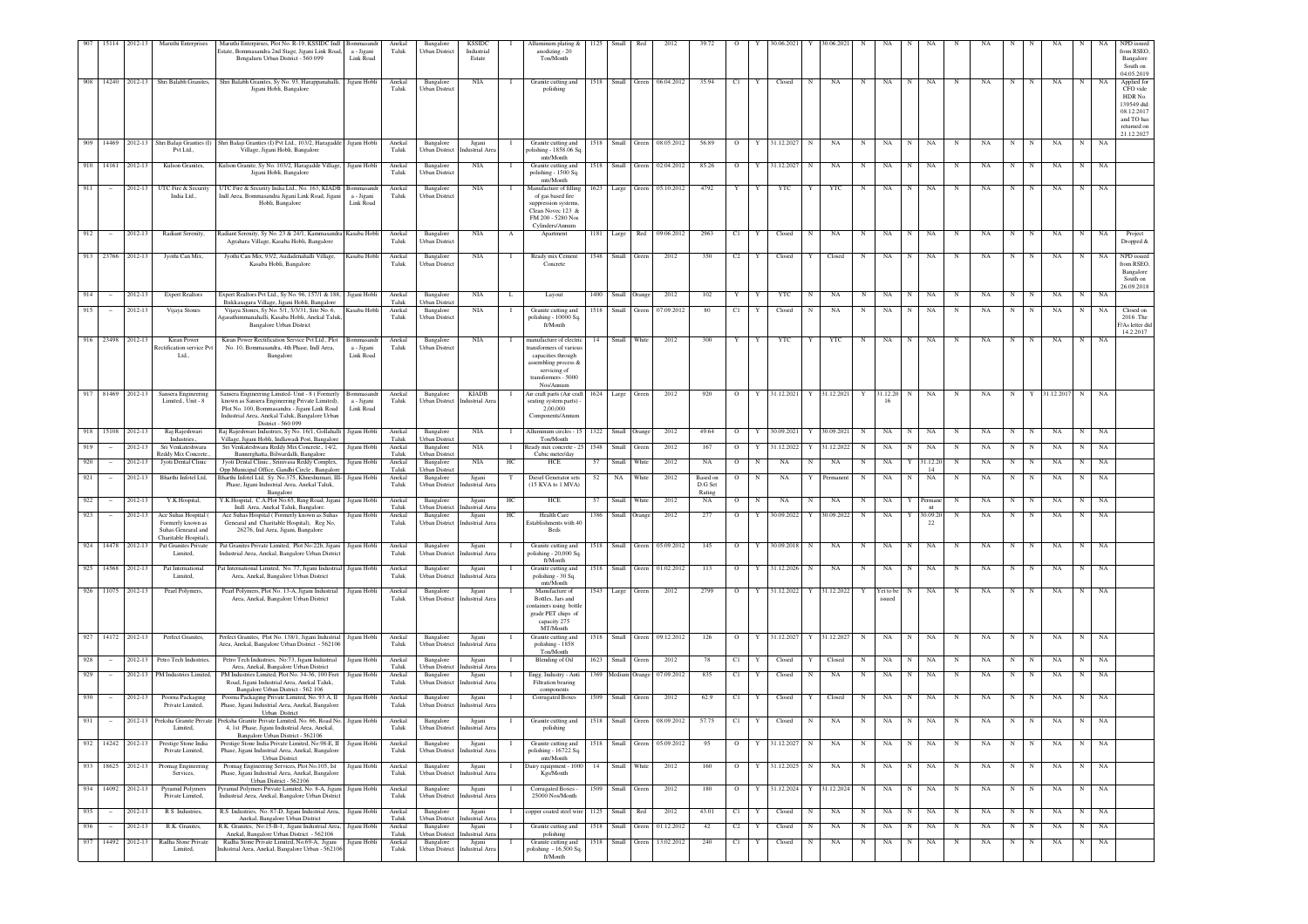|     |           | 2012-13           | Rakshith Packaging<br>Private Limited.                       | Rakshith Packaging Private Limited, No:125, Ist<br>Phase, Jigani Industrial Area, Anekal, Bangalore                                              | Jigani Hobli | Anekal<br>Taluk | Bangalore<br><b>Urban District</b>           | Jigani<br>ndustrial Are                  | Corrugated Boxes - 70<br>MT/Month                           | 1509 |                   | Small Green | 2012                         | 112                        | $\circ$        |   | 31.12.2023 | Y          | 31.12.2023   |               | NA                  | NA        |            | NA                       |            |            | NA          |   | NA          |                                     |
|-----|-----------|-------------------|--------------------------------------------------------------|--------------------------------------------------------------------------------------------------------------------------------------------------|--------------|-----------------|----------------------------------------------|------------------------------------------|-------------------------------------------------------------|------|-------------------|-------------|------------------------------|----------------------------|----------------|---|------------|------------|--------------|---------------|---------------------|-----------|------------|--------------------------|------------|------------|-------------|---|-------------|-------------------------------------|
|     | 939 14621 | 2012-13           | Rathi Granites,                                              | <b>Urban District</b><br>Rathi Granites, No:9-B, I Phase, Jigani Industrial Jigani Hobli                                                         |              | Anekal          | Bangalore                                    | Jigani                                   | Granite cutting and                                         |      | 1518 Small Green  |             | 01.07.2012                   | 46.58                      | $\circ$        |   | 31.12.2027 | N          | NA           |               | NA                  | NA        |            | NA                       |            |            | NA          |   |             |                                     |
| 940 |           |                   | 2012-13 Ravant Tiles & Povings                               | Area, Anekal, Bangalore Urban District - 562106<br>Ravant Tiles & Povings, No. 185, Jigani                                                       | Jigani Hobli | Taluk<br>Anekal | Urban District<br>Bangalore                  | ndustrial Area<br>Jigani                 | polishing - 2174 Sq.<br>mtr/Month<br><b>Mosaic Tiles</b>    |      | 1598 Small Green  |             | 2012                         | 46                         | C1             |   | Closed     |            | Closed       |               | NA                  | NA        |            | NA                       | N          |            | NA          |   | NA          |                                     |
| 941 | 14442     | 2012-13           | S.D.P. Granites.                                             | Industrial Area, Anekal, Bangalore Urban District<br>S.D.P. Granites, No:5-A, Jigani Industrial Area,                                            | Jigani Hobli | Taluk<br>Anekal | Urban District<br>Bangalore                  | dustrial Are<br>Jigani                   | Granite cutting and                                         | 1518 | Small             | Green       | 08.09.2012                   | 99                         | C1             |   | Closed     | N          | NA           |               | NA                  | NA        |            | NA                       | Ν          |            | NA          |   | NA          |                                     |
|     | 942 14197 | 2012-13           | S.P.S. Granites,                                             | Anekal, Bangalore Urban District - 562106<br>S.P.S. Granites, No:53, I Stage, Kiadb, Jigani                                                      | Jigani Hobli | Taluk<br>Anekal | Jrban District<br>Bangalore                  | lustrial Are<br>Jigani                   | polishing<br>Granite cutting and                            |      | 1518 Small        | Green       | 14.06.2012                   | 257                        | $\circ$        |   | 31.12.2026 | N          | $_{\rm NA}$  | N             | NA<br>N             | NA        | N          | $_{\rm NA}$              | N          | N          | NA          | N | NA          |                                     |
|     |           |                   |                                                              | ndustrial Area, Anekal, Bangalore Urban District<br>562106                                                                                       |              | Taluk           | Urban Distric                                | lustrial Are                             | olishing - 2787 Sq. mt<br>/Month                            |      |                   |             |                              |                            |                |   |            |            |              |               |                     |           |            |                          |            |            |             |   |             |                                     |
| 943 | 15065     | 2012-13           | Saastha Chemisool,                                           | Saastha Chemisool, No:15, A-6, 10th Cross, Jigani Jigani Hobli<br>ndustrial Area, Anekal, Bangalore Urban District<br>562106                     |              | Anekal<br>Taluk | Bangalore<br>Urban District                  | Jigani<br>dustrial Are                   | Reprocessing of Spent<br>solvents                           | 1337 | Small Orange      |             | 2012                         | 49.75                      | C1             |   | Closed     | Y          | Closed       | Closed        | 30.06.20<br>N<br>20 | NA        | N          | NA                       | N          | N          | NA          |   | <b>NA</b>   |                                     |
| 944 | $\sim$    | 2012-13           | Sabri Chemsol,                                               | Sabri Chemsol, No.15a, Jigani Industrial Area,<br>Jigani, Bangalore, Jigani Industrial Area, Anekal,                                             | Jigani Hobli | Anekal<br>Taluk | Bangalore<br>Urban District                  | Jigani<br>dustrial Are                   | Distillation of solvents                                    |      | 1169 Small        | Red         | 2012                         | 82.15                      | C1             | Y | Closed     | Y          | Closed       | N             | NA<br>N             | NA        | N          | NA                       | N          | N          | $_{\rm NA}$ | N | $_{\rm NA}$ |                                     |
| 945 | 14317     | 2012-13           | Sahaja Granites,                                             | Bangalore Urban District - 562107<br>Sahaja Granites, No:12-A, I Phase, Jigani                                                                   | Jigani Hobli | Anekal          | Bangalore                                    | Jigani                                   | Granite cutting and                                         | 1518 | Small             | Green       | 10.09.2012                   | 94                         | $\circ$        |   | 31.12.2028 | $_{\rm N}$ | $_{\rm NA}$  | N             | NA<br>N             | NA        | N          | $_{\rm NA}$              | N          | N          | $_{\rm NA}$ |   | $_{\rm NA}$ |                                     |
|     |           |                   |                                                              | Industrial Area, Anekal, Bangalore Urban District<br>562106                                                                                      |              | Taluk           | <b>Urban District</b>                        | ndustrial Are                            | polishing - 1812 Sq.<br>mtr/Month                           |      |                   |             |                              |                            |                |   |            |            |              |               |                     |           |            |                          |            |            |             |   |             |                                     |
| 946 | 14050     | 2012-13           | Sapthagiri Packaging<br>Industrial,                          | Sapthagiri Packaging Industrial, No. 43a, Jigani<br>Industrial Area, Anekal, Bangalore Urban District                                            | Jigani Hobl  | Anekal<br>Taluk | Bangalore<br>Jrban District                  | Jigani<br>lustrial Are                   | Corrugated Boxes - 100<br>MT/Month                          |      | 1509 Small Green  |             | 2012                         | 66.3                       | $\circ$        |   | 31.12.2024 | Y          | 31.12.2024   | N             | NA<br>N             | NA        | N          | NA                       | N          | N          | NA          | N | NA          |                                     |
| 947 | <b>.</b>  | 2012-13           | Sealcon Closure                                              | Sealcon Closure, No. 93/A9, II Phase, Jigani<br>Industrial Area, Anekal, Bangalore Urban District                                                | Jigani Hobl  | Anckal<br>Taluk | Bangalore<br>Urban District                  | Jigani<br>ndustrial Are                  | Plastic injection /Blow<br>moulded components               | 1543 | Small             | Green       | 2012                         | 46.67                      | C1             |   | Closed     | N          | NA           |               | NA<br>N             | NA        | N          | NA                       | N          |            | NA          |   | NA          |                                     |
|     |           |                   |                                                              |                                                                                                                                                  |              |                 |                                              |                                          | Plastic closures, Plastic<br>capscales) - 50<br>Tons/Annum  |      |                   |             |                              |                            |                |   |            |            |              |               |                     |           |            |                          |            |            |             |   |             |                                     |
| 948 |           | 2012-13           | Shakthi Industries.                                          | Shakthi Industries, No. 5k, Jigani Industrial Area, Jigani Hobli<br>Anekal, Bangalore Urban District                                             |              | Anekal<br>Taluk | Bangalore<br>Jrban District                  | Jigani<br>dustrial Are                   | Phosphating                                                 | 1125 | Small             | Red         | 2012                         | 48.6                       | C1             |   | Closed     | Y          | Closed       |               | NA<br>N             | <b>NA</b> | N          | NA                       | N          | N          | NA          |   | NA          |                                     |
| 949 | $\sim$    | 2012-13           | Shakthi Metals<br>Industries.                                | Shakthi Metals Industries, No. 36-A, Jigani<br>Industrial Area, Anekal, Bangalore Urban District                                                 | Jigani Hobli | Anekal<br>Taluk | Bangalore<br><b>Urban District</b>           | Jigani<br>Industrial Area                | Manufacture of Steel Re-<br>rolling - 250                   |      | 1367 Small Orange |             | 2012                         | 45                         | C1             | Y | Closed     | Y          | Closed       | Closed Closed | N                   | NA        | N          | NA.                      | N          | $_{\rm N}$ | NA          | N | NA          | NPD issued<br>from RSEO,            |
|     |           |                   |                                                              |                                                                                                                                                  |              |                 |                                              |                                          | Tons/Month                                                  |      |                   |             |                              |                            |                |   |            |            |              |               |                     |           |            |                          |            |            |             |   |             | Bangalore<br>South on               |
|     |           | 950 21349 2012-13 | Marudhar Rocks.                                              | Marudhar Rocks, Plot No:98-T, Jigani Industrial Jigani Hobli                                                                                     |              | Anckal<br>Taluk | Bangalore                                    | Jigani                                   | Granite cutting and                                         |      | 1518 Small Green  |             | 08.08.2012                   | 80                         | C1             |   | Closed     | N          | NA           | N             | NA<br>N             | NA        | N          | NA                       | $_{\rm N}$ | N          | NA          | N | <b>NA</b>   | 29.09.2018                          |
| 951 | 21347     | 2012-13           | <b>Silicon Stones</b><br>(Formerly known as                  | Area, Anekal, Bangalore Urban District - 562106<br>Silicon Stones (Formerly known as Silicon<br>Granites, ) No. 98V, II Phase, Jigani Industrial | Jigani Hobli | Anekal<br>Taluk | Urban District<br>Bangalore<br>Urban Distric | ndustrial Area<br>Jigani<br>dustrial Are | polishing<br>Granite cutting and<br>polishing - 10,100 Sc   | 1518 | Small             | Green       | 09.08.2012                   | 87                         | C1             |   | Closed     | N          | NA           |               | NA                  | NA        | N          | NA                       | N          |            | NA          |   | NA          |                                     |
|     |           | 952 13739 2012-13 | Silicon Granites, )<br>Singh Ispat Limited,                  | Area, Anekal, Bangalore Urban District - 562106<br>Singh Ispat Limited, No. 78-B, KIADB Industrial Jigani Hobli                                  |              | Anekal          | Bangalore                                    | Jigani                                   | ft/Month<br>MS Ingots & Billets                             | 1367 | Small Orang       |             | 2012                         | 49.18                      | $\circ$        |   | 30.09.2021 | Y          | 30.09.2021   |               | NA                  | NA        | N          | NA                       | N          |            | NA          |   | NA          |                                     |
|     |           |                   |                                                              | Area, Jigani, Anekal, Bangalore Urban District                                                                                                   |              | Taluk           | Urban District                               | ndustrial Area                           | 720 Tons/Month                                              |      |                   |             |                              |                            |                |   |            |            |              |               |                     |           |            |                          |            |            |             |   |             |                                     |
|     | 953 11043 | 2012-13           | Solidus Hi-Tech<br>Products, Unit-1                          | Solidus Hi-Tech Products, Unit-1; Plot No.120-A,<br>Jigani Indl Area, 2nd Phase, Anekal Tq, B'lore                                               | Jigani Hobl  | Anekal<br>Taluk | Bangalore<br>Urban District                  | Jigani<br>dustrial Are                   | <b>Heat Sinks for UPS</b>                                   |      | Large Green       |             | 2012                         | 1164                       | C1             |   | Closed     |            | Closed       | Closed        | 31.12.2<br>16       | NA        |            | NA                       | N          |            | NA          |   | NA          |                                     |
| 954 | 21249     | 2012-13           | Somani Granites Priva<br>Limited.                            | Somani Granites Private Limited.: No:9. Jigani<br>Industrial Area, Anekal, Bangalore Urban -                                                     | Jigani Hobli | Anekal<br>Taluk | Bangalore<br>Urban District                  | Jigani<br>dustrial Are                   | Granite cutting and<br>polishing - $25,000$ Sq.<br>ft/Month | 1518 | Small             | Green       | 09.07.2012                   | 65.8                       | C1             | Y | Closed     | N          | $_{\rm NA}$  | N             | NA<br>N             | NA        | N          | NA                       | N          | N          | NA          |   | NA          |                                     |
|     |           | 955 13766 2012-13 | Southern Bakeries<br>Private Limited,                        | Southern Bakeries Private Limited, ; Plot NO:117<br>Road NO:4, KIADB, Jigani Industrial Area, II                                                 | Jigani Hobli | Anekal<br>Taluk | Bangalore<br>Urban District                  | Jigani<br>dustrial Are                   | Manufacturing of Bread<br>and Bakery products               |      | 1305 Small Orange |             | 2012                         | 360                        | $\mathcal{O}$  |   | 30.09.2029 | Y          | 30.09.2029   | $_{\rm N}$    | NA<br>$_{\rm N}$    | NA        | Y          | Reject vide<br>Vo. 11177 | N          | N          | $_{\rm NA}$ |   | $_{\rm NA}$ |                                     |
|     |           |                   |                                                              | Phase, Anekal Taluk, Bangalore Urban District<br>562 106                                                                                         |              |                 |                                              |                                          | 20 MT/Day                                                   |      |                   |             |                              |                            |                |   |            |            |              |               |                     |           |            | dtd:<br>6.03.2021        |            |            |             |   |             |                                     |
|     | 956 22947 |                   | 2012-13 Suresh Steel Tubes Pvt<br>Ltd.                       | Suresh Steel Tubes Pvt Ltd., Unit-3; No:93-A2, ,<br>Jigani Industrial Area, Anekal, Bangalore Urban                                              | Jigani Hobli | Anekal<br>Taluk | Bangalore<br>Urban District                  | Jigani<br>ndustrial Are                  | Metal Sections - 1800<br>MT/Month                           | 14   | Small             | White       | 2012                         | 229                        | $\circ$        | Y | 31.12.2023 | N          | NA           | Y             | 30.06.20<br>N<br>16 | NA        | $_{\rm N}$ | NA                       | N          | N          | $_{\rm NA}$ | N | $_{\rm NA}$ |                                     |
|     |           |                   | 957 18699 2012-13 Sudarshan Pine Products,                   | 562106.<br>Sudarshan Pine Products, ; No:11-B, Jigani                                                                                            | Jigani Hobli | Anekal          | Bangalore                                    | Jigani                                   | Gum Resin - 273                                             |      | 1506 Small Green  |             | 01.01.2012                   | 43.9                       | $\circ$        |   | 31.12.2026 | Y          | 31.12.2026   | N             | NA<br>N             | NA        | N          | $_{\rm NA}$              | N          | N          | NA          |   | NA          |                                     |
|     |           |                   |                                                              | Industrial Area, Anekal, Bangalore Urban - ,                                                                                                     |              | Taluk           | Jrban District                               | Industrial Area                          | MT/Month & Vegetable<br>or gum turpentine - 65<br>MT/Month  |      |                   |             |                              |                            |                |   |            |            |              |               |                     |           |            |                          |            |            |             |   |             |                                     |
| 958 |           |                   | 13698 2012-13 Sudhir Papers Limited,                         | Sudhir Papers Limited,; Plot NO:47, Jigani                                                                                                       | Jigani Hobli | Anekal          | Bangalore                                    | Jigani                                   | Manufacture of Coated                                       |      | 1398 Large Orange |             | 2012                         | 1207                       | $\overline{0}$ |   | 30.09.2022 | Y          | 30.09.2022   | N             | NA<br>$\mathbb{N}$  | NA        | N          | NA                       | N          | N          | NA          | N | NA          |                                     |
|     |           |                   |                                                              | Industrial Area, Anekal Taluk, Bangalore Urban<br>District - 562 106                                                                             |              | Taluk           | Urban District                               | ndustrial Are                            | paper & Board -<br>541,6660 Ton/Month                       |      |                   |             |                              |                            |                |   |            |            |              |               |                     |           |            |                          |            |            |             |   |             |                                     |
|     |           | 959 18643 2012-13 | Sunrise Corrugated India<br>Private Limited,                 | Sunrise Corrugated India Private Limited, ; No:17,<br>2nd Phase, Jigani Industrial Area, Anekal,                                                 | Jigani Hobl  | Anekal<br>Taluk | Bangalor<br>Jrban District                   | Jigani<br>ndustrial Are                  | Corrugated flexible hose<br>pipes - 5000                    |      | 1614 Small        | Green       | 2012                         | 139                        | $\circ$        |   | 31.12.2024 |            | Y 31.12.2024 | N             | NA<br>N             | NA        | N          | NA                       | N          |            | NA          |   | NA          |                                     |
| 960 |           |                   | 2012-13 Sunshine Works Private<br>Limited,                   | Bangalore Urban - ,<br>Sunshine Works Private Limited, ; Plot No:122,<br>2nd Phase, Jigani Industrial Area, Anekal,                              | Jigani Hobli | Anekal<br>Taluk | Bangalore<br>Jrban District                  | Jigani<br>lustrial Arc                   | Mtrs/Month<br>General Engineering<br>Industries (Excluding  | 14   | Small             | White       | 2012                         | -66                        | C1             |   | Closed     | Y          | Closed       |               | NA<br>N             | NA        |            | NA                       | N          | N          | NA          |   | NA          |                                     |
|     |           |                   |                                                              | Bangalore Urban -,                                                                                                                               |              |                 |                                              |                                          | electroplating, heat<br>treatment, forging,                 |      |                   |             |                              |                            |                |   |            |            |              |               |                     |           |            |                          |            |            |             |   |             |                                     |
|     |           |                   |                                                              |                                                                                                                                                  |              |                 |                                              |                                          | casting, pickling de-<br>greasing, Phosphating.             |      |                   |             |                              |                            |                |   |            |            |              |               |                     |           |            |                          |            |            |             |   |             |                                     |
|     |           | 961 18636 2012-13 | Super Packaging,                                             | Super Packaging,, ; No:42, Road No:3, , Jigani                                                                                                   | Jigani Hobli | Anckal          | Bangalore                                    | Jigani                                   | de-resting, quenching)<br>Corrugated Boxes                  |      | 1509 Small Green  |             | 2012                         | 133                        | C1             | Y | Closed     | N          | NA           | N             | NA<br>N             | NA        | N          | NA                       | N          | N          | NA          |   | NA          | NPD issued                          |
|     |           |                   |                                                              | Industrial Area, Anekal Taluk, Bangalore Urban<br>562106                                                                                         |              | Taluk           | <b>Urban District</b>                        | Industrial Area                          |                                                             |      |                   |             |                              |                            |                |   |            |            |              |               |                     |           |            |                          |            |            |             |   |             | from RSEO,<br>Bangalore<br>South on |
|     |           |                   |                                                              | 962 14883 2012-13 Suresh Steel Tubes Pvt Suresh Steel Tubes Pvt Ltd (Formely Suresh Metal Jigani Hobli                                           |              | Anekal          | Bangalore                                    | Jigani                                   | Metal Sections out of                                       |      | 1125 Small        | Red         | 2012                         | 442                        |                |   | 30.06.2022 |            | 30.06.2022   |               | <b>FBO</b>          | NA        |            | NA                       |            |            |             |   |             | 29.09.2018                          |
|     |           |                   | Ltd.                                                         | Industry), ; Unit - I,, Plot No:93/A7, Jigani<br>Industrial Area, Anekal Taluk, Bangalore Urban                                                  |              | Taluk           | Urban District                               | ndustrial Are                            | cold rolled sections,<br>tubes & CR & HR                    |      |                   |             |                              |                            |                |   |            |            |              |               |                     |           |            |                          |            |            |             |   |             |                                     |
|     |           |                   |                                                              | 562106                                                                                                                                           |              |                 |                                              |                                          | heets with pickling an<br>annealing - 150                   |      |                   |             |                              |                            |                |   |            |            |              |               |                     |           |            |                          |            |            |             |   |             |                                     |
| 963 |           |                   |                                                              | 2012-13 Sushela Papers Board Susheela Papers Board Private Limited, ; No:85/A, Jigani Hobli                                                      |              | Anckal          | Bangalore                                    | Jigani                                   | MT/Month<br>Kraft Paper cut of waste                        |      | 1150 Small Red    |             | 2012                         | - 61                       | C1             | Y | Closed     | Y          | Closed       | N             | NA<br>N             | NA        | N          | NA                       | N          | N          | NA          |   | NA          |                                     |
| 964 |           |                   | Private Limited,<br>11063 2012-13 Tata Advanced Materials    | Road No.4, Jigani Industrial Area, Anekal Taluk,<br><b>Bangalore Urban District</b><br>Tata Advanced Materials Limited, Plot NO:10,              | Jigani Hobli | Taluk<br>Anekal | <b>Urban District</b><br>Bangalore           | Industrial Are<br>Jigani                 | paper<br>Composite products for                             |      |                   |             | 1369 Large Orange 02.09.2012 | 18756                      | $\overline{O}$ |   | 30.09.2021 |            | Y 30.09.2021 | Y             | 30.09.20<br>N       | NA        | N          | NA                       | N          | N          | NA          |   | NA          |                                     |
|     |           |                   | Limited.                                                     | Jigani Industrial Area, Anekal Taluk, Bangalore<br>Urban District - 562 106                                                                      |              | Taluk           | <b>Urban District</b>                        | <b>Industrial Area</b>                   | defense, telecom.<br>transport sector and                   |      |                   |             |                              |                            |                |   |            |            |              |               | 21                  |           |            |                          |            |            |             |   |             |                                     |
|     |           |                   |                                                              |                                                                                                                                                  |              |                 |                                              |                                          | aerospace sectors &<br>solar panel sustrates and            |      |                   |             |                              |                            |                |   |            |            |              |               |                     |           |            |                          |            |            |             |   |             |                                     |
|     |           |                   |                                                              |                                                                                                                                                  |              |                 |                                              |                                          | yokes for satellites - 94<br>MT/Month                       |      |                   |             |                              |                            |                |   |            |            |              |               |                     |           |            |                          |            |            |             |   |             |                                     |
| 965 |           | 2012-13           | (Formerly known as                                           | Viom Networks Limited Viom Networks Limited (Formerly known as Tata Jigani Hobli<br>Teleservices Limited, Mr. Rangaswamy,, No:64.                |              | Anekal<br>Taluk | Bangalore<br><b>Urban District</b>           | Jigani<br>ndustrial Are                  | Diesel Generator sets<br>(15 KVA to 1 MVA)                  | 52   | NA                | White       | 2012                         | <b>Based</b> on<br>D.G Set |                |   | NA         |            | Permanent    |               | NA                  | NA        |            | NA                       |            |            | NA          |   | NA          |                                     |
| 966 |           |                   | Tata Teleservices<br>Limited<br>2012-13 Thirupathi Thimmappa | Ace Forge, Ii Phase, , Jigani Industrial Area,<br>Anekal, Bangalore Urban - 562106.<br>Thirupathi Thimmappa Granites Private Limited, ;          | Jigani Hobli | Anekal          | Bangalore                                    | Jigani                                   | Granite cutting and                                         |      | 1518 Small Green  |             | 07.09.2012                   | Rating<br>98               | C2             |   | Closed     | N          | NA           |               | NA<br>N             | <b>NA</b> |            | NA                       | N          |            | NA.         |   | NA          |                                     |
|     |           |                   |                                                              | Granites Private Limited, No:13-A, Jigani Industrial Area, Anekal, Bangalor<br>Urban -                                                           |              | Taluk           | <b>Urban District</b>                        | Industrial Are                           | polishing                                                   |      |                   |             |                              |                            |                |   |            |            |              |               |                     |           |            |                          |            |            |             |   |             |                                     |
| 967 |           | 2012-13           | <b>Thrisul Paints Private</b><br>Limited,                    | Thrisul Paints Private Limited, ; No:57, Jigani<br>Industrial Area, Anekal, Bangalore Urban -                                                    | Jigani Hobi  | Anekal<br>Taluk | Bangalore<br><b>Irban District</b>           | Jigani<br>ndustrial Are                  | Paints                                                      |      | $1132$ Small      | Red         | 2012                         | 46                         | C1             |   | Closed     |            | Closed       |               | NA                  | NA        |            | NA                       | N          |            | NA          |   | NA          |                                     |
| 968 |           | 21544 2012-13     | Tulsi Granites.                                              | Tulsi Granites, No:69-C. 2nd Phase., Jigani<br>Industrial Area, Anekal, Bangalore Urban -                                                        | Jigani Hobl  | Anckal<br>Taluk | Bangalore<br>Urban District                  | Jigani<br>Industrial Are                 | Granite cutting and<br>polishing - 20000 Sq.                |      | 1518 Small Green  |             | 06.09.2012                   | 132                        | C1             |   | Closed     | N          | NA           |               | NA<br>N             | NA        | N          | NA                       | N          | N          | NA          |   | NA          |                                     |
|     |           |                   |                                                              | 562106,                                                                                                                                          |              |                 |                                              |                                          | ft/Month                                                    |      |                   |             |                              |                            |                |   |            |            |              |               |                     |           |            |                          |            |            |             |   |             |                                     |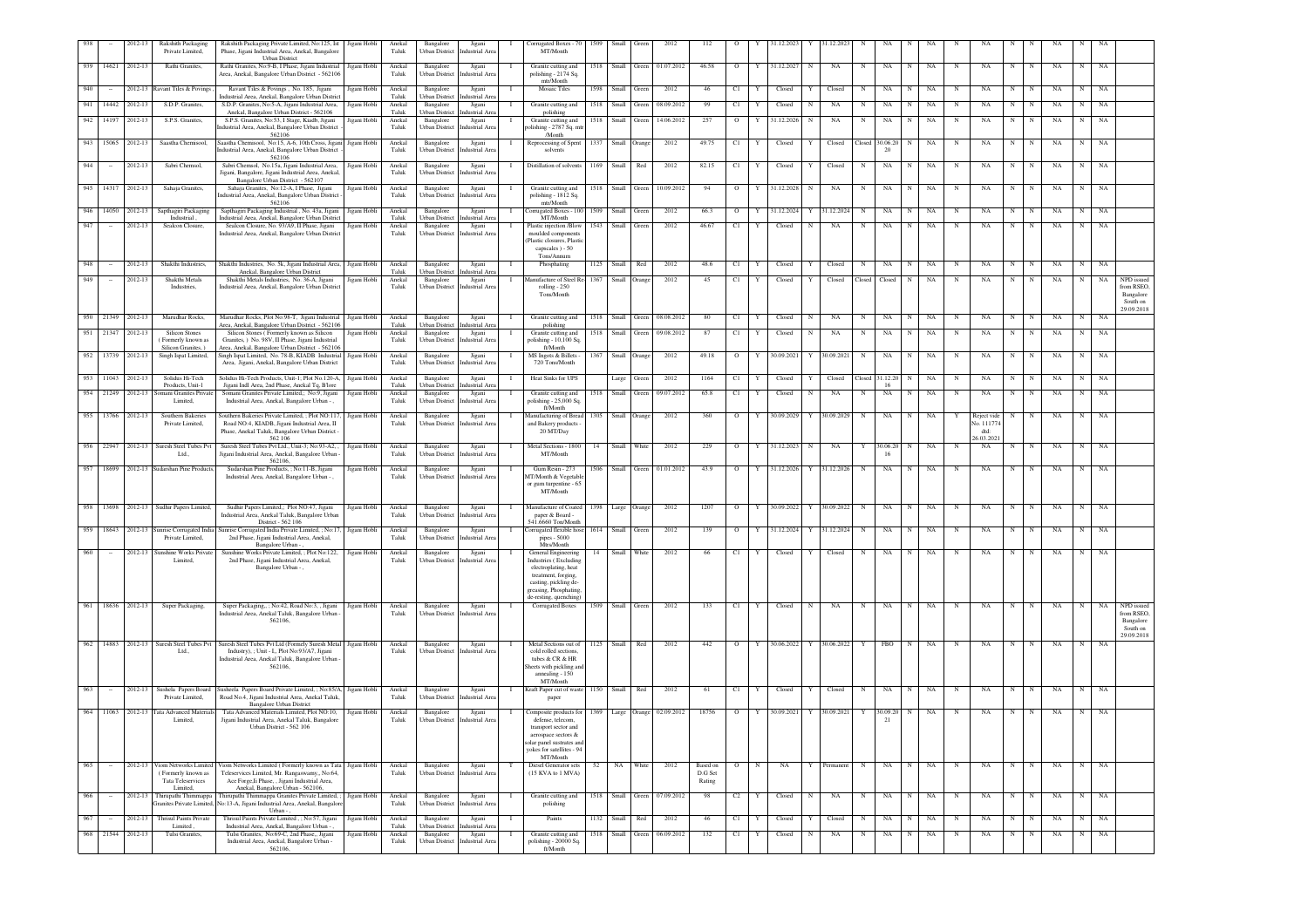|     |        | 2012-13           | <b>Bharath Lead Powe</b><br>Inc.(FormerlyUnited       | 3harath Lead Power Inc.(FormerlyUnited Smelting<br>Allovs Industries Limited), : No:31-B. Road, No.2                         | Jigani Hobl  | Anekal<br>Taluk | Bangalore<br><b>Urban District</b>          | Jigani<br>ndustrial Are  | <b>Lead Ingots</b>                                       | 1165 | Small             | Red            | 2012       | 60                         | C <sub>2</sub> |            | Closed                    |   | Closed       |            |                |            |             |            |             |            |   |             |            |             |                                     |
|-----|--------|-------------------|-------------------------------------------------------|------------------------------------------------------------------------------------------------------------------------------|--------------|-----------------|---------------------------------------------|--------------------------|----------------------------------------------------------|------|-------------------|----------------|------------|----------------------------|----------------|------------|---------------------------|---|--------------|------------|----------------|------------|-------------|------------|-------------|------------|---|-------------|------------|-------------|-------------------------------------|
|     |        |                   | <b>Smelting Alloys</b><br>Industries Limited).        | Jigani Industrial Area, Anekal, Bangalore Urban                                                                              |              |                 |                                             |                          |                                                          |      |                   |                |            |                            |                |            |                           |   |              |            |                |            |             |            |             |            |   |             |            |             |                                     |
| 970 |        |                   | 2012-13 Vee Gee Fashions Private<br>Limited.          | Vee Gee Fashions Private Limited, ; No:8(B),<br>igani Industrial Area, Anekal, Bangalore Urban                               | Jigani Hobli | Anekal<br>Taluk | Bangalore<br><b>Urban District</b>          | Jigani<br>ndustrial Are  | PVC Pipes, HDPE<br>Pipes etc., by extrusion              | 1614 | Small             | Green          | 2012       | 195                        | C1             |            | Closed                    |   | NA           |            | NA             |            | NA          | N          | NA          |            |   | NA          |            | NA          |                                     |
| 971 |        | 2012-13           | Veerasandra - Gee Allie<br>Limited                    | Veerasandra - Gee Allied Limited, .; No:67, Jigan<br>Industrial Area, Anekal, Bangalore Urban -                              | Jigani Hobli | Anckal<br>Taluk | Bangalore<br><b>Urban District</b>          | Jigani<br>ndustrial Are  | General Engineering<br>Industries (Excluding             | 14   | Small             | White          | 2012       | 69                         | C1             |            | Closed                    |   | Closed       |            | NA             |            | NA          |            | NA          | N          |   | NA          |            | NA          |                                     |
|     |        |                   |                                                       |                                                                                                                              |              |                 |                                             |                          | electroplating, heat<br>treatment, forging,              |      |                   |                |            |                            |                |            |                           |   |              |            |                |            |             |            |             |            |   |             |            |             |                                     |
|     |        |                   |                                                       |                                                                                                                              |              |                 |                                             |                          | casting, pickling de-<br>greasing, Phosphating           |      |                   |                |            |                            |                |            |                           |   |              |            |                |            |             |            |             |            |   |             |            |             |                                     |
|     |        | 972 15883 2012-13 | Vidya Herbs (P) Ltd,                                  | Vidya Herbs (P) Ltd, ; No.101, Jigani Industrial                                                                             | Jigani Hobli | Anekal          | Bangalore                                   | Jigani                   | de-resting, quenching)<br>Manufacture of Hebal           |      | 1328 Medium Orang |                | 2012       | 882                        | $\circ$        |            | 30.09.2021                | Y | 30.09.2021   |            | 30.09.20       | $_{\rm N}$ | NA          | N          | NA          | N          | N | NA          | N          | <b>NA</b>   |                                     |
|     |        |                   |                                                       | Area, 2nd Phase, Anekal, Bangalore Urban<br>562107,                                                                          |              | Taluk           | Urban Distric                               | dustrial Are             | Products - 18<br>Ton/Month                               |      |                   |                |            |                            |                |            |                           |   |              |            | 23             |            |             |            |             |            |   |             |            |             |                                     |
| 973 | 40987  | 2012-13           | Vijayalaxmi Ply<br>Industries.                        | Vijavalaxmi Plv Industries. 106: Plot NO:49.<br>Jigani Industrial Area, III Road, Anekal Taluk.                              | Jigani Hobli | Anekal<br>Taluk | Bangalore<br><b>Urban District</b>          | Jigani<br>ndustrial An   | Manufacture of<br>Plywood products                       | 1360 |                   | Small Orange   | 06.07.2012 | 67.56                      | $\circ$        |            | 30.09.2022                |   | 30.09.2022   | N          | NA             |            | NA          | N          | NA          | N          | N | NA          | N          | NA          |                                     |
| 974 | 11024  | 2012-13           | Givaudan India Pvt Ltd.                               | Bangalore Urban District - 562 106<br>Givaudan India Pvt Ltd, (Formerly Vinarom), No:                                        | Jigani Hobli | Anekal          | Bangalore                                   | Jigani                   | 3125 Nos/Month<br>Vatural Essential Oils                 | 1588 | Large             | Green          | 01.05.1994 | 2636                       | $\circ$        |            | 1.12.2025                 |   | 31.12.2025   |            | 0.09.20        |            | NA          |            | NA          |            |   | NA          |            |             |                                     |
|     |        |                   | (Formerly Vinarom)                                    | 25/26, 2nd Cross, Jigani Industrial Area. Anekal<br>Taluk, Bengaluru Urban District - 560 105                                |              | Taluk           | <b>Urban District</b>                       | ndustrial Are            | & Aromatic<br>Compounds - 1000                           |      |                   |                |            |                            |                |            |                           |   |              |            | 19             |            |             |            |             |            |   |             |            |             |                                     |
| 975 | $\sim$ | 2012-13           | Vohra Packaging,                                      | Vohra Packaging, No:94, Ii Phase, , Jigani<br>Industrial Area, Anekal, Bangalore Urban -                                     | Jigani Hobli | Anekal<br>Taluk | Bangalore<br><b>Urban District</b>          | Jigani<br>Industrial Are | MT/Month<br>Blending & Packing<br>bulk tea nowder in     | 6    |                   | Small White    | 2012       | 85.33                      | C2             |            | Closed                    |   | Closed       | N          | NA             | N          | NA          | N          | NA          | N          | N | NA          |            | NA          | NPD issue<br>from RSEO.             |
|     |        |                   |                                                       | 562106.                                                                                                                      |              |                 |                                             |                          | pouches, Jars etc and<br>picking of Biscuits - 5         |      |                   |                |            |                            |                |            |                           |   |              |            |                |            |             |            |             |            |   |             |            |             | Bangalore<br>South on               |
|     |        |                   |                                                       |                                                                                                                              |              |                 |                                             |                          | Ton/Month & 4<br>Ton/Month                               |      |                   |                |            |                            |                |            |                           |   |              |            |                |            |             |            |             |            |   |             |            |             | 29.09.2018                          |
| 976 |        | 14303 2012-13     | Hikal Ltd.,                                           | Hikal Ltd., Unit - 2, No.28, Jigani Industrial Area,<br>Anekal Taluk, Bangalore Urban District - 562106,                     | Jigani Hobli | Anekal<br>Taluk | Bangalore<br>Urban Distric                  | Jigani<br>ustrial An     | <b>Bulk Drug</b>                                         | 1141 | Large             | Red (1<br>Cat) | 2012       | 2299.06                    | $\circ$        | Y          | 30.06.2022                | Y | 30.06.2022   |            | 30.06.20<br>22 | $_{\rm N}$ | $_{\rm NA}$ | N          | $_{\rm NA}$ | N          | N | NA          | N          | NA          |                                     |
| 977 |        | 32470 2012-13     | Zenit Rubber Private                                  | Zenit Rubber Private Limited (Formerly known as                                                                              | Jigani Hobli | Anekal          | Bangalore                                   | Jigani                   | Manufacture and Re                                       |      | 1552 Small        | Green          | 2012       | 84                         | $\circ$        |            | 31.12.2024                |   | 31.12.2024   | N          | NA             | N          | NA          | N          | NA          | N          | N | NA          | N          | NA          |                                     |
|     |        |                   | Limited (Formerly<br>known as Zenith                  | Zenith (Bangalore) Roller Private Limited), Plot<br>No:4 (Part)5&6, II Phase, Jigani Industrial Area,                        |              | Taluk           | <b>Urban District</b>                       | ndustrial Are            | ubberization of Rubbe<br>roller - 4 MT/Month             |      |                   |                |            |                            |                |            |                           |   |              |            |                |            |             |            |             |            |   |             |            |             |                                     |
|     |        |                   | (Bangalore) Roller<br>Private Limited).               | Anekal, Bangalore Urban - ,                                                                                                  |              |                 |                                             |                          |                                                          |      |                   |                |            |                            |                |            |                           |   |              |            |                |            |             |            |             |            |   |             |            |             |                                     |
| 978 |        | 18640 2012-13     | Ace Forge Private<br>Limited,                         | Ace Forge Private Limited,,; Plot No:64, Survey<br>No:96, 2nd Phase,, Jigani Industrial Area, Anekal,                        | Jigani Hobli | Anekal<br>Taluk | Bangalore<br><b>Urban District</b>          | Jigani<br>ndustrial Are  | Cold froged Automobil<br>components - 60                 | 14   |                   | Small White    | 2012       | 111                        | $\circ$        |            | 31.12.2022                |   | Y 31.12.2022 | N          | NA             | N          | NA          | N          | NA          | N          |   | NA          |            | NA          |                                     |
|     |        |                   |                                                       | Bangalore Urban - 562106,                                                                                                    |              |                 |                                             |                          | Tons/Month                                               |      |                   |                |            |                            |                |            |                           |   |              |            |                |            |             |            |             |            |   |             |            |             |                                     |
| 979 |        | 11053 2012-13     | Schneider Electric IT<br>Business (I) Pvt Limited     | Schneider Electric IT Business (I) Pvt Limited (<br>Formerly known as American Power Conversion                              | Jigani Hobli | Anekal<br>Taluk | Bangalore<br><b>Urban District</b>          | Jigani<br>ndustrial Are  | Un Interrupted power<br>upply system & Powe              | 1632 | Large             | Green          | 2012       | 4152                       |                |            | 31.12.2027                |   | 31.12.2027   |            | 31.12.20<br>25 |            | NA          |            | NA          |            |   |             |            |             |                                     |
|     |        |                   | (Formerly known as<br>American Power                  | (India) Private Limited): Survey No:128, Plot<br>No.18/A, I Phase, Jigani Industrial Area, Anekal                            |              |                 |                                             |                          | Conditioning<br>Equipment - 250000                       |      |                   |                |            |                            |                |            |                           |   |              |            |                |            |             |            |             |            |   |             |            |             |                                     |
|     |        |                   | Conversion (India)<br>rivate Limited)Limited          | Bangalore Urban - 562106,                                                                                                    |              |                 |                                             |                          | Nos/Month                                                |      |                   |                |            |                            |                |            |                           |   |              |            |                |            |             |            |             |            |   |             |            |             |                                     |
| 980 |        |                   | 76688 2012-13 Fair Deal Stone Private<br>Limited.     | Fair Deal Stone Private Limited, Plot No:86-Q<br>Phase, , Jigani Industrial Area, Anekal, Bangalore                          | Jigani Hobli | Anckal<br>Taluk | Bangalore<br><b>Urban District</b>          | Jigani<br>ndustrial Are  | Granite cutting and<br>polishing - 2044 Sq.              |      | 1518 Small Green  |                | 07.02.2012 | 153.36                     | $\circ$        | Y          | 31.12.2027                | N | NA           | N          | NA             | N          | NA          | N          | NA          | N          | N | NA          | N          | NA          |                                     |
| 981 | $\sim$ | 2012-13           | Flavorchem (India)                                    | Urban - 562106,<br>Flavorchem (India) Private Limited., ; Plot No:15-                                                        | Jigani Hobli | Anckal          | Bangalore                                   | Jigani                   | mtr/Month<br>Bee Wax - 2 MT/Month 1404 Small Orange      |      |                   |                | 2012       | 234                        | $\circ$        | Y          | 30.09.2019                | Y | 30.09.2019   | $_{\rm N}$ | NA             | N          | NA          | N          | NA          | $_{\rm N}$ | N | NA          | $_{\rm N}$ | NA          |                                     |
|     |        |                   | Private Limited                                       | B4, Road No:10, I Phase, , Jigani Industrial Area,<br>Anekal, Bangalore Urban - 562106,                                      |              | Taluk           | <b>Urban District</b>                       | ndustrial Are            | & shellac wax - 3<br>MT/Month                            |      |                   |                |            |                            |                |            |                           |   |              |            |                |            |             |            |             |            |   |             |            |             |                                     |
| 982 | 14287  | 2012-13           | G.V.K. Granites,                                      | G.V.K. Granites, Plot No:37-B, , Jigani Industrial<br>Area, Anekal, Bangalore Urban - 562106,                                | Jigani Hobli | Anekal<br>Taluk | Bangalore<br><b>Urban District</b>          | Jigani<br>ndustrial Are  | Granite cutting and<br>polishing - 20,000 Sc<br>ft/Month | 1518 | Small             | Green          | 01.03.2012 | 82                         | C1             |            | Closed                    |   | NA           | N          | $_{\rm NA}$    | N          | $_{\rm NA}$ | N          | $_{\rm NA}$ | N          | N | $_{\rm NA}$ | N          | $_{\rm NA}$ |                                     |
| 983 |        | 14445 2012-13     | Lavina Granites,                                      | Lavina Granites,, Prop : B.M. House India<br>.imited,; Plot No:14-P/2, , Jigani Industrial Area,                             | Jigani Hobli | Anekal<br>Taluk | Bangalore<br><b>Urban District</b>          | Jigani<br>ndustrial Are  | Granite cutting and<br>polishing - 20,500 Sq             | 1518 |                   | Small Green    | 05.09.2012 | 94                         | C1             | Y          | Closed                    | N | NA           | N          | $_{\rm NA}$    | N          | $_{\rm NA}$ | N          | $_{\rm NA}$ | N          | N | $_{\rm NA}$ | N          | $_{\rm NA}$ |                                     |
| 984 | 14631  |                   | 2012-13 Megatechs Cold Forging                        | Anekal, Bangalore Urban - 562106,<br>Megatechs Cold Forgings Private Limited, Plot                                           | Jigani Hobli | Anekal          | Bangalore                                   | Jigani                   | ft/Month<br>Cold forging                                 |      | 1125 Small        | Red            | 07.09.2012 | 365                        | $\circ$        |            | 30.06.2022                |   | 30.06.2022   | Y          | 30.06.20       | N          | NA          | N          | NA          | N          | N | NA          | N          | NA          | <b>HWM</b> applied                  |
|     |        |                   | Private Limited,                                      | No:109, II Phase, , Jigani Industrial Area, Anekal<br>Taluk, Bengaluru Urban District - 562 106                              |              | Taluk           | <b>Urban District</b>                       | dustrial An              | mponents - 500000<br>Nos/Month                           |      |                   |                |            |                            |                |            |                           |   |              |            | 22             |            |             |            |             |            |   |             |            |             | in XGN                              |
| 985 |        | 2012-13           | Neri Engineering,                                     | Neri Engineering: Plot No:12-C. . Jigani<br>Industrial Area, 1st Phase, Jigani (V), Anekal,                                  | Jigani Hobli | Anekal<br>Taluk | Bangalore<br><b>Urban District</b>          | Jigani<br>ndustrial Are  | Precision Turned<br>Components                           | 14   | Small             | White          | 2012       | 398                        | C1             |            | Closed                    |   | Closed       | N          | NA             | N          | NA          | N          | NA          | N          | N | <b>NA</b>   | N          | $_{\rm NA}$ |                                     |
| 986 | 26438  | 2012-13           | Sri. Maruthi Granites.,                               | Bangalore Urban - 562106,<br>Sri. Maruthi Granites ; Plot No:41/A, II Phase, ,                                               | Jigani Hobli | Anekal          | Bangalore                                   | Jigani                   | Granite cutting and                                      | 1518 | Small             | Green          | 08.09.2012 | 168                        | $\circ$        |            | 30.09.2019                | N | NA           | N          | $_{\rm NA}$    | N          | $_{\rm NA}$ | N          | $_{\rm NA}$ | N          | N | NA          | N          | $_{\rm NA}$ | payment                             |
|     |        |                   |                                                       | Jigani Industrial Area, Anekal, Bangalore Urban<br>562106.                                                                   |              | Taluk           | <b>Urban District</b>                       | ndustrial Are            | polishing - 20 Sq<br>mtr/Month                           |      |                   |                |            |                            |                |            |                           |   |              |            |                |            |             |            |             |            |   |             |            |             | pending                             |
| 987 |        | 14271 2012-13     | Diamond Granites (A<br>Unit of M.B. Granites          | Diamond Granites (A Unit of M.B. Granites Private<br>Limited), ; Plot NO:32, I Phase, Jigani Industrial                      | Jigani Hobli | Anekal<br>Taluk | Bangalore<br>Urban District                 | Jigani<br>ndustrial Are  | Granite cutting and<br>polishing - 22 Sq.                | 1518 |                   | Small Green    | 05.05.2012 | 295                        | $\circ$        |            | 31.12.2025                |   | NA           |            | NA             |            | NA          |            | NA          |            |   | NA          |            | NA          |                                     |
|     |        |                   | Private Limited).                                     | Area, Anekal Taluk, Bangalore Urban District                                                                                 |              |                 |                                             |                          | mtr/Month                                                |      |                   |                |            |                            |                |            |                           |   |              |            |                |            |             |            |             |            |   |             |            |             |                                     |
| 988 |        |                   | 14030 2012-13 Deepika Rotomoulder<br>Private Limited, | Deepika Rotomoulders Private Limited, ; Plot<br>NO:44, III Road, Jigani Industrial Area, Anekal                              | Jigani Hobli | Anekal<br>Taluk | Bangalore<br><b>Urban District</b>          | Jigani<br>ndustrial Area | Polythene Water Tanks 1543                               |      |                   | Small Green    | 2012       | 79.85                      | C1             |            | Closed                    |   | Closed       | N          | NA             |            | NA          | N          | NA          | N          |   |             |            | NA          | NPD issue<br>from RSEO,             |
|     |        |                   |                                                       | Taluk, Bangalore Urban District                                                                                              |              |                 |                                             |                          |                                                          |      |                   |                |            |                            |                |            |                           |   |              |            |                |            |             |            |             |            |   |             |            |             | Bangalore<br>South on<br>29.09.2018 |
| 989 | $\sim$ |                   | 2012-13 Hutchison Essar South<br>Limited.             | Hutchison Essar South Limited,,; C/O. Mani Vilas   Jigani Hobli<br>Sweets, Plot No:120, II Phase, , Jigani Industrial        |              | Anekal<br>Taluk | Bangalore<br><b>Urban District</b>          | Jigani<br>ndustrial Are  | Diesel Generator sets<br>(15 KVA to 1 MVA)               | 52   | NA                | White          | 2012       | <b>Based</b> on<br>D.G Set | $\circ$        | $_{\rm N}$ | NA                        |   | 31.12.2013   | N          | NA             | N          | NA          | N          | NA          | N          | N | NA          | N          | NA          |                                     |
| 990 |        | 17515 2012-13     | Klene Paks Ltd.,                                      | Area, Anekal, Bangalore Urban - 562106,<br>Klene Paks Ltd., ; No.15/A, Jigani Indl Area,                                     | Jigani Hobli | Anekal          | Bangalore                                   | Jigani                   | Manufacture of                                           |      | 1614 Large        | Green          | 2012       | Rating<br>1440             | O              |            | 31.12.2026                |   | 31.12.2026   |            | NA             |            | NA          | N          | NA          | N          |   | NA          |            | NA          |                                     |
|     |        |                   |                                                       | Jigani, Anekal (TQ), B'lore.                                                                                                 |              | Taluk           | <b>Urban District</b>                       | ndustrial Are            | DPE/PP Woven Sack<br>of capacity 1203                    |      |                   |                |            |                            |                |            |                           |   |              |            |                |            |             |            |             |            |   |             |            |             |                                     |
| 991 | 14555  |                   | 2012-13 A.N.S. Paper Mills Pvt.                       | A.N.S. Paper Mills Pvt. Ltd.,, ; No.30, 1st Phase,                                                                           | Jigani Hobli | Anekal          | Bangalore                                   | Jigani                   | Ton/Month<br>Kraft paper - 1000                          | 1150 | Mediur            | Red            | 2012       | 710                        | $\circ$        |            | 30.06.2023                |   | 30.06.2023   |            | 30.06.20       |            | $_{\rm NA}$ | N          | NA          | N          | N | NA          |            | NA          |                                     |
|     |        |                   | Ltd.,                                                 | 1st Main, Jigani Industrial Area, Anekal Taluk,<br>Bangalore Urban - 562106                                                  |              | Taluk           | <b>Urban District</b>                       | ndustrial Are            | Ton/Month                                                |      |                   |                |            |                            |                |            |                           |   |              |            | 21             |            |             |            |             |            |   |             |            |             |                                     |
| 992 |        | 11690 2012-13     | Accelerated Freeze<br>Drying Company                  | Accelerated Freeze Drying Company Limited,; Plot<br>NO:18/A1, Jigani Industrial Area, Anekal Taluk,                          | Jigani Hobli | Anekal<br>Taluk | Bangalore<br><b>Urban District</b>          | Jigani<br>ndustrial Are  | Freeze dried vegetables,<br>Herbs, Spices & Fruits       |      | 1328 Large Orange |                | 1992       | 1309                       | $\circ$        | Y          | 30.09.2022                | Y | 30.09.2022   | Y          | 30.09.20<br>22 | N          | NA          | N          | NA          | N          | N | NA          | N          | NA          |                                     |
|     |        |                   | Limited.                                              | Bangalore Urban District - 562 106                                                                                           |              |                 |                                             |                          | 20 MT/Month                                              |      |                   |                |            |                            |                |            |                           |   |              |            |                |            |             |            |             |            |   |             |            |             |                                     |
|     |        |                   | 993 11671 2012-13 Aron Universal Private<br>Limited,  | Aron Universal Private Limited,<br>Survey No: 25/1, Jigani Industrial Area,                                                  | Jigani Hobli | Anekal<br>Taluk | Bangalore<br>Urban District Industrial Area | Jigani                   | Ink Concentrate - 25 1132 Large Red<br>Ton/Month,        |      |                   |                | 2012       | 2286.34                    | $\mathbf{O}$   |            | 30.06.2022                |   | Y 30.06.2022 |            | 30.06.20<br>22 | $_{\rm N}$ | NA          | N          | NA          | N          | N | NA          |            |             |                                     |
|     |        |                   |                                                       | 2nd Phase, Anekal Taluk,<br>Bengaluru Urban District - 560105                                                                |              |                 |                                             |                          | Manufacturing of<br>florescent pigments                  |      |                   |                |            |                            |                |            |                           |   |              |            |                |            |             |            |             |            |   |             |            |             |                                     |
|     |        |                   |                                                       |                                                                                                                              |              |                 |                                             |                          | 150 Ton/Month.<br><b>Pigment Dispersion</b>              |      |                   |                |            |                            |                |            |                           |   |              |            |                |            |             |            |             |            |   |             |            |             |                                     |
|     |        |                   |                                                       |                                                                                                                              |              |                 |                                             |                          | Fluorescent - 25<br>Ton/Month, Pigment                   |      |                   |                |            |                            |                |            |                           |   |              |            |                |            |             |            |             |            |   |             |            |             |                                     |
|     |        |                   |                                                       |                                                                                                                              |              |                 |                                             |                          | Dispersion Non-<br>fluorescent - 16.7                    |      |                   |                |            |                            |                |            |                           |   |              |            |                |            |             |            |             |            |   |             |            |             |                                     |
|     |        | 994 11007 2012-13 | Mahindra CIE                                          | Mahindra CIE Automotive Limited.,                                                                                            | Jigani Hobli | Anekal          | Bangalore                                   | Jigani                   | Ton/Month<br>Automotive components 1369 Large Red        |      |                   |                | 2012       | 15134                      | $\circ$        |            | Y 30.06.2021 Y 30.06.2021 |   |              | Y          | 30.06.20       | N          | NA          | $_{\rm N}$ | NA          | N          | N | NA          | N          | NA          |                                     |
|     |        |                   | Automotive Limited.                                   | Formerly known as Bill Forge Private Limited,<br>Formerly known as Bill Plant - 2, No:98-L,II Phase,, Jigani Industrial Area |              | Taluk           | <b>Urban District</b>                       | ndustrial Are            | $\sim$ 1800 MT/M                                         |      |                   |                |            |                            |                |            |                           |   |              |            | 21             |            |             |            |             |            |   |             |            |             |                                     |
| 995 | 26606  | 2012-13           | Forge Private Limited.<br>Cony Bands Private          | Anekal, Bangalore Urban - 526106.<br>Cony Bands Private Limited, ; Plot NO:12/B,                                             | Jigani Hobli | Anekal          | Bangalore                                   | Jigani                   | Stain less steell watch                                  | 1125 | Small             | Red            | 2012       | 132                        | C1             |            | Closed                    |   | Closed       |            | NA             |            | NA          |            | NA          |            |   | NA          |            | NA          |                                     |
|     |        |                   | Limited.                                              | Jigani Industrial Area, Anekal Taluk, Bangalore<br>Urban District - 562 106                                                  |              | Taluk           | <b>Urban District</b>                       | ndustrial Are            | straps with degreasing<br>activity                       |      |                   |                |            |                            |                |            |                           |   |              |            |                |            |             |            |             |            |   |             |            |             |                                     |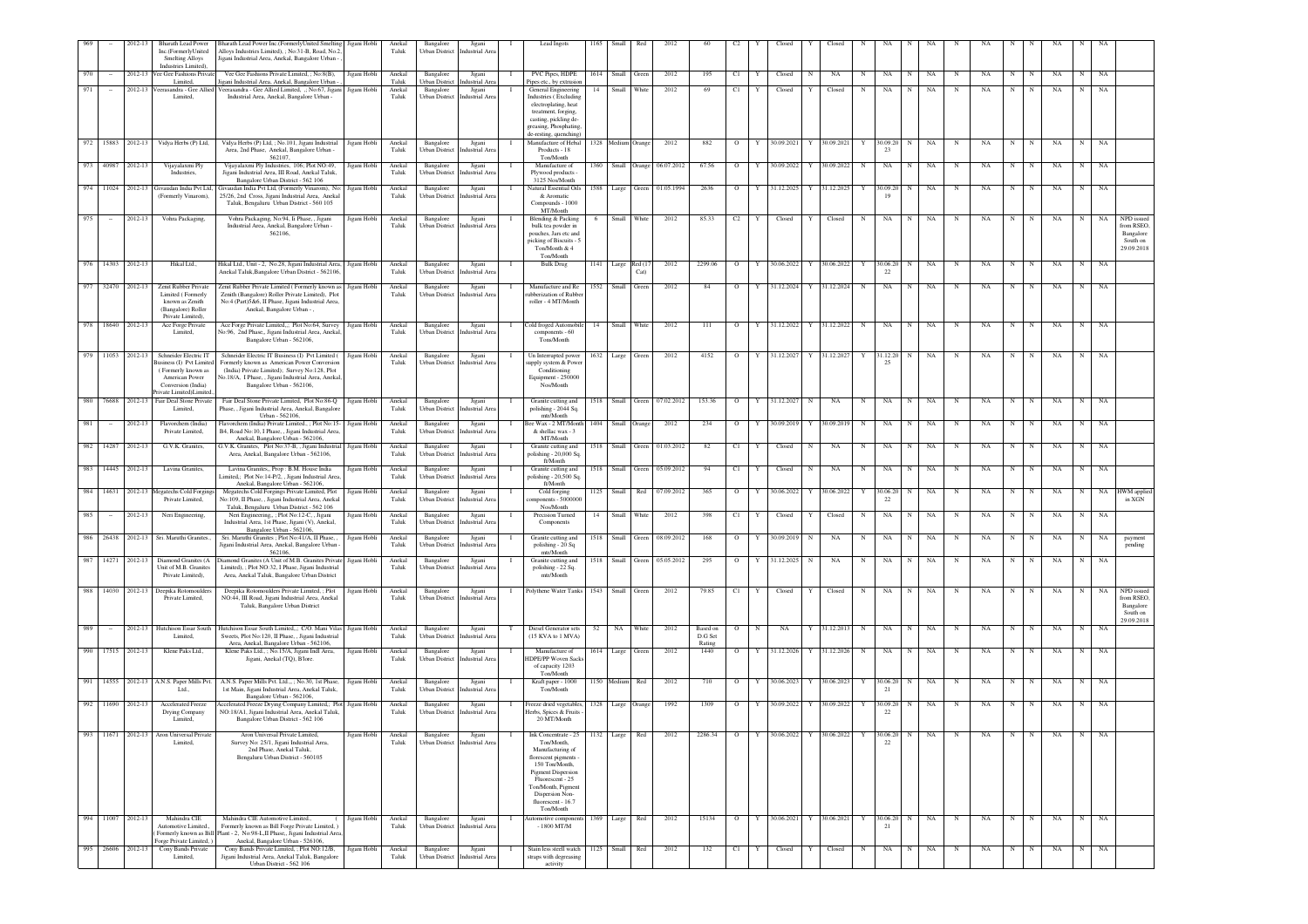| 996              |                                   | 15072 2012-13      | Nexteer Automotive<br>India Pvt Ltd, (Delphi<br><b>Automotive System</b><br>Private Limited.)                 | Nexteer Automotive India Pvt Ltd, (Delphi<br>Automotive System Private Limited,) ; Plot NO:98<br>A. Phase-2, KIADB Industrial Area, Jigani, Anekal<br>Taluk, Bangalore Urban District - 562 106                                                                                   | Jigani Hobli                 | Anekal<br>Taluk           | Bangalore<br>Urban District              | Jigani<br><b>Industrial Area</b>    | Half shaft - 4 Lakh set<br>A, Steering column -<br>Lakh Nos/A.<br>Intermediate drive<br>shafts - 3 Lakh Nos/A<br>Hydraulic pump (<br>Assembly) - 1 Lakh<br>Nos/A. Spider - 7 Lakh                                                                                   | 1125 | Large              | Red                 | 8.1.1996     | 1795         |               | 30.06.2021                |        | 30.06.202            |        | 0.06.2<br>21                      | ermar<br>nt  |        |                                                                                                                     |        |        |                         |            | NA       | CFO(exp)<br>application<br>forwarded to<br>BO vide No.<br>167 dtd:<br>17.06.2019       |
|------------------|-----------------------------------|--------------------|---------------------------------------------------------------------------------------------------------------|-----------------------------------------------------------------------------------------------------------------------------------------------------------------------------------------------------------------------------------------------------------------------------------|------------------------------|---------------------------|------------------------------------------|-------------------------------------|---------------------------------------------------------------------------------------------------------------------------------------------------------------------------------------------------------------------------------------------------------------------|------|--------------------|---------------------|--------------|--------------|---------------|---------------------------|--------|----------------------|--------|-----------------------------------|--------------|--------|---------------------------------------------------------------------------------------------------------------------|--------|--------|-------------------------|------------|----------|----------------------------------------------------------------------------------------|
| 997              |                                   |                    | 2012-13 Enclotek Ready Panels                                                                                 | Enclotek Ready Panels Limited.: Plot NO:40.                                                                                                                                                                                                                                       | Jigani Hobli                 | Anekal                    | Bangalore                                | Jigani                              | Nos/A & Tripot - 7<br>Lakh Nos/A<br>Modular Enclosures pf                                                                                                                                                                                                           |      | 1125 Large Red     |                     | 2012         | 1301         | C1            | Closed                    | Y      | Closed               | N      | NA<br>N                           | NA           | N      | NA                                                                                                                  | N      | N      | NA                      | N          | NA       |                                                                                        |
| 998              |                                   | 2012-13            | Limited,<br><b>Excel Circuits Private</b>                                                                     | Road NO:3, Jigani Industrial Area, Anekal Taluk<br>Bangalore Urban District - 562 106<br>Excel Circuits Private Limited.: Plot NO:40A.                                                                                                                                            | Jigani Hobli                 | Taluk<br>Anekal           | Urban District<br>Bangalore              | ustrial Ar<br>Jigani                | Printed Circuit board                                                                                                                                                                                                                                               |      | $1174$ Small       | Red                 | 2012         | 495          | C1            | Closed                    | Y      | Closed               |        | NA<br>N                           | NA           | N      | NA                                                                                                                  | N      | N      | NA                      |            | NA       |                                                                                        |
| 999              | 14101                             | 2012-13            | Limited.<br>GCI Castings (India)                                                                              | Jigani Industrial Area, Anekal Taluk, Bangalore<br>Urban District - 562 106<br>GCI Castings (India) Private Limited, ; Plot                                                                                                                                                       | Jigani Hobli                 | Taluk<br>Anekal           | Urban District<br>Bangalore              | dustrial Are<br>Jigani              | Ferrous & Non-Ferrous                                                                                                                                                                                                                                               |      | 1165 Medium Red    |                     | 2012         | 582          | $\circ$       | 30.06.2022                | Y      | 30.06.2022           |        | 30.06.20                          | NA           | N      | NA                                                                                                                  | N      |        | NA                      |            | NA       |                                                                                        |
|                  |                                   |                    | Private Limited.                                                                                              | Nos:66P, 67 & 68, II Phase, Jigani Industrial Area<br>Anekal Taluk, Bangalore Urban District - 562 106                                                                                                                                                                            |                              | Taluk                     | <b>Urban District</b>                    | ndustrial Are                       | Castings of capacity<br>250 Tons/Month                                                                                                                                                                                                                              |      |                    |                     |              |              |               |                           |        |                      |        | 22                                |              |        |                                                                                                                     |        |        |                         |            |          |                                                                                        |
|                  |                                   | 1000 11390 2012-13 | <b>Indo Nissin Foods</b><br>Private Limited.                                                                  | Indo Nissin Foods Private Limited, Plot ; NO:18- Jigani Hobli<br>A2 Iigani Industrial Area Anekal Taluk<br>Bangalore Urban District - 562 106                                                                                                                                     |                              | Anekal<br>Taluk           | Bangalore<br><b>Urban District</b>       | Jigani<br>Industrial Are            | Instant noodles - 2000<br>Tons/Month                                                                                                                                                                                                                                |      | 1328 Large Orange  |                     | 2012         | 1907         | $\circ$       | 30.09.2029                | Y      | 30.09.2029           |        | 30.09.20<br>23                    | NA           | N      | NA                                                                                                                  | N      | N      | NA                      |            | NA       |                                                                                        |
|                  |                                   |                    | 1001 12439 2012-13 Acebright India Pharma<br>Pvt Ltd., (Fomerly CDY<br>Max India Farma Pvt<br>Ltd. Unit - I.  | Acebright India Pharma Pvt Ltd., (Fomerly CDY<br>Max India Farma Pvt Ltd, Unit - I, ; Plot NO:77-D,<br>Jigani Industrial Area, Anekal Taluk, Bangalore<br>Urban District - 562 106                                                                                                | Jigani Hobli                 | Anekal<br>Taluk           | Bangalore<br>Urban District              | Jigani<br>ndustrial Area            | <b>Bulk Drug</b>                                                                                                                                                                                                                                                    |      | 1141 Medium Red (1 | Cat)                | 2012         | 673          | C1            | Closed                    | Y      | Closed               | Closed | 30.06.20<br>18<br>Closed          | NA           | N      | NA                                                                                                                  | N      |        | NA                      |            | NA       |                                                                                        |
|                  |                                   |                    | 1002 10537 2012-13 Acebright India Pharma<br>Pvt Ltd., (Fomerly CDY<br>Max India Farma Pvt<br>Ltd. Unit - II. | Acebright India Pharma Pvt Ltd., (Fomerly CDY<br>Max India Farma Pvt Ltd, Unit - II; Plot<br>NO:116/117. Jigani Industrial Area. Anekal Taluk<br>Bangalore Urban District - 562 106                                                                                               | Jigani Hobli                 | Anekal<br>Taluk           | Bangalore<br>Urban District              | Jigani<br><b>Industrial Area</b>    | <b>Bulk Drug</b>                                                                                                                                                                                                                                                    |      | 1141 Large         | Red (1)<br>Cat)     | 2012         | 10307        | $\circ$       | 30.06.2021                | Y      | 30.06.2021           |        | 30.06.20<br>21                    | Perman<br>nt |        | 08.04.2020                                                                                                          | N      | N      | NA                      |            | NA       | Plastic waste<br>application<br>return No.<br>900 dtd:-<br>25.06.2020 &<br>now applied |
|                  |                                   | 1003 12942 2012-13 | Halgona Radiators<br>Private Limited,                                                                         | Halgona Radiators Private Limited, ; , No:86, Efg, Jigani Hobli<br>KIDBA Industrial Area, Jigani, Anekal, Bangalon<br>Urban -                                                                                                                                                     |                              | Anekal<br>Taluk           | Bangalore<br>Urban District              | Jigani<br>dustrial Area             | Automobile Radiator<br>$\mathbf{I}$                                                                                                                                                                                                                                 |      | 1125 Medium Red    |                     | 2012         | 925          | C1            | Closed<br>Y               | Y      |                      |        | Closed Closed 30.06.20<br>N<br>10 | NA           | N      | NA                                                                                                                  | N      | N      | NA                      | N          | NA       |                                                                                        |
|                  |                                   |                    | India Private (Formerly<br>known as Kirloskar<br>Toyota Textile<br>Machinery Private<br>Limited.)             | 1004 11185 2012-13 Toyota Industries Engine Toyota Industries Engine (I) Pvt Limited (Formerly Jigani Hobli<br>known as Kirloskar Toyota Textile Machinery<br>Private Limited), (TIEI) Plot NO: 9, Jigani<br>Industrial Area, Anekal Taluk, Bangalore Urban<br>District - 562 106 |                              | Anekal<br>Taluk           | Bangalore<br>Urban District              | Jigani<br>Industrial Are            | Aluminium Die casting<br>11 Tons/Month,<br><b>Muminium</b> Ingots into<br>castings & machining<br>521 Ton/Month, Cast<br>Iron Casting - 50<br>Tons/Month, Diesel<br>Enginers and<br>Components -<br>14400Nos/Month &<br>Steel Forging and Bars<br>52 Tons/Month     |      | 1125 Large         | Red                 | 2012         | 21598        | $\circ$       | 30.06.2021<br>Y           | Y      | 30.06.2021           |        | 30.06.20<br>21                    | Perman<br>nt |        | 20.10.201<br>& Renewa<br>application<br>returned<br>vide No.<br>5312 dtd<br>03.01.2020<br>& now yet to<br>be issued | N      | N      | <b>NA</b>               | N          | NA       |                                                                                        |
|                  |                                   |                    | 1005 11434 2012-13 Kumar Organic Products<br>Private Limited,                                                 | Kumar Organic Products Private Limited, ; Plot Jigani Hobli<br>NO:62, Road NO:3 & 5, Jigani Industrial Area,<br>Anekal Taluk, Bangalore Urban District - 560105                                                                                                                   |                              | Anekal<br>Taluk           | Bangalore<br>Urban District              | Jigani<br>ndustrial Are             | <b>BULK DRUG</b><br>(Triclosan, N-oxide,<br>Carageenan, Indonone.<br>Ascorbyl Palmitate &<br>Stenol - 42.44<br>MT/Month)                                                                                                                                            |      | 1141 Large Red (1' | Cat)                | 2012         | 3697.32      | $\circ$       | Y 30.06.2021 Y 30.06.2021 |        |                      | Y      | 30.06.20<br>N<br>18               | NA           | N      | NA                                                                                                                  | N      | N      | NA                      | $_{\rm N}$ | NA       | HWM yet to<br>be issued                                                                |
| 1006             |                                   | 10658 2012-13      | Stellance Pharmascience<br>Ltd. (Formerly<br>Karnataka Chemzyn<br>Limited,),                                  | Stellance Pharmascience Ltd., (Formerly Karnataka Jigani Hobli<br>Chemzyn Limited,), Plot No:456/1 A&B, Jigani<br>Industrial Area, Anekal, Bangalore Urban District                                                                                                               |                              | Anekal<br>Taluk           | Bangalore<br>Urban District              | Jigani<br>ndustrial Are             | Propyphenazone - 4.58<br>MT/Month, Iopamidol<br>0.5 MT/Month<br>$4 - Methyl$ 5-<br>Hydroxymethyl-<br>Imidazone $-0.25$<br>MT/Month.<br>N.N-Dimethyl<br>$Hexanamide - 0.16$<br>MT/Month, Verapamil<br>$HCL - 0.16$<br>MT/Month.<br>Isoxsuprine HCL.<br>0.25 MT/Month | 1138 | Large              | Red (1)<br>Cat)     | 2012         | 4328         | Cl            | Closed                    | Y      | Closed               |        | 30.06.20<br>N<br>18               | NA           | N      | NA                                                                                                                  | N      |        | NA                      |            | NA       |                                                                                        |
|                  |                                   |                    | 1007 10918 2012-13 Micropack Limited,                                                                         | Micropack Limited,; Plot NO:16, Sy No. 122, 134 Jigani Hobli<br>& 135, Jigani Industrial Area, Anekal Taluk,<br>Bangalore Urban District - 562 106                                                                                                                                |                              | Anekal<br>Taluk           | Bangalore<br>Urban Distric               | Jigani<br>lustrial Are              | Printed circuit board -<br>1666 Sq. mt /Month                                                                                                                                                                                                                       |      | 1174 Large Red     |                     | 2012         | 2731         | $\circ$       | 30.06.2021<br>Y           |        | Y 30.06.2021         | Y      | 30.06.20<br>N<br>21               | NA           | N      | NA                                                                                                                  | N      |        | 30.06.2021 N            |            | NA       | HWM applied<br>in XGN                                                                  |
| 1008             | 11405                             | 2012-13            | Balmer Lawrie - Van<br>Leer Limited (formerly<br>known as Proseal<br>Closures Limited,)                       | Balmer Lawrie - Van Leer Limited (formerly<br>known as Proseal Closures Limited) Plot NO:51<br>52 & 74, Road No.3, Jigani Industrial Area, Aneka<br>Taluk, Bangalore Urban District - 562 106                                                                                     | Jigani Hobli                 | Anckal<br>Taluk           | Bangalore<br>Urban District              | Jigani<br>dustrial Are              | Levers & latches, type b<br>plugs & Electroplaing                                                                                                                                                                                                                   |      | 1125 Large         | Red                 | 2012         | 3862         | $\circ$       | 30.06.2021                | Y      | 30.06.2021           |        | 30.06.20<br>21                    | NA           | N      | NA                                                                                                                  | N      | N      | NA                      |            | NA       |                                                                                        |
|                  |                                   | 1009 11448 2012-13 | Hikal Ltd.,                                                                                                   | Hikal Ltd., Unit - 1, Plot no 82/A,83-P,83-<br>P1 & 72 KIADB Jigani Industrial area,<br>Anekal Taluk, Bangalore Urban District<br>$-562.106$                                                                                                                                      | Jigani Hobli                 | Anckal<br>Taluk           | Bangalore<br><b>Urban District</b>       | Jigani<br>Industrial Are            | <b>Bulk Drug</b>                                                                                                                                                                                                                                                    |      | 1141 Large Red (1) | Cat)                | 2012         | 36678        | $\circ$       | 30.06.2026<br>Y           |        | Y 30.06.2026         | Y      | 30.06.20<br>21                    | Perman<br>nt | N      | NA                                                                                                                  | N      |        | Refusal on<br>3.04.2019 |            | NA .     | HWM applied<br>in XGN                                                                  |
| 1010             |                                   |                    | Private Limited                                                                                               | 2012-13 Poornashree Chemicals Poornashree Chemicals Private Limited, ; No:15/B- Jigani Hobli<br>3. Jigani Industrial Area, Anekal, Bangalore Urbar                                                                                                                                |                              | Anekal<br>Taluk           | Bangalore<br><b>Urban District</b>       | Jigani<br>ndustrial Are             | Ethyl Acetate & herbal<br>extractions                                                                                                                                                                                                                               |      | 1169 Small Red     |                     | 2012         | 116          | Cl            | Closed<br>Y               | Y      | Closed               | N      | NA<br>N                           | NA           | N      | NA                                                                                                                  | N      | N      | NA                      |            | NA       |                                                                                        |
| 1011             |                                   |                    |                                                                                                               | 2012-13 RKS Agrotech Limited, RKS Agrotech Limited, ; Plot No:61 & 62, Jigani   Jigani Hobli<br>Industrial Area, Anekal, Bangalore Urban -                                                                                                                                        |                              | Anekal<br>Taluk           | Bangalore<br>Urban District              | Jigani<br>Industrial Area           | Agro Products                                                                                                                                                                                                                                                       |      | 1355 Medium Orange |                     | 05.05.2012   | 550          | C1            | Closed                    |        | Closed               |        | NA                                | NA           |        | NA                                                                                                                  |        |        | NA                      |            | NA       |                                                                                        |
| $1012\,$<br>1013 | $\overline{\phantom{a}}$<br>11258 | 2012-13<br>2012-13 | Southern Herbles<br>Limited,<br><b>Suretex Prophylactics</b>                                                  | Southern Herbles Limited, ; Plot No:64, Jigani<br>Industrial Area, Anekal, Bangalore Urban -<br>Suretex Prophylactics (India) Private Limited, ;                                                                                                                                  | Jigani Hobli<br>Jigani Hobli | Anekal<br>Taluk<br>Anekal | Bangalore<br>Urban District<br>Bangalore | Jigani<br>Industrial Area<br>Jigani | Herbal Extraction<br>Natural rubber latex                                                                                                                                                                                                                           | 1375 | 1355 Large         | Red<br>Large Orange | 2012<br>2012 | 1977<br>4358 | C1<br>$\circ$ | Closed<br>30.09.2022      | Y<br>Y | Closed<br>30.09.2022 | N      | NA<br>N<br>80.09.20<br>N          | NA<br>NA     | N<br>N | NA<br>NA                                                                                                            | N<br>N | N<br>N | NA<br>NA                | N          | NA<br>NA |                                                                                        |
|                  |                                   | 1014 14881 2012-13 | (India) Private Limited<br>Suresh Steel Tube                                                                  | Plot NO:74-91. II Phase, Jigani Industrial Area.<br>Anekal Taluk, Bangalore Urban District - 562 106<br>Suresh Steel Tube Industry Unit-II, ; Plot No. 73 - Jigani Hobli                                                                                                          |                              | Taluk<br>Anekal           | <b>Urban District</b><br>Bangalore       | ndustrial Area<br>Jigani            | condoms - 65000000<br>Nos/Month<br>Manufacture of ERW                                                                                                                                                                                                               |      | 1612 Small Green   |                     | 2012         | 498          | $\circ$       | 31.12.2026                | Y      | 31.12.2026           |        | 23<br>30.06.20                    | NA           | N      | NA                                                                                                                  | N      |        | NA                      |            | NA       |                                                                                        |
|                  |                                   | 1015 11679 2012-13 | Industry Unit-II,<br>Mactech Engineering                                                                      | A, Jigani Industrial Area, Anekal Tlauk, Bangalord<br>Urban - 562106,<br>Mactech Engineering (Previously M/s. Zircast                                                                                                                                                             | Jigani Hobli                 | Taluk<br>Anekal           | Urban District                           | ndustrial Area                      | pipes of capacity 1500<br>MT/Month                                                                                                                                                                                                                                  |      |                    | Red                 | 2012         | 1216         |               | 30.06.2021                |        | 30.06.2021           |        | 08                                | NA           |        |                                                                                                                     |        |        |                         |            | NA       |                                                                                        |
|                  |                                   |                    | (Previously M/s. Zircast<br>Limited.,)                                                                        | Limited.,) Plot NO:37, II Phase, Jigani Industrial<br>Area, Anekal Taluk, Bengaluru Urban District -<br>562 106                                                                                                                                                                   |                              | Taluk                     | Bangalore<br><b>Urban District</b>       | Jigani<br><b>Industrial Area</b>    | Investment casting -<br>33.33 MT/Month,<br>Centrifugal casting -<br>12.5 MT/Month &<br>Wire road casting- 6.25<br>MT/Month                                                                                                                                          |      | 1165 Large         |                     |              |              | $\circ$       |                           |        |                      |        | 30.06.20<br>18                    |              |        | NA                                                                                                                  |        |        | NA                      |            |          | HWM applied<br>in XGN                                                                  |
|                  |                                   |                    | Limited.                                                                                                      | 1016 10545 2012-13 Kumar Organic Products Kumar Organic Products Limited ; Plot No.60/65, Jigani Hobli<br>Road No.3, Jigani Industrial Area, Anekal,<br>Bangalore Urban - 562106,                                                                                                 |                              | Anekal<br>Taluk           | Bangalore<br><b>Urban District</b>       | Jigani<br><b>Industrial Area</b>    | <b>Bulk Drug</b>                                                                                                                                                                                                                                                    |      | 1141 Large Red (1) | Cat)                | 2012         | 1205.31      | $\circ$       | 30.06.2021<br>Y           | Y      | 30.06.2021           |        | 30.06.20<br>N<br>20               | NA           | N      | NA                                                                                                                  | N      | N      | NA                      |            | NA       | <b>HWM</b><br>application<br>FBO on<br>02.12.2019                                      |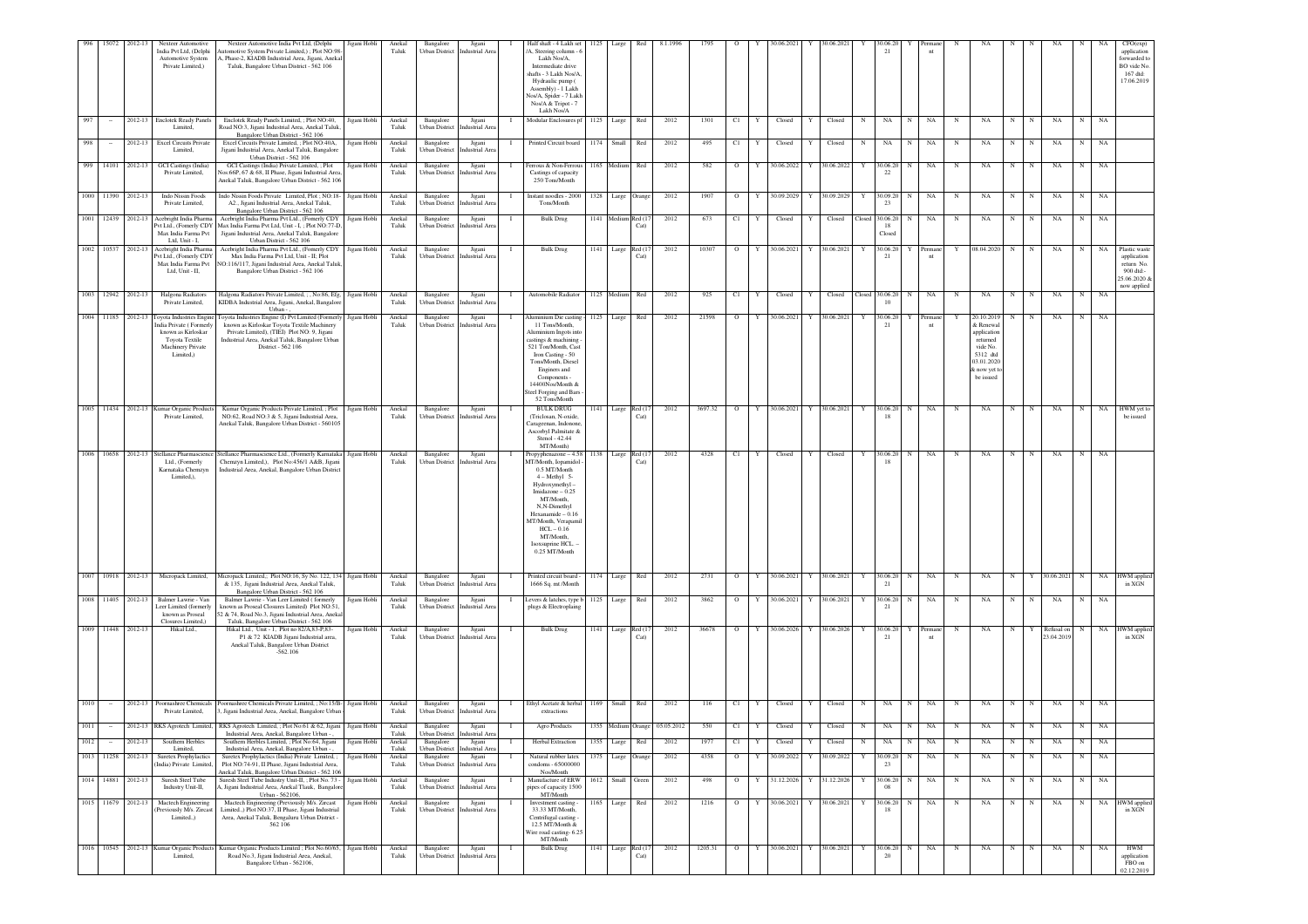| 1017 |            | 18638 2012-13                            | Sudarshan Chempro<br>Private Limited,                                                                                                       | Sudarshan Chempro Private Limited,, ; Plot No:98-<br>F2, 2nd Phase, Jigani Industrial Area, Anekal<br>Taluk, Bangalore Urban - 562106,                                                                                                           | Jigani Hobli                 | Anekal<br>Taluk           | Bangalore<br><b>Urban District</b>              | Jigani<br>ndustrial Area                 | Manufacture of Pine oil,<br>erpinol and dipentine &<br>byproduct pinetar<br>(PITCH) - 1500<br>MT/month                                |      | 1138 Medium Red   |                  | 2012                        | 743                           | $\circ$              |   | 30.06.2023           |             | 30.06.2023         |                 | NA             |                |                 |            |                 |                 |            | NA          |            |             |                                                                                                                                               |
|------|------------|------------------------------------------|---------------------------------------------------------------------------------------------------------------------------------------------|--------------------------------------------------------------------------------------------------------------------------------------------------------------------------------------------------------------------------------------------------|------------------------------|---------------------------|-------------------------------------------------|------------------------------------------|---------------------------------------------------------------------------------------------------------------------------------------|------|-------------------|------------------|-----------------------------|-------------------------------|----------------------|---|----------------------|-------------|--------------------|-----------------|----------------|----------------|-----------------|------------|-----------------|-----------------|------------|-------------|------------|-------------|-----------------------------------------------------------------------------------------------------------------------------------------------|
|      |            |                                          | 1018 14244 2012-13 Kothari Rocks India Pvt<br>Lt,                                                                                           | Kothari Rocks India Pvt Lt, ; No:59, Road No:3,,<br>Jigani Industrial Area, Anekal, Bangalore Urban<br>562106,                                                                                                                                   | Jigani Hobli                 | Anekal<br>Taluk           | Bangalore<br>Urban District                     | Jigani<br>ndustrial Are                  | Granite cutting and<br>polishing - 10,100 Sq<br>ft/Month                                                                              |      |                   | 1518 Small Green | 07.01.2012                  | 250                           | C1                   |   | Closed               |             | NA                 | N               | NA             |                | NA              | N          | NA              |                 |            | NA          |            | NA          |                                                                                                                                               |
| 1019 |            |                                          | 2012-13 Schneider Electric IT<br>Business (I) Pvt Limited<br>(Formerly known as<br>American Power<br>Conversion (India)<br>Private Limited) | Schneider Electric IT Business (I) Pvt Limited (<br>Formerly known as American Power Conversion<br>(India) Private Limited), Unit: II, No:B-16, Jigani<br>Industrial Area, Anekal, Bangalore Urban -                                             | Jigani Hobli                 | Anckal<br>Taluk           | Bangalore<br><b>Urban District</b>              | Jigani<br>ndustrial Are                  | Un Interrupted power<br>upply system & Powe<br>Conditioning<br>Equipment                                                              |      | 1632 Small Green  |                  | 2012                        | 68                            | C1                   |   | Closed               |             | Closed             |                 | NA             |                | NA.             |            | NA              |                 |            | NA          |            |             |                                                                                                                                               |
| 1020 |            | 37228 2012-13                            | Schneider Electric IT<br>Business (I) Pyt Limited<br>(Formerly known as<br>American Power<br>Conversion (India)<br>Private Limited)         | Schneider Electric IT Business (I) Pvt Limited (<br>Formerly known as American Power Conversion<br>(India) Private Limited).: Survey No: 187/3 &<br>188/3, Jigani Industrial Area, Anekal, Bangalore<br>Urban -                                  | Jigani Hobli                 | Anekal<br>Taluk           | Bangalore<br><b>Urban District</b>              | Jigani<br><b>Industrial Are</b>          | Un Interrupted power<br>supply system & Power<br>Conditioning<br>Equipment - 416700<br>Nos/Month                                      |      | 1632 Large Green  |                  | 2012                        | 14092                         | $\circ$              | Y | 31.12.2027           |             | Y 31.12.2027       | Y               | 31.12.20<br>20 | $_{\rm N}$     | NA              | $_{\rm N}$ | NA              | $_{\rm N}$      | $_{\rm N}$ | $_{\rm NA}$ | N          | NA          | HWM yet to<br>be issued                                                                                                                       |
|      |            | 1021 11175 2012-13                       | American Power<br>Conversion (India)<br>Private Limited<br>(Formerly known)<br>asSchneider Electric IT<br>Business (I) Pvt Limited          | American Power Conversion (India) Private<br>(Formerly known<br>Limited<br>asSchneider Electric IT Business (I) Pvt Limited<br>Ehtp, Unit-II, ; Suy No:103, Plot No.73, II Phase,,<br>Jigani Industrial Area, Anekal, Bangalore Urban<br>526106. | Jigani Hobli                 | Anekal<br>Taluk           | Bangalore<br><b>Urban District</b>              | Jigani<br>ndustrial An                   | Power Distribution<br>Units (PDU) - 292000<br>Nos/Month                                                                               |      | 1632 Large Green  |                  | 2012                        | 2500                          | $\circ$              |   | Y 31.12.2027         |             | Y 31.12.2027       |                 | 31.12.20<br>23 | N              | NA              | $_{\rm N}$ | NA              | N               | N          | NA.         | N          | NA          |                                                                                                                                               |
|      |            |                                          | 1022 14248 2012-13 Arrow Granites Private<br>Limited.                                                                                       | Arrow Granites Private Limited · Plot No:30<br>Jigani Industrial Area, Anekal, Bangalore Urban<br>562106,                                                                                                                                        | Jigani Hobli                 | Anckal<br>Taluk           | Bangalore<br><b>Urban District</b>              | Jigani<br>ndustrial Are                  | Granite cutting and<br>polishing - 25,000 Sq<br>ft/Month                                                                              |      |                   | 1518 Small Green | 05.06.2012                  | 57                            | $\Omega$             |   | Y 30.09.2018         | $\mathbf N$ | NA                 | N               | NA             | $_{\rm N}$     | NA              | $_{\rm N}$ | NA              | N               | N          | NA          | N          | NA          |                                                                                                                                               |
|      |            | 1023 14397 2012-13                       | Aryan Stone Private<br>Limited.                                                                                                             | Arvan Stone Private Limited. No:12-Road No 3<br>Jigani Industrial Area, Anekal, Bangalore Urban<br>562106.                                                                                                                                       | Jigani Hobli                 | Anckal<br>Taluk           | Bangalore<br><b>Urban District</b>              | Jigani<br>Industrial Are                 | Granite cutting and<br>polishing                                                                                                      |      | 1518 Small Green  |                  | 01.08.2012                  | 32                            | C1                   | Y | Closed               | N           | NA                 | N               | NA             | $_{\rm N}$     | NA              | N          | <b>NA</b>       | N               | N          | <b>NA</b>   | N          | NA          | Board office<br>closure order<br>issued vide<br>No. 272 DTD<br>18.10.2011 &<br>Abeyance<br>order issued<br>vide No. 470<br>dtd:<br>31.01.2012 |
|      |            | 1024 14435 2012-13<br>1025 23354 2012-13 | Asian Granites.<br>Asian Rocks Private                                                                                                      | Asian Granites, Plot No:86-C&D, I Phase, Jigani<br>Industrial Area, Anekal, Bangalore Urban -<br>562106.<br>Asian Rocks Private Limited,, .; Survey No:19/1,                                                                                     | Jigani Hobli<br>Jigani Hobli | Anckal<br>Taluk<br>Anekal | Bangalore<br><b>Urban District</b><br>Bangalore | Jigani<br>Industrial Are<br>Jigani       | Granite cutting and<br>polishing - 22,000 Sq<br>ft/Month<br>Granite cutting and                                                       |      | 1518 Medium Green | 1518 Small Green | 09.09.2012<br>08.06.2012    | 45<br>644                     | C1<br>$\overline{0}$ | Y | Closed<br>31.12.2027 | $_{\rm N}$  | NA<br>Y 31.12.2027 | $_{\rm N}$<br>N | NA<br>NA       | N<br>N         | NA<br><b>NA</b> | $_{\rm N}$ | <b>NA</b><br>NA | $_{\rm N}$<br>N | N<br>N     | NA<br>NA    | N<br>N     | NA<br>NA    |                                                                                                                                               |
| 1026 |            | 2012-13                                  | Limited.<br>Bagmano                                                                                                                         | 19/2 & 19/3, Road No:3, Jigani Industrial Area,<br>Anekal, Bangalore Urban - 562106<br>Bagmane Pharmaceuticals Private Limited, ; Plot                                                                                                           | Jigani Hobli                 | Taluk<br>Anekal           | <b>Urban District</b><br>Bangalore              | ndustrial Are<br>Jigani                  | polishing - 6440 Sq.<br>mtr/Month<br>Formulation of                                                                                   | 1359 |                   | Small Orange     | 07.09.2012                  | 253                           | C1                   |   | Closed               |             | Closed             | N               | NA             |                | NA              | N          | NA              | N               | N          | NA          |            | NA          | NPD issued                                                                                                                                    |
|      |            |                                          | armaceuticals Privat<br>Limited.                                                                                                            | NO:15/A2, Jigani Industrial Area, Anekal Taluk,<br>Bangalore Urban District - 562 106                                                                                                                                                            |                              | Taluk                     | <b>Urban District</b>                           | ndustrial Are                            | injections                                                                                                                            |      |                   |                  |                             |                               |                      |   |                      |             |                    |                 |                |                |                 |            |                 |                 |            |             |            |             | from RSEO,<br>Bangalore<br>South on<br>28.09.2018                                                                                             |
|      |            | 1027 23957 2012-13                       | Balaji Industries,                                                                                                                          | Balaji Industries, ; No:81/A1, Jigani Industrial<br>Area, Anekal, Bangalore Urban - ,                                                                                                                                                            | Jigani Hobli                 | Anekal<br>Taluk           | Bangalore<br><b>Urban District</b>              | Jigani<br><b>Industrial Are</b>          | PVAC Emulsion mega<br>bond PVC, PVC<br>emulsion mega bond<br>SH, T-50, Poly vinyl<br>Alcohol - 50 Ton                                 |      | 1138 Small        | Red              | 2012                        | 44                            | $\overline{0}$       | Y | 30.06.2022           | Y           | 30.06.2022         | N               | NA             | $\overline{N}$ | NA              | N          | NA              | N               | N          | NA          |            | NA          |                                                                                                                                               |
|      | 1028 14249 | 2012-13                                  | Bangalore Matics,                                                                                                                           | Bangalore Matics, No:20, Jigani Industrial Area,<br>Anekal, Bangalore Urban -                                                                                                                                                                    | Jigani Hobli                 | Anckal<br>Taluk           | Bangalore<br><b>Urban District</b>              | Jigani<br>ndustrial Are                  | <b>Delivery Valve Holders</b><br>8333 Nos/Month                                                                                       | 14   | Small             | White            | 2012                        | 395                           | $\circ$              | Y | 31.12.2025           |             | NA                 |                 | NA             | N              | NA              | N          | NA              | N               | N          | NA          | N          | $_{\rm NA}$ |                                                                                                                                               |
| 1029 | 18431      | 2012-13                                  | Basant Betons,                                                                                                                              | Basant Betons, No:70b, 2nd Phase, Jigani<br>Industrial Area, Anekal, Bangalore Urban District                                                                                                                                                    | Jigani Hobli                 | Anekal<br>Taluk           | Bangalore<br><b>Urban District</b>              | Jigani<br>ndustrial Are                  | Mosaic Paving tiles,<br>Pavers Blocks, Kerb &<br>lags, Storm water flags<br>$-42.88$ Lakh<br>Pieces/Annum                             |      | 1598 Medium Green |                  | 2012                        | 568                           | $\mathcal{O}$        | Y | 31.12.2022           |             | 31.12.2022         | N               | NA             | $_{\rm N}$     | $_{\rm NA}$     | N          | $_{\rm NA}$     | $_{\rm N}$      | $_{\rm N}$ | $_{\rm NA}$ | $_{\rm N}$ | $_{\rm NA}$ |                                                                                                                                               |
| 1030 | $\sim$     | 2012-13                                  | Basanth Floors.                                                                                                                             | Basanth Floors, ; Bangalore Florings, No:70a, II<br>Phase, Jigani Industrial Area, Anekal, Bangalore<br>Urban -                                                                                                                                  | Jigani Hobli                 | Anckal<br>Taluk           | Bangalore<br><b>Urban District</b>              | Jigani<br>ndustrial Are                  | <b>Mosaic Tiles</b>                                                                                                                   |      | 1598 Small Green  |                  | 2012                        | 79.57                         | C1                   | Y | Closed               |             | Closed             | N               | NA .           | N              | NA.             | $_{\rm N}$ | NA              | N               | N          | NA          | N          | NA          |                                                                                                                                               |
| 1031 |            | 18641 2012-13                            | Benson & Comapny,                                                                                                                           | Benson & Comapny, No:36C, Jigani Industrial<br>Area, Anekal, Bangalore Urban - ,                                                                                                                                                                 | Jigani Hobli                 | Anekal<br>Taluk           | Bangalore<br><b>Urban District</b>              | Jigani<br>ndustrial Are                  | Formulation of<br>Aromatic Perfumery<br>compounds - 2<br>Tons/Month                                                                   | 1623 | Small             | Green            | 05.09.2012                  | 54.54                         | $\circ$              |   | 31.12.2027           |             | 31.12.2027         |                 | NA             |                | NA              |            | NA              |                 |            | NA          |            |             |                                                                                                                                               |
| 1032 | $\sim$     | 2012-13                                  | Bharthi Tele Net,                                                                                                                           | Bharthi Tele Net,; No.13b. Jigani Industrial Area,<br>Anekal Taluk, Bangalore, Jigani Industrial Area,<br>Anekal, Bangalore Urban - 562107,                                                                                                      | Jigani Hobli                 | Anekal<br>Taluk           | Bangalore<br><b>Urban District</b>              | Jigani<br>ndustrial Are                  | Diesel Generator sets<br>(15 KVA to 1 MVA)                                                                                            | 52   | NA                | White            | 2012                        | Based on<br>D.G Set<br>Rating | $\circ$              | N | NA                   |             | 31.12.2014         | N               | NA             | $_{\rm N}$     | NA              | N          | NA              | N               | N          | NA          |            | NA          |                                                                                                                                               |
|      | 1033 14595 |                                          | 2012-13 Bhavani Maa Stone,                                                                                                                  | Bhavani Maa Stone, Plot No:43-B, 1st Phase,<br>Jigani Industrial Area, Anekal, Bangalore Urban<br>562106                                                                                                                                         | Jigani Hobli                 | Anekal<br>Taluk           | Bangalore<br><b>Urban District</b>              | Jigani<br>ndustrial Are                  | Granite cutting and<br>polishing - 21,000<br>Sq.ft/Month                                                                              |      | 1518 Small Green  |                  | 02.04.2012                  | 57.05                         | $\circ$              |   | 30.09.2018           |             | NA                 | N               | NA             |                | NA              |            | NA              | N               |            | NA          | N          | NA          |                                                                                                                                               |
|      |            |                                          | 1034 40864 2012-13 Bhramar Polymers (P)<br>Ltd.                                                                                             | Bhramar Polymers (P) Ltd.,, ; No.63-B, Jigani<br>Industrial Area, Bangalore, Jigani Industrial Area,<br>Anekal, Bangalore Urban - 562106,                                                                                                        | Jigani Hobli                 | Anckal<br>Taluk           | Bangalore<br><b>Urban District</b>              | Jigani<br>ndustrial Are                  | manufacture of Plastic<br><b>Injection Moulding</b><br>components of capacit<br>20 MT/Month                                           | 1543 | Large Green       |                  | 2012                        | 66                            | $\Omega$             |   | 31.12.2022           | Y           | 31.12.2022         | N               | NA             | N              | NA              | N          | NA              | N               | N          | NA          |            | NA          |                                                                                                                                               |
| 1035 |            |                                          | 2012-13 Blowmocan Packaging<br>Private Limited,                                                                                             | Blowmocan Packaging Private Limited, No:73 II<br>Phase, Jigani Industrial Area, Anekal, Bangalore<br>Urban                                                                                                                                       | Jigani Hobli                 | Anekal<br>Taluk           | Bangalore<br><b>Urban Distric</b>               | Jigani<br>ndustrial Are                  | Corrugated Boxes                                                                                                                      | 1509 | Small Green       |                  | 2012                        | 28                            | C1                   | Y | Closed               |             | Closed             | N               | NA             | $_{\rm N}$     | NA              | N          | $_{\rm NA}$     | N               | N          | NA          | $_{\rm N}$ | NA          |                                                                                                                                               |
|      |            | 1036 14265 2012-13                       | Cauvery Electrodes<br>(India) Private Limited.<br>Unit - II,                                                                                | Cauvery Electrodes (India) Private Limited, Unit -<br>II .; Plot No:35-A, Kiadb,, Jigani Industrial Area,<br>Anekal, Bangalore Urban - 562106                                                                                                    | Jigani Hobli                 | Anckal<br>Taluk           | Bangalore<br><b>Urban District</b>              | Jigani<br>ndustrial Are                  | Manufacture of<br>Welding electrode - 2<br>Tons/Month                                                                                 |      | 1125 Small        | Red              | 2012                        | 79                            | C1                   | Y | Closed               |             | NA                 | N               | NA             | N              | NA              | N          | NA              | N               | N          | NA          | N          | $_{\rm NA}$ |                                                                                                                                               |
|      |            |                                          | 1037 14265 2012-13 Cauvery Electrorods<br>Private Limited, Unit-1.                                                                          | Cauvery Electrorods Private Limited, Unit-1, ;<br>No:35-A, Jigani Industrial Area, Anekal, Bangaloro<br>Urban -                                                                                                                                  | Jigani Hobli                 | Anckal<br>Taluk           | Bangalore<br><b>Urban District</b>              | Jigani<br>ndustrial Are                  | <b>Welding Rods</b>                                                                                                                   | 14   | Small White       |                  | 2012                        | 74                            | C1                   | Y | Closed               | Y           | Closed             | N               | <b>NA</b>      | N              | NA              | $_{\rm N}$ | NA              | N               | N          | NA          | N          | NA          |                                                                                                                                               |
|      |            |                                          | 1038 14261 2012-13 Cauvery Laminates<br>Private Limited,                                                                                    | Cauvery Laminates Private Limited : Plot No:<br>14/B, Jigani Industrial Area, Anekal, Bangalore<br><b>Urban District</b>                                                                                                                         | Jigani Hobli                 | Anekal<br>Taluk           | Bangalore                                       | Jigani<br>Urban District Industrial Area | Decorative & Industrial<br>Laminate sheets -<br>25000 Nos/Month<br>Melamine - 1.25<br>4T/Month & Synthet<br>Resins - 4.16<br>MT/Month |      | 1374 Small Orange |                  | 2012                        |                               | O <sub>Y</sub>       |   | 30.09.2021           |             | Y 30.09.2021       |                 | N NA N NA      |                |                 | $_{\rm N}$ | <b>NA</b>       | $_{\rm N}$      |            | NA          |            |             |                                                                                                                                               |
| 1039 | $\sim$     |                                          | 2012-13 Chaitrashree Granites,                                                                                                              | Chaitrashree Granites, No:24-A-1, I Main Road,<br>2nd Cross,, Jigani Industrial Area, Anekal,                                                                                                                                                    | Jigani Hobli                 | Anekal<br>Taluk           | Bangalore<br><b>Urban District</b>              | Jigani<br>ndustrial Are                  | Granite cutting and<br>polishing                                                                                                      |      |                   |                  | 1518 Micro Green 03.09.2012 | 13.9                          | C2                   | Y | Closed               | N           | NA                 | N               | NA             | N              | NA              | $_{\rm N}$ | NA              | N               | N          | NA          | N          | NA          |                                                                                                                                               |
|      |            | 1040 14134 2012-13                       | Charbhuja Granites,                                                                                                                         | Bangalore Urban - 562106,<br>Charbhuja Granites, No:144, Jigani Industrial<br>Area, Anekal, Bangalore Urban                                                                                                                                      | Jigani Hobli                 | Anckal<br>Taluk           | Bangalore<br><b>Urban District</b>              | Jigani<br>ndustrial Area                 | Granite cutting and<br>polishing - 1500 Sq.                                                                                           |      | 1518 Small Green  |                  | 02.06.2012                  | 44                            | $\circ$              |   | 31.12.2026           |             | NA                 |                 | NA             | N              | NA              | N          | NA              | N               | N          | NA          |            | NA          |                                                                                                                                               |
|      |            |                                          |                                                                                                                                             | Crompton Greaves Limited. Plot No:10-A. Jigani                                                                                                                                                                                                   | Jigani Hobli                 |                           | Bangalore                                       | Jigani                                   | mtr/Month<br>Energy meters -                                                                                                          | 13   |                   | White            | 2012                        | 1733                          | $\circ$              | Y | 31.12.2022           |             | 31.12.2022         | N               | NA             | N              | NA              | N          | NA              | N               | N          | NA          | N          | NA          |                                                                                                                                               |
|      | 1041 12403 | 2012-13                                  | <b>Crompton Greaves</b><br>Limited.                                                                                                         | Industrial Area, Anekal, Bangalore Urban District                                                                                                                                                                                                |                              | Anckal<br>Taluk           | <b>Urban District</b>                           | ndustrial Are                            | 60.000 Units/Annu                                                                                                                     |      | Large             |                  |                             |                               |                      |   |                      |             |                    |                 |                |                |                 |            |                 |                 |            |             |            |             |                                                                                                                                               |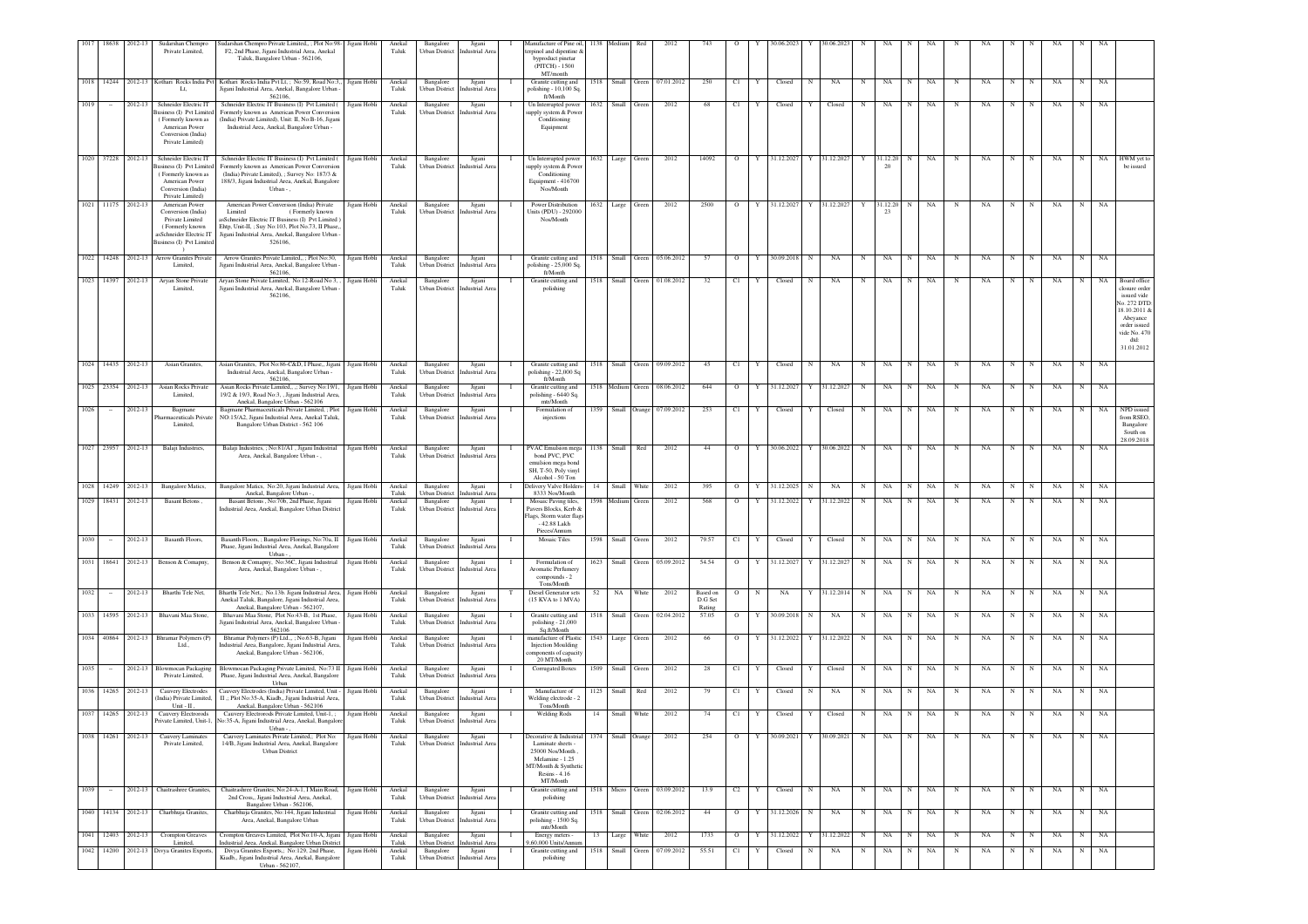| 1043 14067 2012-13 Eco-Papers india pvt ltd, |                                                      | Eco-Papers india pvt ltd,; Plot No.129A, Road<br>No:3, Jigani Industrial Area, Anekal, Bangalore<br><b>Urban District</b>                                                           | Jigani Hobli | Anekal<br>Taluk | Bangalore<br><b>Urban District</b> | Jigani<br>ndustrial Area |              | Manufacture of kraft<br>paper from waste paper<br>1300 Ton/Month                                                                                                                                                                                  |                | 1150 Medium       | Red              | 2012                         | 607    | $\circ$        | 30.06.2023                             |   | Y 30.06.2023            |              | 30.06.2<br>21  |              | NA          |            | NA          |     |   | NA          |      | NA        |                          |
|----------------------------------------------|------------------------------------------------------|-------------------------------------------------------------------------------------------------------------------------------------------------------------------------------------|--------------|-----------------|------------------------------------|--------------------------|--------------|---------------------------------------------------------------------------------------------------------------------------------------------------------------------------------------------------------------------------------------------------|----------------|-------------------|------------------|------------------------------|--------|----------------|----------------------------------------|---|-------------------------|--------------|----------------|--------------|-------------|------------|-------------|-----|---|-------------|------|-----------|--------------------------|
| 2012-13<br>1044                              | Ltd.                                                 | Elechem Technic Pvt Elechem Technic Pvt Ltd, ; No:5, Jigani Industrial Jigani Hobli<br>Area, Anekal, Bangalore Urban                                                                |              | Anekal<br>Taluk | Bangalore<br><b>Urban District</b> | Jigani<br>ndustrial Are  |              | General Engineering<br>Industries (Excluding<br>electroplating, heat<br>treatment, forging,<br>casting, pickling de-<br>greasing, Phosphating.                                                                                                    | 14             | Small White       |                  | 2012                         | 47.32  | C1             | Closed<br>Y                            | Y | Closed                  | $\mathbb{N}$ | NA             | N            | NA          | $_{\rm N}$ | <b>NA</b>   | N   | N | NA          | N    | NA        |                          |
| 1045<br>2012-13<br>$\sim$                    | Electric Links,                                      | Electric Links, , ; Jigani Industrial Area, Anekal, Jigani Hobli                                                                                                                    |              | Anckal          | Bangalore                          | Jigani                   |              | de-resting, quenching)<br>Software Development                                                                                                                                                                                                    |                | 1634 Small Green  |                  | 2012                         | 48     | C1             | Closed<br>Y                            |   | Closed                  | $_{\rm N}$   | NA             | N            | NA          | N          | NA          | N   | N | NA          | N    | NA        |                          |
| 1046<br>14072<br>2012-13                     | Electromatics.                                       | Bangalore Urban -<br>Electromatics, No:20, 2nd Phase, Jigani Industrial                                                                                                             | Jigani Hobli | Taluk<br>Anekal | <b>Urban District</b><br>Bangalore | dustrial Area<br>Jigani  |              | Surface treatment                                                                                                                                                                                                                                 | 1125           | Small             | Red              | 2012                         | 93     | $\circ$        | 0.06.2023                              |   | 30.06.2023              |              | 30.06.20       |              | NA          | N          | NA          |     |   | NA          |      | NA        |                          |
|                                              |                                                      | Area, Anekal Taluk. Bengaluru Urban District<br>562 105                                                                                                                             |              | Taluk           | <b>Urban District</b>              | ndustrial Are            |              | (Electroplating) of<br>delivery valve holders                                                                                                                                                                                                     |                |                   |                  |                              |        |                |                                        |   |                         |              | 20             |              |             |            |             |     |   |             |      |           |                          |
| 1047<br>2012-13                              | Elegant Farms India                                  | Elegant Farms India Private Limited, No:8, Jigani   Jigani Hobli                                                                                                                    |              | Anekal          | Bangalore                          | Jigani                   |              | 130000 Nos/Month<br>Cutting and finishing of                                                                                                                                                                                                      | 1507           | Small Green       |                  | 2012                         | 138    | $\circ$        | 31.12.2021<br>Y                        |   | Y 31.12.2021            | $\mathbf N$  | NA             | N            | NA          | N          | NA          | N   | N | NA          | N    | <b>NA</b> |                          |
|                                              | Private Limited.                                     | Industrial Area, Anekal, Bangalore Urban                                                                                                                                            |              | Taluk           | <b>Urban District</b>              | ndustrial Are            |              | Port IT pads &                                                                                                                                                                                                                                    |                |                   |                  |                              |        |                |                                        |   |                         |              |                |              |             |            |             |     |   |             |      |           |                          |
|                                              | <b>Engineered Polymers</b>                           |                                                                                                                                                                                     |              |                 |                                    |                          |              | repacking on job worl<br>basis                                                                                                                                                                                                                    |                | 1577 Medium Green |                  | 2012                         | 636    | $\overline{0}$ | 31.12.2021                             |   | Y 31.12.2021 N          |              |                | $\mathbb{N}$ |             |            | NA          |     | N |             |      | NA        |                          |
| 1048 14251 2012-13                           | Parivate Limited.                                    | Engineered Polymers Parivate Limited, ; No:86,<br>Jigani Industrial Area, Anekal, Bangalore Urban                                                                                   | Jigani Hobli | Anekal<br>Taluk | Bangalore<br><b>Urban District</b> | Jigani<br>ndustrial Are  |              | Cast Nylon - 600<br>MT/Annum, Extrusio                                                                                                                                                                                                            |                |                   |                  |                              |        |                |                                        |   |                         |              | NA             |              | NA          | N          |             | N   |   | NA          |      |           | Previous<br>Closed       |
|                                              |                                                      |                                                                                                                                                                                     |              |                 |                                    |                          |              | of polymers - 600<br>MT/Annum,<br>ompression molding<br>36 MT/Annum,<br>Machine parts -<br>144 000 Nos/Annun                                                                                                                                      |                |                   |                  |                              |        |                |                                        |   |                         |              |                |              |             |            |             |     |   |             |      |           |                          |
| 2012-13<br>1049                              | <b>Eshwar Granites.</b>                              | Eshwar Granites . No.71 II Phase Tigani<br>Industrial Area, Anekal, Bangalore Urban -                                                                                               | Jigani Hobli | Anekal<br>Taluk | Bangalore<br><b>Urban District</b> | Jigani<br>ndustrial Are  |              | h Extrusion of<br>polymers                                                                                                                                                                                                                        | 1614           | Small             | Green            | 01.09.2012                   | 55     | C1             | Closed                                 |   | <b>NA</b>               | N            | NA             |              | NA          | N          | NA.         | N   | N | NA          |      | NA        |                          |
| 2012-13<br>1050                              | <b>Ganga Micro Electronic</b>                        | Ganga Micro Electronics, No:25, II Phase, Jigani<br>Industrial Area, Anekal, Bangalore Urban - ,                                                                                    | Jigani Hobli | Anekal<br>Taluk | Bangalore<br>Urban District        | Jigani<br>dustrial Area  |              | Compression molding                                                                                                                                                                                                                               | $\overline{4}$ | Small             | Whit             | 2012                         | 65     | C1             | Closed                                 |   | NA                      |              | NA             |              | NA          | N          | NA          |     |   | NA          |      | NA        |                          |
| 1051 13634 2012-13                           | <b>GCI Export Private</b><br>Limited,                | GCI Export Private Limited, ; No:98-B, II Phase,<br>Jigani Industrial Area, Anekal, Bangalore Urban                                                                                 | Jigani Hobli | Anekal<br>Taluk | Bangalore<br><b>Urban District</b> | Jigani<br>ndustrial Are  |              | Moulding patterns,<br>Pallets and Headers                                                                                                                                                                                                         | 1577           | Large Green       |                  | 2012                         | 1088   | $\circ$        | 31.12.2022<br>Y                        |   | Y 31.12.2022            | N            | NA             | N            | NA          | N          | NA          | N   | N | NA          | N    | NA        |                          |
|                                              |                                                      | District                                                                                                                                                                            |              |                 |                                    |                          |              | Machining of castings<br>385 Tons/Annum                                                                                                                                                                                                           |                |                   |                  |                              |        |                |                                        |   |                         |              |                |              |             |            |             |     |   |             |      |           |                          |
| 1052 13712 2012-13 Golden Resins Private     | Limited.                                             | Golden Resins Private Limited.: No:3b. II Phase.<br>Jigani Industrial Area, Anekal, Bangalore Urban                                                                                 | Jigani Hobli | Anckal<br>Taluk | Bangalore<br><b>Urban District</b> | Jigani<br>ndustrial Are  |              | Manufacture of<br><b>Unsaturated Polyster</b>                                                                                                                                                                                                     |                | 1374 Small Orange |                  | 2012                         | 58     | $\circ$        | 30.06.2015<br>Y                        |   | Y 30.06.2015 N          |              | NA             | $_{\rm N}$   | NA          | $_{\rm N}$ | NA          | N   | N | NA          | N    | NA        |                          |
|                                              |                                                      |                                                                                                                                                                                     |              |                 |                                    |                          |              | $resins - 100$<br>Tons/Month                                                                                                                                                                                                                      |                |                   |                  |                              |        |                |                                        |   |                         |              |                |              |             |            |             |     |   |             |      |           |                          |
| 1053 23903<br>2012-13                        | Green Earth Bio-                                     | Green Earth Bio-Technologies Private Limited, ; Jigani Hobli                                                                                                                        |              | Anekal          | Bangalore                          | Jigani<br>ndustrial Ar   |              | live plants                                                                                                                                                                                                                                       |                | 1583 Small Green  |                  | 2012                         | 189    | C1             | Closed<br>Y                            |   | Closed                  | N            | NA             | N            | NA          | N          | NA          | N   | N | NA          | N    | NA        |                          |
| 1054 14082 2012-13                           | Technologies Private<br>Limited,                     | No:14-A, Jigani Industrial Area, Anekal, Bangalore<br>Urban -<br>H.P.Granites (India), H.P.Granites (India),; Plot No:38/A, I Phase, Road Jigani Hobli                              |              | Taluk<br>Anckal | <b>Urban District</b><br>Bangalore | Jigani                   | $\mathbf{I}$ | Granite cutting and                                                                                                                                                                                                                               |                | 1518 Small Green  |                  | 03.09.2012                   | 45     | C1             | Closed<br>Y                            | N | <b>NA</b>               | N            | NA             | $_{\rm N}$   | <b>NA</b>   | N          | <b>NA</b>   | N   | N | NA          | N    | <b>NA</b> |                          |
|                                              |                                                      | No.3. Jigani Industrial Area, Anekal, Bangalore<br>Urban -                                                                                                                          |              | Taluk           | <b>Urban District</b>              | ndustrial Are            |              | polishing                                                                                                                                                                                                                                         |                |                   |                  |                              |        |                |                                        |   |                         |              |                |              |             |            |             |     |   |             |      |           |                          |
| 1055 14075<br>2012-13                        | Private Limited.                                     | Haat Incienrators (India) Haat Incienrators (India) Private Limited, ; No:35 Jigani Hobli<br>B&C. Jigani Industrial Area, Anekal, Bangalore                                         |              | Anekal<br>Taluk | Bangalore<br><b>Urban District</b> | Jigani<br>Industrial Are |              | Common Incineration of<br>Hazardous wastes of                                                                                                                                                                                                     | 1171           | Small             | Red              | 1999                         | 85.97  | $\circ$        | 30.06.2024<br>Y                        |   | Y 30.06.2024            |              | 30.06.20<br>24 |              | NA          | N          | NA          |     | N | NA          |      | NA        |                          |
|                                              |                                                      | Urban - 562106.                                                                                                                                                                     |              |                 |                                    |                          |              | category No's, 3.1, 4.1<br>5.2, 20.3, 21.1, 28.1<br>28.2, 28.3, 35.1 & 36.<br>of 150 MT/Month                                                                                                                                                     |                |                   |                  |                              |        |                |                                        |   |                         |              |                |              |             |            |             |     |   |             |      |           |                          |
| 1056 13635 2012-13                           | Haat Incinerator<br>Diffusion Engineering<br>Limited | Haat Incinerator Diffusion Engineering Limited, ; Jigani Hobli<br>No:35-C, Jigani Industrial Area, Anekal, Bangalord<br>Urban -                                                     |              | Anekal<br>Taluk | Bangalore<br><b>Urban District</b> | Jigani<br>ndustrial Are  |              | Incinerators - 8<br>Nos/Month                                                                                                                                                                                                                     |                |                   |                  | 1369 Small Orange 08.09.2012 | 400    | $\circ$        | 30.09.2022                             |   | Y 30.09.2022            | Y            | 30.09.20<br>23 | N            | NA          | N          | NA          |     | N | NA          | N    | NA        |                          |
| 1057 14150 2012-13                           | Heera Granites,                                      | Heera Granites, No:13-B, Jigani Industrial Area, Jigani Hobli<br>Anekal, Bangalore Urban - ,                                                                                        |              | Anekal<br>Taluk | Bangalore<br><b>Urban District</b> | Jigani<br>ndustrial Are  |              | Granite cutting and<br>polishing - 1500 Sq.<br>mtr/Month                                                                                                                                                                                          |                | 1518 Small Green  |                  | 05.11.2012                   | 197    | $\circ$        | 31.12.2026                             |   | Y 31.12.2026            | N            | NA             | N            | NA          | N          | NA          |     | N | NA          |      | NA        |                          |
| 1058 14416 2012-13                           | Heera Overseas,                                      | Heera Overseas, ; No:32a & 33, Jigani Industrial Jigani Hobli<br>Area, Anekal, Bangalore Urban - ,                                                                                  |              | Anekal<br>Taluk | Bangalore<br><b>Urban District</b> | Jigani<br>ndustrial Are  |              | Granite cutting and<br>polishing - 1951 Sq.<br>mtr/Month                                                                                                                                                                                          |                | 1518 Small Green  |                  | 07.01.2012                   | 292    | $\circ$        | 31.12.2026<br>Y                        |   | Y 31.12.2026            | N            | NA             | N            | NA          | $_{\rm N}$ | NA          | N   | N | NA          | N    | NA        |                          |
| 2012-13<br>1059                              | Hindustan Jewels.                                    | Hindustan Jewels, ; No:75, KIADB Industrial Area, Jigani Hobli<br>Jigani, Anekal, Bangalore Urban - .                                                                               |              | Anekal<br>Taluk | Bangalore<br><b>Urban District</b> | Jigani<br>dustrial Are   |              | Watch Jewels &<br><b>Instrument Jewels</b>                                                                                                                                                                                                        | 1609           | Small             | Green            | 2012                         | 149    | C1             | Closed                                 |   | Closed                  | N            | NA             | N            | NA          | N          | $_{\rm NA}$ | N   | N | $_{\rm NA}$ |      | NA        |                          |
| 1060<br>2012-13                              | (India) Limited,                                     | Hoyasala Blow Moulders Hoyasala Blow Moulders (India) Limited, ; No:15- Jigani Hobli<br>A, Jigani Industrial Area, Anekal, Bangalore Urban                                          |              | Anekal<br>Taluk | Bangalore<br><b>Urban District</b> | Jigani<br>ndustrial Are  |              | Moulding                                                                                                                                                                                                                                          | 1569           | Small Green       |                  | 2012                         | 380    | C1             | Closed<br>Y                            | Y | Closed                  | N            | NA             | $_{\rm N}$   | $_{\rm NA}$ | N          | $_{\rm NA}$ | N   | N | NA          | N    | NA        |                          |
| 1061 14513 2012-13                           | Jai Ambe Stone,                                      | Jai Ambe Stone, ; Plot No:28, II Phase, Jigani<br>Industrial Area, Anekal, Bangalore Urban - ,                                                                                      | Jigani Hobli | Anekal<br>Taluk | Bangalore<br><b>Urban District</b> | Jigani<br>ndustrial Are  |              | Granite cutting and<br>polishing - 10,000 Sq                                                                                                                                                                                                      |                | 1518 Small Green  |                  | 01.01.2012                   | 44     | C1             | Closed                                 |   | NA                      |              | NA             | N            | NA          | N          | NA          |     |   | NA          |      | NA        |                          |
| 1062<br>- 11                                 | 2012-13 Jai Granimarmo (India)<br>Private Limited,   | Jai Granimarmo (India) Private Limited,, ; Plot Jigani Hobli<br>No:98-S. II Phase Jigani Industrial Area. Anekal.                                                                   |              | Anekal<br>Taluk | Bangalore<br><b>Urban District</b> | Jigani<br>ndustrial Are  |              | ft/Month<br>Granite cutting and<br>polishing                                                                                                                                                                                                      |                |                   | 1518 Small Green | 03.04.2012                   | -46    | C1             | Closed                                 |   | NA                      | N            | NA             | N            | NA          | N          | NA          | N   | N | NA          |      | NA        |                          |
| 1063 14213                                   | Limited.                                             | Bangalore Urban - 562106,<br>2012-13 Jain Rocks India Private Jain Rocks India Private Limited,, ; Plot No:22-C,, Jigani Hobli<br>Jigani Industrial Area, Anekal, Bangalore Urban - |              | Anekal<br>Taluk | Bangalore<br><b>Urban District</b> | Jigani<br>ndustrial Are  |              | Granite cutting and<br>polishing - 22 Sq.                                                                                                                                                                                                         |                | 1518 Small        | Green            | 05.09.2012                   | -34    | $\circ$        | 31.12.2026                             |   | NA                      | N            | NA             | N            | NA          | N          | NA          | N   | N | NA          |      | NA        |                          |
| 1064<br>2012-13                              | Je-Je Sylicon India,                                 | 562106.<br>Je-Je Sylicon India, ; Plot No:70, Kiadb,, Jigani<br>Industrial Area, Anekal, Bangalore Urban -                                                                          | Jigani Hobli | Anekal<br>Taluk | Bangalore<br><b>Urban District</b> | Jigani<br>ndustrial Are  |              | mtr/Month<br><b>Mineral Pulaverising</b>                                                                                                                                                                                                          | 1320           |                   | Small Orange     | 01.09.2012                   | 81     | C1             | Closed                                 |   | Closed                  | N            | NA             | N            | NA          | N          | NA          |     | N | NA          |      | NA        |                          |
| 1065 14180 2012-13                           | K.M. Granites (India)                                | 562106.<br>K.M. Granites (India) Limited, No:G-98, 2nd                                                                                                                              |              | Anekal          | Bangalore                          |                          |              |                                                                                                                                                                                                                                                   |                | 1518 Small Green  |                  | 07.09.2012                   | 93     | C1             | Closed                                 | N | NA                      | N            | NA             | N            | NA          | N          | NA          | N   | N | NA          |      | NA        | Letter                   |
|                                              | Limited,                                             | Phase,, Jigani Industrial Area, Anekal, Bangalore<br>Urban - 562106,                                                                                                                | Jigani Hobli | Taluk           | <b>Urban District</b>              | Jigani<br>dustrial Are   |              | Granite cutting and<br>polishing - 21,000 Sq                                                                                                                                                                                                      |                |                   |                  |                              |        |                |                                        |   |                         |              |                |              |             |            |             |     |   |             |      |           | ubmitted o<br>04.04.2018 |
| 2012-13<br>1066                              | Karnataka Armon Tapes.                               | Karnataka Armon Tanes : No.73-A II Phase                                                                                                                                            | Jigani Hobli | Anekal          | Bangalore                          | Jigani                   |              | ft/Month<br>Adhesive Tapes                                                                                                                                                                                                                        | 1603           | Small             | Green            | 2012                         | -46    | C1             | Closed                                 | Y | Closed                  |              | NA.            |              | NA          | N          | <b>NA</b>   | N   | N | NA.         |      | NA        |                          |
| 1067 13789 2012-13                           | Kaveri Industries,                                   | Jigani Industrial Area, Anekal, Bangalore Urban -<br>Kaveri Industries, ; No.43, 2nd Phase, Jigani                                                                                  | Jigani Hobli | Taluk<br>Anekal | Urban District<br>Bangalore        | dustrial Are<br>Jigani   |              | <b>Black Vulcanizing</b>                                                                                                                                                                                                                          | 1603           | Small             | Green            | 2012                         | 177    | $\circ$        | 31.12.2028                             |   | Y 31.12.2028            | N            | NA             | N            | NA          | N          | NA          |     | N | NA          | N    | NA        |                          |
|                                              |                                                      | Industrial Area, Anekal, Bangalore Urban - 562106                                                                                                                                   |              | Taluk           | <b>Urban District</b>              | ndustrial Are            |              | solution K 1003 of<br>capacity - 150 KLT.                                                                                                                                                                                                         |                |                   |                  |                              |        |                |                                        |   |                         |              |                |              |             |            |             |     |   |             |      |           |                          |
| 1068<br>$\sim$ 100 $\mu$                     |                                                      |                                                                                                                                                                                     |              | Anckal          |                                    |                          |              | <b>Black Vulcanizing</b><br>solution K 1004 - 150<br>KLT, Fabric thinner K<br>1001 of capacity 510<br>KLT/Month, Leather<br>Adhesive & allied<br>products K 1005 of<br>apacity 75 KLT & NC<br>Thineer K 1002 of<br>capacity 100 KLT<br>Research & |                |                   | 1182 Small Red   | 2012                         | 365.14 |                | 0 Y 30.06.2023 Y 30.06.2023 Y 30.06.20 |   |                         |              |                | N            | NA          | $_{\rm N}$ | NA          | N I | N | NA          | N NA |           |                          |
|                                              |                                                      | 2012-13 Kumar Organic Research Limited, : No:36, Sy<br>Limited, No. 126, Road No:3&5, Jigani Industrial Area,<br>Anekal, Bangalore Urban - 562106,                                  |              | Taluk           | Bangalore<br><b>Urban District</b> | Jigani<br>Industrial Are |              | Development of<br>armaceutical produc                                                                                                                                                                                                             |                |                   |                  |                              |        |                |                                        |   |                         |              | 19             |              |             |            |             |     |   |             |      |           |                          |
| 1069 11058 2012-13                           | Lapp India Private<br>Limited.                       | Lapp India Private Limited, No:98, J & K, 2nd Jigani Hobli<br>Phase, Jigani Industrial Area, Anekal, Bangalore<br>Urban - ,                                                         |              | Anekal<br>Taluk | Bangalore<br><b>Urban District</b> | Jigani<br>ndustrial Are  |              | Flexible control cables<br>and related accessories<br>and systems - 10 Crores<br>Meters/Annum                                                                                                                                                     |                | 1577 Large Green  |                  | 2012                         | 4173   | $\circ$        | Y                                      |   | 31.12.2022 Y 31.12.2022 | Y            | 31.12.20<br>22 | N            | NA          | N          | NA          | N   | N | NA          | N    | NA        |                          |
| 1070<br>2012-13                              | Leesha Enterprises,                                  | Leesha Enterprises, ; No:18c, Jigani Industrial<br>Area, Anekal, Bangalore Urban - ,                                                                                                | Jigani Hobli | Anckal<br>Taluk | Bangalore<br><b>Urban District</b> | Jigani<br>ndustrial Are  |              | Potassium Nitrate &<br>Manganese Acetate<br>Tetra                                                                                                                                                                                                 | 1138           | Micro             | Red              | 2012                         | 12     | C1             | Closed                                 |   | Closed                  |              | NA             |              | NA          | N          | NA          |     | N | NA          |      | NA        |                          |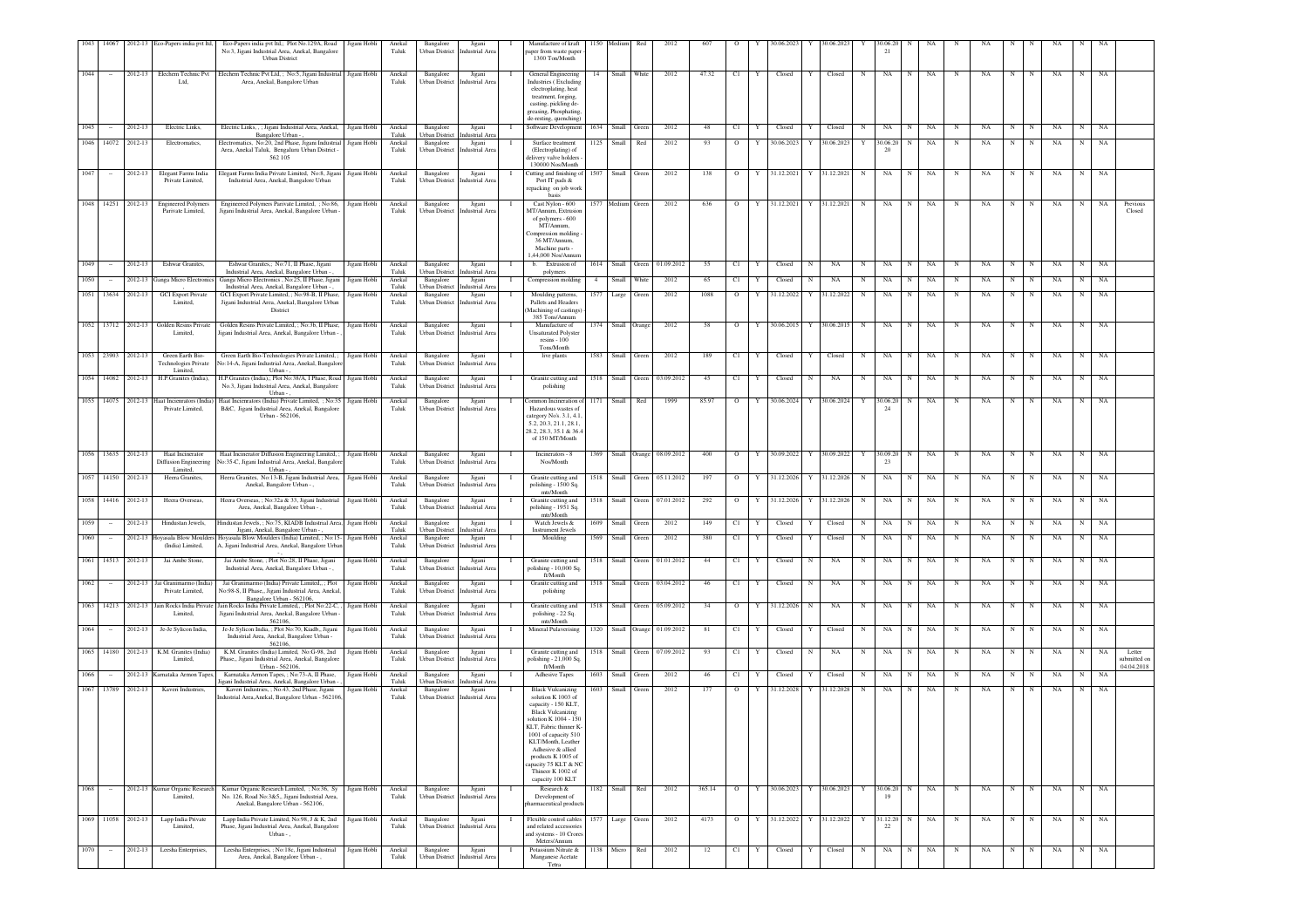| 1071 |                     | 2012-13            | Madras Fertilizers<br>Limited,                               | Madras Fertilizers Limited.: No:18 & 19, 2nd<br>Phase, Jigani Industrial Area, Anekal, Bangalore<br>Urban -                                                               | Jigani Hobli | Anekal<br>Taluk          | Bangalore<br><b>Urban District</b>                   | Jigan<br>Industrial Area                          |              | Bio-Fertilizers & bio<br>pesticide without using<br>inorganic chemicals                                                                |            | Small<br>White         | 2012                         | 58                                   | $\circ$ |    | 31.12.2016 |   | NA          |        | NA             |   | NA            | N | NA          |                 | NA       |   |             |                                                           |
|------|---------------------|--------------------|--------------------------------------------------------------|---------------------------------------------------------------------------------------------------------------------------------------------------------------------------|--------------|--------------------------|------------------------------------------------------|---------------------------------------------------|--------------|----------------------------------------------------------------------------------------------------------------------------------------|------------|------------------------|------------------------------|--------------------------------------|---------|----|------------|---|-------------|--------|----------------|---|---------------|---|-------------|-----------------|----------|---|-------------|-----------------------------------------------------------|
|      |                     |                    | 1072 14559 2012-13 Magod Lasser Machines<br>Private Limited. | Magod Lasser Machines Private Limited<br>No:72,2nd Phase, Jigani Industrial Area, Anekal,<br><b>Bangalore Urban District</b>                                              | Jigani Hobli | Anekal<br>Taluk          | Bangalore<br><b>Urban District</b>                   | Jigani<br><b>Industrial Area</b>                  |              | General Engineering of<br>laser cut parts - 10<br>T/day                                                                                | 14         | White<br>Large         | 2012                         | 2023                                 | $\circ$ |    | 31.12.2022 |   | 31.12.2022  | N      | NA             |   | NA            | N | NA          | N               | NA       |   | NA          |                                                           |
|      |                     | 1073 14420 2012-13 | Mahe Mining &<br>Processing Private                          | Mahe Mining & Processing Private Limited, ;<br>No:22a, Jigani Industrial Area, Anekal, Bangalore                                                                          | Jigani Hobli | Anekal<br>Taluk          | Bangalore<br><b>Urban District</b>                   | Jigani<br>Industrial Area                         |              | Granite cutting and<br>polishing - 22,500 Sc                                                                                           | 1518       | Small<br>Green         | 05.05.2012                   | - 37                                 | Cl      |    | Closed     |   | NA          | N      | NA             | N | NA            | N | NA          | N<br>N          | NA       | N | NA          | 30.09.2015                                                |
|      | 1074 14114          | 2012-13            | Limited.                                                     | Urban -<br>Mahesh Minerals Private Mahesh Minerals Private Limited, ; No:38/B, Jigani                                                                                     | Jigani Hobl  | Anekal                   | Bangalore                                            | Jigan                                             |              | ft/Month<br>Granite cutting and                                                                                                        | 1518 Small | Green                  | 03.12.2012                   | 81                                   | C1      |    | Closed     |   | NA          | N      | NA             |   | NA            |   | NA          | N               | NA       | N | NA          |                                                           |
| 1075 |                     | 2012-13            | Limited,<br>Master Foods Limited.                            | Industrial Area, Anekal, Bangalore Urban -<br>Master Foods Limited, , No:72, II Phase, Jigani<br>Industrial Area, Anekal, Bangalore Urban -                               | Jigani Hobli | Taluk<br>Anekal<br>Taluk | Urban District<br>Bangalore<br><b>Urban District</b> | Industrial Are<br>Jigani<br><b>Industrial Are</b> |              | polishing<br><b>Food Products</b>                                                                                                      | 1328 Small | Orange                 | 05.02.2012                   | -49                                  | C1      |    | Closed     |   | Closed      | N      | NA             |   | NA            | N | NA          | N<br>N          | NA       | N | NA          |                                                           |
| 1076 |                     | 2012-13            | Modi Exports,                                                | Modi Exports, No:98-U, 2nd Phase,, Jigani<br>Industrial Area, Anekal, Bangalore Urban -                                                                                   | Jigani Hobli | Anekal<br>Taluk          | Bangalore<br><b>Urban District</b>                   | Jigani<br>Industrial Area                         |              | <b>Garment Washing</b>                                                                                                                 | 1352       | Small<br><b>Drange</b> | 09.09.2012                   | 86                                   | C1      |    | Closed     |   | $_{\rm NA}$ | N      | $_{\rm NA}$    | N | $_{\rm NA}$   | N | $_{\rm NA}$ | N<br>N          | NA       | N | NA          |                                                           |
|      |                     |                    | 1077 14206 2012-13 Mohan Granites Private<br>Limited         | 562106.<br>Mohan Granites Private Limited, No:54, Road Jigani Hobli<br>No.3, Jigani Industrial Area, Anekal, Bangalore                                                    |              | Anekal<br>Taluk          | Bangalore<br><b>Urban District</b>                   | Jigani<br>Industrial Area                         |              | Granite cutting and<br>polishing - 1979 Sq.                                                                                            |            | 1518 Small Green       | 05.08.2012                   | 276                                  | $\circ$ | Y  | 31.12.2027 | N | NA          | N      | NA             | N | NA            | N | $_{\rm NA}$ | N<br>$_{\rm N}$ | NA       | N | NA          |                                                           |
|      | 1078 22435          | 2012-13            | Mudra Industries,                                            | Urban -<br>Mudra Industries, ; Plot NO:93-A3, II Phase, Jigani Jigani Hobli<br>Industrial Area, Anekal Taluk, Bangalore Urban                                             |              | Anckal<br>Taluk          | Bangalore<br><b>Urban District</b>                   | Jigani<br>ndustrial Are                           |              | mtr/Month<br>Powdering of Herbal<br>materials - 42                                                                                     |            |                        | 1382 Small Orange 01.07.2012 | 34                                   | $\circ$ |    | 30.09.2019 |   | 30.09.2019  | N      | NA             | N | NA            | N | NA          | N<br>N          | NA       |   | NA          |                                                           |
|      | 1079 14325<br>86587 |                    | 2012-13 Mukund Stone Private<br>Limited                      | District - 562 106<br>Mukund Stone Private Limited .: No:55.Road<br>No.3 Jigani Industrial Area, Anekal, Bangalore                                                        | Jigani Hobli | Anekal<br>Taluk          | Bangalore<br><b>Urban District</b>                   | Jigani<br>ndustrial Are                           |              | MT/Month<br>Granite cutting and<br>polishing - 20,000 Sc                                                                               | 1518 Small | Green                  | 01.04.2012                   | 66                                   | $\circ$ | Y  | 30.09.2017 | N | NA          | N      | NA             | N | $_{\rm NA}$   | N | $_{\rm NA}$ | N<br>N          | NA       | N | NA          | Applied in<br><b>XGN</b>                                  |
|      | 1080 27264          |                    | 2012-13 Murudeshwar Ceramics<br>Limited., Granite            | Urban -<br>Murudeshwar Ceramics Limited,, Granite Division,<br>No.18/2A. Kallabalu village, Jigani Industrial                                                             | Jigani Hobli | Anekal<br>Taluk          | Bangalore<br><b>Urban District</b>                   | Jigani<br><b>Industrial Area</b>                  |              | ft/Month<br>Granite cutting and<br>polishing -6000                                                                                     | 1518 Small | Green                  | 07.08.2012                   | 68                                   | C1      |    | Closed     |   | $_{\rm NA}$ | N      | $_{\rm NA}$    | N | $_{\rm NA}$   | N | $_{\rm NA}$ | $_{\rm N}$<br>N | NA       | N | $_{\rm NA}$ |                                                           |
|      |                     | 1081 14557 2012-13 | Division.<br>Nirmal Granimarm                                | area.Anekal taluk. Bangalore Urban - 562106.<br>Nirmal Granimarmo (India) Limited, ; No:56,                                                                               | Jigani Hobl  | Anekal                   | Bangalor                                             | Jigan                                             |              | sq.mt/Month<br>Granite cutting and                                                                                                     | 1518 Small | Green                  | 02.05.2012                   | 155                                  | C1      |    | Closed     |   | NA          | N      | NA             |   | NA            |   | NA          | N               | NA       |   | NA          | <b>Board</b> office                                       |
|      |                     |                    | (India) Limited,                                             | Jigani Industrial Area, Anekal, Bangalore Urban                                                                                                                           |              | Taluk                    | <b>Urban District</b>                                | <b>Industrial Area</b>                            |              | polishing                                                                                                                              |            |                        |                              |                                      |         |    |            |   |             |        |                |   |               |   |             |                 |          |   |             | closure order<br>issued vide<br>No. 311 DTD<br>18.10.2011 |
|      | 1082 27458          | 2012-13            | Nitco Terrazzo Tiles<br>Private Limited                      | Nitco Terrazzo Tiles Private Limited.: No:79/A.<br>Road No:4, Jigani Industrial Area, Anekal,<br>Bangalore Urban - ,                                                      | Jigani Hobli | Anekal<br>Taluk          | Bangalore<br><b>Urban District</b>                   | Jigani<br>ndustrial An                            |              | Mosaic Tiles, pavers,<br>exterior tiles - 1000<br>Tons/Month                                                                           | 1598       | Small<br>Green         | 2012                         | 98                                   | $\circ$ |    | 31.12.2015 |   | NA          | N      | NA             |   | NA            | N | NA          | N               | NA       |   | NA          | Applied in<br>XGN                                         |
| 1083 |                     | 2012-13            | Novatech Polymers<br>Private Limited.                        | Novatech Polymers Private Limited, ; No:16, 2nd Jigani Hobli<br>Phase, Jigani Industrial Area, Anekal, Bangalore<br>Urban -                                               |              | Anekal<br>Taluk          | Bangalore<br><b>Urban District</b>                   | Jigani<br>Industrial Are                          |              | PF Resins                                                                                                                              | 1374 Small | Orange                 | 2012                         | 50                                   | Cl      |    | Closed     |   | Closed      | N      | NA             |   | NA            | N | NA          | N<br>N          | NA       | N | NA          |                                                           |
| 1084 |                     |                    | 2012-13 Omni Marix (Pvt). Ltd.,                              | Omni Marix (Pvt). Ltd.,,; No.12-C, 1st Phase,<br>Jigani Industrial Area, Anekal Taluk, Banglaore,<br>Jigani Industrial Area, Anekal, Bangalore Urban<br>562106.           | Jigani Hobli | Anekal<br>Taluk          | Bangalore<br><b>Urban District</b>                   | Jigani<br>Industrial Area                         |              | injection molding                                                                                                                      | 1543 Large | Greer                  | 2012                         | 2138                                 | C1      |    | Closed     |   | Closed      |        | NA             |   | NA            |   | NA          |                 |          |   |             |                                                           |
| 1085 | $\sim$              | 2012-13            | P.C. Plastics Trading                                        | P.C. Plastics Trading, "; No:96, II Phase, Jigani<br>Industrial Area, Anekal, Bangalore Urban -                                                                           | Jigani Hobli | Anekal<br>Taluk          | Bangalore<br><b>Urban District</b>                   | Jigan<br>ndustrial Area                           |              | injection molding                                                                                                                      | 1543       | Small<br>Green         | 2012                         | 56                                   | C1      |    | Closed     |   | Closed      | N      | $_{\rm NA}$    | N | $_{\rm NA}$   | N | NA          | N               | NA       | N | NA          |                                                           |
|      |                     | 1086 14250 2012-13 | Pacific Stones Private<br>Limited,                           | Pacific Stones Private Limited: No:87-B., Jigani<br>Industrial Area, Anekal, Bangalore Urban -<br>562106,                                                                 | Jigani Hobli | Anckal<br>Taluk          | Bangalore<br><b>Urban District</b>                   | Jigani<br>Industrial Area                         |              | Granite cutting and<br>polishing - 18,500 Sq<br>ft/Month                                                                               | 1518       | Small<br>Green         | 03.08.2012                   | 89                                   | C1      |    | Closed     |   | NA          | N      | NA             | N | NA            | N | NA          | N<br>N          | NA       | N | NA          |                                                           |
|      |                     | 1087 23642 2012-13 | Paragon Vial Caps<br>Private Limited                         | Paragon Vial Caps Private Limited, ; Plot NO:87-<br>E2. Road No.2. Jigani Industrial Area, Anekal<br>Taluk, Bangalore Urban District - 562 106                            | Jigani Hobli | Anckal<br>Taluk          | Bangalore<br><b>Urban District</b>                   | Jigani<br>ndustrial Are                           | $\mathbf{I}$ | Manufacture of Rubber<br>vial caps - 8 Lakh<br>Pcs/day                                                                                 | 1552 Small | Green                  | 2012                         | 95.39                                | $\circ$ | Y  | 31.12.2020 |   | 31.12.2020  | N      | NA             | N | <b>NA</b>     | N | NA          | N<br>N          | NA       | N | NA          |                                                           |
|      | 1088 14095          | 2012-13            | Pashupati Granites.,                                         | Pashupati Granites,,; Plot No:73, Jigani Industrial Jigani Hobli<br>Area, Anekal, Bangalore Urban - 562106,                                                               |              | Anekal<br>Taluk          | Bangalore<br><b>Urban District</b>                   | Jigani<br><b>Industrial Area</b>                  |              | Granite cutting and<br>polishing - 2000 Sq.<br>mtr/Month                                                                               | 1518       | Small<br>Green         | 01.09.2012                   | 68                                   | $\circ$ |    | 31.12.2027 |   | NA          | N      | NA             | N | NA            | N | NA          | N<br>N          | NA       |   | NA          |                                                           |
| 1089 |                     |                    | 2012-13 Royal Embroderies Pv<br>Ltd.                         | Royal Embroderies Pvt Ltd., ; Plot No.7, KIADB<br>Indl.Area, Jigani, Anekal Taluk, Bangalore-562<br>106                                                                   | Jigani Hobl  | Anekal<br>Taluk          | Bangalore<br>Urban District                          | Jigani<br>Industrial Area                         |              | <b>Garment Stitching</b>                                                                                                               | 1589 Large | Greer                  | 2012                         | 2138                                 | C1      |    | Closed     |   | Closed      | N      | NA             |   | NA            | N | NA          | N               | NA       | N | NA          |                                                           |
|      |                     | 1090 14246 2012-13 | Multitech Metal<br>Impregnation                              | Multitech Metal Impregnation, ; No.43A, Raod<br>No.3, Ist Phase, Jigani Idl.Area, Anekal Taluk,<br>Bangalore-56106.                                                       | Jigani Hobli | Anekal<br>Taluk          | Bangalore<br><b>Urban District</b>                   | Jigani<br>ndustrial Are                           |              | Carrying out Vaccum<br>Impregnation(Porosity<br>sealing of Aluminiur<br>Die Castings on Job<br>work basis) - 6000<br>Components/ Month | 1609 Small | Green                  | 2012                         | 139                                  | $\circ$ |    | 31.12.2020 |   | 31.12.2020  | N      | NA             | N | NA            | N | NA          | N<br>N          | NA       | N | NA          |                                                           |
| 1091 |                     | 2012-13            | <b>Hutchison Essar South</b><br>Ltd.                         | Hutchison Essar South Ltd, ; Plot No.42, Road<br>No.3, Jigani Indl.Area, Anekal Taluk, Bangalore.                                                                         | Jigani Hobli | Anekal<br>Taluk          | Bangalore<br><b>Urban District</b>                   | Jigani<br>Industrial Are                          |              | Diesel Generator sets<br>(15 KVA to 1 MVA)                                                                                             | 52         | NA<br>White            | 2012                         | <b>Based</b> on<br>D.G Set<br>Rating | $\circ$ | N  | NA         |   | 31.12.2005  | N      | NA             | N | NA            | N | NA          | N<br>N          | NA       | N | NA          |                                                           |
| 1092 | 13985               |                    |                                                              | 2012-13 Madhu Plastics (P) Ltd., Madhu Plastics (P) Ltd., No.81B, Jigani Indl.Area,<br>Bangalore-562106.                                                                  | Jigani Hobli | Anekal<br>Taluk          | Bangalore<br><b>Urban District</b>                   | Jigani<br>ndustrial Are                           |              | Plastic injection<br>molding components<br>(Plastic furniture's<br>Containers and Crates<br>Basins & Baskets ) on<br>job work basis    | 1543       | Small<br>Greer         | 2012                         | 98                                   | $\circ$ |    | 31.12.2024 |   | 31.12.2024  |        | NA             |   | NA            |   | NA          |                 |          |   |             |                                                           |
|      |                     | 1093 14578 2012-13 | Maheshwari Rocks<br>(India) Pvt Ltd,                         | Maheshwari Rocks (India) Pvt Ltd.: Plot No.41-<br>B,Road No.3,Jigani Indl.Area, Anekal Taluk,<br>Bangalore-562 106.                                                       | Jigani Hobli | Anckal<br>Taluk          | Bangalore<br><b>Urban District</b>                   | Jigani<br>ndustrial Are                           |              | Granite cutting and<br>polishing - 2322 Sq.<br>mtr/Month                                                                               | 1518 Small | Green                  | 05.05.2012                   | -89                                  | $\circ$ |    | 31.12.2026 |   | NA          |        | NA             |   | NA            |   | NA          |                 | NA       |   | NA          |                                                           |
|      |                     |                    | 1094 14036 2012-13 Armsel MHE Pvt.Ltd,                       | Armsel MHE Pvt.Ltd,; Plot No.78/A, KIADB<br>Indl.Area, Anekal Taluk Bangalore                                                                                             | Jigani Hobli | Anekal<br>Taluk          | Bangalore<br><b>Urban District</b>                   | <b>KIADB</b><br>Industrial Area                   |              | <b>Material Handling</b><br>equipment like over<br>Head EOT/HOT<br>craners - 100<br>los/Annum & Hoists<br>120 Nos/Annum                | 14         | Small<br>White         | 2012                         | 437                                  | $\circ$ |    | 31.12.2020 |   | 31.12.2020  | N      | NA             |   | NA            | N | NA          | N               | NA       | N | NA          |                                                           |
|      |                     |                    |                                                              | 1095 27463 2012-13 Shubam Steel Industries, Shubam Steel Industries, ; Plot No.87F, Road No.2,<br>1st Phase, Jigani Indl. Area, Jigani Hobli, Anekal<br>Taluk, Bangalore. | Jigani Hobl  | Anekal<br>Taluk          | Bangalor<br>Urban District                           | Jigan<br>Industrial Area                          |              | Manufacture of CI<br>Moulds, CI castings and<br>ferrous castings - 450<br>MT/Month                                                     | 1165       | Red<br>Small           | 2012                         | 106                                  | C1      |    | Closed     |   | Closed      | Closed | 30.06.20<br>13 |   | NA            | N | NA          | N               | NA       | N | NA          |                                                           |
|      |                     | 1096 10993 2012-13 | Otis Elevator Co. (I)<br>Ltd.,                               | Otis Elevator Co. (I) Ltd., ; No.92, KIADB Indl.<br>Estate, Phase-II, Jigani Indl. Area, Anekal Taluk<br>Bangalore-06.                                                    | Jigani Hobli | Anekal<br>Taluk          | Bangalore<br><b>Urban District</b>                   | Jigani<br>Industrial Are                          |              | levators & components<br>833.33 Nos/Month &<br>Escalator assembly<br>1400 Nos/Month                                                    | 1125 Large | Red                    | 2012                         | 15271                                | $\circ$ | Y  | 30.06.2021 |   | 30.06.2021  | Y      | 30.06.20<br>20 |   | Permane<br>nt | N | $_{\rm NA}$ | N<br>N          | NA       | N | $_{\rm NA}$ |                                                           |
|      |                     | $1097 - 2012-13$   | Pi Drugs &<br>Pharmaceuticals Ltd.,                          | Pi Drugs & Pharmaceuticals Ltd., ; Plot No.11, Jigani Hobli<br>KIADB Indl. Area, Jigani, Anekal Taluk,<br>Bangalore.                                                      |              | Anekal<br>Taluk          | Bangalore                                            | <b>KIADB</b><br>Urban District Industrial Area    | $\mathbf{I}$ | Research laboratories 1182 Small Red<br>involving<br>chemical/animals                                                                  |            |                        | 2012                         | 42                                   | C1      | Y. | Closed     | Y | Closed N    |        | NA .           | N | $NA$ $N$      |   | NA          | N<br>N          | $\rm NA$ | N | NA          |                                                           |
| 1098 |                     |                    | 2012-13 Gearock Forge Pvt Ltd.,                              | Gearock Forge Pvt Ltd., ; No.70, KIADB 1st<br>Phase, Road No.4, Jigani Indl. Area, Anekal Taluk<br>Bangalore.                                                             | Jigani Hobli | Anekal<br>Taluk          | Bangalore<br><b>Urban District</b>                   | Jigani<br><b>Industrial Area</b>                  |              | <b>Cutting of Steels</b>                                                                                                               | $^{14}$    | Small<br>White         | 2012                         | 226                                  | Y       |    | YTC        |   | $_{\rm NA}$ | N      | $_{\rm NA}$    | N | $_{\rm NA}$   | N | $_{\rm NA}$ | N<br>N          | NA       |   | NA          |                                                           |
| 1099 |                     | 2012-13            | Sony Plastics,                                               | Sony Plastics, ; Plot No.98D, IInd Phase, Jigani<br>Indl. Area, Anekal Tq, Bangalore.                                                                                     | Jigani Hobl  | Anekal<br>Taluk          | Bangalore<br><b>Urban District</b>                   | Jigani<br><b>Industrial Area</b>                  |              | <b>Rotational Moulding</b><br>Tanks                                                                                                    | 1543 Small | Green                  | 2012                         | 75                                   | C1      |    | Closed     |   | Closed      | N      | NA             |   | NA            | N | NA          | N               | NA       | N | NA          |                                                           |
| 1100 |                     | 14644 2012-13      | Devi MA Granites,                                            | Devi MA Granites, ; Plot No.27, Jigani Indl. Area,<br>II Phase, Anekal Taluk, Bangalore.                                                                                  | Jigani Hobli | Anekal<br>Taluk          | Bangalore<br><b>Urban District</b>                   | Jigani<br>Industrial Area                         |              | Granite cutting and<br>polishing - 2500 Sq.<br>mtr/Month                                                                               | 1518       | Small<br>Green         | 06.03.2012                   | 27.95                                | $\circ$ |    | 31.12.2022 |   | NA          | N      | NA             |   | NA            | N | NA          | N               | NA       | N | NA          |                                                           |
| 1101 |                     | 2012-13            | Mascot Stone Pvt Ltd.,                                       | Mascot Stone Pvt Ltd., ; No.58, Sy.No.18/4, Road<br>No.1, Jigani Indl. Area, Anekal Tq, Bangalore.                                                                        | Jigani Hobli | Anekal<br>Taluk          | Bangalore<br><b>Urban District</b>                   | Jigani<br><b>Industrial Area</b>                  |              | Granite cutting and<br>polishing                                                                                                       | 1518       | Small<br>Green         | 04.06.2012                   | 29                                   | Cl      |    | Closed     |   | NA          | N      | NA             | N | NA            | N | NA          | N<br>N          | NA       | N | NA          |                                                           |
|      |                     | 1102 14481 2012-13 | Gommateshwara<br>Granites Pvt Ltd.,                          | Gommateshwara Granites Pvt Ltd., .; Plot No.21, Jigani Hobli<br>2nd Stage, Jigani Indl. Area, Anekal Tq, Bangalord                                                        |              | Anekal<br>Taluk          | Bangalore<br>Urban District                          | Jigani<br>Industrial Area                         |              | Granite cutting and<br>polishing - 22000 Sq.<br>ft/Month                                                                               | 1518 Small | Green                  | 08.07.2012                   | 311.47                               | C1      |    | Closed     |   | NA          | N      | NA             |   | NA            | N | NA          | N               | NA       |   | NA          |                                                           |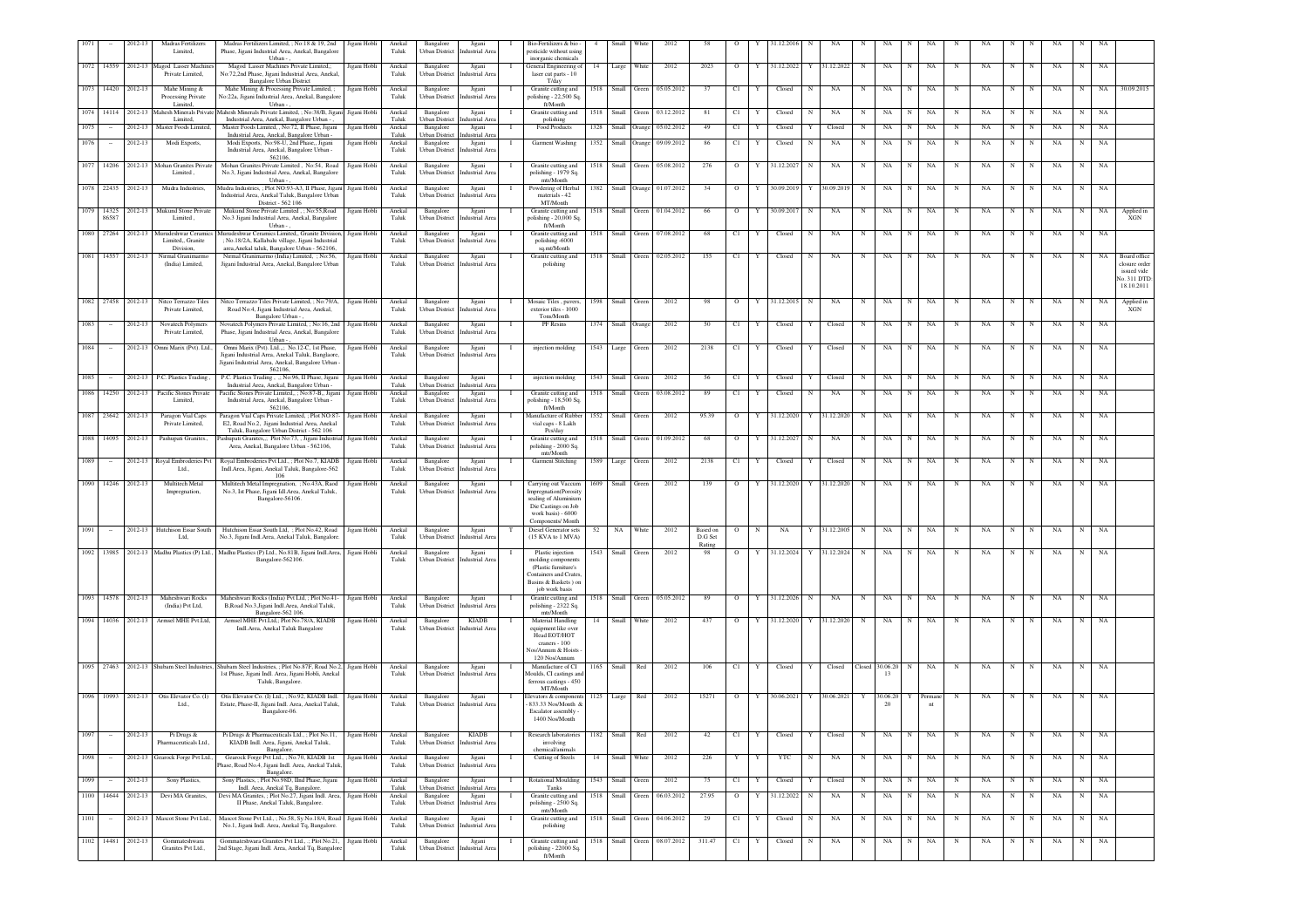| 1103 | 14245      | 2012-13            | <b>Jairam Granite</b><br>Industeis.                | lairam Granites Industeis, ; Plot No.76, Jigani Indl. Jigani Hobli<br>Area, Anekal Taluk, Bangalore,                                         |              | Anekal<br>Taluk             | Bangalor<br><b>Urban District</b>             | Jigani<br>ndustrial Area             | Granite cutting and<br>polishing - 18,500 Sq.<br>ft/Month                | 1518 | Small                | Green        | 03.06.2013              | 32                  | C1             |   | Closed     |   | NA          |   | NA               | NA          |   | NA             |                |   | NA          |   | NA          |                              |
|------|------------|--------------------|----------------------------------------------------|----------------------------------------------------------------------------------------------------------------------------------------------|--------------|-----------------------------|-----------------------------------------------|--------------------------------------|--------------------------------------------------------------------------|------|----------------------|--------------|-------------------------|---------------------|----------------|---|------------|---|-------------|---|------------------|-------------|---|----------------|----------------|---|-------------|---|-------------|------------------------------|
| 1104 | 14538      | 2012-13            | Jain Granites                                      | Jain Granites, ; Plot No.98R, Jigani Indl. Area,<br>Anekal Taluk, Bangalore.                                                                 | Jigani Hobli | Anekal<br>Taluk             | Bangalore<br>Urban Distric                    | Jigani<br>strial A                   | Granite cutting and<br>polishing - 22 Sq.                                | 1518 | Small                | Green        | 07.09.2012              | 75                  | CI             |   | Closed     | N | NA          |   | NA<br>N          | NA          | N | NA             | N              |   | <b>NA</b>   |   | NA          |                              |
| 1105 |            | 2012-13            | Vardhaman Stone                                    | Vardhaman Stone · Plot No 58 Iigani Indl Area                                                                                                | Jigani Hobl  | Anekal                      | <b>Bangalore</b>                              | Jigani                               | mtr/Month<br>Granite cutting and                                         | 1518 | Small                | Green        | 04 05 2012              | 38.95               | C1             |   | Closed     | N | <b>NA</b>   | N | NA.<br>N         | NA.         | N | NA <sup></sup> | N              |   | NA.         |   | NA          |                              |
| 1106 |            | 2012-13            | Sun Diamond,                                       | Anekal Taluk, Bangalore<br>Sun Diamond, Plot No.23-B, Jigani Indl. Area,<br>Anekal Tq, Bangalore.                                            | Jigani Hobl  | Taluk<br>Anekal<br>Taluk    | Jrban District<br>Bangalore<br>Jrban District | dustrial Ar<br>Jigani<br>ustrial Are | polishing<br>Granite cutting and<br>polishing                            | 1518 | Micro                | Greet        | 09.03.2012              | 22                  | C1             |   | Closed     |   | NA          |   | NA               | NA          | N | NA             | N              |   | NA          |   | NA          |                              |
| 1107 |            | 2012-13            | Shri Durga Granites,                               | Shri Durga Granites,; Plot No.27, II Phase, Jigani<br>Indl. Area, Anekal Taluk, Bangalore.                                                   | Jigani Hobli | Anekal<br>Taluk             | Bangalore<br><b>Irhan District</b>            | Jigani<br>dustrial Are               | Granite cutting and<br>polishing                                         | 1518 | Micro                | Greet        | 07.09.2012              | 24                  | C2             |   | Closed     |   | $_{\rm NA}$ |   | $_{\rm NA}$      | NA          | N | NA             | N              |   | $_{\rm NA}$ |   | $_{\rm NA}$ |                              |
| 1108 |            | 2012-13            | GRN Stones Pvt Ltd.                                | GRN Stones Pvt Ltd., ; No.11-A, Road No.3, Jigani Jigani Hobli<br>Indl. Area, Anekal Taluk, Bangalore.                                       |              | Anekal<br>Taluk             | Bangalore<br>Urban District                   | Jigani<br>ndustrial Are              | vement stones, cobbl<br>stones, krebs stones &                           | 1598 | Small                | Green        | 05.08.2012              | 96                  |                |   | YTC        |   | YTC         |   | NA<br>N          | <b>NA</b>   | N | NA             | N              |   | NA          |   | NA          |                              |
| 1109 |            | 2012-13            | Active Biotech,                                    | Active Biotech,; 1047, 19th main, Jigani, Indl.                                                                                              | Jigani Hobl  | Anekal                      | Bangalore                                     | Jigani                               | paving tiles<br>Formulation of                                           | 1359 | Small                | Orang        | 07.09.2012              | 255                 | Cl             |   | Closed     |   | Closed      |   | NA               | NA          | N | NA             | N              |   | NA          |   | NA          |                              |
| 1110 |            | 2012-13            | <b>RP</b> Industries                               | Area, Anekal Taluk, Bangalore<br>RP Industries, ; Plot No.CP-139, KSSIDC Indl.                                                               | Jigani Hobl  | Taluk<br>Anekal             | Jrban District<br>Bangalore                   | strial A<br><b>KSSIDC</b>            | Pharmaceuticals<br>lastic blow FBMshee                                   | 1543 | Micro                | Green        | 2012                    | 16.5                | C1             |   | Closed     |   | Closed      |   | NA               | NA          |   | NA             |                |   | NA          |   | NA          |                              |
|      |            |                    |                                                    | Estate, Jigani, Anekal Taluk, Bangalore.                                                                                                     |              | Taluk                       | <b>Urban District</b>                         | Industrial<br>Estate                 | (High Molecular/High<br>Density ) and Linear                             |      |                      |              |                         |                     |                |   |            |   |             |   |                  |             |   |                |                |   |             |   |             |                              |
|      |            |                    |                                                    |                                                                                                                                              |              |                             |                                               |                                      | Low density<br>olyethylene Blow filn                                     |      |                      |              |                         |                     |                |   |            |   |             |   |                  |             |   |                |                |   |             |   |             |                              |
|      |            | 1111 14040 2012-13 | Sun Clad Coaters                                   | Sun Clad Coaters, Plot No.18/A, 2nd Phase                                                                                                    | Jigani Hobli | Anekal                      | Bangalor                                      |                                      | sheets) - 8 MT/Month                                                     |      | 1125 Small Red       |              | 2012                    | 42                  | $\circ$        |   | 30.06.2022 | Y | 30.06.2022  | Y | N                | NA          |   | NA             | $_{\rm N}$     | N | NA          |   | NA          |                              |
|      |            |                    |                                                    | KSSIDC Indl. Area, Jigani, Anekal Taluk,<br>Bangalore.                                                                                       |              | Taluk                       | Urban District                                | Jigani<br>ndustrial Are              | Phosphating and<br>Aluminium oxide<br>lasting of capacity 200            |      |                      |              |                         |                     |                |   |            |   |             |   | 30.06.20<br>22   |             | N |                |                |   |             |   |             |                              |
|      |            | 1112 14401 2012-13 | R.K.Granites                                       | R.K.Granites, ; Plot No.5F, Jigani Indl. Area,                                                                                               | Jigani Hobl  | Anekal                      | Bangalor                                      | Jigani                               | MT/Month<br>Granite cutting and                                          | 1518 | Small                | Green        | 01.04.2012              | 73.49               | $\circ$        |   | 31.12.2026 | N | $_{\rm NA}$ | N | NA               | NA          |   | $_{\rm NA}$    | N              |   | NA          |   | NA          |                              |
|      |            |                    |                                                    | Bangalore.                                                                                                                                   |              | Taluk                       | Urban Distric                                 | lustrial Ar                          | olishing - 1997.41 Sq<br>mtr /Month                                      |      |                      |              |                         |                     |                |   |            |   |             |   |                  |             |   |                |                |   |             |   |             |                              |
| 1113 |            | 2012-13            | Crew Chemicals (I) P<br>Ltd.                       | Crew Chemicals (I) Pvt Ltd., ; No.82/A, Jigani Indl. Jigani Hobli<br>Area, Anekal Taluk, Bangalore.                                          |              | Anekal<br>${\rm \bf T}aluk$ | Bangalore<br>Jrban District                   | Jigani<br>lustrial Are               | Chemical Industry                                                        | 1138 | <b>Micro</b>         | Red          | 2012                    | 15                  | C1             |   | Closed     |   | NA          |   | NA               | NA          |   | NA             |                |   | NA          |   | NA          |                              |
| 1114 |            | 2012-13            | <b>Bangalore Brush</b><br>Company Pvt Ltd.,        | ngalore Brush Company Pvt Ltd., ; plot No.15 B-<br>1, Jigani Indl. Area, Anekal Taluk, Bangalore.                                            | Jigani Hobl  | Anekal<br>${\rm T}$ aluk    | Bangalore<br>Jrban Distric                    | Jigani<br>ustrial Ar                 | <b>Brushes</b>                                                           | 75   |                      |              | 2012                    | 40                  |                |   | Closed     |   | Closed      |   | NA               | NA          |   | NA             | N              |   | NA          |   | NA          |                              |
| 1115 |            | 2012-13            | <b>Bharathi Tele Ven</b><br>Ltd.,                  | Bharathi Tele Ventures Ltd : Plot No.64, C/O<br>ACE Forge (P) Ltd., Jigani Anekal Taluk,<br>Bangalore.                                       | Jigani Hobli | Anekal<br>Taluk             | Bangalore<br>Urban Distric                    | <b>NIA</b>                           | Diesel Generator sets<br>(15 KVA to 1 MVA)                               | 52   | NA.                  | White        | 2012                    | Based on<br>D.G Set | $\Omega$       |   | NA         | Y | 31 12 2012  |   | NA<br>N          | NA.         | N | NA.            | N              |   | NA.         |   | NA          |                              |
| 1116 |            | 2012-13            | Yetticatte Export,                                 | Yetticatte Export, ; No.14/1, Kallaballi Village,<br>Jigani Hobli, Anekal Taluk, Bnagalore District.                                         | Jigani Hobl  | Anekal<br>Taluk             | Bangalore<br>Jrban Distric                    | <b>NIA</b>                           | <b>Garment Stitching</b>                                                 | 1589 | Small                | Greet        | 2012                    | Rating<br>474       |                |   | Closed     |   | Closed      |   | NA               | $_{\rm NA}$ |   | NA             | N              |   | NA          |   | NA          |                              |
| 1117 | 14176      | 2012-13            | Bhavyam Industries,                                | Bhavyam Industries,; Plot No.57, Jigani Indl. Area, Jigani Hobli<br>Anekal Taluk, Bangalore.                                                 |              | Anekal<br>Taluk             | Bangalor<br>Urban District                    | Jigani<br>ustrial Ar                 | Granite cutting and<br>polishing - 15000 Sq.                             | 1518 | Small                | Greet        | 03.02.2012              | 220                 | $\circ$        |   | 31.12.2025 | N | $_{\rm NA}$ |   | $_{\rm NA}$      | NA          | N | NA             | $_{\rm N}$     |   | NA          |   | $_{\rm NA}$ |                              |
| 1118 |            |                    | 2012-13 Shree Maniunatha Stone                     | Shree Maniunatha Stone Crusher.: Sv.No.90.                                                                                                   | Jigani Hobli | Anekal                      | Bangalore                                     | <b>NIA</b>                           | mtr/Month<br>Stone Crusher                                               | 1371 | Micro Orang          |              | 2012                    | 19.13               | C1             | N | NA         | Y | 08.03.2020  |   | NA<br>N          | <b>NA</b>   | N | NA             | N              |   | <b>NA</b>   |   | NA          | Tempererly                   |
| 1119 |            | 2012-13            | Crusher,<br>Shivangi Exports Pvt                   | Kallabalu Post, Jignai Hobli, Anekal Taluk,<br>Bangalore.<br>Shivangi Exports Pvt Ltd., ; Sy.No.14/1, Kallabalu                              | Jigani Hobl  | ${\rm \bf T}aluk$<br>Anekal | Urban Distric<br>Bangalore                    | $_{\rm NIA}$                         | Granite cutting and                                                      | 1518 | Small                | Green        | 08.09.2012              | 104                 | C1             |   | Closed     |   | $_{\rm NA}$ |   | $_{\rm NA}$      | $_{\rm NA}$ |   | NA             | N              |   | NA          |   | NA          | closed to Eco<br>nsitive zon |
| 1120 | 18537      | 2012-13            | ht.I<br>Anand Sweets &                             | Village, Jigani, Anekal Taluk, Banglaore.<br>nand Sweets & Savouries, ; NO.31-A, Road No.2, Jigani Hobl                                      |              | Taluk<br>Anekal             | <b>Irhan District</b><br>Bangalore            | <b>NIA</b>                           | polishing<br>Bakery products - 1000                                      | 1305 |                      | Oran         | 2012                    | 837                 | $\circ$        |   | 30.09.2021 | Y | 30.09.2021  |   | NA<br>N          | NA          |   | NA             | N              |   | <b>NA</b>   |   | NA          |                              |
|      |            |                    | Savouries,                                         | 1st Phase, Anekal Taluk, Bangalore.                                                                                                          |              | Taluk                       | Urban District                                |                                      | <i>sgs/Month</i> , Namkeens<br>3500 Kgs/Month,                           |      |                      |              |                         |                     |                |   |            |   |             |   |                  |             |   |                |                |   |             |   |             |                              |
|      |            |                    |                                                    |                                                                                                                                              |              |                             |                                               |                                      | Snacks - 500<br>Kgs/Month & Sweets                                       |      |                      |              |                         |                     |                |   |            |   |             |   |                  |             |   |                |                |   |             |   |             |                              |
|      |            |                    |                                                    |                                                                                                                                              |              |                             |                                               |                                      | 20000 Kgs/Month                                                          |      |                      |              |                         |                     |                |   |            |   |             |   |                  |             |   |                |                |   |             |   |             |                              |
|      |            |                    | 1121 14223 2012-13 Panna Stones Pvt Ltd.,          | Panna Stones Pvt Ltd., P.No.14 (P), Jigani Indl.<br>Area, 1st Phase, Anekal (T), Bangalore.                                                  | Jigani Hobli | Anekal<br>Taluk             | Bangalore<br><b>Irban Distric</b>             | Jigani<br>trial Are                  | Granite cutting and<br>polishing - 1980 Sq.<br>mtr/Month                 |      | 1518 Small Green     |              | 05.10.2012              | 199                 | $\circ$        |   | 31.12.2026 | N | <b>NA</b>   |   | NA<br>N          | NA          | N | NA             | $_{\rm N}$     | N | NA          |   | NA          |                              |
|      | 1122 26692 |                    | 2012-13 PS Paints & Coatings<br>Pvt Ltd            | PS Paints & Coatings (I) Pvt Ltd., NO.117/P2,<br>KIADB Indl. Area, Jigani 2nd Phase, 4th Road,                                               | Jigani Hobli | Anekal<br>Taluk             | Bangalor<br>Urban District                    | Jigani<br>dustrial Are               | Paint & Primers - 50<br>KL/Month                                         | 1357 |                      | Small Orange | 02.10.2012              | 42.32               | $\overline{O}$ |   | 31.12.2025 | N | $_{\rm NA}$ | N | $_{\rm NA}$      | $_{\rm NA}$ |   | $_{\rm NA}$    | N              |   | NA          |   | $_{\rm NA}$ |                              |
| 1123 |            | 2012-13            | Sree Vigneshwara                                   | Anekal Taluk, Banglaore.<br>Sree Vigneshwara Industries, No.D-12,                                                                            | Jigani Hobl  | Anekal                      | Bangalore                                     | Jigani                               | Plastic granules from                                                    | 1366 |                      | Micro Orange | 06.04.2012              | 10                  |                |   | <b>YTC</b> | N | NA          | N | NA               | NA          | N | NA             | N              |   | NA          |   | NA          |                              |
|      |            |                    | Industries,                                        | Dr.Ambedkar Layout, K.S.S.I.D.C. II Phase, Jigar<br>Indl. Area, Anekal Taluk, Bangalore.                                                     |              | Taluk                       | Jrban Distric                                 | strial Ar                            | reporcessing of waste<br>plastics                                        |      |                      |              |                         |                     |                |   |            |   |             |   |                  |             |   |                |                |   |             |   |             |                              |
|      | 1124 14531 | 2012-13            | Sri Vishnu Granites.                               | Sri Vishnu Granites. : Plot No.98-F1. 2nd Phase.<br>Jigani Indl. Area, Jigani Hobli, Anekal Taluk,<br>Bangalore.                             | Jigani Hobli | Anekal<br>Taluk             | Bangalore<br><b>Irhan District</b>            | Jigani<br>lustrial Are               | Granite cutting and<br>polishing - 2044 Sq.<br>mtr/Month                 | 1518 | Small                | Green        | 05.09.2012              | 62                  | $\circ$        |   | 31.12.2028 | N | NA          | N | NA<br>N          | NA          | N | NA             | $_{\rm N}$     | N | NA          | N | NA          |                              |
| 1125 | 14189      | 2012-13            | Periwal Granites,                                  | Periwal Granites, No.23B, Jigani indl. Area, Jigani, Jigani Hobli<br>Anekal Taluk, Bangalore.                                                |              | Anekal<br>Taluk             | Bangalore<br>Jrban Distric                    | Jigani<br>ustrial Are                | Granite cutting and<br>polishing - 2500 Sq.                              | 1518 | Small                | Green        | 02.01.2012              | $86\,$              | $\circ$        |   | 31.12.2031 | N | $_{\rm NA}$ |   | $_{\rm NA}$<br>N | NA          |   | NA             | $_{\rm N}$     |   | NA          |   | NA          |                              |
| 1126 |            | 14300 2012-13      | Mittal Stone (P) Ltd.,                             | Mittal Stone (P) Ltd., ; No.85E, 1st Phase, Jignai                                                                                           | Jigani Hobli | Anekal                      | Bangalore                                     | Jigani                               | mtr/Month<br>Granite cutting and                                         | 1518 | Small                | Green        | 01.03.2012              | 77                  | C1             |   | Closed     | N | NA          |   | NA<br>N          | NA          | N | NA             | N              |   | NA          |   | NA          |                              |
|      |            |                    |                                                    | Indl. Area, Anekal Taluk, Bangalore.                                                                                                         |              | Taluk                       | Urban District                                | ndustrial Are                        | polishing - 21,500 Sq<br>$\mathrm{ft/Month}$                             |      |                      |              |                         |                     |                |   |            |   |             |   |                  |             |   |                |                |   |             |   |             |                              |
| 1127 | 23499      | 2012-13            | Hallmark                                           | Hallmark. No.81E1, 1st Phase, Jigani Indl. Area.<br>Anekal Taluk, Bangalore                                                                  | Jigani Hobli | Anekal<br>Taluk             | Bangalore<br>Jrban District                   | Jigani<br>strial Ar                  | Paint Formulation                                                        | 1357 | Small                | Orans        | 20.04.2012              | 32                  | $\,$ O         |   | 31.12.2015 | N | $_{\rm NA}$ |   | $_{\rm NA}$      | $_{\rm NA}$ | N | $_{\rm NA}$    | N              |   | $_{\rm NA}$ |   | NA          |                              |
|      | 1128 14033 | 2012-13            | Power Control<br>Equipment, Unit-II,               | Power Control Equipment, Unit-II, ; Plot No.40-A,<br>Phase-I, Road No.3, Jigani Indl. Area, Bangalore                                        | Jigani Hobl  | Anekal<br>Taluk             | Bangalor<br><b>Irhan District</b>             | Jigani<br>ndustrial Are              | Bus ducts along with<br>pre-treatment & Powder                           | 1125 | Medir                | Red          | 31.10.2011              | 825                 |                |   | 30.06.2021 |   | 0.06.202    |   | 0.09.2<br>19     | NA          |   | NA             |                |   |             |   |             | application                  |
|      |            |                    |                                                    |                                                                                                                                              |              |                             |                                               |                                      | coating - 25 Nos/Mont<br>& Electrical panel boar<br>& control board with |      |                      |              |                         |                     |                |   |            |   |             |   |                  |             |   |                |                |   |             |   |             | FBO on<br>28.08.2020         |
|      |            |                    |                                                    |                                                                                                                                              |              |                             |                                               |                                      | ore-treatment & powde<br>coating - 250                                   |      |                      |              |                         |                     |                |   |            |   |             |   |                  |             |   |                |                |   |             |   |             |                              |
|      |            |                    |                                                    |                                                                                                                                              |              |                             |                                               |                                      | Nos/Month.                                                               |      |                      |              |                         |                     |                |   |            |   |             |   |                  |             |   |                |                |   |             |   |             |                              |
| 1129 | 23944      |                    | 2012-13 Madhuri Cement Pipes &<br>Allied Products, | Madhuri Cement Pipes & Allied Products, ; Plot<br>No.26, 100 Ft Ring Road, KIADB Indl. Area,                                                 | Jigani Hobli | Anekal<br>Taluk             | Bangalore<br>Jrban Distric                    | KIADB<br>dustrial Are                | PVC Pipes, HDPE<br>Pipes etc., by extrusio                               |      | 1614   Small   Green |              | 2012                    | 137                 | $\circ$        |   | 31.12.2015 |   | NA          |   | NA<br>N          | NA          |   | - NA           |                |   | <b>NA</b>   |   | NA          |                              |
|      | 1130 14351 | 2012-13            | Krishna Granites                                   | Jigani, Phase-II, Anekal Taluk, Bangalore.<br>Krishna Granites, ; No.98-W(P), Phase-II, Jigani                                               | Jigani Hobli | Anekal                      | Bangalor                                      | Jigani                               | Granite cutting and                                                      |      |                      |              | 25.08.2012              |                     |                |   | Closed     |   | NA          |   | NA               | NA          |   | NA             |                |   | NA          |   |             |                              |
|      |            |                    |                                                    | Indl. Area, Anekal Taluk, Banglaore.                                                                                                         |              | Taluk                       | <b>Irhan District</b>                         | ndustrial Are                        | polishing - 22000 Sq.<br>ft/Month                                        |      |                      |              |                         |                     |                |   |            |   |             |   |                  |             |   |                |                |   |             |   |             |                              |
| 1131 | 18644      | 2012-13            | Sumukha Engineering<br>Pvt Ltd.                    | Sumukha Engineering Pvt Ltd., ; Plot No.110,<br>Road No.4, 2nd Phase, Jigani Indl. Area, Anekal<br>Taluk, Bengaluru Urban District - 562 106 | Jigani Hobl  | Anekal<br>Taluk             | Bangalore<br>Jrban Distri                     | Jigani<br>.<br>rial A                | Fabrication & Powder<br>Coating - 9660 Sq.<br>mtr/Month                  | 1125 | Small                | Red          | 2012                    | 80                  |                |   | 30.06.2022 |   | 0.06.2022   |   | 0.06.2<br>$22\,$ | NA          |   | NA             | Ν              |   | NA          |   | NA          |                              |
| 1132 |            | 2012-13            | Laguna Clothing Pv<br>Ltd.                         | Laguna Clothing Pvt Ltd: No.51/1, 1/1. Jigani<br>Indl. Area, Kallabalur Village, Anekal Taluk,                                               | Jigani Hobli | Anekal<br>Taluk             | <b>Bangalore</b><br>Jrban District            | Jigani<br>ustrial Are                | <b>Garment Stitching</b>                                                 |      | 1589 Medium Green    |              | 2012                    | 890                 | Cl             |   | Closed     | Y | Closed      |   | NA<br>N          | <b>NA</b>   | N | <b>NA</b>      | N              | N | <b>NA</b>   |   | NA          |                              |
| 1133 |            | 2012-13            | Mallik Engineering                                 | Bangalore.<br>fallik Engineering - Unit-3, No. 115, Road No. 4                                                                               | Jigani Hob   | Aneka                       | Bangalore                                     | Jigani                               | Sheet Meta                                                               | 14   | Small                |              | 2012                    | 86.5                | CI             |   | Closed     | Y | Closed      |   | NA               | NA          |   | NA             | $\overline{N}$ |   | NA          |   |             | ame chans                    |
|      |            |                    | Unit-3                                             | 2nd Phase, Jigani Industrial Area, Jigani Hobli,<br>Anekal Taluk, Bangalore Urban District -                                                 |              | Taluk                       | Jrban Distric                                 | trial Are                            | Components                                                               |      |                      |              |                         |                     |                |   |            |   |             |   |                  |             |   |                |                |   |             |   |             | to Mallik<br>Multi           |
| 1134 | 15916      | 2012-13            | Malik Engineering.                                 | Malik Engineering, Unit-2, Plot No.126, Road                                                                                                 | Jigani Hobl  | Anekal                      | Bangalore                                     | Jigani                               | Sheet metal component.                                                   | 1322 |                      |              | Small Orange 21.02.2012 | 496                 | $\circ$        |   | 30.09.2022 |   | 30.09.2022  |   | 60.09.2<br>24    | NA          |   | NA             |                |   | NA          |   | NA          | Technology                   |
|      |            |                    | Unit-2.                                            | No.3, KIADB Indl. Estate, Phase-II, Jigani Indl.<br>Area, Ankeal Taluk, Bengaluru Urban District -560<br>105                                 |              | Taluk                       | Urban Distric                                 | ustrial Ar                           | machined component<br>mech, sub assemblies<br>arts of elevators / - 35   |      |                      |              |                         |                     |                |   |            |   |             |   |                  |             |   |                |                |   |             |   |             |                              |
|      |            |                    |                                                    |                                                                                                                                              |              |                             |                                               |                                      | Ton/Month                                                                |      |                      |              |                         |                     |                |   |            |   |             |   |                  |             |   |                |                |   |             |   |             |                              |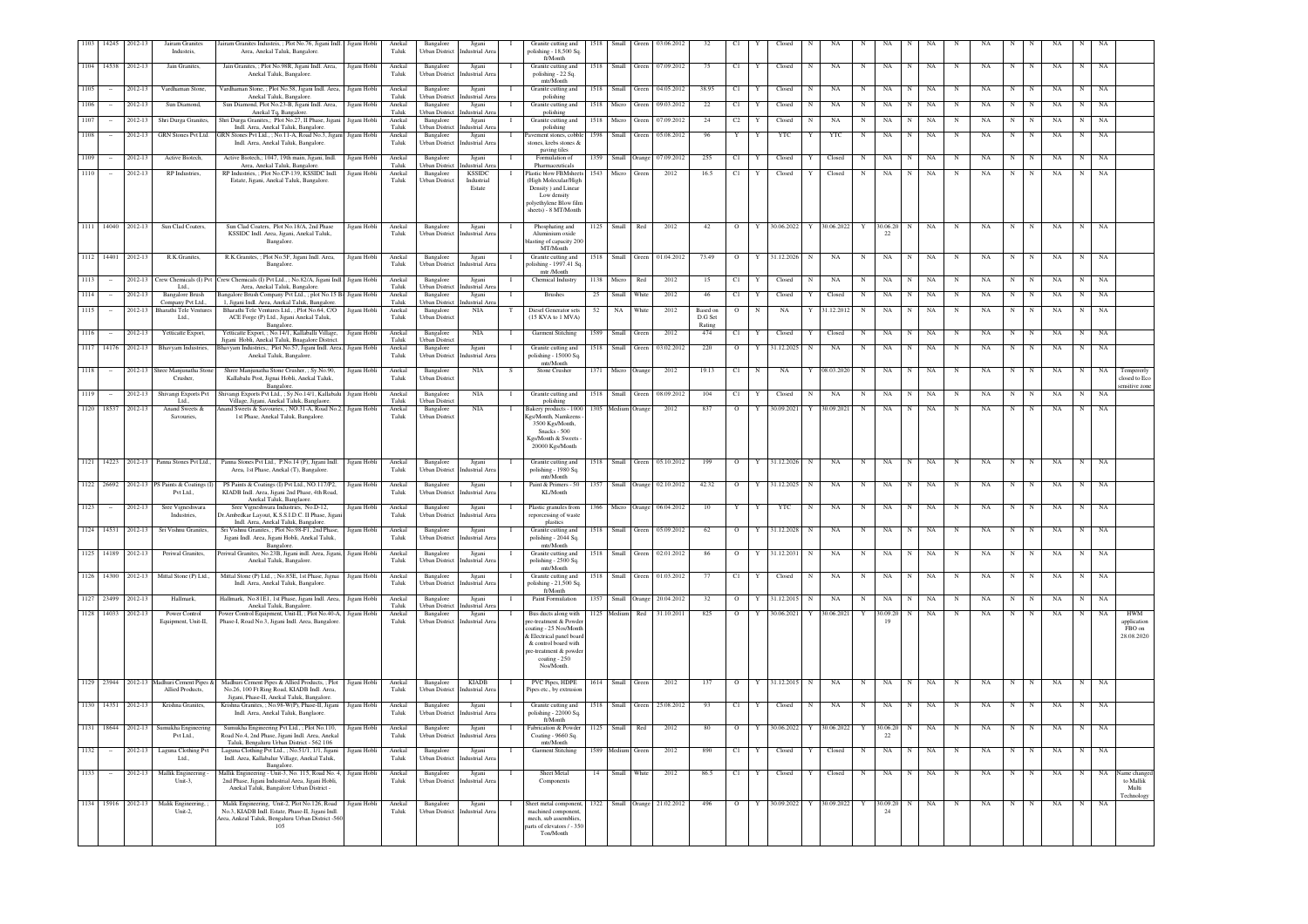| 1135 |        | 13908 2012-13      | PSK Engineering Pv<br>Ltd.                                           | PSK Engineering Pvt Ltd. No.34-36, Phase-II,<br>Jigani Indl. Area, Bangalore.                                                                                                  | Jigani Hobli | Anekal<br>Taluk          | Bangalore<br><b>Urban District</b>                          | Jigani<br>ndustrial Area                           | Plate form components<br>100000 Nos/Annum<br>Sub Assembly - 75000<br>Nos/Annum, Assembly<br>25000 Nos/Annum &<br>Machined components                                                | 14         | Small<br>White    | 2012       | 148.58                     | $\circ$ |   | 31.12.2016   |   | 31.12.2016             |            | NA             |             |             |             |     |   |             |    |                  |                                       |
|------|--------|--------------------|----------------------------------------------------------------------|--------------------------------------------------------------------------------------------------------------------------------------------------------------------------------|--------------|--------------------------|-------------------------------------------------------------|----------------------------------------------------|-------------------------------------------------------------------------------------------------------------------------------------------------------------------------------------|------------|-------------------|------------|----------------------------|---------|---|--------------|---|------------------------|------------|----------------|-------------|-------------|-------------|-----|---|-------------|----|------------------|---------------------------------------|
| 1136 | $\sim$ | 2012-13            | Golden Packaging<br>Industries.                                      | Golden Packaging Industries, ; Plot No.3, Jigani<br>Indl. Area, Phase-II, Anekal Taluk, Bangalore.                                                                             | Jigani Hobli | Anckal<br>Taluk          | Bangalore<br><b>Urban District</b>                          | Jigani<br>ndustrial Are                            | 25000 Nos/Annum<br>Manufacture of<br>corrugated boxes &<br>Storage records 5<br>Ton/Month                                                                                           | 1509       | Small Green       | 2012       | 85                         | Y       |   | YTC          |   | YTC                    | $_{\rm N}$ | NA             | N           | NA          | $\mathbf N$ | NA  | N | $_{\rm N}$  | NA | NA<br>N          |                                       |
|      |        |                    | 1137 14045 2012-13 Metform Engineers,                                | Metform Engineers, No.18/B, Jigani Industrial<br>Area, Anekal Taluk, Bengaluru Urban District -<br>562106                                                                      | Jigani Hobli | Anekal<br>Taluk          | Bangalore<br><b>Urban District</b>                          | Jigani<br>ndustrial Are                            | Cold forging of<br>components & hot<br>phosphating of forged<br>component of capacity<br>100 MT/Month                                                                               |            | 1125 Medium Red   | 2012       | 517                        | $\circ$ | Y | 30.06.2022   |   | Y 30.06.2022 Y         |            | 30.06.20<br>22 | N           | NA          | $_{\rm N}$  | NA  | N | $_{\rm N}$  | NA | NA<br>N          |                                       |
|      |        |                    | 1138 14507 2012-13 Govind shree granites,                            | Govind shree granites, No.81-E, Phase-I, Jigani<br>industrial Area, Bangalore-562106                                                                                           | Jigani Hobli | Anekal<br>Taluk          | Bangalore<br>Urban District                                 | Jigani<br>ndustrial Are                            | Granite cutting and<br>polishing - 1858 Sq.                                                                                                                                         |            | 1518 Small Green  | 28.09.2012 | 50                         | $\circ$ |   | 31.12.2027   |   | NA                     | N          | NA             | N           | NA          | N           | NA  | N | N           | NA | NA<br>N          |                                       |
| 1139 |        |                    | 2012-13 Infotech Works (I) Pvt<br>Ltd.                               | Infotech Works (I) Pvt Ltd, ; P.No.93/A 9, Jigani   Jigani Hobli<br>Industrial Area, B'lore.                                                                                   |              | Anekal<br>Taluk          | Bangalore<br><b>Urban District</b>                          | Jigani<br>ndustrial Area                           | mtr/Month<br>General Engineering<br>Industries (Excluding                                                                                                                           |            | Medium White      | 2012       | 626                        |         |   | YTC          |   | YTC                    |            | NA             |             | NA          |             | NA  |   |             | NA |                  |                                       |
|      |        |                    |                                                                      |                                                                                                                                                                                |              |                          |                                                             |                                                    | electroplating, heat<br>treatment, forging.<br>casting, pickling de-<br>greasing, Phosphating<br>de-resting, quenching)                                                             |            |                   |            |                            |         |   |              |   |                        |            |                |             |             |             |     |   |             |    |                  |                                       |
|      |        | 1140 13991 2012-13 | Tube Products,                                                       | Tube Products,; 85-D, 85-P, 1st Phase, Jigani<br>Industrial Area, Anekal (Tq), B'lore.                                                                                         | Jigani Hobli | Anckal<br>Taluk          | Bangalore<br><b>Urban District</b>                          | Jigani<br>ndustrial Are                            | LLDPE Pipes - 6<br>Tons/Month, PVC<br>Braided pipe - 10<br>Tons/Month, PVC<br>compound - 5<br>Tons/Motnh, PVC<br>suction hose pipe - 18<br>Ton/Month & PVC<br>tubings - 2 Ton/Month |            | 1563 Small Green  | 2012       | 121                        | $\circ$ |   | Y 31.12.2026 |   | Y 31.12.2026 N         |            | NA             | $\mathbf N$ | NA .        | $\mathbf N$ | NA  | N | N           | NA | $N$ $NA$         |                                       |
| 1141 |        |                    | 2012-13 Xcel Teleco Pvt Ltd,<br>Global Heat Treatment                | Xcel Teleco Pvt Ltd, Global Heat Treatment<br>Services (P) Ltd; P. No-86, KIADB Indl Area,                                                                                     | Jigani Hobli | Anekal<br>Taluk          | Bangalore<br>Urban District                                 | <b>KIADB</b><br>ndustrial Area                     | Diesel Generator sets<br>(15 KVA to 1 MVA)                                                                                                                                          | 52         | NA<br>White       | 2012       | <b>Based</b> on<br>D.G Set |         |   | NA           |   | 31.12.2017             | N          | NA             |             | NA          |             | NA  | N |             | NA | NA               |                                       |
|      |        |                    | Services (P) Ltd:<br>1142 15848 2012-13 Panchamuki Chemicalss        | Jigani Ist Phase, Anekal Tq, Bangalore-06<br>anchamukhi Chemicalss, ; Dr. B.R.Ambedkar Indl Jigani Hobli<br>Estate, Jigani Indl Area, KSSIDC, 1st Phase,<br>Anekal Tq, B'lore. |              | Anekal<br>Taluk          | Bangalore<br><b>Urban District</b>                          | Jigani<br>ndustrial Are                            | Reprocessing of spent<br>solvents                                                                                                                                                   |            | 1169 Small Red    | 2012       | Rating<br>48               | C1      |   | Closed       |   | Closed Closed 30.06.20 |            | 15             |             | NA          | N           | NA  | N | $_{\rm N}$  | NA | NA<br>N          | Closed on<br>March 2014<br>on its own |
|      |        |                    | 1143 18247 2012-13 Krisam Automation,                                | Krisam Automation. .: SPL-4. 3rd Main Road.<br>KSSIDC Indl Area, Jigani 2nd Phase, Anekal Tq,<br><b>B</b> lore                                                                 | Jigani Hobli | Anckal<br>Taluk          | Bangalore<br><b>Urban District</b>                          | Jigani<br>ndustrial Are                            | Manufacture &<br>Assembly of Special<br>Purpose Machine of<br>apacity 20 Nos/Annu                                                                                                   | 14         | Small White       | 2012       | 211                        | $\circ$ |   | 31.12.2022   |   | 31.12.2022             | N          | NA             |             | NA          | N           | NA  | N | N           | NA | NA<br>N          |                                       |
|      |        |                    | 1144 14074 2012-13 Saify industries (plant-<br>3),(formerly Automax) | Saify industries (plant-3), (formerly Automax) ; Plot Jigani Hobli<br>No.75, Jigani Indl Area, Jigani, Anekal Taluk,<br>Bengaluru Urban District - 560 099                     |              | Anekal<br>Taluk          | Bangalore<br><b>Urban District</b>                          | Jigani<br>ndustrial Area                           | Zinc Aluminium<br>coating on job work<br>basis & Zinc and Tin<br>Electroplating - 2500<br>Sq. mtr/Month                                                                             |            | 1125 Medium Red   | 2012       | 521                        | $\circ$ | Y | 30.06.2022   |   | 30.06.2022             |            | 30.06.20<br>20 |             | NA          |             | NA  |   |             | NA | NA               |                                       |
| 1145 | 23401  | 2012-13            | Manish Stones;                                                       | Manish Stones; Plot No.71-A, Jigani Industrial<br>Area, Anekal Tq, B'lore.                                                                                                     | Jigani Hobli | Anekal<br>Taluk          | Bangalore<br><b>Urban District</b>                          | Jigani<br>ndustrial Are                            | Granite cutting and<br>polishing - 10000 Sq                                                                                                                                         | 1518       | Small<br>Green    | 23.04.2012 | 30                         | C1      |   | Closed       |   | NA                     | N          | NA             |             | NA          |             | NA  | N |             | NA | NA               |                                       |
| 1146 |        | 2012-13            | Purna Packing,                                                       | Purna Packing; Plot No.93/ A8, II Phase, Jigani<br>Industrial Area, Jigani, Anekal Taluk, B'lore                                                                               | Jigani Hobli | Anekal<br>Taluk          | Bangalore<br>Urban District                                 | Jigani<br>ndustrial Are                            | ft/Annum<br>Corrugated Fiber Board<br>containers - 10                                                                                                                               |            | 1509 Small Green  | 2012       | 42                         | C1      |   | Closed       |   | Closed                 | N          | NA             | N           | NA          | N           | NA  | N |             | NA | N<br>NA          |                                       |
| 1147 |        | 2012-13            | Navarathan Granites,                                                 | Navarathan Granites, ; No.98 T, Jigani Industrial<br>Area, Anekal Taluk, Bangalore                                                                                             | Jigani Hobli | Anekal<br>Taluk          | Bangalore<br><b>Urban District</b>                          | Jigani<br>dustrial Area                            | MT/Month<br>Granite cutting and<br>polishing                                                                                                                                        |            | 1518 Small Green  | 07.08.2012 | 147                        | C1      |   | Closed       |   | NA                     |            | NA             |             | NA          |             | NA  | N |             | NA | NA               |                                       |
| 1148 | 14065  | 2012-13            | Micro Plastics,                                                      | Micro Plastics, ; Plot No.112(P), Road No.4, Jigani<br>Industrial Area, B'lore.                                                                                                | Jigani Hobli | Anekal<br>Taluk          | Bangalore<br><b>Urban District</b>                          | Jigani<br>ndustrial Are                            | Plastic Molded<br>Components - 15                                                                                                                                                   | 1543       | Small<br>Greet    | 2012       | 138                        | $\circ$ |   | 1.12.2022    |   | 31.12.2022             | N          | NA             |             | NA          | N           | NA  | N | N           | NA | NA<br>N          |                                       |
| 1149 |        |                    | 22465 2012-13 Sri Lakshmi Polymers,                                  | Sri Lakshmi Polymers,; No.67, 4th Main Road, 1st<br>Phase, Jigani Industrial Area, Jigani, Anekal (Tq),<br>B'lore.                                                             | Jigani Hobli | Anekal<br>Taluk          | Bangalore<br><b>Urban District</b>                          | Jigani<br>ndustrial Area                           | Tons/Month<br><b>Blending of lubricating</b><br>oils                                                                                                                                | 1534       | Small<br>Greet    | 2012       | 89                         | C1      |   | Closed       |   | Closed                 | N          | $_{\rm NA}$    | N           | $_{\rm NA}$ | N           | NA  | N | N           | NA | $_{\rm NA}$<br>N |                                       |
|      |        | 1150 14313 2012-13 | Aarihant Rocks,                                                      | Aarihant Rocks, ; No.34, Road No.2, Jigani Indl Jigani Hobli<br>Area, Anekal Tq, B'lore                                                                                        |              | Anekal<br>Taluk          | Bangalore<br><b>Urban District</b>                          | Jigani<br>ndustrial Are                            | Granite cutting and<br>polishing - 22,000 Sc<br>ft/Month                                                                                                                            |            | 1518 Small Green  | 09.02.2012 | 231                        | C1      | Y | Closed       | N | NA                     | N          | NA             | N           | NA          | N           | NA  | N | $_{\rm N}$  | NA | N<br>NA          |                                       |
|      |        | 1151 19781 2012-13 | Kaiser Fluids Inc                                                    | Kaiser Fluids Inc,; R-39, 3rd Main, KSSIDC Indl Jigani Hobli<br>area, Jigani, 2nd Stage, Bangalore                                                                             |              | Anckal<br>Taluk          | Bangalore<br><b>Urban District</b>                          | <b>KSSIDC</b><br>ndustrial Are                     | <b>Blending of Synthetic</b><br>oil - 10 KL/Month &<br>Aerosol products<br>20000 Nos/Month                                                                                          |            | 1534 Small Green  | 09.07.2012 | 36                         | $\circ$ |   | 31.12.2027   |   | NA                     | N          | NA             |             | NA          | N           | NA  | N | N           | NA | NA<br>N          |                                       |
|      |        |                    | Ltd.                                                                 | 1152   14926   2012-13   Kavia Engineering Pvt   Kavia Engineering Pvt Ltd, ; No.86-1, Jigani Phase- Jigani Hobli<br>1, Jigani IndlArea, Anekal (Tq), Bangalore                |              | Anckal<br>Taluk          | Bangalore<br>Urban Distric                                  | Jigani<br>dustrial Are                             | Engineering<br>omponents - 200000                                                                                                                                                   |            | 1631 Medium Green | 2012       | 616                        | $\circ$ |   | 31.12.2022   | Y | 31.12.2022 Y           |            | 31.12.20<br>25 | N           | NA          | N           | NA  | N | N           | NA | NA<br>N          |                                       |
|      |        |                    | 1153 14651 2012-13 Mallik Multi Technology<br>Private Limited,       | Mallik Multi Technology Private Limited, Plot<br>No.SPL-23&24& 15, Road No. 4, KIADB Indl<br>Area, Phase-2, Jigani Indl Area, Anekal (Tq),<br>Bangalore                        | Jigani Hobli | Anekal<br>Taluk          | Bangalore<br><b>Urban District</b>                          | <b>KSSIDC</b><br>Industrial<br>Estate              | Nos/Month<br>Manufacture of Sheet<br>metal components,<br>machined components<br>mechanical sub-<br>assemblies parts of<br>elevators/valves-50                                      | 1609       | Small<br>Green    | 2012       | 370                        | $\circ$ | Y | 31.12.2022   | Y | 31.12.2022             | Y          | 31.12.20<br>23 | N           | NA          | $_{\rm N}$  | NA. | N | $\mathbf N$ | NA | NA<br>N          |                                       |
| 1154 | $\sim$ | 2012-13            | Gayathri Granites (P)                                                | Gayathri Granites (P) Ltd; No.51, 100 Feet Road, Jigani Hobli                                                                                                                  |              | Anekal                   | Bangalore                                                   | Jigani                                             | MT/Month<br>Granite cutting and                                                                                                                                                     |            | 1518 Small Green  | 08.09.2012 | 88                         | Cl      |   | Closed       |   | NA                     | N          | NA             | N           | NA          | N           | NA  | N | $\mathbf N$ | NA | NA<br>N          |                                       |
| 1155 |        | 2012-13            | Ltd:<br>Sri manjunatha<br>Reprocessing Industries                    | Jigani Industrial Area, B'lore<br>Sri manjunatha Reprocessing Industries, ; Plot<br>No.EP 113, Dr B.R.Ambedkar Indl Area, 1st phase<br>Jigani, B'lore                          | Jigani Hobli | Taluk<br>Anekal<br>Taluk | <b>Urban District</b><br>Bangalore<br><b>Urban District</b> | ndustrial Are<br>Dr. B.R<br>Ambedkar<br>Industrial | polishing<br>Sand blasting                                                                                                                                                          |            | 1165 Micro<br>Red | 2012       |                            |         | Y | YTC          |   | YTC                    | N          | NA             | N           | NA          | N           | NA  | N | N           | NA | NA               |                                       |
|      |        | 1156 14619 2012-13 | Sathya Industries,                                                   | Sathya Industries, No.142/145, Jigani Industrial<br>Area, Dr. B.R Ambedkar Industrial Estate, 1st<br>Phase, Anekal Taluk, Bengaluru Urban District -                           | Jigani Hobli | Anekal<br>Taluk          | Bangalore<br><b>Urban District</b>                          | Estate<br>Dr. B.R<br>Ambedkar<br>Industrial        | Reprocessing of spent<br>solvents - 750<br>KL/Month                                                                                                                                 |            | 1120 Small<br>Red | 2012       | 133                        | $\circ$ |   | 30.06.2022   | Y | 30.06.2022             | Y          | 30.06.20<br>23 | N           | NA          | N           | NA  | N | N           | NA | $_{\rm NA}$<br>N |                                       |
|      |        | 1157 11043 2012-13 | Solidus - Hi - Tech<br>Products Pvt Ltd,                             | 560 106<br>Solidus - Hi - Tech Products Pvt Ltd,; No:120, 2nd<br>Phase,, Jigani Industrial Area, Anekal, Bangalore                                                             | Jigani Hobli | Anekal<br>Taluk          | Bangalore<br><b>Urban District</b>                          | Estate<br>Jigani<br><b>Industrial Area</b>         | Software Development 1634 Large                                                                                                                                                     |            | Green             | 2012       | 1674                       | C1      |   | Closed       |   | Closed                 | N          | NA             |             | NA          | N           | NA  | N |             | NA | NA               |                                       |
| 1158 |        | 11091 2012-13      | Solidus Hi-Tech<br>Products,                                         | Urban - 562106,<br>Solidus Hi-Tech Products, ; Plot No.33, Jigani Indl<br>Area, Phase-1 Anekal Taluk, Bengaluru Urban<br>District - 560 099                                    | Jigani Hobli | Anckal<br>Taluk          | Bangalore<br><b>Urban District</b>                          | Jigani<br><b>Industrial Area</b>                   | Sheet metal pressed<br>components with<br>powder coating<br>excluding phosphating<br>600 MT/Month & Sheet<br>metal pressed                                                          | 1125 Large | Red               | 2012       | 3284                       | $\circ$ |   | 30.06.2021   |   | 30.06.2021             |            | 30.06.20<br>21 |             | NA          |             | NA  | N |             | NA | <b>NA</b>        |                                       |
|      |        |                    |                                                                      |                                                                                                                                                                                |              |                          |                                                             |                                                    | components with<br>powder coating<br>ncluding phosphating<br>20.83 MT/Month                                                                                                         |            |                   |            |                            |         |   |              |   |                        |            |                |             |             |             |     |   |             |    |                  |                                       |
| 1159 | $\sim$ |                    | 2012-13 Kumar organics Pvt Ltd.,                                     | Kumar organics Pvt Ltd., : Plot No.64, Jigani<br>Industrial Area, Anekal Taluk, Bengaluru Urban<br>District                                                                    | Jigani Hobli | Anckal<br>Taluk          | Bangalore<br><b>Urban District</b>                          | Jigani<br>ndustrial Are                            | Chemical Industry                                                                                                                                                                   | 1138       | Small<br>Red      | 2012       | 40                         | C1      | Y | Closed       | Y | Closed                 | N          | NA             | N           | NA          | N           | NA  | N | N           | NA | NA<br>N          |                                       |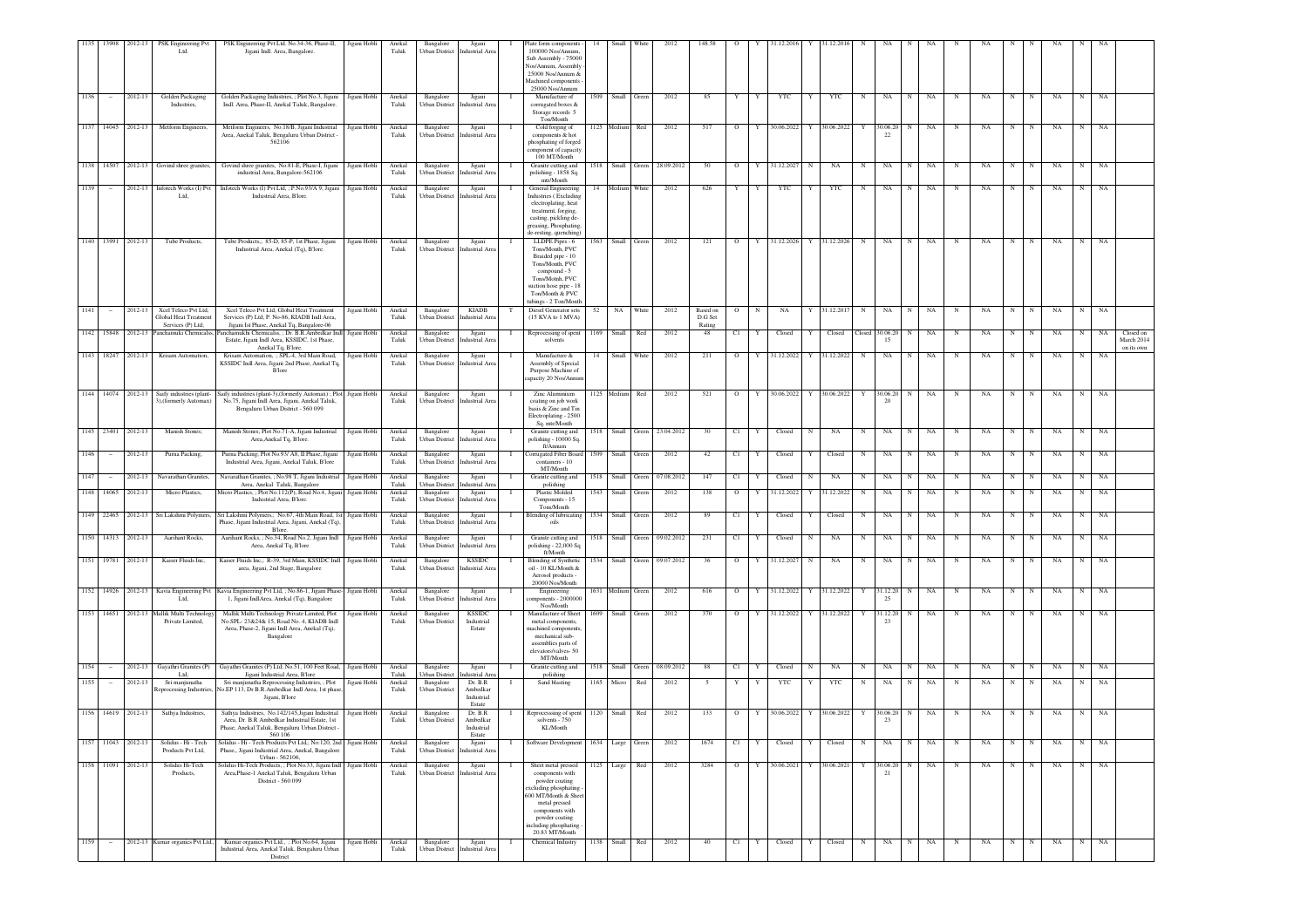|      |            | 1160 11019 2012-13 | Solidus Hi-Tech<br>Products, Unit-2;                                                                                               | Solidus Hi-Tech Products, Unit-2; Plot No.9 A,<br>Jigani Industrial Area, B'lore                                                                                                                                                   | Jigani Hobli                       | Anekal<br>Taluk | Bangalore<br><b>Urban District</b> | Jigani<br>Industrial Are                    |    | Manufacture of Sheet<br>metal pressed<br>components - 20.5<br>akhs Numbers/Ann                                                                                          | 14                | Small        | White         | 2012       | 60                                   |          |   | 31.12.2021 | 31.12.2021     |            | 1.12.2<br>21    |   |             |             |             |                          |                  |    |            |             |  |
|------|------------|--------------------|------------------------------------------------------------------------------------------------------------------------------------|------------------------------------------------------------------------------------------------------------------------------------------------------------------------------------------------------------------------------------|------------------------------------|-----------------|------------------------------------|---------------------------------------------|----|-------------------------------------------------------------------------------------------------------------------------------------------------------------------------|-------------------|--------------|---------------|------------|--------------------------------------|----------|---|------------|----------------|------------|-----------------|---|-------------|-------------|-------------|--------------------------|------------------|----|------------|-------------|--|
| 1161 |            | 2012-13            | Algypug Enclosurews<br>Pvt Ltd.                                                                                                    | Algypug Enclosurews Pvt Ltd, ; No.40, Road No.3, Jigani Hobli<br>Phase-1, Jigani Indl Area, B'lore                                                                                                                                 |                                    | Anckal<br>Taluk | Bangalore<br><b>Urban District</b> | Jigani<br>ndustrial Are                     |    | Electroplating                                                                                                                                                          | 1125 Large        |              | Red           | 2012       | 1368                                 | Cl       |   | Closed     | Closed         | Closed     | 30.06.20<br>15  |   | NA          | N           | NA          | N                        |                  | NA |            | NA          |  |
|      | 1162 82693 |                    | 2012-13 Classic packaging Unit-II                                                                                                  | Classic Packaging, Unit - 2, Plot No. 266-A1,<br>KIADB Industrial Area, Bommasandra Jigani Link<br>Road, Anekal Taluk, Bangalore                                                                                                   | nmasano<br>a - Jigani<br>Link Road | Anekal<br>Taluk | Bangalore<br><b>Urban District</b> | <b>KIADB</b><br>Industrial Area             |    | Manufacture of<br>orrugated boxes with<br>printing) - 33.33<br>Tons/Month                                                                                               | 1364              | Small        | <b>Drange</b> | 2009       | 337                                  | $\circ$  |   | 30.09.2029 | 30.09.2029     | N          | NA              |   | NA          |             | NA          | N                        |                  | NA | N          | NA          |  |
|      |            |                    | 1163 41209 2012-13 Roshan Enterprises,                                                                                             | Roshan Enterprises, ; Pl.No.87-F(P), Jigani<br>Industrial Area, 1st phase, Jigani Hobli, Anekal<br>Taluk. Bengaluru Urban District - 560 102                                                                                       | Jigani Hobli                       | Anekal<br>Taluk | Bangalore<br><b>Urban District</b> | Jigani<br><b>Industrial Area</b>            |    | Cleaning and washingof<br>discarded containers of<br>capacity 3000<br>Nos/Annum and<br>Cleaning and washing<br>of polythene bags<br>(discarded liners) 1.5<br>MT/Month  | 1337              | Small        | Red           | 2012       | 244                                  | $\circ$  |   | 30.06.2023 | NA             | Y          | 30.06.20<br>23  |   | $_{\rm NA}$ | N           | $_{\rm NA}$ | N<br>N                   |                  | NA | N          | NA          |  |
| 1164 | $\sim$     |                    | Ltd.                                                                                                                               | 2012-13 Dynafab Engineering Pvt Dynafab Engineering Pvt Ltd, ; Unite-III, No.68, Jigani Hobli<br>Road, No.4, Jigani Indl Area, 1st Phase, Anekal Tq<br><b>B</b> lore                                                               |                                    | Anekal<br>Taluk | Bangalore<br><b>Urban District</b> | Jigani<br><b>Industrial Area</b>            |    | General Engineering<br>Industries (Excluding<br>electroplating, heat<br>treatment, forging,<br>casting, pickling de-<br>greasing, Phosphating<br>de-resting, quenching) | 14                | Small        | White         | 2012       | 399                                  | Y        |   | YTC        | <b>YTC</b>     | N          | NA              | N | NA          | $\mathbf N$ | NA          | N<br>N                   |                  | NA | N          | NA          |  |
|      |            | 1165 13734 2012-13 | Schneider Electric IT<br>usiness (I) Pvt Limited<br>(Formerly known as<br>American Power<br>Conversion (India)<br>Private Limited) | Schneider Electric IT Business (I) Pvt Limited (<br>Formerly known as American Power Conversions<br>(I) Pvt Ltd): Plot No.24, Sv.No.123, 1st Phase.<br>Jigani Industrial Area, B'lore                                              | Jigani Hobli                       | Anekal<br>Taluk | Bangalore<br><b>Urban District</b> | Jigani<br>Industrial Are                    |    | Battery charging for<br>uninterrupted power<br>supply - 11 Lakh<br>Pieces/Annum                                                                                         | 1608              | Large        | Green         | 2012       | 4032                                 | C1       |   | Closed     | Closed         |            | 31.12.20<br>19  |   | NA          | N           | NA          | N<br>N                   |                  | NA |            | $_{\rm NA}$ |  |
|      |            | 1166 13724 2012-13 | New kanimar<br>Enterprises,                                                                                                        | New kanimar Enterprises, No. 15 B1, Jigani Indl Jigani Hobli<br>Area, 1st Phase, Jigni, Anekal Taluk, Bengaluru<br>Urban District - 562 106                                                                                        |                                    | Anekal<br>Taluk | Bangalore<br><b>Urban District</b> | Jigan<br>Industrial Area                    |    | Clening and washing of<br>discarded containers<br>8750 Nos/Month                                                                                                        | 1122 Small        |              | Red           | 2012       | 64                                   | $\circ$  |   | 30.06.2022 | NA             |            | 30.06.20<br>22  |   | NA          |             | NA          | N                        |                  | NA |            | NA          |  |
|      |            |                    | 1167 10440 2012-13 Veer-O-Metals Pvt ltd,                                                                                          | Veer-O-Metals Pvt ltd, ; Plot No 87-A, Jigani 1st<br>Phase, Indl Area, Jigani Hobli, Anekal TQ,<br>Bangalore                                                                                                                       | Jigani Hobli                       | Anekal<br>Taluk | Bangalore<br><b>Urban District</b> | Jigani<br>Industrial Area                   |    | <b>Enclosures, Press</b><br>componetns<br>lechanical Assemblie<br>and precision sheet<br>metal fabrication with<br>powder coating - 550<br>Ton/Month                    | 1125 Large        |              | Red           | 2012       | 1692                                 | $\circ$  |   | 30.06.2021 | 30.06.2021     |            | 30.06.20<br>21  |   | NA          | N           | NA          | N                        | $Y = 30.06.2017$ |    | N          | NA          |  |
| 1168 |            |                    |                                                                                                                                    | 13665   2012-13   Aquarella India Pvr Ltd;   Aquarella India Pvr Ltd; No.1/1, 51/1, Kallabalu<br>Village, Anekal tq, B'lore                                                                                                        | Jigani Hobli                       | Anekal<br>Taluk | Bangalore<br><b>Urban Distric</b>  | <b>NIA</b>                                  |    | Readymade gardments<br>(Casual shirts) -<br>171666.6 Nos/Month                                                                                                          | 1589              | Large        | Green         | 2012       | 1516                                 | $\circ$  |   | 31.12.2035 | 31.12.2035     | Y          | 31.12.20<br>20  | N | $_{\rm NA}$ | N           | NA          | N<br>N                   |                  | NA | N          | NA          |  |
|      |            |                    | 1169 14070 2012-13 Star Hi - Herbs Extracts<br>Udyoga,                                                                             | Star Hi - Herbs Extracts Udyoga, ; Plot No 50,<br>Jigani 1sr Phase, Indl Area, Bangalore -68                                                                                                                                       | Jigani Hobli                       | Anekal<br>Taluk | Bangalore<br><b>Urban District</b> | Jigani<br>Industrial Are                    |    | Herbal & other allied<br>products water based<br>extraction - 5<br>MT/Month, Herbal an<br>other allied solvent<br>based extraction - 1<br>MT/Month                      | 1382              | Small Orange |               | 07.06.2012 | 492                                  | $\circ$  |   | 30.09.2023 | 30.09.2023     | N          | $_{\rm NA}$     | N | $_{\rm NA}$ | N           | NA          | $_{\rm N}$<br>$_{\rm N}$ |                  | NA | N          | NA          |  |
|      |            | 1170 13562 2012-13 | Trafomec India<br>Magnetics Pvt Ltd,                                                                                               | Trafomec India Magnetics Pvt Ltd, ; Plot No 98-N<br>2nd Phase, Jigani Indl Area, Bangalore                                                                                                                                         | Jigani Hobli                       | Anekal<br>Taluk | Bangalore<br>Urban District        | Jigan<br>Industrial Area                    |    | ransformers. Reactors<br>and Magnetic<br>Assemblies for<br>stationery power<br>electronics - 5000<br>Nos/Month                                                          | 1642 Large        |              | Green         | 2012       | 1017                                 | $\circ$  |   | 31.12.2027 | Y 31.12.2027   | N          | NA              | N | NA          | $_{\rm N}$  | NA          | N                        |                  | NA | N          | NA          |  |
|      |            |                    | 1171 13978 2012-13 Dipper Health Care Pvt<br>ltd.                                                                                  | Dipper Health Care Pvt ltd, ; No 17, Jigani Indl<br>Area, Jigani, Bangalore                                                                                                                                                        | Jigani Hobli                       | Anekal<br>Taluk | Bangalore<br>Urban District        | Jigani<br>dustrial Area                     |    | Tissue paper<br>nanufacturing unit                                                                                                                                      | 1509              | Small        | Green         | 2012       | 120                                  | C1       |   | Closed     | Closed         | N          | NA              | N | NA          | N           | NA          | N<br>N                   |                  | NA | N          | NA          |  |
| 1172 | 15121      | 2012-13            | Schneider Electric IT<br>usiness (I) Pvt Limited<br>(Formerly known as<br>American Power<br>Conversion (India)<br>Private Limited) | Schneider Electric IT Business (I) Pvt Limited (<br>Formerly known as American Power Conversions<br>(I) Pvt Ltd); No.15 B/6, Jigani KIADB Indl Area,<br>anekal Tq, Blore                                                           | Jigani Hobl                        | Anekal<br>Taluk | Bangalore<br><b>Urban District</b> | <b>KIADB</b><br><b>Industrial Area</b>      |    | Repairing of Servicing<br>of Uninterrupted power<br>supply units - 5 Lakh<br>pieces/Annum                                                                               |                   |              | Vhite         | 2012       | 592                                  | $\circ$  |   | 31.12.2023 | 31.12.2023     |            | 80.06.20<br>-20 |   | NA          |             | NA          |                          |                  | NA |            | NA          |  |
|      |            |                    | 1173 14930 2012-13 Colourtech Products Pvt<br>Ltd.                                                                                 | Colourtech Products Pvt Ltd, Plot No.81 D, 1st<br>hase, Road, No.8, KIADB Jigani Indl Area, Jigan<br>Hobli, Anekal Taluk, Bengaluru Urban District -<br>562 106                                                                    | Jigani Hobli                       | Anekal<br>Taluk | Bangalore<br><b>Urban District</b> | <b>KIADB</b><br>ndustrial Are               |    | igment Concentration -<br>62.5 Ton/Month,<br>Polyster & epoxy<br>29.16 Ton/Month &<br>pigments gelcoats - 25<br>Ton/Month                                               | 1138 Small        |              | Red           | 2012       | 334                                  | $\circ$  | Y | 30.06.2022 | Y 30.06.2022 Y |            | 30.06.20<br>22  | N | NA          | $\mathbf N$ | NA          | N<br>$_{\rm N}$          |                  | NA | N          | NA          |  |
| 1174 |            |                    | 2012-13 Kumar Organic Products<br>Ltd.                                                                                             | Kumar Organic Products Ltd, Plot No 83P & 84,<br>4th Road, 1st Phase, jigani Indl Area, Bangalore                                                                                                                                  | Jigani Hobli                       | Anekal<br>Taluk | Bangalore<br><b>Urban District</b> | Jigani<br>ndustrial Are                     |    | Food Additives                                                                                                                                                          | 1588              | Large        | Green         | 09.01.2012 | 1374                                 | Y        |   | <b>YTC</b> | <b>YTC</b>     | N          | NA              | N | NA          | N           | NA          | N<br>N                   |                  | NA | $_{\rm N}$ | NA          |  |
| 1175 |            |                    | 2012-13 India Telecom Infra Ltd                                                                                                    | India Telecom Infra Ltd,<br>No.42, Road No.3, 1st Phase, J.I.A, Bangalore                                                                                                                                                          | igani Hobli                        | Anekal<br>Taluk | Bangalore<br><b>Urban District</b> | Jigani<br>Industrial Area                   |    | <b>Diesel Generator sets</b><br>(15 KVA to 1 MVA)                                                                                                                       | 52                | NA           | White         | 2012       | Based or<br>D.G Set<br>Rating        | $\circ$  |   | NA         | 31.12.2014     | N          | NA              |   | NA          | N           | NA          | N<br>N                   |                  | NA | N          | NA          |  |
| 1176 |            |                    | 2012-13 Wirless TT Info Service<br>ltd,                                                                                            | Wirless TT Info Service Itd, Sy No<br>22/1, Katha No.1, Vadiramanchanahalli (V),<br>Kallabulla Post, J.I.A, Opp. Delphi Facotory, Jigan<br>(H) Bangalore                                                                           | Jigani Hobli                       | Anekal<br>Taluk | Bangalore<br><b>Urban District</b> | NIA                                         |    | <b>Diesel Generator sets</b><br>(15 KVA to 1 MVA)                                                                                                                       | 52                | NA           | White         | 2012       | Based on<br>D.G Set<br>Rating        | $\Omega$ |   | NA         | 31.12.2014     | N          | NA              | N | NA          | N           | NA          | N<br>N                   |                  | NA | N          | NA          |  |
| 1177 |            | 2012-13            | Wireless TT Info<br>Services Ltd.                                                                                                  | Wireless TT Info Services Ltd,<br>No.77/A. KIADB, J.I.A, 2nd Phase, Bangalore                                                                                                                                                      | Jigani Hobli                       | Anekal<br>Taluk | Bangalore<br><b>Urban District</b> | Jigan<br>Industrial Area                    |    | Diesel Generator sets<br>(15 KVA to 1 MVA)                                                                                                                              | 52                | NA           | White         | 2012       | <b>Based</b> on<br>D.G Set<br>Rating | $\circ$  |   | NA         | 31.12.2014     |            | NA              |   | NA          |             | NA          | N                        |                  | NA |            | NA          |  |
|      |            | 1178 13944 2012-13 | Soft Turf.                                                                                                                         | Soft Turf, No.1, Plot No.17, 1st Phase, KIADB Indl Jigani Hobli<br>Area, Jigani, Bangalore                                                                                                                                         |                                    | Anekal<br>Taluk | Bangalore<br><b>Urban District</b> | <b>KIADB</b><br>Industrial Area             | л. | PVC flooring Sheets &<br>Profiles - 1.08.000 Sq<br>mtr/Month                                                                                                            | 1543 Small Green  |              |               | 2012       | 208                                  | $\circ$  |   | 31.12.2021 | 31.12.2021     | Y          | 31.12.20<br>23  |   | NA          | N           | NA          | N<br>N                   |                  | NA | N          | NA          |  |
|      | 1179 14107 |                    | 2012-13 Whitford India Pvt Ltd,                                                                                                    | Whitford India Pvt Ltd, Plot No.86 (M & N),<br>KIADB Indl Area, Jigani, B'lore                                                                                                                                                     | Jigani Hobli                       | Anekal<br>Taluk | Bangalore<br><b>Urban District</b> | <b>KIADB</b><br>Industrial Are              |    | Paint/Coatings (lead<br>free paints) - 250<br>Ton/Month                                                                                                                 | 1357              | Medium       | Orange        | 2012       | 838                                  | $\circ$  |   | 30.09.2021 | 30.09.2021     |            | 80.09.20<br>21  |   | NA          | N           | NA          | N<br>N                   |                  | NA |            | NA          |  |
| 1180 | $\sim$     |                    | 2012-13 Viom Networks Ltd, Pvt<br>Ltd.                                                                                             | Viom Networks Ltd, Pvt Ltd, No.42, Sy.<br>No.594 & 595, J.I.A, 1st Phase, Jigani Hobli, B'lor                                                                                                                                      | Jigani Hobli                       | Anekal<br>Taluk | Bangalore<br><b>Urban District</b> | Jigani<br>Industrial Area                   |    | Diesel Generator sets<br>(15 KVA to 1 MVA)                                                                                                                              | 52                | NA           | White         | 2012       | Based on<br>D.G Set                  | $\circ$  | N | NA         | 31.12.2014     | $_{\rm N}$ | NA              | N | $_{\rm NA}$ | N           | $_{\rm NA}$ | $_{\rm N}$<br>N          |                  | NA | N          | $_{\rm NA}$ |  |
|      |            | 1181 15854 2012-13 | Sharada Electrochem<br>Formerly M/s. Sree<br>Rajarajeshwari<br>Enterprises)                                                        | Sharada Electrochem (Formerly M/s. Sree<br>Rajarajeshwari Enterprises), No.D-7, 2nd Cross,<br>2nd Main, B.R.Ambedkar Indl Estate,<br>Jigani, Anekal Taluk, Bengaluru Urban District<br>560 105                                     | Jigani Hobli                       | Anekal<br>Taluk | Bangalore<br><b>Urban District</b> | Dr. B.R<br>Ambedkar<br>Industrial<br>Estate |    | Electroplating                                                                                                                                                          | 1125              | Small        | Red           | 2012       | 75.32                                | C1       |   | Closed     | Closed         | Closed     | 30.06.20<br>15  | N | $_{\rm NA}$ | $_{\rm N}$  | NA          | N<br>N                   |                  | NA | N          | NA          |  |
|      |            | 1182 18429 2012-13 | Servewel Industries,                                                                                                               | Servewel Industries, 84-P, 1st Phase, Jigani Indl<br>Area, Bengaluru Urban District                                                                                                                                                | Jigani Hobli                       | Anekal<br>Taluk | Bangalore<br><b>Urban District</b> | Jigani<br><b>Industrial Area</b>            |    | Bearing parts - 300<br>MT/Annum                                                                                                                                         | 1609 Medium       |              | Green         | 2012       | 876                                  | $\circ$  |   | 31.12.2020 | 31.12.2020     | N          | $_{\rm NA}$     | N | $_{\rm NA}$ | $_{\rm N}$  | $_{\rm NA}$ | N                        |                  | NA | N          | NA          |  |
|      |            |                    | 1183 13719 2012-13 Microtrol Sterilisatio<br>Services<br>Pvt Ltd.                                                                  | Microtrol Sterilisation Services Pvt Ltd, Unit- I,<br>No.5 (I), 1st Phase, Jigani Indl Area, B'lore                                                                                                                                | Jigani Hobli                       | Anekal<br>Taluk | Bangalore<br><b>Urban District</b> | Jigani<br>Industrial Area                   |    | Sterilization of medical<br>goods, raw materials for<br>harmaceutical industry<br>etc                                                                                   | 1182 Small Red    |              |               | 2012       | 102                                  | $\circ$  |   | 30.06.2021 | 30.06.2021     | Y          | 30.06.20<br>21  |   | NA          | N           | NA          | N<br>$_{\rm N}$          |                  | NA | N          | NA          |  |
|      |            | 1184 11141 2012-13 | Mahindra CIE<br>Automotive Limited<br>(MCIE) (Formerly<br>knonw as Bill forge Pvt<br>Ltd.)                                         | Mahindra CIE Automotive Limited (MCIE) (<br>Formerly knonw as Bill forge Pvt Ltd,), Jigani<br>Plant, Plant - VI, Plot No. 86 (M & N)/4, 1st<br>Phase, KIADB Indl Area, Jigani, Anekal Taluk,<br>Bengaluru Urban District - 562 105 | Jigani Hobli                       | Anekal<br>Taluk | Bangalore<br><b>Urban District</b> | Jigani<br><b>Industrial Area</b>            |    | Automobile components<br>$-250$ MT/Month                                                                                                                                | 1369 Large Orange |              |               | 2012       | 1379                                 | $\circ$  | Y | 30.09.2022 | 30.09.2022     |            | 30.09.20<br>22  | N | NA          | N           | NA          | N<br>$_{\rm N}$          |                  | NA | $_{\rm N}$ | NA          |  |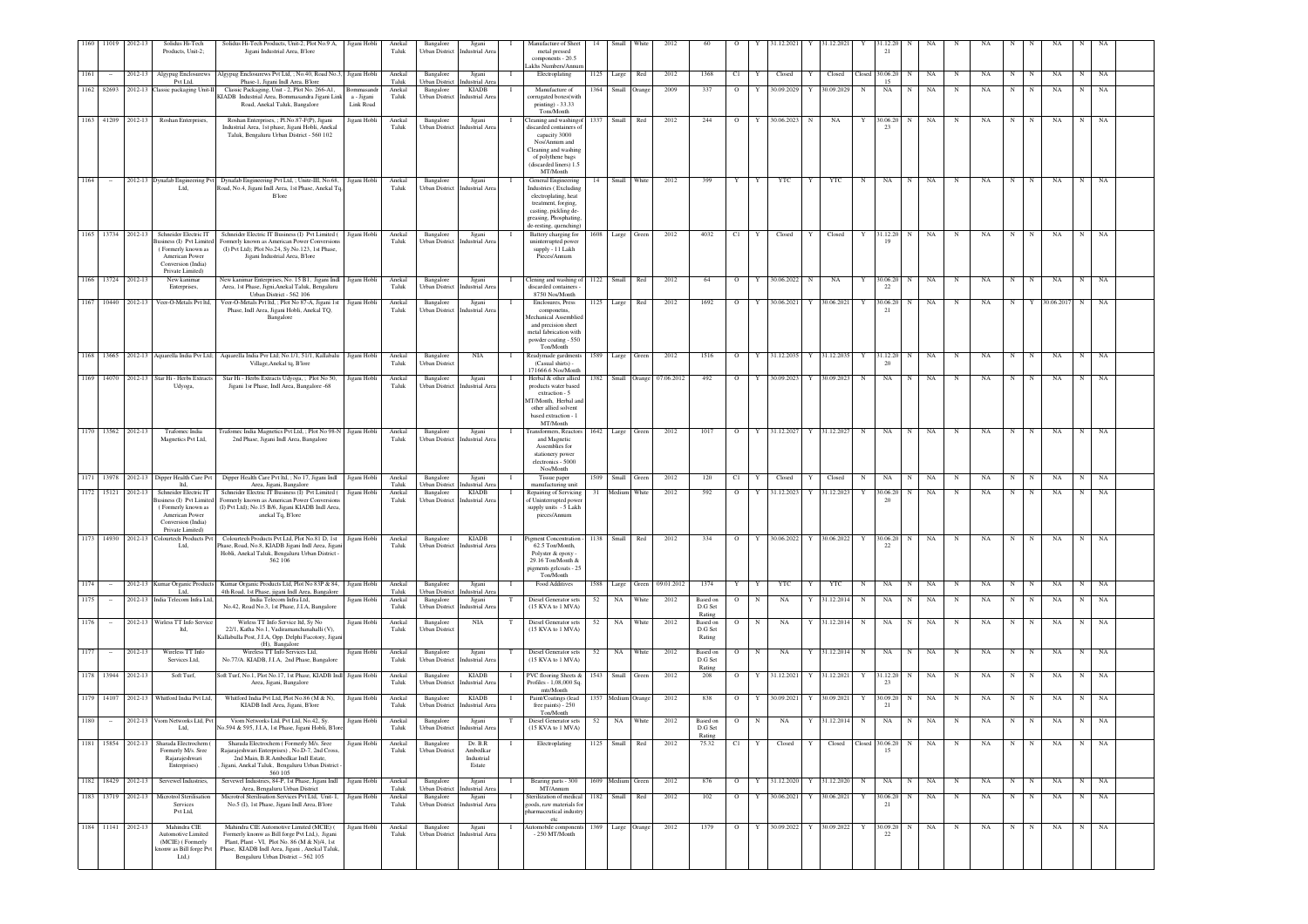| 1185 |            | 14037 2012-13      | Quepreon Biologicals                      | Quepreon Biologicals Pvt Ltd, No.DP 127,                                                                 | Jigani Hobli        | Anekal          | Bangalore                          | Dr. B.R                          |     | <b>Bulk Drug</b>                             | 1141        | Small<br>Red (1  | 2012                        | 182    |                |   | Closed     |   | Closed      | losed      |                |            |             |            |             |            |                           |                           |                            |
|------|------------|--------------------|-------------------------------------------|----------------------------------------------------------------------------------------------------------|---------------------|-----------------|------------------------------------|----------------------------------|-----|----------------------------------------------|-------------|------------------|-----------------------------|--------|----------------|---|------------|---|-------------|------------|----------------|------------|-------------|------------|-------------|------------|---------------------------|---------------------------|----------------------------|
|      |            |                    | Pvt Ltd,                                  | Ambedkar Indl Area, Jigani, Bangalore Urban                                                              |                     | Taluk           | <b>Urban District</b>              | Ambedkar                         |     |                                              |             | Cat)             |                             |        |                |   |            |   |             |            |                |            |             |            |             |            |                           |                           |                            |
|      |            |                    |                                           | District                                                                                                 |                     |                 |                                    | Industrial                       |     |                                              |             |                  |                             |        |                |   |            |   |             |            |                |            |             |            |             |            |                           |                           |                            |
| 1186 |            |                    | 2012-13 Elysian Life Sciences Pvt         | Elysian Life Sciences Pvt Ltd, Plot No.11, 6th                                                           | Jigani Hobli        | Anckal          | Bangalore                          | Estate<br><b>KIADB</b>           |     | Biotechnology based                          | 1182 Small  | Red              | 2012                        | 390    | C1             |   | Closed     |   | YTC         |            | NA             |            | NA          |            | NA          |            |                           |                           | Not issued                 |
|      |            |                    | Ltd.                                      | Main, 7th Cross, KIADB Indl Area, Jigani, B'lore                                                         |                     | Taluk           | <b>Urban District</b>              | <b>Industrial Area</b>           |     | Phyto chemicals                              |             |                  |                             |        |                |   |            |   |             |            |                |            |             |            |             |            |                           |                           | $\rm CFE$                  |
| 1187 | 13935      | 2012-13            | Sri Ganesh Plastics,                      | Sri Ganesh Plastics, Plot No.80C, J.I.A, 1st Phase,                                                      | Jigani Hobli        | Anekal          | Bangalore                          | Jigani                           |     | Plastic strips - 45<br>MT/Month              | 1543        | Small<br>Green   | 2012                        | 48     | $\circ$        |   | 1.12.2028  |   | 1.12.2028   | N          | NA             |            | NA          |            | 31.12.201   |            | N<br>NA                   | NA                        |                            |
| 1188 |            | 2012-13            | Sri Ganesh Wax                            | Jigani Village, Bangalore<br>Sri Ganesh Wax Industry, Plot No.80C/1, J.I.A, 1st                          | Jigani Hobl         | Taluk<br>Anekal | <b>Urban Distric</b><br>Bangalore  | ndustrial An<br>Jigani           |     | Wax candles(excluding                        | 56          | White<br>Small   | 2012                        | 28     | C1             |   | Closed     |   | Closed      | Closed     | 31.12.20       |            | NA          | N          | NA          | N<br>N     | NA                        | $_{\rm NA}$<br>N          |                            |
|      |            |                    | Industry,                                 | Phase, Jigani Village, Bangalore                                                                         |                     | Taluk           | <b>Urban District</b>              | Industrial Area                  |     | manufacturing of                             |             |                  |                             |        |                |   |            |   |             |            | 15             |            |             |            |             |            |                           |                           |                            |
|      |            |                    |                                           |                                                                                                          |                     |                 |                                    |                                  |     | waxes)                                       |             |                  |                             |        |                |   |            |   |             |            |                |            |             |            |             |            |                           |                           |                            |
|      |            | 1189 14936 2012-13 | VTS Industries (<br>Formerly known as LM  | VTS Industries (Formerly known as LM<br>Engineering & Systems),                                          | Jigani Hobli        | Anekal<br>Taluk | Bangalore<br><b>Urban District</b> | Jigani<br>ndustrial Are          |     | Aluminium Sheets &<br>Circles - 100          | 1341        | Small<br>Orange  | 2012                        | 493    | $\circ$        |   | 30.09.2021 |   | 30.09.2021  | Y          | 80.06.20<br>20 | N          | NA          | N          | NA          | N          | N<br>NA                   | $_{\rm N}$<br>NA          |                            |
|      |            |                    | Engineering & Systems)                    | NO.86-O, J.I.A, 1st Phase, Jigani Village, Jigani                                                        |                     |                 |                                    |                                  |     | MT/Month                                     |             |                  |                             |        |                |   |            |   |             |            |                |            |             |            |             |            |                           |                           |                            |
|      |            |                    |                                           | Hobli, Bangalore                                                                                         |                     |                 |                                    |                                  |     |                                              |             |                  |                             |        |                |   |            |   |             |            |                |            |             |            |             |            |                           |                           |                            |
|      | 1190 13939 |                    | 2012-13 SNRCO Chemicals Pvt<br>Ltd        | SNRCO Chemicals Pvt Ltd, Plot No.48, Property<br>No.179, Village Panchyath Katha No.187, 1st             | Jigani Hobli        | Anekal<br>Taluk | Bangalore<br><b>Urban District</b> | Jigan<br>ndustrial Area          |     | Distillation of Spent<br>solvents - 750      | 1120 Small  | Red              | 2012                        | 333    | C1             |   | Closed     |   | Closed      | Closed     | 30.06.20<br>16 |            | NA          |            | NA          | N          | NA                        |                           |                            |
|      |            |                    |                                           | Phase, J.I.A, B'lore                                                                                     |                     |                 |                                    |                                  |     | KL/Month                                     |             |                  |                             |        |                |   |            |   |             |            |                |            |             |            |             |            |                           |                           |                            |
|      |            | 1191 64055 2012-13 | Shine Chemical                            | Shine Chemical Industries, No.SP-165, Jigani                                                             | Jigani Hobli        | Anekal          | Bangalore                          | Jigani                           |     | Distillation of spent                        | 1120 Small  | Red              | 2012                        | 29.96  | $\circ$        |   | 30.06.2023 |   | 30.06.2023  |            | 30.06.20       |            | NA          | N          | NA          | N          | NA<br>N                   | NA                        |                            |
|      |            |                    | Industries.                               | Industrial Estate, Jigani, Anekal Taluk, Bengaluru<br>Urban District - 562106                            |                     | Taluk           | <b>Urban District</b>              | <b>Industrial Are</b>            |     | solvent - 108<br>KL/Month, Polish - 60       |             |                  |                             |        |                |   |            |   |             |            | 23             |            |             |            |             |            |                           |                           |                            |
|      |            |                    |                                           |                                                                                                          |                     |                 |                                    |                                  |     | KL/Month, Retarders                          |             |                  |                             |        |                |   |            |   |             |            |                |            |             |            |             |            |                           |                           |                            |
|      |            |                    |                                           |                                                                                                          |                     |                 |                                    |                                  |     | 15 KL/Month &                                |             |                  |                             |        |                |   |            |   |             |            |                |            |             |            |             |            |                           |                           |                            |
|      |            |                    |                                           |                                                                                                          |                     |                 |                                    |                                  |     | Thinner - 300<br>KL/Month                    |             |                  |                             |        |                |   |            |   |             |            |                |            |             |            |             |            |                           |                           |                            |
| 1192 |            | 2012-13            | Sequent Penems Pvt Ltd                    | Sequent Penems Pvt Ltd. Plot No.11.                                                                      | Jigani Hobli        | Anekal          | Bangalore                          | <b>KIADB</b>                     |     | Formulation of                               | 1359        | Red<br>Mediu     | 2012                        | 710    | Y              |   | <b>YTC</b> |   | <b>YTC</b>  | N          | NA             | N          | NA          | N          | NA          | N          | NA<br>N                   | NA<br>N                   |                            |
|      |            |                    |                                           | KIADB Indl Area, Phase-I, Jigani, B'lore                                                                 |                     | Taluk           | <b>Urban District</b>              | dustrial Are                     |     | Pharmaceuticals                              |             |                  |                             |        |                |   |            |   |             |            |                |            |             |            |             |            |                           |                           |                            |
| 1193 |            | 2012-13            | Sivara Automation &<br>Control,           | Sivara Automation & Control, Plot No. 86 (M &<br>N), KIADB Industrial Area, 1st Phase, Jigani            | Jigani Hobl         | Anekal<br>Taluk | Bangalore<br><b>Urban District</b> | <b>KIADB</b><br>Industrial Area  |     | Fabrication                                  | 14<br>Mediu | White            | 2012                        | 501    | C1             |   | Closed     |   | YTC         | N          | NA             | N          | $_{\rm NA}$ | N          | NA          | N          | N<br>NA                   | $_{\rm NA}$<br>N          | Not issued<br>CFE          |
|      |            |                    |                                           | Industrial Area, Bangalore - 560 068                                                                     |                     |                 |                                    |                                  |     |                                              |             |                  |                             |        |                |   |            |   |             |            |                |            |             |            |             |            |                           |                           |                            |
| 1194 | 14629      | 2012-13            | Prime Granite,                            | Prime Granite, Sy. No.22/2, 3-4-5, Kallabalu                                                             | Jigani Hobli        | Anekal          | Bangalore                          | <b>NIA</b>                       | - 1 | Granite cutting and                          | 1518        | Small<br>Green   | 07.09.2012                  | 77     | $\circ$        |   | 30.09.2016 |   | NA          | N          | NA             | N          | NA          | N          | NA          | N<br>N     | NA                        | NA<br>N                   |                            |
|      |            |                    |                                           | Village, Jigani Hobli, Bangalore                                                                         |                     | Taluk           | <b>Urban Distric</b>               |                                  |     | oolishing - 22,500 Sc<br>ft/Month            |             |                  |                             |        |                |   |            |   |             |            |                |            |             |            |             |            |                           |                           |                            |
| 1195 |            | 2012-13            | Vimrath Granite.                          | Vimrath Granite, Sy. No.22/2-3, Kallabalu Village,                                                       | Jigani Hobl         | Anekal          | Bangalore                          | <b>NIA</b>                       |     | Granite cutting and                          | 1518        | Small<br>Green   | 08.12.2012                  | 77     | C1             |   | Closed     | N | $_{\rm NA}$ | N          | $_{\rm NA}$    | N          | <b>NA</b>   | N          | $_{\rm NA}$ | N          | $_{\rm N}$<br>NA          | $_{\rm NA}$<br>N          |                            |
|      |            |                    |                                           | Jigani Hobli, Bangalore                                                                                  |                     | Taluk           | <b>Urban Distric</b>               |                                  |     | olishing - 1.50,000 S                        |             |                  |                             |        |                |   |            |   |             |            |                |            |             |            |             |            |                           |                           |                            |
| 1196 | 21440      |                    | 2012-13 Krishna Stone Implex Pvt          | Krishna Stone Implex Pvt Ltd, Plot No.81, J.I.A,                                                         | Jigani Hobli        | Anekal          | Bangalore                          | Jigani                           |     | ft/Annum<br>Granite cutting and              | 1518        | Small<br>Green   | 03.11.2012                  | 225    | $\circ$        |   | 1.12.2027  |   | $_{\rm NA}$ | N          | $_{\rm NA}$    | N          | $_{\rm NA}$ | N          | $_{\rm NA}$ | N          | NA<br>N                   | $_{\rm NA}$<br>N          |                            |
|      |            |                    | Ltd.                                      | 1st Stage, Bangalore                                                                                     |                     | Taluk           | <b>Urban District</b>              | Industrial Are                   |     | polishing - 2174 Cubi                        |             |                  |                             |        |                |   |            |   |             |            |                |            |             |            |             |            |                           |                           |                            |
|      |            |                    |                                           |                                                                                                          |                     |                 |                                    |                                  |     | meter/Month                                  |             |                  |                             |        |                |   |            |   |             |            |                |            |             |            |             |            |                           |                           |                            |
| 1197 |            | 2012-13            | <b>Everst Granite</b>                     | Everst Granite, Sy. No.97/2, Kallabalu Village,<br>Jigani Hobli, B'lore                                  | Jigani Hobl         | Anekal<br>Taluk | Bangalore<br><b>Urban District</b> | NIA                              |     | Granite cutting and<br>polishing - 4.75 Lakh |             | 1518 Small Green | 14.12.2012                  | 168    | $\circ$        |   | 30.09.2017 |   | NA          | N          | NA             |            | NA          | N          | NA          | N          | N<br>NA                   | NA<br>N                   |                            |
|      |            |                    |                                           |                                                                                                          |                     |                 |                                    |                                  |     | Sq ft/Annum                                  |             |                  |                             |        |                |   |            |   |             |            |                |            |             |            |             |            |                           |                           |                            |
|      | 1198 26437 |                    |                                           | 2012-13 SM Rocks & Stones Pvt SM Rocks & Stones Pvt Ltd, No.60/B, 2nd Phase,                             | Jigani Hobli        | Anckal          | Bangalore                          | Jigan                            |     | Granite cutting and                          | 1518        | Small<br>Green   | 20.12.2012                  | 89.93  | $\circ$        |   | 30.09.2020 |   | NA          |            | NA             |            | NA          |            | NA          | N          | NA                        | NA                        |                            |
|      |            |                    | Ltd                                       | 100 Ft, Behind Y.K.Hhospital, J.I.A, B'lore                                                              |                     | Taluk           | <b>Urban District</b>              | Industrial Area                  |     | polishing - 1858 Sq.<br>mtr/Month            |             |                  |                             |        |                |   |            |   |             |            |                |            |             |            |             |            |                           |                           |                            |
|      |            |                    | 1199 14512 2012-13 Prangan Rocks Granites | Prangan Rocks Granites Pvt Ltd. Plot No.57, Rd                                                           | Jigani Hobli        | Anekal          | Bangalore                          | Jigani                           |     | Granite cutting and                          |             | 1518 Small Green | 21.08.2012                  | 149    | Cl             |   | Closed     |   | NA          | N          | NA             | N          | NA          | N          | NA          | N<br>N     | <b>NA</b>                 | NA<br>N                   |                            |
|      |            |                    | Pvt Ltd                                   | No.3, 1st Phase, J.I.A, B'lore                                                                           |                     | Taluk           | <b>Urban District</b>              | Industrial Are                   |     | polishing - 23,000 Sq                        |             |                  |                             |        |                |   |            |   |             |            |                |            |             |            |             |            |                           |                           |                            |
| 1200 |            | 2012-13            | Abhay Granite,                            | Abhay Granite, Plot No. 98, 2nd Phase, J.I.A,                                                            | Jigani Hobli        | Anekal          | Bangalore                          | Jigani                           |     | ft/Month<br>Granite cutting and              | 1518        | Small<br>Green   | 30.12.2012                  | 70     | C <sub>2</sub> |   | Closed     |   | NA          | N          | NA             |            | NA          |            | NA          |            | NA                        | NA                        |                            |
|      |            |                    |                                           | Anekal To, B'lore                                                                                        |                     | Taluk           | <b>Urban District</b>              | Industrial Are                   |     | polishing                                    |             |                  |                             |        |                |   |            |   |             |            |                |            |             |            |             |            |                           |                           |                            |
| 1201 |            | 2012-13            | Sree Vinayaka Stone                       | Sree Vinavaka Stones, Plot No. 81-D, Road No.8.                                                          | Jigani Hobl         | Anekal          | Bangalore                          | Jigani                           |     | Granite cutting and                          | 1518        | Small<br>Green   | 07.06.2012                  | 65     | C <sub>2</sub> |   | Closed     |   | NA          | N          | NA             |            | NA          | N          | NA          | N          | N<br>NA                   | NA                        |                            |
| 1202 | 22875      | 2012-13            | F4 Stones.                                | 1st Phase, J.I.A, B'lore<br>F4 Stones, NO.138/1, Kallabalu Post, Jigani                                  | Jigani Hobli        | Taluk<br>Anekal | <b>Urban District</b><br>Bangalore | ndustrial Are<br>Jigani          |     | polishing<br>Granite cutting and             | 1518        | Small<br>Green   | 01.04.2012                  | -80    | C1             |   | Closed     |   | NA          | N          | NA             | N          | NA          | N          | NA          | N<br>N     | NA                        | NA<br>N                   |                            |
|      |            |                    |                                           | Industrial Area, Anekal Tq, Bangalore                                                                    |                     | Taluk           | <b>Urban District</b>              | ndustrial Are                    |     | olishing - 22,000 Sc                         |             |                  |                             |        |                |   |            |   |             |            |                |            |             |            |             |            |                           |                           |                            |
|      |            |                    |                                           |                                                                                                          |                     |                 |                                    |                                  |     | ft/Month                                     |             |                  |                             |        |                |   |            |   |             |            |                |            |             |            |             |            |                           |                           |                            |
| 1203 | 14602      |                    | 2012-13 Hari Sharnam Granites             | Hari Shamam Granites, Plot No.15B2, 2st Stage,<br>Jigani Industrial Area, Anekal To, Bangalore,          | Jigani Hobli        | Anekal<br>Taluk | Bangalore<br><b>Urban District</b> | Jigani<br>ndustrial An           |     | Granite cutting and<br>polishing - 19 Sq.    | 1518        | Small<br>Green   | 03.12.2012                  | 116    | C1             |   | Closed     |   | $_{\rm NA}$ | N          | $_{\rm NA}$    | N          | $_{\rm NA}$ | N          | $_{\rm NA}$ | $_{\rm N}$ | $_{\rm N}$<br>NA          | $_{\rm NA}$<br>N          |                            |
|      |            |                    |                                           |                                                                                                          |                     |                 |                                    |                                  |     | Mtrs/Month                                   |             |                  |                             |        |                |   |            |   |             |            |                |            |             |            |             |            |                           |                           |                            |
|      | 1204 14187 | 2012-13            | Mangalam Granites,                        | Mangalam Granites, No.119, 2nd Phase, J.I.A,                                                             | Jigani Hobli        | Anekal          | Bangalore                          | Jigani                           |     | Granite cutting and                          | 1518        | Small<br>Green   | 03.05.2012                  | 97.25  | $\circ$        |   | 31.12.2026 |   | NA          | N          | NA             |            | NA          | N          | NA          | N          | N<br>NA                   | NA                        | NPD issued                 |
|      |            |                    |                                           | Anekal Tq, B'lore                                                                                        |                     | Taluk           | <b>Urban District</b>              | ndustrial Area                   |     | oolishing - 1811.6093<br>Sq. mtr/Month       |             |                  |                             |        |                |   |            |   |             |            |                |            |             |            |             |            |                           |                           | from RSEO,<br>Bangalore    |
|      |            |                    |                                           |                                                                                                          |                     |                 |                                    |                                  |     |                                              |             |                  |                             |        |                |   |            |   |             |            |                |            |             |            |             |            |                           |                           | South on                   |
|      |            |                    |                                           |                                                                                                          |                     |                 |                                    |                                  |     |                                              |             |                  | 06.09.2012                  |        |                |   |            |   |             |            |                |            |             |            |             |            |                           |                           | 29.09.2018                 |
| 1205 | 21241      | 2012-13            | Premium Granites,                         | Premium Granites, No.118, 15 B 01, road No.10,<br>J.I.A, Anekal Tq, B'lore                               | Jigani Hobli        | Anekal<br>Taluk | Bangalore<br><b>Urban District</b> | Jigani<br>Industrial Are         |     | Granite cutting and                          | 1518        | Small<br>Green   |                             | 85     | C1             |   | Closed     |   | NA          | N          | NA             | N          | NA          | N          | NA          | N<br>N     | NA                        | NA                        |                            |
|      |            |                    |                                           |                                                                                                          |                     |                 |                                    |                                  |     | polishing - 21,000 Sc                        |             |                  |                             |        |                |   |            |   |             |            |                |            |             |            |             |            |                           |                           |                            |
| 1206 |            | 2012-13            |                                           |                                                                                                          |                     |                 |                                    |                                  |     | ft/Month                                     |             |                  |                             |        |                |   |            |   |             |            |                |            |             |            |             |            |                           |                           |                            |
| 1207 | 21345      |                    | Radhekrishna Granite                      | Radhekrishna Granites, No.23A, Opp. Tata                                                                 | igani Hobl          | Anekal          | Bangalore                          | Jigani                           |     | Granite cutting and                          | 1518 Small  | Green            | 04.06.2012                  | 77     | C1             |   | Closed     |   | NA          | N          | NA             |            | NA          | N          | NA          |            | NA<br>N                   | NA                        |                            |
|      |            | 2012-13            | Ridhi Granites.                           | Advanced Material, J.I.A, Anekal Tq, B'lore<br>Ridhi Granites, No.13-B, 1st Phase, J.I.A, Anekal         | Jigani Hobli        | Taluk<br>Anekal | <b>Urban District</b><br>Bangalore | dustrial Are<br>Jigani           |     | polishing<br>Granite cutting and             | 1518        | Small<br>Green   | 01.10.2012                  | 75     | $\circ$        |   | 30.09.2018 |   |             | N          | NA             | N          | NA          | N          |             | N          | NA<br>N                   | NA<br>N                   |                            |
|      |            |                    |                                           | Tq, B'lore                                                                                               |                     | Taluk           | <b>Urban District</b>              | ndustrial Are                    |     | polishing - 21,500 Sc                        |             |                  |                             |        |                |   |            |   | NA          |            |                |            |             |            | NA          |            |                           |                           | Applied in<br>$_{\rm XGN}$ |
|      |            |                    |                                           |                                                                                                          |                     |                 |                                    |                                  |     | ft/Month                                     |             |                  |                             |        |                |   |            |   |             |            |                |            |             |            |             |            |                           |                           |                            |
|      | 1208 21244 | 2012-13            | Axis Granites,                            | Axis Granites, 60-B, 2nd Phase, Near Basant<br>Betons, J.I.A, Anekal Tq, B'lore                          | Jigani Hobl         | Anekal<br>Taluk | Bangalore<br><b>Urban District</b> | Jigani<br>ndustrial Are          |     | Granite cutting and                          | 1518        | Small<br>Green   | 05.10.2012                  | 95     | $\circ$        |   | 31.12.2028 |   | NA          | N          | NA             | N          | NA          | N          | NA          | N          | NA<br>N                   | NA<br>N                   |                            |
|      |            |                    |                                           |                                                                                                          |                     |                 |                                    |                                  |     | olishing - 1997 Sq. mt<br>/Month             |             |                  |                             |        |                |   |            |   |             |            |                |            |             |            |             |            |                           |                           |                            |
|      | 1209 21348 | 2012-13            | Fortune Stones,                           | Fortune Stones, No.138/1, Jigani Hobli, Anekal Tq, Jigani Hobli                                          |                     | Anekal          | Bangalore                          | Jigani                           |     | Granite cutting and                          | 1518        | Small<br>Greer   | 09.01.2012                  | 62.28  | $\circ$        |   | 31.12.2027 |   | NA          |            | NA             |            | NA          |            | NA          |            | NA                        | NA                        |                            |
|      |            |                    |                                           | <b>B</b> lore                                                                                            |                     | Taluk           | <b>Urban District</b>              | ndustrial Area                   |     | polishing - 1672 Sq.<br>mtr/Month            |             |                  |                             |        |                |   |            |   |             |            |                |            |             |            |             |            |                           |                           |                            |
|      |            | 1210 14345 2012-13 | N.M. Granite                              | N.M. Granite, Plot No.71, Road No.5, 2nd Phase, Jigani Hobli                                             |                     | Anekal          | Bangalore                          | Jigani                           |     | Granite cutting and                          | 1518 Small  | Green            | 08.05.2012                  | 87.99  | $\circ$        |   | 30.09.2018 |   | NA          | N          | NA             | N          | NA          | N          | NA          | N<br>N     | NA                        | NA                        |                            |
|      |            |                    |                                           | J.I.A, Anekal Tq, B'lore                                                                                 |                     | Taluk           | <b>Urban Distric</b>               | dustrial Are                     |     | polishing-20000 Sq.<br>ft/Month              |             |                  |                             |        |                |   |            |   |             |            |                |            |             |            |             |            |                           |                           |                            |
| 1211 |            | 2012-13            | N.M. Stones,                              | N.M. Stones, Sy. No.16/81, Kallabalu Village,                                                            | Jigani Hobli        | Anckal          | Bangalore                          | <b>NIA</b>                       |     | Granite cutting and                          | 1518 Small  | Green            | 09.10.2012                  | -60    | C1             |   | Closed     |   | NA          | N          | NA             |            | NA          |            | NA          |            | NA                        | $_{\rm NA}$               |                            |
|      |            |                    |                                           | Jigani Hobli, Anekal Tq, B'lore                                                                          |                     | Taluk           | <b>Urban District</b>              |                                  |     | polishing                                    |             |                  |                             |        |                |   |            |   |             |            |                |            |             |            |             |            |                           |                           |                            |
| 1212 | 14244      | 2012-13            | Abhay Kothari Granit<br>& Marbles         | Abhay Kothari Granites & Marbles, Pvt Ltd, Plot                                                          | Jigani Hobli        | Anekal<br>Taluk | Bangalore<br><b>Urban District</b> | Jigani<br>Industrial Are         |     | Granite cutting and<br>olishing - 180000 Sc  | 1518        | Small<br>Green   | 12.12.2012                  | $70\,$ | Y              |   | YTC        |   | $_{\rm NA}$ | N          | $_{\rm NA}$    | N          | $_{\rm NA}$ | N          | $_{\rm NA}$ | N<br>N     | NA                        | $_{\rm NA}$<br>N          |                            |
|      |            |                    |                                           | No.59, Jigani Industrial Area, Bangalore.                                                                |                     |                 |                                    |                                  |     | ft/Annum                                     |             |                  |                             |        |                |   |            |   |             |            |                |            |             |            |             |            |                           |                           |                            |
| 1213 | 22877      | 2012-13            | Sree Ram Marble &                         | Sree Ram Marble & Granite, No.67, Jigani Hobli,                                                          | Jigani Hobli        | Anekal          | Bangalore                          | <b>NIA</b>                       |     | Granite cutting and                          | 1518        | Small<br>Greer   | 01.09.2012                  | 37.71  | C1             |   | Closed     |   | NA          | N          | NA             |            | NA          | N          | NA          | N          | N<br>NA                   | NA                        | Industry lette             |
|      |            |                    | Granite,                                  | Anekal Tq, Blore                                                                                         |                     | Taluk           | <b>Urban District</b>              |                                  |     | polishing - 18,000 Sq<br>ft/Month            |             |                  |                             |        |                |   |            |   |             |            |                |            |             |            |             |            |                           |                           | submitted on<br>22.01.2018 |
|      |            |                    |                                           | 1214 14478 2012-13 BJS Granite Pvt Ltd., BJS Granite Pvt Ltd., No.58, 3rd Main Road, J.I.A, Jigani Hobli |                     | Anekal          | Bangalore                          | Jigani                           |     | Granite cutting and                          |             |                  | 1518 Small Green 02.01.2012 | 165    | $\circ$        |   | 31.12.2031 |   | NA          | N          | NA             | N          | NA          | $_{\rm N}$ | NA          | N          | N<br>NA                   | N<br>NA                   |                            |
|      |            |                    |                                           | Anekal Tq, B'lore                                                                                        |                     | Taluk           | <b>Urban District</b>              | Industrial Area                  |     | polishing - 21000                            |             |                  |                             |        |                |   |            |   |             |            |                |            |             |            |             |            |                           |                           |                            |
|      |            |                    | 1215 14549 2012-13 Sri Vinavaka Tiles     | Sri Vinavaka Tiles No 60 A 2nd Phase II A                                                                | <b>Ligani Hobli</b> | Anekal          |                                    |                                  |     | Sq.ft/Month                                  |             | Small            | 08.09.20                    |        |                |   | 30.09.20   |   |             |            |                |            |             |            |             |            |                           |                           |                            |
|      |            |                    |                                           | Anekal Tq, B'lore                                                                                        |                     | Taluk           |                                    | Urban District Industrial Area   |     | polishing - 1858 Sq.                         |             |                  |                             |        |                |   |            |   |             |            |                |            |             |            |             |            |                           |                           |                            |
|      |            |                    |                                           |                                                                                                          |                     |                 |                                    |                                  |     | mtr/Month                                    |             |                  |                             |        |                |   |            |   |             |            |                |            |             |            |             |            |                           |                           |                            |
| 1216 |            | 2012-13            | Hi Heat Refractories,                     | Hi Heat Refractories, No.45, J.I.A, Jigani Hobli,<br><b>B</b> lore                                       | Jigani Hobli        | Anekal<br>Taluk | Bangalore<br><b>Urban District</b> | Jigani<br><b>Industrial Area</b> |     | Granite cutting and<br>polishing             | 1518        | Small<br>Green   | 09.02.2012                  | 109    | C1             |   | Closed     |   | $_{\rm NA}$ | $_{\rm N}$ | $_{\rm NA}$    | N          | $_{\rm NA}$ | N          | $_{\rm NA}$ | N          | NA<br>N                   | $_{\rm NA}$<br>N          |                            |
| 1217 |            | 2012-13            | Shyam Stones,                             | Shvam Stones, Road No.2, 1st Phase, Jigani                                                               | Jigani Hobli        | Anekal          | Bangalore                          | Jigani                           |     | Granite cutting and                          | 1518        | Small<br>Green   | 01.04.2012                  | -88    | C1             |   | Closed     |   | NA          |            | NA             |            | NA          |            | NA          | N          | N<br>NA                   | NA                        |                            |
|      |            |                    |                                           | Industrial Area, Anekal Taluk Bangalore                                                                  |                     | Taluk           | <b>Urban District</b>              | <b>Industrial Area</b>           |     | polishing                                    |             |                  |                             |        |                |   |            |   |             |            |                | N          |             |            |             | N          |                           |                           |                            |
| 1218 |            | 14112 2012-13      | Stonex Granites,                          | Stonex Granites, Plot No. 11 A, Road No.3,<br><b>KIADB</b>                                               | Jigani Hobli        | Anekal<br>Taluk | Bangalore<br><b>Urban District</b> | Jigani<br>Industrial Area        |     | Granite cutting and<br>polishing - 1997 Sq.  | 1518        | Small<br>Green   | 06.04.2012                  | 165    | $\circ$        |   | 31.12.2027 |   | NA          | N          | NA             |            | NA          | N          | NA          |            | $_{\rm N}$<br>NA          | NA<br>N                   |                            |
|      |            |                    |                                           | Industrial Area, Jigani, Bangalore Urban Distict-                                                        |                     |                 |                                    |                                  |     | mtr/Month                                    |             |                  |                             |        |                |   |            |   |             |            |                |            |             |            |             |            |                           |                           |                            |
|      |            |                    |                                           | 562 105                                                                                                  |                     |                 |                                    |                                  |     |                                              |             |                  |                             |        |                |   |            | N |             |            |                |            |             |            |             |            |                           |                           |                            |
|      |            | 1219 14584 2012-13 | Pashupathi Exports,                       | Pashupathi Exports, No.101/1, Muneshwara Farm<br>behind OTIS Elevator, Jigani Industrial Area,           | Jigani Hobli        | Anckal<br>Taluk | Bangalore<br><b>Urban District</b> | Jigani<br><b>Industrial Area</b> |     | Granite cutting and<br>polishing-25 Sq. mtr  | 1518 Small  |                  | Green 05.09.2012            | 107    | $\circ$        | Y | 31.12.2026 |   | NA          | N          | NA             | N          | NA          | $_{\rm N}$ | NA          | N          | NA<br>$_{\rm N}$          | NA<br>N                   |                            |
| 1220 | $\sim$     | 2012-13            | Mahendra Granites,                        | Anekal Taluk, Bangalore - 562 106<br>Mahendra Granites, Plot No.13B, road No.1, Jigani Jigani Hobli      |                     | Anekal          | Bangalore                          | Jigani                           |     | /Month<br>Granite cutting and                | 1518        | Small<br>Green   | 07.08.2012                  | 98     | C1             |   | Closed     |   | $_{\rm NA}$ | $_{\rm N}$ | $_{\rm NA}$    | $_{\rm N}$ | $_{\rm NA}$ | $_{\rm N}$ | $_{\rm NA}$ | $_{\rm N}$ | $_{\rm N}$<br>$_{\rm NA}$ | $_{\rm N}$<br>$_{\rm NA}$ |                            |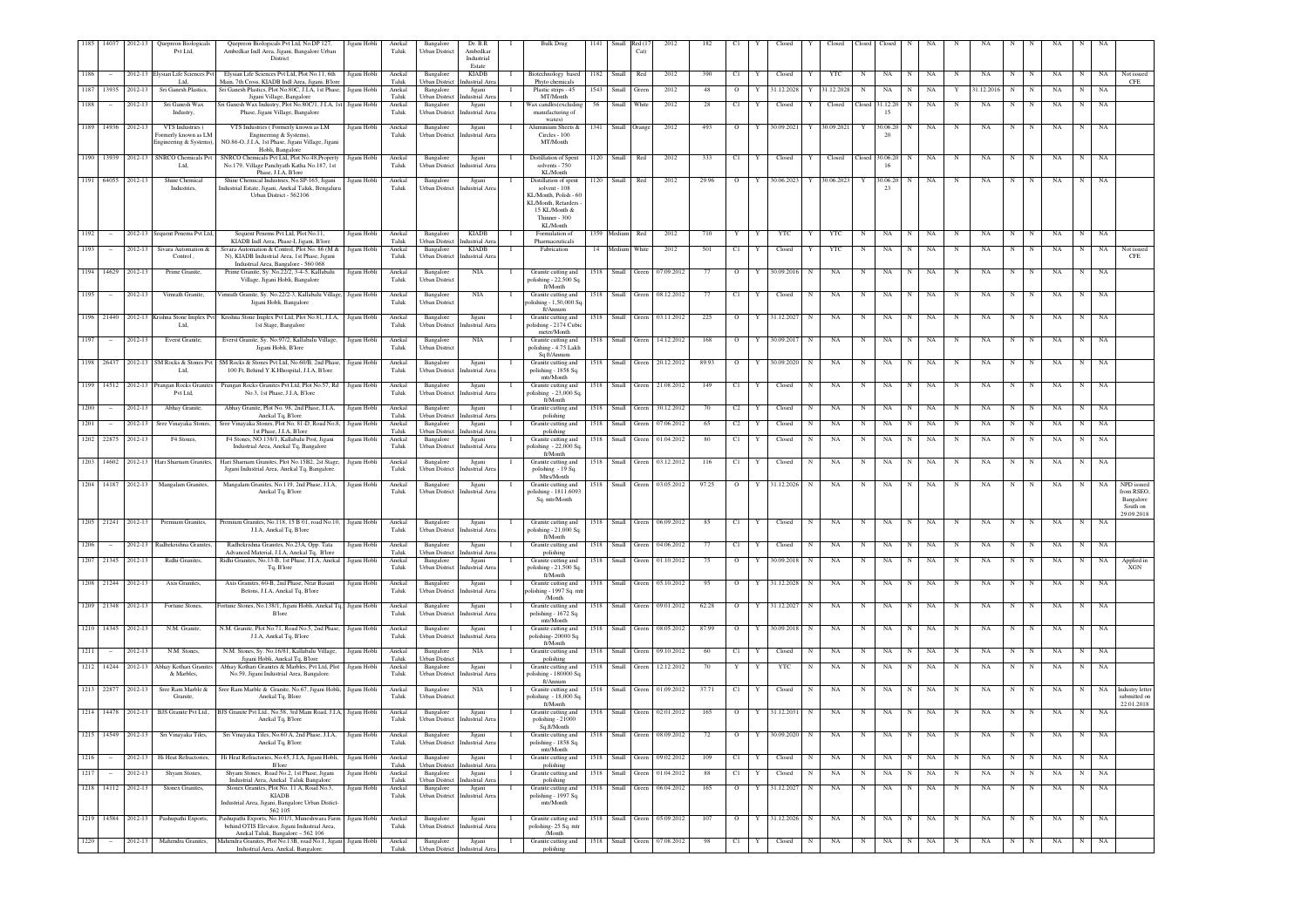| 1222 13860 2012-13<br>Shalom Blackening, No.D-7, KSSIDC Indl Estate, Jigani Hobli<br>2012<br>Shalom Blackening,<br>Anckal<br>Bangalore<br>Jigani<br>Surface treatment<br>1125 Micro Red<br>11.95<br>C1<br>Closed<br>Closed<br>N<br>NA<br>N<br>NA<br>$_{\rm N}$<br>NA<br>Y<br>Y<br>J.I.A, Anekal, B'lore<br>Taluk<br>dustrial Area<br>activity viz., blackenin<br>Urban District<br>of metals on job work<br>basis<br>1223<br>2012-13 Viom Net Works Ltd,<br>Viom Net Works Ltd Site No SPL Indl<br>NA White<br>31.12.2016<br>Jigani Hobli<br>Anekal<br>Bangalore<br>NIA<br>Diesel Generator sets<br>52<br>2012<br>Based on<br>$\circ$<br>N<br>NA<br>Y<br>N<br>NA<br>N<br>NA<br>NA<br>$\sim$<br>N<br>Estae(Crompton Graves )Jigani,2nd Stege,B'lore<br>Taluk<br>Urban Distric<br>(15 KVA to 1 MVA)<br>D.G Set<br>Rating<br>1224 14259 2012-13<br>Sati Exports India Pvt Ltd, No.60A, Rd No.3,<br>03.07.2012<br>Sati Exports India Pvt<br>1518 Small Green<br>187.68<br>NA<br>NA<br>NA<br>Jigani Hobli<br>Anekal<br>Granite cutting and<br>Closed<br>NA<br>Bangalore<br>Jigani<br>C1<br>N<br>N<br>N<br>Ltd.<br>Phase-2, J.I.A, Jigani, B'lore<br>Taluk<br><b>Urban District</b><br>Industrial Are<br>oolishing - 2,50,000 Sq.<br>ft/Month<br>1225<br>Veterinary dispensary, Jigani, Anekal Tq,<br>2012<br>2012-13<br>Veterinary dispensary,<br>Jigani Hobli<br>Anekal<br>Bangalore<br>NIA<br>HC<br>HCE<br>57<br>Small<br>White<br>NA<br>$\overline{0}$<br>NA<br>N<br>NA<br>NA<br>1.12.20<br>NA<br>Taluk<br>Bangalore<br>Jrban District<br>16<br>1226<br>2012-13<br>CG-ZIV Power<br>CG-ZIV Power Automation Solutions Ltd, Plot<br>Jigani Hobl<br>Anekal<br>Bangalore<br>Jigani<br>Manufacture of<br>2012<br>1568<br>YTC<br>YTC<br>NA<br>NA<br>NA<br>13<br>Large<br>White<br>N<br>No.9C, SY. No.122, J.I.A, B'lore<br>Taluk<br>Urban District<br>Industrial Are<br>Intelligent electronics<br><b>Automation Solution</b><br>Ltd,<br>device - 5000<br>Nos/Annum, Control<br>and Relay paners<br>assembly - 2000<br>Nos/Annum & PLCC<br>panels - 500<br>Nos/Annum<br>1227 13841 2012-13 Savin CNC Enigneering, Savin CNC Enigneering, Plot No.4, Part No.1, 2nd Jigani Hobli<br>CNC Machine<br>2012<br>31.12.2021<br>Y 31.12.2021<br>Anekal<br>Bangalore<br>NIA<br>Small White<br>72<br>$\overline{O}$<br>N<br>NA<br>NA<br>NA<br>14<br>N<br>N<br>Phase, Jigani Hobli, B'lore<br>Taluk<br>Urban Distric<br>components - 2<br>Lakhs/Month<br>1228 13792 2012-13 Microlite Industries,<br>Microlite Industries, Plot No.93-A4, Jigani<br>Jigani Hobli<br>Anekal<br>Lead alloys by using<br>1128 Small<br>Red<br>08.07.2012<br>152<br>Closed<br>Closed<br>30.06.20<br>NA<br>NA<br>Bangalore<br>Jigani<br>C1<br>Closed<br>industrial Area, 2nd Phase, Jigani Hobli, B'lore<br>Taluk<br>ndustrial Are<br>resh lead ingots - 6240<br>17<br>Urban District<br>MT/Annum<br>Sri Shivashakthi Rubbers, No.84-P4, 1st Phase,<br>1229 22468 2012-13<br>Sri Shivashakthi<br>Jigani Hobli<br>Anekal<br>Bangalore<br>Jigani<br>Furnace oil - 100<br>1119<br>Small<br>Red<br>2012<br>267<br>C1<br>Closed<br>Closed<br>NA<br>NA<br>NA<br>Y<br>N<br>N<br>J.I.A, Jigani Hobli, B'lore<br>Taluk<br>dustrial Are<br>MT/Month, Carbon<br>Rubbers,<br>Urban District<br>Black - 87.5<br>MT/Month, Steel - 30<br>MT/Month Gas - 31 66<br>MT/Month<br>Megamiles Bearing Cups (P) Ltd, Unit-2, Plot<br><b>KIADB</b><br>31.12.2022<br>Y 31.12.2022<br>1230 13889 2012-13 Megamiles Bearing Cups<br>Bearing cups - 48<br>2012<br>570<br>31.12.20<br>NA<br>NA<br>Jigani Hobli<br>Anckal<br>Medium White<br>Bangalore<br>14<br>$\circ$<br>Y<br>Y<br>N<br>N<br>No.85 (C-2), 5th Road, KIADB Indl Area, Jigani<br>(P) Ltd.<br>Taluk<br>Lakhs/Month, sleeves<br>16<br>Urban District<br>ndustrial Are<br>Hobli, Anekal Taluk, B'lore<br>12 Lakhs/Month Shaft<br>2.4 Lakhs/Month<br>1231<br>2012-13 Indus Towers Limited<br>Indus Towers Limited., Sy No. 34,<br>NA White<br>Jigani Hobli<br>Anekal<br><b>NIA</b><br>Diesel Generator sets<br>52<br>2012<br>NA<br>NA<br>NA<br>NA<br>Bangalore<br>Based on<br>$\circ$<br>N<br>Y<br>Permanent<br>N<br>N<br>N<br>$\sim$<br>Bayataranadoddi Village, Jigani Hobli, Bangalore<br>Taluk<br>Urban Distric<br>(15 KVA to 1 MVA)<br>D G Set<br>Rating<br>1232 15115<br>2012-13<br>Sri Raghavendra<br>Sri Raghavendra Enterprises, No. C-5, Ambedkar<br>Jigani Hobli<br>Bangalore<br>Engineering & Hard<br>$1125$ Small<br>Red<br>2012<br>27.6<br>C1<br>Closed<br>Closed<br>NA<br>NA<br>$_{\rm NA}$<br>Anekal<br>Jigani<br>Y<br>Y<br>N<br>N<br>N<br>Industrial Estate, Jigani Industrial Area, Bangalore<br>Taluk<br><b>Urban District</b><br>Industrial Are<br>Chrome plating for<br>Enterprises<br>precision components<br>5 Tons/Month<br>Swastik Paper Conversions., # SPL-14, Jigani<br>1233<br>23492<br>2012-13<br>Swastik Paper<br>Jigani Hobli<br>Anekal<br>Bangalore<br>Paper / cones /tubes<br>1509<br>2012<br>53.11<br>YTC<br>YTC<br>NA<br>NA<br>$_{\rm NA}$<br>Jigani<br>Small<br>Green<br>N<br>N<br>N<br>Industrial Area, 2nd Phase, Bangalore<br>Urban District<br>Taluk<br>dustrial Are<br>Conversions<br>1234<br>2012-13<br>Sapthagiri Industries.<br>Sapthagiri Industries, D-23, KSSIDC industrial<br>Jigani Hobl<br>Anekal<br>Bangalore<br><b>KSSIDC</b><br>Pet bottles<br>1543<br>Small<br>Green<br>2012<br>76<br>YTC<br>YTC<br>NA<br>NA<br>NA<br>Y<br>N<br>N<br>Estate, 2nd Stage, Jigani Industrial Area, Jigani<br>Taluk<br>Urban District<br>Industrial<br>jars - 32 Lakh<br>Hobli, Banglaore<br>Vos/Annum & 16 Lakh<br>Estate<br>Nos/Annum<br>1235<br>2012-13 Kruthika Hallow Bricks.   Kruthika Hallow Bricks., Sy No. 33/3, Mantapa   Jigani Hobli<br>Anekal<br>Bangalore<br>NIA<br><b>Cement Hallow bricks</b><br>1511 Small Green<br>2012<br>28<br>C1<br>Closed<br>NA<br>NA<br>NA<br>NA<br>N<br>N<br>N<br>Village, Jigani Hobli, Bangalore<br>Taluk<br>Urban Distric<br>1236 13747 2012-13<br>Flowtech Pumps & Motors (Formerly knonw as<br>1380 Small Orange 09.08.2012<br>30.09.2030<br>30.09.20<br>Flowtech Pumps &<br>Jigani Hobli<br>30.09.2030<br>NA<br>NA<br>Anekal<br>Transformer oil pumps -<br>460<br>$\circ$<br>Bangalore<br>Jigani<br>Y.<br>N<br>Motors (Formerly<br>Flowwel Pumps & moters.,) Plot No. 81 (P), Phase<br>Taluk<br>Urban District<br><b>Industrial Are</b><br>600 Nos/Month . Water<br>25<br>knonw as Flowwel<br>1, Road No. 9, Off Road No. 5, Jigani Industrial<br>mps - 200 Nos/Month<br>Pumps & moters.,)<br>Area, Bangalore<br>, Marine pumps - 2<br>Nos/Month & Canned<br>Motro pumps - 10<br>Nos/Month<br>1237<br>Delta Engineering ., Sy No. 83/2, 83/5, Haragadde Jigani Hobli<br>Delta Engineering<br>Manufacture of PVC<br>2012<br><b>YTC</b><br><b>YTC</b><br>2012-13<br>Anekal<br><b>NIA</b><br>1543<br>39.3<br>NA<br>NA<br>NA<br>Bangalore<br>Small Green<br>Y<br>N<br>N<br>Y<br>N<br>Village, Jigani hobli, Bangalore<br>Taluk<br>Urban Distric<br>Blow film sheet - 800<br>Tons/Annum<br>1238<br>2012-13<br>Ipsen Technologies Pvt<br>Ipsen Technologies Pvt Ltd., Plot No. 25, 4th<br>Atmospheric Heat<br>1530<br>Small<br>2012<br>415<br>31.12.2021<br>31.12.2021<br>NA<br>NA<br>NA<br>Anekal<br>Bangalore<br>Bommasandra<br>Green<br>$\circ$<br>Y<br>Bommasand<br>N<br>N<br>N<br>Phase, Sub Lavout, Bommasandra Industrial Area<br>Ltd.,<br>a 4th Phase<br>Taluk<br>Urban District<br><b>Industrial Area</b><br>treatment furnaces - 5<br>Jigani Hobli, Bangalore<br>Nos /Annum, Vaccum<br>leat treatment furnace<br>5 Nos/Annum &<br>Components and<br>Accessories - 4<br>MT/Annum<br>1239<br>Manjushree Technologies., No. 31-9A, Shed No. 2, Bommasandr<br>2012-13<br>Maniushree<br>Deburring of pressed<br>2012<br>27.03<br>YTC<br><b>YTC</b><br>NA<br>NA<br>Anckal<br>Small<br>White<br>NA.<br>$\sim$<br>Bangalore<br>Jigani<br>14<br>Y<br>Y<br>Y<br>N<br>N<br>$_{\rm N}$<br>Jigani Link Road, Behind Biocon Park.<br>Technologies.<br>a - Jigani<br>Taluk<br>Urban District<br>ndustrial Are<br>components (Excluding<br>Bommasandra Industrial Area, Bangalore<br><b>Link Road</b><br>electroplating, Heat<br>treatment, Forging,<br>Casting, Pickling, De-<br>greasing, Phosphating.<br>De-rusting quenching<br>activity<br>1240<br>Kataria Buildtech pvt ltd., K.B Paradise, Sy No.<br><b>NIA</b><br>2012<br><b>YTC</b><br>NA<br>NA.<br>NA .<br>2012-13 Kataria Buildtech Pvt<br>Jigani Hobli<br>1597 Large Green<br>5000<br>$\mathbb{N}$<br>NA<br>Anckal<br>Bangalore<br>$_{\rm N}$<br>N<br>$\sim$<br>$\mathbf{A}$<br>Apartment<br>Y<br>Y<br>$_{\rm N}$<br>ltd.,<br>96/A at Yarandahalli Village, jigani Hobli,<br>Taluk<br>Urban Distric<br>Banglaore<br>1241<br>18783 2012-13<br>Ankit Aerospace Pvt<br>Ankit Aerospace Pvt limited., Sy No. R-34,<br>Jigani Hobli<br><b>KSSIDC</b><br>Machining of Aerospace<br>2012<br>210<br>Closed<br>Anekal<br>1609<br>Small Green<br>Closed<br>NA<br>NA<br>NA<br>Bangalore<br>C1<br>$\mathbf{I}$<br>Y<br>N<br>N<br>Taluk<br>SIDC In<br>d Estate. Iigani Hoh<br>ndustrial<br>size and shape - 20<br>Estate | industrial Area, Anekal, Bangalore. | Taluk | Urban District | Industrial Are | polishing |  |  |  |  |  |  |  |            |            |             |              |             | Board office<br>closure order<br>issued vide<br>No. 276 DTD<br>18.10.2011 &<br>Not issued<br>$\rm CFE$ |
|--------------------------------------------------------------------------------------------------------------------------------------------------------------------------------------------------------------------------------------------------------------------------------------------------------------------------------------------------------------------------------------------------------------------------------------------------------------------------------------------------------------------------------------------------------------------------------------------------------------------------------------------------------------------------------------------------------------------------------------------------------------------------------------------------------------------------------------------------------------------------------------------------------------------------------------------------------------------------------------------------------------------------------------------------------------------------------------------------------------------------------------------------------------------------------------------------------------------------------------------------------------------------------------------------------------------------------------------------------------------------------------------------------------------------------------------------------------------------------------------------------------------------------------------------------------------------------------------------------------------------------------------------------------------------------------------------------------------------------------------------------------------------------------------------------------------------------------------------------------------------------------------------------------------------------------------------------------------------------------------------------------------------------------------------------------------------------------------------------------------------------------------------------------------------------------------------------------------------------------------------------------------------------------------------------------------------------------------------------------------------------------------------------------------------------------------------------------------------------------------------------------------------------------------------------------------------------------------------------------------------------------------------------------------------------------------------------------------------------------------------------------------------------------------------------------------------------------------------------------------------------------------------------------------------------------------------------------------------------------------------------------------------------------------------------------------------------------------------------------------------------------------------------------------------------------------------------------------------------------------------------------------------------------------------------------------------------------------------------------------------------------------------------------------------------------------------------------------------------------------------------------------------------------------------------------------------------------------------------------------------------------------------------------------------------------------------------------------------------------------------------------------------------------------------------------------------------------------------------------------------------------------------------------------------------------------------------------------------------------------------------------------------------------------------------------------------------------------------------------------------------------------------------------------------------------------------------------------------------------------------------------------------------------------------------------------------------------------------------------------------------------------------------------------------------------------------------------------------------------------------------------------------------------------------------------------------------------------------------------------------------------------------------------------------------------------------------------------------------------------------------------------------------------------------------------------------------------------------------------------------------------------------------------------------------------------------------------------------------------------------------------------------------------------------------------------------------------------------------------------------------------------------------------------------------------------------------------------------------------------------------------------------------------------------------------------------------------------------------------------------------------------------------------------------------------------------------------------------------------------------------------------------------------------------------------------------------------------------------------------------------------------------------------------------------------------------------------------------------------------------------------------------------------------------------------------------------------------------------------------------------------------------------------------------------------------------------------------------------------------------------------------------------------------------------------------------------------------------------------------------------------------------------------------------------------------------------------------------------------------------------------------------------------------------------------------------------------------------------------------------------------------------------------------------------------------------------------------------------------------------------------------------------------------------------------------------------------------------------------------------------------------------------------------------------------------------------------------------------------------------------------------------------------------------------------------------------------------------------------------------------------------------------------------------------------------------------------------------------------------------------------------------------------------------------------------------------------------------------------------------------------------------------------------------------------------------------------------------------------------------------------------------------------------------------------------------------------------------------------------------------------------------------------------------------------------------------------------------------------------------------------------------------------------------------------------------------------------------------------------------------------------------------------------------------------------------------------------------------------------------------------------------------------------------------------------------------------------------------------------------------------------------------------------------------------------------------------------------------------------------------------------------------------------------------------------------------------------------------------------------------------------------------------------------------------------------------------------------------------------------------------------------------------------------------------------------------------------------------------------------------------------------------------------------------------------------------------------------------------------------------------------------------------------------------------------------------------------------------------------------------------------------------------------------------------------------------------------------------------------------------------------------------------------------------------------------------------------------------------------------------------------------------------------------------------------------------------------------------------------------------------------------------------|-------------------------------------|-------|----------------|----------------|-----------|--|--|--|--|--|--|--|------------|------------|-------------|--------------|-------------|--------------------------------------------------------------------------------------------------------|
|                                                                                                                                                                                                                                                                                                                                                                                                                                                                                                                                                                                                                                                                                                                                                                                                                                                                                                                                                                                                                                                                                                                                                                                                                                                                                                                                                                                                                                                                                                                                                                                                                                                                                                                                                                                                                                                                                                                                                                                                                                                                                                                                                                                                                                                                                                                                                                                                                                                                                                                                                                                                                                                                                                                                                                                                                                                                                                                                                                                                                                                                                                                                                                                                                                                                                                                                                                                                                                                                                                                                                                                                                                                                                                                                                                                                                                                                                                                                                                                                                                                                                                                                                                                                                                                                                                                                                                                                                                                                                                                                                                                                                                                                                                                                                                                                                                                                                                                                                                                                                                                                                                                                                                                                                                                                                                                                                                                                                                                                                                                                                                                                                                                                                                                                                                                                                                                                                                                                                                                                                                                                                                                                                                                                                                                                                                                                                                                                                                                                                                                                                                                                                                                                                                                                                                                                                                                                                                                                                                                                                                                                                                                                                                                                                                                                                                                                                                                                                                                                                                                                                                                                                                                                                                                                                                                                                                                                                                                                                                                                                                                                                                                                                                                                                                                                                                                                                                                                                                                                                                                                                                                                                                                                                                                                                                                                                                                                                                                                                                                                                                      |                                     |       |                |                |           |  |  |  |  |  |  |  | N          | N          | NA          |              | NA          |                                                                                                        |
|                                                                                                                                                                                                                                                                                                                                                                                                                                                                                                                                                                                                                                                                                                                                                                                                                                                                                                                                                                                                                                                                                                                                                                                                                                                                                                                                                                                                                                                                                                                                                                                                                                                                                                                                                                                                                                                                                                                                                                                                                                                                                                                                                                                                                                                                                                                                                                                                                                                                                                                                                                                                                                                                                                                                                                                                                                                                                                                                                                                                                                                                                                                                                                                                                                                                                                                                                                                                                                                                                                                                                                                                                                                                                                                                                                                                                                                                                                                                                                                                                                                                                                                                                                                                                                                                                                                                                                                                                                                                                                                                                                                                                                                                                                                                                                                                                                                                                                                                                                                                                                                                                                                                                                                                                                                                                                                                                                                                                                                                                                                                                                                                                                                                                                                                                                                                                                                                                                                                                                                                                                                                                                                                                                                                                                                                                                                                                                                                                                                                                                                                                                                                                                                                                                                                                                                                                                                                                                                                                                                                                                                                                                                                                                                                                                                                                                                                                                                                                                                                                                                                                                                                                                                                                                                                                                                                                                                                                                                                                                                                                                                                                                                                                                                                                                                                                                                                                                                                                                                                                                                                                                                                                                                                                                                                                                                                                                                                                                                                                                                                                                      |                                     |       |                |                |           |  |  |  |  |  |  |  | $_{\rm N}$ | N          | NA          | N            | NA          |                                                                                                        |
|                                                                                                                                                                                                                                                                                                                                                                                                                                                                                                                                                                                                                                                                                                                                                                                                                                                                                                                                                                                                                                                                                                                                                                                                                                                                                                                                                                                                                                                                                                                                                                                                                                                                                                                                                                                                                                                                                                                                                                                                                                                                                                                                                                                                                                                                                                                                                                                                                                                                                                                                                                                                                                                                                                                                                                                                                                                                                                                                                                                                                                                                                                                                                                                                                                                                                                                                                                                                                                                                                                                                                                                                                                                                                                                                                                                                                                                                                                                                                                                                                                                                                                                                                                                                                                                                                                                                                                                                                                                                                                                                                                                                                                                                                                                                                                                                                                                                                                                                                                                                                                                                                                                                                                                                                                                                                                                                                                                                                                                                                                                                                                                                                                                                                                                                                                                                                                                                                                                                                                                                                                                                                                                                                                                                                                                                                                                                                                                                                                                                                                                                                                                                                                                                                                                                                                                                                                                                                                                                                                                                                                                                                                                                                                                                                                                                                                                                                                                                                                                                                                                                                                                                                                                                                                                                                                                                                                                                                                                                                                                                                                                                                                                                                                                                                                                                                                                                                                                                                                                                                                                                                                                                                                                                                                                                                                                                                                                                                                                                                                                                                                      |                                     |       |                |                |           |  |  |  |  |  |  |  | N          |            | NA          |              | NA          |                                                                                                        |
|                                                                                                                                                                                                                                                                                                                                                                                                                                                                                                                                                                                                                                                                                                                                                                                                                                                                                                                                                                                                                                                                                                                                                                                                                                                                                                                                                                                                                                                                                                                                                                                                                                                                                                                                                                                                                                                                                                                                                                                                                                                                                                                                                                                                                                                                                                                                                                                                                                                                                                                                                                                                                                                                                                                                                                                                                                                                                                                                                                                                                                                                                                                                                                                                                                                                                                                                                                                                                                                                                                                                                                                                                                                                                                                                                                                                                                                                                                                                                                                                                                                                                                                                                                                                                                                                                                                                                                                                                                                                                                                                                                                                                                                                                                                                                                                                                                                                                                                                                                                                                                                                                                                                                                                                                                                                                                                                                                                                                                                                                                                                                                                                                                                                                                                                                                                                                                                                                                                                                                                                                                                                                                                                                                                                                                                                                                                                                                                                                                                                                                                                                                                                                                                                                                                                                                                                                                                                                                                                                                                                                                                                                                                                                                                                                                                                                                                                                                                                                                                                                                                                                                                                                                                                                                                                                                                                                                                                                                                                                                                                                                                                                                                                                                                                                                                                                                                                                                                                                                                                                                                                                                                                                                                                                                                                                                                                                                                                                                                                                                                                                                      |                                     |       |                |                |           |  |  |  |  |  |  |  | N          |            | NA          |              | NA          |                                                                                                        |
|                                                                                                                                                                                                                                                                                                                                                                                                                                                                                                                                                                                                                                                                                                                                                                                                                                                                                                                                                                                                                                                                                                                                                                                                                                                                                                                                                                                                                                                                                                                                                                                                                                                                                                                                                                                                                                                                                                                                                                                                                                                                                                                                                                                                                                                                                                                                                                                                                                                                                                                                                                                                                                                                                                                                                                                                                                                                                                                                                                                                                                                                                                                                                                                                                                                                                                                                                                                                                                                                                                                                                                                                                                                                                                                                                                                                                                                                                                                                                                                                                                                                                                                                                                                                                                                                                                                                                                                                                                                                                                                                                                                                                                                                                                                                                                                                                                                                                                                                                                                                                                                                                                                                                                                                                                                                                                                                                                                                                                                                                                                                                                                                                                                                                                                                                                                                                                                                                                                                                                                                                                                                                                                                                                                                                                                                                                                                                                                                                                                                                                                                                                                                                                                                                                                                                                                                                                                                                                                                                                                                                                                                                                                                                                                                                                                                                                                                                                                                                                                                                                                                                                                                                                                                                                                                                                                                                                                                                                                                                                                                                                                                                                                                                                                                                                                                                                                                                                                                                                                                                                                                                                                                                                                                                                                                                                                                                                                                                                                                                                                                                                      |                                     |       |                |                |           |  |  |  |  |  |  |  | N          |            | NA          |              | NA          |                                                                                                        |
|                                                                                                                                                                                                                                                                                                                                                                                                                                                                                                                                                                                                                                                                                                                                                                                                                                                                                                                                                                                                                                                                                                                                                                                                                                                                                                                                                                                                                                                                                                                                                                                                                                                                                                                                                                                                                                                                                                                                                                                                                                                                                                                                                                                                                                                                                                                                                                                                                                                                                                                                                                                                                                                                                                                                                                                                                                                                                                                                                                                                                                                                                                                                                                                                                                                                                                                                                                                                                                                                                                                                                                                                                                                                                                                                                                                                                                                                                                                                                                                                                                                                                                                                                                                                                                                                                                                                                                                                                                                                                                                                                                                                                                                                                                                                                                                                                                                                                                                                                                                                                                                                                                                                                                                                                                                                                                                                                                                                                                                                                                                                                                                                                                                                                                                                                                                                                                                                                                                                                                                                                                                                                                                                                                                                                                                                                                                                                                                                                                                                                                                                                                                                                                                                                                                                                                                                                                                                                                                                                                                                                                                                                                                                                                                                                                                                                                                                                                                                                                                                                                                                                                                                                                                                                                                                                                                                                                                                                                                                                                                                                                                                                                                                                                                                                                                                                                                                                                                                                                                                                                                                                                                                                                                                                                                                                                                                                                                                                                                                                                                                                                      |                                     |       |                |                |           |  |  |  |  |  |  |  | N          | N          | NA          | N            | NA          |                                                                                                        |
|                                                                                                                                                                                                                                                                                                                                                                                                                                                                                                                                                                                                                                                                                                                                                                                                                                                                                                                                                                                                                                                                                                                                                                                                                                                                                                                                                                                                                                                                                                                                                                                                                                                                                                                                                                                                                                                                                                                                                                                                                                                                                                                                                                                                                                                                                                                                                                                                                                                                                                                                                                                                                                                                                                                                                                                                                                                                                                                                                                                                                                                                                                                                                                                                                                                                                                                                                                                                                                                                                                                                                                                                                                                                                                                                                                                                                                                                                                                                                                                                                                                                                                                                                                                                                                                                                                                                                                                                                                                                                                                                                                                                                                                                                                                                                                                                                                                                                                                                                                                                                                                                                                                                                                                                                                                                                                                                                                                                                                                                                                                                                                                                                                                                                                                                                                                                                                                                                                                                                                                                                                                                                                                                                                                                                                                                                                                                                                                                                                                                                                                                                                                                                                                                                                                                                                                                                                                                                                                                                                                                                                                                                                                                                                                                                                                                                                                                                                                                                                                                                                                                                                                                                                                                                                                                                                                                                                                                                                                                                                                                                                                                                                                                                                                                                                                                                                                                                                                                                                                                                                                                                                                                                                                                                                                                                                                                                                                                                                                                                                                                                                      |                                     |       |                |                |           |  |  |  |  |  |  |  | N          |            | NA          |              | NA          |                                                                                                        |
|                                                                                                                                                                                                                                                                                                                                                                                                                                                                                                                                                                                                                                                                                                                                                                                                                                                                                                                                                                                                                                                                                                                                                                                                                                                                                                                                                                                                                                                                                                                                                                                                                                                                                                                                                                                                                                                                                                                                                                                                                                                                                                                                                                                                                                                                                                                                                                                                                                                                                                                                                                                                                                                                                                                                                                                                                                                                                                                                                                                                                                                                                                                                                                                                                                                                                                                                                                                                                                                                                                                                                                                                                                                                                                                                                                                                                                                                                                                                                                                                                                                                                                                                                                                                                                                                                                                                                                                                                                                                                                                                                                                                                                                                                                                                                                                                                                                                                                                                                                                                                                                                                                                                                                                                                                                                                                                                                                                                                                                                                                                                                                                                                                                                                                                                                                                                                                                                                                                                                                                                                                                                                                                                                                                                                                                                                                                                                                                                                                                                                                                                                                                                                                                                                                                                                                                                                                                                                                                                                                                                                                                                                                                                                                                                                                                                                                                                                                                                                                                                                                                                                                                                                                                                                                                                                                                                                                                                                                                                                                                                                                                                                                                                                                                                                                                                                                                                                                                                                                                                                                                                                                                                                                                                                                                                                                                                                                                                                                                                                                                                                                      |                                     |       |                |                |           |  |  |  |  |  |  |  | N          | N          | NA          | N            | NA          |                                                                                                        |
|                                                                                                                                                                                                                                                                                                                                                                                                                                                                                                                                                                                                                                                                                                                                                                                                                                                                                                                                                                                                                                                                                                                                                                                                                                                                                                                                                                                                                                                                                                                                                                                                                                                                                                                                                                                                                                                                                                                                                                                                                                                                                                                                                                                                                                                                                                                                                                                                                                                                                                                                                                                                                                                                                                                                                                                                                                                                                                                                                                                                                                                                                                                                                                                                                                                                                                                                                                                                                                                                                                                                                                                                                                                                                                                                                                                                                                                                                                                                                                                                                                                                                                                                                                                                                                                                                                                                                                                                                                                                                                                                                                                                                                                                                                                                                                                                                                                                                                                                                                                                                                                                                                                                                                                                                                                                                                                                                                                                                                                                                                                                                                                                                                                                                                                                                                                                                                                                                                                                                                                                                                                                                                                                                                                                                                                                                                                                                                                                                                                                                                                                                                                                                                                                                                                                                                                                                                                                                                                                                                                                                                                                                                                                                                                                                                                                                                                                                                                                                                                                                                                                                                                                                                                                                                                                                                                                                                                                                                                                                                                                                                                                                                                                                                                                                                                                                                                                                                                                                                                                                                                                                                                                                                                                                                                                                                                                                                                                                                                                                                                                                                      |                                     |       |                |                |           |  |  |  |  |  |  |  | N          | N          | NA          | N            | NA          |                                                                                                        |
|                                                                                                                                                                                                                                                                                                                                                                                                                                                                                                                                                                                                                                                                                                                                                                                                                                                                                                                                                                                                                                                                                                                                                                                                                                                                                                                                                                                                                                                                                                                                                                                                                                                                                                                                                                                                                                                                                                                                                                                                                                                                                                                                                                                                                                                                                                                                                                                                                                                                                                                                                                                                                                                                                                                                                                                                                                                                                                                                                                                                                                                                                                                                                                                                                                                                                                                                                                                                                                                                                                                                                                                                                                                                                                                                                                                                                                                                                                                                                                                                                                                                                                                                                                                                                                                                                                                                                                                                                                                                                                                                                                                                                                                                                                                                                                                                                                                                                                                                                                                                                                                                                                                                                                                                                                                                                                                                                                                                                                                                                                                                                                                                                                                                                                                                                                                                                                                                                                                                                                                                                                                                                                                                                                                                                                                                                                                                                                                                                                                                                                                                                                                                                                                                                                                                                                                                                                                                                                                                                                                                                                                                                                                                                                                                                                                                                                                                                                                                                                                                                                                                                                                                                                                                                                                                                                                                                                                                                                                                                                                                                                                                                                                                                                                                                                                                                                                                                                                                                                                                                                                                                                                                                                                                                                                                                                                                                                                                                                                                                                                                                                      |                                     |       |                |                |           |  |  |  |  |  |  |  | $\,$ N     | N          | NA          | N            | NA          |                                                                                                        |
|                                                                                                                                                                                                                                                                                                                                                                                                                                                                                                                                                                                                                                                                                                                                                                                                                                                                                                                                                                                                                                                                                                                                                                                                                                                                                                                                                                                                                                                                                                                                                                                                                                                                                                                                                                                                                                                                                                                                                                                                                                                                                                                                                                                                                                                                                                                                                                                                                                                                                                                                                                                                                                                                                                                                                                                                                                                                                                                                                                                                                                                                                                                                                                                                                                                                                                                                                                                                                                                                                                                                                                                                                                                                                                                                                                                                                                                                                                                                                                                                                                                                                                                                                                                                                                                                                                                                                                                                                                                                                                                                                                                                                                                                                                                                                                                                                                                                                                                                                                                                                                                                                                                                                                                                                                                                                                                                                                                                                                                                                                                                                                                                                                                                                                                                                                                                                                                                                                                                                                                                                                                                                                                                                                                                                                                                                                                                                                                                                                                                                                                                                                                                                                                                                                                                                                                                                                                                                                                                                                                                                                                                                                                                                                                                                                                                                                                                                                                                                                                                                                                                                                                                                                                                                                                                                                                                                                                                                                                                                                                                                                                                                                                                                                                                                                                                                                                                                                                                                                                                                                                                                                                                                                                                                                                                                                                                                                                                                                                                                                                                                                      |                                     |       |                |                |           |  |  |  |  |  |  |  | $_{\rm N}$ | N          | $_{\rm NA}$ | N            | NA          |                                                                                                        |
|                                                                                                                                                                                                                                                                                                                                                                                                                                                                                                                                                                                                                                                                                                                                                                                                                                                                                                                                                                                                                                                                                                                                                                                                                                                                                                                                                                                                                                                                                                                                                                                                                                                                                                                                                                                                                                                                                                                                                                                                                                                                                                                                                                                                                                                                                                                                                                                                                                                                                                                                                                                                                                                                                                                                                                                                                                                                                                                                                                                                                                                                                                                                                                                                                                                                                                                                                                                                                                                                                                                                                                                                                                                                                                                                                                                                                                                                                                                                                                                                                                                                                                                                                                                                                                                                                                                                                                                                                                                                                                                                                                                                                                                                                                                                                                                                                                                                                                                                                                                                                                                                                                                                                                                                                                                                                                                                                                                                                                                                                                                                                                                                                                                                                                                                                                                                                                                                                                                                                                                                                                                                                                                                                                                                                                                                                                                                                                                                                                                                                                                                                                                                                                                                                                                                                                                                                                                                                                                                                                                                                                                                                                                                                                                                                                                                                                                                                                                                                                                                                                                                                                                                                                                                                                                                                                                                                                                                                                                                                                                                                                                                                                                                                                                                                                                                                                                                                                                                                                                                                                                                                                                                                                                                                                                                                                                                                                                                                                                                                                                                                                      |                                     |       |                |                |           |  |  |  |  |  |  |  | N          |            | NA          |              | $_{\rm NA}$ |                                                                                                        |
|                                                                                                                                                                                                                                                                                                                                                                                                                                                                                                                                                                                                                                                                                                                                                                                                                                                                                                                                                                                                                                                                                                                                                                                                                                                                                                                                                                                                                                                                                                                                                                                                                                                                                                                                                                                                                                                                                                                                                                                                                                                                                                                                                                                                                                                                                                                                                                                                                                                                                                                                                                                                                                                                                                                                                                                                                                                                                                                                                                                                                                                                                                                                                                                                                                                                                                                                                                                                                                                                                                                                                                                                                                                                                                                                                                                                                                                                                                                                                                                                                                                                                                                                                                                                                                                                                                                                                                                                                                                                                                                                                                                                                                                                                                                                                                                                                                                                                                                                                                                                                                                                                                                                                                                                                                                                                                                                                                                                                                                                                                                                                                                                                                                                                                                                                                                                                                                                                                                                                                                                                                                                                                                                                                                                                                                                                                                                                                                                                                                                                                                                                                                                                                                                                                                                                                                                                                                                                                                                                                                                                                                                                                                                                                                                                                                                                                                                                                                                                                                                                                                                                                                                                                                                                                                                                                                                                                                                                                                                                                                                                                                                                                                                                                                                                                                                                                                                                                                                                                                                                                                                                                                                                                                                                                                                                                                                                                                                                                                                                                                                                                      |                                     |       |                |                |           |  |  |  |  |  |  |  | N          | N          | NA          |              | NA          |                                                                                                        |
|                                                                                                                                                                                                                                                                                                                                                                                                                                                                                                                                                                                                                                                                                                                                                                                                                                                                                                                                                                                                                                                                                                                                                                                                                                                                                                                                                                                                                                                                                                                                                                                                                                                                                                                                                                                                                                                                                                                                                                                                                                                                                                                                                                                                                                                                                                                                                                                                                                                                                                                                                                                                                                                                                                                                                                                                                                                                                                                                                                                                                                                                                                                                                                                                                                                                                                                                                                                                                                                                                                                                                                                                                                                                                                                                                                                                                                                                                                                                                                                                                                                                                                                                                                                                                                                                                                                                                                                                                                                                                                                                                                                                                                                                                                                                                                                                                                                                                                                                                                                                                                                                                                                                                                                                                                                                                                                                                                                                                                                                                                                                                                                                                                                                                                                                                                                                                                                                                                                                                                                                                                                                                                                                                                                                                                                                                                                                                                                                                                                                                                                                                                                                                                                                                                                                                                                                                                                                                                                                                                                                                                                                                                                                                                                                                                                                                                                                                                                                                                                                                                                                                                                                                                                                                                                                                                                                                                                                                                                                                                                                                                                                                                                                                                                                                                                                                                                                                                                                                                                                                                                                                                                                                                                                                                                                                                                                                                                                                                                                                                                                                                      |                                     |       |                |                |           |  |  |  |  |  |  |  | N          |            | NA          |              | NA          | Not issued<br>CFE and CFO                                                                              |
|                                                                                                                                                                                                                                                                                                                                                                                                                                                                                                                                                                                                                                                                                                                                                                                                                                                                                                                                                                                                                                                                                                                                                                                                                                                                                                                                                                                                                                                                                                                                                                                                                                                                                                                                                                                                                                                                                                                                                                                                                                                                                                                                                                                                                                                                                                                                                                                                                                                                                                                                                                                                                                                                                                                                                                                                                                                                                                                                                                                                                                                                                                                                                                                                                                                                                                                                                                                                                                                                                                                                                                                                                                                                                                                                                                                                                                                                                                                                                                                                                                                                                                                                                                                                                                                                                                                                                                                                                                                                                                                                                                                                                                                                                                                                                                                                                                                                                                                                                                                                                                                                                                                                                                                                                                                                                                                                                                                                                                                                                                                                                                                                                                                                                                                                                                                                                                                                                                                                                                                                                                                                                                                                                                                                                                                                                                                                                                                                                                                                                                                                                                                                                                                                                                                                                                                                                                                                                                                                                                                                                                                                                                                                                                                                                                                                                                                                                                                                                                                                                                                                                                                                                                                                                                                                                                                                                                                                                                                                                                                                                                                                                                                                                                                                                                                                                                                                                                                                                                                                                                                                                                                                                                                                                                                                                                                                                                                                                                                                                                                                                                      |                                     |       |                |                |           |  |  |  |  |  |  |  | N          | N          | NA          |              | NA          |                                                                                                        |
|                                                                                                                                                                                                                                                                                                                                                                                                                                                                                                                                                                                                                                                                                                                                                                                                                                                                                                                                                                                                                                                                                                                                                                                                                                                                                                                                                                                                                                                                                                                                                                                                                                                                                                                                                                                                                                                                                                                                                                                                                                                                                                                                                                                                                                                                                                                                                                                                                                                                                                                                                                                                                                                                                                                                                                                                                                                                                                                                                                                                                                                                                                                                                                                                                                                                                                                                                                                                                                                                                                                                                                                                                                                                                                                                                                                                                                                                                                                                                                                                                                                                                                                                                                                                                                                                                                                                                                                                                                                                                                                                                                                                                                                                                                                                                                                                                                                                                                                                                                                                                                                                                                                                                                                                                                                                                                                                                                                                                                                                                                                                                                                                                                                                                                                                                                                                                                                                                                                                                                                                                                                                                                                                                                                                                                                                                                                                                                                                                                                                                                                                                                                                                                                                                                                                                                                                                                                                                                                                                                                                                                                                                                                                                                                                                                                                                                                                                                                                                                                                                                                                                                                                                                                                                                                                                                                                                                                                                                                                                                                                                                                                                                                                                                                                                                                                                                                                                                                                                                                                                                                                                                                                                                                                                                                                                                                                                                                                                                                                                                                                                                      |                                     |       |                |                |           |  |  |  |  |  |  |  | N          | N          | NA          |              | NA          |                                                                                                        |
|                                                                                                                                                                                                                                                                                                                                                                                                                                                                                                                                                                                                                                                                                                                                                                                                                                                                                                                                                                                                                                                                                                                                                                                                                                                                                                                                                                                                                                                                                                                                                                                                                                                                                                                                                                                                                                                                                                                                                                                                                                                                                                                                                                                                                                                                                                                                                                                                                                                                                                                                                                                                                                                                                                                                                                                                                                                                                                                                                                                                                                                                                                                                                                                                                                                                                                                                                                                                                                                                                                                                                                                                                                                                                                                                                                                                                                                                                                                                                                                                                                                                                                                                                                                                                                                                                                                                                                                                                                                                                                                                                                                                                                                                                                                                                                                                                                                                                                                                                                                                                                                                                                                                                                                                                                                                                                                                                                                                                                                                                                                                                                                                                                                                                                                                                                                                                                                                                                                                                                                                                                                                                                                                                                                                                                                                                                                                                                                                                                                                                                                                                                                                                                                                                                                                                                                                                                                                                                                                                                                                                                                                                                                                                                                                                                                                                                                                                                                                                                                                                                                                                                                                                                                                                                                                                                                                                                                                                                                                                                                                                                                                                                                                                                                                                                                                                                                                                                                                                                                                                                                                                                                                                                                                                                                                                                                                                                                                                                                                                                                                                                      |                                     |       |                |                |           |  |  |  |  |  |  |  | N          | N          | NA          |              | NA          |                                                                                                        |
|                                                                                                                                                                                                                                                                                                                                                                                                                                                                                                                                                                                                                                                                                                                                                                                                                                                                                                                                                                                                                                                                                                                                                                                                                                                                                                                                                                                                                                                                                                                                                                                                                                                                                                                                                                                                                                                                                                                                                                                                                                                                                                                                                                                                                                                                                                                                                                                                                                                                                                                                                                                                                                                                                                                                                                                                                                                                                                                                                                                                                                                                                                                                                                                                                                                                                                                                                                                                                                                                                                                                                                                                                                                                                                                                                                                                                                                                                                                                                                                                                                                                                                                                                                                                                                                                                                                                                                                                                                                                                                                                                                                                                                                                                                                                                                                                                                                                                                                                                                                                                                                                                                                                                                                                                                                                                                                                                                                                                                                                                                                                                                                                                                                                                                                                                                                                                                                                                                                                                                                                                                                                                                                                                                                                                                                                                                                                                                                                                                                                                                                                                                                                                                                                                                                                                                                                                                                                                                                                                                                                                                                                                                                                                                                                                                                                                                                                                                                                                                                                                                                                                                                                                                                                                                                                                                                                                                                                                                                                                                                                                                                                                                                                                                                                                                                                                                                                                                                                                                                                                                                                                                                                                                                                                                                                                                                                                                                                                                                                                                                                                                      |                                     |       |                |                |           |  |  |  |  |  |  |  | N          | N          | NA          |              | <b>NA</b>   | <b>CFO</b><br>application<br>returned from<br>TO vide No. R<br>3537 dtd:<br>17.12.2012                 |
|                                                                                                                                                                                                                                                                                                                                                                                                                                                                                                                                                                                                                                                                                                                                                                                                                                                                                                                                                                                                                                                                                                                                                                                                                                                                                                                                                                                                                                                                                                                                                                                                                                                                                                                                                                                                                                                                                                                                                                                                                                                                                                                                                                                                                                                                                                                                                                                                                                                                                                                                                                                                                                                                                                                                                                                                                                                                                                                                                                                                                                                                                                                                                                                                                                                                                                                                                                                                                                                                                                                                                                                                                                                                                                                                                                                                                                                                                                                                                                                                                                                                                                                                                                                                                                                                                                                                                                                                                                                                                                                                                                                                                                                                                                                                                                                                                                                                                                                                                                                                                                                                                                                                                                                                                                                                                                                                                                                                                                                                                                                                                                                                                                                                                                                                                                                                                                                                                                                                                                                                                                                                                                                                                                                                                                                                                                                                                                                                                                                                                                                                                                                                                                                                                                                                                                                                                                                                                                                                                                                                                                                                                                                                                                                                                                                                                                                                                                                                                                                                                                                                                                                                                                                                                                                                                                                                                                                                                                                                                                                                                                                                                                                                                                                                                                                                                                                                                                                                                                                                                                                                                                                                                                                                                                                                                                                                                                                                                                                                                                                                                                      |                                     |       |                |                |           |  |  |  |  |  |  |  | N          | N          | NA          | $\mathbb{N}$ | NA          |                                                                                                        |
|                                                                                                                                                                                                                                                                                                                                                                                                                                                                                                                                                                                                                                                                                                                                                                                                                                                                                                                                                                                                                                                                                                                                                                                                                                                                                                                                                                                                                                                                                                                                                                                                                                                                                                                                                                                                                                                                                                                                                                                                                                                                                                                                                                                                                                                                                                                                                                                                                                                                                                                                                                                                                                                                                                                                                                                                                                                                                                                                                                                                                                                                                                                                                                                                                                                                                                                                                                                                                                                                                                                                                                                                                                                                                                                                                                                                                                                                                                                                                                                                                                                                                                                                                                                                                                                                                                                                                                                                                                                                                                                                                                                                                                                                                                                                                                                                                                                                                                                                                                                                                                                                                                                                                                                                                                                                                                                                                                                                                                                                                                                                                                                                                                                                                                                                                                                                                                                                                                                                                                                                                                                                                                                                                                                                                                                                                                                                                                                                                                                                                                                                                                                                                                                                                                                                                                                                                                                                                                                                                                                                                                                                                                                                                                                                                                                                                                                                                                                                                                                                                                                                                                                                                                                                                                                                                                                                                                                                                                                                                                                                                                                                                                                                                                                                                                                                                                                                                                                                                                                                                                                                                                                                                                                                                                                                                                                                                                                                                                                                                                                                                                      |                                     |       |                |                |           |  |  |  |  |  |  |  | N          | N          | NA          |              | NA          |                                                                                                        |
| Tons/Month<br>2012-13 Triple ESS Packaging . Triple ESS Packaging., Sire No. 5-D, Sy No. 162, Jigani Hobli<br>1242<br>Corrugated Boxes &<br>1509 Small Green<br>2012<br>258<br>$\overline{0}$<br>31.12.2021<br>Y 31.12.2021<br>NA<br>NA<br>NA<br>Anekal<br>Bangalore<br>N<br>$_{\rm N}$<br>Jigani<br>Y<br>N<br>$\sim$<br>First Phase, Jigani Industrial Area (KIADB), Jigani<br>Taluk<br>Boards - 80 MT/Month<br>Urban District<br>dustrial Are<br>Hobli, Anekal Taluk, Bangalore                                                                                                                                                                                                                                                                                                                                                                                                                                                                                                                                                                                                                                                                                                                                                                                                                                                                                                                                                                                                                                                                                                                                                                                                                                                                                                                                                                                                                                                                                                                                                                                                                                                                                                                                                                                                                                                                                                                                                                                                                                                                                                                                                                                                                                                                                                                                                                                                                                                                                                                                                                                                                                                                                                                                                                                                                                                                                                                                                                                                                                                                                                                                                                                                                                                                                                                                                                                                                                                                                                                                                                                                                                                                                                                                                                                                                                                                                                                                                                                                                                                                                                                                                                                                                                                                                                                                                                                                                                                                                                                                                                                                                                                                                                                                                                                                                                                                                                                                                                                                                                                                                                                                                                                                                                                                                                                                                                                                                                                                                                                                                                                                                                                                                                                                                                                                                                                                                                                                                                                                                                                                                                                                                                                                                                                                                                                                                                                                                                                                                                                                                                                                                                                                                                                                                                                                                                                                                                                                                                                                                                                                                                                                                                                                                                                                                                                                                                                                                                                                                                                                                                                                                                                                                                                                                                                                                                                                                                                                                                                                                                                                                                                                                                                                                                                                                                                                                                                                                                                                                                                                                    |                                     |       |                |                |           |  |  |  |  |  |  |  | $_{\rm N}$ | N          | NA          | $_{\rm N}$   | NA          |                                                                                                        |
| 1243<br>Aishwarya Estate., Sy No. 321, 328/1,<br>1652 Medium Orango<br>2012-13<br>Aishwarya Estate.,<br>Kasaba Hobl<br>Anekal<br>Bangalore<br>$_{\rm NIA}$<br>2012<br>618<br>YTC<br>N<br>$_{\rm NA}$<br>$\mathbf N$<br>$_{\rm NA}$<br>N<br>NA<br>$_{\rm NA}$<br>L<br>Layout<br>Y<br>N<br>328/2,328/3, 324, 325, 326, 366/2, 366/5, 366/4,<br>Taluk<br>Urban District<br>366/7, 363, 360, 336/2, 336/1, 334/5, 334/3,<br>334/2, 333/3 & 336/2 of Madivala Village, Kasab<br>Hobli, Bangalore                                                                                                                                                                                                                                                                                                                                                                                                                                                                                                                                                                                                                                                                                                                                                                                                                                                                                                                                                                                                                                                                                                                                                                                                                                                                                                                                                                                                                                                                                                                                                                                                                                                                                                                                                                                                                                                                                                                                                                                                                                                                                                                                                                                                                                                                                                                                                                                                                                                                                                                                                                                                                                                                                                                                                                                                                                                                                                                                                                                                                                                                                                                                                                                                                                                                                                                                                                                                                                                                                                                                                                                                                                                                                                                                                                                                                                                                                                                                                                                                                                                                                                                                                                                                                                                                                                                                                                                                                                                                                                                                                                                                                                                                                                                                                                                                                                                                                                                                                                                                                                                                                                                                                                                                                                                                                                                                                                                                                                                                                                                                                                                                                                                                                                                                                                                                                                                                                                                                                                                                                                                                                                                                                                                                                                                                                                                                                                                                                                                                                                                                                                                                                                                                                                                                                                                                                                                                                                                                                                                                                                                                                                                                                                                                                                                                                                                                                                                                                                                                                                                                                                                                                                                                                                                                                                                                                                                                                                                                                                                                                                                                                                                                                                                                                                                                                                                                                                                                                                                                                                                                          |                                     |       |                |                |           |  |  |  |  |  |  |  | $_{\rm N}$ | $_{\rm N}$ | $_{\rm NA}$ | N            | NA          |                                                                                                        |
| 1244<br>2012-13<br>Mr. P Raveendra,<br>Mr.P Raveendra, Sv No. 47/1, 47/2, 61/1, 61/2.<br>Anckal<br>$_{\rm NIA}$<br>1652 Small Orange<br>2012<br><b>YTC</b><br>NA<br>NA<br>NA<br>Jigani Hobli<br>Bangalore<br>L<br>Layout<br>320<br>$_{\rm N}$<br>$_{\rm N}$<br>$_{\rm N}$<br>NA<br>Y<br>N<br>Y<br>63/1, 63/2, 63/3, 63/4, 113/2, 113/6 & 140<br>Taluk<br><b>Urban District</b>                                                                                                                                                                                                                                                                                                                                                                                                                                                                                                                                                                                                                                                                                                                                                                                                                                                                                                                                                                                                                                                                                                                                                                                                                                                                                                                                                                                                                                                                                                                                                                                                                                                                                                                                                                                                                                                                                                                                                                                                                                                                                                                                                                                                                                                                                                                                                                                                                                                                                                                                                                                                                                                                                                                                                                                                                                                                                                                                                                                                                                                                                                                                                                                                                                                                                                                                                                                                                                                                                                                                                                                                                                                                                                                                                                                                                                                                                                                                                                                                                                                                                                                                                                                                                                                                                                                                                                                                                                                                                                                                                                                                                                                                                                                                                                                                                                                                                                                                                                                                                                                                                                                                                                                                                                                                                                                                                                                                                                                                                                                                                                                                                                                                                                                                                                                                                                                                                                                                                                                                                                                                                                                                                                                                                                                                                                                                                                                                                                                                                                                                                                                                                                                                                                                                                                                                                                                                                                                                                                                                                                                                                                                                                                                                                                                                                                                                                                                                                                                                                                                                                                                                                                                                                                                                                                                                                                                                                                                                                                                                                                                                                                                                                                                                                                                                                                                                                                                                                                                                                                                                                                                                                                                       |                                     |       |                |                |           |  |  |  |  |  |  |  | N          | N          | NA          | N            | NA          |                                                                                                        |
| Nosenoor Village, Jigani hobli, Bangalore<br>1245<br>2012-13 Sri. R Thilak & Mr. M. Sri. R Thilak & Mr. M. Thygarajulu Naidu, Sy No. Kasaba Hobl<br>Anekal<br>Bangalore<br>$_{\rm NIA}$<br>$\mathbf{A}$<br>1597 Large Green<br>2012<br>2000<br>YTC<br>$_{\rm N}$<br>$_{\rm NA}$<br>N<br>NA<br>$_{\rm N}$<br>NA<br>$_{\rm N}$<br>$_{\rm NA}$<br>Apartment<br>Y<br>Y<br>$\sim$<br>89/2, Bygadenahalli Village, Kasaba Hobli,<br>Thygarajulu Naidu<br>Taluk<br>Urban Distric<br>Bangalore                                                                                                                                                                                                                                                                                                                                                                                                                                                                                                                                                                                                                                                                                                                                                                                                                                                                                                                                                                                                                                                                                                                                                                                                                                                                                                                                                                                                                                                                                                                                                                                                                                                                                                                                                                                                                                                                                                                                                                                                                                                                                                                                                                                                                                                                                                                                                                                                                                                                                                                                                                                                                                                                                                                                                                                                                                                                                                                                                                                                                                                                                                                                                                                                                                                                                                                                                                                                                                                                                                                                                                                                                                                                                                                                                                                                                                                                                                                                                                                                                                                                                                                                                                                                                                                                                                                                                                                                                                                                                                                                                                                                                                                                                                                                                                                                                                                                                                                                                                                                                                                                                                                                                                                                                                                                                                                                                                                                                                                                                                                                                                                                                                                                                                                                                                                                                                                                                                                                                                                                                                                                                                                                                                                                                                                                                                                                                                                                                                                                                                                                                                                                                                                                                                                                                                                                                                                                                                                                                                                                                                                                                                                                                                                                                                                                                                                                                                                                                                                                                                                                                                                                                                                                                                                                                                                                                                                                                                                                                                                                                                                                                                                                                                                                                                                                                                                                                                                                                                                                                                                                               |                                     |       |                |                |           |  |  |  |  |  |  |  | $\,$ N     | $_{\rm N}$ | $_{\rm NA}$ | N            | NA          |                                                                                                        |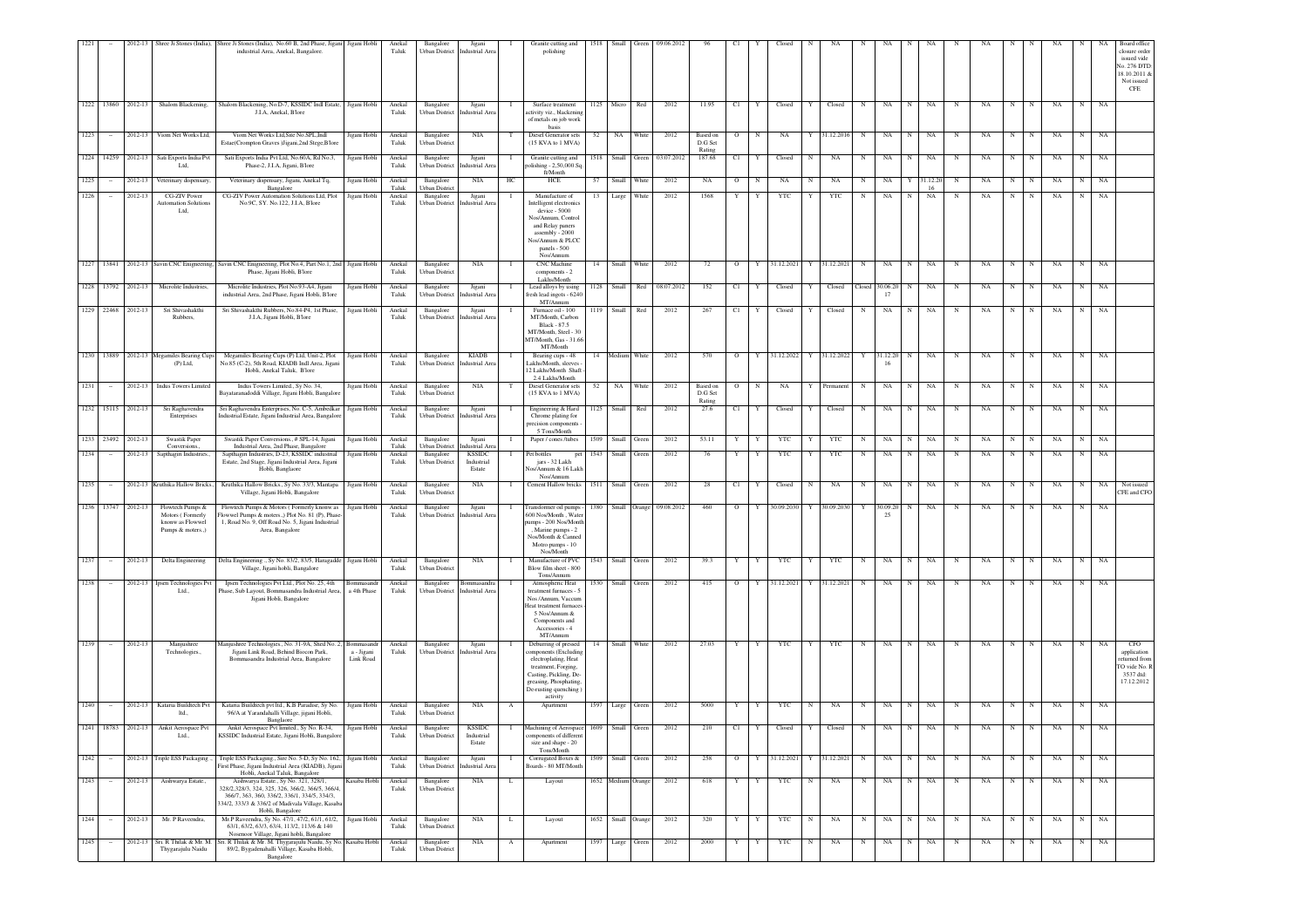|      |            |             | Sri R                                                    | Sri Rama Bricks, Sy No. 40, Hosahalli, Hennagan<br>Post, Anekal Taluk, Bangalore                                                                 |                           | Anekal<br>Taluk          | Bangalor<br><b>Urban District</b>         | NIA                            |              | able Moulded bricks<br>15 Lakh Nos/Annum                                                                                                                  | 1598 |                   |       | 201        |                               |                |   |                 |   |             |            |                |            |             |           |             |              |            |           |            |    |                                     |
|------|------------|-------------|----------------------------------------------------------|--------------------------------------------------------------------------------------------------------------------------------------------------|---------------------------|--------------------------|-------------------------------------------|--------------------------------|--------------|-----------------------------------------------------------------------------------------------------------------------------------------------------------|------|-------------------|-------|------------|-------------------------------|----------------|---|-----------------|---|-------------|------------|----------------|------------|-------------|-----------|-------------|--------------|------------|-----------|------------|----|-------------------------------------|
|      |            | 2012-13     | IMT Technologies Ltd.,                                   | IMT Technologies Limited., #312, Vabasandra<br>Village, Hulimangala Panchayath, Anekal Taluk,                                                    | Iigani Hobli              | Anckal<br>Taluk          | Bangalore<br><b>Urban Distric</b>         | <b>NIA</b>                     |              | Micro autrient mixture<br>fertilizers - 250                                                                                                               |      | <b>Smal</b>       | Vhit  | 2012       | 886                           |                |   | <b>YTC</b>      |   | NA          |            | NA             |            | NA          |           | NA          |              |            |           |            |    |                                     |
| 1248 | 23820      | 2012-13     | <b>SNB</b> Concrete Blocks                               | Bangalore<br>SNB Concrete Blocks., Sy No. 12/1, Hennagara                                                                                        | Jigani Hobli              | Anckal                   | Bangalore                                 | <b>NIA</b>                     |              | KL/Annum<br>ment Concrete block                                                                                                                           | 1511 | Small             | Gree  | 2012       | 41.85                         | $\overline{0}$ |   | 31.12.2021      |   | NA          |            | NA             |            | NA          |           | NA          |              |            | NA        |            |    |                                     |
| 1249 | 23660      | 2012-13     | Deepak Enterprises.                                      | Village & Post, Jigani hobli, Bangalore<br>Deepak Enterprises, Susheelamma, No. WS 61,                                                           | Jigani Hobli              | Taluk<br>Anekal          | <b>Urban District</b><br>Bangalore        | Jigani                         |              | - 8000 Nos/day<br>Lathe work &                                                                                                                            | 14   | Micro             | White | 2012       | 3.29                          | Y              |   | <b>YTC</b>      |   | <b>YTC</b>  | N          | NA             | N          | NA          | N         | NA          | N            | N          | <b>NA</b> |            | NA |                                     |
|      |            |             |                                                          | Jigani 1st Stage, Jigani indsutral Estate, Jigani,<br>Bangalore                                                                                  |                           | Taluk                    | <b>Urban Distric</b>                      | dustrial An                    |              | fabrication                                                                                                                                               |      |                   |       |            |                               |                |   |                 |   |             |            |                |            |             |           |             |              |            |           |            |    |                                     |
| 1250 |            | 2012-13     | Deepak Enterprises.,                                     | Deepak Enterprises, Susheelamma, No. WS 56,<br>Jigani 1st Stage, Jigani indsutral Estate, Jigani,<br>Bangalore                                   | Jigani Hobli              | Anekal<br>Taluk          | Bangalore<br><b>Urban Distric</b>         | Jigani<br>Industrial<br>Estate |              | Manufacture of Water<br>purifier on job work<br>basis                                                                                                     | 14   | Micro             | Whit  | 2012       | 3.27                          | Y              |   | YTC             |   | $_{\rm NA}$ | N          | NA             |            | $_{\rm NA}$ | N         | $_{\rm NA}$ |              | N          | NA        |            | NA |                                     |
| 1251 |            | 2012-13     | S.V Cement Blocks                                        | SV Cement Blocks (Formerly known as<br>Mr. Anantha B. Reddy, S.V Cement Blocks.,) Sy<br>No. 129/4, Kalyani Pattina Campus, Kundalahalli,         | Jigani Hobli              | Anekal<br>Taluk          | Bangalore<br>Urban Distric                | <b>NIA</b>                     |              | ement concrete blocks<br>30 Lakh Nos/Annun                                                                                                                | 1598 | Small             | Green | 2012       | -80                           | $\Omega$       |   | 31.12.2021      |   | 31.12.2021  | N          | NA             | N          | NA          | N         | NA          | N            | N          | <b>NA</b> | N          | NA |                                     |
| 1252 |            | 2012-13     | Santosh Gears &<br>Machine tools                         | Bangalore<br>Santosh Gears & Machine tools Reconditioners Pvt<br>Ltd., 24/2, B. Bandenallsandra, Jigani Industrial                               | Jigani Hobli              | Anekal<br>Taluk          | Bangalore<br><b>Urban District</b>        | Jigani<br>ndustrial An         |              | Gears - 5000<br>los/Annum & Racks                                                                                                                         | 14   | Small             | White | 2012       | 34.9                          |                |   | YTC             |   | YTC         | N          | NA             |            | NA          | $\bar{N}$ | NA          | $_{\rm N}$   |            | NA        |            | NA |                                     |
| 1253 |            | 2012-13     | econditioners Pvt Ltd<br>Shapoorii Pollanii & C<br>Ltd., | Area, Anekal Taluk, Bangalore<br>Shapoorii Pollanii & Co Ltd., C/O. HCL<br>Technologies Ltd., 129-P, Bommasandra Jigani                          | kommasand<br>a - Jigani   | Anekal<br>Taluk          | Bangalore<br><b>Urban District</b>        | Jigani<br>dustrial An          |              | 1000 Nos/Annum<br>Ready mix Cement<br>Concrete 30 Cubic                                                                                                   | 1548 | Small             | Greer | 2012       | 108                           | C1             |   | Closed          |   | Closed      | N          | NA.            |            | NA.         | N         | <b>NA</b>   | N            |            | <b>NA</b> |            | NA |                                     |
| 1254 | 18425      | 2012-13     | Plastomax (India) Pv<br>Ltd.,                            | Link Road, Jigani Industrial Area, Bangalore<br>Plastomax (India) Pvt Ltd., Plot No. 240 & 241,<br>Bommasandra Jigani Link Road, Industrial Area | Link Road<br>a - Jigani   | Anekal<br>Taluk          | Bangalore<br><b>Urban District</b>        | Jigani<br>dustrial Are         |              | meter/hr<br><b>Plastic Injection</b><br><b>Ioulded Components</b>                                                                                         | 1543 | small             |       | 2012       | 404                           | $\overline{O}$ |   | 1.12.2021       |   | 1.12.202    |            | NA             |            | NA          |           | NA          |              |            |           |            |    |                                     |
| 1255 |            | 2012-1      | Chetan & Umesh                                           | Bangalore<br>Chetan & Umesh Kumar., Sy No. 40/2, 41/1,                                                                                           | Link Road<br>Kasaba Hobli | Anekal                   | Bangalore                                 | <b>NIA</b>                     |              | 3120 Tons/Annum<br>Layout                                                                                                                                 | 1652 | Medium Orano      |       | 2012       | 620                           |                |   | YTC             |   | NA          |            | NA             |            | NA          |           | NA          |              |            |           |            |    |                                     |
|      |            |             | Kumar.                                                   | 38/6A, 38/6B, 46, 40/1, 40/3, 45/1, 45/2, 45/3 &<br>45/4 of Rachamanahalli Village, Kasaba Hobli,<br>Bangalore                                   |                           | Taluk                    | <b>Urban Distric</b>                      |                                |              |                                                                                                                                                           |      |                   |       |            |                               |                |   |                 |   |             |            |                |            |             |           |             |              |            |           |            |    |                                     |
| 1256 |            | $2012 - 13$ | The Ideal Homes Co-<br>Operative Society Ltd.            | The Ideal Homes Co-Operative Society Ltd., Sy<br>No. 59 & 62, 63, Kyalasanahalli Village, Jigani<br>Hobli, Bangalore                             | Jigani Hobli              | Anekal<br>Taluk          | Bangalore<br><b>Urban Distric</b>         | <b>NIA</b>                     | $\mathbf{L}$ | Layout                                                                                                                                                    |      | 1652 Medium Orano |       | 2012       | 618                           |                |   | <b>YTC</b>      |   | <b>NA</b>   | N          | <b>NA</b>      |            | NA          |           | NA          | N            | N          | <b>NA</b> |            | NA |                                     |
|      |            | $2012 -$    | <b>Exide Industries</b><br>Limited.                      | tries Limited, No. 5, 4th Phase, Behin<br>Biocon Park, Bommasandra Jigani Link Road,<br>Bommasandra Jigani Estate, Bangalore                     | a - Jigani<br>Link Road   | Aneka<br>Taluk           | Bangalore<br><b>Urban District</b>        | ndustrial Are                  |              | <b>Cesting of E-batteries</b><br>500 Nos/Month                                                                                                            | 1319 | small             | )rang | 2012       |                               |                |   | YT <sub>C</sub> |   | NA          |            | NA             |            | NA          |           | NA          |              |            |           |            | NA | CFO Retu                            |
|      |            | 2012-13     | Kuber Granites                                           | Kuber Granites Sv NO 3/1 Vaderamanchar<br>Village, Jigani Hobli, Bangalore                                                                       | Jigani Hobli              | Anekal<br>Taluk          | <b>Bangalore</b><br><b>Urban District</b> | <b>NIA</b>                     |              | Granite cutting and<br>polishing                                                                                                                          | 1518 | Small Green       |       | 11.12.1012 | 141.6                         | C1             |   | Closed          |   | NA          |            | NA             |            | NA.         |           | <b>NA</b>   |              |            |           |            | NA | Not issued<br>CFE                   |
|      |            | $2012 - 13$ | Pooja Rocks.                                             | Pooja Rocks., Sy No. 3/1, Vaderamanchanahalli<br>Village, Jigani Hobli, Bangalore                                                                | Jigani Hobi               | Anckal<br>Taluk          | Bangalore<br><b>Urban Distric</b>         |                                |              | Granite cutting and<br>polishing - 25,000 Sq<br>ft/Month                                                                                                  |      |                   |       | 02.01.201  | 162.0                         |                |   | Closed          |   | NA          |            | NA             |            | NA          |           | NA          |              |            |           |            |    |                                     |
| 1260 | 23668      | 2012-13     | VPS Technology India<br>Pvt Ltd.,                        | VPS Technology India Pvt Ltd., No. 134-B,<br>Bommasandra Jigani Link Road, Industrial Area<br>Bangalore                                          | a - Jigani<br>Link Road   | Anekal<br>Taluk          | Bangalore<br><b>Urban District</b>        | tommasandra<br>ndustrial Are   |              | Aanufacture of Manua<br>and automated Ultra<br>nic Cleaning machin                                                                                        |      | Small             |       | 2012       | 150.55                        | $\circ$        |   | 31.12.202       |   | NA          |            | NA             |            | NA          |           | NA          |              |            |           |            | NA |                                     |
| 1261 | 14645      |             | 2012-13 Rajyalaksmi Carburisi<br>Works.                  | Rajyalakshmi Carburising Works., Plot No. 232,<br>Bommasandra Industrial Area Bommasandra                                                        | Jigani Hobli              | Anckal<br>Taluk          | Bangalore<br><b>Urban District</b>        | sandr<br>ndustrial Are         |              | 50 Nos/Annum<br>Manufacture of Heat<br>treatment & Forging                                                                                                | 1125 | Small             | Red   | 2012       | 193                           | C1             |   | Closed          |   | Closed      |            | 30.06.20<br>18 |            | NA          |           | NA          |              |            |           |            |    |                                     |
| 1262 |            |             | 2012-13 Leo Concrete Pvt Ltd.,                           | Jigani Link Road, Jigani Hobli, Bangalore<br>Leo Concrete Pvt Ltd., D.L.F Maiden Heights, #<br>260/1, Rajapura, Jigani Link Road, Bangalore      | Bommasandı<br>a - Jigani  | Anckal<br>${\rm T}$ aluk | Bangalore<br>Urban Distric                | <b>NIA</b>                     |              | 50 MT/Month<br>Ready mix Cement<br>Concrete                                                                                                               | 1548 | Small             | Green | 2012       | 84                            | C2             | Y | Closed          |   | Closed      | N          | <b>NA</b>      | N          | NA.         | N         | <b>NA</b>   | N            | N          | <b>NA</b> |            | NA | NPD issued<br>from RSEO.            |
|      |            |             |                                                          |                                                                                                                                                  | Link Road                 |                          |                                           |                                |              |                                                                                                                                                           |      |                   |       |            |                               |                |   |                 |   |             |            |                |            |             |           |             |              |            |           |            |    | Bangalore<br>South on<br>26.09.2018 |
| 1263 |            | 2012-13     | Shriline Properties Pvt<br>Ltd.                          | Shriline Properties Pvt Ltd., Sv No. 183/2, 184/3.<br>184/4 of Bidaragere Village, Kasaba Hobli,<br>Bangalore                                    | Kasaba Hobl               | Anekal<br>Taluk          | Bangalore<br><b>Urban Distric</b>         | <b>NIA</b>                     | $\mathbf{L}$ | Lavout                                                                                                                                                    |      | $1652$ Large      | Orang | 2012       | 3825                          | Y              |   | <b>YTC</b>      | N | <b>NA</b>   | N          | <b>NA</b>      | N          | NA          | N         | <b>NA</b>   | $\mathbb{N}$ | $_{\rm N}$ | <b>NA</b> | $_{\rm N}$ | NA |                                     |
| 1264 | 13896      |             |                                                          |                                                                                                                                                  |                           |                          |                                           |                                |              |                                                                                                                                                           |      |                   |       |            |                               |                |   |                 |   |             |            |                |            |             |           |             |              |            |           |            |    |                                     |
|      |            |             | 2012-13 Aquarella India Pvr Ltd                          | Aquarella India Pvr Ltd; Sy No. 65, Mantapa<br>Village, Jigani Hobli, Bangalore                                                                  | igani Hobl                | Anekal<br>Taluk          | Bangalore<br><b>Urban District</b>        | <b>NIA</b>                     |              | litching of Readyma<br>garments-Casual shirts<br>(tops) from ctu to pack                                                                                  | 1589 | Small             |       | 2012       | 292.85                        |                |   | 1.12.202        |   | 1.12.202    |            | NA             |            | NA          |           | NA          |              |            |           |            |    |                                     |
| 1265 |            | 2012-13     | Rai Stone Exports Pvt                                    | Rai Stone Exports Pvt Ltd., Sy No. 90-91, Village                                                                                                | Kasaba Hobli              | Anckal                   | Bangalore                                 | <b>NIA</b>                     |              | ind warehouse - 60000<br>Pieces/Annum<br>Granite cutting and                                                                                              | 1518 | Small             | Green | 05.04.2012 | 161                           | CI.            |   | Closed          |   | <b>NA</b>   | N          | NA             |            | NA          |           | NA          |              |            | NA        |            | NA |                                     |
| 1266 |            |             | Ltd.<br>2012-13 Indus Towers Limited                     | Aduru, Kasaba Hobli, Bangalore<br>Indus Tower Limited, Sy No. 73/6, Katha No. 6,                                                                 | Kasaba Hobli              | Taluk<br>Anekal          | Urban Distric<br>Bangalore                | <b>NIA</b>                     |              | polishing - 21,44,000<br>Sq ft/Annum<br>Diesel Generator sets                                                                                             | 52   | NA                | White | 2012       | Based on                      | $\Omega$       | N | NA              |   | Permaner    | N          | NA             |            | NA          | N         | NA.         | N            |            | NA        |            | NA |                                     |
|      | 14563      |             |                                                          | Indlawadi Village, Kasaba Hobli, Bangalore                                                                                                       |                           | Taluk                    | <b>Urban Distric</b>                      |                                |              | (15 KVA to 1 MVA)                                                                                                                                         | 1518 | Small             | Green |            | D.G Set<br>Rating<br>78.15    |                |   | 1.12.2020       |   | <b>NA</b>   | N          |                |            | NA          |           | NA          |              |            | NA        |            | NA |                                     |
| 1267 |            | 2012-13     | Vedaang Granites.,                                       | Vedaang Granites, Sy No. 147/1 & 147/2,<br>Bukkasagara Village, Jigani Hobli, Bangalore                                                          | Jigani Hobli              | Anckal<br>Taluk          | Bangalore<br><b>Urban Distric</b>         | Jigani<br>dustrial Ar          |              | Granite cutting and<br>olishing - 1997 Sq. m<br>$/M$ onth                                                                                                 |      |                   |       | 03.01.2012 |                               |                |   |                 |   |             |            | NA             |            |             |           |             |              |            |           |            |    |                                     |
| 1268 |            |             | 2012-13 Indus Towers Limited                             | Indus Tower Limited Sv No 355/6 Katha No<br>257, Madivala Village, Kasaba Hobli, Bangalore                                                       | Kasaba Hobl               | Anekal<br>Taluk          | Bangalore<br><b>Urban Distric</b>         | <b>NIA</b>                     |              | Diesel Generator sets<br>(15 KVA to 1 MVA)                                                                                                                | 52   | NA                | White | 2012       | Based on<br>D.G Set<br>Rating |                |   | NA              |   | Permane     | N          | NA             |            | NA          |           | NA          |              |            | NA        |            | NA |                                     |
| 1269 | 14483      | $2012 - 1.$ | Sri Krishan Parnami<br>Granites.                         | Sri Krishan Parnami Granites., Plot No. 36/2,<br>Kumbaranahalli, Haragadde Post, Jigani Hobli,<br>Bangalore                                      | Jigani Hob                | Anekal<br>Taluk          | Bangalore<br><b>Urban District</b>        | <b>NIA</b>                     |              | Granite cutting and<br>polishing - 15,500<br>Sq.ft/Month                                                                                                  |      |                   |       | 08.09.2013 | 78                            |                |   | 0.09.201        |   | <b>NA</b>   |            | NA             |            | NA          |           | NA          |              |            |           |            |    |                                     |
| 1270 |            |             | 14274 2012-13 Jai Granite Industries.                    | Jai Granite Industries Plot No. 71 Jigani<br>Industrial Area, 1st Phase, Road No. 4, Jigani<br>Hobli, Anekal Taluk, Bangalore Urban District     | ligani Hobli              | Anekal<br>Taluk          | <b>Bangalore</b><br><b>Urban District</b> | Jigani<br>ndustrial Are        |              | Granite cutting and<br>olishing - 2043.86 Sc<br>mtr/Month                                                                                                 | 1518 | Small Green       |       | 09.09.2012 | 62.98                         | $\Omega$       |   | 31.12.2026      |   | NA          |            | NA             |            | NA          |           | NA          |              |            |           |            |    |                                     |
| 1271 |            |             | 2012-13 J.R Housing Developer:<br>Ltd.                   | J.R Housing Developers Pvt Ltd., Sy Nos. 387/1,<br>366/3, 373/1, 365, Madivala Village & Sy No.<br>49/1, 49/2 of Marsoor Village, Kasaba Hobli,  | Casaba Hobl               | Anekal<br>Taluk          | Bangalore<br><b>Urban Distric</b>         | <b>NIA</b>                     | L            | Layout                                                                                                                                                    |      | 1652 Large        | Orang | 2012       | 1205                          |                |   | YTC             |   | $_{\rm NA}$ | $_{\rm N}$ | NA             |            | NA          | N         | NA          |              |            | NA        |            | NA |                                     |
| 1272 | 14183      | 2012-13     | G.M Granites.                                            | Bangalore<br>G.M Granites., Sy No. 22/1, 22/2, Kallabalu<br>Village, Jigani Hobli, Bangalore                                                     | Jigani Hobli              | Anekal<br>Taluk          | Bangalore<br><b>Urban District</b>        | Jigani<br>dustrial Ar          |              | Granite cutting and<br>polishing - 1860 Sq.                                                                                                               |      | 1518 Small        | Green | 01.05.2012 | 79.2                          | $\circ$        |   | 31.12.2025      |   | <b>NA</b>   | N          | NA             | N          | NA          | N         | <b>NA</b>   | N            |            | <b>NA</b> |            | NA |                                     |
|      | 1273 22062 | 2012-13     | Ficus Pax Pvt Ltd.,                                      | Ficus Pax Pvt Ltd., No. 304, Bommasandra Jigani<br>Link Road, Industrial Area, Jigani Village, Jigani<br>Hobli, Bangalore                        | a - Jigani<br>Link Road   | Anekal<br>Taluk          | Bangalore<br><b>Urban District</b>        | Jigani<br>dustrial An          |              | mtr/Month<br>Corrugated boxes -<br>5000 Nos/Month<br>Plywood boxes - 2500                                                                                 | 1509 | Small             | Green | 2012       | 169                           | $\circ$        |   | 31.12.2022      |   | 31.12.2022  | N          | $_{\rm NA}$    | $_{\rm N}$ | $_{\rm NA}$ | N         | $_{\rm NA}$ | N            |            | <b>NA</b> | $_{\rm N}$ | NA |                                     |
| 1274 | 80895      | 2012-13     | Synergy Tech (Former                                     | Synergy Tech (Formerly known as I-Coats), C-15                                                                                                   |                           | Aneka                    | Bangalore                                 | Jigani                         |              | los/Month & Pallets<br>25000 Nos/Month<br>Silver electroplating -                                                                                         | 1125 | Small             | Red   | 2012       | 47                            | $\overline{O}$ |   | 30.06.2020      |   | 30.06.2020  |            | 30.06.20       |            | NA          |           | NA          | N            |            | NA        |            | NA |                                     |
|      |            |             | known as I-Coats)                                        | st Main Road, 2nd Stage, Bommasandra Industria<br>Area, Jigani Link Road, Anekal Taluk, Bengaluru<br>Urban District -560 099                     | a 4th Phase               | ${\rm T}$ aluk           | <b>Urban District</b>                     | dustrial An                    |              | 600 Sq. ft/Month<br>Nickel Electroplating<br>1500 Sq. ft/Month. Tip<br>lectroplating - 450 Sq<br>ft/Month & Zinc<br>Electroplating - 1076<br>Sq. ft/Month |      |                   |       |            |                               |                |   |                 |   |             |            | 20             |            |             |           |             |              |            |           |            |    |                                     |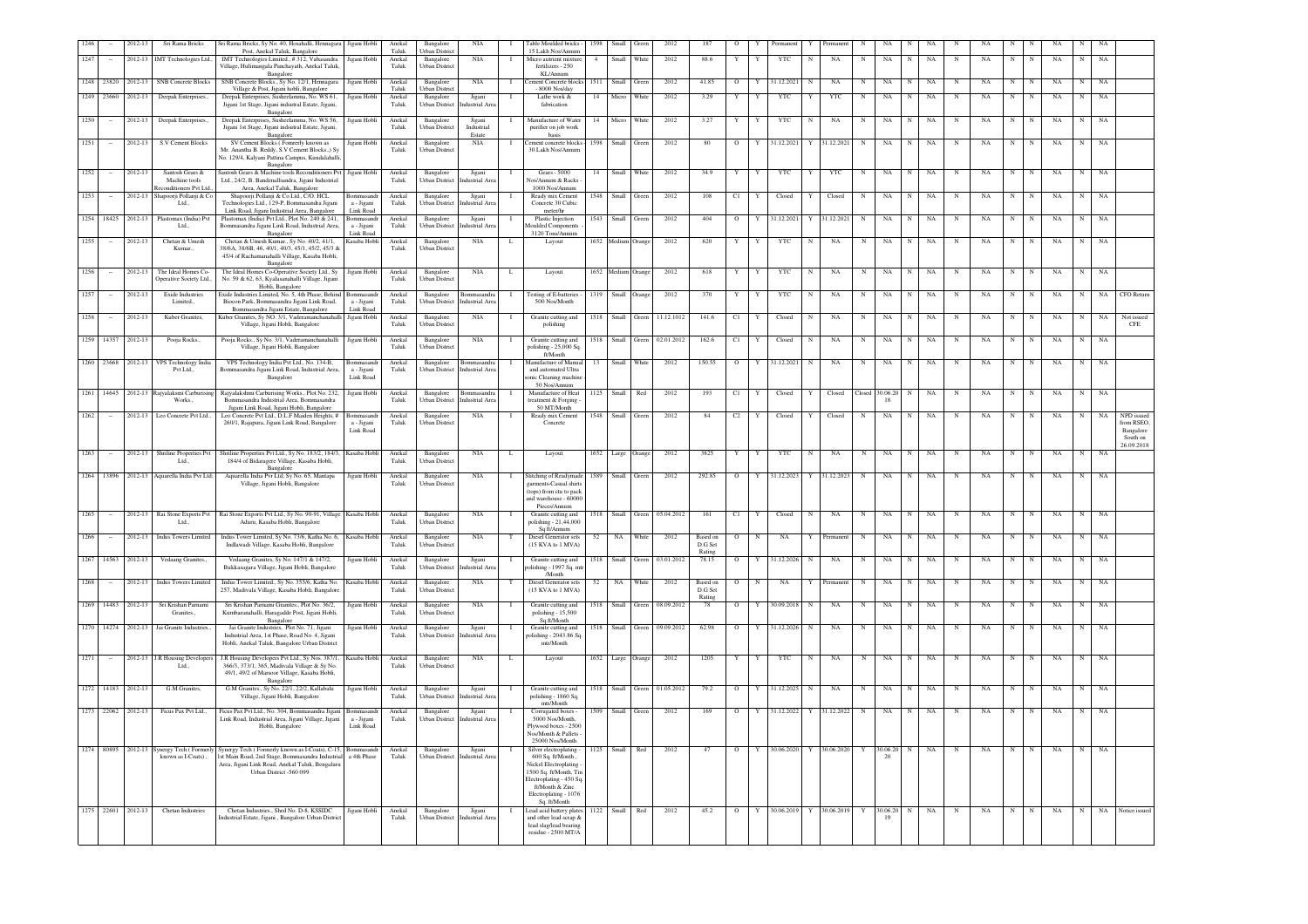|              |       | 2012-13                                  | New Consolidated<br>Construction Co Ltd.,                               | lew Consolidated Construction Co Ltd., Sv No. 23<br>1/2, 28/1/2/3/4, 29/1/2/3, 30/1/2/3/4 /5/6/7/8/<br>9/10/11/12/13/14 of Thirupalya Village, Sy No.<br>47, 48, 51/2 of Maragondanahalli village & Sy No<br>155/6/7/8, 351, 273, 274, 275 & 276/1 of<br>Hulimangala Village, Near Electronic city,<br>Bangalore Urban District | Jigani Hobli                               | Anekal<br>${\rm \texttt{Taluk}}$ | Bangalore                                       | Jigani<br>Urban District Industrial Area |                   | Ready mix Cement<br>Concrete - 60 Cubic<br>meter/Hr                                                                                                                                                                                                                                                                                        | 1548                | Small            | Green          | 2012                                 | 72.5        | C1               |   | Closed             |   |                  |                            |               |            |                   |            |                   |                      |                 |                 |             |                                                                              |
|--------------|-------|------------------------------------------|-------------------------------------------------------------------------|---------------------------------------------------------------------------------------------------------------------------------------------------------------------------------------------------------------------------------------------------------------------------------------------------------------------------------|--------------------------------------------|----------------------------------|-------------------------------------------------|------------------------------------------|-------------------|--------------------------------------------------------------------------------------------------------------------------------------------------------------------------------------------------------------------------------------------------------------------------------------------------------------------------------------------|---------------------|------------------|----------------|--------------------------------------|-------------|------------------|---|--------------------|---|------------------|----------------------------|---------------|------------|-------------------|------------|-------------------|----------------------|-----------------|-----------------|-------------|------------------------------------------------------------------------------|
| 1277         |       |                                          |                                                                         | 2012-13 Larsen & Toubro Ltd., Larsen & Toubro Limited, Katha No. 137/137, Sy<br>No. 85, Sakalavara Village, Jigani Hobli,<br>Bangalore                                                                                                                                                                                          | Jigani Hobli                               | Anekal<br>Taluk                  | Bangalore<br><b>Urban District</b>              | Jigani<br>dustrial An                    |                   | Ready mix Cement<br>Concrete - 6000 Cubi<br>meter/Month                                                                                                                                                                                                                                                                                    | 1548                | Small            | Green          | 2012                                 | 191         | Cl               |   | Closed             |   | Closed           | N                          | $_{\rm NA}$   | N          | <b>NA</b>         | N          | NA                | N<br>$_{\rm N}$      | NA              | N               | NA          |                                                                              |
| 1278         |       | 2012-13                                  | <b>Macks Surface</b><br>Treatment Pvt Ltd.,                             | Macks Surface Treatment Pvt Ltd., No. R-18.<br>CSSIDC Layout, Bommasandra Jigani Link Road<br>KIADB, Bangalore                                                                                                                                                                                                                  | ommasand<br>a - Jigani<br>Link Road        | Anekal<br>Taluk                  | Bangalore<br><b>Urban District</b>              | Jigani<br>ndustrial Area                 |                   | Hard Chrome Plating of<br>Piston Rods of Shock<br>Absorbers & De-<br>Chroming of Inner<br>Tubes of Shock<br>bsorbers on job wor<br>basis                                                                                                                                                                                                   | 1125 Small          |                  | Red            | 2012                                 | 106         | Y                |   | <b>YTC</b>         |   | <b>YTC</b>       | N                          | NA            | N          | NA                | N          | NA                | N<br>N               | NA              | N               | NA          |                                                                              |
| 1279         |       | 2012-13                                  | EDIS Publishing &<br>romotional Packaging<br>Pvt Ltd.                   | EDIS Publishing & Promotional Packaging Pv<br>Ltd., Plot No. 108, Bommasandra Jigani Link<br>Road, KIADB Industrial Area, Jigani, Bangalore                                                                                                                                                                                     | mmasano<br>a - Jigani<br>Link Road         | Aneka<br>Taluk                   | Bangalore<br><b>Urban District</b>              | Jigan<br>dustrial An                     |                   | Packing of Paper<br>products on job work<br>hasis                                                                                                                                                                                                                                                                                          | 1509                | Small            | <b>Green</b>   | 2012                                 | 384         | Cl               |   | Closed             |   | Closed           | Closed                     | Closed        |            | NA                |            | NA                |                      |                 |                 | NA          |                                                                              |
|              |       |                                          | 1280 23474 2012-13 Merlin Hawk Aerospac<br>Pvt Ltd.,                    | Merlin Hawk Aerospace Pvt Ltd., Plot No. 49, Sv<br>No. 30, Bommasandra Jigani Link Road, Industrial<br>Area, Jigani Hobli, Bangalore                                                                                                                                                                                            | Bommasand<br>a - Jigani<br>Link Road       | Anekal<br>${\rm T}$ aluk         | Bangalore<br><b>Urban District</b>              | Jigani<br>Industrial Area                |                   | Aerospace testing &<br>teasuring equipment<br>50 Nos/Month &<br>alibration instrume<br>starter knits, cable<br>assembly unit - 50<br>Nos/Month                                                                                                                                                                                             | 14                  | Small            | White          | 2012                                 | 822         | $\circ$          |   | 31.12.2034         |   | 31.12.2034       | N                          | NA            |            | NA                | N          | NA                | N                    | <b>NA</b>       | N               | <b>NA</b>   |                                                                              |
| 1281         |       |                                          | 13880 2012-13 Resguardo Industries                                      | Reseuardo Industries, Shed No. 3, Plot No. 17.<br>Jigani Industrial Area, 1st Phase, Bangalore                                                                                                                                                                                                                                  | Jigani Hobli                               | Anckal<br>Taluk                  | Bangalore<br><b>Urban District</b>              | Jigan<br>lustrial Are                    |                   | Surface coating                                                                                                                                                                                                                                                                                                                            | 1125                | Small            | Red            | 2012                                 | 131         | Cl               |   | Closed             |   | Closed           | $_{\rm N}$                 | $_{\rm NA}$   | $_{\rm N}$ | NA                | N          | NA                | N<br>N               | NA              | $_{\rm N}$      | NA          | NPD issue<br>from RSEO,<br>Bangalore<br>South on<br>29.09.2018               |
| 1282         |       | 2012-13                                  | Commune Propertio<br>India Pvt Ltd,                                     | Commune Properties India Pvt Ltd., 477/A, 478/A-<br>2, 479/A, 480/3, of Marsur Village, Kasaba Hobli,<br>Anekal Taluk, Bangalore                                                                                                                                                                                                | asaba Hob                                  | Aneka<br>Taluk                   | Bangalore<br><b>Urban District</b>              | NIA                                      | $\mathbf{A}$      | Apartment                                                                                                                                                                                                                                                                                                                                  | 1181 Large          |                  | Red            | 08.08.2012                           | 7335        |                  |   | <b>YTC</b>         |   | NA               |                            | NA            |            | NA                |            | NA                |                      | NA              |                 | NA          | H-1280                                                                       |
| 1283         | 25761 |                                          | 2012-13 Peejay Interior Pvt Ltd.                                        | Peeiav Interior Pvt Limited. Shed No. 2, Sv No. 17.<br>Jigani Industrial Area, 1st Phase, Madapatna<br>Village, Bangalore                                                                                                                                                                                                       | Jigani Hobl                                | Anekal<br>${\rm T}$ aluk         | Bangalore<br><b>Urban District</b>              | Jigani<br>Industrial Area                |                   | Manufacture of<br>Membrane shutters,<br>Kitchen cabinets &<br>Wards Robs - 120000<br>Sq ft/Annum, 135000<br>Sq.ft/Annum & 100000<br>Sq. ft/Annum                                                                                                                                                                                           | 14                  | Small            | White          | 2012                                 | 466         |                  |   | <b>YTC</b>         |   | <b>YTC</b>       |                            | NA            |            | NA                |            | NA                |                      |                 |                 |             | <b>CFO</b><br>application<br>eturned vid<br>No. R 3299<br>dtd:<br>09.01.2014 |
| 1284<br>1285 |       | 2012-13<br>2012-13                       | C.M Duromiz<br>Narendra Krishna                                         | C.M Duromix, Sy No. 483, Marsur Village, Kasaba Kasaba Hobli<br>Hobli, Bangalore<br>Narendra Krishna Developers, Sy No. 28/1, 29/109 Kasaba Hobli                                                                                                                                                                               |                                            | Anekal<br>Taluk<br>Anekal        | Bangalor<br><b>Urban District</b><br>Bangalore  | <b>NIA</b><br>NIA.                       | $\mathbf{L}$      | Ready mix Concrete<br>100 Cubic Mtr/day<br>Layout                                                                                                                                                                                                                                                                                          | 1548<br>1652 Medium | Small            | Greer<br>Orano | 2012<br>2012                         | 190<br>720  | $\mathbf O$<br>Y |   | 31.12.2023<br>YTC. | N | 31.12.2023<br>NA | $_{\rm N}$<br>$\mathbf{N}$ | NA<br>NA      | N          | NA<br>NA.         | N<br>N     | NA<br>NA.         | N<br>$_{\rm N}$<br>N | NA<br><b>NA</b> | $_{\rm N}$<br>N | NA<br>NA    |                                                                              |
|              | 22986 |                                          | Developers.                                                             | of Soppahalli Village, Kasaba Hobli, Bangalore                                                                                                                                                                                                                                                                                  |                                            | Taluk                            | <b>Urban Distric</b>                            |                                          |                   |                                                                                                                                                                                                                                                                                                                                            |                     |                  |                |                                      |             |                  |   |                    |   |                  |                            |               |            |                   |            |                   |                      |                 |                 |             |                                                                              |
| 1286         |       | 2012-13                                  | Multipak Electronio<br>India Pvt Ltd.,                                  | Multipak Electronics India Pvt Ltd., Plot No. 28<br>(P), Bommasandra, 4th Phase, Industrial Area,<br>Jigani Hobli, Bangalore                                                                                                                                                                                                    | a 4th Phase                                | Aneka<br>Taluk                   | Bangalore<br><b>Urban District</b>              | Industrial Are                           |                   | Double side printed<br>circuit Boards<br>437 1720 So<br>mtr/Month, Four<br>ayered printed circu<br>boards - 0.4060 Sq.<br>mtr/Month . Multicor<br>Printed circuit Boards<br>4.5100 Sq. mtr/Month<br>Single side printed<br>circuit Boards -<br>108.6940 Sq.<br>mtr/Month & Six<br>avered Printed circu<br>boards - 0.2330 Sq.<br>mtr/Month | 1174                | Small            | Red            | 2012                                 | 371         | $\overline{0}$   |   | 30.06.2022         |   | 30.06.2022       |                            | 30.06.2<br>19 |            | NA                |            | NA                |                      | NA              | N               | NA          |                                                                              |
| 1287         |       | 2012-13                                  | <b>Intelligent Electronics</b><br><b>Ouality Solutions Pvt</b><br>Ltd., | Intelligent Electronics Quality Solutions Pvt Ltd.,<br>No. 15/B, 1st Phase, Jigani Industrial Area, Aneka<br>Taluk, Bangalore                                                                                                                                                                                                   | Jigani Hobli                               | Anckal<br>Taluk                  | Bangalore<br><b>Urban District</b>              | Jigani<br>ndustrial Are                  |                   | Printed circuit board -<br>5000 Sq. mtr/Annun                                                                                                                                                                                                                                                                                              | 1174 Small          |                  | Red            | 2012                                 | 177         | Y                |   | <b>YTC</b>         |   | YTC              | $_{\rm N}$                 | NA            | $_{\rm N}$ | NA                | $_{\rm N}$ | NA                | N<br>$_{\rm N}$      | NA              | $\,$ N          | NA          |                                                                              |
| 1288         |       | 2012-13                                  | <b>Richmond Lake View</b>                                               | Richmond Lake View, Sv No. 28 & 29/1.<br>makrishnapura Village, Jigani Hobli, Bangalo                                                                                                                                                                                                                                           | Jigani Hobl                                | Anekal<br>Taluk                  | Bangalore<br>Jrban Distri                       | <b>NIA</b>                               | $\mathbf{A}$      | Apartment                                                                                                                                                                                                                                                                                                                                  | 1597                | Large            | Green          | 2012                                 | 1965        | Y                |   | <b>YTC</b>         |   | NA               | N                          | NA.           | N          | <b>NA</b>         | N          | NA                | N<br>N               | <b>NA</b>       | N               | NA          |                                                                              |
| 1289         |       |                                          | 2012-13 Arattukulam Developer:                                          | Arattukulam Developers, at Doddahagadade<br>Village, Sv No. 48, 49/1, 49/2, 3, 50, 51, 52/2, 54<br>62/1, 66/3, 96 of Kasaba Hobli, Anekal Taluk,<br>Bangalore                                                                                                                                                                   | isaba Hob                                  | Anekal<br>Taluk                  | Bangalore<br><b>Urban District</b>              | <b>NIA</b>                               | L                 | Layout                                                                                                                                                                                                                                                                                                                                     | 1652 Mediu          |                  | <b>Irang</b>   | 2012                                 | 600         |                  |   | YTC                |   | $_{\rm NA}$      |                            | NA            |            | NA                | N          | NA                | $_{\rm N}$           | NA              |                 | $_{\rm NA}$ |                                                                              |
| 1290         |       | 2012-13                                  | Sree Balaji Industries                                                  | Sree Balaji Industries, No. 5 (K), KIADB,<br>Bommasandra Jigani Link Road, Bangalore                                                                                                                                                                                                                                            | ommasand<br>a - Jigani<br>Link Road        | Anekal<br>Taluk                  | Bangalore<br><b>Urban District</b>              | Jigani<br>ustrial Ar                     |                   | Water tanks - 25000<br>Nos/Month                                                                                                                                                                                                                                                                                                           | 1543                | Small            | Green          | 2012                                 | 85.8        | $\overline{0}$   |   | 31.12.2022         |   | 31.12.2022       |                            | NA            |            | NA                |            | NA                |                      | NA              |                 | NA          |                                                                              |
| 1291         | 40079 |                                          | Tech,                                                                   | 2012-13 Sri. Chowdeshwari Rice Sri. Chowdeshwari Rice Tech. Sv No. 136/2. Katha<br>No.-615, Jigani Village, Opp HP Petrol Pump<br>Madasandra, Anekal Taluk, Bangalore - 560 10:                                                                                                                                                 | Jigani Hobli                               | Anekal<br>Taluk                  | Bangalore<br><b>Urban District</b>              | <b>NIA</b>                               |                   | Steam rice - 2496<br>Ton/Month                                                                                                                                                                                                                                                                                                             | 1358                | Small            | Orange         | 01.02.2012                           | 488         | $\circ$          |   | 30.09.2022         |   | 30.09.2022       |                            | NA.           |            | NA                |            | NA                |                      | NA              |                 | NA          |                                                                              |
| 1292         |       | 2012-13                                  | D.H. Chemisol<br>Enterprises.                                           | Dhruva Hema Chemisol Enterprises (Formerly<br>knonw as M/s. D.H Chemisol Enterprises. ) Plot<br>No. 144, Bommasandra Jigani Link Road, Jigani<br>Hobli, Bangalore - 560 099                                                                                                                                                     | <b>Bommasan</b><br>a - Jigani<br>Link Road | Anekal<br>Taluk                  | Bangalore<br><b>Urban District</b>              | <b>NIA</b>                               |                   | Manufacture of<br>Etherphon 39 % . SI<br>(Pesticides) Liquid<br>100 Liters/Month                                                                                                                                                                                                                                                           | 1139 Micro          |                  | Red            | 2012                                 |             |                  |   | <b>YTC</b>         |   | <b>YTC</b>       | N                          | NA            | N          | NA                | N          | NA                | N<br>N               | NA              | $_{\rm N}$      | NA          |                                                                              |
|              |       | 1293 37266 2012-13                       | Natural Granite<br>International.                                       | Natural Granite International, Sy No. 245,<br>Samandur Village, Kasaba Hobli, Anekal Taluk,<br>Bangalore Urban District - 562 106                                                                                                                                                                                               | Kasaba Hobl                                | Anekal<br>Taluk                  | Bangalore<br><b>Urban District</b>              | <b>NIA</b>                               |                   | Granite cutting and<br>polishing - 8000 Sq<br>ft/day                                                                                                                                                                                                                                                                                       |                     | 1518 Small Green |                | 07.09.2012                           | 223         | $\overline{0}$   |   | 30.09.2017         |   | NA               | N                          | NA            |            | NA                | N          | NA                | N                    | NA              |                 | NA          |                                                                              |
| 1294         | 13644 | 2012-13                                  | Avon Plastic Industr<br>Pvt Ltd.,                                       | Avon Plastics Industries Pvt Ltd., Plot No. 53,<br>Bommasandra Jigani Link Road, Bangalore                                                                                                                                                                                                                                      | a - Jigani<br>Link Road                    | Aneka<br>Taluk                   | Bangalore<br><b>Urban District</b>              | <b>KIADB</b><br>dustrial Are             |                   | Manufacture of PVC<br>pipes & fittings - 9000<br>Mts/Month                                                                                                                                                                                                                                                                                 | 1614 Medi           |                  | Greer          | 2012                                 | 810         | $\overline{0}$   |   | 31.12.2022         |   | 1.12.2022        | N                          | NA            |            | NA                |            | NA                |                      | NA              |                 | NA          |                                                                              |
|              |       |                                          | 1295 23646 2012-13 Unique Punch System<br>Pvt Ltd.,                     | Unique Punch Systems Pvt Ltd., Unit-3, Plot No.<br>SPL-26, Industrial Estate, Jigani 2nd Stage,<br>Bangalore                                                                                                                                                                                                                    | Jigani Hobli                               | Anekal<br>Taluk                  | Bangalore<br><b>Urban District</b>              | Jigani<br>Industrial<br>Estate           |                   | Sheet Metal<br>Components &<br>Assemblies - 50,000<br>Lskh Nos/Month                                                                                                                                                                                                                                                                       | 14                  | Small            | White          | 2012                                 | 280         | Y                |   | YTC                |   | YTC              | N                          | NA            | N          | <b>NA</b>         | N          | NA                | $_{\rm N}$<br>N      | <b>NA</b>       | $_{\rm N}$      | NA          |                                                                              |
|              |       | 1296 38527 2012-13<br>1297 23811 2012-13 | Panchakarma Herbal<br>Research Centre<br>Value Packlines                | Panchakarma Herbal Research Centre, Plot No. Q- Jigani Hobli<br>06, Jigani, 2nd Stage, KIADB Industrial Area,<br>Anekal Taluk, Bengaluru Urban District - 562 106<br>Value Packlines, Plot No. 69, Bommasandra Jigani                                                                                                           |                                            | Anekal<br>Taluk<br>Anekal        | Bangalore<br><b>Urban District</b><br>Bangalore | <b>KSSIDC</b><br>Industrial<br>Estate    |                   | Liquid - 13000<br>iters/Month Powder<br>520 Kgs/Month &<br>Tablets - 260<br>Kgs/Month<br>Manufacture of Plasti                                                                                                                                                                                                                             | 1543 Small          |                  | Green          | 1382 Small Orange 06.12.2012<br>2012 | 93.3        | $\circ$          | Y | 30.09.2022         | v | 30.09.2022       | $_{\rm N}$                 | $_{\rm NA}$   | N          | $_{\rm NA}$<br>NA | $_{\rm N}$ | $_{\rm NA}$<br>NA | $_{\rm N}$<br>N      | NA              | $_{\rm N}$      | $_{\rm NA}$ |                                                                              |
|              |       |                                          |                                                                         | Link Road, Jigani Industrial Area, Bangalore - 560<br>105                                                                                                                                                                                                                                                                       | a - Jigani<br>Link Road                    | Taluk                            | <b>Urban District</b>                           | Jigan<br><b>Industrial Area</b>          |                   | polythene. Industrial<br>iners, Bags & Sacks<br>576 MT/Annum                                                                                                                                                                                                                                                                               |                     |                  |                |                                      | 145.2       |                  |   | YTC                |   | YTC              |                            | NA            |            |                   |            |                   |                      |                 |                 |             |                                                                              |
| 1298<br>1299 |       | 2012-13<br>2012-13                       | <b>Tony Vincen</b><br>NU-Tech Prasiddhi                                 | Tony Vincent, Sy No. 35/2, Maragondanahalli<br>Village, Jigani Hobli, Bangalore<br>NU-Tech Prasiddhi Consortium, Sv No. 131 &                                                                                                                                                                                                   | igani Hobl<br>Jigani Hobl                  | Anekal<br>Taluk<br>Anekal        | Bangalore<br><b>Urban District</b><br>Bangalore | <b>NIA</b><br><b>NIA</b>                 | A<br>$\mathbf{A}$ | Apartment - 260 Flats<br>Apartment                                                                                                                                                                                                                                                                                                         | 1181 Large<br>1597  |                  | Red<br>Greer   | 08.05.2012<br>2013                   | 4000<br>900 | $\overline{0}$   |   | 30.06.2021<br>YTC  |   | NA<br>NA         |                            | NA<br>NA      |            | NA<br>NA          |            | NA<br>NA          |                      | NA<br>NA        |                 | NA<br>NA    |                                                                              |
|              |       |                                          | Consortium                                                              | 132, Kachanayakanahalli Village, Jigani Hobli,<br>Bangalore                                                                                                                                                                                                                                                                     |                                            | Taluk                            | <b>Urban District</b>                           |                                          |                   |                                                                                                                                                                                                                                                                                                                                            |                     |                  |                |                                      |             |                  |   |                    |   |                  |                            |               |            |                   |            |                   |                      |                 |                 |             |                                                                              |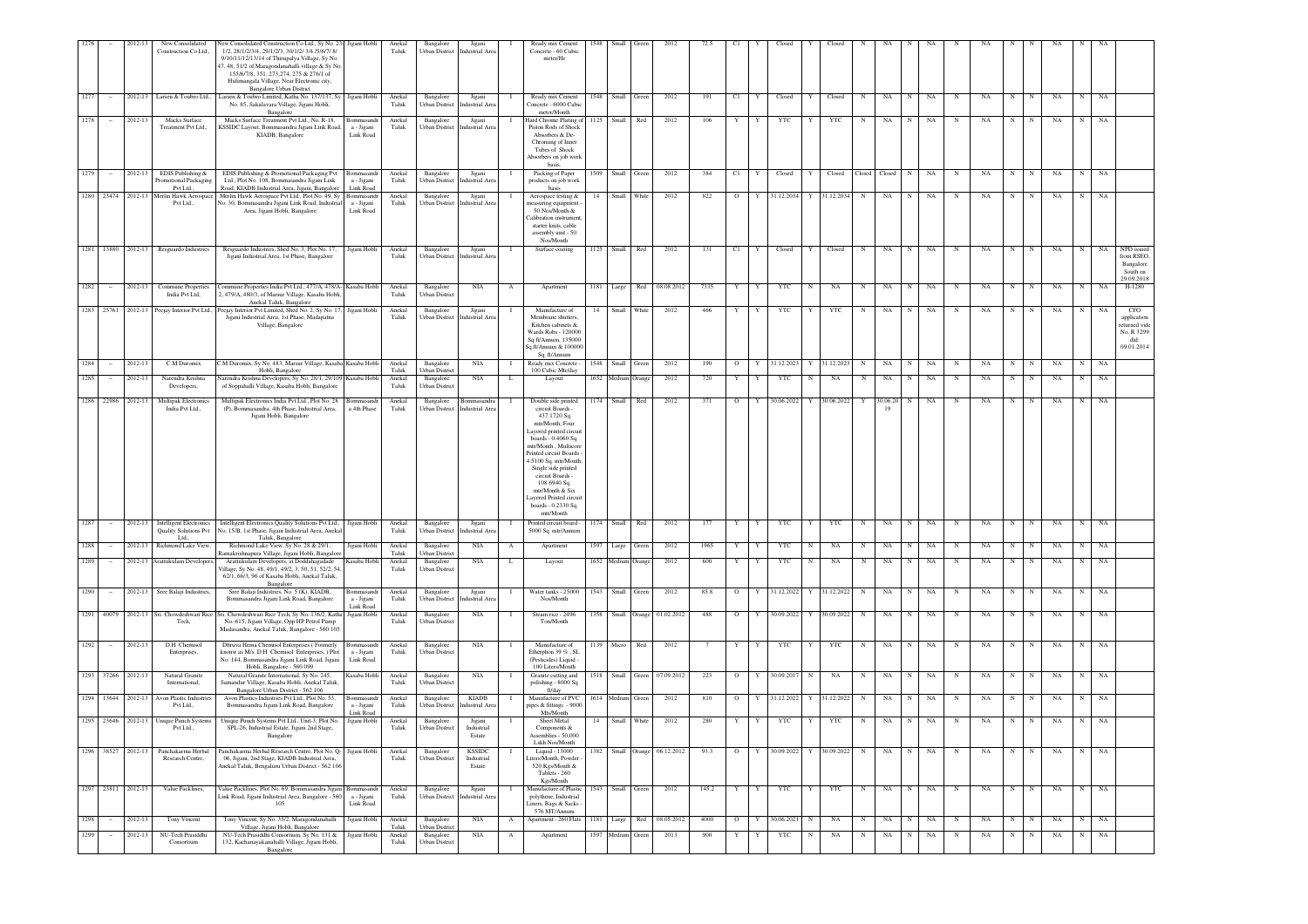| 1300 |        | 14306 2012-13      |                                                          | Charbhuia Granites , Plot No. 39, 3rd Road, Jigani   Jigani Hobli                                                                                                                                                                        |                           | Anckal          | Bangalore                          | Jigani                             |                | Granite cutting and                                                                                                             | 1518 | Small<br>Green       | 25.09.2013      | 316     |                | 31.12.2028               | NA                      |            |                  |   |                  |            |           |            |             |           |                  |                                                                                                               |
|------|--------|--------------------|----------------------------------------------------------|------------------------------------------------------------------------------------------------------------------------------------------------------------------------------------------------------------------------------------------|---------------------------|-----------------|------------------------------------|------------------------------------|----------------|---------------------------------------------------------------------------------------------------------------------------------|------|----------------------|-----------------|---------|----------------|--------------------------|-------------------------|------------|------------------|---|------------------|------------|-----------|------------|-------------|-----------|------------------|---------------------------------------------------------------------------------------------------------------|
|      |        |                    | Charbhuja Granites,                                      | Industrial Area, Jigani Hobli, Bangalore                                                                                                                                                                                                 |                           | Taluk           | <b>Urban District</b>              | ndustrial Are                      |                | polishing - 2043.8 Sq<br>mtr/Month                                                                                              |      |                      |                 |         |                |                          |                         |            |                  |   |                  |            |           |            |             |           |                  |                                                                                                               |
|      |        |                    | 1301 33952 2012-13 Stabicon Life Scinces Pvt<br>Limited. | Stabicon Life Scinces Pvt Limited, Plot No. 28,<br>Bommasandra Industrial Area, Phase-4.                                                                                                                                                 | Jigani Hobli              | Anekal<br>Taluk | Bangalore<br><b>Urban District</b> | Bommasandra<br>Industrial Area     |                | Stability tessting of<br>harmaceutical items &                                                                                  |      | 1182 Large<br>Red    | 2012            | 1273    | $\circ$        | 30.06.2022               | 30.06.2022              |            | NA               |   | 31.12.20<br>17   |            | NA        |            |             | <b>NA</b> |                  |                                                                                                               |
|      |        |                    |                                                          | Bommasandra Jigani Link Road, Anekal Taluk                                                                                                                                                                                               |                           |                 |                                    |                                    |                | Development                                                                                                                     |      |                      |                 |         |                |                          |                         |            |                  |   |                  |            |           |            |             |           |                  |                                                                                                               |
| 1302 |        |                    | 2012-13 SRR Homes-Hyde park                              | Bengaluru Urban District - 560 105<br>SRR Homes-Hyde park, Sy No. 33/2, 33/3,                                                                                                                                                            | Kasaba Hobli              | Anckal          | Bangalore                          | <b>NIA</b>                         |                | Layout                                                                                                                          |      | 1652 Large<br>Orang  | 2013            | 1105    |                | <b>YTC</b>               | NA                      |            | NA               |   | NA               |            | NA        |            |             | NA        | NA               |                                                                                                               |
| 1303 |        | 2012-13            | Sanchaya Land & Estat                                    | Chikkahagade Village, Kasaba Hobli, Bangalore<br>Sanchaya Land & Estate Pvt Limited, Sy No. 33,                                                                                                                                          | Kasaba Hobli              | Taluk<br>Anekal | <b>Urban District</b><br>Bangalore | <b>NIA</b>                         | A              | Apartment - 1278 Flats                                                                                                          |      | 1181 Large<br>Red    | 2013            | 27000   | $\Omega$       | 30.06.2022               | $_{\rm NA}$             | N          | $_{\rm NA}$      | N | $_{\rm NA}$      | N          | NA        | N          | N           | NA        | NA<br>N          |                                                                                                               |
|      |        |                    | Pyt Limited                                              | 35/3 35/4 174 224 184/5 188/1 188/2 189 &<br>36/2 Bedaragere & Karpur Village, Anekal Taluk,<br>Bangalore                                                                                                                                |                           | Taluk           | <b>Urban Distric</b>               |                                    |                |                                                                                                                                 |      |                      |                 |         |                |                          |                         |            |                  |   |                  |            |           |            |             |           |                  |                                                                                                               |
|      |        | 1304 22582 2012-13 | <b>High Energy Power</b><br>Solutions, Unit-II           | High Energy Power Solutions, Unit-II, Plot No. 20- Jigani Hobli<br>A, Jigani Industrial Area, 1st Phase, Jigani Hobli,                                                                                                                   |                           | Anekal<br>Taluk | Bangalore<br><b>Urban District</b> | Jigani<br>ndustrial Are            |                | Charging of Battery<br>4.68.000 Nos/Annu                                                                                        |      | 1128 Small<br>Red    | 2013            | 371     | Y              | <b>YTC</b>               | YTC                     | $_{\rm N}$ | NA               | N | $_{\rm NA}$      | $_{\rm N}$ | NA        | $_{\rm N}$ | $_{\rm N}$  | NA        | NA<br>$_{\rm N}$ |                                                                                                               |
|      |        | 1305 15103 2012-13 | Glacetech (India) Pvt<br>Limited                         | Anekal Taluk, Bangalore 562 106<br>Glacetech (India) Pvt Limited, Plot No. 5-P, 4th<br>Phase, Bommasandra Industrial Area, Jigani Hobli,                                                                                                 | a 4th Phase               | Anekal<br>Taluk | Bangalore<br><b>Urban District</b> | <b>Bommasandr</b><br>ndustrial Are |                | Fabrication with powder<br>coating & cold                                                                                       |      | 1125 Small<br>Red    | 2013            | 158     | $\circ$        | 30.06.2017               | 30.06.2017              | N          | $_{\rm NA}$      | N | NA               | $_{\rm N}$ | NA        | N          | N           | NA        | N<br>NA          |                                                                                                               |
|      |        |                    |                                                          | Bangalore                                                                                                                                                                                                                                |                           |                 |                                    |                                    |                | phosphpatingprocess<br>oduction - 1 Lakh Sc<br>ft /Month                                                                        |      |                      |                 |         |                |                          |                         |            |                  |   |                  |            |           |            |             |           |                  |                                                                                                               |
| 1306 | $\sim$ |                    | 2012-13 Aster Madispro Private<br>Limited                | Aster Madispro Private Limited, Plot No. 181,<br>Jigani Industrial Area, 1st Stage, Jigani Village,                                                                                                                                      | Jigani Hobli              | Anekal<br>Taluk | Bangalore<br><b>Urban District</b> | <b>KSSIDC</b><br>ndustrial Are     |                | Double J Stent - 10000<br>Nos/Month, Ureteral                                                                                   | 36   | Small<br>White       | 2013            | 237     | $\overline{0}$ | 31.12.2023               | 31.12.2023              | N          | NA               | N | NA               | N          | <b>NA</b> | N          |             | NA        | NA<br>N          |                                                                                                               |
|      |        |                    |                                                          | Bangalore                                                                                                                                                                                                                                |                           |                 |                                    |                                    |                | Dialators - 5000<br>Nos/Month, Ureteral<br>Catheters - 8000<br>Nos/Month & IUI<br>Cannula - 5000<br>Nos/Month                   |      |                      |                 |         |                |                          |                         |            |                  |   |                  |            |           |            |             |           |                  |                                                                                                               |
| 1307 |        |                    | 13884 2012-13 Manly Silicon Steel Pvt<br>Limited         | Manly Silicon Steel Pyt Limited #139/2 Anekal<br>Bangalore Main Road, Jigani Anekal Taluk.                                                                                                                                               | Jigani Hobli              | Anekal<br>Taluk | Bangalore<br><b>Urban District</b> | <b>NIA</b>                         | $\mathbf{I}$   | Mother coils - 20<br>Tons/Month, Slit coils                                                                                     | 14   | Small White          | 2013            | 221     | $\Omega$       | Y 31 12 2021             | Y 31.12.2021 N          |            | <b>NA</b>        | N | <b>NA</b>        | N          | NA.       | N          | N           | NA.       | <b>NA</b><br>N   |                                                                                                               |
|      |        |                    |                                                          | Bangalore - 560 105                                                                                                                                                                                                                      |                           |                 |                                    |                                    |                | 20 Tons/Month &<br>Laminations -<br>aminatign the finishe<br>goods                                                              |      |                      |                 |         |                |                          |                         |            |                  |   |                  |            |           |            |             |           |                  |                                                                                                               |
| 1308 |        | 2012-13            | Y. Mallesham &<br>Doraiswamy                             | . Mallesham & Doraiswamy, Sy No. 13/1, 13/2 & Jigani Hobli<br>14/5, of Vaderamanchanahalli Village, Sy No. 73                                                                                                                            |                           | Anckal<br>Taluk | Bangalore<br><b>Urban Distric</b>  | <b>NIA</b>                         | $\mathbf{I}$ . | Layout                                                                                                                          |      | 1652 Medium Orang    | 2013            | 600     |                | YTC                      | NA                      |            | NA               |   | NA               | N          | NA        | N          |             | NA        | <b>NA</b>        |                                                                                                               |
| 1309 | 11665  | 2012-13            | Confident Resorts &<br>Retreats (I) Pvt Limited          | of Konasandra Village, Jigani Hobli, Bangalore<br>Confident Resorts & Retreats (I) Pvt Limited,<br>Confident Cascade, Sy No. 24/1, 24/2, 24/3 & 25,                                                                                      | Jigani Hobli              | Anekal<br>Taluk | Bangalore<br><b>Urban Distric</b>  | <b>NIA</b>                         | н              | Holiday Resorts/Jungle<br><b>Resorts/Beach Resort</b>                                                                           |      | 1593 Large<br>Green  | 2013            | 1500    | Cl             | Closed                   | Closed                  |            | NA               |   | NA               |            | NA        |            |             | NA        | NA               |                                                                                                               |
| 1310 |        | 2012-13            | Duo Meadoes                                              | Gollahalli Village, Jigani Hobli, Bangalore<br>Duo Meadoes, Sy No. 107/ A (P), 107/2 (P),                                                                                                                                                | Jigani Hobli              | Aneka           | Bangalore                          | <b>NIA</b>                         |                | Layout                                                                                                                          |      | 1650 Large<br>Red    | 2013            | 1248    |                | YTC                      | NA                      |            | NA               |   | NA               |            | NA        |            |             | NA        | NA               |                                                                                                               |
|      |        |                    |                                                          | $108/1$ .<br>of Haragadde Village, Jigani Hobli, Sy<br>No. 50/3, 51 of Dyavasandra Village,<br>igani Hobli, Sy No. 4, 5/3, 6/1 of Nosenoor<br>Village, Jigani Hobli, Sy No. 59/1, 60 Of<br>Kumbarahalli Village, Kasaba Hobli, Bangalore |                           | Taluk           | <b>Urban District</b>              |                                    |                |                                                                                                                                 |      |                      |                 |         |                |                          |                         |            |                  |   |                  |            |           |            |             |           |                  |                                                                                                               |
|      |        |                    | 1311 75777 2012-13 Vijaya Nursing Home                   | Vijaya Nursing Home (New), Opposite Petrol                                                                                                                                                                                               | Bommasandr<br>a 4th Phase | Anckal<br>Taluk | Bangalore<br><b>Urban Distric</b>  | <b>NIA</b>                         | HC             | Health care<br>Establishments with 5                                                                                            |      | 1386 Small Orange    | 2012            | 142     | $\overline{0}$ | 30.09.2023               | Y 30.09.2023 N          |            | NA               |   | Y 31.10.20<br>21 | N          | - NA      | N          | $\mathbf N$ | NA        | NA<br>N          |                                                                                                               |
| 1312 |        | 2012-13            | (New)<br>D.E Concrete                                    | Bunk, Chandapura Road, Attibele Hobli, Anekal<br>Taluk, Bangalore Urban District<br>D.E Concrete, Sy No. 136, Sakalavara Village,                                                                                                        | Jigani Hobli              | Anekal          | Bangalore                          | <b>NIA</b>                         |                | <b>Bedded Hospital</b><br>Ready mix Cement                                                                                      |      | 1548 Small<br>Green  | 2013            | 164     | $\Omega$       | 31.12.2022               | 31.12.2022              |            | NA               |   | NA.              |            | NA        | N          |             | NA        | NA               |                                                                                                               |
| 1313 |        | 2012-13            | Escorts Limited, Escort                                  | Bannerghatta Road, Jigani Hobli, Bangalore<br>Escorts Limited, Escorts Institue of Farm                                                                                                                                                  | Jigani Hobli              | Taluk<br>Anekal | Urban Distric                      | <b>NIA</b>                         |                | Concrete - 60 Cubic<br>meter/Hr<br>DG Sets for their                                                                            |      | Micro<br>White       | 2012            | 8.65    |                | NA                       | 31.12.2022              |            | NA               |   | NA               |            | NA        |            |             | NA        |                  |                                                                                                               |
|      |        |                    | Institue of Farm<br>Mechanisation                        | Mechanisation, Ramakrishanapura Village,<br>Chandapura Post, Attibele Hobli, Anekal Taluk,<br><b>Bangalore Urban District</b>                                                                                                            |                           | Taluk           | Bangalore<br><b>Urban District</b> |                                    |                | training development<br>center                                                                                                  |      |                      |                 |         |                |                          |                         |            |                  |   |                  |            |           |            |             |           |                  |                                                                                                               |
| 1314 | 35664  | 2012-13            | Nash Industries                                          | Nash Industries (I) Pvt Limited, Plot No. 2, No.<br>30/1 & 31/3, Yarandahalli Village, Hennagara<br>Post, Bangalore - 560 105                                                                                                            | Jigani Hobli              | Anckal<br>Taluk | Bangalore<br><b>Urban District</b> | Bommasandra<br>ndustrial Are       |                | Production of Copper<br>Tube products<br>assemblies - 5<br>Tons/Annum & Shee<br>metal products<br>assemblies - 2000<br>Nos/Anum | 1501 |                      | 2013            | 434     |                | 31.12.2022               | NA                      |            | 1.12.2<br>$23\,$ |   |                  |            |           |            |             |           |                  |                                                                                                               |
| 1315 | $\sim$ | 2012-13            | Vakil Housing<br>Development                             | Vakil Housing Development Corporation Pvt<br>Limited, Sy No. 144/2, 143/2, 143/1, Rajapura                                                                                                                                               | Jigani Hobli              | Anckal<br>Taluk | Bangalore<br>Urban Distric         | <b>NIA</b>                         | L              | Layout                                                                                                                          |      | 1652 Medium Orange   | 2013            | 850     |                | <b>YTC</b>               | <b>NA</b>               | N          | NA               | N | NA               | N          | <b>NA</b> | N          | N           | <b>NA</b> | <b>NA</b>        |                                                                                                               |
| 1316 |        | 2012-13            | Corporation Ltd.,<br>Mohsin Ali Vakil                    | Village, Jigani Hobli, Anekal Taluk, Bangalore<br>Mohsin Ali Vakil, Sy No. 27/1, Madivala Village,                                                                                                                                       | Kasaba Hobl               | Anekal          | Bangalore                          | <b>NIA</b>                         | $\mathbf{A}$   | Apartment - 88 Flats                                                                                                            |      | 1400 Large<br>Orange | 2013            | 1777    | $\Omega$       | 30.09.2016               | NA                      | N          | NA               |   | NA.              | N          | <b>NA</b> | N          | N           | NA        | <b>NA</b>        | NPD issued                                                                                                    |
|      |        |                    |                                                          | Kasaba Hobli, Anekal Taluk, Bangalor e                                                                                                                                                                                                   |                           | Taluk           | <b>Urban District</b>              |                                    |                |                                                                                                                                 |      |                      |                 |         |                |                          |                         |            |                  |   |                  |            |           |            |             |           |                  | from RSEO<br>Bangalore<br>South on                                                                            |
| 1317 |        |                    | 74849 2012-13 Huhtamaki PPL Limited                      | Huhtamaki PPL Limited (Formerly known as                                                                                                                                                                                                 |                           | Anekal          | Bangalore                          | Rommasandra                        |                | Manufacture ofo Print                                                                                                           |      | 1603 Large<br>Green  | 2013            | 2748.85 | $\overline{0}$ | 31.12.2022               | Y 31.12.2022 Y          |            | 31.12.20         |   | NA               | N          | NA        | N          | N           | NA        | NA               | 26.09.2018                                                                                                    |
|      |        |                    |                                                          | Positive Pakaging Industries - Flexibles Division &<br>Positive Label) . Plot No. 155. Bommasandra<br>Jigani Link Road, Industrial Area, Anekal Taluk<br>Bangalore - 562 106                                                             | a - Jigani<br>Link Road   | Taluk           | <b>Urban District</b>              | ndustrial Are                      |                | self adhesive labels<br>20,60,000 Sq.<br>mtr/Month                                                                              |      |                      |                 |         |                |                          |                         |            | 23               |   |                  |            |           |            |             |           |                  |                                                                                                               |
| 1318 | $\sim$ | 2012-13            | Apex Associates,                                         | Apex Associates, EP-93, 6th Cross, 1st Stage,<br>Ambedkar Industrial Area, Jigani, Anekal,                                                                                                                                               | Jigani Hobli              | Anekal<br>Taluk | Bangalore<br><b>Urban Distric</b>  | <b>NIA</b>                         |                | Electroplating                                                                                                                  |      | 1125 Micro<br>Red    | January<br>2012 | 18.73   | C1             | Closed                   | <b>NA</b>               | N          | <b>NA</b>        | N | <b>NA</b>        | N          | NA        | $_{\rm N}$ |             | NA        | NA               | CFO<br>appcation                                                                                              |
|      |        |                    |                                                          | Bangalore                                                                                                                                                                                                                                |                           |                 |                                    |                                    |                |                                                                                                                                 |      |                      |                 |         |                |                          |                         |            |                  |   |                  |            |           |            |             |           |                  | eturned from<br>RSEO,<br>Bangalore<br>South vide<br>No. 1590 dtd<br>19.07.2013 8<br>Not obtained<br>CFE & CFC |
|      |        | 1319 13667 2012-13 | Gayathri Granites (P)<br>Ltd.                            | Gayathri Granites Pvt Limited, Sy No. 71, 2nd Jigani Hobli<br>Phase, Jigani Indsutrial Area, Bangalore - 560 106                                                                                                                         |                           | Anckal<br>Taluk | Bangalore<br><b>Urban District</b> | Jigani<br>ndustrial Are            |                | Granite cutting and<br>polishing - 1858 Sq.                                                                                     |      | 1518 Small Green     | 01.06.2013      | 63      | $\circ$        | 31.12.2027               | NA                      | N          | NA               |   | NA.              | N          | <b>NA</b> | N          | N           | NA        | <b>NA</b>        |                                                                                                               |
| 1320 |        | 11096 2012-13      | Bosch Limited.                                           | Bosch Limited, 276/A. The Sub layout.<br>Kachanavakanahalli village. Bommasandra, 1st                                                                                                                                                    | Jigani Hobli              | Anekal<br>Taluk | Bangalore<br><b>Urban District</b> | Jigani<br>dustrial Are             |                | mtr/Month<br>Re packing or<br>conversion of flexible                                                                            | 47   | Large<br>White       | 2013            | 1205    | C1             | Closed                   | Closed                  | N          | NA               |   | NA               | N          | NA        | N          | N           | NA        | <b>NA</b>        |                                                                                                               |
| 1321 |        | 40649 2012-13      | Deepthi Industries<br>Coaters                            | Phase, Jigani Indl Area, Bangalore<br>Deepthi Industrial Coaters, Plot No. 68, Road No.<br>4, Jigani Industrial Area, 1st Phase, Jigani,                                                                                                 | Jigani Hobli              | Anekal<br>Taluk | Bangalore<br><b>Urban District</b> | Jigani<br>dustrial Are             |                | $b$ rasives - 2.50,000 S<br>mtrs/Annum<br>Powder Coating                                                                        |      | 1125 Small<br>Red    | 2013            | 76.5    |                | Refused on<br>10.08.2020 | Refused on<br>10.08.202 | N          | NA               | N | NA               | N          | NA        | N          | $_{\rm N}$  | NA        | <b>NA</b><br>N   |                                                                                                               |
|      |        |                    |                                                          | <b>Bangalore</b>                                                                                                                                                                                                                         |                           |                 |                                    |                                    |                |                                                                                                                                 |      |                      |                 |         |                |                          |                         |            |                  |   |                  |            |           |            |             |           |                  |                                                                                                               |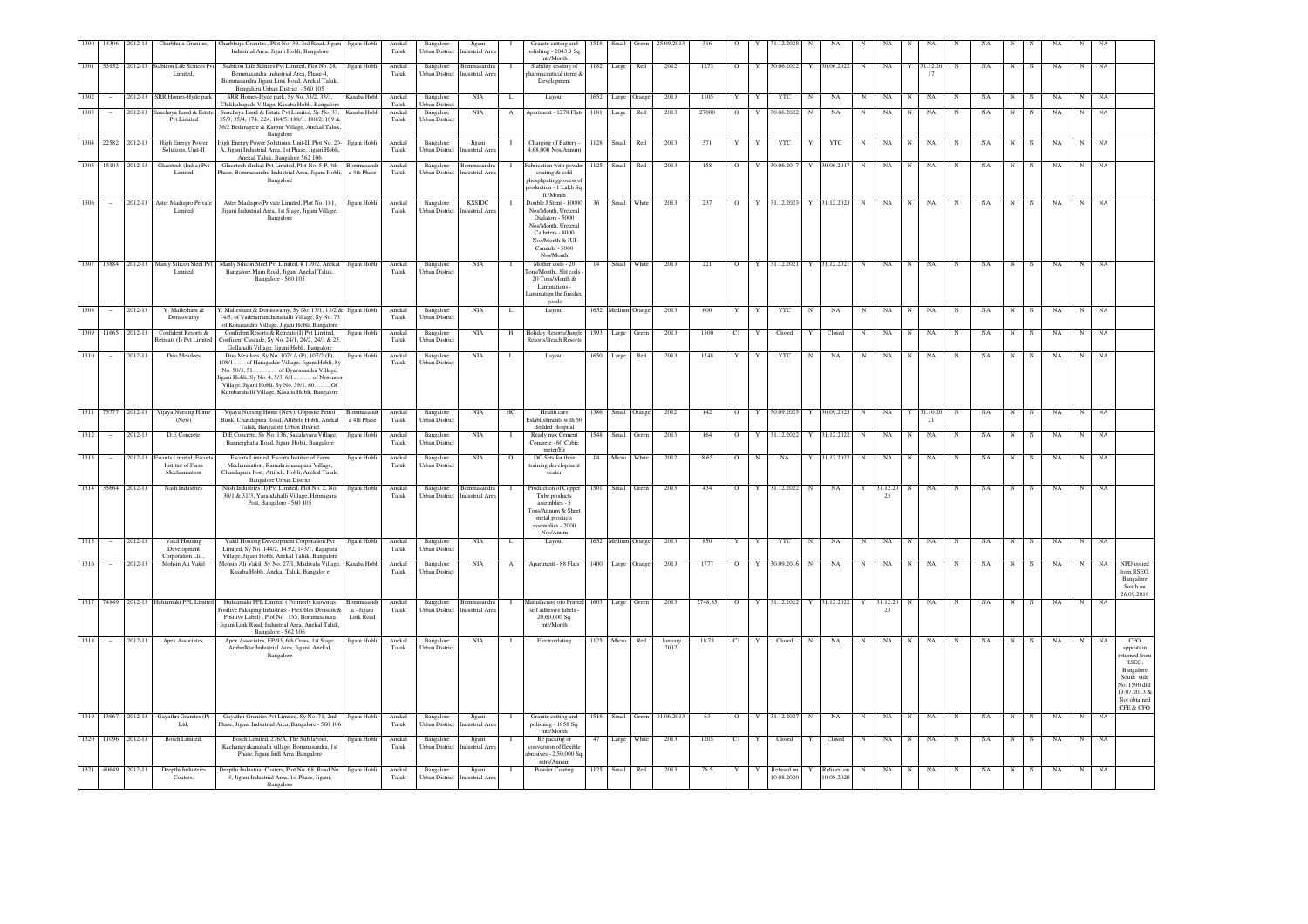| 1336                                                                                                                   | 1335                                                                                                                                 |                                                                                                                              | 1333                                                                                     |                                                                                                                                  | 1332                                                                                                                                    | 1331                                      | 1330                                                                                                                                      |                                                                                                                                                                                                                       |                                                                                                                                                                                                                                                                 |                                                                                                                             | 1326                                                                                                                                 | 1325                                                                                                                     |                                                                                                                                                                       |                                                                                                                                                                                           |                                                                                                                                                                                                                                                                                                                                                                                                               |
|------------------------------------------------------------------------------------------------------------------------|--------------------------------------------------------------------------------------------------------------------------------------|------------------------------------------------------------------------------------------------------------------------------|------------------------------------------------------------------------------------------|----------------------------------------------------------------------------------------------------------------------------------|-----------------------------------------------------------------------------------------------------------------------------------------|-------------------------------------------|-------------------------------------------------------------------------------------------------------------------------------------------|-----------------------------------------------------------------------------------------------------------------------------------------------------------------------------------------------------------------------|-----------------------------------------------------------------------------------------------------------------------------------------------------------------------------------------------------------------------------------------------------------------|-----------------------------------------------------------------------------------------------------------------------------|--------------------------------------------------------------------------------------------------------------------------------------|--------------------------------------------------------------------------------------------------------------------------|-----------------------------------------------------------------------------------------------------------------------------------------------------------------------|-------------------------------------------------------------------------------------------------------------------------------------------------------------------------------------------|---------------------------------------------------------------------------------------------------------------------------------------------------------------------------------------------------------------------------------------------------------------------------------------------------------------------------------------------------------------------------------------------------------------|
| 14601                                                                                                                  | $\sim$                                                                                                                               |                                                                                                                              | $\sim$                                                                                   |                                                                                                                                  | $\sim$                                                                                                                                  |                                           | $\sim$                                                                                                                                    |                                                                                                                                                                                                                       |                                                                                                                                                                                                                                                                 |                                                                                                                             |                                                                                                                                      | $\sim$                                                                                                                   |                                                                                                                                                                       |                                                                                                                                                                                           |                                                                                                                                                                                                                                                                                                                                                                                                               |
| 2012-13                                                                                                                |                                                                                                                                      | 1334 11093 2012-13                                                                                                           | 2012-13                                                                                  |                                                                                                                                  | 2012-13                                                                                                                                 | 2012-13                                   | 2012-13                                                                                                                                   | 1329 14204 2012-13                                                                                                                                                                                                    |                                                                                                                                                                                                                                                                 |                                                                                                                             | 2012-13                                                                                                                              |                                                                                                                          | 1324 34742 2012-13                                                                                                                                                    |                                                                                                                                                                                           | 1322 18694 2012-13                                                                                                                                                                                                                                                                                                                                                                                            |
| Chowdeshwari Stone<br>Crusher                                                                                          | 2012-13 Larsen & Toubro Ltd.,                                                                                                        | Abhinandan Petro Pack<br>Limited                                                                                             | Tulsi Enterprises                                                                        | <b>Apartment Owners</b><br>Association, (Formerly<br>nown as G.K Shelters'                                                       | Engineers,<br>G.K Meadows                                                                                                               | <b>United Associate</b>                   | Treatwell CETP                                                                                                                            | Allied Moulded<br><b>Enclosure Products</b><br>(India) Pvt Limited                                                                                                                                                    | 1328 13851 2012-13 BLOC-Stone Saw Pvt<br>Limited                                                                                                                                                                                                                | 1327 11180 2012-13 Oswal Electricals Pvt<br>Limited                                                                         | Tech Auto Parts                                                                                                                      | 2012-13 KNN International Pvt<br>Limtied                                                                                 | Micro Plastics,                                                                                                                                                       | 1323 23821 2012-13 PKN Caps & Polymers<br>Pvt Limited                                                                                                                                     | Futura Kitchen Sinks<br>India Pvt Limited (<br>Formerly known as<br>Vardhaman Enterprises                                                                                                                                                                                                                                                                                                                     |
| Bangalore<br>Chowdeshwari Stone Crusher, Sy No. 35-A,<br>Medahalli, Kasaba Hobli, Anekal Taluk, Bangalore<br>$-560106$ | Larsen & Toubro Limited, L & T Steel Centre, Sy<br>No. 37, Old Sy No. 10 & Sy No. 10/20,<br>Sonnanayakanapura Village, Kasaba Hobli, | Abhinandan Petro Pack Limited, Sy No. 26/2, 28/1,<br>27/1 A, Vaderamanchanahalli, Kallabalu Post, Jigani<br>Hobli, Bangalore | Tulsi Enterprises, No. 16/1B2, Kannayakana<br>Agrahara, Anekal, Bangalore Urban District | Formerly known as G.K Shelters), No. 119/2,<br>119/3, 119, Margondanahalli Village, Electronic<br>city. Bangalore Urban District | Compound, Shikaripalya, Behind Electronic City,<br>Hulimangala Post, Bangalore - 560 100<br>G.K Meadows Apartment Owners Association, ( | United Associate Engineers, No. 23/1, SKS | Treatwell CETP, Sy No. 76 Part, Yarandahalli<br>Village, Bommasandra Jigani Link Road, Jigani<br>Hobli, Anekal Taluk, Bangalore - 560 099 | Allied Moulded Enclosure Products (India) Pvt<br>imited, Plot No. 199 and Plot No. 242 Road no. 8,<br>KIADB, Bommasandra Jigani Link Road, Jigani<br>Hobli, Bangalore - 562 106                                       | BLOC-Stone Saw Pvt Limited, Special 20,<br>Industrial Estate, 4th Cross, KSSIDC, Jigani 2nd<br>Stage, Jigani, Anekal, Bangalore                                                                                                                                 | Oswal Electricals Pvt Limited, Plot No. 8-B, Jigani<br>Indsutrial Area, Anekal Taluk, Bangalore Urban<br>District - 560 105 | Tech Auto Parts, Plot No. 39-P-40, 123P and 122,<br>Bommasandra Jigani Link Road, Jigani, Anekal<br>Taluk, Bangalore - 560 105       | KNN International Pvt Limited, Plot No. 48,<br>Bommasandra Jigani Link Road, Indsutrial Area,<br>Jigani Hobli, Bangalore | Micro Plastics Private Limited, Unit-2, Katha No. Kasaba Hobli<br>170/1, Sy No. 330/3, Subharam Industrial Estate,<br>Marsour Gate, kasaba Hobli, Banglaore - 562 106 | PKN Caps & Polymers Pvt Limited, #95/96, 3rd<br>Road, Bommasandra Industrial Area, 4th Phase,<br>Hosur Road, Bangalore - 560 099                                                          | Futura Kitchen Sinks India Pvt Limited (Formerly<br>known as Vardhaman Enterprises), Plot No. SPL<br>19, 20, 21, 2nd Stage, Bommasandra Industrial<br>Area, Jigani Link Road, Bangalore - 560 099                                                                                                                                                                                                             |
| Kasaba Hobli                                                                                                           | Kasaba Hobli                                                                                                                         | Jigani Hobli                                                                                                                 | Kannayakana<br>Agrahara                                                                  |                                                                                                                                  | Jigani Hobli                                                                                                                            | Jigani Hobli                              | a - Jigani<br>Link Road                                                                                                                   | a - Jigani<br>Link Road                                                                                                                                                                                               | Jigani Hobli                                                                                                                                                                                                                                                    | Jigani Hobli                                                                                                                | Bommasand<br>a - Jigani<br>Link Road                                                                                                 | Bommasand<br>a - Jigani<br>Link Road                                                                                     |                                                                                                                                                                       | a - Jigani<br>Link Road                                                                                                                                                                   | a - Jigani<br>Link Road                                                                                                                                                                                                                                                                                                                                                                                       |
| Anekal<br>Taluk                                                                                                        | Anekal<br>Taluk                                                                                                                      | Anekal<br>Taluk                                                                                                              | Anckal<br>Taluk                                                                          | Taluk                                                                                                                            | Taluk<br>Anekal                                                                                                                         | Anekal                                    | Anckal<br>Taluk                                                                                                                           | Anekal<br>Taluk                                                                                                                                                                                                       | Anekal<br>Taluk                                                                                                                                                                                                                                                 | Anckal<br>Taluk                                                                                                             | Anekal<br>Taluk                                                                                                                      | Anekal<br>Taluk                                                                                                          | Anekal<br>Taluk                                                                                                                                                       | Anekal<br>Taluk                                                                                                                                                                           | Anckal<br>Taluk                                                                                                                                                                                                                                                                                                                                                                                               |
| Bangalore<br><b>Urban District</b>                                                                                     | Bangalore<br><b>Urban District</b>                                                                                                   | Bangalore<br><b>Urban District</b>                                                                                           | Bangalore<br><b>Urban District</b>                                                       | <b>Urban District</b>                                                                                                            | <b>Urban District</b><br>Bangalore                                                                                                      | Bangalore                                 | Bangalore<br><b>Urban District</b>                                                                                                        | Bangalore<br><b>Urban District</b>                                                                                                                                                                                    | Bangalore<br><b>Urban District</b>                                                                                                                                                                                                                              | Bangalore<br><b>Urban District</b>                                                                                          | Bangalore<br><b>Urban District</b>                                                                                                   | Bangalore<br><b>Urban District</b>                                                                                       | Bangalore<br><b>Urban District</b>                                                                                                                                    | Bangalore<br>Urban District                                                                                                                                                               | Bangalore<br><b>Urban District</b>                                                                                                                                                                                                                                                                                                                                                                            |
| NIA                                                                                                                    | NIA                                                                                                                                  | NIA                                                                                                                          | NIA                                                                                      |                                                                                                                                  | NIA                                                                                                                                     | $_{\rm NIA}$                              | NIA                                                                                                                                       | KIADB<br>Industrial Area                                                                                                                                                                                              | <b>KSSIDC</b><br><b>Industrial Area</b>                                                                                                                                                                                                                         | Jigani<br>Industrial Area                                                                                                   | Jigani<br>ndustrial Area                                                                                                             | Jigani<br>ndustrial Are                                                                                                  | Subharam<br>Industrial<br>Estate                                                                                                                                      | Bommasandra<br><b>Industrial Area</b>                                                                                                                                                     | 3ommasandr<br><b>Industrial Area</b>                                                                                                                                                                                                                                                                                                                                                                          |
| -S                                                                                                                     |                                                                                                                                      |                                                                                                                              | s                                                                                        |                                                                                                                                  | A                                                                                                                                       |                                           |                                                                                                                                           |                                                                                                                                                                                                                       |                                                                                                                                                                                                                                                                 |                                                                                                                             |                                                                                                                                      | C                                                                                                                        |                                                                                                                                                                       |                                                                                                                                                                                           |                                                                                                                                                                                                                                                                                                                                                                                                               |
| M-sand - 650<br>Tons/Month & Stone<br>aggregates - $650\,$<br>Tons/Month                                               | & Leno sacks - 5 Lakh<br>Mtrs/Day<br>Reinforcement of Steel<br>services-Assembling<br>unit - 300 T/Month                             | Injection moulding<br>/Extrusion<br>oulding/Weaving/Stit<br>hing/Cutting & Printing<br>of Plastic Woven sacks                | Stone Crusher                                                                            |                                                                                                                                  | Corrugated boxes - 350<br>Tons/Annum<br>Apartment                                                                                       | Manufacture of                            | CETP                                                                                                                                      | Fibre galss enclosures -<br>Boxes of different sizes<br>nanufactured with resi<br>transfer moulding (<br>RTM) FACILITY - 400<br>Nos/M & Sheet molding<br>compounds (SMC)<br>oxes of differenct sizes<br>750 Nos/Month | Sintered diamond and<br>carbide tools for stone<br>processing, Sintered<br>Diamond & Carbide<br>tools for construction<br>Services like brazing,<br>Retensioning,<br>Reconditioning of<br>Blades, installation &<br>Commissioning -<br>1,80,000<br>Pieces/Annum | Manufacture of CNC<br>Machining of<br>Automobile<br>Components & Other<br>Appliances - 12,00,000<br>Units/Annum             | Manufacture of Sheet<br>Metal Pressed<br>omponents, Assembl<br>of Components, Welded<br>Sub-Assembly & Press<br>Tools & Jig Fixtures | Office Building                                                                                                          | Plastic injection molded 1341 Large Orange<br>parts - 20.83<br>Ton/Month & Sheet<br>metal products - 3<br>Ton/Month                                                   | Automobile components                                                                                                                                                                     | Brass pipes - 500<br>Nos/Month, Copper<br>pipes - 500 Nos/Month<br><b>Extension Nipples</b> (all<br>sizes) - 20000<br>los/Month, Flanges (all<br>sizes) - 50000<br>Nos/Month, Hex nuts<br>10000 Nos/Month,<br>PVC connection pipes<br>$(all sizes) - 5000$<br>Nos/Month, Ring Jaali:<br>$(all sizes) - 40000$<br>Nos/Month, Single<br>hown sinks - 1000<br>Nos/Month & Waste<br>couplings - 2000<br>Nos/Month |
|                                                                                                                        | 14                                                                                                                                   |                                                                                                                              |                                                                                          |                                                                                                                                  |                                                                                                                                         |                                           |                                                                                                                                           |                                                                                                                                                                                                                       | 14                                                                                                                                                                                                                                                              |                                                                                                                             |                                                                                                                                      |                                                                                                                          |                                                                                                                                                                       | 14                                                                                                                                                                                        |                                                                                                                                                                                                                                                                                                                                                                                                               |
| 1371 Small Orange                                                                                                      | Large                                                                                                                                | 1543 Large Green                                                                                                             | 1371 Small Orange                                                                        |                                                                                                                                  | 1400 Large Orange                                                                                                                       |                                           | 1171 Small Red                                                                                                                            | 1388 Medium Orange                                                                                                                                                                                                    | Small White                                                                                                                                                                                                                                                     | 1577 Large Green                                                                                                            | 1609 Medium                                                                                                                          | 1400 Large Orange                                                                                                        |                                                                                                                                                                       | Small White                                                                                                                                                                               |                                                                                                                                                                                                                                                                                                                                                                                                               |
|                                                                                                                        | White                                                                                                                                |                                                                                                                              |                                                                                          |                                                                                                                                  |                                                                                                                                         |                                           |                                                                                                                                           |                                                                                                                                                                                                                       |                                                                                                                                                                                                                                                                 |                                                                                                                             | Green                                                                                                                                |                                                                                                                          |                                                                                                                                                                       |                                                                                                                                                                                           |                                                                                                                                                                                                                                                                                                                                                                                                               |
| 2008                                                                                                                   | 2013                                                                                                                                 | 2012                                                                                                                         | 08.08.1980                                                                               |                                                                                                                                  | 2011                                                                                                                                    | 1509 Small Green 01.04.1999               | 2013                                                                                                                                      | 2013                                                                                                                                                                                                                  | 2013                                                                                                                                                                                                                                                            | 2013                                                                                                                        | 2013                                                                                                                                 | 2013                                                                                                                     | 2013                                                                                                                                                                  | 2013                                                                                                                                                                                      | 1322 Medium Orange 11.11.2010                                                                                                                                                                                                                                                                                                                                                                                 |
| 450                                                                                                                    | 1004                                                                                                                                 | 1121                                                                                                                         | 68                                                                                       |                                                                                                                                  | 15000                                                                                                                                   | 280                                       | 57.2                                                                                                                                      | 882                                                                                                                                                                                                                   | 220                                                                                                                                                                                                                                                             | 1097                                                                                                                        | 910                                                                                                                                  | 2275                                                                                                                     | 1835                                                                                                                                                                  | 119                                                                                                                                                                                       | 661                                                                                                                                                                                                                                                                                                                                                                                                           |
| $\mathbf O$                                                                                                            | $\circ$                                                                                                                              | $\overline{0}$                                                                                                               | C1                                                                                       |                                                                                                                                  | $\circ$                                                                                                                                 | $\circ$                                   | Y                                                                                                                                         | $\circ$                                                                                                                                                                                                               |                                                                                                                                                                                                                                                                 | C1                                                                                                                          |                                                                                                                                      | $\circ$                                                                                                                  | $\circ$                                                                                                                                                               | C1                                                                                                                                                                                        | $\circ$                                                                                                                                                                                                                                                                                                                                                                                                       |
| Y                                                                                                                      | Y                                                                                                                                    | Y                                                                                                                            | N                                                                                        |                                                                                                                                  | Y                                                                                                                                       | Y                                         | Y                                                                                                                                         | Y                                                                                                                                                                                                                     |                                                                                                                                                                                                                                                                 | Y                                                                                                                           |                                                                                                                                      | Y                                                                                                                        |                                                                                                                                                                       |                                                                                                                                                                                           |                                                                                                                                                                                                                                                                                                                                                                                                               |
| 30.09.2029<br>Y                                                                                                        | 31.12.2022<br>Y                                                                                                                      | 31.12.2021<br>Y                                                                                                              | NA                                                                                       |                                                                                                                                  | 30.09.2021<br>N                                                                                                                         | 31.12.2021                                | YTC                                                                                                                                       | 30.09.2021 Y                                                                                                                                                                                                          | 0 Y 31.12.2022 Y 31.12.2022                                                                                                                                                                                                                                     | Closed<br>Y                                                                                                                 | YTC                                                                                                                                  | 30.09.2022<br>N                                                                                                          | Y 30.09.2022 Y 30.09.2022                                                                                                                                             | Closed                                                                                                                                                                                    | 30.09.2022                                                                                                                                                                                                                                                                                                                                                                                                    |
| 30.09.2029                                                                                                             | 31.12.2022                                                                                                                           | 31.12.2021                                                                                                                   | Closed                                                                                   |                                                                                                                                  | NA                                                                                                                                      | 31.12.2021                                | <b>YTC</b>                                                                                                                                | 30.09.2021                                                                                                                                                                                                            |                                                                                                                                                                                                                                                                 | Closed                                                                                                                      | YTC                                                                                                                                  | NA                                                                                                                       |                                                                                                                                                                       | Closed                                                                                                                                                                                    | 30.09.2022                                                                                                                                                                                                                                                                                                                                                                                                    |
| $_{\rm N}$                                                                                                             | $_{\rm N}$                                                                                                                           | N                                                                                                                            | N                                                                                        |                                                                                                                                  | N                                                                                                                                       | N                                         | N                                                                                                                                         | Y                                                                                                                                                                                                                     | N                                                                                                                                                                                                                                                               | $_{\rm N}$                                                                                                                  | N                                                                                                                                    | N                                                                                                                        | Y                                                                                                                                                                     |                                                                                                                                                                                           |                                                                                                                                                                                                                                                                                                                                                                                                               |
| NA                                                                                                                     | $_{\rm NA}$                                                                                                                          | NA                                                                                                                           | NA                                                                                       |                                                                                                                                  | NA                                                                                                                                      | NA                                        | NA<br>$\mathbb{N}$                                                                                                                        | 30.06.20 N<br>19                                                                                                                                                                                                      | NA N NA                                                                                                                                                                                                                                                         | NA N                                                                                                                        | NA                                                                                                                                   | NA                                                                                                                       | 31.12.20 N<br>20                                                                                                                                                      | NA                                                                                                                                                                                        | NA                                                                                                                                                                                                                                                                                                                                                                                                            |
| $_{\rm N}$                                                                                                             | N                                                                                                                                    | N                                                                                                                            | N                                                                                        |                                                                                                                                  | $_{\rm N}$                                                                                                                              | $_{\rm N}$                                |                                                                                                                                           |                                                                                                                                                                                                                       |                                                                                                                                                                                                                                                                 |                                                                                                                             | N                                                                                                                                    | ${\bf N}$                                                                                                                |                                                                                                                                                                       |                                                                                                                                                                                           |                                                                                                                                                                                                                                                                                                                                                                                                               |
| $_{\rm NA}$<br>$_{\rm N}$                                                                                              | $_{\rm NA}$<br>N                                                                                                                     | NA<br>N                                                                                                                      | NA<br>N                                                                                  |                                                                                                                                  | NA<br>$_{\rm N}$                                                                                                                        | NA<br>N                                   | NA<br>N                                                                                                                                   | NA<br>N                                                                                                                                                                                                               | $_{\rm N}$                                                                                                                                                                                                                                                      | NA<br>$_{\rm N}$                                                                                                            | NA<br>N                                                                                                                              | $_{\rm NA}$<br>$_{\rm N}$                                                                                                | NA<br>$_{\rm N}$                                                                                                                                                      | NA                                                                                                                                                                                        |                                                                                                                                                                                                                                                                                                                                                                                                               |
|                                                                                                                        |                                                                                                                                      |                                                                                                                              |                                                                                          |                                                                                                                                  |                                                                                                                                         |                                           |                                                                                                                                           |                                                                                                                                                                                                                       |                                                                                                                                                                                                                                                                 |                                                                                                                             |                                                                                                                                      |                                                                                                                          |                                                                                                                                                                       |                                                                                                                                                                                           |                                                                                                                                                                                                                                                                                                                                                                                                               |
| NA                                                                                                                     | NA                                                                                                                                   | NA                                                                                                                           | NA                                                                                       |                                                                                                                                  | NA                                                                                                                                      | NA                                        | NA                                                                                                                                        | NA                                                                                                                                                                                                                    | NA                                                                                                                                                                                                                                                              | NA                                                                                                                          | NA                                                                                                                                   | NA                                                                                                                       | NA                                                                                                                                                                    | NA                                                                                                                                                                                        | NA                                                                                                                                                                                                                                                                                                                                                                                                            |
| N<br>N                                                                                                                 |                                                                                                                                      |                                                                                                                              | N<br>N                                                                                   |                                                                                                                                  | N<br>N                                                                                                                                  | N<br>N                                    | N                                                                                                                                         |                                                                                                                                                                                                                       | N<br>N                                                                                                                                                                                                                                                          | N<br>N                                                                                                                      |                                                                                                                                      | N<br>N                                                                                                                   | N<br>N                                                                                                                                                                |                                                                                                                                                                                           |                                                                                                                                                                                                                                                                                                                                                                                                               |
| NA                                                                                                                     | NA                                                                                                                                   | NA                                                                                                                           | NA                                                                                       |                                                                                                                                  | NA                                                                                                                                      | NA                                        | NA                                                                                                                                        | NA                                                                                                                                                                                                                    | NA                                                                                                                                                                                                                                                              | NA                                                                                                                          | NA                                                                                                                                   | NA                                                                                                                       | NA                                                                                                                                                                    | NA                                                                                                                                                                                        | NA                                                                                                                                                                                                                                                                                                                                                                                                            |
| $_{\rm N}$                                                                                                             | N                                                                                                                                    | N                                                                                                                            | N                                                                                        |                                                                                                                                  | N                                                                                                                                       | N                                         | N                                                                                                                                         | N                                                                                                                                                                                                                     | $N$ $NA$                                                                                                                                                                                                                                                        | N NA                                                                                                                        |                                                                                                                                      | N                                                                                                                        | N NA                                                                                                                                                                  |                                                                                                                                                                                           | N                                                                                                                                                                                                                                                                                                                                                                                                             |
| NA                                                                                                                     | NA                                                                                                                                   | NA                                                                                                                           | NA                                                                                       |                                                                                                                                  | NA                                                                                                                                      | NA                                        | NA                                                                                                                                        | NA                                                                                                                                                                                                                    |                                                                                                                                                                                                                                                                 |                                                                                                                             | NA                                                                                                                                   | NA                                                                                                                       |                                                                                                                                                                       | NA                                                                                                                                                                                        | NA                                                                                                                                                                                                                                                                                                                                                                                                            |
|                                                                                                                        |                                                                                                                                      |                                                                                                                              |                                                                                          |                                                                                                                                  |                                                                                                                                         | 17.04.2013 &<br>Not issued<br><b>CFE</b>  | CFE<br>application<br>returned vide<br>No. R-156<br>dtd:                                                                                  | HWM applied<br>in XGN                                                                                                                                                                                                 |                                                                                                                                                                                                                                                                 |                                                                                                                             |                                                                                                                                      |                                                                                                                          |                                                                                                                                                                       | Shifted<br>industry Sy<br>No. 20, Alhalli<br>Telephpone<br>exchange<br>compound,<br>Anjanapura<br>Main Road.<br>Anjanapura<br>Post, J.P<br>Nagar, 9th<br>Phase,<br>Bangalore -<br>560 108 |                                                                                                                                                                                                                                                                                                                                                                                                               |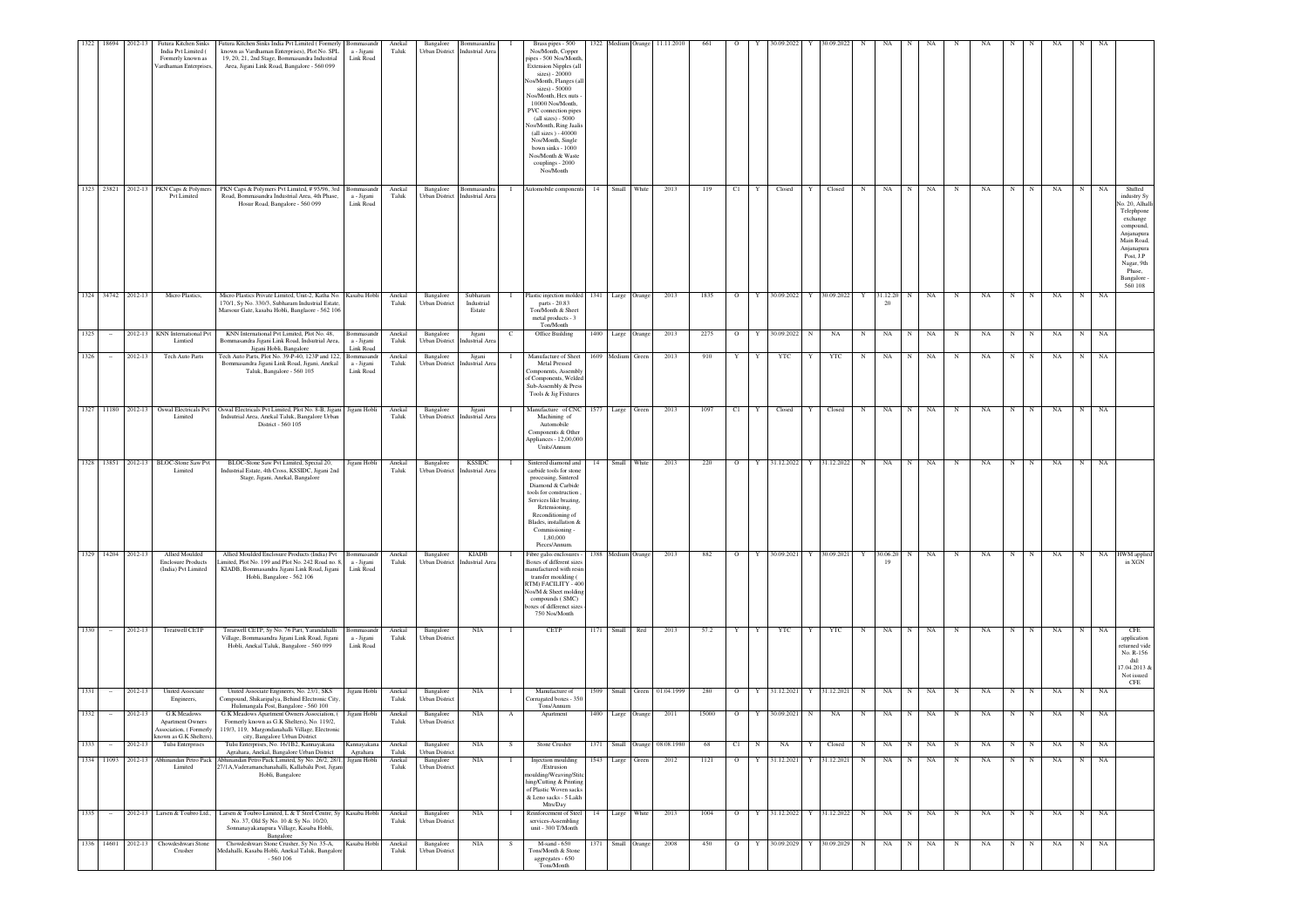|      |                    |                               | 1337 14323 2012-13 Abhinandan Plastic India<br>Limited                                                                        | Abhinandan Plastic India Limited, Sv No.<br>27/1B, Vaderamanchanahalli, Kallabalu Post, Jigani<br>Hobli, Bangalore                                                                                                                                                                                                                                                                            | Jigani Hobli                         | Anckal<br>Taluk                           | Bangalore<br><b>Urban District</b>       | <b>NIA</b>                                 |              | Plastic Woven sacks<br>(Cement packing bags<br>& Others) (Stiching<br>/cutting and printing<br>activity) - 40,000<br>Nos/Day                                                                                                                                                                | 1614         | Small                      | Green             | 2012               | 110        | $\circ$        | 31.12.202                   |   | NA                   |        |                       |            |                             |   |                     |                 |                 |                 |             |                 |                                             |
|------|--------------------|-------------------------------|-------------------------------------------------------------------------------------------------------------------------------|-----------------------------------------------------------------------------------------------------------------------------------------------------------------------------------------------------------------------------------------------------------------------------------------------------------------------------------------------------------------------------------------------|--------------------------------------|-------------------------------------------|------------------------------------------|--------------------------------------------|--------------|---------------------------------------------------------------------------------------------------------------------------------------------------------------------------------------------------------------------------------------------------------------------------------------------|--------------|----------------------------|-------------------|--------------------|------------|----------------|-----------------------------|---|----------------------|--------|-----------------------|------------|-----------------------------|---|---------------------|-----------------|-----------------|-----------------|-------------|-----------------|---------------------------------------------|
|      |                    |                               | 1338 22754 2012-13 Balaji Concrete Blocks                                                                                     | Balaji Concrete Blocks, Sy No. 84, Kallabalu<br>Village, Jigani Hobli, Anekal Taluk, Bangalore<br>Urban District -560 106                                                                                                                                                                                                                                                                     | Jigani Hobli                         | Anckal<br>Taluk                           | Bangalore<br>Jrban Distri                | <b>NIA</b>                                 |              | Concret blocks -<br>16666.7 Nos/Month                                                                                                                                                                                                                                                       | 1511         | Small                      | Green             | 2013               | 137        | $\overline{0}$ | 31.12.2025                  |   | Y 31.12.2025         | N      | NA                    | N          | NA<br>N                     |   | <b>NA</b>           | N               | N               | NA              | N           | NA              |                                             |
|      | 1339 41183         | 2012-13                       | G.M Infinite Dewlling<br>India Pvt Limited, (E-<br>CITY)                                                                      | G.M Infinite Dwelling India Pvt Limited, (E-<br>CITY) Sv no. 20/1, 21/2, 21/3, 22/1, 30/15, 30/16<br>30/17, 15/4 (P), 15/7, 15/9, 16/1 (P), 16/2 (P),<br>16/3, 16/4, 16/5, 16/6, 17/2, 18/1 (P), 18/2, 18/3<br>20/2, 20/3, 21/1, 21/3 (P), 22/2, 24/2 (P), 24/3.<br>24/4, 25/3 (P), 30/18, 30/39 (P), & 30/41.<br>Thirupalya Village, Jigani Hobli, Anekal Taluk,<br>Bangalore Urban District | Jigani Hobli                         | Anekal<br>Taluk                           | Bangalore<br>Urban Distric               | <b>NIA</b>                                 | $\mathbf{A}$ | <b>Residential Building</b><br>909 Plots                                                                                                                                                                                                                                                    |              | 1181 Large                 | Red               | 05.09.2013         | 12800      | $\Omega$       | 30.06.2023<br>$\mathbf{Y}$  | N | NA                   | N      | NA                    | N          | NA<br>N                     |   | NA                  | N               | $_{\rm N}$      | <b>NA</b>       | N           | NA              |                                             |
| 1340 | 33989              | 2012-13                       | Sri Gajanana Industrie<br>Formerly known as Sri<br>Gajanana Plastic<br>Converters and scrape<br>promoters),                   | Sri Gajanana Industries., (Formerly known as Sri<br>janana Plastic Converters and Scrape Promoters<br>Plot No. 42, Road No. 3, 1st Phase, Jigani<br>Industrial Area, Jigani Hobli, Bangalore                                                                                                                                                                                                  | Jigani Hobl                          | Aneka<br>Taluk                            | Bangalore<br>Urban District              | Jigani<br>dustrial Are                     |              | ashing of HDPE and<br>LDPE containers<br>received from<br>pharmaceuticals<br>stries of capacity 0<br>MT/M, Washing of<br>olythene bags received<br>from pharmaceutical<br>dustries of capacity 0:<br>MT/Month and<br>Manufacturing of all<br>types of plastic granule<br>of capacity 5 MT/M | 1120         | Micro                      | Red               | 2013               | 18.02      |                | 0.06.2024                   |   | NA                   |        | 0.09.20<br>19         |            | NA                          |   | Yet to be<br>issued |                 |                 | NA              |             | NA              |                                             |
| 1342 | 1341 13826 2012-13 | 2012-13                       | <b>Tecnage Precision</b><br>Products Pvt Limited<br>K.K Industries                                                            | Tecnage Precision Products Pvt Limited, No. 94.<br>Jigani Industrial Area, 2nd Phase, Jigani, Anekal<br>Taluk, Bangalore<br>K.K Industries, Plot No. 162/A, Bommasandra                                                                                                                                                                                                                       | Jigani Hobli                         | Anckal<br>Taluk<br>Anckal                 | Bangalore<br>Jrban District<br>Bangalore | Jigani<br>Bomma                            |              | General Engineering<br>Industries (Excluding<br>electroplating, heat<br>treatment, forging,<br>casting, pickling de<br>greasing, Phosphating<br>de-resting, quenching)<br>Casting of copper, Tin,                                                                                           | 14<br>1341   | Small<br>Small             | White<br>Orange   | 2013<br>2013       | 190<br>325 | C1             | Closed<br>30.09.2029        |   | Closed<br>30.09.2029 | N      | <b>NA</b><br>31.12.20 | N          | NA.<br>N<br>NA              |   | <b>NA</b><br>NA     | N               | N               | <b>NA</b><br>NA | N           | <b>NA</b><br>NA |                                             |
|      |                    |                               |                                                                                                                               | Jigani Link Road, Rajapura Village, Jigani Hobli,<br>Anekal Taluk, Bangalore                                                                                                                                                                                                                                                                                                                  | a - Jigani<br>Link Road              | Taluk                                     |                                          | Urban District Industrial Area             |              | Zinc, Nickle ingots<br>phosphorized brange.<br>Tin Branze, Tin leaded<br>branze, High tensile<br>rass components - 7.<br>MT/Month                                                                                                                                                           |              |                            |                   |                    |            |                |                             |   |                      |        | 14                    |            |                             |   |                     |                 |                 |                 |             |                 |                                             |
| 1344 | 23671              |                               | 1343 40838 2012-13 Kataria Buildtech Pvt<br>ltd.,<br>2012-13 Chaitanya Enterprises,                                           | Kataria Builtech Private Limited, Sy No. 57, 58, Jigani Hobli<br>58/1, Katha No. 841/73, Kyalasanahalli, Jigani<br>Hobli, Anekal Taluk, Bangalore<br>Chaitanya Enterprises, No. 132, Bommas                                                                                                                                                                                                   |                                      | Anekal<br>$\operatorname{Taluk}$<br>Aneka | Bangalore<br>Jrban District<br>Bangalore | <b>NIA</b><br>tommasandr                   |              | <b>Residential Building</b><br>$160\rm~Flats$<br>Automobiles                                                                                                                                                                                                                                |              | 1400 Large Orange<br>Small | White             | 2013<br>2013       | 1800<br>98 | $\Omega$       | 30.09.2022<br>YTC           |   | NA<br>YTC            |        | NA<br>$_{\rm NA}$     | $_{\rm N}$ | NA<br>N<br>NA               |   | NA<br>$_{\rm NA}$   | N               | N               | NA<br>NA        |             | NA<br>NA        |                                             |
|      |                    | 1345 23728 2012-13            | <b>Expert Industries Pvt</b>                                                                                                  | Jigani Link Road, Bangalore<br>Expert Industries Pvt Limited, Plot No. 7, 58 & 59,                                                                                                                                                                                                                                                                                                            | a - Jigani<br>Link Road<br>Bommasand | Taluk<br>Anekal                           | Urban District<br>Bangalore              | Industrial Are<br>Bommasandra              |              | components - 20<br>Tons/Annum<br>Rotogravure Printing                                                                                                                                                                                                                                       |              | Large                      | Green             | 2013               | 1307       |                | <b>YTC</b>                  | Y | YTC                  | N      | $_{\rm NA}$           | N          | $_{\rm NA}$<br>N            |   | NA                  | N               | N               | <b>NA</b>       |             | NA              |                                             |
|      |                    |                               | Limited                                                                                                                       | Bommasandra Jigani Link Road, Anekal,<br>Bangalore                                                                                                                                                                                                                                                                                                                                            | a - Jigani<br>Link Road              | Taluk                                     | Jrban District                           | ndustrial Area                             |              | Machine and other<br>Allied Converting<br>machinery - 12<br>Units/Annum                                                                                                                                                                                                                     |              |                            |                   |                    |            |                |                             |   |                      |        |                       |            |                             |   |                     |                 |                 |                 |             |                 |                                             |
| 1346 | $\sim$             | 2012-13                       | Bharskar Book Tech                                                                                                            | Bhaskar Book Tech, No. 69, Bommasandra<br>Industrial Area, Jigani Link Road, Anekal Taluk,<br>Bangalore - 562 106                                                                                                                                                                                                                                                                             | 3ommasand<br>a - Jigani<br>Link Road | Anekal<br>Taluk                           | Bangalore<br>rban Distric                | 3ommasandra<br>dustrial Are                |              | <b>Ianufacture</b> of Student<br>Note books - 2500<br>MT/Annum                                                                                                                                                                                                                              | 1509         | Small                      | Green             | 2013               | - 37       | $\circ$        | 31.12.2022                  |   | Y 31.12.2022         | N      | NA                    |            | NA<br>N                     |   | NA                  |                 |                 | NA              |             | NA              |                                             |
|      |                    |                               | 1347 82075 2012-13 Alliance Business School                                                                                   | Alliance Business School, Sy No. 31/9, (Old No.<br>31/1) & 31/6 (Old No. 31/1), Chikkahagade<br>Village., Kasaba Hobli, Bangalore                                                                                                                                                                                                                                                             | Kasaba Hobli                         | Anekal<br>Taluk                           | Bangalore<br>Urban District              | <b>NIA</b>                                 |              | Apartment with 40 flats<br>& Hostel block (276<br>rooms) having built up<br>rea 14,654.21 Sq. mtr                                                                                                                                                                                           |              | 1597 Large                 | Orange            | 2013               | 2220       | $\Omega$       | 30.09.2028                  | Y | 30.09.2028           | N      | NA                    | N          | NA<br>N                     |   | NA.                 | N               | N               | NA              | N           | NA              |                                             |
|      |                    | 1348 22638 2012-13            | <b>MJM</b> Fine Enclosur<br>Pvt Limited,                                                                                      | MJM Fine Enclosures Pvt Limited, Plot No. 64,<br>Bommasandra Jigani link Road, industrial Area,<br>Bangalore                                                                                                                                                                                                                                                                                  | a - Jigani<br>Link Road              | Anekal<br>Taluk                           | Bangalore<br><b>Urban District</b>       | <b>Industrial Area</b>                     |              | Manufacture of Sheet<br>netal enclosures fro IT<br>and Telecom - 6000<br>Pcs/Annum                                                                                                                                                                                                          |              | Medium White               |                   | 2013               | 600        | $\overline{0}$ | 31.12.2022                  |   | 31.12.2022           | N      | NA                    |            | NA                          |   | NA                  |                 |                 | NA              |             | NA              |                                             |
|      |                    | 1349 37630 2012-13            | Shindegen India Pvt<br>Limited.                                                                                               | Shindengen India Pvt Limited, Plot No. 283/2,<br>Bommasandra Jigani Link Road, Jigani Industria<br>Area, Bangalore                                                                                                                                                                                                                                                                            | a - Jigani<br>Link Road              | Anekal<br>Taluk                           | Bangalore<br>Urban Distric               | <b>NIA</b>                                 |              | Manufacture of<br>Semiconductor,<br>Electric equipment<br>power supply products<br>(Regular rectifier<br>mponents, Unit com<br>spark, Unit Comp<br>Inverter, Unit Assy<br>generator control, Uni<br>omp CDI) - 73,50,000<br>Pieces/Annum                                                    |              | 1612 Large                 | Green             | 2013               | 10441      | $\overline{0}$ | 31.12.2023                  |   | Y 31.12.2023         |        | 31.12.20<br>23        |            | NA<br>N                     |   | NA                  | N               |                 | NA              |             | NA              |                                             |
|      |                    | 1350 39320 2012-13            | Man Energy Solutions<br>India Private Limited<br>Formerly known as Man<br>Diesel & Turbo<br>achinery India Privat<br>Limited) | Man Energy Solutions India Private Limited.,<br>(Formerly known as Man Diesel & Turbo<br>machinery India Private Limited)., Plot No. 27-P,<br>159-P, 160 & 161, Jigani Link Road, 5th Cross,<br>KIADB Industrial Area, Bangalore - 105                                                                                                                                                        | a - Jigani<br>Link Road              | Anckal<br>Taluk                           | Bangalore<br>Urban District              | Bommasandra<br><b>Industrial Area</b>      |              | Manufacture of Steam<br>Turbines, Spare parts &<br>Servicing - 5<br>Nos/Month                                                                                                                                                                                                               |              |                            | 1369 Small Orange | 2013               | 25         | $\overline{O}$ | Y 30.09.2023 Y 30.09.2023 Y |   |                      |        | 30.09.20 N<br>23      |            | $_{\rm NA}$<br>$\mathbb{N}$ |   | $_{\rm NA}$         | $\mathbb{N}$    | N               | NA              | $\mathbf N$ | NA              |                                             |
| 1351 |                    | 2012-13                       | Vakil Townscape (<br>ormerly knonw as Vakil<br><b>Housing Development</b><br>Corporation Ltd.,                                | Vakil Townscape (Formerly knonw as Vakil<br>Housing Development Corporation Ltd., Sy No.<br>485, 486, 490/1, 491/5, 491/1, 491/2, 491/4, 502,<br>504/1 504/2 506/1 506/2 509 505/1 511/1 &<br>550, Jigani Village, Anekal Taluk, Jigani Holbi,<br>Bangalore                                                                                                                                   | Jigani Hobli                         | Anckal<br>Taluk                           | Bangalore<br><b>Urban District</b>       | <b>NIA</b>                                 | Ι.           | Layout                                                                                                                                                                                                                                                                                      |              | 1652 Medium Orange         |                   | 2011               | 915        |                | 30.09.2015                  |   | NA                   |        | NA                    |            | NA                          |   | <b>NA</b>           | N               |                 | NA              |             | NA              |                                             |
|      | 1352 22640         |                               | 2012-13 Shakunthala Agarbhathi<br>Company, $% \left\vert \cdot \right\rangle$                                                 | Shakunthala Agarbhathi Company, Plot No. 41, Jigani Hobli<br>Bommasandra Jigani Road, Industrial Area, Jigani<br>Hobli, Anekal Taluk, Bangalore Urban District -<br>562.106                                                                                                                                                                                                                   |                                      | Anekal<br>Taluk                           | Bangalore<br>Urban Distric               | NIA                                        |              | Manufacturing of<br>Incense<br>sticks/Agarbhathi -<br>7500000 Nos/Month                                                                                                                                                                                                                     | 37           | Small                      | White             | 2013               | 465        | $\circ$        | 31.12.2024                  |   | Y 31.12.2024         | N      | NA                    |            | NA                          |   | NA                  |                 |                 | $_{\rm NA}$     |             | NA              |                                             |
| 1353 |                    | 2012-13                       | Concorde Housing<br><b>Corporation Pvt Limited</b>                                                                            | Concorde Housing Corporation Pvt Limited, Sy No. Jigani Hobli<br>8/3 & 8/6, Maragondanahalli Village, Jigani Hobli,<br>Anekal Taluk, Bangalore                                                                                                                                                                                                                                                |                                      | Anekal<br>${\rm T}$ aluk                  | Bangalore<br>Jrban District              | <b>NIA</b>                                 |              | Apartment - 148 Flats                                                                                                                                                                                                                                                                       |              |                            | 1400 Large Orange | 2013               | 1600       | $\Omega$       | 30.09.2020                  |   | NA                   |        | $_{\rm NA}$           | N          | NA<br>N                     |   | NA                  | N               | N               | NA              |             | NA              |                                             |
| 1355 | 32754              | 1354 18232 2012-13<br>2012-13 | Harshal Granites<br>Vijayashree Hospitals,                                                                                    | Harshal Granites, Sy No. 144/A, Jigani Village,<br>Bangalore Urban District - 560 105<br>Vijayashree Hospitals, 187/2, J No. 552, Property                                                                                                                                                                                                                                                    | Jigani Hobli                         | Anckal<br>Taluk                           | Bangalore<br><b>Urban District</b>       | <b>NIA</b>                                 | HC           | Granite cutting and<br>olishing - 2090.25 Sc<br>mtr/Month<br>Hospital with 50 Bed                                                                                                                                                                                                           | 1518<br>1386 | Small<br>Medium            | Green             | 07.09.2013<br>2013 | 109<br>506 |                | 31.12.2026<br>0.09.2021     |   | NA<br>30.09.2021     |        | NA<br>NA              | N          | $_{\rm NA}$<br>30.09.2      |   | NA<br>NA            | N               |                 | NA<br>NA        |             | NA<br>NA        |                                             |
| 1356 |                    |                               |                                                                                                                               | No. 511, Bommasandra-Jigani Link Road,<br>Vinayaka Circle, Jigani, Banglalore<br>2012-13 Sri Venkateshwara Stone Sri Venkateshwara Stone Crusher, (N. Venkatesh Kannavakana                                                                                                                                                                                                                   | Bommasand<br>a - Jigani<br>Link Road | Anekal<br>Taluk<br>Anekal                 | Bangalore<br>Urban District<br>Bangalore | Bommasandra<br>ndustrial Are<br><b>NIA</b> | $\mathbf{S}$ | Stone Crusher                                                                                                                                                                                                                                                                               |              | 1371 Small Orange          | Orango            | 2013               | 51         | $\circ$<br>C1  | NA<br>N                     | Y | 30.03.2020           | N<br>N | <b>NA</b>             | N          | 21<br><b>NA</b><br>N        | N | <b>NA</b>           | N<br>$_{\rm N}$ | N<br>$_{\rm N}$ | <b>NA</b>       | N           | <b>NA</b>       |                                             |
|      |                    |                               | Crusher                                                                                                                       | Babu), 16/5, Kannayakana Agrahara Village,<br>Bangalore                                                                                                                                                                                                                                                                                                                                       | Agrahara                             | Taluk                                     | <b>Urban District</b>                    |                                            |              |                                                                                                                                                                                                                                                                                             |              |                            |                   |                    |            |                |                             |   |                      |        |                       |            |                             |   |                     |                 |                 |                 |             |                 | Tempererly<br>closed to Eco<br>isitive zone |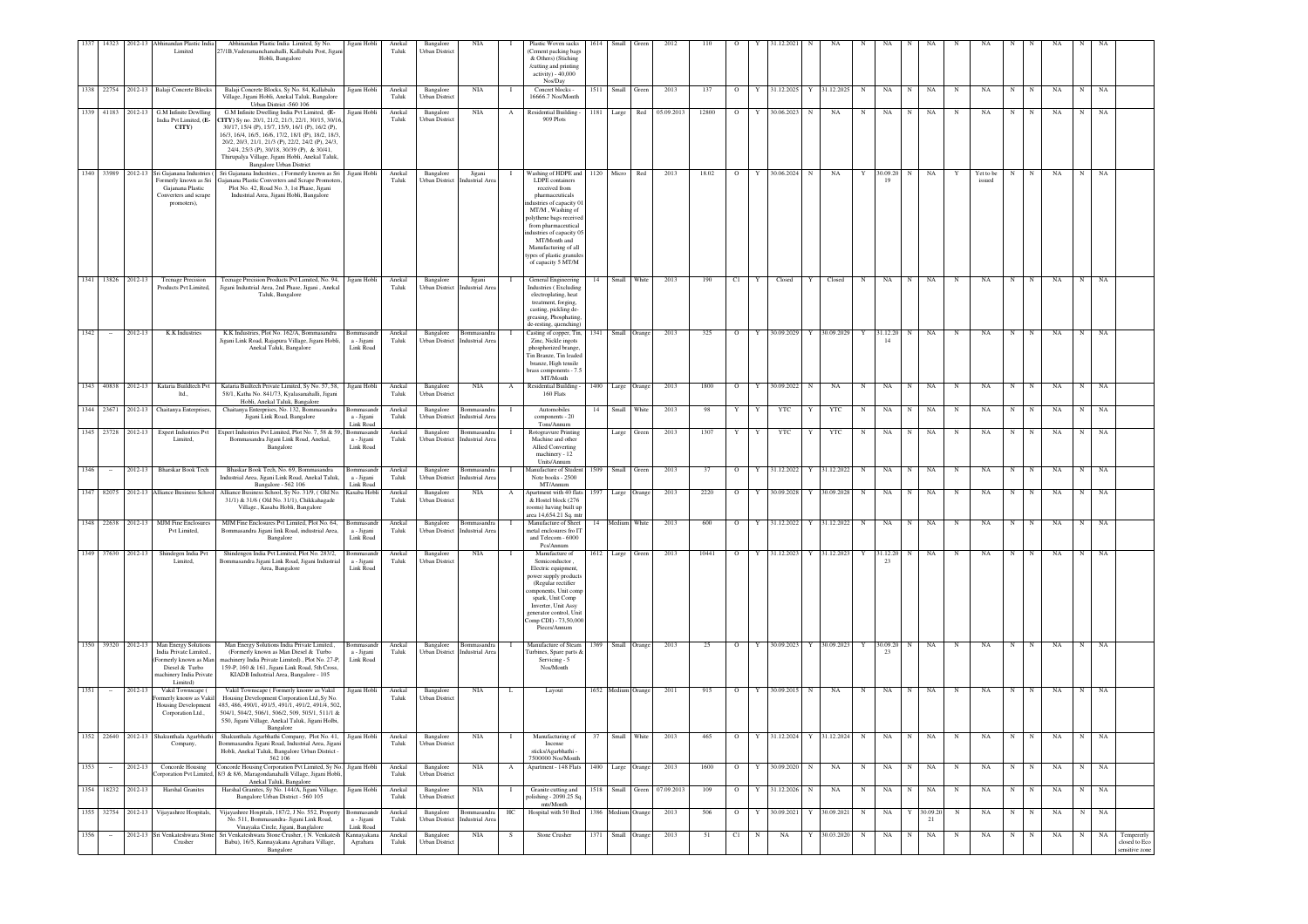| 1357               | 13704 2012-13 | <b>Cuttiss Wright Surface</b><br>Technologies India Pvt<br>Limited | Cuttiss Wright Surface Technologies India Pvt<br>Limited, Plot No. 80, Bommasandra Jigani Link<br>Road, Industrial Area, Situated in Sv No Parts of 37<br>& 39. Bandenallasandra Village, Jigani Hobli,<br>Anekal Taluk, Bangalore | Jigani Hobli                         | Aneka<br>Taluk  | Bangalore<br><b>Urban District</b> | asandra<br><b>Industrial Area</b>                       |              | Shot Peening activity<br>10 Tons/Month                                                                                                                                                                                                                                              | Large<br>1609               | Green  | 2013       | 1379    | $\circ$  |   | 31.12.2024 |   | 31.12.2024     |            | 31.12.2<br>18  |   | NA |   |    |   |            | NA        | NA                      |                          |
|--------------------|---------------|--------------------------------------------------------------------|------------------------------------------------------------------------------------------------------------------------------------------------------------------------------------------------------------------------------------|--------------------------------------|-----------------|------------------------------------|---------------------------------------------------------|--------------|-------------------------------------------------------------------------------------------------------------------------------------------------------------------------------------------------------------------------------------------------------------------------------------|-----------------------------|--------|------------|---------|----------|---|------------|---|----------------|------------|----------------|---|----|---|----|---|------------|-----------|-------------------------|--------------------------|
| 1358               |               | 2013-14 K.R Shelters Pvt Limited                                   | K.R Shelters Pvt Limited, Sy No. 279, 293/1,<br>294/2, 298/1, Samandur Village, Kasaba Hobli,<br>Anekal Taluk, Bangalore                                                                                                           | Kasaba Hobli                         | Anekal<br>Taluk | Bangalore<br><b>Urban Distric</b>  | NIA                                                     | L            | Layout                                                                                                                                                                                                                                                                              | 1652 Large Orange           |        | 2013       | 1150    |          |   | YTC        | N | NA             | N          | NA             | N | NA | N | NA | N |            | <b>NA</b> | NA<br>N                 |                          |
| 1359 32754 2013-14 |               | Vijayashree Granites                                               | Vijayashree Granites, Sy No. 13/4,<br>ahalli Village, Kasaba Hobli, Aneka<br>Taluk, Bangalore                                                                                                                                      | Kasaba Hobli                         | Anekal<br>Taluk | Bangalore<br><b>Urban District</b> | NIA                                                     |              | Granite cutting and<br>polishing - 1380 Sq.<br>mtr/Month                                                                                                                                                                                                                            | 1518 Small                  | Green  | 05.06.2013 | 36.5    | $\circ$  |   | 30.09.2026 |   | NA             |            | NA             |   | NA |   | NA |   |            | NA        | NA                      |                          |
|                    |               | 1360 14955 2013-14 J.K Powder Coating                              | J.K Powder Coating, Plot No. 17, Jigani Industrial   Jigani Hobli<br>Area, Anekal Taluk, Bengaluru Urban District<br>560 105                                                                                                       |                                      | Anekal<br>Taluk | Bangalore<br><b>Urban District</b> | Jigani<br>ndustrial Area                                |              | Manufacture of Powder<br>coating & phosphating<br>activity on job work<br>basis - 13935.4560 Sq                                                                                                                                                                                     | 1125 Small                  | Red    | 2013       | 48.3    | $\circ$  | Y | 30.06.2022 |   | Y 30.06.2022 N |            | NA             | N | NA | N | NA | N | $_{\rm N}$ | NA        | NA<br>N                 |                          |
| 1361<br>$\sim$     | 2013-14       | Rajesh Builders &<br>Developers                                    | Rajesh Builders & Developers, Sy No. 31,<br>Kammasandra Agrahara Village, Kasaba Hobli,<br>Anekal Taluk, Bangalore                                                                                                                 | Kasaba Hobli                         | Anekal<br>Taluk | Bangalore<br><b>Urban Distric</b>  | $_{\rm NIA}$                                            | $\mathbf{A}$ | mtr/Month<br><b>Residential Building</b>                                                                                                                                                                                                                                            | 1638 Small                  | Green  | 2013       | 225     | Y        |   | YTC        | N | $_{\rm NA}$    | N          | NA             | N | NA | N | NA | N | N          | NA        | $_{\rm NA}$<br>N        |                          |
| 1362               | 2013-14       | Reddy Structure Pvt<br>Limited                                     | Reddy Structure Pvt Limited, Sy No. 9, 10, 11, 12, Jigani Hobli<br>13/1 of Giddenahalli Village, Sy No. 24, Part 25,<br>26 of Mahanthalingapura Village, Jigani Hobli,<br>Bangalore                                                |                                      | Anekal<br>Taluk | Bangalore<br><b>Urban District</b> | $_{\rm NIA}$                                            | L            | Layout                                                                                                                                                                                                                                                                              | 1652 Medium                 | Orange | 2013       | 725     |          |   | YTC        |   | NA             | N          | NA             |   | NA | N | NA | N |            | NA        | NA                      |                          |
|                    |               | 1363 23726 2013-14 Classic Welding Product<br>Pvt Limited,         | Classic Welding Products Pvt Limited, Plot No. 42-<br>P2, 41-P, Bommasandra Jigani Link Road,<br>Industrial Area, Bangalore                                                                                                        | Bommasano<br>a - Jigani<br>Link Road | Anekal<br>Taluk | Bangalore<br><b>Urban District</b> | Bommasandra<br>Industrial Area                          |              | Manufacture of<br>Polythene oil films,<br>nilk films, cashew bag:<br>and roll sheets with<br>painting - 900                                                                                                                                                                         | 1543 Medium                 | Green  | 2013       | 560     |          |   | YTC        |   | YTC            | N          | NA             |   | NA | N | NA | N |            | NA        |                         |                          |
| 1364<br>$\sim$     | 2013-14       | Aakruti Properties<br>&Constructions                               | Aakruti Properties &Constructions, Aristo Marvel, Jigani Hobli<br>Sy No, 94/1 & 94/2, Margondanahalli Village,<br>Jigani Hobli, Anekal Taluk, Bangalore                                                                            |                                      | Anekal<br>Taluk | Bangalore<br><b>Urban Distric</b>  | NIA                                                     | $\mathbf{A}$ | Residential<br>Development                                                                                                                                                                                                                                                          | 1638 Large                  | Green  | 2013       | 1862.32 | Y        |   | YTC        |   | NA             | N          | NA             | N | NA | N | NA | N | N          | NA        | NA                      |                          |
|                    |               | 1365 41310 2013-14 Sara Suole Pvt Limited                          | Sara Suole Pvt Limited., Sy No. 187/3 & 187/4 (a), Jigani Hobli<br>C.K Palya, Sakalavara Post, Bannerghatta Road,<br>Bangalore                                                                                                     |                                      | Anekal<br>Taluk | Bangalore<br>Urban District        | NIA                                                     |              | cather Shoes - 78000<br>Pairs/Month                                                                                                                                                                                                                                                 | 1589 Mediun                 | Green  | 01.04.2006 | 926     | $\circ$  |   | 31.12.2019 |   | 31.12.2019     |            | NA             |   | NA | N | NA | N |            | NA        | NA                      | Payment<br>pending       |
| 1366 12871         |               | 2013-14 Sara Suole Pvt Limited                                     | Sara Suole Pvt Limited., Sy No. 192/1, 192/2,<br>192/3, C.K Palya, Sakalavara Post, Bannerghatta<br>Road, Bangalore                                                                                                                | Jigani Hobli                         | Anekal<br>Taluk | Bangalore<br><b>Urban Distric</b>  | <b>NIA</b>                                              |              | Manufacture of Soles<br>1,89,000 Nos/Montl                                                                                                                                                                                                                                          | 1589 Medium                 | Green  | 12.05.200  | 595     | $\circ$  |   | 31.12.2019 |   | 31.12.2019     |            | 31.12.20<br>19 |   | NA | N | NA | N |            | NA        | <b>NA</b>               | CFO Paymer<br>pending    |
| 1367               | 2013-14       | Shahan Industries,                                                 | Shahan Industries, No. 11 & 12, Sy No. 26/4B,<br>Yarandahalli Village, Bommasandra Industrial<br>Area, Bangalore Urban District                                                                                                    | Bommasand<br>a 4th Phase             | Anekal<br>Taluk | Bangalore<br><b>Urban Distric</b>  | Bommasandra<br>Industrial Area                          |              | General Engineering &<br>Fabrication unit on job<br>work basis                                                                                                                                                                                                                      | Small<br>14                 | White  | 2013       | 27      | $\circ$  |   | 31.12.2022 | N | NA             | N          | NA             |   | NA | N | NA | N | N          | <b>NA</b> | NA<br>N                 |                          |
| 1368 23725         |               | 2013-14 Akras Flavours India Pv<br>Limited.                        | Akras Flavours India Pvt Limited, Plot No. 86 (M<br>& N), KIADB Industrial Area, Jigani, 1st Phase.<br>Anekal Taluk, Bengaluru Urban District - 560 105                                                                            | Jigani Hobli                         | Anekal<br>Taluk | Bangalore<br><b>Urban District</b> | <b>KIADB</b><br>Industrial Area                         |              | Bevarages & beverage<br>compounds - 0.0834<br>Ton/Month, Essential<br>oils and oleoresins<br>0.8340 Ton/Month,<br>Manufacture of liquid<br>flavor production<br>epacking of spray dries<br>lavours & gran - 16.67<br>Ton/Month & vitamin<br>mineral mixture -<br>$0.0834$ Ton/Month | 1588<br>Small               | Green  | 08.09.2013 | 143     | $\circ$  |   | 31.12.2026 |   | 31.12.2026     | N          | NA             |   | NA |   | NA |   |            | NA        | NA                      |                          |
| 1369               | 2013-14       | Vinya Chemicals                                                    | Vinya Chemicals, Sy No. 8/1, Thirupalya,<br>Bommasandra Post, Anekal Taluk, Bangalore -<br>560099                                                                                                                                  | Jigani Hobli                         | Anckal<br>Taluk |                                    | Bangalore Bommasandra<br>Urban District Industrial Area |              | Manufacture of Soap<br>(Handmade without<br>steam boiler) &<br><b>Synthetic Detergent</b><br>Formulation.<br>henvl/Toilet cleaning<br>mulation & Bottlins                                                                                                                           | 1555 Small Green            |        | 2013       | 47      | Y        |   | YTC        |   | YTC            | $_{\rm N}$ | NA             | N | NA | N | NA | N | N          | NA        | <b>NA</b><br>$_{\rm N}$ |                          |
| 1370 14606 2013-14 |               | Mangalam Stones,                                                   | Mangalam Stones, Sy No. 83/3, Haragadde, Anekal Jigani Hobli<br>Taluk, Jigani Hobli, Anekal Taluk, Bangalore<br><b>Urban District</b>                                                                                              |                                      | Anekal<br>Taluk | Bangalore<br><b>Urban District</b> | <b>NIA</b>                                              |              | 250 Tons/Month<br>Granite cutting and<br>polishing - 20,000 Sq<br>ft/Month                                                                                                                                                                                                          | 1518 Small Green 07.09.2013 |        |            | 217.81  | $\Omega$ |   | 30.09.2018 | N | NA             | $_{\rm N}$ | NA             | N | NA | N | NA | N | N          | NA        | NA                      | Applied in<br><b>XGN</b> |
| 1371 28669         |               | 2013-14 I Deal Design & Display<br>India Pvt Limited,              | I Deal Design & Display India Pvt Limited. Plot<br>No. 7, 2nd Phase, Jigani Industrial Area, Jigani,<br>Anekal Taluk, Bengaluru Urban District - 560 099                                                                           | Jigani Hobli                         | Anekal<br>Taluk | Bangalore<br><b>Urban District</b> | Jigani<br><b>Industrial Area</b>                        |              | Fabrication & Powder<br>oating of display units<br>10000 Nos/Month                                                                                                                                                                                                                  | 1125 Large                  | Red    | 2013       | 2425    | $\circ$  |   | 30.06.2021 |   | 30.06.2021     |            | 30.06.20<br>21 |   | NA | N | NA | N |            | NA        | NA                      |                          |
| 1372<br>- 11       |               |                                                                    | 2013-14 Dwarakamai Developers, Dwarakamai Developers, Sy No. 75, 77, 78, 79 of Jigani Hobli<br>Hennagara Ammani Kere Village, Jigani Village,<br>Jigani Hobli, Anekal Taluk, Bangalore                                             |                                      | Anckal<br>Taluk | Bangalore<br><b>Urban Distric</b>  | <b>NIA</b>                                              | L            | Layout                                                                                                                                                                                                                                                                              | 1652 Medium                 | Orange | 2013       | 865     |          |   | <b>YTC</b> |   | NA             |            | NA             |   | NA | N | NA | N |            | NA        | NA                      |                          |
| 1373               | 2013-14       | Green Home Forms &<br><b>Resorts Pvt Limited.</b>                  | Green Home Forms & Resorts Pvt Limited, Sy Nos. Kasaba Hobli<br>208/2, 209, 210/1, 210/2, 210/3, 269/1A1 &<br>192/2, Madiwala Village, Kasaba Hobli, Anekal<br>Taluk, Bangalore                                                    |                                      | Anekal<br>Taluk | Bangalore<br><b>Urban Distric</b>  | <b>NIA</b>                                              | L            | Layout                                                                                                                                                                                                                                                                              | 1652 Medium Orange          |        | 2013       | 590     | Y        | Y | <b>YTC</b> | N | $_{\rm NA}$    | N          | NA             | N | NA | N | NA | N | N          | NA        | NA<br>N                 |                          |
| 1374               | 2013-14       | Arion Technology<br>Limited, Unit-II,                              | Arion Technology Limited, Unit-II, Plot No. 262 P- Bommasandr<br>$\overline{2}$<br>(Southern Portion).<br>ommasandra Jigani Link Road, Rajapura Village,<br>Jigani Hobli, Bangalore                                                | a - Jigani<br>Link Road              | Anckal<br>Taluk | Bangalore<br><b>Urban District</b> | <b>NIA</b>                                              | -1           | Manufacture of Plastic<br>toulded components -<br>Lakh Nos/Annum                                                                                                                                                                                                                    | 1543 Small Green            |        | 2013       | 303     | $\circ$  | Y | 31.12.2021 |   | Y 31.12.2021   | $_{\rm N}$ | NA             | N | NA | N | NA | N | N          | NA        | <b>NA</b><br>N          |                          |
| 1375 101630        | 2013-14       | Shalom Blackening,                                                 | Shalom Blackening, WS 78, KSSIDC Indl Estate,<br>Jigani 1st Phase, Jigani, Anekal Taluk, Bengaluru<br>Urban District -<br>560 105                                                                                                  | Jigani Hobli                         | Anekal<br>Taluk | Bangalore<br><b>Urban District</b> | Jigani<br>ndustrial Are                                 |              | Surface treatment<br>ctivity viz., blackenii<br>of metals on job work<br>basi:                                                                                                                                                                                                      | 1125<br>Small               | Red    | 13.07.2010 | 95      | $\circ$  | Y | 30.06.2017 | Y | 30.06.2017     | N          | NA             | N | NA | N | NA | N |            | NA        | <b>NA</b><br>N          | FBO on<br>02.03.2021     |
| 1376<br><b>.</b>   | 2013-14       | <b>IT Estates</b>                                                  | IT Estates, Sy No. 108/2, Kachanayakanahalli<br>Village, Hennagara Grama, Jigani Hobli, Anekal<br>Taluk, Bangalore Urban District                                                                                                  | Jigani Hobli                         | Anckal<br>Taluk | Bangalore<br><b>Urban District</b> | <b>NIA</b>                                              | $\mathbf{A}$ | Apartment                                                                                                                                                                                                                                                                           | 1597 Large Green 03.05.2013 |        |            | 6600    | Y        |   | <b>YTC</b> | N | NA             | N          | NA             | N | NA | N | NA | N | N          | NA        | NA<br>N                 |                          |
| 1377               | 2013-14       | Cleantech Services,                                                | Cleantech Services, Plot no. 48, 400ft Road, India Jigani Hobli<br>Overseas Bank Building Near APC Circle, Jigani<br>Industrial Area, Bangalore                                                                                    |                                      | Anekal<br>Taluk | Bangalore<br><b>Urban District</b> | Jigani<br><b>Industrial Area</b>                        |              | Filtration of In use<br>Hydraulic oil and gea<br>box oil $-312$<br>KL/Annum                                                                                                                                                                                                         | 1131 Small                  | Red    | 2013       | 228     | $\circ$  |   | 30.06.2020 |   | NA             | Y          | 30.06.20<br>20 |   | NA | N | NA | N |            | NA        | NA<br>N                 |                          |
| 1378               | 2013-14       | MJ Infrastructure,                                                 | MJ Infrastructure , Sy No. 60,61,62 & 70/3,<br>Konasandra Village, Jigani Hobli, Anekal Taluk,<br>Bangalore                                                                                                                        | Jigani Hobli                         | Anekal<br>Taluk | Bangalore<br><b>Urban District</b> | <b>NIA</b>                                              |              | Layout                                                                                                                                                                                                                                                                              | 1652 Medium                 | Orange | 2013       | 675     |          |   | <b>YTC</b> |   | NA             |            | NA             |   | NA |   | NA |   |            | NA        |                         |                          |
| 1379 13822 2013-14 |               | Day Care Products,                                                 | Day Care Products, No. 261, KIADB Area, Jigani,<br>Bommasandra Link Road, Bangalore                                                                                                                                                | a - Jigani<br>Link Road              | Anekal<br>Taluk | Bangalore<br><b>Urban District</b> | 3ommasandra<br><b>Industrial Area</b>                   |              | Aanufacture of Wet/dry<br><b>Tissues Sachets</b>                                                                                                                                                                                                                                    | Small<br>1509               | Green  | 2013       | 82.68   | C1       |   | Closed     |   | Closed         |            | NA             |   | NA | N | NA |   |            | NA        | NA                      |                          |
| 1380 21434 2013-14 |               | Shri Devsar Granites.                                              | Shri Devsar Granites, #103/2, Haragadde Village, Jigani Hobli<br>Jigani Hobli, Anekal Taluk, Bangalore                                                                                                                             |                                      | Anekal<br>Taluk | Bangalore<br><b>Urban District</b> | Jigani<br>Industrial Area                               |              | Granite cutting and<br>polishing - 2043.86 Sq.<br>mtr/Month                                                                                                                                                                                                                         | 1518 Small                  | Green  | 09.04.2013 | 48.5    | $\circ$  |   | 31.12.2027 |   | NA             |            | NA             |   | NA |   | NA | N |            | NA        | <b>NA</b>               |                          |
|                    |               | (I) Pvt Limited,                                                   | 1381 76940 2013-14 Maa Vaishnavee Stonex Maa Vaishnavee Stonex (I) Pvt Limited. # Sv No.<br>182, Haragadde Village, Jigani Hobli, Anekal<br>Taluk, Bangalore                                                                       | Jigani Hobli                         | Anekal<br>Taluk | Bangalore<br><b>Urban District</b> | NIA                                                     |              | Granite cutting and<br>polishing - 2043 Sq.<br>mtr/Month                                                                                                                                                                                                                            | 1518 Small Green 08.09.2013 |        |            | 149     | $\circ$  |   | 31.12.2027 |   | NA             | N          | NA             | N | NA | N | NA | N | N          | NA        | NA                      |                          |
| 1382               | 2013-14       | <b>BKS</b> Coated Paper<br>Products.                               | BKS Coated Paper Products, CP-137, Dr. B.R<br>Ambedkar Industrial Estate, Jigani, 2nd Stage,<br>Bangalore - 560 105                                                                                                                | Jigani Hobli                         | Anekal<br>Taluk | Bangalore<br><b>Urban District</b> | Dr. B.R<br>Ambedkar<br>Industrial<br>Estate             |              | Coated papers - 365<br>MT/Annum                                                                                                                                                                                                                                                     | 1509<br>Small               | Green  | 2013       | 45.48   |          |   | <b>YTC</b> |   | <b>YTC</b>     | N          | NA             |   | NA | N | NA | N |            | NA        | NA                      |                          |
| 1383 23651         | 2013-14       | Southern Batteries<br>rivate Limited . Unit-3                      | Southern Batteries Pvt Limited, Unit-3, Plot No. 20- Jigani Hobli<br>A, Jigani Indsutrial Area, 1st Phase, Anekal Taluk.<br>Bangalore                                                                                              |                                      | Anekal<br>Taluk | Bangalore<br><b>Urban District</b> | Jigani<br><b>Industrial Area</b>                        |              | Assembly and charging<br>of lead acid batteries<br>31.20,000 Nos/Annum                                                                                                                                                                                                              | 1319<br>Large               | Orange | 2013       | 1300    | C1       | Y | Closed     | Y | Closed         | Closed     | 30.09.20<br>19 | N | NA | N | NA | N | N          | NA        | $_{\rm NA}$<br>N        |                          |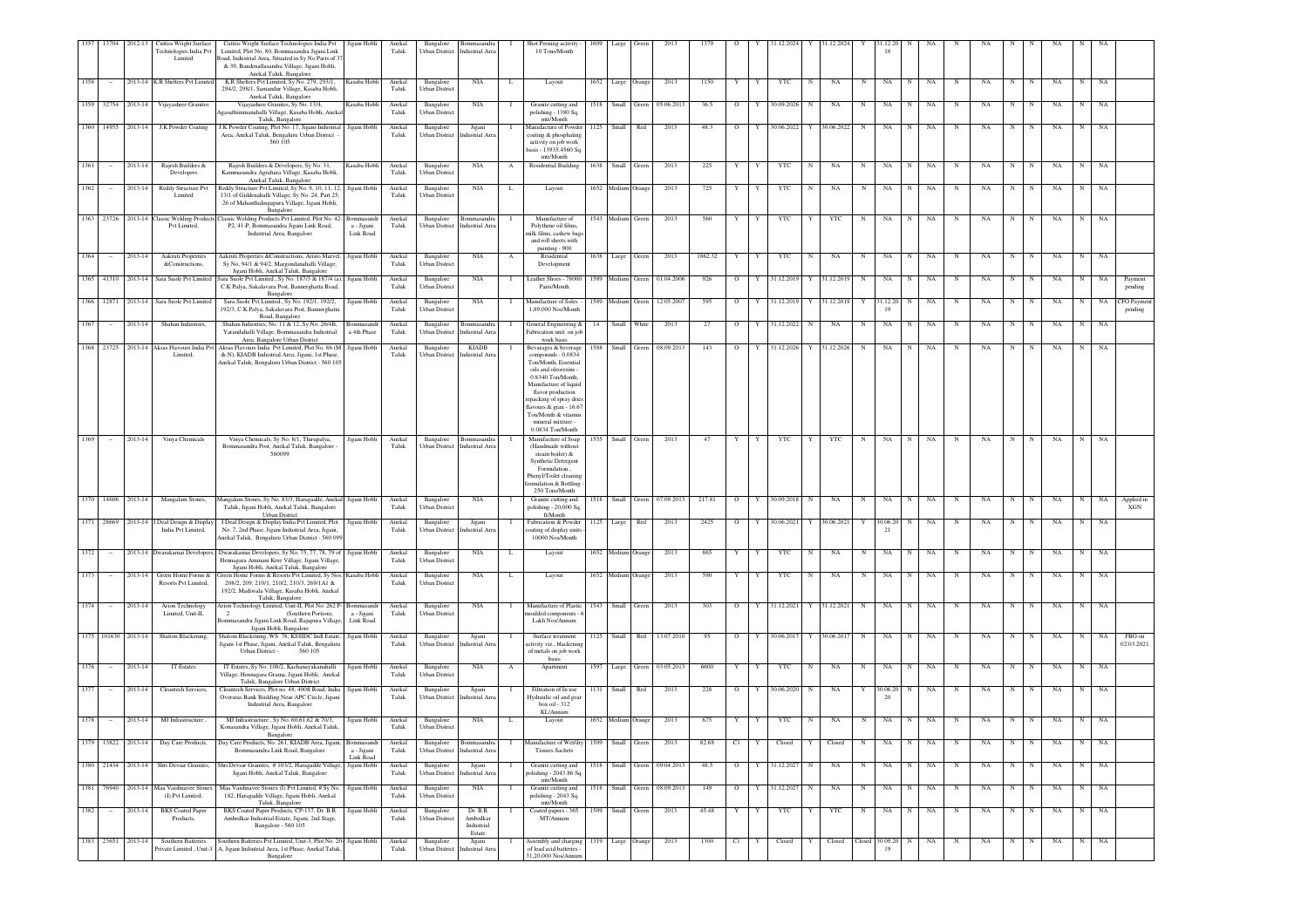|            |            | 1384 23479 2013-14                | Vajra Tools                                                                                                | Vajra Tools, Plot No. 144, Sy No. 80, KIADE<br>Industrial Area, Opp Bommasandra Jigani Link<br>Road, Bangalore                                                                                                                  | a - Jigani<br>Link Road              | Taluk                     | Bangalor<br><b>Urban District</b>               | <b>KIADR</b><br>ndustrial Are                   |    | iamond saw segment<br>6250 Nos/Annum.<br>Diamond circular saw<br>blade - 416<br><b>Vos/Annum Diamon</b><br>core drill - 4200<br>Nos/Annum &<br>Diamond wire saw<br>600 mtr / Annum                                                 | 14   | Small            | White                | 2013<br>07.09.2013 | 37.65        |                     |              |                          |                          |        |                        |                     |                 |            |           |   |            |             |            |                                                                                                                                                                    |
|------------|------------|-----------------------------------|------------------------------------------------------------------------------------------------------------|---------------------------------------------------------------------------------------------------------------------------------------------------------------------------------------------------------------------------------|--------------------------------------|---------------------------|-------------------------------------------------|-------------------------------------------------|----|------------------------------------------------------------------------------------------------------------------------------------------------------------------------------------------------------------------------------------|------|------------------|----------------------|--------------------|--------------|---------------------|--------------|--------------------------|--------------------------|--------|------------------------|---------------------|-----------------|------------|-----------|---|------------|-------------|------------|--------------------------------------------------------------------------------------------------------------------------------------------------------------------|
| 1386       | 1385 21346 | 2013-14<br>2013-14                | <b>Bihani Stonex</b><br><b>RD</b> Industries                                                               | Bihani Stonex, Sy No. 113/2, Haragadde Village,<br>Jigani Hobli, Anekal Taluk, Bangalore Urban<br>District<br>RD Industries Plot No. 79 4th Phase                                                                               | Jigani Hobli<br>Rommacand            | Anekal<br>Taluk<br>Anekal | Bangalore<br>Jrban District<br><b>Bangalore</b> | Jigani<br>ustrial Are<br><b>Bommasandra</b>     |    | Granite cutting and<br>polishing - 2044 Sq.<br>mtr/Month<br>Corrugated Boxes - 30                                                                                                                                                  |      | 1509 Small Green | 1518 Small Green     | 2005               | 171<br>40.36 | $\Omega$            | Y<br>Y       | 31.12.2027<br>31.12.2024 | NA<br>31 12 2024         | N<br>N | <b>NA</b><br><b>NA</b> | $\overline{N}$<br>N | NA<br><b>NA</b> | N<br>N     | NA<br>NA  | N | N<br>N     | NA<br>NA    |            | NA<br>NA                                                                                                                                                           |
|            |            | 2013-14                           | Vedhadri Minerals                                                                                          | Bommasandra Industrial Area, Anekal Taluk.<br>Bangalore Urban District-560 099<br>adri Minerals, Survey Nos. 1043/5 & 1042/4,                                                                                                   | a 4th Phase                          | Taluk<br>Aneka            | Urban District<br>Bangalore                     | ndustrial Are<br>ommasandr                      |    | MT/Month<br>Mineralized water                                                                                                                                                                                                      | 1538 | Small            |                      | 2006               | 25(          |                     |              | YTC                      | NA                       |        | NA                     |                     | NA              |            | NA        |   |            | NA          |            |                                                                                                                                                                    |
|            |            |                                   |                                                                                                            | Near R.K. City, I Phase, Bommasandra Industrial<br>Area, Yarandahalli Village, Anekal Taluk.<br>Bangalore Urban District-562 158                                                                                                | a 4th Phase                          | Taluk                     | <b>Irhan District</b>                           | <b>Industrial Are</b>                           |    |                                                                                                                                                                                                                                    |      |                  | iree                 |                    |              |                     |              |                          |                          |        |                        |                     |                 |            |           |   |            |             |            |                                                                                                                                                                    |
| 1388       |            | $2013 - 14$<br>1389 22639 2013-14 | CG-ZIV Power<br>mation Soluti<br>Ltd,                                                                      | G-ZIV Power Automation Solutions Ltd, Plot No.<br>10-A, 1st Phase, Jigani Industrial Area, Jigani<br>Hobli, Anekal Taluk, Bangalore Urban District                                                                              | Jigani Hobli                         | Anckal<br>Taluk<br>Anekal | Bangalore<br>Jrban District<br><b>Bangalore</b> | Jigani<br>dustrial Are<br>Jigani                |    | Electronics & Electrical<br><b>Assembly and Testing</b><br>5 Nos each/Month &<br>ontrol & Relay Panel:<br>Interlligent Electronic<br>Devises (IED), Power<br>line carrier<br>Communications<br>(PLCC) panels - 50 No<br>each/Month |      | Small            | White<br>Small White | 1.1.2013<br>2013   | 315<br>461   | $\circ$<br>$\Omega$ |              | 31.12.2022<br>31.12.2021 | 31.12.2022<br>31.12.2021 |        | NA                     | $_{\rm N}$          | NA              |            | NA<br>NA  |   |            | NA.         |            | <b>NA</b>                                                                                                                                                          |
|            |            |                                   | Seeb Engineering                                                                                           | Seeb Engineering India Private Limited, #112, 4th Jigani Hobli<br>Road, 2nd Phase, Jigani Indsutrial Area, Anekal<br>Taluk, Bangalore Urban District                                                                            |                                      | Taluk                     | Jrban District                                  | ndustrial Are                                   |    | Assembling of special<br>purpose machines - 4<br>${\it Nos/Annum}$                                                                                                                                                                 |      |                  |                      |                    |              |                     |              |                          |                          |        |                        |                     |                 |            |           |   |            |             |            |                                                                                                                                                                    |
|            | 4208       | 2013-14                           | mukha Engineerii<br>Pvt Ltd.,                                                                              | ukha Engineering Pvt Ltd., ; No. 24, 2no<br>Phase, Jigani Industrial Area, Anekal Taluk,<br>Bangalore                                                                                                                           |                                      | Aneka<br>Taluk            | Bangalore<br><b>Urban District</b>              | Jigani<br>ndustrial Are                         |    | Automotive parts -<br>00.000 Nos/Month &<br>Son automotibe parts<br>1150000 Nos/Month                                                                                                                                              |      |                  |                      | 201                | 37           |                     |              | 31.12.2026               | 1.12.2026                |        | NA                     |                     |                 |            |           |   |            |             |            |                                                                                                                                                                    |
| 1391       |            | 2013-14                           | N.G Linganna                                                                                               | N.G Linganna, Sy No. 30, Kavala Hosahalli<br>Village, Kasaba Hobli, Anekal Taluk, Bangalore<br>urban District                                                                                                                   | Kasaba Hobi                          | Anekal<br>Taluk           | Bangalore<br>Irhan Distric                      | <b>NIA</b>                                      | A  | Apartment                                                                                                                                                                                                                          | 1597 | Mediu            | Green                | 2013               | 660          |                     |              | YTC                      | NA                       |        | NA                     | N                   | NA              | N          | NA        |   |            | NA          |            | NA                                                                                                                                                                 |
| 1392       |            | 2013-14                           | Meenakshi Steel<br>Corporation                                                                             | Meenakshi Steel Corporation, Plot No. 85 -B. 1st<br>Phase, Road No. 4, Jigani Industrial Area, Anekal<br>Taluk, Bangalore                                                                                                       | Jigani Hobl                          | Anekal<br>Taluk           | Bangalore<br>Jrban District                     | Jigani<br>dustrial Are                          |    | General Engineering<br>Industries (Excluding<br>electroplating, heat<br>treatment, forging,<br>casting, pickling de-<br>zreasing, Phosphating<br>de-resting, quenching)                                                            | 14   | Small            | White                | 2013               | 480          | C1                  |              | Closed                   | <b>YTC</b>               |        | NA.                    |                     | NA              |            | NA.       |   |            | NA.         |            | NA<br>Not issued<br>$\mbox{CFE}$                                                                                                                                   |
| 1393       |            | 2013-14                           | M.G Kitchenware                                                                                            | M.G Kitchenware, # 297/1, Haragadde Village,<br>Jigani Industrial Area, Anekal Taluk, Bangalore<br>Urban District - 562 106                                                                                                     | Jigani Hobli                         | Anckal<br>Taluk           | Bangalore<br><b>Irban District</b>              | Jigani<br>lustrial Are                          |    | Pressure cookers.<br>Juminium Utensils &<br>Hot pots - 10,000<br>Nos/Month                                                                                                                                                         | 1501 |                  | Small Green          | 2011               | 111.71       | $\overline{0}$      | $\mathbf{Y}$ | 31.12.2020<br>Y          | 31.12.2020               | N      | NA.                    | $_{\rm N}$          | NA              | N          | NA        |   |            | NA          |            | NA                                                                                                                                                                 |
|            |            |                                   | 1394 22643 2013-14 Takasago Engineering<br>India Pvt Limited.                                              | Takasago Engineering India Pvt Limited, Plot No. Jigani Hobli<br>42. Sv No. 18 & 29. Jigani Industrial Area. 2nd<br>Phase, Jigani Hobli, Anekal Taluk, Bangalore                                                                |                                      | Anekal<br>Taluk           | Bangalore<br>Jrban District                     | Jigani<br>dustrial Are                          |    | AC Ducting - 6<br>MT/Annum and AC<br>Piping - 6 MT/Annum                                                                                                                                                                           |      |                  | 1543 Small Green     | 8.1.2013           | 422          | Cl                  |              | Closed                   | <b>NA</b>                |        | NA                     | N                   | NA              | N          | <b>NA</b> |   |            | NA          |            | NA                                                                                                                                                                 |
| 1395       |            | $2013 - 1$                        | Rai Shakthi Steel<br><b>Industries Private</b><br>Limited                                                  | Rai Shakthi Steel Industries Private Limited, No.<br>37/A, Jigani Industrial Area, Road No. 3, Anekal<br>Taluk, Bangalore - 560 105                                                                                             | Jigani Hob                           | Aneka<br>Taluk            | Bangalore<br><b>Urban District</b>              | Jigani<br>dustrial Are                          |    | Manufacturing of MS<br>ections, TMT, Angle<br>& MS Rounds - 1200                                                                                                                                                                   |      | Small            | Orang                | 2011               | 39           | $\overline{c}$      |              | Closed                   | Closed                   |        | NA                     |                     | NA              |            | NA        |   |            | NA          |            | NA                                                                                                                                                                 |
|            |            | 1396 23349 2013-14                | Sri Nandi Con Mix                                                                                          | Sri Nandi Con Mix, 415/3, Naganayakanahalli<br>Village, Kasaba Hobli, Anekal Taluk, Bangalore<br><b>Urban Dsitrict</b>                                                                                                          | Kasaba Hobl                          | Anckal<br>Taluk           | Bangalore<br>rban Distric                       | <b>NIA</b>                                      |    | Ton/Month<br>Ready mix Cement<br>Concrete - 60 Cubic<br>$\rm meter/Hr$                                                                                                                                                             |      | 1548 Small       | Green                | 2013               | 415          | $\overline{0}$      |              | 31.12.2022               | 31.12.2022               |        | NA                     |                     | NA              | N          | NA        |   |            | NA          |            | NA                                                                                                                                                                 |
| 1397       |            | 2013-14                           | Ayush Acupunctur<br>Clinic                                                                                 | Ayush Acupuncture Clinic, No. 8/195, Chiguru<br>Behind Court . Mariyanna Layout. Anekal.<br>Bangalore Urban District                                                                                                            | Jigani Hobli                         | Anckal<br>Taluk           | Bangalore<br>Urban District                     | <b>NIA</b>                                      | HC | HCF                                                                                                                                                                                                                                |      | Small            | White                | 2013               | NA           | $\circ$             |              | NA                       | NA                       |        | $_{\rm NA}$            |                     | 1.12.20<br>15   |            | NA        |   |            | $_{\rm NA}$ |            | NA                                                                                                                                                                 |
| 1398       | 23664      | 2013-14                           | A, Balaji Singh                                                                                            | A. Balaji Singh, Sy No. 260/2/1, Rajapura Village,<br>Anekal Taluk, Bangalore                                                                                                                                                   | Jigani Hobli                         | Anekal<br>Taluk           | Bangalore<br>Jrban Distric                      | NIA                                             |    | anufacture of Hollo<br><b>Blocks</b> - 25,000<br>Nos/Month                                                                                                                                                                         | 1511 | Small            | Greet                | 2013               | 63           | $\overline{0}$      |              | 31.12.2021               | NA                       |        | NA                     |                     | NA              | N          | NA        |   |            | NA          |            | NA                                                                                                                                                                 |
| 1399 23650 |            | 2013-14                           | HSB Enterprises,                                                                                           | HSB Enterprises Plot No. 98-A 4th Phase<br>Bommasandra Industrial Area, Anekal Taluk,<br>Bangalore - 560 099                                                                                                                    | a 4th Phase                          | Anekal<br>Taluk           | <b>Bangalore</b><br>Jrban District              | tommasandra<br>dustrial Are                     |    | omobile componer<br>- 1 Lakh<br>Components/Month                                                                                                                                                                                   | 14   | Small            | White                | 2013               | 470          |                     |              | YTC                      | <b>YTC</b>               | N      | NA                     | N                   | NA              | N          | NA        |   |            | NA          |            | NA                                                                                                                                                                 |
|            |            | 1400 21726 2013-14                | Impakt Packaging,                                                                                          | Impakt Packaging, Plot No. 98, Part - 2, 2nd Phase, Jigani Hobli<br>Jigani Industrial Area, Anekal Taluk, Bangalore                                                                                                             |                                      | Anekal<br>Taluk           | Bangalore<br>Urban District                     | Jigani<br>dustrial Are                          |    | Manufactureing of<br>ngle Board of capaci<br>15 Lakh mtr/A & O D<br>Protector of capacity:<br>Lakh mtr/Annum                                                                                                                       | 14   | Small            | White                | 2013               | 201.85       | $\circ$             |              | 31.12.2023               | NA                       |        | NA                     | N                   | NA              | N          | NA        |   |            | NA          |            | NA                                                                                                                                                                 |
| 1401       | 39645      |                                   | 2013-14 Metlok Precoat Service<br>Pvt Ltd,                                                                 | Metlok Precoat Services Pvt Ltd, Plot No. 265-A.<br>Road No. 6, Bommasandra Jigani Link Road,<br>Industrial Area, Rajapura Village, Bangalore                                                                                   | a - Jigani<br>Link Road              | Anekal<br>Taluk           | Bangalore<br><b>Urban District</b>              | Jigani<br>dustrial Are                          |    | Adhesive & Coating -<br>000000 Nos/Month<br>Machine Building<br>Equipment - 0.83<br>Nos/Month                                                                                                                                      |      | Small            | Green                | 17.06.2009         | 487.9        | $\circ$             |              | 31.12.2021               | <b>NA</b>                |        | NA                     |                     | NA              |            | NA        |   |            | NA          |            |                                                                                                                                                                    |
|            |            |                                   | 1402 22596 2013-14 Sri Murugan Enterprises,                                                                | Sri Murugan Enterprises, No. 89, 90, KSSIDC<br>Industrial Area, 1st Phase, 6th Cross, Jigani<br>Industrial Area, Jigani, Bangalore                                                                                              | Jigani Hobli                         | Anckal<br>Taluk           | Bangalore<br>Urban Distric                      | Jigani<br>lustrial Ar                           |    | Zinc electroplating<br>activity on job work<br>basis - 500 Kg/Month                                                                                                                                                                | 1125 | Small            | Red                  | 1.1.2012           | 186          | C1                  | Y            | Closed<br>N              | NA                       | N      | NA                     | N                   | NA              | N          | NA        |   | N          | NA          |            | Recorded<br>NA<br>without<br>issuing CFO<br>vater vide No<br>H 883 dtd:<br>20.07.2013                                                                              |
| 1403 35083 |            | 2013-14                           | Sulax Technologies<br>Private Limited (<br>Formerly Known as<br>Mallik Engineering<br>India) Pvt Limited,) | Sulax Technologies Private Limited (Formerly<br>own as Mallik Engineering (India) Pvt Limited,<br>Unit-2, No. 1, Sv No. 139/2-1-11, 138/2D-0-02,<br>Sri Siddhi Vinayaka Industrial Estate, Opp Micro<br>Pack, Anekal, Bangalore | Jigani Hobli                         | Anekal<br>Taluk           | Bangalore<br><b>Urban District</b>              | Sri Siddhi<br>Vinayaka<br>Industrial<br>Estate. |    | Sheet metal<br>mponents, Machine<br>components - 2000<br>los/Month & Machine<br>omponents, machanica<br>ub assemblies, parts o<br>Elevators/valves -<br>70000 Nos/Month                                                            |      |                  | 1394 Small Orange    | 05.01.2013         | 421.26       | C1                  | Y            | Closed                   | Closed                   |        | 30.06.20<br>19         | N                   | NA              | $_{\rm N}$ | NA        |   | $_{\rm N}$ | $_{\rm NA}$ |            | CFO applied<br>NA<br>for renewal<br>vide HDR No<br>139804 dtd:<br>12.12.2017 &<br>this office ha<br>retuned<br>application<br>vide No. 1230<br>dtd:<br>29.01.2018. |
|            |            | 1404 23812 2013-14                | Matics India                                                                                               | Matics India, Plot No. 282/6, 100 ft Road,<br>Bommasandra Jigani Link Road, Industrial Area,<br>Jigani Village, Jigani Hobli, Anekal Taluk,<br>Bangalore                                                                        | Bommasand<br>a - Jigani<br>Link Road | Anekal<br>Taluk           | Bangalore<br>Urban District                     | Bommasandra<br>ndustrial Are                    |    | Manufacture of<br>Precision Turned<br>omponents (Deliver<br>Valve Holders) -                                                                                                                                                       | 14   | Small            | White                | 2013               | 178.73       | $\overline{0}$      |              | Y 31.12.2022             | Y 31.12.2022 N           |        | NA                     | $\overline{N}$      | <b>NA</b>       | $_{\rm N}$ | NA        | N | $_{\rm N}$ | NA          | $_{\rm N}$ | <b>NA</b>                                                                                                                                                          |
|            |            | 1405 22075 2013-14                | Bill forge Pvt Ltd.                                                                                        | Bill Forge Private Limited, Plant -VII, 98-O,<br>KIADB Industrial Area, 2nd Phase, Jigani, Anekal<br>Taluk, Bengaluru Urban District - 562 106                                                                                  | Jigani Hobli                         | Anekal<br>Taluk           | Bangalore<br>Urban District                     | Jigani<br>dustrial Are                          |    | 1,20,000 Nos/Month<br>utomotive components<br>- 500 MT/Month                                                                                                                                                                       |      |                  | 1125 Large Orange    | 01.01.2013         | 2019         | $\circ$             |              | 30.09.2022               | 0.09.2022                |        | 30.09.20<br>23         |                     | NA              |            | NA        |   |            |             |            |                                                                                                                                                                    |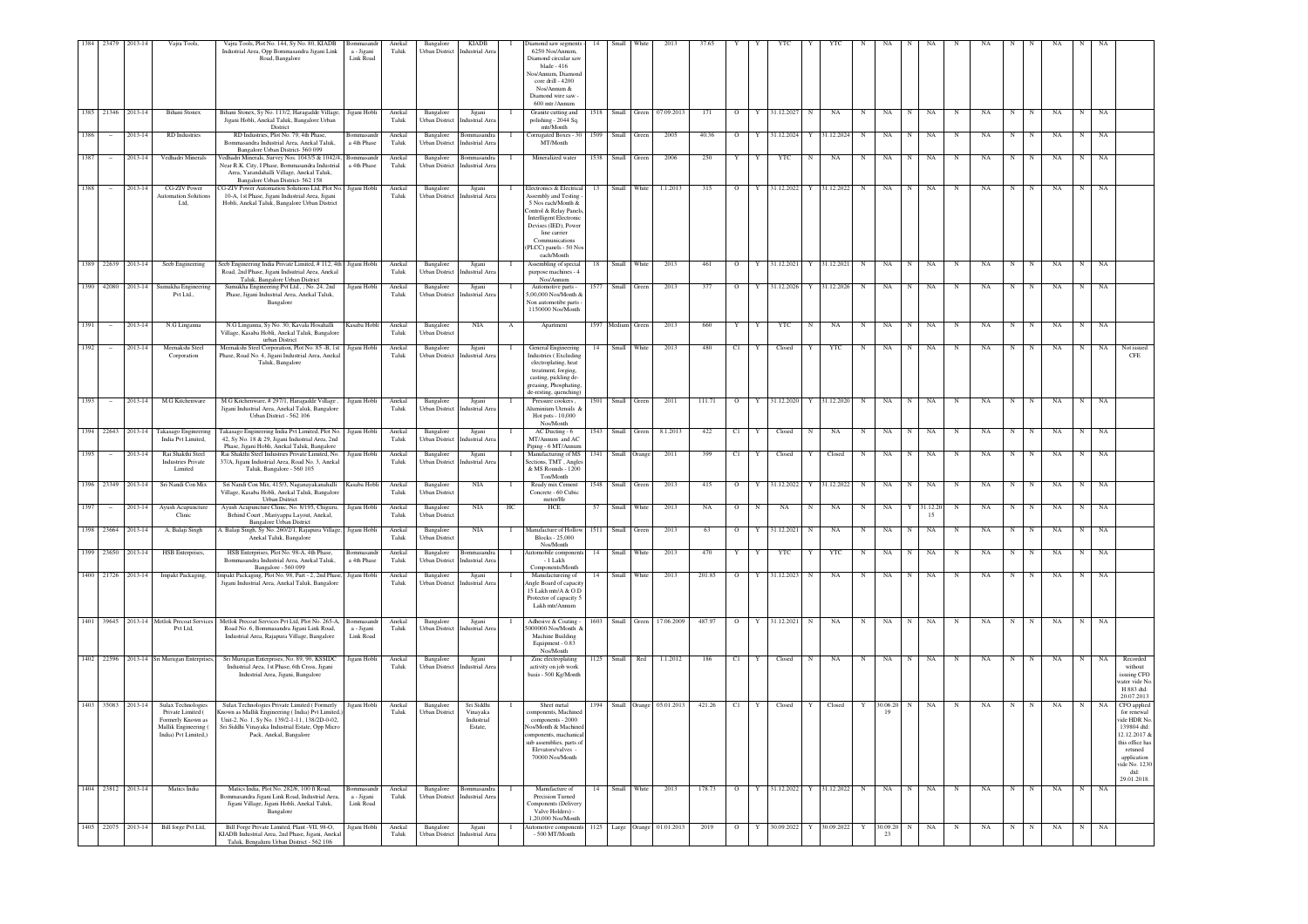|      |        | $2013 - 14$        | Balmer Lawrie - Van<br>Leer Limited (Plasstic<br>division) (Formerly<br>known ass Proseal<br>Closures Limited,) | Balmer Lawrie - Van Leer Limited (Plasstic<br>division) (Formerly known ass Proseal Closures<br>Limited,), Plot No. 93/A-9, Jigani Industrial Area,<br>Anekal Taluk, Bangalore Urban District - 562 106                  | Jigani Hobl                                  | Anekal<br>Taluk | Bangalore<br><b>Urban District</b> | Jigani<br>Industrial Are               |   | Casserole sets - 0.5<br>Million sets/Annum, PE<br>Gaskets - 5<br>Million/Annum, Key<br>Board Sets - 85000<br>Sets/Annum                                                                            | 1543 | Small             | Green              | 2013                         | 400.17  | $\circ$  |   | 31.12.2022 |   | 31.12.2022                |             | 1.12.2<br>22   |             |             |            |             |   |            |             |            |             |                                                                                               |
|------|--------|--------------------|-----------------------------------------------------------------------------------------------------------------|--------------------------------------------------------------------------------------------------------------------------------------------------------------------------------------------------------------------------|----------------------------------------------|-----------------|------------------------------------|----------------------------------------|---|----------------------------------------------------------------------------------------------------------------------------------------------------------------------------------------------------|------|-------------------|--------------------|------------------------------|---------|----------|---|------------|---|---------------------------|-------------|----------------|-------------|-------------|------------|-------------|---|------------|-------------|------------|-------------|-----------------------------------------------------------------------------------------------|
| 1407 | $\sim$ | 2013-14            | J.R Urban Inracon<br>Private Limited,                                                                           | J.R Urban Infracon Private Limited, Sy No. 329,<br>Marsur Village, Kasaba Hobli, Anekal Taluk,<br>Bangalore                                                                                                              | Kasaba Hobli                                 | Anekal<br>Taluk | Bangalore<br><b>Urban District</b> | NIA                                    | A | Apartment                                                                                                                                                                                          | 1597 | Large Green       |                    | 2013                         | 1700    | $\circ$  |   | 30.06.2021 |   | NA                        | N           | NA             |             | NA          | N          | NA          | N |            | NA          |            | <b>NA</b>   |                                                                                               |
|      |        | 1408 21798 2013-14 | Mrs. Bectors Food<br>Specialities Limited,                                                                      | Mrs. Bectors Food Specialities Limited, No. 15-B1.<br>Jigani Industrial Area, Jigani, Anekal Taluk,<br>Bengaluru Urban District - 562 106                                                                                | Jigani Hobli                                 | Anckal<br>Taluk | Bangalore<br><b>Urban District</b> | Jigani<br>ndustrial Are                |   | Manufacture of Bakery<br>products 15000<br>MT/Annum                                                                                                                                                |      | 1503 Medium Green |                    | 2013                         | 982     | $\circ$  | Y | 31.12.2022 |   | 31.12.2022                | N           | NA             | N           | NA          | N          | NA          | N | N          | NA          | N          | <b>NA</b>   |                                                                                               |
|      |        | 1409 21350 2013-14 | <b>Rocktech Granites</b><br>Private Limited.                                                                    | Rocktech Granites Private Limited, Sy No. 113/1,<br>Haragadde Village, Jigani Hobli, Anekal Taluk,<br><b>Bangalore Urban District</b>                                                                                    | Jigani Hobli                                 | Anckal<br>Taluk | Bangalore<br><b>Urban District</b> | Jigani<br>ndustrial Are                |   | Granite cutting and<br>polishing - 2043.8 Sq.<br>mtr/Month                                                                                                                                         |      |                   | 1518 Small Green   | 25.04.2013                   | 29      | $\Omega$ | Y | 31.12.2026 | N | NA                        | N           | NA             | N           | NA          | $_{\rm N}$ | NA          | N | N          | NA          | N          | NA          |                                                                                               |
| 1410 |        | 38267 2013-14      | Metlok Pvt Ltd,                                                                                                 | Metlok Private Limited, Sy No. 265/A, Road No. 6,<br>Bommasandra Jigani Link Road, Industrial Area,<br>Rajapura Village, Bangalaore                                                                                      | Bommasand<br>a - Jigani<br>Link Road         | Anekal<br>Taluk | Bangalore<br><b>Urban District</b> | Bommasandra<br>Industrial Are          |   | Re packing of Adhesive<br>Glues & Selants -<br>5.00,000 Nos/Month                                                                                                                                  |      | 1623 Small        | Green              | 2013                         | 246     | $\circ$  |   | 31.12.2027 |   | NA                        | N           | $_{\rm NA}$    | N           | $_{\rm NA}$ | $_{\rm N}$ | $_{\rm NA}$ | N | N          | $_{\rm NA}$ | N          | $_{\rm NA}$ |                                                                                               |
| 1411 |        | 2013-14            | <b>ALPS</b> Constructions                                                                                       | ALPS Constructions, Sy No. 92/6, 92/9, 92/10 at<br>Maragondanahalli Village, Jigani Hobli, Anekal<br>Taluk, Bangalore Urban District                                                                                     | Jigani Hobli                                 | Anekal<br>Taluk | Bangalore<br><b>Urban District</b> | $_{\rm NIA}$                           | A | Apartment                                                                                                                                                                                          | 1597 | Large             | Green              | 2013                         | 2013    | Y        |   | YTC        |   | NA                        | N           | NA             | N           | $_{\rm NA}$ | N          | NA          | N | N          | $_{\rm NA}$ |            | $_{\rm NA}$ |                                                                                               |
| 1412 |        |                    | 2013-14 Jaiveer Natural Agri Tex<br>Pvt Limited                                                                 | Jaiveer Natural Agri Tex Pvt Limited, Sy No. 49,<br>Thimmasandra Village, Kasaba Hobli, Anekal<br>Taluk, Bangalore                                                                                                       | Kasaba Hobli                                 | Anekal<br>Taluk | Bangalore<br><b>Urban District</b> | NIA                                    |   | Manufacture of<br>hemical free joggery<br>3000 MT/Annum<br>Baggase as byproduct<br>12000 MT/Annum                                                                                                  |      | 1577 Large Green  |                    | 01.01.2014                   | 1379.37 | Y        | Y | YTC        |   | <b>YTC</b>                | N           | NA             | N           | NA          | N          | NA          | N | N          | NA          | N          | NA          |                                                                                               |
| 1413 | $\sim$ | 2013-14            | <b>Celebrity Prime</b><br>Developers                                                                            | elebrity Prime Developers, Sy No. 8, 9,91/1, 98/1,<br>Kumbaranahalli Village, Kasaba Hobli, Anekal<br>Taluk, Bangalore Urban District                                                                                    | Kasaba Hobli                                 | Anekal<br>Taluk | Bangalore<br><b>Urban Distric</b>  | NIA                                    |   | Layout                                                                                                                                                                                             |      |                   | 1652 Medium Orange | 12.12.2013                   | 675     |          |   | <b>YTC</b> |   | NA                        | N           | NA             | N           | NA          | N          | NA          | N | N          | NA          |            | NA          |                                                                                               |
|      |        | 1414 23945 2013-14 | Vidya Herbs (P) Ltd,<br>Unit-3                                                                                  | Vidya Herbs (P) Ltd, Unit-3, Plot No. 12C, Jigani<br>Industrial Area, 1st Phase, Anekal, Bangalore<br><b>Urban District</b>                                                                                              | Jigani Hobli                                 | Anekal<br>Taluk | Bangalore<br><b>Urban District</b> | Jigani<br>ndustrial Are                |   | Manufacture of Herbal<br>& Spice Extracts - 30<br>MT/Month                                                                                                                                         |      | 1386 Medium Orang |                    | 01.10.2013                   | 941     | $\circ$  |   | 30.09.2022 |   | 30.09.2022                |             | 30.09.20<br>24 |             | NA          |            | NA          |   |            | NA          |            | NA          |                                                                                               |
| 1415 | $\sim$ |                    | 2013-14 Bengaluru Super Alloy<br>Castings,                                                                      | Bengaluru Super Alloy Castings, Plot No. 113,<br>2nd Phase, Jigani Industrial Area, Anekal Taluk<br>Bangalore                                                                                                            | Jigani Hobli                                 | Anckal<br>Taluk | Bangalore<br><b>Urban District</b> | Jigani<br>ndustrial Are                |   | Manufacture of steel<br>castings with Heat<br>treatment - 350<br>MT/Annum                                                                                                                          | 1166 |                   | Small Red          | 01.11.2013                   | 60      |          |   | <b>YTC</b> |   | YTC                       | N           | NA             | N           | NA          | N          | NA          | N | N          | NA          |            | NA          | Returned<br>application<br>vide NO. H<br>1170 dtd:<br>01.09.2016 &<br>Not issued<br>$\rm CFE$ |
|      |        |                    | 1416 23739 2013-14 Origin Mouldings Pvt<br>Limited,                                                             | Origin Mouldings Pvt Limited, Shed No. 4, Plot<br>No. 323, Bommasandra Jigani Link Road, KIADB                                                                                                                           | Bommasandı<br>a - Jigani                     | Anekal<br>Taluk | Bangalore<br>Urban Distric         | <b>KIADB</b><br>dustrial Are           |   | Plastic moulded<br>mponents - 1000000                                                                                                                                                              |      | 1543 Medium Green |                    | 2013                         | 518     | $\circ$  | Y | 31.12.2021 |   | Y 31.12.2021              | N           | NA             | N           | NA          | N          | NA          | N | N          | NA          | N          | NA          |                                                                                               |
|      |        | 1417 21504 2013-14 | Micro Print & Pack,                                                                                             | Industrial Area, Bangalore<br>Micro Print & Pack, Sy No. 27/2 & 27/4C, Block -<br>B, Yarandahalli Village, Bommasandra Jigani Link<br>Road, Bommasandra Industrial Area, Bangalore<br>560 099                            | Link Road<br>Jigani Hobli                    | Anekal<br>Taluk | Bangalore<br><b>Urban District</b> | Bommasandra<br>Industrial Are          |   | Nos/Annum<br>Duplex board boxes.<br>Tags, Printed sheets,<br>Paper carry bags,<br>corrugated boxes,<br>warranty cards, poly<br>pouch & poly bags of                                                | 1509 | Large             | Green              | 2013                         | 1099    | $\circ$  | Y | 31.12.2022 | Y | 31.12.2022                | N           | NA             | $_{\rm N}$  | <b>NA</b>   | N          | <b>NA</b>   | N | $_{\rm N}$ | <b>NA</b>   | $_{\rm N}$ | $_{\rm NA}$ |                                                                                               |
| 1418 | $\sim$ |                    | 2013-14 Ambush Allied Services<br>Pvt Limited,                                                                  | Ambush Allied Services Pvt Limited No. C-5<br>Industrial Estate, Bommasandra 2nd Stage, Anekal<br>Taluk, Bangalore Urban District                                                                                        | Bommasandr<br>a 4th Phase                    | Anekal<br>Taluk | Bangalore<br><b>Urban District</b> | Bommasandra<br>Industrial Are          |   | capacity 250<br>Tons/Month<br>Common Treatment &<br>disposal                                                                                                                                       |      | 1171 Small        | Red                | 2013                         | 57      |          |   | YTC        |   | YTC                       | N           | NA             |             | NA          |            | NA.         | N |            | NA.         |            | NA          | <b>CFE</b><br>application<br>returned vide<br>No. R 1978<br>dtd:<br>24.09.2013 &              |
|      |        |                    | 1419 41500 2013-14 Rathna Enterprises                                                                           | Rathna Enterprises, Sy No. 577, 85 CI, 1st Phase,                                                                                                                                                                        | Jigani Hobli                                 | Anekal          | Bangalore                          | Jigani                                 |   | Lead acid batteries of 1128 Small Red                                                                                                                                                              |      |                   |                    | 16.02.2012                   | 39.7    | $\circ$  | Y |            |   | 30.06.2023 Y 30.06.2023 Y |             | 30.06.20       | N           | NA          | $_{\rm N}$ | NA          | N | N          | NA          | N          | NA          | Not issued<br>$\rm CFE$<br>HWM applied                                                        |
|      |        |                    | 1420 23817 2013-14 Hydroflo Engineering                                                                         | Jigani Indsutrial Area, Jigani, Anekal Taluk<br>Bengaluru Urban District - 560 106<br>Hydroflo Engineering Systems Pvt Limited, No.                                                                                      | Jigani Hobli                                 | Taluk<br>Anekal | <b>Urban District</b><br>Bangalore | dustrial Are<br>Jigani                 |   | apacity 20 Ton/Mont<br>M.S. Pipe Rolling &                                                                                                                                                         | 14   | Small             | White              | 2013                         | 87.87   | $\circ$  |   | 31.12.2020 |   | 31.12.2020                | N           | 18<br>NA       | N           | NA          | N          | NA          | N | N          | NA          |            | NA          | in XGN                                                                                        |
|      |        |                    | stmes Private Limited<br>1421 23731 2013-14 Arrow Minerals & Water                                              | 81/C, Road No. 8, Jigani Industrial Area, Jigani.<br>Anekal Taluk, Bangalore Urban District<br>Arrow Minerals & Water, #29, 2nd Phase, Jigani                                                                            | Jigani Hobli                                 | Taluk<br>Anekal | <b>Urban District</b><br>Bangalore | ndustrial Are<br>Jigani                |   | <b>Fabricating Activity</b><br>75 Tons/Annum<br>Aanufacture of Packed                                                                                                                              | 1538 |                   | Small Green        | 2013                         | 33.99   | $\circ$  |   | 31.12.2022 | N | NA                        |             | NA             |             | NA          |            | NA          | N | N          | NA          |            | NA          |                                                                                               |
|      |        |                    |                                                                                                                 | Industrial Area, Anekal Taluk, Bangalore Urban<br>District                                                                                                                                                               |                                              | Taluk           | <b>Urban District</b>              | ndustrial Are                          |   | Drinking water (<br>Mineral water) - 20<br>KLD                                                                                                                                                     |      |                   |                    |                              |         |          |   |            |   |                           | N           |                | N           |             | N          |             |   |            |             | N          |             |                                                                                               |
|      |        |                    | 1422 23734 2013-14 Shree Colour Inks,                                                                           | Shree Colour Inks, No. 55/1B, Sakalavara Village,<br>Jigani Hobli, Anekal Taluk, Bangalore Urban<br>District                                                                                                             | Jigani Hobli                                 | Anekal<br>Taluk | Bangalore<br><b>Urban District</b> | Jigani<br>Industrial Are               |   | Manufacture of Printing<br>inks - 240 Ton/Annun<br>& Reduce 120                                                                                                                                    |      |                   |                    | 1362 Small Orange 12.06.2013 | 29      | Y        | Y | YTC        |   | <b>YTC</b>                | N           | NA             | N           | NA          | N          | NA          | N | N          | NA          |            | NA          |                                                                                               |
| 1423 | 27951  | 2013-14            | Stellis Biopharma<br>Limited (Formerly<br><b>Inbiopro Solutions</b><br>Private Limited).,                       | Stellis Biopharma Limited (Formerly Inbiopro<br>Solutions Private Limited) (A division of Strides<br>Arcolab Limited), Plot No. 293, Bommasandra<br>Jigani Link Road, Jigani Industrial Area, Anekal<br>Taluk, Bangalore | Jigani Hobli                                 | Anekal<br>Taluk | Bangalore<br><b>Urban District</b> | Jigani<br>ndustrial Are                |   | Tons/Annum<br>Research &<br>evelopment laborato<br>to carryout activity in<br>the area of<br>Biotechnology<br>(Recombinant<br>Monoclonal Antibodie<br>Therapeutic Proteins<br>Pegylated Molecules) | 1182 | Large             | Red                | 2013                         | 7262    | $\circ$  |   | 30.06.2021 |   | 30.06.2021                |             | 30.06.20<br>21 |             | Perman      | N          | <b>NA</b>   | N | N          | NA          |            | NA          |                                                                                               |
|      |        |                    | 1424 22637 2013-14 Poornima Industries                                                                          | Poornima Industries, Plot No. 145, Bommasandra<br>Jigani Link Road, Industrial Area, Jigani, Anekal<br>Taluk, Bangalore                                                                                                  | Bommasandı<br>a - Jigani<br><b>Link Road</b> | Anckal<br>Taluk | Bangalore<br><b>Urban District</b> | Jigani<br>ndustrial Are                |   | Heavy Metal fabrication<br>activity on job work<br>basis                                                                                                                                           | 14   | Small White       |                    | 2013                         | 127     |          |   | <b>YTC</b> |   | NA                        | N           | NA             | N           | NA          | N          | NA          | N | N          | NA          | N          | NA          |                                                                                               |
|      |        | 1425 22642 2013-14 | Svan Eleastomer<br>Solutions Private<br>Limited,                                                                | Svan Eleastomer Solutions Private Limited, R-42.<br>KSSIDC Industrial Area, Anekal Taluk, Bangalore                                                                                                                      | Jigani Hobli                                 | Anekal<br>Taluk | Bangalore<br><b>Urban District</b> | <b>KSSIDC</b><br><b>Industrial Are</b> |   | <b>Rubber Elastomer</b><br>compounds and mixes<br>& Precision moulded<br>product of capacity 500<br>MT/Month                                                                                       |      | 1552 Small Green  |                    | 2013                         | 195     | $\circ$  |   | 31.12.2028 |   | 31.12.2028                | N           | NA             |             | NA          |            | NA          | N |            | NA          |            | NA          |                                                                                               |
| 1426 |        |                    | 2013-14 Aryan Hometec Private<br>mited & M/s Karster                                                            | Aryan Hometec Private Limited & M/s Karsten<br>Iomes Private Limited, 315, Marsur Village                                                                                                                                | Kasaba Hobli                                 | Anekal<br>Taluk | Bangalore<br>rban Distric          | $_{\rm NIA}$                           | A | Apartment                                                                                                                                                                                          | 1181 | Large             | Red                | 2013                         | 2350    | Y        | Y | YTC        | N | $_{\rm NA}$               | N           | $_{\rm NA}$    | $_{\rm N}$  | $_{\rm NA}$ | N          | NA          | N | N          | NA          | N          | NA          |                                                                                               |
|      |        | 1427 42922 2013-14 | Homes Private Limited,<br>Govardhan<br>Accumulators,                                                            | Kasaba Hobli, Bangalroe<br>Govardhan Accumulators, Plot No. 81-E, Jigani<br>Industrial Area, 2nd Phase, Anekal Taluk,<br>Bengaluru Urban District - 562106                                                               | Jigani Hobli                                 | Anekal<br>Taluk | Bangalore<br><b>Urban District</b> | Jigani<br>ndustrial Area               |   | Manufacture of Lead<br>acid batteries (Assorted<br>type batteries) of<br>capacity 5500                                                                                                             |      | 1128 Small Red    |                    | 2013                         | 63.07   | $\circ$  | Y |            |   | 30.06.2023 Y 30.06.2023   | Y           | 30.06.20<br>23 | N           | NA          | N          | NA          | N | N          | NA          | N          | NA          |                                                                                               |
| 1428 | $\sim$ |                    | 2013-14 J.D.R United Builders &                                                                                 | J.D.R United Builders & Developers, Sy No.<br>76/1A, 76/2A, 76/3A, Hampalaghatta Village,                                                                                                                                | Kasaba Hobli                                 | Anekal<br>Taluk | Bangalore<br><b>Urban District</b> | NIA                                    |   | Pieces/Month<br>Layout                                                                                                                                                                             |      |                   | 1652 Medium Orange | 2013                         | 800     | Y        |   | <b>YTC</b> | N | NA                        | N           | NA             | $\mathbf N$ | NA          | $_{\rm N}$ | NA          | N | N          | NA          | N          | NA          |                                                                                               |
|      |        |                    | Developers,                                                                                                     | Kasaba Hobli, Anekal Taluk, Bangalore Urban<br>District                                                                                                                                                                  |                                              |                 |                                    |                                        |   |                                                                                                                                                                                                    |      |                   |                    |                              |         |          |   |            |   |                           |             |                |             |             |            |             |   |            |             |            |             |                                                                                               |
|      |        | 1429 22603 2013-14 | Oerlikon Leyblod<br>Vaccum India Private<br>Limited,                                                            | Oerlikon Leyblod Vaccum India Private Limited,<br>No. 82-P, 4th Phase, KIADB Bommasandra<br>Industrial Area, Bangalore - 560 099                                                                                         | <b>Bommasand</b><br>a 4th Phase              | Anekal<br>Taluk | Bangalore<br><b>Urban District</b> | KIADB<br>Industrial Area               |   | Vacuum System<br>ssembly and Testing<br>20 Nos/Annum                                                                                                                                               | 14   |                   | Small White        | 2013                         | 434     | $\circ$  |   | 31.12.2022 |   | Y 31.12.2022              | $\mathbf N$ | NA             | $_{\rm N}$  | NA          | N          | NA          | N | N          | NA          | N          | NA          |                                                                                               |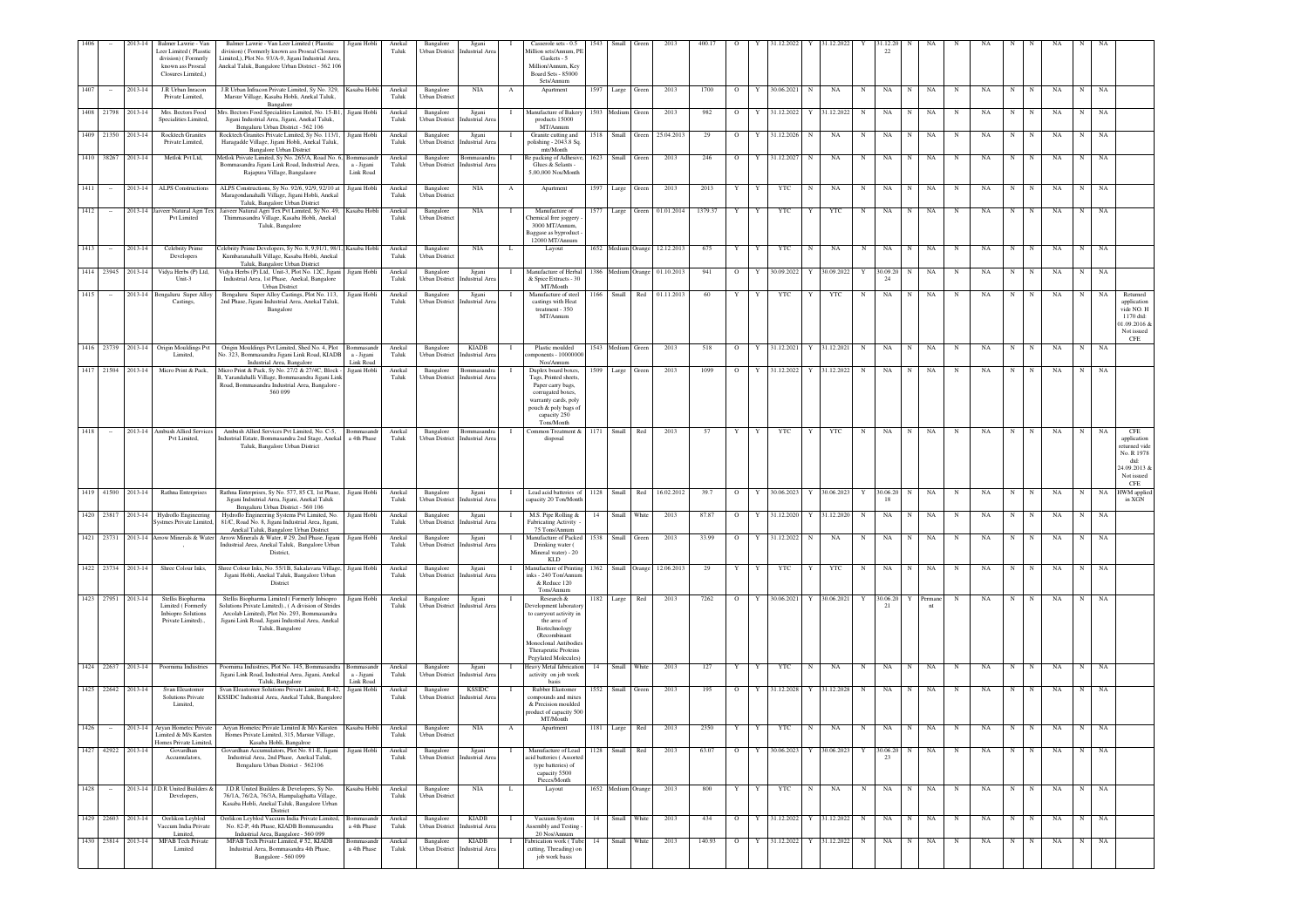| 1431       |            | 2013-14            | Nathmal Dags & Co,                                       | Nathmal Dags & Co, No. 12-C, 3rd Main, Oppo<br>Water tank, Jigani Industrial Area, Anekal Taluk,<br>Bangalore                                                                                                              | Jigani Hobli                                | Anekal<br>Taluk                  | Bangalo<br><b>Urban District</b>   | Jigani<br>Industrial Area        |    | ig Dero<br>Shearing of Mild Steel<br>Coils (Slitting of Mild<br>Steel                                                                                                                                                                                | 14   | Small      | White             | 2013       | 118.5  | $\Omega$       | 1.12.202        |   | NA          |        | NA             |   | NA          |   | NA          |            |   |             |            |             |                          |
|------------|------------|--------------------|----------------------------------------------------------|----------------------------------------------------------------------------------------------------------------------------------------------------------------------------------------------------------------------------|---------------------------------------------|----------------------------------|------------------------------------|----------------------------------|----|------------------------------------------------------------------------------------------------------------------------------------------------------------------------------------------------------------------------------------------------------|------|------------|-------------------|------------|--------|----------------|-----------------|---|-------------|--------|----------------|---|-------------|---|-------------|------------|---|-------------|------------|-------------|--------------------------|
| 1432       |            | 2013-14            | Ajmera Housing<br>Corporation,                           | Ajmera Housing Corporation, Ajmera Stone Park - Jigani Hobli<br>Sv No. 91/1, 98/1 & Aimera Stone Park - 2 at Sv<br>No. 98/2 & 97/3 of Maragondanahalli Village.<br>Jigani Hobli, Anekal Taluk, Bangalore Urban<br>District |                                             | Anekal<br>Taluk                  | Bangalore<br><b>Irhan District</b> | <b>NIA</b>                       |    | <b>Residential Building</b><br>(Park 1 - 241 Flats &<br>Park 2-117 Flats)                                                                                                                                                                            |      | 1181 Large | Red               | 08.07.2013 | 3850   |                | 0.06.2021       |   | NA          |        | NA             |   | NA          |   | NA          |            |   | NA          |            |             |                          |
|            |            |                    | 1433 23652 2013-14 Goutham Embroidery                    | Joutham Embroidery, Khatha No. 170/1, Sannuthi<br>Subharama Estate Marsur Gate Chandanura<br>Anekal Road, Bangalore Urban District                                                                                         | Jigani Hobli                                | Anckal<br>Taluk                  | Bangalore<br><b>Urban District</b> | Subharan<br>Industrial<br>Estate |    | Embroidery Products of<br>fabrics on job work<br>basis                                                                                                                                                                                               | 1589 | Small      | Greer             | 2013       | 91.86  | Cl             | Closed          |   | NA          | N      | NA             | N | NA          | N | NA          | N          |   | NA          | $_{\rm N}$ | NA          |                          |
| 1434 21799 |            | 2013-14            | Streparava India Private<br>Limited.                     | Streparava India Private Limited, Plot No. 318 (<br>P1), Bommasandra Jigani Link Road, Indsutrial<br>Area, Anekal Taluk, Bangalore Urban District                                                                          | Jigani Hobli                                | Anekal<br>Taluk                  | Bangalore<br>Urban District        | Jigani<br>dustrial Are           |    | Manufacture of Auto<br>omponents - 208333<br>Nos/Month                                                                                                                                                                                               | 1577 | Large      | Green             | 2013       | 2980   | $\overline{O}$ | 1.12.2022       |   | 31.12.2022  |        | 31.12.20<br>24 | N | NA          | N | NA          |            | N | NA          | N          | NA          |                          |
|            |            |                    | 1435 39879 2013-14 Maha Guru Resources                   | Maha Guru Resources, Plot No. 132.<br>Bommasandra Jigani Link Road, Sy No. 25, Part,<br>Bandenallasandra Village, Jigani Hobli, Bangalore                                                                                  | Jigani Hobli                                | Anckal<br>Taluk                  | Bangalore<br>Jrban District        | Jigani<br>dustrial Are           |    | Production of Lead sub<br>oxide (by using pure<br>lead ingots only) of<br>capacity 2100<br>MT/Annum (175<br>MT/Month)                                                                                                                                | 1125 | Small      | Red               | 2013       | 248    | C1             | Closed          |   | Closed      | Closed | 30.06.20<br>18 | N | NA.         | N | <b>NA</b>   | N          | N | <b>NA</b>   | N          | NA          | FBO on<br>16.02.2019     |
|            |            |                    | 1436 75414 2013-14 Tribhuvan Granites,                   | Tribhuvan Granites, #81/2, Kumbaranahalli<br>Village, Jigani Hobli, Anekal Taluk, Bangalore<br><b>Urban District</b>                                                                                                       | Jigani Hobli                                | Anekal<br>Taluk                  | Bangalore<br>Jrban District        | Jigani<br>dustrial Are           |    | Granite cutting and<br>polishing - 1858 Sq.<br>mtr/Month                                                                                                                                                                                             | 1518 | Small      | Green             | 09.01.2013 | 217.63 |                | 31.12.202       |   | NA          |        | NA             |   | NA          |   | NA          |            |   |             |            | NA          |                          |
|            |            |                    | 2013-14 Balaii Granites Indust                           | Balaii Granite Industries Sv No. 137/2. Jigan<br>Hobli, Near OTIS Circle, Anekal Talulk.<br>Bangalore Urban District                                                                                                       | Jigani Hobli                                | Anekal<br>Taluk                  | Bangalore<br>Urban District        | Jigani<br>ndustrial Area         |    | Granite cutting and<br>polishing - 21,000 Sq<br>ft/Month                                                                                                                                                                                             | 1518 | Small      | Green             | 08.09.2012 | 217.63 |                | 30.09.2013      |   | <b>NA</b>   |        | NA             |   | NA          |   | NA.         |            |   |             |            | NA          | Applied in<br>XGN        |
|            |            | 2013-14            | <b>Bansal Granites</b>                                   | Bansal Granites, Sy No. 192/1, Jigani Hobli<br>Anekal Taluk, Bangalore Urban District                                                                                                                                      | Jigani Hot                                  | Aneka<br>Taluk                   | Bangalore<br>Urban District        | Jigani<br>ndustrial Are          |    | Granite cutting and<br>$\text{polishing} - 21,500$ Sq<br>ft/Month                                                                                                                                                                                    |      |            |                   | 7.09.201   | 97.4   |                |                 |   | NA          |        | NA             |   |             |   |             |            |   |             |            | NA          |                          |
| 1439       |            | 2013-14            | Ridhi Sidhi Granite<br>Industries                        | Ridhi Sidhi Granite Industries, Sy No. 83/1, Plot<br>No. 1, Near Governmnet P-3, Silk Farm,<br>Haragadde Village, Anekal Taluk, Bangalore<br><b>Urban District</b>                                                         | Jigani Hobli                                | Anekal<br>Taluk                  | Bangalore<br><b>Irban District</b> | Jigani<br>dustrial An            |    | Granite cutting and<br>polishing - 20,000 Sq<br>ft/Month                                                                                                                                                                                             | 1518 | Small      | Green             | 09.01.2013 | 88     | <sup>C1</sup>  | Closed          |   | <b>NA</b>   |        | NA             |   | NA          |   | NA          |            |   |             |            | NA          |                          |
|            |            | 2013-14            | Prism Stone.                                             | Prism Stone, Sv No. 110/2 & 111/1. Haragadde<br>Village, Jigani Hobli, Anekal Taluk, Bangalore<br><b>Urban District</b>                                                                                                    | Jigani Hobli                                | Anckal<br>Taluk                  | Bangalore<br>Urban District        | Jigani<br>ndustrial Area         |    | Granite cutting and<br>polishing - 21,000 Sq<br>ft/Month                                                                                                                                                                                             | 1518 | Small 1    | Green             | 08.09.2013 | 215.9  |                | Closed          |   | NA          |        | NA             |   | NA.         |   | <b>NA</b>   |            |   |             |            |             |                          |
| 1441       | 77879      | 2013-14            | <b>Rasiva Stones</b>                                     | Rasiya Stones, No. 261/3, Haragadde Village,<br>Jigani Hobli, Anekal Taluk, Bangalore Urban<br>District                                                                                                                    | Jigani Hobli                                | Aneka<br>Taluk                   | Bangalore<br><b>Urban District</b> | Jigani<br>ndustrial Are          |    | Granite cutting and<br>olishing - 1858.06 So<br>mtr/Month                                                                                                                                                                                            |      | Small      | ireer             | 07.07.2013 | 126    | $\mathbf C$    | 1.12.2028       |   | <b>NA</b>   |        | $_{\rm NA}$    |   | NA          |   | NA          |            |   | NA          |            | NA          |                          |
| 1442       |            | 2013-14            | Mitsubishi Heavy<br>Industries India Pvt<br>Limited,     | Mitsubishi Heavy Industries India Pyt Limited, Plot<br>No. 116, Bommasandra Jigani Link Road,<br>Industrial Area, Jigani Hobli, Anekal Taluk,<br>Bangalore                                                                 | <b>Bommasand</b><br>a - Jigani<br>Link Road | Anekal<br>Taluk                  | Bangalore<br><b>Irban Distric</b>  | Jigani                           |    | Assembly and<br>Manufacture of Gear<br>Cutting machines (i.e.<br>General Engineering<br>Industry, Excluding<br>Electroplating, Heat<br>Treatment, Forging<br>Casting, Pickling, De<br>greasing, Phosphating<br>e-rusting, Quenching)<br>70 Nos/Annum | 1609 | Large      | Green             | 2013       | 1534   | C1             | Closed          |   | Closed      | N      | NA             |   | NA          | N | <b>NA</b>   | N          | N | NA          |            | NA          |                          |
| 1443       |            | 2013-14            | Arkaa Developers                                         | Arkaa Developers, Sv No. 86/2, 87, 88, 90 of<br>Kadajakkanahalli Village, Jigani Hobli, Anekal<br>Taluk, Bangalore Urban District                                                                                          | Jigani Hobli                                | Anekal<br>Taluk                  | Bangalore<br>Urban District        | <b>NIA</b>                       | Ι. | Lavout                                                                                                                                                                                                                                               |      |            | 1652 Large Orange | 2013       | 9000   |                | <b>YTC</b><br>Y | N | <b>NA</b>   | N      | NA             | N | NA          | N | NA          | N          | N | NA          | N          | $_{\rm NA}$ |                          |
| 1444       |            | 2013-14            | Jai Shivam Granites                                      | Jai Shivam Granites, Sy No. 83/2, Haragadde<br>Village, Jigani Hobli, Anekal Taluk, Bangalore<br><b>Urban District</b>                                                                                                     | Jigani Hobli                                | Anekal<br>Taluk                  | Bangalore<br>Urban District        | Jigani<br>dustrial Area          |    | Granite cutting and<br>polishing - 22,000 Sq<br>ft/Month                                                                                                                                                                                             | 1518 |            | Small Green       | 08.09.2013 | 88.65  | C1             | Closed          |   | NA          |        | NA             | N | NA          | N | NA          | N          | N | NA          |            | NA          |                          |
| 1445       |            | $2013 - 14$        | Anis Granites.                                           | Anis Granites, No. 178, Jigani Village, Behind<br>Radhamani Garments, Anekal Taluk, Bangalore<br>Urban District                                                                                                            | Jigani Hobli                                | Anckal<br>Taluk                  | Bangalore<br><b>Irhan District</b> | Jigani<br>dustrial Are           |    | Granite cutting and<br>polishing                                                                                                                                                                                                                     | 1518 | Small      | Green             | 04.09.2013 | 31.85  | C1             | Closed          |   | $_{\rm NA}$ |        | $_{\rm NA}$    |   | $_{\rm NA}$ | N | NA          |            | N | NA          |            | NA          |                          |
| 1446       |            | 2013-14            | Royal Stone<br>International.                            | Roval Stone International, No. 83/1, Haragadde<br>Village, Jigani Hobli, Anekal Taluk, Bangalore<br><b>Urban District</b>                                                                                                  | Jigani Hobli                                | Anckal<br>Taluk                  | Bangalore<br>Jrban District        | Jigani<br>dustrial Are           |    | Granite cutting and<br>polishing $-21,500$ Sq<br>ft/Month                                                                                                                                                                                            | 1518 | Small      | Green             | 09.09.2013 | 127.26 | C1             | Closed          |   | <b>NA</b>   | N      | <b>NA</b>      |   | NA          | N | <b>NA</b>   | N          | N | <b>NA</b>   |            | NA          |                          |
| 1447       | 80872      | 2013-14            | Manak Ratan Granites                                     | Manak Ratan Granites, No. 36/4, Kumbaranahalli<br>Village, Haragadde Post, Jigani Hobli, Anekal<br>Taluk, Bangalore Urban District                                                                                         | Jigani Hobli                                | Anekal<br>Taluk                  | Bangalore<br><b>Irhan District</b> | Jigani<br>dustrial Are           |    | Granite cutting and<br>polishing - 2000 Sq.<br>mtr/Month                                                                                                                                                                                             | 1518 | Small      | Green             | 07.09.2013 | 63.76  | $\circ$        | 31.12.2032      | N | $_{\rm NA}$ | N      | $_{\rm NA}$    | N | $_{\rm NA}$ | N | $_{\rm NA}$ | $_{\rm N}$ | N | NA          |            | NA          |                          |
| 1448       | $\sim$     | 2013-14            | Balaji Granite,                                          | Balaji Granite, #115, Haragadde Village, Jigani<br>Hobli, Anekal Taluk, Bangalore Urban District                                                                                                                           | Jigani Hobli                                | Anckal<br>Taluk                  | Bangalore<br><b>Irban District</b> | Jigani<br>ustrial Are            |    | Granite cutting and<br>polishing - 19500 Sq.<br>ft/Month                                                                                                                                                                                             | 1518 | Small      | Green             | 01.01.2013 | 89.44  | $\circ$        | 0.09.2018       | N | NA          | N      | NA             | N | $_{\rm NA}$ | N | <b>NA</b>   | N          | N | $_{\rm NA}$ | N          | $_{\rm NA}$ |                          |
|            |            | 1449 23744 2013-14 | Pratheek CNC                                             | Pratheek CNC. No. 222/1. 4th Phase<br>Bommasandra Industrial Area, Anekal Taluk.<br>Bangalore Urban District - 560 099                                                                                                     | commocond<br>a 4th Phase                    | Anekal<br>Taluk                  | <b>Bangalore</b><br>Urban District | Bommasandra<br>Industrial Area   |    | CNC Machining on Job<br>work basis                                                                                                                                                                                                                   | 14   | Small      | White             | 2011       | 133.51 | $\Omega$       | 31.12.2022      |   | 31.12.2022  | N      | $_{\rm NA}$    | N | NA          | N | NA          | $_{\rm N}$ | N | NA          | N          | NA          |                          |
| 1450       | 31819      | 2013-14            | Lakshmi Narayana<br>Granites.                            | Lakshmi Narayana Granites, Sy No. 104<br>Haragadde Village, Anekal Taluk, Bangalore<br><b>Urban District</b>                                                                                                               | Jigani Hob                                  | Aneka<br>Taluk                   | Bangalore<br>Urban District        | NIA                              |    | Granite cutting and<br>oolishing - 2183 Cubi<br>meter/Month                                                                                                                                                                                          |      | Small      | ireer             | 09.09.201  | 121    |                | 1.12.202        |   | NA          |        | NA             |   | NA          |   | NA          |            |   | NA          |            | NA          |                          |
| 1451       | 76322      | 2013-14            | Supreme Stones,                                          | Supreme Stones, Sy No. 81/2, Kumaranahalli<br>Village, Kasaba Hobli, Anekal Taluk, Bangalore<br><b>Urban District</b>                                                                                                      | Kasaba Hot                                  | Anekal<br>Taluk                  | Bangalore<br>rban Distric          | <b>NIA</b>                       |    | Granite cutting and<br>polishing - 2043.8 Sq<br>$\mathrm{mtr}/\mathrm{Month}$                                                                                                                                                                        | 1518 | Small      | Green             | 04.05.2013 | 78.07  | $\Omega$       | 1.12.202        |   | NA          |        | NA             |   | NA          |   | NA          |            |   | NA          |            | NA          |                          |
| 1452       |            | 2013-14            | Stone India.                                             | Stone India, Sy No. 111/1, Haragadde Village,<br>Jigani Hobli, Anekal Taluk, Bangalore Urban<br>District                                                                                                                   | Jigani Hobli                                | Anekal<br>Taluk                  | Bangalore<br>Urban District        | Jigani<br>dustrial Are           |    | Granite cutting and<br>polishing - 20,000 Sq<br>ft/Month                                                                                                                                                                                             | 1518 | Small      | Green             | 03.03.2013 | 98.94  | $\Omega$       | 0.09.201        |   | NA          | N      | NA             |   | NA          | N | NA          | N          |   | NA          |            | NA          | Applied in<br><b>XGN</b> |
| 1453       |            | $2013 - 14$        | Hare Balaji Granit<br>Exports,                           | Hare Balaji Granite Exports, No. 83, Haragadde<br>Village, Jigani Hobli, Anekal Taluk, Bangalore<br><b>Urban District</b>                                                                                                  | Jigani Hob                                  | Aneka<br>Taluk                   | Bangalore<br>Urban District        | Jigani<br>dustrial Are           |    | Granite cutting and<br>olishing - 21,500 Sq<br>ft/Month                                                                                                                                                                                              |      |            | ireer             | 02.04.201  | 130.48 |                | 0.09.20         |   | NA          |        | NA             |   | NA          |   | NA          |            |   |             |            | NA          | Applied in<br><b>XGN</b> |
| 1454       |            | 2013-14            | A.G Granites.                                            | A.G Granites, Sy No. 98-U, 2nd Phase, Jigani<br>Industrial Area, Anekal Taluk, Bangalore Urban<br>District                                                                                                                 | Jigani Hobl                                 | Anckal<br>$\operatorname{Taluk}$ | Bangalore<br>Jrban District        | Jigani<br>dustrial Are           |    | Granite cutting and<br>polishing - 20,000 Sq.<br>ft/Month                                                                                                                                                                                            |      | Small      | Green             | 09.08.2013 | 97.74  | CI             | Closed          |   | NA          |        | NA             |   | NA          |   | NA          |            |   |             |            | NA          |                          |
| 1455 21784 |            | 2013-14            | Paloma Turning<br>Company Private<br>Limited.            | Paloma Turning Company Private Limited, Sy No.<br>173/2, Behind AVS Concrete, Bandapura Village,<br>Marsur Post, Kasaba Hobli, Anekal Taluk,<br>Bangalore Urbna District                                                   | Kasaba Hobl                                 | Anekal<br>Taluk                  | Bangalore<br><b>Urban District</b> | Anekal<br>Industrial<br>Estate   |    | Machined and turned<br>precision components<br>16.6 MT/Month                                                                                                                                                                                         | 1609 | Large      | Green             | Apil-2009  | 3139   |                | 1.12.2028       |   | 31.12.2028  |        | 31.12.20<br>21 |   | NA          |   | NA          |            |   | Ret         |            |             |                          |
| 1456 23741 |            | 2013-14            | Middleby India<br><b>Engineering Private</b><br>Limited. | Middleby India Engineering Private Limited, No.<br>34 & 36, 2nd Phase, Jigani Industrial Area, Jigan,<br><b>Bangalore Urban District</b>                                                                                   | Jigani Hobli                                | Aneka<br>Taluk                   | Bangalore<br><b>Urban District</b> | Jigani<br>ndustrial Are          |    | late from component<br>of capacity 1 Lakh<br>Nos/A. Sub assembly<br>75,000 Nos/Annum &<br>Assembly - 25,000<br>Nos/Annum                                                                                                                             |      | Large      | Green             | 2013       | 1485   |                | 1.12.202        |   | 31.12.2022  |        | NA             |   | NA          |   | NA          |            |   |             |            | NA          |                          |
|            | 1457 86564 | 2013-14            | Teja Granites,                                           | Teja Granites, Sy No. 65/4, Haragadde Village,<br>Jigani Hobli, Anekal Taluk, Bangalore Urban<br>District                                                                                                                  | Jigani Hobli                                | Anekal<br>Taluk                  | Bangalore<br><b>Urban District</b> | Jigani<br><b>Industrial Are</b>  |    | Granite cutting and<br>polishing - 20,500 Sq<br>ft/Month                                                                                                                                                                                             | 1518 | Small      | Green             | 01.09.2013 | 82.91  |                | 30.09.2019      |   | NA          |        | NA             |   | NA          |   | NA          |            |   | NA          |            | NA          | Applied in<br><b>XGN</b> |
| 1458       |            | 2013-14            | Laxmi Granites &<br>Marbles,                             | Laxmi Granites & Marbles, No. 71, Kallabalu<br>Road, Jigani Industrial Area, Anekal Taluk,<br>Bangalore Urban District                                                                                                     | Jigani Hobli                                | Anekal<br>Taluk                  | Bangalore<br><b>Irban Distric</b>  | Jigani<br>ustrial Ar             |    | Granite cutting and<br>polishing - 20,000 Sq<br>ft/Month                                                                                                                                                                                             | 1518 | Small      | Green             | 02.03.2011 | 66.54  | $\circ$        | 0.09.2018       | N | NA          | N      | $_{\rm NA}$    |   | NA          | N | NA          | N          | N | NA          |            | NA          |                          |
| 1459       |            | 2013-14            | Makrana Stone                                            | Makrana Stone, Sy No. 93-1, Haragadde Village,<br>Jigani Hobli, Anekal Taluk, Bangalore Urban<br>District                                                                                                                  | Jigani Hobli                                | Anekal<br>Taluk                  | Bangalore<br>Urban District        | Jigani<br>ndustrial Are          |    | Granite cutting and<br>polishing                                                                                                                                                                                                                     | 1518 | Small      | Green             | 08.09.2013 | 217.96 | C1             | Closed          | N | <b>NA</b>   |        | <b>NA</b>      | N | NA          | N | NA          | N          | N | <b>NA</b>   |            | NA          |                          |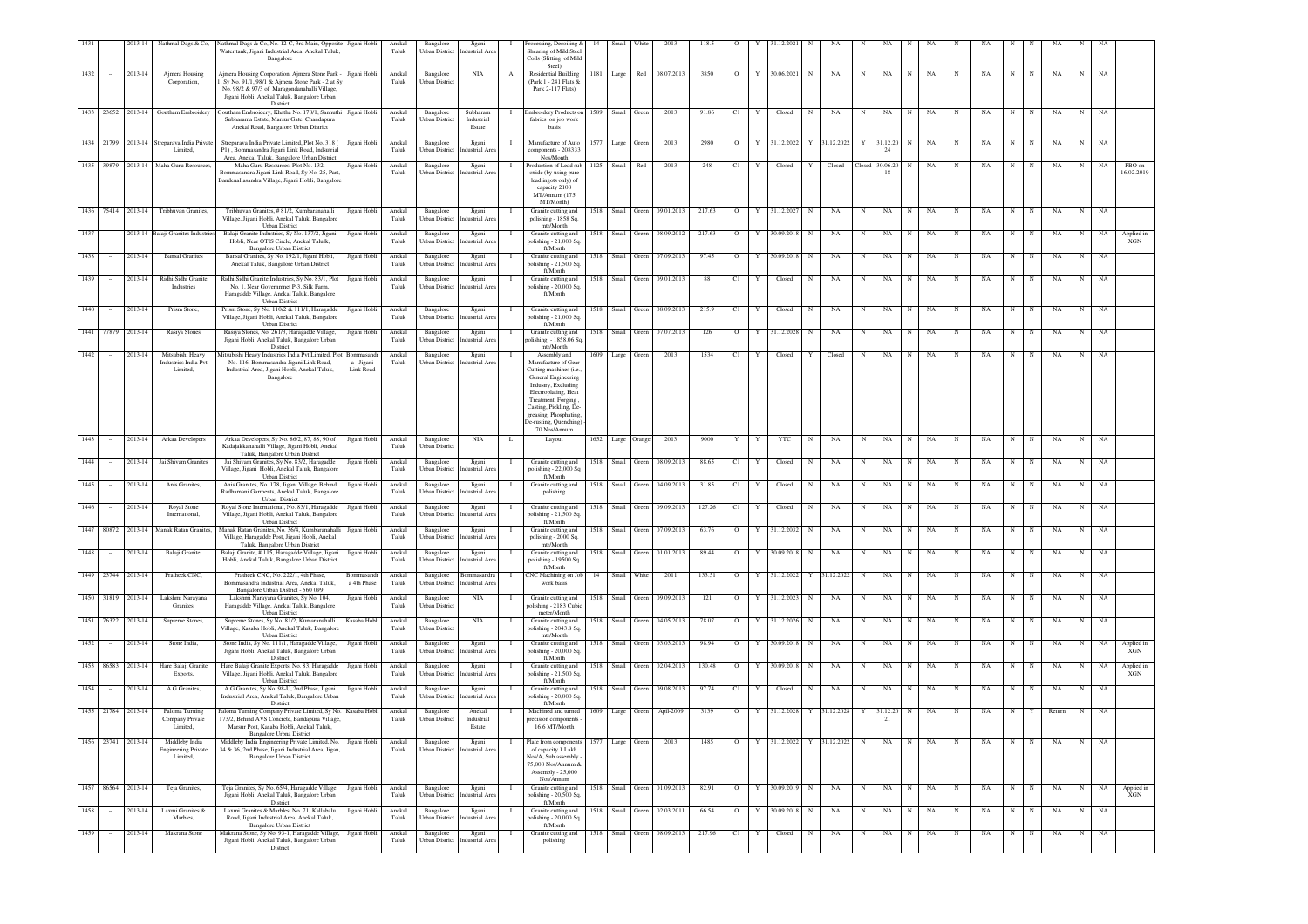|            |       | 1460 23736 2013-14 | Payala Infotech                                                                          | Payala Infotech, No. 148-A, 4th Phase,<br>Bommasandra Industrial Area, Bangalore Urban<br>District - 560 099                                                                                                                       | a 4th Phase                          | Anekal<br>Taluk | Bangalore<br>Urban District        | <b>Industrial Area</b>                        |              | (Software) Firmware<br>Devlopment                                                                                                  | 1634 | Small              | Green       | 2013                         | 47      |                |            | YTC        |   | NA           |            | NA             |   | NA                                    |            | NA        |             |            | NA          | N            |             |                            |
|------------|-------|--------------------|------------------------------------------------------------------------------------------|------------------------------------------------------------------------------------------------------------------------------------------------------------------------------------------------------------------------------------|--------------------------------------|-----------------|------------------------------------|-----------------------------------------------|--------------|------------------------------------------------------------------------------------------------------------------------------------|------|--------------------|-------------|------------------------------|---------|----------------|------------|------------|---|--------------|------------|----------------|---|---------------------------------------|------------|-----------|-------------|------------|-------------|--------------|-------------|----------------------------|
| 1461 23400 |       | 2013-14            | Khetriwala Granites                                                                      | Khetriwala Granites Sv No. 102/2. Haragadde<br>Village, Jigani Hobli, Anekal Taluk, Bangalore                                                                                                                                      | Jigani Hobli                         | Anekal<br>Taluk | Bangalore<br><b>Urban District</b> | Jigani<br>Industrial Are                      |              | Granite cutting and<br>polishing - 1765.51 Sq                                                                                      |      | 1518 Small Green   |             | 01.01.2013                   | 92.7    | $\circ$        |            | 31.12.2027 |   | NA           | N          | NA             |   | NA                                    |            | NA        | N           |            | NA          |              | NA          |                            |
| 1462       |       | 2013-14            | Mahendra Elena Five<br>(Formerly known as                                                | <b>Urban District</b><br>Mahendra Elena Five (Formerly known as<br>Aahendra Homes Private Limited ) Sv Nos 58/2                                                                                                                    | Jigani Hobli                         | Anekal<br>Taluk | Bangalore<br>Urban Distric         | <b>NIA</b>                                    | $\mathbf{A}$ | mtr/Month<br>Apartment - 300 flats<br>Tower 1 - 132 Flats &                                                                        | 1181 | Large              | Red         | 08.09.2013                   | 2264    | $\circ$        |            | 30.06.2022 |   | NA           | N          | NA             | N | NA                                    |            | NA        | N           |            | NA          |              | NA          |                            |
|            |       |                    | <b>Jahendra Homes Priva</b><br>Limited)                                                  | 58/5, 58/6, 62/3, 62/5, 62/6 & 62/10<br>Maragondanahalli, Jigani Hobli, Anekal Taluk<br><b>Bangalore Urban District</b>                                                                                                            |                                      |                 |                                    |                                               |              | Tower2 - 168 Flats)                                                                                                                |      |                    |             |                              |         |                |            |            |   |              |            |                |   |                                       |            |           |             |            |             |              |             |                            |
|            |       |                    | 1463 81898 2013-14 Pioneer Sun Blossom (<br>Formerly known as<br>Pioneer Developers)     | Pioneer Sun Blossom (Formerly known as Pioneer Jigani Hobli<br>Developers) Sy No. 90/1, Maragondanahalli<br>Village, Jigani Hobli, Anekal Taluk, Bangalore<br><b>Urban District</b>                                                |                                      | Anekal<br>Taluk | Bangalore<br>Urban Distric         | <b>NIA</b>                                    | $\mathbf{A}$ | Apartment - 80 plots                                                                                                               |      | 1400 Large Orange  |             | 2013                         | 1600    | $\circ$        |            | 30.09.2023 |   | NA           | N          | NA             | N | NA                                    | N          | NA        | N           |            | NA          |              |             |                            |
| 1464 81238 |       |                    | 2013-14 Sri. Nakoda Granites,                                                            | Sri. Nakoda Granites, # Sy No. 34/4,<br>Vaderamanchanahlli Villlage, Kallabalu Post,<br>Anekal Taluk, Bangalore Urban District - 560 105                                                                                           | Jigani Hobli                         | Anekal<br>Taluk | Bangalore<br>Urban Distric         | <b>NIA</b>                                    |              | Granite cutting and<br>polishing - 2000 Sq.<br>mtr/Month                                                                           |      | 1518 Small Green   |             | 07.09.2013                   | 108     | $\circ$        |            | 31.12.2032 | N | NA           | N          | NA             | N | NA                                    | N          | NA        | N           | N          | NA          | N            | NA          |                            |
| 1465 53229 |       |                    | 2013-14 Kumar Organic Products<br>Private Limited.                                       | Kumar Organic Products Private Limited, Plot No. Jigani Hobli<br>36-B. Usha Krishna Tower, Road No. 3 & 5. Jigan<br>Industrial Area, Anekal Taluk, Bangalore Urban<br>District                                                     |                                      | Anekal<br>Taluk | Bangalore<br>Urban District        | Jigani<br>dustrial Are                        |              | R & D activity of food<br>additives namely<br>kopuron (Hvaluronic<br>acid) & Kopulan<br>(Pullulan) only - 340<br>Kgs/A & 300 Kgs/A | 1404 | Small              | Orange      | 12.12.2013                   | 178     | $\circ$        | Y          | 30.09.2018 | Y | 30.09.2018   | $_{\rm N}$ | NA             | N | NA                                    | N          | NA        | N           | N          | NA          | N            | NA          | HWM applied<br>in XGN      |
| 1466 75988 |       | 2013-14            | Sunshin Industries                                                                       | Sunshin Industries, No. 26, Bommasandra Jignai<br>Link Road, Anekal Taluk, Bangalore Urban<br>District                                                                                                                             | a - Jigani<br>Link Road              | Anekal<br>Taluk | Bangalore<br>Urban District        | ndustrial Are                                 |              | <b>Extrusion Lamination</b><br>35.5 Ton/Month                                                                                      | 1543 | Small              | Green       | 2013                         | 212.49  |                |            | 31.12.2028 |   | 31.12.2028   |            | NA             |   | NA                                    |            | NA        |             |            | NA          |              | NA          |                            |
| 1467       |       | 2013-14            | Piles & Fistula Clinic                                                                   | Piles & Fistula Clinic, Bilala Masjid Complex,<br>Opposite KSRTC Bus Stand, Anekal Town,<br><b>Bangalore Urban District</b>                                                                                                        | Jigani Hobli                         | Anekal<br>Taluk | Bangalore<br>Urban Distric         | NIA                                           | HC           | HCE                                                                                                                                | 57   | Small              | White       | 2013                         | NA      | $\circ$        | N          | NA         |   | NA           | N          | NA             |   | Permane                               |            | NA        | N           | N          | NA          | N            | NA          |                            |
| 1468       |       | 2013-14            | Abhay Developers                                                                         | Abhav Developers, Sv No. 86/3, 86/15.<br>Bygadadenahalli Village, Kasaba Hobli, Anekal<br>Taluk, Bangalore Urban District                                                                                                          | Kasaba Hobi                          | Anekal<br>Taluk | Bangalore<br>Urban District        | <b>NIA</b>                                    | L            | Layout                                                                                                                             |      | 1652 Medium Orange |             | 2013                         | 900     |                |            | <b>YTC</b> |   | NA           |            | NA             |   | NA                                    | N          | NA        | N           |            | NA          |              | NA          |                            |
| 1469       |       | 2013-14            | Ajmera Housing<br>Corporation (Formerly<br>known as Mak Infra<br>Realty Private Limited. | Ajmera Housing Corporation., (Mak Infra Realty Jigani Hobli<br>Private Limited,) Sy NO. 98/2 & 97/3,<br>Maragondahahalli Village, Jigani Hobli, Anekal<br>Taluk, Bangalore Urban District                                          |                                      | Anekal<br>Taluk | Bangalore<br><b>Urban District</b> | NIA                                           | $\mathbf{A}$ | Apartment                                                                                                                          |      | 1597 Large Green   |             | 07.09.2013                   | 2080    | Y              |            | <b>YTC</b> |   | NA           | N          | NA             | N | NA                                    | N          | NA        | N           | N          | NA          | N            | NA          |                            |
| 1470       |       | 2013-14            | S.V Developers,                                                                          | S.V Developers, Sy No. 151/2, 154/1, 2, 155, 157, Jigani Hobli<br>Haragadde Village, Jigani Hobli, Anekal Taluk,<br><b>Bangalore Urban District</b>                                                                                |                                      | Anekal<br>Taluk | Bangalore<br>Urban Distric         | NIA                                           | L            | Layout                                                                                                                             |      | 1652 Large         | Orange      | 2013                         | 1050    |                |            | <b>YTC</b> |   | NA           |            | NA             |   | NA                                    |            | NA        | N           | N          | NA          | N            | NA          |                            |
| 1471       |       |                    | 2013-14 Sri. Nithin G Karkikar &<br>Others,                                              | Sri. Nithin G Karkikar & Others, Sy Nos. 150/1,<br>150/2, 54/1, 2, 53/1 Anekal Village, Kasaba<br>Hobli, Bangalore Urban District                                                                                                  | Kasaba Hob                           | Anekal<br>Taluk | Bangalore<br>Urban Distric         | NIA                                           |              | Layout                                                                                                                             |      | 1652 Mediu         | Orang       | 2013                         | 770     |                |            | <b>YTC</b> |   | NA           |            | NA             |   | NA                                    |            | NA        | N           |            | NA          |              | NA          |                            |
|            |       | 1472 23778 2013-14 | <b>Ankit Garments</b>                                                                    | Ankit Garments, #78, Jigani IndustriaL Area.<br>Bommasandra Jigani Link Road, Bangalore - 560                                                                                                                                      | a - Jigani                           | Anekal<br>Taluk | Bangalore<br>Urban Distric         | <b>NIA</b>                                    | $\mathbf{I}$ | <b>Garment Stitching</b>                                                                                                           |      | 1589 Small         | Green       | 4.1.2013                     | 107.15  | C1             |            | Closed     |   | NA           | N          | NA             | N | NA                                    | N          | NA        | N           | N          | NA          | N            | NA          | Not issued<br>$\mbox{CFE}$ |
| 1473       |       |                    | 2013-14 K.R Shelters Pvt Limited,                                                        | 105<br>K.R Shelters Pvt Limited, SY No. 8, 295, 319,<br>351/2 & 352, Samandur Village, Kasaba Hobli,                                                                                                                               | Link Road<br>Kasaba Hobi             | Anekal<br>Taluk | Bangalore<br>Urban District        | <b>NIA</b>                                    | L            | Layout                                                                                                                             |      | 1652 Large         | Orange      | 2013                         | 1150    | Y              |            | YTC        |   | NA           | N          | NA             | N | NA                                    | N          | NA        | N           | N          | NA          | N            | NA          |                            |
| 1474 83786 |       | 2013-14            | <b>Expert Investments</b>                                                                | Anekal Taluk, Bangalore<br>Expert Investments, Sy Nos. 173, 176/2, 177,<br>178/1.2.3. Bukkasagara Village, Jigani Hobli,<br>Anekal Taluk, Bangalore Urban District                                                                 | Jigani Hobli                         | Anekal<br>Taluk | Bangalore<br><b>Urban District</b> | <b>NIA</b>                                    | $\mathbf{A}$ | Apartment                                                                                                                          |      | 1181 Small         | Red         | 08.09.2013                   | 112.16  | Y              | Y          | <b>YTC</b> | N | NA           | N          | NA             | N | NA                                    | $_{\rm N}$ | NA        | N           | N          | NA          | N            | NA          |                            |
| 1475       | 13978 | 2013-14            | Dipper Health Care Pv<br>ltd.                                                            | Dipper Health Care Pvt Ltd, No 17/6A, Jigani Indl Jigani Hobli<br>Area, Jigani, Bangalore                                                                                                                                          |                                      | Anekal<br>Taluk | Bangalore<br><b>Irban District</b> | Jigani<br>dustrial Are                        |              | Tissue paper - 100<br>Tons/Month                                                                                                   | 1509 | Small              | Green       | 2013                         | 231     | $\circ$        |            | 31.12.2022 |   | 31.12.2022   | N          | $_{\rm NA}$    |   | NA                                    | N          | NA        | N           |            | $_{\rm NA}$ | N            | $_{\rm NA}$ |                            |
| 1476 23693 |       | 2013-14            | N.M. Stones.                                                                             | N.M. Stones, Sy. No.93, Kallabalu Village, Jigani   Jigani Hobli<br>Hobli, Anekal Tq, Bangalore Urban District - 560<br>105                                                                                                        |                                      | Anekal<br>Taluk | Bangalore<br>Urban District        | Jigani<br>ndustrial Are                       |              | Granite cutting and<br>polishing - 21,000<br>Sq.ft/Month                                                                           |      | 1518 Small Green   |             | 09.04.2012                   | 94.1    | $\circ$        |            | 30.09.2018 |   | NA           | N          | NA             | N | NA                                    | N          | NA        | N           | N          | NA          | N            | NA          |                            |
| 1477 27784 |       | 2013-14            | <b>Acuprint Systems</b><br>(Formerly Positive<br>Pakaging Industries Ltd)                | Acuprint Systems - Division of Hubtamaki PPL - Ligani Hobl<br>Limited, (Formerly Positive Pakaging Industries<br>td) Plot No. 152, 153 & 33, Bommasandra Jigan<br>Link Road, Industrial Area, Anekal Taluk,<br>Bangalore - 562 106 |                                      | Anekal<br>Taluk | Bangalore<br><b>Urban District</b> | Bommasandra<br><b>Industrial Are</b>          |              | Electronically engrave<br>rotogravure printing<br>cylinders - 3000<br>Nos/Month                                                    | 1125 | Large              | Red         | 2013                         | 3926.68 | $\circ$        |            | 30.06.2022 |   | 30.06.2022   |            | 30.06.20<br>22 |   | NA                                    |            | NA        |             |            | NA          |              | NA          |                            |
| 1478       |       | 2013-14            | Spell Foods & Leisure<br>Entertainment,                                                  | Spell Foods & Leisure Entertainment. Sv No.<br>67/A1, Bommasandra Indl Area, Anekal Taluk,                                                                                                                                         | Bommasand<br>a 4th Phase             | Anekal<br>Taluk | Bangalore                          | Bommasandra<br>Urban District Industrial Area |              | Bread - 15000<br>Pcs/Month, Buns -                                                                                                 | 1503 | Small Green        |             | 2013                         | 182     | $\circ$        |            | 31.12.2022 |   | 31.12.2022   |            | NA             |   | NA                                    |            | NA        |             |            |             |              |             |                            |
|            |       |                    |                                                                                          | Bangalore - 560099                                                                                                                                                                                                                 |                                      |                 |                                    |                                               |              | 4,00,000 Pcs/Month,<br>Rusk - 5000<br>Kes/Month, Cake -<br>5000 Kgs/Month &<br>Puffs - 5000 Kgs/Montl                              |      |                    |             |                              |         |                |            |            |   |              |            |                |   |                                       |            |           |             |            |             |              |             |                            |
|            |       |                    | Ltd.                                                                                     | 1479 31259 2013-14 Jupiter Technologies Pvt Jupiter Technologies Pvt Ltd., PlotNo 111, Road no Jigani Hobli<br>4, KIADB, Jigani Indl Area, Bangalore.                                                                              |                                      | Anekal<br>Taluk | Bangalore<br>Urban District        | Jigani<br>dustrial Are                        |              | Manufacture of Labels<br>,00,000 Sq. mtr/Mon                                                                                       |      | 1603 Small         | Green       | 2013                         | 459     | $\circ$        |            | 31.12.2023 |   | Y 31.12.2023 | N          | NA             | N | NA                                    | N          | NA        | N           | $_{\rm N}$ | NA          | $_{\rm N}$   | NA          |                            |
| 1480       |       |                    | 2013-14 SJR Prime Corporation<br>Pvt Ltd.,                                               | SJR Prime Corporation Pvt Ltd., Sy No. 67/1, 67/2, Jigani Hobli<br>68/1, New Sy No. 68/3, Maragondanahalli Village<br>Jigani Hobli, Bangalore                                                                                      |                                      | Anekal<br>Taluk | Bangalore<br>Urban Distric         | NIA                                           | A            | Apartment                                                                                                                          | 1597 | Large              | Green       | 2013                         | 1004    |                |            | YTC        |   | NA           |            | NA             |   | NA                                    |            | NA        | N           |            | NA          |              | NA          |                            |
| 1481       |       | 2013-14            | Multi Form Industries<br>India Pvt Ltd                                                   | Multi Form Industries India Pvt Ltd., No13/C, Jigani Hobli<br>BJLR, KIADB Indl Area, Yarandahalli, Bangalore<br>99.                                                                                                                |                                      | Anekal<br>Taluk | Bangalore<br><b>Urban District</b> | <b>KIADB</b><br>ndustrial Are                 |              | SS Pipes & Polished SS<br>sheets of different sizes<br>200 Tons/Month                                                              |      | 1609 Medium Green  |             | 2011                         | 611     | $\circ$        |            | 31.12.2020 |   | 31.12.2020   | N          | NA             | N | NA                                    | N          | NA        | N           | N          | NA          | N            | NA          |                            |
| 1482       |       | 2013-14            | <b>Expert Investments</b>                                                                | Expert Investments, Sy Nos. 187/2 & 187/3<br>Bukkasagara Village, Jigani Hobli, Anekal Taluk<br><b>Bangalore Urban District</b>                                                                                                    | Jigani Hobli                         | Anekal<br>Taluk | Bangalore<br><b>Urban District</b> | <b>NIA</b>                                    |              | Layout                                                                                                                             |      | 1652 Large         | Orange      | 2013                         | 2450    |                |            | <b>YTC</b> |   | NA           |            | NA             |   | NA                                    |            | NA        | N           | N          | NA          |              | NA          |                            |
| 1483       |       | 2013-14            | VTS Industries                                                                           | VTS Industries, No 46A, 4th Phase, Bommasandra<br>Indl Area, Jigani Hobli, Anekal Taluk, Bangalore                                                                                                                                 | a 4th Phase                          | Anekal<br>Taluk | Bangalore<br>Jrban District        | <b>NIA</b>                                    |              | Manufacture of Bakelit<br>Handles - 50,000<br>Pcs/Month                                                                            | 1388 | Small              | Orange      | 05.04.2013                   | 42      | $\circ$        |            | 30.09.2018 |   | 30.09.2018   |            | NA             |   | NA                                    | N          | NA        | N           |            | NA          |              | NA          |                            |
| 1484 42762 |       | 2013-14            | Sai Raksha Dairy<br>Products                                                             | Sai Raksha Dairy Products Pvt Ltd, Sv No 239.<br>Plot No. 209, KIADB Indl Area, Rajapura Village<br>Jigani Hobli, Anekal Taluk, Bangalore                                                                                          | Bommasano<br>a - Jigani<br>Link Road | Anekal<br>Taluk | Bangalore<br>Urban District        | <b>KIADB</b><br>ndustrial Are                 |              | Milk Processing - 600<br>KL/Month & Curd<br>production 300<br>KL/Month                                                             |      |                    |             | 1316 Small Orange 03.12.2013 | 389     | $\circ$        |            | 30.09.2023 | Y | 30.09.2023   | N          | NA             | N | NA                                    | N          | NA        | N           | N          | NA          | N            | NA          |                            |
| 1485       |       | 2013-14            | Janatha Clinic,                                                                          | Janatha Clinic, Opposite to Noorani Masjid,<br>Golahalli Road, Shilaripalya, Hulimangala Post,                                                                                                                                     | Jigani Hobli                         | Anckal<br>Taluk | Bangalore<br><b>Urban District</b> | <b>NIA</b>                                    | HC           | HCE                                                                                                                                | 57   | Small White        |             | 2013                         | NA      | $\circ$        |            | NA         |   | NA           |            | NA             |   | 31.12.20<br>16                        |            | NA        |             |            | NA          |              |             |                            |
| 1486       |       | 2013-14            | Shri Ram Clinic,                                                                         | Anekal<br>Shri Ram Clinic, Next to Venkateshwara dental Jigani Hobli<br>college, Anekal road, Kariyappanahalli,                                                                                                                    |                                      | Anckal<br>Taluk | Bangalore<br><b>Urban District</b> | <b>NIA</b>                                    | HC           | HCE                                                                                                                                | 57   |                    | Small White | 2013                         | NA      | $\circ$        | N          | - NA       | N | NA           | N          | NA             |   | Y Permane<br>nt                       | N          | NA        | $\mathbf N$ | N          | NA          | $\mathbf{N}$ | NA          |                            |
| 1487       |       | 2013-14            | Shri Balaji Clinic,                                                                      | Bannerghatta, Bangalore-83<br>Shri Balaji Clinic, Opp To Santhe Beedi, Jigani, Jigani Hobli<br>Anekal Taluk, Bengaluru Urban District - 560 105                                                                                    |                                      | Anckal<br>Taluk | Bangalore<br>Urban District        | <b>NIA</b>                                    | HC           | HCE                                                                                                                                | 57   | Small              | White       | 2013                         | NA      | $\overline{0}$ | N          | NA         |   | NA           | N          | NA             |   | Permane<br>nt                         | N          | NA        | N           | N          | NA          | N            | NA          |                            |
| 1488       |       | 2013-14            | Nakul Diagnostic Lab,                                                                    | Nakul Diagnostic Lab, Opp to KEB Office, Santhe Jigani Hobli<br>Beedhi, Jigani, Anekal Taluk, Bangalore.                                                                                                                           |                                      | Anekal<br>Taluk | Bangalore<br><b>Urban District</b> | $_{\rm NIA}$                                  | HC           | HCE                                                                                                                                |      | 57 Small           | White       | 2013                         | NA      | $\circ$        | $_{\rm N}$ | NA         | N | $_{\rm NA}$  | N          | NA             |   | Permane<br>$\mathop{\rm nt}\nolimits$ | N          | NA        | N           | $_{\rm N}$ | NA          | N            | NA          |                            |
| 1489       |       | 2013-14            | RR Health care,                                                                          | RR Health care. Patalamma Lavout.Santhe Beedi. Jigani Hobli<br>Anekal main road, Jigani, Anekal Taluk, Bangalore                                                                                                                   |                                      | Anekal<br>Taluk | Bangalore<br>Urban District        | NIA                                           | HC           | HCE                                                                                                                                | 57   | Small              | White       | 2013                         | NA      | $\circ$        | N          | <b>NA</b>  | N | $_{\rm NA}$  | N          | NA             | Y | 31.12.20<br>14                        | N          | <b>NA</b> | N           | $_{\rm N}$ | NA          | N            | NA          |                            |
| 1490       |       | 2013-14            | Sri Lakshmi<br>Venkateshwara Clinic                                                      | Sri Lakshmi Venkateshwara Clinic, SLN Road,<br>Jigani, Anekal taluk, Bangalore, 560105                                                                                                                                             | Jigani Hobli                         | Anekal<br>Taluk | Bangalore<br>Urban District        | NIA                                           | HC           | HCE                                                                                                                                | 57   | Small              | White       | 2013                         | NA      | $\circ$        | N          | NA         | N | NA           | N          | NA             |   | 31.12.20<br>14                        | N          | NA        | N           | N          | NA          | N            | $_{\rm NA}$ |                            |
| 1491       |       | 2013-14            | Vinayaka Clinic,                                                                         | Vinavaka Clinic, venkatswamy Reddy building,<br>Vinayaka nagar, thirupalya, Anekal Taluk,<br>Bangalore 560099                                                                                                                      | Jigani Hobli                         | Anckal<br>Taluk | Bangalore<br><b>Urban District</b> | <b>NIA</b>                                    | HC           | HCE                                                                                                                                | 57   | Small              | White       | 2013                         | NA      | $\circ$        | N          | NA         |   | NA           | N          | NA             |   | 31.12.20<br>-14                       | N          | NA        | N           | N          | NA          | N            | NA          |                            |
| 1492       |       | 2013-14            | Tejaswini Clinic,                                                                        | Tejaswini Clinic, No.167, Opp to Patalamma temple, Jigani Hobli<br>Jigani Main Road, Anekal Taluk, Bangalore.                                                                                                                      |                                      | Anekal<br>Taluk | Bangalore<br><b>Urban District</b> | NIA                                           | HC           | HCE                                                                                                                                | 57   | Small              | White       | 2013                         | NA      | $\circ$        | N          | NA         | N | NA           | N          | NA             |   | 31.12.20<br>16                        | N          | NA        | N           | N          | NA          | N            | NA          |                            |
|            |       |                    |                                                                                          |                                                                                                                                                                                                                                    |                                      |                 |                                    |                                               |              |                                                                                                                                    |      |                    |             |                              |         |                |            |            |   |              |            |                |   |                                       |            |           |             |            |             |              |             |                            |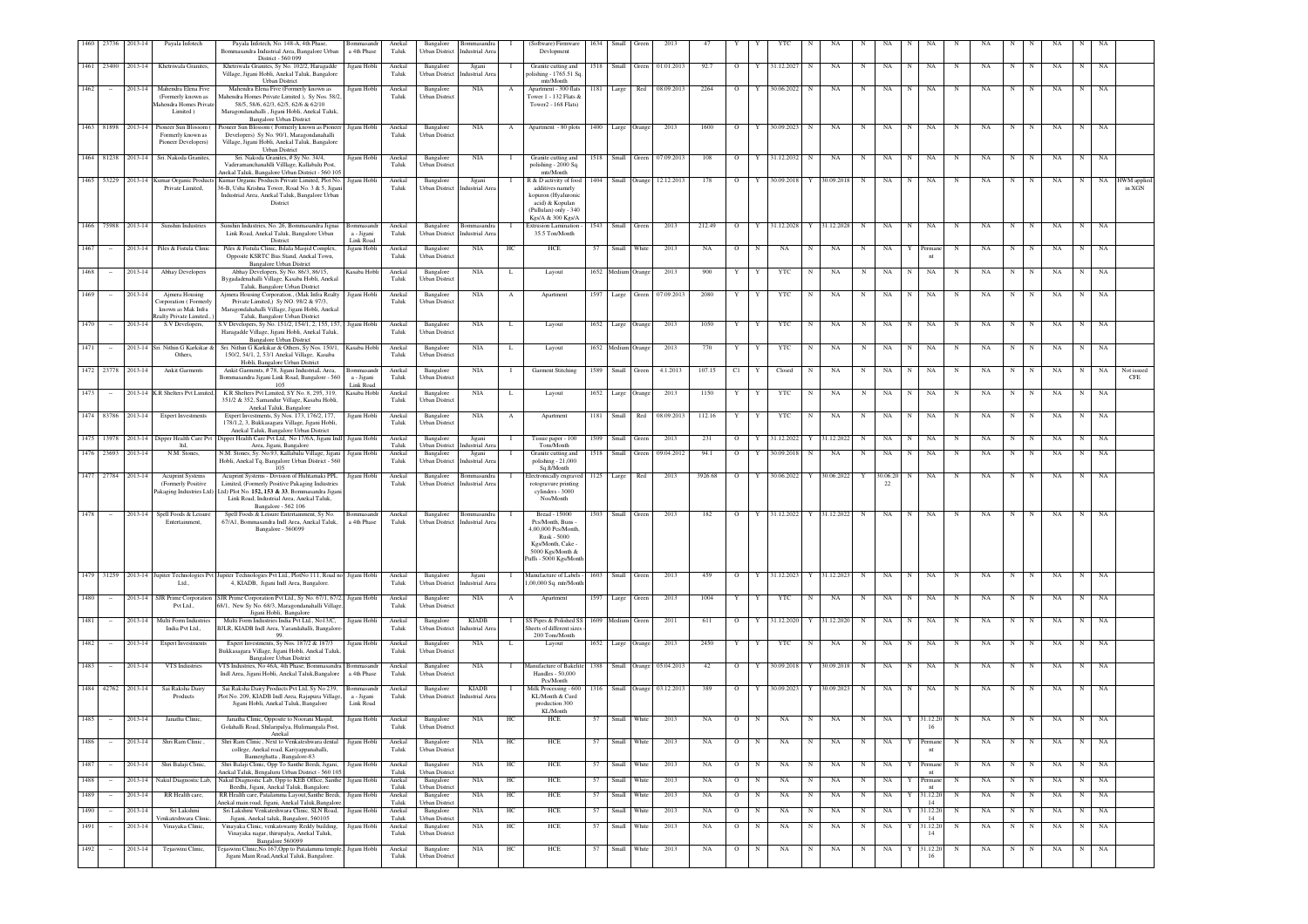| 1493         |        |                    | 77979 2013-14 Ganapathy Refineries Pv<br>Ltd.,          | Ganapathy Refineries Pvt Ltd.<br>Shed No.9, & 10, Dr B. R. Ambedkar Indl Estate<br>Jigani Indl Area, 1st Phase, Anekal<br>Taluk, Bengaluru Urban District - 560 105 | Jigani Hobli                                | Anekal<br>Taluk           | Bangalor<br><b>Urban District</b>               | Jigan<br>Industrial<br>Estate                |              | eprocessing of used<br>- 187 MT/Month                                          | 1337 | Small             | Orans                | 2014               | 80.5          | $\circ$        |              | 30.09.2024               |   | 30.09.202        |              | 0.09.2<br>24      |            |                        |            |                                        |   |   |             |   |                   |                   |
|--------------|--------|--------------------|---------------------------------------------------------|---------------------------------------------------------------------------------------------------------------------------------------------------------------------|---------------------------------------------|---------------------------|-------------------------------------------------|----------------------------------------------|--------------|--------------------------------------------------------------------------------|------|-------------------|----------------------|--------------------|---------------|----------------|--------------|--------------------------|---|------------------|--------------|-------------------|------------|------------------------|------------|----------------------------------------|---|---|-------------|---|-------------------|-------------------|
| 1494         |        | 26084 2013-14      | Shree Ram Exports                                       | Shree Ram Exports, Sy No. 65/4, Haragadde<br>Village, Jigani Hobli, Anekal Taluk, Bangalore                                                                         | Jigani Hobli                                | Anckal<br>Taluk           | Bangalore<br><b>Urban Distric</b>               | <b>NIA</b>                                   |              | Granite cutting and<br>polishing - 154.4 Sq.<br>mtr/Month                      | 1518 | Small Green       |                      | 01.02.2014         | 90.5          | $\overline{0}$ |              | 31.12.2026               |   | NA               |              | NA                |            | NA                     |            | NA                                     |   |   |             |   |                   |                   |
| 1495         | 26618  | 2013-14            | <b>Express Publications</b><br>(Madurai) Limited        | Express Publications(madurai) Ltd.,, Plot No. 2A,<br>Bommasandra Indl Area, 4th Phase, Sy No. 46,<br>Yarandahally Village, Jigani Hobli, Anekal Taluk,              | Jigani Hobli                                | Anekal<br>Taluk           | Bangalore<br><b>Urban District</b>              | <b>NIA</b>                                   |              | Daily Newspapers -<br>3000000 Nos/Month                                        |      | 1364 Large        | Orange               | 2014               | 1745          | C1             |              | Closed                   |   | Closed           | N            | $_{\rm NA}$       | N          | $_{\rm NA}$            | N          | $_{\rm NA}$                            | N | N | NA          |   | NA                |                   |
| 1496         |        | 2013-14            | Sri Skanda Ganpathi<br>Industries,                      | Bangalore<br>Sri Skanda Ganpathi Industries, # plot NO. SP-183,<br>1st Stage , KSSIDC, Indl Estate, Jigani Anekal<br>Taluk, Bangalore.                              | Jigani Hobli                                | Anekal<br>Taluk           | Bangalore<br><b>Urban District</b>              | <b>KSSIDC</b><br>Industrial<br>Estate        |              | Biomass Briquette -<br>1500 Tons/Annum                                         | 1505 | Small             | Greer                | 2014               | 72            |                |              | YTC                      |   | <b>YTC</b>       | N            | $_{\rm NA}$       |            | $_{\rm NA}$            | N          | $_{\rm NA}$                            | N |   | NA          |   |                   |                   |
| 1497         |        | 2013-14            | Vasavi Shelters,                                        | Vasavi Shelters, Sy no. 1,2,6,7/1,7/2,7/4,7/5,&8/2,<br>J. Bingipura village, Jigani Hobli, Anekal Taluk.<br>Bangalore                                               | Jigani Hobli                                | Anekal<br>Taluk           | Bangalore<br>Urban Distric                      | <b>NIA</b>                                   | L            | Layout                                                                         |      | 1652 Large Orange |                      | 2013               | 1200          | Y              | $\mathbf{Y}$ | YTC                      | N | NA               | N            | NA                | $_{\rm N}$ | NA                     | N          | $_{\rm NA}$                            | N | N | NA          | N | NA                |                   |
| 1498         |        | 2013-14            | Sri Ram Granites                                        | Sri Ram Granites, Sv No. 77/1 & 77/2.<br>Bommandahalli, Jigani Hobli, Anekal Taluk,<br>Bangalore                                                                    | Jigani Hobli                                | Anckal<br>Taluk           | Bangalore<br><b>Urban District</b>              | NIA                                          |              | Granite cutting and<br>polishing - 20,500 Sq<br>ft/Month                       | 1518 |                   | Small Green          | 01.01.2014         | 130.75        | C1             |              | Closed                   |   | NA               | N            | NA                | N          | NA                     | N          | NA                                     | N | N | NA          |   | NA                |                   |
| 1499         | 39005  | 2013-14            | Sree Devanarayana<br>Granites                           | Sree Devanarayana Granites Sy No. 265,<br>Haragadde Village, Anekal Taluk, Bangalore<br>Vishnu Natural Stones, No. 5/E, Jigani Indl Area,                           | Jigani Hobli                                | Anekal<br>Taluk           | Bangalore<br><b>Urban District</b>              | Jigani<br>ndustrial Are                      |              | Granite cutting and<br>polishing - 929 Sq<br>mtr/Month                         | 1518 |                   | Small Green          | 02.01.2014         | 49            | $\circ$        | Y            | 31.12.2027               |   | NA               | N            | NA                | $_{\rm N}$ | NA                     | N          | NA                                     | N | N | $_{\rm NA}$ | N | NA                |                   |
| 1500<br>1501 |        | 2013-14<br>2013-14 | Vishnu Natural Stones,<br><b>DSR</b> Diagnostics,       | Anekal Taluk<br>DSR Diagnostics, NO. 75/3, Shivanagar, Jigani,                                                                                                      | Jigani Hobli<br>Jigani Hobli                | Anekal<br>Taluk<br>Anckal | Bangalore<br><b>Urban District</b><br>Bangalore | Jigani<br>ndustrial Are<br><b>NIA</b>        |              | Granite cutting and<br>polishing<br><b>HCE</b>                                 | 1518 | Small             | Green<br>Small White | 11.01.2014<br>2013 | 30.11<br>NA   | C1<br>$\circ$  | N            | Closed<br>NA             |   | NA<br>NA         | N<br>N       | $_{\rm NA}$<br>NA |            | $_{\rm NA}$<br>31.12.2 |            | NA<br>NA                               | N |   | NA<br>NA    |   | $_{\rm NA}$<br>NA |                   |
| 1502         |        | 2013-14            | Sipani Properties (Pvt)                                 | Anekal Taluk, Bangalore-560105<br>Sipani Properties (Pvt) Limited., Sy No. 149/2,                                                                                   | Kasaba Hobl                                 | Taluk<br>Anekal           | <b>Urban Distric</b><br>Bangalore               | <b>NIA</b>                                   | A            | Hostel building with                                                           | 1181 | Large             | Red                  | 02.02.201          | 3775          | Y              |              | YTC                      |   | NA               | N            | NA                | N          | 14<br>NA               | N          | NA                                     | N | N | NA          |   | NA                |                   |
|              |        |                    | Limited.                                                | 150/2, Madiwala Village, Kasaba Hobli, Anekal<br>Taluk, Bangalore                                                                                                   |                                             | Taluk                     | <b>Urban District</b>                           |                                              |              | 425 rooms                                                                      |      |                   |                      |                    |               |                |              |                          |   |                  |              |                   |            |                        |            |                                        |   |   |             |   |                   |                   |
| 1503         |        | 2013-14            | Longitude Exports Pvt<br>Ltd.                           | Longitude Exports Pvt Ltd., Plot No. 127, BJLR,<br>Jigani indl Estate, Anekal, Bangalore.                                                                           | <b>Bommasand</b><br>a - Jigani<br>Link Road | Anekal<br>Taluk           | Bangalore<br>Urban Distric                      | NIA                                          |              | Carpentary and Wooden<br>urniture manufacturin                                 | 1564 |                   | Small Green          | 2014               | 205           | C1             |              | Closed                   |   | <b>YTC</b>       |              | NA                |            | NA                     |            | NA                                     |   |   | NA          |   | NA                | Not issued<br>CFE |
| 1504<br>1505 | $\sim$ |                    | 2013-14 Orbis Infrasturcture                            | Orbis Infrasturcture, Sv No. 95/1, 96, 97, 103/1.<br>Soppahalli Village, Kasaba Hobli, Anekal Taluk<br>Bangalore<br>Biogenero Labs Pvt Ltd., Unit No. 1A, Sy No.    | Kasaba Hobli                                | Anckal<br>Taluk           | Bangalore<br><b>Urban Distric</b>               | <b>NIA</b>                                   | $\mathbf{L}$ | Layout                                                                         |      | 1652 Medium Orang |                      | 2013<br>05.03.2014 | 975<br>117.12 |                |              | <b>YTC</b><br><b>YTC</b> |   | NA<br><b>YTC</b> |              | NA                |            | NA                     |            | NA                                     | N | N | NA          |   | NA                |                   |
|              |        |                    | 2013-14 Biogenero Labs Private<br>Limited.              | 179/5. Hullahalli, Sakalayara Post, CK Palya.<br>Bannerghatta Road, Bangalore - 83                                                                                  | Jigani hobli                                | Anckal<br>Taluk           | Bangalore<br><b>Urban Distric</b>               | <b>NIA</b>                                   |              | Formulation and<br>finishing of Hebal<br>extracts - 25000<br>Kgs/Annum         |      | 1359 Small Orange |                      |                    |               | Y              | Y            |                          |   |                  | N            | NA                | N          | NA                     | N          | NA                                     | N |   | <b>NA</b>   | N | NA                |                   |
|              |        |                    | 1506 33482 2013-14 Sri Shakthi Heat treaters            | Shree Shakthi heat Treaters , # SPL 10, KSSIDC<br>Indl Area, 2nd Stage, BJLR, Bangalore                                                                             | Jigani Hobli                                | Anekal<br>Taluk           | Bangalore<br><b>Urban District</b>              | Jigani<br>ndustrial Are                      |              | Heat treatment of<br>ferrous & non ferrou<br>high speed steel                  |      | 1333 Small Orange |                      | 2014               | 300           | $\Omega$       | Y            | 30.09.2022               |   | Y 30.09.2022     | Y            | 30.09.20<br>23    | N          | NA                     | N          | <b>NA</b>                              | N | N | NA          | N | <b>NA</b>         |                   |
| 1507         |        |                    | 2013-14 Ichinotek Precision Tools                       | Ichinotek Precision Tools & Engineering (P) Ltd.,                                                                                                                   |                                             | Anekal                    | Bangalore                                       | Bommasandra                                  |              | component - 25<br>Ton/Month<br>General Engineering                             |      | 14 Small White    |                      | 2013               | 498           | $\circ$        |              | Return on                |   | Return on        | N            | NA                |            | NA                     | N          | NA                                     | N |   | <b>NA</b>   |   | NA                | Not issued        |
|              |        |                    | & Engg. (P) Ltd.,                                       | No. 182 & 259, Bommasandra Jigani Link Road,<br>Bommasandra Industrial Area, Besides Deccan<br>Chronicle, Bangalore                                                 | a - Jigani<br>Link Road                     | Taluk                     | <b>Urban District</b>                           | ndustrial Are                                |              |                                                                                |      |                   |                      |                    |               |                |              | 21.03.2014               |   | 21.03.2014       |              |                   |            |                        |            |                                        |   |   |             |   |                   | CFE               |
| 1508         |        | 77999 2013-14      | Cothas Coffee Co.                                       | Cothas Coffee Co. 609-560/1 609-560/2 Part-B<br>Bommasandra - Jigani Link Road, Jigani Industria<br>Area, Anekal Taluk, Bangalore Urban District                    | Jigani Hobli                                | Anekal<br>Taluk           | Bangalore<br><b>Urban District</b>              | Jigani<br>ndustrial Are                      |              | Manufacture of Roasted<br>coffee seeds & coffee<br>nowder & blended            |      | Large             |                      | 2013               | 3550          |                |              | 31.12.2023               |   | 31.12.2023       |              | 31.12.20<br>23    |            |                        |            | Returned by<br>the BO vid<br>No. H-977 |   |   |             |   |                   |                   |
| 1509         | $\sim$ | 2013-14            | Aestus Udyog,                                           | Aestus Udyog, Plot No. 134-B, KIADB Industrial                                                                                                                      | Bommasandr                                  | Anckal                    | Bangalore                                       | <b>KIADB</b>                                 |              | coffee powder - 2000<br>MT/Annum & 2000<br>MT/Annum<br>Induction ohardening of |      | 1341 Small Orange |                      | 2014               | 151.25        | Y              | Y            | <b>YTC</b>               |   | <b>YTC</b>       | N            | NA                | N          | NA                     | - N        | dtd <sup>-</sup><br>23.03.2019<br>NA   | N | N | <b>NA</b>   |   | NA                |                   |
|              |        |                    |                                                         | Area, Bommasandra - Jigani Link Road, Anekal<br>Taluk, Bangalore                                                                                                    | a - Jigani<br>Link Road                     | Taluk                     | <b>Urban District</b>                           | ndustrial Are                                |              | Automotive componen<br>on job work basis                                       |      |                   |                      |                    |               |                |              |                          |   |                  |              |                   |            |                        |            |                                        |   |   |             |   |                   |                   |
|              |        | 1510 23477 2013-14 | <b>VSM Solar Private</b><br>Limited                     | VSM Solar Private Limited No. 43, 4th Phase<br>KIADB Industrial Area, Bommasandra, Anekal<br>Taluk.                                                                 | <b>Bommasandr</b><br>a 4th Phase            | Anckal<br>Taluk           | Bangalore<br><b>Urban District</b>              | <b>KIADR</b><br>ndustrial An                 |              | Solar Air Conditioning<br>Systems - 520<br>Tons/Month                          | 14   | Small             | White                | 2012               | 371           | Y              |              | <b>YTC</b>               |   | <b>YTC</b>       | N            | NA                | N          | NA.                    | N          | <b>NA</b>                              | N | N | <b>NA</b>   | N | NA                |                   |
| 1511         | $\sim$ | 2013-14            | Lapp India Private<br>Limited.                          | Lapp India Private Limited, ; No:98 - N, 2nd Phase,<br>Jigani Industrial Area, Anekal, Bangalore Urban<br>District                                                  | Jigani Hobli                                | Anekal<br>Taluk           | Bangalore<br><b>Urban Distric</b>               | Jigani<br>ndustrial An                       |              | Cable harnessing-<br>1.00.000 Pieces/Mont<br>ware house for storage            |      | 14 Medium White   |                      | 2013               | 630           | C1             | Y            | Closed                   |   | Closed           | Closed       | Closed            | N          | <b>NA</b>              | N          | <b>NA</b>                              | N | N | <b>NA</b>   | N | NA                |                   |
| 1512         |        | 2013-14            | Harinatha Reddy,                                        | Harinatha Reddy, Sy No.61/1,66/1,2,3,67/1,2 of<br>Guddanahalli Village, Kasaba Hobli, Anekal<br>Taluk, Bangalore.                                                   | Kasaba Hobli                                | Anckal<br>Taluk           | Bangalore<br><b>Urban District</b>              | <b>NIA</b>                                   | L            | of cables<br>Layout                                                            |      | 1650 Large        | Red                  | 2014               | 2085          |                |              | <b>YTC</b>               |   | NA               |              | NA                |            | NA                     | N          | <b>NA</b>                              | N |   | NA          |   |                   |                   |
| 1513         |        | 2014-15            | Fab Dairy & Trade (I<br>Pvt Ltd.                        | Fab Dairy & Trade (I) Pvt Ltd., No. 142, Sy No.<br>155/1, Muthukatte Road, Kasaba Hobli, Anekal<br>Taluk, Bangalore.                                                | Kasaba Hobli                                | Anekal<br>Taluk           | Bangalore<br><b>Urban Distric</b>               | <b>NIA</b>                                   |              | Ice Cream - 7,68,000<br>Liters/Annum                                           | 1595 | Small             | Green                | 2014               | 110           | $\circ$        |              | 31.12.2024               |   | 31.12.2024       |              | NA                |            | NA                     |            | NA                                     | N |   | NA          |   | NA                |                   |
|              |        | 1514 31174 2014-15 | Arun Tech.,                                             | Arun Tech, Plot No.28, Bommasandra 4th Phase<br>Indl Area, Jigani Link Road, Bangalore                                                                              | a 4th Phase                                 | Anekal<br>Taluk           | Bangalore<br><b>Urban District</b>              | Bommasandra<br>ndustrial Are                 |              | Brass & Aluminiun<br>pressure Die casting<br>8.33 Ton/Month                    |      | 1322 Small Orange |                      | 2014               | 221           | $\circ$        |              | 30.09.2021               |   | Y 30.09.2021     |              | 30.09.20<br>21    |            | NA                     |            | NA                                     | N |   | NA          |   | NA                |                   |
| 1515         | 28903  | 2014-15            | <b>Lighting Tecnology</b><br>Limited (Formerly          | Lighting Tecnology Limited (Formerly known as<br>LT Production Indisa Private Limited.,) No. 40,                                                                    | Jigani Hobli                                | Anekal<br>Taluk           | Bangalore<br><b>Urban Distric</b>               | Jigani<br>ndustrial Are                      |              | Manufacture of LED<br>fixtures - 52500                                         | 1394 | Large             | Orang                | 2014               | 25000         | $\Omega$       |              | 30.09.2021               |   | 30.09.2021       |              | 30.09.20<br>21    |            | NA                     |            | NA                                     | N |   | NA          |   |                   |                   |
|              |        |                    | known as LT Production<br>ndisa Private Limited         | Road No. 3, Phase -1, Jigani Industrial Area,<br><b>Bangalore Urban District</b>                                                                                    |                                             |                           |                                                 |                                              |              | Nos/Month $\&$<br>Aluminium casting fo<br>Led fixtures - 75000<br>Nos/Month    |      |                   |                      |                    |               |                |              |                          |   |                  |              |                   |            |                        |            |                                        |   |   |             |   |                   |                   |
| 1516         | $\sim$ |                    | 2014-15 Bishal Paper Convertor<br>India Pvt Ltd.        | Bishal Paper Convertors India Pvt Ltd., O-50.<br>KSSIDC Industrial Estate, Jigani 2nd Stage,<br>Bangalore Urban District - 560 105                                  | Jigani Hobli                                | Anckal<br>Taluk           | Bangalore<br><b>Urban District</b>              | <b>KSSIDC</b><br>Industrial<br><b>Estate</b> |              | Paper rolls on job work<br>basis                                               | 1509 | Small             | Green                | 2014               | 128           | $\circ$        | Y            | 31.12.2023               | N | NA               | N            | NA                | $_{\rm N}$ | NA                     | $_{\rm N}$ | <b>NA</b>                              | N | N | <b>NA</b>   | N | NA                |                   |
| 1517         |        | 2014-15            | D.K.S Enterprises                                       | D.K.S Enterprises, # WS61, KSSIDC Industrial<br>Estate, Jigani, Anekal Taluk, Bangalore Urban<br>District - 560 105                                                 | Jigani Hobli                                | Anekal<br>Taluk           | Bangalore<br><b>Urban Distric</b>               | <b>KSSIDC</b><br>Industrial<br>Estate        |              | Paper - 60 Ton/Month,<br>Plastic (for shredding)<br>60 Ton/Month, Wood         | 1366 |                   | Small Orange         | 05.05.2014         | 130           | $\circ$        |              | 30.09.2018               |   | 30.09.2018       |              | $_{\rm NA}$       |            | $_{\rm NA}$            | N          | NA                                     | N | N | NA          |   | $_{\rm NA}$       |                   |
|              |        |                    |                                                         |                                                                                                                                                                     |                                             |                           |                                                 |                                              |              | 50 Ton/Month, Glass<br>100 Ton/Month,<br>Ferrous wastes - 250                  |      |                   |                      |                    |               |                |              |                          |   |                  |              |                   |            |                        |            |                                        |   |   |             |   |                   |                   |
| 1518         |        | 2014-15            | Krishna Polymach                                        | Krishna Polymach Private Limited, Plot No. 86-L,<br>KIADB Industrial Area, Jigani, Anekal Taluk,                                                                    | Jigani Hobli                                | Anekal<br>Taluk           | Bangalore<br><b>Urban District</b>              | KIADB<br>ndustrial Area                      |              | Ton/Month<br>Plastic pipes (PVC,<br>HDPE, LLDPE, DLPE                          | 1614 |                   | Small Green          | 2014               | 109           | $\circ$        |              | 31.12.2023               |   | Y 31.12.2023     | N            | NA                | N          | NA                     | N          | NA                                     | N | N | NA          | N | NA                |                   |
|              |        |                    |                                                         | <b>Bangalore Urban District</b>                                                                                                                                     |                                             |                           |                                                 |                                              |              | PP) of capacity 200<br>Tons/Month                                              |      |                   |                      |                    |               |                |              |                          |   |                  |              |                   |            |                        |            |                                        |   |   |             |   |                   |                   |
| 1519         | $\sim$ |                    | 2014-15 Power Core Industries (<br>India) Pvt Limited., | Power Core Industries (India) Pvt Ltd., Plot No. 8 -<br>C, Sy No. 122/163, 1st Phase, Jigani industrial<br>Area, Bangalore,                                         | Jigani Hobli                                | Anekal<br>Taluk           | Bangalore<br><b>Urban District</b>              | Jigani<br>Industrial Are                     |              | <b>Electrical Transformers</b><br>Lamination and core<br>roduct - 50 MT/Mont   |      | 1642 Small Green  |                      | 2014               | 160           | $\circ$        | Y            | 31.12.2021               |   | Y 31.12.2021     | $\mathbb{N}$ | NA                | $_{\rm N}$ | NA                     | N          | NA                                     | N | N | NA          | N | NA                |                   |
| 1520         | $\sim$ | 2014-15            | Darshan International                                   | Darshan International, No.2, Bommasandra<br>Industrial Area, Phase 4, Yarandahally Village,                                                                         | Bommasandr<br>a 4th Phase                   | Anckal<br>Taluk           | Bangalore<br><b>Urban District</b>              | Bommasandra<br><b>Industrial Area</b>        | - 1          | Perfumed agarbathis -<br>7500 MT/Annum                                         | 37   | Small             | White                | 2014               | 407.35        | $\circ$        | Y            | 31.12.2023               |   | Y 31.12.2023     | N            | NA                | N          | <b>NA</b>              | $_{\rm N}$ | NA                                     | N | N | NA          | N | NA                |                   |
| 1521         |        |                    | 2014-15 IPC Packaging Compar                            | Jigani Link Road, Bangalore.<br>IPC Packaging Company Pvt Ltd., Unit A, No -<br>112, Jigani Link Road, Jigani Industrial Area,                                      | Jigani Hobli                                | Anekal                    | Bangalore                                       | Jigani                                       |              | Manufacture of                                                                 | 1614 | Large             | Green                | 2014               | 2600          | Y              |              | YTC                      |   | YTC              | N            | NA                |            | NA                     | N          | NA                                     | N | N | NA          |   | NA                |                   |
|              |        |                    | Pvt Limited.,                                           | Anekal Taluk, Bangalore.                                                                                                                                            |                                             | Taluk                     | <b>Urban District</b>                           | ndustrial Area                               |              | <b>IDPE/PP</b> Woven sack:<br>& Fabrics - 4800<br>mtrs/Annun                   |      |                   |                      |                    |               |                |              |                          |   |                  |              |                   |            |                        |            |                                        |   |   |             |   |                   |                   |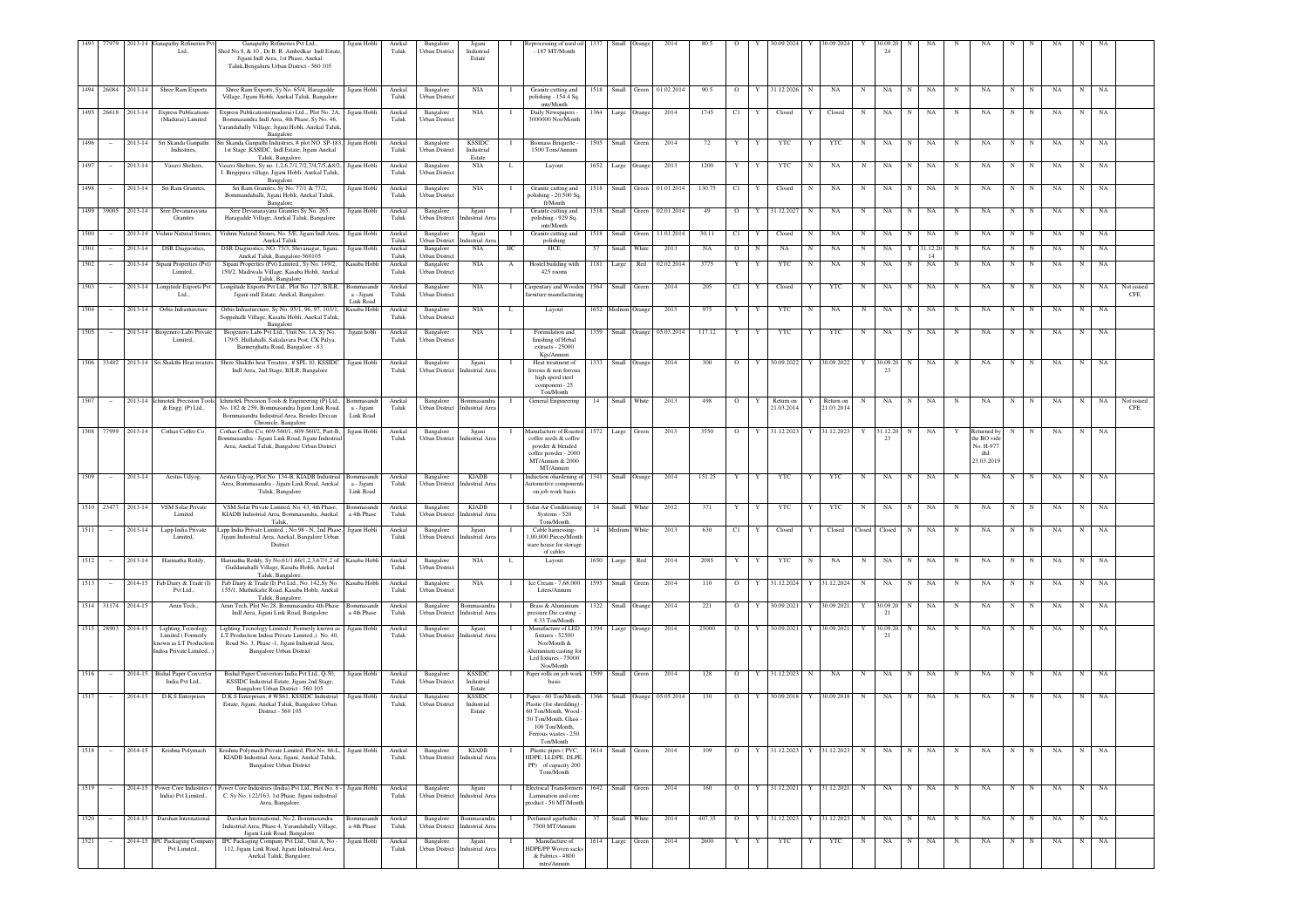|              |            | 2014-15            | Srinivasa Kalyana<br>Mantapa,                                  | Srinivasa Kalyana Mantapa, No. 132/2.<br>Harappanahalli, Anekal, Bannerghatta Main Road<br>Bannerghatta Post, Jigani Hobli, Anekal Taluk,<br>Bangalore -83.                                            | Jigani Hobli                                | Anekal<br>Taluk           | Bangalore<br><b>Urban Distric</b>               | NIA                                  |              | Kalyanamantapams &<br>Community Halls (for<br>DG Sets)                                                                                     | 1600           | Small          | 2014<br>Green                            | 400         | $\circ$            |   | 31.12.2023        | 31.12.2022         |   | NA          |            |                    |            |                  |              |   |             |   |           |                          |
|--------------|------------|--------------------|----------------------------------------------------------------|--------------------------------------------------------------------------------------------------------------------------------------------------------------------------------------------------------|---------------------------------------------|---------------------------|-------------------------------------------------|--------------------------------------|--------------|--------------------------------------------------------------------------------------------------------------------------------------------|----------------|----------------|------------------------------------------|-------------|--------------------|---|-------------------|--------------------|---|-------------|------------|--------------------|------------|------------------|--------------|---|-------------|---|-----------|--------------------------|
| 1523         |            |                    | 2014-15 H.R Raghu Speciality<br>Nursing Home                   | H.R. Raghu Speciality Nursing Home, No 86/596, Jigani Hobli<br>N.R. Colony, Ward No. 7, Anekal Town, 562106.                                                                                           |                                             | Anekal<br>Taluk           | Bangalore<br><b>Urban District</b>              | <b>NIA</b>                           | HC           | HCE                                                                                                                                        | 57 Small       |                | White<br>2014                            | NA          | $\circ$            | N | NA                | NA<br>N            |   | NA          | Y          | 31.12.20<br>17     | N          | NA               | N            |   | NA.         |   | NA        |                          |
| 1524         |            |                    | 2014-15 Arattukulam Developers                                 | Arattukulam Developers, Sy No. 105, Lingapura<br>Village, Kasab Hobli, Anekal Taluk, Bangalore (<br>58 Flats)                                                                                          | Kasaba Hobl                                 | Anekal<br>Taluk           | Bangalore<br>Urban Distric                      | NIA                                  | A            | Apartment                                                                                                                                  | 1597 Large     |                | 04.05.2014<br>Green                      | 2000        |                    |   | YTC               | N<br>NA            |   | NA          |            | NA                 | N          | NA               | N            |   | NA          |   | NA        |                          |
| 1525         |            |                    | 2014-15 Arattukulam Developers                                 | Arattukulam Developers, Sy No. 105, Lingapura Kasaba Hobli<br>Village, Kasab Hobli, Anekal Taluk, Bangalore<br>$(72$ Flats)                                                                            |                                             | Anekal<br>Taluk           | Bangalore<br>Urban Distric                      | <b>NIA</b>                           | $\mathbf{A}$ | Apartment                                                                                                                                  | 1597 Large     |                | Green<br>03.05.2014                      | 1500        |                    |   | YTC               | NA<br>N            | N | NA          | N          | NA                 | N          | NA               | N            |   | NA          |   | NA        |                          |
| 1526         |            |                    | 2014-15 Arattukulam Developers.                                | Arattukulam Developers, Ssy No. 102/2 & 102/3, Kasaba Hobli<br>Lingapura Village, Kasaba Hobli, Anekal Taluk,<br>Bangalore Urgban District (34 Flats)                                                  |                                             | Anekal<br>Taluk           | Bangalore<br><b>Urban Distric</b>               | <b>NIA</b>                           | $\mathbf{A}$ | Apartment                                                                                                                                  | 1597           | Large          | 30.05.2014<br>Green                      | 2400        |                    |   | <b>YTC</b>        | NA<br>N            |   | NA          | N          | <b>NA</b>          | N          | <b>NA</b>        | N            |   | <b>NA</b>   |   | NA        |                          |
| 1527         |            | 26376 2014-15      | Algypug Enclosurews<br>Pvt Ltd.                                | Algypug Enclosures Private Limited., #86/R-1, Sy Jigani Hobli<br>No. 126, 1st Phase, Jigani Industrial Area, Anekal<br>Taluk, Bangalore                                                                |                                             | Anekal<br>Taluk           | Bangalore<br><b>Urban District</b>              | Jigani<br>ndustrial Are              |              | Manufacture of<br>nclosures and cabinets<br>6.25 Ton/Month                                                                                 | 1369 Medium    |                | <b>Drange</b><br>02.06.2014              | 605         | CI.                |   | Closed            | Closed<br>Y        | N | NA          | N          | NA                 | N          | NA               | N            |   | NA          |   | NA        |                          |
| 1528         |            |                    | 2014-15 Swastic Pickles & Food<br>Products Private<br>Limited. | Swastic Pickles & Food Products Private Limited.,<br>No. 80/2, 36/1B, Bommasnadra Industrial Estate,<br>Yarandahalli Village, Jigani Hobli, Anekal Taluk,                                              | Jigani Hobli                                | Aneka<br>Taluk            | Bangalore<br><b>Urban District</b>              | NIA                                  |              | Manufacture of Pickles<br>3600 Tons/Annum                                                                                                  | 1588           | Small          | 2014<br>Greer                            | 500         | $\circ$            |   | 31.12.2023        | 31.12.2023         |   | NA          |            | NA                 | N          | NA               | Ν            |   | NA          |   |           |                          |
| 1529         | $\sim$     | 2014-15            | Ash Industries                                                 | Bangalore<br>Ash Industries, Plot No. C, No. P-135, Dr B.R<br>Ambedkar Industrial Estate, Main Road, KSSIDC<br>Jigani Industrial Area, 1st Phase, Jigani, Anekal,<br>Bangalore - 560 105               | Jigani Hobli                                | Anekal<br>Taluk           | Bangalore<br><b>Urban District</b>              | Jigani<br>ndustrial Area             | 1            | Used barrles (210 Ltrs) -<br>,56,200 Nos/Annum<br>Used cans 5-10 ltrs<br>3.12.000 Nos/A, Used<br>Liners - 3,12,000<br>$Nos/A$ )            | 1120           | Small          | Red<br>2014                              | 38.4        |                    |   | YTC               | <b>YTC</b><br>Y    | N | NA          | $_{\rm N}$ | NA                 | N          | NA               | N            | N | $_{\rm NA}$ |   | NA        |                          |
| 1530         |            | 2014-15            | H.N Girish                                                     | H.N Girish, Sy No. 16 of Hennagara Village, Jigani Jigani Hobli<br>Hobli, Anekal Taluk, Bangalore Urban District                                                                                       |                                             | Anekal<br>Taluk           | Bangalore<br>Urban Distric                      | <b>NIA</b>                           | A            | Apartment                                                                                                                                  | 1597 Large     |                | Green<br>08.06.2014                      | 1100        |                    |   | YTC               | NA<br>N            |   | NA          |            | NA                 | N          | NA               | N            |   | NA          |   | NA        |                          |
|              | 1531 86559 | 2014-15            | H.S Stone Works                                                | H.S Stone Works, Sy No. 66/2, Haragadde Village,<br>Jigani Hobli, Anekal Taluk, Bangalore Urban<br>District - 560 105                                                                                  | Jigani Hobli                                | Anekal<br>Taluk           | Bangalore<br>Urban Distric                      | <b>NIA</b>                           |              | Granite cutting and<br>polishing - 20,100 Sc<br>ft/Month                                                                                   | 1518 Small     |                | 09.06.2014<br>Green                      | 92.47       | $\circ$            |   | 30.09.2019        | NA<br>N            |   | <b>NA</b>   | N          | NA                 | N          | <b>NA</b>        | N            |   | <b>NA</b>   |   | <b>NA</b> | Applied in<br><b>XGN</b> |
| 1532         |            | 2014-15            | <b>Interwood Kitchens</b><br>Private Limited                   | Interwood Kitchens Private Limited., No. 27/4/A3, Bommasandr<br>Yarandahalli Village, 4th Phase, Bommasandra<br>Industrial Area, Jigani Link Road., Jigani Hobli,<br>Anekal Taluk, Bangalore - 562 105 | a 4th Phase                                 | Anekal<br>Taluk           | Bangalore<br><b>Urban District</b>              | Bommasandra<br>ndustrial Area        |              | Carcases for Modular<br>Kitchens & Wardrobes<br>3000 Nos/Annum                                                                             | 1510           | Small          | 2014<br>Green                            | 406.23      | $\circ$            |   | 31.12.2022        | 31.12.2022<br>Y    | N | NA          | N          | NA                 | N          | NA               | N            |   | NA          |   | NA        |                          |
| 1533         |            |                    | 30410 2014-15 Dhanalakshmi Granites                            | Dhanalakshmi Granites, Sy No. 66/2/3, Haragadde Jigani Hobli<br>Village, Jigani Hobli, Anekal Taluk, Bangalore -<br>560 105                                                                            |                                             | Anekal<br>Taluk           | Bangalore<br><b>Urban Distric</b>               | <b>NIA</b>                           |              | Granite cutting and<br>polishing - 1683.3 Sq<br>mtr/Month                                                                                  | 1518 Small     |                | Green<br>24.06.2014                      | 89.42       | $\overline{0}$     |   | 31.12.2025        | NA<br>N            |   | NA          | N          | NA                 | N          | NA               | N            |   | NA          |   | NA        |                          |
|              |            | 1534 25620 2014-15 | Haselmeir Private<br>Limited                                   | Haselmeier India Private Ltd., JR Tech Park<br>Building No. 1, Sy No. 27/4 A2, Yarandahalli,<br>Hennagara Post, Bommasandra 4th Phase, Jigani<br>Hobli, Anekal Taluk, Bangalore                        | Jigani Hobli                                | Anekal<br>Taluk           | Bangalore<br><b>Urban District</b>              | <b>NIA</b>                           |              | Self injection device<br>50000 Nos/Month                                                                                                   | 1609 Large     |                | 2014<br>Greer                            | 1600        |                    |   | 31.12.2024        | 31.12.2024<br>Y    |   | NA          |            | NA                 | N          | NA               | N            |   | NA          |   | NA        |                          |
| 1535         |            | 2014-15            | Vasuki Pakaging                                                | Vasuki Packaging, Sy No. 156, Mantapa Grama,<br>Near Junglepalaya Gate, Jigani Hobli, Anekal<br>Taluk, Bangalore Urban District                                                                        | Jigani Hobli                                | Anekal<br>Taluk           | Bangalore<br>Urban Distric                      | <b>NIA</b>                           |              | Corrugated boxes -<br>1000 Boxes/day                                                                                                       | 1509           | Micro          | Green<br>2014                            | 16.25       | $\circ$            |   | 31.12.2023        | 31.12.2023         | N | $_{\rm NA}$ |            | $_{\rm NA}$        | N          | NA               | N            |   | NA          |   | NA        |                          |
|              |            | 1536 81535 2014-15 | Mahaveer Plastic                                               | Mahaveer Plastic, No. 124/1, Site No. 53, Opposite Jigani Hobli<br>Bangalore Paints, Kachanayakanahalli, Hennagara<br>Post, Bangalore - 562 106                                                        |                                             | Anekal<br>Taluk           | Bangalore<br><b>Urban District</b>              | $_{\rm NIA}$                         |              | Manufacturing<br>reprocessed plastic<br>ranules and pigments<br>50 Ton/Month                                                               |                |                | 1366 Small Orange 23.06.2014             | 42          | $\circ$            |   | 30.09.2029        | N<br>NA            | N | NA          | $_{\rm N}$ | NA                 | $_{\rm N}$ | $_{\rm NA}$      | N            | N | NA          | N | NA        |                          |
| 1537<br>1538 |            | 2014-15<br>2014-15 | Guru Clinic<br>Shanthi Clinic                                  | Guru Clinic, No. 240/166/2/94, Gopal Building,<br>Kallabalu Cross, V. Manchanahalli, Jigani,<br>Shanthi Clinic, No. 262/A1, Mahadevappa                                                                | jigani Hobli<br>Jigani Hobli                | Anekal<br>Taluk           | Bangalore<br><b>Irban District</b>              | <b>NIA</b><br><b>NIA</b>             | HC<br>HC     | HCE<br>HCE                                                                                                                                 | 57<br>57       | Small<br>Small | White<br>2014<br>White<br>2014           | NA          | $\circ$            | N | NA<br>NA.         | NA<br>N            | N | NA          | Y<br>Y     | Perman<br>nt       | N          | <b>NA</b><br>NA. | N            | N | NA<br>NA.   | N | NA<br>NA  |                          |
| 1539         | $\sim$     |                    | 2014-15 Shree Gurudev Granite                                  | Building, SLN Temple Road, Near Main Bus<br>Stand, Jigani, Anekal Taluk, Bangalore - 562 106<br>Shree Gurudev Granite Plot No. 12, Road No.3,                                                          | Jigani Hobli                                | Anckal<br>Taluk<br>Anekal | Bangalore<br><b>Urban District</b><br>Bangalore | Jigani                               |              | Granite cutting and                                                                                                                        | 1518           | Small          | 27.07.2014<br>Green                      | NA<br>87.63 | $\circ$<br>$\circ$ | N | 30.09.2017        | NA<br>N<br>NA<br>N |   | NA<br>NA    | N          | Perman<br>nt<br>NA | N<br>N     | NA               | N<br>N       |   | NA          |   | NA        |                          |
|              |            |                    |                                                                | Jigani Industrial Area, Anekal Taluk, Bangalore -<br>560 105                                                                                                                                           |                                             | Taluk                     | <b>Urban District</b>                           | ndustrial Are                        |              | polishing - 21,000<br>Sq.ft/Month                                                                                                          |                |                |                                          |             |                    |   |                   |                    |   |             |            |                    |            |                  |              |   |             |   |           |                          |
| 1540         |            | 28944 2014-15      | Tavara Mines &<br>Minerals                                     | Tavara Mines & Minerals, Sy No. 342,<br>Thammanayakanahalli, Anekal Taluk, Bangalore                                                                                                                   | Kasaba Hobli                                | Anekal<br>Taluk           | Bangalore<br>Urban Distric                      | NIA                                  |              | Stone cruhsing & M -<br>Sand activity -<br>20800Tons/Month                                                                                 | 1371 Small     |                | 2014<br>Orange                           | 406         | $\circ$            |   | 30.09.2029        | 30.09.2029         |   | NA          |            | NA                 | N          | NA               | N            |   | NA          |   | NA        |                          |
| 1541         |            |                    | 2014-15 Jigani Town Municipal<br>Council                       | Jigani Town Municipal Counil, No. 147, Jigani<br>Village Panchayath, Jigani Hobli, Anekal Taluk,<br>Bengaluru Urban District - 560 105<br>(STP of capacity 500 KLD)                                    | Jigani Hobli                                | Anekal<br>Taluk           | Bangalore<br><b>Urban District</b>              | <b>NIA</b>                           | LB           | Sewage Treatment Plant 1181 Local                                                                                                          |                |                | Red<br>2014                              | 78          |                    |   | YTC               | NA<br>N            | N | NA          | N          | NA                 | N          | NA               | N            | N | NA          | N | NA        |                          |
|              |            | 1542 23947 2014-15 | Wilber Chemicals                                               | Wilber Chemicals, Plot No. 111, Sv No. 27 & 32.<br>Bandenallasandra, Bommasandra-Jigani Link<br>Road, Industrial Area, Anekal Taluk, Bangalore<br>Urban District - 560 105                             | <b>Bommasand</b><br>a - Jigani<br>Link Road | Anckal<br>Taluk           | Bangalore<br><b>Urban District</b>              | Jigani<br>ndustrial Area             |              | Manufacture of Epoxy<br>Resins (Mixing of lister<br>raw material) - 20<br>Tons/Month                                                       | 1534 Small     |                | Green<br>2014                            | 290.25      | $\circ$            |   | 31.12.2023        | NA                 |   | NA          |            | NA                 |            | NA               |              |   | NA          |   | NA        |                          |
| 1543         | 1544 26083 | 2014-15            | 2014-15 Kumar Organic Products<br>Limited<br>Shree Pnachamukhi | Kumar Organic Products Limited., Plot No. 125,<br>580, 581, 582, 583 & 586, Jigani Industrial Area,<br>Plot No. 84 (P1), Road No.4, Jigani Village,<br>Bangalroe                                       | Jigani Hobli                                | Anekal<br>Taluk<br>Anckal | Bangalore<br>Urban District                     | Jigani<br>dustrial Are<br><b>NIA</b> |              | R & D (Steary<br>Heptanoate (KOPT<br>ANOATE), Layry<br>Actyle lacatate (KOPT<br>ANOATE), PCMX<br>KOPT Anoate) & Other<br>specify chemicals | 1182 Small     |                | Red<br>05.07.2014<br>06.07.2014<br>Green | 330         |                    |   | YTC<br>30.09.2020 | YTC                |   | NA          | N          | NA                 | $_{\rm N}$ | NA               | N            |   | NA          |   | NA        |                          |
|              |            |                    | Granites                                                       | Shree Panchamukhi Balaji Granites, Sy No. 66/2, Jigani Hobli<br>66/3, Haragadde Village, Jigani Hobli, Anekal<br>Taluk, Bangalore Urban District                                                       |                                             | Taluk                     | Bangalore<br><b>Urban District</b>              |                                      |              | Granite cutting and<br>oolishing - 1876.64 Sq.<br>mtr/Month                                                                                | 1518 Small     |                |                                          | 98.12       | $\circ$            |   |                   | NA                 |   | NA          |            | NA                 |            | NA               |              |   | NA          |   |           |                          |
|              |            | 1545 30411 2014-15 | <b>Harish Granites</b>                                         | Harish Granites, Sy No. 65/4, Haragadde Village, Jigani Hobli<br>Jigani Hobli, Anekal Taluk, Bangalore                                                                                                 |                                             | Anekal<br>Taluk           | Bangalore<br><b>Urban District</b>              | <b>NIA</b>                           |              | Granite cutting and<br>polishing - 1,80,000<br>Sq. ft/Annum                                                                                |                |                | 1518 Small Green 31.07.2014              | 97.97       | Y                  |   | <b>YTC</b>        | NA<br>N            |   | NA          | $_{\rm N}$ | NA                 | N          | NA               | $\mathbf{N}$ | N | <b>NA</b>   |   | NA        |                          |
| 1546         |            | 2014-15            | Shubh Stones                                                   | Shubh Stones, Sy No. 102/2, Haragadde Village, Jigani Hobli<br>Jigani hobli, Anekal Taluk, Bangalore - 560 105                                                                                         |                                             | Anekal<br>Taluk           | Bangalore<br><b>Urban District</b>              | <b>NIA</b>                           |              | Granite cutting and<br>olishing - 1.80,000 Sq<br>ft/Annum                                                                                  | 1518 Small     |                | Green 31.07.2014                         | 74.28       | Y                  |   | <b>YTC</b>        | NA<br>N            | N | NA          | N          | NA                 | N          | NA               | N            |   | NA          |   | NA        |                          |
| 1547         |            | 2014-15            | Tejeaswini Clinic                                              | Tejaswini Clinic, Sy No. 351/851, Tejaswini<br>Vilaya, Vinayaka Nagara, 1st Street, Jigani, Anekal<br>Taluk, Bangalore - 560 105                                                                       | Jigani Hobli                                | Anekal<br>Taluk           | Bangalore<br><b>Urban District</b>              | NIA                                  | HC           | HCE                                                                                                                                        | 57 Small       |                | White<br>2014                            | NA          | $\circ$            |   | NA                | N<br>NA            |   | NA          |            | Perman<br>nt       | N          | NA               | N            |   | NA          |   | NA        |                          |
|              |            | 1548 25708 2014-15 | Royal Exports.,                                                | Royal Exports., Plot No. 216 & 217<br>Bommasandra -Jigani Link Road., Industrial Area,<br>Rajapura Village, Jigani Hobli, Anekal Taluk,<br><b>Bangalore Urban District</b>                             | Jigani Hobli                                | Anekal<br>Taluk           | Bangalore                                       | Urban District Industrial Area       |              | Bommasandra I Readymade garments 1589 Large Green 15.09.2014<br>(Stitching & Finishing<br>activity) - 225000<br>Nos/Month                  |                |                |                                          | 1320        | $\overline{O}$     |   | Y 31.12.2024      | Y 31.12.2024       | N | NA          | N          | NA                 | N          | NA               | $N$ $N$      |   | NA          | N | NA        |                          |
| 1549         |            | 2014-15            | Anugraha Land<br>Developers,                                   | Anugraha Land Developers, Sy No. 115 & 116, of Jigani Hobli<br>Kallabalu Village, Jigani Hobli, Anekal Taluk,<br>Bangalore                                                                             |                                             | Anckal<br>Taluk           | Bangalore<br><b>Urban District</b>              | <b>NIA</b>                           |              | Lavout                                                                                                                                     |                |                | 1652 Large Orange 09.01.2014             | 3100        |                    |   | <b>YTC</b>        | NA                 |   | <b>NA</b>   |            | NA                 |            | NA               |              |   | NA          |   | <b>NA</b> |                          |
| 1550         | $\sim$     | 2014-15            | <b>QED</b> Agro Systems<br>Private Limited                     | QED Agro Systems Private Limited., #133,<br><b>Bommasandra Jigani Link Road, KIADB Industrial</b><br>Area, Jigani, Bangalore                                                                           | Bommasand<br>a - Jigani<br>Link Road        | Anckal<br>Taluk           | Bangalore<br><b>Urban District</b>              | KIADB<br>Industrial Area             | $\mathbf{I}$ | Manufacturing of Grain<br>sorting machines (only<br>Assembly) - 20<br>units/Month                                                          | 14 Small White |                | 2013                                     | 304         | $\circ$            |   | 31.12.2023        | 31.12.2023<br>Y    | N | NA.         | N          | NA                 | N          | NA               | N            | N | NA          |   | <b>NA</b> |                          |
| 1551         | $\sim$     | 2014-15            | Gina Engineering Co<br>Private Limiated,                       | Gina Engineering Co Private Limiated, Sy No.<br>29/10, Yarandahalli Village, Jigani Hobli, Anekal<br>Taluk, Bangalore                                                                                  | Jigani Hobli                                | Anekal<br>Taluk           | Bangalore<br><b>Urban District</b>              | <b>NIA</b>                           | $\mathbf{A}$ | Apartment                                                                                                                                  |                |                | 1597 Large Green 05.08.2014              | 2100        | Y                  | Y | YTC               | NA<br>N            | N | NA          | $_{\rm N}$ | NA                 | N          | NA               | N            | N | NA          | N | NA        |                          |
| 1552         | $\sim$     | 2014-15            | <b>Shriline Properties</b><br>Private Limited.                 | Shriline Properties Private Limited, Sy No. 195, of Kasaba Hobli<br>Bidaragere Village, Anekal Taluk, Kasaba Hobli,<br>Bangalore                                                                       |                                             | Anckal<br>Taluk           | Bangalore<br><b>Urban District</b>              | $_{\rm NIA}$                         | $\mathbf{A}$ | Apartment                                                                                                                                  | 1597           | Large          | Green 31.08.2014                         | 3800        | Y                  | Y | <b>YTC</b>        | <b>NA</b><br>N     | N | NA          | $_{\rm N}$ | NA                 | $_{\rm N}$ | <b>NA</b>        | N            | N | NA          | N | NA        |                          |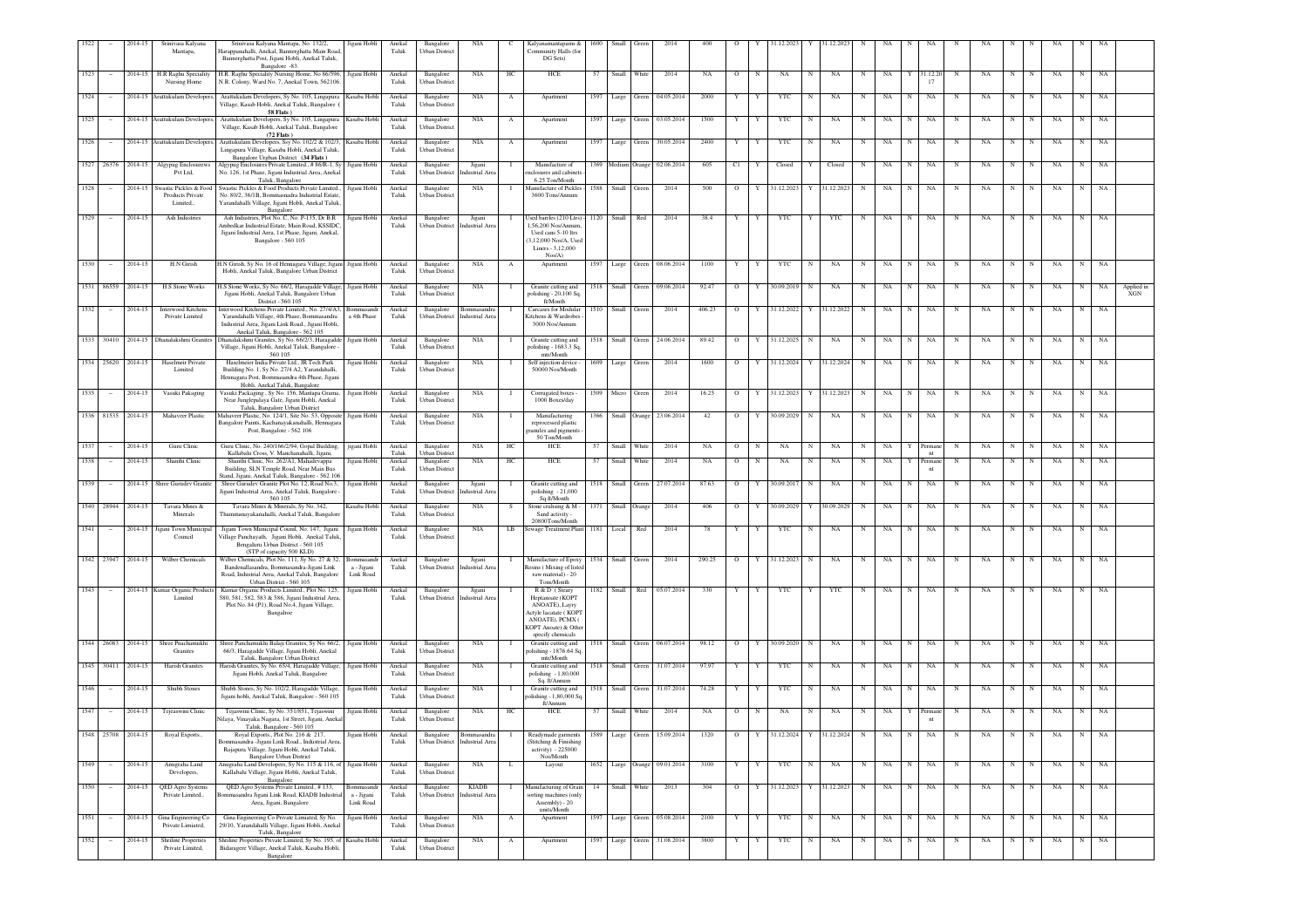|              |        |               | Cyrus Inc.                                                                                                                        | Cyrus Inc. Shed No. 4, Plot No. 42, Road No. 3<br>KIADB Industrial Area, 1st Phase, Jigani, Anekal<br>Taluk, Bangalore                                                                                                                                      | Jigani Hobi                                 | Anekal<br>Taluk           | Bangalore<br><b>Urban District</b>              | <b>KIADE</b><br>ndustrial An          |              | Reprocessing of plast<br>scrap materials and<br>anufacture of plasti<br>granules - 756<br>MT/Annum                                                                                                  |      |                  |                |                          |                   |                    |   |                         |   |                  |            |                          |            |                  |   |                          |            |   |            |             |             |                                                                |
|--------------|--------|---------------|-----------------------------------------------------------------------------------------------------------------------------------|-------------------------------------------------------------------------------------------------------------------------------------------------------------------------------------------------------------------------------------------------------------|---------------------------------------------|---------------------------|-------------------------------------------------|---------------------------------------|--------------|-----------------------------------------------------------------------------------------------------------------------------------------------------------------------------------------------------|------|------------------|----------------|--------------------------|-------------------|--------------------|---|-------------------------|---|------------------|------------|--------------------------|------------|------------------|---|--------------------------|------------|---|------------|-------------|-------------|----------------------------------------------------------------|
|              |        | 2014-15       | Arvind Gowda.                                                                                                                     | Arvind Gowda, Sy No 16, 18/1, 8/3, 18/4, 18/5,<br>9/1, 19/3, 19/4, 20/1, 20/2, 22/2, 22/3, 22/4, 22/6<br>25/3, 25/4, 28/1, 28/2, 28/3, 28/4, 29/2, & 29/4 of<br>Avadadenhalli village, Kasaba Hobli,<br>Anekal Taluk, Bengaluru Urban District              | Casaba Hobl                                 | Anekal<br>Taluk           | Bangalore<br><b>Urban Distric</b>               | NIA                                   |              | Layout                                                                                                                                                                                              | 1652 |                  | )rans          | 2014                     | 950               | C1                 |   | Closed                  |   | NA               |            | NA                       |            |                  |   |                          |            |   |            |             |             | Project<br>Dropped                                             |
| 1555         | $\sim$ |               | 2014-15 Noval Speciality Service                                                                                                  | Noval Speciality Services, Plot No. 36.<br>Bommasandra-Jigani link Road(Opp HCL<br>Technology), Jigani, Bangalore - 560 105                                                                                                                                 | <b>Bommasand</b><br>a - Jigani<br>Link Road | Anekal<br>Taluk           | Bangalore<br>Urban Distric                      | <b>NIA</b>                            |              | Preparation of Rice.<br>Sambar, Chapathi &<br>other items on job wor<br>hasis                                                                                                                       |      | 1588 Small Green |                | 2013                     | 87.6              | C1                 | Y | Closed                  | N | NA               | N          | NA                       | N          | <b>NA</b>        | N | <b>NA</b>                | N          | N | <b>NA</b>  |             | NA          | NPD issued<br>from RSEO<br>Bangalore<br>South on<br>26.09.2018 |
| 1556         |        |               | 2014-15 Shree Shailesh M Patel.                                                                                                   | Shree Shailesh M Patel, Sv No. 90/2 (P), 91/2 (P)<br>k 95 of Lakshmipura Village, Jigani Hobli, Aneka<br>Taluk, Bangalore                                                                                                                                   | Jigani Hobli                                | Anekal<br>Taluk           | Bangalore<br><b>Urban Distric</b>               | <b>NIA</b>                            | $\mathbf{A}$ | Apartment                                                                                                                                                                                           | 1597 | Large            | Green          | 26.08.2014               | 4500              |                    |   | <b>YTC</b>              |   | <b>NA</b>        | N          | <b>NA</b>                |            | NA.              |   | NA                       | N          |   | NA         |             | NA          |                                                                |
| 1557         |        |               | 2014-15 Shivashankar Applia<br>Pvt Ltd.                                                                                           | Shivashankar Appliances Pvt Ltd., No. 306,<br>sandra Jigani Link Road, Industrial Area<br>Anekal Taluk, Bangalore                                                                                                                                           | a - Jigani<br>Link Road                     | Anekal<br>Taluk           | Bangalore<br><b>Urban District</b>              | lomm<br>ndustrial Are                 |              | errous and Non ferrou                                                                                                                                                                               | 1165 | Small            | Red            | 2014                     | 206.9             | Cl                 |   | Closed                  |   | Closed           | N          | NA                       |            | NA               |   | NA                       | N          |   | NA         | N           | NA          |                                                                |
| 1558         | 26511  |               | 2014-15 Meghraj Food Proces<br>(I) Pvt Ltd.,                                                                                      | Meghraj Food Processing (I) Pvt Ltd., Plot No. 48,<br>Property No. 179, Jigani Village, Panchayath, No.<br>87, Situated at Jigani ,Sy No. 121, 122, 554, 557,<br>Jigani Hobli, Anekal Taluk, Bangalore                                                      | Jigani Hobli                                | Anekal<br>Taluk           | Bangalore<br>Urban District                     | <b>Rommasandr</b><br>ndustrial Are    |              | Chatney Powder -<br>$0.8330$ Ton/Month &<br>Khakra (Dry Chapathi<br>$-16.67$ Ton/Month                                                                                                              | 38   | Small            | White          | 2014                     | 235.18            | $\Omega$           |   | 31.12.2024              |   | 31.12.202        |            | NA                       |            | NA               |   | NA                       |            |   |            |             | NA          |                                                                |
| 1559         |        |               | 2014-15 Jai Banashankari Pol-<br>Clinic                                                                                           | Jai Banashankari Poly Clinic, No. 169/9, Sante<br>Beedi, National Park Road, Bannerghatta,<br>Bangalore - 560 083                                                                                                                                           | Jigani Hobli                                | Anekal<br>Taluk           | Bangalore<br>Urban District                     | <b>NIA</b>                            | HC           | HCE                                                                                                                                                                                                 | 57   | Small            | White          | 2014                     | NA                |                    |   | <b>NA</b>               |   | NA               |            | NA                       |            | 1.12.2<br>$18\,$ |   | NA                       |            |   |            |             |             |                                                                |
| 1560         |        | 2014-15       | Creative Builders &<br>Developers                                                                                                 | Creative Builders & Developers, Cyprus Oaks, Sy<br>No. 52/5, 52/6, Kyalasanahalli Village, Jigani<br>Hobli, Anekal Taluk, Bangalore                                                                                                                         | Jigani Hobli                                | Anekal<br>Taluk           | Bangalore<br><b>Urban District</b>              | <b>NIA</b>                            |              | Apartmen                                                                                                                                                                                            | 1597 | Mediu            |                | 2014                     | 800               |                    |   | YTC                     |   | NA               |            | NA                       |            | NA               |   | NA                       |            |   | N/         |             |             |                                                                |
| 561          |        | 2014-15       | Shri Anjani Granite                                                                                                               | Shri Anjani Granite, Sy No. 109, Haragadde<br>Village, Jigani Hobli, Anekal Taluk, Bangalore<br>Urban District                                                                                                                                              | Jigani Hobl                                 | Anekal<br>Taluk           | Bangalore<br>Urban Distric                      | <b>NIA</b>                            |              | Granite cutting and<br>polishing - 22,100 Sq<br>ft/Month                                                                                                                                            | 1518 | Small            | Green          | 18.09.2014               | 92.21             | $\circ$            |   | 0.09.2019               |   | NA               |            | NA                       |            | NA               |   | NA                       |            |   | NA         |             | NA          | Applied in<br><b>XGN</b>                                       |
| 1562         |        | 2014-15       | Kushal Stone Crushe                                                                                                               | Kushal Stone Crusher, Survey Nos. 196 & 83.<br>Shivanahalli Village, Anekal Taluk, Bangalore                                                                                                                                                                | Jigani Hobli                                | Anekal<br>Taluk           | Bangalore<br><b>Urban District</b>              | <b>NIA</b>                            |              | Stone Crushing along<br>with $M$ sand - $41600$<br>MT/Month                                                                                                                                         | 1371 | Small            | Orang          | 01.11.2014               | 247               | $\Omega$           |   | 0.09.2029               |   | 30.09.2029       | N          | NA                       |            | NA               | N | NA.                      | N          |   | NA         |             | NA          |                                                                |
| 1563         |        | 2014-15       | <b>RDS</b> Stone Crusher                                                                                                          | RDS Stone Crusher, Sy No. 10, Shivanahalli<br>Village, Anekal Taluk, Bangalore - 560 083                                                                                                                                                                    | Jigani Hobli                                | Anekal<br>Taluk           | Bangalore<br>Urban District                     | $_{\rm NIA}$                          |              | Stone Crusher                                                                                                                                                                                       | 1371 | Small            | Orange         | 01.11.2014               | 55                | Y                  | N | NA                      |   | <b>YTC</b>       | N          | NA                       | N          | NA               | N | NA                       | N          | N | NA         | N           | NA          |                                                                |
| 1564<br>1565 |        | $2014 - 15$   | Optics & Allied<br><b>Engineering Private</b><br>Limited<br>2014-15 Prajakt Nutrients Private                                     | Optics & Allied Engineering Private Limited., No.<br>9-Q, 1st Phase, Bommasandra Jigani Link Road,<br>sandra Industrial Area, Bangalore- 560 09<br>Praiakt Nutrients Private Limited, Plot No. 110 -A. Bommasandr                                           | Jigani Hobli                                | Anekal<br>Taluk<br>Anckal | Bangalore<br><b>Urban District</b><br>Bangalore | ndustrial Are<br>Bommasandra          |              | Plastic components<br>2.40,00,000<br>Nos/Annum, Polyme<br>Lenses - 4,80,000<br>Nos/Annum, Optical<br>Goods - 60,000<br>Nos/Annum Ontical<br>Instruments - 1,200<br>Nos/Annum<br>Multi Micronutrient | 1535 | Large<br>Small   | Green<br>White | 05.11.2014<br>01.11.2014 | 1343.63<br>145.86 | $\circ$<br>$\circ$ |   | 1.12.2023<br>31.12.2023 | N | 31.12.2022<br>NA | N          | $_{\rm NA}$<br><b>NA</b> | N          | NA<br>NA.        | N | $_{\rm NA}$<br><b>NA</b> | N<br>N     | N | NA<br>NA   | N           | NA          |                                                                |
|              |        |               | Limited                                                                                                                           | Bommasandra - Jigani Link Road, 4th Phase,<br>Bommasandra Industrial Area, Bangalore                                                                                                                                                                        | a 4th Phase                                 | Taluk                     | Urban Distric                                   | ndustrial Are                         |              | Fertilizer (Powder) of<br>$capacity - 50$<br>MT/Month and Liquid<br><b>Bio Stabilizer</b> of<br>apacity - 5 KL/Mont                                                                                 |      |                  |                |                          |                   |                    |   |                         |   |                  |            |                          |            |                  |   |                          |            |   |            |             |             |                                                                |
|              |        |               | 2014-15 Imperial Constrafin P<br>Ltd.,                                                                                            | Imperial Constrfin Private Limited. Site No. 317<br>(P), 318 (P), 319 (P), Bommasandra Jigani Link                                                                                                                                                          | a - Jigani                                  | Anckal<br>Taluk           | Bangalore<br><b>Urban District</b>              | <b>Bommasandra</b><br>ndustrial Are   |              | Ware House                                                                                                                                                                                          |      | Large            | <b>Drang</b>   | 01.11.2014               | 1065.5            |                    |   | 1.12.2023               |   | 31.12.2023       |            | NA                       |            | NA               |   | NA                       |            |   |            |             |             |                                                                |
| 1567         | 29086  | 2014-15       | Schneider Electric IT<br>isiness (I) Pvt Limite<br>(Formerly known as<br>American Power<br>Conversion (India)<br>Private Limited) | Road, Industrial Area, Anekal Taluk, Bangalore<br>Schneider Electric IT Business (I) Pyt Limited, Plo<br>No. 326 in parts of Sy No. 158 & 159,<br>Bommasandra Jigani Link Road, Industrial Area,<br>Jigani Hobli, Anekal Taluk, Bangalore Urban<br>District | Link Road<br>Jigani Hobli                   | Anekal<br>Taluk           | Bangalore<br><b>Urban District</b>              | 3ommasandra<br>ndustrial Are          |              | PV Boxes (Photo<br>voltage Boxes) - 200<br>Units/Annum                                                                                                                                              | 13   | Large            | White          | 31.11.2014               | 1651              | $\circ$            |   | 31.12.2025              |   | 31.12.2025       |            | NA                       |            | NA               |   | NA                       | N          |   | NA         |             |             |                                                                |
| 1568         |        |               | 33279 2014-15 Earth Sense Recycle Pv<br>Ltd                                                                                       | Earth Sense Recycle Private Limited, Industrial Plot<br>No. SPL14, Jigani 2nd Stage, Jigani Village, Jigani<br>Hobli, Anekal Taluk, Bangalore                                                                                                               | Jigani Hobli                                | Anekal<br>Taluk           | Bangalore<br>Urban Distric                      | <b>NIA</b>                            |              | lismantling of e-waste<br>25 MT/Month                                                                                                                                                               | 1120 | Small            | Red            | 2015                     | 155.2             | $\Omega$           |   | 30.06.2025              |   | 30.06.2025       |            | 30.06.20<br>25           |            | <b>NA</b>        | N | NA                       | $_{\rm N}$ |   | 30.06.2025 | $\mathbf N$ | NA          |                                                                |
| 1569         |        | 31693 2014-15 | Hanon Bnagalore<br>Operations (Pvt) Ltd.<br>(Formerly known as<br>Magna Powertrain<br>angalore Pvt Limited                        | Hanon Bnagalore Operations (Pvt) Ltd., (Formerly<br>known as Magna Powertrain Bangalore Pvt<br>Limited) Plot No. 25, 4th Phase, Bommasandr,<br>Industrial Area, Bommasandra - Jigani Link Road,<br>Anekal Taluk, Bengaluru Urban District -560 099          | Jigani Hobli                                | Anckal<br>Taluk           | Bangalore<br><b>Urban District</b>              | sandr<br>ndustrial Are                |              | Assemble of Vaccur<br>Pump - 33334<br>Nos/Month                                                                                                                                                     | 1369 | Large            | Orang          | 2015                     | 1398              | $\circ$            |   | 30.09.2023              |   | 30.09.2023       |            | 30.09.20<br>23           |            | NA               | N | $_{\rm NA}$              | N          | N | NA         |             | NA          |                                                                |
| 1570         | 33108  | 2014-15       | Fine Components &<br>Tools Private Limited.<br>Unit-1A.                                                                           | Fine Components & Tools Private Limited., Unit-<br>A. Plot No. 39P, 40, 123 P & 122. Bommasandra<br>Jigani Link Road, Jigani, Anekal Taluk, Bangalor                                                                                                        | Jigani Hobli                                | Anekal<br>Taluk           | Bangalore<br><b>Urban District</b>              | ndustrial Are                         |              | Manufacture sheet<br>metal pressed<br>components. Assembly<br>of Components, Welded<br>ab assembly and pres<br>tools and Jig fixtures<br>750 MT/Month                                               | 1609 | Large            | Gree           | 2014                     | 1203.24           | $\overline{O}$     |   | 31.12.2023              |   | 31.12.2023       |            | 1.12.20<br>20            |            | NA               |   | NA                       |            |   |            |             | NA          | HWM yet t<br>be issued                                         |
| 1571         | $\sim$ | 2014-15       | Ashok Industries                                                                                                                  | Ashok Industries Plot No. 207 Bommasandra<br>igani Link Road, Jigani, Anekal Taluk, Bangaloro                                                                                                                                                               | a - Jigani<br>Link Road                     | Anekal<br>Taluk           | Bangalore<br><b>Urban Distric</b>               | <b>NIA</b>                            |              | Manufacture of Fibre<br>glass composites and<br>electrical insulation o<br>capacity 50 T/Month                                                                                                      |      | 1582 Small Green |                | 2014                     | 140               | $\Omega$           |   | 31.12.2024              |   | Y 31.12.2024     | $_{\rm N}$ | NA                       | $_{\rm N}$ | <b>NA</b>        | N | NA                       | $_{\rm N}$ | N | <b>NA</b>  | $_{\rm N}$  | NA          |                                                                |
| 1572         |        |               | 2014-15 T.M Manjunath Raj Ur                                                                                                      | T.M Manjunath Raj Urs, Sy No. 54,<br>Kachanavakahalli Village, Jigani Hobli, Anekal<br>Taluk, Bangalore Urbn District                                                                                                                                       | Jigani Hobli                                | Anekal<br>Taluk           | Bangalor<br><b>Urban District</b>               | <b>NIA</b>                            | $\mathbf{A}$ | Apartment                                                                                                                                                                                           | 1597 | Large            | Greet          | 2014                     | 1500              |                    |   | <b>YTC</b>              |   | NA               | $_{\rm N}$ | NA                       | $_{\rm N}$ | NA               | N | NA                       | $_{\rm N}$ | N | NA         | $_{\rm N}$  | NA          |                                                                |
| 1573         |        | 2014-15       | Samatha Technologies<br>Private Limited                                                                                           | Samatha Technologies Private Limited, Plot No.<br>SPL-18, 1st Cross, KSSIDC Indsutrial Estate,<br>asandra - Jigani Link Road, Bommasandra<br>Bangalore                                                                                                      | <b>Bommasand</b><br>a - Jigani<br>Link Road | Anekal<br>${\rm T}$ aluk  | Bangalore<br>Urban Distric                      | <b>KSSIDC</b><br>Industrial<br>Estate |              | Jigs, Fixtures, Press<br>tools, Moulds and<br>special purpose<br>nachines on job worl<br>basis                                                                                                      | 14   | Small            | White          | 2009                     | 164               | $\circ$            | Y | 31.12.2023              |   | 31.12.2023       | N          | NA                       | N          | NA               | N | NA                       | N          |   | NA         | N           | $_{\rm NA}$ |                                                                |
|              |        | 2014-15       | Shashi Bio Energy<br>Products                                                                                                     | Shashi Bio Energy Products, #104, Jigani<br>Industrial Area, Anekal Taluk, Bangalore Urbar<br>District                                                                                                                                                      | Jigani Hobli                                | Anekal<br>Taluk           | Bangalore<br>Urban Distric                      | Jigani<br>dustrial An                 |              | <b>Biomass Briquette on</b><br>job work basis                                                                                                                                                       | 1505 | Small            | Green          | 17.11.2009               | 83.82             | $\Omega$           |   | 31.12.2023              |   | - NA             |            | NA                       |            | NA               |   | NA                       |            |   |            |             |             |                                                                |
| 1575         |        | 2014-15       | Smt. S Lalitha                                                                                                                    | Smt. S Lalitha, Residential Villas, Sy No. 113,<br>Jigani Village, Harappanahalli Anekal Taluk,<br>Bangalore Urban District                                                                                                                                 | Jigani Hobli                                | Anekal<br>Taluk           | Bangalore<br><b>Urban District</b>              | <b>NIA</b>                            |              | Villas                                                                                                                                                                                              | 1597 | Large            | Green          | 2014                     | 1530              |                    |   | YTC                     |   | NA               |            | NA                       |            | NA               |   | NA                       |            |   |            |             |             |                                                                |
|              |        | $2014 - 1:$   | Shri Shabari<br>Infrastructure                                                                                                    | Shri Shabari Infrastructure, Sy No. 44/6A,<br>yalasanahalli Village, Jigani hobli, Anekal Taluk<br><b>Bangalore Urban District</b>                                                                                                                          | Jigani Hobl                                 | Anekal<br>Taluk           | Bangalore<br>Urban Distric                      | <b>NIA</b>                            |              | Apartment                                                                                                                                                                                           | 1597 | Large            | Greet          | 2014                     | 1320              |                    |   | <b>YTC</b>              |   | NA               |            | NA                       |            | NA               |   | NA                       |            |   | NA         |             |             |                                                                |
| 1577         |        | 79841 2014-15 | Mahadeva Rock<br>oducts Private Limite                                                                                            | Mahadeva Rock Products Private Limited Sv No<br>74/1C, 75/1, 76. Haragadde Village, Kasaba<br>Hobli, Anekal Taluk, Bangalore                                                                                                                                | Kasaba Hobli                                | Anekal<br>Taluk           | Bangalore<br><b>Urban District</b>              | <b>NIA</b>                            |              | Granite cutting and<br>olishing - 2331.84 Sc<br>mtr/Month                                                                                                                                           | 1518 | Small            | Green          | 2014                     | 114               | $\Omega$           |   | 31 12 2034              |   | <b>NA</b>        |            | <b>NA</b>                |            | NA               |   | NA                       |            |   | NA         |             |             |                                                                |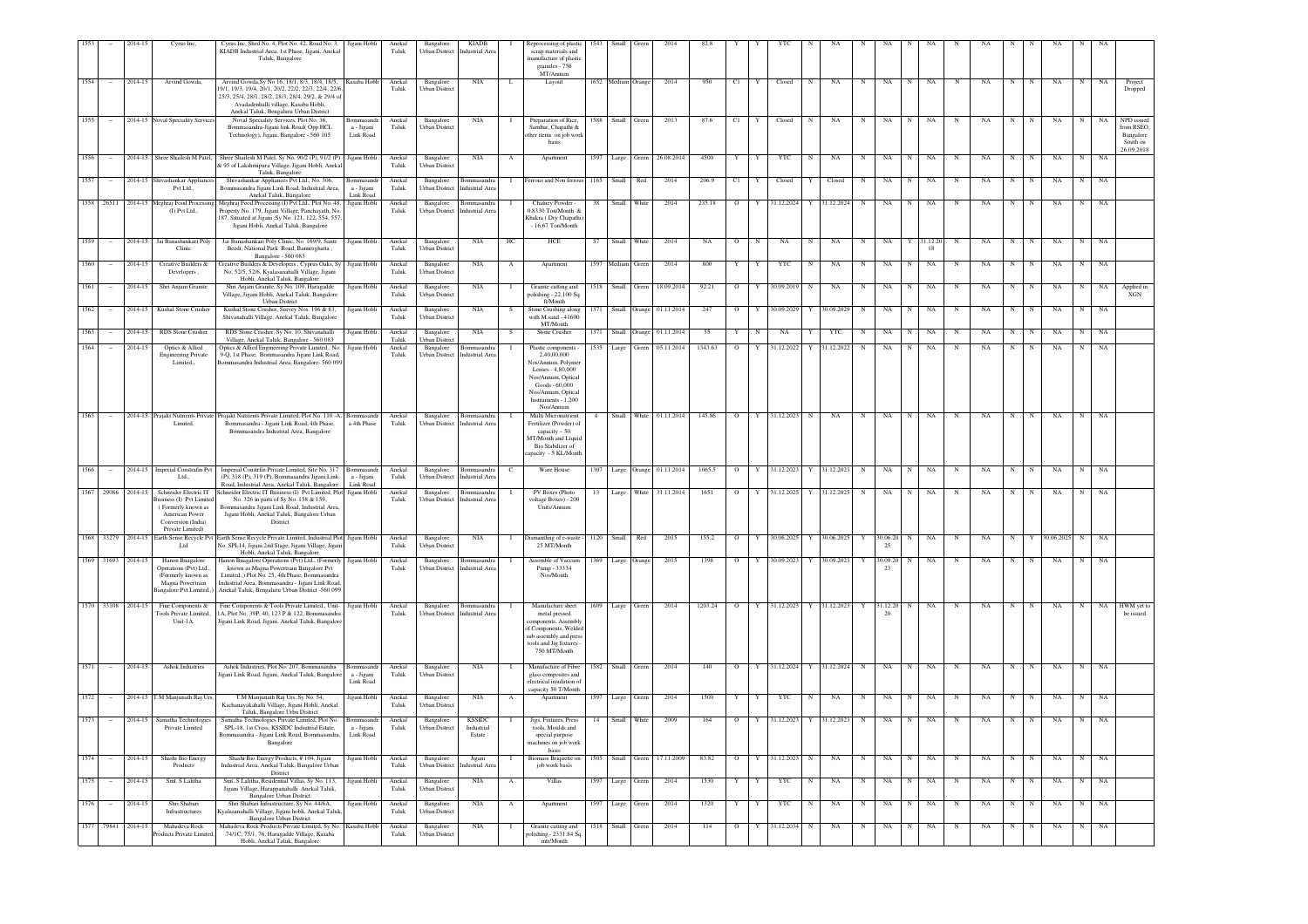| 1578 |        | 2014-15            | Jains & Alliance Palm                                                                      | Jains & Alliance Palm Ventures Private Limited.,<br>Sy No. 115, 116, 116/1<br>Suragajakkanahalli Village, Kasaba Hobli, Anekal<br>Taluk, Bangalore Urban District                                                | Kasaba Hobl                                 | Anekal<br>Taluk          | Bangalore<br>Urban District                          | NIA                                           | А            | Apartment                                                                                                                                                                                                                       | 1181 | Large             | Red               | 2014 | 5000                          |                | YTC             |            | NA          |   | NA             | N          | NA             | N          | NA          |            |   | NA          |            | NA          |                             |
|------|--------|--------------------|--------------------------------------------------------------------------------------------|------------------------------------------------------------------------------------------------------------------------------------------------------------------------------------------------------------------|---------------------------------------------|--------------------------|------------------------------------------------------|-----------------------------------------------|--------------|---------------------------------------------------------------------------------------------------------------------------------------------------------------------------------------------------------------------------------|------|-------------------|-------------------|------|-------------------------------|----------------|-----------------|------------|-------------|---|----------------|------------|----------------|------------|-------------|------------|---|-------------|------------|-------------|-----------------------------|
| 1579 |        | 2014-15            | Smt. M. Sandhya                                                                            | Smt. M Sandhya, Sy No. 408/6, Madiwala Village, Kasaba Hobl                                                                                                                                                      |                                             | Anekal                   | Bangalore                                            | NIA                                           |              | Bricks - 60,00,000                                                                                                                                                                                                              |      | 1598 Small        | Green             | 2015 | 42                            |                | <b>YTC</b>      | Y          | <b>YTC</b>  | N | NA             |            | NA             | N          | NA          | N          |   | NA          |            | NA          |                             |
| 1580 |        | 2014-15            | Shivam Industries                                                                          | Kasaba Hobli, Anekal Taluk, Bangalore<br>Shivam Industries, Sy No. 188/2J, No. 552 & 511, Jigani Hobli<br>APC Circle, Jigani Industrieal Area, Anekal Taluk,                                                     |                                             | Taluk<br>Anckal<br>Taluk | Jrban District<br>Bangalore<br><b>Urban District</b> | Jigani<br>ndustrial Are                       |              | Nos/Annum<br>Corrugated Boxes - 120<br>MT/Month                                                                                                                                                                                 |      | 1509 Small Green  |                   | 2013 | 73.61                         | $\circ$        | 31.12.2023      | Y          | 31.12.2023  |   | NA             | N          | <b>NA</b>      | N          | NA          | N          |   | <b>NA</b>   |            | NA          |                             |
| 1581 |        | 2014-15            | Mohan Healthcare<br>Centre                                                                 | Bangalore - 560 105<br>Mohan Healthcare Centre, No. 5 & 6, Kaveramma Jigani Hobli<br>Temple Road, Santhe Beedhi, Jigani, Bangalore                                                                               |                                             | Anekal<br>Taluk          | Bangalore<br><b>Urban District</b>                   | NIA                                           | HC           | HCE                                                                                                                                                                                                                             | 57   |                   | Small White       | 2014 | NA                            | $\circ$        | NA<br>N         | N          | NA          |   | NA             | Y          | 31.12.20<br>15 | N          | NA          | N          | N | $_{\rm NA}$ | N          | NA          |                             |
|      |        |                    | 1582 80761 2014-15 Pratham Motors Private<br>Limited.                                      | Pratham Motors Private Limited, No. 45/3, Kaval<br>Hosahalli, Kasaba Hobli, Anekal Taluk, Bangalon                                                                                                               | Kasaba Hobl                                 | Anekal<br>Taluk          | Bangalore<br>Jrban District                          | $_{\rm NIA}$                                  |              | Sales, repairs &<br>rvicing of automobil                                                                                                                                                                                        |      |                   | 1303 Small Orange | 2014 | 7420                          | $\circ$        | 30.09.2028      | Y          | 30.09.2028  |   | 30.09.20<br>28 | N          | NA             | N          | $_{\rm NA}$ | $_{\rm N}$ | N | $_{\rm NA}$ | N          | $_{\rm NA}$ |                             |
|      |        |                    |                                                                                            |                                                                                                                                                                                                                  |                                             |                          |                                                      |                                               |              | wheeler cars (maruth<br>authorized dealers) -<br>520 Nos/Month                                                                                                                                                                  |      |                   |                   |      |                               |                |                 |            |             |   |                |            |                |            |             |            |   |             |            |             |                             |
|      |        |                    | 1583 86142 2014-15 DS -Max Properties<br>Private Limited.,                                 | DS -Max Properties Private Limited., Sy No. 76/2 ( Jigani Hobli<br>V.P Khatha No. 415/76/2), Hulimangala Grama<br>Panchayath), Maragondanahalli Village, Jigani<br>Hobli, Anekal Taluk, Bangalore Urban District |                                             | Anekal<br>Taluk          | Bangalore<br>Urban Distric                           | NIA                                           | $\mathbf{A}$ | Apartment with 176<br>flats                                                                                                                                                                                                     |      |                   | 1597 Large Orange | 2014 | 900                           | $\circ$        | 30.09.2029<br>Y | N          | NA          | N | NA             | $_{\rm N}$ | NA             | $_{\rm N}$ | NA          | N          | N | NA          | $_{\rm N}$ | NA          |                             |
| 1584 | $\sim$ |                    |                                                                                            | 2014-15 Mudra Lifestyle Limited, Mudra Lifestyle Limited, Plot No. 9, 1st Phase,<br>Yarandahalli Village, Jigani Hobli, Anekal Taluk,<br>Bangalore                                                               | Jigani Hobli                                | Anekal<br>Taluk          | Bangalore<br>Urban Distric                           | <b>NIA</b>                                    |              | Readymade garments<br>stitching and washing<br>0.60.000 Pieces/Ann                                                                                                                                                              |      |                   | 1352 Small Orange | 2014 | 423.9                         | C1             | Closed          | Y          | Closed      | N | NA             | $_{\rm N}$ | NA             | N          | NA          | N          | N | NA          | N          | NA          |                             |
| 1585 |        | 2014-15            | Shree Milk Supply,                                                                         | Shree Milk Supply, #180 & 181, Bommasandra - Bommasandr<br>Jigani Link Road, Bangalore Urban District                                                                                                            | a - Jigani<br>Link Road                     | Anekal<br>Taluk          | Bangalore<br>Jrban Distric                           | <b>NIA</b>                                    |              | Manufacture of sweets<br>3 MT/Month                                                                                                                                                                                             |      |                   | 1503 Small Green  | 2014 | 97.4                          | $\Omega$       | 31.12.2024      | Y          | 31.12.2024  | N | NA             | N          | NA             | N          | <b>NA</b>   | N          |   | NA          |            | NA          |                             |
| 1586 | 79803  | 2014-15            | G.R Property<br>Developers.                                                                | Jhanavi Heights Pvt Ltd., (Formerly known as G.R Jigani Hobli<br>Property Developers) Sv No. 68/1.<br>Maragondanahalli Village, Jigani Hobli, Anekal<br>Taluk, Bangalore Urban District                          |                                             | Anekal<br>Taluk          | Bangalore<br>Urban Distric                           | <b>NIA</b>                                    | $\mathbf{A}$ | Apartment                                                                                                                                                                                                                       | 1597 | Large             | Green             | 2014 | 1700                          |                | <b>YTC</b>      | N          | <b>NA</b>   |   | NA             | N          | NA             | N          | NA          | N          |   | <b>NA</b>   |            | NA          |                             |
| 1587 | $\sim$ | 2014-15            | <b>BSR</b> Developers,                                                                     | BSR Developers, Sy No. 47/2, 47/4, 46/1, 45/2A Jigani Hobli<br>,Konasandra Village, Jigani Industrial Area, Anekal<br>Taluk, Bangalore                                                                           |                                             | Anckal<br>Taluk          | Bangalore<br>Urban Distric                           | <b>NIA</b>                                    | L.           | Layout                                                                                                                                                                                                                          |      |                   | 1652 Large Orange | 2014 | 1500                          | Y              | <b>YTC</b><br>Y | N          | NA          | N | NA             | N          | NA             | N          | NA          | N          | N | NA          | N          | NA          |                             |
| 1588 |        | 2014-15            | E-Green Recycling,                                                                         | E-Green Recycling, Plot No. 86-B, Jigani 1st Phase, Jigani Hobli<br>Industrial Area, Anekal Taluk, Bangalore                                                                                                     |                                             | Anekal<br>Taluk          | Bangalore<br><b>Urban District</b>                   | Jigani<br>ndustrial Are                       |              | Dismantling and<br>recveling of E-waste<br>500 MT/Annum                                                                                                                                                                         |      | 1120 Small        | Red               | 2014 | 111                           | C1             | Closed<br>Y     | Y          | Closed      | N | NA             | N          | NA             | N          | <b>NA</b>   | N          |   | 30.06.2020  |            | NA          |                             |
|      |        | 1589 86554 2014-15 | Tile Italia Masacis<br>Private Limited                                                     | Tile Italia Masaics Private Limited, Plot No. 15-A3 Jigani Hobli<br>15A4 of Jigani 1st Phase, Indsutrial Area, Sy No<br>122, 123 & 134 Jigani Village, Anekal Taluk,<br>Bangalore                                |                                             | Anekal<br>Taluk          | Bangalore<br>Urban District                          | Jigani<br>dustrial Are                        |              | Marble stones -<br>,50,000 Sq. ft/Mont                                                                                                                                                                                          | 1518 | Small             | Green             | 2014 | 490                           | $\circ$        | 30.09.2019      | $_{\rm N}$ | $_{\rm NA}$ | N | NA             | $_{\rm N}$ | NA             | $_{\rm N}$ | NA          | $_{\rm N}$ | N | $_{\rm NA}$ | N          | NA          | NPD issued on<br>19.02.2020 |
| 1590 | $\sim$ |                    | 2014-15 Arattukulam Developers,                                                            | Arattukulam Developers, Sy No. 81/1,<br>Doddahagade Village, Kasaba Hobli, Anekal<br>Taluk Bangalore                                                                                                             | Kasaba Hobl                                 | Anekal<br>Taluk          | Bangalore<br>Urban Distric                           | $_{\rm NIA}$                                  | $\mathbf{A}$ | Apartment                                                                                                                                                                                                                       |      | 1597 Large        | Green             | 2014 | 1500                          | Y              | YTC             | $_{\rm N}$ | $_{\rm NA}$ | N | NA             | $_{\rm N}$ | NA             | N          | $_{\rm NA}$ | N          | N | $_{\rm NA}$ | N          | NA          |                             |
| 1591 |        |                    | 2014-15 Arattukulam Developers,                                                            | Arattukulam Developers, Sy No. 46/3 & 46/4,<br>Doddahagade Village, Kasaba Hobli, Anekal<br>Taluk, Bangalore                                                                                                     | Kasaba Hobl                                 | Anekal<br>Taluk          | Bangalore<br>Urban Distric                           | $_{\rm NIA}$                                  | $\mathbf{A}$ | Apartment                                                                                                                                                                                                                       |      | 1597 Large        | Green             | 2014 | 2000                          | Y              | YTC             | N          | $_{\rm NA}$ | N | NA             | N          | NA             | N          | $_{\rm NA}$ | N          | N | NA          |            | NA          |                             |
| 1592 |        |                    | 2014-15 Arattukulam Developers,                                                            | Arattukulam Developers, Sy No. 11/2 & 11/3<br>Soppahalli Village, Kasaba Hobli, Anekal Taluk<br>Bangalore                                                                                                        | Kasaba Hobl                                 | Anekal<br>Taluk          | Bangalore<br>Urban Distric                           | <b>NIA</b>                                    | $\mathbf{A}$ | Apartment                                                                                                                                                                                                                       |      |                   | 1597 Large Green  | 2014 | 1500                          | Y              | YTC             | N          | NA          | N | NA             | N          | NA             | N          | NA          | N          | N | NA          | N          | NA          |                             |
| 1593 |        | 2014-15            | Maskeenia Fastners                                                                         | Maskeenia Fastners, No. 42-P1, Jigani Link Road, Bommasandr<br>Jigani Industrial Area, Bangalore                                                                                                                 | a - Jigani<br>Link Road                     | Anekal<br>Taluk          | Bangalore<br><b>Urban District</b>                   | Jigani<br>Industrial Are                      |              | <b>Cold Forged Fasteners</b><br>40 MT/Month                                                                                                                                                                                     |      | 1609 Small Green  |                   | 2014 | 485                           | $\circ$        | 31.12.2023      |            | 31.12.2023  |   | NA             | N          | NA             | N          | NA          | N          |   | NA          |            | NA          |                             |
| 1594 |        | 2014-15            | <b>Unique Beverages</b><br>Private Limited.                                                | Unique Beverages Private Limited, No. 48, Shed<br>No. 1, Mahanthalingapura Village, Dakhale<br>Krishan Doddi, Jigani Hobli, Anekal Taluk,<br>Bangalore                                                           | Jigani Hobli                                | Anekal<br>Taluk          | Bangalore<br><b>Urban District</b>                   | NIA                                           |              | Manufacture of<br>Packaged drinking<br>ater/Mineral Water<br>KLD.                                                                                                                                                               | 1538 |                   | Small Green       | 2014 | 65.                           | $\overline{0}$ | 31.12.2024      | Y          | 31.12.2024  |   | NA             | N          | NA             | N          | NA          | N          |   | NA          |            | NA          |                             |
| 1595 |        | 2014-15            | <b>Madhu Plastics Private</b><br>Limited, Unit-II.                                         | Madhu Plastics Private Limited, Unit-II, Plot No.<br>284-A, Bommasandra Jigani Link Road, Industrial<br>Area, Jigani Hobli, Anekal Taluk, Bangalore                                                              | Bommasand<br>a - Jigani<br><b>Link Road</b> | Anekal<br>Taluk          | Bangalore<br>Urban District                          | Jigani<br>dustrial Are                        |              | Water storage tanks of<br>capacity 7,000<br>Nos./Month                                                                                                                                                                          |      | 1543 Medium Green |                   | 2014 | 653                           | $\overline{0}$ | 31.12.2024      | Y          | 31.12.2024  | N | NA             | N          | NA             | N          | NA          | N          |   | NA.         |            | NA          |                             |
|      |        |                    | 1596 41480 2014-15 Wood Stock Apartmen<br>Project (Formerly knows<br>as Smt. Anees Zehra & | Wood Stock Apartment Project (Formerly knows<br>as Smt. Anees Zehra & Smt. Sumithra,) Sy No.<br>15/3, Maragondanahalli Village, Jigani Hobli,                                                                    | Jigani Hobl                                 | Anekal<br>Taluk          | Bangalore<br>Urban District                          | NIA                                           |              | Apartment - 63 Plots                                                                                                                                                                                                            |      | 1400 Large Orang  |                   | 2014 | 1250                          |                | 30.09.2022      | N          | NA          |   | NA             |            | NA             |            | NA          |            |   | NA          |            |             |                             |
| 1597 |        | 2014-15            | Smt. Sumithra,)<br>Gananatha Packaging<br>Industry,                                        | Anekal Taluk, Bangalore Urban District<br>Gananatha Packaging Industry, No. 123/P, Jigani Jigani Hobli<br>Industrial Area, 2nd Phase, Anekal Taluk,<br>Bangalore - 560 105                                       |                                             | Anekal<br>Taluk          | Bangalore<br>Jrban District                          | Jigani<br>dustrial Are                        |              | Corrugated Boxes<br>104 MT/Month                                                                                                                                                                                                | 1509 | Small             | Green             | 2014 | 240                           | $\circ$        | 31.12.2023      | Y          | 31.12.2023  | N | NA             |            | NA             | N          | NA          | N          |   | NA          |            | NA          |                             |
| 1598 |        | 2014-15            | Darshan Pixel Prints<br>Limited                                                            | Darshan Pixel Prints Limited, Sv No. 27/4A2.<br>Yarandahalli, Bommasandra Industrial Area, 4th<br>Phase, Jigani Link Road, Bangalore                                                                             | Bommasand<br>a - Jigani<br>Link Road        | Anekal<br>Taluk          | Bangalore<br>Urban District                          | tommasandra<br>ndustrial Are                  |              | Box Board printing and<br>packaging - 1500<br>MT/Annum                                                                                                                                                                          | 1364 |                   | Small Orange      | 2014 | 239                           | $\Omega$       | 31.12.2023      | Y          | 31.12.2023  | N | <b>NA</b>      | N          | NA             | N          | NA          | N          |   | <b>NA</b>   |            | NA          |                             |
| 1599 |        |                    | 30918 2014-15 Systevin Metal Finishers.                                                    | Systevin Metal Finishers, No. 93/A6, KIADB 2nd<br>Phase, Jigani Hobli, Anekal Taluk, Bengaluru<br>Urban District - 560 105                                                                                       | Jigani Hobli                                | Anckal<br>Taluk          | Bangalore<br>Urban Distric                           | NIA                                           |              | Anodizing - 200 Sq.<br>mtr/Month, Zinc, Zin<br>nickle & Zinc Iron<br>plating - 25000 Sq.<br>mtr/Month . Electroles<br>nickel plating-1000 Sq.<br>mtr/Month                                                                      | 1125 | Small             | Red               | 2014 | 288                           | $\circ$        | 30.06.2021      | Y          | 30.06.2021  |   | NA             | N          | NA             |            | <b>NA</b>   | N          |   | <b>NA</b>   |            | NA          |                             |
| 1600 |        |                    | Private Limited                                                                            | 2014-15 Universal Air Products Universal Air Products Private Limited., Plot No.<br>105/1. Bommasandra -Jigani Link Road.<br>Bommasandra Industrial Area, Anekal Taluk,<br>Bangalore                             | Bommasand<br>a - Jigani<br>Link Road        | Anckal<br>Taluk          | Bangalore                                            | Bommasandra<br>Urban District Industrial Area |              | Oxygen Bottling and<br>Nitrogen Bottling - 200<br>Cubic meter/Hr                                                                                                                                                                |      |                   | Small White       | 2014 | 62                            | $\circ$        | 31.12.2024      | $_{\rm N}$ | NA          |   | NA             | N          | NA             | N          | NA          | N          | N | <b>NA</b>   |            | NA          |                             |
| 1601 |        | 81063 2014-15      | Shine Electroplating<br>Industries                                                         | Shine Electroplating Industries, No. 105, 4th Phase, Bommasanda<br>Bommasandra Jigani Link Road, Anekal Taluk<br>Bangalore                                                                                       | a - Jigani<br>Link Road                     | Anckal<br>Taluk          | Bangalore<br>Urban District                          | Bommasandra<br><b>Industrial Area</b>         |              | Nickel Plating - 150 Sq.<br>mtr/Month, Tin<br>Electroplating - 50 Sq<br>mtr/Month, Copper<br>electroplating - 50 Sq.<br>mtr/Month, Zinc<br>electroplating - 100 So<br>mtr/Month & Electro<br>less Nickel - 100 Sq.<br>mtr/Month | 1125 | Small             | Red               | 2014 | 36.55                         | $\circ$        | 30.06.2024      | Y          | 30.06.2024  |   | NA             | N          | NA             | N          | NA          | N          |   | <b>NA</b>   |            | NA          |                             |
| 1602 |        | 2014-15            | Bharthi Airtel Ltd,                                                                        | Bharthi Airtel Ltd, Plot No. 65, Y.K Hospital,<br>Ring Road, 2nd Phase, Jigani Industrial Area.<br>Bangalore                                                                                                     | Jigani Hobli                                | Anekal<br>Taluk          | Bangalore<br><b>Urban District</b>                   | Jigani<br>ndustrial Are                       |              | Diesel Generator sets<br>(15 KVA to 1 MVA)                                                                                                                                                                                      | 52   | NA                | White             | 2015 | Based on<br>D.G Set<br>Rating | $\circ$        | NA              | Y          | Permanent   |   | NA             | N          | NA             |            | NA          | N          |   | NA          |            | NA          |                             |
| 1603 |        | 2014-15            | Purnima Rockstone.                                                                         | Purnima Rockstone, #23A/1, Opp Tata Advanced Jigani Hobli<br>Material, Jignai Industrial Area, Jigani Hobli,<br>Anekal Taluk, Bangalore                                                                          |                                             | Anekal<br>Taluk          | Bangalore<br>Urban District                          | Jigani<br>ndustrial Are                       |              | Granite cutting and<br>polishing                                                                                                                                                                                                |      | 1518 Small        | Green             | 2015 | 53.39                         | C1             | Closed          | N          | NA          | N | NA             |            | NA             |            | NA          | N          |   | NA          |            | NA          |                             |
| 1604 | 30563  | 2014-15            | Vidya Herbs Private<br>Limited.                                                            | Vidya Herbs Private Limited, R & D unit, No. 14- Jigani Hobli<br>A, 1st Phase, Jignai Industrial Are, Anekal Taluk,<br>Bengaluru Urban District - 560 105                                                        |                                             | Anekal<br>Taluk          | Bangalore<br>Urban District                          | Jigani<br>dustrial Are                        |              | R & D on herbs &<br>spices extracts                                                                                                                                                                                             |      | 1141 Large        | Red               | 2015 | 14000                         | $\circ$        | 30.06.2021      | Y          | 30.06.2021  |   | NA             | N          | NA             |            | NA          | N          |   | NA          |            | NA          |                             |
|      |        | 1605 27821 2014-15 | Aluware Packaging<br>Private Limited                                                       | Aluware Packaging Private Limited., No. 170-171. Bommasand<br>KIADB Industrial Area, Bommasandra Jigani Link<br>Road, Anekal Taluk, Bangalore Urban District                                                     | a - Jigani<br>Link Road                     | Anekal<br>Taluk          | Bangalore<br><b>Urban District</b>                   | <b>KIADB</b><br>ndustrial Are                 |              | Aluminium Foil<br>container - 6541666<br>Nos/Month                                                                                                                                                                              | 1501 |                   | Small Green       | 2015 | 250                           | $\circ$        | 31.12.2025      | Y          | 31.12.2025  | N | NA             | N          | <b>NA</b>      | N          | <b>NA</b>   | N          | N | <b>NA</b>   |            | NA          |                             |
| 1606 |        |                    | 2014-15 Arihant Ventures Inc.,                                                             | Arihant Ventures Inc., No. 279, 280, 282<br>Sublayout of Kachanayakanahalli Bommasandra<br>KIADB Industrial Area, Bangalore                                                                                      | Jigani Hobli                                | Anckal<br>Taluk          | Bangalore<br><b>Urban District</b>                   | KIADB<br><b>Industrial Area</b>               |              | General Engineering<br>and Fabrication works<br>50 MT/Month                                                                                                                                                                     |      |                   | 14 Small White    | 2014 | 495                           | $\circ$        | 31.12.2024      | N          | NA          |   | NA             | N          | NA             | N          | NA          | N          | N | NA          |            | NA          |                             |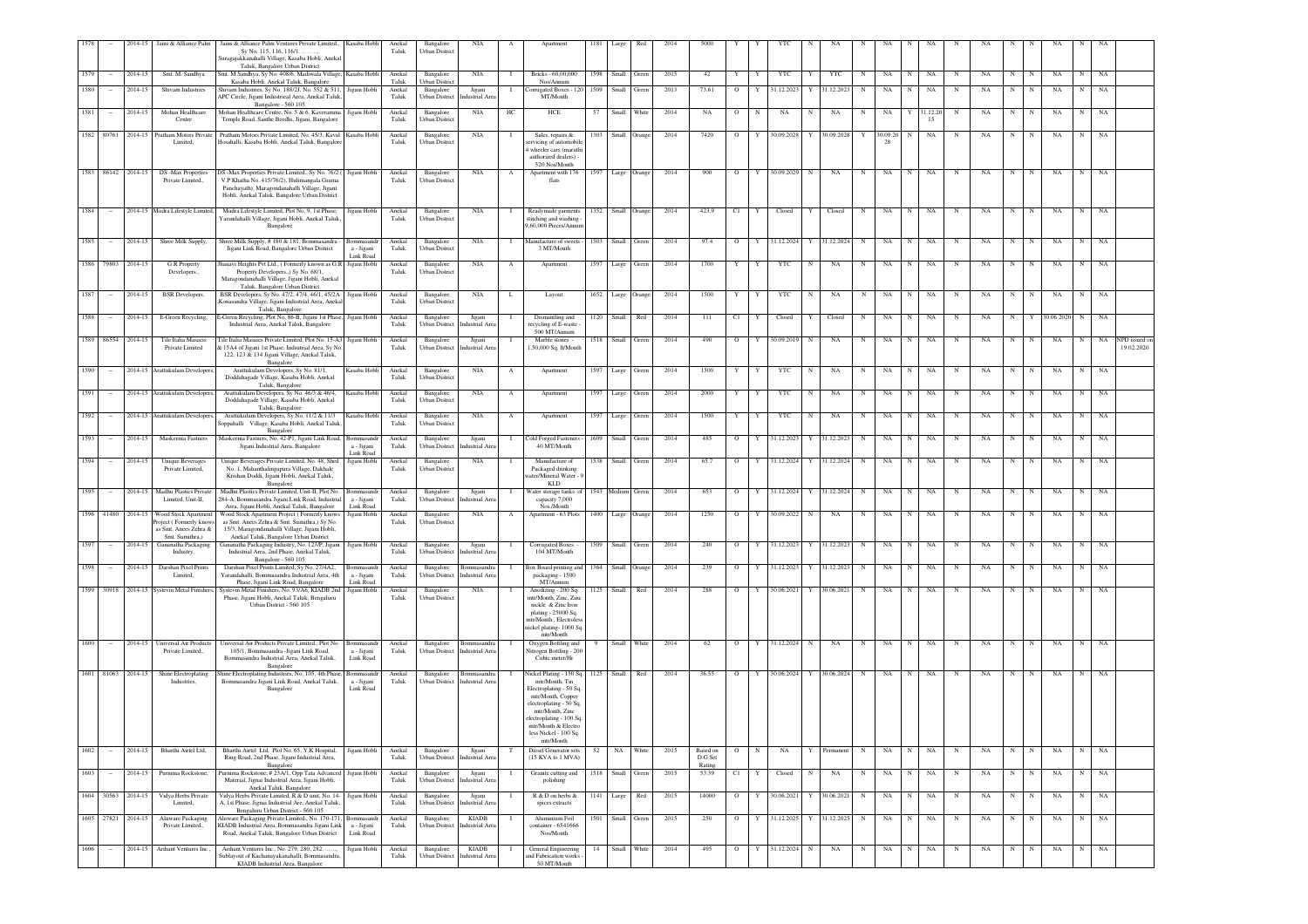| 1607       |            |                    | 2014-15 Infrany Trinity (Formerly<br>known as Infrany<br>Ventures),    | Infrany Trinity (Formerly known as Infrany<br>Ventures), Sy No. 16/2, 16/7, 16/8 & 16/9,<br>Thirupalya Village, Jigani Hobli, Anekal Taluk<br>Bengaluru                                                                          | Jigani Hobli                          | Anekal<br>Taluk           | Bangalore<br><b>Urban District</b>              | NIA                                  |              | Apartment with 135<br>flats                                                                                                                                                                                                                                                                                                                                                         | 1597 | Large                           | Green | 2015                     | 1200         |                |                                |   |                    |            |                |                      |         |            |             |            |            |           |             |                                                                           |
|------------|------------|--------------------|------------------------------------------------------------------------|----------------------------------------------------------------------------------------------------------------------------------------------------------------------------------------------------------------------------------|---------------------------------------|---------------------------|-------------------------------------------------|--------------------------------------|--------------|-------------------------------------------------------------------------------------------------------------------------------------------------------------------------------------------------------------------------------------------------------------------------------------------------------------------------------------------------------------------------------------|------|---------------------------------|-------|--------------------------|--------------|----------------|--------------------------------|---|--------------------|------------|----------------|----------------------|---------|------------|-------------|------------|------------|-----------|-------------|---------------------------------------------------------------------------|
| 1608       |            | 2014-15            | Jayakanth Rubber<br>Products Private<br>Limited.,                      | Jayakanth Rubber Products Private Limited., No. Jigani Hobli<br>15/A6, Road No. 2, 1st Phase, Jigani Industrial<br>Area, Jigani, Bengaluru                                                                                       |                                       | Anekal<br>Taluk           | Bangalore<br><b>Urban District</b>              | Jigani<br>ndustrial Are              |              | Rubber<br>products/components<br>12 Tons/Month                                                                                                                                                                                                                                                                                                                                      |      | 1552 Small Green                |       | 2015                     | 295.73       | $\circ$        | 31.12.2024                     | Y | 31.12.2024         |            | NA             | NA<br>N              |         | N          | NA          |            |            | NA        |             | NA                                                                        |
| 1609       |            | 2014-15            | Sunrise Fashions 2.                                                    | Sunrise Fashions 2, Sv No. 180/5, Situated at<br>Hullahalli, C.K Palya, Sakalavara Post,<br>Bannerghatta, Bangalore                                                                                                              | Jigani Hobli                          | Anckal<br>Taluk           | Bangalore<br><b>Urban District</b>              | <b>NIA</b>                           |              | Readymade leather<br>garments (Only cutting<br>and stitching) - 1.25<br>Lakh Pcs/Annum                                                                                                                                                                                                                                                                                              |      | 1589 Medium Orange              |       | 2015                     | 926          | $\circ$        | 31.12.2024<br>Y                |   | Y 31.12.2024       | Y          | 31.12.20<br>20 | NA<br>N              |         | N          | NA          | N          | N          | NA        |             | NA                                                                        |
| 1610       | $\sim$     | 2014-15            | Maniunatha Metal<br>Finishers.                                         | Manjunatha Metal Finishers, No. 105, 4th Phase,<br>Bommasandra Jigani Link Road, Anekal Taluk,<br>Bengaluru                                                                                                                      | Bommasand<br>a - Jigani<br>Link Road  | Anckal<br>Taluk           | Bangalore<br><b>Urban District</b>              | Bommasandra<br>ndustrial Are         |              | Electroplating                                                                                                                                                                                                                                                                                                                                                                      |      | $1125$ Small                    | Red   | 2015                     | -31          | C1             | Closed<br>Y                    | Y | Closed             | N          | NA.            | $_{\rm N}$           | NA<br>N |            | <b>NA</b>   | N          | N          | NA        | N           | NA                                                                        |
|            | 1611 29251 | 2014-15            | SFO Technologies<br>Private Limited.<br>(Electronics Division)         | SFO Technologies Private Limited, Plot No. 130-A,<br>KIADB Industrial Area, 4th Phase, Jigani Link<br>Road, Bommasandra Industrial Area, Anekal<br>Taluk, Bangalore Urban District- 560 099                                      | Bommasandr<br>a - Jigani<br>Link Road | Anekal<br>Taluk           | Bangalore<br><b>Urban District</b>              | Bommasandra<br>Industrial Are        |              | Tubelights fitting (<br>Sheet metal<br>components) with<br>wder coating - 2000                                                                                                                                                                                                                                                                                                      | 1125 | Small                           | Red   | 2015                     | 494          | $\circ$        | 0.06.2021<br>Y                 | Y | 30.06.2021         |            | 80.06.20<br>21 | N                    | NA      | N          | NA          | N          | N          | NA        |             | NA                                                                        |
|            |            |                    | 1612 29477 2014-15 Craftsman Automation<br>Private Limited             | Craftsman Automation Private Limited., No. 289/9, Jigani Hobli<br>Rajapura Village, Jigani LINK Road,<br>Bommasandra Industrial Area, Anekal Taluk,<br>Bengaluru                                                                 |                                       | Anekal<br>Taluk           | Bangalore<br><b>Urban District</b>              | Bommasandra<br><b>Industrial Are</b> |              | Engineering works<br>$(machining) - 1250$<br>MT/Month,<br>Manufacture of<br>Assembly of Special<br>purpose machine - 25<br>Nos/Month, Liquid<br>Painting activity -<br>30,000 Sq. mtr/Month<br>& Pressure die casting<br>1050 MT/Month                                                                                                                                              |      | 1369 Large                      | Red   | 2015                     | 1007.16      | $\Omega$       | 30.06.2021<br>Y                |   | Y 30.06.2021       | Y          | 30.06.20<br>21 | N<br>NA              |         | $_{\rm N}$ | NA          | N          | N          | NA        | N           | CFO yet to be<br>NA<br>issued                                             |
|            |            | 1613 79700 2014-15 | Ankit Aerospace Pvt<br>Ltd.                                            | Ankit Aerospace Pvt limited., No. 297 (New No. Jigani Hobli<br>475/506), Road No. 4, Haragadde Village, Jigani<br>Industrial Area, Anekal Taluk, Bangalore                                                                       |                                       | Anckal<br>Taluk           | Bangalore<br><b>Urban District</b>              | Jigani<br>ndustrial Are              | -1           | Machining of Aerospace 1609 Small Green<br>components of different<br>size and shape - 20<br>Tons/Month                                                                                                                                                                                                                                                                             |      |                                 |       | 2012                     | 412          | $\circ$        | Y 31.12.2024 Y 31.12.2024      |   |                    | Y          | 31.12.20<br>24 | N                    | NA      | $_{\rm N}$ | NA          | N          | $_{\rm N}$ | NA        | N           | <b>NA</b>                                                                 |
|            |            |                    | 1614 31156 2014-15 Biocon Pharma Limited                               | Biocon Pharma Limited., Plot No. 2, 3 & 4,<br>Bommasandra - Jigani Link Road Industrial Area<br>4th Phase, Anekal Taluk, Bangalore Urban District-<br>560 099                                                                    | Jigani Hobli                          | Anekal<br>Taluk           | Bangalore<br><b>Urban District</b>              | Bommasandra<br>Industrial Are        |              | Formulation of<br>harmaceuticals name<br>syrups, Capsules, Dry<br>syrup, Injections,<br>Tablets & Semisolid<br>dosage forms                                                                                                                                                                                                                                                         | 1359 | Large Orange                    |       | 2015                     | 19400        | $\circ$        | 30.09.2021<br>Y                |   | Y 30.09.2021 Y     |            | 30.09.20<br>21 | Permane<br>Y<br>nt   |         | Y          | 10.06.2020  | $_{\rm N}$ | $_{\rm N}$ | <b>NA</b> | N           | NA                                                                        |
|            |            |                    | 1615 25614 2014-15 Supreme Concrete Mix,                               | Supreme Concrete Mix, Sy No. 6/2,<br>Mahanthalingapura Village, Jigani Hobli, Anekal<br>Taluk, Bengaluru                                                                                                                         | Jigani Hobli                          | Anekal<br>Taluk           | Bangalore<br>Urban Distric                      | NIA                                  |              | Ready Mix Concrete -<br>60 Cubic meter/Mont                                                                                                                                                                                                                                                                                                                                         |      | 1548 Small Green                |       | 2015                     | 498          | $\circ$        | 31.12.2024 Y 31.12.2024 N<br>Y |   |                    |            | NA             | $\mathbb{N}$         | NA      | $_{\rm N}$ | NA          |            | $_{\rm N}$ | NA        | N           | NA                                                                        |
|            |            | 1616 32919 2014-15 | Ltd., (Formerly known<br>as Netshape Powder<br>Metals Private Limited. | Netshape Nutrition Pvt Netshape Nutrition Pvt Ltd., (Formerly known as Jigani Hobli<br>Netshape Powder Metals Private Limited., ), No. 80<br>E1, 1st Phase, Jigani Industrial Area, Jigani, Anekal<br>Taluk, Bengaluru - 562 106 |                                       | Anckal<br>Taluk           | Bangalore<br><b>Urban District</b>              | Jigani<br>ndustrial Are              |              | Ferrous and Non ferrous<br>Metal powder - 31.25<br>Ton/Month                                                                                                                                                                                                                                                                                                                        | 1104 | Small                           | Red   | 2015                     | 180.02       | $\circ$        | 30.06.2022                     |   | 30.06.2022         |            | 30.06.20<br>22 | NA                   |         | N          | NA          |            |            | NA        |             | <b>NA</b>                                                                 |
|            | 1617 25155 |                    | 2015-16 Gruhalakshmi Industrial<br>Works,                              | Gruhalakshmi Industrial Works, No. 73/1,<br>Dyavasandra Village, Jigani Hobli, Anekal Taluk,<br><b>Bangalore Urban District</b>                                                                                                  | Jigani Hobli                          | Anekal<br>Taluk           | Bangalore<br><b>Urban District</b>              | <b>NIA</b>                           |              | Fly wood & Laminating<br>works - 8333<br>MT/Month                                                                                                                                                                                                                                                                                                                                   | 1536 | Small Green                     |       | 2015                     | 46           | $\circ$        | 31.12.2024                     | N | NA                 | N          | NA             | N                    | NA      | N          | $_{\rm NA}$ | N          | N          | NA        |             | $_{\rm NA}$                                                               |
| 1618       |            |                    | 2015-16 Scope Vincom Industries<br>Private Limited.,                   | Scope Vincom Industries Private Limited., Sy No.<br>442, Jigani Village, Jigani Hobli, Anekal Taluk,<br>Bengaluru Urban District                                                                                                 | Jigani Hobli                          | Anekal<br>Taluk           | Bangalore<br><b>Urban District</b>              | NIA                                  |              | Engineering and<br>fabrication units with<br>surface treatment and<br>with trade effluent                                                                                                                                                                                                                                                                                           | 1322 | Small Orange                    |       | 2015                     | 702          | Y              | YTC<br>Y                       | Y | YTC                | N          | NA             | $_{\rm N}$<br>NA     | N       |            | $_{\rm NA}$ | N          | $_{\rm N}$ | NA        | N           | NA                                                                        |
| $1619 - -$ |            |                    | 2015-16 Megamorph Marketing<br>Private Limited.,                       | Megamorph Marketing Private Limited., Shed No.<br>B-6, 2nd Stage, KSSIDC 4th Phase, Bommasandra,<br>Bengaluru - 560 099                                                                                                          | Bommasandr<br>a 4th Phase             | Anekal<br>Taluk           | Bangalore<br>Urban District                     | <b>KSSIDC</b><br>ndustrial Are       |              | Manufacturing of<br>cleaning liquids :- Air<br>Freshner, Toiler bowl<br>cleaner Neutral Floor                                                                                                                                                                                                                                                                                       |      | 1344 Small Orange               |       | 2015                     | 69           | C1             | Closed<br>Y                    | N | NA                 | $_{\rm N}$ | NA             | ${\bf N}$<br>NA      |         | $_{\rm N}$ | $_{\rm NA}$ | N          | N          | NA        | $\mathbf N$ | NA<br>Industry<br>shifted in No.<br>9/2, Jigani<br><b>Industrial Area</b> |
|            |            |                    |                                                                        |                                                                                                                                                                                                                                  |                                       |                           |                                                 |                                      |              | Cleaner, Wooden<br>Polish/Furniture<br>maintenance, Metal &<br>Steel Polish, Heavy<br>Duty floor<br>cleaner/Degreaser,<br>Glass cleaner (Non<br>Ammonia),<br>Multipurpose cleaner<br>Hand wash liquid, Over<br>and Grill cleaner,<br>Utensil cleaner, Tile<br>scale remover,<br>Bathroom cleaner &<br>Sanitizer, Carpet<br>Shampoo, Car Shamp<br>& Concrete remover<br>120 KL/Month |      |                                 |       |                          |              |                |                                |   |                    |            |                |                      |         |            |             |            |            |           |             |                                                                           |
| 1620       | $\sim$     | 2015-16            | Vakil Housing<br>Development<br>Corporation Ltd.                       | Vakil Housing Development Corporation Ltd., Sy Kasaba Hobli<br>No. 102, Madivala Village, Kasaba Hobli,<br>Bengaluru Urban District                                                                                              |                                       | Anekal<br>Taluk           | Bangalore<br><b>Urban District</b>              | <b>NIA</b>                           | $\mathbf{A}$ | Apartment - 132 Flats 1400 Large Orange                                                                                                                                                                                                                                                                                                                                             |      |                                 |       | 2015                     | 1380         | $\overline{0}$ | 30.09.2021 N<br>Y              |   | NA                 | N          | NA .           | $\overline{N}$<br>NA |         | N          | NA          | N          | N          | NA        | N           | NA                                                                        |
|            |            | 1621 31932 2015-16 | Krueger International<br>Furniture Systems<br>Private Limited          | Krueger International Furniture Systems Private<br>Limited., Plot No. 55, Bommasandra - Jigani Link<br>Road, Industrial Area, Anekal Taluk, Bengaluru                                                                            | a - Jigani<br>Link Road               | Anekal<br>Taluk           | Bangalore<br><b>Urban District</b>              | Bommasandra<br>Industrial Area       |              | Manufacture of<br>Furnitures with cold<br>phosphating and powder<br>coating (Tables)- 1500<br>Nos/Month &<br>Manufactre of Furnitu<br>with cold phosphating &<br>sowder coating (chairs)<br>10000 Nos/Month                                                                                                                                                                         | 1125 | Large                           | Red   | 2013                     | 1820         |                | 30.06.2021                     |   | 30.06.2021         |            | 30.06.20<br>20 | NA                   |         |            | NA          |            |            | NA        |             | NA                                                                        |
|            |            |                    | S.V Developers.                                                        | v Developers, Sy No. 29, 33/4, 30/1, 30/2, 3, 3/<br>40/1, 40/2 & 42/1, Chikkahagade Village, Kasaba<br>Hobli, Anekal Taluk, Bengaluru Urban District                                                                             |                                       | Aneka<br>Taluk            | Bangalor<br><b>Urban District</b>               | NJA                                  |              | Layot                                                                                                                                                                                                                                                                                                                                                                               |      | .arg                            |       |                          |              |                | 1 I L                          |   |                    |            |                |                      |         |            |             |            |            |           |             |                                                                           |
| 1623       |            | 2015-16            | Arogyadhama,                                                           | Arogyadhama, Sy No. 11, Honnakalasapura<br>Village, Suragajakkanahalli, Anekal Taluk,<br>Bengaluru                                                                                                                               | Jigani Hobli                          | Anekal<br>Taluk           | Bangalore<br><b>Urban District</b>              | NIA                                  | HC           | HCE                                                                                                                                                                                                                                                                                                                                                                                 | 57   | Small White                     |       | 2015                     | NA           | $\circ$        | NA<br>N                        | N | NA                 | N          | NA             | 19                   | 0.06.20 | N          | NA          |            | N          | NA        |             | NA                                                                        |
| 1624       |            | 2015-16            | Shubham Health Card<br>Centre                                          | Shubham Health Care Center, No. 01, Huchappa<br>Building, Indlawadi Cross, Kasaba Hobli, Anekal<br>Taluk, Bengaluru - 562 106                                                                                                    | kasaba Hobli                          | Anekal<br>Taluk           | Bangalore<br><b>Urban District</b>              | <b>NIA</b>                           | НC           | HCE                                                                                                                                                                                                                                                                                                                                                                                 | 57   | Small White                     |       | 2015                     | NA           | $\circ$        | NA<br>$_{\rm N}$               | N | NA                 | N          | NA             | 19                   | 0.06.20 | N          | NA          | N          | N          | NA        | N           | NA                                                                        |
| 1626       | 1625 24659 | 2015-16<br>2015-16 | GTB Concrete LLP.,<br>Klassic Impex                                    | GTB Concrete LLP., Hulimangala Village, Anekal Jigani Hobli<br>Jigani Hobli, Anekal Taluk, Bengaluru<br>Klassic impex, Sy No. 81, 1st Phase, Jigani                                                                              | Jigani Hobli                          | Anckal<br>Taluk<br>Anekal | Bangalore<br><b>Urban District</b><br>Bangalore | <b>NIA</b><br>Jigani                 |              | Ready mix Cement<br>Concrete - 15000 Cubi<br>meter/Month<br>Granite cutting and                                                                                                                                                                                                                                                                                                     | 1518 | 1548 Small Green<br>Small Green |       | 16.05.2015<br>30.04.2015 | 372<br>85.74 | $\circ$<br>CI. | 31.12.2023<br>Closed<br>Y      |   | Y 31.12.2023<br>NA | N          | NA<br>NA       | NA<br>N<br>N         | NA      | N<br>N     | NA<br>NA    | N          | N<br>N     | NA<br>NA  |             | NA<br>NA<br>Return                                                        |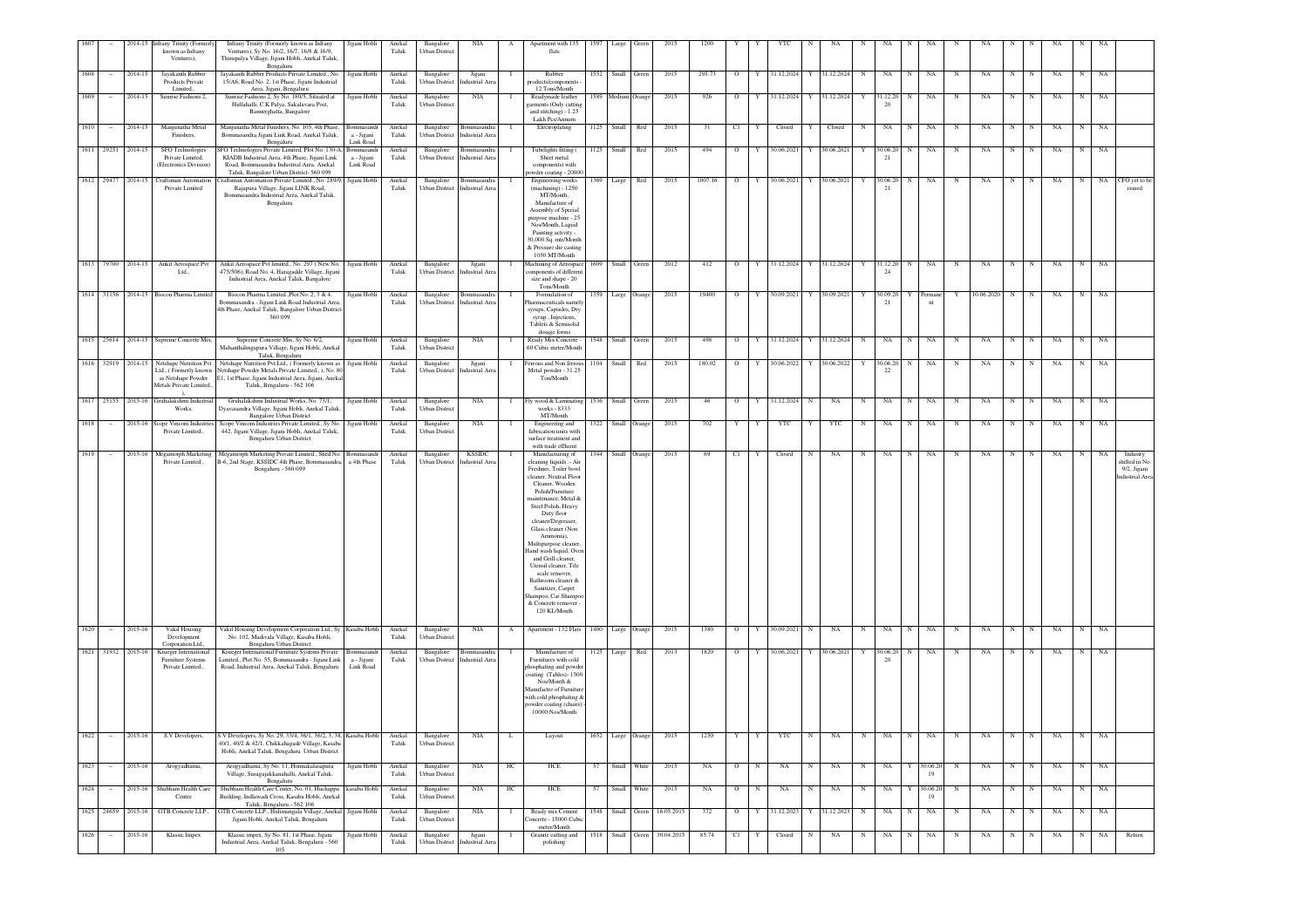| 1627 |        |                    | 81213 2015-16 Victory Powder Coating,                                     | Victory Powder Coating, No. 12, 4th Phase, Near<br>Guhring, Bommasandra Industrial Area, Anekal<br>Taluk, Bengaluru Urban District - 560 099                                                   | Bommasand<br>a 4th Phase             | Anekal<br>Taluk | Bangalore<br><b>Urban District</b> | 3ommasandra<br>Industrial Area |              | Powder coating with<br>pretreatment and<br>phosphating process<br>2900Sq. ft/month                                                                          | Small<br>1125      | Red           | 29.04.2015 | 70.35  | $\circ$  |   | 0.06.2024                  | 60.06.2024  |        |                |            |           |            |           |            |   |             |            |             |                                                                                      |
|------|--------|--------------------|---------------------------------------------------------------------------|------------------------------------------------------------------------------------------------------------------------------------------------------------------------------------------------|--------------------------------------|-----------------|------------------------------------|--------------------------------|--------------|-------------------------------------------------------------------------------------------------------------------------------------------------------------|--------------------|---------------|------------|--------|----------|---|----------------------------|-------------|--------|----------------|------------|-----------|------------|-----------|------------|---|-------------|------------|-------------|--------------------------------------------------------------------------------------|
|      |        |                    | 1628 40609 2015-16 S.K Structure LLP (<br>Formerly knonw as S.K<br>Infra) | S.K Structure LLP (Formerly knonw as S.K Infra) Jigani Hobli<br>Sy No. 82/1, Maragondanahalli Village, Jigani<br>Hobli, Anekal Taluk, Bengaluru Urban District                                 |                                      | Anekal<br>Taluk | Bangalore<br><b>Urban District</b> | <b>NIA</b>                     | $\mathbf{A}$ | Apartment - 185 Flats 1400 Large Orange                                                                                                                     |                    |               | 2015       | 2500   | $\circ$  | Y | 30.06.2022<br>N            | NA          |        | NA             | $_{\rm N}$ | NA        | N          | NA        | N          |   | NA          |            |             |                                                                                      |
| 1629 |        | 30644 2015-16      | National Granites,                                                        | National Granites, Sy No. 63/2 & 64/1, Haragadde Jigani Hobli<br>Village, Jigani Hobli, Anekal Taluk, Bengaluru<br>urban District                                                              |                                      | Anekal<br>Taluk | Bangalore<br><b>Urban Distric</b>  | <b>NIA</b>                     |              | Granite cutting and<br>polishing - 1850 Sq.<br>mtr/Month                                                                                                    | 1518<br>Small      | Green         | 2015       | 89.93  | $\circ$  |   | 31.12.2025<br>N            | NA          |        | NA             |            | NA        |            | NA        |            |   |             |            |             |                                                                                      |
| 1630 |        |                    | 2015-16 Kumar Organic Product<br>Limited.                                 | Kumar Organic Products Limited., Plot No. 126 & Jigani Hobli<br>130, Plot No. 36-A, New No. 70, Road No. 3,<br>Jigani Industrial Area, Anekal Taluk, Bengaluru<br>560 105                      |                                      | Anekal<br>Taluk | Bangalore<br>Urban Distric         | Jigani<br>ndustrial Are        |              | Pilot plant facility (R &<br>/Pilot plant for scaling<br>up the $R \& D$ developed<br>products)                                                             | 1182 Small         | Red           | 15.05.2015 | 3333   |          |   | <b>YTC</b>                 | <b>YTC</b>  |        | NA             |            | NA        | N          | NA        | N          |   | NA          |            | NA          |                                                                                      |
|      |        |                    | 1631 24861 2015-16 Ever Green Enterprises,                                | Ever Green Enterprises, Plot No. Old Sy No. 6/1, Jigani Hobli<br>New Sy No. 6P25, Bilwardahalli Village, Jigani<br>Hobli, Anekal Taluk, Bengaluru                                              |                                      | Anekal<br>Taluk | Bangalore<br><b>Urban District</b> | <b>NIA</b>                     |              | Segregation & sorting of<br>carton boxes, Garment<br>cotton cloth waste. MS<br>scrap, Paper waste,<br>lastic scrap, Steel scrap<br>& wood waste             | 1524 Small         | Green         | 2015       | 26     | C1       |   | Closed<br>N                | $_{\rm NA}$ |        | $_{\rm NA}$    | N          | NA        | N          | NA        | $_{\rm N}$ |   | NA          |            | NA          |                                                                                      |
| 1632 |        | 2015-16            | N.R Hostel                                                                | N.R Hostel, Sy No. 64, Karpur Village, Kasaba<br>Hobli, Anekal Taluk, Bengaluru                                                                                                                | Kasaba Hobl                          | Anekal<br>Taluk | Bangalore<br>Urban Distric         | <b>NIA</b>                     | $\mathbf{A}$ | Hostel Building with<br>250 Nos of Rooms                                                                                                                    | 1597<br>Large      | Green         | 2015       | 1176   |          |   | <b>YTC</b>                 | NA          |        | NA             |            | NA        | N          | NA        | N          |   | NA          |            | NA          |                                                                                      |
| 1633 | 24668  | 2015-16            | Sansera Engineering<br>Limited, Unit - 9                                  | Sansera Engineering Limited, Unit - 9, Plot No. 125 Jigani Hobli<br>& 126, 4th Phase, Bommasandra - Jigani Link<br>Road, Bengaluru                                                             |                                      | Anekal<br>Taluk | Bangalore<br><b>Urban District</b> | Bommasandra<br>ndustrial Are   |              | Air craft parts - 22000<br>Nos/Month                                                                                                                        | 1577<br>Large      | Green         | 2015       | 1472   | $\circ$  |   | 31.12.2024<br>Y            | 31.12.2024  |        | 31.12.20<br>22 |            | NA        | N          | <b>NA</b> | N          |   | <b>NA</b>   |            | NA          |                                                                                      |
| 1634 |        | 2015-16            | Sipani Properties Private<br>Limited.                                     | Sipani Properties Private Limited., Sy No. 151 &<br>152/1, Madiwala Village, Kasaba Hobli, Bengalur                                                                                            | Kasaba Hobl                          | Anekal<br>Taluk | Bangalore<br><b>Urban Distric</b>  | <b>NIA</b>                     | A            | Apartment                                                                                                                                                   | 1181 Large         | Red           | 2015       | 4000   |          |   | <b>YTC</b><br>N            | NA          |        | NA             |            | NA        | N          | NA        | N          |   | NA          |            | NA          |                                                                                      |
| 1635 |        | 24845 2015-16      | Jyothi Enterprises,,                                                      | Jyothi Enterprises,, Plot No. 31/9A, Behind Biocon Bommasand<br>Park, Vabasandra Village, Bommasandra-Jigani<br>Link Road, Anekal Talulk, Bengaluru.                                           | a - Jigani<br>Link Road              | Anekal<br>Taluk | Bangalore<br><b>Urban District</b> | NIA                            |              | Reprocessing of plastic<br>and manufacture of<br>plastic injection<br>nolding components<br>60 Ton/Month                                                    | 1543<br>Small      | Greer         | 2015       | 63.65  |          |   | 31.12.2024<br>N            | NA          |        | NA             |            | NA        |            | NA        |            |   |             |            |             |                                                                                      |
| 1636 |        | 24936 2015-16      | Moog Motion controls<br>Private Limited                                   | Moog Motion controls Private Limited., Plot No.<br>84. 4th Phase, KIADB Industrial Area.                                                                                                       | Bommasandr<br>a 4th Phase            | Anekal<br>Taluk | Bangalore<br><b>Urban Distric</b>  | Bommasandra<br>ndustrial Are   |              | Permanent magnet<br>syncronous motor - 5                                                                                                                    | Small<br>14        | White         | 2015       | 430    | $\circ$  | Y | 31.12.2024<br>Y            | 31.12.2024  | N      | NA             | N          | NA        | N          | <b>NA</b> | N          | N | <b>NA</b>   | N          | <b>NA</b>   |                                                                                      |
| 1637 |        | 24756 2015-16      | Sun Large Industries<br>Private Limited.                                  | Bommasandra, Anekal Taluk, Bengaluru<br>Sun Large Industries Private Limited, Plot No.<br>282/1/C, Bommasandra Jigani Link Raod, KAIDB<br>Industrial Area, Anekal Taluk, Bengaluru             | Bommasand<br>a - Jigani<br>Link Road | Anekal<br>Taluk | Bangalore<br><b>Urban District</b> | <b>KIADB</b><br>ndustrial An   |              | Nos/Month<br>Synthetic<br>monofilaments - 300<br>Ton/Month                                                                                                  | 1541 Large         | Green         | 2015       | 1830   | $\circ$  |   | 31.12.2024<br>N            | $_{\rm NA}$ | N      | $_{\rm NA}$    | N          | NA        | N          | NA        | N          | N | $_{\rm NA}$ | N          | $_{\rm NA}$ |                                                                                      |
|      |        | 1638 24739 2015-16 | Mango Mist Resorts                                                        | Mango Mist Resort, Sy No. 33 & 37,<br>Harappanahalli Village, Anekal Taluk, Bengaluru<br>560 083                                                                                               | Jigani Hobli                         | Anekal<br>Taluk | Bangalore<br>Urban Distric         | <b>NIA</b>                     | н            | Holiday resorts with 21<br>Cottages                                                                                                                         | 1593 Small         | Greer         | 2013       | 260.45 | $\circ$  |   | 31.12.2024<br>$\mathbf{v}$ | 31.12.2024  | N      | $_{\rm NA}$    | N          | NA        | N          | NA        | N          |   | NA          |            | $_{\rm NA}$ |                                                                                      |
|      |        | 1639 24894 2015-16 | Quick Mix Concrete<br>Formerly known as<br>Nishitas Cemix,                | Ouick Mix Concrete (Formerly known as Nishitas<br>Cemix, Plot Sy No. 66, Hullukasavanahalli,<br>Mantapa Panchayath, Bannerghatta Road, Jigani<br>Hobli, Anekal Taluk, Bengaluru Urban District | Jigani Hobli                         | Anekal<br>Taluk | Bangalore<br><b>Urban District</b> | NIA                            |              | Ready mix Cement<br>Concrete - 3000 Cubi<br>meter/Month                                                                                                     | 1548 Small Green   |               | 2015       | 123    | $\circ$  |   | 31.12.2025                 | 31.12.2025  | N      | NA             | N          | NA        | N          | NA        | N          |   | NA          |            | NA          |                                                                                      |
| 1640 |        | 2015-16            | J.K Die Cast,                                                             | J.K Die Cast, Plot No. 42/1, Road No. 3, 1st Phase, Jigani Hobli<br>Jigani Industrial Area, Anekal Taluk, Bengaluru                                                                            |                                      | Anekal<br>Taluk | Bangalore<br>Urban District        | Jigani<br>ndustrial Are        |              | Alluminium Die cast<br>components - 2<br>Lakh/Month                                                                                                         | 1165 Small         | Red           | 2013       | 79.1   | C1       |   | Closed                     | Closed      |        | NA             |            | NA        | N          | NA        | N          |   | NA          |            | NA          |                                                                                      |
|      |        |                    | 1641 30010 2015-16 Microlite Industries,                                  | Microlite Industries. Plot No. 98/O. Jigani<br>Industrial Area, 2nd Phase, Sy No. 113 & 114,<br>Jigani Hobli, Anekal Taluk, Bengaluru - 562 106                                                | Jigani Hobli                         | Anekal<br>Taluk | Bangalore<br><b>Urban District</b> | Jigani<br>ndustrial An         |              | Manufacture of Pure<br>lead & Lead alloys of<br>capacity 18,000<br>MT/Annum by using<br>crap batterie.<br>ure/remelted Lead and<br>other required chemicals | 1128<br>Small      | Red           | 2015       | 384    | C1       |   | Closed                     | Closed      | Closed | 30.06.20<br>21 |            | NA        |            | NA        |            |   |             |            |             |                                                                                      |
| 1642 |        |                    | 86829 2015-16 Senses Pharmaceuticals<br>Limited.,                         | Senses Pharmaceuticals Limited., No. 77, 3rd Road, Bommasandr<br>Bommasandra Industrial Area, Bommasandra 4th<br>Phase, Bengaluru - 560 099                                                    | a 4th Phase                          | Anekal<br>Taluk | Bangalore<br><b>Urban District</b> | Bommasandra<br>ndustrial Area  |              | Eye drops - 36,000<br>liters/Annum & Eye<br>ointment - 15000<br>Kgs/Annum                                                                                   | 1359 Small Orange  |               | 2015       | 450    | $\circ$  |   | 30.09.2029<br>Y            | 30.09.2029  | Y      | 30.09.20<br>20 | N          | NA        | $_{\rm N}$ | NA        | N          |   | NA          |            | NA          |                                                                                      |
| 1643 |        | 2015-16            | Abdul Razzak Sharief                                                      | Abdul Razzak Sharief, Sy No. 7/2 (P), Thirupalya   Jigani Hobli<br>Village, Jigani Hobli, Anekal Taluk, Bengaluru                                                                              |                                      | Anekal<br>Taluk | Bangalore<br>Jrban District        | <b>NIA</b>                     | $\mathbf{A}$ | Apartment                                                                                                                                                   | 1181 Large         | Red           | 2015       | 4000   |          |   | <b>YTC</b>                 | NA          |        | NA             |            | NA        | N          | NA        | N          |   | NA          |            | NA          |                                                                                      |
| 1644 | $\sim$ | 2015-16            | Arattukulam<br>Infrastructure<br>Constructions (P)<br>Limited             | Arattukulam Inrastructure constructions Private Kasaba Hobl<br>Limited., Sy No. 19, Soppahalli Village, Kasaba<br>Hobli, Anekal Taluk, Bengaluru                                               |                                      | Anekal<br>Taluk | Bangalore<br><b>Urban District</b> | <b>NIA</b>                     | $\mathbf{A}$ | Apartment with 69 flats                                                                                                                                     | 1400 Large Orange  |               | 2015       | 3000   |          |   | <b>YTC</b><br>N            | NA          | N      | NA             | N          | NA        | N          | NA        | N          |   | NA.         |            | NA          |                                                                                      |
| 1645 | $\sim$ |                    | 2015-16 Arattukulam Developers                                            | Arattukulam Developers, Sy No. 60/1, Soppahalli Kasaba Hobli<br>Village, Kasaba Hobli, Anekal Taluk, Bengaluru<br><b>Urban District</b>                                                        |                                      | Anckal<br>Taluk | Bangalore<br>Urban Distric         | NIA                            | $\mathbf{A}$ | Apartment                                                                                                                                                   | 1597 Large         | Green         | 2015       | 2000   | Y        | Y | <b>YTC</b><br>N            | NA          | N      | NA             | $_{\rm N}$ | NA        | N          | NA        | N          | N | NA          | $_{\rm N}$ | NA          |                                                                                      |
| 1646 |        |                    | 2015-16 Arattukulam Developers                                            | Arattukulam Developers, Sy No. 60/2, Soppahalli Kasaba Hobli<br>Village, Kasaba Hobli, Anekal Taluk, Bengaluru<br><b>Urban District</b>                                                        |                                      | Anekal<br>Taluk | Bangalore<br>Urban District        | $_{\rm NIA}$                   | A            | Apartment with 114<br>flats                                                                                                                                 | 1400<br>Large      | <b>Drange</b> | 2015       | 2000   | Y        | Y | <b>YTC</b><br>N            | <b>NA</b>   | N      | NA             | N          | NA        | N          | NA        | N          | N | <b>NA</b>   | N          | NA          |                                                                                      |
| 1647 |        |                    | 2015-16 Arattukulam Developers                                            | Arattukulam Developers, Sy No. 61/2, Soppahalli Kasaba Hobli<br>Village, Kasaba Hobli, Anekal Taluk, Bengaluru<br><b>Urban District</b>                                                        |                                      | Anekal<br>Taluk | Bangalore<br>Urban Distric         | $_{\rm NIA}$                   | $\mathbf{A}$ | Apartment                                                                                                                                                   | 1597 Large         | Green         | 2015       | 1500   | Y        |   | YTC<br>N                   | $_{\rm NA}$ | N      | $_{\rm NA}$    | N          | NA        | N          | NA        | $_{\rm N}$ | N | $_{\rm NA}$ | N          | $_{\rm NA}$ |                                                                                      |
| 1648 |        |                    | 2015-16 Arattukulam Developers                                            | Arattukulam Developers, Sy No. 100/4 & 101/1, Kasaba Hobli<br>Lingapura Village, Kasaba Hobli, Anekal Taluk,<br>Bengaluru Urban District                                                       |                                      | Anekal<br>Taluk | Bangalore<br><b>Urban District</b> | <b>NIA</b>                     | A            | Apartment with 37 Nos<br>of villas                                                                                                                          | 1597<br>Large      | Greer         | 2015       | 1500   |          |   | YTC<br>N                   | NA          |        | NA             | N          | NA        | N          | NA        | N          |   | NA          |            | $_{\rm NA}$ |                                                                                      |
| 1649 | $\sim$ | 2015-16            | MA Sharada<br>Constructions.                                              | MA Sharada Constructions, 19/1, 19/2, 21/1, 22/2 Jigani Hobli<br>& 22/3, Kachanayakanahalli Village, Jigani Hobli,<br>Anekal Taluk, Bengaluru Urban District                                   |                                      | Anekal<br>Taluk | Bangalore<br><b>Urban District</b> | NIA                            | $\mathbf{A}$ | Apartment - 49 flats                                                                                                                                        | 1400 Medium Orange |               | 2015       | 750    | $\circ$  | Y | 30.09.2022<br>N            | NA          | N      | NA             | $_{\rm N}$ | NA        | N          | NA        | N          | N | NA          | N          | NA          |                                                                                      |
| 1650 | $\sim$ | 2015-16            | Sri Sai Balaji<br>Contructions.                                           | Sri Sai Balaii Contructions, Sv No. 81.<br>Kachanayakanahlli Village, Jigani Hobli, Anekal<br>Taluk, Bengaluru                                                                                 | Jigani Hobli                         | Anckal<br>Taluk | Bangalore<br><b>Urban District</b> | <b>NIA</b>                     | $\mathbf{A}$ | Apartment with 68 flats 1597 Medium                                                                                                                         |                    | Green         | 2015       | 917    | Y        | Y | <b>YTC</b><br>$_{\rm N}$   | NA          | N      | NA             | $_{\rm N}$ | NA        | N          | <b>NA</b> | N          | N | NA          | N          | NA          |                                                                                      |
| 1651 |        | 34791 2015-16      | Sequent Research<br>Limited                                               | Sequent Research Limited., #11, KIADB Industrial Jigani Hobli<br>Area, 1st Phase, Jigani, Anekal Taluk, Bengaluru<br>urban District - 560 105                                                  |                                      | Anekal<br>Taluk | Bangalore<br><b>Urban District</b> | <b>KIADB</b><br>ndustrial Area |              | Analytical & Bio<br>Analytical testing lab                                                                                                                  | 1182 Medium        | Red           | 2015       | 613    | C1       |   | Closed<br>Y                | Closed      | Closed | Closed         | N          | NA        | $_{\rm N}$ | NA        | $_{\rm N}$ | N | $_{\rm NA}$ | N          | $_{\rm NA}$ |                                                                                      |
|      |        | 1652 26491 2015-16 | <b>MAA</b> Export                                                         | MAA Export, Sy No. 63/2 & 64/1, Haragadde Jigani Hobli<br>Village, Jigani Hobli, Anekal Taluk, Bengaluru                                                                                       |                                      | Anekal<br>Taluk | Bangalore<br><b>Urban District</b> | NIA                            |              | Granite cutting and 1518 Small Green<br>polishing                                                                                                           |                    |               | 2015       | 92.29  |          |   | YTC<br>$\mathbb N$         | NA          | N      | NA             | N          | NA        | N          | NA        | N          | N | NA          | $_{\rm N}$ | NA          |                                                                                      |
| 1653 |        | 30401 2015-16      | <b>Pawansut Granites</b>                                                  | Pawansut Granites, Sy No. 114, Haragadde<br>Village, Jigani Hobli, Anekal Taluk, Bengaluru                                                                                                     | Jigani Hobli                         | Anckal<br>Taluk | Bangalore<br><b>Urban District</b> | <b>NIA</b>                     |              | Granite cutting and<br>polishing - 1850 Sq.<br>mtr/Month                                                                                                    | $1518$ Small       | Green         | 2015       |        | $\Omega$ |   | 31.12.2025                 | <b>NA</b>   |        | NA             | N          | <b>NA</b> |            | NA        | N          |   | NA          |            | NA          |                                                                                      |
| 1654 |        | 2015-16            | Gowri Ideal Homes                                                         | Gowri Ideal Homes, Site No. 792, Sy No. 70, Ideal Jigani Hobli<br>Homes Hitech Lavout, Kvalasanahalli, Jigani<br>Hobli, Bengaluru                                                              |                                      | Anekal<br>Taluk | Bangalore<br><b>Urban District</b> | <b>NIA</b>                     | $\mathbf{A}$ | Apartment with 238<br>flats                                                                                                                                 | 1162 Large         | Red           | 2015       | 4800   |          |   | <b>YTC</b><br>N            | NA          |        | NA.            | N          | NA        | N          | NA.       | N          |   | NA.         |            | NA          | Now CFEexp<br>application<br>forwarded to<br>BO vide No.<br>12993 dtd:<br>13.01.2016 |
| 1655 |        | 2015-16            | Mile Stone Projects<br>Private Limited                                    | Miles Stone Project Private Limited, Sy No. 98/2, Jigani Hobli<br>60 ft Road, Miles Stone Palms Layout, Haragadde                                                                              |                                      | Anekal<br>Taluk | Bangalore<br><b>Urban District</b> | <b>NIA</b>                     | $\mathbf{A}$ | Apartment with 80<br>Flats                                                                                                                                  | 1597 Medium        | Green         | 2015       | 950    | Y        | Y | YTC<br>N                   | NA          | N      | NA             | N          | NA        | $_{\rm N}$ | <b>NA</b> | N          | N | NA          | N          | <b>NA</b>   |                                                                                      |
| 1656 | $\sim$ | 2015-16            | Smt. R Kusuma                                                             | Village, Jigani Hobli, Anekal Taluk, Bengaluru<br>Smt R. Kusuma, Sv No. 10/2, 10/3 & 10/4.<br>Maragondahanalli Village, Jigani Hobli, Anekal<br>Taluk, Bengaluru                               | Jigani Hobli                         | Anekal<br>Taluk | Bangalore<br><b>Urban District</b> | <b>NIA</b>                     | A            | Apartment with 100<br>flats                                                                                                                                 | 1597 Medium        | Green         | 2015       | 915    | Y        | Y | YTC<br>N                   | NA          | N      | NA             | N          | NA        | N          | NA        | $_{\rm N}$ | N | NA          | N          | NA          |                                                                                      |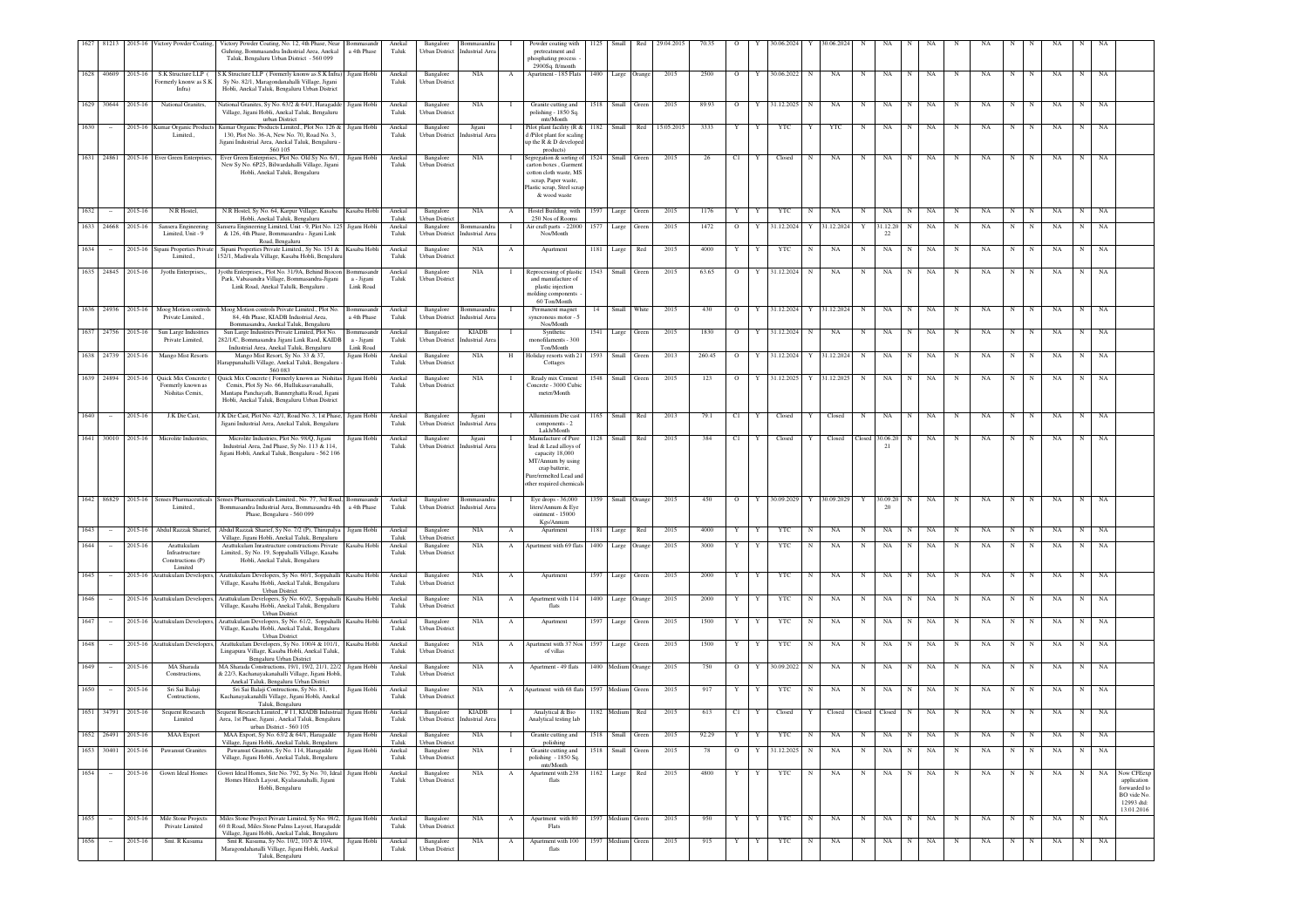| 1657         |               | 25031 2015-16                 | Adarsha Packaging<br>Private Limited                                     | Adarsha Packaging Private Limited, Plot No.<br>93/A8, 2nd Phase, KIADB, Jigani, Anekal Taluk,<br>Bengaluru                                                                                                                                                                                                                                                                 | Jigani Hobli                 | Anekal<br>Taluk           | Bangalore<br><b>Urban District</b>                         | <b>KIADB</b><br>Industrial Area |              | Corrugated Boxes -<br>89.6920 Ton/Month                                         | 1509         | Small              | Green            | 2015         | 142                 | $\circ$            |   | 31.12.2024                         | 31.12.202   |            | NA       |        | NA             |        | NA        |        |            | NA          | NA                 |                    |
|--------------|---------------|-------------------------------|--------------------------------------------------------------------------|----------------------------------------------------------------------------------------------------------------------------------------------------------------------------------------------------------------------------------------------------------------------------------------------------------------------------------------------------------------------------|------------------------------|---------------------------|------------------------------------------------------------|---------------------------------|--------------|---------------------------------------------------------------------------------|--------------|--------------------|------------------|--------------|---------------------|--------------------|---|------------------------------------|-------------|------------|----------|--------|----------------|--------|-----------|--------|------------|-------------|--------------------|--------------------|
| 1658         |               |                               | 2015-16 Sipani Properties Private<br>Limited.                            | Sipani Properties Private Limited., Sy No. 168 & Kasaba Hobl<br>169, Madiwala Village, Kasaba Hobli, Anekal<br>Taluk, Bengaluru Urban District                                                                                                                                                                                                                             |                              | Anckal<br>Taluk           | Bangalore<br><b>Urban District</b>                         | <b>NIA</b>                      |              | Apartment with 188<br>flats                                                     |              | 1181 Large         | Red              | 2015         | 4800                |                    |   | YTC                                | NA          | N          | NA       | N      | NA             | N      | NA        | N      |            | NA          | <b>NA</b>          |                    |
| 1659         |               | 2015-16                       | Neha Clinic                                                              | Neha Clinic, Bannerghatta Circle, Bannerghatta<br>Village, Anekal Taluk, Bengaluru - 560 083                                                                                                                                                                                                                                                                               | Jigani Hobli                 | Anckal<br>Taluk           | Bangalore<br><b>Urban District</b>                         | <b>NIA</b>                      | HC           | HCE                                                                             | 57           | Small              | White            | 2015         | <b>NA</b>           | $\circ$            | N | NA<br>Ν                            | NA          | N          | NA       |        | 30.06.20<br>16 | N      | <b>NA</b> | N      | N          | NA          | <b>NA</b>          |                    |
| 1660         |               | 2015-16                       | <b>Creation Shelters Priva</b><br>Limited.                               | Creation Shelters Private Limited., Sy Nos. 107,<br>109/1, 109/4, 110, 112, 114/1, 114/2, 114/3,<br>114/4, 115/1, 115/6, 115/7, 116/1, 116/3, 116/4,<br>116/6, 117/1, 117/2, 117/3, 117/4, 117/5, 118/1<br>118/2, 119, 120/1, 120/2, 120/3, 121, 122, 123/2<br>152/1, 152/2, 154/2, 155 & 156 Rajapura Village<br>Jigani Hobli, Anekal Taluk, Bengaluru Urban<br>District. | Jigani Hobli                 | Anekal<br>Taluk           | Bangalore<br>Urban District                                | NIA                             |              | Layout                                                                          | 1652         | Large              | <b>Drang</b>     | 2015         | 2900                |                    |   | <b>YTC</b>                         | NA          |            | NA       |        | NA             |        | NA        |        |            | NA          | NA                 |                    |
| 1661         | $\sim$        |                               |                                                                          | 2015-16 Viom Networks Limited Viom Networks Limited, #23/2, Near gangamma<br>Temple, Thimmaraya Layout, Hosur Main Road                                                                                                                                                                                                                                                    | Jigani Hobli                 | Anekal<br>Taluk           | Bangalore<br><b>Urban Distric</b>                          | NIA                             |              | <b>Diesel Generator sets</b><br>(15 KVA to 1 MVA                                | 52           | NA                 | White            | 2015         | Based on<br>D.G Set | $\circ$            | N | NA                                 | Permanent   | N          | NA       |        | NA             | N      | NA        |        |            | NA          | N                  |                    |
|              | 1662 25222    | 2015-16                       | Kern - Liebers India<br>Private Limited.,                                | Bangalore<br>Kern - Liebers India Private Limited., Plot No. 143, Jigani Hobli<br>4th Phase, Bommasandra Industrial Area,                                                                                                                                                                                                                                                  |                              | Anekal<br>Taluk           | Bangalore<br>Urban District                                | Bom<br>asandra<br>ndustrial Are |              | Spring casette assembly<br>1250000 Nos/Month                                    | 14           | Small              | White            | 2015         | Rating<br>46        | C1                 |   | Closed                             | NA          |            | NA       |        | NA             |        | NA        |        |            | NA          |                    |                    |
| 1663         |               | 2015-16                       | Murali Reddy .M                                                          | Yarandahalli, Bangalore<br>Murali Reddy M of M/s Profound Developers at Sy<br>Nos. 230/1, 233, 234/1, 235/1, 235/2, 236/1,<br>236/2, 237, 273/3A, 273/3B, 274, 275/1A,<br>275/1B. 275/2. 276/6. 279/6. 279/7. 280/1. 280/2<br>280/3 292 & 293 of Haragadde Village, Jigani                                                                                                 | Jigani Hobli                 | Anekal<br>Taluk           | Bangalore<br><b>Urban District</b>                         | <b>NIA</b>                      | $\mathbf{L}$ | Layout                                                                          |              | 1652 Medium Orange |                  | 2015         | 830                 |                    |   | <b>YTC</b><br>N                    | NA          |            | NA       |        | NA             | N      | NA        |        |            | NA          | NA                 |                    |
|              |               | 1664 35122 2015-16            | Nature Granite                                                           | Hobli, Anekal Taluk, Bengaluru Urban District<br>Natura Granites, Sv No. 113/2, Shed No. 6, (Old                                                                                                                                                                                                                                                                           | Jigani hobli                 | Anekal                    | Bangalore                                                  | <b>NIA</b>                      |              | Granite cutting and                                                             | 1518         | Small Green        |                  | 2013         | 71.23               | $\circ$            | Y | 31.12.2027<br>N                    | NA          | N          | NA       | N      | NA             | N      | NA        | N      | N          | NA          | <b>NA</b><br>N     |                    |
| 1665         |               | 2015-16                       | Anjaneya Granites                                                        | y No. 179/6), Hullahalli, Jigani Hobli, Sakalavar<br>Post, Anekal Taluk, Bengaluru - 560 083<br>Anjaneya Granites, Sy No. 119/2, Hullahalli,                                                                                                                                                                                                                               | Jigani hobli                 | Taluk<br>Anekal           | <b>Urban Distric</b><br>Bangalore                          | <b>NIA</b>                      |              | polishing - 1765 Sq.<br>mtr/Month<br>Granite cutting and                        | 1518         | Small              | Green            | 2013         | 56.68               | C1                 | Y | Closed<br>N                        | NA          | N          | NA       | N      | NA             | N      | <b>NA</b> | N      | N          | NA.         | <b>NA</b><br>N     |                    |
| 1666         | 35126         | 2015-16                       | Sai Krupa Granites                                                       | Chennaiana Palya, Sakalavara Post, Bengaluru<br>560.083<br>Sai Krupa Granites, Sy No. 113/2, Shed No. 4-A,                                                                                                                                                                                                                                                                 | Jigani hobli                 | Taluk<br>Anekal           | <b>Urban Distric</b><br>Bangalore                          | <b>NIA</b>                      |              | polishing - 20000 So<br>ft/Month<br>Granite cutting and                         | 1518         | Small              | Green            | 2013         | 94                  | $\circ$            | Y | 31.12.2027<br>N                    | $_{\rm NA}$ | N          | NA       | N      | $_{\rm NA}$    | N      | NA        | N      |            | NA          | $_{\rm NA}$<br>N   |                    |
| 1667         |               | 35124 2015-16                 | Natura Granites                                                          | Hullahalli, Chenniana Palva, Sakalayara Post,<br>Bengaluru<br>Natura Granites (I) Private Limited, No. 119/5,                                                                                                                                                                                                                                                              | Jigani hobli                 | Taluk<br>Anekal           | <b>Urban District</b><br>Bangalore                         | $_{\rm NIA}$                    |              | polishing<br>Granite cutting and                                                |              | 1518 Small         | Green            | 2013         | 122                 | $\circ$            |   | 31.12.2027<br>N                    | NA          | N          | NA       | N      | $_{\rm NA}$    | N      | NA        | N      | N          | NA          | NA<br>N            |                    |
|              |               | 1668 35128 2015-16            | Aryan Granite                                                            | Shed No. 13, Hullahalli, Chinnayana Palya,<br>Sakalavara Post, Bengaluru<br>Arvan Granites, Sv No. 119/2, Shed No. 10.                                                                                                                                                                                                                                                     | Jigani hobli                 | Taluk<br>Anekal           | Urban Distric<br>Bangalore                                 | <b>NIA</b>                      |              | polishing - 1800 Sq.<br>mtr/Month<br>Granite cutting and                        | 1518         | Small              | Green            | 2013         | 48                  | $\circ$            |   | 31.12.2027<br>N                    | NA          | N          | NA       | N      | NA             | N      | NA        | N      | N          | NA          | NA<br>N            |                    |
|              |               | 1669 35127 2015-16            | <b>Adinath Stones</b>                                                    | Hullahalli, Chennaiana Palya, Skalavara Post,<br>Bengaluru - 560 083<br>Adinath Stones, Sy No. 113/2, Shed No. 14B,<br>Hullahalli , Chennaiana Palva, Sakalayara Post                                                                                                                                                                                                      | Jigani hobli                 | Taluk<br>Anekal           | <b>Urban District</b><br>Bangalore                         | <b>NIA</b>                      |              | polishing -1800 Sq.<br>mtr/Month<br>Granite cutting and                         |              | 1518 Small Green   |                  | 2013         | 80.8                | $\circ$            |   | 31.12.2027<br>N                    | NA          | N          | NA       | N      | NA             | N      | NA        | N      |            | NA          | <b>NA</b><br>N     |                    |
|              | 1670 30196    | 2015-16                       | Sunrol Oil India                                                         | Bengaluru - 560 083<br>Sunrol Oil India, No, Q4, 2nd Main, Ambedkar<br>Industrial Estate, KSSIDC, Jigani, Anekal Taluk,                                                                                                                                                                                                                                                    | Jigani Hobl                  | Taluk<br>Anekal<br>Taluk  | <b>Urban Distric</b><br>Bangalore<br><b>Urban District</b> | Dr. B.R<br>Ambedkar             |              | polishing - 1800 Sq.<br>mtr/Month<br><b>Blending of Lubricants</b>              | 1534         | Small              | Green            | 2014         | 41.03               | $\circ$            |   | 31.12.2025<br>Y                    | 31.12.2025  |            | NA.      |        | NA             |        | NA        | N      |            | NA          | NA                 |                    |
|              |               |                               |                                                                          | Bengaluru                                                                                                                                                                                                                                                                                                                                                                  |                              |                           |                                                            | Industrial<br>Estate            |              | and packing using base<br>oil & additives as<br>products - 2400<br>MT/Month     |              | 1518 Small Green   |                  |              |                     |                    |   |                                    |             |            |          |        |                |        |           |        |            |             |                    |                    |
|              |               | 1671 35117 2015-16            | Varsha Exports                                                           | Varsha Exports, Sy No. 119/2, Shed No. 8,<br>Hullahalli, Chennaiana Palva, Sakalayara Post.<br>Bannerghatta Road, Bangalore                                                                                                                                                                                                                                                | Jigani hobli                 | Anckal<br>Taluk           | Bangalore<br><b>Urban District</b>                         | <b>NIA</b>                      |              | Granite cutting and<br>polishing - 1800 Sq.<br>mtr/Month                        |              |                    |                  | 2013         | 79.75               | $\circ$            | Y | 31.12.2027<br>N                    | NA          | N          | NA       | N      | NA             | N      | NA        | N      | N          | NA          | <b>NA</b>          |                    |
| 1672         |               | 2015-16                       | <b>Prime Stones</b>                                                      | Prime Stones, Sy No. 113/2, Hullahalli,<br>Chennaiana Palya, Sakalavara Post, Bangalore                                                                                                                                                                                                                                                                                    | Jigani hobli                 | Anekal<br>Taluk           | Bangalore<br><b>Urban Distric</b>                          | <b>NIA</b>                      |              | Granite cutting and<br>$n$ olishin $\sigma$ - 20000<br>Sq.ft/Month              | 1518         | Small              | Green            | 2013         | 82.09               | Cl                 |   | Closed<br>N                        | <b>NA</b>   | N          | NA.      | N      | NA             | N      | NA        | N      |            | <b>NA</b>   | NA                 |                    |
| 1673         |               |                               | 2015-16 Gowri Granite Industrie                                          | Gowri Granite Industries, Sy No. 113/2 Shed No.<br>3B, Hullahalli, Chinnaiana Palya, Sakalavara Post<br>Bannerghatta Road, Bangalore - 560 083                                                                                                                                                                                                                             | Jigani hobl                  | Anekal<br>Taluk           | Bangalor<br>Urban Distric                                  | NIA                             |              | Granite cutting and<br>polishing - 15000<br>Sq.ft/Month                         |              | 1518 Small         | Green            | 2013         | 98.89               | C1                 |   | Closed<br>N                        | NA          |            | NA       |        | NA             | N      | NA        | N      |            | NA          | NA                 |                    |
|              | 1674 36505    | 2015-16<br>1675 35129 2015-16 | Kriti Granites<br>Solar Granite Exports                                  | Kirti Granites, Sy No. 179/4, Shed No. 1,<br>Hullahalli, Chennaiana Palya, Sakalavara Post,<br>Bangalore<br>Solar Granite Exports, Sv No. 112/3, Shed No.                                                                                                                                                                                                                  | Jigani hobli<br>Jigani hobli | Anekal<br>Taluk<br>Anekal | Bangalore<br>Urban Distric                                 | <b>NIA</b><br><b>NIA</b>        |              | Granite cutting and<br>polishing - 1800 Sq.<br>mtr/Month<br>Granite cutting and | 1518<br>1518 | Small<br>Small     | Green<br>Green   | 2013<br>2013 | 178<br>181          | $\circ$<br>$\circ$ | Y | 31.12.2027<br>N<br>31.12.2027<br>N | NA<br>NA    | N          | NA<br>NA | N      | NA<br>NA       | N      | NA<br>NA  | N<br>N |            | NA          | NA<br>N<br>NA<br>N |                    |
| 1676         | $\sim$        | 2015-16                       | <b>Banashree Arak Forest</b>                                             | 1A, Hullahalli, Chinnaiana Palya, Sakalavara Pos<br>Jigani hobli, Anekal Taluk, Bangalore<br>Banashree Arak Forest View, Sy No. 112/1,                                                                                                                                                                                                                                     | Jigani Hobli                 | Taluk<br>Anekal           | Bangalore<br><b>Urban Distric</b><br>Bangalore             | <b>NIA</b>                      | $\mathbf{A}$ | polishing - 1858 Sq.<br>mtr/Month<br>Apartment                                  | 1400         | Large              | Orange           | 2015         | 3924                | Y                  | Y | <b>YTC</b><br>N                    | NA          | N          | NA       | N      | NA             | N<br>N | <b>NA</b> | N      | N<br>N     | NA<br>NA    | <b>NA</b><br>N     |                    |
| 1677         | ÷             | 2015-16                       | View<br><b>Banashree Arak Forest</b>                                     | Suragajakkanahalli Village, Anekal Taluk,<br>Bengaluru<br>Banashree Arak Forest View, Sy No. 112/2,                                                                                                                                                                                                                                                                        | Jigani Hobli                 | Taluk<br>Anekal           | Urban Distric<br>Bangalore                                 | $_{\rm NIA}$                    | $\mathbf{A}$ | Apartment                                                                       |              | 1400 Large         | Orange           | 2015         | 3924                | Y                  |   | <b>YTC</b><br>N                    | $_{\rm NA}$ | $_{\rm N}$ | NA       | N      | $_{\rm NA}$    | N      | NA        | N      |            | $_{\rm NA}$ | NA<br>N            |                    |
|              | 1678 28518    | 2015-16                       | View<br>GVK Bio-Science Pvt                                              | Suragajakkanahalli Village, Anekal Taluk,<br>Bengaluru<br>GVK Bio-Science Pvt Limited, Plot No. 284-A,                                                                                                                                                                                                                                                                     | Bommasand                    | Taluk<br>Anekal           | Urban Distric<br>Bangalore                                 | Jigani                          |              | R & D Center for                                                                | 1182         | Large              | Red              | 2015         | 4057                | $\circ$            |   | 30.06.2021<br>Y                    | 30.06.2021  |            | 30.06.20 |        | NA             | N      | NA        | N      |            | NA          | NA                 |                    |
|              |               |                               | Ltd.                                                                     | Bommasandra Jigani Link Road, Bommasandra<br>Industrial Area, 4th Phase, Anekal Taluk,<br><b>Bangalore Dist</b>                                                                                                                                                                                                                                                            | a - Jigani<br>Link Road      | Taluk                     | <b>Urban District</b>                                      | dustrial Ar                     |              | hemistry services with<br>00 Fume Hoods (FHs<br>only in Phase -1                |              |                    |                  |              |                     |                    |   |                                    |             |            | 23       |        |                |        |           |        |            |             |                    |                    |
| 1679         |               | 2015-16                       | <b>LVS</b> Granites                                                      | LVS Granites, Sy No. 194/2, Hullahalli,<br>Chinnayana Palya, Sakalavara Post, Jigani Hobli,<br>Anekal Taluk, Bangalore                                                                                                                                                                                                                                                     | Jigani Hobl                  | Anekal<br>Taluk           | Bangalore<br>Urban Distric                                 | <b>NIA</b>                      |              | Granite cutting and<br>polishing - 20,000<br>Sq.ft/Month                        | 1518         | Small              | Greet            | 2013         | 10000               | C1                 |   | Closed<br>N                        | NA          | N          | NA       | N      | $_{\rm NA}$    | N      | NA        | N      | N          | NA          | N<br>NA            |                    |
| 1680         | $\sim$        | 2015-16                       | SMG Tiles & Slabs                                                        | SMG Tiles & Slabs, Sv No. 112/3, Shed No. 3<br>Hullahallii, Chennaiana Palya, Sakalavara Post<br>Bangalore                                                                                                                                                                                                                                                                 | Jigani Hobli                 | Anekal<br>Taluk           | Bangalore<br>Urban Distric                                 | NIA                             |              | Granite cutting and<br>polishing -15000<br>Sq.ft/Month                          |              | 1518 Small         | Green            | 2013         | 93.76               | C1                 | Y | Closed<br>N                        | NA          | N          | NA       | N      | NA             | N      | NA        | N      | $_{\rm N}$ | NA          | NA<br>N            |                    |
| 1681         | 35294         | 2015-16                       | Solar Marbles &<br>Granites                                              | Solar Marbles & Granites, Sy No. 194/2,<br>Hullahalli, Chennaiana Palya, Sakalavara Post<br>Bangalore                                                                                                                                                                                                                                                                      | Jigani Hobli                 | Anekal<br>Taluk           | Bangalore<br>Urban Distric                                 | <b>NIA</b>                      |              | Granite cutting and<br>polishing - 18000 Sq<br>ft/Month                         | 1518         | Small              | Green            | 2013         | 87.74               | C1                 | Y | Closed<br>N                        | NA          | N          | NA       | N      | $_{\rm NA}$    | N      | <b>NA</b> | N      | N          | NA          | <b>NA</b><br>N     | Payment<br>pending |
| 1682         | 35125         |                               | 2015-16 Marudhar International                                           | Marudhar International, Sy No. 113/1, Chinnayana<br>Palya Hullahalli Sakalayara Post Jigani Hobli<br>Anekal Taluk, Bangalore - 560 083                                                                                                                                                                                                                                     | Jigani Hobli                 | Anekal<br>Taluk           | Bangalore<br><b>Urban District</b>                         | NIA                             |              | Granite cutting and<br>polishing - 1800 Sq<br>mtr/Month                         | 1518         | Small              | Green            | 2013         | 120                 | $\circ$            | Y | 31.12.2027<br>N                    | NA          | N          | NA       | N      | NA             | N      | NA        | N      | N          | NA          | NA<br>N            |                    |
|              |               | 1683 87489 2015-16            | Subha Builders &<br>Developers                                           | Subha Builders & Developers, Sy No. 89/3 & 90/1, Kasaba Hobli<br>Byagadadenahalli Village, Kasaba Hobli, Anekal<br>Taluk Bangalore Urban District                                                                                                                                                                                                                          |                              | Anekal<br>Taluk           | Bangalore<br><b>Urban District</b>                         | NIA                             | A            | Apartment - 180 flats                                                           | 1400         | Large              | Orange           | 2015         | 2300                | $\circ$            |   | 30.09.2024<br>N                    | NA          |            | NA       |        | NA             |        | NA        |        |            | NA          |                    |                    |
| 1684<br>1685 |               | 2015-16                       | 2015-16 Sipani Properties Private<br>Limited.<br><b>Usha Enterprises</b> | Sipani properties Private Limited., Sy No. 149/1 & Kasaba Hobli<br>150/1 of Madiwala Village, Madiwala Dhakla,<br>Kasaba Hobli, Anekal Taluk, Bangalore<br>Usha Enterprises, No. 11/3. Begihalli Gate.                                                                                                                                                                     | Jigani Hobli                 | Anekal<br>Taluk<br>Anckal | Bangalore<br><b>Urban District</b><br>Bangalore            | NIA<br><b>NIA</b>               | A            | <b>Hostel Building</b><br>Granite cutting and                                   |              | 1518 Small Green   | 1597 Large Green | 2015<br>2013 | 2099<br>55.27       |                    | Y | YTC<br>Closed                      | NA<br>NA    | N          | NA<br>NA | N      | NA<br>NA       | N<br>N | NA<br>NA  | N      |            | NA<br>NA    | NA<br><b>NA</b>    |                    |
| 1686         | $\rightarrow$ | 2015-16                       | Venkatadri Granites,                                                     | Bannerghatta, Jigani Main Road, Anekal Taluk,<br>Bangalore<br>Venkatadri Granites, Sy No. 20 Shed No. 2-A,                                                                                                                                                                                                                                                                 | Jigani Hobli                 | Taluk<br>Anekal           | <b>Urban District</b><br>Bangalore                         | NIA                             |              | polishing - 9000 Sq.<br>ft/Month<br>Granite cutting and                         | 1518         | Small              | Green            | 2013         | 71.75               | C1<br>Cl           |   | N<br>Closed<br>N                   | NA          | N          | NA       | N<br>N | NA             | N      | NA        | N      |            | NA          | <b>NA</b><br>N     |                    |
|              |               | 1687 82411 2015-16            | <b>Excel Die Caster</b>                                                  | Hullahalli, Chinnayanapaly, Sakalavara Post,<br>Jigani Hobli, Anekal Taluk, Bangalore<br>Excel Die Caster, Plot No. 87/2, Road No. 2, Jigani Jigani Hobli                                                                                                                                                                                                                  |                              | Taluk<br>Anekal           | <b>Urban District</b><br>Bangalore                         | Jigani                          |              | polishing - 20,000<br>Sq.ft/Month<br>Aluminum die casting                       | 1337         | Small              | Red              | 2013         | 72                  | $\circ$            |   | 30.06.2019<br>Y                    | 30.06.2019  | N          | NA       |        | NA             | N      | NA        | N      |            | NA          | NA                 | Payment            |
|              |               | 1688 31952 2015-16            | Synus Lab LLP,                                                           | Industrial Area, Jigani Anekal Taluk, Bangalore<br>Synus Lab LLP, Plot No. 23, Bommasandra                                                                                                                                                                                                                                                                                 | <b>Bommasand</b>             | Taluk<br>Anekal           | Urban District                                             | Industrial Are<br>Bommasandra   |              | components - 15<br>Tons/Month<br>Research and                                   | 1182         | Small              | Red              | 2015         | 90.13               | $\circ$            |   | 30.06.2021<br>Y                    | 30.06.2021  |            | NA       |        | NA             |        | NA        | N      |            | NA          | NA                 | pending            |
|              |               |                               |                                                                          | Industrial Area, Phase - 4, Bommasandra - Jigani<br>Link Road, Anekal Taluk, Bengaluru Urban<br>District - 560 099                                                                                                                                                                                                                                                         | a - Jigani<br>Link Road      | Taluk                     | Bangalore<br>Urban District                                | ndustrial Area                  |              | Development lab on<br>Pharmaceutical Items                                      |              |                    |                  |              |                     |                    |   |                                    |             |            |          |        |                |        |           |        |            |             |                    |                    |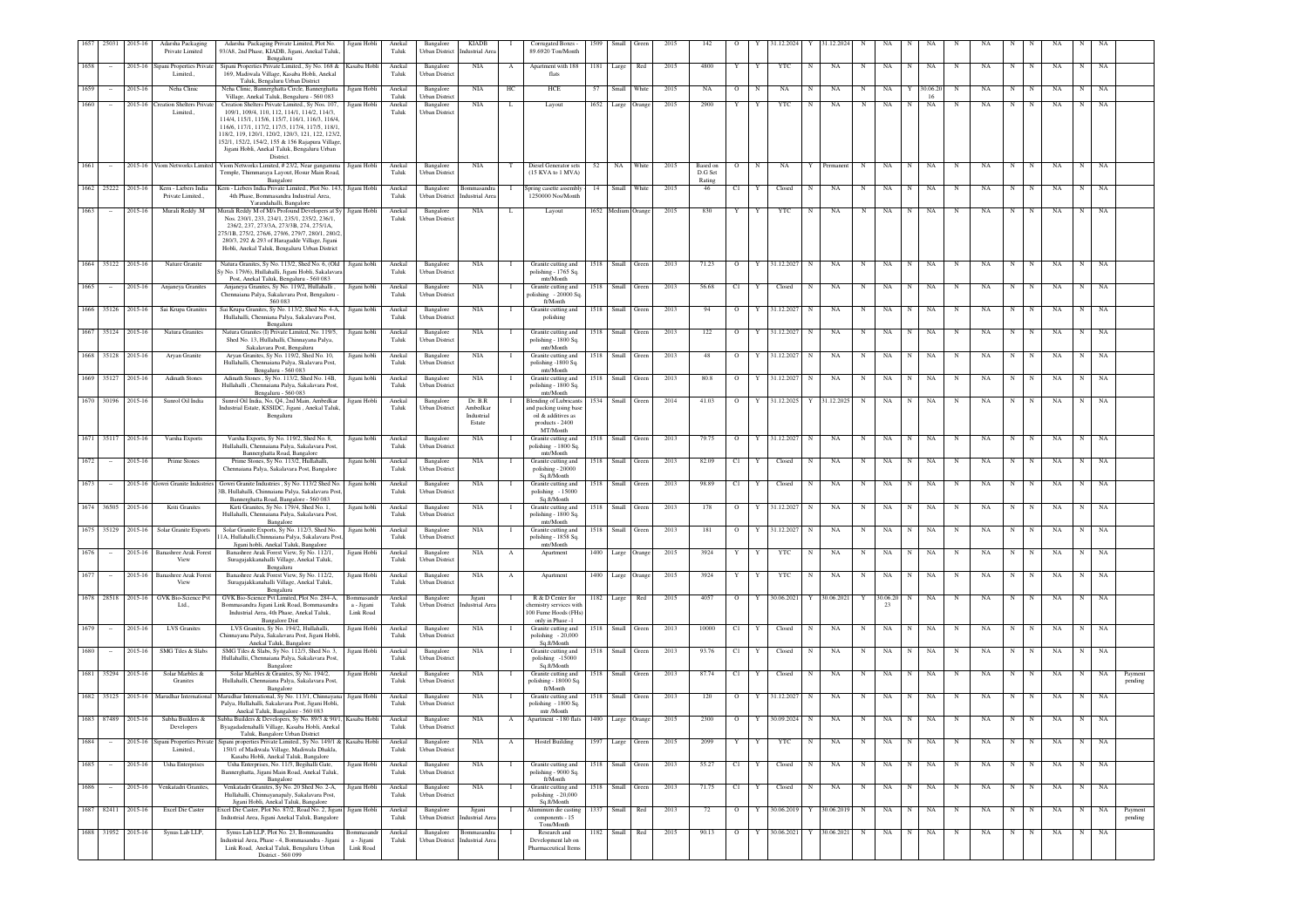|      | 1689               | 33849 | 2015-16            | Arizest Pharma (India)<br>Private Limited,    | Arizest Pharma (India) Private Limited, Plot No<br>77D, KIADB Industrial Area, Jigani, Anekal<br>Taluk, Bengaluru Urban District - 562 106       | Jigani Hobli                         | Anekal<br>Taluk | Bangalore<br>Urban District        | Jigani<br>ndustrial Are               |              | R & D                                           | 1359   | Medium            | Orange             | 2015       | 960         | $\circ$        |            | 30.09.2022      | 30.09.2022   |   | NA             |   | 0.09.2<br>21    |            | NA                       |            |            | NA |            | NA                      |
|------|--------------------|-------|--------------------|-----------------------------------------------|--------------------------------------------------------------------------------------------------------------------------------------------------|--------------------------------------|-----------------|------------------------------------|---------------------------------------|--------------|-------------------------------------------------|--------|-------------------|--------------------|------------|-------------|----------------|------------|-----------------|--------------|---|----------------|---|-----------------|------------|--------------------------|------------|------------|----|------------|-------------------------|
|      |                    |       |                    | 1690 29822 2015-16 Golden Enviro Creators,    | Golden Enviro Creators, # 278, Bommasandra -<br>Jigani Link Road, Jigani Hobli, Anekal Taluk,<br>Bangalore                                       | Bommasand<br>a - Jigani<br>Link Road | Anekal<br>Taluk | Bangalore<br><b>Urban District</b> | <b>NIA</b>                            |              | CSTP - 6000<br>KL/Month                         |        | $1171$ Small      | Red                | 2015       | 40          | $\circ$        |            | 30.06.2021<br>Y | 30.06.2021   | N | NA             | N | NA              | N          | NA                       | N          |            | NA |            | <b>NA</b>               |
|      | 1691               |       | 78260 2015-16      | M.C Varadaraju.                               | M.C Varadaraju, No. 76/1, Maragondanahalli                                                                                                       | Jigani Hobl                          | Anckal          | Bangalore                          | <b>NIA</b>                            | $\mathbf{A}$ | Apartment                                       |        |                   | 1400 Medium Orange | 2015       | 765         | $\circ$        | Y          | 30.09.2023<br>Ν | NA           | N | NA             |   | NA              | N          | NA                       | N          | N          | NA |            | NA                      |
|      | 1692<br>25852      |       |                    | 2015-16 Mahabala Concrete Soli                | Village, Jigani Hobli, Anekal Taluk, Bangalore<br>Mahabala Concrete Solids Blocks, Sy No. 80/2,                                                  | Jigani Hobli                         | Taluk<br>Anekal | Urban Distric<br>Bangalore         | NIA                                   |              | Solid Cement blocks                             | 1511   | Small             | Gree               | 2015       | $2^{\circ}$ |                |            | <b>YTC</b>      | NA           |   | NA             |   | NA              | N          | NA                       |            |            | NA |            | NA                      |
|      |                    |       |                    | Blocks                                        | Begihalli Village, Bannerghatta Circle, Jigani Mai<br>Road, Anekal Taluk, Bangalore - 560 083                                                    |                                      | Taluk           | Urban Distric                      |                                       |              | 3000 Nos/Month                                  |        |                   |                    |            |             |                |            |                 |              |   |                |   |                 |            |                          |            |            |    |            |                         |
|      |                    |       |                    | Limited                                       | 1693 25792 2015-16 Maini Precision Products Maini Precision Products Limited, Survey No. 77<br>Bommasandra - Jigani Link Road, Jigani Hobli,     | <b>Bommasan</b><br>a - Jigani        | Anekal<br>Taluk | Bangalore<br><b>Urban District</b> | NIA                                   |              | Manufacture of<br>precision machined            | 14     | Small             | White              | 2008       | 314         | $\circ$        |            | 31.12.2024<br>Y | 31.12.2024   | Y | 31.12.20<br>21 | N | NA              | N          | NA                       | N          |            | NA | N          | NA                      |
|      |                    |       |                    |                                               | Anekal Taluk, Bangalore Urban District                                                                                                           | Link Road                            |                 |                                    |                                       |              | parts, assembly, sub<br>assembly for            |        |                   |                    |            |             |                |            |                 |              |   |                |   |                 |            |                          |            |            |    |            |                         |
|      |                    |       |                    |                                               |                                                                                                                                                  |                                      |                 |                                    |                                       |              | automotives - 30000<br>Nos/Month                |        |                   |                    |            |             |                |            |                 |              |   |                |   |                 |            |                          |            |            |    |            |                         |
|      | 1694<br>$\sim$     |       | 2015-16            | Micro Labs - API<br>Division                  | Micro Labs - API Division, ML-22 37 (CA), 47, Jigani Hobli<br>148, 149. Bommasandra Jigani Link Road.                                            |                                      | Anekal<br>Taluk | Bangalore<br><b>Urban District</b> | <b>KIADB</b><br>ndustrial Are         | $\mathbf{I}$ | Bulk drug (API)<br>manufacturing unit           |        | 1182 Large        | Red                | 2015       | 12000       | Y              | Y          | <b>YTC</b><br>Y | <b>YTC</b>   | N | NA             | N | NA              | $_{\rm N}$ | NA                       | N          | $_{\rm N}$ | NA | N          | NA                      |
|      |                    |       |                    |                                               | Bommmasandra Village, Anekal, Bangalore                                                                                                          |                                      |                 |                                    |                                       |              | 3,15,000 Kg/Annum                               |        |                   |                    |            |             |                |            |                 |              |   |                |   |                 |            |                          |            |            |    |            |                         |
| 1695 |                    |       | 2015-16            | Food and Packaging<br>Innovation Technology   | Food and Packaging Innovation Technology Private Bommasand<br>Limited No. 134-B Bommasandra - Jigani Link                                        | a - Jigani                           | Anekal<br>Taluk | Bangalore<br><b>Urban District</b> | <b>KIADB</b><br><b>Industrial Are</b> |              | Food items less than 10<br>Tons/Annum           |        | 1328 Small        | Orange             | 2015       | 27          | Y              |            | YTC<br>Y        | YTC          | N | NA             | N | $_{\rm NA}$     | N          | NA                       | N          |            | NA |            | <b>NA</b>               |
|      |                    |       |                    | Private Limited.                              | Road, Anekal Taluk, Bangalore Urban District                                                                                                     | Link Road                            |                 |                                    |                                       |              |                                                 |        |                   |                    |            |             |                |            |                 |              |   |                |   |                 |            |                          |            |            |    |            |                         |
| 1696 | 26124              |       | 2015-16            | Cipy Polyurethanes<br>Private Limited         | Cipy Polyurethanes Private Limited, No. 10, Sy No. Jigani Hobli<br>157, 189 & 190, Plot No. 323, Jigani Village,                                 |                                      | Anekal<br>Taluk | Bangalore<br><b>Urban District</b> | Bommasandra<br>Industrial Are         |              | Paints & coatings - 200<br>Ton/Month            | 1357   | Small             | Orange             | 2015       | 112         | $\circ$        |            | 31.12.2025<br>N | NA           |   | NA             |   | NA              | N          | NA                       |            |            | NA |            |                         |
|      | 1697 33645 2015-16 |       |                    | Shriram Spectech                              | Anekal Taluk, Bangalore<br>Shriram Spectech (Formerly known as M/s. S.V                                                                          | Bommasan                             | Anekal          | Bangalore                          | Jigani                                |              | Adhesive Tapes -                                |        | 1603 Small Green  |                    | 2015       | 165         | $\circ$        |            | 31.12.2026<br>Y | 31.12.2026   | N | NA             | N | NA              | N          | NA                       |            |            | NA |            | NA                      |
|      |                    |       |                    | (Formerly known as<br>M/s. S.V Tapeco)        | Tapeco), No. 267-A, Bommasandra - Jigani Link<br>Road, Industrial Area, Bangalore - 562 107                                                      | a - Jigani<br>Link Road              | Taluk           | Urban District                     | ndustrial Are                         |              | 466666<br>Sq<br>mtr/Month                       |        |                   |                    |            |             |                |            |                 |              |   |                |   |                 |            |                          |            |            |    |            |                         |
|      | 1698 26343         |       | 2015-16            | Hamsalakshmi<br>Enterprises                   | Hamsalakshmi Enterprises, Plot No. 61, 1st Phase,<br>Jigani Industrial Area, Jigani Hobli, Anekal Taluk                                          | Jigani Hobli                         | Anekal<br>Taluk | Bangalore<br><b>Urban District</b> | Jigani<br>Industrial Are              |              | Agarbathi<br>Manufacturing -                    |        | Small             | White              | 2015       | 68.14       |                |            | YTC             | YTC          | N | NA             |   | NA              |            | NA                       | N          |            | NA |            | NA                      |
|      |                    |       |                    | 1699 28128 2015-16 Kirloskar Toyota Textile   | Bangalore<br>Kirloskar Toyota Textile Machinery Pvt Ltd,                                                                                         | Jigani Hobli                         | Anckal          |                                    |                                       |              | 225000 Nos/Month<br>Ring frames - 60000         | 1125   |                   | Red                | 2015       | 16909       |                |            | 30.06.2021      | 30.06.2021   |   | 30.06.20       |   |                 |            | 20.10.2018               | N          |            | NA |            | NA                      |
|      |                    |       |                    | Machinery Pvt Ltd.                            | formerly known as Toyota Industries India Private                                                                                                |                                      | Taluk           | Bangalore<br><b>Urban District</b> | Jigani<br>Industrial Are              |              | Nos/Month, Revoving                             |        | Large             |                    |            |             | $\circ$        | Y          | Y               |              |   | 21             |   | Permane<br>nt   |            | & Renewa                 |            |            |    | N          |                         |
|      |                    |       |                    | (formerly known as<br>Toyota Industries India | imited, ) Plot No. 10,11,12,13, 2nd Phase, Jigan<br>Industrial Area, Bangalore                                                                   |                                      |                 |                                    |                                       |              | frames - 2500<br>Nos/Month & paint              |        |                   |                    |            |             |                |            |                 |              |   |                |   |                 |            | application<br>returned  |            |            |    |            |                         |
|      |                    |       |                    | Private Limited, )                            |                                                                                                                                                  |                                      |                 |                                    |                                       |              | shop - 30000 Sq.<br>mtr/Month & New             |        |                   |                    |            |             |                |            |                 |              |   |                |   |                 |            | vide No.<br>5195 dtd:    |            |            |    |            |                         |
|      |                    |       |                    |                                               |                                                                                                                                                  |                                      |                 |                                    |                                       |              | chrome plating line with<br>advanced technology |        |                   |                    |            |             |                |            |                 |              |   |                |   |                 |            | 26.12.2019<br>Now yet to |            |            |    |            |                         |
|      | 1700 25845 2015-16 |       |                    | AAF India Private                             | AAF India Private Limited, Plot No. 117 & 118, Kasaba Hobli                                                                                      |                                      | Anckal          | Bangalor                           | <b>NIA</b>                            |              | 1000 Sq. mtr/Month<br>Air filters - 1000        |        | 1558 Large        | Green              | 01.01.2015 | 1271        | $\circ$        |            | 31.12.2024      | Y 31.12.2024 | Y | 31.12.20 N     |   | NA              | $_{\rm N}$ | be issued<br>NA          | N          |            | NA | N          | NA                      |
|      |                    |       |                    | Limited                                       | Bommasandra Jigani Link Road, Anekal Taluk,<br>Bangalore                                                                                         |                                      | Taluk           | Urban Distric                      |                                       |              | Nos/Month                                       |        |                   |                    |            |             |                |            |                 |              |   | 21             |   |                 |            |                          |            |            |    |            |                         |
|      | 1701 25829 2015-16 |       |                    | J Pan Tubular<br>Components Limited           | J Pan Tubular Compoonents Limited, Plot No. 115, Jigani Hobli<br>4th Road, Jigani IndustriaL Area, 2nd Phase,                                    |                                      | Anekal<br>Taluk | Bangalore<br>Urban District        | Jigani<br>lustrial Arc                |              | Air conditioner parts -<br>600 Nos/Month        | $\sim$ | Small             | White              | 2013       | 103         | $\circ$        |            | 31.12.2023<br>Y | 31.12.2023   | N | NA             | N | <b>NA</b>       | N          | NA                       | N          |            | NA | N          | <b>NA</b>               |
|      | 1702 26689 2015-16 |       |                    | Space Management                              | Anekal Taluk, Bangalore Urban District<br>Space Management Systems India Private Limited, Jigani Hobli                                           |                                      | Anekal          | Bangalore                          | NIA                                   |              | Modular furniture -                             | 1564   |                   | Small Green        | 2013       | 438         | $\circ$        | Y          | 31.12.2024      | Y 31.12.2024 | N | NA             | N | NA              | N          | NA                       | N          |            | NA | N          | NA                      |
|      |                    |       |                    | Systems India Private                         | Sy No. 14/2, Bilwardahalli Village, Gottigere Post                                                                                               |                                      | Taluk           | <b>Urban Distric</b>               |                                       |              | 2500 Nos/Month                                  |        |                   |                    |            |             |                |            |                 |              |   |                |   |                 |            |                          |            |            |    |            |                         |
|      |                    |       |                    | Limited                                       | Jigani, Anekal Taluk, Bengaluru Urban District                                                                                                   |                                      |                 |                                    |                                       |              |                                                 |        |                   |                    |            |             |                |            |                 |              |   |                |   |                 |            |                          |            |            |    |            |                         |
|      | 1703 26764 2015-16 |       |                    | Evident Laser Auto<br>Private Limited         | Evident Laser Auto Private Limited., No. 104/2.<br>Haragadde Post, Jigani Hobli, Anekal Taluk,                                                   | Jigani Hobli                         | Anckal<br>Taluk | Bangalore<br><b>Urban District</b> | <b>NIA</b>                            |              | Automobile & Sheet<br>cutting components -      |        | 1609 Medium Green |                    | 2015       | 750         |                |            | <b>YTC</b><br>N | NA           | N | NA             | N | NA              | N          | NA                       | N          |            | NA |            | NA                      |
|      | 1704 25445 2015-16 |       |                    | Astra Pack                                    | Bangalore<br>Astrapack, Site SPL-25, Jigani Industrial Estate,                                                                                   | Jigani Hobli                         | Anekal          | Bangalore                          | Jigani                                |              | 250000 Nos/Month<br>Corrugated Boxes - 55       | 1509   | Small             | Green              | 2010       | 148         | $\overline{O}$ |            | 31.12.2034<br>Y | 31.12.2034   | N | NA.            | N | NA              | N          | NA                       | N          |            | NA | N          | NA                      |
|      |                    |       |                    |                                               | 2nd Stage, Anekal Taluk, Jigani 2nd Phase, Jigan<br>Hobli, Anekal Taluk, Bengaluru Urban District                                                |                                      | Taluk           | <b>Urban District</b>              | Industrial<br>Estate                  |              | Ton/Month                                       |        |                   |                    |            |             |                |            |                 |              |   |                |   |                 |            |                          |            |            |    |            |                         |
| 1705 |                    |       | 2015-16            | Puravankara Project<br>Limited                | Puravankara Projects Limited at Sy Nos. 36/1,<br>36/2, 37/1, 37/2, 37/3, 37/4, 37/5, 39/2, 40/1,                                                 | Jigani Hobl                          | Anekal<br>Taluk | Bangalor<br><b>Urban District</b>  | NIA                                   | A            | Apartment                                       |        | 1400 Large        | Orange             | 2015       | 45000       |                |            | <b>YTC</b><br>N | NA           |   | NA             |   | NA              | N          | NA                       | N          |            | NA |            | NA<br><b>Issued CFE</b> |
|      |                    |       |                    |                                               | 40/2A, 40/2B, 40/3, 42/1, 43, 44/1, 44/2, 45, 48,<br>49, 50, 64, 65 of Kachanayakanahalli Village,                                               |                                      |                 |                                    |                                       |              |                                                 |        |                   |                    |            |             |                |            |                 |              |   |                |   |                 |            |                          |            |            |    |            |                         |
|      | 1706 26237         |       | 2015-16            | Shree Shyam Stones                            | Jigani Hobli, Anekal Taluk, Bangalore<br>Shree Shyam Stones, Sy No. 103/1, Haragadde                                                             | Jigani Hobli                         | Anekal          | Bangalore                          | <b>NIA</b>                            |              | Granite cutting and                             |        | 1518 Small        | Green              | 2013       | 98.34       | $\circ$        | Y          | 30.09.2020<br>N | NA           | N | NA             | N | NA              | N          | NA                       | $_{\rm N}$ | N          | NA | $_{\rm N}$ | NA                      |
|      |                    |       |                    |                                               | Village, Jigani Hobli, Anekal Taluk, Bengaluru                                                                                                   |                                      | Taluk           | <b>Urban District</b>              |                                       |              | polishing - 1579 Sq.<br>mtr/Month               |        |                   |                    |            |             |                |            |                 |              |   |                |   |                 |            |                          |            |            |    |            |                         |
|      | 1707 26238 2015-16 |       |                    | <b>SRA</b> Industries                         | SRA Industries, Sy No. 5/1, Agasathimmanahalli,                                                                                                  | Kasaba Hobl                          | Anekal          | Bangalore                          | $_{\rm NIA}$                          |              | Granite cutting and                             | 1518   | Small             | Green              | 2015       | 95          | Y              |            | YTC<br>N        | $_{\rm NA}$  | N | NA             | N | $_{\rm NA}$     | $_{\rm N}$ | NA                       | $_{\rm N}$ | N          | NA | N          | NA                      |
|      |                    |       |                    |                                               | Kasaba Hobli, Anekal Taluk, Bangalore                                                                                                            |                                      | Taluk           | <b>Urban Distric</b>               |                                       |              | polishing - 1858 Sq<br>mtr/Month                |        |                   |                    |            |             |                |            |                 |              |   |                |   |                 |            |                          |            |            |    |            |                         |
| 1708 |                    |       |                    | Developers                                    | 2015-16 JDR United Builders and JDR United Builders and Developers, Sy No. 413, Kasaba Hobl<br>10/2, 10/3, 11/1 of Hampalaghatta Village, Kasaba |                                      | Anekal<br>Taluk | Bangalore<br>Urban District        | <b>NIA</b>                            | L            | Layout                                          |        | 1652 Large        | Orange             | 2015       | 7775        | Y              |            | YTC<br>N        | NA           | N | NA             | N | NA              | N          | NA                       | N          | N          | NA | N          | NA                      |
|      |                    |       |                    |                                               | Hobli, Anekal Taluk, Bangalore Urban District                                                                                                    |                                      |                 |                                    |                                       |              |                                                 |        |                   |                    |            |             |                |            |                 |              |   |                |   |                 |            |                          |            |            |    |            |                         |
|      | 1709 26928         |       | 2015-16            | M.R Granite                                   | M.R Granites, Sy No. 5/1, 5/3,<br>gasathimmanahalli Village, Kasaba Hobli, Aneka                                                                 | Kasaba Hobi                          | Anekal<br>Taluk | Bangalore<br>Urban Distric         | NIA                                   |              | Granite cutting and<br>polishing - 836.13 Sq    | 1518   | Small             | Green              | 2015       | 35          | $\circ$        |            | 30.09.2020<br>N | NA           |   | NA             |   | NA              | N          | NA                       |            |            | NA |            |                         |
|      |                    |       |                    | 1710 26940 2015-16 V.D Fashions, Unit -III,   | Taluk, Bangalore Urban District<br>V.D Fashions, Unit -III, No. 9-1, Site 16/4B.                                                                 | Jigani Hobli                         | Anekal          | Bangalore                          | <b>NIA</b>                            |              | mtr/Month<br>Denim Bottoms -                    |        | 1589 Small Green  |                    | 2013       | 400         | $\circ$        |            | 31.12.2025      | 31.12.2025   | Y | 31.12.20       |   | NA              | N          | NA                       | N          |            | NA | N          | NA                      |
|      |                    |       |                    |                                               | Yarandahalli, Jigani Hobli, Anekal Taluk,<br>Bengaluru                                                                                           |                                      | Taluk           | <b>Urban District</b>              |                                       |              | 104000 Nos/Month                                |        |                   |                    |            |             |                |            |                 |              |   | 22             |   |                 |            |                          |            |            |    |            |                         |
| 1711 |                    |       | 2015-16            | Arunodaya Builders,                           | Arunodaya Builders., at Sv No. 57/2 of Rajapura                                                                                                  | Jigani Hobli                         | Anekal<br>Taluk | Bangalore<br><b>Urban District</b> | <b>NIA</b>                            | $\mathbf{A}$ | Apartment with 65 flats                         | 1597   | Medium Green      |                    | 2015       | 976         |                |            | YTC<br>N        | NA           | N | NA             |   | $_{\rm NA}$     | N          | NA                       | N          |            | NA |            | NA                      |
|      |                    |       |                    |                                               | Village, Jigani Hobli, Anekal Taluk, Bengaluru<br><b>Urban District</b>                                                                          |                                      |                 |                                    |                                       |              |                                                 |        |                   |                    |            |             |                |            |                 |              |   |                |   |                 |            |                          |            |            |    |            |                         |
| 1712 |                    |       | 2015-16            | Syed Abdul Razak,                             | Syed Abdul Razak, Sy No. 23/1, 23/4 & 23/5,<br>Maragondanahalli Village, Jigani Hobli, Anekal                                                    | Jigani Hobli                         | Anekal<br>Taluk | Bangalore<br>Urban Distric         | <b>NIA</b>                            | $\mathbf{A}$ | Apartment with 120<br>flats                     | 1597   | Large             | Green              | 2015       | 2300        |                |            | <b>YTC</b><br>N | NA           | N | NA             | N | NA              | N          | NA                       | N          |            | NA | N          | NA                      |
|      | 1713               |       | 2015-16            | Vakil Housing                                 | Taluk, Bengaluru<br>Vakil Housing Development Corporation Private                                                                                | Kasaba Hob                           | Anekal          | Bangalore                          | NIA                                   | $\mathbf{A}$ | Apartment - 100 Flats                           |        | 1400 Large        | Orange             | 2015       | 1640        | $\circ$        |            | 30.09.2022<br>N | NA           | N | NA             |   | NA              | N          | NA                       | N          |            | NA | N          | NA                      |
|      |                    |       |                    | Development<br>Corporation Private            | .imited., Sy No. 115/1, 115/2, Madivala Village,<br>Anekal Taluk, Bengaluru Urban District                                                       |                                      | Taluk           | Urban District                     |                                       |              |                                                 |        |                   |                    |            |             |                |            |                 |              |   |                |   |                 |            |                          |            |            |    |            |                         |
|      |                    |       |                    | Limited                                       |                                                                                                                                                  |                                      |                 |                                    |                                       |              |                                                 |        |                   |                    |            |             |                |            |                 |              |   |                |   |                 |            |                          |            |            |    |            |                         |
|      | 1714<br>$\sim$     |       | 2015-16            | Guru Clinic,                                  | Guru Clinic, Shop No. 01, Kachanayakanahalli<br>Bus Stop, Hennagara Post, Jigani Hobli, Anekal                                                   | Jigani Hobli                         | Anckal<br>Taluk | Bangalore<br><b>Urban District</b> | <b>NIA</b>                            | HC           | HCE                                             |        | 57 Small White    |                    | 2015       | NA          | $\circ$        | $_{\rm N}$ | NA<br>N         | NA           | N | NA             |   | Y Permane<br>nt | N          | NA                       | N          | $_{\rm N}$ | NA | N          | NA                      |
|      |                    |       | 1715 26974 2015-16 | <b>Super Creation</b>                         | Super Creations, Sy No. 69, 5th Phase, Jigani                                                                                                    | Jigani Hobli                         | Anckal          | Bangalore                          | Jigani                                | $\mathbf{I}$ | Leather Garments                                | 1589   |                   | Small Green        | 2015       | 38.53       | $\circ$        | Y          | 31.12.2025<br>Y | 31.12.2025   | N | NA             | N | NA              | N          | NA                       | N          | N          | NA | N          | NA                      |
|      | 1716               |       | 2015-16            | Electro shades                                | Industrial Area, Bangalore<br>Electro Shades, No. C-15, 2nd Cross, Ambedkar                                                                      | Jigani Hobli                         | Taluk<br>Anekal | <b>Urban District</b><br>Bangalore | <b>Industrial Are</b><br>Dr. B.R      |              | 30000 Nos/Month<br>Manufacturing of             | 1125   | Small             | Red                | 2015       | 42.63       | C1             |            | Closed<br>N     | NA           |   | NA             |   | NA              | N          | NA                       |            |            | NA |            | NA                      |
|      |                    |       |                    |                                               | Estate, Jigani Hobli, Anekal Taluk, Bangalore -<br>560 105                                                                                       |                                      | Taluk           | <b>Urban District</b>              | Ambedkar<br>Industrial                |              | anodizing, hard<br>anodizing aluminum           |        |                   |                    |            |             |                |            |                 |              |   |                |   |                 |            |                          |            |            |    |            |                         |
|      |                    |       |                    |                                               |                                                                                                                                                  |                                      |                 |                                    | Estate                                |              | products on job work<br>basis.                  |        |                   |                    |            |             |                |            |                 |              |   |                |   |                 |            |                          |            |            |    |            |                         |
|      | 1717               |       |                    | 76665 2015-16 Elcoats Allied Industries       | Elcoats Allied Industries, No. C-16, 2nd Cross,<br>Ambedkar Estate, Jigani Hobli, Anekal Taluk,                                                  | Jigani Hobl                          | Anekal<br>Taluk | Bangalore<br><b>Urban District</b> | Dr. B.R<br>Ambedkar                   |              | Anodizing activity -<br>2000 Nos/Month &        | 1125   |                   | Small Red          | 2015       | 25          | $\circ$        | Y          | 30.06.2023<br>Y | 30.06.2023   | N | NA             | N | NA              | N          | NA                       | N          |            | NA | N          | NA                      |
|      |                    |       |                    |                                               | Bangalore - 560 105                                                                                                                              |                                      |                 |                                    | Industrial                            |              | Hard Anodizing - 9000                           |        |                   |                    |            |             |                |            |                 |              |   |                |   |                 |            |                          |            |            |    |            |                         |
|      |                    |       |                    | 1718 78390 2015-16 Profound Developers,       | Profound Developers, Sy No. 272/1, 272/2, 272/3, Jigani Hobli<br>276/1A, 276/1B of Haragadde Village, Jigani                                     |                                      | Anekal          | Bangalore                          | Estate<br>NIA                         |              | Nos/Month<br>Apartment                          |        | 1597 Large Green  |                    | 2016       | 1850        | Y              | Y          | YTC<br>N        | NA           | N | NA             | N | NA              | N          | NA                       | N          |            | NA | N          | NA                      |
|      |                    |       |                    |                                               | Hobli, Anekal Taluk, Bengaluru Urban District                                                                                                    |                                      | Taluk           | <b>Urban District</b>              |                                       |              |                                                 |        |                   |                    |            |             |                |            |                 |              |   |                |   |                 |            |                          |            |            |    |            |                         |
|      |                    |       |                    |                                               |                                                                                                                                                  |                                      |                 |                                    |                                       |              |                                                 |        |                   |                    |            |             |                |            |                 |              |   |                |   |                 |            |                          |            |            |    |            |                         |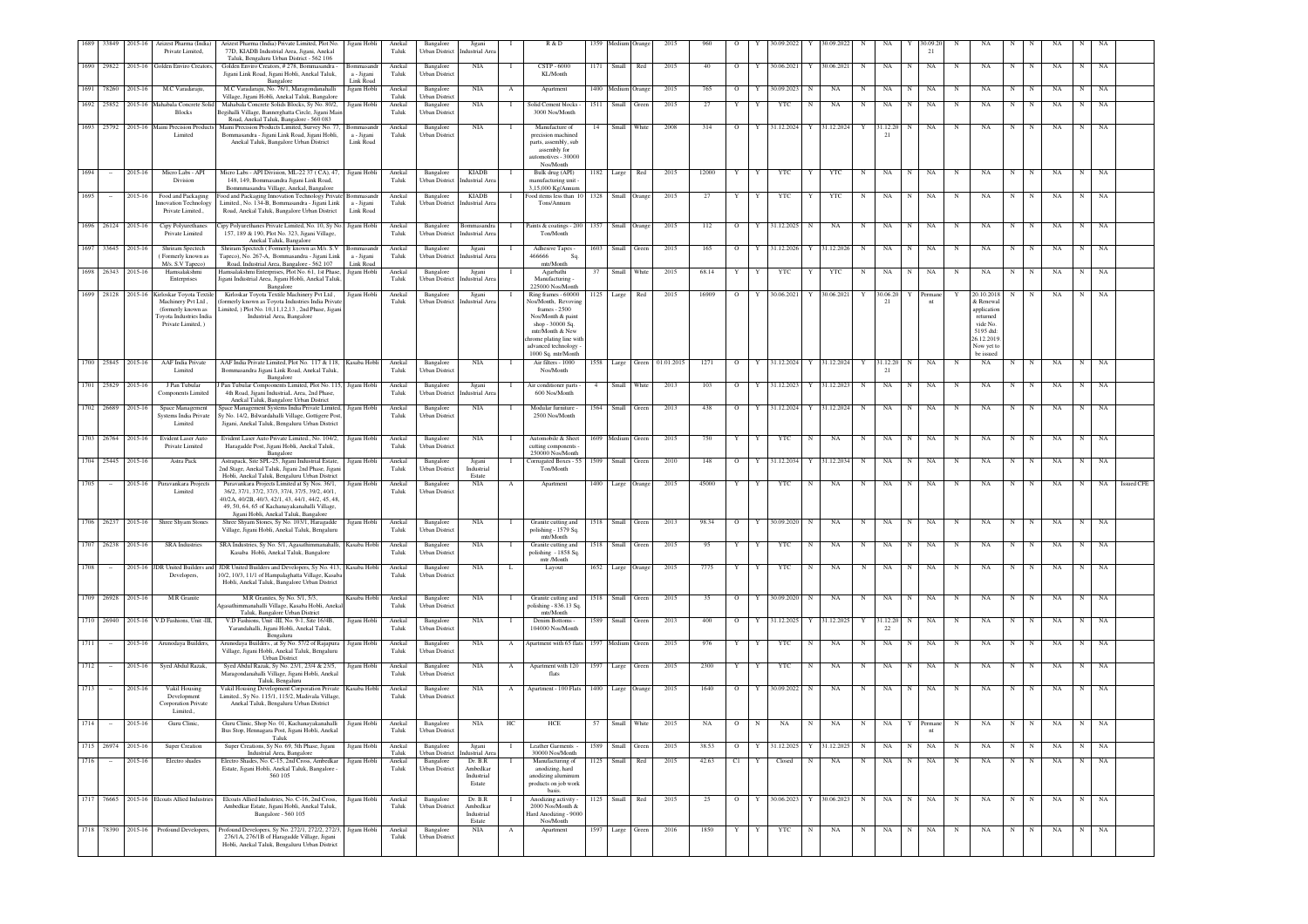| 1719 |            | 27383 2015-16      | POP Fomrations                                                                                          | POP Formations, Sy No. 93, Mahanthalingapura,<br>Kallabalu Village, Jigani, Jigani Industrial Area,<br>Anekal Taluk, Bengaluru Urban District                                                                     | Jigani Hobli                                 | Anckal<br>Taluk | Bangalore<br><b>Urban District</b> | Jigani<br>ndustrial Are                 |              | G.I Channels for<br>interior decorations -<br>Ton/Month & Pop<br>powder moulding<br>Ton/Month                                                             | 14   | Micro              | White | 2015       | 13    | $\circ$ |            | 31.12.2025   |   | NA                                    |   |                   |             |             |            |             |            |                            |             |            |             |                                               |
|------|------------|--------------------|---------------------------------------------------------------------------------------------------------|-------------------------------------------------------------------------------------------------------------------------------------------------------------------------------------------------------------------|----------------------------------------------|-----------------|------------------------------------|-----------------------------------------|--------------|-----------------------------------------------------------------------------------------------------------------------------------------------------------|------|--------------------|-------|------------|-------|---------|------------|--------------|---|---------------------------------------|---|-------------------|-------------|-------------|------------|-------------|------------|----------------------------|-------------|------------|-------------|-----------------------------------------------|
| 1720 | $\sim$     | 2015-16            | Green Space                                                                                             | Green Space, at Sy Nos. 12/2, 12/5, 14/2 & 14/3 of<br>Gollahalli Village & Sv Nos. 88/1, 89/1, 89/3,<br>89/4, 98, 99, 100/3 & 1004 of Nosenoor Village<br>Jigani Hobli, Anekal Taluk, Bengaluru Urban<br>District | Jigani Hobli                                 | Anekal<br>Taluk | Bangalore<br><b>Urban Distric</b>  | <b>NIA</b>                              | L            | Layout                                                                                                                                                    |      | 1652 Medium Orange |       | 2016       | 850   |         |            | <b>YTC</b>   | N | NA                                    | N | NA                | N           | NA          | N          | NA          | N          | N                          | NA          | N          | NA          |                                               |
|      |            | 1721 27031 2015-16 | <b>Bharath Cements</b><br>Products                                                                      | Bharath Cements Products, No. 207/2, Ranjitha<br>Form, Bommasandra - Jigani Link Road, Anekal<br>Taluk, Bangalore Urban District                                                                                  | <b>Bommasand</b><br>a - Jigani<br>Link Road  | Anekal<br>Taluk | Bangalore<br><b>Urban Distric</b>  | $_{\rm NIA}$                            |              | Concre blocks -<br>1.00.000 Nos/Month                                                                                                                     |      | 1511 Small Green   |       | 2016       | 30    | Y       | Y          | YTC          |   | YTC                                   | N | NA                | ${\bf N}$   | NA          | N          | $_{\rm NA}$ | $_{\rm N}$ | N                          | $_{\rm NA}$ | N          | $_{\rm NA}$ |                                               |
|      |            | 1722 26782 2015-16 | Unit Alfa                                                                                               | Unit Alfa, Plot No. 15, 1st Cross, KIADB inudstria<br>Area, 4th Phase, Bengalore                                                                                                                                  | Bommasandı<br>a 4th Phase                    | Anekal<br>Taluk | Bangalore<br><b>Urban District</b> | KIADB<br>ndustrial Are                  |              | Sheet metal fabrication<br>with spray painting<br>100 MT/Month                                                                                            | 1369 | Small Orang        |       | 2016       | 202   | $\circ$ |            | 30.09.2021   |   | 30.09.2021                            | N | NA                | N           | NA          | N          | NA          | N          | N                          | NA          |            | $_{\rm NA}$ |                                               |
|      |            |                    | 1723 27195 2015-16 Shyam Textiles Limited                                                               | Shyam Textiles Limited, Sy No. 262 (Old No.<br>154), Bingipura Village, Bangalore                                                                                                                                 | Jigani Hobli                                 | Anckal<br>Taluk | Bangalore<br><b>Urban District</b> | NIA                                     |              | Monofilament yarn - 3<br>Ton/Month                                                                                                                        |      | 1541 Small Green   |       | 01.10.2015 | 321   | $\circ$ | Y          | 31.12.2025   |   | 31.12.2025                            | N | NA                | N           | NA          | N          | NA          | N          | N                          | NA          | N          | NA          |                                               |
| 1724 | 27350      | 2015-16            | Mahindra CIE<br>Automotive Limited.<br>Formerly known as Bil<br>Forge Private Limited,<br>Plant - VIII) | Mahindra CIE Automotive Limited.,<br>Formerly known as Bill Forge Private Limited.<br>Plant - VIII), Plot No. 98 O & P, Jigani Indsutrial<br>Area, 2nd Phase, Anekal Taluk, Bengaluru Urban<br>District - 562 106 | Jigani Hobl                                  | Anekal<br>Taluk | Bangalore<br><b>Urban District</b> | <b>KIADB</b><br>ndustrial Are           |              | utomotive components<br>$-2250$ MT/Month                                                                                                                  | 1125 | Large              | Red   | 2016       | 2500  | $\circ$ |            | 0.06.2021    |   | 60.06.2021                            |   | 0.06.20<br>21     |             | NA          |            | NA          |            |                            | NA          |            | NA          |                                               |
| 1725 | $\sim$     |                    | 2015-16 Ramky Estates & Fans,                                                                           | Ramky Estates & Fans, Sy No. 36/1, 36/2, 37/1,<br>Maragondanahalli Village, Anekal Taluk,<br>Bengaluru Urban District                                                                                             | Jigani Hobli                                 | Anekal<br>Taluk | Bangalore<br><b>Urban Distric</b>  | NIA                                     | A            | Apartment                                                                                                                                                 |      | 1181 Large         | Red   | 2016       | 18500 | Y       |            | YTC          |   | NA                                    | N | NA                |             | NA          | N          | NA          | N          |                            | NA          | N          | NA          |                                               |
|      | 1726 27839 | 2015-16            | <b>DST</b> Chemicals India<br>Private Limited.                                                          | DST Chemicals India Private Limited,<br>Plot No. 9, Sub layout Yarandahalli.<br>Bommasandra Industrial Area, Anekal Taluk,<br>Bengaluru Urban District - 560 099                                                  | Jigani Hobli                                 | Anekal<br>Taluk | Bangalore<br><b>Urban District</b> | Bommasandra<br><b>Industrial Area</b>   |              | Degreasers - 10<br>MT/Month. De<br>usters - 10 MT/Month<br>Thermal derubbing<br>cleaners - 10<br>MT/Month, Short time<br>rust inhibitors - 10<br>MT/month |      | 1322 Small Orange  |       | 2016       | 100   | $\circ$ |            | 30.09.2030   |   | NA                                    |   | 30.09.20<br>25    |             | NA          | N          | NA          | N          |                            | NA          |            | NA          |                                               |
| 1727 | 27467      | 2015-16            | Amborsia Products                                                                                       | Amborsia Products, Plot No. 76, Bommasandra<br>Jigani Industrial Area, Bengaluru                                                                                                                                  | Jigani Hobli                                 | Anekal<br>Taluk | Bangalore<br><b>Urban District</b> | Bommasandra<br>ndustrial Area           |              | Mushroom farming<br>12000 Kgs/Month                                                                                                                       | 1583 | Small              | Green | 2016       | 113   |         |            | <b>YTC</b>   |   | YTC                                   | N | NA                | N           | NA          |            | <b>NA</b>   | N          | N                          | NA.         |            | NA          |                                               |
| 1728 | 26439      | 2015-16            | City Granite,                                                                                           | City Granite, No. 38, No. 3, Jigani Industrial Area,<br>Bangalore                                                                                                                                                 | Jigani Hobli                                 | Anekal<br>Taluk | Bangalore<br><b>Urban District</b> | Jigani<br>ndustrial Area                |              | Granite cutting and<br>polishing - 2300 Sq.<br>mtr/Month                                                                                                  | 1518 | Small              | Green | 2015       | 96    | $\circ$ |            | 30.09.2020   |   | NA                                    | N | NA                | N           | NA          | N          | NA          | N          | N                          | NA          | N          | NA          |                                               |
|      |            |                    | 1729 28414 2015-16 Bharat Industrial Aids<br>Unit - II                                                  | Bharath Industrial Aids, Unit - II, No. 170 & 171,<br>KIADB Industrial Area, Bommasandra Jigani Link<br>Road, Jigani, Benegaluru Urban District                                                                   | Bommasandı<br>a - Jigani                     | Anekal<br>Taluk | Bangalore<br>Urban Distric         | <b>KIADB</b><br>dustrial Are            |              | Cutting and Bailing of<br>metal scrap - 600                                                                                                               | 14   | Small White        |       | 2015       | 175   | $\circ$ |            | 31.12.2025   | N | NA                                    | N | NA                | N           | NA          | N          | NA          | N          | N                          | NA          |            | NA          |                                               |
|      |            | 1730 28303 2015-16 | Balaji Infotech                                                                                         | Balaii Infotech, Plot No. 148-B. Bommasandra 4th<br>Phase Industrial Areal Yarandahalli Anekal                                                                                                                    | Link Road<br>Bommasandı<br>a 4th Phase       | Anekal<br>Taluk | Bangalore<br><b>Urban District</b> | Bommasandra<br>ndustrial Are            |              | MT/Month<br>Information services -<br>10 Nos/Month                                                                                                        |      | $1634$ Small       | Green | 2016       | -80   |         |            | YTC          |   | NA                                    | N | NA                | N           | NA          | N          | NA          | N          | N                          | NA          | N          | NA          |                                               |
|      |            |                    | 1731 28075 2015-16 Chipper Snacker Private<br>Limited                                                   | Taluk, Bengaluru Urban District - 560 099<br>Chipper Snacker Private Limited, No. 260,<br>Rajapura Village, Bommasandra - Jigani Link<br>Road, Jigani Hobli, Anekal Taluk, Bengaluru                              | <b>Bommasandı</b><br>a - Jigani<br>Link Road | Anekal<br>Taluk | Bangalore<br><b>Urban District</b> | Bommasandra<br>Industrial Are           |              | Savouries & snacks -<br>200 Ton/Month                                                                                                                     | 1503 | Small              | Green | 2016       | 174   | C1      |            | Closed       |   | Closed                                | N | NA                | N           | NA          | N          | NA          | N          | N                          | <b>NA</b>   |            | NA          |                                               |
|      |            | 1732 27536 2016-17 | A.R Enterprieses                                                                                        | <b>Urban District</b><br>A.R. Enterprises No - O - 3. Ambedkar Indl Area.<br>Jigani 1st phase - Bangalore                                                                                                         | Jigani Hobli                                 | Anckal<br>Taluk | Bangalore<br><b>Urban District</b> | Dr. B.R<br>Ambedkar<br>Industrial       | $\mathbf{I}$ | Manufacture of Battery<br>plates of capacity 25000<br>Nos/Month                                                                                           |      | 1125 Small Red     |       | 2016       | 27.08 | $\circ$ |            |              |   | Y 30.06.2025 Y 30.06.2025             | Y | 30.06.20 N<br>-25 |             | NA          | $_{\rm N}$ | NA          | N          | N                          | NA          | $_{\rm N}$ | NA          |                                               |
|      |            |                    | 1733 27671 2016-17 Farmer Agro Industries                                                               | Farmer Agro Industries, 85C-1A, KIADB<br>Industrial Area, 1st Phase, Jigani, Anekal Taluk                                                                                                                         | Jigani Hobli                                 | Anekal<br>Taluk | Bangalore<br><b>Urban District</b> | Estate<br>KIADB<br>ndustrial Are        |              | Manufacture Cultivator<br>Showels of capacity 25                                                                                                          | 1558 | Small              | Green | 2015       | 238   | $\circ$ | Y          | 31.12.2025   |   | 31.12.2025                            | N | NA                | $_{\rm N}$  | NA          | N          | $_{\rm NA}$ | N          | N                          | NA          | N          | $_{\rm NA}$ |                                               |
| 1734 |            | 2016-17            | Ajay Kumar .C                                                                                           | Bengaluru Urban District<br>Ajay Kumar. C Sy No- 111/1, 111/2 of<br>Surajakkanahalli village, Sy No - 164 Kasaba                                                                                                  | Kasaba Hobli                                 | Anekal<br>Taluk | Bangalore<br><b>Urban District</b> | $_{\rm NIA}$                            |              | MT/Month<br>Layout                                                                                                                                        | 1652 | Large              | Orang | 2016       | 1700  | Y       |            | YTC          |   | $_{\rm NA}$                           | N | $_{\rm NA}$       | N           | $_{\rm NA}$ | N          | $_{\rm NA}$ | N          | N                          | $_{\rm NA}$ |            | NA          |                                               |
| 1735 |            | 2016-17            | DLF Homes Rajapura<br>Private Limited                                                                   | Hobli - Bangalore<br>DLF Homes Rajapura Private Limited, Sy No. 76,<br>Rajapura Village, Jigani Hobli, Anekal Taluk,<br>Bengaluru Urban District                                                                  | Jigani Hobli                                 | Anekal<br>Taluk | Bangalore<br>Urban Distric         | NIA                                     | A            | Apartment                                                                                                                                                 |      | 1597 Large Green   |       | 2016       | 4900  | $\circ$ |            | 30.09.2023   |   | NA                                    | N | NA                | N           | NA          | N          | NA          | N          | N                          | NA          | N          | NA          |                                               |
|      |            | 1736 28651 2016-17 | <b>Monash Molding</b>                                                                                   | Monash Molding solution No-32 1st Floor,<br>Yarandahalli Hobli, Jigani Bommasandra<br>Bangalore                                                                                                                   | Jigani Hobli                                 | Anckal<br>Taluk | Bangalore<br><b>Urban District</b> | Bommasandra<br>Industrial Area          |              | Plastic injection<br>moulded automobile<br>parts of electronics<br>enclosures - 5<br>Ton/Month                                                            | 1543 | Small              | Green | 2015       | 165   | $\circ$ |            | 31.12.2025   |   | NA                                    |   | NA                |             | NA          |            | NA          |            |                            | NA          |            | NA          |                                               |
|      |            |                    | 1737 28846 2016-17 Yashpal Infrastructure<br>Enterprises                                                | Yashpal Infrastructure Enterprises, Sy No. 271,<br>Thammanayakanahalli Village, Anekal Taluk,                                                                                                                     | Kasaba Hobli                                 | Anekal<br>Taluk | Bangalore<br><b>Urban Distric</b>  | <b>NIA</b>                              |              | M-Sand & MP Sand                                                                                                                                          | 1371 | Small Orang        |       | 2015       | 450   | C1      |            | NA           |   | 30.09.2021                            |   | NA                |             | NA          |            | NA          |            |                            | NA          |            | NA          | Tempererly<br>closed to Eco                   |
|      |            | 1738 28972 2016-17 | Krishna & Company                                                                                       | Bengaluru Urban District<br>Krishna & Company, No. 23,<br>Thammanayakanahalli Village, Kasaba Hobli,<br>Bengaluru                                                                                                 | Kasaba Hobli                                 | Anckal<br>Taluk | Bangalore<br><b>Urban District</b> | NIA                                     |              | Stone crusher & M-<br>Sand - 15000<br>Ton/Month                                                                                                           |      | 1371 Small Orange  |       | 2015       | 350   | $\circ$ |            | 30.09.2027   |   | 30.09.2027                            | N | NA                |             | NA          | N          | NA          | N          | N                          | NA          | N          | NA          | sensitive zone                                |
| 1739 |            | 2016-17            | Ananda Reddy .Y                                                                                         | Ananda Reddy .Y. Sv No. 88/1. Maragondanahalli<br>Village, Jigani Hobli, Anekal Taluk, Bengaluru<br><b>Urban District</b>                                                                                         | Jigani Hobli                                 | Anekal<br>Taluk | Bangalore<br><b>Urban District</b> | <b>NIA</b>                              |              | Apartment                                                                                                                                                 |      | 1597 Large         | Green | 2016       | 1277  | Y       |            | <b>YTC</b>   |   | NA                                    | N | NA                |             | NA          | N          | NA          | N          |                            | NA          |            | NA          |                                               |
|      |            |                    |                                                                                                         | 1740 28934 2016-17 Solidus Hi Tech Products Solidus Hi-Tech Products Private Limited, No. 15-<br>(B/1), Road No. 10, Jigani Industrial Area, Jigani<br>Hobli, Bengaluru Urban District                            | Jigani Hobli                                 | Anekal<br>Taluk | Bangalore<br><b>Urban District</b> | Jigani<br>ndustrial Are                 | -1           | Sheet metal components<br>with powder coating<br>300 Ton/Month                                                                                            |      | 1566 Medium Green  |       | 2016       | 954   | $\circ$ | Y          | 31.12.2025   |   | Y 31.12.2025                          | Y | 31.12.20<br>21    | N           | NA          | N          | NA          | N          | N                          | NA          | N          | NA          |                                               |
|      |            | 1741 29143 2016-17 | Kalyani Tech Park<br>Private Limited                                                                    | Kalvani Tech Park Private Limited, No. 40/1.<br>140/1, Rajapura Village, Jigani Hobli, Anekal<br>Taluk, Bengaluru Urban District                                                                                  | Jigani Hobli                                 | Anekal<br>Taluk | Bangalore<br><b>Urban District</b> | <b>NIA</b>                              |              | reinforcement bar<br>cutting & hending<br>1500 MT/Month                                                                                                   | 1609 | Large              | Green | 2016       | 1419  | Y       | Y          | YTC          |   | YTC                                   | N | NA                | N           | NA          | N          | $_{\rm NA}$ | N          | N                          | NA          | N          | $_{\rm NA}$ |                                               |
| 1742 |            | 2016-17            | Kritan Urbane Living                                                                                    | Kritan Urbane Living, Sy No. 276/3, Hulimangala<br>Village, Jigani Hobli, Anekal Taluk, Bengaluru<br><b>Urban District</b>                                                                                        | Jigani Hobli                                 | Anekal<br>Taluk | Bangalore<br>Urban Distric         | <b>NIA</b>                              | A            | Apartment with 75 flats                                                                                                                                   | 1597 | Medium             | Green | 2016       | 975   | Y       |            | YTC          |   | NA                                    | N | $_{\rm NA}$       | N           | $_{\rm NA}$ | N          | $_{\rm NA}$ | N          | N                          | $_{\rm NA}$ |            | $_{\rm NA}$ |                                               |
|      |            | 1743 28847 2016-17 | Venture Mining (<br>Formerly known as M/s<br>Tangent Construction (I)<br>Pvt Ltd                        | Venture Mining (Formerly known as M/s Tangent<br>Construction (I) Pvt Ltd., Sy No. 23/P-0,<br>Thammanayakanahalli Village, Kasaba Hobli,<br>Anekal Taluk, Bengaluru - 562 125                                     | Kasaba Hobli                                 | Anekal<br>Taluk | Bangalore<br><b>Urban Distric</b>  | $_{\rm NIA}$                            | s            | Stone Crusher                                                                                                                                             |      | 1371 Small Orange  |       | 2015       | 300   | C1      | $_{\rm N}$ | NA           |   | Y 15.09.2022                          | N | NA                | $_{\rm N}$  | NA          | N          | NA          | N          | N                          | NA          | N          | NA          | Tempererly<br>closed to Eco<br>sensitive zone |
|      |            |                    | 1744 29393 2016-17 Neolacta Lifesciences<br>Private Limited                                             | Neolacta Lifescience Private Limited, Plot No. 63, Bommasandr<br>Bommasandra Jigani Link Road, KIADB Indl<br>Area, Jigani Hobli, Anekal Taluk, Bengaluru<br>Urban District - 560 105                              | a - Jigani<br>Link Road                      | Anekal<br>Taluk | Bangalore                          | KIADB<br>Urban District Industrial Area |              | Human Milk - 3000 1328 Small Orange<br>Liters /Month                                                                                                      |      |                    |       | 2016       | 234   |         |            |              |   | 0 Y 30.09.2021 Y 30.09.2021 N NA N NA |   |                   |             |             | $_{\rm N}$ | NA          |            | $\,$ N $\,$ N $\,$ NA $\,$ |             | N          | NA          |                                               |
|      |            |                    | 1745 29452 2016-17 NV Trading Company                                                                   | N.V Trading Company, Plot No. 302,<br>Bommasandra Indsutrial Area, Jigani Link Road,<br>Bengaluru - 560 099                                                                                                       | a - Jigani<br>Link Road                      | Anekal<br>Taluk | Bangalore<br><b>Urban District</b> | Bommasandra<br><b>Industrial Area</b>   |              | All types of<br>industrial/commercial<br>plastic waste - 260<br>MT/Month, Ferrous<br>waste - 520 MT/Month<br>Glass and Glass Items                        |      | 1322 Small Orange  |       | 2016       | 47    |         |            | 30.09.2020   |   | 30.09.2020                            |   | NA                |             | NA          |            | NA          |            |                            | <b>NA</b>   |            | NA          | Consent<br>withdraw on<br>31.12.2019          |
|      | 1746 29717 | 2016-17            | AVS Tech Buidling<br>Solutions India Private<br>Limited                                                 | AVS Tech Building Solutions India Private<br>Limited, No. 31/2, Vabasandra Village, Jigani<br>Hobli, Anekal Taluk, Bengaluru Urban District                                                                       | Jigani Hobli                                 | Anckal<br>Taluk | Bangalore<br><b>Urban District</b> | NIA                                     |              | Ready mix Cement<br>Concrete of capacity<br>10000 Cubic<br>meter/Month                                                                                    | 1548 | Small Green        |       | 2016       | 392   | $\circ$ |            | 31.12.2025   |   | 31.12.2025                            |   | NA                |             | NA          |            | NA          | N          |                            | NA          |            | NA          |                                               |
| 1747 |            |                    | 29245 2016-17 Unique Fancy Stones,                                                                      | Unique Fancy Stones, Sy No. 98-R, Sy No. 114, Jigani Hobli<br>Jigani Industrial Area, 2nd Phase, Anekal Taluk,<br>Bengaluru Urban District                                                                        |                                              | Anckal<br>Taluk | Bangalore<br><b>Urban District</b> | Jigani<br>dustrial Are                  |              | Granite cutting and<br>polishing - 2000 Sq.<br>mtr/Month                                                                                                  |      | 1518 Small Green   |       | 2016       | 106   | $\circ$ | Y          | 31.12.2025 N |   | NA                                    | N | NA                | $\mathbb N$ | NA          | N          | NA          | N          | N                          | NA          | N          | NA          |                                               |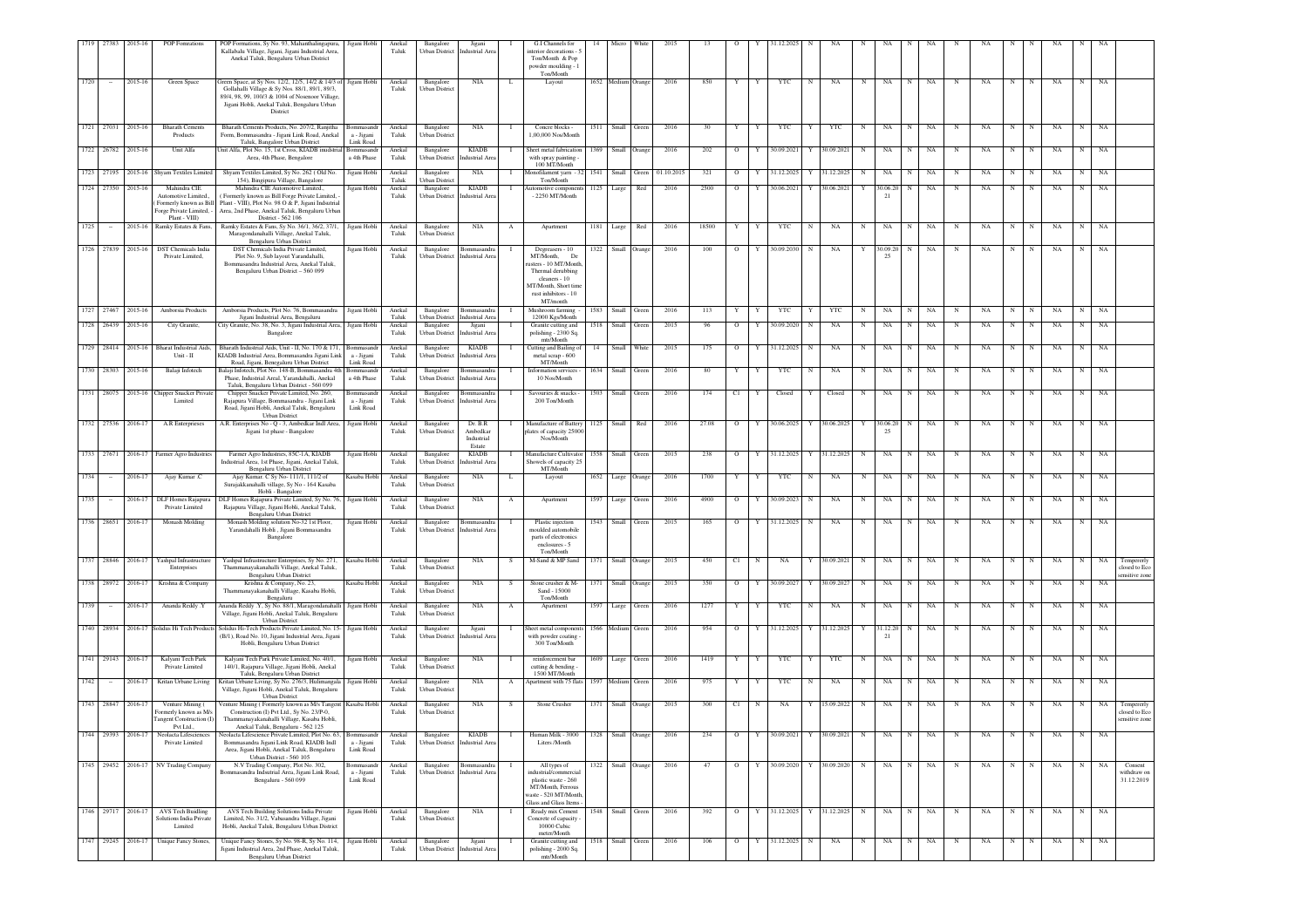| 1748 | 29444 | 2016-17       | Gajanand Stones,                                | Gajanand Stones, Sy No. 259/2, Haragadde<br>Vilalge, Jigani Hobli, Anekal Taluk, Bengaluru                                                                                                  | Jigani Hobli            | Anckal<br>Taluk        | Bangalore<br><b>Urban Distric</b>  | NIA                           |              | Granite cutting and<br>polishing                                                            | 1518              | Small | Green         | 2016             |       | $\circ$     |   | 31.12.2025  |            | NA          |   | NA              | N          | NA          |            | NA          | N          |              | NA          | N | NA          |                                              |
|------|-------|---------------|-------------------------------------------------|---------------------------------------------------------------------------------------------------------------------------------------------------------------------------------------------|-------------------------|------------------------|------------------------------------|-------------------------------|--------------|---------------------------------------------------------------------------------------------|-------------------|-------|---------------|------------------|-------|-------------|---|-------------|------------|-------------|---|-----------------|------------|-------------|------------|-------------|------------|--------------|-------------|---|-------------|----------------------------------------------|
| 1749 |       |               | 29819 2016-17 Priyanka Stone Crusher            | <b>Urban District</b><br>Priyanka Stone Crusher, Survey No. 69,<br>Shiyanahalli Village, Jigani Hobli, Anekal Taluk.                                                                        | Jigani Hobli            | Anekal<br>Taluk        | Bangalore<br><b>Urban District</b> | <b>NIA</b>                    |              | Stone Crusher                                                                               | 1371 Small Orange |       |               | 2016             | 274   | C1          | N | NA.         |            | Closed      | N | NA <sup>-</sup> | N          | NA.         | N          | NA          | N          |              | <b>NA</b>   | N | NA          |                                              |
| 1750 | 28986 | 2016-17       | Fashion Line Apparels                           | <b>Bangalore Urban District</b><br>ashion Line Apparels, No. 180/5/D, Hullahalli<br>Sakalavara Post, Bannerghatta Road, Anekal                                                              | Jigani hobl             | Aneka<br>Taluk         | Bangalore<br><b>Urban Distric</b>  | NIA                           |              | teadymade garments<br>5500 Nos/Month                                                        | 1589              | Large | <b>Green</b>  | 2016             | 1390  |             |   | 1.12.2025   |            | 31.12.202   |   | NA              |            | NA          |            | NA          |            |              | NA          |   | NA          |                                              |
| 1751 | 29200 | 2016-1        | Tecno Systems India                             | Taluk Bengaluru Urban District<br>Tecno Systems India Electronics Pvt Limited,                                                                                                              | Kasaba Hob              | Anekal                 | Bangalore                          | <b>NIA</b>                    |              | Assembly & Mounting                                                                         | 1609              | Large | Green         | 2016             | 1848  | $\Omega$    |   | 31.12.2025  |            | 31.12.202   |   | NA              |            | NA          |            | NA          | N          |              | NA          |   |             |                                              |
|      |       |               | <b>Electronics Pvt Limited</b>                  | Khatha No. 229/195/A, Marsur, Kasaba Hobli,<br>Anekal Taluk, Bangalore Urban District                                                                                                       |                         | Taluk                  | Urban Distric                      |                               |              | of Multiple Electronic<br>Components on<br>Readymade PCB                                    |                   |       |               |                  |       |             |   |             |            |             |   |                 |            |             |            |             |            |              |             |   |             |                                              |
| 1752 | 29862 | 2016-17       | <b>MV</b> Enterprises                           | MV Enterprises, No. 17, 4A Part of 4B, 1st Phase,<br>Jigani Industrial Area, Anekal Taluk, Bengalur                                                                                         | Jigani Hobli            | Anekal<br>Taluk        | Bangalore<br>Jrban District        | Jigani<br>dustrial Ar         |              | 500000 Nos/Month<br>Stone Art design from<br>marble/granite stone                           | 1518              | Small | 'ireer        | 2016             | 119   | $^{\circ}$  |   | 31.12.2024  |            | <b>NA</b>   |   | NA              |            | NA          |            | NA          |            |              |             |   |             |                                              |
| 1753 |       | 2016-17       | Sriven Properties,                              | <b>Urban District</b><br>Sriven Properties, Sy No. 134 of<br>Kachanayakanahalli Village, Jigani Hobli, Anekal                                                                               | Jigani Hobli            | Anekal<br>Taluk        | Bangalon<br>Urban District         | <b>NIA</b>                    | $\mathbf{A}$ | 46 Sq. mtr/Month<br>Apartment                                                               | 1400 Large        |       | <b>Drange</b> | 2016             | 1800  |             |   | YTC         | $_{\rm N}$ | $_{\rm NA}$ |   | $_{\rm NA}$     |            | NA          | $_{\rm N}$ | $_{\rm NA}$ | $_{\rm N}$ |              | NA          |   | NA          |                                              |
| 1754 |       | 29815 2016-17 | Atotech Development<br>Center Pvt Limited,      | Taluk, Bengaluru Urban District<br>Atotech Development Center Pvt Limited, No. 111- Jigani Hobli<br>112, 4th Phase, Bommasandra Area, Bengaluru                                             |                         | Anckal<br>${\rm Tauk}$ | Bangalore<br>Urban Distric         | Bommasandra<br>dustrial Are   | $\mathbf{I}$ | R & D unit to carry out<br>netal finishing/surfac                                           | 1182 Large        |       | Red           | 2016             | 5100  | C1          | Y | Closed      | Y          | Closed      | Y | Closed          | N          | NA          | N          | NA          | N          |              | NA          |   | NA          |                                              |
| 1755 |       | 30679 2016-17 | Aditi Hospital                                  | Aditi Hospital, Sv No. 45/2, V.P Khata No. 507/1.<br>Kavala Hosahalli Village, Kasaba Hobli, Anekal                                                                                         | Kasaba Hobli            | Anekal<br>Taluk        | Bangalore<br>Urban Distric         | <b>NIA</b>                    | HC           | treatment<br>Health care<br>stablishment with 50                                            | 1386 Small        |       | Orange        | 20.09.2016       | 325   |             |   | YTC         |            | <b>YTC</b>  | N | NA              | N          | NA          | N          | NA          | $_{\rm N}$ |              | NA          |   | NA          |                                              |
| 1756 | 29817 | $2016 - 1$    | Parker Hannifin India                           | Taluk, Bengaluru Urban District<br>Parker Hannifin India Private Limited. Plot NO                                                                                                           |                         | Aneka                  | Bangalore                          | 3ommasandra                   |              | $bedded$<br>Industrial &                                                                    | 14                | Medi  | White         | 2016             | 950   | $\mathbf O$ |   | 1.12.2025   |            | 31.12.2025  |   | 31.12.20        |            | $_{\rm NA}$ | N          | NA          | N          |              | NA          |   | NA          |                                              |
|      |       |               | Private Limited                                 | 320-P2, Near APC Circle, Bommasandra Jigani<br>Link Road, Jigani Hobli, Anekal Taluk, Bengalun<br><b>Urban District</b>                                                                     | a - Jigani<br>Link Road | Taluk                  | <b>Urban District</b>              | ndustrial Area                |              | Automotive filters<br>15000 Nos/Month                                                       |                   |       |               |                  |       |             |   |             |            |             |   | 20              |            |             |            |             |            |              |             |   |             |                                              |
| 1757 |       | 30514 2016-17 | Sumukha M-Sand                                  | Sumukha M-Sand, Sy No. 85/3 & 86/2,<br>ulimangala Village & Post, Jigani Hobli, Anekal<br>Taluk, Bengaluru Urban District                                                                   | Jigani Hobli            | Anckal<br>Taluk        | Bangalore<br><b>Irban Distric</b>  | <b>NIA</b>                    | S.           | M-Sand                                                                                      | 1371              | Small | <b>Drange</b> | 2016             | 300   | Y           | N | $_{\rm NA}$ | Y          | YTC         | N | $_{\rm NA}$     | N          | $_{\rm NA}$ | N          | NA          | N          |              | $_{\rm NA}$ |   | $_{\rm NA}$ |                                              |
| 1758 |       |               | 30559 2016-17 Ragavendra Blue Meta<br>M-Sand.   | Ragavendra Blue Metal M-Sand, No. 18.<br>Giddenahalli Village, Kallabalu Post, Anekal<br>Taluk, Bengaluru Urban District                                                                    | Kasaba Hobli            | Anekal<br>Taluk        | Bangalore<br><b>Urban District</b> | <b>NIA</b>                    | s            | Stone Crusher (<br>Different sizes ielly) &<br>M-Sand                                       | 1371 Small        |       | Orange        | 2016             | 1371  | C1          | N | NA          |            | 30.09.2017  | N | NA              | N          | NA          | N          | NA          | $_{\rm N}$ | $\mathbf{N}$ | NA          |   | NA          | Tempererly<br>closed to Eco<br>ensitive zone |
| 1759 | 85196 | $2016 - 1$    | G.R Promoters                                   | G.R Promoters, Sy No. 79/2 & 79/3<br>Maragondanahalli Village, Jigani Hobli, Anekal<br>Taluk, Bengaluru Urban District                                                                      | Jigani Hob              | Aneka<br>Taluk         | Bangalore<br><b>Urban Distric</b>  | <b>NIA</b>                    | A            | Apartment                                                                                   | 1400              | Large | <b>Irang</b>  | 2016             | 1900  |             |   | 0.09.202    |            | NA          |   | NA              |            | NA          |            | NA          |            |              | NA          |   | NA          |                                              |
| 1760 | 30409 | 2016-17       | Mansha Granites                                 | Mansha Granites, Sv No. 114, Haragadde Village,<br>Jigani Hobli, Anekal Taluk, Bengaluru Urban<br>District                                                                                  | Jigani Hobli            | Anekal<br>Taluk        | Bangalore<br><b>Irban Distric</b>  | <b>NIA</b>                    |              | Granite cutting and<br>polishing - 1500 Sq.<br>mtr/Month                                    | 1518              | Small | Green         | 2016             | 56    |             |   | YTC         |            | <b>NA</b>   |   | <b>NA</b>       |            | NA          | N          | <b>NA</b>   | N          |              | NA          |   | NA          |                                              |
| 1761 |       |               | 30382 2016-17 Maini Precision Produc<br>Limited | Maini Precision Products Limited, Plot No. 108.<br>masandra Iigani Link Road, KIADB Industria<br>Area, Anekal Taluk, Bengaluru - 560 048                                                    | a - Iigani<br>Link Road | Anekal<br>Taluk        | Bangalore<br><b>Urban District</b> | KIADR<br>dustrial Ar          |              | Manufacturing &<br>Machining of<br>automotive parts &                                       | 1590              | Madia | Green         | 2015             | 860   |             |   | 31.12.2025  |            | 31.12.2025  |   | 1.12.20<br>21   |            | NA          | N          | NA          | N          |              | NA          |   | NA          |                                              |
| 1762 |       |               | 30510 2016-17 Classic Electroplating            | Classic Electroplating, No. 270/1, Haragadde                                                                                                                                                | Jigani Hobli            | Anekal                 | Bangalore                          | <b>NIA</b>                    |              | Hydraulic parts<br>600000 Nos/Month<br>Phosphating of cutting                               | 1125              | Small | Red           | 2016             |       |             |   | YTC         |            | YTC         |   | NA              |            | NA          |            | NA          |            |              | NA          |   |             |                                              |
|      |       |               |                                                 | Village, Jigani Hobli, Anekal Taluk, Bengaluru<br><b>Urban District</b>                                                                                                                     |                         | Taluk                  | Urban Distric                      |                               |              | slug/forging<br>components - 780<br>Tons/Month                                              |                   |       |               |                  |       |             |   |             |            |             |   |                 |            |             |            |             |            |              |             |   |             |                                              |
| 1763 | 30529 | 2016-17       | Synergy Tech                                    | Synergy Tech, No. 35A, KIADB Industrial Area,<br>Jigani, Anekal Taluk, Bengaluru Urban District<br>560 105                                                                                  | Jigani Hobl             | Anekal<br>Taluk        | Bangalore<br><b>Urban District</b> | <b>KIADB</b><br>ndustrial Are |              | <b>Electroless Nickel</b><br>plating - 5000 Sq. mtr<br>Nickel Plating - 5000                | 1125              | Small | Red           | 2016             | 254   |             |   | 0.06.2021   |            | 0.06.202    |   | 0.06.20<br>21   |            | NA          |            | NA          |            |              |             |   |             |                                              |
| 1764 |       | 2016-17       | Anekal Health Care &                            | Anekal Health Care & Hospital, Taluk Office                                                                                                                                                 | Jigani Hobli            | Anekal                 | Bangalore                          | <b>NIA</b>                    | HC           | sq. mtr & Zinc plating<br>5000 Sq. mtr<br>HCE                                               | 57                | Small | White         | INA              | 325   | $\circ$     | N | NA          | N          | $_{\rm NA}$ |   | NA              |            | ermar       | N          | NA          | N          |              | NA          |   | NA          |                                              |
| 1765 |       | 2016-17       | Hospital<br>AMC Engineering                     | Road, Opp to Government Hospital, Anekal,<br>Bengaluru - 560 106<br>AMC Engineering College, No. 93/2, Kalkere,                                                                             | Jigani Hobli            | Taluk<br>Anekal        | <b>Urban Distric</b><br>Bangalore  | <b>NIA</b>                    | E            | <b>Educational Institute</b>                                                                | 1400 Large        |       | <b>Drange</b> | 2016             | 3700  | $\circ$     |   | 0.09.2021   |            | 30.09.2021  | N | <b>NA</b>       | N          | nt<br>NA    | N          | <b>NA</b>   | N          |              | <b>NA</b>   |   | NA          |                                              |
| 1766 |       |               | College                                         | Bannerghatta Road, Anekal Taluk, Bengaluru<br><b>Urban District</b>                                                                                                                         |                         | Taluk<br>Anekal        | Urban Distric                      | <b>KIADB</b>                  |              | Microporous seperator                                                                       | 1543              | Small | Greer         |                  |       |             |   |             |            |             | N | NA              | $_{\rm N}$ |             | $_{\rm N}$ |             | N          |              | NA          |   | NA          |                                              |
|      | 30723 |               | 2016-17 Amer - Sil Ketex Privat<br>Limitd.      | Amer - Sil Ketex Private Limitd, No. 220, 221,<br>Jigani Link Road, Bommasandra, Anekal Taluk.<br>Bengaluru Urban District                                                                  | a - Jigani<br>Link Road | Taluk                  | Bangalore<br><b>Urban District</b> | dustrial An                   |              | 54000 Sq.mtr & Pluri<br>tabular bags for lead<br>cid battery - 78000 S<br>$\rm meter/Month$ |                   |       |               | 2016             | 400   |             |   | YTC         |            | YTC         |   |                 |            | $_{\rm NA}$ |            | $_{\rm NA}$ |            |              |             |   |             |                                              |
| 1767 |       | 2016-17       | Sai Sri Blue Metals                             | Sai Sri Blue Metals, Sy No. 47, Mahanthalingapura<br>Village, Bannerghatta Post, Jigani, Anekal Taluk,<br>Bengaluru Urban District - 560 083                                                | Jigani Hobl             | Anekal<br>Taluk        | Bangalore<br><b>Urban Distric</b>  | <b>NIA</b>                    |              | Stone Crusher                                                                               | 1371              | Small | <b>Drange</b> | 2016             | 95.69 | C1          |   | NA          |            | 60.09.201   |   | NA              |            | NA          |            | NA          |            |              |             |   |             | Tempereri<br>closed to Eco<br>sensitive zone |
|      |       | 2016-17       | Roshan Enterprises                              | Roshan Enterprises, Unit -2, No. 29/4.<br>Gowrenahalli Village, Kasaba Hobli, Anekal<br>Taluk, Bengaluru Urban District                                                                     |                         | Aneka<br>Taluk         | Bangalore<br><b>Urban Distric</b>  | NIA                           |              | Integrated industrial<br>asset management (<br>colliection, segregation                     |                   |       |               | 201 <sub>0</sub> |       |             |   |             |            |             |   |                 |            |             |            |             |            |              |             |   |             | CFO<br>application<br>return on              |
|      |       |               |                                                 |                                                                                                                                                                                             |                         |                        |                                    |                               |              | shredded, re-use, re-<br>cycling, recovery and<br>transportation of                         |                   |       |               |                  |       |             |   |             |            |             |   |                 |            |             |            |             |            |              |             |   |             | 18.10.2016                                   |
|      |       |               |                                                 |                                                                                                                                                                                             |                         |                        |                                    |                               |              | ndustrial solid waste t<br>authorized<br>reporcessor/recycled)                              |                   |       |               |                  |       |             |   |             |            |             |   |                 |            |             |            |             |            |              |             |   |             |                                              |
| 1769 |       | 29873 2016-17 | Sulax Technologies<br>Private Limited           | Sulax Technologies Private Limited, Shed No. A.<br>Plot No. 13 A(P), Sy No. 123, 1st Phase, KIADB,<br>Jigani Industrial Area, Jigani, Anekal Taluk,                                         | Jigani Hobli            | Anekal<br>Taluk        | Bangalore<br>Jrban District        | Jigani<br>ndustrial Are       |              | GI Sheets - 28000<br>Kgs/Month, MS Sheets<br>9000 Kgs/Month & SS                            | 1558 Small        |       | Green         | 2016             | 450   | $\Omega$    |   | 31.12.2025  |            | 31.12.2025  |   | <b>NA</b>       | N          | NA          | N          | NA          | N          |              | NA          |   | NA          |                                              |
| 1770 |       | 31142 2016-1  | <b>SGS</b> Tekniks                              | Bengaluru Urban District<br>SGS Tekniks Manufacturing Pvt Ltd.,                                                                                                                             | Jigani Hobli            | Anekal                 | Bangalore                          | Bommasandra                   |              | Sheets - 8500<br>Kgs/Month<br>Assembly & Mounting                                           | 1609              |       | Green         | 2016             | 1039  |             |   | 31.12.2025  |            | 31.12.202   |   | 31.12.20        |            | NA          |            | NA          |            |              | Return on   |   |             | <b>HWM</b>                                   |
|      |       |               | Manufacturing Private<br>Limtied                | 1st Floor, Sy No. 27/4, A2, JR Tech Park,<br>Yarandahalli, Near Roopesh Hotel, Jigani Link                                                                                                  |                         | ${\rm Tauk}$           | Urban District                     | ndustrial Are                 |              | of Multiple Electronci<br>components on                                                     |                   | Large |               |                  |       |             |   |             |            |             |   | $22\,$          |            |             |            |             |            |              | 7.04.2018   |   |             | Amendmen<br>yet to be                        |
|      |       |               |                                                 | Road, Bommasandra Industrial Area, 4th Phase<br>Bengaluru Urban District - 560 099                                                                                                          |                         |                        |                                    |                               |              | Readymade PCB<br>150000 Nos/Month                                                           |                   |       |               |                  |       |             |   |             |            |             |   |                 |            |             |            |             |            |              |             |   |             | issued                                       |
| 1771 |       | 2016-17       | Karnataka Budget<br>Housing Corporation,        | Karnataka Budget Housing Corporation, Sy No.<br>198/1, Khatha No. 2206271, Koppa Village,<br>Jigani Hobli, Anekal Taluk, Bengaluru Urban<br>District                                        | Jigani Hobli            | Anekal<br>Taluk        | Bangalore<br>Urban Distric         | <b>NIA</b>                    | $\mathbf{A}$ | Apartment with 92 flats                                                                     | 1400              | Large | <b>Drange</b> | 2016             | 3000  |             |   | <b>YTC</b>  | N          | NA          |   | NA              | N          | NA          | N          | NA          | N          |              | NA          |   | NA          |                                              |
|      |       | 2016-17       | Sipani Property Private<br>Limited              | Sipani Property Private Limited, No. 78/2, 78/3.<br>Iggaluru Village, Chandapura Hobli, Anekal<br>Faluk, Sy No. 308, Marsur Village, Kasaba Hobli<br>Anekal Taluk, Bengaluru Urban District | Kasaba Hobl             | Anekal<br>Taluk        | Bangalore<br><b>Urban District</b> | <b>NIA</b>                    |              | Apartment with 1274<br>flats & Sports complet                                               | 1181 Large        |       | Red           | 2016             | 4800  |             |   | YTC         |            | NA          |   | NA              |            |             |            | NA          |            |              |             |   |             |                                              |
| 1773 |       | 2016-1        | K H Khan                                        | K.H Khan, Sy No. 182/2, 182/3, Madiwala village.<br>Kasaba Hobli, Bengaluru Urban District                                                                                                  | Kasaba Hobi             | Anekal<br>Taluk        | Bangalore<br>Jrban Distric         | <b>NIA</b>                    | $\mathbf{A}$ | Apartment                                                                                   | 1181 Mediu        |       | Red           | 2016             | 620   |             |   | <b>YTC</b>  | N          | NA          |   | NA.             |            | <b>NA</b>   | N          | NA.         | N          |              | NA          |   | NA          |                                              |
| 1774 |       | 2016-1        | K.V Ashwath Reddy                               | K.V Ashwath Reddy, Sy No. 158/2, 157, ---<br>halli Village, Kasaba Hobli, Anekal Taluk                                                                                                      | Kasaba Hob              | Anekal<br>Taluk        | Bangalore<br>Urban Distric         | <b>NIA</b>                    | A            | Apartment                                                                                   | 1181              | Large | Red           | 2016             | 1860  |             |   | YTC         |            | NA          |   | NA              |            | NA          | N          | NA          | N          |              | NA          |   | NA          |                                              |
| 1775 |       |               | 2016-17 Bhumi Rock Products                     | Bengaluru Urban District<br>Bhumi Rock Products, Sy No. 177,<br>manayakanahalli, Anekal Taluk, Bengalu                                                                                      | Kasaba Hobl             | Anekal<br>Taluk        | Bangalore<br>Urban Distric         | <b>NIA</b>                    | s            | Stone Crusher                                                                               | 1371 Small        |       | <b>Drange</b> | 2016             | 307   |             | N | $_{\rm NA}$ |            | YTC         |   | $_{\rm NA}$     | N          | NA          | $_{\rm N}$ | $_{\rm NA}$ | $_{\rm N}$ |              | $_{\rm NA}$ |   | NA          |                                              |
|      |       |               |                                                 | Urban District                                                                                                                                                                              |                         |                        |                                    |                               |              |                                                                                             |                   |       |               |                  |       |             |   |             |            |             |   |                 |            |             |            |             |            |              |             |   |             |                                              |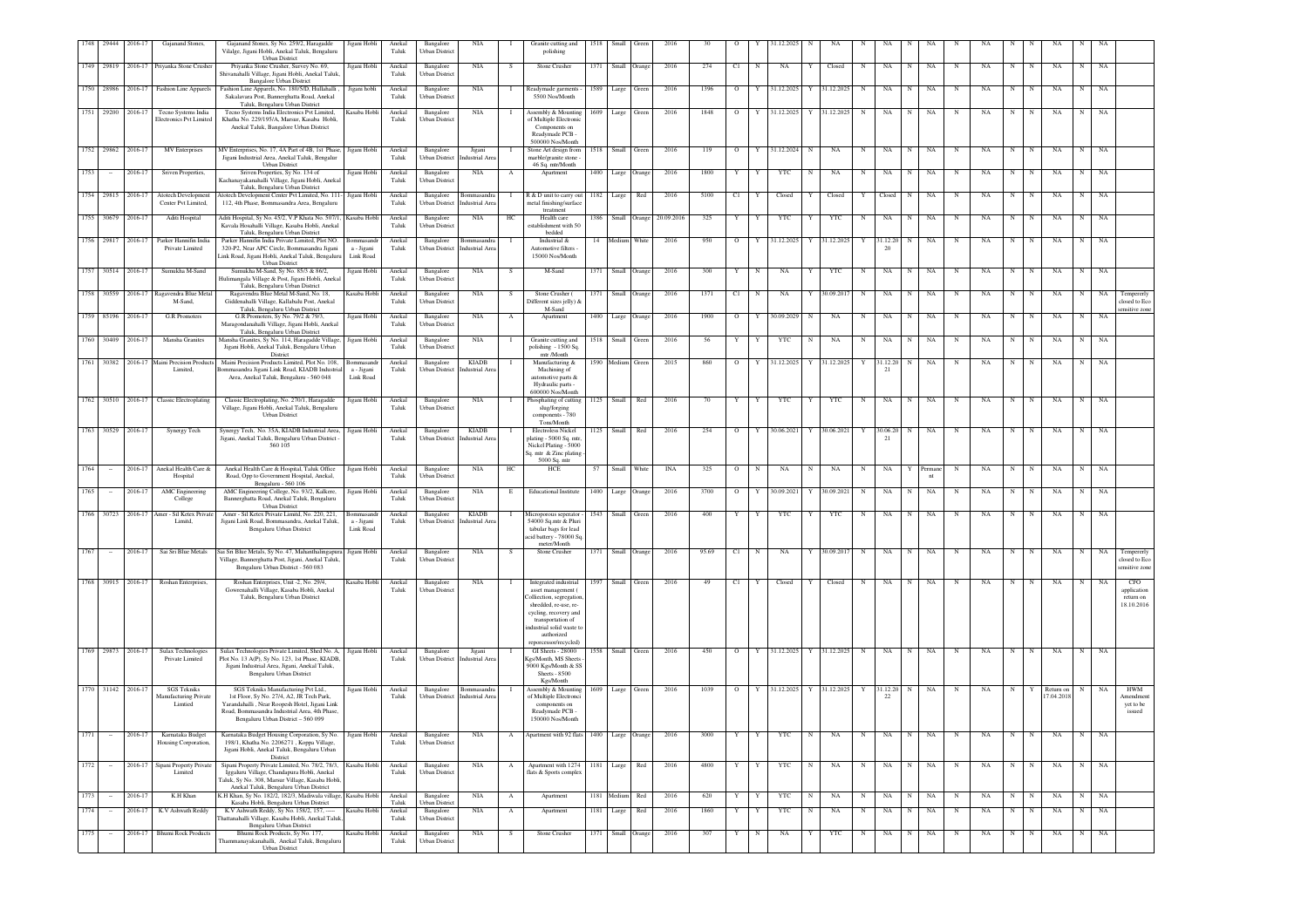|      | 1776 31434 2016-17 |                    | Namo E-waste<br>Management Limited                                | Namo E -waste Management Limited, R-14,<br>Yarandahalli Village, Bommasandra, Anekal<br>Taluk, Bengaluru Urban District                                               | a 4th Phase             | Aneka<br>Taluk  | Bangalore<br><b>Urban District</b> | tommasandra<br>Industrial Area          |              | Collection, Segregation<br>& Classification of E-<br>waste - 3.5 MT/Month | 1120 | Small            | Red               | 2016 | 35        |                |   | YTC                     | NA<br>N           |            | NA                             | N           | NA            | N           | NA          | N          |            | NA          |              | NA          | CTE-302724<br>Rejected on<br>18.09.2017 |
|------|--------------------|--------------------|-------------------------------------------------------------------|-----------------------------------------------------------------------------------------------------------------------------------------------------------------------|-------------------------|-----------------|------------------------------------|-----------------------------------------|--------------|---------------------------------------------------------------------------|------|------------------|-------------------|------|-----------|----------------|---|-------------------------|-------------------|------------|--------------------------------|-------------|---------------|-------------|-------------|------------|------------|-------------|--------------|-------------|-----------------------------------------|
| 1777 |                    | 31206 2016-17      | Sharada Electrochem                                               | Sharada Electrochem No S P 175 1st Phase<br>Jigani, KSSIDC Industrial Area, Anekal Taluk,                                                                             | Jigani Hobli            | Anckal<br>Taluk | Bangalore<br><b>Urban District</b> | <b>KSSIDC</b><br><b>Industrial Area</b> |              | Copper plating - 1200<br>Sq. mtr, Tin Plating -                           |      | 1125 Small       | Red               | 2016 | 145       | $\circ$        |   | 30.06.2022              | 30.06.2022<br>Y   | N          | NA                             | $_{\rm N}$  | NA            |             | NA          |            |            | <b>NA</b>   |              | NA.         | Closure<br>direction                    |
|      |                    |                    |                                                                   | Bengaluru Urban District - 560105                                                                                                                                     |                         |                 |                                    |                                         |              | 1200 Sq.mtr & Zinc<br>Plating - 1200 Sq. mtr                              |      |                  |                   |      |           |                |   |                         |                   |            |                                |             |               |             |             |            |            |             |              |             | issued under<br>Water and Air           |
|      |                    |                    |                                                                   |                                                                                                                                                                       |                         |                 |                                    |                                         |              |                                                                           |      |                  |                   |      |           |                |   |                         |                   |            |                                |             |               |             |             |            |            |             |              |             | Act vide No.<br>235 & 236<br>dtd:       |
|      |                    |                    |                                                                   |                                                                                                                                                                       |                         |                 |                                    |                                         |              |                                                                           |      |                  |                   |      |           |                |   |                         |                   |            |                                |             |               |             |             |            |            |             |              |             | 05.11.2018 &<br>Revocation of           |
|      |                    |                    |                                                                   |                                                                                                                                                                       |                         |                 |                                    |                                         |              |                                                                           |      |                  |                   |      |           |                |   |                         |                   |            |                                |             |               |             |             |            |            |             |              |             | Closure<br>direction                    |
|      |                    |                    |                                                                   |                                                                                                                                                                       |                         |                 |                                    |                                         |              |                                                                           |      |                  |                   |      |           |                |   |                         |                   |            |                                |             |               |             |             |            |            |             |              |             | issued under<br>Water & Air             |
|      |                    |                    |                                                                   |                                                                                                                                                                       |                         |                 |                                    |                                         |              |                                                                           |      |                  |                   |      |           |                |   |                         |                   |            |                                |             |               |             |             |            |            |             |              |             | Act vide No.<br>233 & 232<br>dtd:       |
| 1778 |                    | 2016-17            | Vivekananda Yoga                                                  | Vivekananda Yoga Anusandhana Samsthana, No. Jigani Hobli                                                                                                              |                         | Anekal          | Bangalore                          | <b>NIA</b>                              | HC           | Ayurveda hospital and 1386 Large Orange                                   |      |                  |                   | 2016 | 2365      | $\circ$        | Y | 30.09.2021 Y 30.09.2021 |                   | $_{\rm N}$ | $NA$ $N$                       |             | NA            | N           | NA          | N          | $_{\rm N}$ | NA          | $\mathbb{N}$ | NA          | 04.06.2019.                             |
|      |                    |                    | Anusandhana<br>Samsthana.                                         | 24, Bingipura Village, Jigani Hobli, Anekal Taluk,<br>Bengaluru Urban District                                                                                        |                         | Taluk           | <b>Urban District</b>              |                                         |              | yoga teaching<br>naturopathy                                              |      |                  |                   |      |           |                |   |                         |                   |            |                                |             |               |             |             |            |            |             |              |             |                                         |
| 1779 | $\sim$             | 2016-17            | Swami Vivekananda<br>Yoga Anusandhana                             | Swami Vivekananda Yoga Anusandhana<br>Samsthana, No. 24, Jodi Bingipura, Jigani Hobli,                                                                                | Jigani Hobli            | Anekal<br>Taluk | Bangalore<br><b>Urban District</b> | $_{\rm NIA}$                            | $\,$ E       | Ayurveda hospital and<br>yoga teaching                                    |      |                  | 1117 Large Orange | 2016 | 1151      | $\circ$        | Y | 30.09.2021              | N<br>NA           | N          | NA                             | $_{\rm N}$  | NA            | $_{\rm N}$  | $_{\rm NA}$ | N          | $_{\rm N}$ | NA          | N            | NA          |                                         |
|      |                    |                    | Samsthana.                                                        | Anekal Taluk, Bengaluru Urban District                                                                                                                                |                         |                 |                                    |                                         |              | uropathy college and<br>ostel with built up area<br>23,962 Sq. mtr        |      |                  |                   |      |           |                |   |                         |                   |            |                                |             |               |             |             |            |            |             |              |             |                                         |
| 1780 | $\sim$             |                    |                                                                   | 2016-17 Arattukulam Developers, Arattukulam Developers, No. 95,96,97/1,97/2,99/3 Kasaba Hobli<br>& 100/3, Lingapura Village, Kasaba Hobli, Anekal                     |                         | Anekal<br>Taluk | Bangalore<br><b>Urban District</b> | <b>NIA</b>                              | L            | Layout with 157 Sites 1400 Large Orange                                   |      |                  |                   | 2016 | 1500      | Y              |   | <b>YTC</b>              | NA<br>N           | N          | $NA$ $N$                       |             | NA            | N           | NA          | N          | N          | NA          |              | NA          |                                         |
|      |                    |                    |                                                                   | Taluk, Bengaluru Urban District                                                                                                                                       |                         |                 |                                    |                                         |              |                                                                           |      |                  |                   |      |           |                |   |                         |                   |            |                                |             |               |             |             |            |            |             |              |             |                                         |
| 1781 |                    | 2016-17            | Tripthi Piles Clinic,                                             | Tripthi Piles Clinic, Jigani Bus Stop, Near Post<br>Office, Anekal Road, Bengaluru - 560 105                                                                          | Jigani Hobli            | Anekal<br>Taluk | Bangalore<br>Jrban Distric         | <b>NIA</b>                              | HC           | HCE                                                                       | 57   | Small            | White             | 2016 | <b>NA</b> | $\circ$        | N | NA.                     | <b>NA</b><br>N    |            | <b>NA</b>                      | Y           | Permane<br>nt | N           | <b>NA</b>   | N          | N          | <b>NA</b>   |              | NA          |                                         |
| 1782 |                    | 2016-17            | Pooja Clinic                                                      | Pooja Clinic, Suragajakkanahalli , Indlawadi Cross, Kasaba Hobli<br>Kasaba Hobli, Anekal Taluk, Bengaluru                                                             |                         | Anekal<br>Taluk | Bangalore<br>Jrban District        | $_{\rm NIA}$                            | HC           | HCE                                                                       | 57   | Small            | White             | 2016 | NA        | $\circ$        | N | NA                      | N<br>$_{\rm NA}$  | N          | $_{\rm NA}$                    |             | Perman<br>nt  | N           | $_{\rm NA}$ | $_{\rm N}$ | N          | $_{\rm NA}$ | N            | $_{\rm NA}$ |                                         |
| 1783 |                    | 2016-17            | Shree Vinayaka Multi<br>Speciality Clinic,                        | Shree Vinayaka Multi Speciality Clinic, Shop No.   Jigani Hobli<br>01, No. 179, Abbash Complex, Shikaripalya (Near<br>Wipro Gate) Hulimangala Post, Anekal Taluk,     |                         | Anekal<br>Taluk | Bangalore<br><b>Urban District</b> | NIA                                     | НC           | HCE                                                                       | 57   | Small            | White             | 2016 | NA        | $\circ$        | N | NA                      | N<br>NA           | N          | NA                             | Y           | Return        | N           | NA          | $_{\rm N}$ | N          | NA          | N            | NA          |                                         |
|      |                    |                    | 1784 31485 2016-17 Shree Bright Industries,                       | Bengaluru Urban District<br>Shree Bright Industries, Plot No.115/1, KIADB                                                                                             | Bommasandr              | Anekal          | Bangalore                          | <b>KIADB</b>                            |              | Acid Pickling of steel                                                    |      | 1125 Small       | Red               | 2015 | 146       | $\circ$        |   | 30.06.2021              | 30.06.2021<br>Y   | N          | NA                             | N           | NA            | N           | NA          | N          |            | NA          |              | NA          |                                         |
|      |                    |                    |                                                                   | Industrial Area, Bommasandra, Jigani Link Road,<br>Anekal Taluk , Bengaluru Urban District - 560 105 Link Road                                                        | a - Jigani              | Taluk           | <b>Urban District</b>              | dustrial Are                            |              | bars - 125 Ton/Month                                                      |      |                  |                   |      |           |                |   |                         |                   |            |                                |             |               |             |             |            |            |             |              |             |                                         |
|      |                    | 1785 31645 2016-17 | Spectro Alloys and<br>Pigments,                                   | Spectro Alloys and Pigments, No. 56, Jigani Area, Jigani Hobli<br>Jigani, Anekal Taluk, Bengaluru Urban District -                                                    |                         | Anekal<br>Taluk | Bangalore<br><b>Urban District</b> | Jigani<br>ndustrial Are                 |              | Lead recycling from<br>Spent Lead Acid                                    |      | $1122$ Small     | Red               | 2016 | 490       | C1             | Y | Closed                  | Y                 |            | Closed Closed 29.11.20 N<br>22 |             | NA            | N           | NA          | N          | N          | $_{\rm NA}$ | N            | NA          |                                         |
|      |                    |                    |                                                                   | 560 105                                                                                                                                                               |                         |                 |                                    |                                         |              | batteries (SLAB) of<br>capacity 1500<br>Tons/Month                        |      |                  |                   |      |           |                |   |                         |                   |            |                                |             |               |             |             |            |            |             |              |             |                                         |
|      |                    |                    | 1786 23671 2016-17 Chaitanya Enterprises,                         | Chaitanya Enterprises, Sy No. 243, Govt/Pattaland, Kasaba Hobli<br>Thammanayakanahalli Village, Anekal Taluk,                                                         |                         | Anekal<br>Taluk | Bangalore<br><b>Urban District</b> | <b>NIA</b>                              |              | M-Sand                                                                    |      |                  | 1371 Small Orange | 2016 | 387       | C1             | N | NA                      | 30.09.2018<br>Y   | N          | NA                             | N           | NA            | N           | NA          | N          |            | NA          |              | NA          | Tempererly<br>closed to Eco             |
| 1787 |                    |                    | 31826 2016-17 Pavithra Chemicals                                  | Bengaluru<br>Pavithra Chemicals                                                                                                                                       | Jigani Hobli            | Anekal          | Bangalore                          | <b>NIA</b>                              | л.           | Storage & Refilling of 1127                                               |      | Small            | Red               | 2016 | 131       | $\circ$        |   | 30.06.2022              | NA<br>$\mathbf N$ |            | NA                             | N           | NA            | N           | NA          | N          |            | NA          |              | NA          | sensitive zone                          |
|      |                    |                    |                                                                   | No. 183, Jigani, KSSIDC Industrial Estate,<br>Jigani, Anekal Taluk,                                                                                                   |                         | Taluk           | <b>Urban District</b>              |                                         |              | Chemicals into small<br>containers from Bulk                              |      |                  |                   |      |           |                |   |                         |                   |            |                                |             |               |             |             |            |            |             |              |             |                                         |
|      |                    |                    | 1788 31873 2016-17 Srivari Fruit Traders                          | Bengaluru Urban District<br>Srivari Fruit Traders, No. 101, Bommasandra                                                                                               |                         | Anekal          | Bangalore                          | Jigani Hobli                            |              | containers of capacity<br>63 Ton/Month.<br>Domestic banana                |      | 1514 Small Green |                   | 2016 | 346       | $\circ$        | Y | 31.12.2025 Y 31.12.2025 |                   | $_{\rm N}$ | NA                             | $\mathbf N$ | NA            | $_{\rm N}$  | NA          | N          | N          | NA          | $_{\rm N}$   | NA          |                                         |
|      |                    |                    |                                                                   | Jigani Link Road, Jigani Hobli, Anekal Taluk,<br>Bangalore - 562 106                                                                                                  | a - Jigani<br>Link Road | Taluk           | <b>Urban District</b>              |                                         |              | epening chamber - 300<br>MT/Month & Fruits                                |      |                  |                   |      |           |                |   |                         |                   |            |                                |             |               |             |             |            |            |             |              |             |                                         |
|      |                    |                    |                                                                   |                                                                                                                                                                       |                         |                 |                                    |                                         |              | cold storage - 750<br>MT/Month                                            |      |                  |                   |      |           |                |   |                         |                   |            |                                |             |               |             |             |            |            |             |              |             |                                         |
| 1789 |                    | 32022 2016-17      | Solara Active Pharma<br>Sciences Limited (                        | Solara Active Pharma Sciences Limited (Formerly Jigani Hobli<br>known as Sovizen Life Scineces Private Limited.                                                       |                         | Anekal<br>Taluk | Bangalore<br><b>Urban District</b> | Jigani<br>Industrial Area               |              | R & D Lab of<br>medicines in various                                      |      | 1182 Large       | Red               | 2016 | 5217      | $\overline{0}$ | Y | 30.06.2022 Y 30.06.2022 |                   | Y          | 30.06.20<br>22                 | N           | NA            | $_{\rm N}$  | NA          | N          |            | <b>NA</b>   |              | NA          |                                         |
|      |                    |                    | Formerly known as<br>Sovizen Life Scineces<br>Private Limited,    | No. 11, Industrial Area, Jigani 1st Phase, Anekal<br>Taluk, Bangalore Urban District - 560 105                                                                        |                         |                 |                                    |                                         |              | Therapeutic Area like<br>Diabetes,<br>ardiovascular, Centra               |      |                  |                   |      |           |                |   |                         |                   |            |                                |             |               |             |             |            |            |             |              |             |                                         |
|      |                    |                    |                                                                   |                                                                                                                                                                       |                         |                 |                                    |                                         |              | Nervous system,<br>Infectious Diseases.                                   |      |                  |                   |      |           |                |   |                         |                   |            |                                |             |               |             |             |            |            |             |              |             |                                         |
|      |                    |                    |                                                                   |                                                                                                                                                                       |                         |                 |                                    |                                         |              | Immunology and<br>Oncology.                                               |      |                  |                   |      |           |                |   |                         |                   |            |                                |             |               |             |             |            |            |             |              |             |                                         |
|      |                    |                    | 1790 31959 2016-17 R.K Metal Industries (<br>Formerly known as    | R.K Metal Industries (Formerly known as<br>Thirumurugan Metal Industry,) Sy No. 45,                                                                                   | Jigani Hobli            | Anckal<br>Taluk | Bangalore<br><b>Urban District</b> | Jigani<br>Industrial                    | $\mathbf{I}$ | Lead and Lead alloys - 1122 Small Red<br>35 MT/Month                      |      |                  |                   | 2016 | 48.5      | Y              | Y | YTC                     | YTC<br>Y          | N          | $NA$ $N$                       |             | NA            | $\mathbb N$ | NA          | N          | $_{\rm N}$ | NA          | $\mathbf N$  | NA          |                                         |
| 1791 |                    |                    | Thirumurugan Metal<br>Industry,)<br>2016-17 Akshaya Physiotherapy | Bommandahalli, Kallabalu Village, Jigani Hobli,<br>Anekal Taluk, Bengaluru Urban District - 560 083<br>Akshaya Physiotherapy and Pain Relief Clinic, N.R Jigani Hobli |                         | Anekal          | Bangalore                          | Estate<br>NIA                           | HC           | HCE                                                                       | 57   | Small White      |                   | 2016 | NA        | $\circ$        |   | NA                      | NA                |            | NA                             |             | 30.06.20      |             | NA          |            |            | NA          |              |             |                                         |
|      |                    |                    | and Pain Relief Clinic                                            | Extension, AV Vasatharaju Comples, Maruthi<br>Colour Lab behind KEB Road, Anekal Taluk,                                                                               |                         | Taluk           | <b>Urban District</b>              |                                         |              |                                                                           |      |                  |                   |      |           |                |   |                         |                   |            |                                |             | 17            |             |             |            |            |             |              |             |                                         |
|      |                    | 1792 31919 2016-17 | Aestus Udyog,                                                     | Bengaluru - 562 106<br>Aestus Udyog, Q-7, KSSIDC Industrial Area, 2nd Jigani Hobli                                                                                    |                         | Anekal          | Bangalore                          | Jigani                                  |              | Induction hardening of                                                    |      | 1530 Small       | Green             | 2016 | 105       | $\circ$        |   | 31.12.2026              | NA<br>N           | N          | NA                             | N           | NA            | N           | NA          | N          |            | NA          |              | NA          |                                         |
|      |                    |                    |                                                                   | Stage, Jigani, Anekal Taluk, Bengaluru Urban<br>District - 560 105                                                                                                    |                         | Taluk           | <b>Urban District</b>              | ndustrial Area                          |              | utomotive componen<br>-4,00,000 Nos/Month                                 |      |                  |                   |      |           |                |   |                         |                   |            |                                |             |               |             |             |            |            |             |              |             |                                         |
| 1793 | $\sim$             | 2016-17            | Sree Kathyani<br>Baneshwari Industries                            | Sree Kathyani Baneshwari Industries, Sy No. 10, Jigani Hobli<br>Shivanahalli Village, Jigani Hobli, Anekal Taluk                                                      |                         | Anekal<br>Taluk | Bangalore<br><b>Urban District</b> | NIA                                     | -S           | Stone crusher                                                             |      |                  | 1371 Small Orange | 2016 | 250       |                | N | NA                      | YTC               | N          | NA                             | N           | NA            | N           | NA          | N          | N          | NA          | N            | NA          |                                         |
| 1794 |                    | 2016-17            | Navanidhi Developers<br>and Builders Pvt Ltd (                    | Navanidhi Developers and Builders Pvt Ltd (MDR Jigani Hobli<br>Builders and Developers), Sy No. 66/1-2 and 108-                                                       |                         | Anekal<br>Taluk | Bangalore<br>Urban District        | <b>NIA</b>                              | $\mathbf{A}$ | Apartment                                                                 | 1400 | Large            | Orange            | 2016 | 2500      | Y              | Y | <b>YTC</b>              | NA<br>N           | N          | NA                             | N           | NA            | N           | NA          | N          | N          | NA          | N            | $_{\rm NA}$ |                                         |
|      |                    |                    | MDR Builders and<br>Developers),                                  | 109, Mahanthalingapura, Jigani Hobli, Anekal<br>Taluk, Bengaluru                                                                                                      |                         |                 |                                    |                                         |              |                                                                           |      |                  |                   |      |           |                |   |                         |                   |            |                                |             |               |             |             |            |            |             |              |             |                                         |
|      |                    | 1795 30916 2016-17 | Sri. Venkateshwara<br>Granites                                    | A.B Granite (Formerly known as Sri.<br>Venkateshwara Granites), Sv No. 5/1, 5/3,<br>gasathimmanahalli, Kasaba Hobli, Anekal Taluk                                     | Kasaba Hobli            | Anckal<br>Taluk | Bangalore<br><b>Urban District</b> | <b>NIA</b>                              | $\mathbf{I}$ | Granite cutting and<br>polishing - 920 Sq.<br>mtr/Month                   |      |                  | 1518 Small Green  | 2016 | 90        | $\circ$        |   | Y 31.12.2026 N          | NA                | N          | NA                             | N           | NA            | $_{\rm N}$  | NA          | N          | N          | NA          | $_{\rm N}$   | NA          |                                         |
| 1796 |                    | 32198 2016-17      | Sansera Engineering                                               | Bengaluru Urban District<br>Sansera Engineering Private Limited, Plot No. 102. Bommasandr                                                                             |                         | Anekal          | Bangalore                          | Bommasandra                             | -1           | dachines assembly unit-                                                   | 14   | Micro            | White             | 2017 | 15        | Y              | Y | YTC                     | YTC<br>Y          | N          | NA                             | $_{\rm N}$  | NA            | N           | NA          | N          | N          | NA          | N            | NA          |                                         |
|      |                    |                    | Private Limited,                                                  | Bommasandra - Jigani Link Road, Anekal Taluk,<br>Bengaluru Urban District                                                                                             | a - Jigani<br>Link Road | Taluk           | <b>Urban District</b>              | Industrial Area                         |              | 5 Nos/Month                                                               |      |                  |                   |      |           |                |   |                         |                   |            |                                |             |               |             |             |            |            |             |              |             |                                         |
| 1797 |                    | 2016-17            | Manasum Builtech<br>Limited.                                      | Manasum Builtech Limited, Sy No. 59/5,<br>Soppahalli Village, Kasaba Hobli, Anekal Taluk,                                                                             | Kasaba Hobli            | Anekal<br>Taluk | Bangalore<br><b>Urban District</b> | <b>NIA</b>                              |              | Apartment with 110<br>flats                                               | 1400 | Large            | Orange            | 2016 | 1025      | $\circ$        |   | 0.09.2029               | 30.09.2029        |            | NA                             |             | NA            | N           | NA          | N          |            | NA          |              | NA          |                                         |
|      |                    |                    | 1798 32349 2016-17 Chaitra Enviro Solution                        | Bengaluru Urban District - 560 099<br>Chaitra Enviro Solutions, Sy No. 81/2,<br>Bommasandra Jigani Link Road, Jigani Hobli,                                           | Bommasano<br>a - Jigani | Anekal<br>Taluk | Bangalore<br><b>Urban District</b> | <b>NIA</b>                              |              | Setting up of new<br>Commono Sewate                                       |      | 1171 Small Red   |                   | 2017 | 48        |                |   | YTC                     | <b>YTC</b>        | N          | NA                             | $_{\rm N}$  | NA            | N           | NA          | N          |            | NA          |              | NA          |                                         |
|      |                    |                    |                                                                   | Anekal Taluk, Bengaluru Urban District - 562 106 Link Road                                                                                                            |                         |                 |                                    |                                         |              | Treatment plant of<br>canacity 300 KLD                                    |      |                  |                   |      |           |                |   |                         |                   |            |                                |             |               |             |             |            |            |             |              |             |                                         |
| 1799 |                    | 32198 2016-17      | <b>Sansers Engineering</b>                                        | Sansers Engineering Private Limited, Plot No. 102, Bommasandr                                                                                                         |                         | Anekal          | Bangalore                          | <b>NIA</b>                              |              | (90000 KL/Month)<br>Machines assembly                                     | 14   | Micro            | White             | 2017 | 15        |                |   | <b>YTC</b>              | <b>YTC</b><br>Y   | N          | NA                             | $_{\rm N}$  | NA            | N           | NA          | N          | N          | NA          |              | NA          |                                         |
|      |                    |                    | Private Limited.                                                  | Bommasandra Jigani Link Road, Anekal Taluk,<br>Bengaluru Urban District<br>Royal Exports, Sy No. 26/6, Yarandahalli Village,                                          | a - Jigani<br>Link Road | Taluk           | <b>Urban District</b>              |                                         |              |                                                                           |      |                  |                   |      |           |                |   |                         |                   |            |                                |             |               |             |             |            |            |             |              |             |                                         |
| 1800 |                    | 30385 2016-17      | Royal Exports,                                                    | Hennagara Gram Panchayath, Bengaluru Urban<br>District                                                                                                                | Jigani Hobli            | Anekal<br>Taluk | Bangalore<br><b>Urban District</b> | NIA                                     |              | Garment stiching -<br>175000 Nos/Month                                    |      | 1589 Large       | Green             | 2017 | 1538      |                |   | <b>YTC</b>              | YTC               |            | NA                             |             | NA            | N           | NA          | N          |            | NA          |              | NA          |                                         |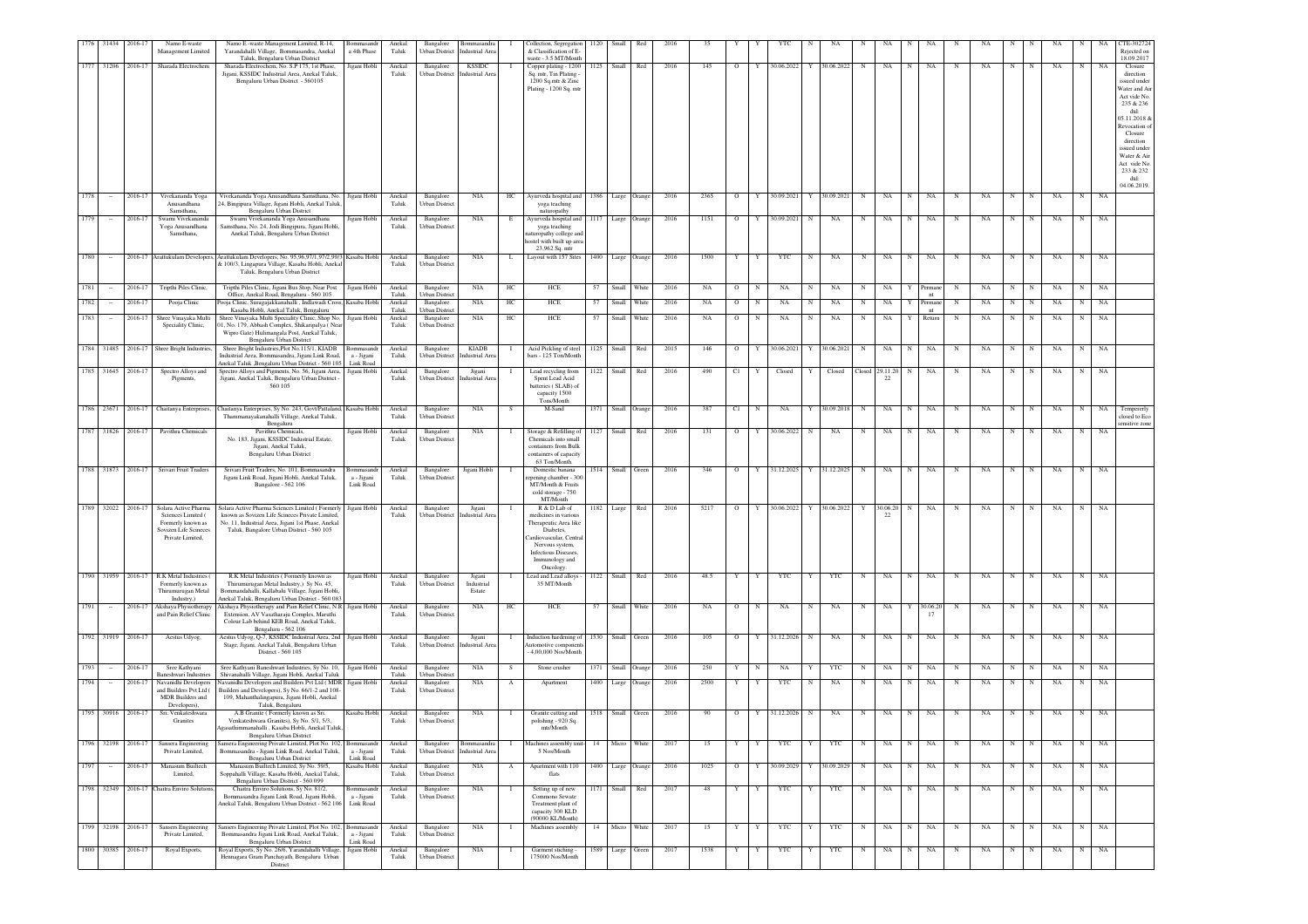| 1801 |       | 2016-1             | Mr. Yuvarai                                                | Mr Yuvarai No 167/5 167/1 166/2<br>Bestamanahalli Village, Kasaba Hobli, Anekal<br>Taluk, Bengaluru Urban District                                                                                                                                                                                                  | Kasaba Hobl                          | Anekal<br>Taluk         | Bangalore<br><b>Urban Distric</b>  | <b>NIA</b>                          | $\mathbf{A}$     | Residentail villas                                                                   | 1400 | Large<br>Orans        | 201  | 2400        |                |              | YTO         |   | NA          |              | NA                  |   | NA                                   |            | NA          |            |            | NA          | NA                       |                                   |
|------|-------|--------------------|------------------------------------------------------------|---------------------------------------------------------------------------------------------------------------------------------------------------------------------------------------------------------------------------------------------------------------------------------------------------------------------|--------------------------------------|-------------------------|------------------------------------|-------------------------------------|------------------|--------------------------------------------------------------------------------------|------|-----------------------|------|-------------|----------------|--------------|-------------|---|-------------|--------------|---------------------|---|--------------------------------------|------------|-------------|------------|------------|-------------|--------------------------|-----------------------------------|
| 1802 | 32020 | 2016-17            | Mylan Laboratories<br>Limited                              | Mylan Laboratories Limited, Plot No. 48,<br>masandra Jigani Link Road, Anekal Taluk,<br>Bengaluru Urban District - 560 103                                                                                                                                                                                          | a - Jigani<br>Link Road              | Aneka<br>Taluk          | Bangalore<br><b>Urban Distric</b>  | <b>NIA</b>                          |                  | R & D center for<br>njectable formulation<br>along with analytical &<br>biology labs |      | 1182 Large<br>Red     | 2017 | 10000       | $\overline{O}$ |              | 0.06.2022   |   | 0.06.202    |              | 0.06.2<br>22        |   | erman<br>$\mathop{\rm nt}\nolimits$  |            | NA          |            |            | NA          | NA                       |                                   |
|      |       |                    | 1803 32853 2016-17 Gusti Tools Works LLF                   | Gusti Tool Works LLP, No. 202, 203,<br>andra Jigani Link Road, 4th Phase, Anek                                                                                                                                                                                                                                      | <b>Bommasand</b><br>a - Jigani       | Anckal<br>Taluk         | Bangalore<br>Jrban District        | Bommasandra<br>ndustrial Are        |                  | Solid carbide cutting<br>tools of capacity 5000                                      |      | 1609 Medium<br>Green  | 2016 | 928         | $\circ$        |              | 31.12.2025  |   | 31.12.2025  |              | 31.12.20<br>25      |   | <b>NA</b>                            | N          | NA          |            |            | NA          | NA                       |                                   |
| 1804 |       | 32532 2016-17      | Cabelas India Export<br>Private Limited.                   | Taluk, Bengalore - 560 099<br>Cabelas India Exports Private Limited, No. 134A,<br>Jigani Industrial Area, Bommasandra Jigani Link<br>Road, Anekal Taluk. Bengaluru Urban District                                                                                                                                   | Link Road<br>a - Jigani<br>Link Road | Aneka<br>Taluk          | Bangalore<br><b>Urban District</b> | Jigani<br>ndustrial Are             |                  | $Nos/Annum$<br>Natural Hair proces<br>300 Kgs/Month                                  |      | 1158 Mediun<br>Red    | 2016 | 642         | $\overline{0}$ |              | 30.06.2024  |   | 30.06.2024  |              | NA                  |   | NA                                   |            | NA          |            |            | NA          | NA                       |                                   |
| 1805 |       | 2016-1             | Shiyakashi Clinic                                          | 560 106<br>Shivakashi Clinic, No. 546/38, Ground floor,<br>Shivanagar 1 st Phase, Main Road, Anekal Taluk                                                                                                                                                                                                           | Jigani Hobli                         | Anekal<br>Taluk         | Bangalore<br>Urban Distric         | <b>NIA</b>                          | HC               | Clinic                                                                               | 57   | Small<br>White        | 2016 | NA          | $\overline{0}$ |              | NA          |   | NA          | N            | NA                  |   | erman<br>$\mathop{\rm nt}\nolimits$  |            | NA          | N          |            | NA          | NA                       |                                   |
| 1806 |       | 2016-17            | Anekal Dental Cente                                        | Bengaluru - 560 105<br>Anekal Dental Center, No. 666/1, Bhadrapura,<br>Anekal Town, Housr Road, Anekal Taluk.                                                                                                                                                                                                       | Jigani Hobli                         | Anekal<br>Taluk         | Bangalore<br><b>Urban Distric</b>  | <b>NIA</b>                          | $_{\mathrm{HC}}$ | Clinic                                                                               | 57   | Small White           | 2016 | $_{\rm NA}$ | $\overline{0}$ | N            | $_{\rm NA}$ |   | $_{\rm NA}$ | N            | $_{\rm NA}$         |   | Permano<br>nt                        | $_{\rm N}$ | NA          | N          | N          | $_{\rm NA}$ | NA<br>N                  |                                   |
| 1807 |       | $2016 - 1$         | Srinivasa Clinic                                           | Bengaluru Urban District - 562 106<br>Srinivasa Clinic, Gandhi Square, Anekal,<br>Bengaluru - 562 106                                                                                                                                                                                                               | Jigani Hobl                          | Anekal<br>Taluk         | Bangalore<br>Jrban Distric         | $_{\rm NIA}$                        | HC               | Clinic                                                                               | 57   | Small<br>White        | 2016 | NA          | $\circ$        | N            | $_{\rm NA}$ |   | $_{\rm NA}$ | N            | NA                  |   | ermano<br>$\mathop{\rm nt}\nolimits$ | N          | NA          | N          |            | NA          | NA                       |                                   |
| 1808 |       | 2016-17            | Holistic Life Care                                         | Holistic Life Care, No. 228/4s, Bingipura,<br>Electronic city, Phase-1, Bengaluru - 560 106                                                                                                                                                                                                                         | Jigani Hobli                         | Anekal<br>Taluk         | Bangalore<br><b>Irhan Distric</b>  | <b>NIA</b>                          | HC               | Clinic                                                                               | 57   | Small<br>White        | 2016 | $_{\rm NA}$ | $\circ$        | N            | NA          |   | $_{\rm NA}$ |              | $_{\rm NA}$         |   | erman<br>nt                          |            | $_{\rm NA}$ | N          |            | NA          | NA                       |                                   |
| 1809 | 33141 | 2017-18            | Sri. Thimmarayaswar<br>Chamber Bricks.                     | Sri. Thimmarayaswamy Chamber Bricks, No.4.<br>Tatnahalli, Kasaba Hobli, Anekal Taluk,<br>Bengaluru Urban District                                                                                                                                                                                                   | Kasaba Hobi                          | Anckal<br>Taluk         | Bangalore<br>Urban Distric         | <b>NIA</b>                          | $\mathbf{I}$     | Aanufacture of wirect<br>bricks - 60000<br>Nos/Month                                 | 1598 | Small<br>Green        | 2017 | 9.8         | $\circ$        |              | NA          |   | 31.12.2026  | $\mathbf{N}$ | NA                  |   | <b>NA</b>                            |            | NA          | N          |            | NA          | NA                       |                                   |
| 1810 | 32930 | 2017-18            | Ceva Frieght (India<br>Private Limited                     | Ceva Fright (India) Private Limfited, No. 183 to<br>187 and 254 to 258, Bommasandra Jigani Link<br>Road, 4th Phase, Anekal Taluk, Bengaluru - 560                                                                                                                                                                   | a - Jigani<br>Link Road              | Aneka<br>Taluk          | Bangalore<br><b>Urban Distric</b>  | NIA                                 |                  | Assembling of<br>ectronic componen<br>750 Nos/Month                                  | 1634 | Large<br>Greet        | 2017 | 4600        | $\overline{0}$ |              | 31.12.2026  |   | 31.12.2026  | N            | NA                  |   | NA                                   |            | NA          |            |            | NA          | NA                       |                                   |
| 1811 |       | 31625 2017-18      | Shree Ganga Granites                                       | 106<br>Shree Ganga Granites, Sy No. 101/2, Muneshwara<br>Farm, Jigani Industrial Area, Anekal Taluk,<br>Bengaluru - 560 105                                                                                                                                                                                         | Jigani Hobli                         | Anekal<br>Taluk         | Bangalore<br>Jrban Distric         | Jigani<br>strial Ar                 |                  | Granite cutting and<br>polishing                                                     |      | $1518$ Small<br>Green | 2017 | 240         | $\overline{O}$ |              | 31.12.2025  |   | NA          | N            | NA                  |   | NA                                   | N          | NA          | N          |            | NA          | NA                       |                                   |
| 1812 |       |                    | 2017-18 Shankeshwar Landmark                               | Shankeshwar Land Mark LLP Sv No. 102/2<br>Yarandahalli Village, Jigani Hobli, Anekal Taluk<br>Bengaluru Urban District                                                                                                                                                                                              | Jigani Hobli                         | Anekal<br>Taluk         | Bangalore<br><b>Urban Distric</b>  | <b>NIA</b>                          |                  | Apartment with 337<br>flats                                                          |      | 1181 Large<br>Red     | 2017 | 6200        |                |              | <b>YTC</b>  |   | NA          |              | NA                  |   | NA                                   |            | NA          | N          |            | NA          | NA                       |                                   |
| 1813 | 33104 |                    | 2017-18 Jain Packaging Industry                            | Jain Packaging Industry, No. 129, Road No. 3,<br>Near Narasimhaswamy Temple, Jigani, Anekal<br>Taluk, Bengaluru Urban District - 562 106                                                                                                                                                                            | Jigani Hobl                          | Anekal<br>Taluk         | Bangalore<br>Urban Distric         | <b>NIA</b>                          |                  | Woven fabric - 300<br>Ton/Month                                                      |      | 1614 Medit<br>Greet   | 2017 | 732         | $\overline{O}$ |              | 1.12.2034   |   | 1.12.203    | N            | NA                  |   | NA                                   |            | NA          |            |            | NA          | NA                       |                                   |
| 1814 | 32504 | 2017-18            | Vishal Precision Steel<br>Tubes and Strides Pvt<br>Limited | Vishal Precision Steel Tubes and Strips Private<br>Limited, No. 117 and 118, Bommasandra Jigani<br>Area, Anekal Taluk, Bengaluru - 562 105                                                                                                                                                                          | Jigani Hobli                         | Anekal<br>Taluk         | Bangalore<br><b>Urban District</b> | Jigani<br>dustrial Ar               |                  | Steel Tubes - 600<br>MT/Month                                                        |      | 1558 Small<br>Green   | 2017 | 234         | $\Omega$       |              | 31 12 2026  |   | 31.12.2026  | N            | <b>NA</b>           |   | NA.                                  | N          | <b>NA</b>   | N          |            | NA.         | NA<br>N                  |                                   |
| 1815 | 3229  | 2017-1             | Biocon Biologics India<br>Limited                          | Biocon Biologics India Limited, (Biocon Park),<br>Plot No. 2,3,4 & 5, Bommasandra Industrial Area,<br>Bommasandra - Jigani Link Road, 4th Phase,                                                                                                                                                                    | a - Jigani<br>Link Road              | Aneka<br>${\rm T}$ aluk | Bangalore<br><b>Urban District</b> | ommasandr<br>ndustrial Are          |                  | Bulk drug plant for the<br>manufacturing of<br>Bilogicals, Antibodie                 |      | 1141 Large<br>Red     | 2017 | 100000      | 0              |              | 0.06.2023   |   | 0.06.202    |              | Yet to be<br>issued |   | erman<br>$\mathop{\rm nt}\nolimits$  |            | NA          |            |            | NA          | NA                       |                                   |
|      |       |                    |                                                            | Anekal Taluk, Bengaluru Urban District                                                                                                                                                                                                                                                                              |                                      |                         |                                    |                                     |                  | and its derivatives and<br>formulation of                                            |      |                       |      |             |                |              |             |   |             |              |                     |   |                                      |            |             |            |            |             |                          |                                   |
|      |       |                    |                                                            |                                                                                                                                                                                                                                                                                                                     |                                      |                         |                                    |                                     |                  | Antibodies, Derivative<br>Proteins, Peptides and                                     |      |                       |      |             |                |              |             |   |             |              |                     |   |                                      |            |             |            |            |             |                          |                                   |
|      |       |                    |                                                            |                                                                                                                                                                                                                                                                                                                     |                                      |                         |                                    |                                     |                  | <b>Biologicals</b> which<br>includes Vials of<br>capacity 10                         |      |                       |      |             |                |              |             |   |             |              |                     |   |                                      |            |             |            |            |             |                          |                                   |
|      |       |                    |                                                            |                                                                                                                                                                                                                                                                                                                     |                                      |                         |                                    |                                     |                  | Millions/Annum and<br>Injectable pens of                                             |      |                       |      |             |                |              |             |   |             |              |                     |   |                                      |            |             |            |            |             |                          |                                   |
|      |       |                    |                                                            |                                                                                                                                                                                                                                                                                                                     |                                      |                         |                                    |                                     |                  | capacity 4<br>Million/Annum                                                          |      |                       |      |             |                |              |             |   |             |              |                     |   |                                      |            |             |            |            |             |                          |                                   |
| 1816 |       | 2017-18            | Madhu Diagonsitics<br>Centr                                | Madhu Diagonsotic Centre, Room No. 2, B Block,<br>Yarandahalli Village, Hennagara Post, Jignai<br>Hobli, Anekal Taluk, Bengaluru - 560 105                                                                                                                                                                          | Jigani Hobli                         | Anckal<br>Taluk         | Bangalore<br><b>Urban Distric</b>  | <b>NIA</b>                          | HC               | Diagnostic centre                                                                    | 57   | Small<br>White        | 2017 | $_{\rm NA}$ | $\circ$        | $_{\rm N}$   | NA          |   | $_{\rm NA}$ | $_{\rm N}$   | $_{\rm NA}$         |   | Perman<br>nt                         | $_{\rm N}$ | NA          | $_{\rm N}$ | $_{\rm N}$ | NA          | NA<br>N                  |                                   |
| 1817 | 33231 | 2017-18            | <b>GZ</b> Enterprises                                      | GZ Enterprises, Sv No. 158/20.<br>Vaderamanchanahalli Village, Jigani Industrial                                                                                                                                                                                                                                    | Jigani Hobli                         | Anekal<br>Taluk         | Bangalore<br><b>Urban District</b> | Jigani<br>ndustrial Are             |                  | Recovery of metals<br>from Cardboard or                                              |      | Small                 | 201  | 42          | $\circ$        |              | 31.12.2026  |   | 31.12.2026  |              | NA                  |   | NA                                   |            | NA          |            |            | NA          |                          |                                   |
|      |       |                    |                                                            | Area, Jigani Hobli, Anekal Taluk, Bengaluru - 560<br>106                                                                                                                                                                                                                                                            |                                      |                         |                                    |                                     |                  | corrugated boxes,<br>packing materials - 6<br>Ton/Month                              |      |                       |      |             |                |              |             |   |             |              |                     |   |                                      |            |             |            |            |             |                          |                                   |
|      |       | 1818 33489 2017-18 | Pooja Industries                                           | Pooja Industries, No. 27, KSSIDC Industrial Estate<br>Yarandahalli Village, Bommasandra Jigani Link                                                                                                                                                                                                                 | a - Jigani                           | Anckal<br>Taluk         | Bangalore<br>Urban Distric         | <b>KSSIDC</b><br>Industrial         |                  | Non cvanide zinc<br>electroplating activity                                          | 1125 | Small Red             | 2017 | 156         | $\circ$        |              | 30.06.2024  |   | 30.06.2024  | N            | NA                  | N | NA                                   | N          | NA          | N          |            | NA          | NA                       |                                   |
|      |       |                    |                                                            | Road, Anekal Taluk, Benglauru - 560 099                                                                                                                                                                                                                                                                             | Link Road                            |                         |                                    | Estate                              |                  | n MS metal of capaci<br>5 Ton/Month                                                  |      |                       |      |             |                |              |             |   |             |              |                     |   |                                      |            |             |            |            |             |                          |                                   |
| 1819 |       | 33140 2017-18      | Yuto Printing and<br>ackaging (India) Priva<br>Limited.    | Yuto Printing and Packaging (India) Private<br>Limited Plot No. 56 & 57 Bommasandra Iigani<br>Link Road, Bandenallasandra Village, Anekal                                                                                                                                                                           | Rommasand<br>a - Iigani<br>Link Road | Anekal<br>Taluk         | Bangalore<br><b>Urban District</b> | <b>NIA</b>                          |                  | Gift box - Mobile<br>packing box - 30000<br>Nos/Month                                |      | 1509 Medium<br>Green  | 2017 | 500         | $\circ$        |              | 31.12.2026  |   | 31.12.2026  | N            | NA                  |   | NA                                   | N          | NA          | N          |            | NA          |                          |                                   |
| 1820 | 33648 | 2017-18            | Agaso Technologies<br>Private Limited,                     | Taluk, Bengaluru Urban District - 560 099<br>Agaso Technologies Private Limited, Shed No. 01,<br>No. 136/1, Jigani Hobli, Anekal Taluk, Bengaluru                                                                                                                                                                   | Jigani Hobli                         | Anekal<br>Taluk         | Bangalore<br><b>Urban Distric</b>  | <b>NIA</b>                          |                  | Anodizing on<br>Aluminium utenils of                                                 | 1165 | Small<br>Red          | 2017 | 238         | Y              |              | YTC         |   | YTC         | N            | NA                  |   | NA                                   | N          | NA          | N          |            | NA          |                          |                                   |
|      |       | 1821 33643 2017-18 | Vinpla Plating Private                                     | 560 105<br>Vinpla Plating Private Limited, Plot No. 320 (Part-                                                                                                                                                                                                                                                      | Bommasand                            | Anckal                  | Bangalore                          | <b>NIA</b>                          |                  | capacity 10000<br>Sqm/Month<br>Silver, Nickel, Tin                                   |      | 1125 Small<br>Red     | 2017 | 212         | $\circ$        |              | 30.06.2023  |   | 30.06.2023  | N            | NA                  |   | NA                                   | N          | NA          | N          |            | NA          | <b>NA</b>                |                                   |
|      |       |                    | Limited.                                                   | 1), Sy No. 190/1, 190/2, Shed No. 2,<br>.<br>ndra Jigani Link Road, Anekal Taluk,<br>Bengaluru Urban District - 560 105                                                                                                                                                                                             | a - Jigani<br>Link Road              | Taluk                   | <b>Urban District</b>              |                                     |                  | electroplating with<br>capacity 4500<br>Sq.mtr/Month                                 |      |                       |      |             |                |              |             |   |             |              |                     |   |                                      |            |             |            |            |             |                          |                                   |
|      |       | 1822 32599 2017-18 | Pioneer Petroleum                                          | Pioneer Petroleum, No. 189, Bommasandra Jigani<br>Industrial Area, Anekal Taluk, Bengaluru Urban<br>District - 560 099                                                                                                                                                                                              | Rommssand<br>a - Jigani<br>Link Road | Anekal<br>Taluk         | Bangalore<br><b>Urban District</b> | Rommacandra<br>ndustrial Are        |                  | Fuel oil - 1530<br>MT/Month<br>Lubricant oil - 700                                   |      | 1375 Small Orange     | 2017 | 47.31       | Y              | $\mathbf{v}$ | <b>YTC</b>  |   | <b>YTC</b>  | $_{\rm N}$   | NA                  | N | NA                                   | $_{\rm N}$ | NA          | $_{\rm N}$ | $_{\rm N}$ | NA          | <b>NA</b><br>$\mathbf N$ | CFO<br>application<br>Return vide |
|      |       |                    |                                                            |                                                                                                                                                                                                                                                                                                                     |                                      |                         |                                    |                                     |                  | $\rm{MT/Month}$<br>nufacture of Grea<br>200 MT/Month                                 |      |                       |      |             |                |              |             |   |             |              |                     |   |                                      |            |             |            |            |             |                          | No. H-974<br>dtd<br>19.02.2018    |
| 1823 | 34015 | 2017-18            | Althera Laboratories<br>India Private Limited              | Althera Laboratories India Private Limited Plot<br>No. S-26. Bommasandra Jigani Link Road. 2nd                                                                                                                                                                                                                      | a - Jigani                           | Anekal<br>Taluk         | Bangalore<br><b>Urban District</b> | Rommscand<br><b>Industrial Area</b> |                  | Pharmaceutical<br>ormulation of Capsuk                                               |      | Small<br>Orang        | 2017 | 444         |                |              | 30.09.2028  |   | 30.09.2028  |              |                     |   |                                      |            |             |            |            |             |                          |                                   |
|      |       |                    |                                                            | Stage, Bommasandra Industrial Area, Yarandahalli<br>Road, Hebbagodi Post, Anekal Taluk, Bengaluru                                                                                                                                                                                                                   | Link Road                            |                         |                                    |                                     |                  | of capacity 5000<br>os/Month, Injection                                              |      |                       |      |             |                |              |             |   |             |              |                     |   |                                      |            |             |            |            |             |                          |                                   |
|      |       |                    |                                                            | <b>Urban District</b>                                                                                                                                                                                                                                                                                               |                                      |                         |                                    |                                     |                  | capacity 500<br><b>x/Month &amp; Tablets</b>                                         |      |                       |      |             |                |              |             |   |             |              |                     |   |                                      |            |             |            |            |             |                          |                                   |
|      |       |                    |                                                            |                                                                                                                                                                                                                                                                                                                     |                                      |                         |                                    |                                     |                  | capacity 25000<br>Nos/Month                                                          |      |                       |      |             |                |              |             |   |             |              |                     |   |                                      |            |             |            |            |             |                          |                                   |
| 1824 |       | 2017-18            | Gulam Mustafa<br><b>Enterprises Private</b><br>Limited     | Gulam Mustafa Enterprises Private Limited, at Sv.<br>No's. 155/9, 275 - Part II, 275 - Part III & 276/1<br>of Hulimangala Village, Jigani Hobli, Anekal<br>Taluk, Bengaluru. (Elegance Tower)                                                                                                                       | Jigani Hobli                         | Anckal<br>Taluk         | Bangalore<br>Urban Distric         | <b>NIA</b>                          | $\mathbf{A}$     | Apartment                                                                            |      | 1181 Large<br>Red     | 2017 | 12300       | Y              | Y            | <b>YTC</b>  | N | NA          | N            | NA                  | N | NA                                   | $_{\rm N}$ | NA          | N          | N          | NA.         | <b>NA</b><br>N           |                                   |
| 1825 |       | 2017-18            | Gulam Mustafa<br><b>Enterprises Private</b><br>Limited     | Gulam Mustafa Enterprises Private Limited, at Sv.<br>No's 23/1(P) 23/2(P) 28/1 28/2(P) 28/3(P)<br>28/4(P), 29/3(P), 30/7(P), 30/8, 30/9, 30/10(P).<br>30/11(P), 30/14(P) of Thirupalya Village & 47(P)<br>& 48(P) of Maragondanahalli Village, Jigani Hobli<br>Anekal Taluk, Bengaluru. (Global Techies Town-<br>2) | Jigani Hobli                         | Anckal<br>Taluk         | Bangalore<br><b>Urban District</b> | <b>NIA</b>                          | A                | Apartment                                                                            |      | 1181 Large<br>Red     | 2017 | 21100       |                |              | YTC         |   | NA          |              | NA                  |   | NA                                   |            | NA          |            |            | NA          | NA                       |                                   |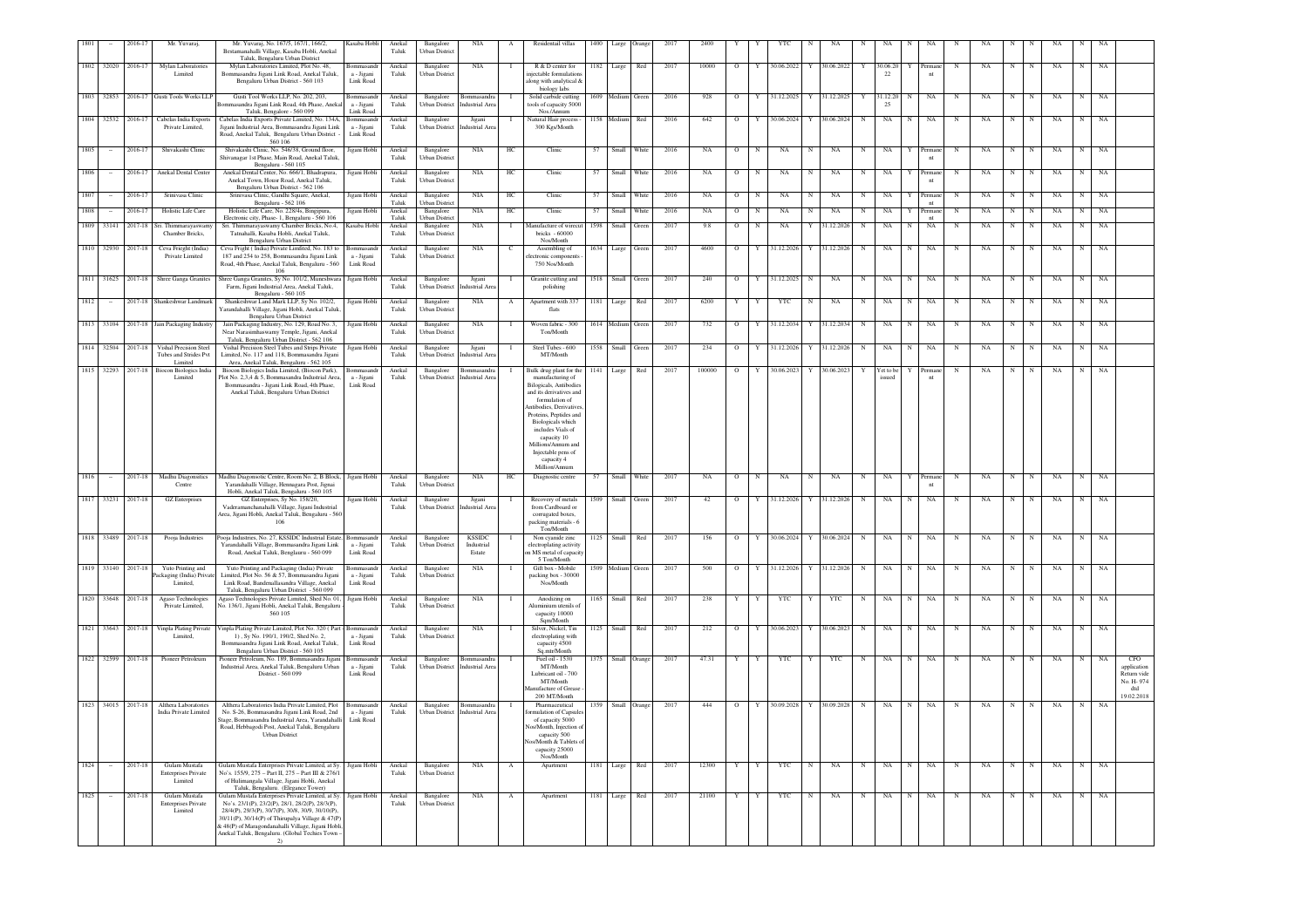| 1826 |        | 2017-18            | Gulam Mustafa<br><b>Enterprises Private</b><br>Limited           | Gulam Mustafa Enterprises Private Limited, at Sy<br>No's 23/1 23/2(P) 23/2(New No. 23/3) 28/3<br>30/10, 30/11, 30/12, 30/13, 30/14(P) (New No<br>30/33) of Thirupalya Village, Sy. No. 48(P) of<br>Maragondanahalli Village & Sy.No. 273 of<br>Hulimangala Village, Jigani Hobli, Anekal Taluk<br>Bengaluru. (Global Techies Town - 1) | Jigani Hobli            | Anekal<br>Taluk | <b>Urban District</b>              | NIA                     |              | Apartmen                                                                                                                                                                                                                                                                                                                                                                                | 1181 | Large              | Red               | 2017 | 35000   |                |              |            |              |                        |                 |                 |            |              |            |           |                |            |           |            |           |                                                                                                                |
|------|--------|--------------------|------------------------------------------------------------------|----------------------------------------------------------------------------------------------------------------------------------------------------------------------------------------------------------------------------------------------------------------------------------------------------------------------------------------|-------------------------|-----------------|------------------------------------|-------------------------|--------------|-----------------------------------------------------------------------------------------------------------------------------------------------------------------------------------------------------------------------------------------------------------------------------------------------------------------------------------------------------------------------------------------|------|--------------------|-------------------|------|---------|----------------|--------------|------------|--------------|------------------------|-----------------|-----------------|------------|--------------|------------|-----------|----------------|------------|-----------|------------|-----------|----------------------------------------------------------------------------------------------------------------|
|      |        |                    | 1827 40742 2017-18 R.K.V Developers (<br>Partners)               | R.K.V Developers (Partners) at Sy No. 517/2,<br>524/1 524/2 524/3 524/4 524/6 525/1 525/2<br>525/3, 525/4, 525/5, 525/6, 526/3, 526/4, 526/5<br>526/6, 527, 528, 529, 530 & 531 of Madiwala<br>Village, Kasaba Hobli, Anekal Tauk, Bengaluru<br><b>Urban District</b>                                                                  | Kasaba Hobli            | Anekal<br>Taluk | Bangalore<br><b>Urban District</b> | <b>NIA</b>              | c            | Commercial ware house                                                                                                                                                                                                                                                                                                                                                                   |      | 1162 Large Red     |                   | 2017 | 6000    | $\circ$        |              | 30.06.2022 | $_{\rm N}$   | NA                     | $_{\mathrm{N}}$ | $_{\rm NA}$     | $_{\rm N}$ | NA           | $_{\rm N}$ | NA        | $_{\rm N}$     | $_{\rm N}$ | NA        | $_{\rm N}$ | NA        |                                                                                                                |
| 1828 |        | 2017-18            | <b>Associate Dwellings</b><br>Private Limited                    | Associate Dwellings Private Limited, Sy No. 69,<br>73, 74 & 76 of Hennagara Ammanikere Village,<br>Jigani Hobli, Anekal Taluk, Bengaluru Urban                                                                                                                                                                                         | Jigani Hobli            | Anekal<br>Taluk | Bangalore<br>Urban Distric         | <b>NIA</b>              |              | <b>Residential Group</b><br>House - 99 houses                                                                                                                                                                                                                                                                                                                                           |      |                    | 1400 Large Orange | 2017 | 2800    | Y              | Y            | YTC        |              | NA                     | N               | NA              | N          | NA           | N          | NA        | N              | N          | NA        |            | NA        |                                                                                                                |
| 1829 | 32968  | 2017-18            | $C$ & D Southern<br><b>Technologies India</b><br>Private Limited | District<br>C & D Southern Technologies India Private<br>Limited, Plot No. 20 A, Phase - 1, Jigani, Anekal<br>Taluk. Bengaluru Urban District - 562 106                                                                                                                                                                                | Jigani Hobli            | Anekal<br>Taluk | Bangalore<br><b>Urban District</b> | Jigani<br>ndustrial Are |              | Assembling and<br>harging of maintenar<br>ree valve regulated lead<br>acid (VRLA) batteries<br>40,000 Nos/Month                                                                                                                                                                                                                                                                         |      | 1122 Large         | Red               | 2017 | 2593024 |                |              | <b>YTC</b> |              | <b>YTC</b>             | N               | NA <sup>-</sup> | N          | <b>NA</b>    | N          | <b>NA</b> | N              | N          | NA.       | N          | NA        | Refusal order<br>vide No. H-<br>575 dtd:<br>14.08.2018<br>Rejected vide<br>No. AW-<br>308474 dtd<br>24.11.2018 |
|      |        |                    | 1830 34272 2017-18 KCM Appliances Private<br>Limited             | KCM Appliances Private Limited, Plot No. 122/2<br>& 122B, Kariyappanahalli, Bommasandra Post,<br>Jigani Hobli, Anekal Taluk, Bengaluru Urban<br>District - 560 082                                                                                                                                                                     | Jigani Hobli            | Anekal<br>Taluk | Bangalore<br><b>Urban District</b> | <b>NIA</b>              | $\mathbf{I}$ | Non stick cookware                                                                                                                                                                                                                                                                                                                                                                      |      | 1369 Medium Orange |                   | 2017 | 679     | Y              | $\mathbf{Y}$ | YTC        | $\mathbf{Y}$ | <b>YTC</b>             | $_{\rm N}$      | NA              | N          | NA           | $_{\rm N}$ | NA        | $_{\rm N}$     | N          | NA        | N          | NA        |                                                                                                                |
|      |        | 1831 31843 2017-18 | The Akshaya Patra<br>Foundation                                  | The Akshaya Patra Foundation, Plot No. 179,<br>Jigani Industrial Area, Anekal TaluK, Bengaluru<br><b>Urban District</b>                                                                                                                                                                                                                | Jigani Hobli            | Anckal<br>Taluk | Bangalore<br>Urban Distric         | Jigani<br>ustrial Are   |              | Mid day meals of<br>capacity 7,80,000<br>Nos/Month                                                                                                                                                                                                                                                                                                                                      |      | 1328 Large         | Orange            | 2017 | 1271    | $\overline{O}$ |              | 30.09.2022 |              | 30.09.2022             | N               | NA              |            | NA           |            | NA        | N              |            | NA        |            | NA        |                                                                                                                |
|      |        | 1832 32221 2017-18 | Star RMC                                                         | Star RMC, No. 57/1, Avadadenahalli, Anekal<br>Taluk, Bengaluru Urban District - 560 081                                                                                                                                                                                                                                                | Jigani Hobli            | Anekal<br>Taluk | Bangalore<br><b>Urban District</b> | <b>NIA</b>              |              | Ready mix concrete<br>3000 Cubic<br>meter/Month                                                                                                                                                                                                                                                                                                                                         | 1548 |                    | Small Greet       | 2016 | 179     | $\circ$        |              | 31.12.2025 |              | 31.12.2025             | N               | NA              |            | NA           |            | NA        |                |            | NA        |            | NA        |                                                                                                                |
| 1833 |        |                    | 2017-18 Arattukulam Developer                                    | Arattukulam Developers, Sv No. 10/3, Soppahalli<br>Village, Kasaba Hobli, Anekal Taluk, Bengaluru<br>Urban District                                                                                                                                                                                                                    | Kasaba Hobl             | Anekal<br>Taluk | Bangalore<br><b>Urban Distric</b>  | <b>NIA</b>              | $\mathbf{A}$ | Apartment with 26 flats                                                                                                                                                                                                                                                                                                                                                                 |      | 1400 Large         | Orang             | 2017 | 10000   |                |              | <b>YTC</b> |              | NA                     | N               | <b>NA</b>       |            | NA.          |            | <b>NA</b> | N              |            | NA        |            | NA        |                                                                                                                |
| 1834 | 30580  | 2017-18            | Zenith Precision,                                                | Zenith Precision, No. 63 & 64, 4th Phase<br>Bommasandra Industrial Area, Jigani Hobli,<br>Anekal Taluk, Bengaluru Urban District                                                                                                                                                                                                       | a 4th Phase             | Anekal<br>Taluk | Bangalore<br><b>Urban District</b> | ndustrial Are           |              | ecision components<br>$5000$ Nos/Month                                                                                                                                                                                                                                                                                                                                                  | 1609 |                    | iree              | 2016 | 511     | $\overline{0}$ |              | 1.12.2026  |              | 31.12.2020             |                 | NA              |            | NA           |            | NA        |                |            | NA        |            | NA        |                                                                                                                |
| 1835 |        | 2017-18            | Sri Sai Diagnostic<br>Laboratory                                 | Sri Sai Diagnostic Laboratory, Manjunath Reddy,<br>Building Snate Beedi, Near Police station, Jigani,<br>Bengaluru - 560 105                                                                                                                                                                                                           | Jigani Hobli            | Anekal<br>Taluk | Bangalore<br><b>Urban District</b> | <b>NIA</b>              |              | Diagnostic centre                                                                                                                                                                                                                                                                                                                                                                       |      | Small              | White             | 2017 | NA      | $\Omega$       |              | NA         |              | NA                     |                 | NA              |            | Perma<br>nt  |            | <b>NA</b> |                |            | NA        |            | <b>NA</b> |                                                                                                                |
| 1836 | 31501  | 2017-18            | Mohini Granites.                                                 | Mohini Granites, Sy No. 22/2-3, Kallabalu Village.<br>Jigani Hobli, Anekal Taluk, Bengaluru Urban<br>District                                                                                                                                                                                                                          | Jigani Hobl             | Anekal<br>Taluk | Bangalore<br><b>Urban District</b> | Jigani<br>dustrial Are  |              | Granite cutting and<br>polishing - 1840 Sq.<br>$\mathrm{mtr/Month}$                                                                                                                                                                                                                                                                                                                     | 1518 | Small              | Gree              | 2016 | 92      | $\circ$        |              | 1.12.2025  |              | NA                     |                 | NA              |            | NA           |            | NA        |                |            | NA        |            | NA        |                                                                                                                |
| 1837 | 34583  | 2017-18            | Mecolam Engineering<br>Private Limited                           | Mecolam Engineering Private Limited, Plot No.<br>210/2, Bingipura Village, Bengaluru Urban Distric                                                                                                                                                                                                                                     | Jigani Hobli            | Anekal<br>Taluk | Bangalore<br><b>Urban Distric</b>  | <b>NIA</b>              |              | Fiber molding - 300<br>Nos/Month                                                                                                                                                                                                                                                                                                                                                        | 1388 | Medium             | Greet             | 2015 | 600     | $\Omega$       |              | 31.12.2024 |              | 31.12.2024             | N               | NA              |            | NA           | N          | NA        |                |            | NA        |            | NA        |                                                                                                                |
| 1838 | 34256  |                    | 2017-18 Chaitra Brick Industry                                   | Chaitra Brick Industry, Sy No. 79/1, Guddahalli,<br>Kasaba Hobli, Anekal Taluk, Bengaluru Urban<br>District                                                                                                                                                                                                                            | Kasaba Hobl             | Anekal<br>Taluk | Bangalore<br><b>Urban Distric</b>  | <b>NIA</b>              |              | Manufacture of bricks-<br>60000 Nos/Month                                                                                                                                                                                                                                                                                                                                               | 1598 | Small              | Green             | 2015 | 25      | $\Omega$       | $_{\rm N}$   | NA         |              | 31.12.2024             | N               | <b>NA</b>       | N          | NA           | N          | NA        | N              | N          | <b>NA</b> | N          | NA        |                                                                                                                |
| 1839 |        | 2017-18            | Malnad Property<br>oldings Private Limit                         | Malnad Property Holdings Private Limited., Plot<br>No. 86E & F, Sy No. 126, Jigani Industrial Area,<br>1st Phase, Jigani Village, Jigani Hobli, Anekal<br>Taluk, Bengaluru                                                                                                                                                             | Jigani Hobli            | Anekal<br>Taluk | Bangalore<br><b>Urban District</b> | Jigani<br>ustrial An    |              | Industrial Ware house<br>with built up area<br>2,629.62 Sq.m                                                                                                                                                                                                                                                                                                                            | 1597 | Medium             | Green             | 2017 | 510     | Y              | Y            | YTC        | N            | NA                     | N               | NA              | N          | NA           | N          | NA        | N              | N          | NA        | N          | NA        |                                                                                                                |
|      |        | 1840 32649 2017-18 | Mahaveer Polymer                                                 | Mahaveer Polymer, Plo t No. 98S, 2nd Phase.<br>Jigani Industrail Area, Anekal Taluk, Bengaluru<br><b>Urban District</b>                                                                                                                                                                                                                | Jigani Hobli            | Anekal<br>Taluk | Bangalore<br><b>Urban District</b> | Jigani<br>dustrial An   |              | Hot washed pet flakes<br>of canacity 50<br>MT/Month                                                                                                                                                                                                                                                                                                                                     |      | 1326 Small Orang   |                   | 2017 | 80      | $\circ$        | $\mathbf{Y}$ | 30.09.2021 |              | Y 30.09.2021           | $\mathbb{N}$    | NA              | $_{\rm N}$ | NA           | N          | NA        | $_{\rm N}$     | N          | NA        | N          | NA        |                                                                                                                |
|      |        |                    | 1841 34750 2017-18 Buddha Brick Mansion<br>LLP                   | Buddha Brick Mansion LLP, Plot No. 37 A,<br>Kasaba Hobli, Anekal Taluk, Bengaluru Urban<br>District                                                                                                                                                                                                                                    | Kasaba Hobli            | Anckal<br>Taluk | Bangalore<br><b>Urban District</b> | <b>NIA</b>              |              | Terracotta tiles of<br>capacity 4,50,000<br>Nos/Month                                                                                                                                                                                                                                                                                                                                   |      | 1598 Medium        | Green             | 2017 | 531     | $\circ$        | Y            | 31.12.2026 |              | 31.12.2026             | N               | NA              | N          | NA           | N          | NA        | $_{\rm N}$     | N          | NA        | N          | NA        |                                                                                                                |
| 1842 |        |                    | 2017-18 Lakshmi Venkateshwara<br><b>Stone Crushers</b>           | Lakshmi Venkateshwara Stone Crushers, Sy No.<br>16/5, Kannyakana AgraharaVillage, Anekal Tlauk<br>Benaluru Urban District (Nagesh)                                                                                                                                                                                                     | annayakan.<br>Agrahara  | Anekal<br>Taluk | Bangalore<br><b>Urban District</b> | <b>NIA</b>              |              | Stone crusher along<br>with M Sand                                                                                                                                                                                                                                                                                                                                                      | 1371 | Small              | Orang             | 2017 | 345     |                | N            | NA         |              | <b>YTC</b>             | N               | NA              |            | NA           |            | NA        | N              |            | NA        |            | NA        |                                                                                                                |
| 1843 |        |                    | 2017-18 Lakshmi Venkateshwara<br><b>Stone Crushers</b>           | Lakshmi Venkateshwara Stone Crushers, Sv No.<br>16/5, Kannyakana Agrahara Village, Anekal Tlauk<br>Benaluru Urban District (Ramakrishna)                                                                                                                                                                                               | Kannavakana<br>Agrahara | Anckal<br>Taluk | Bangalore<br><b>Urban District</b> | NIA                     |              | Stone crusher along<br>with M Sand                                                                                                                                                                                                                                                                                                                                                      | 1371 | Small              | Orang             | 2017 | 340     | Y              | N            | <b>NA</b>  |              | <b>YTC</b>             | N               | NA              | N          | NA.          | N          | <b>NA</b> | N              | N          | <b>NA</b> | N          | NA        |                                                                                                                |
| 1844 | 35183  | 2017-18            | ES Usman Plastics                                                | ES Usman Plastics , Q-1, KSSIDC, 1st Phase,<br>Industrial Area, Anekal Taluk, Bengaluru Urbar<br>District                                                                                                                                                                                                                              | Jigani Hobli            | Anekal<br>Taluk | Bangalore<br>Urban Distric         | Jigani<br>strial An     |              | Recycling and<br>porcessing of all type<br>of plastic waste - 500<br>Ton/Month                                                                                                                                                                                                                                                                                                          | 1337 | Small              | <b>Orang</b>      | 2017 |         | C1             |              | Closed     |              | Closed                 | N               | <b>NA</b>       |            | NA           |            | 16.03.201 | $\overline{N}$ |            | NA        |            | NA        |                                                                                                                |
| 1845 |        | 35004 2017-18      | <b>Wakefit Innovations</b><br>Private Limited                    | Wakefit Innovations Private Limited Plot No. 27<br>Sub Lavout Kachanavakanahalli , Jigani, Anekal<br>Taluk, Bengaluru Urban District                                                                                                                                                                                                   | Jigani Hobli            | Anekal<br>Taluk | Bangalore<br><b>Urban District</b> | Jigani<br>ndustrial Are |              | Manufacture of Foam<br>$(5 ft x 7 ft x 4.5 ft)$ o<br>capacity 1200<br>os/Month, Mattress<br>ft x 7ft x 4.5 ft) of<br>capacity 2000<br><b>Nos/Month</b> and pillow<br>$(15$ inches x 18 inches)<br>of capacity 1500<br>nos/month<br>Manufacture of Foan<br>$(6.5$ ft x 6ft x 4 ft) of<br>capacity<br>4800Nos/Month,<br>Mattress (6.5 ft x 6ft<br>6 inches) of capacity<br>28000Nos/Month | 1327 | Large Orang        |                   | 2017 | 1140    | $\Omega$       |              | 30.09.2022 |              | 30.09.2022             | N               | NA              | N          | NA.          |            | NA.       | N              |            | <b>NA</b> | N          | <b>NA</b> | HWM applie<br>in XGN                                                                                           |
| 1846 |        | 33768 2017-18      | Atom Global                                                      | Atom Global, No. 93/A4, Jigani Hobli, Anekal<br>Taluk, Bengaluru Urban Districgt - 562106                                                                                                                                                                                                                                              | Jigani Hobli            | Anekal<br>Taluk | Bangalore<br><b>Urban District</b> | Jigani<br>ndustrial Are |              | Recycle of used Lead<br>Acid batterie, lead<br>fross, lead scrap plate.<br>and other lead bearing<br>item to manufacture<br>ire lead and lead alk<br>of capacity 1417<br>MT/Month                                                                                                                                                                                                       |      | 1122 Small Red     |                   | 2017 | 97.4    | C1             | Y            | Closed     | Y            | Closed Closed 30.06.20 |                 | 22              | $_{\rm N}$ | NA           | $_{\rm N}$ | <b>NA</b> | $\mathbf N$    | N          | <b>NA</b> | N          | NA        |                                                                                                                |
| 1847 | $\sim$ |                    | 2017-18 S.S Speciality Center                                    | S.S Speciality Center, N.R Circle, Naveen<br>Building, Opposite seetha ram gas agency, Jigani<br>Main Road, Anekal Taluk, Bengaluru Urban<br>District - 560 105                                                                                                                                                                        | Jigani Hobli            | Anekal<br>Taluk | Bangalore<br><b>Urban District</b> | <b>NIA</b>              | HC           | Clinic                                                                                                                                                                                                                                                                                                                                                                                  | 57   |                    | Small White       | 2017 | NA      | $\circ$        | $_{\rm N}$   | NA         | N            | $_{\rm NA}$            | N               | NA              | Y          | Perman<br>nt | N          | NA        | N              | N          | NA        | N          | NA        |                                                                                                                |
| 1848 | 35479  |                    | 2017-18 SLV Concrete Products                                    | SLV Concrete Products, Sy No. 51,<br>Mahanthalingapura Village, Jigani Hobli, Anekal<br>Taluk, Bengaluru Urban District- 560105                                                                                                                                                                                                        | Jigani Hobli            | Anckal<br>Taluk | Bangalore<br><b>Urban District</b> | Jigani<br>dustrial An   |              | Hallow blocks of<br>capacity 10000<br>Nos/Month                                                                                                                                                                                                                                                                                                                                         | 1511 | Small              | Greer             | 2017 | 31      | $\circ$        |              | 31.12.2023 |              | NA                     | N               | NA              |            | NA           |            | NA        | N              | N          | NA        |            | NA        |                                                                                                                |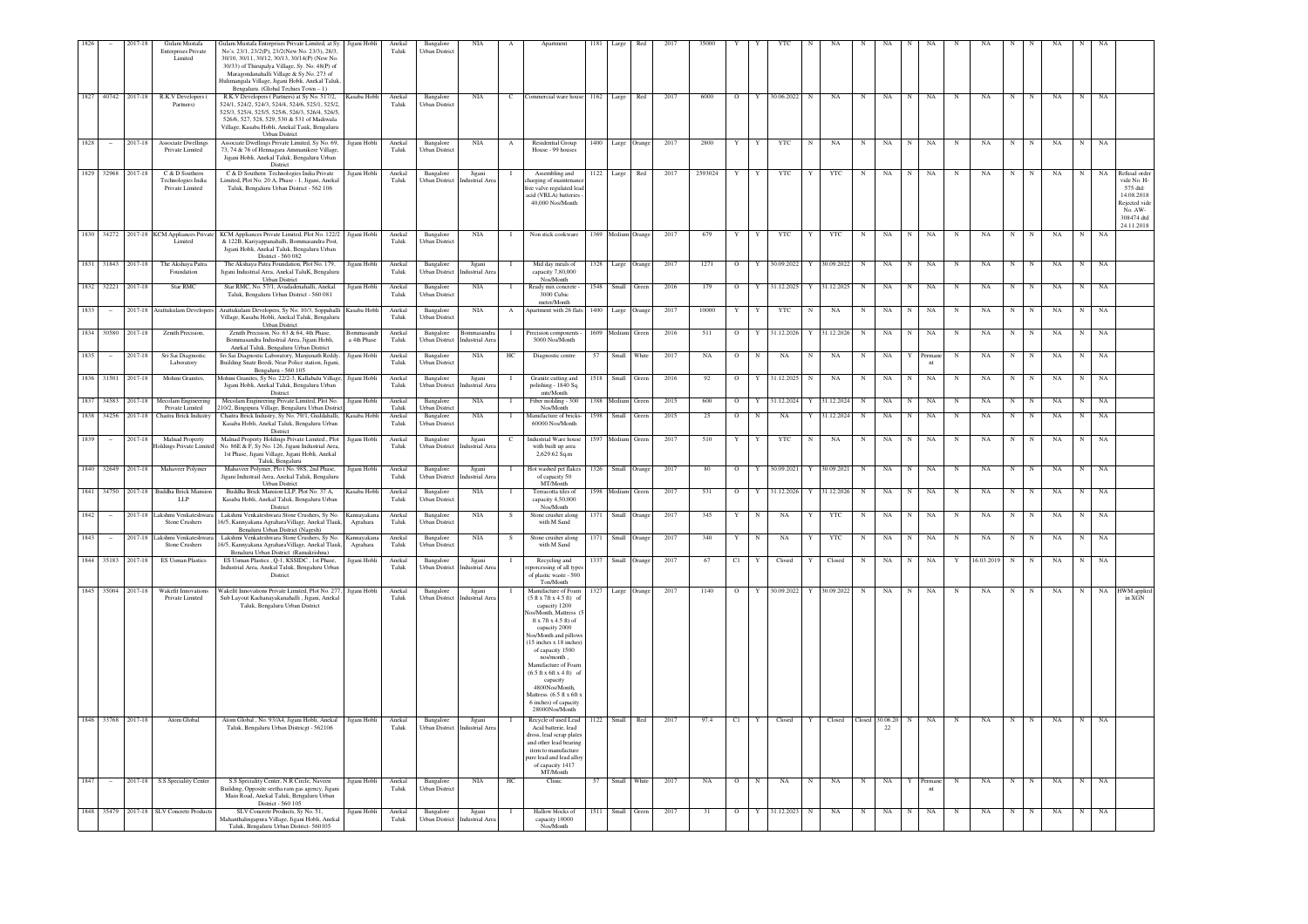|              |               | 1849 34538 2017-18 | Sulax Technologies<br>Private Limited                                     | Sulax Technologies Private Limited, Plot No. 98U, Jigani Hobli<br>Sy No. 113, 114, 2nd Phase, Jigani Industrial Area,<br>Anekal Taluk, Bengaluru Urban District - 560105                               |                                 | Anckal<br>Taluk                   | Bangalore<br>Jrban District        | Jigani<br>dustrial Area                      |              | Manufacture of<br>Aachined components<br>mechanical sub<br>assemblies parts of<br>elevators/valves of<br>capacity 70,000<br>Nos/Month & Sheet<br>metal compoments,<br>nachined components<br>of capacity $\rm\bar{2}000$<br>Nos/Month |              | 1369 Large       | Orange               | 2017         | 1612                    | $\circ$  | Y |              |   | 30.09.2023 Y 30.09.2023 | Y          | 07.01.20<br>24    |            | NA                |   | NA                |            |            | NA        | N          |                   |  |
|--------------|---------------|--------------------|---------------------------------------------------------------------------|--------------------------------------------------------------------------------------------------------------------------------------------------------------------------------------------------------|---------------------------------|-----------------------------------|------------------------------------|----------------------------------------------|--------------|---------------------------------------------------------------------------------------------------------------------------------------------------------------------------------------------------------------------------------------|--------------|------------------|----------------------|--------------|-------------------------|----------|---|--------------|---|-------------------------|------------|-------------------|------------|-------------------|---|-------------------|------------|------------|-----------|------------|-------------------|--|
|              |               |                    | 1850 35071 2017-18 Maa Jagadamba Stones                                   | Maa Jagadamba Stones, Sy No. 76/2, Haragadde Jigani Hobli<br>Village, Jigani Hobli, Anekal Taluk, Bengaluru<br>Urb an District - 560105                                                                |                                 | Anckal<br>Taluk                   | Bangalore<br><b>Irban District</b> | <b>NIA</b>                                   |              | Granite cutting and<br>polishing - 4600 Sq.<br>$\mathrm{mtr/Month}$                                                                                                                                                                   | 1518         | Small            | Green                | 2017         | 140                     |          |   | <b>YTC</b>   |   | NA                      |            | <b>NA</b>         |            | NA.               |   | <b>NA</b>         |            |            | NA        |            | NA                |  |
|              | 1851 21798    | 2017-18            | Mrs. Bectors Food<br>Specialities Limited                                 | Mrs. Bectors Food Specialities Limited, Plot No.<br>116, Bommasandra Jigani Link Road, Anekal<br>Taluk, Bengaluru Urban District - 560 105                                                             | a - Jigani<br>Link Road         | Anekal<br>Taluk                   | Bangalore<br>Urban Distric         | Jigani<br>Industrial<br>Estate               |              | Manufacture of bakery<br>$\text{products}\text{-}500$<br>MT/Month                                                                                                                                                                     |              | 1503 Medium      | Green                | 2013         | 938                     |          |   | 31.12.2026   |   | Y 31.12.2026            | N          | NA                |            | NA                |   | NA                | N          |            | NA        |            | NA                |  |
| 1852         | 35478         | 2017-18            | Jubiliant Consumer<br>Private Limited,                                    | Jubiliant Consumer Private Limited, Plot No. 16<br>(P), 11A & 12 A, 2nd Stage, Jigani Industrial Area,<br>Anekal Taluk, Benglauru Urban District                                                       | Jigani Hobli                    | Anckal<br>Taluk                   | Bangalore<br><b>Irban District</b> | Jigani<br>dustrial Area                      |              | Cutting and packing of<br>egetables and fruitss of<br>apacity 30 MT/Mont                                                                                                                                                              |              | 1328 Small       | Orange               | 2017         | 260                     | $\Omega$ |   | 0.09.202     |   | 30.09.202               |            | NA                |            | NA                |   | <b>NA</b>         |            |            |           |            | NA                |  |
| 1853         |               | 34946 2017-18      | Suron Engineering                                                         | Suron Engineering, No. 24 A2, Jigani Industrial<br>Area, 1st Phase, Anekal Taluk, Bengaluru Urban<br>District - 562 106                                                                                | Jigani Hobli                    | Anekal<br>Taluk                   | Bangalore<br><b>Urban District</b> | Jigani<br>ndustrial Are                      |              | Billet cutting of<br>canacity 200<br>Nos/Month                                                                                                                                                                                        | 1609         | Small            | Greet                | 2017         | 230                     |          |   | 31.12.2026   |   | 31.12.2026              |            | NA                |            | NA                |   | NA                |            |            | NA        |            | NA                |  |
| 1854         |               | 2017-18            | Mobile Health Unit-<br>Anekal,                                            | Mobile Health Unit-Anekal, No. 116, Seenappa<br>Layout, Santhepet, Anekal Taluk, Bengaluru - 562<br>106                                                                                                | Jigani Hobli                    | Anekal<br>Taluk                   | Bangalore<br><b>Irban Distri</b>   | NIA                                          |              | Health care<br>establishmen                                                                                                                                                                                                           | 57           | Small            | White                | 2017         | NA                      |          |   | NA           |   | NA                      |            | NA                |            | erman<br>nt       |   | NA                |            |            | NA        |            | NA                |  |
|              | 1855 35889    | 2017-18            | Sri. Raghavendra<br>Enterprieses,                                         | Sri. Raghavendra Enterprieses, Shed No. M 99 &<br>100, 5th Cross, Jigani Industrial Area, Anekal<br>Taluk, Bengaluru - 560 105                                                                         | Jigani Hobli                    | Anekal<br>Taluk                   | Bangalore<br>Urban Distric         | Jigani<br>dustrial Are                       |              | Engineering & Hard<br>chrome plating on<br>recision components<br>5 MT/Month                                                                                                                                                          | 1125         | Small            | Red                  | 2017         | 28.2                    |          |   | YTC          |   | <b>YTC</b>              | N          | NA                | N          | NA                | N | NA.               | N          |            | NA        |            | NA                |  |
| 1856         |               | 2017-18            | Navyakrishna<br>Developers,                                               | Navyakrishna Developers, at Sy No. 112/5A,<br>122/2, 121, 122/1, 112/1B, 115/1, 116/1, 123/1.<br>192 and 193/2 of Marsur Village Kasaba Hobli<br>Anekal Taluk, Bengaluru Urban District                | Kasaba Hot                      | Aneka<br>Taluk                    | Bangalore<br>Urban District        | NIA                                          |              | Layout                                                                                                                                                                                                                                | 1650         | Large            | Red                  | 2017         | 970                     |          |   | YTC          |   | NA                      |            | NA                |            | NA                |   | NA                |            |            | NA        |            | NA                |  |
| 1857         |               | 36648 2017-18      | <b>RKS</b> Infratech Private<br>Limited,                                  | RKS Infratech Private Limited, Sv No. 65\1.<br>gala Villagge, Jigani Hobli, Anekal Taluk<br>Bengaluru Urban District                                                                                   | Jigani Hobli                    | Anekal<br>Taluk                   | Bangalore<br>rban Distri           | <b>NIA</b>                                   |              | Ready mix concrete -<br>3000 Cubic<br>meter/Month                                                                                                                                                                                     |              | 1548 Small       | Green                | 2017         | 305                     | $\circ$  |   | 31.12.2026   |   | Y 31.12.2026            | N          | NA                | N          | NA                | N | NA                | N          | N          | <b>NA</b> | N          | NA                |  |
|              | 1858 34268    | 2017-18            | Canara Minerals,                                                          | Canara Minerals, No. 48'6, Jangalapalya Village,<br>Jigani Hobli, Anekal Taluk, Bengaluru Urban<br>District                                                                                            | Jigani Hobli                    | Anekal<br>Taluk                   | Bangalore<br><b>Urban District</b> | $_{\rm NIA}$                                 |              | Mineralized water<br>120000 Liters/Month                                                                                                                                                                                              |              | 1538 Small Green |                      | 2017         | 45                      | $\circ$  |   | 31.12.2026   |   | 31.12.2026              | $_{\rm N}$ | $_{\rm NA}$       | $_{\rm N}$ | $_{\rm NA}$       | N | $_{\rm NA}$       | N          | N          | NA        | $_{\rm N}$ | $_{\rm NA}$       |  |
| 1859         | $\sim$        | 2017-18            | Yati Developers,                                                          | Yati Developers, Sy No. 8,9,10,11,12,13,18,19/1,<br>19/2, 19/3, 19/4, 20, 21/1, 21/2, 21/3, 50/1, 50/2,<br>59, 55, 56, 57 & 61 Jigani Village, Jigani Hobli,<br>Anekal Taluk, Bengaluru Urban District | Jigani Hobli                    | Anekal<br>Taluk                   | Bangalore<br><b>Irban District</b> | $_{\rm NIA}$                                 | $\mathbf{L}$ | Layout                                                                                                                                                                                                                                |              | $1650$ Large     | Red                  | 2017         | 1200                    |          |   | <b>YTC</b>   |   | NA                      | N          | NA                | N          | NA                | N | NA                | $_{\rm N}$ | N          | NA        | N          | NA                |  |
| 1860         | 34078         | 2017-18            | Sriniyasa Chemisol                                                        | Sriniyasa Chemisol (India) # 144. Bommaandra<br>Jigani Link Road, Bommasandra 4th Phase, Anekal<br>Taluk, Bengaluru Urban District                                                                     | <b>Bommasand</b><br>a 4th Phase | Anekal<br>Taluk                   | Bangalore<br><b>Irban District</b> | Bommasandra<br>ndustrial Area                |              | Ethephon of capacity<br>200 KLT/Month                                                                                                                                                                                                 | 1323         | Small            | Orange               | 2017         | 30                      |          |   | <b>YTC</b>   |   | <b>NA</b>               |            | NA.               |            | NA.               |   | <b>NA</b>         | N          |            | NA        |            |                   |  |
|              |               | 1861 29132 2017-18 | M.K Fastners.                                                             | M.K Fastners, No. 326, Vanakanahalli, Thali Road, Kasaba Hobli<br>Kasaba Hobli, Anekal Taluk, Bengaluru Urban<br>District - 562 106                                                                    |                                 | Anekal<br>Taluk                   | Bangalore<br><b>Irhan District</b> | tommacandr<br>Industrial Area                |              | utomotive componen<br>and Fastners - 4000<br>MT/A (333.33 MT/M)                                                                                                                                                                       |              | 1125 Large       | Red                  | 2017         | 3385                    |          |   | YTC          |   | YTC                     |            | NA                |            | NA                | N | NA                | N          |            |           |            | NA                |  |
|              |               | 2017-18            | Srinivasa Crusher                                                         | Srinivasa Crusher, Sy No. 56, Mahanthalingapura<br>Village, Bannerghatta Posst, Jigani Hobli, Anekal<br>Taluk, Bengaluru Urban District                                                                | Jigani Hobl                     | Anckal<br>Taluk                   | Bangalore<br>Jrban Distric         | <b>NIA</b>                                   |              | Stone Crusher                                                                                                                                                                                                                         | 1371         | Small            | rang                 | 2017         | 25                      |          |   | NA           |   | YTC                     |            | NA                |            | NA                |   | NA.               |            |            |           |            |                   |  |
| 1863         | 36699         | 2017-18            | l'himmarayaswam<br>Brick Work.                                            | Thimmarayaswamy Brick Work, Plot no. 18,<br>anjapura Village, Hulimangala Post, Jigani Hobli<br>Anekal Taluk, Bengaluru Urban District                                                                 | Jigani Hobli                    | Anekal<br>Taluk                   | Bangalore<br>Jrban District        | <b>NIA</b>                                   |              | Manufacture of wirecut<br>bricks - 50000<br>Nos/Month                                                                                                                                                                                 | 1598         | Small            | Green                | 2013         | 32.8                    |          |   | 31.12.2026   |   | 31.12.2026              |            | NA                |            | NA                |   | NA.               | N          |            | NA        |            | NA                |  |
| 1864<br>1865 | 3566<br>34295 | 2017-18<br>2017-18 | SVP Infra,<br>Subhag Industries,                                          | SVP Infra, Sy No. 130, S. Bingipura, Jigani Hobli,<br>Anekal Taluk, Bengaluru Urban District - 560 106<br>Subhag Industries, No. 12/12 & 28/28, Behind                                                 | Jigani Hobl<br>Jigani Hobli     | Aneka<br>${\rm T}$ aluk<br>Anekal | Bangalore<br>Jrban District        | NIA<br><b>NIA</b>                            |              | lot mix plant - 28000<br>$\operatorname{\mathsf{Top}}\nolimits\!\operatorname{\mathsf{Mont}}\nolimits$<br>Electroplating                                                                                                              | 1334<br>1125 | Small<br>Small   | <b>Drange</b><br>Red | 2017<br>2017 | 7 <sup>c</sup><br>53.15 | C1       | Y | NA<br>Closed |   | 30.09.202<br>Closed     | N          | NA<br>$_{\rm NA}$ | N          | NA<br>$_{\rm NA}$ | N | NA<br>$_{\rm NA}$ | $_{\rm N}$ | N          | <b>NA</b> | $_{\rm N}$ | NA<br>$_{\rm NA}$ |  |
|              |               |                    |                                                                           | Biocon Park, Opposite Apotex Gate, Jigani, Anekal<br>Taluk, Bengaluru Urban District                                                                                                                   |                                 | Taluk                             | Bangalore<br>Urban Distric         |                                              |              |                                                                                                                                                                                                                                       |              |                  |                      |              |                         |          |   |              |   |                         |            |                   |            |                   |   |                   |            |            |           |            |                   |  |
| 1866         | 36787         | 2017-18            | Power Concrete<br><b>Products</b>                                         | Power Concrete Products, Sy No. 131, S. Bingipura Jigani Hobli<br>village, Jigani Hobli, Anekal Taluk, Bengaluru<br><b>Urban District</b>                                                              |                                 | Anckal<br>Taluk                   | Bangalore<br>Urban Distric         | $_{\rm NIA}$                                 |              | Bescom Poles - 200<br>Nos/Month                                                                                                                                                                                                       | 1511         | Small            | Green                | 2017         | 85                      |          |   | <b>YTC</b>   |   | <b>YTC</b>              | N          | $_{\rm NA}$       | N          | NA                | N | NA                | $_{\rm N}$ | N          | NA        |            | NA                |  |
| 1867         | 36695         | 2017-18            | Aparna Enterprises<br>Limited                                             | Aparna Enterprises Limited, Sy No. 34 & 35,<br>Gollaballi Village Iigani Hobli Anekal Taluk<br>Bengaluru Urban District                                                                                | Jigani Hobli                    | Anekal<br>Taluk                   | Bangalore<br><b>Urban District</b> | <b>NIA</b>                                   |              | Ready Mix concrete<br>16800 Cubic<br>meter/Month                                                                                                                                                                                      | 1548         | Small            | Green                | 2017         | 150                     | $\circ$  |   | 31.12.2026   |   | 31.12.2026              |            | NA                | N          | $_{\rm NA}$       | N | NA                | N          | N          | NA        |            | NA                |  |
| 1868         | 36788         | 2017-18            | <b>Prince Concretes</b><br>lanufacturing Pvt Ltd.                         | Prince Concretes Manufacturing Pvt Ltd., Sy No.<br>88, Hullahalli Village, Jigani Hobli, Anekal Taluk<br>Bengaluru Urban District                                                                      | Jigani Hobli                    | Anckal<br>Taluk                   | Bangalore<br>Jrban Distric         | <b>NIA</b>                                   |              | Bescom Poles - 1500<br>Nos/Month                                                                                                                                                                                                      | 1511         | Small            | Green                | 2017         | 95                      | $\circ$  |   | 1.12.2026    |   | 31.12.2026              | N          | $_{\rm NA}$       | N          | $_{\rm NA}$       | N | $_{\rm NA}$       |            | N          | NA        |            | NA                |  |
| 1869         | 36786         | 2017-18            | V.P Enterprises.                                                          | V.P Enterprises, Sy No. 131, S. Bingipura Village,<br>Jigani Hobli, Anekal Taluk, Bengaluru Urban<br>District                                                                                          | Jigani Hobli                    | Anekal<br>Taluk                   | Bangalore<br>Urban Distric         | <b>NIA</b>                                   |              | Bescom Poles - 20<br>Nos/Month                                                                                                                                                                                                        | 1511         | Small            | Green                | 2017         | 744                     | $\Omega$ |   | 31.12.2026   |   | Y 31.12.2026            | N          | <b>NA</b>         | N          | <b>NA</b>         | N | NA                | $_{\rm N}$ | N          | <b>NA</b> |            | NA                |  |
| 1870         | 37134         | 2017-18            | <b>RDS</b> Nature Retreat<br>Trustees.                                    | RDS Nature Retreat Trustees, Sy No. 83,<br>Shivanhalali Grama, Jigani Hobli, Anekal Taluk<br>Bengaluru Urban District                                                                                  | Jigani Hobli                    | Anckal<br>Taluk                   | Bangalore<br>Jrban Distric         | <b>NIA</b>                                   |              | Nature camp and Forest<br>study center in a total<br>land area of 3 Acres<br>(12140.58 Sq.mt)                                                                                                                                         | 1597         | Small            | Green                | 2017         | 232                     | $\circ$  |   | 31.12.2022   |   | 31.12.2022              | N          | NA                | N          | NA                | N | NA                | N          |            | NA        |            | NA                |  |
|              |               | 2017-18            | Concorde Housing<br>orporation Pvt Limite                                 | Concorde Housing corporation, Sy No. 85, 86, 7,<br>Soppahalli Village, Kasaba Hobli, Anekal Taluk,<br>Bengaluru Urban District                                                                         | Kasaba Hobi                     | Anekal<br>Taluk                   | Bangalore<br>Jrban Distric         | <b>NIA</b>                                   |              | Layout                                                                                                                                                                                                                                | 1650         | Mediur           | Red                  | 2017         | 950                     |          |   | YTC          |   | <b>NA</b>               |            | NA                |            | NA                |   | NA                |            |            |           |            | NA                |  |
|              |               | 1872 37276 2017-18 | <b>RMS Ready Mix</b><br>Concrete.                                         | RMS Ready Mix Concrete, Sv No. 30/25 A &<br>30/25 B. Thirupalva village. Bommasandra<br>Industrial Area, Jigani Hobli, Anekal Taluk,<br>Bengaluru Urban District                                       | Jigani Hobli                    | Anekal<br>Taluk                   | Bangalore<br><b>Urban District</b> | <b>Bommasandra</b><br><b>Industrial Area</b> |              | Ready mix concrete<br>6000 Cubic<br>meter/Month                                                                                                                                                                                       | 1548         | Small            | Green                | 2017         | 380                     |          |   | 31.12.2027   |   | 31.12.2027              |            | NA                |            | <b>NA</b>         |   | NA.               |            |            | NA        |            | NA                |  |
|              | 1873 37151    | 2017-18            | <b>Trellborg Industrial</b><br><b>Productss India Private</b><br>Limited. | Trellborg Industrial Productss India Private<br>mited, No. 163, Bommasandra Jigani Link Road,<br>Jigani Hobli, Anekal Taluk, Bengaluru Urban<br>District                                               | a - Jigani<br>Link Road         | Anekal<br>Taluk                   | Bangalore<br><b>Urban District</b> | Industrial Area                              |              | Metal parts of seals of<br>capacity 12,50,000<br>Nos/Month                                                                                                                                                                            |              | 1125 Large       | Red                  | 2017         | 1490                    |          |   | 30.06.2023   |   | $Y = 30.06.2023$        |            | 60.06.20<br>23    |            | NA                |   | NA                |            |            | NA        |            | NA                |  |
|              |               |                    | 1874 35577 2017-18 Shri Satguru Granite,                                  | Shri Satguru Granite, Sy No. 97/2, Kallabalu<br>Village, Jigani Hobli, Anekal Taluk, Bengaluru<br>Urban District - 560 105                                                                             | Jigani Hobli                    | Anekal<br>Taluk                   | Bangalore<br>Jrban Distric         | <b>NIA</b>                                   |              | Granite cutting and<br>polishing - 2200<br>Sq.mtr/Month                                                                                                                                                                               |              | 1518 Small       | Green                | 2017         | 61                      | $\circ$  |   | 31.12.2026   | N | NA                      | N          | NA                | N          | NA                | N | NA                | N          | N          | <b>NA</b> | N          | NA                |  |
|              | 1875 37206    | 2017-18            | Neelkanth Exports,                                                        | Neelkanth Exports, Sy No. 65/4, Haragadde<br>village, Jigani Hobli, Anekal Taluk, Bengaluru -<br>560105                                                                                                | Jigani Hobli                    | Anekal<br>Taluk                   | Bangalore<br>Urban District        | $_{\rm NIA}$                                 |              | Granite cutting and<br>polishing - 3800 Sq,<br>mtr/Month                                                                                                                                                                              |              | 1518 Small       | Green                | 2017         | 136                     | $\circ$  |   | 31.12.2027   |   | $_{\rm NA}$             | $_{\rm N}$ | NA                | $_{\rm N}$ | NA                | N | NA                | $_{\rm N}$ | $_{\rm N}$ | NA        | N          | NA                |  |
| 1876         | 37714         | 2017-18            | Hindusthan Muktha<br>Cashew Processing,                                   | Hindusthan Muktha Cashew Processing, Sy No.<br>17/3, Bannerghatta Road, Jigani Hobli, Anekal<br>Taluk, Bengaluru Urban Disstrict                                                                       | Jigani Hobli                    | Anekal<br>Taluk                   | Bangalore<br>Urban District        | $_{\rm NIA}$                                 |              | <b>Grinding</b> of Cashew<br>250 Ton/Month                                                                                                                                                                                            | 1308         | Small            | Green                | 2017         | 137                     | $\circ$  |   | 31.12.2021   |   | 31.12.2021              | N          | $_{\rm NA}$       | N          | NA                | N | NA                | N          | N          | NA        |            | $_{\rm NA}$       |  |
|              |               | 2017-18            | M.C Umesh                                                                 | M.C Umesh, Sv No. 23. Thammanayakanahalli<br>Village, Jigani Hobli, Anekal Taluk, Bengaluru<br><b>Urban Ditrict</b>                                                                                    | Jigani Hobli                    | Anekal<br>Taluk                   | Bangalore<br>Urban Distric         | <b>NIA</b>                                   |              | Stone Crusher                                                                                                                                                                                                                         | 1371         |                  | Small Orange         | 2017         | 342                     |          | N | NA           |   | <b>YTC</b>              |            | NA                |            | NA                | N | NA                | N          | N          | NA        |            | NA                |  |
| 1878         | 37853         | 2017-18            | <b>Macks Surface</b><br><b>Treatments Private</b><br>Limited              | Macks Surface Treatments Private Limited, No.<br>102, 4th Phase, Bommasandra Industrial Area,<br>Anekal Taluk, Bengaluru Urban District - 560 099                                                      | Jigani Hobli                    | Anekal<br>Taluk                   | Bangalore<br>Urban District        | Bommasandra<br>Industrial Are                |              | Electroplating for 1.75<br>akhs sq mtr per Anni<br>(250000 Nos/Month)                                                                                                                                                                 | 1125         | Large            | Red                  | 2017         | 1400                    | $\circ$  |   | 0.06.2023    |   | 60.06.2023              |            | 30.06.20<br>23    |            | $_{\rm NA}$       |   | $_{\rm NA}$       |            |            | NA        |            |                   |  |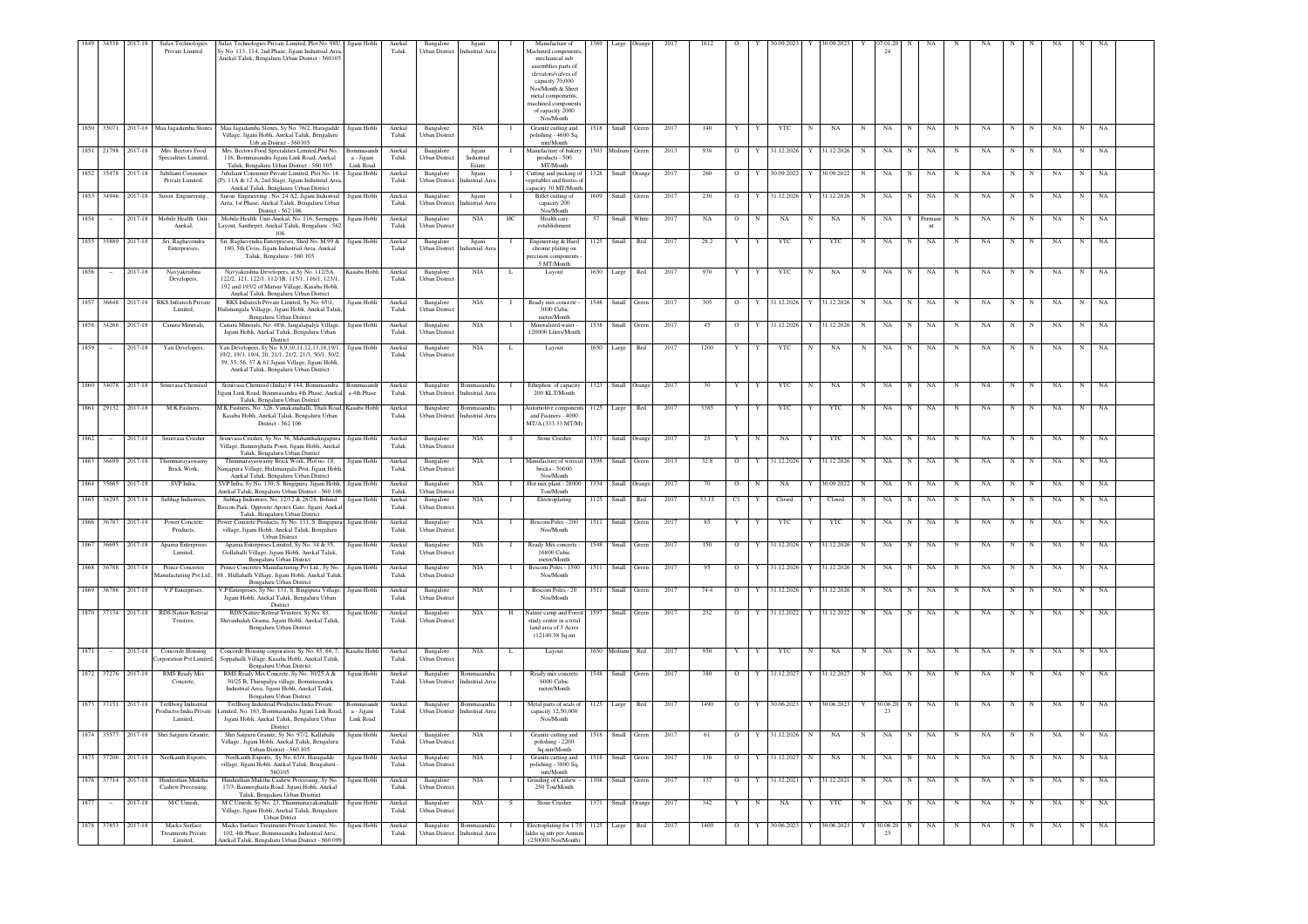| 1879               | 37973  | 2017-18            | Shakthi Precision<br>Component (India)<br>Private Limited,                 | Shakthi Precision Component (India) Private<br>Limited, Sy No. 50 & 56, Sonnayanapura Village,<br>Kasaba Hobli, Anekal Taluk, Bengaluru Urban<br>District                                                                                       | Kasaba Hobli                         | Anckal<br>Taluk | Bangalore<br><b>Urban Distric</b>  | <b>NIA</b>                            |              | <b>Hydraulic Housing of</b><br>capacity 3000<br>Nos/Month &<br>Transmission cases<br>amily of capacity 4000<br>Nos/Month                                                                                                                        | 1609           | Large | Green            | 2017 | 396.  |         |   | 15.09.2029               |   | 25.09.202      |            |                |                 |                                       |            |            |            |                          |             |                 |                                                                                                                      |
|--------------------|--------|--------------------|----------------------------------------------------------------------------|-------------------------------------------------------------------------------------------------------------------------------------------------------------------------------------------------------------------------------------------------|--------------------------------------|-----------------|------------------------------------|---------------------------------------|--------------|-------------------------------------------------------------------------------------------------------------------------------------------------------------------------------------------------------------------------------------------------|----------------|-------|------------------|------|-------|---------|---|--------------------------|---|----------------|------------|----------------|-----------------|---------------------------------------|------------|------------|------------|--------------------------|-------------|-----------------|----------------------------------------------------------------------------------------------------------------------|
|                    |        |                    | 1880 37169 2017-18 Neural Systems Private<br>Limited                       | Neural Systems Private Limited, Plot no. 65,<br>Bommasandra Jigani Link Road, Jigani, Anekal<br>Taluk, Bengaluru Urban District                                                                                                                 | Bommasand<br>a - Jigani<br>Link Road | Anekal<br>Taluk | Bangalore<br><b>Urban District</b> | Bommasandra<br>Industrial Area        |              | Software unit                                                                                                                                                                                                                                   |                |       | 1634 Small Green | 2017 | 594   | C1      |   | Closed                   |   | Closed         | N          | NA             | N               | NA                                    | $_{\rm N}$ | NA         | N          |                          | NA          |                 | NA                                                                                                                   |
| 1881 38164         |        | 2017-18            | Gunite Technomix,                                                          | Gunite Technomix, Sy No. 174, Vabasandra<br>Village, Jigani Hobli, Anekal Taluk, Bengaluru<br><b>Urban District</b>                                                                                                                             | Jigani Hobli                         | Anekal<br>Taluk | Bangalore<br><b>Urban Distric</b>  | $_{\rm NIA}$                          |              | Ready mix concrete<br>18720 Cubic<br>meter/Month                                                                                                                                                                                                | 1548           | Small | Greer            | 2017 | 236   | $\circ$ |   | 31.12.2027               |   | 31.12.2027     |            | NA             |                 | NA                                    | N          | NA         | N          | N                        | NA          |                 | NA                                                                                                                   |
|                    |        | 1882 35529 2017-18 | Uma Granite,                                                               | Uma Granite, Sy No. 3/2, 83/7, Haragadde Village, Jigani Hobli<br>Jigani Hobli, Anekal Taluk, Bengaluru - 560 105                                                                                                                               |                                      | Anekal<br>Taluk | Bangalore<br><b>Urban Distric</b>  | <b>NIA</b>                            |              | Granite cutting and<br>polishing - 2000 Sq.<br>mtr/Month                                                                                                                                                                                        | 1518 Small     |       | Green            | 2016 | 185   | $\circ$ |   | 31.12.2026               | N | NA             | N          | NA             | N               | NA                                    | $_{\rm N}$ | NA         | N          | N                        | NA          | N               | NA<br>NA                                                                                                             |
|                    |        | 1883 36810 2017-18 | Space Management<br><b>Systems India Private</b><br>Limited, Unit - 2      | Space Management Systems India Private Limited, Jigani Hobli<br>Unit - 2, Sy No. 14/2, Bilwardahalli Village,<br>Gottigere Post, Jigani, Anekal Taluk, Bengaluru<br><b>Urban District</b>                                                       |                                      | Anckal<br>Taluk | Bangalore<br><b>Urban District</b> | <b>NIA</b>                            |              | Modular furniture -<br>4100 Nos/Month                                                                                                                                                                                                           | 1564 Small     |       | Green            | 2016 | 353   | $\circ$ | Y | 31.12.2026               |   | Y 31.12.2026   | N          | NA             | N               | NA                                    | N          | NA         | N          | N                        | NA          | N               | NA                                                                                                                   |
| 1884               |        |                    | 2017-18 Sri. Mahalakshmi Clinic                                            | Sri. Mahalakshmi Clinic, Srinivasa Reddy<br>Building, Jignai Hobli, Anekal Taluk, Bengaluru                                                                                                                                                     | Jigani Hobli                         | Anekal<br>Taluk | Bangalore<br><b>Urban Distric</b>  | $_{\rm NIA}$                          | HC           | Clinic                                                                                                                                                                                                                                          | 57             | Small | White            | 2017 | NA    | $\circ$ | N | <b>NA</b>                | N | NA             | N          | NA             |                 | Permane<br>nt                         | N          | NA         | N          | N                        | NA          | N               | <b>NA</b>                                                                                                            |
| 1885 37166         |        |                    | 2017-18 M.K Aromatics Limited,                                             | M.K Aromatics Limited, Sy No. 89, Lakshmipura<br>Village, Jigani Hobli, Anekal Taluk, Bengaluru -<br>562 106                                                                                                                                    | Jigani Hobli                         | Anekal<br>Taluk | Bangalore<br><b>Urban District</b> | NIA                                   |              | Power generation,<br>Synthetic crude oil<br>coke briquette of<br>capacity 125 Tons<br>/Month                                                                                                                                                    | 1131 Large     |       | Red              | 2017 | 10000 |         |   | <b>YTC</b>               |   | YTC            |            | NA             |                 | NA                                    | N          | NA         | N          |                          | NA          |                 | NA<br>CTE-31234<br>Rejected                                                                                          |
| 1886               |        |                    | 2017-18 Expert Realtors Private<br>Limited                                 | Expert Realtors Private Limited, No. 165/1, Khatha Jigani Hobli<br>No. 375/375, Bukkasagara Village, Jigani Hobli,<br>Anekal Taluk, Bengaluru Urban District                                                                                    |                                      | Anekal<br>Taluk | Bangalore<br><b>Urban Distric</b>  | <b>NIA</b>                            | $\mathbf{A}$ | Apartment with 128<br>flats                                                                                                                                                                                                                     | 1400 Large     |       | Orange           | 2017 | 1801  | Y       |   | YTC                      | N | NA             | $_{\rm N}$ | NA             | N               | NA                                    | N          | NA         | N          | N                        | NA          |                 | NA                                                                                                                   |
|                    |        | 1887 26615 2017-18 | Wirtz Manufacturing<br>India Private Limited,                              | Wirtz Manufacturing India Private Limited, Sy No.<br>129, 240, Plot No. 164, Rajapura Village, Anekal<br>Taluk, Bengaluru Urban District                                                                                                        | Jigani Hobli                         | Anekal<br>Taluk | Bangalore<br><b>Urban District</b> | <b>NIA</b>                            |              | manufacture of Special<br>purpose machines of<br>capacity 10 Nos/Month,<br>Manufacturing of Lead<br>Grids for testing and<br>training - 500<br>Nos/Month $\&$<br>Manufacturing of<br>Moulds & dies for grid<br>making purpose - 10<br>Nos/Month | 1128 Large     |       | Red              | 2018 | 1810  | $\circ$ |   | 30.06.2023               |   | 30.06.2023     |            | NA             |                 | NA                                    | N          | NA         | N          |                          | NA          |                 | NA                                                                                                                   |
| 1888 38223         |        | 2017-18            | New Kannimar<br>Enterprises, Unit-2.                                       | New Kannimar Enterprises, Unit-2, No. 15B, 1st Jigani Hobli<br>Phase, Jigani Industrial Area, Anekal Taluk,<br>Bengaluru Urban District - 562 106                                                                                               |                                      | Anckal<br>Taluk | Bangalore<br><b>Urban District</b> | Jigani<br>ndustrial Area              |              | Recycling of all type of<br>industrial/commerical<br>plastic waste into<br>oulds and granulas o<br>capacity 260<br>Ton/Month                                                                                                                    | 1366           |       | Small Orange     | 2018 | 72    | $\circ$ | Y | 30.09.2022               | N | <b>NA</b>      | N          | NA             | N               | NA                                    | Y          | 20.07.2019 | N          | N                        | NA          | N               | NA                                                                                                                   |
|                    |        |                    | 1889 35070 2017-18 Acebright India Pharn<br>Pvt Ltd.,                      | Acebright India Pharma Pvt Ltd., Plot NO:77-D, Jigani Hobli<br>Jigani Industrial Area, Anekal Taluk, Bangalore<br>Urban District - 562 106                                                                                                      |                                      | Anekal<br>Taluk | Bangalore<br><b>Urban District</b> | Jigani<br>Industrial Area             |              | R & D (New<br>Molecules - 60<br>Kg/Month, Process<br>Development products<br>60 Kg/Month &<br>ormulation products                                                                                                                               | 1182 Large     |       | Red              | 2018 | 4000  |         |   | YTC                      |   | YTC            |            | NA             |                 |                                       |            | NA         |            |                          |             |                 |                                                                                                                      |
| 1890 38055 2017-18 |        |                    | K.K Coats<br>1891 33689 2017-18 V2 Innovations Private                     | K.K Coats, B-9, 2nd Stage, Bommasandra 4th<br>Phase, Jigani, Bengaluru - 99                                                                                                                                                                     | Bommasandr<br>a 4th Phase            | Anekal<br>Taluk | Bangalore<br><b>Urban District</b> | Bommasandra<br><b>Industrial Area</b> |              | 60 Kg/Month)<br>Powder coating on job<br>work basis with pre<br>treatment activity of<br>capacity 4500 Sq<br>mtr/Month                                                                                                                          | 1125 Small Red |       |                  | 2018 | 35    | $\circ$ | Y | 30.06.2022<br>30.09.2024 |   | Y 30.06.2022 N | $_{\rm N}$ | NA             | $_{\rm N}$<br>N | NA                                    | $_{\rm N}$ | NA         | N          | $_{\rm N}$<br>$_{\rm N}$ | NA          | $_{\rm N}$<br>N | NA                                                                                                                   |
|                    |        |                    | Limited                                                                    | V2 Innovations Private Limited, Plot No. 289 and Jigani Hobli<br>290, Sub Layout of Kachanayakanahalli, Jigani<br>Hobli, Anekal Taluk, Bengaluru Urban District                                                                                 |                                      | Anekal<br>Taluk | Bangalore<br><b>Urban District</b> | Bommasandra<br><b>Industrial Area</b> |              | Corrugated boxes of<br>caapcity 1500<br>MT/Month                                                                                                                                                                                                | 1398 Large     |       | Orange           | 2017 | 1354  | $\circ$ |   |                          |   | Y 30.09.2024   |            | NA             |                 | NA                                    | $_{\rm N}$ | NA         | $_{\rm N}$ |                          | $_{\rm NA}$ |                 | NA                                                                                                                   |
| 1892               |        |                    | 2017-18 Lakshmi Venkateshwara<br>Clinic,                                   | Lakshmi Venkateshwara Clinic, Chikkahosahalli,<br>Indlawadi, Anekal Taluk, Bengaluru Urban<br>District                                                                                                                                          | Jigani Hobli                         | Anekal<br>Taluk | Bangalore<br><b>Urban District</b> | <b>NIA</b>                            | HC           | Clinic                                                                                                                                                                                                                                          | 57             | Small | White            | 2017 | NA    | $\circ$ | N | NA                       | N | NA             | N          | NA             |                 | Perman<br>nt                          | N          | NA         | N          | $_{\rm N}$               | NA          | N               | NA                                                                                                                   |
| 1893               | $\sim$ | 2017-18            | Kushi Dental Care,                                                         | Kushi Dental Care, No. 62, Nisarga West Gate,<br>Jignai Hobli, Anekal Taluk, Bengaluru Urban<br>District                                                                                                                                        | Jigani Hobli                         | Anekal<br>Taluk | Bangalore<br><b>Urban Distric</b>  | <b>NIA</b>                            | HC           | Clinic                                                                                                                                                                                                                                          | 57             | Small | White            | 2017 | NA    | $\circ$ | N | NA                       | N | NA             | N          | NA             |                 | Permane<br>$\mathop{\mathrm{nt}}$     | N          | NA         | N          | $_{\rm N}$               | NA          | N               | NA                                                                                                                   |
| 1894               |        |                    | 2017-18 Med Lab Diagnositics                                               | Med Lab Diagnositics , No. 194, Chandpura<br>Anekal Raod, Marsur Village, Bengaluru Urban<br>District - 562 106                                                                                                                                 | Kasaba Hobli                         | Anckal<br>Taluk | Bangalore<br><b>Urban Distric</b>  | <b>NIA</b>                            | HC           | Clinic                                                                                                                                                                                                                                          | 57             | Small | White            | 2017 | NA    | $\circ$ |   | NA                       | N | NA             | N          | NA             |                 | Permane<br>$\mathop{\rm nt}\nolimits$ | N          | NA         | N          |                          | NA          |                 | NA                                                                                                                   |
| 1895               |        |                    | 2017-18 Page Industries Limited,<br>Unit - II.                             | Page Industries Limited, Unit - II, No. 251/A2,<br>Hennagara Gate, Bangalore Urban District - 560<br>099                                                                                                                                        | Jigani Hobli                         | Anekal<br>Taluk | Bangalore<br><b>Urban Distric</b>  | NIA                                   | HC           | Health care<br>establishment                                                                                                                                                                                                                    | 57             | Small | White            | 2017 | NA    | $\circ$ | N | NA                       | N | NA             | N          | NA             |                 | ermano<br>nt                          | N          | NA         | N          | N                        | NA          | N               | NA                                                                                                                   |
| 1896               |        |                    | Asir Bhavan (Unit of<br>Society of the Pious<br>Disciples of the Divine    | Asir Bhavan (Unit of Society of the Pious Disciples Jigani Hobli<br>of the Divine), PDDM Holistic Health Care,<br>Shelendra Doddi, Bannerghatta Post Box, No.<br>8307. Bengaluru - 560 083                                                      |                                      | Anekal<br>Taluk | Bangalore<br><b>Urban District</b> | NIA                                   | HC           | Clinic                                                                                                                                                                                                                                          | 57             | Small | White            | 2017 | NA    | $\circ$ |   | NA                       |   | NA             |            | NA             |                 | ermano<br>nt                          |            | NA         |            |                          | NA          |                 |                                                                                                                      |
| 1897               |        |                    | 2017-18 Page Indsutries Limited,<br>Unit - 10, 106                         | Page Indsutries Limited, Unit - 10, No. 183 to 187, Jigani Hobli<br>254 to 258, Bommassandra Jigani Link Road,<br>Anekal Hobli, Anekal Taluk, Bengaluru Urban<br>District - 562 106                                                             |                                      | Anekal<br>Taluk | Bangalore<br><b>Urban District</b> | NIA                                   | HC           | Clinic                                                                                                                                                                                                                                          | 57             | Small | White            | 2017 | NA    | $\circ$ |   | NA                       |   | NA             |            | NA             |                 | Perman<br>nt                          |            | NA         | N          |                          | NA          |                 | Form -3 $&$<br>NA<br>Form - 4,<br>Form - 5 for<br>the year 2019-<br>20 submitted<br>No. 1258<br>dtd:<br>30.07.2020 & |
|                    |        |                    | 1898 38429 2017-18 Vimal Vincers, Unit - 2,                                | Vimal Vineers, Unit - 2, Sy No. 162/2,<br>Besthamanalli Village, Kasaba Hobli, Anekal<br>Taluk Bengalum Urban District - 562 106                                                                                                                | Kasaba Hobli                         | Anekal<br>Taluk | Bangalore<br><b>Urban District</b> | $_{\rm NIA}$                          |              | Plywood, Flush Doors<br>& Block Boards of                                                                                                                                                                                                       | 1360 Small     |       | Orange           | 2018 | 96    | $\circ$ | Y | 30.09.2028               |   | Y 30.09.2028 N |            | NA             | $_{\rm N}$      | NA                                    | ${\bf N}$  | NA         | N          | $_{\rm N}$               | NA          | NA              |                                                                                                                      |
|                    |        | 1899 37617 2017-18 | Respel Pharma,                                                             | Respel Pharma, No. 83-B, 8th Main, Bommasandra Bommasandr                                                                                                                                                                                       |                                      | Anekal          | Bangalore                          | Bommasandra                           |              | capacity 25,000 Sq<br>mt/Month<br>Animal feed                                                                                                                                                                                                   | 1502           | Small | Green            | 2017 | 83.8  | $\circ$ |   | 31.12.2026               |   | 31.12.2026     |            | NA             |                 | NA                                    | N          | NA         | N          |                          | NA          |                 | NA                                                                                                                   |
|                    |        |                    |                                                                            | th Phase, Anekal Taluk, Yarandahalli Village.<br>Bengaluru Urban District - 560 099                                                                                                                                                             | a 4th Phase                          | Taluk           | rhan Distri                        | dustrial Are                          |              | aents - 2500<br>Kgs/Month, Ayurvedic<br>and unani<br>nedicines(Ointments)<br>50000 Kgs/Month,<br>Avurvedic veterinary<br>nadicine (Liquid form)<br>25000 Liters/Month &<br>Ayurvedic vetrnary<br>nedicine (Powder form)<br>200000 Kgs/Month     |                |       |                  |      |       |         |   |                          |   |                |            |                |                 |                                       |            |            |            |                          |             |                 |                                                                                                                      |
|                    |        | 1900 37220 2017-18 | Sansera Engineering<br>imited<br>Gearock Forge Private<br>Limited, Unit-2, | Sansera Engineering Limited (Formerly known as Jigani Hobli<br>M/s Gearock Forge Private Limited, Unit-2, Plant -<br>Formerly known as M/s 14, Plot No. 34 & 35, Jigani Industrial Area, Jiani<br>Hobli, Anekal Taluk, Bengaluru Urban District |                                      | Anckal<br>Taluk | Bangalore<br><b>Urban District</b> | Jigani<br><b>Industrial Area</b>      |              | Finished forged<br>omponents of capacity<br>3000000 Nos/Month                                                                                                                                                                                   | 1609 Large     |       | Green            | 2007 | 1149  | $\circ$ | Y | 31.12.2026               |   | Y 31.12.2026   | Y          | 31.12.20<br>23 | N               | NA                                    | N          | NA         | N          | $_{\rm N}$               | NA          | $_{\rm N}$      | NA                                                                                                                   |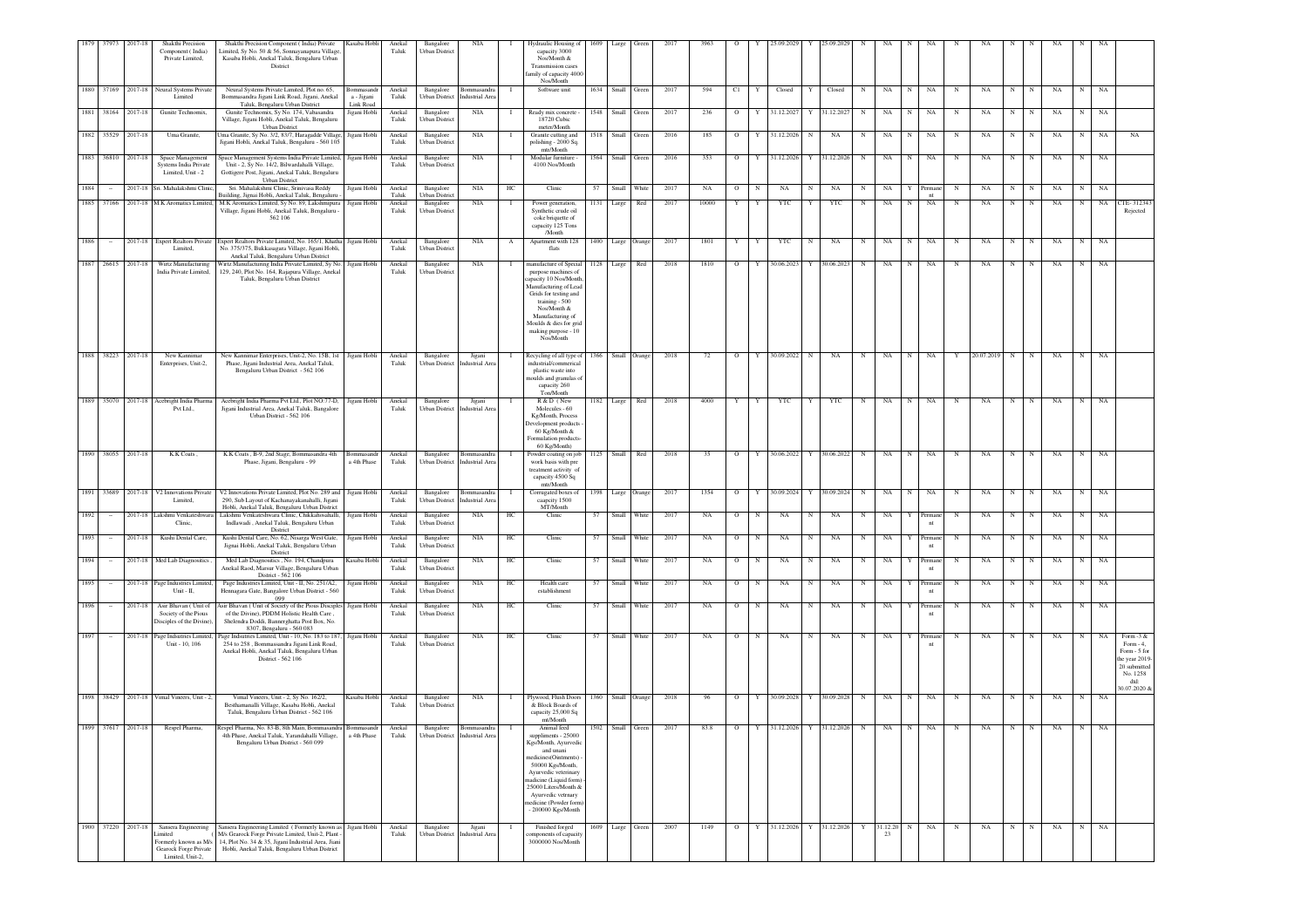|      |        | 1901 37127 2017-18 | Nico Tech,                                                                                                         | Nico Tech, Sy No. 2, Hullahalli, Jigani Hobli,<br>Anekal Taluk, Bengaluru Urban District - 560 083                                                                                                        | Jigani hobli                            | Anekal<br>Taluk          | Bangalore<br><b>Urban District</b>                          | NIA                                   |              | Manufacturing of<br>medical devices - 200<br>Nos/Month                                                                                                                                                                                                                                                                                             |            |                    |                    | 1543 Small Green 01.11.2017 | 71.7   | $\Omega$       | Y | 31.12.2026   |   | Y 31.12.2026   | $_{\rm N}$ | NA             | $_{\rm N}$ | NA          | N          | NA                                                              | N          | N          | NA   | N          | NA          |                           |
|------|--------|--------------------|--------------------------------------------------------------------------------------------------------------------|-----------------------------------------------------------------------------------------------------------------------------------------------------------------------------------------------------------|-----------------------------------------|--------------------------|-------------------------------------------------------------|---------------------------------------|--------------|----------------------------------------------------------------------------------------------------------------------------------------------------------------------------------------------------------------------------------------------------------------------------------------------------------------------------------------------------|------------|--------------------|--------------------|-----------------------------|--------|----------------|---|--------------|---|----------------|------------|----------------|------------|-------------|------------|-----------------------------------------------------------------|------------|------------|------|------------|-------------|---------------------------|
|      |        | 1902 38701 2017-18 | Chuan Shum Electrci<br>Company India Private<br>Limited.                                                           | Chuan Shun Electrci Company India Private<br>Limited, Plot No. 79-B, 1st Phase, Jigani Hobli,<br>Anekal Taluk, Bengaluru Urban District                                                                   | Jigani Hobl                             | Anekal<br>Taluk          | Bangalore<br><b>Urban District</b>                          | Jigani<br><b>Industrial Area</b>      |              | Manufacture of cabeles<br>50000 meters/Month.<br><b>UPS</b> transformers<br>/Reactors/Inductors                                                                                                                                                                                                                                                    | 1609       | Large              | Green              | 2018                        | 3938   | $\overline{0}$ |   | 31.12.2027   |   | 31.12.2027     | Y          | 31.12.20<br>23 |            | NA          | N          | NA                                                              | N          | N          | NA.  |            | <b>NA</b>   |                           |
| 1903 |        | 2017-18            | Celebrity Housing,                                                                                                 | Celebrity Housing, Katha No. 98/5, Kyalasanahalli<br>Village, Jigani Hobli, Anekal Taluk, Bengaluru                                                                                                       | Jigani Hobli                            | Anckal<br>Taluk          | Bangalore<br><b>Urban District</b>                          | <b>NIA</b>                            | $\mathbf{A}$ | 50,000 Nos/Month<br>Apartment                                                                                                                                                                                                                                                                                                                      |            |                    | 1400 Medium Orange | 2018                        | 852    | Y              |   | YTC          |   | NA             | N          | NA             | N          | NA.         | N          | NA                                                              | N          | N          | NA   | N          | NA          |                           |
| 1904 |        |                    | 39061 2017-18 Ravi Industries, Unit-2,                                                                             | <b>Urban District</b><br>Ravi Industries, Unit-2, Shed No. Q4, 2nd Stage,<br>Jigani Road, Bengaluru - 560 099                                                                                             | Jigani Hobli                            | Anekal<br>Taluk          | Bangalore<br><b>Urban District</b>                          | <b>KSSIDC</b><br>Industrial<br>Estate |              | Manufacturing of<br>Automobile &<br>gineering componer                                                                                                                                                                                                                                                                                             | 1609       | Small              | Green              | 2017                        | 82     | $\overline{0}$ |   | 31.12.2023   |   | Y 31.12.2023   | N          | NA             | N          | NA          | N          | NA                                                              | N          | N          | NA   | N          | NA          |                           |
|      |        |                    | 1905 32289 2017-18 Cube Auto Industries                                                                            | Cube Auto Industries, No. 291, 4th Phase,<br>Kenchanayakanahalli Road, Bommasandra,<br>Anekal Taluk, Bengaluru Urban District - 560 099                                                                   | Bommasand<br>a 4th Phase                | Anekal<br>Taluk          | Bangalore<br><b>Urban District</b>                          | Bommasandra<br><b>Industrial Area</b> |              | of capacity 500000<br>Nos/Month<br>Fabrication &<br>anufacture of Truck<br>Body (Trailers) with                                                                                                                                                                                                                                                    |            |                    | 1369 Small Orange  | 2017                        | 223    | $\circ$        | Y | 30.09.2021   |   | Y 30.09.2021 N |            | NA .           | $_{\rm N}$ | NA          | N          | NA                                                              | N          | N          | NA   | N          | NA          |                           |
|      |        |                    | 1906 38217 2017-18 V.V Fashion Apparels                                                                            | V.V Fashion Apparels, No. 302, 1 & 2nd Floor,                                                                                                                                                             | Bommasand                               | Anekal                   | Bangalore                                                   | Jigani                                |              | spray painting activity<br>25 Nos/Month<br>Readymade Garments                                                                                                                                                                                                                                                                                      |            | 1589 Small Green   |                    | 2018                        | 123    | $\circ$        |   | 31.12.2027   |   | 31.12.2027     | $_{\rm N}$ | NA             | N          | NA          | $_{\rm N}$ | NA                                                              | N          | N          | NA   | N          | NA          |                           |
| 1907 |        | 38254 2017-18      | Elegant Exports                                                                                                    | Bommasandra Jignai Link Road, Jigani Hobli,<br>Anekal Taluk, Bengaluru Urban District<br>Elegant Exports . Sv No. 36/2. Kumbaranahalli.                                                                   | a - Jigani<br>Link Road<br>Jigani Hobli | Taluk<br>Anekal          | <b>Urban District</b><br>Bangalore                          | Industrial Area<br>NIA                |              | 45000 Nos/Month<br>Granite cutting and                                                                                                                                                                                                                                                                                                             |            | 1518 Small         | Green              | 2018                        | 58.9   | $\circ$        |   | 31.12.2026   |   | NA             |            | NA             |            | NA          |            | NA                                                              | N          |            | NA   |            | NA          |                           |
|      |        | 1908 40044 2018-19 | Value Aluminium                                                                                                    | Haragadde, Jigani Hobli, Anekal Taluk, Bengalur<br>$-560105$<br>Value Aluminium, Sy No. 146, Bukkasagara<br>Village, Jigani Hobli, Anekal Taluk, Bengaluru                                                | Jigani Hobli                            | Taluk<br>Anekal<br>Taluk | <b>Urban District</b><br>Bangalore<br><b>Urban District</b> | <b>NIA</b>                            |              | polishing - 2500 Sq.<br>mtr/Month<br>Aluminium alloy ingots<br>200 Tons/Month &                                                                                                                                                                                                                                                                    |            |                    | 1322 Small Orange  | 2018                        | 375    | Y              |   | <b>YTC</b>   |   | <b>YTC</b>     | N          | NA             | N          | NA          | N          | NA                                                              | N          | N          | NA   | N          | NA          |                           |
|      |        | 1909 39123 2018-19 | <b>Pioneer Agencies</b>                                                                                            | <b>Urban District</b><br>Pioneer Agencies, Plot No. 31/9A, Jigani Link                                                                                                                                    | Bommasand                               | Anekal                   | Bangalore                                                   | <b>NIA</b>                            |              | luminium extrusion<br>200 Tons/Month<br>Manufacture of plastic                                                                                                                                                                                                                                                                                     |            |                    | 1366 Small Orange  | 2018                        | 62     | $\circ$        | Y | 30.09.2022   | N | NA             | N          | NA             | N          | NA          | Y          | 01.08.2022                                                      | N          | N          | NA   | $_{\rm N}$ | <b>NA</b>   | Machineries               |
|      |        |                    |                                                                                                                    | Road, Behind Biocon Park, Anekal Taluk,<br>Bengaluru Urban District - 560 099                                                                                                                             | a - Jigani<br>Link Road                 | Taluk                    | <b>Urban District</b>                                       |                                       |              | granules from recylced<br>lastics of capacity 100<br>Ton/Month                                                                                                                                                                                                                                                                                     |            |                    |                    |                             |        |                |   |              |   |                |            |                |            |             |            |                                                                 |            |            |      |            |             | cept in Bioco<br>Premises |
|      |        |                    | 1910 40017 2018-19 Chaitrashree Concretes                                                                          | Chaitrashree Concretes, Plot No. 311.<br>Kanekanaagrahara, Jigani Hobli, Anekal Taluk<br>Bengaluru Urban District                                                                                         | Jigani Hobli                            | Anckal<br>Taluk          | Bangalore<br><b>Urban District</b>                          | <b>NIA</b>                            |              | Ready mix concrete -<br>3000 Cubic<br>meter/Month                                                                                                                                                                                                                                                                                                  |            | 1548 Small Green   |                    | 2017                        | 300    | $\circ$        |   | 31.12.2027   |   | 31.12.2027     | N          | NA             | N          | NA          | N          | NA                                                              | N          | N          | - NA |            | NA          |                           |
|      |        |                    | 1911 39060 2018-19 Multiland Electronics<br>Private Limited.                                                       | Multiland Electronics Private Limited, Plot No.<br>28P, KIADB Industrial Area, 4th Phase,<br>Bommasandra, l Bengaluru - 560 099                                                                           | Bommasand<br>a 4th Phase                | Anekal<br>Taluk          | Bangalore<br><b>Urban District</b>                          | <b>KIADB</b><br>Industrial Area       |              | Assembling of<br>Electronic component<br>on PCBS of capacity<br>25000 Nos/Month &<br>manufacturing of led<br>lights of capacity 7500<br>Nos/Month                                                                                                                                                                                                  |            | $1612$ Small       | green              | 2018                        | 446    | $\circ$        | Y | 31.12.2023   |   | Y 31.12.2023   | $_{\rm N}$ | NA             | N          | NA          | $_{\rm N}$ | NA                                                              | N          | $_{\rm N}$ | NA   | N          | NA          |                           |
| 1912 | 39847  | 2018-19            | Stonefield Flavours<br>Private Limited                                                                             | Stonefield Flavours Private Limited, No. 9C, 1st<br>Phase, Jigani Industrial Area, Anekal Taluk,<br>Bengaluru Urban District - 560 105                                                                    | Jigani Hobli                            | Anekal<br>Taluk          | Bangalore<br><b>Urban District</b>                          | Jigani<br>Industrial Are              |              | Decoration & sweets<br>SOS of capacity 10<br>MT/Month, Fine<br>Bakery Mix &<br>oncetrates of capacity<br>100 MT/Month,<br>Improver flour<br>correctors & Bread<br>Mixes of capacity 50<br>MT/Month, Natural,<br>Nature Flavours of<br>capacity 100<br>MT/Month, Seasoning<br>of capacity 10<br>MT/Month & Spice<br>Mixes of capacity 5<br>MT/Month | 1503       | Small              | Green              | 2018                        | 470    | $\circ$        |   | 31.12.2034   |   | 31.12.2034     | N          | NA             |            | NA          |            | NA                                                              |            |            | NA   |            |             |                           |
| 1913 | 40129  |                    | 2018-19 Sharada Pipe Polymer,                                                                                      | Sharada Pipe Polymer, No. CP-17, KSSIDC<br>Industrial Area, 2nd Main Road, Jigani, Anekal<br>Taluk, Bengaluru Urban District - 560 105                                                                    | Jigani Hobli                            | Anekal<br>Taluk          | Bangalore<br><b>Urban District</b>                          | <b>KSSIDC</b><br>Industrial Are       |              | Manufacture of PVC<br>lexible pipe of capacity<br>15 TON/Month                                                                                                                                                                                                                                                                                     | 1366       | Small              | Orange             | 2018                        | 22     | $\circ$        |   | 30.09.2022   |   | $_{\rm NA}$    | N          | NA             | N          | NA          | N          | NA                                                              | N          | N          | NA   | N          | NA          |                           |
| 1914 | $\sim$ | 2018-19            | Jai Banashankarai<br>Nursing Centre,                                                                               | Jai Banashankarai Nursing Centre, Vasanthappa<br>Building, National Park Road, Bannerghatta Road<br>Bengaluru - 560 083                                                                                   | Jigani Hobli                            | Anekal<br>Taluk          | Bangalore<br><b>Urban District</b>                          | NIA                                   | HC           | Nursing Home                                                                                                                                                                                                                                                                                                                                       | 57         | Small              | White              | 2017                        | NA     | $\circ$        | N | NA           |   | NA             | N          | NA             |            | Y Permane   | N          | NA                                                              | N          | N          | NA   | $_{\rm N}$ | NA          |                           |
|      |        | 1915 38710 2018-19 | Private Pvt Limited, Plot<br>No. 144, Bommasandra<br>Jigani Link Road,<br>Anekal Taluk,<br>Bengaluru Urban Distric | Sanwa Diamond Tool Sanwa Diamond Tool Private Pvt Limited, Plot No. Bommasand<br>144, Bommasandra Jigani Link Road, Anekal<br>Taluk, Bengaluru Urban District                                             | a - Jigani<br>Link Road                 | Anekal<br>Taluk          | Bangalore<br><b>Urban District</b>                          | Jigani<br>Industrial Area             |              | Synthetic industrial<br>diamond powder of<br>capacity 1 Ton/Month                                                                                                                                                                                                                                                                                  |            | 1560 Small         | Green              | 2017                        | 487.92 | $\circ$        |   | 31.12.2027   |   | 31.12.2027     | N          | NA             |            | NA          |            | NA                                                              | N          |            | NA   | N          | NA          |                           |
|      |        |                    | 1916 40576 2018-19 Arihant Enterprises,                                                                            | Arihant Enterprises, No. B-17, KSSIDC, Jigani<br>Industrial Area, Anekal Taluk, Bengaluru Urban<br>District                                                                                               | Jigani Hobli                            | Anekal<br>Taluk          | Bangalore<br>Urban District                                 | Jigan<br>Industrial Area              |              | High quality HM-<br>IDPE/LLDPE Liner &<br>Rolls of capacity 50<br>MT/Month                                                                                                                                                                                                                                                                         |            | 1614 Small Green   |                    | 2016                        | 171    | $\circ$        |   | Y 31.12.2026 | N | NA             | $_{\rm N}$ | NA             | N          | NA          |            | 20.10.2019<br>& Returned<br>vide No.<br>5313 dtd:<br>03.01.2020 | N          | N          | NA   | $_{\rm N}$ | NA          |                           |
|      |        | 1917 40511 2018-19 | Keshav Indusstries                                                                                                 | Keshava Industries, SPL-1, 2nd Phase, KSSIDC,<br>Jigani Hobli, Industrial Area, Anekal Taluk,<br>Bengaluru Urban District - 560 105                                                                       | Jigani Hobli                            | Anekal<br>Taluk          | Bangalore<br><b>Urban District</b>                          | Jigani<br><b>Industrial Area</b>      | -1           | Cold phosphating and<br>bowder coating on sheet<br>metal fabricated<br>mponent Structures o<br>capacity 5000<br>Sqm/Month                                                                                                                                                                                                                          | 1125 Small |                    | Red                | 2018                        | 137    | C1             | Y | Closed       |   | Closed         | N          | NA             | N          | NA          | N          | $_{\rm NA}$                                                     | N          | $_{\rm N}$ | NA   | $_{\rm N}$ | NA          |                           |
|      |        |                    | 1918 39838 2018-19 A.K Steel Industries                                                                            | A.K Steel Industries, Plot No. 136/2, Jigani<br>Industrial Area, Near India Overseas Bnak,<br>Madapatna, Bengaluru - 560 105                                                                              | Jigani Hobli                            | Anekal<br>Taluk          | Bangalor<br><b>Urban District</b>                           | Jigan<br><b>Industrial Area</b>       |              | Manufacture of MS<br>Steel binding & CHQ<br>wires of capacity 100<br>MT/Month                                                                                                                                                                                                                                                                      |            | 1125 Small Red     |                    | 2018                        | 119    | $\circ$        | Y | 30.06.2023   |   | Y 30.06.2023 Y |            | 30.06.20<br>23 | N          | NA          | $_{\rm N}$ | NA                                                              | N          | N          | NA   | $_{\rm N}$ | NA          |                           |
|      |        | 1919 33984 2018-19 | Ozosh Dry Fruits<br>Processing Industry,                                                                           | Ozosh Dry Fruits Processing Industry, Sy No. 38/1, Jigani Hobli<br>Harappanahalli Village, Jigani Post, Anekal Taluk,<br>Bengaluru Urban District                                                         |                                         | Anekal<br>Taluk          | Bangalore<br><b>Urban District</b>                          | NIA                                   |              | ashew nut processing<br>10000 Kgs/Month                                                                                                                                                                                                                                                                                                            |            | 1308 Small         | Orange             | 2017                        | 80     |                |   | YTC          |   | YTC            |            | NA             |            | NA          | N          | NA                                                              | N          |            | NA   |            |             |                           |
|      |        |                    | 1920 38482 2018-19 Aquataur Clothing,                                                                              | Aquataur Clothing , Sy No. 122/2 & 122/3,<br>Kariyappanahalli, Jigani Hobli, Anekal Taluk,<br>Bengaluru Urban District                                                                                    | Jigani Hobli                            | Anekal<br>Taluk          | Bangalore<br><b>Urban District</b>                          | NIA                                   |              | <b>Garment Stitching</b><br>$(Pants) - 4000$<br>Nos/Month $\&$<br>Readymade garment<br>stitching shirts - 4000<br>Nos/Month                                                                                                                                                                                                                        |            |                    | 1589 Small Green   | 2018                        | 450    | $\circ$        |   | 31.12.2033   |   | Y 31.12.2033   | N          | NA             | N          | NA          |            | NA                                                              |            |            | NA.  |            |             |                           |
|      |        | 1921 40210 2018-19 | Arka Iris Grand,                                                                                                   | Arka Iris Grand, No. 13/4, H. Hosahalli Village,<br>Jigan Hobli, Anekal Taluk, Bengaluru Urban<br>District                                                                                                | Jigani Hobli                            | Anekal<br>Taluk          | Bangalore<br><b>Urban District</b>                          | <b>NIA</b>                            | $\mathbf{A}$ | Apartment                                                                                                                                                                                                                                                                                                                                          |            | 1400 Medium Orange |                    | 2018                        | 1100   | Y              | Y | <b>YTC</b>   | N | <b>NA</b>      | $_{\rm N}$ | NA             | N          | NA -        | ${\bf N}$  | NA                                                              | N          | N          | NA   | N          | NA          |                           |
|      |        | 1922 40379 2018-19 | G.M Infinite Dwelling<br>India Private Limited<br>Unit - $1$ .                                                     | G.M Infinite Dwelling India Private Limited, Unit -<br>1, Sy Nos. 23/1, 23/2, 23/3, 28/1, 28/2, 28/5,<br>30/14, 30/33, 30/34, Thirupalya Village, Jigani<br>Hobli, Anekal Taluk, Bengaluru Urban District | Jigani Hobli                            | Anekal<br>Taluk          | Bangalore<br><b>Urban District</b>                          | <b>NIA</b>                            | 1            | Ready mix concrete -<br>12480 Cubic<br>meter/Month                                                                                                                                                                                                                                                                                                 | 1548 Small |                    | Green              | 2018                        | 78     | $\circ$        |   | 31.12.2027   |   | 31.12.2027     | $_{\rm N}$ | $_{\rm NA}$    | N          | $_{\rm NA}$ | $_{\rm N}$ | $_{\rm NA}$                                                     | $_{\rm N}$ | $_{\rm N}$ | NA   | $_{\rm N}$ | NA          |                           |
| 1923 |        | 40380 2018-19      | G.M Infinite Dwelling<br>India Private Limited<br>Unit $-2$ .                                                      | G.M Infinite Dwelling India Private Limited, Unit -<br>2, Sy Nos. 23/1, 23/2, 23/3, 28/1, 28/2, 28/5,<br>30/14. 30/33, 30/34, Thirupalya Village, Jigani<br>Hobli, Anekal Taluk, Bengaluru Urban District | Jigani Hobli                            | Anekal<br>Taluk          | Bangalore<br><b>Urban District</b>                          | $_{\rm NIA}$                          |              | Ready mix concrete<br>6240 Cubic<br>meter/Month                                                                                                                                                                                                                                                                                                    | 1548       | Small              | Green              | 2018                        | 99     | $\circ$        |   | 31.12.2027   |   | 31.12.2027     | N          | $_{\rm NA}$    |            | $_{\rm NA}$ | N          | NA                                                              | N          | N          | NA   | N          | $_{\rm NA}$ |                           |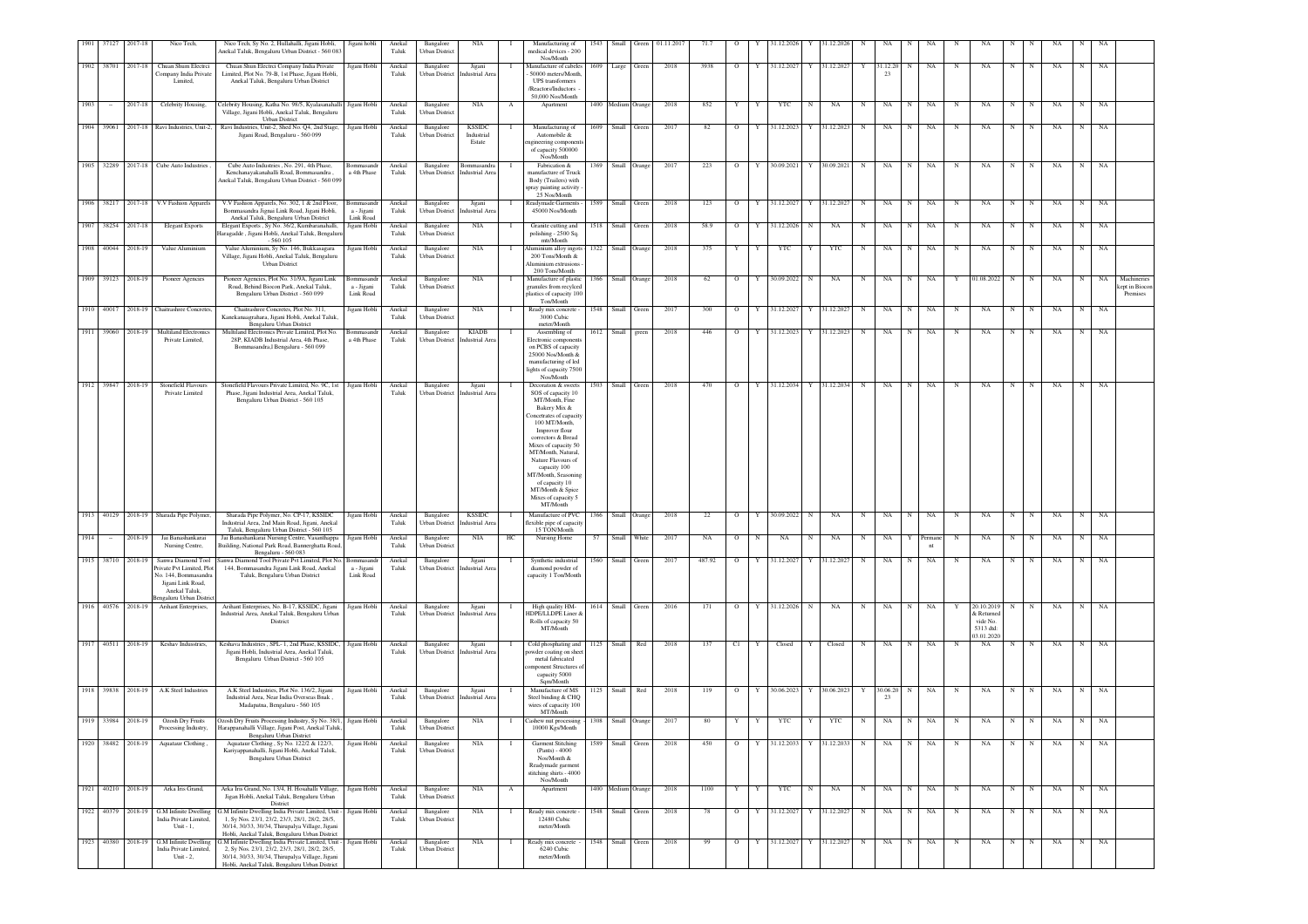|      |            | 1924 40381 2018-19            | G.M Infinite Dwelling<br>India Private Limited,<br>$Unit - 3$       | G.M Infinite Dwelling India Private Limited, Unit - Jigani Hobli<br>3, Sy Nos. 23/1, 23/2, 23/3, 28/1, 28/2, 28/5,<br>30/14, 30/33, 30/34, Thirupalya Village, Jigani                                   |                                                          | Anekal<br>Taluk           | Bangalore<br>Urban District                     | <b>NIA</b>                                          |                | Ready mix concrete<br>6240 Cubic meter<br>/Month                                                                                                                                                                                                                                                                                                                                                                                                                                                                                                                                                                                | 1548 | Small                     | Green | 2018         |             |                           |              | 1.12.202                 |   | 31.12.202                    |              |                |                     |             |            |                 |            |            |                        |            |             |  |
|------|------------|-------------------------------|---------------------------------------------------------------------|---------------------------------------------------------------------------------------------------------------------------------------------------------------------------------------------------------|----------------------------------------------------------|---------------------------|-------------------------------------------------|-----------------------------------------------------|----------------|---------------------------------------------------------------------------------------------------------------------------------------------------------------------------------------------------------------------------------------------------------------------------------------------------------------------------------------------------------------------------------------------------------------------------------------------------------------------------------------------------------------------------------------------------------------------------------------------------------------------------------|------|---------------------------|-------|--------------|-------------|---------------------------|--------------|--------------------------|---|------------------------------|--------------|----------------|---------------------|-------------|------------|-----------------|------------|------------|------------------------|------------|-------------|--|
| 1925 | 37841      | 2018-19                       | N.S Enterprises,                                                    | Hobli, Anekal Taluk, Bengaluru Urban District<br>N.S Enterprises, Sy No. 62, Mantapa Village,<br>Jigani Hobli, Anekal Taluk, Bengaluru Urban                                                            | Jigani Hobli                                             | Anekal<br>Taluk           | Bangalore<br><b>Urban Distric</b>               | <b>NIA</b>                                          |                | Mineralized water -<br>100000 Liters/Month                                                                                                                                                                                                                                                                                                                                                                                                                                                                                                                                                                                      | 1538 | Small                     | Green | 2017         | 24          | $\circ$                   |              | 31.12.2027               |   | 31.12.2027                   | N            | NA             |                     | NA          | N          | NA              | N          |            | NA                     |            | NA          |  |
|      |            | 1926 40904 2018-19            | Swastik Plastic,                                                    | District<br>Swastik Plastic, No. 66/3, Bommasandra Jigani<br>Link Road, Jigani Hobli, Anekal Taluk, Bengaluru                                                                                           | Bommasand<br>a - Jigani                                  | Anekal<br>Taluk           | Bangalore<br>Urban District                     | NIA                                                 |                | Empty battery box of<br>apacity 30 MT/Montl                                                                                                                                                                                                                                                                                                                                                                                                                                                                                                                                                                                     |      | 1337 Small Orange         |       | 2017         | 43.5        | $\circ$                   |              | 30.09.2023               |   | NA                           | N            | NA             |                     | NA          | N          | NA              | N          |            | NA                     |            | NA          |  |
|      |            | 1927 39986 2018-19            | Fine sands LLP,                                                     | <b>Urban District</b><br>Fine sands LLP, No. 30/25A1, Thirupalya Village, Jigani Hobli<br>Jigani Hobli, Anekal Taluk, Bengaluru Urban                                                                   | Link Road                                                | Anekal<br>Taluk           | Bangalore<br><b>Urban District</b>              | <b>NIA</b>                                          |                | Washing of M Sand -<br>20800 MT/Month                                                                                                                                                                                                                                                                                                                                                                                                                                                                                                                                                                                           |      | 1371 Small Orange         |       | 2017         | 346         | $\circ$                   |              | 30.09.2023               |   | 30.09.2023                   | N            | NA             |                     | NA          | N          | NA              | N          |            | NA                     |            | NA          |  |
|      |            |                               | 1928 40930 2018-19 Virat Powder Coating,                            | District - 560 105<br>Virat Powder Coating, No. 86-B, Jigani 1st Phase,<br>Jigani Hobli, Anekal Taluk, Bengaluru Urban                                                                                  | Jigani Hobli                                             | Anckal<br>Taluk           | Bangalore<br><b>Urban District</b>              | Jigani<br>Industrial Area                           |                | Powder coating with<br>retreatment activity o                                                                                                                                                                                                                                                                                                                                                                                                                                                                                                                                                                                   |      | 1125 Small Red            |       | 2018         | 95.5        |                           |              | <b>YTC</b>               |   | <b>YTC</b>                   | N            | NA             | N                   | NA          | N          | NA              | N          | N          | NA                     | N          | NA          |  |
|      |            |                               | 1929 40946 2018-19 Abhinandan Petro Packs                           | District<br>Abhinandan Petro Packs Private Limited, Sy No.                                                                                                                                              | Jigani Hobli                                             | Anekal                    | Bangalore                                       | NIA                                                 |                | capacity 10,000<br>Sqm/Month<br>Aluminum Alloy ingots                                                                                                                                                                                                                                                                                                                                                                                                                                                                                                                                                                           |      | 1322 Small Orange         |       | 2018         | 322         | $\circ$                   | Y            | 30.09.2022               | Y | 30.09.2022 N                 |              | NA             | $_{\rm N}$          | NA          | $_{\rm N}$ | NA              | $_{\rm N}$ | $_{\rm N}$ | <b>NA</b>              | $_{\rm N}$ | NA          |  |
|      |            |                               | Private Limited.                                                    | 27/A, Katha No. 386, Vaderamanchanahalli<br>Village, Kallubalu Post, Anekal Taluk, Bengaluru<br><b>Urban District</b>                                                                                   |                                                          | Taluk                     | <b>Urban District</b>                           |                                                     |                | and componebnt of<br>capacity 1667<br>Tons/month                                                                                                                                                                                                                                                                                                                                                                                                                                                                                                                                                                                |      |                           |       |              |             |                           |              |                          |   |                              |              |                |                     |             |            |                 |            |            |                        |            |             |  |
|      | 1930 40067 | 2018-19                       | Shree Ram Industries,                                               | Shree Ram Industries, Sy No. 76/2, Haragadde<br>Village, Anekal Taluk, Benglauru Urban District                                                                                                         | Jigani Hobli                                             | Anekal<br>Taluk           | Bangalore<br><b>Urban Distric</b>               | <b>NIA</b>                                          |                | Granite cutting and<br>polishing - 3180.6 Sc<br>mtr/Month                                                                                                                                                                                                                                                                                                                                                                                                                                                                                                                                                                       | 1518 | Small                     | Green | 2018         | 190         | $\circ$                   |              | 31.12.2026               |   | $_{\rm NA}$                  | N            | $_{\rm NA}$    | N                   | $_{\rm NA}$ | N          | $_{\rm NA}$     | $_{\rm N}$ | N          | NA                     |            | $_{\rm NA}$ |  |
|      |            | 1931 34423 2018-19            | F.K Metal Finishers,                                                | F.K Metal Finishers, WS-66, Dr. B.R Ambedkar<br>Industrial Estate, Jigani 1st Phase, Anekal Taluk,<br>Bengaluru Urban District - 562 105                                                                | Jigani Hobli                                             | Anekal<br>Taluk           | Bangalore<br>Urban District                     | Dr. B.R<br>Ambedkar<br>Industrial<br>Estate         |                | Zinc Electroplating of<br>capacity 13000<br>Kgs/Month                                                                                                                                                                                                                                                                                                                                                                                                                                                                                                                                                                           |      | 1125 Small Red            |       | 2018         | 47          | Y                         | Y            | YTC                      |   | YTC                          | N            | NA             | N                   | NA          | $_{\rm N}$ | <b>NA</b>       | N          | N          | <b>NA</b>              | $_{\rm N}$ | NA          |  |
|      |            |                               | Limited.                                                            | 1932 41123 2018-19 Elemental Fixture Private Elemental Fixture Private Limited, Plot No. 138/A, Bommasand<br>Bommasandra Jigani Area, Jigani Hobli, Anekal<br>Taluk, Bengaluru Urban District - 562 106 | a - Jigani<br>Link Road                                  | Anekal<br>Taluk           | Bangalore<br><b>Urban District</b>              | Bommasandra<br><b>Industrial Area</b>               |                | owder coating activity<br>on surface of the<br>furnitures - 26000 Sc                                                                                                                                                                                                                                                                                                                                                                                                                                                                                                                                                            | 1125 | Small                     | Red   | 2018         | 386         | $\circ$                   |              | 30.06.2024               |   | 30.06.2024                   |              | 30.06.20<br>24 |                     | NA          | N          | NA              | N          |            | NA                     |            | NA          |  |
|      | 1933 40995 | 2018-19                       | Sattva Developers<br>Private Limited                                | Sattva Developers Private Limited., No. 271, 275, Jigani Hobli<br>276, 278, 279, 280, 281, 282, Jigani Village,                                                                                         |                                                          | Anekal<br>Taluk           | Bangalore<br><b>Urban District</b>              | <b>NIA</b>                                          |                | mtr/Month<br>Apartment                                                                                                                                                                                                                                                                                                                                                                                                                                                                                                                                                                                                          | 1181 | Large                     | Red   | 2018         | 13696       |                           |              | YTC                      |   | NA                           | N            | NA             |                     | NA          | N          | NA              | N          |            | <b>NA</b>              |            | NA          |  |
|      |            | 1934 75257 2018-19            | Saadhana Developers                                                 | Anekal Taluk, Bengaluru Urban District<br>Saadhana Developers, No. 340/2, Marsur Village,<br>Kasaba Hobli, Anekal Taluk, Bengaluru Urban                                                                | Kasaba Hobi                                              | Anekal<br>Taluk           | Bangalore<br>Urban District                     | Anekal<br>Industrial                                | $\mathbf{A}$   | Apartment with 32 plots 1400 Medium Orange                                                                                                                                                                                                                                                                                                                                                                                                                                                                                                                                                                                      |      |                           |       | 2018         | 580         |                           |              | <b>YTC</b>               |   | NA                           | N            | NA             |                     | NA          | N          | NA              | N          |            | NA.                    |            | NA          |  |
|      | 1935 40605 | 2018-19                       | JJ Glastronics Private<br>Limited                                   | District<br>JJ Glastronics Private Limited, No. 135,<br>Bandenallasandra Village, Jigani Hobli, Anekal                                                                                                  | Jigani Hobli                                             | Anekal<br>Taluk           | Bangalore<br>Urban District                     | Estate<br><b>Bommasandra</b><br>Industrial Area     |                | Manufacturing of<br>Machined components                                                                                                                                                                                                                                                                                                                                                                                                                                                                                                                                                                                         | 1609 | Large                     | Green | 2018         | 1240        | O                         |              | 25.04.2029               |   | 25.04.2029                   |              | 31.12.20<br>24 |                     | NA          | N          | NA              |            |            | NA                     |            |             |  |
| 1936 |            | 2018-19                       | RR Healthcare and                                                   | Taluk, Bangalore Urban District - 560 105<br>RR Healthcare and diagnostic Centre, Kallabalu                                                                                                             | Jigani Hobli                                             | Anekal                    | Bangalore                                       | <b>NIA</b>                                          | H <sub>C</sub> | of capacity 2,50,000<br>Nos/Month<br>Diagnostic centre                                                                                                                                                                                                                                                                                                                                                                                                                                                                                                                                                                          | 57   | Small                     | Whit  | 2018         | NA          | $\overline{0}$            |              | NA                       |   | NA                           | N            | NA             |                     | Perman      | N          | NA              | N          |            | NA                     |            | NA          |  |
|      | 1937 41676 | 2018-19                       | diagnostic Centre.<br>Parasnath Granites,                           | Cross, Jigani Harohalli Road, Anekal Taluk,<br>Bengaluru Urban District<br>Parasnath Granites, Sy No. 70/2, Kumbaranahalli                                                                              | Kasaba Hobi                                              | Taluk<br>Anekal           | Jrban District<br>Bangalore                     | NIA                                                 |                | Granite cutting and                                                                                                                                                                                                                                                                                                                                                                                                                                                                                                                                                                                                             |      | 1518 Small Green          |       | 2018         | 129         |                           |              | <b>YTC</b>               |   | NA                           |              | NA             |                     | nt<br>NA    | N          | NA              | N          | N          | NA                     | N          | NA          |  |
|      |            |                               | 1938 41587 2018-19 Kamadhenu Industry,                              | Village, Kasaba Hobli, Anekal Taluk, Bengaluru<br><b>Urban District</b><br>Kamadhenu Industry, Sy No. 121 (No. 99), Sy No. Jigani Hobli                                                                 |                                                          | Taluk<br>Anckal           | Jrban District<br>Bangalore                     | NIA                                                 |                | polishing - 2325 Sq.<br>mtr/Month<br>Manufacturing of non                                                                                                                                                                                                                                                                                                                                                                                                                                                                                                                                                                       | 1501 | Small Green               |       | 2018         | 48          | $\circ$                   |              | 31.12.2027               |   | 31.12.2027                   | N            | NA             |                     | NA          | N          | NA              | N          | N          | NA                     | N          | NA          |  |
|      | 1939 40135 | 2018-19                       | Simplex Infrastructure                                              | 121, Kariyappanahalli, Jigani Hobli, Anekal Taluk.<br>Bengaluru Urban District<br>Simplex Infrastructure Limited, Sy No. 82,                                                                            | Jigani Hobli                                             | Taluk<br>Anekal           | Urban Distric<br>Bangalore                      | <b>NIA</b>                                          |                | tick cook ware (tava)<br>10000 Nos/Month<br>Readymix concrete of                                                                                                                                                                                                                                                                                                                                                                                                                                                                                                                                                                |      | 1548 Small Green          |       | 2018         | 320         | $\circ$                   | $\mathbf{v}$ | 31.12.2028               |   | Y 31.12.2028 N               |              | $_{\rm NA}$    | N                   | NA          | N          | NA              | N          | N          | <b>NA</b>              | N          | NA          |  |
|      | 1940 38723 |                               | Limited                                                             | Sakalayara Village , Jigani Hobli, Anekal Taluk<br>Bengaluru Urban District                                                                                                                             |                                                          | Taluk                     | <b>Urban Distric</b>                            |                                                     |                | capacity 7800 Cubic<br>meter/Month                                                                                                                                                                                                                                                                                                                                                                                                                                                                                                                                                                                              |      |                           |       |              |             |                           |              |                          |   |                              |              |                |                     |             |            |                 |            |            |                        |            |             |  |
|      |            | 2018-19<br>1941 29640 2018-19 | Amaryllis Healthcare<br>Private Limited.<br><b>SLN</b> Technologies | Amaryllis Healthcare Private Limited, Plot No.<br>112. Bommasandra Jignai link Road, Anekal<br>Taluk, Bengaluru Urban District<br>SLN Technologies Private Limited, Plot No. 47, Sy                     | <b>Bommasand</b><br>a - Jigani<br>Link Road<br>Bommasand | Anekal<br>Taluk<br>Anckal | Bangalore<br><b>Urban District</b><br>Bangalore | <b>Bommasandra</b><br>Industrial Are<br>Bommasandra |                | Anaesthesia gown of<br>capacity 22700<br>Nos/Month, Cabg of<br>capacity 1000<br>Nos/Month, Cabg adul<br>drape of capacity 1560<br>los/Month, Drape pac<br>of capacity 300<br>Nos/Month, Elastic<br>adhesive bandage of<br>capacity 2540<br>Nos/Motnh,<br>Examination gloves o<br>capacity 1176<br>Vos/Month, HD pack<br>of capacity 4996<br>Nos/Month, Screen<br>cover of capacity 2100<br>Nos/Month, Surgeon<br>own sterile of capacity<br>24700 Nos/Month,<br>Thermometer digital<br>capacity 6135<br>Nos/Month, Trolley<br>heet of capacity 1077<br>Nos/Month, Wrap shee<br>60. <sup>0</sup> 60 of capacity<br>Assembling of | 1543 | Large<br>1638 Small Green | Green | 2017<br>2018 | 1660<br>400 | $\circ$<br>$\overline{0}$ | Y            | 31.12.2026<br>31.12.2034 | Y | 31.12.2026<br>Y 31.12.2034 N | $\mathbb{N}$ | NA<br>NA.      | N<br>$\overline{N}$ | NA<br>NA    | N<br>N     | <b>NA</b><br>NA | N<br>N     | N<br>N     | <b>NA</b><br><b>NA</b> | N<br>N     | NA<br>NA    |  |
|      |            |                               | Private Limited,                                                    | No. 30, Bommasandra Jigani Link Road, Anekal<br>Taluk, Bengaluru Urban District                                                                                                                         | a - Jigani<br>Link Road                                  | Taluk                     | <b>Urban District</b>                           | <b>Industrial Area</b>                              |                | Electronic items of<br>capacity 50 Nos/Month                                                                                                                                                                                                                                                                                                                                                                                                                                                                                                                                                                                    |      |                           |       |              |             |                           |              |                          |   |                              |              |                |                     |             |            |                 |            |            |                        |            |             |  |
|      | 1942 42140 | 2018-19                       | Icon Cauvery LLP,                                                   | Icon Cauvery LLP, Sy No. 96/1, 2, 3, 4, Site No.<br>270 & 283, Kachanayakanahalli Village, Jigani<br>Hobli, Anekal Taluk, Bengaluru Urban District                                                      | Jigani Hobli                                             | Anckal<br>Taluk           | Bangalore<br><b>Urban District</b>              | <b>NIA</b>                                          | $\mathbf{A}$   | Apartment with 224<br>flats                                                                                                                                                                                                                                                                                                                                                                                                                                                                                                                                                                                                     | 1181 | Small                     | Red   | 2018         | 3829        | Y                         |              | <b>YTC</b>               |   | <b>NA</b>                    | N            | NA             |                     | <b>NA</b>   | N          | <b>NA</b>       | N          |            | NA                     |            | NA          |  |
|      |            | 1943 42753 2018-19            | Lam Square                                                          | Lam Square, No. 85/1, Old Sy No. 85, Jigani<br>Hobli, Jigani 1st Phase, Industrial Area, Mantapa<br>Village, Anekal Taluk, Bengaluru Urban District                                                     | Jigani Hobli                                             | Anckal<br>Taluk           | Bangalore<br><b>Urban District</b>              | Jigani<br><b>Industrial Area</b>                    |                | Laminationo of<br>Plywood & plywood<br>decoration - 4500 Sq.<br>mtr/Month                                                                                                                                                                                                                                                                                                                                                                                                                                                                                                                                                       |      | 1536 Small Green          |       | 2018         | 32          | $\overline{0}$            |              | 31.12.2027               |   | Y 31.12.2027 N               |              | NA             | N                   | NA          | N          | <b>NA</b>       | N          | N          | <b>NA</b>              | N          | NA          |  |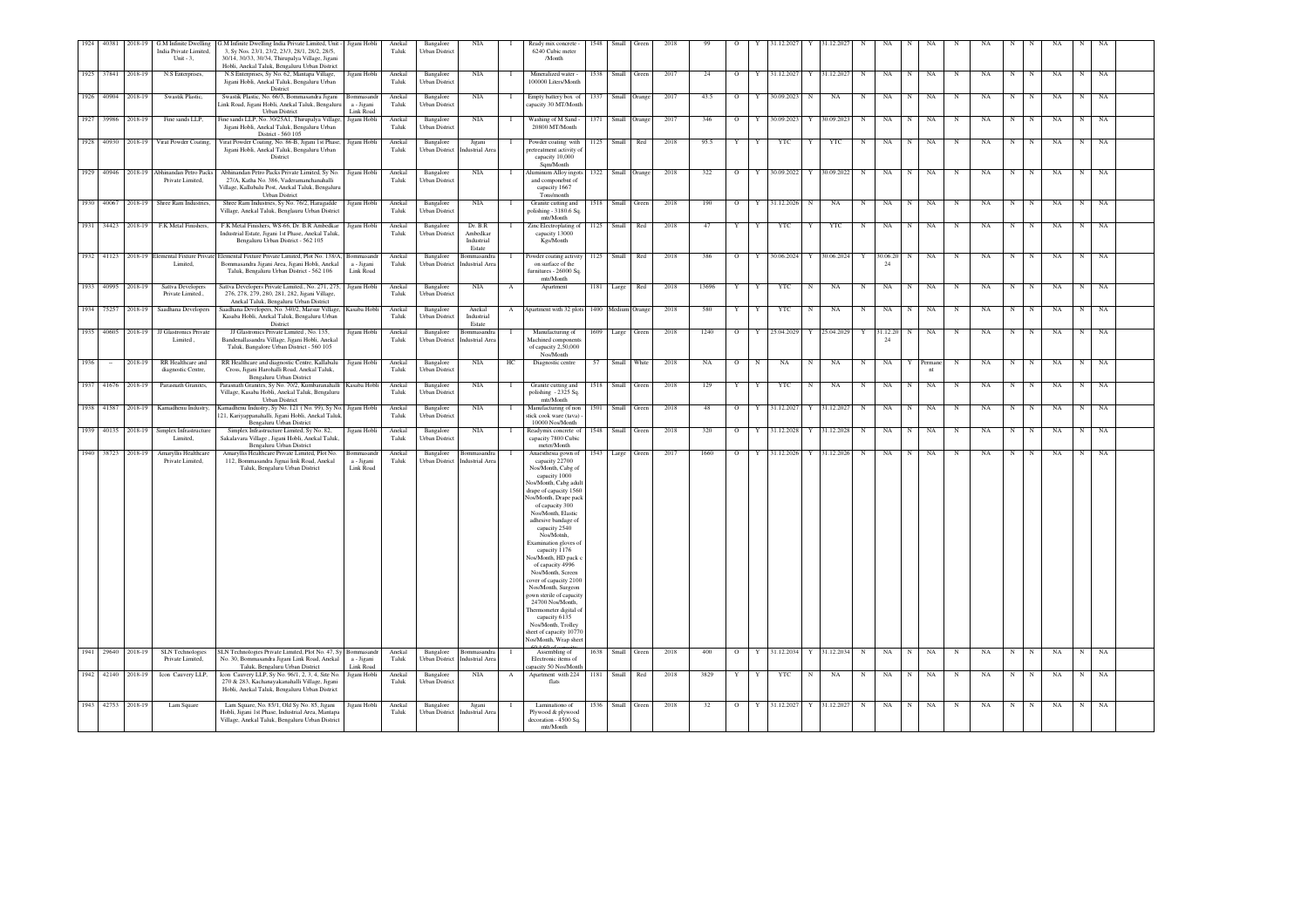| 1944<br>1945 | 42307        | $2018 - 19$<br>42669 2018-19 | Amitronics Private<br>Limited<br>Indian Institute of   | Amitronics Private Limited, Plot NO. 135.<br>nmasandra Jigani Link Road, KIADB Industria<br>Area, Anekal Taluk, Bengaluru Urban District<br>Indian Institute of Management Bangalore, Sy No.                                                | a - Jigani<br><b>Link Road</b><br>Jigani Hobli | Aneka<br>Taluk<br>Anekal | Bangalore<br>Urban Distric<br>Bangalore                   | <b>KIADB</b><br>dustrial Are<br><b>NIA</b> |    | Anodization on<br>rospace component<br>60000 Nos/Month.<br>Black oxide coating o<br>erospace component<br>5000 Nos/Month,<br>Chemical conversion<br>coating on aerospace<br>components -40000<br>Nos/Month Chemica<br>etching & electroless<br>nickel plating on<br>erospace components<br>10000 Nos/Month,<br>Chemical passivation o<br>erospace components<br>80000 Nos/Month<br>NDT (MPI/FPI) -<br>30000 Nos/Month,<br>Phosphating on<br>ospace component<br>20000 Nos/Month, SFL<br>/Primer/Topcoat<br>application on<br>rospace components<br>60000 Nos/Month<br><b>Educational Institute</b> | 1125         | Small<br>Red<br>1400 Large Orange | 2018         | 4000      | Y              |            | YTC         | YTC                     | N          | NA        | N | NA<br>N                                    |   | NA          | N          | $_{\rm N}$  | NA        | NA<br>N        |  |
|--------------|--------------|------------------------------|--------------------------------------------------------|---------------------------------------------------------------------------------------------------------------------------------------------------------------------------------------------------------------------------------------------|------------------------------------------------|--------------------------|-----------------------------------------------------------|--------------------------------------------|----|----------------------------------------------------------------------------------------------------------------------------------------------------------------------------------------------------------------------------------------------------------------------------------------------------------------------------------------------------------------------------------------------------------------------------------------------------------------------------------------------------------------------------------------------------------------------------------------------------|--------------|-----------------------------------|--------------|-----------|----------------|------------|-------------|-------------------------|------------|-----------|---|--------------------------------------------|---|-------------|------------|-------------|-----------|----------------|--|
| 1946         | 42443        | 2018-19                      | Management Bangalore<br>Satyam Infrastructure          | 47. Mahanthalingapura Village, Jigani Hobli.<br>Anekal Taluk, Bengaluru Urban District<br>Satvam Infrastructure . Sv No. 3, 4, 5/1, 5/4, 6/1.<br>6/2, 7/2, 7/3, 9/4, 9/6, 31/1, 33, 35 & 36,<br>Bommandahalli Village, Jigani Hobli, Anekal | Jigani Hobli                                   | Taluk<br>Anekal<br>Taluk | <b>Urban Distric</b><br>Bangalore<br><b>Urban Distric</b> | <b>NIA</b>                                 | L  | Lavout                                                                                                                                                                                                                                                                                                                                                                                                                                                                                                                                                                                             |              | 1652 Medium Orango                | 2018         | 850       | Y              | Y          | <b>YTC</b>  | NA                      | N          | <b>NA</b> | N | NA<br>N                                    |   | <b>NA</b>   | N          | N           | <b>NA</b> | NA<br>N        |  |
|              |              | 1947 53573 2018-19           | Shree Alloys                                           | Taluk, Bengaluru Urban District<br>Shree Alloys, Plot No. 71/1, Mantapa Village,<br>Jigani Hobli, Anekal Taluk, Bengaluru Urban<br>District                                                                                                 | Jigani Hobli                                   | Anekal<br>Taluk          | Bangalore<br><b>Urban Distric</b>                         | $_{\rm NIA}$                               | I  | Re-rolling mill with<br>capacity 250<br>MT/Month                                                                                                                                                                                                                                                                                                                                                                                                                                                                                                                                                   |              | 1367 Small Orange                 | 2018         | 317       | $\circ$        |            | 30.09.2028  | 30.09.2028              | $_{\rm N}$ | NA        | N | NA<br>$_{\rm N}$                           |   | NA          | N          | $_{\rm N}$  | NA        | N<br>NA        |  |
| 1948         |              | 2018-19                      | Gopala Reddy                                           | Sri. Gopalareddy, Sy No. 74, 72/1, 76/2, 125,<br>126/1. Guddanahalli village, Kasaba Hobli, Aneka<br>Taluk, Bengaluru Urban District                                                                                                        | Kasaba Hobl                                    | Anckal<br>Taluk          | Bangalore<br><b>Urban District</b>                        | NIA                                        | L  | Layout                                                                                                                                                                                                                                                                                                                                                                                                                                                                                                                                                                                             |              | 1650 Large<br>Red                 | 2018         | 1095      | v              |            | YTC         | NA                      | N          | NA        | N | NA<br>N                                    |   | NA          | N          | N           | NA        | NA<br>N        |  |
| 1949         |              | 52947 2018-19                | Sri Venkateshwara<br>Bricks,                           | Sri Venkateshwara Bricks, No. 59 and 61,<br>hannena agrahara, Kasaba Hobli, Anekal Taluk<br>Bengaluru Urban District                                                                                                                        | Kasaba Hobl                                    | Anekal<br>Taluk          | Bangalore<br><b>Urban Distric</b>                         | <b>NIA</b>                                 |    | Table Moulded bricks<br>150000 Nos/Month                                                                                                                                                                                                                                                                                                                                                                                                                                                                                                                                                           |              | 1598 Small<br>Green               | 2002         | 70.28     | $\overline{0}$ |            | 31.12.2024  | 31.12.2024              | N          | NA        |   | NA<br>N                                    |   | NA          | N          |             | NA        | NA             |  |
| 1950         | 41102 2018-1 |                              | Agadvi Research<br>Laboratory Private<br>Limited       | Agadvi Research Laboratory Private Limited, Plot<br>No. 93/A3, Jigani Industrial Area, 2nd Phase,<br>Bengaluru - 560 105                                                                                                                    | Jigani Hobli                                   | Anckal<br>Taluk          | Bangalore<br><b>Urban District</b>                        | Jigan<br>ndustrial Are                     |    | R & D testing lab                                                                                                                                                                                                                                                                                                                                                                                                                                                                                                                                                                                  |              | 1182 Small<br>Red                 | 2018         | 150       | $\circ$        |            | 30.06.2023  | 30.06.2023              |            | NA        |   | NA                                         |   | NA          |            |             | NA        | NA             |  |
| 1951         | 74509        | 2018-19                      | Sri. Chowdeshwari<br>Bricks.<br>Kaveri Plastoo         | Sri. Chowdeshwari Bricks, Sy No. 107/1, 107/2,<br>Nanjundereddy Indlawadi, Kasaba Hobli, Anekal<br>Taluk, Bengaluru Urban District                                                                                                          | Kasaba Hobl<br>Jigani Hobl                     | Anckal<br>Taluk          | Bangalore<br>Urban District                               | <b>NIA</b>                                 |    | Red bricks of capacity<br>100000 Nos/Month                                                                                                                                                                                                                                                                                                                                                                                                                                                                                                                                                         | 1598<br>1543 | Micro<br>Greet<br>Medium Green    | 2018<br>2018 | 26<br>841 | $\circ$        |            | Permanent   | Permanent<br>31.12.2028 | N          | NA<br>NA  |   | NA.<br>NA                                  |   | NA<br>NA    | N          |             | NA.<br>NA | NA             |  |
| 1952         |              | 74360 2018-19                | <b>Containers Private</b><br>$\operatorname{Limitedc}$ | Kaveri Plastoo Containers Private Limitedc, Unit<br>, No. 44, 3rd Road, Jigani Industrial Area, Jigani,<br>Anekal Taluk, Bengaluru Urban District                                                                                           |                                                | Aneka<br>Taluk           | Bangalore<br><b>Urban District</b>                        | Jigani<br>dustrial Are                     |    | Water storage tanks,<br>chemical tankis,<br>rotomolded and<br>blowmolded products<br>with capacity 300<br>MT/Month                                                                                                                                                                                                                                                                                                                                                                                                                                                                                 |              |                                   |              |           | $\overline{0}$ |            | 31.12.2028  |                         | N          |           |   |                                            |   |             | N          |             |           |                |  |
|              |              | 1953 63954 2018-19           | Nisarga Water Tech.                                    | Nisarga Water Tech. No. 94. Mantapa Village.<br>Jigani Hobli, Anekal Taluk, Bangalore Urban<br>District                                                                                                                                     | Jigani Hobli                                   | Anckal<br>Taluk          | Bangalore<br><b>Urban Distric</b>                         | <b>NIA</b>                                 |    | Mineralized water (DN<br>water manufacturing<br>with capacity 50 KL/M                                                                                                                                                                                                                                                                                                                                                                                                                                                                                                                              |              | 1538 Small Green                  | 2018         | 69        | $\circ$        |            | 31.12.2028  | Y 31.12.2028            | N          | NA        | N | NA <sup>-</sup><br>N                       |   | NA          | N          | N           | <b>NA</b> | NA             |  |
| 1954         |              | 2018-19                      | Uma Eye Hospital                                       | Uma Eye Hospital, No. 105/9, 5A, Narayana<br>Layout, 5th Cross, Anekal Taluk, Bengaluru                                                                                                                                                     | <b>NIA</b>                                     | Anekal<br>Taluk          | Bangalore<br>Urban Distric                                | <b>NIA</b>                                 | HC | HCE                                                                                                                                                                                                                                                                                                                                                                                                                                                                                                                                                                                                | 57           | Small<br>White                    | 2018         | NA        | $\circ$        |            | NA          | $_{\rm NA}$             | N          | NA        |   | Permane<br>N<br>$\mathop{\rm nt}\nolimits$ |   | NA          | N          | N           | NA        | NA             |  |
| 1955         |              | 2018-19                      | Shree Ganesh Clinic                                    | Shree Ganesh Clinic, No. 32, Ashirwad Layout,<br>Anekal Hosur Main Road, Anekal Taluk,<br>Bengaluru - 562 106                                                                                                                               | <b>NIA</b>                                     | Anekal<br>Taluk          | Bangalore<br>Urban District                               | $_{\rm NIA}$                               | HC | HCE                                                                                                                                                                                                                                                                                                                                                                                                                                                                                                                                                                                                | 57           | Small<br>White                    | 2018         | NA        | $\circ$        | N          | $_{\rm NA}$ | $_{\rm NA}$             | N          | NA        |   | erman<br>N<br>$\mathop{\rm nt}\nolimits$   |   | NA          | N          | N           | NA        | $_{\rm NA}$    |  |
| 1956         | $\sim$       | 2018-19                      | Dental Health Clinic                                   | Dental Health Clinic, Amma Hospital, Near Sri<br>Rama Temple, Gandhi Circle, Anekal Town,<br>Kasaba Hobli, Anekal Taluk, Bangalore Urban<br>District                                                                                        | Kasaba Hobli                                   | Anekal<br>Taluk          | Bangalore<br><b>Urban District</b>                        | <b>NIA</b>                                 | HC | HCE                                                                                                                                                                                                                                                                                                                                                                                                                                                                                                                                                                                                |              | 57 Small White                    | 2018         | NA        | $\circ$        | $_{\rm N}$ | NA          | NA                      | N          | NA        | v | Permano<br>nt                              | N | NA          | $_{\rm N}$ | $_{\rm N}$  | NA        | NA<br>N        |  |
| 1957         |              | 2018-19                      | Curewell Clinic                                        | Curewell Clinic, No. 3, Behind Masjid-E-Billal<br>Complex, Anekal Taluk, Bangalore - 106                                                                                                                                                    | <b>NIA</b>                                     | Anekal<br>Taluk          | Bangalore<br>Urban Distric                                | <b>NIA</b>                                 | HС | HCE                                                                                                                                                                                                                                                                                                                                                                                                                                                                                                                                                                                                | 57           | Small<br>White                    | 2018         | NA        | $\circ$        |            | NA          | NA                      |            | NA        |   | ermane<br>$\mathop{\rm nt}\nolimits$       |   | NA          |            |             | NA        | NA             |  |
| 1958         |              | 2018-19                      | Harshitha Health Car<br>Polyclinic,                    | Harshitha Health Care Polyclinic<br>Shyanabhoganahalli, Opposite Bus Stop.<br>Betaravanadoddi Main Road, Bannerghatta Post<br>Jigani Hobli, Anekal Taluk, Bengaluru - 560 83                                                                | ligani Hobli                                   | Anekal<br>Taluk          | Bangalore<br><b>Urban Distric</b>                         | NIA                                        | HC | HCE                                                                                                                                                                                                                                                                                                                                                                                                                                                                                                                                                                                                | 57           | Small<br>White                    | 2018         | NA        | $\overline{0}$ |            | NA          | NA                      |            | NA        |   | erman<br>$\mathop{\rm nt}\nolimits$        |   | NA          |            |             | NA        | NA             |  |
| 1959         |              | 2018-19                      | Dwarakamavi Clinic.                                    | Dwarakamavi Clinic, No. 1010, Mariyappa<br>Building, Bannerghatta , Jigani Hobli, Anekal<br>Taluk, Bangalore - 560 083                                                                                                                      | Jigani Hobli                                   | Anckal<br>Taluk          | Bangalore<br>Urban District                               | <b>NIA</b>                                 | HC | HCE                                                                                                                                                                                                                                                                                                                                                                                                                                                                                                                                                                                                | 57           | Small<br>White                    | 2018         | NA        | $\circ$        | N          | <b>NA</b>   | NA                      | N          | NA        |   | ermano<br>N<br>nt                          |   | <b>NA</b>   | N          | N           | <b>NA</b> | NA<br>N        |  |
| 1960         |              | 2018-19                      | Shri Daneshwari<br>Healthcare,                         | Shri Daneshwari Healthcare, No. 03, Vinyaka<br>Building, Opposite Vijaya Bank, Anekal Main<br>Road, Jigani , Bengaluru - 560 105                                                                                                            | Jigani Hobli                                   | Aneka<br>Taluk           | Bangalore<br><b>Urban Distric</b>                         | <b>NIA</b>                                 | HC | HCE                                                                                                                                                                                                                                                                                                                                                                                                                                                                                                                                                                                                | 57           | Small<br>White                    | 2018         | NA        | $\overline{0}$ |            | <b>NA</b>   | NA                      | N          | NA        |   | erman<br>$\mathop{\rm nt}\nolimits$        |   | <b>NA</b>   | N          |             | NA        | NA             |  |
| 1961         | 37263        |                              | 2018-19 Kesari Sutha Enterprises                       | Kesari Sutha Enterprises, Sy No. 113/2,<br>Thinnayanapalya, Hullahalli, Bengaluru - 560 083                                                                                                                                                 | Jigani Hobli                                   | Anekal<br>Taluk          | Bangalore<br><b>Urban District</b>                        | <b>NIA</b>                                 |    | Corrugated boxes with<br>apacity 30 Ton/Month                                                                                                                                                                                                                                                                                                                                                                                                                                                                                                                                                      | 1509         | Small<br>Greet                    | 2018         | 43        | $\circ$        |            | 31.12.2027  | 31.12.2027              |            | NA        |   | $_{\rm NA}$<br>N                           |   | NA          | N          |             | NA        | NA             |  |
| 1962         |              | 2018-19                      | Bhumika Clinic                                         | Bhumika Clinic, #22/3A, Janatha Colony, Neary<br>Ganesh Temple, Yarandahlli, Jigani Hobli,<br>Bommasandra, Bengaluru - 560 099                                                                                                              | Jigani Hobli                                   | Anekal<br>Taluk          | Bangalore<br><b>Urban District</b>                        | <b>NIA</b>                                 | HC | HCE.                                                                                                                                                                                                                                                                                                                                                                                                                                                                                                                                                                                               | 57           | Small<br>White                    | 2018         | NA        | $\circ$        | N          | NA          | NA                      | N          | NA        |   | Permane<br>N<br>nt                         |   | NA          | N          | $\mathbf N$ | NA        | NA<br>N        |  |
| 1963         |              | 2018-19                      | Jyothi Dental Clinic                                   | Jyothi Dental Clinic, Shop No. 5, Sreeniyasa Reddy<br>omplex, Gandhi Circle, Anekal, Bengaluru Urba<br>District - 562 106                                                                                                                   | <b>NIA</b>                                     | Anekal<br>Taluk          | Bangalore<br><b>Urban Distric</b>                         | <b>NIA</b>                                 | HC | HCE                                                                                                                                                                                                                                                                                                                                                                                                                                                                                                                                                                                                | 57           | Small<br>White                    | 2018         | NA        | $\circ$        | N          | NA          | NA                      | N          | <b>NA</b> |   | ermano<br>nt                               | N | <b>NA</b>   | N          | N           | <b>NA</b> | <b>NA</b><br>N |  |
| 1964         |              | 2018-19                      | MathruBhumi Arogya<br>Kendra,                          | MathruBhumi Arogya Kendra, #13, 1st Floor,<br>Srinivasa Reddy, Near Gandi Square, Anekal,<br>Bengalruu - 562 106                                                                                                                            | NIA                                            | Anekal<br>${\rm Tauk}$   | Bangalore<br><b>Urban District</b>                        | <b>NIA</b>                                 | HC | HCE                                                                                                                                                                                                                                                                                                                                                                                                                                                                                                                                                                                                |              | 57 Small<br>White                 | 2018         | NA        | $\circ$        | N          | $_{\rm NA}$ | $_{\rm NA}$             | $_{\rm N}$ | NA        |   | erman<br>$\mathop{\rm nt}\nolimits$        | N | NA          | N          | N           | NA        | N<br>NA        |  |
| 1965         |              |                              | 2018-19 Subhash Health Center                          | ubhash Health Center, No. 5, 68/3, Marasur Road<br>Anekal Taluk, Bengaluru - 560 106                                                                                                                                                        | <b>NIA</b>                                     | Anekal<br>Taluk          | Bangalore<br><b>Urban District</b>                        | <b>NIA</b>                                 | HC | HCE                                                                                                                                                                                                                                                                                                                                                                                                                                                                                                                                                                                                | 57           | Small<br>White                    | 2018         | NA        | $\circ$        | N          | $_{\rm NA}$ | NA                      | N          | NA        |   | Perman<br>N<br>nt                          |   | $_{\rm NA}$ | N          | N           | NA        | NA<br>N        |  |
| 1966         |              | 2018-19                      | Vivaan Child Care and<br>Poly Clinic                   | Vivaan Child Care and Poly Clinic, No. 4, 30/28.<br>Thirupalya, Neotown, Hulimangala Road,<br>Bommasandra Post, Anekal Taluk, Bengaluru<br>560 099                                                                                          | Thirupalya                                     | Anckal<br>Taluk          | Bangalore<br><b>Urban District</b>                        | <b>NIA</b>                                 | HC | HCE                                                                                                                                                                                                                                                                                                                                                                                                                                                                                                                                                                                                | 57           | Small<br>White                    | 2018         | NA        | $\circ$        |            | NA          | NA                      | N          | NA        |   | Permane<br>nt                              |   | NA          | N          |             | <b>NA</b> | NA             |  |
| 1967         |              | 2018-19                      | S.K Clinic,                                            | S.K Clinic, Sy No. 93/5, Anekal Town, Opp<br>KHDC Colonoy, Attibele Main Road, Kasaba<br>Hobli, Anekal Taluk, Bengaluru - 560 106                                                                                                           | Casaba Hobli                                   | Anekal<br>Taluk          | Bangalore<br><b>Urban Distric</b>                         | <b>NIA</b>                                 | HC | <b>HCE</b>                                                                                                                                                                                                                                                                                                                                                                                                                                                                                                                                                                                         | 57           | Small<br>White                    | 2018         | NA        | $\overline{0}$ |            | NA          | NA                      |            | NA        |   | 'erman<br>$\mathop{\rm nt}\nolimits$       |   | NA          | N          |             | NA        | NA             |  |
| 1968         | 74754        | 2018-19                      | Global Internatio<br>School.                           | ilobal International School. Sv No. 27. Gollaball<br>Village, Jigani Hobli, Anekal Taluk, Bengaluru                                                                                                                                         | Jigani Hobli                                   | Anekal<br>Taluk          | Bangalore<br>Urban District                               | <b>NIA</b>                                 | E. | <b>Educational Institute</b>                                                                                                                                                                                                                                                                                                                                                                                                                                                                                                                                                                       |              | 1400 Large Orange                 | 2018         | 1890      |                |            | YTC         | YTC                     | N          | NA        |   | NA                                         |   | NA          | N          | N           | NA        | NA             |  |
| 1969         | 33650        | 2018-19                      | <b>RSSR Laundry</b><br>Solutions,                      | RSSR Laundry Solutions, Katha No. 108 and<br>135/7, Bilwardahalli Gramanthara, Jigani Hobli,<br>Anekal Taluk, Bengaluru - 560 105                                                                                                           | Jigani Hobli                                   | Anckal<br>Taluk          | Bangalore<br>Urban District                               | <b>NIA</b>                                 | -1 | Washing of Bed sheets<br>and pillow covers with<br>capacity 60 Ton/Month                                                                                                                                                                                                                                                                                                                                                                                                                                                                                                                           |              | 1352 Small Orang                  | 2018         | 136       | $\circ$        |            | 30.09.2022  | 30.09.2022              | N          | NA        | N | NA<br>N                                    |   | NA          | N          | N           | NA        | NA<br>N        |  |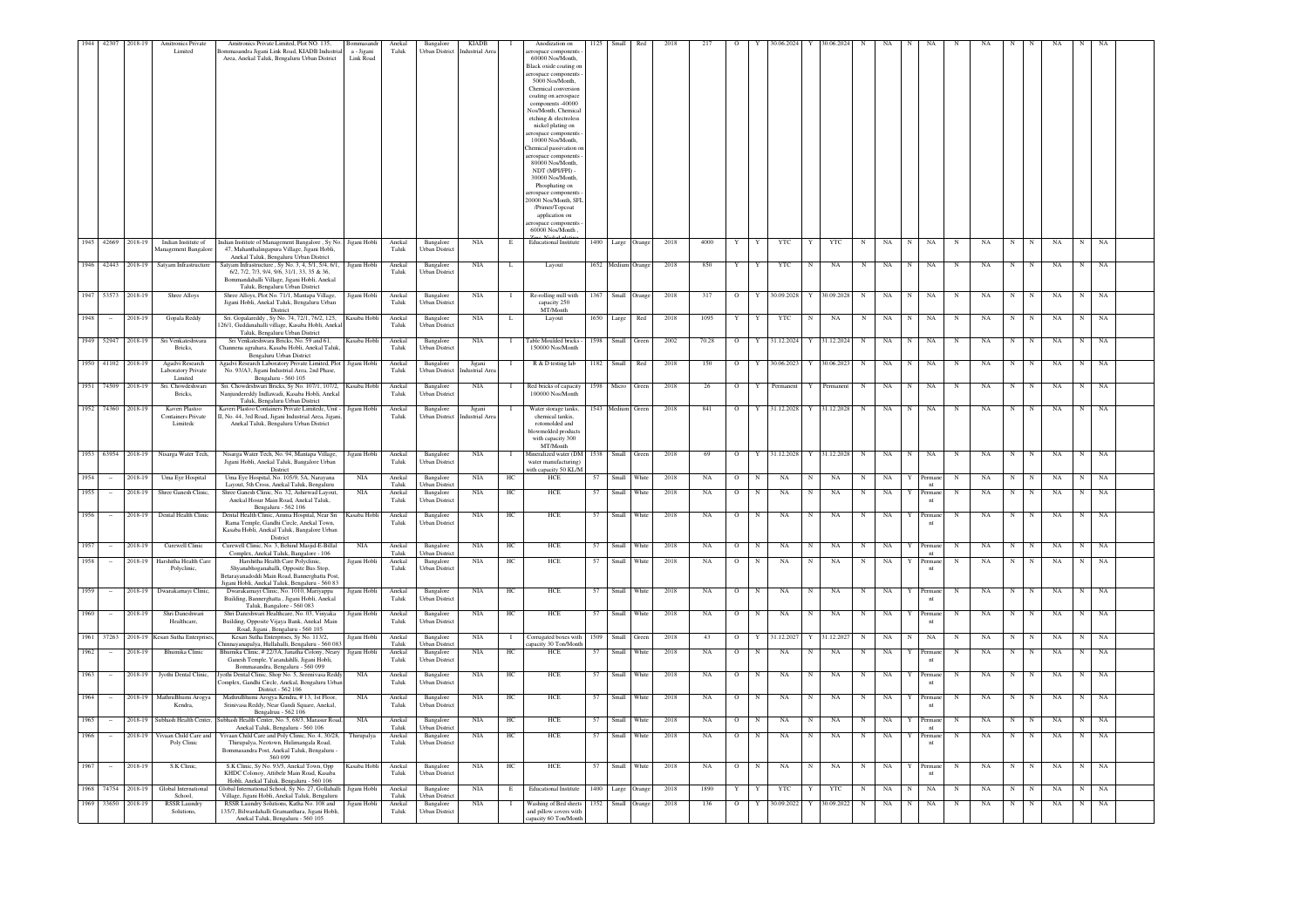|      | 74989 | 2018-19            | K.V Ashwath Reddy.                                    | K.V Ashwath Reddy, at Sv Nos. 158/2, 157, 156,<br>134/1, 155, 143, 154, 132/4, 133/2, 133/3, 134/3,<br>134/2, 134/4, 128/1, 131/3, 134/5, 134/6, 130/1,<br>112/1 111 109/7 108/5 106/2 135/2 135/1B1<br>112/2, 132/2, 135/1B2, 135/1A2, & 133/1 of<br>hattanahalli Village, Kasaba Hobli, Anekal Taluk<br>Bengaluru Urban District. | Jigani Hobli                         | Anckal<br>Taluk | Bangalore<br><b>Urban District</b> | <b>NIA</b>                          |                | Layou                                                               |      | 1650 Large<br>Red     | 2018 |           |                |   |            |   |              |            |                |   |               |   |                    |   |            |     |                  |  |
|------|-------|--------------------|-------------------------------------------------------|-------------------------------------------------------------------------------------------------------------------------------------------------------------------------------------------------------------------------------------------------------------------------------------------------------------------------------------|--------------------------------------|-----------------|------------------------------------|-------------------------------------|----------------|---------------------------------------------------------------------|------|-----------------------|------|-----------|----------------|---|------------|---|--------------|------------|----------------|---|---------------|---|--------------------|---|------------|-----|------------------|--|
| 1971 |       | 64007 2018-19      | The Lead Factory                                      | The Lead Factory, No. 98G, Jigani Industrial Area,<br>2nd Phase, Anekal Taluk, Bengaluru - 560075                                                                                                                                                                                                                                   | Jigani Hobli                         | Anekal<br>Taluk | Bangalore<br>Urban Distric         | Jigani<br>lustrial Are              | -1             | Recycling of Lead from<br>ent lead acid batteric<br>1500 MT/Month   |      | 1165 Small<br>Red     | 2018 | 490       | $\overline{0}$ |   | 30.06.2024 | Y | 30.06.2024   | Y          | 30.06.20<br>24 | N | NA            | N | NA                 | N | $_{\rm N}$ | NA  | NA<br>$_{\rm N}$ |  |
| 1972 | 41859 | 2018-19            | <b>Mahaveer Granites</b>                              | Mahaveer Granites, Sy No. 105/3, Muneshwar<br>Farm, Jigani Hobli, Anekal Taluk, Bengaluru<br>Urban District - 560 105                                                                                                                                                                                                               | Jigani Hobli                         | Anekal<br>Taluk | Bangalore<br><b>Irban Distric</b>  | <b>NIA</b>                          |                | Granite cutting and<br>polishing - 2325 Sq<br>mtr/Month             | 1518 | Small<br>Frees        | 2018 | 58.22     | $\circ$        |   | 31.12.2028 |   | $_{\rm NA}$  | N          | NA             |   | NA            | N | NA                 | N |            | NA  |                  |  |
| 1973 |       | 2018-19            | Primary Health Centr                                  | Primary Health Centre, Jigani, Anekal Taluk,                                                                                                                                                                                                                                                                                        | Jigani Hobli                         | Anekal<br>Taluk | Bangalore<br>Urban Distric         | NIA.                                | HC             | <b>HCE</b>                                                          | 57   | Small<br>White        | 2018 | <b>NA</b> | $\circ$        | N | NA         |   | $_{\rm NA}$  | N          | <b>NA</b>      |   | erman<br>nt   | N | NA                 | N | $_{\rm N}$ | NA  | NA               |  |
| 1974 | 42020 | 2018-19            | Shree Shiva Stone,                                    | Bengaluru Urban District<br>Shree Shiva Stone, Sy No. 101/4, Near Otis circle,                                                                                                                                                                                                                                                      | Jigani Hobl                          | Anekal          | Bangalore                          | <b>NIA</b>                          |                | Granite cutting and                                                 | 1518 | Small<br><b>Greet</b> | 2018 | -53       | $\circ$        |   | 1.12.2028  |   | NA           |            | NA             |   | NA            |   | NA                 |   |            | NA  | NA               |  |
| 1975 |       | 2018-19            |                                                       | Jigani Hobli, Jigani, Anekal Taluk, Bengaluru<br>560105<br>Sree Sapthagiri Clinic, No. 9, HS Nanjappa                                                                                                                                                                                                                               |                                      | Taluk<br>Anekal | Urban Distric<br>Bangalore         | NIA                                 | H <sub>C</sub> | polishing - 2150 Sq.<br>$\mathrm{mtr/Month}$<br><b>HCE</b>          | 57   | Small<br>White        | 2018 | NA        | $\Omega$       |   | <b>NA</b>  |   | NA           | N          | NA             |   | erman         |   | <b>NA</b>          | N |            | NA  | NA               |  |
|      |       |                    | Sree Sapthagiri Clini                                 | Building, Haragadde, Anekal Taluk, Bengaluru<br>560 105                                                                                                                                                                                                                                                                             | Haragadde                            | Taluk           | <b>Urban Distric</b>               |                                     |                |                                                                     |      |                       |      |           |                |   |            |   |              |            |                |   | nt            |   |                    |   |            |     |                  |  |
| 1976 | 76212 | 2018-1             | <b>ALS Testing Services</b><br>India Private Limited. | ALS Testing Services India Private Limited., No<br>65, Bommasandra Jigani Link Road, KIADB<br>Industrial Area, Bengaluru - 560 015                                                                                                                                                                                                  | $\mathbf{a}$ - Jigani<br>Link Road   | Aneka<br>Taluk  | Bangalore<br><b>Urban District</b> | <b>KIADB</b><br>ductrial Ar         |                | Food testing - 300<br>Nos/Month & Pharm<br>esting - 200 Nos/Mon     | 1141 | Large                 | 2019 | 1085      |                |   | 0.06.2024  |   | 0.06.202     |            | NA             |   | NA            |   | NA                 |   |            | NA  |                  |  |
| 1977 | 75498 | 2018-19            | <b>Excellent Engineering</b><br>Works,                | Excellent Engineering Works, Plot No. SPL-3, 2nd<br>Cross, KSSIDC Industrial Area, 2nd Phase, Jigani<br>Link Road, Bommasandra, Anekal Taluk,<br>Bengaluru Urban District                                                                                                                                                           | a - Jigani<br>Link Road              | Aneka<br>Taluk  | Bangalore<br><b>Urban Distric</b>  | <b>KSSIDC</b><br>ndustrial Ar       |                | Filling of fire<br>ingushers of capacit<br>15000 Nos/Month          | 1623 | Small<br>Greet        | 2019 | 79.2      |                |   | YTC        |   | YTC          | N          | NA             |   | NA            |   | NA                 |   |            | NA  | NA               |  |
| 1978 |       | 76998 2018-19      | SSM Infratech                                         | SSM Infratech, Sy No. 16/1, A3, Kannayakana<br>Agrahara, Anekal Taluk, Bangalore                                                                                                                                                                                                                                                    | Jigani Hobli                         | Anekal<br>Taluk | Bangalore<br>Jrban Distric         | <b>NIA</b>                          |                | Readymix concrete<br>6000 Cubic<br>meter/Month                      |      | 1548 Small<br>Green   | 2019 | 352       | $\overline{0}$ |   | 31.12.2028 |   | 31.12.2028   | N          | NA             |   | NA            | N | NA                 | N |            | NA  | NA               |  |
|      |       | 1979 41502 2018-19 | Kavi Protein & Feed<br>Private Limited                | Kavi Protein & Feed Private Limited, Sy No. 133,<br>Vazarahalli, Bannerghatta Road, Jigani Hobli,<br>Anekal Taluk, Bengaluru Urban District                                                                                                                                                                                         | Jigani Hobli                         | Anekal<br>Taluk | Bangalore<br><b>Urban Distric</b>  | <b>NIA</b>                          |                | Hatchery (Day old<br>Chik) of capacity<br>500000 Nos/Month          |      | 1544 Small<br>Greet   | 2019 | 130       | $\mathcal{O}$  |   | 31.12.2028 |   | 31.12.2028   | $_{\rm N}$ | $_{\rm NA}$    |   | $_{\rm NA}$   | N | $_{\rm NA}$        | N | N          | NA  | $_{\rm NA}$<br>N |  |
| 1980 | 37226 | 2018-19            | Jay Tee Enterprises,                                  | Jay Tee Enterprises, Sy No. 122/2,<br>Kariyappanahalli, Jigani Hobli, Anekal Taluk,<br><b>Bangalore Urban District</b>                                                                                                                                                                                                              | Jigani Hobli                         | Anekal<br>Taluk | Bangalore<br>Urban Distric         | <b>NIA</b>                          |                | Manufacturing of<br>ssure cooker whistl<br>& LPG Gas burner of      | 1609 | Small<br>Green        | 2018 | 47        | $\overline{0}$ |   | 31.12.2027 |   | 31.12.2027   | N          | $_{\rm NA}$    | N | NA            | N | NA                 | N | N          | NA  | $_{\rm NA}$<br>N |  |
| 1981 | 35966 | 2018-19            | Deepak Industry,                                      | Deepak Industry, Sy No. 122/2, Kariyappanahalli,                                                                                                                                                                                                                                                                                    | Jigani Hobli                         | Anekal          | Bangalore                          | <b>NIA</b>                          |                | capacity 30000<br>Nos/Month<br>Manufacturing of LPG                 | 1609 | Small<br><b>Greet</b> | 2018 | 45        | $\circ$        |   | 31.12.2027 |   | 31.12.2027   | N          | $_{\rm NA}$    |   | NA            | N | NA                 | N |            | NA  |                  |  |
| 1982 | 42509 | 2018-19            | Goodsworth Retreats.                                  | Jigani Hobli, Anekal Taluk, Bangalore Urban<br>District<br>Goodsworth Retreats, No. 42, 1st Phase, Jigani                                                                                                                                                                                                                           | Jigani Hobli                         | Taluk<br>Anckal | Urban Distrio<br>Bangalore         | Jigani                              |                | Gas Burner with Brass<br>3 Tons/Month<br>Tyres and tubes            | 1563 | Small<br>Green        | 2019 | 56.18     | $\overline{O}$ |   | 31.12.2028 |   | 31.12.2028   | N          | NA             |   | <b>NA</b>     | N | NA                 |   |            | NA  | NA               |  |
|      |       |                    |                                                       | Industrial Area, Bengaluru Uran District                                                                                                                                                                                                                                                                                            |                                      | Taluk           | Jrban District                     | dustrial Ar                         |                | retreading - 300<br>$\operatorname{\sf Nos/Month}$                  |      |                       |      |           |                |   |            |   |              |            |                |   |               |   |                    | N |            |     |                  |  |
| 1983 |       |                    | 77139 2018-19 Tefabo Product Private<br>Limited.      | Tefabo Product Private Limited, No. 68/6.<br>tajapura, Bommasandra Jigani Link Road, Aneka                                                                                                                                                                                                                                          | a - Jigani                           | Aneka<br>Taluk  | Bangalore<br><b>Urban Distric</b>  | <b>NIA</b>                          |                | Manufacture of<br>fabricated componen                               | 1609 | Media                 | 2019 | 991       |                |   | YTC        |   | YTC          |            | NA             |   | NA            |   | NA                 |   |            | NA  | NA               |  |
|      |       |                    |                                                       | Taluk, Bengaluru - 560105                                                                                                                                                                                                                                                                                                           | Link Road                            |                 |                                    |                                     |                | & assemblies of<br>capacity 300                                     |      |                       |      |           |                |   |            |   |              |            |                |   |               |   |                    |   |            |     |                  |  |
| 1984 |       | 76978 2018-19      | J.J Engineering                                       | J.J Engineering, Plot No. 17, Road No. 4, KSSIDC                                                                                                                                                                                                                                                                                    | Jigani Hobli                         | Anckal          | Bangalore                          | Jigan                               |                | MT/Month<br>Blisters, containers an                                 |      | 1543 Small<br>Green   | 2019 | 40        | $\overline{0}$ |   | 31.12.2028 |   | 31.12.2028   | N          | NA             |   | NA            |   | NA                 |   |            | NA  | NA               |  |
|      |       |                    |                                                       | Industrial Area, Jigani Hobli, Anekal Taluk,<br>Bangalore                                                                                                                                                                                                                                                                           |                                      | Taluk           | <b>Urban District</b>              | Industrial<br>Estate                |                | trays manufacturing o<br>capacity 600<br>Kgs/Month                  |      |                       |      |           |                |   |            |   |              |            |                |   |               |   |                    |   |            |     |                  |  |
| 1985 | 76234 | 2018-1             | Allam Infinite India<br>Private Limited.,             | Allam Infinite India Private Limited., Sy No. 53/1.<br>53/2, 54/2, 54/4 & 54/5 of Maragondanahalli<br>Village, Anekal Taluk, Bangalore Urban District                                                                                                                                                                               | Jigani Hob                           | Aneka<br>Taluk  | Bangalore<br>Urban Distric         | NIA                                 |                | ent with 23<br>flats                                                | 1181 | Large<br>Red          | 2019 | 3805      |                |   | <b>YTC</b> |   | NA           |            | NA             |   | NA            |   | NA                 |   |            | NA  |                  |  |
| 1986 | 75027 | 2018-19            | Micro Labs Limited.                                   | Micro Labs Limited, Plot No. 37(CA), 147 to 151<br>279 to 281, Bommasandra - Jigani Link Road<br>Industrial Area, 4th Phase, Anekal Taluk,                                                                                                                                                                                          | a - Jigani<br>Link Road              | Anekal<br>Taluk | Bangalore<br>Jrban District        | tommasandra<br>dustrial Ar          |                | Pharmaceutical &<br>formulation                                     | 1359 | Large<br>Orang        | 2019 | 15000     |                |   | <b>YTC</b> |   | YTC          | N          | NA             |   | NA            |   | FBO on<br>4.03.201 |   |            | NA  | NA               |  |
| 1987 |       | 2018-19            | Smart Dental Care.                                    | Bangalore Urban District - 560 099<br>Smart Dental Care, No. 6, Sabnthe Beedi, Ward<br>No. 21, Kaveramma Temple Road, Jigani,<br>Bengaluru - 560 105                                                                                                                                                                                | Jigani Hobli                         | Anekal<br>Taluk | Bangalore<br>Urban Distric         | <b>NIA</b>                          | HC             | HCE                                                                 | 57   | Small White           | 2018 | NA        | $\circ$        | N | NA         |   | NA           | N          | NA             |   | Permano<br>nt | N | NA                 | N | $_{\rm N}$ | NA  | NA<br>N          |  |
| 1988 | 53136 | $2018 - 19$        | <b>Revolution Tex</b><br>Creations Pvt Ltd,           | Revolution Tex Creations Pvt Ltd, Plot No. 5,<br>Bommasandra Jigani Link Road, Behind Biocon                                                                                                                                                                                                                                        | ommasan<br>a - Jigani<br>Link Road   | Anekal<br>Taluk | Bangalore<br>Urban Distric         | Jigani<br>Industrial<br>Estate      |                | Home furnishing fabric<br>18000 Meters/Month                        |      | 1589 Medit<br>Greet   | 2018 | 782       | $\circ$        |   | 1.12.2028  |   | 31.12.2028   | N          | $_{\rm NA}$    |   | $_{\rm NA}$   | N | NA                 | N |            | NA  | NA<br>Ν          |  |
| 1989 | 74391 | 2018-19            | Maruthi Associates.                                   | Park, Anekal Taluk, Bangalore Urban District<br>Maruthi Associates, Plot No. 11, Kvalasanahalli,<br>Bommasandra Jigani Link Road, Sakalavara,<br>Bangalore - 560 083                                                                                                                                                                | Bommasand<br>a - Jigani<br>Link Road | Anekal<br>Taluk | Bangalore<br>Urban Distric         | <b>Bommasandra</b><br>ndustrial Are |                | FMCG (Fast Moving<br>Consumer Goods) un<br>for the storage of       | 1514 | Small<br>Green        | 2018 | 75.82     |                |   | <b>YTC</b> |   | <b>YTC</b>   | N          | <b>NA</b>      |   | <b>NA</b>     |   | <b>NA</b>          | N |            | NA. | NA               |  |
|      |       |                    |                                                       |                                                                                                                                                                                                                                                                                                                                     |                                      |                 |                                    |                                     |                | consumer goods unde<br>equired temperature b                        |      |                       |      |           |                |   |            |   |              |            |                |   |               |   |                    |   |            |     |                  |  |
|      |       |                    |                                                       |                                                                                                                                                                                                                                                                                                                                     |                                      |                 |                                    |                                     |                | using Air Conditioner                                               |      |                       |      |           |                |   |            |   |              |            |                |   |               |   |                    |   |            |     |                  |  |
|      |       |                    |                                                       |                                                                                                                                                                                                                                                                                                                                     |                                      |                 |                                    |                                     |                | systems of capacity 30<br>Tons/Month.                               |      |                       |      |           |                |   |            |   |              |            |                |   |               |   |                    |   |            |     |                  |  |
| 1990 |       |                    | 76859 2018-19 Ukay Metal Industries                   | Ukay Metal Industries Private Limited, Sy No. 103, Jigani Hobli                                                                                                                                                                                                                                                                     |                                      | Anekal          | Bangalore                          | Bommasandra                         |                | Assembly of Auto parts                                              |      | 1609 Large            | 2019 | 1800      | $\Omega$       |   | 31.12.2028 |   | 31.12.2028 N |            | NA             |   | NA            |   | $_{\rm NA}$        |   |            | NA  | <b>NA</b>        |  |
|      |       |                    | Private Limited,                                      | Plot No. 276 A, Bommasandra Industrial Area,<br>Kachanayakanahalli village, Anekal Taluk,                                                                                                                                                                                                                                           |                                      | Taluk           | <b>Urban District</b>              | Industrial Area                     |                | 250000 Nos/Month,<br>Moulded foam -                                 |      |                       |      |           |                |   |            |   |              |            |                |   |               |   |                    |   |            |     |                  |  |
|      |       |                    |                                                       | Bengaluru Urban District                                                                                                                                                                                                                                                                                                            |                                      |                 |                                    |                                     |                | 200000 Nos/Month<br>Plastic parts - 350000                          |      |                       |      |           |                |   |            |   |              |            |                |   |               |   |                    |   |            |     |                  |  |
|      |       |                    |                                                       |                                                                                                                                                                                                                                                                                                                                     |                                      |                 |                                    |                                     |                | Nos/Month, Uphositra<br>parts - 150000                              |      |                       |      |           |                |   |            |   |              |            |                |   |               |   |                    |   |            |     |                  |  |
|      |       |                    |                                                       |                                                                                                                                                                                                                                                                                                                                     |                                      |                 |                                    |                                     |                | Nos/Month and<br>Vaccume Forming                                    |      |                       |      |           |                |   |            |   |              |            |                |   |               |   |                    |   |            |     |                  |  |
| 1001 |       | 76674 2018-19      | Shree Ram Granite &                                   | Shree Ram Granite & Marble No. 30/1                                                                                                                                                                                                                                                                                                 | Kasaba Hobli                         | Anekal          | Bangalore                          | Jigan                               |                | 75000 Nos/Month<br>Granite cutting and                              | 1518 | Small<br>Green        | 2019 | 213       |                |   | <b>YTC</b> |   | NA           |            | NA             |   | NA.           |   | NA                 |   |            | NA  |                  |  |
|      |       |                    | Marble                                                | uragajakkanahalli Village, Kasaba Hobli, Aneka<br>Taluk, Bengaluru Urban District                                                                                                                                                                                                                                                   |                                      | Taluk           | <b>Urban District</b>              | ndustrial Are                       |                | polishing - 2322 Sq<br>mtr/Month                                    |      |                       |      |           |                |   |            |   |              |            |                |   |               |   |                    |   |            |     |                  |  |
| 1992 | 41247 | 2018-19            | Rolastar                                              | Rolastar, Plot No. 192/1, Puttamallamma Temple,<br>Jigani, Anekal Taluk, Bengaluru Urban District                                                                                                                                                                                                                                   | Jigani Hobl                          | Anekal<br>Taluk | Bangalore<br><b>Urban District</b> | 3ommasandra<br>ndustrial Are        |                | GI hallow profiles, GI<br>coils & alumini<br>heets (GI duct profile | 1618 | Small                 | 2019 | 464       | $\circ$        |   | 1.12.2028  |   | 31.12.2028   |            | NA             |   | NA            |   | NA                 |   |            | NA  |                  |  |
| 1993 | 78216 |                    | 2018-19 Indiabuild Primes Privat                      | Indiabuild Primes Private Limited, Sy No. 44/3, 45,                                                                                                                                                                                                                                                                                 | Kasaba Hobi                          | Anekal          | Bangalore                          | <b>NIA</b>                          | L              | 58064 Sq. mtr/Month<br>Layout with 425 sites                        |      | 1181 Large<br>Red     | 2019 | 3494      | Y              |   | YTC        |   | $_{\rm NA}$  | N          | $_{\rm NA}$    | N | $_{\rm NA}$   | N | $_{\rm NA}$        | N | N          | NA  | NA<br>N          |  |
|      |       |                    | Limited                                               | 47/2, 49/1, 49/2A, 50/1, 50/2, 51, 53, 52, 54 at<br>Kammasandra Agrahara Village, Kasaba Hobli,<br>Anekal Taluk, Bamngalore - 560 083                                                                                                                                                                                               |                                      | Taluk           | Urban Distrio                      |                                     |                |                                                                     |      |                       |      |           |                |   |            |   |              |            |                |   |               |   |                    |   |            |     |                  |  |
| 1994 |       |                    | 77948 2018-19 Sri. Umiya Industries,                  | Sri. Umiya Industries, Sy No. 85/2, Mantapa<br>Village, Jigani Hobli, Anekal Taluk, Bangalore<br><b>Urban District</b>                                                                                                                                                                                                              | Jigani Hobli                         | Anekal<br>Taluk | Bangalore<br>Jrban Distric         | <b>NIA</b>                          |                | Manufacturing of<br>wooden sofa pvc edge<br>nding tapes - 505000    |      | 1510 Small<br>Green   | 2019 | 151       |                |   | <b>YTC</b> |   | YTC          |            | NA             |   | NA            |   | NA                 |   |            | NA  |                  |  |
| 1995 |       |                    | 78246 2018-19 DS Max Properties Pv<br>Ltd.,           | DS Max Properties Pvt Ltd., Sv No. 7/2 (P).<br>Thirupalya Village, Jigani Hobli, Anekal Taluk,                                                                                                                                                                                                                                      | Jigani Hobli                         | Anckal<br>Taluk | Bangalore<br>Urban Distric         | <b>NIA</b>                          |                | Sq. ft/Month<br>Ready mix concrete<br>4000 Cubic                    | 1548 | Small<br>Green        | 2019 |           |                |   | 31.12.2028 |   | 31.12.2028   |            | NA             |   |               |   | NA                 |   |            |     |                  |  |
|      |       |                    |                                                       | <b>Bangalore Urban District</b>                                                                                                                                                                                                                                                                                                     |                                      |                 |                                    |                                     |                | meter/Montl                                                         |      |                       |      |           |                |   |            |   |              |            |                |   |               |   |                    |   |            |     |                  |  |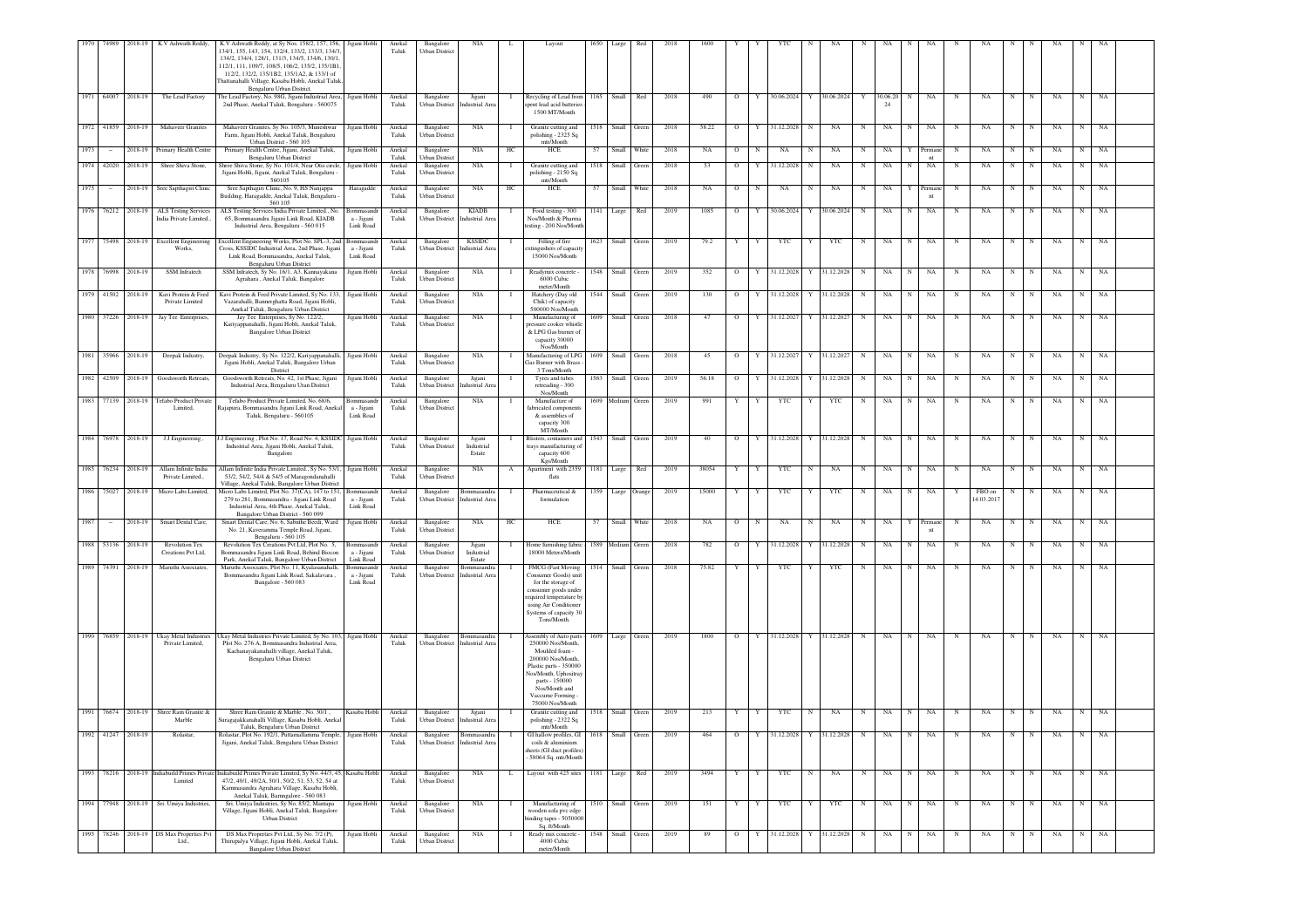| 1996 | 77952 | 2018-19            | Arjun Exports                                                    | Ariun Exports, Plto NO. 2, Sv No. 487, Jigani<br>Industrial Area, Anekal Taluk, Bangalore Urban<br>District                                                         | Jigani Hobli                         | Anekal<br>Taluk | Bangalore<br><b>Urban District</b> | Jigani<br>ndustrial Area             |               | Granite cutting and<br>polishing - 2322 Sq.<br>mtr/Month                                                                                                                                                                                                                                                                                | 1518              | Small | Green         | 2019       | 95    | $\circ$        |            | 31.12.2028 | NA               |                | NA             |            | NA                                   | N            | NA          | N              |              | NA          |                | NA          |                                                   |
|------|-------|--------------------|------------------------------------------------------------------|---------------------------------------------------------------------------------------------------------------------------------------------------------------------|--------------------------------------|-----------------|------------------------------------|--------------------------------------|---------------|-----------------------------------------------------------------------------------------------------------------------------------------------------------------------------------------------------------------------------------------------------------------------------------------------------------------------------------------|-------------------|-------|---------------|------------|-------|----------------|------------|------------|------------------|----------------|----------------|------------|--------------------------------------|--------------|-------------|----------------|--------------|-------------|----------------|-------------|---------------------------------------------------|
| 1997 |       | 77272 2018-19      | Dhanalakshmi Stones                                              | Dhanalakshmi Stones, Plot No. 141, 81/21,<br>Kumbaranahalli Village, Jigani Hobli, Anekal<br>Taluk, Bangalore Urban District                                        | Jigani Hobli                         | Anekal<br>Taluk | Bangalore<br>Jrban Distric         | <b>NIA</b>                           |               | Granite cutting and<br>polishing - 2320 Sq.<br>mtr/Month                                                                                                                                                                                                                                                                                | 1518              | Small | Green         | 2019       | 176   |                |            | YTC        | NA<br>N          | N              | NA             | N          | NA                                   | N            | NA          | N              |              | NA          |                | NA          |                                                   |
| 1998 |       | 2018-19            | Vinayaka Medicals &<br>Clinic.                                   | inayaka Medicals & Clinic, Harohalli Main Road,<br>Kallabalu Cross, Jigani Hobli, Anekal Taluk,<br>Bengaluru - 560 105                                              | Jigani Hobli                         | Anekal<br>Taluk | Bangalore<br><b>Urban District</b> | <b>NIA</b>                           | HC            | HCE                                                                                                                                                                                                                                                                                                                                     | 57                | Small | White         | 2018       | NA    | $\overline{0}$ |            | NA         | NA               |                | NA             |            | 'ermai<br>$\mathop{\rm nt}\nolimits$ |              | NA          | N              |              | NA          |                | NA          |                                                   |
| 1000 | 41091 | 2018-19            | SLV Beverages,                                                   | SLV Beverages, Plot No. 95. Mantapa Village,<br>Jigani Road, Anekal Taluk, Bangalore - 83                                                                           | a - Jigani<br>Link Road              | Anekal<br>Taluk | Bangalore<br><b>Urban District</b> | <b>NIA</b>                           |               | ackage drinking water<br>300 KL/Month                                                                                                                                                                                                                                                                                                   | 1538 Small        |       | Green         | 2018       | 45    | $\Omega$       |            | 31 12 2028 | 31 12 2028       |                | NA.            |            | <b>NA</b>                            |              | NA.         | N              |              | NA          |                | NA          |                                                   |
| 2000 | 76859 |                    | 2019-20 Ukay Metals Indsutries<br>$\hbox{PVt Ltd},$              | Ukay Metals Indsutries PVt Ltd, Sy No 103, Plot<br>No 276A, Bommasandra Indl Area,<br>Kachanayakanahalli, Jigani Hobli, Anekal Tq,<br>Bangalore                     | Jigani Hobli                         | Anekal<br>Taluk | Bangalore<br><b>Urban District</b> | Bommasandra<br>ndustrial Area        |               | <b>Assembly of Auto Parts</b><br>(sheet assembly) -<br>250000 Nos/Month,<br>Moulded foam -<br>200000 Nos/Month<br>Plastic Parts (Therme<br>Foaming)- 350000<br>Vos/Month, Upholstery<br>Parts (stitching of<br>Leather & Rexin<br>Sheets)-150000<br>Nos/Month and<br>acuum Foaming (Heat<br>Extrusion of Plastic) -<br>75000 Nos/Month. | 1616              | Large | Green         | 2019       | 1800  | $\circ$        |            | 31.12.2028 | 31.12.2028<br>Y  |                | NA             |            | NA                                   | N            | NA          | N              |              | NA          |                | NA          |                                                   |
| 2001 | 77802 |                    | 2019-20 Expert Relators Pvt Ltd,                                 | Expert Relators Pvt Ltd, Sy No 185& 186/1 of<br>Bukkasagara Village Jigani Hobli, Anekal Tq,<br>Banaglore                                                           | Jigani Hobli                         | Anekal<br>Taluk | Bangalore<br><b>Urban Distric</b>  | <b>NIA</b>                           | L             | Layout - 374 plots                                                                                                                                                                                                                                                                                                                      | 1181              | Large | Red           | 2019       | 1675  |                |            | YTC        | $_{\rm NA}$<br>N | N              | NA             |            | NA                                   | N            | $_{\rm NA}$ | N              |              | NA          |                | NA          |                                                   |
| 2002 | 78830 | 2019-20            | SS Industries,                                                   | SS Industries, Plot 99, KIADB Indl Area, 2nd<br>Tross,, Bommasandra Jigani Link Road, Banaglor                                                                      | a - Jigani<br>Link Road              | Anekal<br>Taluk | Bangalore<br><b>Urban District</b> | <b>KIADB</b><br>dustrial An          |               | Manufacture of<br>precision machined<br>componets                                                                                                                                                                                                                                                                                       | $1612$ Small      |       | Green         | 2019       | 138   | $\circ$        | Y          | 31.12.2028 | NA<br>$_{\rm N}$ | N              | $_{\rm NA}$    | $_{\rm N}$ | NA                                   | $_{\rm N}$   | NA          | $_{\rm N}$     | N            | NA          | $_{\rm N}$     | $_{\rm NA}$ |                                                   |
|      |       | 2003 77291 2019-20 | KS Tapes.                                                        | KS Tapes, No 96, 2nd Phase, Jigani Indl Area,<br>Anekal Tq, Bangalore                                                                                               | Jigani Hobli                         | Anekal<br>Taluk | Bangalore<br><b>Urban District</b> | Jigani<br>ndustrial Are              |               | Packing Materials such<br>as bopp and self<br>adheshive tapes<br>capacity of<br>36MT/Month                                                                                                                                                                                                                                              | 1311 Small Green  |       |               | 2019       | 300   | $\Omega$       |            | 31.12.2028 | 31.12.2028<br>Y  | N              | NA             | N          | $_{\rm NA}$                          | $_{\rm N}$   | NA          | $_{\rm N}$     | N            | <b>NA</b>   | N              | $_{\rm NA}$ |                                                   |
| 2004 | 79105 | 2019-20            | <b>Microtech</b>                                                 | Microtech, Sy No 138/2A & 2B, Property No 501,<br>near APC Circle, Jigani Village, Anekal Tq,<br>Bangalore                                                          | Jigani Hobli                         | Anekal<br>Taluk | Bangalore<br><b>Urban District</b> | Jigani<br>dustrial Arc               |               | Manufacturing of<br>Plastic, Filters, Rubbe<br>nd Metal Component                                                                                                                                                                                                                                                                       |                   |       | Green         | 2019       | 944   |                |            | 31.12.2034 | 31.12.203        |                | NA             |            | NA                                   |              | NA          |                |              | NA          |                |             |                                                   |
| 2005 | 77617 | 2019-20            | Kumar Organics<br>Products Limited                               | Kumar Organics Products Limited, Plot No 84P1, Jigani Hobli<br>Road, No 4, 1st Phase, Jigani Indl Area, Bangalor                                                    |                                      | Anckal<br>Taluk | Bangalore<br><b>Urban District</b> | Jigani<br>Industrial Are             |               | 27 Ton/Month<br>Chloroxyenal drying<br>kopcerin                                                                                                                                                                                                                                                                                         | 1330 Mediu        |       | Orange        | 2019       | 838   | $\Omega$       |            | 30.09.2029 | 30.09.2029       |                | NA.            |            | NA                                   |              | NA.         |                |              | NA          |                | NA          |                                                   |
| 2006 | 78861 |                    | 2019-20 Kinelectro Line India Py<br>Ltd,                         | Kinelectro Line India Pvt Ltd, Plot No 139,<br>Bommasandra Indl Area, Bangalore                                                                                     | Bommasand<br>a - Jigani<br>Link Road | Anekal<br>Taluk | Bangalore<br><b>Urban District</b> | Bommasandra<br>ndustrial Area        |               | Anodizing . Digital<br>printing screen printing<br>n aluminium - 500 Sq<br>mtr /Month & Digital<br>rinting, screen printing<br>on plastic & stainless<br>steel - 2000 Sq.<br>mtr/Month                                                                                                                                                  | 1125              | Small | Red           | 2019       | 207   |                |            | <b>YTC</b> | <b>YTC</b>       |                | <b>NA</b>      |            | NA                                   | N            | <b>NA</b>   | N              |              | <b>NA</b>   |                | NA          |                                                   |
| 2007 |       | 79643 2019-20      | <b>Urbanest Realty</b>                                           | Urbanest Realty Sy. No. 23/3 & 27/1, Hennagara<br>Village, Jigani Hobli, Anekal Taluk, Bangalore Di                                                                 | Jigani Hobli                         | Anekal<br>Taluk | Bangalore<br><b>Urban District</b> | <b>NIA</b>                           |               | Apartment with 116<br>units build up area<br>14653.036 Sq. mtr                                                                                                                                                                                                                                                                          | 1400              | Large | Orange        | 2019       | 1500  |                |            | <b>YTC</b> | NA               |                | NA             |            | NA                                   |              | NA          |                |              | NA          |                | NA          |                                                   |
| 2008 | 78976 | 2019-20            | Sv Concrete Blocks                                               | Sv Concrete Blocks, Sy No 71/1, & 71/3, Mantapa<br>Village, Jigani Hobli,                                                                                           | Jigani Hobli                         | Anekal<br>Taluk | Bangalore<br>Jrban District        | <b>NIA</b>                           |               | <b>Cement Concrete</b><br><b>Blocks</b>                                                                                                                                                                                                                                                                                                 | 1511              | Small | Green         | 09.07.201  | 257   |                |            | YTC        | YTC              |                | <b>NA</b>      | N          | NA                                   | N            | <b>NA</b>   | N              |              | <b>NA</b>   |                | NA          |                                                   |
| 2009 | 78501 | 2019-20            | <b>Bill Forge Private</b><br>Limited                             | Bill Forge Private Limited, Plant - 10, Plot No. 86G<br>& H, Khatha No. 585/490/39/34, Jigani 1st Phase,<br>Jigani Hobli, Anekal Taluk, Bangalore Urban<br>District | Jigani Hobli                         | Anekal<br>Taluk | Bangalore<br><b>Urban District</b> | Jigani<br>ndustrial Are              |               | Automotive<br>Components - 320<br>MT/Month                                                                                                                                                                                                                                                                                              | 1123              | Large | Green         | 2019       | 1470  | $\circ$        |            | 31.12.2034 | 31.12.2034       |                | NA             | N          | NA                                   | N            | NA          | N              |              | NA          |                | NA          |                                                   |
| 2010 |       | 78750 2019-20      | Biotic Bakelite,                                                 | Biotic Bakelite, No. 382, Ground Floor, Marsur<br>Madiwala Village, Kasaba Hobli, Anekal Taluk,<br>Bengaluru Urban District                                         | Kasaba Hobli                         | Anekal<br>Taluk | Bangalore<br><b>Urban District</b> | Anekal<br>Industrial<br>Estate       |               | Manufacturing of<br>Bottam seal bags                                                                                                                                                                                                                                                                                                    | $1614$ Small      |       | Green         | 2019       | 20    |                |            | <b>YTC</b> | YTC              | N              | $_{\rm NA}$    | N          | NA                                   | $_{\rm N}$   | NA          | N              | N            | NA          |                | NA          |                                                   |
| 2011 |       | 78745 2019-20      | Sanoh India Private<br>Limited                                   | Sanoh India Private Limited, No. 327-B, Sy No.<br>142. Bommasandra Jigani Link Road. Anekal<br>Taluk, Bengaluru Urban District - 560 105                            | a - Jigani<br>Link Road              | Anekal<br>Taluk | Bangalore<br>Urban Distric         | <b>KIADB</b><br>ndustrial An         |               | lanufacturing of Brake<br>Pipe - 500000<br>os/Month, Metal Fue<br>Pipe - 100000<br>Nos/Month, Nylon<br>Pipes - 300000<br>los/Month PT TURE<br>200000 Nos/Month                                                                                                                                                                          | 1609              | Small | Green         | 23.07.2019 | 365   | $\circ$        |            | 31.12.2034 | 31.12.2034<br>Y  |                | 31.12.20<br>24 |            | NA                                   | N            | NA          | N              | N            | NA          | N              | NA          |                                                   |
| 2012 | 79478 | 2019-20            | Union Bank Of India.                                             | Union Bank Of India, No. 40, Staff college<br>campus, Kalkere post, Bannerghatta road                                                                               | Jigani Hobli                         | Anekal<br>Taluk | Bangalore<br><b>Urban District</b> | <b>NIA</b>                           | E             | <b>Training Centre</b>                                                                                                                                                                                                                                                                                                                  | 1400              | Large | <b>Drang</b>  | 2019       | 2194  | $\Omega$       |            | 30.09.2029 | 30.09.2029       |                | <b>NA</b>      |            | NA                                   | N            | NA          | N              |              | NA          |                | NA          |                                                   |
| 2013 |       | 79736 2019-20      | Mylan Laboratories<br>Limited                                    | Mylan Laboratories Limited, 289, 290, and 292,<br>masandra Jigani Link Road, Bommasandra<br>Rom<br>Industrial Area, 4th Phase, A                                    | Jigani Hobli                         | Anekal<br>Taluk | Bangalore<br><b>Urban District</b> | <b>Bommasandra</b><br>ndustrial Area |               | Industrial ware house<br>for storge of raw<br>materials and fonished<br>products of pharma<br>industry                                                                                                                                                                                                                                  | 1402 Large        |       | Orange        | 2019       | 3000  | $\circ$        | Y          | 30.09.2029 | Y<br>30.09.2029  |                | 30.09.20<br>29 | N          | $_{\rm NA}$                          | $_{\rm N}$   | $_{\rm NA}$ | $\,$ N $\,$    | N            | $_{\rm NA}$ | $\overline{N}$ | $_{\rm NA}$ |                                                   |
|      |       |                    | 2014 41707 2019-20 Hot Mix Plant Owner By<br>H. Srinivash Reddy. | Hot Mix Plant Owner By H. Srinivash Reddy. Sy Jigani Hobli<br>No. 33, Hullimangala, Jigani H, Anekal T,<br>Banglore -83.                                            |                                      | Anekal<br>Taluk | Bangalore<br>Urban Distric         | $_{\rm NIA}$                         | $\mathbf{I}$  | Hot Mix Plant of<br>capacity 2500<br>tons/Month                                                                                                                                                                                                                                                                                         | 1548 Small        |       | Orange        | 2019       | 98    | $\overline{0}$ | $_{\rm N}$ | NA         | Y 30.09.2028     | N              | NA             | $_{\rm N}$ | NA                                   | N            | NA          | $\overline{N}$ | N            | NA          | N              | $_{\rm NA}$ |                                                   |
| 2015 | 79476 | 2019-20            | <b>Elemental Fixture</b><br>Private Limited                      | Elemental Fixture Private Limited Plot No.283,<br>masandra-Jigani Link Road, Industrial<br>Bon<br>krea,Jigani Hobli, Anekal Taluk, Bengaluru Urba<br>Disstrict      | Jigani Hobli                         | Aneka<br>Taluk  | Bangalore<br><b>Urban District</b> | kommasandra<br>ndustrial Are         |               | Manufacturing of<br>rnitures and fixture<br>40000 Sq. mtr/Month                                                                                                                                                                                                                                                                         | 369               | Large | <b>Drange</b> | 2019       | 2746  | $\circ$        |            | 0.09.2029  | 30.09.2029       |                | 8.09.2<br>25   |            | NA                                   | N            | NA          | N              |              | NA          |                | NA          |                                                   |
|      |       |                    | 2016 40679 2019-20 Amazon Seller Service<br>Private Limited      | Amazon Seller Services Private Limited, Sv No.<br>524/1, 526/6. Madiwala village. Thirupalva.<br>Anekal Taluk, Bangalore Urban District                             | Kasaba Hobli                         | Anekal<br>Taluk | Bangalore<br><b>Urban Distric</b>  | <b>NIA</b>                           | $\mathcal{C}$ | Ware house facility with<br>BUA 55,339.80 Sq. mt                                                                                                                                                                                                                                                                                        | 1400 Large Orange |       |               | 2019       | 46129 | $\Omega$       |            | 30.09.2023 | 30.09.2023<br>Y  |                | 30.09.20<br>23 |            | NA                                   | N            | NA          | N              | N            | NA          | N              | <b>NA</b>   |                                                   |
| 2017 |       |                    | 37166 2019-20 MK Aromatics Limited                               | MK Aromatics Limited, SY NO. 89<br>LAKSHMIPURA VILLAGE JIGANI HOBLI<br>ANEKAL TALUK BANGLORE URBAN<br><b>DISTRICT</b>                                               | Jigani Hobli                         | Anekal<br>Taluk | Bangalore<br><b>Urban District</b> | <b>NIA</b>                           |               | Synthetic Crude Oil –<br>1250 T/Month Coke<br>$Briquette-125% \label{eq:11}$<br><b>T/Month &amp; Power</b><br>generation of capacity<br>125 MW/Hr/Month                                                                                                                                                                                 | 1366              | Large | Orange        | 2019       | 10000 |                |            | YTC        | YTC              |                | NA             |            | NA                                   | N            | NA          | N              |              | <b>NA</b>   |                | <b>NA</b>   | <b>CEO</b><br>application<br>FSO on<br>29.06.2019 |
|      |       | 2018 77355 2019-20 | Vemana Hospital,                                                 | M/s. Vemana Hospital Sy No. 476/1, 477/1 &<br>478/A-1. Marasur road. Kasba Hobli.<br>Anekal Taluk, (Chandapura Anekal Road),<br>Bengaluru Urban District.           | Kasaba Hobli                         | Anekal<br>Taluk | Bangalore<br><b>Urban District</b> | <b>NIA</b>                           | HC            | Hospital More than 150 1117 Large<br>Beded                                                                                                                                                                                                                                                                                              |                   |       | Red           | 2019       | 2422  | Y              | Y          | <b>YTC</b> | Y<br><b>YTC</b>  | $\overline{N}$ | NA             | N          | $_{\rm NA}$                          | $\mathbb{N}$ | NA          | $\,$ N $\,$    | $\mathbb{N}$ | NA          | $\mathbb{N}$   | NA          |                                                   |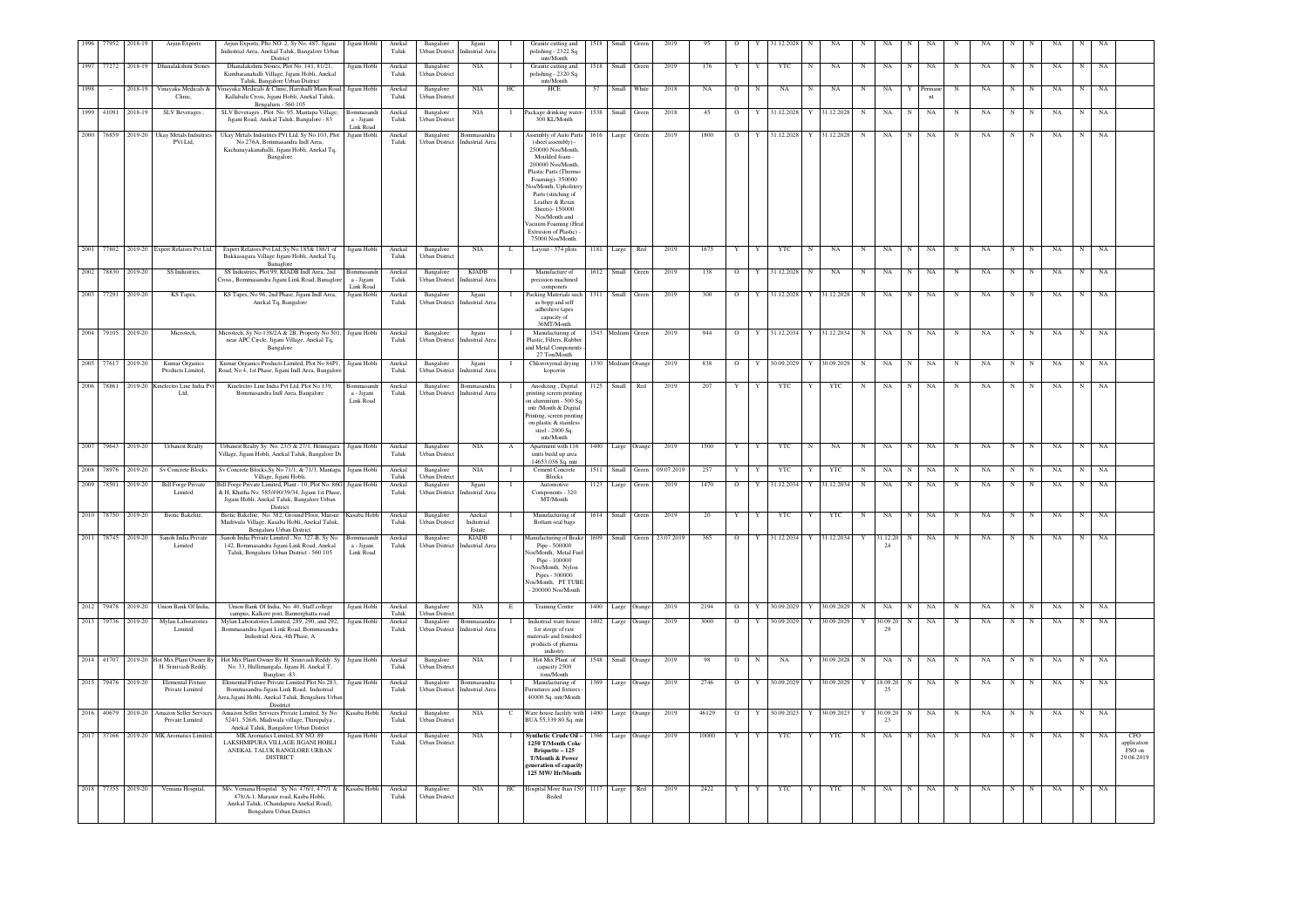|              |            | 78751 2019-20      | Puravankara Limited                                       | Puravankara<br>Limited, at Sy Nos 36/1, 36/2, 37/1, 37/2, 37/3,<br>37/4, 37/5, 39/2, 40/1, 40/2A, 40/2B, 40/3, 40/4,<br>42/1.43.44/1.44/2.45.48.49.50.64 & 65 of<br>Canchanayakanahalli Village, Jigani Hobli, Anekal<br>Taluk,<br>Bengaluru Urban Dist | Jigani Hobli                                | Aneka<br>Taluk            | Bangalore<br>Urban District                     | NIA                           |    | Layout                                                                                                                                  | 1652         | Medium            |                | 201          | 6000      |                            |                   | YTC                     |   |                         |                 |                 |            |                                      |             |                     |                 |            |                 |            |             |                                                                     |
|--------------|------------|--------------------|-----------------------------------------------------------|---------------------------------------------------------------------------------------------------------------------------------------------------------------------------------------------------------------------------------------------------------|---------------------------------------------|---------------------------|-------------------------------------------------|-------------------------------|----|-----------------------------------------------------------------------------------------------------------------------------------------|--------------|-------------------|----------------|--------------|-----------|----------------------------|-------------------|-------------------------|---|-------------------------|-----------------|-----------------|------------|--------------------------------------|-------------|---------------------|-----------------|------------|-----------------|------------|-------------|---------------------------------------------------------------------|
| 2020         | 79457      | 2019-20            | Elcoats and Allied<br>Industry, Unit - $2\,$              | Elcoats and Allied Industry, Unit - 2, Plot No. SPL-<br>20, Old Khatha No. 360, C-83, 1st Phase, Jigani,<br>Anekal Taluk, Bangalore - 560 099                                                                                                           | Jigani Hobli                                | Anekal<br>Taluk           | Bangalore<br><b>Urban Distric</b>               | Jigani<br>dustrial Are        |    | Electrolysis of Nickle<br>plating 1000 Sq.<br>ft/Month                                                                                  | 1125         | Small             | Red            | 2019         | 87        | $\circ$                    |                   | 30.06.2025              |   | 30.06.2025              | N               | NA              | $_{\rm N}$ | NA                                   | N           | NA                  | N               | $_{\rm N}$ | $_{\rm NA}$     | $_{\rm N}$ | NA          |                                                                     |
| 2021         |            |                    | 79623 2019-20 Acebright (India) Phar<br>Pvt. Ltd-Unit-3.  | Acebright (India) Pharma Pvt. Ltd-Unit-3, Plot No.<br>20 & 169. Jigani Link Road Bommasandra Jigani<br>Industrial Area Huliman                                                                                                                          | Jigani Hobli                                | Anekal<br>Taluk           | Bangalore<br><b>Urban District</b>              | tommasandra<br>ndustrial Are  |    | Injectables<br>(liquid+lyophilized<br>injection) - 6,20,000<br>Nos/Month & Tablets<br>capsules - 20800000<br>Nos/Month                  |              | 1359 Large Orange |                | 2019         | 9000      | $\circ$                    | $\mathbf{Y}$      | 30.09.2029              | Y | 30.09.2029              | Y               | 30.09.20<br>25  | N          | NA                                   | N           | NA                  | N               | N          | NA              | N          | NA          |                                                                     |
| 2022         |            | 79876 2019-20      | Tavara Mines And<br>Minerals                              | Tavara Mines And Minerals, Sy No. 41,<br>ayakanapura village, Kasaba Hobli, Aneka                                                                                                                                                                       | Kasaba Hobli                                | Anekal<br>Taluk           | Bangalore<br><b>Urban District</b>              | <b>NIA</b>                    |    | Ready mix concrete -<br>3000 Cubic                                                                                                      |              | 1548 Medium Green |                | 2019         | 540       | $\Omega$                   |                   | 31.12.2033              |   | 31.12.2033              | N               | NA              | N          | NA                                   | N           | NA                  | N               |            | NA              |            | NA          |                                                                     |
| 2023         | 79502      | 2019-20            | Altran Technologies<br>India Private Limited              | Taluk, Bangalore Urban District<br>Altran Technologies India Private Limited. Altron<br>Technologies India Pvt Limited, 9B, 2nd floor.<br>Prittech park, SEZ Belland                                                                                    | a - Jigani<br>Link Road                     | Anekal<br>Taluk           | Bangalore<br><b>Urban District</b>              | Bommasandr<br>Industrial Are  |    | meter/Month<br>R & D on CT and pet<br>scanner (Lifecycle<br>Maintenance i.e., AMI<br>Nuclear medicine<br>achine - 5 Nos/Mont            | 1624         | Mediun            | Green          | 2019         | 850       | $\Omega$                   |                   | 31.12.2028              |   | 31.12.2028              |                 | <b>NA</b>       |            | NA                                   |             | NA                  |                 |            |                 |            |             |                                                                     |
| 2024         |            | 80666 2019-20      | Microtech                                                 | Microtech, SPL3, near APC Circle, Jigani Village,<br>Anekal Tq, Bangalore                                                                                                                                                                               | Jigani Hobli                                | Anekal<br>Taluk           | Bangalore<br><b>Urban District</b>              | Jigani<br>dustrial Are        |    | Rubber components<br>different sizes - 5<br>Ton/Month                                                                                   | 1114         |                   | Small Green    | 2019         | 54        | $\Omega$                   | Y                 | 31.12.2033              |   | Y 31.12.2033            | N               | NA              | $_{\rm N}$ | <b>NA</b>                            | $\mathbf N$ | <b>NA</b>           | N               | N          | <b>NA</b>       | $_{\rm N}$ | NA          |                                                                     |
| 2025         | $\sim$     |                    | 2019-20 Systopic Labratories Pv<br>Ltd.                   | Systopic Labratories Pvt Ltd, No 3, Bommasandra<br>Indl Area, Jigani Hobli, Anekal Tq, Banagalore                                                                                                                                                       | Jigani Hobli                                | Anekal<br>Taluk           | Bangalore<br><b>Urban District</b>              | Bommasandra<br>ndustrial Are  |    | Clinic                                                                                                                                  | 57           | Small             | White          | 2019         | NA        | $\circ$                    | $_{\rm N}$        | NA                      |   | <b>NA</b>               | N               | NA              | Y          | Perman<br>$\mathop{\rm nt}\nolimits$ | N           | NA                  | N               | $_{\rm N}$ | NA              | N          | NA          |                                                                     |
| 2026         |            | 79175 2019-20      | Marble Centre<br>International Pvt Ltd.                   | Marble Cenre Intrenational Pvt Ltd. Plot No 10A.<br>Jigani Industrial Area, Jigani hobli, Anekal To,<br>Bangalore                                                                                                                                       | Jigani Hobli                                | Anekal<br>Taluk           | Bangalore<br><b>Urban District</b>              | Jigani<br>ndustrial Are       |    | Granite Cutting &<br>Polishing Unit - 5000<br>Cubic meter/Month                                                                         |              | 1518 Large Green  |                | 2019         | 8200      | Y                          | Y                 | YTC                     | N | NA                      | $_{\rm N}$      | NA              | $_{\rm N}$ | NA                                   | N           | NA                  | N               | N          | NA              | N          | NA          |                                                                     |
| 2027         |            | 2019-20            | Sanjeevini Polyclinic,                                    | NO 6, Buukkasagara Primary Credit Co-Operative<br>society Building, Harapanahalli, Bannerghata<br>Road, Beangalore                                                                                                                                      | Harappanaha                                 | Anekal<br>Taluk           | Bangalore<br>Urban Distric                      | $_{\rm NIA}$                  | HO | Clinic                                                                                                                                  | 57           | Small             | White          | 2019         | NA        | $\circ$                    | N                 | $_{\rm NA}$             |   | NA                      | N               | NA              |            | Perman                               | N           | NA                  | N               | N          | NA              | N          | NA          |                                                                     |
| 2028<br>2029 | 78887      | 2019-20<br>2019-20 | Neeru Tech<br>Gowri Multispeciality                       | Neeru Tech, Sy No 69/3, Mantapa Village,<br>tagialli, Gate Jigani Hobli, Anekal Tq, Bangalor<br>Gowri Multispeciality dental Clinic, Opp PLD                                                                                                            | Jigani Hobli<br>NIA                         | Anekal<br>Taluk<br>Anekal | Bangalore<br><b>Urban District</b><br>Bangalore | <b>NIA</b><br><b>NIA</b>      | HC | De-Mineralized Water<br>1500 KL/Month<br>Clinic                                                                                         | 1538<br>57   | Small<br>Small    | Greet<br>White | 2019<br>2019 | 47<br>NA  | $\Omega$<br>$\circ$        | $\mathbf{v}$<br>N | 31.12.2033<br><b>NA</b> | N | 31.12.2033<br><b>NA</b> | $_{\rm N}$<br>N | NA<br><b>NA</b> | $_{\rm N}$ | NA<br>Perman                         | N<br>N      | NA<br><b>NA</b>     | $_{\rm N}$<br>N | N<br>N     | NA<br><b>NA</b> | N<br>N     | NA<br>NA    | NA                                                                  |
| 2030         | 80489      | 2019-20            | dental Clinic.<br><b>Techno Pack</b>                      | Bank, Behind Ragavendra Bhavana, Attibele Road<br>Anekal Tq, Bangalore<br>Techno Pack, No 588, 590, Site No 68, KIADB                                                                                                                                   | Jigani Hobli                                | Taluk<br>Anekal           | <b>Urban District</b><br>Bangalore              | <b>KIADB</b>                  |    | Manufacture of Air                                                                                                                      | 1519         | Small             | Greer          | 2019         | 147       |                            |                   | YTC                     |   | YTC                     | N               | NA              | N          | nt<br>NA                             |             | NA                  | N               | N          | NA              | N          | NA          |                                                                     |
|              |            |                    |                                                           | Indl Area                                                                                                                                                                                                                                               |                                             | Taluk                     | <b>Urban District</b>                           | dustrial Are                  |    | bubbled films - 39<br>Ton/Month &<br>Manufacturing of<br>Expended polythene<br>foam -39 Ton/Month                                       |              |                   |                |              |           |                            |                   |                         |   |                         |                 |                 |            |                                      |             |                     |                 |            |                 |            |             |                                                                     |
| 2031         | 78017      | 78474 2019-20      | <b>Bhavya</b> Granites                                    | Bhavyam Granitre, Sy No 83, Haragadde Village,<br>Anekal Tq, Bangalore<br>Metalex Steel Strins Pvt Ltd Unit - 2 Sv No 52                                                                                                                                | Jigani Hobli                                | Anckal<br>Taluk<br>Anekal | Bangalore<br><b>Urban Distric</b>               | <b>NIA</b><br>Bommasandra     |    | Granite cutting and<br>polishing - 2000 Sq.<br>$\mathrm{mtr/Month}$                                                                     | 1518<br>1609 | Small             | Green          | 2019<br>2019 | 40<br>235 | $\overline{0}$<br>$\Omega$ |                   | 31.12.2028              | N | NA                      | N               | NA              | N          | NA                                   | N           | NA                  | N               | N          | NA              | N          | NA          |                                                                     |
| 2032         |            |                    | 2019-20 Metalex Steel Strips Pv<br>Ltd., Unit - 2         | Plot No. 84 KIADB Indi Area, BJL Road,<br>Bangalore                                                                                                                                                                                                     | <b>Bommasand</b><br>a - Jigani<br>Link Road | Taluk                     | Bangalore<br><b>Urban District</b>              | ndustrial Are                 |    | Slitting, cutting &<br>hearing of coil metals<br>80 MT/Month                                                                            |              |                   | Small Green    |              |           |                            |                   | 31.12.2027              |   | 31.12.2027              | N               | NA              | N          | NA                                   | N           | <b>NA</b>           | N               | N          | NA              | N          | NA          |                                                                     |
|              |            | 2033 83643 2019-20 | J.M Enterprises.                                          | J.M Enterprises, Sv No. 382. Madiwala Village.<br>Kasaba Hobli, Anekal Taluk, Bangalore Urban<br>District                                                                                                                                               | Kasaba Hobli                                | Anekal<br>Taluk           | Bangalore<br><b>Urban Distric</b>               | <b>NIA</b>                    |    | Different sizes of parcel<br>wood boxes - $30$<br>MT/Month &<br>Manufacturing of<br>plastic granules &<br>amps - 50 MT/Mont             | 1337         | Small             | Orange         | 2019         | 27        | $\circ$                    |                   | 30.09.2028              |   | 30.09.2028              |                 | <b>NA</b>       |            | NA.                                  |             | Yet to be<br>issued |                 |            | NA              |            |             |                                                                     |
| 2034         | 80367      | 2019-20            | Arka Electrotech.                                         | Arka Electrotech, Plot No 79/A, Road, No 4.<br>KIADB Industrieal Area, Jigani Industrial Area,<br>Anekal Tq, Bengaluru Urban District - 562 106                                                                                                         | kommasand<br>a - Jigani<br>Link Road        | Anekal<br>Taluk           | Bangalore<br><b>Urban District</b>              | <b>KIADB</b><br>ndustrial Are |    | Zink Plating of<br>Capacity 30<br>Tons/Month                                                                                            | 1125         | Small             | Red            | 2019         | 40        | $\circ$                    |                   | 30.06.2024              |   | 30.06.2024              | N               | NA              |            | NA.                                  |             | <b>NA</b>           |                 |            | NA              |            |             |                                                                     |
| 2035         |            | 77840 2019-20      | Lapp India Pvt Ltd,                                       | Lapp India Pvt Ltd, Plot No 86E & F Sy No 126,<br>KIADB Industrical Area, 1st Pahse, Jigani, Anekal<br>Tq, Banaglore                                                                                                                                    | Jigani Hobli                                | Anekal<br>Taluk           | Bangalore<br><b>Urban Distric</b>               | <b>KIADB</b><br>dustrial Are  |    | Segreation Pcking &<br>Distribution of flexible<br>control cables &<br>Accessories<br>2000000MT/Month                                   | 1612         | Mediur            | Gree           | 2019         | 902       | $\overline{0}$             |                   | 31.12.2028              |   | 31.12.2028              | N               | NA              |            | NA                                   |             | NA                  | N               |            | NA              |            | NA          |                                                                     |
| 2036         |            |                    | 79106 2019-20 Micro Print and Pack                        | Micro Print and Pack, Plot No 9-Gin Sub-Layout<br>of Yaranadahalli, Bommasandra Industrieal Area,<br>Bangalore                                                                                                                                          | Jigani Hobli                                | Anekal<br>Taluk           | Bangalore<br>Urban District                     | Bommasandra<br>ndustrial Are  |    | Paper Carry bag - 200<br>Ton/Month & Printed<br>duplex board boxes<br>200 Ton/Month                                                     |              | 1607 Large Green  |                | 2019         | 1204      |                            |                   | <b>YTC</b>              |   | <b>YTC</b>              |                 | NA              |            | NA                                   |             | NA                  |                 |            | NA              |            |             |                                                                     |
|              |            | 2037 42869 2019-20 | Aquataur Clothing,                                        | Aquataur Clothing, Sy No.52 Near Jangarapalya<br>Bus Stop, Vajahalli Jigani Hobli, Anekal Taluk,<br>Bengaluru Urban District                                                                                                                            | Jigani Hobli                                | Anekal<br>Taluk           | Bangalore<br><b>Urban Distric</b>               | <b>NIA</b>                    |    | arment Stitching unit<br>8000 Nos/Month                                                                                                 | 1589         | Small             | Green          | 2018         | 92        | $\Omega$                   |                   | 31.12.2028              |   | 31.12.2028              | N               | NA              | N          | NA                                   | N           | NA.                 | N               |            | NA              | N          | NA          |                                                                     |
| 2038         |            | 79931 2019-20      | Depth Filtration<br>Technologies Pvt Ltd,                 | Depth Filtration Technologies Pvt Ltd. Sv No<br>122& 163, Plot No 09, Jigani 1st Phase, Anekal<br>Jigani Hobli, Bangalore                                                                                                                               | Jigani Hobli                                | Anekal<br>Taluk           | Bangalore<br>Urban Distric                      | <b>KIADB</b><br>dustrial Are  |    | Water Filter Cartridges<br>capacity of 600000<br>nos/Month                                                                              | 1642         | Small             | Green          | 2018         | 563       | $\circ$                    |                   | 31.12.2033              |   | 31.12.2033              | N               | <b>NA</b>       | N          | NA.                                  |             | <b>NA</b>           | N               |            | NA              |            | NA          |                                                                     |
| 2039         | 80451      | 2019-20            | Lal Sweets (P) Ltd.                                       | Lal Sweets (P) Ltd., Survey #6, 65, Mantapa<br>Village, Bannerghat, Bangalore.                                                                                                                                                                          | a - Jigani<br>Link Road                     | Anekal<br>Taluk           | Bangalore<br><b>Urban District</b>              | NIA                           |    | fanufaturing of Swer<br>of capacity<br>20Ton/Month                                                                                      | 1503         | Small             | iree           | 2018         | 130       | O                          |                   | 31.12.2034              |   | 31.12.2034              |                 | NA              |            | NA                                   |             | NA                  |                 |            | NA              |            |             |                                                                     |
| 2040         |            |                    | 81508 2019-20 The Meenakshi Resort                        | The Meenakshi Resorts, Sv. No. 26, 23/7.<br>1/7,41/6,42/2,42/3,43,44,45,45/2,61/2B,23/6,47                                                                                                                                                              | Jigani Hobli                                | Anckal<br>Taluk           | Bangalore<br>Jrban Distric                      | <b>KIADB</b><br>lustrial Ar   |    | Resort with 26Nos of<br>$\mbox{Rooms}$                                                                                                  | 1539         | Small             | Green          | 2019         | 246       | $\circ$                    |                   | 31.12.2033              |   | 31.12.2033              | N               | NA              | N          | NA                                   | N           | NA                  | N               | N          | NA              | N          | NA          |                                                                     |
| 2041         | 81505      | 2019-20            | M.M Powder Coating                                        | M.M Powder Coating, No 33, KSSIDC Industriea<br>Estate, Jigani Hobli, Anekal Taluk, Bangalore -<br>560105                                                                                                                                               | Jigani Hobli                                | Anekal<br>Taluk           | Bangalore<br><b>Urban Distric</b>               | <b>KSSIDC</b><br>dustrial Are |    | 3in 1Powder Coarting<br>of capacity<br>46451.2MT/Month                                                                                  | 1566         | Small             | Greer          | 2019         | 87        | $\overline{0}$             |                   | 31.12.2033              |   | 31.12.2033              | N               | $_{\rm NA}$     | N          | NA                                   | N           | NA                  | N               | N          | NA              | N          | NA          |                                                                     |
|              | 2042 80887 | 2019-20            | The India Cements<br>Limited                              | The India Cements Limited, Sv No 24/1, 24/2, &<br>24/3, Vadermanchenahalli Village, Jigani Hobli,<br>Anekal Tq, Bangalore Urban District                                                                                                                | Jigani Hobli                                | Anekal<br>Taluk           | Bangalore<br><b>Urban District</b>              | <b>NIA</b>                    |    | RMC Plant of capacity<br>4500cbm/month                                                                                                  |              | 1334 Small Green  |                | 2019         | 98        | $\Omega$                   |                   | 31.12.2034              |   | 31.12.2034              | N               | $_{\rm NA}$     | N          | NA                                   | N           | NA                  | $_{\rm N}$      | N          | $_{\rm NA}$     | $_{\rm N}$ | $_{\rm NA}$ |                                                                     |
| 2043         |            | 78113 2019-20      | Metalco India                                             | Metalco India, No. 97 KIADB Indl Area, BJL<br>Road, Bangalore                                                                                                                                                                                           | Jigani Hobli                                | Anekal<br>Taluk           | Bangalore<br><b>Urban Distric</b>               | <b>KIADB</b><br>ndustrial An  |    | Aluminium Alloys and<br>cold chamber pressur<br>die casting and<br>machining of<br>apacity100MT/Mont                                    | 1322         | Small             | Orang          | 2019         | 425       | $\overline{O}$             |                   | 30.09.2023              |   | 30.09.2023              | N               | $_{\rm NA}$     | N          | $_{\rm NA}$                          | N           | $_{\rm NA}$         | N               | N          | NA              | $_{\rm N}$ | $_{\rm NA}$ |                                                                     |
|              |            |                    | 2044 81160 2019-20 Sheen Electroplaters Py<br>Ltd, Unit-2 | Sheen Electroplaters Pvt Ltd. Unit-2, No 306.<br>KIADB Industrial Area, Jigani Hobli, Bangalore-<br>560105                                                                                                                                              | Jigani Hobli                                | Anckal<br>Taluk           | Bangalore<br><b>Urban District</b>              | <b>KIADB</b><br>ndustrial An  |    | Warehouse for the<br>purpose of storage of<br>Aerospace parts raw<br>materials and Finisher<br>Products in an area of<br>2010 Sam/Month |              | 1524 Medium Green |                | 2019         | 899       |                            |                   | <b>YTC</b>              |   | NA                      | N               | <b>NA</b>       |            | NA                                   |             | <b>NA</b>           |                 |            | NA              |            | NA          | industry<br>profile create<br>ready mix<br>concrete<br>ategory 1548 |
|              |            | 2045 80119 2019-20 | Supermarket Grocery<br>Supplies Pvt. Ltd,-<br>Bigbasket   | Supermarket Grocery Supplies Pvt. Ltd,- Bigbaske<br>Plat No. 285, Bommasandra lind road, Jigani,<br>$\label{eq:2} \textbf{Bangalore}$                                                                                                                   | a - Jigani<br>Link Road                     | Anekal<br>Taluk           | Bangalore<br><b>Urban District</b>              | <b>KIADB</b><br>ndustrial Are |    | Storge of Vegetables &<br>Fruits along with cold<br>Storage Rooms - 1000<br>Ton/Month                                                   |              | 1524 Small Green  |                | 2019         | 412       | $\circ$                    | Y                 | 31.12.2028              |   | Y 31.12.2028 N          |                 | NA 1            | $_{\rm N}$ | NA.                                  | N           | NA                  | N               |            | <b>NA</b>       | N          | NA          |                                                                     |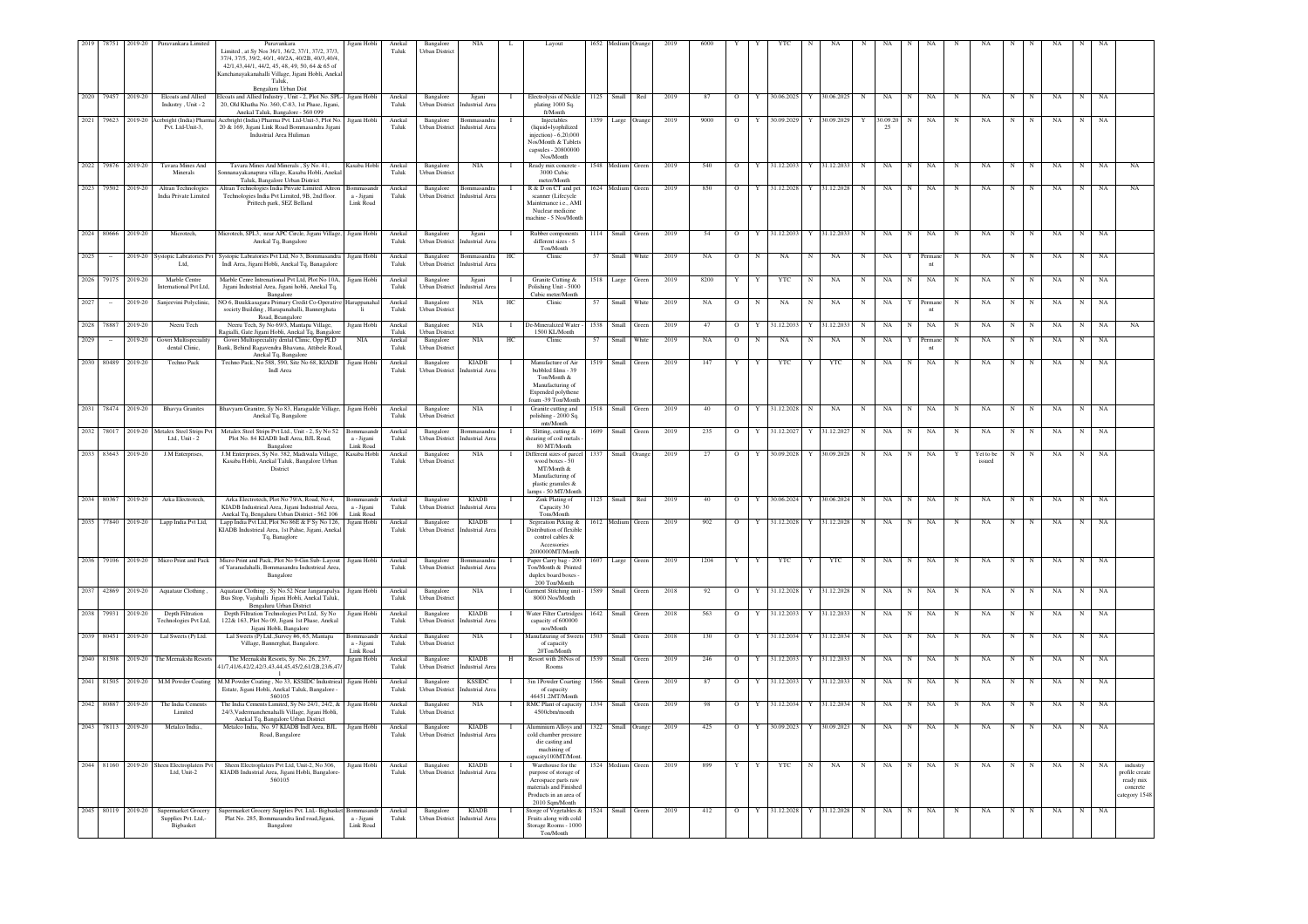| 2046         | 80807               | 2019-20                  | Pruthvi Infrastructur<br>Developers                                | Pruthvi Infrastructure Developers, Sv No. 6/5.<br>Bilavaradahalli, Jigani Hobli, Anekal Taluk,<br>Bangalore - 74                                                               | igani Hobli                  | Anekal<br>Taluk           | Bangalore<br><b>Urban District</b>      | <b>NIA</b>                                   |              | Cement solid blocks (4<br>inch, 6 inch, 8inch) -<br>$6000$ Nos/Month $\&$<br>Ready mix concrete<br>5000 Cubic<br>meter/Month                                                                                       | 1548     | Small                    | Green          | 2019         | 145             | $\circ$             |                  | 31.12.2020               |   | 31.12.2020        |            | NA.               |            |                        |        |                   |                |            |                   |            |             |  |
|--------------|---------------------|--------------------------|--------------------------------------------------------------------|--------------------------------------------------------------------------------------------------------------------------------------------------------------------------------|------------------------------|---------------------------|-----------------------------------------|----------------------------------------------|--------------|--------------------------------------------------------------------------------------------------------------------------------------------------------------------------------------------------------------------|----------|--------------------------|----------------|--------------|-----------------|---------------------|------------------|--------------------------|---|-------------------|------------|-------------------|------------|------------------------|--------|-------------------|----------------|------------|-------------------|------------|-------------|--|
| 2047         | 82649<br>2048 82692 | 2019-20<br>2019-20       | Ajjree Engineering<br>Industries Pvt Ltd<br>Nirman Shelters (B) Py | Ajjree Engineering Industries Pvt Ltd., PLOT<br>NO:No. 26, Jigani Indl area,, No. 26, Jigani<br>Industrial Area, II Phase, Ban<br>man Shelters (B) Pvt Ltd, Builder & Develope | Jigani Hobli<br>Jigani Hobli | Anekal<br>Taluk<br>Anekal | Bangalore<br>Urban Distric<br>Bangalore | Jigani<br>nstrial A<br><b>NIA</b>            | $\mathbf{L}$ | Space Quality Heat<br>Pipes of capacity 81<br>Nos/Month<br>Residenatal Layout                                                                                                                                      |          | 1539 Large<br>1400 Small | Green          | 2019<br>2019 | 1528<br>256     | Y<br>Y              |                  | <b>YTC</b><br><b>YTC</b> | N | YTC<br>NA         | N          | NA<br>NA          | N          | NA<br>NA               | N<br>N | <b>NA</b><br>NA   | N<br>N         | N<br>N     | NA<br>NA          | N<br>N     | NA<br>NA    |  |
|              |                     |                          | Ltd, Builder &<br>Developer,                                       | Sy No. 78/2, 80/2p, 75/2, 80/1 & 83, 79 Of<br>thalingapura Village, Jigani Hobli, Anekal<br>Taluk, Bangalore Districts.                                                        |                              | Taluk                     | Urban Distric                           |                                              |              |                                                                                                                                                                                                                    |          |                          | Orang          |              |                 |                     |                  |                          |   |                   | N          |                   |            |                        |        |                   |                |            |                   |            |             |  |
| 2049<br>2050 | 81463               | 77866 2019-20<br>2019-20 | Neel Exports,<br>Sai Satya Developers                              | Neel Exports, Sy No 192/1, Jigani Village, Jigani<br>Hobli, Anekal To, Bangalore<br>Sai Satya Developers Sy. no. 74, 72/1, 76/2, 125,                                          | Jigani Hobli<br>Kasaba Hobli | Anekal<br>Taluk           | Bangalore<br><b>Urban Distric</b>       | $_{\rm NIA}$<br><b>NIA</b>                   |              | Granite cutting and<br>polishing -2200 Sq.<br>mtr/Month<br>Residenatal Layout                                                                                                                                      | 1518     | Small<br>1652 Large      | Greet          | 2019<br>2019 | 116<br>1652     | $\circ$             |                  | 31.12.2033<br><b>YTC</b> |   | $_{\rm NA}$<br>NA | $_{\rm N}$ | $_{\rm NA}$<br>NA | N          | $_{\rm NA}$<br>NA      | N      | $_{\rm NA}$<br>NA | N              |            | NA<br>$_{\rm NA}$ | $_{\rm N}$ | NA<br>NA    |  |
|              |                     |                          |                                                                    | 126/1, Gudnahalli Village, Kasaba Hobli, Anekal<br>Tal                                                                                                                         |                              | Anekal<br>Taluk           | Bangalore<br>Urban Distric              |                                              |              | 150 Nos of sites                                                                                                                                                                                                   |          |                          | Orang          |              |                 | Y                   |                  |                          |   |                   | N          |                   |            |                        | N      |                   | N              |            |                   | N          |             |  |
| 2051<br>2052 |                     | 2019-20<br>2019-20       | Bharathi Clinic.<br>Teju Haripriya Clinic,                         | Bharathi Clinic, Kishore Layout, Jigani Hobli,<br>bangalore<br>Teju Haripriya Clinic, No 27/1, Ward No 7,                                                                      | Jigani Hobli<br>Jigani Hobl  | Anekal<br>Taluk<br>Anekal | Bangalore<br>Urban Distric<br>Bangalore | <b>NIA</b><br><b>NIA</b>                     | HC<br>HC     | Clinic<br>Clinic                                                                                                                                                                                                   | 57<br>57 | Small<br>Small           | White<br>White | 2019<br>2019 | <b>NA</b><br>NA | $\Omega$<br>$\circ$ | $\mathbf N$<br>N | <b>NA</b><br>NA          | N | <b>NA</b><br>NA   | N<br>N     | NA<br>NA          |            | Permar<br>nt<br>Perman | N      | <b>NA</b><br>NA   | N              | N          | <b>NA</b><br>NA   | $_{\rm N}$ | NA<br>NA    |  |
| 2053         |                     | 2019-20                  | Canadian Global Life                                               | Vinayakanagara Jigani anekal Tq, Bangalore<br>Canadian Global Life and Educare Pvt Ltd.                                                                                        | Jigani Hobli                 | Taluk<br>Anekal           | Jrban Distric<br>Bangalore              | <b>NIA</b>                                   | HC           | Clinic                                                                                                                                                                                                             | 57       | Small                    | White          | 2019         | NA              | $\overline{O}$      | N                | NA                       |   | NA                | N          | NA                |            | nt<br>'erma            |        | NA                | $\overline{N}$ |            | NA                |            | NA          |  |
| 2054         |                     | 2019-20                  | and Educare Pvt Ltd,<br>Shanthi Sai Clinic.,                       | Mahanthalingapura VLN Vastsalya #48, Krisha<br>Doddi Jigani Hobli, Anekal To, bangalore<br>hanthi Sai Clinic., # 2Ward No 20, Mahadevappa                                      | Jigani Hobli                 | Taluk<br>Anekal           | <b>Urban District</b><br>Bangalore      | <b>NIA</b>                                   | H            | Clinic                                                                                                                                                                                                             | 57       | Small                    | White          | 2019         | NA              | $\overline{0}$      | N                | NA                       |   | <b>NA</b>         | N          | NA                |            | nt<br>ermar            |        | NA                |                |            | NA                |            | NA          |  |
|              |                     |                          |                                                                    | Building SLN Road, Jigani Anekal Tq, Bangalor                                                                                                                                  |                              | Taluk                     | Urban Distric                           |                                              |              |                                                                                                                                                                                                                    |          |                          |                |              |                 |                     |                  |                          |   |                   |            |                   |            | nt                     |        |                   |                |            |                   |            |             |  |
| 2055         | 81698               | 2019-20                  | Siri Group                                                         | Siri Group, Sy no. 70/2, Khatha 46/48/1,<br>Maragondanahalli, Jigani Hobli, Anekal Taluk.<br><b>Bangalore Urban District</b>                                                   | Jigani Hobli                 | Anekal<br>Taluk           | Bangalore<br><b>Urban Distric</b>       | <b>NIA</b>                                   | $\mathbf{A}$ | Apartment with 50 flats                                                                                                                                                                                            |          | 1345 Large               | Orang          | 2019         | 1400            |                     |                  | YTC                      |   | <b>NA</b>         | N          | NA.               |            | NA                     | N      | NA.               | N              | N          | <b>NA</b>         | N          | NA          |  |
|              | 2056 81547          | 2019-20                  | Sharanya PolyPack                                                  | haranya PolyPack , Sy No 79/A, 1st Phase, Roadr<br>No 4, KIADB Industrial Area, Jigani anekal Tq,<br>Bangalore                                                                 | igani Hobli                  | Anekal<br>Taluk           | Bangalor<br><b>Urban District</b>       | Jigani<br>ndustrial Are                      |              | Integral Part of<br>industries packing<br>materials - 3.5<br>$\rm{MT/Month}$                                                                                                                                       | 1614     | Small                    | Gree           | 2019         | 40              | $\overline{0}$      |                  | 1.12.2033                |   | NA                | N          | NA                |            | NA                     |        | NA                |                |            | NA                |            | NA          |  |
| 2057         | 81242               | 2019-20                  | Shree Sai Powder<br>Coaters                                        | Shree Sai Powder Coaters, 81, D/B, 1st Phase,<br>Road No 8, Jigani Industrieal Area, Bangalore                                                                                 | Jigani Hobli                 | Anekal<br>Taluk           | Bangalore<br><b>Urban Distric</b>       | Jigani<br>ductrial Ar                        |              | Cold phosphating of<br>ing compo                                                                                                                                                                                   | 1125     | Small                    | Red            | 2019         | 325             | $\circ$             |                  | 30.06.2025               |   | 30.06.2025        | N          | NA                | N          | $_{\rm NA}$            | N      | NA                | N              | N          | NA                | N          | $_{\rm NA}$ |  |
| 2058         | 81942               | 2019-20                  | <b>Inan Tubular</b><br>Components Pvt Ltd,                         | Joan Tubular Components Pvt Ltd. Plot No 120.<br>2nd Phase, Jigani Industrieal Area, Jigani Aneka<br>Tq, Banaglore                                                             | Jigani Hobli                 | Anekal<br>Taluk           | Bangalore<br>Jrban Distric              | ligani<br>ustrial Ar                         |              | - 9290 Sq. mtr/Month<br>Control panel Coiling<br>tubular Components<br>30000 Nos/Month                                                                                                                             | 1612     | Small                    | Green          | 2019         | 98              | $\Omega$            |                  | 31 12 2033               |   | 31.12.2032        | N          | <b>NA</b>         | N          | NA.                    | N      | NA                | N              | N          | NA.               | N          | NA          |  |
| 2059         | 82944               | 2019-20                  | Trans-I Press Parts Pvt<br>Ltd.                                    | Trans-I Press Parts Pvt Ltd, Plot No 146, KIADB<br>Industrical Area, Bommasandra Industrical Area                                                                              | Jigani Hobli                 | Anekal<br>Taluk           | Bangalor<br><b>Urban District</b>       | <b>KIADB</b><br>ndustrial Are                |              | Manufaturing of<br>recision deep drawn &                                                                                                                                                                           | 1584     | Small                    | Gree           | 2019         | 213             | $\circ$             |                  | 31.12.2033               |   | NA                | $_{\rm N}$ | NA                |            | NA                     | N      | NA                | N              |            | NA                | $_{\rm N}$ | NA          |  |
|              |                     |                          |                                                                    | Anekal Tq, Bangalore                                                                                                                                                           |                              |                           |                                         |                                              |              | Multiformed pressed<br>components<br>25000000 nos/Mon                                                                                                                                                              |          |                          |                |              |                 |                     |                  |                          |   |                   |            |                   |            |                        |        |                   |                |            |                   |            |             |  |
|              |                     | 2060 82803 2019-20       | Stump Schuele Lewis<br>Machine Tools Private<br>Limited            | Stump Schuele Lewis Machine Tools Private<br>imited. Plot No. 283B. Bommasandra Jigani Link<br>Road, Industrial Area, Anekal Taluk, Jigani                                     | Jigani Hobli                 | Anekal<br>Taluk           | Bangalore<br><b>Urban District</b>      | <b>Bommasandra</b><br><b>Industrial Area</b> |              | Manufacturing of arms<br>& ammunition(guns)<br>3000 Nos/Month                                                                                                                                                      |          | 1612 Large Green         |                | 2019         | 3793            |                     |                  | <b>YTC</b>               |   | <b>YTC</b>        |            | NA                |            | NA                     |        | NA                |                |            | NA                |            | NA          |  |
| 2061         |                     | 78848 2019-20            | SLV Granite                                                        | Village, Bengaluru Urban District<br>SLV Granites, Sy No. 265, Haragadde Village,<br>Anekal Main Road, Jigani Hobli, Anekal Taluk.                                             | ligani Hobli                 | Anekal<br>Taluk           | Bangalore<br><b>Urban District</b>      | tommacandr<br>ndustrial Are                  |              | Granite cutting and<br>polishing - 2322 Sq                                                                                                                                                                         | 1518     | Small                    | Gree           | 2019         | 44.72           | $\overline{0}$      |                  | 31.12.2033               |   | NA                |            | NA                |            | NA                     |        | NA                |                |            | NA                |            | NA          |  |
| 2062         | 82728               | 2019-20                  | mitec Electronics Ind<br>Private Limited                           | Bengaluru Urban District<br>emitec Electronics India Private Limited, Plot No<br>303, Bommasandra Jigani Link Road, Jigani                                                     | Bommasand<br>a - Jigani      | Anekal<br>Taluk           | Bangalore<br><b>Urban Distric</b>       | Jigani<br>lustrial Ar                        |              | mtr/Month<br>Manufacturing of<br>emparature sensors                                                                                                                                                                | 1612     | Medium                   | Greer          | 2019         | 790             | $\circ$             |                  | 1.12.2034                |   | 31.12.203         |            | 31.12.20<br>24    |            | NA                     |        | NA                |                |            | NA                |            | NA          |  |
| 2063         |                     | 2019-20                  | Hrithvik Clinic                                                    | Industrial Area, Anekal Taluk, Bengaluru Urban<br>District<br>Hrithvik Clinic, Shop No. 3, Venkateshwara                                                                       | Link Road<br>Yarandahall     | Anekal                    | Bangalore                               | <b>NIA</b>                                   | HC           | 1000000 Nos/Month<br>Clinic                                                                                                                                                                                        | 57       | Small                    | White          | 2019         | NA              | $\circ$             | N                | NA                       |   | <b>NA</b>         | N          | NA                |            | erman                  |        | NA                | N              |            | NA                | N          | NA          |  |
| 2064         | $\sim$              | 2019-20                  | Sri Balaji Clinic                                                  | Enclave, R.K Township Road, Yarandahalli,<br>Vishwanath Reddy Building, Anekal Taluk,<br>Bangalore - 560 105<br>Sri Balaii Clinic, No. 108, Srinivas Reddy                     | Rommscand                    | Taluk<br>Anekal           | Urban Distric<br>Bangalore              | <b>NIA</b>                                   | HC           | Clinic                                                                                                                                                                                                             | 57       | Small White              |                | 2019         | NA              | $\circ$             | N                | NA                       |   | NA                | N          | NA                |            | nt<br>Permai           | N      | NA                | N              | N          | NA                | $_{\rm N}$ | NA          |  |
| 2065         | 83560               | 2019-20                  | Jinrong (Bangalore)                                                | ilding, Sri Rama Temple, Bommasandra Village<br>Bommasandra Post, Bangalore - 560 099<br>Jinrong (Bangalore) Precision Machinery Private                                       | a Village<br>3ommasand       | Taluk<br>Anekal           | <b>Urban Distric</b><br>Bangalore       | tommasandra                                  |              | recision stamped parts                                                                                                                                                                                             |          | 1609 Medium Green        |                | 2019         | 1000            | $\overline{0}$      |                  | 1.12.2035                |   | 31.12.203         | N          | $_{\rm NA}$       |            | nt<br>$_{\rm NA}$      | N      | $_{\rm NA}$       | N              | N          | NA                | N          | $_{\rm NA}$ |  |
| 2066         | 82694               | 2019-20                  | Precision Machinery<br>Private Limited<br>Nirman Shelters (B)      | Limited Plot No. 56/57 Bommasandra Industrial<br>Area, 4th Phase, Anekal Taluk, Bangalore Urban<br>District<br>Nirman Shelters (B) Private Limiteds, Builders &                | a 4th Phase<br>Jigani Hobli  | Taluk<br>Anekal           | <b>Urban District</b><br>Bangalore      | ndustrial Are<br><b>NIA</b>                  | L            | 96500 Kgs/Month<br>Layout - 276 Sites                                                                                                                                                                              | 1181     | Small                    | Red            | 2019         | 223             |                     |                  | <b>YTC</b>               |   | <b>NA</b>         | N          | NA                | N          | $_{\rm NA}$            | N      | <b>NA</b>         | N              |            | <b>NA</b>         |            | NA          |  |
|              |                     |                          | Private Limiteds,<br>Builders & Developers                         | Developers, Sy No. 112, 113, 90 of Kallabalu<br>village & 155/1 & 155/2 153 154 Bukkasagara<br>Village, Anekal Taluk, Bengaluru Urban District                                 |                              | Taluk                     | Urban Distric                           |                                              |              |                                                                                                                                                                                                                    |          |                          |                |              |                 | Y                   |                  |                          |   |                   |            |                   |            |                        |        |                   |                |            |                   | N          |             |  |
| 2067         | 81446               | 2019-20                  | M3 Powder Coating<br>Industries.                                   | M3 Powder Coating Industries, SP-177, Old<br>Khatha No. 83, Jigani industrial Area, Anekal<br>Taluk, Bangalore Urban District                                                  | Jigani Hobli                 | Anekal<br>Taluk           | Bangalore<br>Jrban District             | Jigani<br>lustrial A                         |              | Powder coating (3 in 1)<br>solution) - 235 Sq.<br>mtr/Month                                                                                                                                                        | 1566     | Small                    | Greer          | 2019         | 76              | $\Omega$            |                  | 31.12.2033               |   | 31.12.2032        | N          | <b>NA</b>         |            | NA.                    |        | <b>NA</b>         | N              |            | NA                |            | NA          |  |
| 2068         |                     | 82644 2019-20            | Aastha Technologies                                                | Aastha Technologies, Sy No. 172/2, Mantapa<br>Village, Jigani Hobli, Anekal Taluk, Bangalore<br><b>Urban District</b>                                                          | Jigani Hobli                 | Anekal<br>Taluk           | Bangalore<br><b>Urban District</b>      | <b>NIA</b>                                   |              | Manufacturing of LPG<br><b>Gas Burner with Brass</b><br>3 Tons/Month                                                                                                                                               | 1501     | Small                    | Green          | 2019         | 30              | $\Omega$            |                  | 31.12.2033               |   | 31.12.203         | N          | NA                | N          | NA                     | N      | NA                | N              |            | NA                |            | NA          |  |
| 2069         | 83599               | 2019-20                  | Saravoo Peruser Priva<br>Limited, Unit - 1                         | arayoo Peruser Private Limited, Unit - 1, Plot No.<br>35/A, Jigani industrial Area, Anekal Taluk,<br>Bangalore - 562 106                                                       | Jigani Hobl                  | Aneka<br>${\rm T}$ aluk   | Bangalore<br><b>Urban District</b>      | Jigani<br>ustrial An                         |              | Plastic wire (granite<br>block cutting wire) -<br>160 Nos/Month                                                                                                                                                    | 608      | Small                    | Green          | 2019         | 275             |                     |                  | YTC                      |   | YTC               |            | NA                |            | NA                     |        | NA                |                |            |                   |            | NA          |  |
|              |                     | 2070 81816 2019-20       | M.G Kitchenware                                                    | M.G Kitchenware, Sv No. 442, Jigani Hobli, Jigan<br>Industrial Area, Anekal Taluk, Bangalore Urban<br>District                                                                 | Jigani Hobli                 | Anckal<br>Taluk           | Bangalore<br><b>Urban District</b>      | Jigani<br>ndustrial Are                      |              | Cooker - 75000 Nos.<br>PG Stove - 40000 No<br>& Other Aluminium<br>Cookware - 40000 No                                                                                                                             | 1501     | Small Green              |                | 2019         | 475             | $\circ$             |                  | 31.12.2033               |   | 31.12.2033        | N          | NA                |            | NA                     |        | NA                | N              |            | <b>NA</b>         | N          | NA          |  |
|              |                     | 2071 80751 2019-20       | Keya Homes Private<br>Limited                                      | Keva Homes Private Limited., Sv No. 155/6 &<br>155/, Near Electronic City, Hulimangala, Anekal                                                                                 | Jigani Hobli                 | Anckal<br>Taluk           | Bangalore<br><b>Urban District</b>      | <b>NIA</b>                                   |              | Construction of mixed<br>development project -                                                                                                                                                                     | 1181     | Large                    | Red            | 2019         | 3000            | $\circ$             |                  | 30.06.2024               |   | NA                | N          | <b>NA</b>         |            | NA                     |        | <b>NA</b>         |                |            | NA                |            | NA          |  |
|              |                     | 2072 77147 2019-20       | Shivalik Exports                                                   | Taluk, Bangalore Urban Districtg<br>Shivalik Exports, T-98, 2nd Phase, Jigani Industrial Jigani Hobli                                                                          |                              | Anekal                    | Bangalore                               |                                              |              | 395 flats with built up<br>area 41209.94 Sq. mt                                                                                                                                                                    |          | 1518 Small Green         |                | 2019         | 91              | $\circ$             | $\mathbf{v}$     | 31.12.2028               | N | NA                | N          | NA                | $_{\rm N}$ | NA                     | N      | NA                | N              | $_{\rm N}$ | <b>NA</b>         | $_{\rm N}$ | NA          |  |
|              |                     |                          |                                                                    | Area, Jigani Hobli, Anekal Taluk, Bangalore Urbar<br>District                                                                                                                  |                              | Taluk                     | <b>Urban District</b>                   | Jigani<br>dustrial Are                       |              | Granite cutting and<br>polishing - 2323 Sq.<br>mtr/Month                                                                                                                                                           |          |                          |                |              |                 |                     |                  |                          |   |                   |            |                   |            |                        |        |                   |                |            |                   |            |             |  |
| 2073         | 78210               | 2019-20                  | Rashi Granite Exports<br>India Limited                             | Rashi Granite Exports India Limited, Plot No. 98/1<br>2nd Phase, Jigani Industrial Area, Anekal Taluk,<br><b>Bangalore Urban District</b>                                      | Jigani Hobli                 | Anekal<br>Taluk           | Bangalore<br><b>Urban Distric</b>       | Jigani<br>strial An                          |              | Marble cutting and<br>polishing - 1400 Sq.<br>mtr/Month                                                                                                                                                            | 1518     | Small                    | Greer          | 2019         | 180             | $\circ$             |                  | 31.12.2028               |   | $_{\rm NA}$       | N          | <b>NA</b>         | N          | NA                     | N      | NA                | N              | N          | NA                |            | $_{\rm NA}$ |  |
| 2074         |                     | 80432 2019-20            | Sarvodaya Industries,                                              | Sarvodava Industries, No. 122, Karivappanahalli<br>Village, Bannerghatta Dhakle, Anekal, Bengaluru<br><b>Urban District</b>                                                    | Kasaba Hobli                 | Anckal<br>Taluk           | Bangalore<br><b>Urban District</b>      | <b>NIA</b>                                   |              | Gas Stove (including<br>steel top gas stove) -<br>5000 Nos/Month, Nor<br>stick pots excluding<br>ceramic coated<br>including set - 2000<br>Nos/Month & Pressure<br>cooker (including inne<br>lid) - 3000 Nos/Montl | 1501     | Small                    | Green          | 2019         | 45              | $\circ$             |                  | 31.12.2034               |   | 31.12.2034        | N          | NA                |            | NA                     | N      | NA                | N              |            | NA                |            |             |  |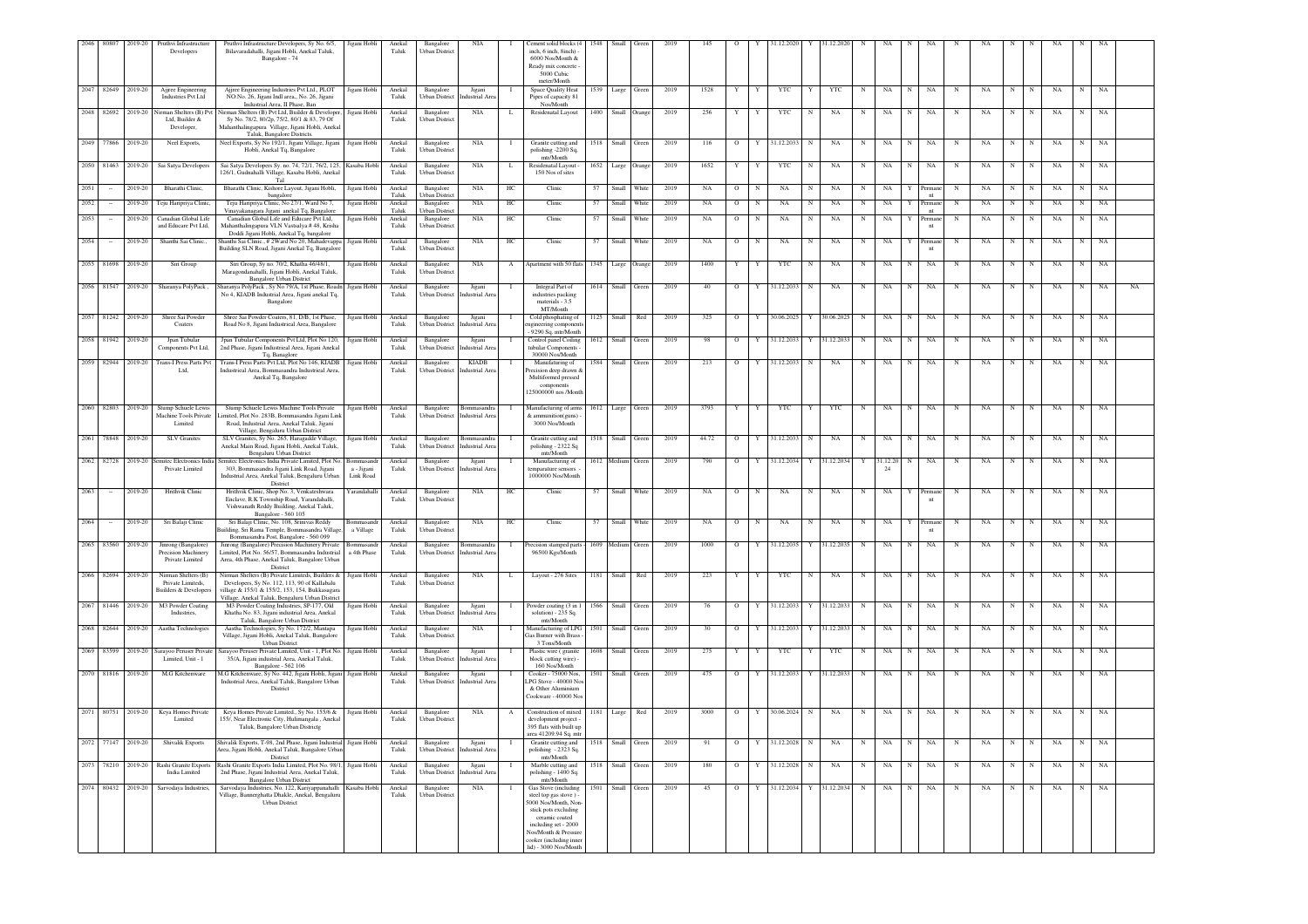| 2075         |                | 82566 2019-20     | Next level Touch<br>Solutions,                      | Next level Touch Solutions, Plot NO, 64.<br>Bommasandra Industrial Area, Bommasandra<br>Jigani Link Road, Jigani Hobli, Anekal Taluk,<br>Bangalore Urban District                       | a - Jigani<br>Link Road                           | Anekal<br>Taluk                  | Bangalore<br><b>Urban District</b>             | Industrial Area                             |    | Assembling monitor<br>creen (Resistive touch<br>screens, Multy touch<br>sensors Projected<br>apacitive touch scree<br>open frame touch<br>itors (OFM) - 100<br>Nos/Month                                 | 1642         |                  |       |              |              |                |   |                  |                 |   |                     |   |               |   |             |            |   |                |                |  |
|--------------|----------------|-------------------|-----------------------------------------------------|-----------------------------------------------------------------------------------------------------------------------------------------------------------------------------------------|---------------------------------------------------|----------------------------------|------------------------------------------------|---------------------------------------------|----|----------------------------------------------------------------------------------------------------------------------------------------------------------------------------------------------------------|--------------|------------------|-------|--------------|--------------|----------------|---|------------------|-----------------|---|---------------------|---|---------------|---|-------------|------------|---|----------------|----------------|--|
|              | 84003          | 2019-20           | R.K Group                                           | R.K Groups, Plot No. K-1, Sy No. 161 and 166,<br>Khatha No. 280/281, Jigani Village & Hobli,<br>Anekal Taluk, Bangalore - 560 105                                                       | Jigani Hobli                                      | Aneka<br>Taluk                   | Bangalore<br><b>Urban District</b>             | Jigani<br>Industrial Are                    |    | Maintenance and repai<br>of vibratory rammer an<br>concrete mixer mulle<br>machines - $60\,$<br>Nos/Month                                                                                                |              |                  |       | 2019         | 300          |                |   | YTC              | NA              |   | NA                  |   | NA            |   |             |            |   |                |                |  |
| 2077         | 80390          |                   | 2019-20 Yuvraj Industries, Unit-                    | Yuvraj Industries, Unit-1, No. D7, KSSIDC,<br>Dr. B.R Ambedkar Industrial Estate, Jigani Village<br>& Hobli, Anekal Taluk, Bangalore                                                    | Jigani Hobl                                       | Anekal<br>Taluk                  | Bangalore<br><b>Urban District</b>             | Dr. B.F<br>Ambedkar<br>Industrial<br>Estate |    | Manufacture of PV<br>flexible hose pipe of<br>capacity 15<br>TON/Month                                                                                                                                   | 366          | Micro            | Orang | 2019         | 18           |                |   | 30.09.2028       | NA              |   | NA                  |   | NA            |   | NA          |            |   |                |                |  |
|              |                | 2019-20           | Shri Rajarajeshwari<br>Clini                        | Shri Rajarajeshwari Clinic, Shop No. 5,<br>Bukkasagara Primary credit co-operative scociety<br>puilding harappanahalli village, Jigani Hobli,<br>Anekal Taluk, Bangalore Urban District | Jigani Hob                                        | Aneka<br>Taluk                   | Bangalore<br><b>Urban Distric</b>              | NIA                                         |    | Clinic                                                                                                                                                                                                   |              | Smal             |       | 2019         | NA           |                |   | NA               | NA              |   | NA                  |   | ermar<br>nt   |   | NA          |            |   | NA             |                |  |
| 2079         | 84075          | 2019-20           | <b>DS</b> Ductofab Systems<br>Private Limited,      | DS Ductofab Systems Private Limited, Plant No. 4,<br>Sy No. 13 & 134, Plot No. 31B, Phase 1, Jigani<br>Industrial Area, Anekal Taluk, Bangalore Urban<br>District                       | Jigani Hobl                                       | Anekal<br>Taluk                  | Bangalore<br>Urban Distric                     | Jigani<br>dustrial Ar                       |    | Hollow profile duct (<br>uct system) - 900000<br>Sq. mtr/Month                                                                                                                                           | 1501         | Small            | iree  | 2019         | 450          |                |   | YTC              | YTC             |   | NA                  |   | NA            |   | NA          |            |   | NA             |                |  |
|              | 2080 83405     | 2019-20           | Granova Chemicals                                   | Granova Chemicals, WS-60, KSSIDC Indl Estate<br>4th Cross, Ist Stage, Jigani hobli, anekal Tq,                                                                                          | Jigani Hobli                                      | Anekal<br>Taluk                  | Bangalore<br>Urban District                    | Jigani<br>ustrial Are                       |    | Blending and repacking<br>of epoxy chemicals                                                                                                                                                             | 1623         | Small            | Green | 2019         | 150          |                |   | <b>YTC</b>       | YTC             |   | NA                  |   | NA            |   | NA          | N          |   | NA             | NA             |  |
| 2081         | 75266          | 2019-20           | <b>Future Enterprises</b><br>Limited.               | angalore<br>Future Enterprises Limited., Plot No. 10/1B1/,<br>Avadadenahalli Village, Anekal Taluk, Bangaloro<br>562 106                                                                | Kasaba Hobl                                       | Anckal<br>Taluk                  | Bangalore<br><b>Urban District</b>             | NIA                                         |    | 3000 Kgs/Month<br>Manufacture of<br>eadymade garments<br>capacity 21,000                                                                                                                                 | 1589         | Small            |       | 2019         | 330          | $\mathbf O$    |   | 31.12.2034       | 31.12.2034      |   | NA                  |   | NA            |   | NA          |            |   | NA             |                |  |
| 2082         | 84470          | 2019-20           | Winnercom Sandhai<br>Technologies Pvt Ltd.          | Winnercom Sandhar Technologies Pvt Ltd.,<br>nmasandra Jigani Link Road, KIADB Industr                                                                                                   | Bommasan<br>a - Jigani                            | Anckal<br>${\rm T}$ aluk         | Bangalore<br><b>Urban District</b>             | <b>KIADB</b><br>dustrial Ar                 |    | No's/Month.<br>Micro Antenna<br>assembly - 62500                                                                                                                                                         | 1612         |                  | Gree  | 2019         | 625          | $\circ$        |   | 1.12.2034        | 31.12.2034      |   | NA                  |   | $_{\rm NA}$   |   | NA          | $_{\rm N}$ |   | NA             | NA             |  |
|              |                |                   | 2083 81214 2019-20 Manappuram Jewellers<br>Ltd      | Area, Bangalore - 562 106<br>Manappuram Jewellers Ltd No. SPL -30. KSSIDC<br>2nd Phase, , Bommasandra Industrial Area, 2nd<br>Phase, Jigani Link Road, Anekal Taluk, Bengalur           | Link Road<br>Bommasand<br>a - Jigani<br>Link Road | Anckal<br>$\operatorname{Taluk}$ | Bangalore<br><b>Urban District</b>             | Bommasandra<br><b>Industrial Area</b>       |    | Nos/Month<br>Hand made gold, Silve<br>ind Diamond jewellery<br>ornaments Gold                                                                                                                            | 1172         | Small            | Red   | 2019         | 430          | $\circ$        |   | 30.06.2024       | 30.06.2024      | N | NA                  | N | <b>NA</b>     | N | NA          | N          |   | NA             | NA             |  |
|              | 2084 83835     | 2019-20           | <b>SGS Tekniks</b><br>nanufacturing Pvt Ltd         | Urban District - 560099<br>SGS Tekniks manufacturing Pvt Ltd., Plot NO. 211. 1st<br>Floor, Bommasandra Jigani Link Road, Anekal Taluk,                                                  | Rommacano<br>a - Jigani                           | Anekal<br>Taluk                  | Bangalore<br><b>Urban Distric</b>              | <b>NIA</b>                                  |    | Refining Unit - 50 Kg<br>Assembly of nower<br>distribution unit - 6500                                                                                                                                   | 1612         | Small            | Green | 2019         | 115          | $\Omega$       |   | 31 12 2034       | 31 12 2034      | N | NA                  |   | NA.           |   | NA.         | N          | N | NA <sup></sup> | <b>NA</b>      |  |
| 2085         | 40517          | 2019-20           | Townsvill                                           | Bangalore Urban District - 560 099<br>Townsville, Sy No. 352 (Old No. 155/11)<br>Hulimangala Vilalge, Kasaba Hobli, Anekal Taluk<br>Bengaluru Urban District                            | Link Road<br>Kasaba Hob                           | Aneka<br>Taluk                   | Bangalore<br><b>Urban Distric</b>              | NIA                                         |    | Nos/Month<br>Apartment - 124 Flats<br>$(S+G+3UF, BUA)$<br>38.911.19 Sq. mtr)                                                                                                                             | 1400         | Large            | rang  | 2018         | 6000         |                |   | YTO              | NA              |   | NA                  |   | NA            |   | NA          |            |   |                | NA             |  |
| 2086         | 81866          | 2019-20           | Trevi Furniture Corp<br>Private Limited,            | Frevi Furniture Corp Private Limited, Plot No. 167<br>KIADB Industrial Area, Bommasandra Jigani Link<br>toad, Jigani Hobli, Anekal Taluk, Bangalore Urban                               | ommasanc<br>a - Jigani<br>Link Road               | nekal Talul                      | Bangalore<br><b>Urban District</b>             | <b>KIADB</b><br>ndustrial Are               |    | Manufacture of Modul<br>furniture - 1500<br>Nos/Month                                                                                                                                                    |              |                  |       | 2019         | 715          | $\Omega$       |   | 1.12.2034        | 1.12.203        |   | NA                  |   | NA            |   | NA          |            |   | NA             |                |  |
| 2087         | 83688          | 2019-20           | <b>ID</b> Fresh Food (In<br>Pvt Ltd.,               | listrict - 560105<br>ID Fresh Food (India) Pvt Ltd., Sy No. 515/ (2,3,4),<br>516/(2.3.4) & 533. Madiwala village. Kasaba Hobli<br>nekal Taluk, Bangalore Urban District - 560 099       | Kasaba Ho                                         | Aneka<br>Taluk                   | Bangalore<br><b>Urban District</b>             | NIA                                         |    | Regular batter - 2400<br>T/month Parota - 600<br>MT/month                                                                                                                                                | 1328         | Large            | rans  | 2019         | 1100         |                |   | 0.09.202         | 0.9.202         |   | Yet to be<br>boussi |   | NA            |   | NA          |            |   | NA             |                |  |
| 2088         | 82920          | 2019-20           | Punith Packaging,                                   | Punith Packaging, Sy.No. 201/2 & 202/2, Marast<br>Anekal Main Road, Kasaba Hobli, Anekal Taluk,<br>ngaluru Urban District                                                               | asaba Ho                                          | Aneka<br>Taluk                   | Bangalore<br><b>Urban Distric</b>              | NIA                                         |    | lanufacture of Plas<br>bags (Above 50<br>Microns) and Plastic<br>Sheet (Above<br>50 Microns) with<br>pacity 30 Tons/Mon<br>& 20 Tons/Month                                                               |              |                  |       | 2019         |              |                |   | 1.12.20          | 1.12.20         |   | NA                  |   |               |   |             |            |   |                |                |  |
|              |                | 2019-20           | Sri. Venkateshwara<br>Medicals & Clinic,            | Sri. Venkateshwara Medicals & Clinic, No. 24,<br>Patalamma Lavout, Ballur sipcot main raod, Anekal                                                                                      | <b>NIA</b>                                        | Anekal<br>Taluk                  | Bangalore<br><b>Urban Distric</b>              | <b>NIA</b>                                  | HC | Clinic                                                                                                                                                                                                   | 57           | Small            | White | 2019         | <b>NA</b>    | $\circ$        | N | <b>NA</b>        | NA              | N | NA.                 |   | Permane<br>nt |   | NA          | N          | N | <b>NA</b>      | <b>NA</b><br>N |  |
| 2090         | 83662          | 2020-21           | <b>Srikar Structures</b>                            | luk. Bannalore Urban District - 562 107<br>Srikara Structures, Sy No. 67/1, 67/2 & 68/3,<br>Maragondanahalli village, Jigani Hobli, Anekal<br>Taluk, Bangalore - 560 105                | Jigani Hobli                                      | Anekal<br>${\rm T}$ aluk         | Bangalore<br><b>Urban Distric</b>              | <b>NIA</b>                                  |    | Apartment with 126<br>$\operatorname{flats}$                                                                                                                                                             | 1400         | Large            | Orang | 2019         | 1200         |                |   | <b>YTC</b>       | NA              | N | NA                  |   | NA            |   | NA          | N          |   | NA             | NA             |  |
|              | 83830          | 2020-21           | <b>Enviro Solution</b>                              | Enviro Solution Sv No 28/1 Chikkahosaballi<br>village, Kasaba Hobli, Anekal Taluk, Bangalore<br>562 106                                                                                 | Kasaba Hobli                                      | Anekal<br>Taluk                  | Bangalore<br><b>Urban District</b>             | <b>NIA</b>                                  |    | Common sewage<br>treatment plant with<br>capacity 90 KLD                                                                                                                                                 | 1400         | Small            |       | 2019         | 55           | $\Omega$       |   | 30.09.2030       | 30.09.2030      |   | NA                  |   | NA            |   | NA          | N          |   | NA             | NA             |  |
|              | 85184          | 2020-21           | Parisarasnehi Solul                                 | arisarasnehi Solultions, Sy No. 136/1 & 136/2,<br>Madapatna village, Haragadde Post, Jigani Hobli,<br>ingalore Urban District<br>Shand Pipe Industry Pvt Ltd., Sy No. 168, Madiwala     | Jigani Hobl                                       | Anckal<br>Taluk                  | Bangalore<br><b>Urban District</b>             | NIA                                         |    | Common sewage<br>treatment plant with<br>capacity 90 KLD                                                                                                                                                 | 400          | Small            |       | 2019<br>2019 | 400          |                |   | YTC              | YTC             |   | $_{\rm NA}$         |   | NA            |   | $_{\rm NA}$ |            |   | NA             | NA             |  |
| 2093<br>2094 | 86294<br>53168 | 2020-21<br>2020-2 | Shand Pipe Industry Py<br>Ltd<br>Chethan Precision  | Village, Kasaba Hobli, Anekal Taluk, Bangalore<br>Chethan Precision Products, Plot No. 26A, Sector                                                                                      | Casaba Hob                                        | Anckal<br>Taluk<br>Anekal        | Bangalore<br><b>Urban Distric</b><br>Bangalore | <b>NIA</b>                                  |    | HDPE & PVC pipes<br>fittings - 288<br>MT/Month<br>Manufacture of making                                                                                                                                  | 1543<br>1618 | Small<br>Small   | Gree  | 2019         | 330<br>85.95 | $\overline{0}$ |   | YTC<br>1.12.2034 | YTC<br>1.12.203 |   | NA.<br>NA           |   | NA<br>NA      |   | NA<br>NA    | N          |   | NA<br>NA       | NA             |  |
| 2095         | 41420          |                   | Products<br>2020-21 Chandrashekhar Traders          | Bommasandra Industrial Area, Anekal Taluk,<br><b>Bangalore Urban District</b><br>Chandrashekhar Traders, 106/3, Katha No. 299,                                                          | a 4th Phase<br>Kasaba Hobl                        | Taluk<br>Anckal                  | <b>Urban District</b><br>Bangalore             | ndustrial Are<br><b>NIA</b>                 |    | of precision machine<br>Corrugated boxes - 40                                                                                                                                                            | 1509         | Small            | Green | 2020         | 48.8         | $\circ$        |   | 1.12.2034        | 31.12.203       | N | NA                  |   | <b>NA</b>     |   | <b>NA</b>   |            |   | NA             | NA             |  |
| 2006         |                | 2020-21           | <b>ELAJ</b> Smart Clinic                            | Vanakanahalli village, Kasaba Hobli, Anekal<br>Taluk, Bangalore Urban District<br>ELAJ Smart Clinic. Behind Government Primary                                                          | <b>NIA</b>                                        | $\operatorname{Taluk}$<br>Anckal | Urban District<br>Bangalore                    | <b>NIA</b>                                  | H  | Ton/Month<br>Clinic                                                                                                                                                                                      | 57           | Small            | White | 2017         | NA           | $\overline{O}$ |   | NA               | <b>NA</b>       | N | NA                  |   | Permar        |   | <b>NA</b>   | N          |   | NA             | NA             |  |
| 2097         | 84032          | 2020-2            | Radiant Kaira                                       | School, Hennagara, Anekal Taluk, Bengaluru - 560<br>Radiant Kaira, Sv No. 23 & 24/1. Kan                                                                                                |                                                   | Taluk<br>Anekal                  | <b>Urban Distric</b><br>Bangalore              | NIA                                         |    | Apartment - 235 Units                                                                                                                                                                                    | 1181         | Large            | Red   | 2020         | 2963         |                |   | <b>YTC</b>       | NA              |   | NA                  |   | nt<br>NA      |   | NA          |            |   | NA             | NA             |  |
| 2098         | 80236          | 2020-21           | Megamorph Marketins                                 | Agrahara Village, Kasaba Hobli, Bangalore<br>Megamorph Marketing Private Limited., No.9.                                                                                                | Iigani Hobl                                       | Taluk<br>Anckal                  | <b>Urban District</b><br>Bangalore             | <b>KIADB</b>                                |    | Manufacture of air                                                                                                                                                                                       |              | Small            |       | 2019         | 420          |                |   | 0.09.2028        | 0.09.202        |   | NA                  |   | NA            |   | NA          |            |   | NA             | NA             |  |
|              |                |                   | Private Limited.,                                   | KIADB Industrial Area, Ist phase, Jigani, Anekal<br>Taluk, Bengaluru Urban District - 560 105                                                                                           |                                                   | Taluk                            | <b>Urban District</b>                          | Industrial Are                              |    | freshner, aroma oils,<br>hand wash liquid,<br>anitizer, car shamp<br>etc - 30 KL/Month &<br>lanufacture of cleanii<br>iquids-toliet, bathrro<br>floor, wooden, metal.<br>steel cleaner - 120<br>KL/Month |              |                  |       |              |              |                |   |                  |                 |   |                     |   |               |   |             |            |   |                |                |  |
|              |                |                   | 2099 87206 2020-21 Jig Machining Private<br>Limited | lig Machining Private Limited Plot No. 107<br>KIADB Industrial Area, 4th Phase, Bommasandra.<br>Bengaluru - 560 099                                                                     | a 4th Phase                                       | Anekal<br>Taluk                  | <b>Bangalore</b><br><b>Urban District</b>      | KIADR<br>Industrial Are                     |    | Manufacturing of<br>Precision Machined<br>omponents - 200000<br>Nos/Month                                                                                                                                |              | 1612 Large Green |       | 2020         | 1220         | $\Omega$       |   | 31.12.2034       | 31.12.2034      |   | NA                  |   | NA            |   | NA          |            |   | NA             |                |  |
|              |                |                   | 2100 86511 2020-21 Velson Rubber Product<br>Unit II | Velson Rubber Products Unit II, #87-C, 1st Stage,<br>Jigani Hobli, Jigani Industrial Area, Anekal Taluk,<br>Bengaluru Urban District                                                    | Jigani Hobli                                      | Anekal<br>Taluk                  | Bangalore<br><b>Urban District</b>             | Jigani<br>ndustrial Are                     |    | Rubber flashes-200<br>Kes/Month & Rubbe<br>gaskets and washers-                                                                                                                                          | 1569         | Small            | Green | 2020         | 320          | $\Omega$       |   | 31.12.2034       | 31.12.2034      | N | NA                  |   | NA            |   | NA          | N          | N | NA             | NA<br>N        |  |
| 2101         | 86632          | 2020-21           | Ultra Readymix<br>Concrete                          | Ultra Readymix Concrete, Sy No.20,<br>Vaderamanchenaballi Konasandra Kallaballu<br>Post, Jigani Hobli, Anekal Taluk, Bengaluru Urbar<br>District                                        | Jigani Hobli                                      | Anekal<br>Taluk                  | Bangalore<br><b>Urban District</b>             | $_{\rm NIA}$                                |    | 100000 Tons/Month<br>Ready mix concrete<br>3000 Cubic<br>meter/Month                                                                                                                                     | 548          | Small            | Greer | 2020         | 277          |                |   | YTC              | $_{\rm YTC}$    |   | NA                  |   | NA            |   | NA          |            |   | NA             |                |  |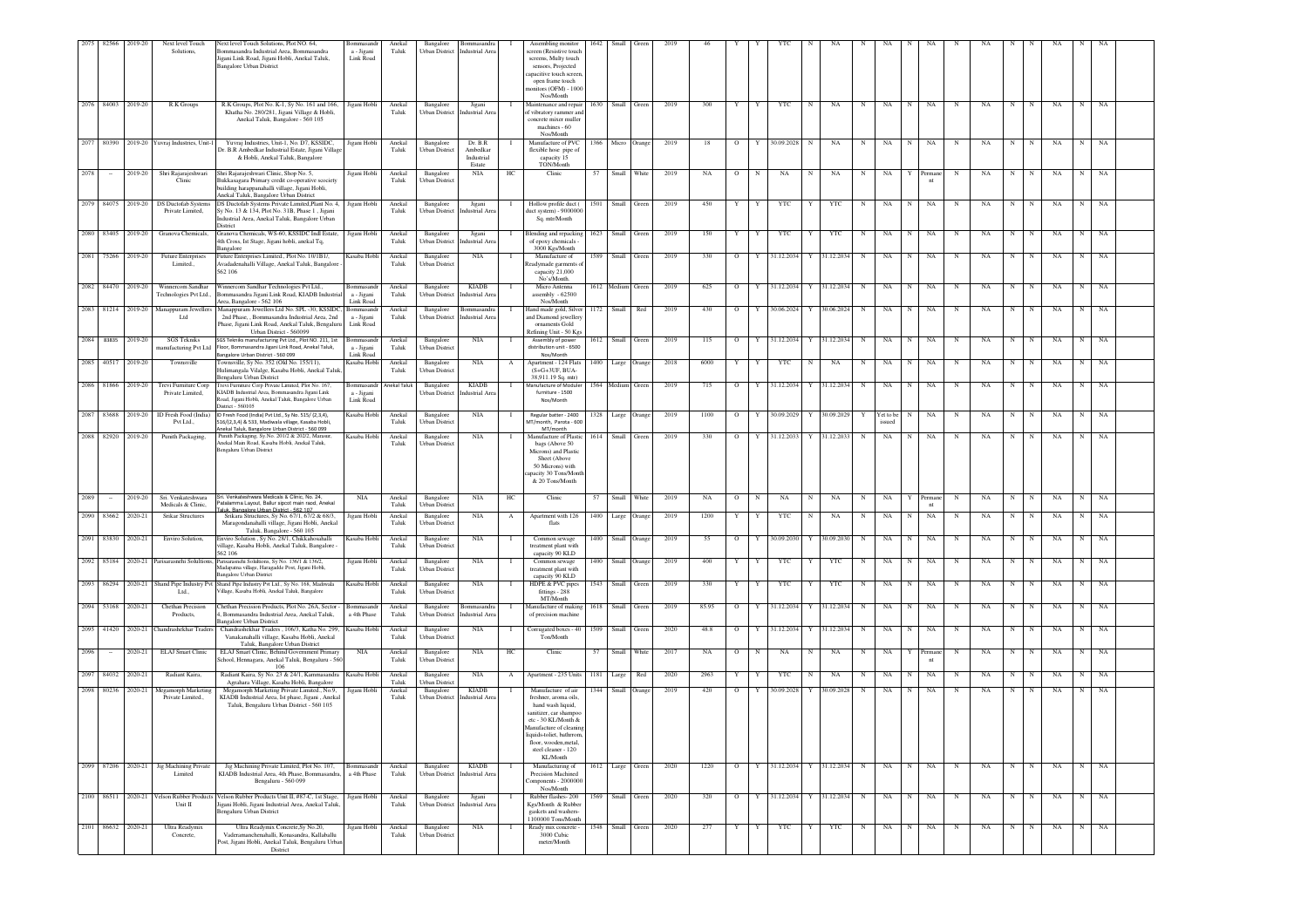| 2102       | 86459      | $2020 - 2$         | lidus Hi Tech Pro<br>Private Limited                       | idus Hi Tech Products Private Limited, Plot N<br>9B. KIADB Industrial Area, 1st Phase, Jigani                                                                          | Jigani Hobli                    | Taluk           | <b>Urban District</b>              | KIADI<br>Industrial Area                    |                              | Sheet metal pressed<br>components with                                                          | 1566 | Large               | Green         | 2020       | 130   |          |   | YTC        |   | YTC              |                |             |              |             |        | NA        |            |            |           |            |    |  |
|------------|------------|--------------------|------------------------------------------------------------|------------------------------------------------------------------------------------------------------------------------------------------------------------------------|---------------------------------|-----------------|------------------------------------|---------------------------------------------|------------------------------|-------------------------------------------------------------------------------------------------|------|---------------------|---------------|------------|-------|----------|---|------------|---|------------------|----------------|-------------|--------------|-------------|--------|-----------|------------|------------|-----------|------------|----|--|
| 2103       | 86525      | 2020-21            | Rajyalakshmi Coated                                        | Hobli, Anekal Taluk, Bengaluru Urban District<br>Rajyalakshmi Coated Wires Private Limited., Plto                                                                      | Jigani Hobl                     | Anekal          | Bangalore                          | 3ommasandra                                 |                              | powder coating - 400<br>Tons/Month<br>Manufacture of Direct                                     | 1608 | Small               | Greer         | 2020       | 104   |          |   | <b>YTC</b> |   | NA               | N              | NA          | $_{\rm N}$   | NA          |        | NA        | N          |            | NA        |            | NA |  |
|            |            |                    | Wires Private Limited.,                                    | No. 231, Sy No. 239, Bommasandra Jigani Link<br>Road, Industrial Area, Rajapura Village, Jigani<br>Hobli, Anekal Taluk, Bengaluru Urban District -                     |                                 | ${\rm T}$ aluk  | Urban District                     | ndustrial Area                              |                              | Drawn wires (Wire<br>Drawing Activity) with<br>capacity - 200                                   |      |                     |               |            |       |          |   |            |   |                  |                |             |              |             |        |           |            |            |           |            |    |  |
|            |            |                    |                                                            | 562 105<br>2104 86385 2020-21 RMS Concrete Blocks, RMS Concrete Blocks, Sy No. 70/1, Nanjapura                                                                         | Jigani Hobli                    | Anekal          | Bangalore                          | <b>NIA</b>                                  |                              | MT/Month<br>manufacture of                                                                      | 1511 | Small               | Green         | 2020       | 220   |          |   | YTC        | Y | YTC              | N              | $_{\rm NA}$ | $_{\rm N}$   | $_{\rm NA}$ | N      | NA        | N          | N          | NA        | N          | NA |  |
|            |            |                    |                                                            | Village, Hulimangala Post, Jigani Hobli, Anekal<br>Taluk, Bengaluru Urban District                                                                                     |                                 | Taluk           | <b>Urban District</b>              |                                             |                              | Concrete blocks with<br>capacity 1,25,000 Nos<br>/Month                                         |      |                     |               |            |       |          |   |            |   |                  |                |             |              |             |        |           |            |            |           |            |    |  |
|            | 2105 85657 | 2020-21            | Wakefit Innovations<br>Private Limited, Unit-<br>III.      | Wakefit Innovations Private Limited, Unit - III, Plot Jigani Hobli<br>No. 275, Sy No. 110, Sub Layout of<br>Kachanavakanahalli . Bommasandra Industrial                |                                 | Anekal<br>Taluk | Bangalore<br>Jrban Distric         | Bommasandra<br>ndustrial Are                |                              | Manufacture of Cot<br>urniture with capacity<br>4 500 Nos/Month                                 | 1564 | Small               | Green         | 2020       | 200   | Y        | Y | YTC        | Y | <b>YTC</b>       | N              | NA          | N            | NA          | N      | NA        | N          | N          | NA        | N          | NA |  |
|            |            |                    |                                                            | Area, 1st Phase, Jigani Hobli, Anekal Taluk,<br>Bengaluru Urban District - 560 099                                                                                     |                                 |                 |                                    |                                             |                              |                                                                                                 |      |                     |               |            |       |          |   |            |   |                  |                |             |              |             |        |           |            |            |           |            |    |  |
| 2106       | 85264      | 2020-21            | Wakefit Innovations                                        | Wakefit Innovations Private Limited, Unit - II, Plot<br>ivate Limited, Unit - II, No. 23/24, Bommasandra Industrial Area, 1st                                          | Jigani Hobli                    | Anekal<br>Taluk | Bangalore<br>Urban District        | Bommasandra<br>Industrial Are               |                              | Manufacture of Bed<br>Sheets - $1,\!00,\!000$                                                   | 1589 | Small               | <b>Greet</b>  | 2020       | 320   |          |   | YTC        |   | YTC              |                | NA          |              | NA          |        | NA        |            |            | NA        |            |    |  |
|            |            |                    |                                                            | Phase, Jigani Hobli, Anekal Taluk, Bengaluru<br>Urban District - 560 099                                                                                               |                                 |                 |                                    |                                             |                              | Nos/Month, Blanket<br>50,000 Nos/Month.<br>Carpet - 10,000                                      |      |                     |               |            |       |          |   |            |   |                  |                |             |              |             |        |           |            |            |           |            |    |  |
|            |            |                    |                                                            |                                                                                                                                                                        |                                 |                 |                                    |                                             |                              | os/Month, Comforter<br>50,000 Nos/Month.                                                        |      |                     |               |            |       |          |   |            |   |                  |                |             |              |             |        |           |            |            |           |            |    |  |
|            |            |                    |                                                            |                                                                                                                                                                        |                                 |                 |                                    |                                             |                              | Curtains - 10,000<br>los/Month, Floor Mat                                                       |      |                     |               |            |       |          |   |            |   |                  |                |             |              |             |        |           |            |            |           |            |    |  |
|            |            |                    |                                                            |                                                                                                                                                                        |                                 |                 |                                    |                                             |                              | 30,000 Nos/Month.<br>Mattress Protectors                                                        |      |                     |               |            |       |          |   |            |   |                  |                |             |              |             |        |           |            |            |           |            |    |  |
|            |            |                    |                                                            |                                                                                                                                                                        |                                 |                 |                                    |                                             |                              | 30,000 Nos/Month.<br>Pillows - 1,00,000                                                         |      |                     |               |            |       |          |   |            |   |                  |                |             |              |             |        |           |            |            |           |            |    |  |
|            |            | 2107 85054 2020-21 | <b>RDS</b> Retreat                                         | RDS Retreat, Plot No. 82, Shivanahalli Vilalge,                                                                                                                        | Jigani Hobli                    | Anckal          | Bangalore                          | <b>NIA</b>                                  |                              | Nos/Month<br>Ecotourism Activity                                                                |      | Small               | Green         | 2020       | 300   |          |   | YTC        |   | YTC              |                | <b>NA</b>   |              | NA.         |        | NA        |            |            | NA        |            | NA |  |
| 2108       |            |                    |                                                            | Ragihalli Post, Jigani Hobli, Anekal Taluk,<br>Bengaluru Urban District - 560 083                                                                                      | Kasaba Hobi                     | Taluk<br>Anekal | Jrban District                     |                                             |                              | consistes 24 rooms<br>Production of Diesel                                                      |      |                     | Green         | 10.01.2019 | 880   |          |   | 1.12.2034  |   | 31.12.2034       |                |             |              |             |        |           |            |            |           |            |    |  |
|            | 75865      | 2020-21            | <b>NPL Bluesky</b><br><b>Automotive Private</b><br>Limtied | NPL Bluesky Automotive Private Limtied., No.<br>331, A/332, Marsur Village, Kasaba Hobli, Anekal<br>Taluk, Bengaluru Urban District                                    |                                 | Taluk           | Bangalore<br><b>Urban District</b> | NIA                                         |                              | Exhaust Fluid -<br>3000000 Liters/Mont                                                          |      |                     |               |            |       |          |   |            |   |                  |                | NA          |              | NA          |        | NA        |            |            | N/        |            | NA |  |
| 2109       | 87298      | 2020-21            | Oerlikon Balzers Coating<br>India Private Limited          | Oerlikon Balzers Coating India Private Limited.,<br>Plot No. 51, 2nd Phase, Jigani Industrial Area,                                                                    | Jigani Hobli                    | Anekal<br>Taluk | Bangalore<br>Urban District        | Jigani<br>dustrial Ar                       |                              | Carbide Coating with<br><b>IVOF Process-100000</b>                                              | 1530 | Large               | Green         | 29.08.2020 | 2440  |          |   | 1.12.2034  |   | 31.12.2034       |                | NA          |              | NA          |        | NA        |            |            | NA        |            |    |  |
|            |            |                    |                                                            | Anekal Taluk, Bengaluru Urban District                                                                                                                                 |                                 |                 |                                    |                                             |                              | Nos/Month, Ceramic<br>Coating & Metallic                                                        |      |                     |               |            |       |          |   |            |   |                  |                |             |              |             |        |           |            |            |           |            |    |  |
|            |            |                    |                                                            |                                                                                                                                                                        |                                 |                 |                                    |                                             |                              | oating - 50 Nos/Month<br>& Plasma Spray coatin                                                  |      |                     |               |            |       |          |   |            |   |                  |                |             |              |             |        |           |            |            |           |            |    |  |
|            |            |                    |                                                            |                                                                                                                                                                        |                                 |                 |                                    |                                             |                              | - 50 Nos/Month                                                                                  |      |                     |               |            |       |          |   |            |   |                  |                |             |              |             |        |           |            |            |           |            |    |  |
|            |            |                    |                                                            | 2110 86027 2020-21 Pragathi Wood Industries Pragathi Wood Industries, No. 241/1, Hullahalli Jigani Hobli<br>Village, Anekal Taluk, Bengaluru Urban District<br>560 083 |                                 | Anekal<br>Taluk | Bangalore<br>Urban Distric         | <b>NIA</b>                                  |                              | Wooden Doors - 2000<br>Nos/Month                                                                |      | 1353 Small Orange   |               | 2019       | 25    | $\Omega$ | Y | 30.09.2029 |   | Y 30.09.2029     | $\overline{N}$ | NA          | $\mathbb{N}$ | NA          | N      | <b>NA</b> | N          | N          | <b>NA</b> | N          | NA |  |
| 2111       | 80902      | 2020-21            | Allied Industries, Uni<br>2,                               | Allied Industries, Unit - 2, Shed No. B-15, KSSIDC<br>Industrial Estate, 2nd Stage, Bengaluru Urban<br>District - 560 106                                              | Jigani Hobi                     | Aneka<br>Taluk  | Bangalore<br><b>Urban District</b> | Jigani<br>dustrial Are                      |                              | inc Electroplating -<br>Ton/Month                                                               | 1125 | smal                | Red           | 2020       |       |          |   | YTC        |   | YTC              |                | NA          |              | NA          |        | NA        |            |            |           |            | NA |  |
| 2112       | 87967      |                    | 2020-21 Universal Packaging                                | Universal Packaging , Plot No. 88, Bommasandra<br>Jigani Link Raod, 4th Phase, Anekal Taluk,<br>Bengaluru Urban District - 562 106                                     | <b>Bommasand</b><br>a 4th Phase | Anckal<br>Taluk | Bangalore<br>Jrban District        | Bommasandra<br>ndustrial Area               |                              | Manufacturing of<br>Corrugated boxes                                                            | 1509 | Micro               | Green         | 2020       | 18.35 |          |   | <b>YTC</b> |   | YTC              |                | NA          |              | NA.         |        | <b>NA</b> |            |            | NA        |            | NA |  |
|            |            | 2113 87277 2020-21 | Marble Centre<br>International Pvt Ltd.<br>Unit - 2        | Marble Centre International Pvt Ltd, Unit - 2, Site Jigani Hobli<br>No. 327A, Bommasandra Jigani Link Road, Jigani<br>Hobli, Anekal Taluk, Bengaluru Urban District    |                                 | Anekal<br>Taluk | Bangalore<br><b>Urban District</b> | <b>Bommasandr</b><br><b>Industrial Area</b> |                              | Manual edge cutting<br>and polishing of marble<br>& granites - 5000 Sq.<br>$\mathrm{mtr/Month}$ |      | 1518 Large          | Green         | 2020       | 1400  |          |   | <b>YTC</b> |   | YTC              |                | NA          |              | NA          | N      | NA        |            |            | NA        |            | NA |  |
| 2114 86791 |            | 2020-21            | <b>Biocon Biosphere</b><br>Limited                         | Biocon Biosphere Limited., Plot No. 2,3,4 & 5,<br>nmasandra Jigani Link Road, 4th Phase, Anekal                                                                        | a 4th Phase                     | Anekal<br>Taluk | Bangalore<br><b>Urban District</b> | <b>Industrial Area</b>                      |                              | Formulation of dry<br>syrup - 150000                                                            |      | Large               | <b>Drange</b> | 04.09.2020 | 40000 |          |   | YTC        |   | YTC              |                | NA          |              | NA          |        | NA        |            |            | NA        |            | NA |  |
|            |            |                    |                                                            | Taluk, Bengaluru Urban District                                                                                                                                        |                                 |                 |                                    |                                             |                              | Kgs/Month.<br>Formulation of                                                                    |      |                     |               |            |       |          |   |            |   |                  |                |             |              |             |        |           |            |            |           |            |    |  |
|            |            |                    |                                                            |                                                                                                                                                                        |                                 |                 |                                    |                                             |                              | ijections - 30000000<br>Nos/Month<br>Formulation of pre-                                        |      |                     |               |            |       |          |   |            |   |                  |                |             |              |             |        |           |            |            |           |            |    |  |
|            |            |                    |                                                            |                                                                                                                                                                        |                                 |                 |                                    |                                             |                              | filled pens, vials and<br>cartridges - 15000000                                                 |      |                     |               |            |       |          |   |            |   |                  |                |             |              |             |        |           |            |            |           |            |    |  |
|            |            |                    |                                                            |                                                                                                                                                                        |                                 |                 |                                    |                                             |                              | Nos/Month<br>Formulation of Syrup                                                               |      |                     |               |            |       |          |   |            |   |                  |                |             |              |             |        |           |            |            |           |            |    |  |
|            |            |                    |                                                            |                                                                                                                                                                        |                                 |                 |                                    |                                             |                              | 150000 Kgs/Month,<br>ormulation of tablets                                                      |      |                     |               |            |       |          |   |            |   |                  |                |             |              |             |        |           |            |            |           |            |    |  |
|            |            |                    |                                                            |                                                                                                                                                                        |                                 |                 |                                    |                                             |                              | 9000 Kgs/Month.<br>ormulation of capsule                                                        |      |                     |               |            |       |          |   |            |   |                  |                |             |              |             |        |           |            |            |           |            |    |  |
|            |            |                    |                                                            |                                                                                                                                                                        |                                 |                 |                                    |                                             |                              | 24000000 Nos/Month<br>misolid dosage from                                                       |      |                     |               |            |       |          |   |            |   |                  |                |             |              |             |        |           |            |            |           |            |    |  |
|            | 2115 85426 |                    |                                                            |                                                                                                                                                                        |                                 |                 |                                    | <b>NIA</b>                                  |                              | 2400 Kgs/Month                                                                                  |      |                     |               | 2020       | 7229  |          |   | 0.06.2024  |   |                  |                |             |              |             |        |           |            |            |           |            |    |  |
|            |            | 2020-21            | Christ Academy,<br>Bangalore of<br>M/s.Devamatha           | Christ Academy, Bangalore of M/s.Devamatha Jigani Hobli<br>Educational Foundation at Sy.No.59/2,59/3,<br>67/2.68/2.                                                    |                                 | Anekal<br>Taluk | Bangalore<br><b>Urban Distric</b>  |                                             |                              | <b>Educational Institute</b><br>(CBSC School, PU<br>College, ICSC School                        | 1181 | Large               | Red           |            |       |          |   |            |   | 30.06.2024       |                | NA          |              | NA          |        | NA        |            |            | NA        |            |    |  |
|            |            |                    | <b>Educational Foundation</b>                              | 66/1,66/3,64/1,64/2,<br>66/1,66/2,69/2,69/3,69/4,69/5,69/6,69/7,71/1,71/2<br>,71/3,71/4,71/8,71/9, Hullahalli village,Sakalavara                                       |                                 |                 |                                    |                                             |                              | Degree Collete)                                                                                 |      |                     |               |            |       |          |   |            |   |                  |                |             |              |             |        |           |            |            |           |            |    |  |
|            |            |                    |                                                            | post, Jigani Hobli, Anekal Taluk, Bangalore Urban<br>District                                                                                                          |                                 |                 |                                    |                                             |                              |                                                                                                 |      |                     |               |            |       |          |   |            |   |                  |                |             |              |             |        |           |            |            |           |            |    |  |
| 2116       | 87158      |                    | 2020-21 Expat Projects Bangalo<br>Holdings                 | Expat Projects Bangaloe Holdings , Sy No 16, 18/1<br>8/3, 18/4, 18/5, 19/1, 19/3, 19/4, 20/1, 20/2, 22/2.                                                              |                                 | Aneka<br>Taluk  | Bangalore<br><b>Urban District</b> | NIA                                         |                              | Layout - 449 sites                                                                              | 1181 | Large               |               | 2020       | 2300  |          |   |            |   | NA               |                | NA          |              | NA          |        | NA        |            |            |           |            | NA |  |
|            |            |                    |                                                            | 22/3. 22/4. 22/6. 25/3. 25/4. 28/1. 28/2. 28/3. 28/4<br>29/2, & 29/4 of Avadadenhalli village, Kasaba                                                                  |                                 |                 |                                    |                                             |                              |                                                                                                 |      |                     |               |            |       |          |   |            |   |                  |                |             |              |             |        |           |            |            |           |            |    |  |
| 2117       | 85230      | 2020-21            |                                                            | Hobli.<br>Anekal Taluk, Bengaluru Urban District                                                                                                                       |                                 | Anekal          | Bangalore                          | <b>NIA</b>                                  |                              |                                                                                                 |      |                     | Red           | 2020       | 2000  |          |   | <b>YTC</b> | N | <b>NA</b>        |                | <b>NA</b>   | N            | NA          |        | NA.       | N          | N          | NA        | N          | NA |  |
| 2118       | 98365      | 2020-21            | Expert Investments<br>Darshan International.               | Expert Investment, Sy No. 178/3, Jigani Hobli,<br>Anekal Taluk, Bengaluru Urban District<br>Darshan International, Sv No. 6/1, 6/2, No. 141.                           | Jigani Hobli<br>Konasandra      | Taluk<br>Anekal | <b>Irban District</b><br>Bangalore | <b>NIA</b>                                  | $\mathbf{A}$<br>$\mathbf{I}$ | Apartment -244 units<br>Agarbhati - 4 Tons                                                      | 1577 | 1181 Large<br>Small | Green         | 2020       | 400   |          |   | YTC        | Y | YTC              | N<br>N         | <b>NA</b>   | N            | NA          | N<br>N | <b>NA</b> | N          | N          | <b>NA</b> | N          | NA |  |
|            |            |                    |                                                            | 3rd Main Road, Konasandra, Bengaluru - 560 105                                                                                                                         |                                 | Taluk           | rban Distri                        |                                             |                              |                                                                                                 |      |                     |               |            |       |          |   |            |   |                  |                |             |              |             |        |           |            |            |           |            |    |  |
|            | 2119 98569 | 2020-21            | Samhita Academy of<br>Reg. Trust Formerly                  | Samhita Academy of Sowparnika Foundation Reg.<br>Sownarnika Foundation Trust Formerly Advaith Sy No 52/2 & 52/3<br>Jigani Hobli, Anekal Taluk, Bengaluru Urban         | Jigani Hobli                    | Anekal<br>Taluk | Bangalore<br><b>Urban District</b> | $_{\rm NIA}$                                |                              | educational institute<br>having total build up<br>area 15,258.0 sq mts                          |      | 1400 Large          | Orange        | 2020       | 4181  | $\circ$  | Y | 30.09.2029 |   | $Y = 30.09.2029$ | $_{\rm N}$     | NA          | $_{\rm N}$   | $_{\rm NA}$ | N      | NA        | $_{\rm N}$ | $_{\rm N}$ | NA        | $_{\rm N}$ | NA |  |
|            |            |                    | Advaith.                                                   | District                                                                                                                                                               |                                 |                 |                                    |                                             |                              | with day school, staff<br>arters, student hoste                                                 |      |                     |               |            |       |          |   |            |   |                  |                |             |              |             |        |           |            |            |           |            |    |  |
|            |            |                    |                                                            |                                                                                                                                                                        |                                 |                 |                                    |                                             |                              | canteen and<br>dormitory                                                                        |      |                     |               |            |       |          |   |            |   |                  |                |             |              |             |        |           |            |            |           |            |    |  |
|            |            |                    | 2120 83502 2020-21 Gregorian Technology                    | Gregorian Technology, Sy No. 488/2, Jigani<br>Village, Jigani Hobli, Anekal Taluk, Bangalore                                                                           | Jigani Hobli                    | Anckal<br>Taluk | Bangalore<br>Jrban District        | Jigani<br>Industrial                        |                              | electroplating activity<br>opper / gold & chrom                                                 |      | 1125 Small          | Red           | 2020       | 200   |          |   | <b>YTC</b> | Y | <b>YTC</b>       | N              | NA          | N            | NA          | N      | NA        | N          | N          | NA        | N          | NA |  |
|            |            |                    |                                                            | 560105                                                                                                                                                                 |                                 |                 |                                    | Estate                                      |                              | plating) - 500 Sq.<br>mtr/Month                                                                 |      |                     |               |            |       |          |   |            |   |                  |                |             |              |             |        |           |            |            |           |            |    |  |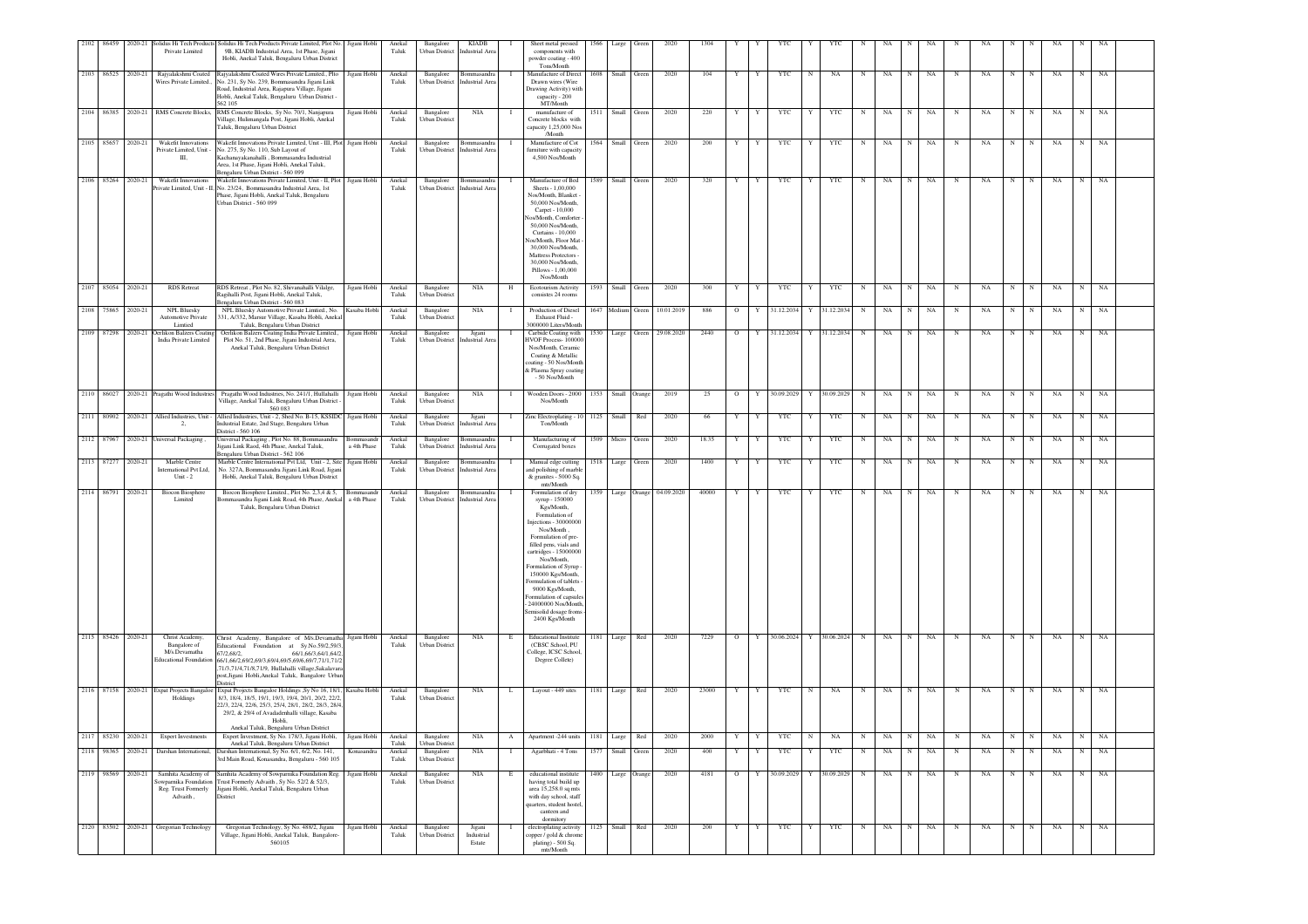| 2121 |                              | 2020-21             | Mithra Multispeciality<br>Hospital,                        | Mithra Multispeciality Hospital, No. 6, SR Layout,<br>Kyalasanahalli Village, Jigani Town, Bengaluru<br>Urban District                                                                                                                                                                             | Kyalasanaha<br>i village              | Anekal<br>Taluk | Bangalore<br><b>Urban District</b> | NIA                                           | HC           | Hospital More than 15<br>Beded                                                                                                                                                                                 | 57   | Small             | White              | 2020                         | NA     | $\circ$ | N | NA         |   | NA           |             | NA          |             | 'ermai<br>nt |            | NA          |            |   | NA        |   | NA          |  |
|------|------------------------------|---------------------|------------------------------------------------------------|----------------------------------------------------------------------------------------------------------------------------------------------------------------------------------------------------------------------------------------------------------------------------------------------------|---------------------------------------|-----------------|------------------------------------|-----------------------------------------------|--------------|----------------------------------------------------------------------------------------------------------------------------------------------------------------------------------------------------------------|------|-------------------|--------------------|------------------------------|--------|---------|---|------------|---|--------------|-------------|-------------|-------------|--------------|------------|-------------|------------|---|-----------|---|-------------|--|
| 2122 |                              |                     | 98808 2020-21 Godrej Iris Mark LLP,                        | Godrej Iris Mark LLP, Sy No. 13/2, 14/1, 14/2,<br>15/1, 15/2, 16/1A, 16/1B, 16/2, 17/1 and 18/1 of<br>Maragondanahalli Village, Bengaluru Urban<br>District - 560099                                                                                                                               | Maragondana<br>halli village          | Anckal<br>Taluk | Bangalore<br><b>Urban District</b> | <b>NIA</b>                                    |              | Apartment -704 Plots 1181 Large Red                                                                                                                                                                            |      |                   |                    | 13.11.2020                   | 15000  |         |   | YTC        |   | NA           |             | NA          | N           | NA           |            | NA          | N          |   | NA        |   | <b>NA</b>   |  |
|      |                              | 2123 87628 2020-21  | Murari Builders &<br>Developers,                           | Murari Builders & Developers, Sy No. 76/1, Katha<br>No. 596/76/1, Maragondanahalli Village, Jigani<br>Hobli, Anekal Taluk, Bengaluru Urban District                                                                                                                                                | Jigani Hobli                          | Anekal<br>Taluk | Bangalore<br><b>Urban Distric</b>  | <b>NIA</b>                                    | A            | Apartment - 32 units                                                                                                                                                                                           |      |                   | 1400 Large Orange  | 20.11.2020                   | 5000   |         |   | YTC        | N | NA           | N           | NA          | N           | NA           |            | NA          | N          |   | NA        |   | NA          |  |
|      |                              | 2124 87487 2020-21  | Theertha Biopharma<br>Private Limited.,                    | Theertha Biopharma Private Limited., Plot No.<br>132, Bommasandra Jigani Link Road, Bangalore<br>560 099                                                                                                                                                                                           | Bommasandı<br>a - Jigani<br>Link Road | Anekal<br>Taluk | Bangalore<br><b>Urban District</b> | NIA                                           |              | Research&development<br>activities in the area o<br>biotechnology, advance<br>therapeutics, gneratio<br>& supply of<br>reagents                                                                                |      | 1182 Large Red    |                    | 2020                         | 1500   |         |   | YTC        |   | YTC          | N           | NA          | N           | NA           | N          | NA          | N          | N | NA        | N | NA          |  |
|      |                              | 2125 87613 2020-21  | Nandana Builders                                           | Nandana Builders, Site No.2, Property No.<br>618/351. Sv No. 55/13.<br>Hulimangala Village, Jigani Hobli,<br>Aneakl Taluk, Bangalore Urban District.                                                                                                                                               | Jigani Hobli                          | Anckal<br>Taluk | Bangalore<br><b>Urban District</b> | <b>NIA</b>                                    | $\mathbf{A}$ | Apartment - 64 Flats                                                                                                                                                                                           |      | 1400 Large Orange |                    | 2020                         | 1200   | Y       | Y | <b>YTC</b> | N | NA           | N           | NA          | N           | NA           | $_{\rm N}$ | NA          | N          | N | NA        | N | NA          |  |
|      |                              | 2126 87616 2020-21  | Shree Balaji Infra                                         | Shree Balaji Infra, Site No. 26, Sy No. 351 (Old Sy<br>No. 155/13), Hulimangala Village, Jigani Hobli,<br>Anekal Taluk, Bengaluru Urban District                                                                                                                                                   | Jigani Hobli                          | Anckal<br>Taluk | Bangalore<br><b>Urban District</b> | NIA                                           | $\mathbf{A}$ | Apartment - 32 Flats 1400 Large Orange                                                                                                                                                                         |      |                   |                    | 2020                         | 500    |         |   | YTC        |   | NA           | N           | NA          | N           | NA           | N          | NA          | N          | N | NA        | N | NA          |  |
| 2127 |                              | 78750 2020-21       | Biotic Bakelite,                                           | Biotic Bakelite , No. 382, Ground Floor, Elangovan Kasaba Hobli<br>Infront Paradise, Marsuru Madiwala Village,<br>Kasaba Hobli, Anekal Taluk, Bengaluru Urban<br>District                                                                                                                          |                                       | Anekal<br>Taluk | Bangalore<br><b>Urban District</b> | NIA                                           |              | bio plastics bottom seal<br>bags for integral part of<br>industrial<br>packaging of products<br>1000 Kgs/Month                                                                                                 | 1614 | Small             | Green              | 2020                         | 200    | $\circ$ |   | Permanent  |   | Permanent    |             | NA          |             | NA           |            | NA          | N          |   | NA        |   | NA          |  |
|      |                              | 2128 99316 2020-21  | Poonam Trading<br>Comapany                                 | Poonam Trading Comapany, Plot No. Sy No. 85,<br>No. 85/2, Mantapa Village, Jigani Hobli, Anekal<br>Faluk, Bengaluru Urban District - 560 083                                                                                                                                                       | Jigani Hobli                          | Anckal<br>Taluk | Bangalore<br><b>Urban District</b> | NIA                                           |              | Flush doors - 3000<br>Nos/Month<br>Fly wood & Boards<br>3000 Nos/Month                                                                                                                                         |      | 1360 Micro Orang  |                    | 2020                         |        | $\circ$ |   | 30.09.2030 |   | 30.09.2030   |             | NA          |             | NA           |            | NA          | N          |   | NA        |   | NA          |  |
| 2129 |                              | 98792 2020-21       | Dover India Private<br>Limited.,                           | Dover India Private Limited., Plot No. 8-B, Khata<br>No. 8/78, Road No. 6, KIADB Industrial Area, 1st<br>Phase, Jigani Hobli, Anekal Taluk, Bengaluru<br><b>Urban District</b>                                                                                                                     | Jigani Hobli                          | Anekal<br>Taluk | Bangalore<br>Urban District        | KIADB<br>dustrial Are                         |              | R & D lab (Pump<br>rforming test, gripper<br>life cycle estimation<br>test, abrasive wear<br>analysis test, hydrauli<br>lift test and<br>regrigeration display<br>performance test of<br>capacity 87 Nos/Month | 1624 | Large             | Green              | 2020                         | 1740   |         |   | YTC        | Y | YTC          | N           | $_{\rm NA}$ | N           | NA           | N          | NA          | N          | N | NA        | N | $_{\rm NA}$ |  |
|      |                              |                     |                                                            | 2130 100340 2020-21 Stellarsp Private Limited Stellarsp Private Limited, Sy No. 449, Kasaba<br>Hobli, Anekal Taluk, Bengaluru Urban District                                                                                                                                                       | Kasaba Hobli                          | Anekal<br>Taluk | Bangalore<br><b>Urban District</b> | NIA                                           | $\mathbf{I}$ | Foams & Components -<br>14531 Nos/Month &<br>Seats - 12480                                                                                                                                                     |      |                   | 1327 Medium Orange | 2020                         | 650    | Y       | Y | YTC        | Y | YTC          | $_{\rm N}$  | NA          | N           | NA           | $_{\rm N}$ | NA          | N          | N | NA        | N | NA          |  |
|      |                              |                     | 2131 99982 2020-21 Prataap Snacks Limited                  | Prataap Snacks Limited., No. 260, Near Omax<br>Circle, Rajapura Village, Bommasandra - Jigani<br>Link Road, Jigani Hobli, Anekal Taluk, Bengaluru<br><b>Urban District</b>                                                                                                                         | Jigani Hobli                          | Anekal<br>Taluk | Bangalore<br><b>Urban District</b> | Bommasandra<br>ndustrial Are                  |              | Nos/Month<br>Extruded<br>acks/Frymes/Pellets<br>750 MT/Month                                                                                                                                                   |      | 1305 Large Orange |                    | 2020                         | 1618   | $\circ$ | Y | 30.09.2029 | Y | 30.09.2029   | N           | NA          | $_{\rm N}$  | NA           | N          | NA          | N          | N | NA        | N | NA          |  |
|      |                              | 2132 100112 2020-21 | India Tin Industries<br>Private Limited,                   | India Tin Industries Private Limited. Plot No. 131.<br>Bommasandra Industrial Area, Anekal Taluk,<br>Bengaluru Urban District                                                                                                                                                                      | Jigani Hobli                          | Anckal<br>Taluk | Bangalore<br><b>Urban District</b> | Bommasandra<br>Industrial Are                 |              | Manufacturing of Metal 1501 Large Green<br>Cans - 250 MT/Month                                                                                                                                                 |      |                   |                    | 2011                         | 4371   | $\circ$ | Y | 31.12.2034 |   | 31.12.2034   | N           | NA          | N           | NA           | - N        | NA          | N          | N | NA        |   | NA          |  |
|      |                              |                     | 2133 88231 2020-21 Starline Packers Private<br>Limited.    | Starline Packers Private Limited, No.15B, Marsur<br>Village, Kasaba Hobli, AnekaLTaluk, Bengaluru<br>Urban District - 562 106                                                                                                                                                                      | Kasaba Hobli                          | Anekal<br>Taluk | Bangalore<br><b>Urban District</b> | <b>NIA</b>                                    |              | Manufacturing of<br>industrial packing<br>naterials wooden box<br>corton<br>box of capacity of                                                                                                                 | 1564 | Small Green       |                    | 2020                         | 450    | $\circ$ | Y | 31.12.2035 |   | Y 31.12.2035 | N           | NA          | N           | NA           | N          | NA          | N          | N | NA.       | N | NA          |  |
|      |                              |                     | 2134 100137 2020-21 SV Concrete Pvt Ltd.,                  | SV Concrete Pvt Ltd., Sy No. 3/1,. Koppa village,<br>ligani Hobli, Anekal Taluk, Bengaluru Urban<br>District - 560102                                                                                                                                                                              | Jigani Hobli                          | Anekal<br>Taluk | Bangalore<br>Urban Distric         | NIA                                           |              | 25000 boxes/month<br>Manufacturing of<br>Ready Mix Concrete                                                                                                                                                    | 1548 |                   | Small Green        | 2020                         | 300    |         |   | <b>YTC</b> |   | <b>YTC</b>   | N           | NA          | N           | NA           | N          | NA          | N          | N | NA        | N | NA          |  |
| 2135 | Consent<br>Mela              | 2020-21             | Anugraha Industries                                        | Anugraha Industries, No. 24, Bommasandra Jigani<br>.ink Road, Rajapura Village, Anekal Taluk,<br>Bengaluru Urban District                                                                                                                                                                          | Jigani Hobli                          | Anekal<br>Taluk | Bangalore<br><b>Urban District</b> | NIA                                           |              | Machining of Auto Part<br>iz., ARM value Rocke<br>30 Lakhs units/Montl                                                                                                                                         |      | 1569 Small Green  |                    | 2020                         | 284    | $\circ$ | Y | 31.12.2034 |   | Y 31.12.2034 | N           | NA          | $_{\rm N}$  | NA           | N          | NA          | N          | N | NA        | N | NA          |  |
| 2136 | Consent<br>Mela              |                     | 2020-21 Primo Plastech,                                    | Primo Plastech, No. 120, KIADB Industrial Area,<br>ommasandra 2nd Phase, Jigani, Anekal Taluk,<br>engaluru Urban District                                                                                                                                                                          | Jigani Hobli                          | Anekal<br>Taluk | Bangalore<br><b>Urban District</b> | KIADB<br>ndustrial Are                        |              | HDPE (Portable Water<br>supply pipes) - 250<br>Tons/Month                                                                                                                                                      | 1614 |                   | Small Green        | 2020                         | 354    | $\circ$ | Y | 31.12.2034 |   | 31.12.2034   | N           | NA          | N           | NA           | N          | NA          | N          | N | NA        | N | $_{\rm NA}$ |  |
|      | 2137 88051                   |                     | 2020-21 Sineng Electric India Pvt<br>Ltd.                  | Sineng Electric India Pvt Ltd. Plot No. 56/57,<br>Bommasandra Jigani Link Road, Indsutrial Area,<br>Anekal Taluk, Bengaluru Urban District - 560 099                                                                                                                                               | Jigani Hobli                          | Anekal<br>Taluk | Bangalore<br><b>Urban District</b> | Bommasandra<br><b>Industrial Area</b>         |              | Solar Inverter<br>assembling - 40<br>Nos/Month                                                                                                                                                                 |      | 1635 Large Green  |                    | 2021                         | 2000   | Y       | Y | YTC        |   | YTC          | N           | NA          | $_{\rm N}$  | NA           | N          | NA          | N          | N | NA        | N | NA          |  |
|      |                              | 2138 101080 2020-21 | Jeson Technolgies<br>Private Limited                       | Jeson Technolgies Private Limited., Plto No. 63-64,<br>KIADB Industrial Area. Bommasandra 4th Phase<br>Anekal Taluk, Bengaluru Urban District - 560 099                                                                                                                                            | Jigani Hobli                          | Anckal<br>Taluk | Bangalore<br><b>Urban District</b> | Bommasandra<br><b>Industrial Area</b>         |              | Manufacturing of<br>utomobile comonent<br>75000 Nos/Month                                                                                                                                                      |      | 1612 Small Green  |                    | 2021                         | 470    | Y       | Y | <b>YTC</b> |   | <b>YTC</b>   | N           | NA          | N           | NA           | N          | $_{\rm NA}$ | N          | N | <b>NA</b> | N | NA          |  |
| 2139 |                              |                     | 2020-21 Swasthik Dental Clinic,                            | Swasthik Dental Clinic, No. 10, Munireddy<br>Building, 1st Floor, Shop No. 1 & 2, Near VBHC<br>Apartment , Anekal Chandapura Main Road, Near<br>Byagadadenahalli, Bengaluru - 562 106                                                                                                              | vagadadena<br>halli                   | Anekal<br>Taluk | Bangalore<br><b>Urban Distric</b>  | <b>NIA</b>                                    | HC           | Dental Clinic                                                                                                                                                                                                  | 57   | Small             | White              | 2021                         | NA     | $\circ$ | N | <b>NA</b>  | N | NA           | N           | NA          | Y           | Perman<br>nt | N          | NA          | N          | N | <b>NA</b> | N | NA          |  |
|      |                              |                     | 2140 101044 2020-21 ICON Developers and<br>Promoters,      | ICON Developers and Promoters, Sy No. 94, 95,<br>97/2, 97/3 & 98/1 & 98/2, Kachanayakanahalli<br>Village, Anekal Taluk, Bengaluru Urban District<br>560 102                                                                                                                                        | Jigani Hobli                          | Anekal<br>Taluk | Bangalore<br><b>Urban District</b> | <b>NIA</b>                                    | L            | Layout - 178 Sites                                                                                                                                                                                             |      |                   |                    | 1400 Large Orange 30.01.2021 | 2200   | Y       | Y | YTC        | N | NA           | N           | NA          | N           | NA           | N          | NA          | N          | N | NA        | N | NA          |  |
|      |                              |                     | 2141 81806 2020-21 Yogashree Industries,                   | Yogashree Industries, No. 71, 4th Cross, KSSIDC,<br>Dr. Ambedkar Industrial Estate, Jigani 1st Phase,<br>Bengaluru - 560 105                                                                                                                                                                       | Jigani Hobli                          | Anekal<br>Taluk | Bangalore<br><b>Urban District</b> | Dr. B.R<br>Ambedkar<br>Industrial<br>Estate   |              | Phosphating section - 60 1125 Small Red 28.01.2021<br>Ton/Month & Shot<br>blasting - 40 Ton/Mont                                                                                                               |      |                   |                    |                              | 34.98  | $\circ$ | Y | 30.06.2025 |   | Y 30.06.2025 | $\mathbf N$ | NA          | N           | NA           | N          | NA          | N          | N | NA        | N | NA          |  |
|      |                              |                     | Limited                                                    | 2142 87927 2020-21 Derive Recycles Private Derive Recycles Private Limited, Plot No. 18, Sy<br>Nos. Part of 48 & 49, Kasaba Hobli, Anekal Taluk,<br>Bengaluru Urban District                                                                                                                       | Kasaba Hobli                          | Anckal<br>Taluk | Bangalore                          | Bommasandra<br>Urban District Industrial Area |              | Dismantling of E-wastes 1120 Small Red 28.01.2021<br>- 30 Ton/Month                                                                                                                                            |      |                   |                    |                              | 62     |         |   | YTC        |   | <b>YTC</b>   | N           | NA          | $\mathbb N$ | NA           | $_{\rm N}$ | NA          | N          |   | NA        | N | NA          |  |
|      | 2143 Consent 2020-21<br>Mela |                     | Sysmec,                                                    | Sysmec, R-40, 3rd Main KSSIDC Industrial Area,<br>2nd State, Jigani Hobli, Anekal Taluk, Bengaluru<br>Urban District - 562 106                                                                                                                                                                     | Jigani Hobli                          | Anekal<br>Taluk | Bangalore<br><b>Urban District</b> | <b>KSSIDC</b><br>Industrial Are               | л.           | Manufacture plastic<br>injection moulding<br>roducts - 1 MT/Anni<br>& Acttivity of steel                                                                                                                       | 1543 |                   | Small Green        | 16.01.2013                   | 171.42 | $\circ$ |   | 31.12.2035 | N | NA           | N           | NA          | N           | NA           | N          | NA          | N          | N | NA        | N | NA          |  |
|      |                              |                     | 2144 101313 2020-21 Manu N TBC Homes<br>infra Corp,        | Manu N TBC Homes Infra Corp,<br>Sv Nos. 86/13, 86/14, 86/15, 86/19, 86/20, 87/1.<br>87/2, 94/1, 81 & 87/3 of Byagadadenahalli Village<br>Kasaba Hobli, Anekal Taluk,<br>Benglauru Urban District.                                                                                                  | Kasaba Hobli                          | Anekal<br>Taluk | Bangalore<br><b>Urban District</b> | <b>NIA</b>                                    | L            | Layout - 196 SItes                                                                                                                                                                                             |      | 1181 Medium Red   |                    | 2021                         | 700    | Y       | Y | <b>YTC</b> | N | NA           | N           | <b>NA</b>   | N           | <b>NA</b>    | $_{\rm N}$ | <b>NA</b>   | $_{\rm N}$ | N | NA        | N | NA          |  |
|      |                              |                     | 2145 98752 2020-21 Almond Acres by M/s.<br>Halal Venturez. | Almond Acres by M/s. Halal Venturez,<br>Site No's 55, 56, 57, 58, 114, 115, 116, 120, 121,<br>156, 157 & 158, situated at "J.P Lake View"<br>Residential Layout at various Sy Nos 11, 12/1, 20<br>& 21 of Kyalasanahalli Village, Jigani Hobli,<br>Anekal Taluk, Benglauru Urban District -560105. | Jigani Hobli                          | Anckal<br>Taluk | Bangalore<br><b>Urban District</b> | NIA                                           | A            | Apartment - 96 flats 1400 Medium Orange                                                                                                                                                                        |      |                   |                    | 2021                         | 627    | Y       | Y | YTC        | N | NA           | N           | NA          | $_{\rm N}$  | NA           | N          | NA          | N          | N | NA        | N | NA          |  |